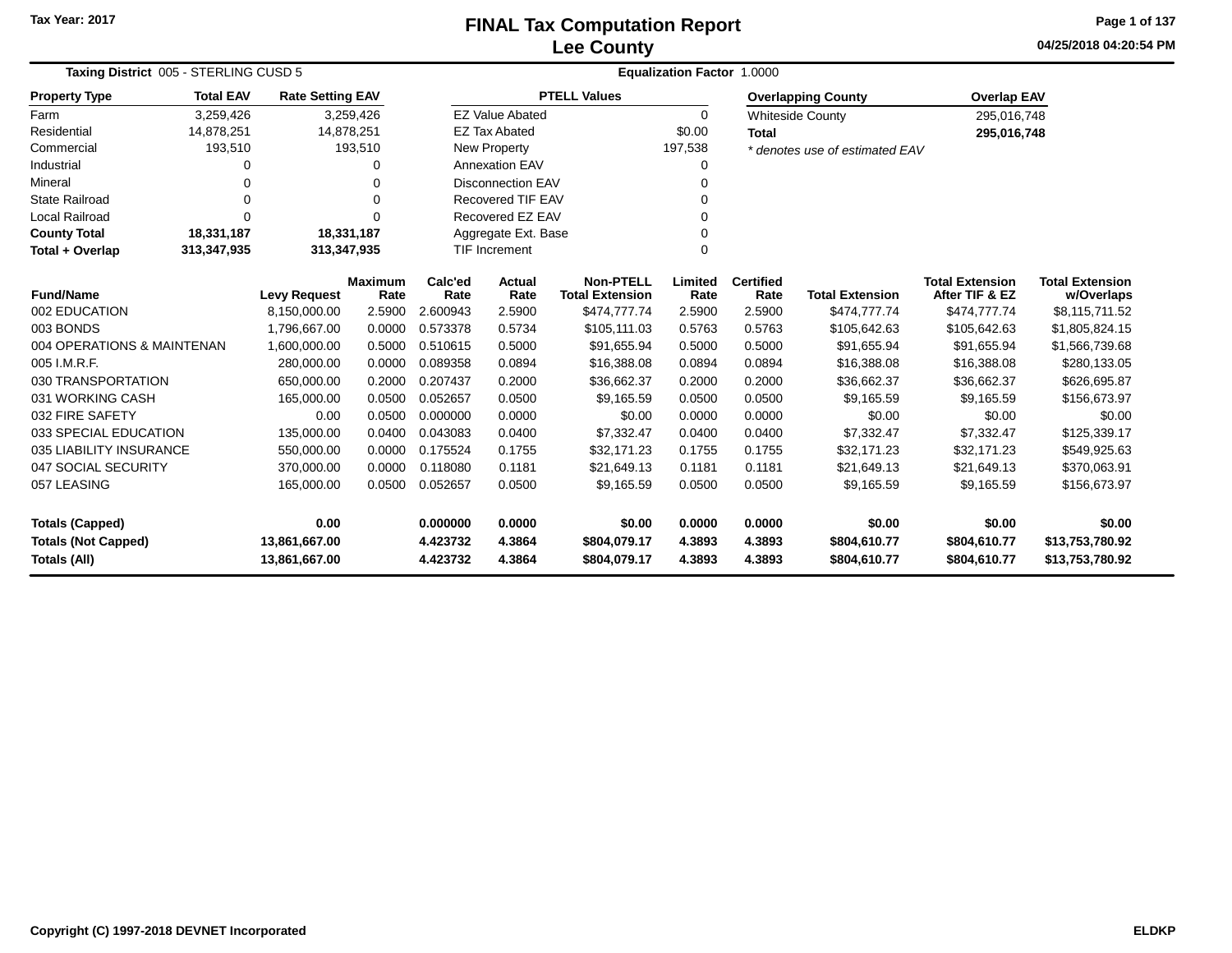**04/25/2018 04:20:54 PMPage 2 of 137**

 $$0.00$ 

| Taxing District 008 BOND - NELSON SCHOOL BOND                        |                  |                             |                                  |                                  |                            |                                                      | <b>Equalization Factor 1.0000</b> |                                    |                                  |                                                    |                                                |
|----------------------------------------------------------------------|------------------|-----------------------------|----------------------------------|----------------------------------|----------------------------|------------------------------------------------------|-----------------------------------|------------------------------------|----------------------------------|----------------------------------------------------|------------------------------------------------|
| <b>Property Type</b>                                                 | <b>Total EAV</b> | <b>Rate Setting EAV</b>     |                                  |                                  |                            | <b>PTELL Values</b>                                  |                                   |                                    |                                  |                                                    |                                                |
| Farm                                                                 | 1,771,732        |                             | 1,771,732                        |                                  | <b>EZ Value Abated</b>     |                                                      |                                   |                                    |                                  |                                                    |                                                |
| Residential                                                          | 4,007,609        |                             | 4,007,609                        |                                  | <b>EZ Tax Abated</b>       |                                                      | \$0.00                            |                                    |                                  |                                                    |                                                |
| Commercial                                                           | 481,371          |                             | 481,371                          |                                  | New Property               |                                                      | 60,517                            |                                    |                                  |                                                    |                                                |
| Industrial                                                           | 17,307,787       |                             | 17,307,787                       |                                  | <b>Annexation EAV</b>      |                                                      | 0                                 |                                    |                                  |                                                    |                                                |
| Mineral                                                              |                  |                             | 0                                |                                  | <b>Disconnection EAV</b>   |                                                      |                                   |                                    |                                  |                                                    |                                                |
| <b>State Railroad</b>                                                |                  |                             | 0                                |                                  | Recovered TIF EAV          |                                                      | 0                                 |                                    |                                  |                                                    |                                                |
| Local Railroad                                                       | 0                |                             | 0                                |                                  | Recovered EZ EAV           |                                                      | 0                                 |                                    |                                  |                                                    |                                                |
| <b>County Total</b>                                                  | 23,568,499       |                             | 23,568,499                       |                                  | Aggregate Ext. Base        |                                                      | 0                                 |                                    |                                  |                                                    |                                                |
| Total + Overlap                                                      | 23,568,499       |                             | 23,568,499                       |                                  | TIF Increment              |                                                      | 0                                 |                                    |                                  |                                                    |                                                |
| <b>Fund/Name</b><br>003 BONDS & INTEREST                             |                  | <b>Levy Request</b><br>0.00 | <b>Maximum</b><br>Rate<br>0.0000 | Calc'ed<br>Rate<br>0.000000      | Actual<br>Rate<br>0.0000   | <b>Non-PTELL</b><br><b>Total Extension</b><br>\$0.00 | Limited<br>Rate<br>0.0000         | <b>Certified</b><br>Rate<br>0.0000 | <b>Total Extension</b><br>\$0.00 | <b>Total Extension</b><br>After TIF & EZ<br>\$0.00 | <b>Total Extension</b><br>w/Overlaps<br>\$0.00 |
| <b>Totals (Capped)</b><br><b>Totals (Not Capped)</b><br>Totals (All) |                  | 0.00<br>0.00<br>0.00        |                                  | 0.000000<br>0.000000<br>0.000000 | 0.0000<br>0.0000<br>0.0000 | \$0.00<br>\$0.00<br>\$0.00                           | 0.0000<br>0.0000<br>0.0000        | 0.0000<br>0.0000<br>0.0000         | \$0.00<br>\$0.00<br>\$0.00       | \$0.00<br>\$0.00<br>\$0.00                         | \$0.00<br>\$0.00<br>\$0.00                     |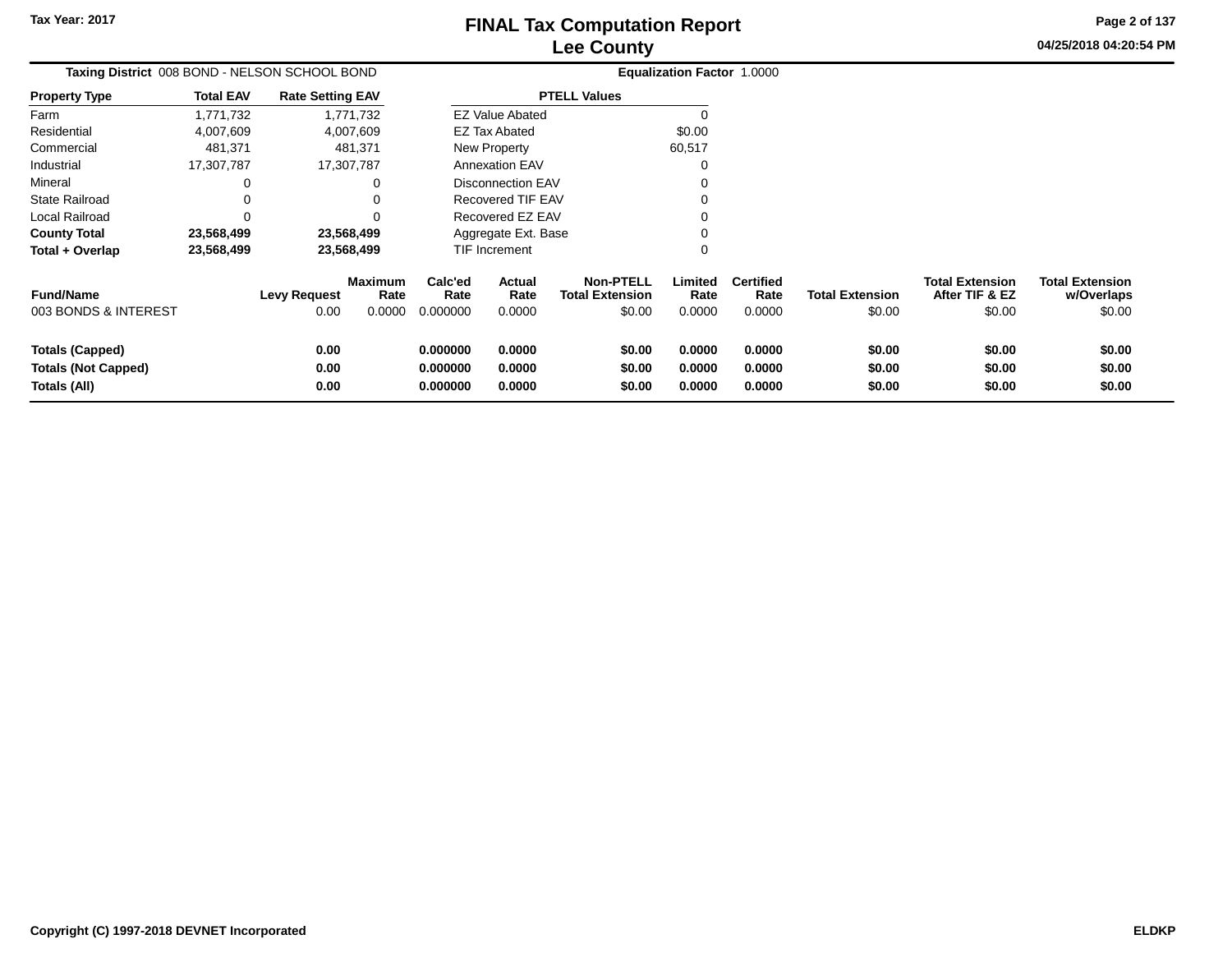**04/25/2018 04:20:54 PM Page 3 of 137**

| Taxing District 009 - EARLVILLE CUSD 9                              |                                                                              |                     |                        | Equalization Factor 1.0000 |                          |                                            |                 |                          |                                |                                          |                                      |  |
|---------------------------------------------------------------------|------------------------------------------------------------------------------|---------------------|------------------------|----------------------------|--------------------------|--------------------------------------------|-----------------|--------------------------|--------------------------------|------------------------------------------|--------------------------------------|--|
| <b>Property Type</b>                                                | <b>Total EAV</b><br><b>Rate Setting EAV</b><br>491,938<br>491,938<br>120,327 |                     |                        |                            |                          | <b>PTELL Values</b>                        |                 |                          | <b>Overlapping County</b>      | <b>Overlap EAV</b>                       |                                      |  |
| Farm                                                                |                                                                              |                     |                        |                            | <b>EZ Value Abated</b>   |                                            | $\Omega$        | DeKalb County            |                                | 2,109,928                                |                                      |  |
| Residential                                                         | 120,327                                                                      |                     |                        |                            | <b>EZ Tax Abated</b>     |                                            | \$0.00          | LaSalle County           |                                | 54,389,392                               |                                      |  |
| Commercial                                                          | 0                                                                            |                     | 0                      |                            | New Property             |                                            | 0               | <b>Total</b>             |                                | 56,499,320                               |                                      |  |
| Industrial                                                          | 0                                                                            |                     | 0                      |                            | <b>Annexation EAV</b>    |                                            | 0               |                          | * denotes use of estimated EAV |                                          |                                      |  |
| Mineral                                                             | 0                                                                            |                     | 0                      |                            | <b>Disconnection EAV</b> |                                            | 0               |                          |                                |                                          |                                      |  |
| <b>State Railroad</b>                                               | 0                                                                            |                     | 0                      |                            | <b>Recovered TIF EAV</b> |                                            | 0               |                          |                                |                                          |                                      |  |
| <b>Local Railroad</b>                                               | 0                                                                            |                     | $\Omega$               |                            | Recovered EZ EAV         |                                            | 0               |                          |                                |                                          |                                      |  |
| <b>County Total</b>                                                 | 612,265                                                                      |                     | 612,265                |                            | Aggregate Ext. Base      |                                            | 0               |                          |                                |                                          |                                      |  |
| <b>TIF Increment</b><br>57,111,585<br>57,111,585<br>Total + Overlap |                                                                              |                     |                        |                            |                          |                                            | 0               |                          |                                |                                          |                                      |  |
| <b>Fund/Name</b>                                                    |                                                                              | <b>Levy Request</b> | <b>Maximum</b><br>Rate | Calc'ed<br>Rate            | Actual<br>Rate           | <b>Non-PTELL</b><br><b>Total Extension</b> | Limited<br>Rate | <b>Certified</b><br>Rate | <b>Total Extension</b>         | <b>Total Extension</b><br>After TIF & EZ | <b>Total Extension</b><br>w/Overlaps |  |
| 002 EDUCATION                                                       |                                                                              | 2,267,983.00        | 4.0000                 | 3.971144                   | 3.9711                   | \$24,313.66                                | 3.9711          | 3.9711                   | \$24,313.66                    | \$24,313.66                              | \$2,267,958.15                       |  |
| 003 BONDS                                                           |                                                                              | 370.002.50          | 0.0000                 | 0.647859                   | 0.6511                   | \$3,986.46                                 | 0.6511          | 0.6511                   | \$3,986.46                     | \$3,986.46                               | \$371,853.53                         |  |
| 004 OPERATIONS & MAINTENAN                                          |                                                                              | 403,692.00          | 0.7050                 | 0.706848                   | 0.7050                   | \$4,316.47                                 | 0.7050          | 0.7050                   | \$4,316.47                     | \$4,316.47                               | \$402,636.67                         |  |
| 005 I.M.R.F.                                                        |                                                                              | 53,972.00           | 0.0000                 | 0.094503                   | 0.0945                   | \$578.59                                   | 0.0945          | 0.0945                   | \$578.59                       | \$578.59                                 | \$53,970.45                          |  |
| 030 TRANSPORTATION                                                  |                                                                              | 114,522.00          | 0.2000                 | 0.200523                   | 0.2000                   | \$1,224.53                                 | 0.2000          | 0.2000                   | \$1,224.53                     | \$1,224.53                               | \$114,223.17                         |  |
| 031 WORKING CASH                                                    |                                                                              | 28,631.00           | 0.0500                 | 0.050132                   | 0.0500                   | \$306.13                                   | 0.0500          | 0.0500                   | \$306.13                       | \$306.13                                 | \$28,555.79                          |  |
| 032 FIRE SAFETY                                                     |                                                                              | 28,631.00           | 0.0500                 | 0.050132                   | 0.0500                   | \$306.13                                   | 0.0500          | 0.0500                   | \$306.13                       | \$306.13                                 | \$28,555.79                          |  |
| 033 SPECIAL EDUCATION                                               |                                                                              | 22,904.00           | 0.0400                 | 0.040104                   | 0.0400                   | \$244.91                                   | 0.0400          | 0.0400                   | \$244.91                       | \$244.91                                 | \$22,844.63                          |  |
| 035 LIABILITY INSURANCE                                             |                                                                              | 149,285.00          | 0.0000                 | 0.261392                   | 0.2614                   | \$1,600.46                                 | 0.2614          | 0.2614                   | \$1,600.46                     | \$1,600.46                               | \$149,289.68                         |  |
| 047 SOCIAL SECURITY                                                 |                                                                              | 80,384.00           | 0.0000                 | 0.140749                   | 0.1407                   | \$861.46                                   | 0.1407          | 0.1407                   | \$861.46                       | \$861.46                                 | \$80,356.00                          |  |
| 057 LEASING                                                         |                                                                              | 28.631.00           | 0.0500                 | 0.050132                   | 0.0500                   | \$306.13                                   | 0.0500          | 0.0500                   | \$306.13                       | \$306.13                                 | \$28,555.79                          |  |
| 109A PRIOR YEAR ADJUSTMENT                                          |                                                                              | 4,146.00            | 0.0000                 | 0.007260                   | 0.6772                   | \$4,146.26                                 | 0.6772          | 0.6772                   | \$4,146.26                     | \$4,146.26                               | \$386,759.65                         |  |
| 0.00<br><b>Totals (Capped)</b>                                      |                                                                              |                     | 0.000000               | 0.0000                     | \$0.00                   | 0.0000                                     | 0.0000          | \$0.00                   | \$0.00                         | \$0.00                                   |                                      |  |
| <b>Totals (Not Capped)</b>                                          |                                                                              | 3,552,783.50        |                        | 6.220778                   | 6.8910                   | \$42,191.19                                | 6.8910          | 6.8910                   | \$42,191.19                    | \$42,191.19                              | \$3,935,559.30                       |  |
| Totals (All)                                                        |                                                                              | 3,552,783.50        |                        | 6.220778                   | 6.8910                   | \$42,191.19                                | 6.8910          | 6.8910                   | \$42,191.19                    | \$42,191.19                              | \$3,935,559.30                       |  |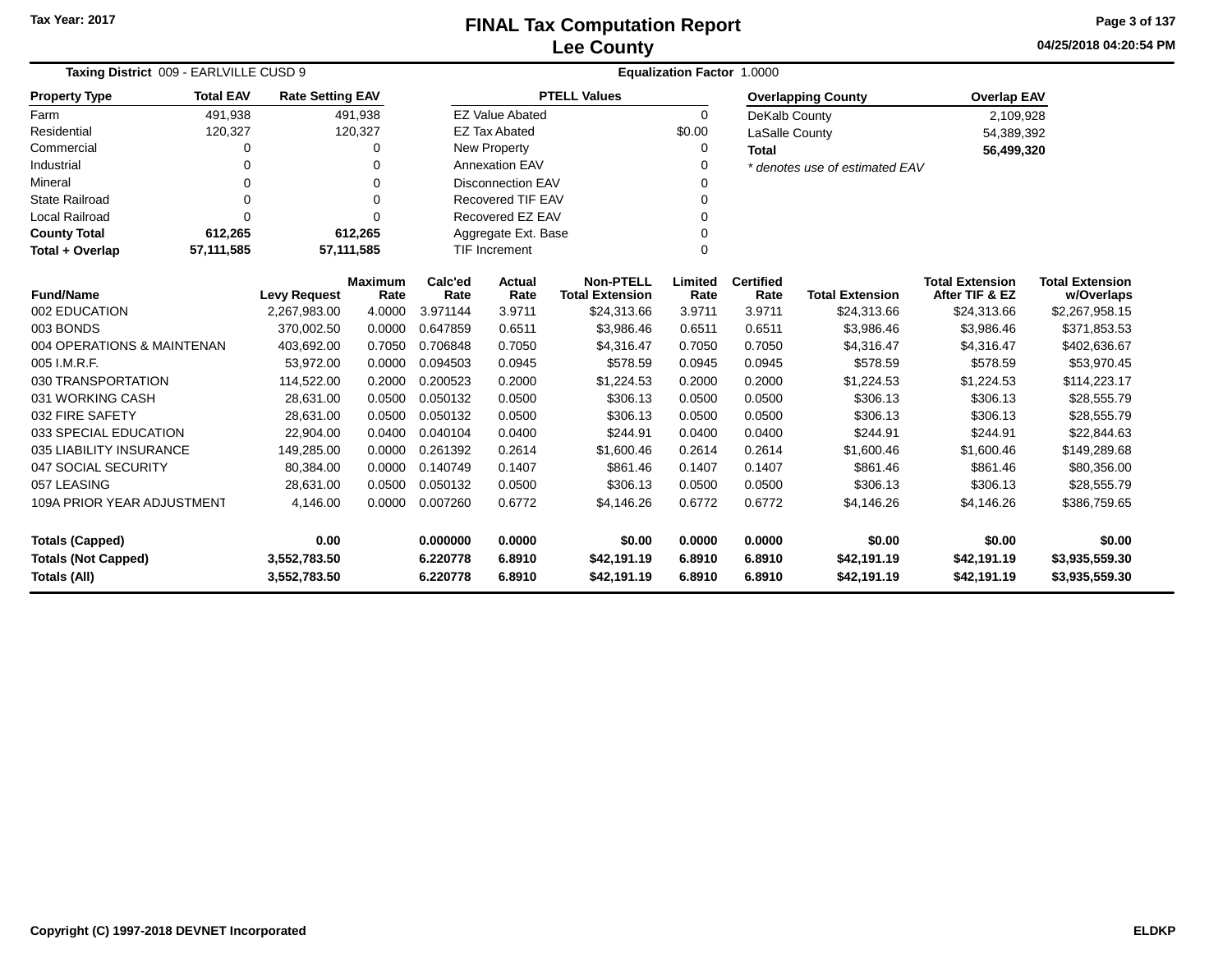**04/25/2018 04:20:54 PM Page 4 of 137**

| Taxing District 017 - OHIO CCGSD 17        |                  |                         |                        |                 |                           | <b>Equalization Factor</b>                 | 1.0000          |                          |                                |                                          |                                      |
|--------------------------------------------|------------------|-------------------------|------------------------|-----------------|---------------------------|--------------------------------------------|-----------------|--------------------------|--------------------------------|------------------------------------------|--------------------------------------|
| <b>Property Type</b>                       | <b>Total EAV</b> | <b>Rate Setting EAV</b> |                        |                 |                           | <b>PTELL Values</b>                        |                 |                          | <b>Overlapping County</b>      | <b>Overlap EAV</b>                       |                                      |
| Farm                                       | 3,563,186        | 3,563,186               |                        |                 | <b>EZ Value Abated</b>    |                                            | 0               | <b>Bureau County</b>     |                                | 25,133,346                               |                                      |
| Residential                                | 376,790          |                         | 376,790                |                 | <b>EZ Tax Abated</b>      |                                            | \$0.00          | <b>Total</b>             |                                | 25,133,346                               |                                      |
| Commercial                                 | $\Omega$         |                         | $\Omega$               |                 | New Property              |                                            | 5,868           |                          | * denotes use of estimated EAV |                                          |                                      |
| Industrial                                 | 141,675          |                         | 141.675                |                 | <b>Annexation EAV</b>     |                                            | 0               |                          |                                |                                          |                                      |
| Mineral                                    | 4,811,310        | 4,811,310               |                        |                 | <b>Disconnection EAV</b>  |                                            | 0               |                          |                                |                                          |                                      |
| <b>State Railroad</b>                      | $\Omega$         |                         | 0                      |                 | <b>Recovered TIF EAV</b>  |                                            | 0               |                          |                                |                                          |                                      |
| Local Railroad                             | $\Omega$         |                         | $\Omega$               |                 | Recovered EZ EAV          |                                            | 0               |                          |                                |                                          |                                      |
| <b>County Total</b>                        | 8,892,961        | 8,892,961               |                        |                 | Aggregate Ext. Base       |                                            | 0               |                          |                                |                                          |                                      |
| Total + Overlap                            | 34,026,307       | 34,026,307              |                        |                 | 0<br><b>TIF Increment</b> |                                            |                 |                          |                                |                                          |                                      |
| <b>Fund/Name</b>                           |                  | <b>Levy Request</b>     | <b>Maximum</b><br>Rate | Calc'ed<br>Rate | <b>Actual</b><br>Rate     | <b>Non-PTELL</b><br><b>Total Extension</b> | Limited<br>Rate | <b>Certified</b><br>Rate | <b>Total Extension</b>         | <b>Total Extension</b><br>After TIF & EZ | <b>Total Extension</b><br>w/Overlaps |
| 002 EDUCATION                              |                  | 754,465.00              | 2.2700                 | 2.217299        | 2.2173                    | \$197,183.62                               | 2.2173          | 2.2173                   | \$197,183.62                   | \$197,183.62                             | \$754,465.31                         |
| 003 BONDS                                  |                  | 0.00                    | 0.0000                 | 0.000000        | 0.0000                    | \$0.00                                     | 0.0000          | 0.0000                   | \$0.00                         | \$0.00                                   | \$0.00                               |
| 004 OPERATIONS & MAINTENAN                 |                  | 126,415.00              | 0.3700                 | 0.371521        | 0.3700                    | \$32,903.96                                | 0.3700          | 0.3700                   | \$32,903.96                    | \$32,903.96                              | \$125,897.34                         |
| 005 I.M.R.F.                               |                  | 20,000.00               | 0.0000                 | 0.058778        | 0.0588                    | \$5,229.06                                 | 0.0588          | 0.0588                   | \$5,229.06                     | \$5,229.06                               | \$20,007.47                          |
| 030 TRANSPORTATION                         |                  | 50,000.00               | 0.1500                 | 0.146945        | 0.1469                    | \$13,063.76                                | 0.1469          | 0.1469                   | \$13,063.76                    | \$13,063.76                              | \$49,984.64                          |
| 031 WORKING CASH                           |                  | 17,083.00               | 0.0500                 | 0.050205        | 0.0500                    | \$4,446.48                                 | 0.0500          | 0.0500                   | \$4,446.48                     | \$4,446.48                               | \$17,013.15                          |
| 032 FIRE SAFETY                            |                  | 17,083.00               | 0.0500                 | 0.050205        | 0.0500                    | \$4,446.48                                 | 0.0500          | 0.0500                   | \$4,446.48                     | \$4,446.48                               | \$17,013.15                          |
| 033 SPECIAL EDUCATION                      |                  | 6,833.00                | 0.0200                 | 0.020082        | 0.0200                    | \$1,778.59                                 | 0.0200          | 0.0200                   | \$1,778.59                     | \$1,778.59                               | \$6,805.26                           |
| 035 LIABILITY INSURANCE                    |                  | 150,000.00              | 0.0000                 | 0.440835        | 0.4408                    | \$39,200.17                                | 0.4408          | 0.4408                   | \$39,200.17                    | \$39,200.17                              | \$149,987.96                         |
| 047 SOCIAL SECURITY                        |                  | 20,000.00               | 0.0000                 | 0.058778        | 0.0588                    | \$5,229.06                                 | 0.0588          | 0.0588                   | \$5,229.06                     | \$5,229.06                               | \$20,007.47                          |
| 057 LEASING                                |                  | 17,083.00               | 0.0500                 | 0.050205        | 0.0500                    | \$4,446.48                                 | 0.0500          | 0.0500                   | \$4,446.48                     | \$4,446.48                               | \$17,013.15                          |
| 0.00                                       |                  |                         |                        | 0.000000        | 0.0000                    | \$0.00                                     | 0.0000          | 0.0000                   | \$0.00                         | \$0.00                                   | \$0.00                               |
| <b>Totals (Not Capped)</b><br>1,178,962.00 |                  |                         | 3.464853               | 3.4626          | \$307,927.66              | 3.4626                                     | 3.4626          | \$307,927.66             | \$307,927.66                   | \$1,178,194.90                           |                                      |
| <b>Totals (Capped)</b><br>Totals (All)     |                  | 1,178,962.00            |                        | 3.464853        | 3.4626                    | \$307,927.66                               | 3.4626          | 3.4626                   | \$307,927.66                   | \$307,927.66                             | \$1,178,194.90                       |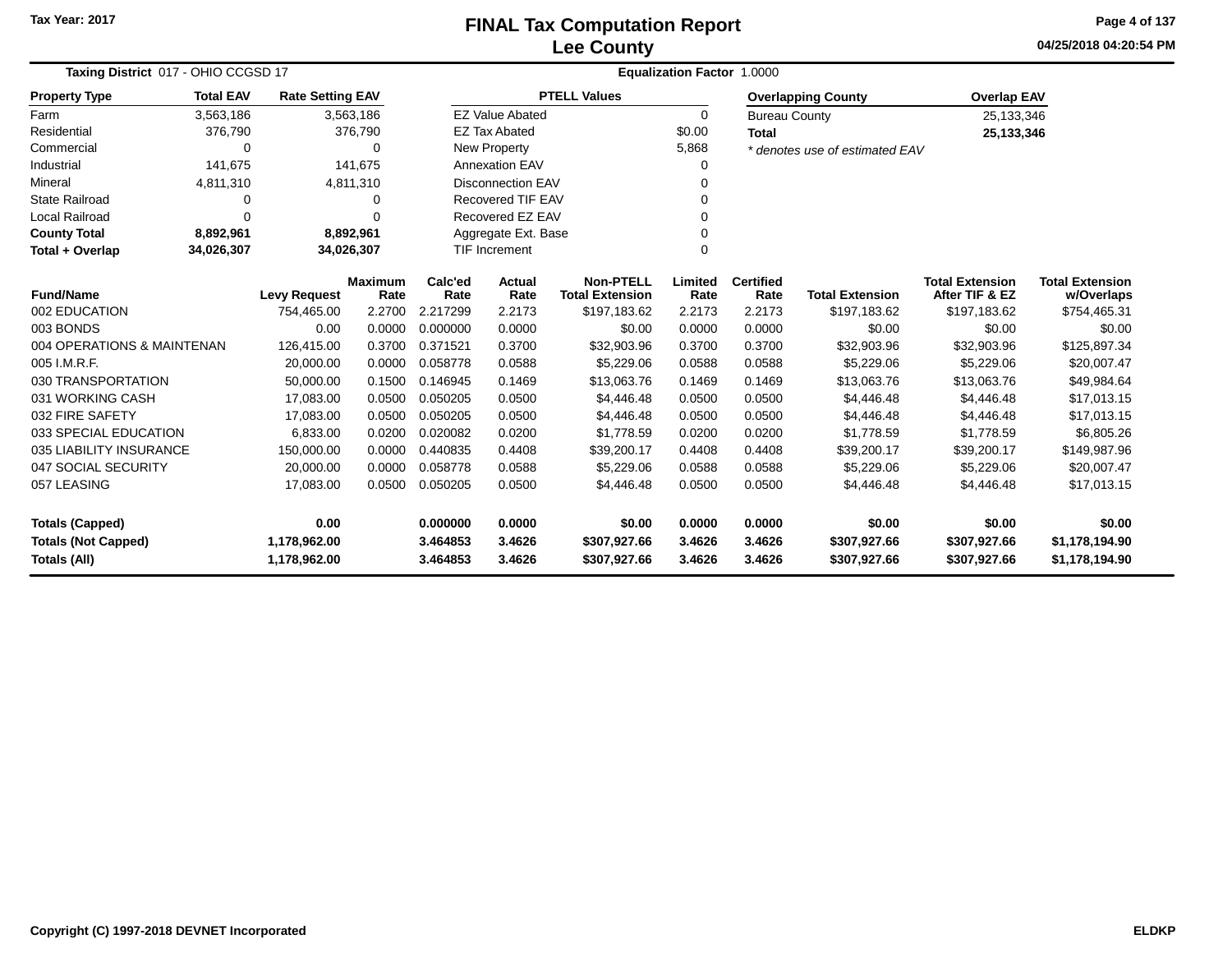**04/25/2018 04:20:54 PMPage 5 of 137**

| Taxing District 020 - EAST COLOMA-NELSON CESD #20<br><b>Rate Setting EAV</b> |                                            |                              |                        | <b>Equalization Factor 1.0000</b> |                          |                                            |                  |                          |                                |                                          |                                      |  |  |
|------------------------------------------------------------------------------|--------------------------------------------|------------------------------|------------------------|-----------------------------------|--------------------------|--------------------------------------------|------------------|--------------------------|--------------------------------|------------------------------------------|--------------------------------------|--|--|
| <b>Property Type</b>                                                         | <b>Total EAV</b><br>1.771.732<br>4,007,609 |                              |                        |                                   |                          | <b>PTELL Values</b>                        |                  |                          | <b>Overlapping County</b>      | <b>Overlap EAV</b>                       |                                      |  |  |
| Farm                                                                         |                                            |                              | 1,771,732              |                                   | <b>EZ Value Abated</b>   |                                            | $\Omega$         |                          | <b>Whiteside County</b>        | 30,953,968                               |                                      |  |  |
| Residential                                                                  |                                            |                              | 4,007,609              |                                   | <b>EZ Tax Abated</b>     |                                            | \$0.00           | <b>Total</b>             |                                | 30,953,968                               |                                      |  |  |
| Commercial                                                                   | 481,371                                    |                              | 481,371                |                                   | New Property             |                                            | 60,517           |                          | * denotes use of estimated EAV |                                          |                                      |  |  |
| Industrial                                                                   | 17,307,787                                 | 17,307,787                   |                        |                                   | <b>Annexation EAV</b>    |                                            |                  |                          |                                |                                          |                                      |  |  |
| Mineral                                                                      | <b>Disconnection EAV</b><br>0<br>$\Omega$  |                              |                        |                                   |                          |                                            |                  |                          |                                |                                          |                                      |  |  |
| <b>State Railroad</b>                                                        | 3,112,051                                  |                              | 3,112,051              |                                   | <b>Recovered TIF EAV</b> |                                            |                  |                          |                                |                                          |                                      |  |  |
| Local Railroad                                                               | 0                                          |                              | $\Omega$               |                                   | Recovered EZ EAV         |                                            |                  |                          |                                |                                          |                                      |  |  |
| <b>County Total</b>                                                          | 26,680,550                                 |                              | 26,680,550             |                                   | Aggregate Ext. Base      |                                            |                  |                          |                                |                                          |                                      |  |  |
| Total + Overlap                                                              | 57,634,518                                 |                              | 57,634,518             |                                   | <b>TIF Increment</b>     |                                            |                  |                          |                                |                                          |                                      |  |  |
| <b>Fund/Name</b>                                                             |                                            | <b>Levy Request</b>          | <b>Maximum</b><br>Rate | Calc'ed<br>Rate                   | <b>Actual</b><br>Rate    | <b>Non-PTELL</b><br><b>Total Extension</b> | Limited<br>Rate  | <b>Certified</b><br>Rate | <b>Total Extension</b>         | <b>Total Extension</b><br>After TIF & EZ | <b>Total Extension</b><br>w/Overlaps |  |  |
| 002 EDUCATION                                                                |                                            | 1,153,345.00                 | 1.9500                 | 2.001136                          | 1.9500                   | \$520,270.73                               | 1.9500           | 1.9500                   | \$520,270.73                   | \$520,270.73                             | \$1,123,873.10                       |  |  |
| 003 BONDS & INTEREST                                                         |                                            | 178.681.00                   | 0.0000                 | 0.310024                          | 0.3100                   | \$82,709.71                                | 0.3116           | 0.3116                   | \$83,136.59                    | \$83,136.59                              | \$179,589.16                         |  |  |
| 004 BUILDING                                                                 |                                            | 177,438.00                   | 0.3000                 | 0.307868                          | 0.3000                   | \$80,041.65                                | 0.3000           | 0.3000                   | \$80,041.65                    | \$80,041.65                              | \$172,903.55                         |  |  |
| 005 I.M.R.F.                                                                 |                                            | 28,000.00                    | 0.0000                 | 0.048582                          | 0.0486                   | \$12,966.75                                | 0.0486           | 0.0486                   | \$12,966.75                    | \$12,966.75                              | \$28,010.38                          |  |  |
| 030 TRANSPORTATION                                                           |                                            | 118,292.00                   | 0.2000                 | 0.205245                          | 0.2000                   | \$53,361.10                                | 0.2000           | 0.2000                   | \$53,361.10                    | \$53,361.10                              | \$115,269.04                         |  |  |
| 031 WORKING CASH                                                             |                                            | 29,573.00                    | 0.0500                 | 0.051311                          | 0.0500                   | \$13,340.28                                | 0.0500           | 0.0500                   | \$13,340.28                    | \$13,340.28                              | \$28,817.26                          |  |  |
| 032 FIRE SAFETY                                                              |                                            | 29,573.00                    | 0.0500                 | 0.051311                          | 0.0500                   | \$13,340.28                                | 0.0500           | 0.0500                   | \$13,340.28                    | \$13,340.28                              | \$28,817.26                          |  |  |
| 033 SPECIAL EDUCATION                                                        |                                            | 11,829.00                    | 0.0200                 | 0.020524                          | 0.0200                   | \$5,336.11                                 | 0.0200           | 0.0200                   | \$5,336.11                     | \$5,336.11                               | \$11,526.90                          |  |  |
| 035 LIABILITY INSURANCE                                                      |                                            | 187,000.00                   | 0.0000                 | 0.324458                          | 0.3245                   | \$86,578.38                                | 0.3245           | 0.3245                   | \$86,578.38                    | \$86,578.38                              | \$187,024.01                         |  |  |
| 047 SOCIAL SECURITY                                                          |                                            | 46,000.00                    | 0.0000                 | 0.079813                          | 0.0798                   | \$21,291.08                                | 0.0798           | 0.0798                   | \$21,291.08                    | \$21,291.08                              | \$45,992.35                          |  |  |
| 057 LEASING                                                                  |                                            | 29,573.00                    | 0.0500                 | 0.051311                          | 0.0500                   | \$13,340.28                                | 0.0500           | 0.0500                   | \$13,340.28                    | \$13,340.28                              | \$28,817.26                          |  |  |
| <b>Totals (Capped)</b>                                                       |                                            | 0.00                         |                        | 0.000000                          | 0.0000                   | \$0.00                                     | 0.0000           | 0.0000                   | \$0.00                         | \$0.00                                   | \$0.00                               |  |  |
| <b>Totals (Not Capped)</b><br>Totals (All)                                   |                                            | 1,989,304.00<br>1,989,304.00 |                        | 3.451583<br>3.451583              | 3.3829<br>3.3829         | \$902,576.35<br>\$902,576.35               | 3.3845<br>3.3845 | 3.3845<br>3.3845         | \$903,003.23<br>\$903,003.23   | \$903,003.23<br>\$903,003.23             | \$1,950,640.27<br>\$1,950,640.27     |  |  |

-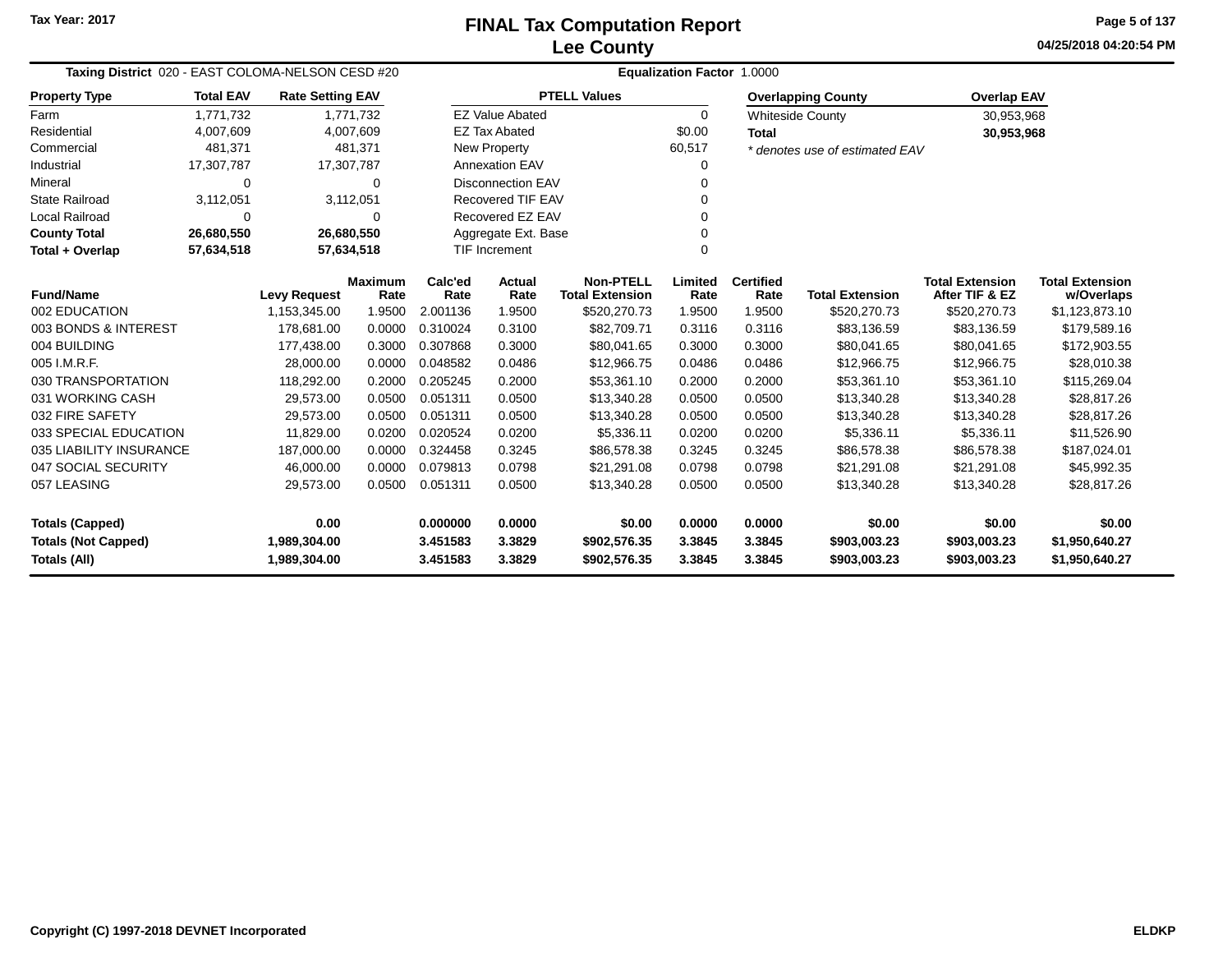**04/25/2018 04:20:54 PM Page 6 of 137**

| Taxing District 145 - MONTMORENCY CCGSD 145 |                          |                         |                        |                 | <b>Equalization Factor 1.0000</b> |                                            |                 |                          |                                |                                          |                                      |  |  |  |
|---------------------------------------------|--------------------------|-------------------------|------------------------|-----------------|-----------------------------------|--------------------------------------------|-----------------|--------------------------|--------------------------------|------------------------------------------|--------------------------------------|--|--|--|
| <b>Property Type</b>                        | <b>Total EAV</b>         | <b>Rate Setting EAV</b> |                        |                 |                                   | <b>PTELL Values</b>                        |                 |                          | <b>Overlapping County</b>      | <b>Overlap EAV</b>                       |                                      |  |  |  |
| Farm                                        | 1,174,355                |                         | 1,174,355              |                 | <b>EZ Value Abated</b>            |                                            | $\Omega$        |                          | <b>Whiteside County</b>        | 43,237,394                               |                                      |  |  |  |
| Residential                                 | 230,899                  |                         | 230,899                |                 | <b>EZ Tax Abated</b>              |                                            | \$0.00          | <b>Total</b>             |                                | 43,237,394                               |                                      |  |  |  |
| Commercial                                  | 95,602                   |                         | 95,602                 |                 | New Property                      |                                            | 0               |                          | * denotes use of estimated EAV |                                          |                                      |  |  |  |
| Industrial                                  | 23,226                   |                         | 23,226                 |                 | <b>Annexation EAV</b>             |                                            | $\Omega$        |                          |                                |                                          |                                      |  |  |  |
| Mineral                                     | 0                        |                         | $\Omega$               |                 | <b>Disconnection EAV</b>          |                                            | 0               |                          |                                |                                          |                                      |  |  |  |
| <b>State Railroad</b>                       | 634,339                  |                         | 634,339                |                 | <b>Recovered TIF EAV</b>          |                                            | 0               |                          |                                |                                          |                                      |  |  |  |
| Local Railroad                              | 0                        |                         | 0                      |                 | Recovered EZ EAV                  |                                            | 0               |                          |                                |                                          |                                      |  |  |  |
| <b>County Total</b>                         | 2,158,421                |                         | 2,158,421              |                 | Aggregate Ext. Base               |                                            | $\mathbf 0$     |                          |                                |                                          |                                      |  |  |  |
| Total + Overlap                             | 45,395,815<br>45,395,815 |                         |                        |                 |                                   |                                            | $\Omega$        |                          |                                |                                          |                                      |  |  |  |
| <b>Fund/Name</b>                            |                          | <b>Levy Request</b>     | <b>Maximum</b><br>Rate | Calc'ed<br>Rate | Actual<br>Rate                    | <b>Non-PTELL</b><br><b>Total Extension</b> | Limited<br>Rate | <b>Certified</b><br>Rate | <b>Total Extension</b>         | <b>Total Extension</b><br>After TIF & EZ | <b>Total Extension</b><br>w/Overlaps |  |  |  |
| 002 EDUCATION                               |                          | 827,445.00              | 1.8200                 | 1.822734        | 1.8200                            | \$39,283.26                                | 1.8200          | 1.8200                   | \$39,283.26                    | \$39,283.26                              | \$826,203.83                         |  |  |  |
| 003 BONDS                                   |                          | 215,128.33              | 0.0000                 | 0.473895        | 0.4739                            | \$10,228.76                                | 0.4763          | 0.4763                   | \$10,280.56                    | \$10,280.56                              | \$216,220.27                         |  |  |  |
| 004 OPERATIONS & MAINTENAN                  |                          | 113,660.00              | 0.2500                 | 0.250376        | 0.2500                            | \$5,396.05                                 | 0.2500          | 0.2500                   | \$5,396.05                     | \$5,396.05                               | \$113,489.54                         |  |  |  |
| 005 I.M.R.F.                                |                          | 5,000.00                | 0.0000                 | 0.011014        | 0.0110                            | \$237.43                                   | 0.0110          | 0.0110                   | \$237.43                       | \$237.43                                 | \$4,993.54                           |  |  |  |
| 030 TRANSPORTATION                          |                          | 54,557.00               | 0.1200                 | 0.120181        | 0.1200                            | \$2,590.11                                 | 0.1200          | 0.1200                   | \$2,590.11                     | \$2,590.11                               | \$54,474.98                          |  |  |  |
| 031 WORKING CASH                            |                          | 22,732.00               | 0.0500                 | 0.050075        | 0.0500                            | \$1,079.21                                 | 0.0500          | 0.0500                   | \$1,079.21                     | \$1,079.21                               | \$22,697.91                          |  |  |  |
| 032 FIRE SAFETY                             |                          | 22,732.00               | 0.0500                 | 0.050075        | 0.0500                            | \$1,079.21                                 | 0.0500          | 0.0500                   | \$1,079.21                     | \$1,079.21                               | \$22,697.91                          |  |  |  |
| 033 SPECIAL EDUCATION                       |                          | 9,093.00                | 0.0200                 | 0.020031        | 0.0200                            | \$431.68                                   | 0.0200          | 0.0200                   | \$431.68                       | \$431.68                                 | \$9,079.16                           |  |  |  |
| 035 LIABILITY INSURANCE                     |                          | 186,000.00              | 0.0000                 | 0.409729        | 0.4097                            | \$8,843.05                                 | 0.4097          | 0.4097                   | \$8,843.05                     | \$8,843.05                               | \$185,986.65                         |  |  |  |
| 047 SOCIAL SECURITY                         |                          | 5,000.00                | 0.0000                 | 0.011014        | 0.0110                            | \$237.43                                   | 0.0110          | 0.0110                   | \$237.43                       | \$237.43                                 | \$4,993.54                           |  |  |  |
| 057 LEASING                                 |                          | 500.00                  | 0.0500                 | 0.001101        | 0.0011                            | \$23.74                                    | 0.0011          | 0.0011                   | \$23.74                        | \$23.74                                  | \$499.35                             |  |  |  |
| <b>Totals (Capped)</b>                      |                          | 0.00                    |                        | 0.000000        | 0.0000                            | \$0.00                                     | 0.0000          | 0.0000                   | \$0.00                         | \$0.00                                   | \$0.00                               |  |  |  |
| <b>Totals (Not Capped)</b>                  |                          | 1,461,847.33            |                        | 3.220225        | 3.2167                            | \$69,429.93                                | 3.2191          | 3.2191                   | \$69,481.73                    | \$69,481.73                              | \$1,461,336.68                       |  |  |  |
| Totals (All)                                |                          | 1,461,847.33            |                        | 3.220225        | 3.2167                            | \$69,429.93                                | 3.2191          | 3.2191                   | \$69,481.73                    | \$69,481.73                              | \$1,461,336.68                       |  |  |  |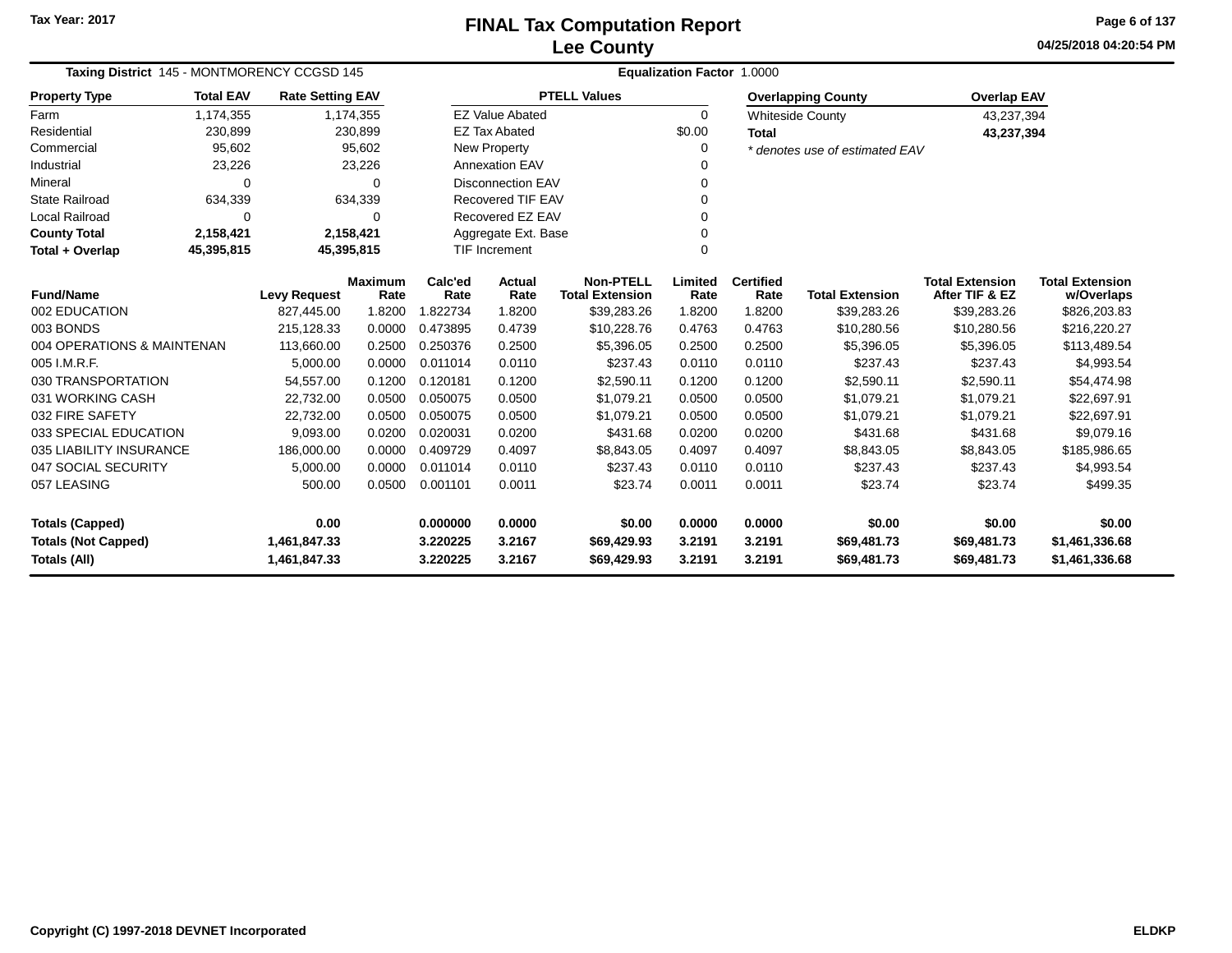**04/25/2018 04:20:54 PMPage 7 of 137**

|                                                                                                                                           | Taxing District 161 - CRESTON CCSD 161 |                         |                        |                 | <b>Equalization Factor 1.0000</b> |                                            |                 |                          |                                |                                          |                                      |  |  |
|-------------------------------------------------------------------------------------------------------------------------------------------|----------------------------------------|-------------------------|------------------------|-----------------|-----------------------------------|--------------------------------------------|-----------------|--------------------------|--------------------------------|------------------------------------------|--------------------------------------|--|--|
| <b>Property Type</b>                                                                                                                      | <b>Total EAV</b>                       | <b>Rate Setting EAV</b> |                        |                 |                                   | <b>PTELL Values</b>                        |                 |                          | <b>Overlapping County</b>      | <b>Overlap EAV</b>                       |                                      |  |  |
| Farm                                                                                                                                      | 118,721                                |                         | 118,721                |                 | <b>EZ Value Abated</b>            |                                            | $\Omega$        | DeKalb County            |                                | 2,510,458                                |                                      |  |  |
| Residential                                                                                                                               | 0                                      |                         | 0                      |                 | <b>EZ Tax Abated</b>              |                                            | \$0.00          | Ogle County              |                                | 29,610,384                               |                                      |  |  |
| Commercial                                                                                                                                | 0                                      |                         | $\Omega$               |                 | New Property                      |                                            | 0               | <b>Total</b>             |                                | 32,120,842                               |                                      |  |  |
| Industrial                                                                                                                                | $\Omega$                               |                         | $\Omega$               |                 | <b>Annexation EAV</b>             |                                            | $\Omega$        |                          | * denotes use of estimated EAV |                                          |                                      |  |  |
| Mineral                                                                                                                                   | 0                                      |                         | $\Omega$               |                 | <b>Disconnection EAV</b>          |                                            | 0               |                          |                                |                                          |                                      |  |  |
| <b>State Railroad</b>                                                                                                                     | $\Omega$                               |                         | $\Omega$               |                 | <b>Recovered TIF EAV</b>          |                                            | $\Omega$        |                          |                                |                                          |                                      |  |  |
| <b>Local Railroad</b>                                                                                                                     | 0                                      |                         | $\Omega$               |                 | Recovered EZ EAV                  |                                            | $\Omega$        |                          |                                |                                          |                                      |  |  |
| <b>County Total</b>                                                                                                                       | 118,721                                |                         | 118,721                |                 | Aggregate Ext. Base               |                                            | $\Omega$        |                          |                                |                                          |                                      |  |  |
| Total + Overlap                                                                                                                           | 32,239,563                             | 32,239,563              |                        |                 | <b>TIF Increment</b><br>0         |                                            |                 |                          |                                |                                          |                                      |  |  |
| <b>Fund/Name</b>                                                                                                                          |                                        | <b>Levy Request</b>     | <b>Maximum</b><br>Rate | Calc'ed<br>Rate | <b>Actual</b><br>Rate             | <b>Non-PTELL</b><br><b>Total Extension</b> | Limited<br>Rate | <b>Certified</b><br>Rate | <b>Total Extension</b>         | <b>Total Extension</b><br>After TIF & EZ | <b>Total Extension</b><br>w/Overlaps |  |  |
| 002 EDUCATION                                                                                                                             |                                        | 786,274.00              | 2.3800                 | 2.438848        | 2.3800                            | \$2,825.56                                 | 2.3800          | 2.3800                   | \$2,825.56                     | \$2,825.56                               | \$767,301.60                         |  |  |
| 003 BONDS                                                                                                                                 |                                        | 52,958.00               | 0.0000                 | 0.164264        | 0.1643                            | \$195.06                                   | 0.1651          | 0.1651                   | \$196.01                       | \$196.01                                 | \$53,227.52                          |  |  |
| 004 OPERATIONS & MAINTENAN                                                                                                                |                                        | 82,600.00               | 0.2500                 | 0.256207        | 0.2500                            | \$296.80                                   | 0.2500          | 0.2500                   | \$296.80                       | \$296.80                                 | \$80,598.91                          |  |  |
| 005 I.M.R.F.                                                                                                                              |                                        | 33,000.00               | 0.0000                 | 0.102359        | 0.1024                            | \$121.57                                   | 0.1024          | 0.1024                   | \$121.57                       | \$121.57                                 | \$33,013.31                          |  |  |
| 030 TRANSPORTATION                                                                                                                        |                                        | 39,648.00               | 0.1200                 | 0.122979        | 0.1200                            | \$142.47                                   | 0.1200          | 0.1200                   | \$142.47                       | \$142.47                                 | \$38,687.48                          |  |  |
| 031 WORKING CASH                                                                                                                          |                                        | 16,520.00               | 0.0500                 | 0.051241        | 0.0500                            | \$59.36                                    | 0.0500          | 0.0500                   | \$59.36                        | \$59.36                                  | \$16,119.78                          |  |  |
| 032 FIRE SAFETY                                                                                                                           |                                        | 16,520.00               | 0.0050                 | 0.051241        | 0.0050                            | \$5.94                                     | 0.0050          | 0.0050                   | \$5.94                         | \$5.94                                   | \$1,611.98                           |  |  |
| 033 SPECIAL EDUCATION                                                                                                                     |                                        | 6,608.00                | 0.0200                 | 0.020497        | 0.0200                            | \$23.74                                    | 0.0200          | 0.0200                   | \$23.74                        | \$23.74                                  | \$6,447.91                           |  |  |
| 035 LIABILITY INSURANCE                                                                                                                   |                                        | 172,000.00              | 0.0000                 | 0.533506        | 0.5335                            | \$633.38                                   | 0.5335          | 0.5335                   | \$633.38                       | \$633.38                                 | \$171,998.07                         |  |  |
| 047 SOCIAL SECURITY                                                                                                                       |                                        | 33,000.00               | 0.0000                 | 0.102359        | 0.1024                            | \$121.57                                   | 0.1024          | 0.1024                   | \$121.57                       | \$121.57                                 | \$33,013.31                          |  |  |
| 057 LEASING<br>16,520.00                                                                                                                  |                                        | 0.0500                  | 0.051241               | 0.0500          | \$59.36                           | 0.0500                                     | 0.0500          | \$59.36                  | \$59.36                        | \$16,119.78                              |                                      |  |  |
| 0.00<br><b>Totals (Capped)</b>                                                                                                            |                                        |                         |                        | 0.000000        | 0.0000                            | \$0.00                                     | 0.0000          | 0.0000                   | \$0.00                         | \$0.00                                   | \$0.00                               |  |  |
|                                                                                                                                           |                                        |                         |                        | 3.894742        | 3.7776                            | \$4,484.81                                 | 3.7784          | 3.7784                   | \$4,485.76                     | \$4,485.76                               | \$1,218,139.65                       |  |  |
| <b>Totals (Not Capped)</b><br>1,255,648.00<br><b>Totals (All)</b><br>3.894742<br>3.7776<br>\$4,484.81<br>3.7784<br>3.7784<br>1,255,648.00 |                                        |                         |                        |                 |                                   | \$4,485.76                                 | \$4,485.76      | \$1,218,139.65           |                                |                                          |                                      |  |  |

—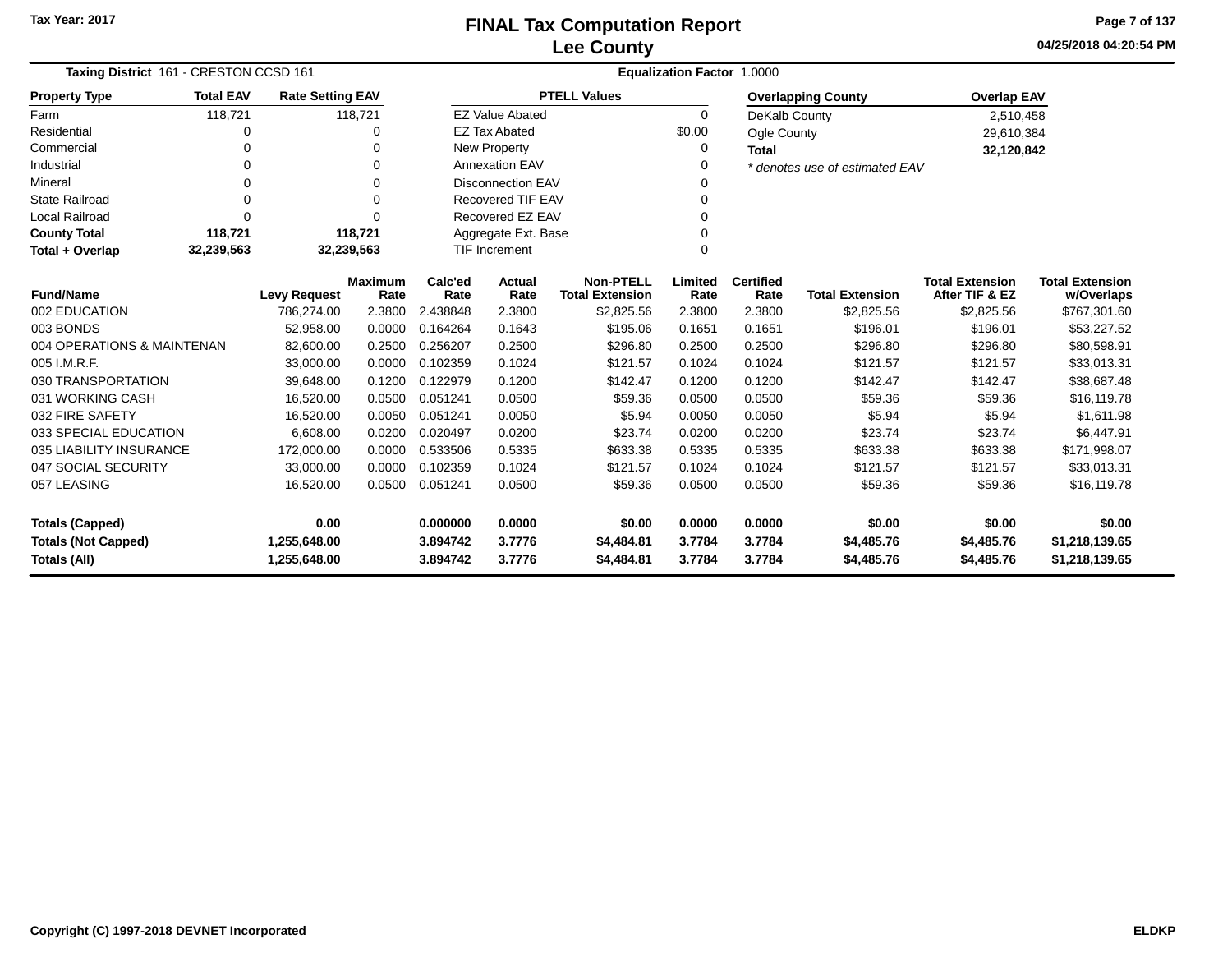#### **Lee CountyFINAL Tax Computation Report**

**04/25/2018 04:20:54 PM Page 8 of 137**

|                            | Taxing District 170 - DIXON PSD 170 |                         |                |          |                          | Equalization Factor 1.0000 |             |                  |                                |                        |                        |  |  |  |
|----------------------------|-------------------------------------|-------------------------|----------------|----------|--------------------------|----------------------------|-------------|------------------|--------------------------------|------------------------|------------------------|--|--|--|
| <b>Property Type</b>       | <b>Total EAV</b>                    | <b>Rate Setting EAV</b> |                |          |                          | <b>PTELL Values</b>        |             |                  | <b>Overlapping County</b>      | <b>Overlap EAV</b>     |                        |  |  |  |
| Farm                       | 27,766,328                          | 27,766,328              |                |          | <b>EZ Value Abated</b>   |                            | 311,541     | Ogle County      |                                | 31,516,799             |                        |  |  |  |
| Residential                | 202,210,163                         | 201,169,203             |                |          | <b>EZ Tax Abated</b>     |                            | \$15,277.65 | <b>Total</b>     |                                | 31,516,799             |                        |  |  |  |
| Commercial                 | 57,249,478                          | 53,904,944              |                |          | New Property             |                            | 2,253,805   |                  | * denotes use of estimated EAV |                        |                        |  |  |  |
| Industrial                 | 40,912,560                          | 40,912,560              |                |          | <b>Annexation EAV</b>    |                            | O           |                  |                                |                        |                        |  |  |  |
| Mineral                    | $\Omega$                            |                         | $\Omega$       |          | <b>Disconnection EAV</b> |                            | O           |                  |                                |                        |                        |  |  |  |
| State Railroad             | 3,896,613                           |                         | 3,896,613      |          | Recovered TIF EAV        |                            | 24,700      |                  |                                |                        |                        |  |  |  |
| <b>Local Railroad</b>      | 1,090                               |                         | 1,090          |          | Recovered EZ EAV         |                            | 2,347,712   |                  |                                |                        |                        |  |  |  |
| <b>County Total</b>        | 332,036,232                         | 327,650,738             |                |          | Aggregate Ext. Base      |                            | $\mathbf 0$ |                  |                                |                        |                        |  |  |  |
| Total + Overlap            | 363,553,031                         | 359,167,537             |                |          | <b>TIF Increment</b>     |                            | 4,073,953   |                  |                                |                        |                        |  |  |  |
|                            |                                     |                         | <b>Maximum</b> | Calc'ed  | Actual                   | <b>Non-PTELL</b>           | Limited     | <b>Certified</b> |                                | <b>Total Extension</b> | <b>Total Extension</b> |  |  |  |
| <b>Fund/Name</b>           |                                     | <b>Levy Request</b>     | Rate           | Rate     | Rate                     | <b>Total Extension</b>     | Rate        | Rate             | <b>Total Extension</b>         | After TIF & EZ         | w/Overlaps             |  |  |  |
| 002 EDUCATION              |                                     | 10,854,304.00           | 2.9500         | 3.022073 | 2.9500                   | \$9,665,696.77             | 2.9500      | 2.9500           | \$9,795,068.84                 | \$9,665,696.77         | \$10,595,442.34        |  |  |  |
| 003 BONDS                  |                                     | 2,009,475.00            | 0.0000         | 0.559481 | 0.5595                   | \$1,833,205.88             | 0.5623      | 0.5623           | \$1,867,039.73                 | \$1,842,380.10         | \$2,019,599.06         |  |  |  |
| 004 OPERATIONS & MAINTENAN |                                     | 1,839,713.00            | 0.5000         | 0.512216 | 0.5000                   | \$1,638,253.69             | 0.5000      | 0.5000           | \$1,660,181.16                 | \$1,638,253.69         | \$1,795,837.69         |  |  |  |
| 005 I.M.R.F.               |                                     | 295,950.00              | 0.0000         | 0.082399 | 0.0824                   | \$269,984.21               | 0.0824      | 0.0824           | \$273,597.86                   | \$269,984.21           | \$295,954.05           |  |  |  |
| 030 TRANSPORTATION         |                                     | 735,885.00              | 0.2000         | 0.204886 | 0.2000                   | \$655,301.48               | 0.2000      | 0.2000           | \$664,072.46                   | \$655,301.48           | \$718,335.07           |  |  |  |
| 031 WORKING CASH           |                                     | 183,971.00              | 0.0500         | 0.051222 | 0.0500                   | \$163,825.37               | 0.0500      | 0.0500           | \$166,018.12                   | \$163,825.37           | \$179,583.77           |  |  |  |
| 032 FIRE SAFETY            |                                     | 183,971.00              | 0.0500         | 0.051222 | 0.0500                   | \$163,825.37               | 0.0500      | 0.0500           | \$166,018.12                   | \$163,825.37           | \$179,583.77           |  |  |  |
| 033 SPECIAL EDUCATION      |                                     | 147.177.00              | 0.0400         | 0.040977 | 0.0400                   | \$131,060.30               | 0.0400      | 0.0400           | \$132,814.49                   | \$131,060.30           | \$143,667.01           |  |  |  |
| 035 LIABILITY INSURANCE    |                                     | 1,182,850.00            | 0.0000         | 0.329331 | 0.3293                   | \$1,078,953.88             | 0.3293      | 0.3293           | \$1,093,395.31                 | \$1,078,953.88         | \$1,182,738.70         |  |  |  |
| 047 SOCIAL SECURITY        |                                     | 322,745.00              | 0.0000         | 0.089859 | 0.0899                   | \$294,558.01               | 0.0899      | 0.0899           | \$298,500.57                   | \$294,558.01           | \$322,891.62           |  |  |  |
| 057 LEASING                |                                     | 183,971.00              | 0.0500         | 0.051222 | 0.0500                   | \$163,825.37               | 0.0500      | 0.0500           | \$166,018.12                   | \$163,825.37           | \$179,583.77           |  |  |  |
| <b>Totals (Capped)</b>     |                                     | 0.00                    |                | 0.000000 | 0.0000                   | \$0.00                     | 0.0000      | 0.0000           | \$0.00                         | \$0.00                 | \$0.00                 |  |  |  |
| <b>Totals (Not Capped)</b> |                                     | 17,940,012.00           |                | 4.994888 | 4.9011                   | \$16,058,490.33            | 4.9039      | 4.9039           | \$16,282,724.78                | \$16,067,664.55        | \$17,613,216.85        |  |  |  |
| Totals (All)               |                                     | 17,940,012.00           |                | 4.994888 | 4.9011                   | \$16,058,490.33            | 4.9039      | 4.9039           | \$16,282,724.78                | \$16,067,664.55        | \$17,613,216.85        |  |  |  |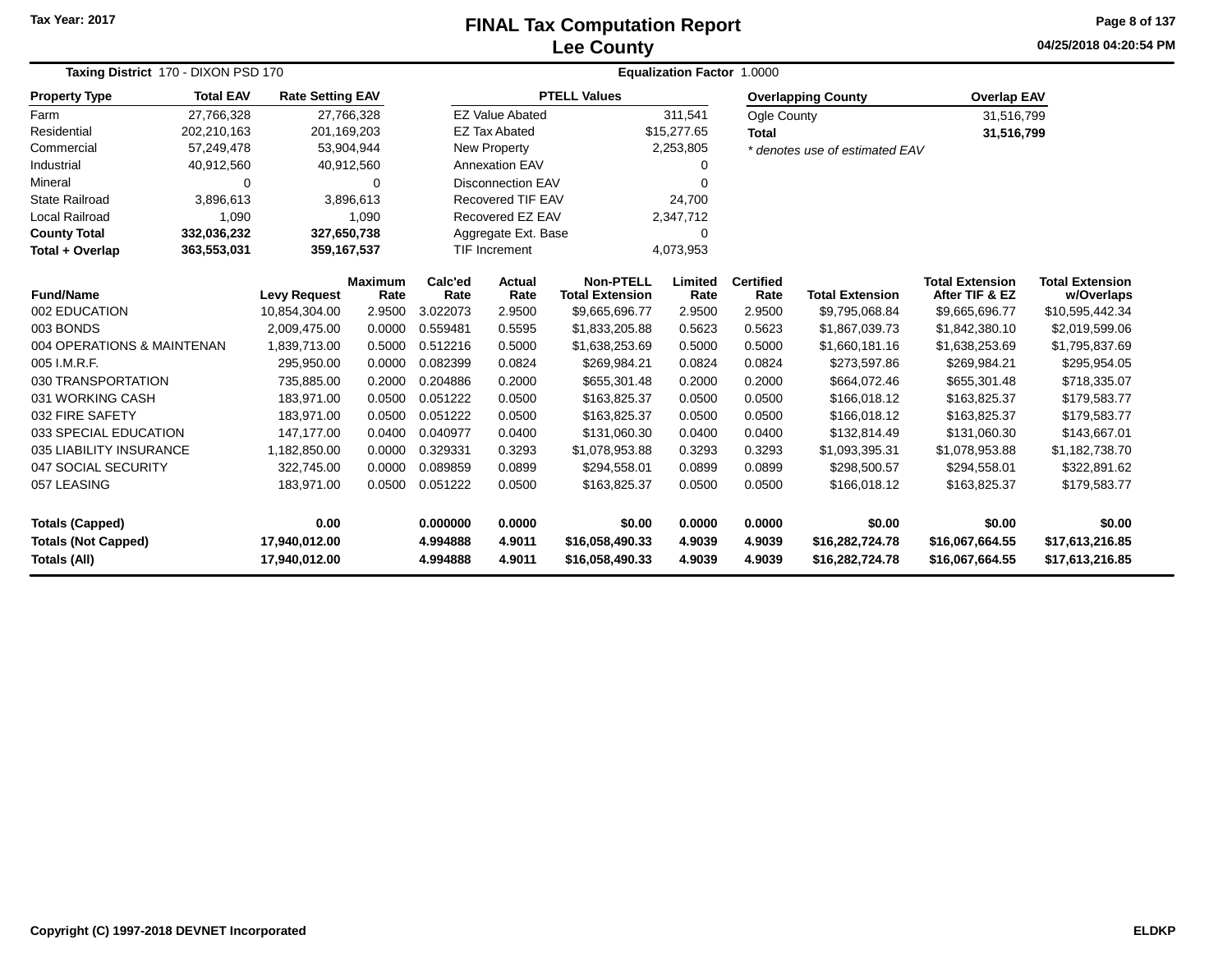# **Lee CountyFINAL Tax Computation Report**

**04/25/2018 04:20:54 PM Page 9 of 137**

and the

| Taxing District 212 - ROCHELLE THSD 212     |                  |                         |                        |                 |                          |                                            | Equalization Factor 1.0000 |                          |                                |                                          |                                      |
|---------------------------------------------|------------------|-------------------------|------------------------|-----------------|--------------------------|--------------------------------------------|----------------------------|--------------------------|--------------------------------|------------------------------------------|--------------------------------------|
| <b>Property Type</b>                        | <b>Total EAV</b> | <b>Rate Setting EAV</b> |                        |                 |                          | <b>PTELL Values</b>                        |                            |                          | <b>Overlapping County</b>      | <b>Overlap EAV</b>                       |                                      |
| Farm                                        | 19,292,909       | 19,292,909              |                        |                 | <b>EZ Value Abated</b>   |                                            | $\Omega$                   | DeKalb County            |                                | 11,760,587                               |                                      |
| Residential                                 | 7,600,195        | 7,600,195               |                        |                 | <b>EZ Tax Abated</b>     |                                            | \$0.00                     | Ogle County              |                                | 372,168,946                              |                                      |
| Commercial                                  | 1,363,607        | 1,363,607               |                        |                 | <b>New Property</b>      |                                            | 114,348                    | <b>Total</b>             |                                | 383,929,533                              |                                      |
| Industrial                                  | 111,421          |                         | 111,421                |                 | Annexation EAV           |                                            | 0                          |                          | * denotes use of estimated EAV |                                          |                                      |
| Mineral                                     | 1,085,259        | 1,085,259               |                        |                 | <b>Disconnection EAV</b> |                                            | 0                          |                          |                                |                                          |                                      |
| <b>State Railroad</b>                       | 1,070,684        | 1,070,684               |                        |                 | <b>Recovered TIF EAV</b> |                                            | 0                          |                          |                                |                                          |                                      |
| Local Railroad                              | 0                |                         | $\Omega$               |                 | Recovered EZ EAV         |                                            | 0                          |                          |                                |                                          |                                      |
| <b>County Total</b>                         | 30,524,075       | 30,524,075              |                        |                 | Aggregate Ext. Base      |                                            | 0                          |                          |                                |                                          |                                      |
| Total + Overlap                             | 414,453,608      | 414,453,608             |                        |                 | <b>TIF Increment</b>     |                                            | $\Omega$                   |                          |                                |                                          |                                      |
| <b>Fund/Name</b>                            |                  | <b>Levy Request</b>     | <b>Maximum</b><br>Rate | Calc'ed<br>Rate | Actual<br>Rate           | <b>Non-PTELL</b><br><b>Total Extension</b> | Limited<br>Rate            | <b>Certified</b><br>Rate | <b>Total Extension</b>         | <b>Total Extension</b><br>After TIF & EZ | <b>Total Extension</b><br>w/Overlaps |
| 002 EDUCATION                               |                  | 5,415,852.00            | 1.3000                 | 1.306745        | 1.3000                   | \$396,812.98                               | 1.3000                     | 1.3000                   | \$396,812.98                   | \$396,812.98                             | \$5,387,896.90                       |
| 003 BONDS                                   |                  | 1,462,906.00            | 0.0000                 | 0.352972        | 0.3530                   | \$107.749.98                               | 0.3548                     | 0.3548                   | \$108,299.42                   | \$108,299.42                             | \$1,470,481.40                       |
| 004 OPERATIONS & MAINTENAN                  |                  | 1,041,510.00            | 0.2500                 | 0.251297        | 0.2500                   | \$76,310.19                                | 0.2500                     | 0.2500                   | \$76,310.19                    | \$76,310.19                              | \$1,036,134.02                       |
| 005 I.M.R.F.                                |                  | 186,598.00              | 0.0000                 | 0.045023        | 0.0450                   | \$13,735.83                                | 0.0450                     | 0.0450                   | \$13,735.83                    | \$13,735.83                              | \$186,504.12                         |
| 030 TRANSPORTATION                          |                  | 472,000.00              | 0.1200                 | 0.113885        | 0.1139                   | \$34,766.92                                | 0.1139                     | 0.1139                   | \$34,766.92                    | \$34,766.92                              | \$472,062.66                         |
| 031 WORKING CASH                            |                  | 208,302.00              | 0.0500                 | 0.050259        | 0.0500                   | \$15,262.04                                | 0.0500                     | 0.0500                   | \$15,262.04                    | \$15,262.04                              | \$207,226.80                         |
| 032 FIRE SAFETY                             |                  | 0.00                    | 0.0500                 | 0.000000        | 0.0000                   | \$0.00                                     | 0.0000                     | 0.0000                   | \$0.00                         | \$0.00                                   | \$0.00                               |
| 033 SPECIAL EDUCATION                       |                  | 83,321.00               | 0.0200                 | 0.020104        | 0.0200                   | \$6,104.82                                 | 0.0200                     | 0.0200                   | \$6,104.82                     | \$6,104.82                               | \$82,890.72                          |
| 035 LIABILITY INSURANCE                     |                  | 1,180,000.00            | 0.0000                 | 0.284712        | 0.2847                   | \$86,902.04                                | 0.2847                     | 0.2847                   | \$86,902.04                    | \$86,902.04                              | \$1,179,949.42                       |
| 047 SOCIAL SECURITY                         |                  | 227,233.00              | 0.0000                 | 0.054827        | 0.0548                   | \$16,727.19                                | 0.0548                     | 0.0548                   | \$16,727.19                    | \$16,727.19                              | \$227,120.58                         |
| 057 LEASING                                 |                  | 208,302.00              | 0.0500                 | 0.050259        | 0.0500                   | \$15,262.04                                | 0.0500                     | 0.0500                   | \$15,262.04                    | \$15,262.04                              | \$207,226.80                         |
| <b>Totals (Capped)</b><br>0.00              |                  |                         | 0.000000               | 0.0000          | \$0.00                   | 0.0000                                     | 0.0000                     | \$0.00                   | \$0.00                         | \$0.00                                   |                                      |
| <b>Totals (Not Capped)</b><br>10,486,024.00 |                  |                         | 2.530083               | 2.5214          | \$769,634.03             | 2.5232                                     | 2.5232                     | \$770,183.47             | \$770,183.47                   | \$10,457,493.42                          |                                      |
| Totals (All)<br>10,486,024.00               |                  |                         |                        | 2.530083        | 2.5214                   | \$769,634.03                               | 2.5232                     | 2.5232                   | \$770,183.47                   | \$770,183.47                             | \$10,457,493.42                      |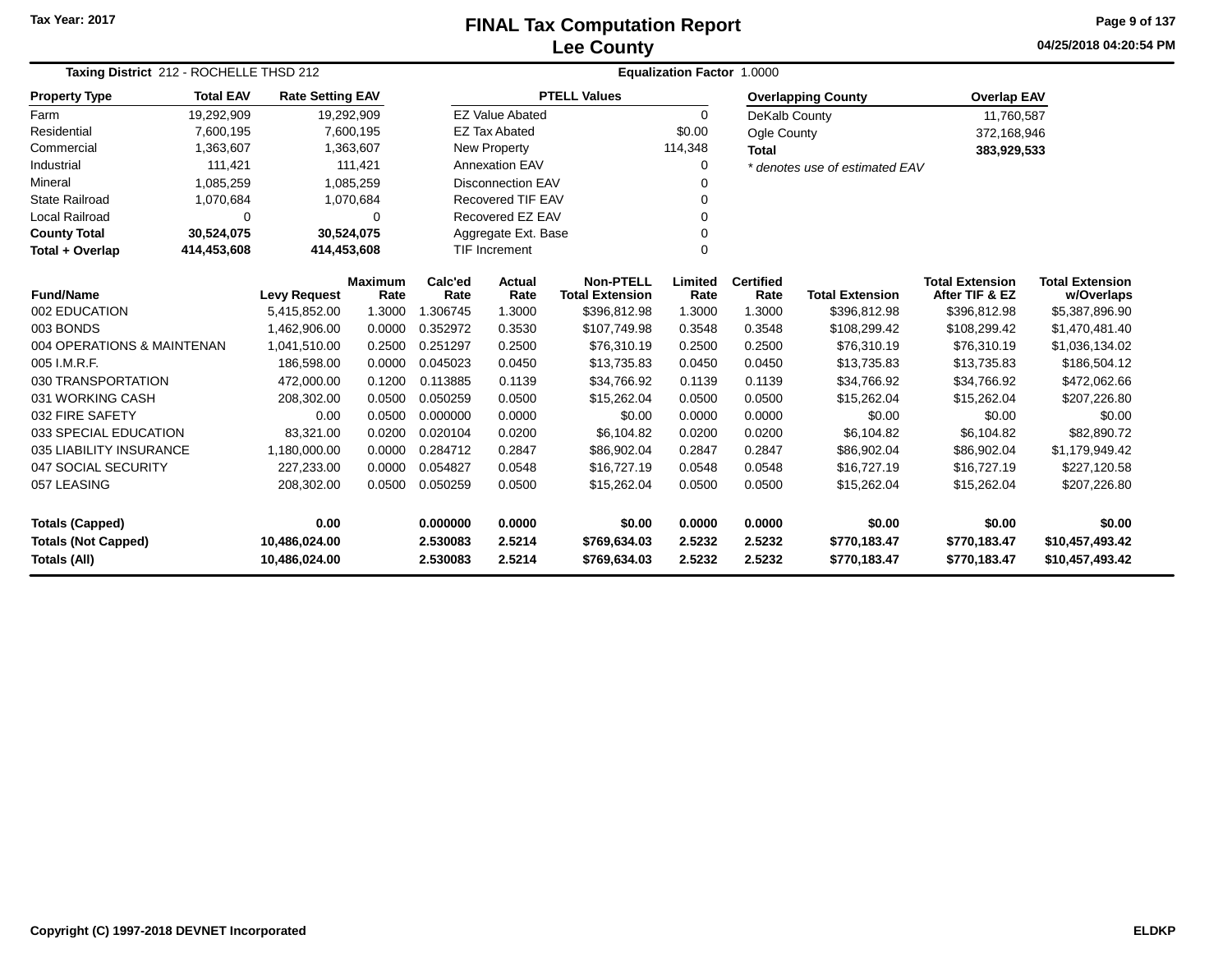# **Lee CountyFINAL Tax Computation Report**

**04/25/2018 04:20:54 PM Page 10 of 137**

| Taxing District 220 - STEWARD ESD 220 |                  |                                              |                        |                 |                          |                                            | Equalization Factor 1.0000 |                          |                                |                                          |                                      |
|---------------------------------------|------------------|----------------------------------------------|------------------------|-----------------|--------------------------|--------------------------------------------|----------------------------|--------------------------|--------------------------------|------------------------------------------|--------------------------------------|
| <b>Property Type</b>                  | <b>Total EAV</b> | <b>Rate Setting EAV</b>                      |                        |                 |                          | <b>PTELL Values</b>                        |                            |                          | <b>Overlapping County</b>      | <b>Overlap EAV</b>                       |                                      |
| Farm                                  | 16,733,216       |                                              | 16,733,216             |                 | <b>EZ Value Abated</b>   |                                            | $\Omega$                   | DeKalb County            |                                | 131,494                                  |                                      |
| Residential                           | 7,178,718        |                                              | 7,178,718              |                 | <b>EZ Tax Abated</b>     |                                            | \$0.00                     | <b>Total</b>             |                                | 131,494                                  |                                      |
| Commercial                            | 1,363,607        |                                              | 1,363,607              |                 | <b>New Property</b>      |                                            | 114,348                    |                          | * denotes use of estimated EAV |                                          |                                      |
| Industrial                            | 111,421          |                                              | 111,421                |                 | <b>Annexation EAV</b>    |                                            | 0                          |                          |                                |                                          |                                      |
| Mineral                               | 1,085,259        |                                              | 1,085,259              |                 | <b>Disconnection EAV</b> |                                            | $\Omega$                   |                          |                                |                                          |                                      |
| <b>State Railroad</b>                 | 1,070,684        |                                              | 1,070,684              |                 | <b>Recovered TIF EAV</b> |                                            | $\Omega$                   |                          |                                |                                          |                                      |
| <b>Local Railroad</b>                 | 0                |                                              | $\Omega$               |                 | Recovered EZ EAV         |                                            | $\Omega$                   |                          |                                |                                          |                                      |
| <b>County Total</b>                   | 27,542,905       | 27,542,905<br>Aggregate Ext. Base<br>785,729 |                        |                 |                          |                                            |                            |                          |                                |                                          |                                      |
| Total + Overlap                       | 27,674,399       | 27,674,399                                   |                        |                 | <b>TIF Increment</b>     |                                            | 0                          |                          |                                |                                          |                                      |
| <b>Fund/Name</b>                      |                  | <b>Levy Request</b>                          | <b>Maximum</b><br>Rate | Calc'ed<br>Rate | <b>Actual</b><br>Rate    | <b>Non-PTELL</b><br><b>Total Extension</b> | Limited<br>Rate            | <b>Certified</b><br>Rate | <b>Total Extension</b>         | <b>Total Extension</b><br>After TIF & EZ | <b>Total Extension</b><br>w/Overlaps |
| 002 EDUCATION                         |                  | 598,900.00                                   | 0.0000                 | 2.164094        | 2.1641                   | \$596,056.01                               | 2.0389                     | 2.0389                   | \$561,572.29                   | \$561,572.29                             | \$564,253.32                         |
| 003 BONDS                             |                  | 0.00                                         | 0.0000                 | 0.000000        | 0.0000                   | \$0.00                                     | 0.0000                     | 0.0000                   | \$0.00                         | \$0.00                                   | \$0.00                               |
| 004 OPERATIONS & MAINTENAN            |                  | 107,500.00                                   | 0.5500                 | 0.388446        | 0.3884                   | \$106,976.64                               | 0.3660                     | 0.3660                   | \$100,807.03                   | \$100,807.03                             | \$101,288.30                         |
| 005 I.M.R.F.                          |                  | 500.00                                       | 0.0000                 | 0.001807        | 0.0018                   | \$495.77                                   | 0.0017                     | 0.0017                   | \$468.23                       | \$468.23                                 | \$470.46                             |
| 030 TRANSPORTATION                    |                  | 47,000.00                                    | 0.0000                 | 0.169832        | 0.1698                   | \$46,767.85                                | 0.1600                     | 0.1600                   | \$44,068.65                    | \$44,068.65                              | \$44,279.04                          |
| 031 WORKING CASH                      |                  | 9,000.00                                     | 0.0500                 | 0.032521        | 0.0325                   | \$8,951.44                                 | 0.0306                     | 0.0306                   | \$8,428.13                     | \$8,428.13                               | \$8,468.37                           |
| 032 FIRE SAFETY                       |                  | 6,250.00                                     | 0.1000                 | 0.022584        | 0.0226                   | \$6,224.70                                 | 0.0213                     | 0.0213                   | \$5,866.64                     | \$5,866.64                               | \$5,894.65                           |
| 033 SPECIAL EDUCATION                 |                  | 6,250.00                                     | 0.4000                 | 0.022584        | 0.0226                   | \$6,224.70                                 | 0.0213                     | 0.0213                   | \$5,866.64                     | \$5,866.64                               | \$5,894.65                           |
| 035 LIABILITY INSURANCE               |                  | 59,593.00                                    | 0.0000                 | 0.215336        | 0.2153                   | \$59,299.87                                | 0.2029                     | 0.2029                   | \$55,884.55                    | \$55,884.55                              | \$56,151.36                          |
| 047 SOCIAL SECURITY                   |                  | 12,000.00                                    | 0.0000                 | 0.043361        | 0.0434                   | \$11,953.62                                | 0.0409                     | 0.0409                   | \$11,265.05                    | \$11,265.05                              | \$11,318.83                          |
| 057 LEASING                           |                  | 8,000.00                                     | 0.1000                 | 0.028908        | 0.0289                   | \$7,959.90                                 | 0.0272                     | 0.0272                   | \$7,491.67                     | \$7,491.67                               | \$7,527.44                           |
| <b>Totals (Capped)</b>                |                  | 854,993.00                                   |                        | 3.089473        | 3.0894                   | \$850,910.50                               | 2.9108                     | 2.9108                   | \$801,718.88                   | \$801,718.88                             | \$805,546.42                         |
| <b>Totals (Not Capped)</b>            |                  | 0.00                                         |                        | 0.000000        | 0.0000                   | \$0.00                                     | 0.0000                     | 0.0000                   | \$0.00                         | \$0.00                                   | \$0.00                               |
| Totals (All)                          |                  | 854,993.00                                   |                        | 3.089473        | 3.0894                   | \$850,910.50                               | 2.9108                     | 2.9108                   | \$801,718.88                   | \$801,718.88                             | \$805,546.42                         |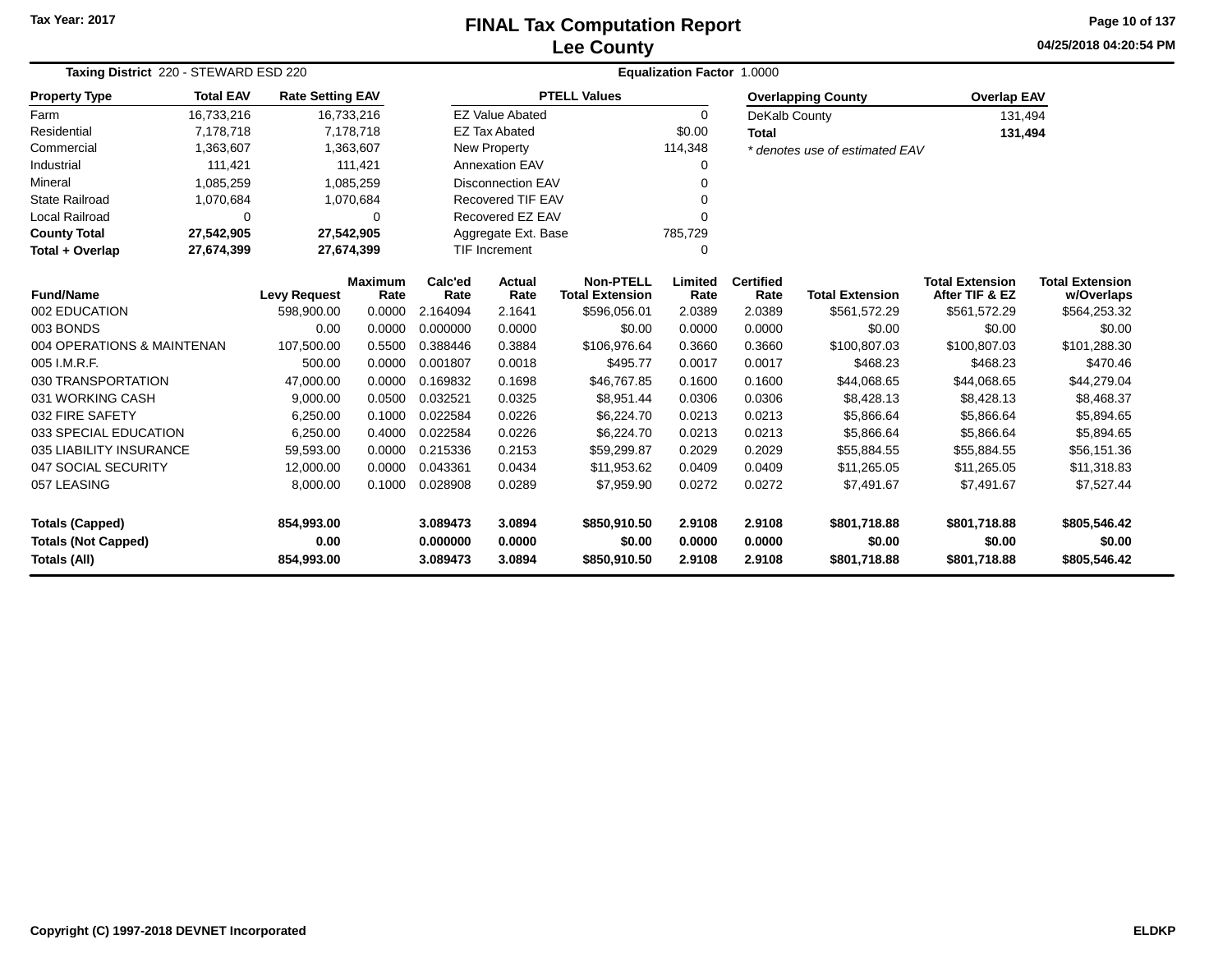### **Lee CountyFINAL Tax Computation Report**

**04/25/2018 04:20:54 PMPage 11 of 137**

| Taxing District 222 - POLO CUSD 222                                             |                                         |                         |                        | <b>Equalization Factor 1.0000</b> |                        |                                            |                 |                          |                                |                                          |                                      |
|---------------------------------------------------------------------------------|-----------------------------------------|-------------------------|------------------------|-----------------------------------|------------------------|--------------------------------------------|-----------------|--------------------------|--------------------------------|------------------------------------------|--------------------------------------|
| <b>Property Type</b>                                                            | <b>Total EAV</b>                        | <b>Rate Setting EAV</b> |                        |                                   |                        | <b>PTELL Values</b>                        |                 |                          | <b>Overlapping County</b>      | <b>Overlap EAV</b>                       |                                      |
| Farm                                                                            | 1,258,979                               |                         | 1,258,979              |                                   | <b>EZ Value Abated</b> |                                            | $\Omega$        | Ogle County              |                                | 79,878,525                               |                                      |
| Residential                                                                     | 16,434                                  |                         | 16,434                 |                                   | <b>EZ Tax Abated</b>   |                                            | \$0.00          |                          | <b>Whiteside County</b>        | 815,629                                  |                                      |
| Commercial                                                                      | 11,117                                  |                         | 11,117                 |                                   | <b>New Property</b>    |                                            | 27,702          | <b>Total</b>             |                                | 80,694,154                               |                                      |
| Industrial                                                                      | 1,012                                   |                         | 1,012                  |                                   | <b>Annexation EAV</b>  |                                            | 0               |                          | * denotes use of estimated EAV |                                          |                                      |
| Mineral                                                                         | <b>Disconnection EAV</b><br>0<br>0<br>0 |                         |                        |                                   |                        |                                            |                 |                          |                                |                                          |                                      |
| <b>State Railroad</b>                                                           | $\Omega$                                |                         | 0                      |                                   | Recovered TIF EAV      |                                            |                 |                          |                                |                                          |                                      |
| <b>Local Railroad</b>                                                           | $\Omega$                                |                         | O                      |                                   | Recovered EZ EAV       |                                            | 0               |                          |                                |                                          |                                      |
| <b>County Total</b>                                                             | 1,287,542                               |                         | 1,287,542              |                                   | Aggregate Ext. Base    |                                            |                 |                          |                                |                                          |                                      |
| Total + Overlap<br>81,981,696<br>81,981,696<br><b>TIF Increment</b><br>$\Omega$ |                                         |                         |                        |                                   |                        |                                            |                 |                          |                                |                                          |                                      |
| <b>Fund/Name</b>                                                                |                                         | <b>Levy Request</b>     | <b>Maximum</b><br>Rate | Calc'ed<br>Rate                   | Actual<br>Rate         | <b>Non-PTELL</b><br><b>Total Extension</b> | Limited<br>Rate | <b>Certified</b><br>Rate | <b>Total Extension</b>         | <b>Total Extension</b><br>After TIF & EZ | <b>Total Extension</b><br>w/Overlaps |
| 002 EDUCATION                                                                   |                                         | 2,055,292.00            | 2.5000                 | 2.507013                          | 2.5000                 | \$32,188.55                                | 2.5000          | 2.5000                   | \$32,188.55                    | \$32,188.55                              | \$2,049,542.40                       |
| 003 BONDS                                                                       |                                         | 703,783.91              | 0.0000                 | 0.858465                          | 0.8585                 | \$11,053.55                                | 0.8628          | 0.8628                   | \$11,108.91                    | \$11,108.91                              | \$707,338.07                         |
| 004 OPERATIONS & MAINTENAN                                                      |                                         | 411,058.00              | 0.5000                 | 0.501402                          | 0.5000                 | \$6,437.71                                 | 0.5000          | 0.5000                   | \$6,437.71                     | \$6,437.71                               | \$409,908.48                         |
| 005 I.M.R.F.                                                                    |                                         | 50.000.00               | 0.0000                 | 0.060989                          | 0.0610                 | \$785.40                                   | 0.0610          | 0.0610                   | \$785.40                       | \$785.40                                 | \$50,008.83                          |
| 030 TRANSPORTATION                                                              |                                         | 164,423.00              | 0.2000                 | 0.200561                          | 0.2000                 | \$2,575.08                                 | 0.2000          | 0.2000                   | \$2,575.08                     | \$2,575.08                               | \$163,963.39                         |
| 031 WORKING CASH                                                                |                                         | 41,106.00               | 0.0500                 | 0.050141                          | 0.0500                 | \$643.77                                   | 0.0500          | 0.0500                   | \$643.77                       | \$643.77                                 | \$40,990.85                          |
| 032 FIRE SAFETY                                                                 |                                         | 41,106.00               | 0.0500                 | 0.050141                          | 0.0500                 | \$643.77                                   | 0.0500          | 0.0500                   | \$643.77                       | \$643.77                                 | \$40,990.85                          |
| 033 SPECIAL EDUCATION                                                           |                                         | 32,885.00               | 0.0400                 | 0.040113                          | 0.0400                 | \$515.02                                   | 0.0400          | 0.0400                   | \$515.02                       | \$515.02                                 | \$32,792.68                          |
| 035 LIABILITY INSURANCE                                                         |                                         | 500,000.00              | 0.0000                 | 0.609892                          | 0.6099                 | \$7,852.72                                 | 0.6099          | 0.6099                   | \$7,852.72                     | \$7,852.72                               | \$500,006.36                         |
| 047 SOCIAL SECURITY                                                             |                                         | 150,000.00              | 0.0000                 | 0.182968                          | 0.1830                 | \$2,356.20                                 | 0.1830          | 0.1830                   | \$2,356.20                     | \$2,356.20                               | \$150,026.50                         |
| 057 LEASING                                                                     |                                         | 41,106.00               | 0.0500                 | 0.050141                          | 0.0500                 | \$643.77                                   | 0.0500          | 0.0500                   | \$643.77                       | \$643.77                                 | \$40,990.85                          |
| 0.00<br><b>Totals (Capped)</b>                                                  |                                         |                         |                        | 0.000000                          | 0.0000                 | \$0.00                                     | 0.0000          | 0.0000                   | \$0.00                         | \$0.00                                   | \$0.00                               |
| 4,190,759.91                                                                    |                                         |                         |                        | 5.111826                          | 5.1024                 | \$65,695.54                                | 5.1067          | 5.1067                   | \$65,750.90                    | \$65,750.90                              | \$4,186,559.26                       |
| <b>Totals (Not Capped)</b><br><b>Totals (All)</b><br>4,190,759.91               |                                         |                         |                        | 5.111826                          | 5.1024                 | \$65,695.54                                | 5.1067          | 5.1067                   | \$65,750.90                    | \$65,750.90                              | \$4,186,559.26                       |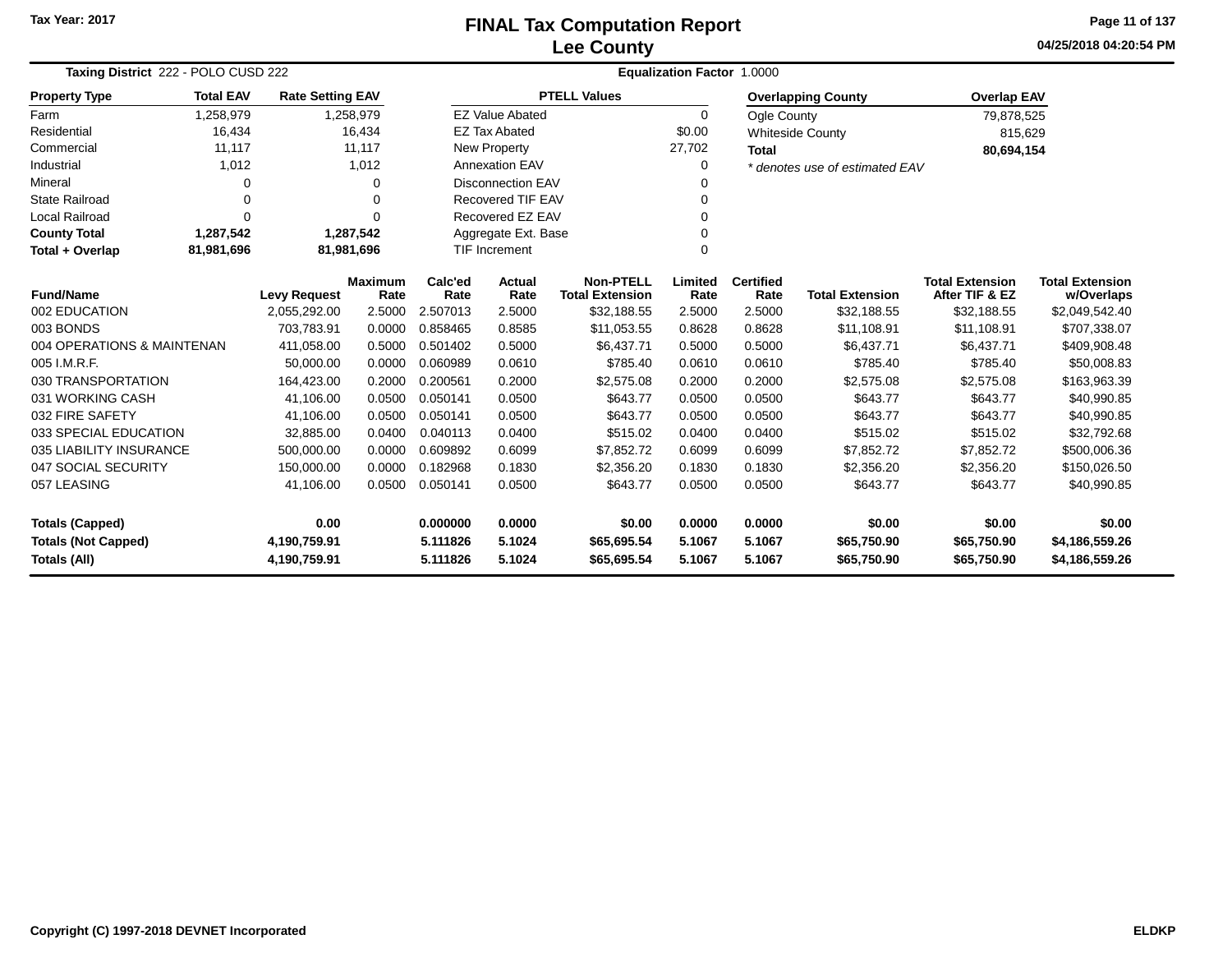**04/25/2018 04:20:54 PM Page 12 of 137**

| Taxing District 231 - ROCHELLE ESD 231 |                  |                         |                        | Equalization Factor 1.0000 |                          |                                            |                 |                          |                                |                                          |                                      |  |
|----------------------------------------|------------------|-------------------------|------------------------|----------------------------|--------------------------|--------------------------------------------|-----------------|--------------------------|--------------------------------|------------------------------------------|--------------------------------------|--|
| <b>Property Type</b>                   | <b>Total EAV</b> | <b>Rate Setting EAV</b> |                        |                            |                          | <b>PTELL Values</b>                        |                 |                          | <b>Overlapping County</b>      | <b>Overlap EAV</b>                       |                                      |  |
| Farm                                   | 2,440,972        |                         | 2,440,972              |                            | <b>EZ Value Abated</b>   |                                            | $\Omega$        | <b>Ogle County</b>       |                                | 298,010,500                              |                                      |  |
| Residential                            | 421,477          |                         | 421,477                |                            | <b>EZ Tax Abated</b>     |                                            | \$0.00          | <b>Total</b>             |                                | 298,010,500                              |                                      |  |
| Commercial                             | 0                |                         | O                      |                            | New Property             |                                            | 0               |                          | * denotes use of estimated EAV |                                          |                                      |  |
| Industrial                             | ი                |                         | ∩                      |                            | Annexation EAV           |                                            |                 |                          |                                |                                          |                                      |  |
| Mineral                                | ი                |                         | 0                      |                            | <b>Disconnection EAV</b> |                                            | 0               |                          |                                |                                          |                                      |  |
| <b>State Railroad</b>                  | $\Omega$         |                         | ∩                      |                            | <b>Recovered TIF EAV</b> |                                            |                 |                          |                                |                                          |                                      |  |
| Local Railroad                         | $\Omega$         |                         | 0                      |                            | Recovered EZ EAV         |                                            |                 |                          |                                |                                          |                                      |  |
| <b>County Total</b>                    | 2,862,449        |                         | 2,862,449              |                            | Aggregate Ext. Base      |                                            |                 |                          |                                |                                          |                                      |  |
| Total + Overlap                        | 300,872,949      | 300,872,949             |                        |                            | <b>TIF Increment</b>     |                                            | $\Omega$        |                          |                                |                                          |                                      |  |
| <b>Fund/Name</b>                       |                  | <b>Levy Request</b>     | <b>Maximum</b><br>Rate | Calc'ed<br>Rate            | <b>Actual</b><br>Rate    | <b>Non-PTELL</b><br><b>Total Extension</b> | Limited<br>Rate | <b>Certified</b><br>Rate | <b>Total Extension</b>         | <b>Total Extension</b><br>After TIF & EZ | <b>Total Extension</b><br>w/Overlaps |  |
| 002 EDUCATION                          |                  | 5,325,895.00            | 1.7600                 | 1.770148                   | 1.7600                   | \$50,379.10                                | 1.7600          | 1.7600                   | \$50,379.10                    | \$50,379.10                              | \$5,295,363.90                       |  |
| 003 BONDS                              |                  | 1,250,044.00            | 0.0000                 | 0.415472                   | 0.4155                   | \$11,893.48                                | 0.4176          | 0.4176                   | \$11,953.59                    | \$11,953.59                              | \$1,256,445.44                       |  |
| 004 OPERATIONS & MAINTENAN             |                  | 1,422,256.00            | 0.4700                 | 0.472710                   | 0.4700                   | \$13,453.51                                | 0.4700          | 0.4700                   | \$13,453.51                    | \$13,453.51                              | \$1,414,102.86                       |  |
| 005 IMRF                               |                  | 140,000.00              | 0.0000                 | 0.046531                   | 0.0465                   | \$1,331.04                                 | 0.0465          | 0.0465                   | \$1,331.04                     | \$1,331.04                               | \$139,905.92                         |  |
| 030 TRANSPORTATION                     |                  | 363,129.00              | 0.1200                 | 0.120692                   | 0.1200                   | \$3,434.94                                 | 0.1200          | 0.1200                   | \$3,434.94                     | \$3,434.94                               | \$361,047.54                         |  |
| 031 WORKING CASH                       |                  | 151,304.00              | 0.0500                 | 0.050288                   | 0.0500                   | \$1,431.22                                 | 0.0500          | 0.0500                   | \$1,431.22                     | \$1,431.22                               | \$150,436.47                         |  |
| 032 FIRE SAFETY                        |                  | 0.00                    | 0.0500                 | 0.000000                   | 0.0000                   | \$0.00                                     | 0.0000          | 0.0000                   | \$0.00                         | \$0.00                                   | \$0.00                               |  |
| 033 SPECIAL EDUCATION                  |                  | 60,522.00               | 0.0200                 | 0.020116                   | 0.0200                   | \$572.49                                   | 0.0200          | 0.0200                   | \$572.49                       | \$572.49                                 | \$60,174.59                          |  |
| 035 LIABILITY INSURANCE                |                  | 600,000.00              | 0.0000                 | 0.199420                   | 0.1994                   | \$5,707.72                                 | 0.1994          | 0.1994                   | \$5,707.72                     | \$5,707.72                               | \$599,940.66                         |  |
| 047 SOCIAL SECURITY                    |                  | 160.000.00              | 0.0000                 | 0.053179                   | 0.0532                   | \$1,522.82                                 | 0.0532          | 0.0532                   | \$1,522.82                     | \$1,522.82                               | \$160,064.41                         |  |
| 057 LEASING                            |                  | 151,304.00              | 0.0500                 | 0.050288                   | 0.0500                   | \$1,431.22                                 | 0.0500          | 0.0500                   | \$1,431.22                     | \$1,431.22                               | \$150,436.47                         |  |
| <b>Totals (Capped)</b>                 |                  | 0.00                    |                        | 0.000000                   | 0.0000                   | \$0.00                                     | 0.0000          | 0.0000                   | \$0.00                         | \$0.00                                   | \$0.00                               |  |
| <b>Totals (Not Capped)</b>             |                  | 9,624,454.00            |                        | 3.198844                   | 3.1846                   | \$91,157.54                                | 3.1867          | 3.1867                   | \$91,217.65                    | \$91,217.65                              | \$9,587,918.26                       |  |
| Totals (All)                           |                  | 9,624,454.00            |                        | 3.198844                   | 3.1846                   | \$91,157.54                                | 3.1867          | 3.1867                   | \$91,217.65                    | \$91,217.65                              | \$9,587,918.26                       |  |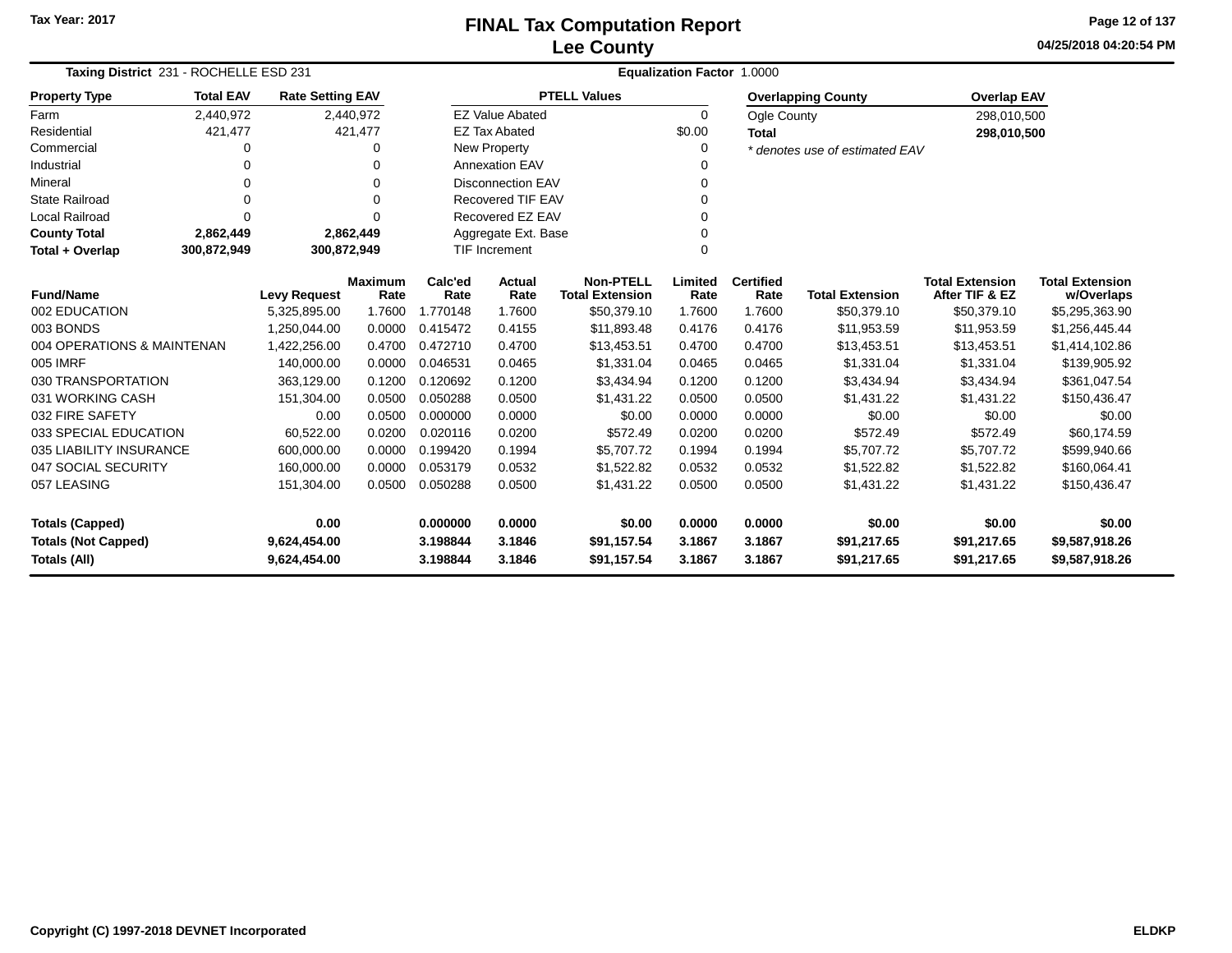### **Lee CountyFINAL Tax Computation Report**

**04/25/2018 04:20:54 PMPage 13 of 137**

|                                                                          | Taxing District 271 - PAW PAW CUSD 271 |                                     |                        |                  |                                |                                            |                  | Equalization Factor 1.0000     |                                |                                          |                                      |
|--------------------------------------------------------------------------|----------------------------------------|-------------------------------------|------------------------|------------------|--------------------------------|--------------------------------------------|------------------|--------------------------------|--------------------------------|------------------------------------------|--------------------------------------|
| <b>Property Type</b>                                                     | <b>Total EAV</b>                       | <b>Rate Setting EAV</b>             |                        |                  |                                | <b>PTELL Values</b>                        |                  |                                | <b>Overlapping County</b>      | <b>Overlap EAV</b>                       |                                      |
| Farm                                                                     | 20,515,735                             | 20,504,932                          |                        |                  | <b>EZ Value Abated</b>         |                                            | $\Omega$         | DeKalb County                  |                                | 1,138,506                                |                                      |
| Residential                                                              | 15,889,899                             | 13,978,211                          |                        |                  | <b>EZ Tax Abated</b>           |                                            | \$0.00           | <b>Total</b>                   |                                | 1,138,506                                |                                      |
| Commercial                                                               | 1,799,171                              |                                     | 1,625,374              |                  | New Property                   |                                            | 521,635          |                                | * denotes use of estimated EAV |                                          |                                      |
| Industrial                                                               | 4,998                                  |                                     | 4,998                  |                  | <b>Annexation EAV</b>          |                                            | 0                |                                |                                |                                          |                                      |
| Mineral                                                                  | 5,598,570                              |                                     | 5,598,570              |                  | Disconnection EAV              | 0                                          |                  |                                |                                |                                          |                                      |
| <b>State Railroad</b>                                                    | 0                                      |                                     | 0                      |                  | Recovered TIF EAV              |                                            | 0                |                                |                                |                                          |                                      |
| <b>Local Railroad</b>                                                    | $\Omega$                               |                                     | $\Omega$               |                  | Recovered EZ EAV               |                                            | O                |                                |                                |                                          |                                      |
| <b>County Total</b>                                                      | 43,808,373                             | 41,712,085                          |                        |                  | Aggregate Ext. Base            | 2,148,021                                  |                  |                                |                                |                                          |                                      |
| Total + Overlap                                                          | 44,946,879<br>42,850,591               |                                     |                        |                  |                                |                                            | 2,096,288        |                                |                                |                                          |                                      |
|                                                                          | <b>Fund/Name</b>                       |                                     | <b>Maximum</b><br>Rate | Calc'ed<br>Rate  | Actual<br>Rate                 | <b>Non-PTELL</b><br><b>Total Extension</b> | Limited<br>Rate  | <b>Certified</b><br>Rate       | <b>Total Extension</b>         | <b>Total Extension</b><br>After TIF & EZ | <b>Total Extension</b><br>w/Overlaps |
| 002 EDUCATION                                                            |                                        | <b>Levy Request</b><br>1.688.000.00 | 0.0000                 | 3.939269         | 3.9393                         | \$1,643,164.16                             | 3.8775           | 3.8775                         | \$1,698,669.66                 | \$1,617,386.10                           | \$1,661,531.67                       |
| 003 BONDS                                                                |                                        | 537,974.00                          | 0.0000                 | 1.255465         | 1.2555                         | \$523,695.23                               | 1.2618           | 1.2618                         | \$552,774.05                   | \$526,323.09                             | \$540,688.76                         |
| 004 OPERATIONS & MAINTENAN                                               |                                        | 220,000.00                          | 0.7500                 | 0.513412         | 0.5134                         | \$214,149.84                               | 0.5053           | 0.5053                         | \$221,363.71                   | \$210,771.17                             | \$216,524.04                         |
| 005 I.M.R.F.                                                             |                                        | 35,000.00                           | 0.0000                 | 0.081679         | 0.0817                         | \$34,078.77                                | 0.0804           | 0.0804                         | \$35,221.93                    | \$33,536.52                              | \$34,451.88                          |
| 030 TRANSPORTATION                                                       |                                        | 115,000.00                          | 0.0000                 | 0.268374         | 0.2684                         | \$111,955.24                               | 0.2642           | 0.2642                         | \$115,741.72                   | \$110,203.33                             | \$113,211.26                         |
| 031 WORKING CASH                                                         |                                        | 21,000.00                           | 0.0500                 | 0.049008         | 0.0490                         | \$20,438.92                                | 0.0482           | 0.0482                         | \$21,115.64                    | \$20,105.22                              | \$20,653.98                          |
| 032 FIRE SAFETY                                                          |                                        | 6,000.00                            | 0.1000                 | 0.014002         | 0.0140                         | \$5,839.69                                 | 0.0138           | 0.0138                         | \$6,045.56                     | \$5,756.27                               | \$5,913.38                           |
| 033 SPECIAL EDUCATION                                                    |                                        | 50,000.00                           | 0.8000                 | 0.116685         | 0.1167                         | \$48,678.00                                | 0.1149           | 0.1149                         | \$50,335.82                    | \$47,927.19                              | \$49,235.33                          |
| 035 LIABILITY INSURANCE                                                  |                                        | 70,000.00                           | 0.0000                 | 0.163358         | 0.1634                         | \$68,157.55                                | 0.1608           | 0.1608                         | \$70,443.86                    | \$67,073.03                              | \$68,903.75                          |
| 047 SOCIAL SECURITY                                                      |                                        | 35,000.00                           | 0.0000                 | 0.081679         | 0.0817                         | \$34,078.77                                | 0.0804           | 0.0804                         | \$35,221.93                    | \$33,536.52                              | \$34,451.88                          |
| 057 LEASING                                                              |                                        | 15,500.00                           | 0.1000                 | 0.036172         | 0.0362                         | \$15,099.77                                | 0.0356           | 0.0356                         | \$15,595.78                    | \$14,849.50                              | \$15,254.81                          |
| <b>Totals (Capped)</b><br>2,255,500.00                                   |                                        |                                     | 5.263638               | 5.2638           | \$2,195,640.71                 | 5.1811                                     | 5.1811           | \$2,269,755.61                 | \$2,161,144.85                 | \$2,220,131.98                           |                                      |
| <b>Totals (Not Capped)</b><br>537,974.00<br>Totals (All)<br>2,793,474.00 |                                        |                                     | 1.255465<br>6.519103   | 1.2555<br>6.5193 | \$523,695.23<br>\$2,719,335.94 | 1.2618<br>6.4429                           | 1.2618<br>6.4429 | \$552,774.05<br>\$2,822,529.66 | \$526,323.09<br>\$2,687,467.94 | \$540,688.76<br>\$2,760,820.74           |                                      |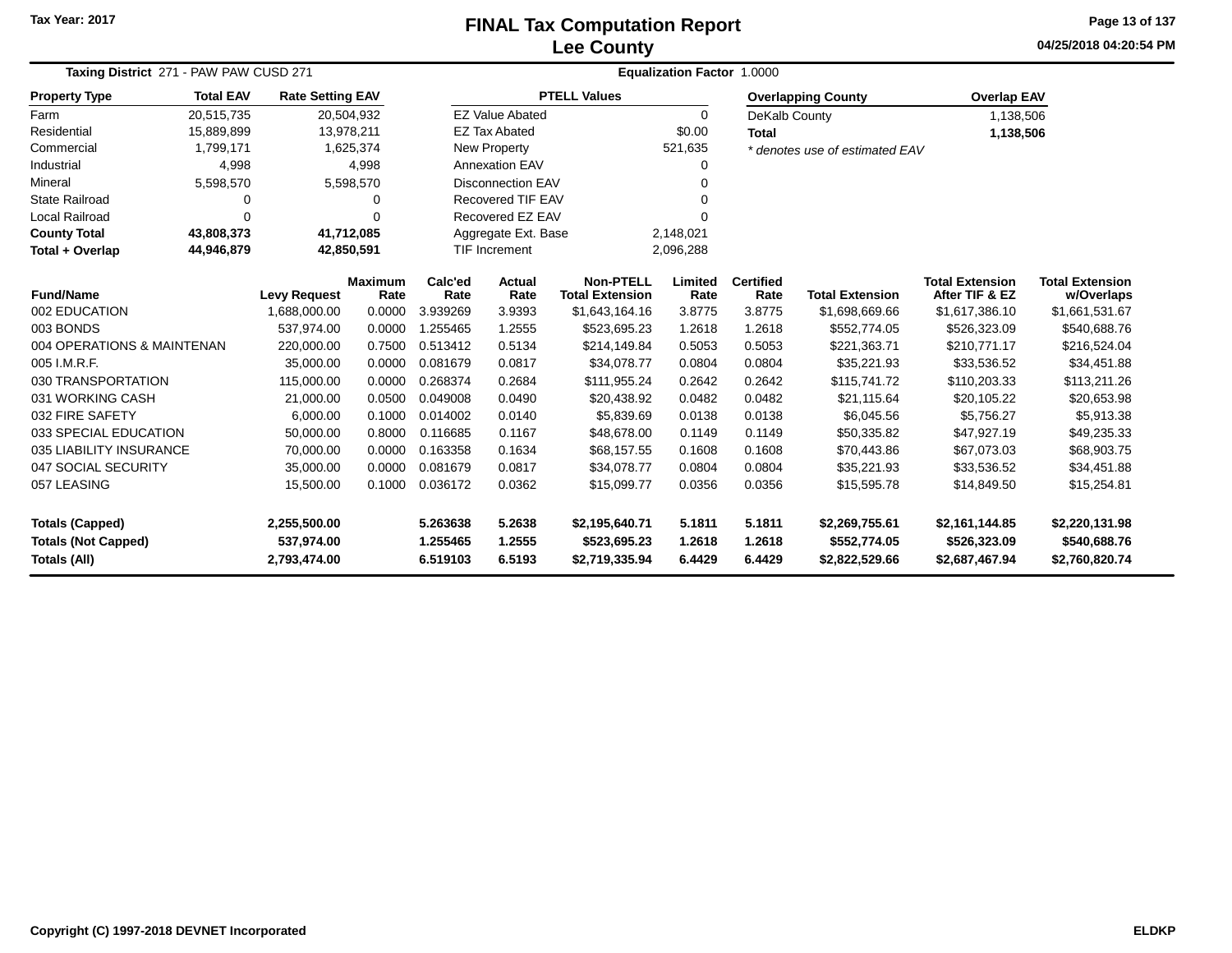# **Lee CountyFINAL Tax Computation Report**

**04/25/2018 04:20:54 PM Page 14 of 137**

| Taxing District 272 - AMBOY CUSD 272 |                  |                         |                 | <b>Equalization Factor 1.0000</b> |                          |                                            |                 |                          |                        |                                          |                                      |
|--------------------------------------|------------------|-------------------------|-----------------|-----------------------------------|--------------------------|--------------------------------------------|-----------------|--------------------------|------------------------|------------------------------------------|--------------------------------------|
| <b>Property Type</b>                 | <b>Total EAV</b> | <b>Rate Setting EAV</b> |                 |                                   |                          | <b>PTELL Values</b>                        |                 |                          |                        |                                          |                                      |
| Farm                                 | 51,033,574       | 51,033,574              |                 |                                   | <b>EZ Value Abated</b>   |                                            | 0               |                          |                        |                                          |                                      |
| Residential                          | 57,789,226       | 57,789,226              |                 |                                   | <b>EZ Tax Abated</b>     |                                            | \$0.00          |                          |                        |                                          |                                      |
| Commercial                           | 14,391,762       | 14,391,762              |                 |                                   | New Property             |                                            | 874,574         |                          |                        |                                          |                                      |
| Industrial                           | 6,979,906        | 6,979,906               |                 |                                   | <b>Annexation EAV</b>    |                                            | 0               |                          |                        |                                          |                                      |
| Mineral                              | 11,396,938       | 11,396,938              |                 |                                   | <b>Disconnection EAV</b> |                                            | 0               |                          |                        |                                          |                                      |
| <b>State Railroad</b>                | 7,283            |                         | 7,283           |                                   | <b>Recovered TIF EAV</b> |                                            | 0               |                          |                        |                                          |                                      |
| Local Railroad                       | 3,430            |                         | 3,430           |                                   | Recovered EZ EAV         |                                            | 918,814         |                          |                        |                                          |                                      |
| <b>County Total</b>                  | 141,602,119      | 141,602,119             |                 |                                   | Aggregate Ext. Base      |                                            | 6,737,647       |                          |                        |                                          |                                      |
| Total + Overlap                      | 141,602,119      | 141,602,119             |                 |                                   | <b>TIF Increment</b>     |                                            | 0               |                          |                        |                                          |                                      |
| <b>Fund/Name</b>                     |                  | <b>Levy Request</b>     | Maximum<br>Rate | Calc'ed<br>Rate                   | Actual<br>Rate           | <b>Non-PTELL</b><br><b>Total Extension</b> | Limited<br>Rate | <b>Certified</b><br>Rate | <b>Total Extension</b> | <b>Total Extension</b><br>After TIF & EZ | <b>Total Extension</b><br>w/Overlaps |
| 002 EDUCATION                        |                  | 5,046,531.00            | 0.0000          | 3.563881                          | 3.5639                   | \$5,046,557.92                             | 3.4667          | 3.4667                   | \$4,908,920.66         | \$4,908,920.66                           | \$4,908,920.66                       |
| 003 BONDS                            |                  | 173,282.60              | 0.0000          | 0.122373                          | 0.1224                   | \$173,320.99                               | 0.1230          | 0.1230                   | \$174,170.61           | \$174,170.61                             | \$174,170.61                         |
| 004 OPERATIONS & MAINTENAN           |                  | 946,930.00              | 0.7500          | 0.668726                          | 0.6687                   | \$946,893.37                               | 0.6505          | 0.6505                   | \$921,121.78           | \$921,121.78                             | \$921,121.78                         |
| 005 I.M.R.F.                         |                  | 157,987.00              | 0.0000          | 0.111571                          | 0.1116                   | \$158,027.96                               | 0.1086          | 0.1086                   | \$153,779.90           | \$153.779.90                             | \$153,779.90                         |
| 030 TRANSPORTATION                   |                  | 573,250.00              | 0.0000          | 0.404832                          | 0.4048                   | \$573,205.38                               | 0.3938          | 0.3938                   | \$557,629.14           | \$557,629.14                             | \$557,629.14                         |
| 031 WORKING CASH                     |                  | 56,292.00               | 0.0500          | 0.039754                          | 0.0398                   | \$56,357.64                                | 0.0387          | 0.0387                   | \$54,800.02            | \$54,800.02                              | \$54,800.02                          |
| 032 FIRE SAFETY                      |                  | 56,999.00               | 0.1000          | 0.040253                          | 0.0403                   | \$57,065.65                                | 0.0392          | 0.0392                   | \$55,508.03            | \$55,508.03                              | \$55,508.03                          |
| 033 SPECIAL EDUCATION                |                  | 48,655.00               | 0.8000          | 0.034360                          | 0.0344                   | \$48,711.13                                | 0.0335          | 0.0335                   | \$47,436.71            | \$47,436.71                              | \$47,436.71                          |
| 035 LIABILITY INSURANCE              |                  | 99,007.00               | 0.0000          | 0.069919                          | 0.0699                   | \$98,979.88                                | 0.0680          | 0.0680                   | \$96,289.44            | \$96,289.44                              | \$96,289.44                          |
| 047 SOCIAL SECURITY                  |                  | 119,657.00              | 0.1024          | 0.084502                          | 0.0845                   | \$119,653.79                               | 0.0822          | 0.0822                   | \$116,396.94           | \$116,396.94                             | \$116,396.94                         |
| 057 LEASING                          |                  | 57,000.00               | 0.1000          | 0.040254                          | 0.0403                   | \$57,065.65                                | 0.0392          | 0.0392                   | \$55,508.03            | \$55,508.03                              | \$55,508.03                          |
| <b>Totals (Capped)</b>               |                  | 7,162,308.00            |                 | 5.058052                          | 5.0582                   | \$7,162,518.37                             | 4.9204          | 4.9204                   | \$6,967,390.65         | \$6,967,390.65                           | \$6,967,390.65                       |
| <b>Totals (Not Capped)</b>           |                  | 173,282.60              |                 | 0.122373                          | 0.1224                   | \$173,320.99                               | 0.1230          | 0.1230                   | \$174,170.61           | \$174,170.61                             | \$174,170.61                         |
| Totals (All)                         |                  | 7,335,590.60            |                 | 5.180425                          | 5.1806                   | \$7,335,839.36                             | 5.0434          | 5.0434                   | \$7,141,561.26         | \$7,141,561.26                           | \$7,141,561.26                       |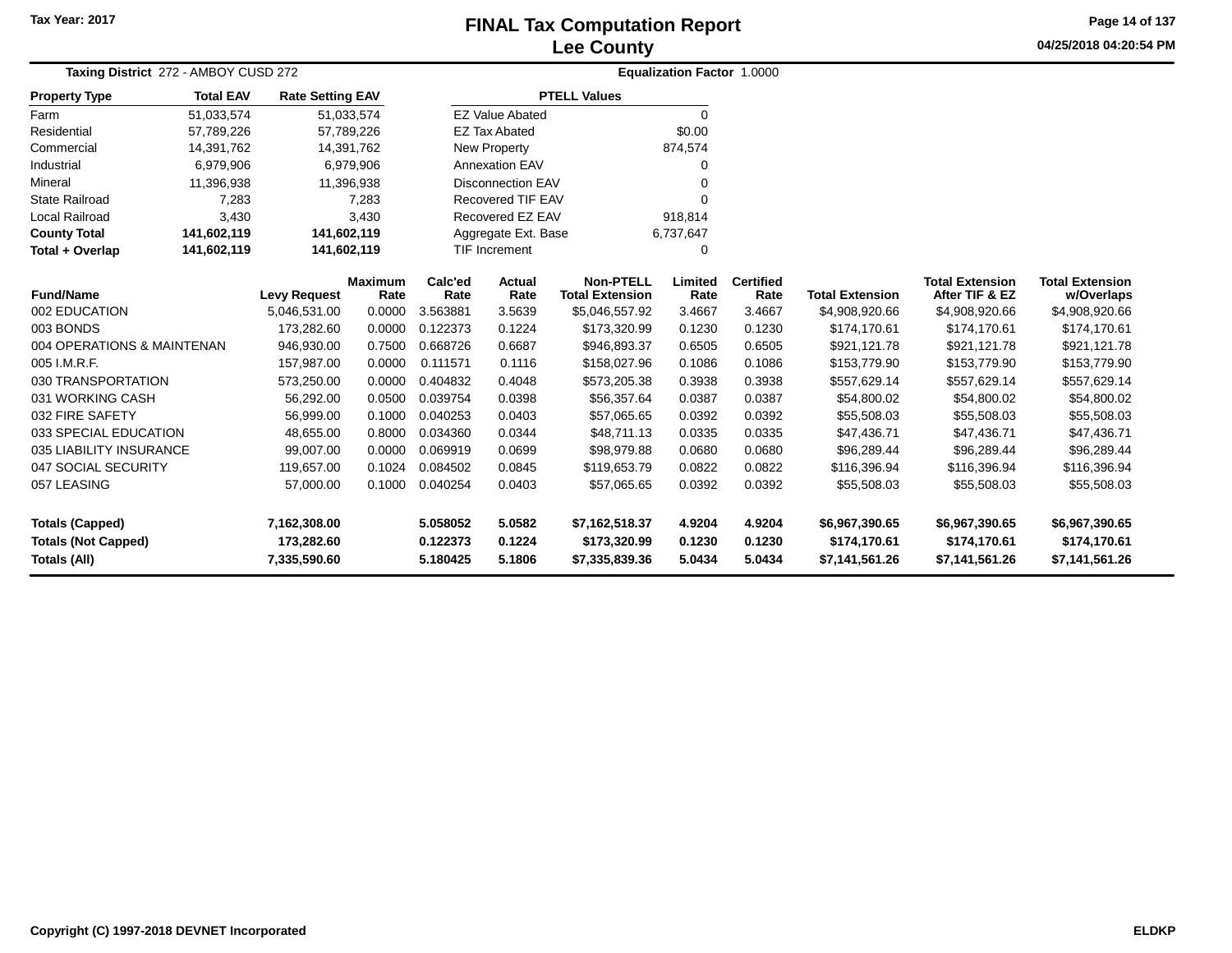**04/25/2018 04:20:54 PM Page 15 of 137**

| Taxing District 275 - ASHTON-FRNKLIN CNTR CUSD 275 |                                                       |                         |                        | <b>Equalization Factor 1.0000</b> |                               |                                            |                 |                          |                                |                                          |                                      |  |  |
|----------------------------------------------------|-------------------------------------------------------|-------------------------|------------------------|-----------------------------------|-------------------------------|--------------------------------------------|-----------------|--------------------------|--------------------------------|------------------------------------------|--------------------------------------|--|--|
| <b>Property Type</b>                               | <b>Total EAV</b>                                      | <b>Rate Setting EAV</b> |                        |                                   |                               | <b>PTELL Values</b>                        |                 |                          | <b>Overlapping County</b>      | <b>Overlap EAV</b>                       |                                      |  |  |
| Farm                                               | 40,997,980                                            |                         | 40,997,980             |                                   | <b>EZ Value Abated</b>        |                                            | 0               | Ogle County              |                                | 9,109,299                                |                                      |  |  |
| Residential                                        | 26,950,171                                            |                         | 26,950,171             |                                   | <b>EZ Tax Abated</b>          |                                            | \$0.00          | <b>Total</b>             |                                | 9,109,299                                |                                      |  |  |
| Commercial                                         | 6,657,535                                             |                         | 6,657,535              |                                   | New Property                  |                                            | 409,899         |                          | * denotes use of estimated EAV |                                          |                                      |  |  |
| Industrial                                         | 9,470,785                                             |                         | 9,470,785              |                                   | <b>Annexation EAV</b>         |                                            |                 |                          |                                |                                          |                                      |  |  |
| Mineral                                            | $\mathbf 0$                                           |                         | $\Omega$               |                                   | <b>Disconnection EAV</b>      |                                            |                 |                          |                                |                                          |                                      |  |  |
| <b>State Railroad</b>                              | 3,192,232                                             |                         | 3,192,232              |                                   | <b>Recovered TIF EAV</b>      |                                            |                 |                          |                                |                                          |                                      |  |  |
| Local Railroad                                     | 0                                                     |                         | $\Omega$               |                                   | Recovered EZ EAV<br>1,649,928 |                                            |                 |                          |                                |                                          |                                      |  |  |
| <b>County Total</b>                                | 87,268,703                                            |                         | 87,268,703             |                                   | Aggregate Ext. Base           |                                            |                 |                          |                                |                                          |                                      |  |  |
| Total + Overlap                                    | <b>TIF Increment</b><br>96,378,002<br>96,378,002<br>ი |                         |                        |                                   |                               |                                            |                 |                          |                                |                                          |                                      |  |  |
| <b>Fund/Name</b>                                   |                                                       | <b>Levy Request</b>     | <b>Maximum</b><br>Rate | Calc'ed<br>Rate                   | <b>Actual</b><br>Rate         | <b>Non-PTELL</b><br><b>Total Extension</b> | Limited<br>Rate | <b>Certified</b><br>Rate | <b>Total Extension</b>         | <b>Total Extension</b><br>After TIF & EZ | <b>Total Extension</b><br>w/Overlaps |  |  |
| 002 EDUCATION                                      |                                                       | 2,910,000.00            | 3.0000                 | 3.019361                          | 3.0000                        | \$2,618,061.09                             | 3.0000          | 3.0000                   | \$2,618,061.09                 | \$2,618,061.09                           | \$2,891,340.06                       |  |  |
| 003 BONDS                                          |                                                       | 675,652.50              | 0.0000                 | 0.701044                          | 0.7010                        | \$611,753.61                               | 0.7045          | 0.7045                   | \$614,808.01                   | \$614,808.01                             | \$678,983.02                         |  |  |
| 004 OPERATIONS & MAINTENAN                         |                                                       | 727,500.00              | 0.7500                 | 0.754840                          | 0.7500                        | \$654,515.27                               | 0.7500          | 0.7500                   | \$654,515.27                   | \$654,515.27                             | \$722,835.02                         |  |  |
| 005 I.M.R.F.                                       |                                                       | 45,020.00               | 0.0000                 | 0.046712                          | 0.0467                        | \$40,754.48                                | 0.0467          | 0.0467                   | \$40,754.48                    | \$40,754.48                              | \$45,008.53                          |  |  |
| 030 TRANSPORTATION                                 |                                                       | 194,000.00              | 0.2000                 | 0.201291                          | 0.2000                        | \$174,537.41                               | 0.2000          | 0.2000                   | \$174,537.41                   | \$174,537.41                             | \$192,756.00                         |  |  |
| 031 WORKING CASH                                   |                                                       | 48,500.00               | 0.0500                 | 0.050323                          | 0.0500                        | \$43,634.35                                | 0.0500          | 0.0500                   | \$43,634.35                    | \$43,634.35                              | \$48,189.00                          |  |  |
| 032 FIRE SAFETY                                    |                                                       | 48,500.00               | 0.0500                 | 0.050323                          | 0.0500                        | \$43,634.35                                | 0.0500          | 0.0500                   | \$43,634.35                    | \$43,634.35                              | \$48,189.00                          |  |  |
| 033 SPECIAL EDUCATION                              |                                                       | 38,800.00               | 0.0400                 | 0.040258                          | 0.0400                        | \$34,907.48                                | 0.0400          | 0.0400                   | \$34,907.48                    | \$34,907.48                              | \$38,551.20                          |  |  |
| 035 LIABILITY INSURANCE                            |                                                       | 403,139.00              | 0.0000                 | 0.418289                          | 0.4183                        | \$365,044.98                               | 0.4183          | 0.4183                   | \$365,044.98                   | \$365,044.98                             | \$403,149.18                         |  |  |
| 047 SOCIAL SECURITY                                |                                                       | 95,530.00               | 0.0000                 | 0.099120                          | 0.0991                        | \$86,483.28                                | 0.0991          | 0.0991                   | \$86,483.28                    | \$86,483.28                              | \$95,510.60                          |  |  |
| 057 LEASING                                        |                                                       | 48,500.00               | 0.0500                 | 0.050323                          | 0.0500                        | \$43,634.35                                | 0.0500          | 0.0500                   | \$43,634.35                    | \$43,634.35                              | \$48,189.00                          |  |  |
| <b>Totals (Capped)</b>                             |                                                       | 0.00                    |                        | 0.000000                          | 0.0000                        | \$0.00                                     | 0.0000          | 0.0000                   | \$0.00                         | \$0.00                                   | \$0.00                               |  |  |
| <b>Totals (Not Capped)</b>                         |                                                       | 5,235,141.50            |                        | 5.431884                          | 5.4051                        | \$4,716,960.65                             | 5.4086          | 5.4086                   | \$4,720,015.05                 | \$4,720,015.05                           | \$5,212,700.61                       |  |  |
| Totals (All)                                       |                                                       | 5,235,141.50            |                        | 5.431884                          | 5.4051                        | \$4,716,960.65                             | 5.4086          | 5.4086                   | \$4,720,015.05                 | \$4,720,015.05                           | \$5,212,700.61                       |  |  |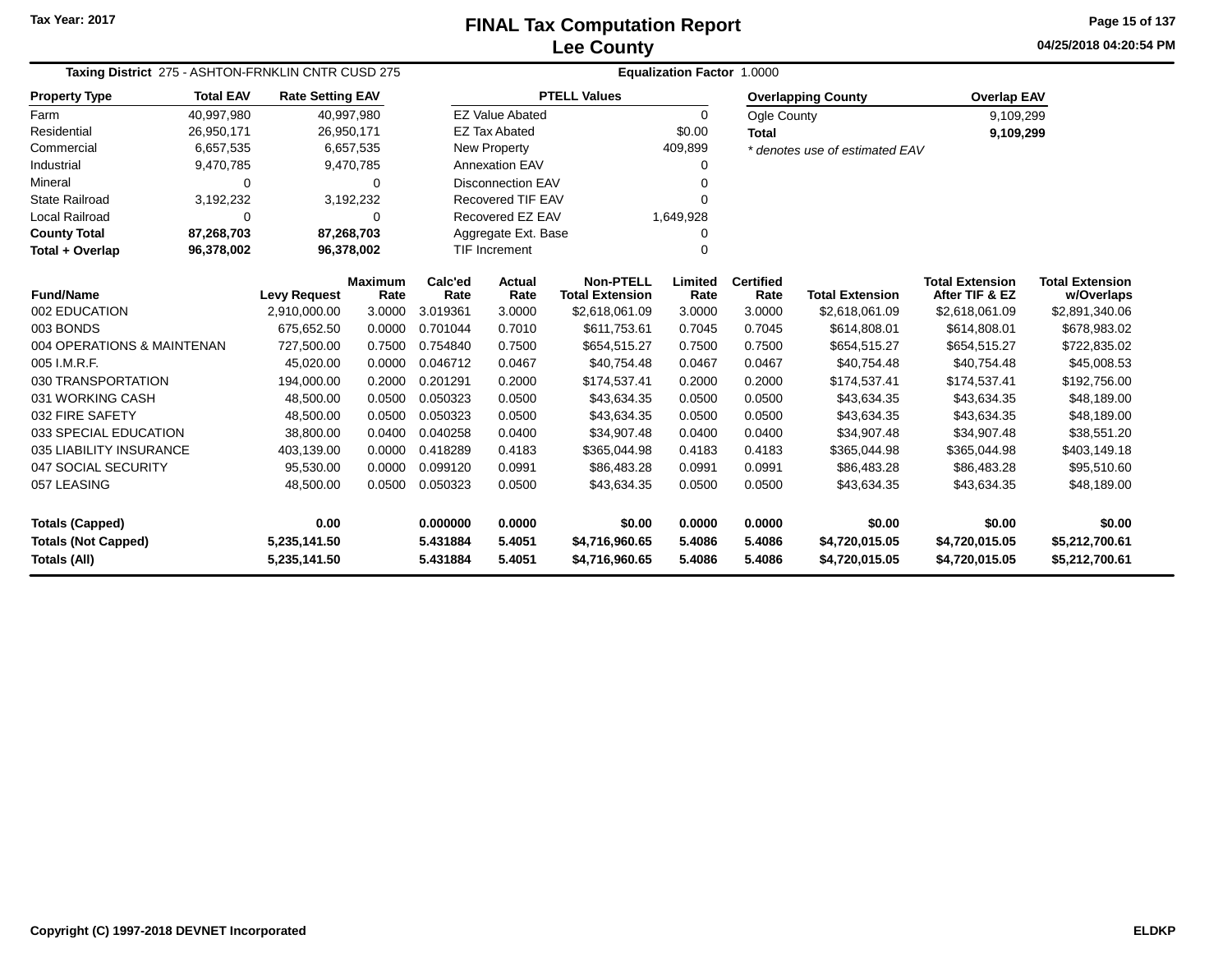### **Lee CountyFINAL Tax Computation Report**

**04/25/2018 04:20:54 PMPage 16 of 137**

| Taxing District 280 - MENDOTA THSD 280                                     |                     |                         |                        | <b>Equalization Factor 1.0000</b> |                          |                                            |                  |                          |                                  |                                          |                                      |  |  |
|----------------------------------------------------------------------------|---------------------|-------------------------|------------------------|-----------------------------------|--------------------------|--------------------------------------------|------------------|--------------------------|----------------------------------|------------------------------------------|--------------------------------------|--|--|
| <b>Property Type</b>                                                       | <b>Total EAV</b>    | <b>Rate Setting EAV</b> |                        |                                   |                          | <b>PTELL Values</b>                        |                  |                          | <b>Overlapping County</b>        | <b>Overlap EAV</b>                       |                                      |  |  |
| Farm                                                                       | 21,817,036          |                         | 21,817,036             |                                   | <b>EZ Value Abated</b>   |                                            | $\Omega$         | <b>Bureau County</b>     |                                  | 7,984,186                                |                                      |  |  |
| Residential                                                                | 8,926,794           |                         | 8,926,794              |                                   | <b>EZ Tax Abated</b>     |                                            | \$0.00           | LaSalle County           |                                  | 159,554,648                              |                                      |  |  |
| Commercial                                                                 | 1,813,653           |                         | 1,813,653              |                                   | New Property             |                                            | 76,228           | <b>Total</b>             |                                  | 167,538,834                              |                                      |  |  |
| Industrial                                                                 | 127,988             |                         | 127,988                |                                   | <b>Annexation EAV</b>    |                                            | 0                |                          | * denotes use of estimated EAV   |                                          |                                      |  |  |
| Mineral                                                                    | 12,614,830          |                         | 12,614,830             |                                   | <b>Disconnection EAV</b> |                                            |                  |                          |                                  |                                          |                                      |  |  |
| <b>State Railroad</b>                                                      | $\Omega$            |                         | 0                      |                                   | <b>Recovered TIF EAV</b> |                                            | 0                |                          |                                  |                                          |                                      |  |  |
| Local Railroad                                                             | 10,490              |                         | 10,490                 |                                   | Recovered EZ EAV         |                                            |                  |                          |                                  |                                          |                                      |  |  |
| <b>County Total</b>                                                        | 45,310,791          | 45,310,791              |                        |                                   | Aggregate Ext. Base      |                                            |                  |                          |                                  |                                          |                                      |  |  |
| Total + Overlap                                                            | 212,849,625         | 212,849,625             |                        |                                   | <b>TIF Increment</b>     |                                            | $\Omega$         |                          |                                  |                                          |                                      |  |  |
| <b>Fund/Name</b>                                                           | <b>Levy Request</b> |                         | <b>Maximum</b><br>Rate | Calc'ed<br>Rate                   | Actual<br>Rate           | <b>Non-PTELL</b><br><b>Total Extension</b> | Limited<br>Rate  | <b>Certified</b><br>Rate | <b>Total Extension</b>           | <b>Total Extension</b><br>After TIF & EZ | <b>Total Extension</b><br>w/Overlaps |  |  |
| 002 EDUCATION                                                              |                     | 2,954,901.00            | 1.3700                 | 1.388258                          | 1.3700                   | \$620,757.84                               | 1.3700           | 1.3700                   | \$620,757.84                     | \$620,757.84                             | \$2,916,039.86                       |  |  |
| 003 BONDS                                                                  |                     | 1,580,275.00            | 0.0000                 | 0.742437                          | 0.7461                   | \$338,063.81                               | 0.7461           | 0.7461                   | \$338,063.81                     | \$338,063.81                             | \$1,588,071.05                       |  |  |
| 004 OPERATIONS & MAINTENAN                                                 |                     | 539,215.00              | 0.2500                 | 0.253331                          | 0.2500                   | \$113,276.98                               | 0.2500           | 0.2500                   | \$113,276.98                     | \$113,276.98                             | \$532,124.06                         |  |  |
| 005 I.M.R.F.                                                               |                     | 95,000.00               | 0.0000                 | 0.044632                          | 0.0446                   | \$20,208.61                                | 0.0446           | 0.0446                   | \$20,208.61                      | \$20,208.61                              | \$94,930.93                          |  |  |
| 030 TRANSPORTATION                                                         |                     | 258,823.00              | 0.1200                 | 0.121599                          | 0.1200                   | \$54,372.95                                | 0.1200           | 0.1200                   | \$54,372.95                      | \$54,372.95                              | \$255,419.55                         |  |  |
| 031 WORKING CASH                                                           |                     | 107,843.00              | 0.0500                 | 0.050666                          | 0.0500                   | \$22,655.40                                | 0.0500           | 0.0500                   | \$22,655.40                      | \$22,655.40                              | \$106,424.81                         |  |  |
| 032 FIRE SAFETY                                                            |                     | 21,569.00               | 0.0500                 | 0.010133                          | 0.0101                   | \$4,576.39                                 | 0.0101           | 0.0101                   | \$4,576.39                       | \$4,576.39                               | \$21,497.81                          |  |  |
| 033 SPECIAL EDUCATION                                                      |                     | 43,137.00               | 0.0200                 | 0.020266                          | 0.0200                   | \$9,062.16                                 | 0.0200           | 0.0200                   | \$9,062.16                       | \$9,062.16                               | \$42,569.93                          |  |  |
| 035 LIABILITY INSURANCE                                                    |                     | 220,000.00              | 0.0000                 | 0.103359                          | 0.1034                   | \$46,851.36                                | 0.1034           | 0.1034                   | \$46,851.36                      | \$46,851.36                              | \$220,086.51                         |  |  |
| 047 SOCIAL SECURITY                                                        |                     | 105,000.00              | 0.0000                 | 0.049331                          | 0.0493                   | \$22,338.22                                | 0.0493           | 0.0493                   | \$22,338.22                      | \$22,338.22                              | \$104,934.87                         |  |  |
| 057 LEASING                                                                |                     | 64,706.00               | 0.0500                 | 0.030400                          | 0.0304                   | \$13,774.48                                | 0.0304           | 0.0304                   | \$13,774.48                      | \$13,774.48                              | \$64,706.29                          |  |  |
| 109A PRIOR YEAR ADJUSTMENT<br>201,929.00                                   |                     |                         | 0.0000                 | 0.094869                          | 0.4456                   | \$201,904.88                               | 0.4456           | 0.4456                   | \$201,904.88                     | \$201,904.88                             | \$948,457.93                         |  |  |
| 0.00<br><b>Totals (Capped)</b>                                             |                     |                         |                        | 0.000000                          | 0.0000                   | \$0.00                                     | 0.0000           | 0.0000                   | \$0.00                           | \$0.00                                   | \$0.00                               |  |  |
| <b>Totals (Not Capped)</b><br>6,192,398.00<br>Totals (All)<br>6,192,398.00 |                     |                         |                        | 2.909281<br>2.909281              | 3.2395<br>3.2395         | \$1,467,843.08<br>\$1,467,843.08           | 3.2395<br>3.2395 | 3.2395<br>3.2395         | \$1,467,843.08<br>\$1,467,843.08 | \$1,467,843.08<br>\$1,467,843.08         | \$6,895,263.60<br>\$6,895,263.60     |  |  |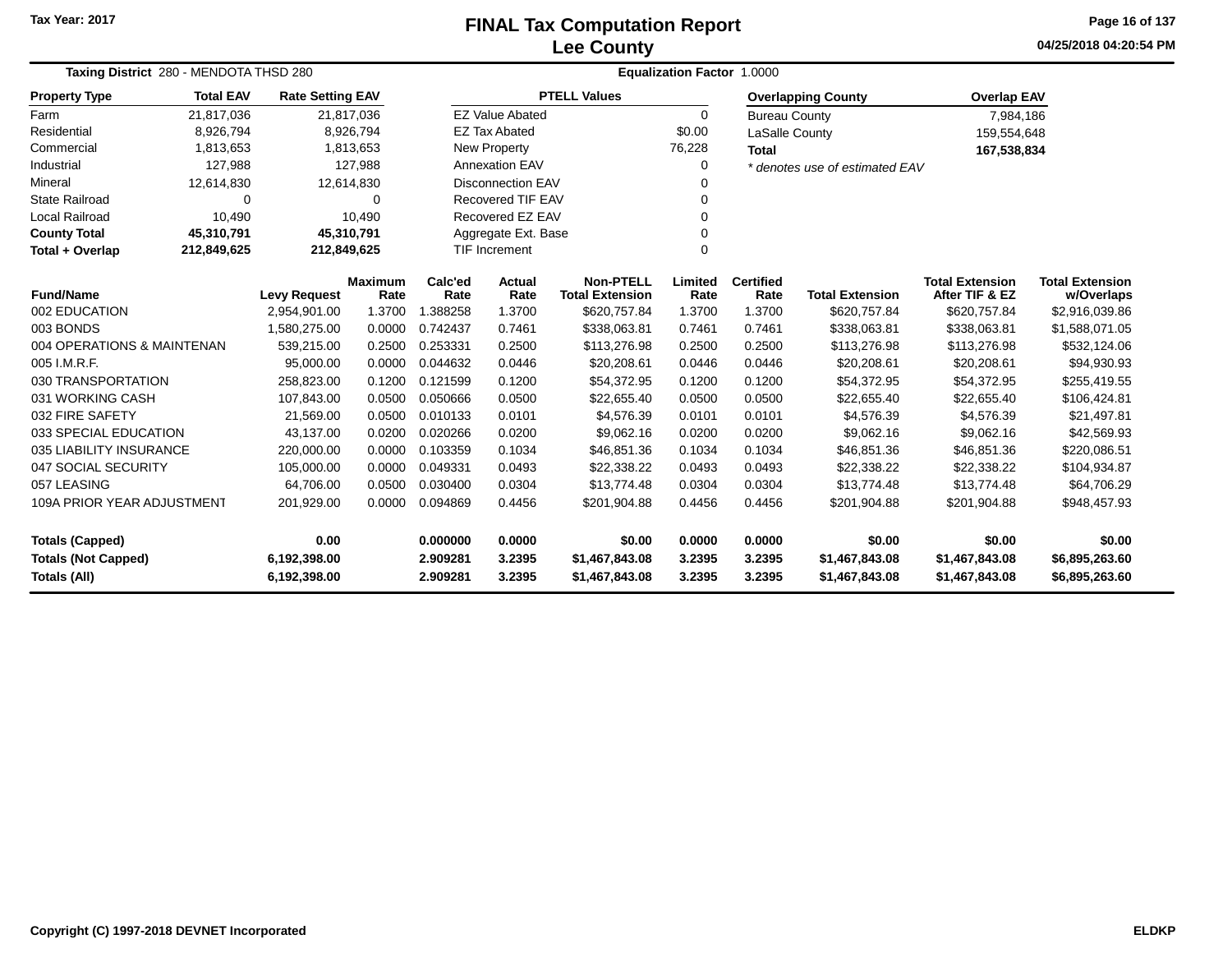### **Lee CountyFINAL Tax Computation Report**

**04/25/2018 04:20:54 PMPage 17 of 137**

| Taxing District 289 - MENDOTA CCGSD 289                                           | Equalization Factor 1.0000 |                         |                        |                      |                          |                                            |                  |                          |                                  |                                          |                                      |
|-----------------------------------------------------------------------------------|----------------------------|-------------------------|------------------------|----------------------|--------------------------|--------------------------------------------|------------------|--------------------------|----------------------------------|------------------------------------------|--------------------------------------|
| <b>Property Type</b>                                                              | <b>Total EAV</b>           | <b>Rate Setting EAV</b> |                        |                      |                          | <b>PTELL Values</b>                        |                  |                          | <b>Overlapping County</b>        | <b>Overlap EAV</b>                       |                                      |
| Farm                                                                              | 21,817,036                 |                         | 21,817,036             |                      | <b>EZ Value Abated</b>   |                                            | $\Omega$         | <b>Bureau County</b>     |                                  | 7,984,186                                |                                      |
| Residential                                                                       | 8,926,794                  |                         | 8,926,794              |                      | <b>EZ Tax Abated</b>     |                                            | \$0.00           | LaSalle County           |                                  | 157,788,981                              |                                      |
| Commercial                                                                        | 1,813,653                  |                         | 1,813,653              |                      | New Property             |                                            | 76,228           | <b>Total</b>             |                                  | 165,773,167                              |                                      |
| Industrial                                                                        | 127,988                    |                         | 127,988                |                      | <b>Annexation EAV</b>    |                                            | 0                |                          | * denotes use of estimated EAV   |                                          |                                      |
| Mineral                                                                           | 12,614,830                 |                         | 12,614,830             |                      | <b>Disconnection EAV</b> |                                            |                  |                          |                                  |                                          |                                      |
| <b>State Railroad</b>                                                             | $\Omega$                   |                         | $\Omega$               |                      | Recovered TIF EAV        |                                            | 0                |                          |                                  |                                          |                                      |
| <b>Local Railroad</b>                                                             | 10,490                     |                         | 10,490                 |                      | Recovered EZ EAV         |                                            | 0                |                          |                                  |                                          |                                      |
| <b>County Total</b>                                                               | 45,310,791                 | 45,310,791              |                        |                      | Aggregate Ext. Base      |                                            | 0                |                          |                                  |                                          |                                      |
| Total + Overlap                                                                   | 211,083,958                | 211,083,958             |                        |                      | <b>TIF Increment</b>     |                                            | $\Omega$         |                          |                                  |                                          |                                      |
| <b>Fund/Name</b>                                                                  |                            | <b>Levy Request</b>     | <b>Maximum</b><br>Rate | Calc'ed<br>Rate      | Actual<br>Rate           | <b>Non-PTELL</b><br><b>Total Extension</b> | Limited<br>Rate  | <b>Certified</b><br>Rate | <b>Total Extension</b>           | <b>Total Extension</b><br>After TIF & EZ | <b>Total Extension</b><br>w/Overlaps |
| 002 EDUCATION                                                                     |                            | 3,096,000.00            | 1.4400                 | 1.466715             | 1.4400                   | \$652,475.39                               | 1.4400           | 1.4400                   | \$652,475.39                     | \$652,475.39                             | \$3,039,609.00                       |
| 003 BONDS                                                                         |                            | 982,630.88              | 0.0000                 | 0.465517             | 0.4678                   | \$211,963.88                               | 0.4678           | 0.4678                   | \$211,963.88                     | \$211,963.88                             | \$987,450.76                         |
| 004 OPERATIONS & MAINTENAN                                                        |                            | 537,500.00              | 0.2500                 | 0.254638             | 0.2500                   | \$113,276.98                               | 0.2500           | 0.2500                   | \$113,276.98                     | \$113,276.98                             | \$527,709.90                         |
| 005 I.M.R.F.                                                                      |                            | 120,000.00              | 0.0000                 | 0.056849             | 0.0568                   | \$25,736.53                                | 0.0568           | 0.0568                   | \$25,736.53                      | \$25,736.53                              | \$119,895.69                         |
| 030 TRANSPORTATION                                                                |                            | 258,000.00              | 0.1200                 | 0.122226             | 0.1200                   | \$54,372.95                                | 0.1200           | 0.1200                   | \$54,372.95                      | \$54,372.95                              | \$253,300.75                         |
| 031 WORKING CASH                                                                  |                            | 107,500.00              | 0.0500                 | 0.050928             | 0.0500                   | \$22,655.40                                | 0.0500           | 0.0500                   | \$22,655.40                      | \$22,655.40                              | \$105,541.98                         |
| 032 FIRE SAFETY                                                                   |                            | 107.500.00              | 0.0500                 | 0.050928             | 0.0500                   | \$22,655.40                                | 0.0500           | 0.0500                   | \$22,655.40                      | \$22,655.40                              | \$105,541.98                         |
| 033 SPECIAL EDUCATION                                                             |                            | 43,000.00               | 0.0200                 | 0.020371             | 0.0200                   | \$9,062.16                                 | 0.0200           | 0.0200                   | \$9,062.16                       | \$9,062.16                               | \$42,216.79                          |
| 035 LIABILITY INSURANCE                                                           |                            | 150,000.00              | 0.0000                 | 0.071062             | 0.0711                   | \$32,215.97                                | 0.0711           | 0.0711                   | \$32,215.97                      | \$32,215.97                              | \$150,080.69                         |
| 047 SOCIAL SECURITY                                                               |                            | 200,000.00              | 0.0000                 | 0.094749             | 0.0947                   | \$42,909.32                                | 0.0947           | 0.0947                   | \$42,909.32                      | \$42,909.32                              | \$199,896.51                         |
| 057 LEASING                                                                       |                            | 107,500.00              | 0.0500                 | 0.050928             | 0.0500                   | \$22,655.40                                | 0.0500           | 0.0500                   | \$22,655.40                      | \$22,655.40                              | \$105,541.98                         |
| 109A PRIOR YEAR ADJUSTMENT<br>188,256.00                                          |                            |                         | 0.0000                 | 0.089185             | 0.4154                   | \$188,221.03                               | 0.4154           | 0.4154                   | \$188,221.03                     | \$188,221.03                             | \$876,842.76                         |
| 0.00<br><b>Totals (Capped)</b>                                                    |                            |                         |                        | 0.000000             | 0.0000                   | \$0.00                                     | 0.0000           | 0.0000                   | \$0.00                           | \$0.00                                   | \$0.00                               |
| <b>Totals (Not Capped)</b><br>5,897,886.88<br><b>Totals (All)</b><br>5,897,886.88 |                            |                         |                        | 2.794096<br>2.794096 | 3.0858<br>3.0858         | \$1,398,200.41<br>\$1,398,200.41           | 3.0858<br>3.0858 | 3.0858<br>3.0858         | \$1,398,200.41<br>\$1,398,200.41 | \$1,398,200.41<br>\$1,398,200.41         | \$6,513,628.79<br>\$6,513,628.79     |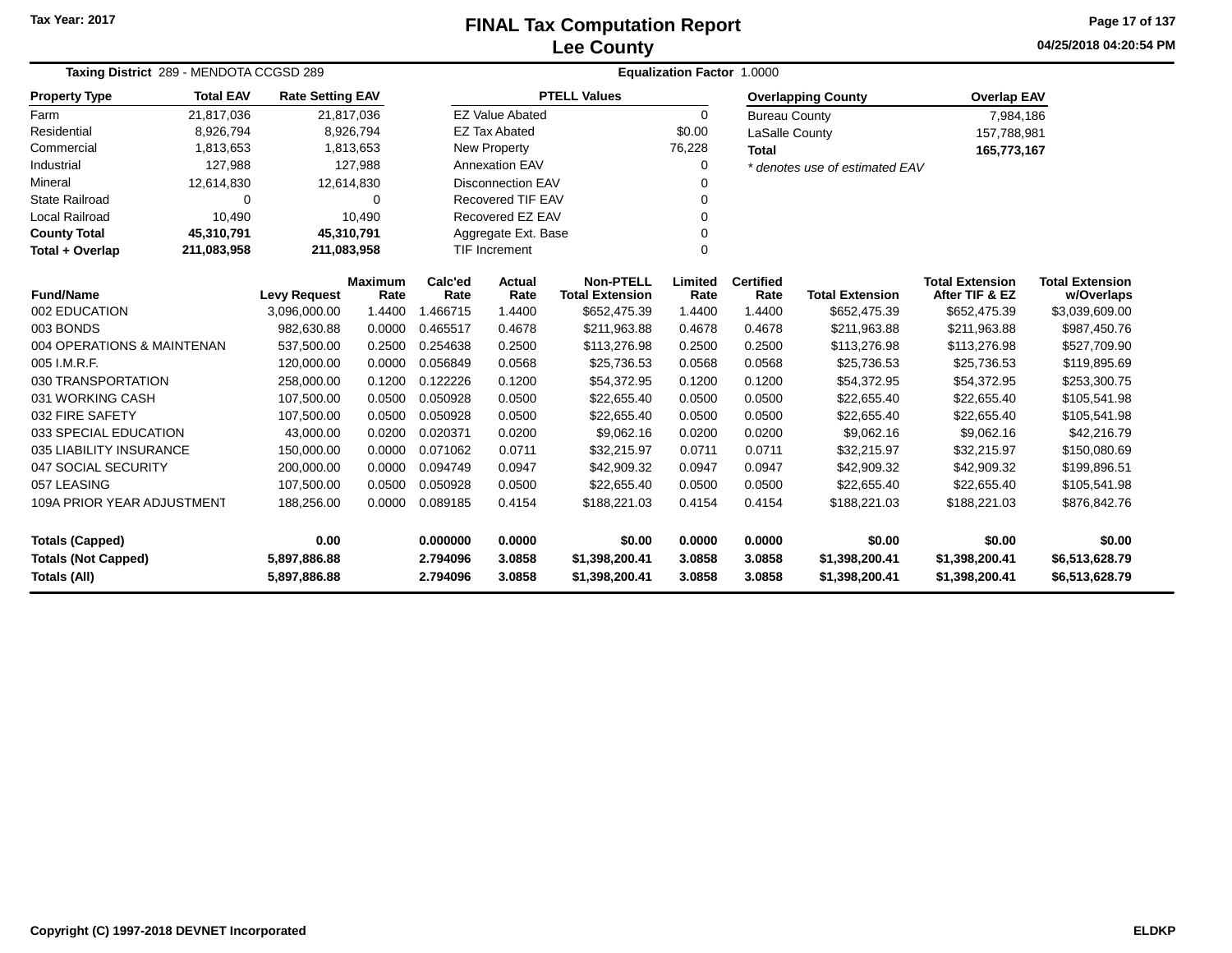### **Lee CountyFINAL Tax Computation Report**

**04/25/2018 04:20:54 PMPage 18 of 137**

| Taxing District 301 - ROCK FALLS THSD 301 |                                                           |                         |           | Equalization Factor 1.0000 |                                  |                        |          |                  |                                |                        |                        |  |  |  |
|-------------------------------------------|-----------------------------------------------------------|-------------------------|-----------|----------------------------|----------------------------------|------------------------|----------|------------------|--------------------------------|------------------------|------------------------|--|--|--|
| <b>Property Type</b>                      | <b>Total EAV</b>                                          | <b>Rate Setting EAV</b> |           |                            |                                  | <b>PTELL Values</b>    |          |                  | <b>Overlapping County</b>      | <b>Overlap EAV</b>     |                        |  |  |  |
| Farm                                      | 2,946,087                                                 |                         | 2,946,087 |                            | <b>EZ Value Abated</b>           |                        | $\Omega$ |                  | <b>Whiteside County</b>        | 140,678,450            |                        |  |  |  |
| Residential                               | 4,238,508                                                 |                         | 4,238,508 |                            | <b>EZ Tax Abated</b>             |                        | \$0.00   | <b>Total</b>     |                                | 140,678,450            |                        |  |  |  |
| Commercial                                | 576,973                                                   |                         | 576,973   |                            | <b>New Property</b>              |                        | 60,517   |                  | * denotes use of estimated EAV |                        |                        |  |  |  |
| Industrial                                | 17,331,013                                                | 17,331,013              |           |                            | Annexation EAV                   |                        | 0        |                  |                                |                        |                        |  |  |  |
| Mineral                                   | 0<br>$\Omega$                                             |                         |           |                            | <b>Disconnection EAV</b>         |                        | 0        |                  |                                |                        |                        |  |  |  |
| <b>State Railroad</b>                     | 3,746,390                                                 |                         | 3,746,390 |                            | <b>Recovered TIF EAV</b>         |                        |          |                  |                                |                        |                        |  |  |  |
| <b>Local Railroad</b>                     | 0                                                         |                         | $\Omega$  |                            | Recovered EZ EAV<br>0            |                        |          |                  |                                |                        |                        |  |  |  |
| <b>County Total</b>                       | 28,838,971                                                | 28,838,971              |           |                            | Aggregate Ext. Base              |                        |          |                  |                                |                        |                        |  |  |  |
| Total + Overlap                           | 169,517,421                                               | 169,517,421             |           |                            | <b>TIF Increment</b><br>$\Omega$ |                        |          |                  |                                |                        |                        |  |  |  |
|                                           | <b>Maximum</b><br><b>Fund/Name</b><br><b>Levy Request</b> |                         |           |                            | Actual                           | <b>Non-PTELL</b>       | Limited  | <b>Certified</b> |                                | <b>Total Extension</b> | <b>Total Extension</b> |  |  |  |
|                                           |                                                           |                         | Rate      | Rate                       | Rate                             | <b>Total Extension</b> | Rate     | Rate             | <b>Total Extension</b>         | After TIF & EZ         | w/Overlaps             |  |  |  |
| 002 EDUCATION                             |                                                           | 3,250,000.00            | 1.8600    | 1.917207                   | 1.8600                           | \$536,404.86           | 1.8600   | 1.8600           | \$536,404.86                   | \$536,404.86           | \$3,153,024.03         |  |  |  |
| 003 BONDS                                 |                                                           | 760.356.00              | 0.0000    | 0.448542                   | 0.4485                           | \$129,342.78           | 0.4507   | 0.4507           | \$129,977.24                   | \$129,977.24           | \$764,015.02           |  |  |  |
| 004 OPERATIONS & MAINTENAN                |                                                           | 436.000.00              | 0.2500    | 0.257201                   | 0.2500                           | \$72,097.43            | 0.2500   | 0.2500           | \$72,097.43                    | \$72,097.43            | \$423,793.55           |  |  |  |
| 005 I.M.R.F.                              |                                                           | 125,000.00              | 0.0000    | 0.073739                   | 0.0737                           | \$21,254.32            | 0.0737   | 0.0737           | \$21,254.32                    | \$21,254.32            | \$124,934.34           |  |  |  |
| 030 TRANSPORTATION                        |                                                           | 210,000.00              | 0.1200    | 0.123881                   | 0.1200                           | \$34,606.77            | 0.1200   | 0.1200           | \$34,606.77                    | \$34,606.77            | \$203,420.91           |  |  |  |
| 031 WORKING CASH                          |                                                           | 87,000.00               | 0.0500    | 0.051322                   | 0.0500                           | \$14,419.49            | 0.0500   | 0.0500           | \$14,419.49                    | \$14,419.49            | \$84,758.71            |  |  |  |
| 032 FIRE SAFETY                           |                                                           | 87,000.00               | 0.0500    | 0.051322                   | 0.0500                           | \$14,419.49            | 0.0500   | 0.0500           | \$14,419.49                    | \$14,419.49            | \$84,758.71            |  |  |  |
| 033 SPECIAL EDUCATION                     |                                                           | 35,000.00               | 0.0200    | 0.020647                   | 0.0200                           | \$5,767.79             | 0.0200   | 0.0200           | \$5,767.79                     | \$5,767.79             | \$33,903.48            |  |  |  |
| 035 LIABILITY INSURANCE                   |                                                           | 680,000.00              | 0.0000    | 0.401139                   | 0.4011                           | \$115,673.11           | 0.4011   | 0.4011           | \$115,673.11                   | \$115,673.11           | \$679,934.38           |  |  |  |
| 047 SOCIAL SECURITY                       |                                                           | 75,000.00               | 0.0000    | 0.044243                   | 0.0442                           | \$12,746.83            | 0.0442   | 0.0442           | \$12,746.83                    | \$12,746.83            | \$74,926.70            |  |  |  |
| 057 LEASING                               |                                                           | 87,000.00               | 0.0500    | 0.051322                   | 0.0500                           | \$14,419.49            | 0.0500   | 0.0500           | \$14,419.49                    | \$14,419.49            | \$84,758.71            |  |  |  |
| <b>Totals (Capped)</b>                    |                                                           | 0.00                    |           | 0.000000                   | 0.0000                           | \$0.00                 | 0.0000   | 0.0000           | \$0.00                         | \$0.00                 | \$0.00                 |  |  |  |
| <b>Totals (Not Capped)</b>                |                                                           | 5,832,356.00            |           | 3.440565                   | 3.3675                           | \$971,152.36           | 3.3697   | 3.3697           | \$971,786.82                   | \$971,786.82           | \$5,712,228.54         |  |  |  |
| Totals (All)                              |                                                           | 5,832,356.00            |           | 3.440565                   | 3.3675                           | \$971,152.36           | 3.3697   | 3.3697           | \$971,786.82                   | \$971,786.82           | \$5,712,228.54         |  |  |  |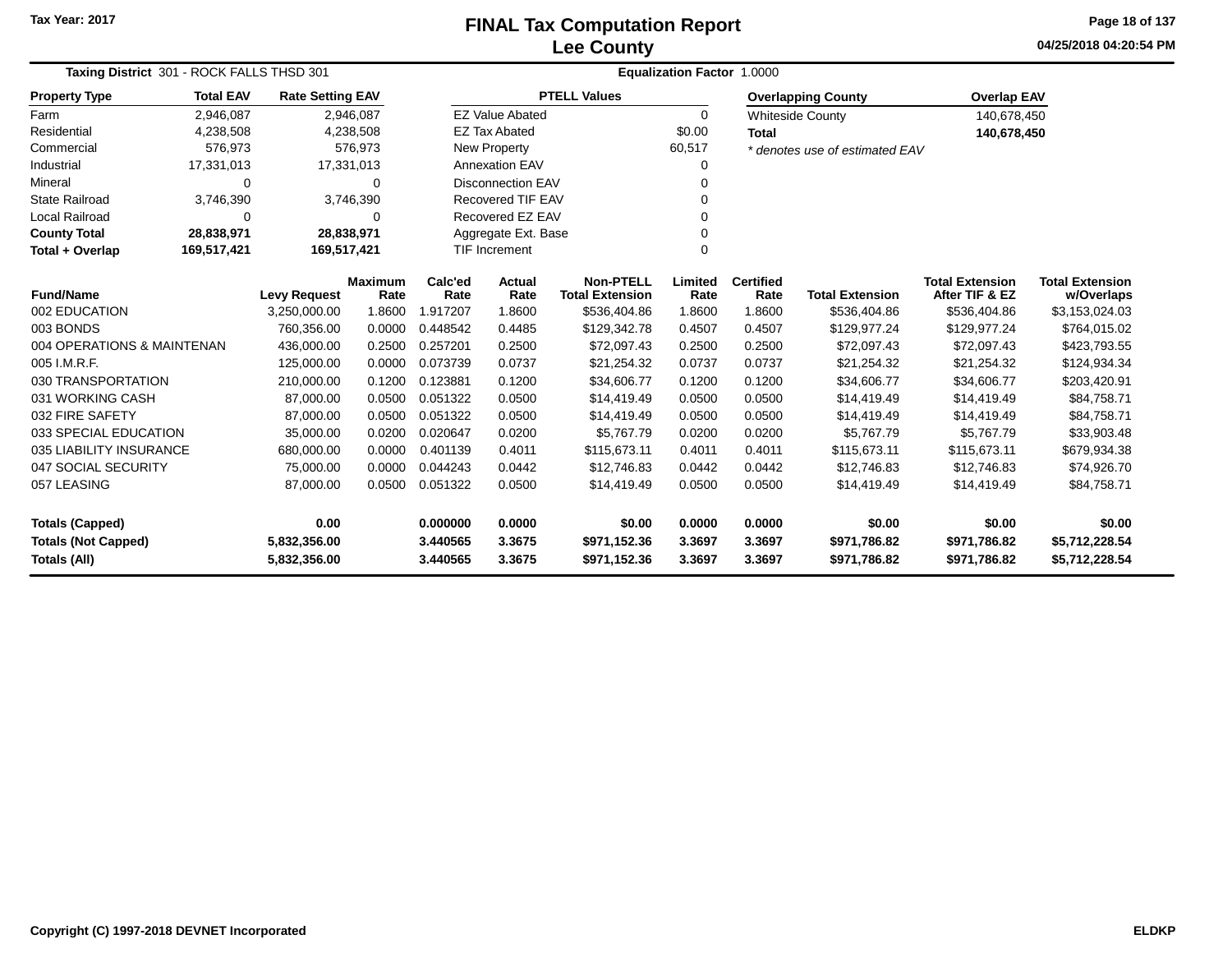**04/25/2018 04:20:54 PMPage 19 of 137**

| Taxing District 303 - LAMOILLE CUSD 303 |                  |                         |                        |                 | <b>Equalization Factor 1.0000</b> |                                            |                 |                          |                                |                                          |                                      |  |
|-----------------------------------------|------------------|-------------------------|------------------------|-----------------|-----------------------------------|--------------------------------------------|-----------------|--------------------------|--------------------------------|------------------------------------------|--------------------------------------|--|
| <b>Property Type</b>                    | <b>Total EAV</b> | <b>Rate Setting EAV</b> |                        |                 |                                   | <b>PTELL Values</b>                        |                 |                          | <b>Overlapping County</b>      | <b>Overlap EAV</b>                       |                                      |  |
| Farm                                    | 913,656          |                         | 913,656                |                 | <b>EZ Value Abated</b>            |                                            | 0               | <b>Bureau County</b>     |                                | 43,573,031                               |                                      |  |
| Residential                             | 60,610           |                         | 60,610                 |                 | <b>EZ Tax Abated</b>              |                                            | \$0.00          | <b>Total</b>             |                                | 43,573,031                               |                                      |  |
| Commercial                              | 0                |                         | O                      |                 | <b>New Property</b>               |                                            | 10,920          |                          | * denotes use of estimated EAV |                                          |                                      |  |
| Industrial                              | 0                |                         |                        |                 | <b>Annexation EAV</b>             |                                            | 0               |                          |                                |                                          |                                      |  |
| Mineral                                 | $\Omega$         |                         | $\Omega$               |                 | <b>Disconnection EAV</b>          |                                            | 0               |                          |                                |                                          |                                      |  |
| <b>State Railroad</b>                   | 0                |                         | 0                      |                 | <b>Recovered TIF EAV</b>          |                                            | $\mathbf 0$     |                          |                                |                                          |                                      |  |
| <b>Local Railroad</b>                   | $\Omega$         |                         | $\Omega$               |                 | Recovered EZ EAV                  |                                            | 0               |                          |                                |                                          |                                      |  |
| <b>County Total</b>                     | 974,266          |                         | 974,266                |                 | Aggregate Ext. Base               |                                            | 0               |                          |                                |                                          |                                      |  |
| Total + Overlap                         | 44,547,297       | 44,547,297              |                        |                 | 0<br><b>TIF Increment</b>         |                                            |                 |                          |                                |                                          |                                      |  |
| <b>Fund/Name</b>                        |                  | <b>Levy Request</b>     | <b>Maximum</b><br>Rate | Calc'ed<br>Rate | Actual<br>Rate                    | <b>Non-PTELL</b><br><b>Total Extension</b> | Limited<br>Rate | <b>Certified</b><br>Rate | <b>Total Extension</b>         | <b>Total Extension</b><br>After TIF & EZ | <b>Total Extension</b><br>w/Overlaps |  |
| 002 EDUCATION                           |                  | 1,425,000.00            | 3.3000                 | 3.198847        | 3.1988                            | \$31,164.82                                | 3.1988          | 3.1988                   | \$31,164.82                    | \$31,164.82                              | \$1,424,978.94                       |  |
| 003 BONDS                               |                  | 150,000.00              | 0.0000                 | 0.336721        | 0.3367                            | \$3,280.35                                 | 0.3384          | 0.3384                   | \$3,296.92                     | \$3,296.92                               | \$150,748.05                         |  |
| 004 OPERATIONS & MAINTENAN              |                  | 300,000.00              | 0.7000                 | 0.673442        | 0.6734                            | \$6,560.71                                 | 0.6734          | 0.6734                   | \$6,560.71                     | \$6,560.71                               | \$299,981.50                         |  |
| 005 I.M.R.F.                            |                  | 70,000.00               | 0.0000                 | 0.157136        | 0.1571                            | \$1,530.57                                 | 0.1571          | 0.1571                   | \$1,530.57                     | \$1,530.57                               | \$69,983.80                          |  |
| 030 TRANSPORTATION                      |                  | 85,000.00               | 0.2000                 | 0.190808        | 0.1908                            | \$1,858.90                                 | 0.1908          | 0.1908                   | \$1,858.90                     | \$1,858.90                               | \$84,996.24                          |  |
| 031 WORKING CASH                        |                  | 21,000.00               | 0.0500                 | 0.047141        | 0.0471                            | \$458.88                                   | 0.0471          | 0.0471                   | \$458.88                       | \$458.88                                 | \$20,981.78                          |  |
| 032 FIRE SAFETY                         |                  | 21,000.00               | 0.0500                 | 0.047141        | 0.0471                            | \$458.88                                   | 0.0471          | 0.0471                   | \$458.88                       | \$458.88                                 | \$20,981.78                          |  |
| 033 SPECIAL EDUCATION                   |                  | 17,000.00               | 0.0400                 | 0.038162        | 0.0382                            | \$372.17                                   | 0.0382          | 0.0382                   | \$372.17                       | \$372.17                                 | \$17.017.07                          |  |
| 035 LIABILITY INSURANCE                 |                  | 313,000.00              | 0.0000                 | 0.702624        | 0.7026                            | \$6,845.19                                 | 0.7026          | 0.7026                   | \$6,845.19                     | \$6,845.19                               | \$312,989.31                         |  |
| 047 SOCIAL SECURITY                     |                  | 90,000.00               | 0.0000                 | 0.202033        | 0.2020                            | \$1,968.02                                 | 0.2020          | 0.2020                   | \$1,968.02                     | \$1,968.02                               | \$89,985.54                          |  |
| 057 LEASING                             |                  | 21,000.00               | 0.0500                 | 0.047141        | 0.0471                            | \$458.88                                   | 0.0471          | 0.0471                   | \$458.88                       | \$458.88                                 | \$20,981.78                          |  |
| 0.00<br><b>Totals (Capped)</b>          |                  |                         |                        | 0.000000        | 0.0000                            | \$0.00                                     | 0.0000          | 0.0000                   | \$0.00                         | \$0.00                                   | \$0.00                               |  |
| <b>Totals (Not Capped)</b>              |                  | 2,513,000.00            |                        | 5.641196        | 5.6409                            | \$54,957.37                                | 5.6426          | 5.6426                   | \$54,973.94                    | \$54,973.94                              | \$2,513,625.79                       |  |
| Totals (All)                            | 2,513,000.00     |                         | 5.641196               | 5.6409          | \$54,957.37                       | 5.6426                                     | 5.6426          | \$54,973.94              | \$54,973.94                    | \$2,513,625.79                           |                                      |  |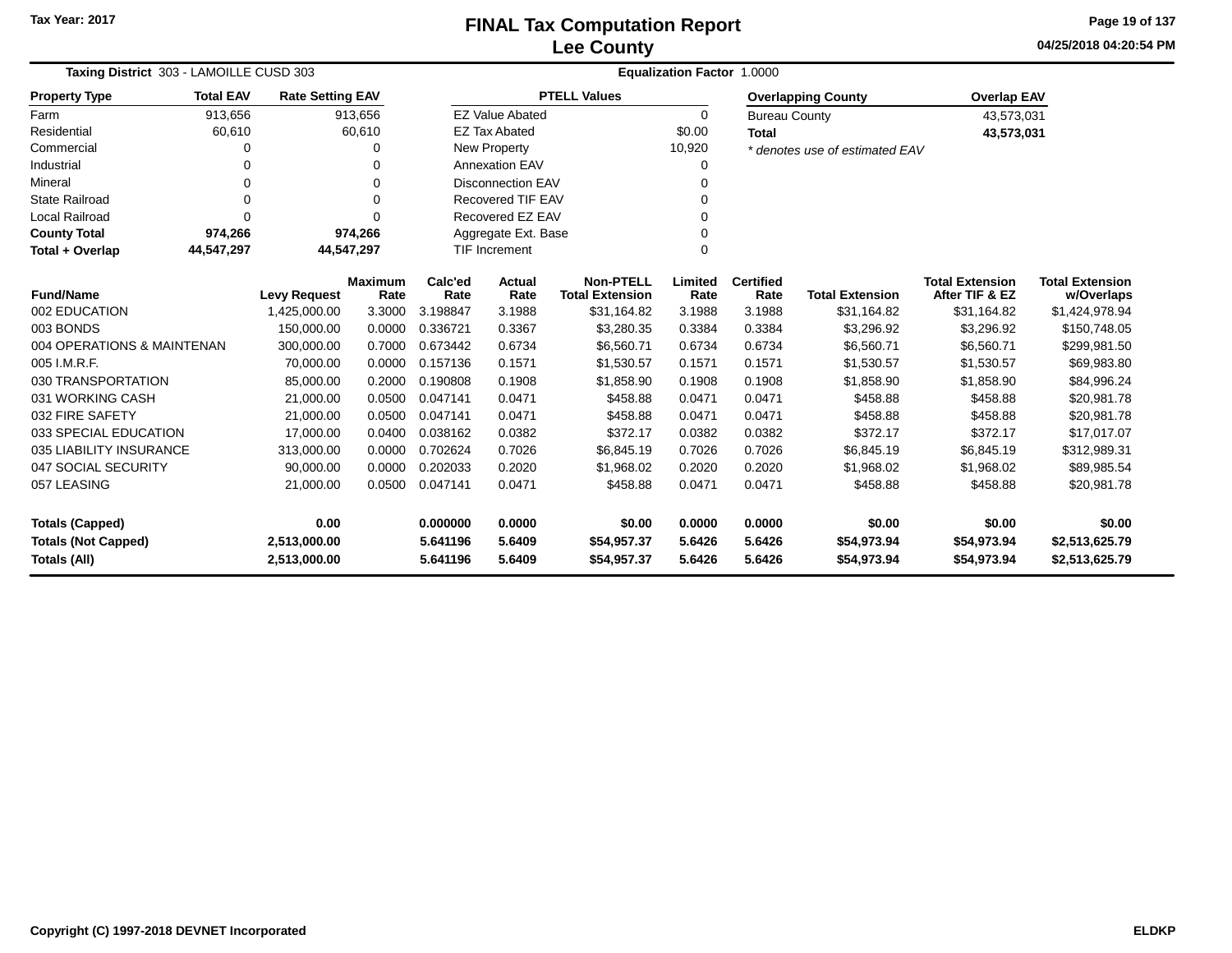**04/25/2018 04:20:54 PMPage 20 of 137**

| Taxing District 340 - BUREAU VALLEY CUSD 340 |                            |                            |                | Equalization Factor 1.0000 |                          |                        |                  |                      |                                |                        |                        |  |
|----------------------------------------------|----------------------------|----------------------------|----------------|----------------------------|--------------------------|------------------------|------------------|----------------------|--------------------------------|------------------------|------------------------|--|
| <b>Property Type</b>                         | <b>Total EAV</b>           | <b>Rate Setting EAV</b>    |                |                            |                          | <b>PTELL Values</b>    |                  |                      | <b>Overlapping County</b>      | <b>Overlap EAV</b>     |                        |  |
| Farm                                         | 8,070,553                  |                            | 8,070,553      |                            | <b>EZ Value Abated</b>   |                        | $\Omega$         | <b>Bureau County</b> |                                | 134,182,099            |                        |  |
| Residential                                  | 932,345                    |                            | 932,345        |                            | <b>EZ Tax Abated</b>     |                        | \$0.00           |                      | <b>Whiteside County</b>        | 1,498,394              |                        |  |
| Commercial                                   | 0                          |                            | 0              |                            | New Property             |                        | 12,178           | <b>Total</b>         |                                | 135,680,493            |                        |  |
| Industrial                                   | 753                        |                            | 753            |                            | <b>Annexation EAV</b>    |                        |                  |                      | * denotes use of estimated EAV |                        |                        |  |
| Mineral                                      | $\Omega$                   |                            | $\Omega$       |                            | <b>Disconnection EAV</b> |                        |                  |                      |                                |                        |                        |  |
| <b>State Railroad</b>                        | 275,547                    |                            | 275,547        |                            | <b>Recovered TIF EAV</b> |                        |                  |                      |                                |                        |                        |  |
| <b>Local Railroad</b>                        | $\Omega$                   |                            | 0              |                            | Recovered EZ EAV         |                        |                  |                      |                                |                        |                        |  |
| <b>County Total</b>                          | 9,279,198                  |                            | 9,279,198      |                            | Aggregate Ext. Base      |                        |                  |                      |                                |                        |                        |  |
| Total + Overlap                              | 144,959,691<br>144,959,691 |                            |                |                            | <b>TIF Increment</b>     |                        | $\Omega$         |                      |                                |                        |                        |  |
|                                              |                            |                            | <b>Maximum</b> | Calc'ed                    | <b>Actual</b>            | <b>Non-PTELL</b>       | Limited          | <b>Certified</b>     |                                | <b>Total Extension</b> | <b>Total Extension</b> |  |
| <b>Fund/Name</b><br>002 EDUCATION            |                            | <b>Levy Request</b>        | Rate<br>2.7500 | Rate                       | Rate                     | <b>Total Extension</b> | Rate             | Rate                 | <b>Total Extension</b>         | After TIF & EZ         | w/Overlaps             |  |
| 003 BONDS                                    |                            | 3,892,705.00<br>254.813.00 | 0.0000         | 2.685371<br>0.175782       | 2.6854<br>0.1758         | \$249,183.58           | 2.6854<br>0.1767 | 2.6854<br>0.1767     | \$249,183.58                   | \$249,183.58           | \$3,892,747.54         |  |
|                                              |                            |                            |                |                            |                          | \$16,312.83            |                  |                      | \$16,396.34                    | \$16,396.34            | \$256,143.77           |  |
| 004 OPERATIONS & MAINTENAN                   |                            | 707.764.00                 | 0.5000         | 0.488249                   | 0.4882                   | \$45,301.04            | 0.4882           | 0.4882               | \$45,301.04                    | \$45,301.04            | \$707,693.21           |  |
| 005 I.M.R.F.                                 |                            | 230,000.00                 | 0.0000         | 0.158665                   | 0.1587                   | \$14,726.09            | 0.1587           | 0.1587               | \$14,726.09                    | \$14,726.09            | \$230,051.03           |  |
| 030 TRANSPORTATION                           |                            | 353,882.00                 | 0.2500         | 0.244124                   | 0.2441                   | \$22,650.52            | 0.2441           | 0.2441               | \$22,650.52                    | \$22,650.52            | \$353,846.61           |  |
| 031 WORKING CASH                             |                            | 70,776.00                  | 0.0500         | 0.048825                   | 0.0488                   | \$4,528.25             | 0.0488           | 0.0488               | \$4,528.25                     | \$4,528.25             | \$70,740.33            |  |
| 032 FIRE SAFETY                              |                            | 70,776.00                  | 0.0500         | 0.048825                   | 0.0488                   | \$4,528.25             | 0.0488           | 0.0488               | \$4,528.25                     | \$4,528.25             | \$70,740.33            |  |
| 033 SPECIAL EDUCATION                        |                            | 56,621.00                  | 0.0400         | 0.039060                   | 0.0391                   | \$3,628.17             | 0.0391           | 0.0391               | \$3,628.17                     | \$3,628.17             | \$56,679.24            |  |
| 035 LIABILITY INSURANCE                      |                            | 1,075,000.00               | 0.0000         | 0.741586                   | 0.7416                   | \$68,814.53            | 0.7416           | 0.7416               | \$68,814.53                    | \$68,814.53            | \$1,075,021.07         |  |
| 047 SOCIAL SECURITY                          |                            | 230,000.00                 | 0.0000         | 0.158665                   | 0.1587                   | \$14,726.09            | 0.1587           | 0.1587               | \$14,726.09                    | \$14,726.09            | \$230,051.03           |  |
| 057 LEASING                                  |                            | 70,776.00                  | 0.0500         | 0.048825                   | 0.0488                   | \$4,528.25             | 0.0488           | 0.0488               | \$4,528.25                     | \$4,528.25             | \$70,740.33            |  |
| 0.00<br><b>Totals (Capped)</b>               |                            |                            | 0.000000       | 0.0000                     | \$0.00                   | 0.0000                 | 0.0000           | \$0.00               | \$0.00                         | \$0.00                 |                        |  |
| <b>Totals (Not Capped)</b><br>7,013,113.00   |                            |                            |                | 4.837977                   | 4.8380                   | \$448,927.60           | 4.8389           | 4.8389               | \$449,011.11                   | \$449,011.11           | \$7,014,454.49         |  |
| <b>Totals (All)</b>                          |                            | 7,013,113.00               |                | 4.837977                   | 4.8380                   | \$448,927.60           | 4.8389           | 4.8389               | \$449,011.11                   | \$449,011.11           | \$7,014,454.49         |  |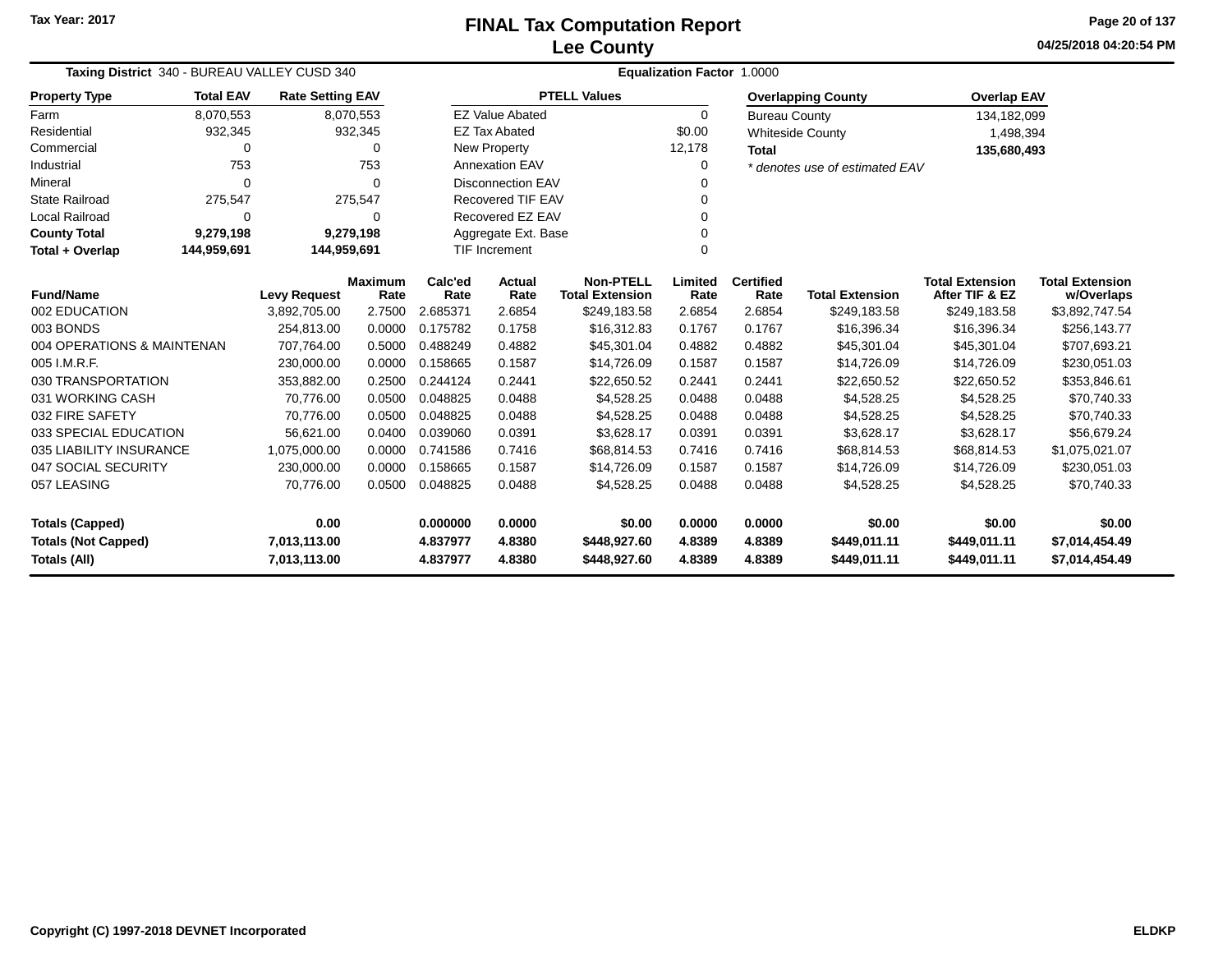### **Lee CountyFINAL Tax Computation Report**

**04/25/2018 04:20:54 PMPage 21 of 137**

| Taxing District 425 - INDIAN CREEK CUSD 425 |                  |                         |                        | Equalization Factor 1.0000 |                          |                                            |                 |                          |                                |                                          |                                      |  |  |
|---------------------------------------------|------------------|-------------------------|------------------------|----------------------------|--------------------------|--------------------------------------------|-----------------|--------------------------|--------------------------------|------------------------------------------|--------------------------------------|--|--|
| <b>Property Type</b>                        | <b>Total EAV</b> | <b>Rate Setting EAV</b> |                        |                            |                          | <b>PTELL Values</b>                        |                 |                          | <b>Overlapping County</b>      | <b>Overlap EAV</b>                       |                                      |  |  |
| Farm                                        | 8,104,768        |                         | 8,104,768              |                            | <b>EZ Value Abated</b>   |                                            | $\Omega$        | DeKalb County            |                                | 149,268,863                              |                                      |  |  |
| Residential                                 | 6,188,065        |                         | 6,188,065              |                            | <b>EZ Tax Abated</b>     |                                            | \$0.00          | LaSalle County           |                                | 18,701                                   |                                      |  |  |
| Commercial                                  | 557,367          |                         | 557,367                |                            | New Property             |                                            | 12,699          | <b>Total</b>             |                                | 149,287,564                              |                                      |  |  |
| Industrial                                  | 78,513           |                         | 78,513                 |                            | <b>Annexation EAV</b>    |                                            | 0               |                          | * denotes use of estimated EAV |                                          |                                      |  |  |
| Mineral                                     | 1,705,407        |                         | 1,705,407              |                            | <b>Disconnection EAV</b> |                                            | O               |                          |                                |                                          |                                      |  |  |
| <b>State Railroad</b>                       | 444,664          |                         | 444,664                |                            | <b>Recovered TIF EAV</b> |                                            |                 |                          |                                |                                          |                                      |  |  |
| Local Railroad                              | 0                |                         | $\Omega$               |                            | Recovered EZ EAV         |                                            | O               |                          |                                |                                          |                                      |  |  |
| <b>County Total</b>                         | 17,078,784       | 17,078,784              |                        |                            | Aggregate Ext. Base      |                                            | 8,368,581       |                          |                                |                                          |                                      |  |  |
| Total + Overlap                             | 166,366,348      | 166,366,348             |                        |                            | <b>TIF Increment</b>     |                                            | 0               |                          |                                |                                          |                                      |  |  |
| <b>Fund/Name</b>                            |                  | <b>Levy Request</b>     | <b>Maximum</b><br>Rate | Calc'ed<br>Rate            | Actual<br>Rate           | <b>Non-PTELL</b><br><b>Total Extension</b> | Limited<br>Rate | <b>Certified</b><br>Rate | <b>Total Extension</b>         | <b>Total Extension</b><br>After TIF & EZ | <b>Total Extension</b><br>w/Overlaps |  |  |
| 002 EDUCATION                               |                  | 6,162,000.00            | 0.0000                 | 3.703874                   | 3.7039                   | \$632,581.08                               | 3.6208          | 3.6208                   | \$618,388.61                   | \$618,388.61                             | \$6,023,792.73                       |  |  |
| 003 BONDS                                   |                  | 593,461.00              | 0.0000                 | 0.356719                   | 0.3567                   | \$60,920.02                                | 0.3585          | 0.3585                   | \$61,227.44                    | \$61,227.44                              | \$596,423.36                         |  |  |
| 004 OPERATIONS & MAINTENAN                  |                  | 824,500.00              | 0.7500                 | 0.495593                   | 0.4956                   | \$84,642.45                                | 0.4845          | 0.4845                   | \$82,746.71                    | \$82,746.71                              | \$806,044.96                         |  |  |
| 005 I.M.R.F.                                |                  | 108.000.00              | 0.0000                 | 0.064917                   | 0.0649                   | \$11,084.13                                | 0.0634          | 0.0634                   | \$10,827.95                    | \$10,827.95                              | \$105,476.26                         |  |  |
| 030 TRANSPORTATION                          |                  | 434,500.00              | 0.0000                 | 0.261171                   | 0.2612                   | \$44,609.78                                | 0.2553          | 0.2553                   | \$43,602.14                    | \$43,602.14                              | \$424,733.29                         |  |  |
| 031 WORKING CASH                            |                  | 5,000.00                | 0.0500                 | 0.003005                   | 0.0030                   | \$512.36                                   | 0.0029          | 0.0029                   | \$495.28                       | \$495.28                                 | \$4,824.62                           |  |  |
| 032 FIRE SAFETY                             |                  | 69,000.00               | 0.1000                 | 0.041475                   | 0.0415                   | \$7,087.70                                 | 0.0406          | 0.0406                   | \$6,933.99                     | \$6,933.99                               | \$67,544.74                          |  |  |
| 033 SPECIAL EDUCATION                       |                  | 818,000.00              | 0.8000                 | 0.491686                   | 0.4917                   | \$83,976.38                                | 0.4807          | 0.4807                   | \$82,097.71                    | \$82,097.71                              | \$799,723.03                         |  |  |
| 035 LIABILITY INSURANCE                     |                  | 142,000.00              | 0.0000                 | 0.085354                   | 0.0854                   | \$14,585.28                                | 0.0835          | 0.0835                   | \$14,260.78                    | \$14,260.78                              | \$138,915.90                         |  |  |
| 047 SOCIAL SECURITY                         |                  | 156,000.00              | 0.0000                 | 0.093769                   | 0.0938                   | \$16,019.90                                | 0.0917          | 0.0917                   | \$15,661.24                    | \$15,661.24                              | \$152,557.94                         |  |  |
| 057 LEASING                                 |                  | 51,000.00               | 0.1000                 | 0.030655                   | 0.0307                   | \$5,243.19                                 | 0.0300          | 0.0300                   | \$5,123.64                     | \$5,123.64                               | \$49,909.90                          |  |  |
| <b>Totals (Capped)</b><br>8,770,000.00      |                  |                         | 5.271499               | 5.2717                     | \$900,342.25             | 5.1534                                     | 5.1534          | \$880,138.05             | \$880,138.05                   | \$8,573,523.37                           |                                      |  |  |
| <b>Totals (Not Capped)</b>                  |                  | 593,461.00              |                        | 0.356719                   | 0.3567                   | \$60,920.02                                | 0.3585          | 0.3585                   | \$61,227.44                    | \$61,227.44                              | \$596,423.36                         |  |  |
| Totals (All)                                |                  | 9,363,461.00            |                        | 5.628218                   | 5.6284                   | \$961,262.27                               | 5.5119          | 5.5119                   | \$941,365.49                   | \$941,365.49                             | \$9,169,946.73                       |  |  |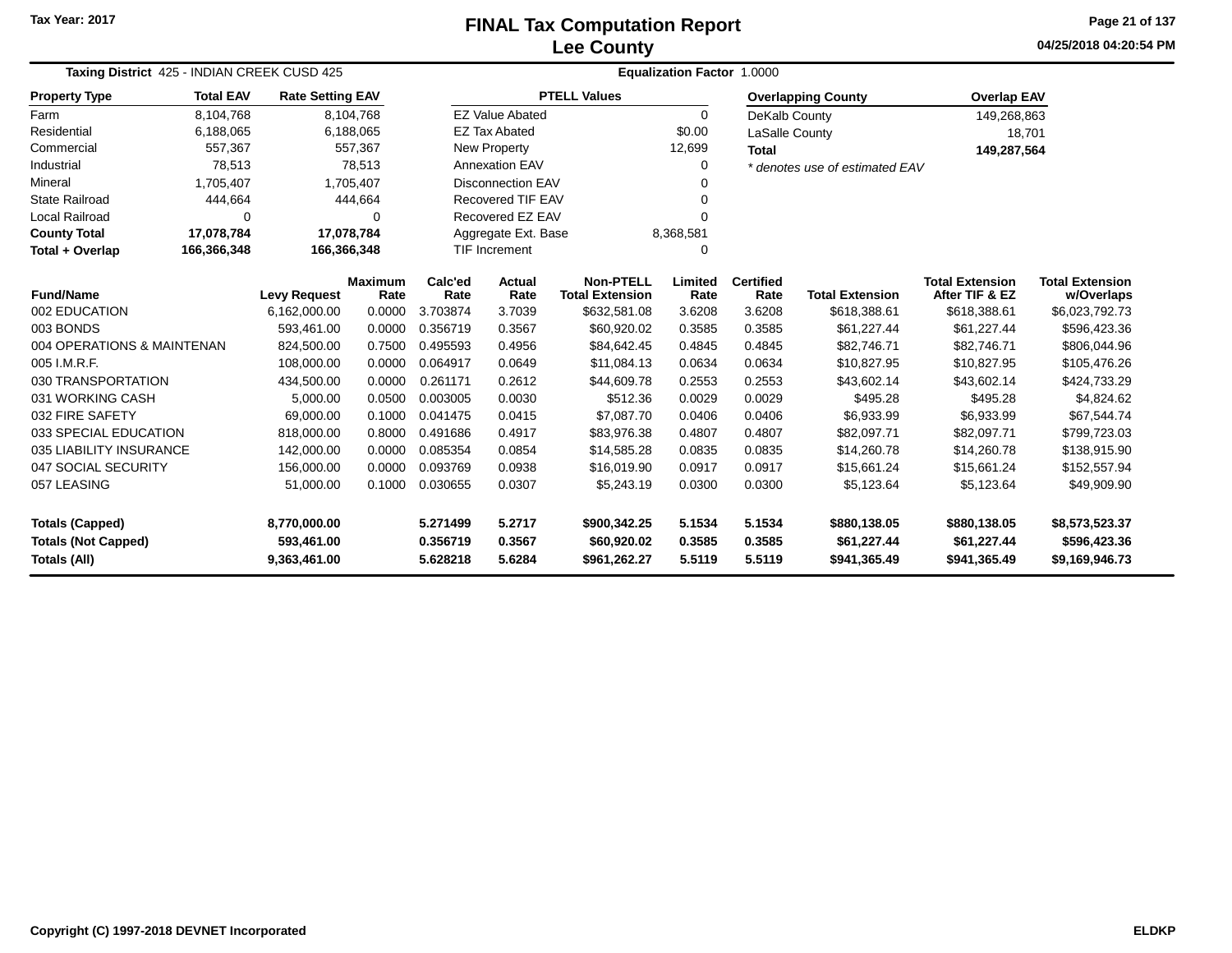**04/25/2018 04:20:54 PMPage 22 of 137**

| Taxing District 505 - OHIO HIGH CHSD 505 |                                         |                         |                        | <b>Equalization Factor 1.0000</b> |                          |                                            |                 |                          |                                |                                          |                                      |  |  |
|------------------------------------------|-----------------------------------------|-------------------------|------------------------|-----------------------------------|--------------------------|--------------------------------------------|-----------------|--------------------------|--------------------------------|------------------------------------------|--------------------------------------|--|--|
| <b>Property Type</b>                     | <b>Total EAV</b>                        | <b>Rate Setting EAV</b> |                        |                                   |                          | <b>PTELL Values</b>                        |                 |                          | <b>Overlapping County</b>      | <b>Overlap EAV</b>                       |                                      |  |  |
| Farm                                     | 3,563,186                               |                         | 3,563,186              |                                   | <b>EZ Value Abated</b>   |                                            | 0               | <b>Bureau County</b>     |                                | 25,732,674                               |                                      |  |  |
| Residential                              | 376,790                                 |                         | 376,790                |                                   | <b>EZ Tax Abated</b>     |                                            | \$0.00          | <b>Total</b>             |                                | 25,732,674                               |                                      |  |  |
| Commercial                               | $\Omega$                                |                         | 0                      |                                   | New Property             |                                            | 5,868           |                          | * denotes use of estimated EAV |                                          |                                      |  |  |
| Industrial                               | 141,675                                 |                         | 141,675                |                                   | <b>Annexation EAV</b>    |                                            | 0               |                          |                                |                                          |                                      |  |  |
| Mineral                                  | 4,811,310                               |                         | 4,811,310              |                                   | <b>Disconnection EAV</b> |                                            | $\Omega$        |                          |                                |                                          |                                      |  |  |
| <b>State Railroad</b>                    | 0                                       |                         | 0                      |                                   | <b>Recovered TIF EAV</b> |                                            | $\Omega$        |                          |                                |                                          |                                      |  |  |
| <b>Local Railroad</b>                    | $\Omega$                                |                         | 0                      |                                   | Recovered EZ EAV         |                                            | $\Omega$        |                          |                                |                                          |                                      |  |  |
| <b>County Total</b>                      | 8,892,961                               |                         | 8,892,961              |                                   | Aggregate Ext. Base      |                                            | $\Omega$        |                          |                                |                                          |                                      |  |  |
| Total + Overlap                          | 34,625,635<br>34,625,635                |                         |                        |                                   | <b>TIF Increment</b>     |                                            | $\Omega$        |                          |                                |                                          |                                      |  |  |
|                                          | <b>Fund/Name</b><br><b>Levy Request</b> |                         | <b>Maximum</b><br>Rate | Calc'ed<br>Rate                   | Actual<br>Rate           | <b>Non-PTELL</b><br><b>Total Extension</b> | Limited<br>Rate | <b>Certified</b><br>Rate | <b>Total Extension</b>         | <b>Total Extension</b><br>After TIF & EZ | <b>Total Extension</b><br>w/Overlaps |  |  |
| 002 EDUCATION                            |                                         | 749,590.00              | 2.9500                 | 2.164841                          | 2.1648                   | \$192,514.82                               | 2.1648          | 2.1648                   | \$192,514.82                   | \$192,514.82                             | \$749,575.75                         |  |  |
| 003 BONDS                                |                                         | 0.00                    | 0.0000                 | 0.000000                          | 0.0000                   | \$0.00                                     | 0.0000          | 0.0000                   | \$0.00                         | \$0.00                                   | \$0.00                               |  |  |
| 004 OPERATIONS & MAINTENAN               |                                         | 128,635.00              | 0.3700                 | 0.371502                          | 0.3700                   | \$32,903.96                                | 0.3700          | 0.3700                   | \$32,903.96                    | \$32,903.96                              | \$128,114.85                         |  |  |
| 005 I.M.R.F.                             |                                         | 15,000.00               | 0.0000                 | 0.043321                          | 0.0433                   | \$3,850.65                                 | 0.0433          | 0.0433                   | \$3,850.65                     | \$3,850.65                               | \$14,992.90                          |  |  |
| 030 TRANSPORTATION                       |                                         | 41,719.00               | 0.1200                 | 0.120486                          | 0.1200                   | \$10,671.55                                | 0.1200          | 0.1200                   | \$10,671.55                    | \$10,671.55                              | \$41,550.76                          |  |  |
| 031 WORKING CASH                         |                                         | 17,383.00               | 0.0500                 | 0.050203                          | 0.0500                   | \$4,446.48                                 | 0.0500          | 0.0500                   | \$4,446.48                     | \$4,446.48                               | \$17,312.82                          |  |  |
| 032 FIRE SAFETY                          |                                         | 17,383.00               | 0.0500                 | 0.050203                          | 0.0500                   | \$4,446.48                                 | 0.0500          | 0.0500                   | \$4,446.48                     | \$4,446.48                               | \$17,312.82                          |  |  |
| 033 SPECIAL EDUCATION                    |                                         | 6,953.00                | 0.0200                 | 0.020081                          | 0.0200                   | \$1,778.59                                 | 0.0200          | 0.0200                   | \$1,778.59                     | \$1,778.59                               | \$6,925.13                           |  |  |
| 035 LIABILITY INSURANCE                  |                                         | 100,000.00              | 0.0000                 | 0.288803                          | 0.2888                   | \$25,682.87                                | 0.2888          | 0.2888                   | \$25,682.87                    | \$25,682.87                              | \$99,998.83                          |  |  |
| 047 SOCIAL SECURITY                      |                                         | 15,000.00               | 0.0000                 | 0.043321                          | 0.0433                   | \$3,850.65                                 | 0.0433          | 0.0433                   | \$3,850.65                     | \$3,850.65                               | \$14,992.90                          |  |  |
| 057 LEASING                              |                                         | 17,383.00               | 0.0500                 | 0.050203                          | 0.0500                   | \$4,446.48                                 | 0.0500          | 0.0500                   | \$4,446.48                     | \$4,446.48                               | \$17,312.82                          |  |  |
| <b>Totals (Capped)</b>                   |                                         | 0.00                    |                        | 0.000000                          | 0.0000                   | \$0.00                                     | 0.0000          | 0.0000                   | \$0.00                         | \$0.00                                   | \$0.00                               |  |  |
| <b>Totals (Not Capped)</b>               |                                         | 1,109,046.00            |                        | 3.202964                          | 3.2002                   | \$284,592.53                               | 3.2002          | 3.2002                   | \$284,592.53                   | \$284,592.53                             | \$1,108,089.58                       |  |  |
| <b>Totals (All)</b>                      |                                         | 1,109,046.00            |                        | 3.202964                          | 3.2002                   | \$284,592.53                               | 3.2002          | 3.2002                   | \$284,592.53                   | \$284,592.53                             | \$1,108,089.58                       |  |  |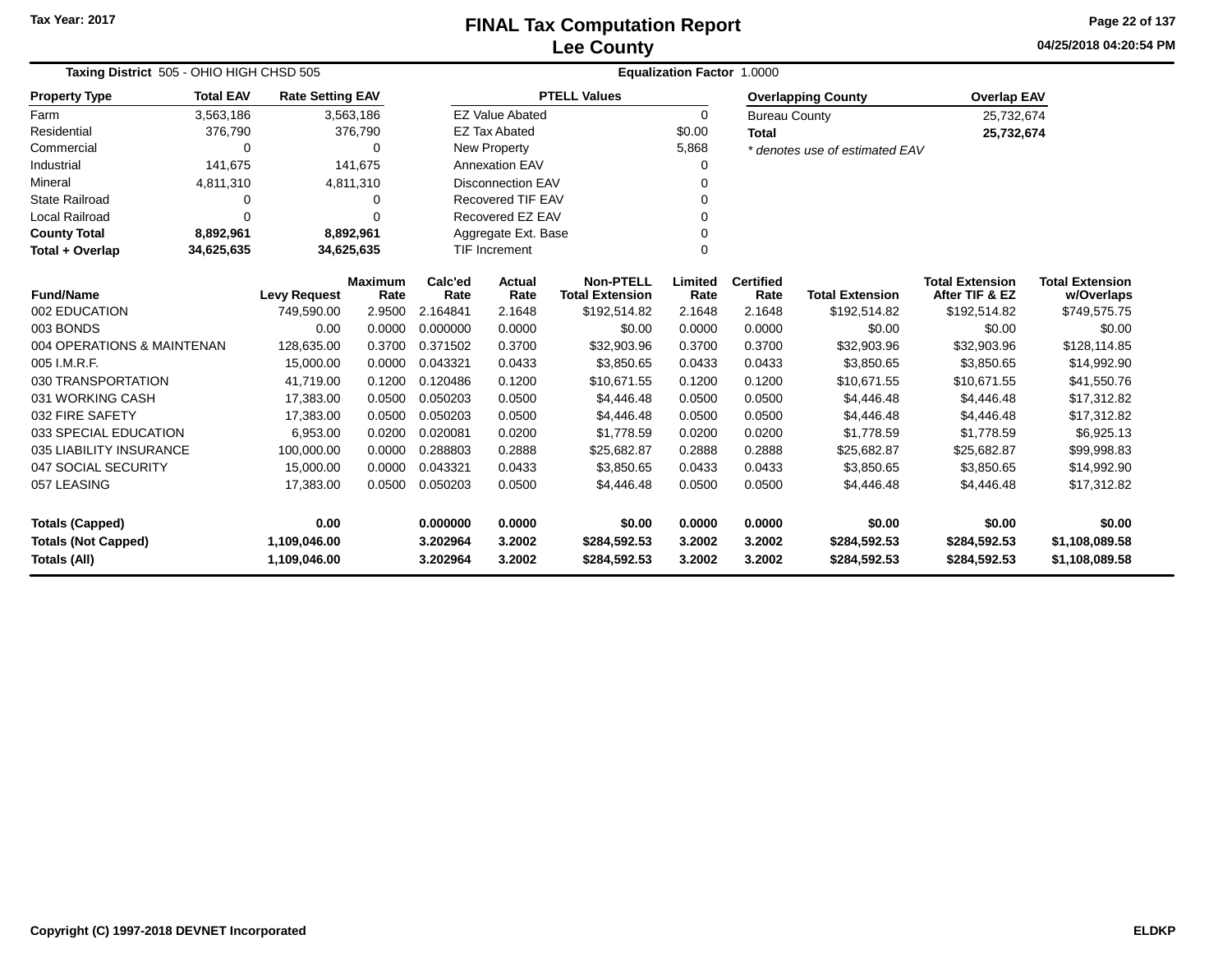# **Lee CountyFINAL Tax Computation Report**

**04/25/2018 04:20:54 PM Page 23 of 137**

| Taxing District 506 - SVCC SCHOOL DIST 506                                 |                                              |                         |                        |                      | <b>Equalization Factor 1.0000</b>  |                                            |                  |                          |                                  |                                          |                                      |  |
|----------------------------------------------------------------------------|----------------------------------------------|-------------------------|------------------------|----------------------|------------------------------------|--------------------------------------------|------------------|--------------------------|----------------------------------|------------------------------------------|--------------------------------------|--|
| <b>Property Type</b>                                                       | <b>Total EAV</b>                             | <b>Rate Setting EAV</b> |                        |                      |                                    | <b>PTELL Values</b>                        |                  |                          | <b>Overlapping County</b>        | <b>Overlap EAV</b>                       |                                      |  |
| Farm                                                                       | 139,122,821                                  | 139, 122, 821           |                        |                      | <b>EZ Value Abated</b>             |                                            | 7,080,077        | <b>Bureau County</b>     |                                  | 101,307,531                              |                                      |  |
| Residential                                                                | 307,391,888                                  |                         | 306,350,928            |                      | <b>EZ Tax Abated</b>               |                                            | \$30,437.24      | Carroll County           |                                  | 88,936,981                               |                                      |  |
| Commercial                                                                 | 79,080,375                                   |                         | 75,735,841             |                      | New Property                       |                                            | 3,842,081        | <b>Henry County</b>      |                                  | 3,825,234                                |                                      |  |
| Industrial                                                                 | 74,837,704                                   |                         | 68,069,168             |                      | <b>Annexation EAV</b>              |                                            | 0                | Ogle County              |                                  | 120,487,277                              |                                      |  |
| Mineral                                                                    | 16,208,248                                   |                         | 16,208,248             |                      | <b>Disconnection EAV</b>           |                                            | 0                |                          | <b>Whiteside County</b>          | 781,429,811                              |                                      |  |
| <b>State Railroad</b>                                                      | 11,118,065                                   |                         | 11,118,065             |                      | <b>Recovered TIF EAV</b><br>24,700 |                                            |                  | <b>Total</b>             |                                  | 1,095,986,834                            |                                      |  |
| Local Railroad                                                             | 4,520                                        |                         | 4,520                  |                      | Recovered EZ EAV                   |                                            |                  |                          | * denotes use of estimated EAV   |                                          |                                      |  |
| <b>County Total</b>                                                        | 627,763,621                                  | 616,609,591             |                        |                      | Aggregate Ext. Base                |                                            |                  |                          |                                  |                                          |                                      |  |
| Total + Overlap                                                            | 1,723,750,455                                | 1,712,596,425           |                        |                      | <b>TIF Increment</b>               | 4,073,953                                  |                  |                          |                                  |                                          |                                      |  |
| <b>Fund/Name</b>                                                           | <b>Levy Request</b>                          |                         | <b>Maximum</b><br>Rate | Calc'ed<br>Rate      | <b>Actual</b><br>Rate              | <b>Non-PTELL</b><br><b>Total Extension</b> | Limited<br>Rate  | <b>Certified</b><br>Rate | <b>Total Extension</b>           | <b>Total Extension</b><br>After TIF & EZ | <b>Total Extension</b><br>w/Overlaps |  |
| 003 BONDS                                                                  |                                              | 1,045,000.00            | 0.0000                 | 0.061019             | 0.0613                             | \$377,981.68                               | 0.0613           | 0.0613                   | \$384,819.10                     | \$377,981.68                             | \$1,049,821.61                       |  |
| 027 AUDIT                                                                  |                                              | 60,000.00               | 0.0050                 | 0.003504             | 0.0035                             | \$21,581.34                                | 0.0035           | 0.0035                   | \$21,971.73                      | \$21,581.34                              | \$59,940.87                          |  |
| 035 LIABILITY INS                                                          |                                              | 195,000.00              | 0.0000                 | 0.011386             | 0.0114                             | \$70,293.49                                | 0.0114           | 0.0114                   | \$71,565.05                      | \$70,293.49                              | \$195,235.99                         |  |
| 047 SOCIAL SECURITY                                                        |                                              | 142,000.00              | 0.0000                 | 0.008292             | 0.0083                             | \$51,178.60                                | 0.0083           | 0.0083                   | \$52,104.38                      | \$51,178.60                              | \$142,145.50                         |  |
| <b>136 OPERATIONS &amp; MAINTENAN</b>                                      |                                              | 510,000.00              | 0.0300                 | 0.029779             | 0.0298                             | \$183,749.66                               | 0.0298           | 0.0298                   | \$187,073.56                     | \$183,749.66                             | \$510,353.73                         |  |
| <b>141 FIRE SAFETY</b>                                                     |                                              | 850,000.00              | 0.0500                 | 0.049632             | 0.0496                             | \$305,838.36                               | 0.0496           | 0.0496                   | \$311,370.76                     | \$305,838.36                             | \$849,447.83                         |  |
| <b>149 ADDITIONAL TAX</b>                                                  |                                              | 365,215.00              | 0.0210                 | 0.021325             | 0.0210                             | \$129,488.01                               | 0.0210           | 0.0213                   | \$133,713.65                     | \$129,488.01                             | \$359,645.25                         |  |
| <b>159 EDUCATION</b>                                                       | 0.2450<br>0.245242<br>0.2450<br>4,200,000.00 |                         |                        |                      | \$1,510,693.50                     | 0.2450                                     | 0.2452           | \$1,539,276.40           | \$1,510,693.50                   | \$4,195,861.24                           |                                      |  |
| 0.00<br><b>Totals (Capped)</b>                                             |                                              |                         |                        | 0.000000             | 0.0000                             | \$0.00                                     | 0.0000           | 0.0000                   | \$0.00                           | \$0.00                                   | \$0.00                               |  |
| <b>Totals (Not Capped)</b><br>7,367,215.00<br>Totals (All)<br>7,367,215.00 |                                              |                         |                        | 0.430179<br>0.430179 | 0.4299<br>0.4299                   | \$2,650,804.64<br>\$2,650,804.64           | 0.4299<br>0.4299 | 0.4304<br>0.4304         | \$2,701,894.63<br>\$2,701,894.63 | \$2,650,804.64<br>\$2,650,804.64         | \$7,362,452.02<br>\$7,362,452.02     |  |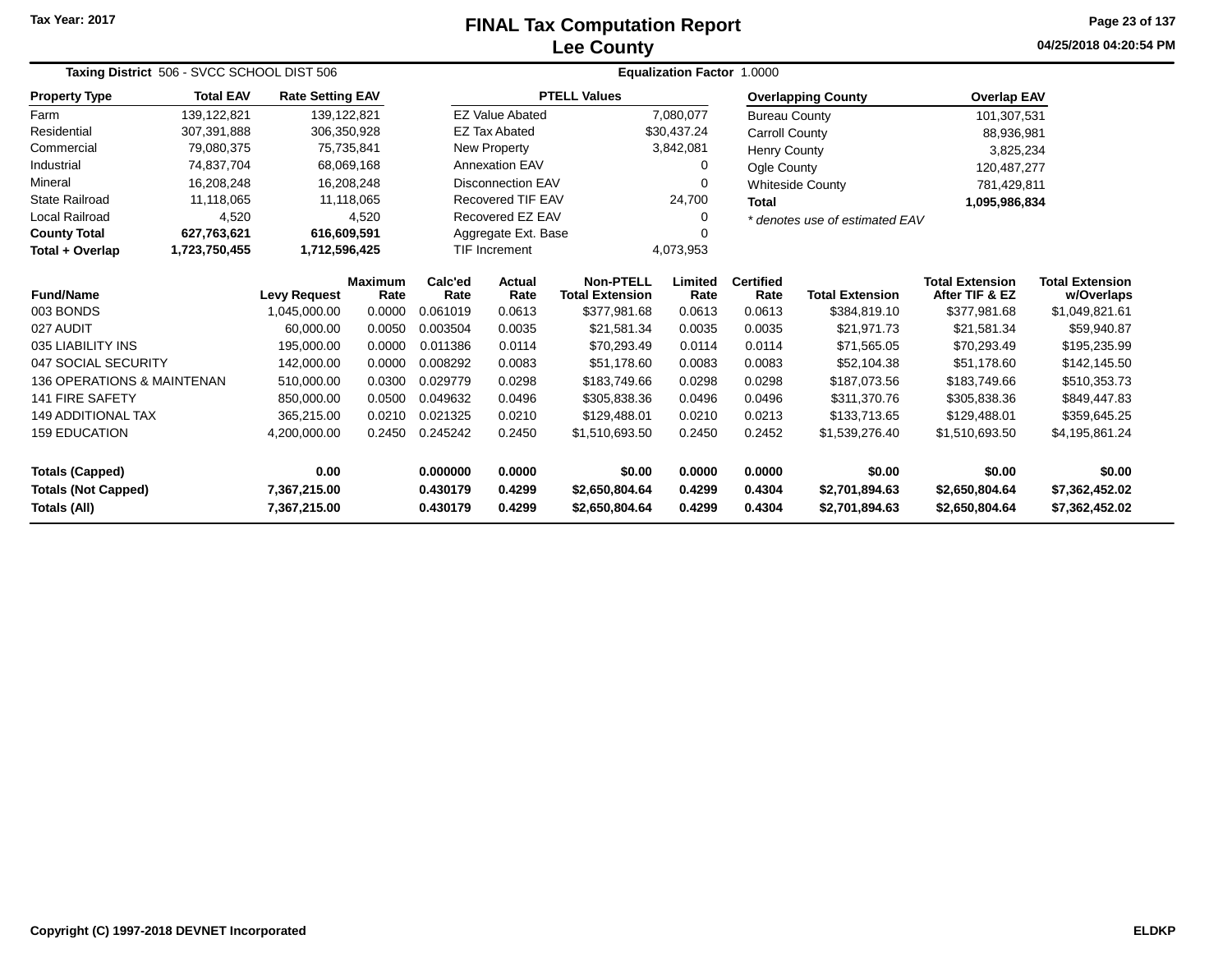# **Lee CountyFINAL Tax Computation Report**

**04/25/2018 04:20:54 PM Page 24 of 137**

| Taxing District 513 - IVCC SCHOOL DIST 513  |                                               |                         |                 | <b>Equalization Factor 1.0000</b>                           |                                            |                     |                          |                        |                                          |                                      |                 |
|---------------------------------------------|-----------------------------------------------|-------------------------|-----------------|-------------------------------------------------------------|--------------------------------------------|---------------------|--------------------------|------------------------|------------------------------------------|--------------------------------------|-----------------|
| <b>Property Type</b>                        | <b>Total EAV</b>                              | <b>Rate Setting EAV</b> |                 |                                                             |                                            | <b>PTELL Values</b> |                          |                        | <b>Overlapping County</b>                | <b>Overlap EAV</b>                   |                 |
| Farm                                        | 23,180,794                                    | 23,180,794              |                 |                                                             | <b>EZ Value Abated</b>                     |                     | 0                        | <b>Bureau County</b>   |                                          | 509,601,893                          |                 |
| Residential                                 | 9,107,731                                     |                         | 9,107,731       |                                                             | <b>EZ Tax Abated</b>                       |                     | \$0.00                   | DeKalb County          |                                          | 2,109,928                            |                 |
| Commercial                                  | 1,813,653                                     |                         | 1,813,653       |                                                             | New Property                               |                     | 87,148                   | <b>Grundy County</b>   |                                          | 21,244,780                           |                 |
| Industrial                                  | 127,988                                       |                         | 127,988         |                                                             | <b>Annexation EAV</b>                      |                     | 0                        | LaSalle County         |                                          | 2,278,009,196                        |                 |
| Mineral                                     | 12,614,830                                    | 12,614,830              |                 |                                                             | <b>Disconnection EAV</b>                   |                     |                          |                        | <b>Livingston County</b>                 | 54,010,967                           |                 |
| <b>State Railroad</b>                       | $\Omega$                                      |                         | $\Omega$        | <b>Recovered TIF EAV</b>                                    |                                            |                     | 0                        | <b>Marshall County</b> |                                          | 86,680,791                           |                 |
| Local Railroad                              | 10,490                                        |                         | 10,490          |                                                             | Recovered EZ EAV                           |                     |                          | <b>Putnam County</b>   |                                          | 172,824,451                          |                 |
| <b>County Total</b>                         | 46,855,486                                    | 46,855,486              |                 | Aggregate Ext. Base<br><b>Total</b>                         |                                            |                     |                          |                        | 3,124,482,006                            |                                      |                 |
| Total + Overlap                             | 3,171,337,492                                 | 3,171,337,492           |                 | <b>TIF Increment</b><br>0<br>* denotes use of estimated EAV |                                            |                     |                          |                        |                                          |                                      |                 |
| <b>Fund/Name</b>                            | <b>Maximum</b><br><b>Levy Request</b><br>Rate |                         | Calc'ed<br>Rate | <b>Actual</b><br>Rate                                       | <b>Non-PTELL</b><br><b>Total Extension</b> | Limited<br>Rate     | <b>Certified</b><br>Rate | <b>Total Extension</b> | <b>Total Extension</b><br>After TIF & EZ | <b>Total Extension</b><br>w/Overlaps |                 |
| 003 BONDS                                   |                                               | 0.00                    | 0.0000          | 0.000000                                                    | 0.0000                                     | \$0.00              | 0.0000                   | 0.0000                 | \$0.00                                   | \$0.00                               | \$0.00          |
| 027 AUDIT                                   |                                               | 37,250.00               | 0.0050          | 0.001175                                                    | 0.0012                                     | \$562.27            | 0.0012                   | 0.0012                 | \$562.27                                 | \$562.27                             | \$38,056.05     |
| 035 LIABILITY INS                           |                                               | 350,000.00              | 0.0000          | 0.011036                                                    | 0.0110                                     | \$5,154.10          | 0.0110                   | 0.0110                 | \$5,154.10                               | \$5,154.10                           | \$348,847.12    |
| 047 SOCIAL SECURITY                         |                                               | 200,000.00              | 0.0000          | 0.006307                                                    | 0.0063                                     | \$2,951.90          | 0.0063                   | 0.0063                 | \$2,951.90                               | \$2,951.90                           | \$199,794.26    |
| 109A PRIOR YEAR ADJUSTMENT                  |                                               | 20,557.00               | 0.0000          | 0.000648                                                    | 0.0439                                     | \$20,569.56         | 0.0439                   | 0.0439                 | \$20,569.56                              | \$20,569.56                          | \$1,392,217.16  |
| 136 OPERATIONS & MAINTENAN                  |                                               | 1,300,000.00            | 0.0400          | 0.040992                                                    | 0.0400                                     | \$18,742.19         | 0.0400                   | 0.0400                 | \$18,742.19                              | \$18,742.19                          | \$1,268,535.00  |
| <b>141 FIRE SAFETY</b>                      |                                               | 1,677,425.00            | 0.0500          | 0.052893                                                    | 0.0500                                     | \$23,427.74         | 0.0500                   | 0.0500                 | \$23,427.74                              | \$23,427.74                          | \$1,585,668.75  |
| <b>149 ADDITIONAL TAX</b>                   |                                               | 4,101,600.00            | 0.1262          | 0.129333                                                    | 0.1262                                     | \$59,131.62         | 0.1262                   | 0.1262                 | \$59,131.62                              | \$59,131.62                          | \$4,002,227.91  |
| <b>159 EDUCATION</b>                        |                                               | 4,225,100.00            | 0.1300          | 0.133228                                                    | 0.1300                                     | \$60,912.13         | 0.1300                   | 0.1300                 | \$60,912.13                              | \$60,912.13                          | \$4,122,738.74  |
| 0.00<br><b>Totals (Capped)</b>              |                                               |                         |                 | 0.000000                                                    | 0.0000                                     | \$0.00              | 0.0000                   | 0.0000                 | \$0.00                                   | \$0.00                               | \$0.00          |
| <b>Totals (Not Capped)</b><br>11,911,932.00 |                                               |                         | 0.375612        | 0.4086                                                      | \$191,451.51                               | 0.4086              | 0.4086                   | \$191,451.51           | \$191,451.51                             | \$12,958,084.99                      |                 |
| Totals (All)<br>11,911,932.00               |                                               |                         |                 | 0.375612                                                    | 0.4086                                     | \$191,451.51        | 0.4086                   | 0.4086                 | \$191,451.51                             | \$191,451.51                         | \$12,958,084.99 |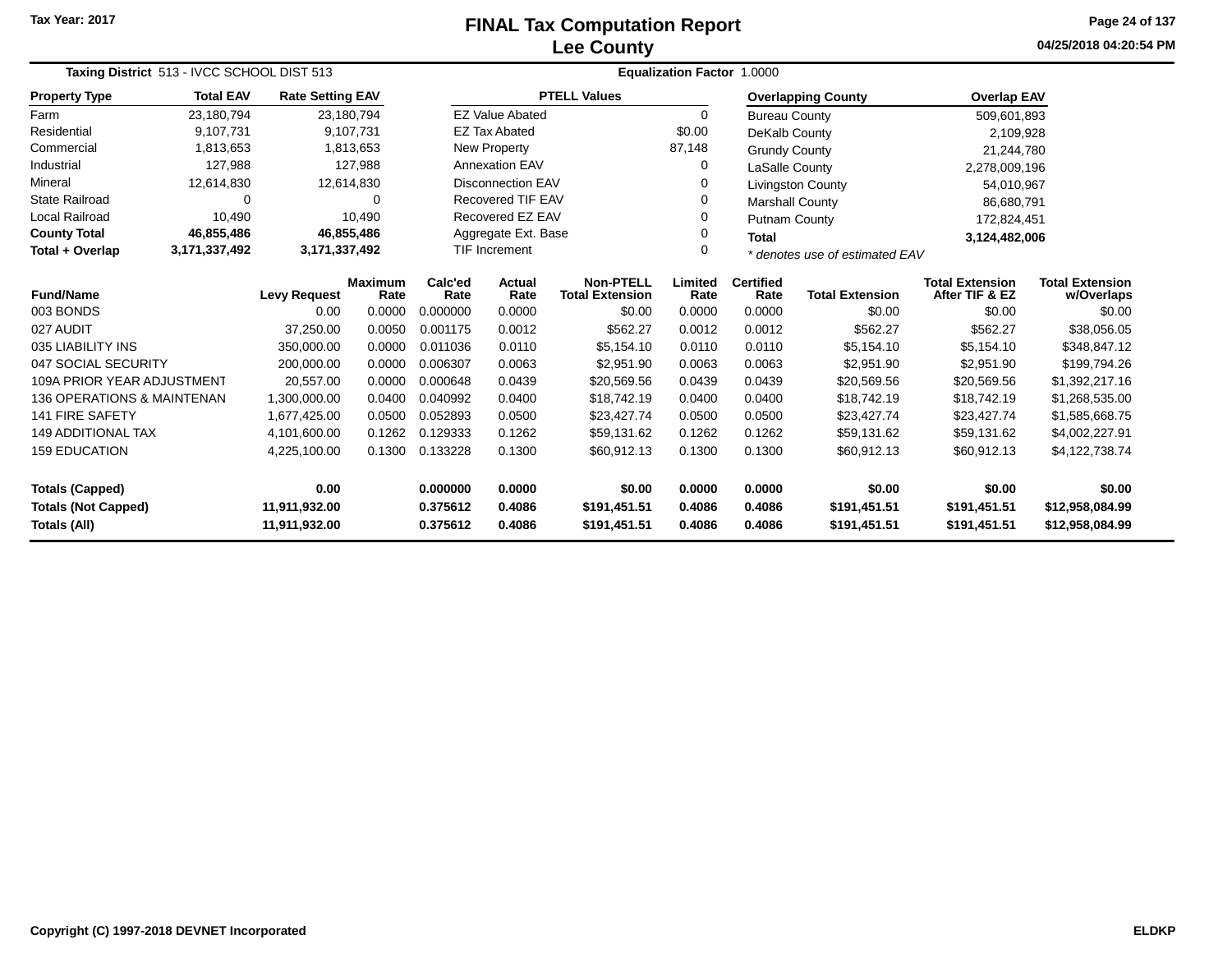# **Lee CountyFINAL Tax Computation Report**

**04/25/2018 04:20:54 PM Page 25 of 137**

|                            | Taxing District 523 - KISHWAUKEE CC SD 523 |                         |                        |                 |                          |                                            | Equalization Factor 1.0000 |                          |                                |                                          |                                      |
|----------------------------|--------------------------------------------|-------------------------|------------------------|-----------------|--------------------------|--------------------------------------------|----------------------------|--------------------------|--------------------------------|------------------------------------------|--------------------------------------|
| <b>Property Type</b>       | <b>Total EAV</b>                           | <b>Rate Setting EAV</b> |                        |                 |                          | <b>PTELL Values</b>                        |                            |                          | <b>Overlapping County</b>      | <b>Overlap EAV</b>                       |                                      |
| Farm                       | 47,728,540                                 | 47.717.737              |                        |                 | <b>EZ Value Abated</b>   |                                            | 0                          | Boone County             |                                | 5,907,874                                |                                      |
| Residential                | 29,678,159                                 | 27,766,471              |                        |                 | <b>EZ Tax Abated</b>     |                                            | \$0.00                     | DeKalb County            |                                | 1,634,304,394                            |                                      |
| Commercial                 | 3,720,145                                  |                         | 3,546,348              |                 | New Property             |                                            | 648,682                    | Kane County              |                                | 7,985,823                                |                                      |
| Industrial                 | 194,932                                    |                         | 194,932                |                 | <b>Annexation EAV</b>    |                                            | 0                          | LaSalle County           |                                | 18,701                                   |                                      |
| Mineral                    | 8,389,236                                  |                         | 8,389,236              |                 | <b>Disconnection EAV</b> |                                            | 0                          | Ogle County              |                                | 421,965,251                              |                                      |
| <b>State Railroad</b>      | 1,515,348                                  |                         | 1,515,348              |                 | <b>Recovered TIF EAV</b> |                                            | 0                          |                          | <b>Winnebago County</b>        | 600,318                                  |                                      |
| Local Railroad             | 0                                          |                         | 0                      |                 | Recovered EZ EAV         |                                            | 0                          | Total                    |                                | 2,070,782,361                            |                                      |
| <b>County Total</b>        | 91,226,360                                 | 89,130,072              |                        |                 | Aggregate Ext. Base      |                                            | 0                          |                          | * denotes use of estimated EAV |                                          |                                      |
| Total + Overlap            | 2,162,008,721                              | 2,159,912,433           |                        |                 | <b>TIF Increment</b>     |                                            | 2,096,288                  |                          |                                |                                          |                                      |
| <b>Fund/Name</b>           |                                            | <b>Levy Request</b>     | <b>Maximum</b><br>Rate | Calc'ed<br>Rate | <b>Actual</b><br>Rate    | <b>Non-PTELL</b><br><b>Total Extension</b> | Limited<br>Rate            | <b>Certified</b><br>Rate | <b>Total Extension</b>         | <b>Total Extension</b><br>After TIF & EZ | <b>Total Extension</b><br>w/Overlaps |
| 003 BONDS                  |                                            | 4,172,306.26            | 0.0000                 | 0.193170        | 0.1932                   | \$172,199.30                               | 0.1942                     | 0.1942                   | \$177,161.59                   | \$173,090.60                             | \$4,194,549.94                       |
| 027 AUDIT                  |                                            | 83,221.00               | 0.0050                 | 0.003853        | 0.0039                   | \$3,476.07                                 | 0.0039                     | 0.0039                   | \$3,557.83                     | \$3,476.07                               | \$84,236.58                          |
| 035 LIABILITY INSURANCE    |                                            | 1,211,116.00            | 0.0000                 | 0.056073        | 0.0561                   | \$50,001.97                                | 0.0561                     | 0.0561                   | \$51,177.99                    | \$50,001.97                              | \$1,211,710.87                       |
| 047 SOCIAL SECURITY        |                                            | 263,000.00              | 0.0000                 | 0.012176        | 0.0122                   | \$10,873.87                                | 0.0122                     | 0.0122                   | \$11,129.62                    | \$10,873.87                              | \$263,509.32                         |
| 136 OPERATIONS & MAINTENAN |                                            | 1,659,215.00            | 0.0750                 | 0.076819        | 0.0750                   | \$66,847.55                                | 0.0750                     | 0.0750                   | \$68,419.77                    | \$66,847.55                              | \$1,619,934.32                       |
| <b>141 FIRE SAFETY</b>     |                                            | 1,084,454.00            | 0.0500                 | 0.050208        | 0.0500                   | \$44,565.04                                | 0.0500                     | 0.0500                   | \$45,613.18                    | \$44,565.04                              | \$1,079,956.22                       |
| <b>159 EDUCATION</b>       |                                            | 6,083,788.00            | 0.2750                 | 0.281668        | 0.2750                   | \$245,107.70                               | 0.2750                     | 0.2750                   | \$250,872.49                   | \$245,107.70                             | \$5,939,759.19                       |
| <b>Totals (Capped)</b>     |                                            | 0.00                    |                        | 0.000000        | 0.0000                   | \$0.00                                     | 0.0000                     | 0.0000                   | \$0.00                         | \$0.00                                   | \$0.00                               |
| <b>Totals (Not Capped)</b> |                                            | 14,557,100.26           |                        | 0.673967        | 0.6654                   | \$593,071.50                               | 0.6664                     | 0.6664                   | \$607,932.47                   | \$593,962.80                             | \$14,393,656.44                      |
| Totals (All)               |                                            | 14,557,100.26           |                        | 0.673967        | 0.6654                   | \$593,071.50                               | 0.6664                     | 0.6664                   | \$607,932.47                   | \$593,962.80                             | \$14,393,656.44                      |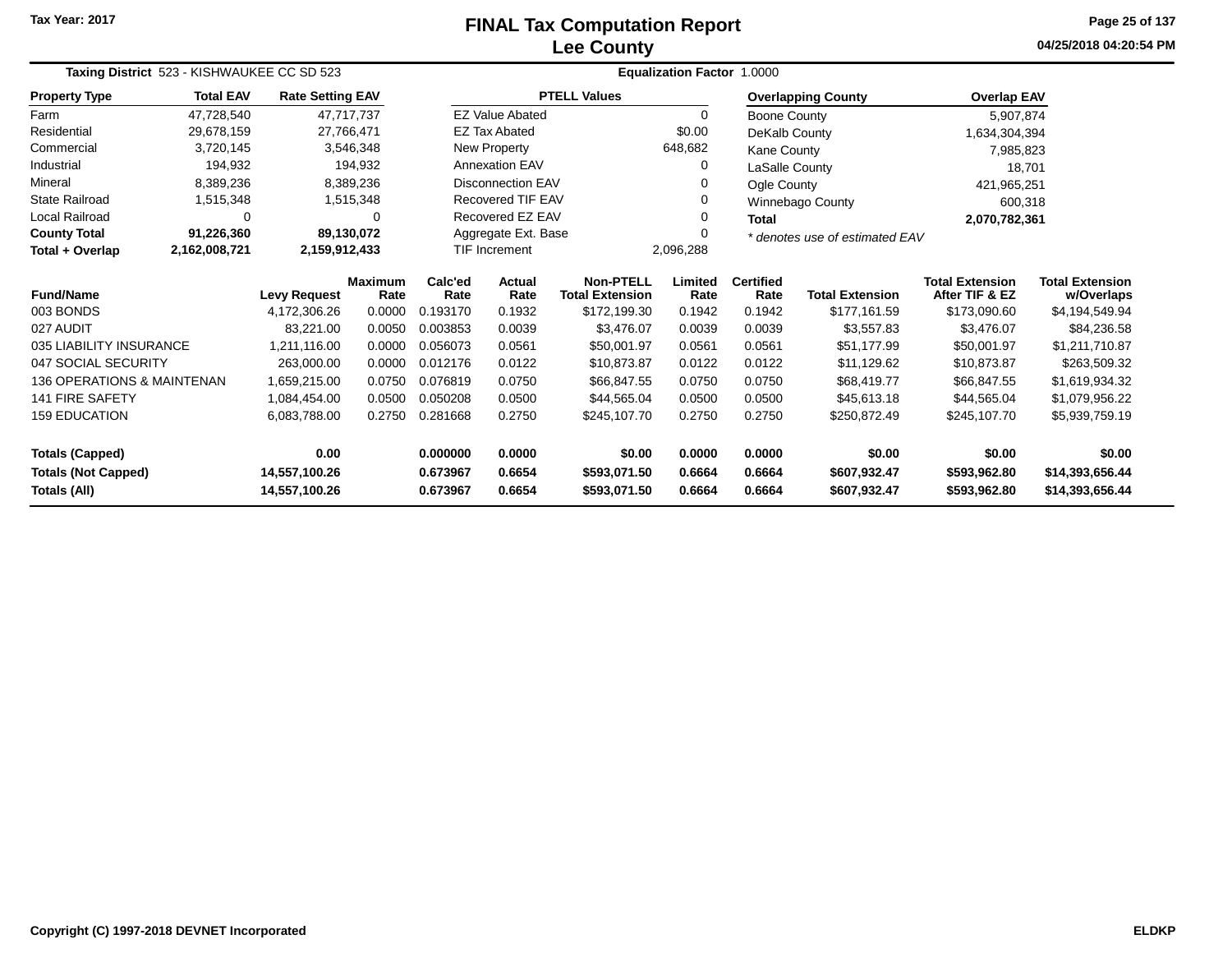### **Lee CountyFINAL Tax Computation Report**

**04/25/2018 04:20:54 PMPage 26 of 137**

| Taxing District 600 - LEE COUNTY                  |                  |                         |                        |                      |                          | <b>Equalization Factor 1.0000</b>          |                  |                          |                          |                                          |                                      |  |
|---------------------------------------------------|------------------|-------------------------|------------------------|----------------------|--------------------------|--------------------------------------------|------------------|--------------------------|--------------------------|------------------------------------------|--------------------------------------|--|
| <b>Property Type</b>                              | <b>Total EAV</b> | <b>Rate Setting EAV</b> |                        |                      |                          | <b>PTELL Values</b>                        |                  |                          |                          |                                          |                                      |  |
| Farm                                              | 210,032,155      | 210,021,352             |                        |                      | <b>EZ Value Abated</b>   |                                            | 7,080,077        |                          |                          |                                          |                                      |  |
| Residential                                       | 346, 177, 778    | 343,225,130             |                        |                      | <b>EZ Tax Abated</b>     |                                            | \$62,885.25      |                          |                          |                                          |                                      |  |
| Commercial                                        | 84,614,173       |                         | 81,095,842             |                      | <b>New Property</b>      |                                            | 4,577,911        |                          |                          |                                          |                                      |  |
| Industrial                                        | 75,160,624       |                         | 68,392,088             |                      | <b>Annexation EAV</b>    |                                            | 0                |                          |                          |                                          |                                      |  |
| Mineral                                           | 37,212,314       |                         | 37,212,314             |                      | <b>Disconnection EAV</b> |                                            | 0                |                          |                          |                                          |                                      |  |
| <b>State Railroad</b>                             | 12,633,413       |                         | 12,633,413             |                      | <b>Recovered TIF EAV</b> |                                            | 24,700           |                          |                          |                                          |                                      |  |
| Local Railroad                                    | 15,010           |                         | 15,010                 |                      | Recovered EZ EAV         |                                            | 4,916,454        |                          |                          |                                          |                                      |  |
| <b>County Total</b>                               | 765,845,467      | 752,595,149             |                        |                      | Aggregate Ext. Base      |                                            | 6,464,186        |                          |                          |                                          |                                      |  |
| Total + Overlap                                   | 765,845,467      | 752,595,149             |                        |                      | <b>TIF Increment</b>     |                                            | 6,170,241        |                          |                          |                                          |                                      |  |
| <b>Fund/Name</b>                                  |                  | <b>Levy Request</b>     | <b>Maximum</b><br>Rate | Calc'ed<br>Rate      | <b>Actual</b><br>Rate    | <b>Non-PTELL</b><br><b>Total Extension</b> | Limited<br>Rate  | <b>Certified</b><br>Rate | <b>Total Extension</b>   | <b>Total Extension</b><br>After TIF & EZ | <b>Total Extension</b><br>w/Overlaps |  |
| 001 CORPORATE                                     |                  | 3,185,429.00            | 0.0000                 | 0.423259             | 0.4233                   | \$3,185,735.27                             | 0.4167           | 0.4167                   | \$3,191,278.06           | \$3,136,063.99                           | \$3,136,063.99                       |  |
| 005 I.M.R.F.                                      |                  | 762,500.00              | 0.0000                 | 0.101316             | 0.1013                   | \$762,378.89                               | 0.0998           | 0.0998                   | \$764,313.78             | \$751,089.96                             | \$751,089.96                         |  |
| 006 HIGHWAY                                       |                  | 653,000.00              | 0.2000                 | 0.086766             | 0.0868                   | \$653,252.59                               | 0.0855           | 0.0855                   | \$654,797.87             | \$643,468.85                             | \$643,468.85                         |  |
| 008 BRIDGE                                        |                  | 241,500.00              | 0.2500                 | 0.032089             | 0.0321                   | \$241,583.04                               | 0.0316           | 0.0316                   | \$242,007.17             | \$237,820.07                             | \$237,820.07                         |  |
| 020 TUBERCULOSIS SANATARIU                        |                  | 12,500.00               | 0.0750                 | 0.001661             | 0.0017                   | \$12,794.12                                | 0.0017           | 0.0017                   | \$13,019.37              | \$12,794.12                              | \$12,794.12                          |  |
| 021 FEDERAL AID HIGHWAY MAT                       |                  | 304,500.00              | 0.0500                 | 0.040460             | 0.0405                   | \$304,801.04                               | 0.0399           | 0.0399                   | \$305,572.34             | \$300,285.46                             | \$300,285.46                         |  |
| 022 COUNTY HEALTH DEPARTMI                        |                  | 556,000.00              | 0.1000                 | 0.073878             | 0.0739                   | \$556,167.82                               | 0.0728           | 0.0728                   | \$557,535.50             | \$547,889.27                             | \$547,889.27                         |  |
| 035 LIABILITY INSURANCE                           |                  | 356,966.00              | 0.0000                 | 0.047431             | 0.0474                   | \$356,730.10                               | 0.0467           | 0.0467                   | \$357,649.83             | \$351,461.93                             | \$351,461.93                         |  |
| 047 SOCIAL SECURITY                               |                  | 475,000.00              | 0.0000                 | 0.063115             | 0.0631                   | \$474,887.54                               | 0.0621           | 0.0621                   | \$475,590.04             | \$467,361.59                             | \$467,361.59                         |  |
| 053 EXTENSION EDUCATION                           |                  | 100,000.00              | 0.0500                 | 0.013287             | 0.0133                   | \$100,095.15                               | 0.0131           | 0.0131                   | \$100,325.76             | \$98,589.96                              | \$98,589.96                          |  |
| 055 VETERANS ASSISTANCE                           |                  | 37.500.00               | 0.0400                 | 0.004983             | 0.0050                   | \$37,629.76                                | 0.0049           | 0.0049                   | \$37,526.43              | \$36,877.16                              | \$36,877.16                          |  |
| 142 SENIOR CITIZENS SOCIAL S                      |                  | 102,500.00              | 0.0146                 | 0.013620             | 0.0136                   | \$102,352.94                               | 0.0134           | 0.0134                   | \$102,623.29             | \$100,847.75                             | \$100,847.75                         |  |
| <b>Totals (Capped)</b>                            |                  | 6,787,395.00            |                        | 0.901865             | 0.9020                   | \$6,788,408.26                             | 0.8882           | 0.8882                   | \$6,802,239.44           | \$6,684,550.11                           | \$6,684,550.11                       |  |
| <b>Totals (Not Capped)</b><br><b>Totals (All)</b> |                  | 0.00<br>6,787,395.00    |                        | 0.000000<br>0.901865 | 0.0000<br>0.9020         | \$0.00<br>\$6,788,408.26                   | 0.0000<br>0.8882 | 0.0000<br>0.8882         | \$0.00<br>\$6,802,239.44 | \$0.00<br>\$6,684,550.11                 | \$0.00<br>\$6,684,550.11             |  |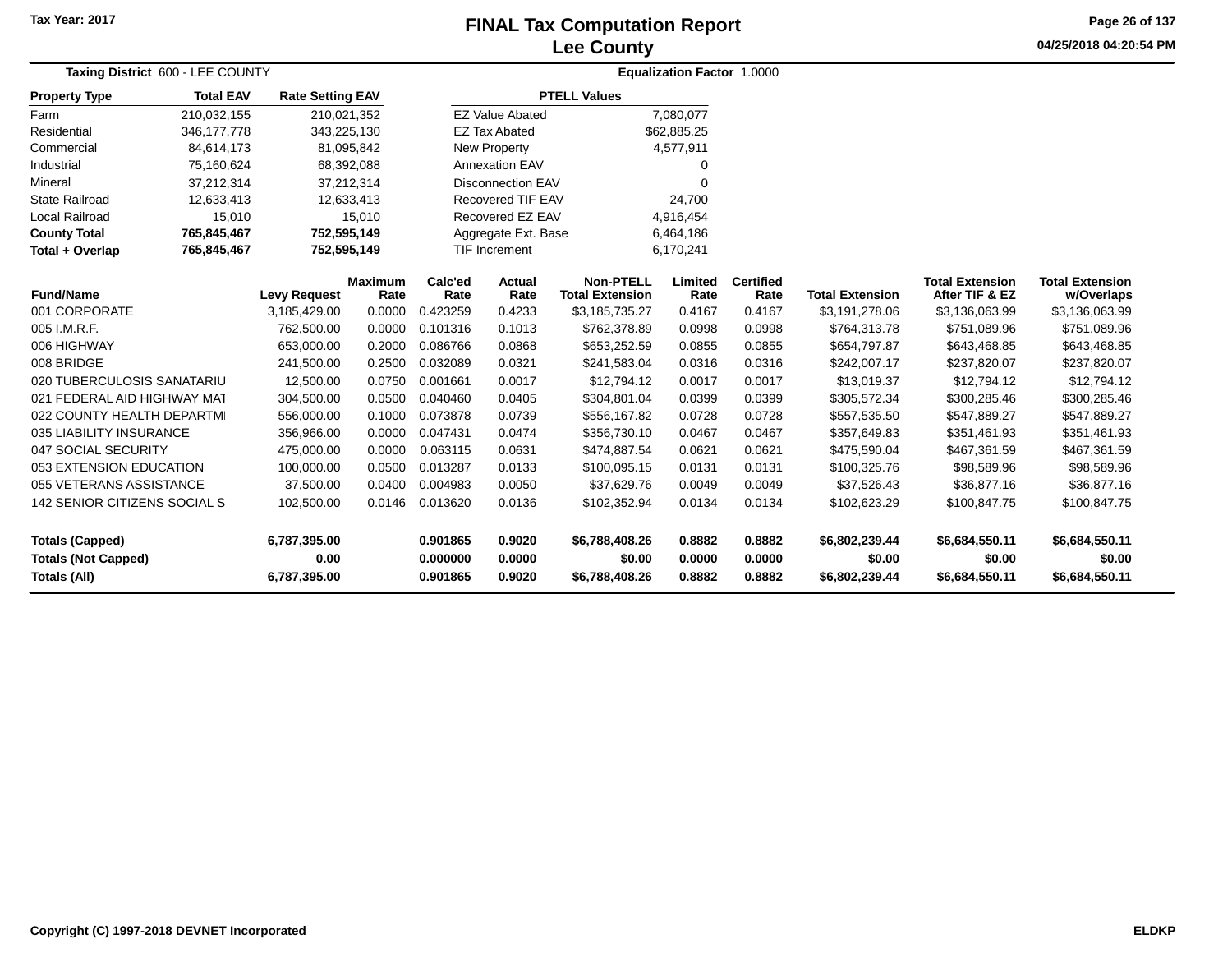## **Lee CountyFINAL Tax Computation Report**

**04/25/2018 04:20:54 PM Page 27 of 137**

| Taxing District 601 - ALTO TOWNSHIP                                  |                  |                                  |                                  |                                  |                            |                                                           | Equalization Factor 1.0000 |                                    |                                       |                                                         |                                                     |
|----------------------------------------------------------------------|------------------|----------------------------------|----------------------------------|----------------------------------|----------------------------|-----------------------------------------------------------|----------------------------|------------------------------------|---------------------------------------|---------------------------------------------------------|-----------------------------------------------------|
| <b>Property Type</b>                                                 | <b>Total EAV</b> | <b>Rate Setting EAV</b>          |                                  |                                  |                            | <b>PTELL Values</b>                                       |                            |                                    |                                       |                                                         |                                                     |
| Farm                                                                 | 11,104,709       |                                  | 11,104,709                       |                                  | <b>EZ Value Abated</b>     |                                                           | $\Omega$                   |                                    |                                       |                                                         |                                                     |
| Residential                                                          | 6,497,858        |                                  | 6,497,858                        |                                  | <b>EZ Tax Abated</b>       |                                                           | \$0.00                     |                                    |                                       |                                                         |                                                     |
| Commercial                                                           | 1,219,880        |                                  | 1,219,880                        |                                  | New Property               |                                                           | 104,888                    |                                    |                                       |                                                         |                                                     |
| Industrial                                                           | 139,943          |                                  | 139,943                          |                                  | <b>Annexation EAV</b>      |                                                           | $\Omega$                   |                                    |                                       |                                                         |                                                     |
| Mineral                                                              | 1,085,259        |                                  | 1,085,259                        |                                  | <b>Disconnection EAV</b>   |                                                           |                            |                                    |                                       |                                                         |                                                     |
| <b>State Railroad</b>                                                | 1,442,515        |                                  | 1,442,515                        |                                  | <b>Recovered TIF EAV</b>   |                                                           |                            |                                    |                                       |                                                         |                                                     |
| Local Railroad                                                       | 0                |                                  | 0                                |                                  | Recovered EZ EAV           |                                                           | $\Omega$                   |                                    |                                       |                                                         |                                                     |
| <b>County Total</b>                                                  | 21,490,164       |                                  | 21,490,164                       |                                  | Aggregate Ext. Base        |                                                           | 64,720                     |                                    |                                       |                                                         |                                                     |
| Total + Overlap                                                      | 21,490,164       |                                  | 21,490,164                       |                                  | <b>TIF Increment</b>       |                                                           |                            |                                    |                                       |                                                         |                                                     |
| <b>Fund/Name</b><br>001 CORPORATE                                    |                  | <b>Levy Request</b><br>67,956.00 | <b>Maximum</b><br>Rate<br>0.3800 | Calc'ed<br>Rate<br>0.316219      | Actual<br>Rate<br>0.3162   | <b>Non-PTELL</b><br><b>Total Extension</b><br>\$67,951.90 | Limited<br>Rate<br>0.3090  | <b>Certified</b><br>Rate<br>0.3090 | <b>Total Extension</b><br>\$66,404.61 | <b>Total Extension</b><br>After TIF & EZ<br>\$66,404.61 | <b>Total Extension</b><br>w/Overlaps<br>\$66,404.61 |
| <b>Totals (Capped)</b><br><b>Totals (Not Capped)</b><br>Totals (All) |                  | 67,956.00<br>0.00<br>67,956.00   |                                  | 0.316219<br>0.000000<br>0.316219 | 0.3162<br>0.0000<br>0.3162 | \$67,951.90<br>\$0.00<br>\$67,951.90                      | 0.3090<br>0.0000<br>0.3090 | 0.3090<br>0.0000<br>0.3090         | \$66,404.61<br>\$0.00<br>\$66,404.61  | \$66,404.61<br>\$0.00<br>\$66,404.61                    | \$66,404.61<br>\$0.00<br>\$66,404.61                |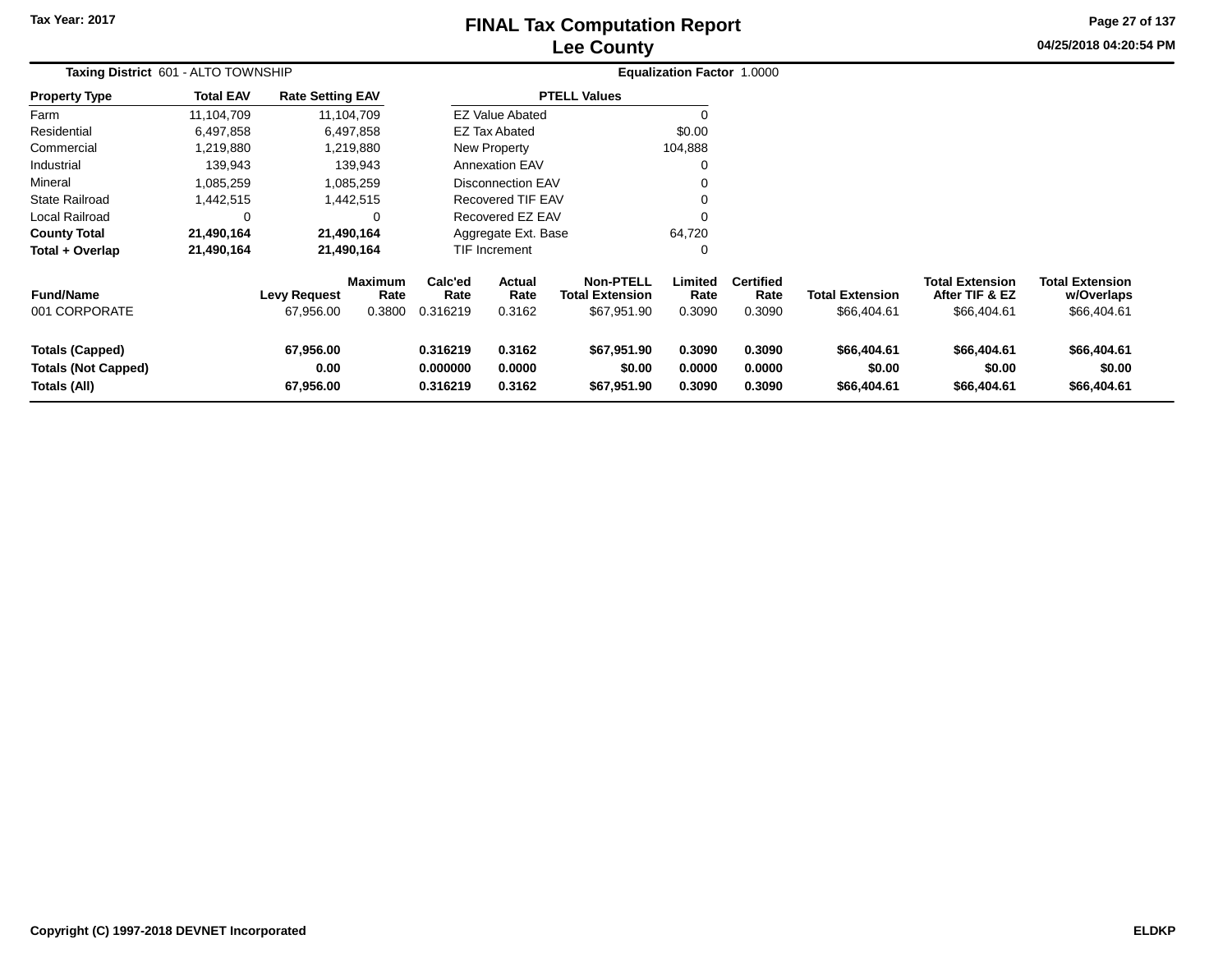# **Lee CountyFINAL Tax Computation Report**

**04/25/2018 04:20:54 PM Page 28 of 137**

| Taxing District 601RB - ALTO TWP ROAD/BRIDGE         |                  |                         |                        |                      |                          |                                            | Equalization Factor 1.0000 |                          |                                 |                                          |                                      |
|------------------------------------------------------|------------------|-------------------------|------------------------|----------------------|--------------------------|--------------------------------------------|----------------------------|--------------------------|---------------------------------|------------------------------------------|--------------------------------------|
| <b>Property Type</b>                                 | <b>Total EAV</b> | <b>Rate Setting EAV</b> |                        |                      |                          | <b>PTELL Values</b>                        |                            |                          | <b>Road and Bridge Transfer</b> |                                          |                                      |
| Farm                                                 | 11,104,709       |                         | 11,104,709             |                      | <b>EZ Value Abated</b>   |                                            |                            | <b>Municipality</b>      |                                 | Fund                                     | <b>Amount Extended</b>               |
| Residential                                          | 6,497,858        |                         | 6,497,858              |                      | EZ Tax Abated            |                                            | \$0.00                     |                          |                                 |                                          |                                      |
| Commercial                                           | 1,219,880        |                         | 1,219,880              |                      | New Property             |                                            | 104,888                    |                          | 711 - VILLAGE OF STEWARD        | 007                                      | \$2,281.41                           |
| Industrial                                           | 139,943          |                         | 139,943                |                      | <b>Annexation EAV</b>    |                                            |                            | <b>Total</b>             |                                 |                                          | \$2,281.41                           |
| Mineral                                              | 1,085,259        |                         | 1,085,259              |                      | <b>Disconnection EAV</b> |                                            |                            |                          |                                 |                                          |                                      |
| <b>State Railroad</b>                                | 1,442,515        |                         | 1,442,515              |                      | <b>Recovered TIF EAV</b> |                                            |                            |                          |                                 |                                          |                                      |
| Local Railroad                                       | 0                |                         | $\Omega$               |                      | Recovered EZ EAV         |                                            |                            |                          |                                 |                                          |                                      |
| <b>County Total</b>                                  | 21,490,164       |                         | 21,490,164             |                      | Aggregate Ext. Base      |                                            | 73,663                     |                          |                                 |                                          |                                      |
| Total + Overlap                                      | 21,490,164       |                         | 21,490,164             |                      | <b>TIF Increment</b>     |                                            |                            |                          |                                 |                                          |                                      |
| <b>Fund/Name</b>                                     |                  | <b>Levy Request</b>     | <b>Maximum</b><br>Rate | Calc'ed<br>Rate      | Actual<br>Rate           | <b>Non-PTELL</b><br><b>Total Extension</b> | Limited<br>Rate            | <b>Certified</b><br>Rate | <b>Total Extension</b>          | <b>Total Extension</b><br>After TIF & EZ | <b>Total Extension</b><br>w/Overlaps |
| 007 ROAD & BRIDGE                                    |                  | 35,550.00               | 0.9400                 | 0.165425             | 0.1654                   | \$35,544.73                                | 0.1616                     | 0.1616                   | \$34,728.11                     | \$34,728.11                              | \$34,728.11                          |
| 009 PERMANENT ROAD                                   |                  | 34,262.00               | 0.2500                 | 0.159431             | 0.1594                   | \$34,255.32                                | 0.1558                     | 0.1558                   | \$33,481.68                     | \$33,481.68                              | \$33,481.68                          |
| 010 EQUIPMENT & BUILDING                             |                  | 7,534.00                | 0.1000                 | 0.035058             | 0.0351                   | \$7,543.05                                 | 0.0343                     | 0.0343                   | \$7,371.13                      | \$7,371.13                               | \$7,371.13                           |
| <b>Totals (Capped)</b><br><b>Totals (Not Capped)</b> |                  | 77,346.00<br>0.00       |                        | 0.359914<br>0.000000 | 0.3599<br>0.0000         | \$77,343.10<br>\$0.00                      | 0.3517<br>0.0000           | 0.3517<br>0.0000         | \$75,580.92<br>\$0.00           | \$75,580.92<br>\$0.00                    | \$75,580.92<br>\$0.00                |
| Totals (All)                                         |                  | 77,346.00               |                        | 0.359914             | 0.3599                   | \$77,343.10                                | 0.3517                     | 0.3517                   | \$75,580.92                     | \$75,580.92                              | \$75,580.92                          |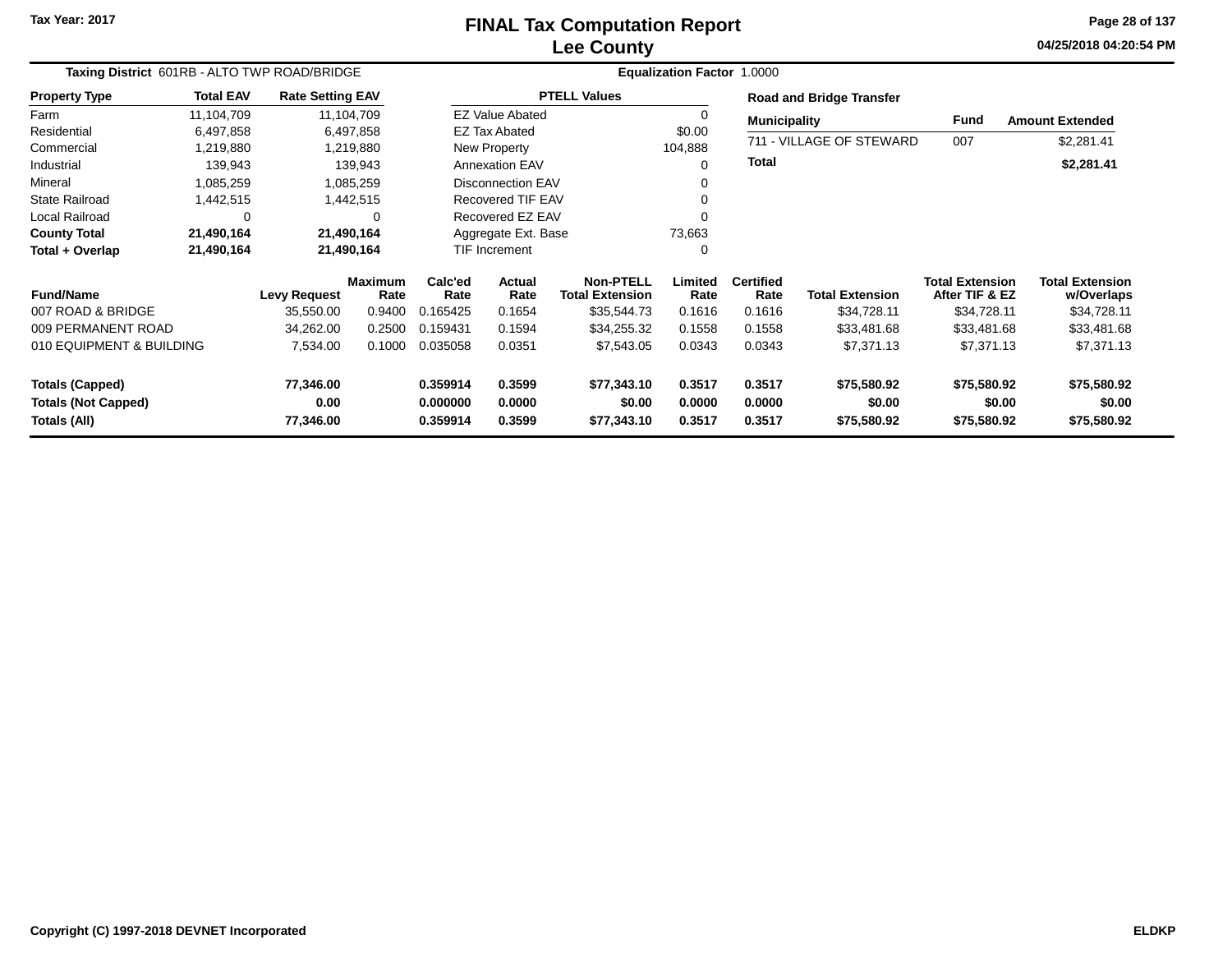# **Lee CountyFINAL Tax Computation Report**

**04/25/2018 04:20:54 PM Page 29 of 137**

| Taxing District 602 - AMBOY TOWNSHIP                                 |                                  |                                  |                                  |                                  |                            |                                                           | Equalization Factor 1.0000 |                                    |                                        |                                                         |                                                     |  |
|----------------------------------------------------------------------|----------------------------------|----------------------------------|----------------------------------|----------------------------------|----------------------------|-----------------------------------------------------------|----------------------------|------------------------------------|----------------------------------------|---------------------------------------------------------|-----------------------------------------------------|--|
| <b>Property Type</b>                                                 | <b>Total EAV</b>                 | <b>Rate Setting EAV</b>          |                                  |                                  |                            | <b>PTELL Values</b>                                       |                            |                                    |                                        |                                                         |                                                     |  |
| Farm                                                                 | 7,717,070                        |                                  | 7,717,070                        |                                  | <b>EZ Value Abated</b>     |                                                           |                            |                                    |                                        |                                                         |                                                     |  |
| Residential                                                          | 22,754,567                       |                                  | 22,754,567                       |                                  | <b>EZ Tax Abated</b>       |                                                           | \$0.00                     |                                    |                                        |                                                         |                                                     |  |
| Commercial                                                           | 5,597,148                        |                                  | 5,597,148                        |                                  | <b>New Property</b>        |                                                           | 115,673                    |                                    |                                        |                                                         |                                                     |  |
| Industrial                                                           | 6,490,619                        |                                  | 6,490,619                        |                                  | Annexation EAV             |                                                           |                            |                                    |                                        |                                                         |                                                     |  |
| Mineral                                                              | 0                                |                                  |                                  |                                  | <b>Disconnection EAV</b>   |                                                           |                            |                                    |                                        |                                                         |                                                     |  |
| <b>State Railroad</b>                                                | 0                                |                                  |                                  |                                  | Recovered TIF EAV          |                                                           |                            |                                    |                                        |                                                         |                                                     |  |
| Local Railroad                                                       | 1,800                            |                                  | 1,800                            |                                  | Recovered EZ EAV           |                                                           | $\Omega$                   |                                    |                                        |                                                         |                                                     |  |
| <b>County Total</b>                                                  | 42,561,204                       |                                  | 42,561,204                       |                                  | Aggregate Ext. Base        |                                                           | 111,191                    |                                    |                                        |                                                         |                                                     |  |
| Total + Overlap                                                      | 42,561,204                       |                                  | 42,561,204                       |                                  | <b>TIF Increment</b>       |                                                           | 0                          |                                    |                                        |                                                         |                                                     |  |
| <b>Fund/Name</b><br>001 CORPORATE                                    | <b>Levy Request</b><br>79,000.00 |                                  | <b>Maximum</b><br>Rate<br>0.2500 | Calc'ed<br>Rate<br>0.185615      | Actual<br>Rate<br>0.1856   | <b>Non-PTELL</b><br><b>Total Extension</b><br>\$78,993.59 | Limited<br>Rate<br>0.1846  | <b>Certified</b><br>Rate<br>0.1846 | <b>Total Extension</b><br>\$78,567.98  | <b>Total Extension</b><br>After TIF & EZ<br>\$78,567.98 | <b>Total Extension</b><br>w/Overlaps<br>\$78,567.98 |  |
| 054 GENERAL ASSISTANCE                                               |                                  | 35,450.00                        | 0.1000                           | 0.083292                         | 0.0833                     | \$35,453.48                                               | 0.0829                     | 0.0829                             | \$35,283.24                            | \$35,283.24                                             | \$35,283.24                                         |  |
| <b>Totals (Capped)</b><br><b>Totals (Not Capped)</b><br>Totals (All) |                                  | 114,450.00<br>0.00<br>114,450.00 |                                  | 0.268907<br>0.000000<br>0.268907 | 0.2689<br>0.0000<br>0.2689 | \$114,447.07<br>\$0.00<br>\$114,447.07                    | 0.2675<br>0.0000<br>0.2675 | 0.2675<br>0.0000<br>0.2675         | \$113,851.22<br>\$0.00<br>\$113,851.22 | \$113,851.22<br>\$0.00<br>\$113,851.22                  | \$113,851.22<br>\$0.00<br>\$113,851.22              |  |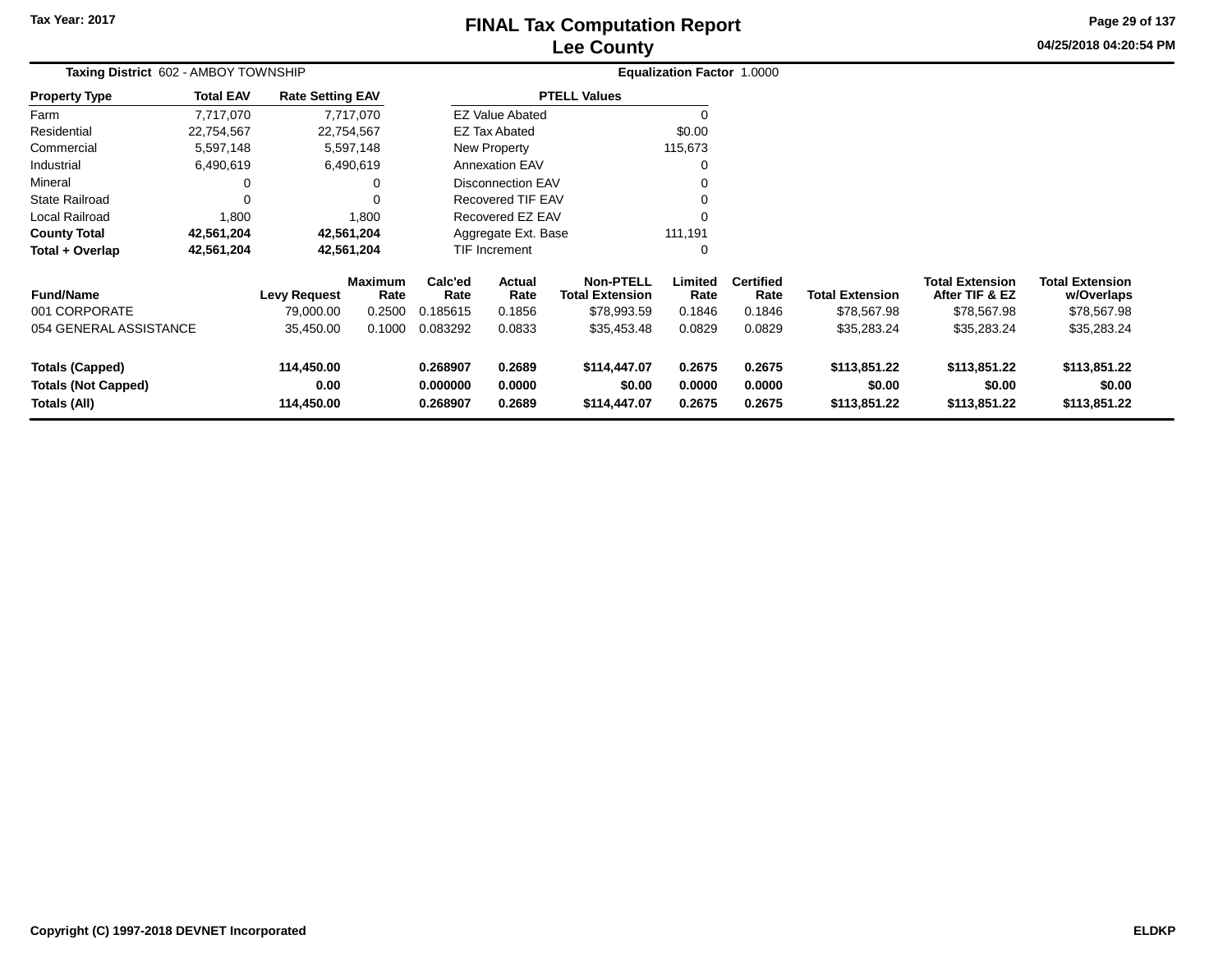### **Lee CountyFINAL Tax Computation Report**

**04/25/2018 04:20:54 PM Page 30 of 137**

|                            |                  | Taxing District 602RB - AMBOY TWP ROAD/BRIDGE |                        |                 |                          |                                     | Equalization Factor 1.0000 |                          |                                 |                                          |                                      |
|----------------------------|------------------|-----------------------------------------------|------------------------|-----------------|--------------------------|-------------------------------------|----------------------------|--------------------------|---------------------------------|------------------------------------------|--------------------------------------|
| <b>Property Type</b>       | <b>Total EAV</b> | <b>Rate Setting EAV</b>                       |                        |                 |                          | <b>PTELL Values</b>                 |                            |                          | <b>Road and Bridge Transfer</b> |                                          |                                      |
| Farm                       | 7,717,070        | 7,717,070                                     |                        |                 | <b>EZ Value Abated</b>   |                                     | 0                          | <b>Municipality</b>      |                                 | Fund                                     | <b>Amount Extended</b>               |
| Residential                | 22,754,567       | 22,754,567                                    |                        |                 | <b>EZ Tax Abated</b>     |                                     | \$0.00                     |                          |                                 |                                          |                                      |
| Commercial                 | 5,597,148        | 5,597,148                                     |                        |                 | New Property             |                                     | 115,673                    |                          | 701 - CITY OF AMBOY             | 007                                      | \$18,342.03                          |
| Industrial                 | 6,490,619        | 6,490,619                                     |                        |                 | <b>Annexation EAV</b>    |                                     | 0                          | Total                    |                                 |                                          | \$18,342.03                          |
| Mineral                    |                  |                                               | $\Omega$               |                 | Disconnection EAV        |                                     | 0                          |                          |                                 |                                          |                                      |
| <b>State Railroad</b>      | 0                |                                               | $\Omega$               |                 | <b>Recovered TIF EAV</b> |                                     | 0                          |                          |                                 |                                          |                                      |
| Local Railroad             | 1,800            |                                               | 1,800                  |                 | Recovered EZ EAV         |                                     | O                          |                          |                                 |                                          |                                      |
| <b>County Total</b>        | 42,561,204       | 42,561,204                                    |                        |                 | Aggregate Ext. Base      |                                     | 176,148                    |                          |                                 |                                          |                                      |
| Total + Overlap            | 42,561,204       | 42,561,204                                    |                        |                 | TIF Increment            |                                     | 0                          |                          |                                 |                                          |                                      |
| <b>Fund/Name</b>           |                  | <b>Levy Request</b>                           | <b>Maximum</b><br>Rate | Calc'ed<br>Rate | <b>Actual</b><br>Rate    | Non-PTELL<br><b>Total Extension</b> | Limited<br>Rate            | <b>Certified</b><br>Rate | <b>Total Extension</b>          | <b>Total Extension</b><br>After TIF & EZ | <b>Total Extension</b><br>w/Overlaps |
| 007 ROAD & BRIDGE          |                  | 64,900.00                                     | 0.6600                 | 0.152486        | 0.1525                   | \$64,905.84                         | 0.1474                     | 0.1474                   | \$62,735.21                     | \$62,735.21                              | \$62,735.21                          |
| 008 BRIDGE JOINT W/COUNTY  |                  | 12,200.00                                     | 0.2500                 | 0.028665        | 0.0287                   | \$12,215.07                         | 0.0278                     | 0.0278                   | \$11,832.01                     | \$11,832.01                              | \$11,832.01                          |
| 009 PERMANENT ROAD         |                  | 88,700.00                                     | 0.2500                 | 0.208406        | 0.2084                   | \$88,697.55                         | 0.2015                     | 0.2015                   | \$85,760.83                     | \$85,760.83                              | \$85,760.83                          |
| 010 EQUIPMENT & BUILDING   |                  | 13,300.00                                     | 0.1000                 | 0.031249        | 0.0312                   | \$13,279.10                         | 0.0302                     | 0.0302                   | \$12,853.48                     | \$12,853.48                              | \$12,853.48                          |
| 035 LIABILITY INSURANCE    |                  | 7,400.00                                      | 0.0000                 | 0.017387        | 0.0174                   | \$7,405.65                          | 0.0168                     | 0.0168                   | \$7,150.28                      | \$7,150.28                               | \$7,150.28                           |
| <b>Totals (Capped)</b>     |                  | 186,500.00                                    |                        | 0.438193        | 0.4382                   | \$186,503.21                        | 0.4237                     | 0.4237                   | \$180,331.81                    | \$180,331.81                             | \$180,331.81                         |
| <b>Totals (Not Capped)</b> |                  | 0.00                                          |                        | 0.000000        | 0.0000                   | \$0.00                              | 0.0000                     | 0.0000                   | \$0.00                          | \$0.00                                   | \$0.00                               |
| <b>Totals (All)</b>        |                  | 186,500.00                                    |                        | 0.438193        | 0.4382                   | \$186,503.21                        | 0.4237                     | 0.4237                   | \$180,331.81                    | \$180,331.81                             | \$180,331.81                         |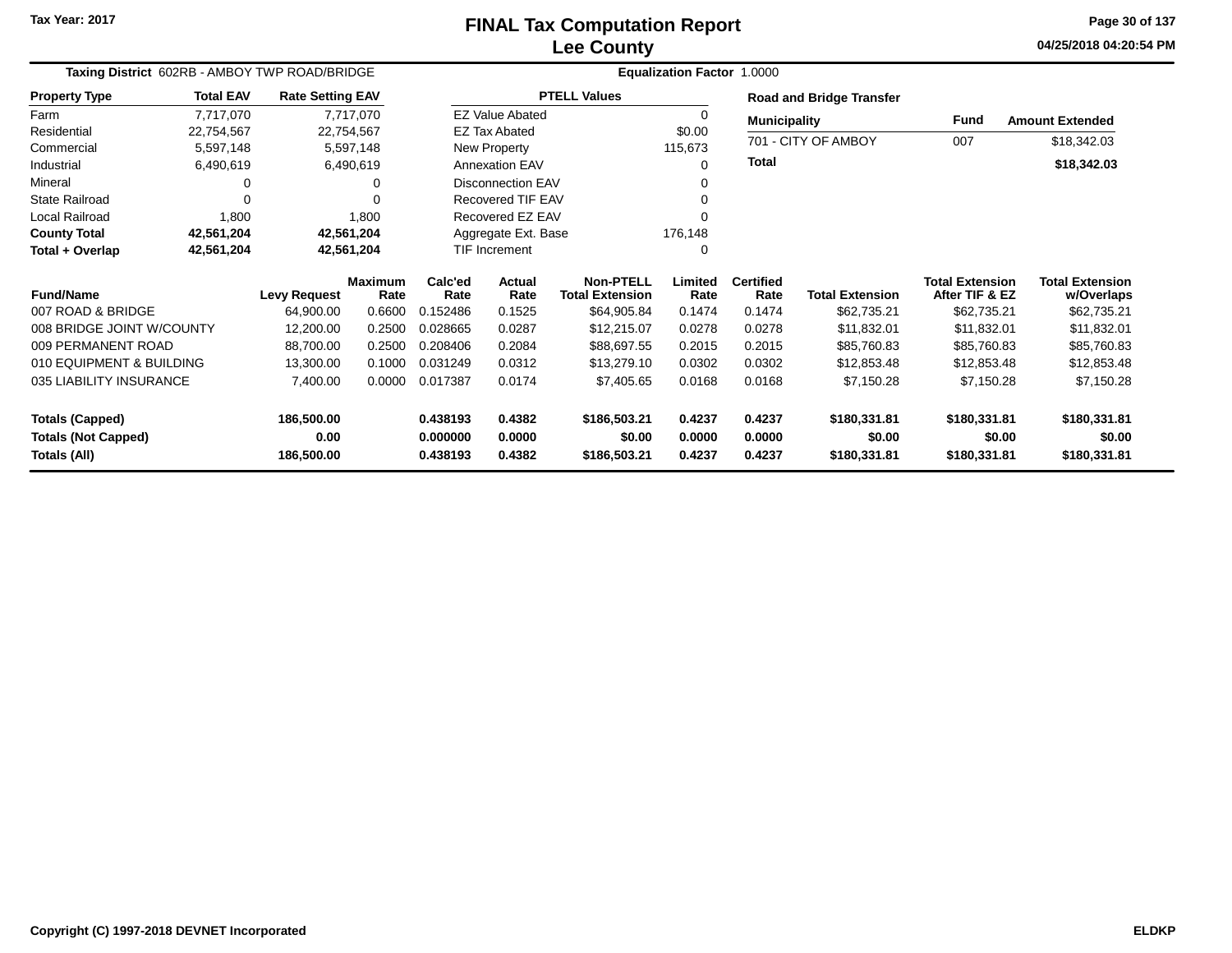## **Lee CountyFINAL Tax Computation Report**

**04/25/2018 04:20:54 PM Page 31 of 137**

|                                                                      | Taxing District 603 - ASHTON TOWNSHIP |                                |                        |                                  |                            |                                            | <b>Equalization Factor 1.0000</b> |                            |                                      |                                          |                                      |
|----------------------------------------------------------------------|---------------------------------------|--------------------------------|------------------------|----------------------------------|----------------------------|--------------------------------------------|-----------------------------------|----------------------------|--------------------------------------|------------------------------------------|--------------------------------------|
| <b>Property Type</b>                                                 | <b>Total EAV</b>                      | <b>Rate Setting EAV</b>        |                        |                                  |                            | <b>PTELL Values</b>                        |                                   |                            |                                      |                                          |                                      |
| Farm                                                                 | 5,075,891                             |                                | 5,075,891              |                                  | <b>EZ Value Abated</b>     |                                            |                                   |                            |                                      |                                          |                                      |
| Residential                                                          | 9,917,119                             |                                | 9,917,119              |                                  | <b>EZ Tax Abated</b>       |                                            | \$0.00                            |                            |                                      |                                          |                                      |
| Commercial                                                           | 2,620,046                             |                                | 2,620,046              |                                  | New Property               |                                            | 56,473                            |                            |                                      |                                          |                                      |
| Industrial                                                           | 9,424,671                             |                                | 9,424,671              |                                  | <b>Annexation EAV</b>      |                                            |                                   |                            |                                      |                                          |                                      |
| Mineral                                                              |                                       |                                | 0                      |                                  | <b>Disconnection EAV</b>   |                                            |                                   |                            |                                      |                                          |                                      |
| State Railroad                                                       | 1,616,405                             |                                | 1,616,405              |                                  | Recovered TIF EAV          |                                            |                                   |                            |                                      |                                          |                                      |
| Local Railroad                                                       |                                       |                                | 0                      |                                  | Recovered EZ EAV           |                                            |                                   |                            |                                      |                                          |                                      |
| <b>County Total</b>                                                  | 28,654,132                            |                                | 28,654,132             |                                  | Aggregate Ext. Base        |                                            | 52,731                            |                            |                                      |                                          |                                      |
| Total + Overlap                                                      | 28,654,132                            |                                | 28,654,132             |                                  | TIF Increment              |                                            | C                                 |                            |                                      |                                          |                                      |
| <b>Fund/Name</b>                                                     |                                       | <b>Levy Request</b>            | <b>Maximum</b><br>Rate | Calc'ed<br>Rate                  | Actual<br>Rate             | <b>Non-PTELL</b><br><b>Total Extension</b> | Limited<br>Rate                   | <b>Certified</b><br>Rate   | <b>Total Extension</b>               | <b>Total Extension</b><br>After TIF & EZ | <b>Total Extension</b><br>w/Overlaps |
| 001 CORPORATE                                                        |                                       | 46,300.00                      | 0.3100                 | 0.161582                         | 0.1616                     | \$46,305.08                                | 0.1588                            | 0.1588                     | \$45,502.76                          | \$45,502.76                              | \$45,502.76                          |
| 054 GENERAL ASSISTANCE                                               |                                       | 8,595.00                       | 0.3100                 | 0.029996                         | 0.0300                     | \$8,596.24                                 | 0.0295                            | 0.0295                     | \$8,452.97                           | \$8,452.97                               | \$8,452.97                           |
| <b>Totals (Capped)</b><br><b>Totals (Not Capped)</b><br>Totals (All) |                                       | 54,895.00<br>0.00<br>54,895.00 |                        | 0.191578<br>0.000000<br>0.191578 | 0.1916<br>0.0000<br>0.1916 | \$54,901.32<br>\$0.00<br>\$54,901.32       | 0.1883<br>0.0000<br>0.1883        | 0.1883<br>0.0000<br>0.1883 | \$53,955.73<br>\$0.00<br>\$53,955.73 | \$53,955.73<br>\$0.00<br>\$53,955.73     | \$53,955.73<br>\$0.00<br>\$53,955.73 |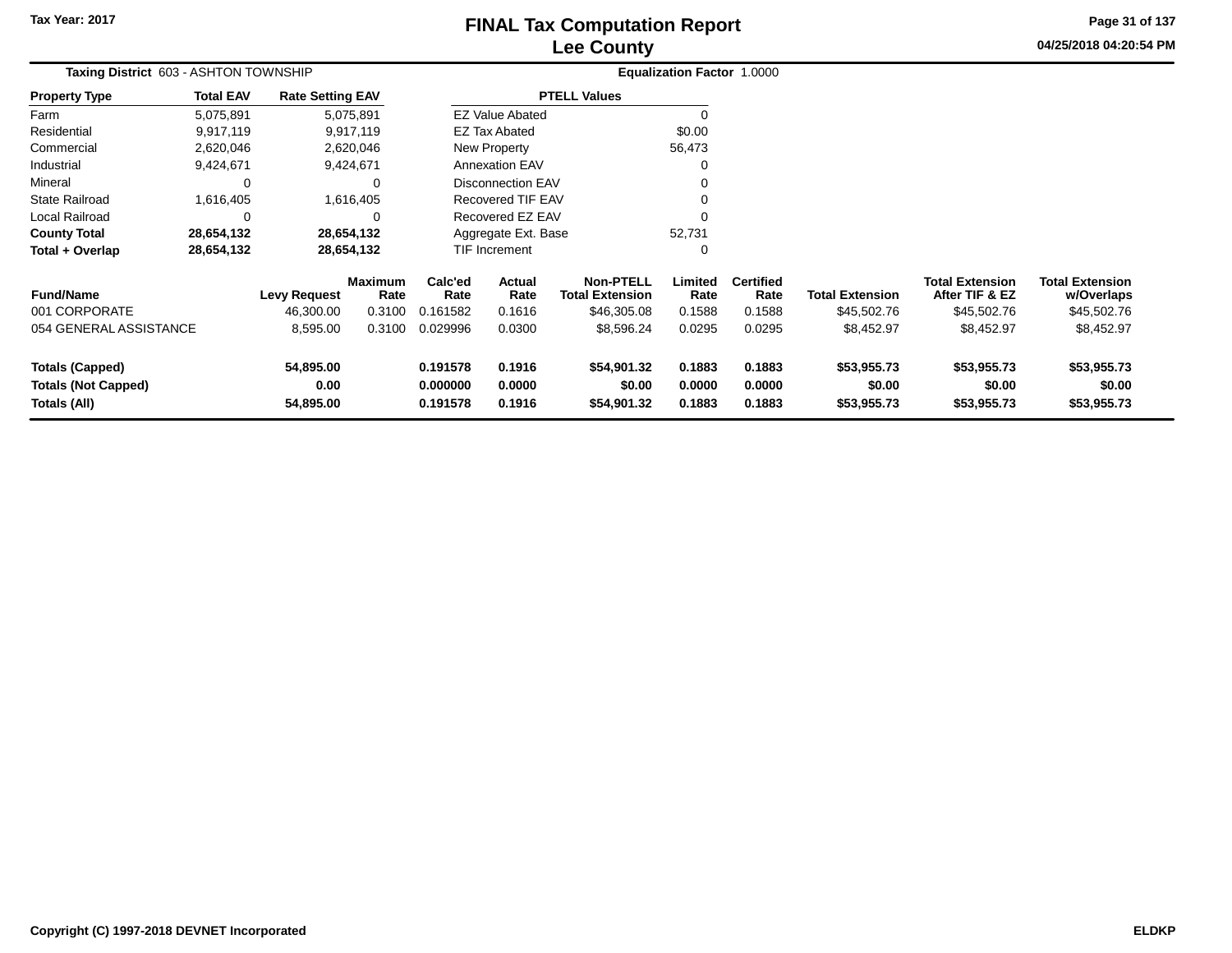**04/25/2018 04:20:54 PM Page 32 of 137**

| Taxing District 603RB - ASHTON TWP ROAD/BRIDGE |                  |                         |                |                      |                          |                        | <b>Equalization Factor 1.0000</b> |                     |                                 |                        |                        |
|------------------------------------------------|------------------|-------------------------|----------------|----------------------|--------------------------|------------------------|-----------------------------------|---------------------|---------------------------------|------------------------|------------------------|
| <b>Property Type</b>                           | <b>Total EAV</b> | <b>Rate Setting EAV</b> |                |                      |                          | <b>PTELL Values</b>    |                                   |                     | <b>Road and Bridge Transfer</b> |                        |                        |
| Farm                                           | 5,075,891        |                         | 5,075,891      |                      | <b>EZ Value Abated</b>   |                        |                                   | <b>Municipality</b> |                                 | Fund                   | <b>Amount Extended</b> |
| Residential                                    | 9,917,119        |                         | 9,917,119      |                      | <b>EZ Tax Abated</b>     |                        | \$0.00                            |                     |                                 |                        |                        |
| Commercial                                     | 2,620,046        |                         | 2,620,046      |                      | New Property             |                        | 56,473                            |                     | 702 - VILLAGE OF ASHTON         | 007                    | \$11,024.48            |
| Industrial                                     | 9,424,671        |                         | 9,424,671      |                      | <b>Annexation EAV</b>    |                        | ∩                                 | <b>Total</b>        |                                 |                        | \$11,024.48            |
| Mineral                                        | 0                |                         | $\Omega$       |                      | Disconnection EAV        |                        |                                   |                     |                                 |                        |                        |
| <b>State Railroad</b>                          | 1,616,405        |                         | 1,616,405      |                      | <b>Recovered TIF EAV</b> |                        |                                   |                     |                                 |                        |                        |
| Local Railroad                                 | 0                |                         | 0              |                      | Recovered EZ EAV         |                        |                                   |                     |                                 |                        |                        |
| <b>County Total</b>                            | 28,654,132       | 28,654,132              |                |                      | Aggregate Ext. Base      |                        | 109,893                           |                     |                                 |                        |                        |
| Total + Overlap                                | 28,654,132       | 28,654,132              |                | TIF Increment        |                          |                        | 0                                 |                     |                                 |                        |                        |
|                                                |                  |                         | <b>Maximum</b> | Calc'ed              | Actual                   | Non-PTELL              | Limited                           | <b>Certified</b>    |                                 | <b>Total Extension</b> | <b>Total Extension</b> |
| <b>Fund/Name</b><br>007 ROAD & BRIDGE          |                  | <b>Levy Request</b>     | Rate           | Rate                 | Rate                     | <b>Total Extension</b> | Rate                              | Rate                | <b>Total Extension</b>          | After TIF & EZ         | w/Overlaps             |
|                                                |                  | 55,306.00               | 0.6600         | 0.193012             | 0.1930                   | \$55,302.47            | 0.1882                            | 0.1882              | \$53,927.08                     | \$53,927.08            | \$53,927.08            |
| 008 BRIDGE JOINT W/COUNTY                      |                  | 8,561.00                | 0.2500         | 0.029877             | 0.0299                   | \$8,567.59             | 0.0291                            | 0.0291              | \$8,338.35                      | \$8,338.35             | \$8,338.35             |
| 009 PERMANENT ROAD                             |                  | 43,761.00               | 0.2500         | 0.152721             | 0.1527                   | \$43,754.86            | 0.1489                            | 0.1489              | \$42,666.00                     | \$42,666.00            | \$42,666.00            |
| 010 EQUIPMENT & BUILDING                       |                  | 7,667.00                | 0.1000         | 0.026757             | 0.0268                   | \$7,679.31             | 0.0261                            | 0.0261              | \$7,478.73                      | \$7,478.73             | \$7,478.73             |
| <b>Totals (Capped)</b>                         |                  | 115,295.00              |                | 0.402367             | 0.4024                   | \$115,304.23           | 0.3923                            | 0.3923              | \$112,410.16                    | \$112,410.16           | \$112,410.16           |
| <b>Totals (Not Capped)</b><br>Totals (All)     |                  | 0.00<br>115,295.00      |                | 0.000000<br>0.402367 | 0.0000<br>0.4024         | \$0.00<br>\$115,304.23 | 0.0000<br>0.3923                  | 0.0000<br>0.3923    | \$0.00<br>\$112,410.16          | \$0.00<br>\$112,410.16 | \$0.00<br>\$112,410.16 |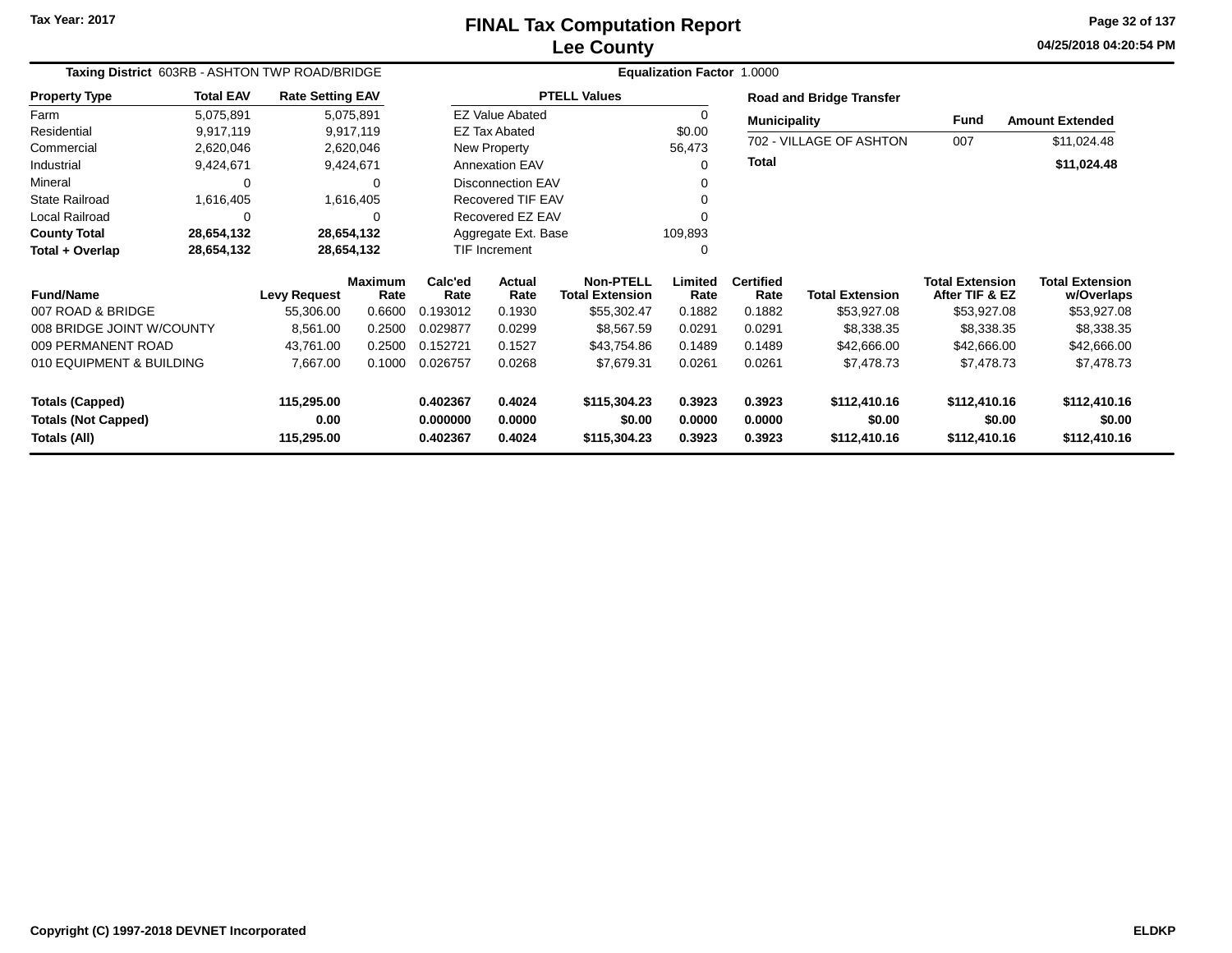**04/25/2018 04:20:54 PM Page 33 of 137**

| Taxing District 604 - BRADFORD TOWNSHIP              |                  |                         |                        |                                                                   |                          |                                            | <b>Equalization Factor 1.0000</b> |                          |                        |                                          |                                      |  |
|------------------------------------------------------|------------------|-------------------------|------------------------|-------------------------------------------------------------------|--------------------------|--------------------------------------------|-----------------------------------|--------------------------|------------------------|------------------------------------------|--------------------------------------|--|
| <b>Property Type</b>                                 | <b>Total EAV</b> | <b>Rate Setting EAV</b> |                        |                                                                   |                          | <b>PTELL Values</b>                        |                                   |                          |                        |                                          |                                      |  |
| Farm                                                 | 14,300,963       |                         | 14,300,963             |                                                                   | <b>EZ Value Abated</b>   |                                            | $\Omega$                          |                          |                        |                                          |                                      |  |
| Residential                                          | 1,717,861        |                         | 1,717,861              |                                                                   | EZ Tax Abated            |                                            | \$0.00                            |                          |                        |                                          |                                      |  |
| Commercial                                           |                  |                         | 0                      |                                                                   | New Property             |                                            | 83,812                            |                          |                        |                                          |                                      |  |
| Industrial                                           |                  |                         | 0                      |                                                                   | <b>Annexation EAV</b>    |                                            | 0                                 |                          |                        |                                          |                                      |  |
| Mineral                                              |                  |                         | 0                      |                                                                   | <b>Disconnection EAV</b> |                                            | 0                                 |                          |                        |                                          |                                      |  |
| <b>State Railroad</b>                                |                  |                         | 0                      |                                                                   | Recovered TIF EAV        |                                            | 0                                 |                          |                        |                                          |                                      |  |
| Local Railroad                                       |                  |                         | 0                      |                                                                   | Recovered EZ EAV         |                                            | $\Omega$                          |                          |                        |                                          |                                      |  |
| <b>County Total</b>                                  | 16,018,824       |                         | 16,018,824             |                                                                   | Aggregate Ext. Base      |                                            | 31,240                            |                          |                        |                                          |                                      |  |
| Total + Overlap                                      | 16,018,824       |                         | 16,018,824             |                                                                   | <b>TIF Increment</b>     |                                            | 0                                 |                          |                        |                                          |                                      |  |
| <b>Fund/Name</b>                                     |                  | <b>Levy Request</b>     | <b>Maximum</b><br>Rate | Calc'ed<br>Rate                                                   | <b>Actual</b><br>Rate    | <b>Non-PTELL</b><br><b>Total Extension</b> | Limited<br>Rate                   | <b>Certified</b><br>Rate | <b>Total Extension</b> | <b>Total Extension</b><br>After TIF & EZ | <b>Total Extension</b><br>w/Overlaps |  |
| 001 CORPORATE                                        |                  | 30,870.00               | 0.4300                 | 0.192711                                                          | 0.1927                   | \$30,868.27                                | 0.1927                            | 0.1927                   | \$30,868.27            | \$30,868.27                              | \$30,868.27                          |  |
| 027 AUDIT                                            |                  | 1,240.00                | 0.0050                 | 0.007741                                                          | 0.0050                   | \$800.94                                   | 0.0050                            | 0.0050                   | \$800.94               | \$800.94                                 | \$800.94                             |  |
| <b>Totals (Capped)</b><br><b>Totals (Not Capped)</b> |                  | 32,110.00<br>0.00       |                        | 0.200452<br>0.1977<br>\$31,669.21<br>\$0.00<br>0.000000<br>0.0000 |                          | 0.1977<br>0.0000                           | 0.1977<br>0.0000                  | \$31,669.21<br>\$0.00    | \$31,669.21<br>\$0.00  | \$31,669.21<br>\$0.00                    |                                      |  |
| Totals (All)                                         |                  | 32,110.00               |                        | 0.200452                                                          | 0.1977                   | \$31,669.21                                | 0.1977                            | 0.1977                   | \$31,669.21            | \$31,669.21                              | \$31,669.21                          |  |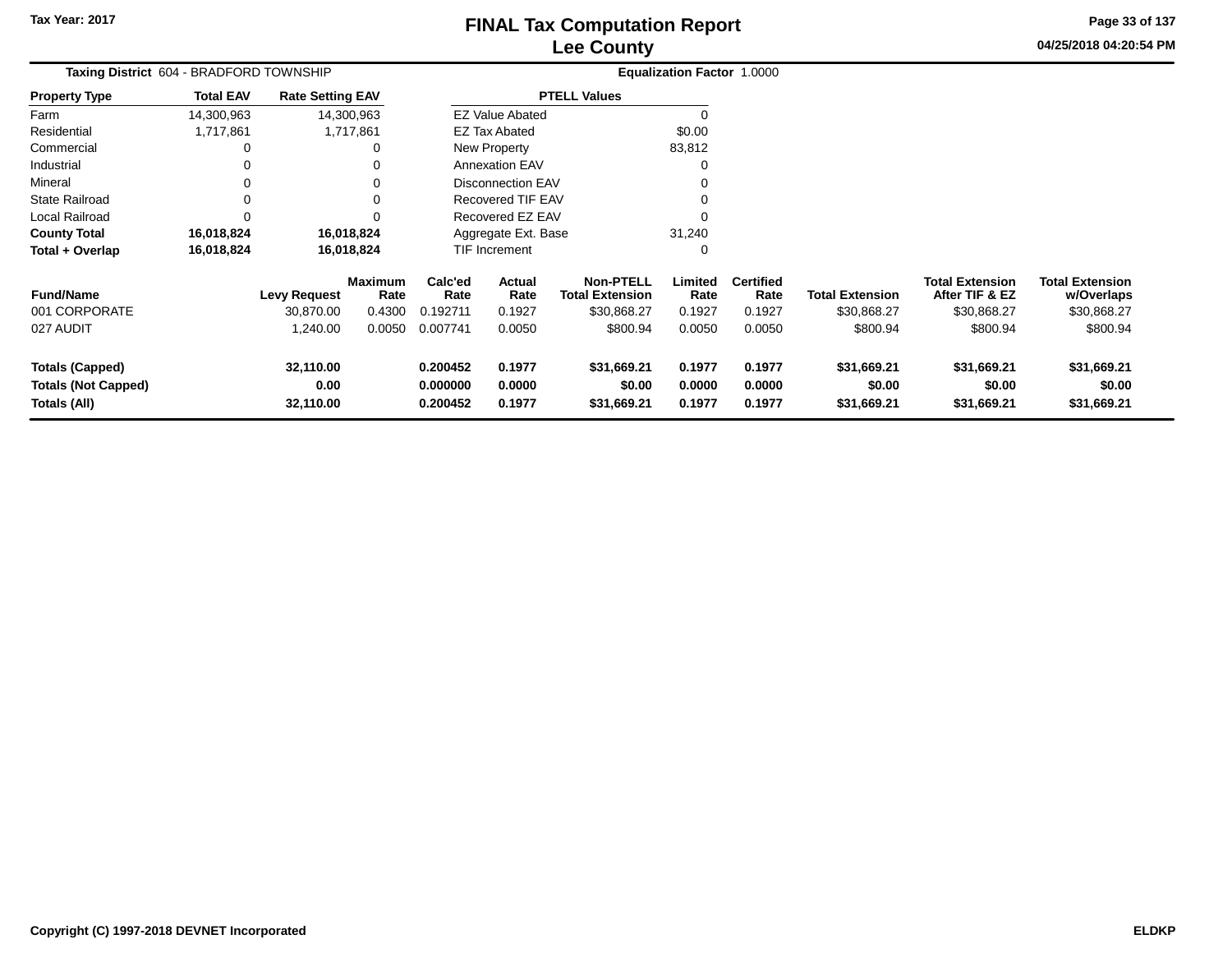**04/25/2018 04:20:54 PM Page 34 of 137**

|                            | Taxing District 604RB - BRADFORD TWP ROAD/BRIDGE |                         |                        |                 |                          |                                            | Equalization Factor 1.0000 |                          |                        |                                          |                                      |
|----------------------------|--------------------------------------------------|-------------------------|------------------------|-----------------|--------------------------|--------------------------------------------|----------------------------|--------------------------|------------------------|------------------------------------------|--------------------------------------|
| Property Type              | <b>Total EAV</b>                                 | <b>Rate Setting EAV</b> |                        |                 |                          | <b>PTELL Values</b>                        |                            |                          |                        |                                          |                                      |
| Farm                       | 14,300,963                                       |                         | 14,300,963             |                 | <b>EZ Value Abated</b>   |                                            | 0                          |                          |                        |                                          |                                      |
| Residential                | 1,717,861                                        |                         | 1,717,861              |                 | EZ Tax Abated            |                                            | \$0.00                     |                          |                        |                                          |                                      |
| Commercial                 |                                                  |                         |                        |                 | New Property             |                                            | 83,812                     |                          |                        |                                          |                                      |
| Industrial                 |                                                  |                         |                        |                 | Annexation EAV           |                                            | 0                          |                          |                        |                                          |                                      |
| Mineral                    |                                                  |                         | 0                      |                 | <b>Disconnection EAV</b> |                                            |                            |                          |                        |                                          |                                      |
| State Railroad             | 0                                                |                         | $\Omega$               |                 | <b>Recovered TIF EAV</b> |                                            | 0                          |                          |                        |                                          |                                      |
| Local Railroad             |                                                  |                         | 0                      |                 | Recovered EZ EAV         |                                            | 0                          |                          |                        |                                          |                                      |
| <b>County Total</b>        | 16,018,824                                       |                         | 16,018,824             |                 | Aggregate Ext. Base      |                                            | 49,978                     |                          |                        |                                          |                                      |
| Total + Overlap            | 16,018,824                                       |                         | 16,018,824             |                 | <b>TIF Increment</b>     |                                            | 0                          |                          |                        |                                          |                                      |
| <b>Fund/Name</b>           |                                                  | <b>Levy Request</b>     | <b>Maximum</b><br>Rate | Calc'ed<br>Rate | Actual<br>Rate           | <b>Non-PTELL</b><br><b>Total Extension</b> | Limited<br>Rate            | <b>Certified</b><br>Rate | <b>Total Extension</b> | <b>Total Extension</b><br>After TIF & EZ | <b>Total Extension</b><br>w/Overlaps |
| 007 ROAD & BRIDGE          |                                                  | 14,600.00               | 0.6600                 | 0.091143        | 0.0911                   | \$14,593.15                                | 0.0904                     | 0.0904                   | \$14,481.02            | \$14,481.02                              | \$14,481.02                          |
| 008 BRIDGE JOINT W/ COUNTY |                                                  | 9,800.00                | 0.2500                 | 0.061178        | 0.0612                   | \$9,803.52                                 | 0.0608                     | 0.0608                   | \$9,739.44             | \$9,739.44                               | \$9,739.44                           |
| 009 PERMANENT ROAD         |                                                  | 14,200.00               | 0.2500                 | 0.088646        | 0.0886                   | \$14,192.68                                | 0.0880                     | 0.0880                   | \$14,096.57            | \$14,096.57                              | \$14,096.57                          |
| 010 EQUIPMENT & BUILDING   |                                                  | 12,000.00               | 0.1000                 | 0.074912        | 0.0749                   | \$11,998.10                                | 0.0744                     | 0.0744                   | \$11,918.01            | \$11,918.01                              | \$11,918.01                          |
| 090 ROAD DAMAGE            |                                                  | 1,050.00                | 0.0330                 | 0.006555        | 0.0066                   | \$1,057.24                                 | 0.0066                     | 0.0066                   | \$1,057.24             | \$1,057.24                               | \$1,057.24                           |
| <b>Totals (Capped)</b>     |                                                  | 51,650.00               |                        | 0.322434        | 0.3224                   | \$51,644.69                                | 0.3202                     | 0.3202                   | \$51,292.28            | \$51,292.28                              | \$51,292.28                          |
| <b>Totals (Not Capped)</b> |                                                  | 0.00                    |                        | 0.000000        | 0.0000                   | \$0.00                                     | 0.0000                     | 0.0000                   | \$0.00                 | \$0.00                                   | \$0.00                               |
| Totals (All)               |                                                  | 51,650.00               |                        | 0.322434        | 0.3224                   | \$51,644.69                                | 0.3202                     | 0.3202                   | \$51,292.28            | \$51,292.28                              | \$51,292.28                          |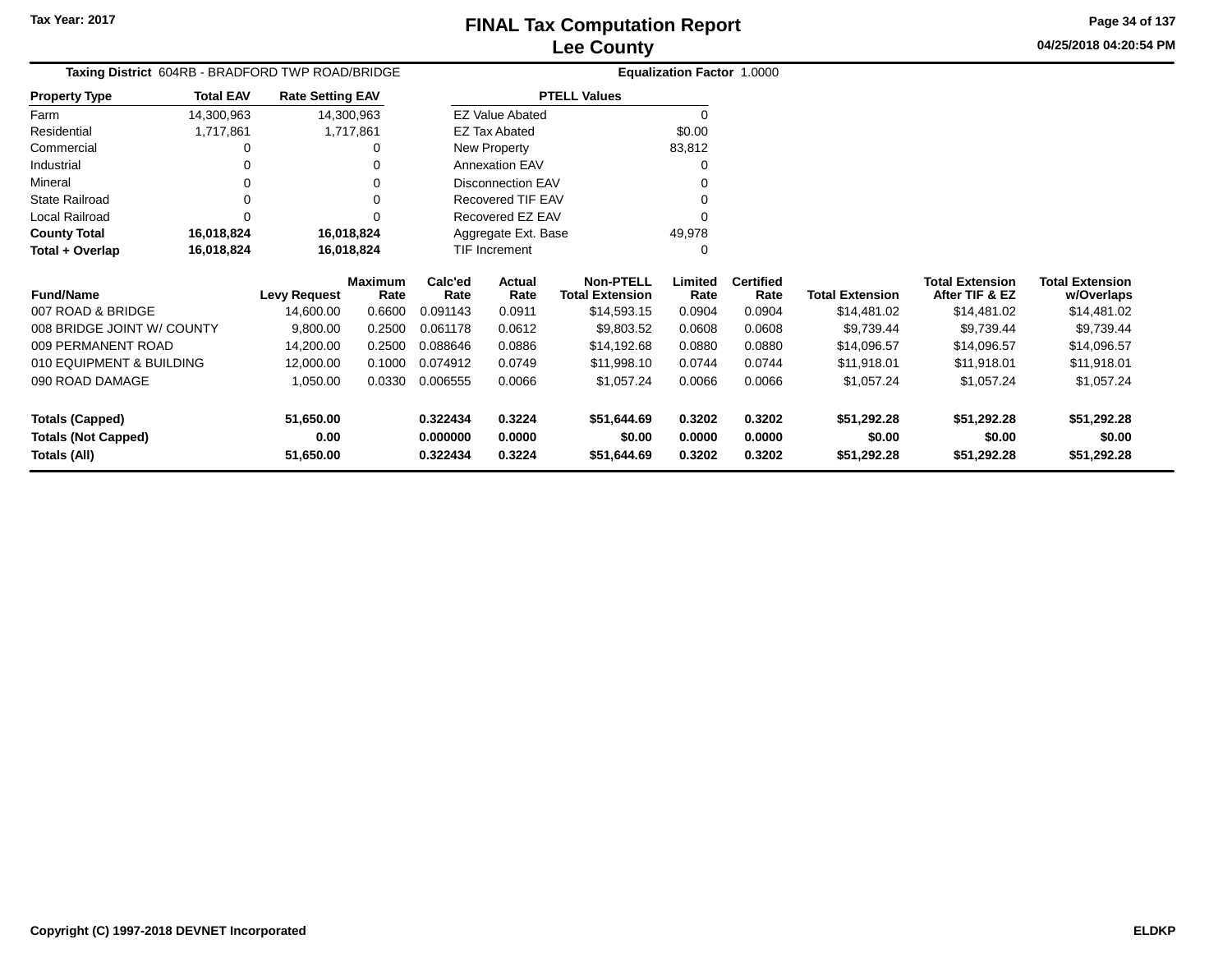## **Lee CountyFINAL Tax Computation Report**

**04/25/2018 04:20:54 PM Page 35 of 137**

| Taxing District 605 - BROOKLYN TOWNSHIP    |                  |                         |                 |                      |                                            |                       | Equalization Factor 1.0000 |                        |                                          |                                      |                       |
|--------------------------------------------|------------------|-------------------------|-----------------|----------------------|--------------------------------------------|-----------------------|----------------------------|------------------------|------------------------------------------|--------------------------------------|-----------------------|
| <b>Property Type</b>                       | <b>Total EAV</b> | <b>Rate Setting EAV</b> |                 |                      |                                            | <b>PTELL Values</b>   |                            |                        |                                          |                                      |                       |
| Farm                                       | 12,730,606       |                         | 12,730,606      |                      | <b>EZ Value Abated</b>                     |                       |                            |                        |                                          |                                      |                       |
| Residential                                | 6,467,481        |                         | 6,467,481       |                      | <b>EZ Tax Abated</b>                       |                       | \$0.00                     |                        |                                          |                                      |                       |
| Commercial                                 | 1,503,359        |                         | 1,503,359       |                      | New Property                               |                       | 428,100                    |                        |                                          |                                      |                       |
| Industrial                                 | 127,988          |                         | 127,988         |                      | <b>Annexation EAV</b>                      |                       |                            |                        |                                          |                                      |                       |
| Mineral                                    | 14,540,733       |                         | 14,540,733      |                      | <b>Disconnection EAV</b>                   |                       |                            |                        |                                          |                                      |                       |
| <b>State Railroad</b>                      | 0                |                         | 0               |                      | <b>Recovered TIF EAV</b>                   |                       |                            |                        |                                          |                                      |                       |
| Local Railroad                             | 2,400            |                         | 2,400           |                      | Recovered EZ EAV                           |                       |                            |                        |                                          |                                      |                       |
| <b>County Total</b>                        | 35,372,567       |                         | 35,372,567      |                      | Aggregate Ext. Base                        |                       | 108,223                    |                        |                                          |                                      |                       |
| Total + Overlap                            | 35,372,567       |                         | 35,372,567      | TIF Increment        |                                            | ∩                     |                            |                        |                                          |                                      |                       |
| <b>Fund/Name</b><br><b>Levy Request</b>    |                  | <b>Maximum</b><br>Rate  | Calc'ed<br>Rate | Actual<br>Rate       | <b>Non-PTELL</b><br><b>Total Extension</b> | Limited<br>Rate       | <b>Certified</b><br>Rate   | <b>Total Extension</b> | <b>Total Extension</b><br>After TIF & EZ | <b>Total Extension</b><br>w/Overlaps |                       |
| 001 CORPORATE                              |                  | 91,000.00               | 0.2544          | 0.257262             | 0.2544                                     | \$89,987.81           | 0.2544                     | 0.2544                 | \$89,987.81                              | \$89,987.81                          | \$89,987.81           |
| 035 LIABILITY INSURANCE                    |                  | 6,000.00                | 0.0000          | 0.016962             | 0.0170                                     | \$6,013.34            | 0.0170                     | 0.0170                 | \$6,013.34                               | \$6,013.34                           | \$6,013.34            |
| 054 GENERAL ASSISTANCE                     |                  | 500.00                  | 0.0000          | 0.001414             | 0.0014                                     | \$495.22              | 0.0014                     | 0.0014                 | \$495.22                                 | \$495.22                             | \$495.22              |
| <b>Totals (Capped)</b>                     |                  | 97,500.00               |                 | 0.275638             | 0.2728                                     | \$96,496.37           | 0.2728                     | 0.2728                 | \$96,496.37                              | \$96,496.37                          | \$96,496.37           |
| <b>Totals (Not Capped)</b><br>Totals (All) |                  | 0.00<br>97,500.00       |                 | 0.000000<br>0.275638 | 0.0000<br>0.2728                           | \$0.00<br>\$96,496.37 | 0.0000<br>0.2728           | 0.0000<br>0.2728       | \$0.00<br>\$96,496.37                    | \$0.00<br>\$96,496.37                | \$0.00<br>\$96,496.37 |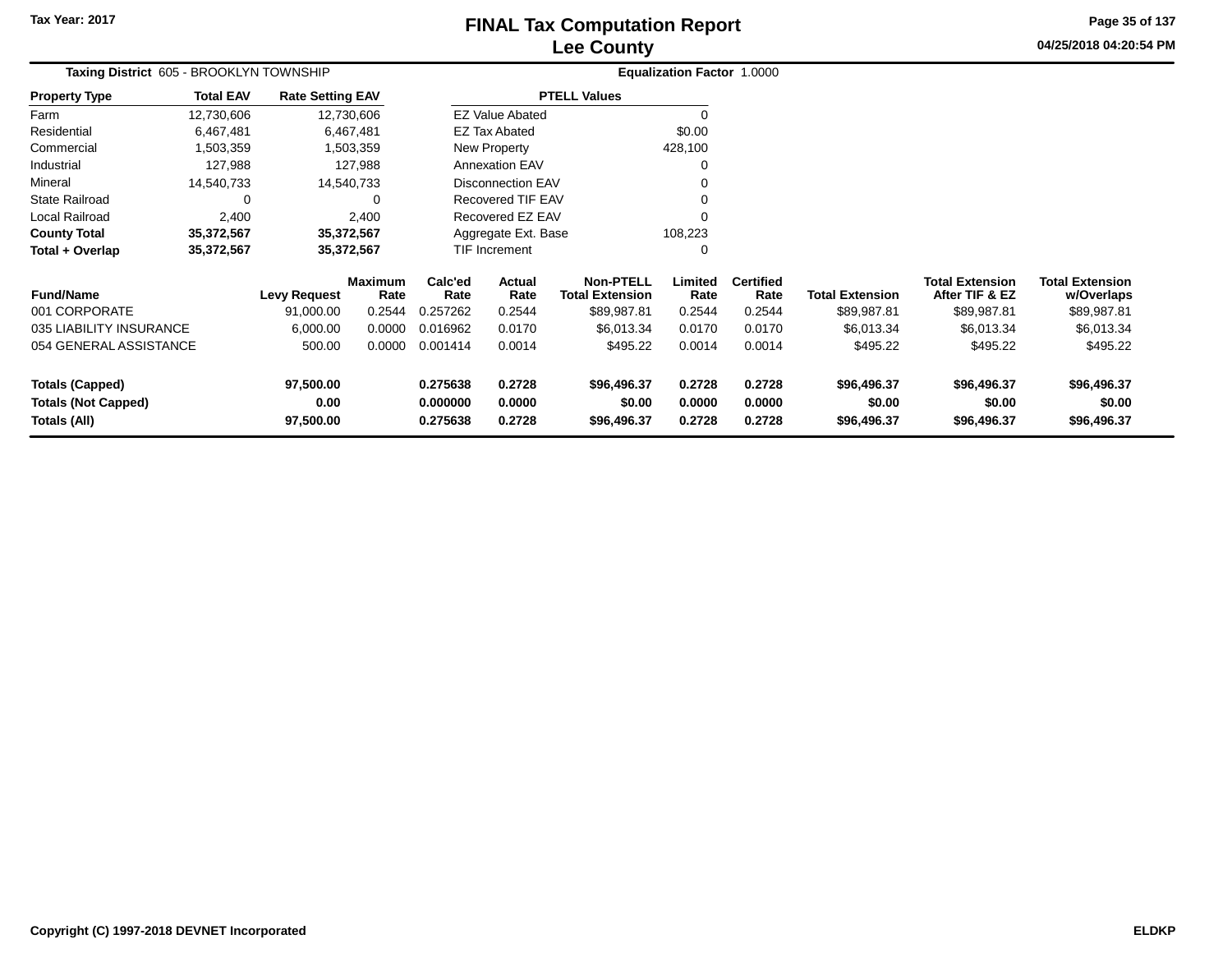**04/25/2018 04:20:54 PM Page 36 of 137**

| Taxing District 605RB - BROOKLYN TWP ROAD/BRIDGE |                  |                         |                        |                 |                          |                                            | Equalization Factor 1.0000 |                          |                                  |                                          |                                      |
|--------------------------------------------------|------------------|-------------------------|------------------------|-----------------|--------------------------|--------------------------------------------|----------------------------|--------------------------|----------------------------------|------------------------------------------|--------------------------------------|
| <b>Property Type</b>                             | <b>Total EAV</b> | <b>Rate Setting EAV</b> |                        |                 |                          | <b>PTELL Values</b>                        |                            |                          | <b>Road and Bridge Transfer</b>  |                                          |                                      |
| Farm                                             | 12,730,606       | 12,730,606              |                        |                 | <b>EZ Value Abated</b>   |                                            | 0                          | <b>Municipality</b>      |                                  | <b>Fund</b>                              | <b>Amount Extended</b>               |
| Residential                                      | 6,467,481        |                         | 6,467,481              |                 | <b>EZ Tax Abated</b>     |                                            | \$0.00                     |                          | 703 - VILLAGE OF COMPTON         |                                          |                                      |
| Commercial                                       | 1,503,359        |                         | 1,503,359              |                 | New Property             |                                            | 428,100                    |                          |                                  | 007                                      | \$1,567.87                           |
| Industrial                                       | 127,988          |                         | 127,988                |                 | <b>Annexation EAV</b>    |                                            | 0                          |                          | 713 - VILLAGE OF WEST BROOKL'007 |                                          | \$850.71                             |
| Mineral                                          | 14,540,733       | 14,540,733              |                        |                 | Disconnection EAV        |                                            | 0                          | <b>Total</b>             |                                  |                                          | \$2,418.58                           |
| <b>State Railroad</b>                            | 0                |                         | $\Omega$               |                 | <b>Recovered TIF EAV</b> |                                            | $\Omega$                   |                          |                                  |                                          |                                      |
| Local Railroad                                   | 2,400            |                         | 2,400                  |                 | Recovered EZ EAV         |                                            | ∩                          |                          |                                  |                                          |                                      |
| <b>County Total</b>                              | 35,372,567       |                         | 35,372,567             |                 | Aggregate Ext. Base      |                                            | 165,658                    |                          |                                  |                                          |                                      |
| Total + Overlap                                  | 35,372,567       | 35,372,567              |                        |                 | <b>TIF Increment</b>     |                                            | $\Omega$                   |                          |                                  |                                          |                                      |
| <b>Fund/Name</b>                                 |                  | <b>Levy Request</b>     | <b>Maximum</b><br>Rate | Calc'ed<br>Rate | Actual<br>Rate           | <b>Non-PTELL</b><br><b>Total Extension</b> | Limited<br>Rate            | <b>Certified</b><br>Rate | <b>Total Extension</b>           | <b>Total Extension</b><br>After TIF & EZ | <b>Total Extension</b><br>w/Overlaps |
| 007 ROAD & BRIDGE                                |                  | 44,000.00               | 0.6600                 | 0.124390        | 0.1244                   | \$44,003.47                                | 0.1231                     | 0.1231                   | \$43,543.63                      | \$43,543.63                              | \$43,543.63                          |
| 008 BRIDGE JOINT W/ COUNTY                       |                  | 10,000.00               | 0.2500                 | 0.028271        | 0.0283                   | \$10,010.44                                | 0.0280                     | 0.0280                   | \$9,904.32                       | \$9,904.32                               | \$9,904.32                           |
| 009 PERMANENT ROAD                               |                  | 81,000.00               | 0.2500                 | 0.228991        | 0.2290                   | \$81,003.18                                | 0.2266                     | 0.2266                   | \$80,154.24                      | \$80,154.24                              | \$80,154.24                          |
| 010 EQUIPMENT & BUILDING                         |                  | 31,000.00               | 0.1000                 | 0.087639        | 0.0876                   | \$30,986.37                                | 0.0867                     | 0.0867                   | \$30,668.02                      | \$30,668.02                              | \$30,668.02                          |
| 035 LIABILITY INS                                |                  | 7,000.00                | 0.0000                 | 0.019789        | 0.0198                   | \$7,003.77                                 | 0.0196                     | 0.0196                   | \$6,933.02                       | \$6,933.02                               | \$6,933.02                           |
| <b>Totals (Capped)</b>                           |                  | 173,000.00              |                        | 0.489080        | 0.4891                   | \$173,007.23                               | 0.4840                     | 0.4840                   | \$171,203.23                     | \$171,203.23                             | \$171,203.23                         |
| <b>Totals (Not Capped)</b>                       |                  | 0.00                    |                        | 0.000000        | 0.0000                   | \$0.00                                     | 0.0000                     | 0.0000                   | \$0.00                           | \$0.00                                   | \$0.00                               |
| Totals (All)                                     |                  | 173,000.00              |                        | 0.489080        | 0.4891                   | \$173,007.23                               | 0.4840                     | 0.4840                   | \$171,203.23                     | \$171,203.23                             | \$171,203.23                         |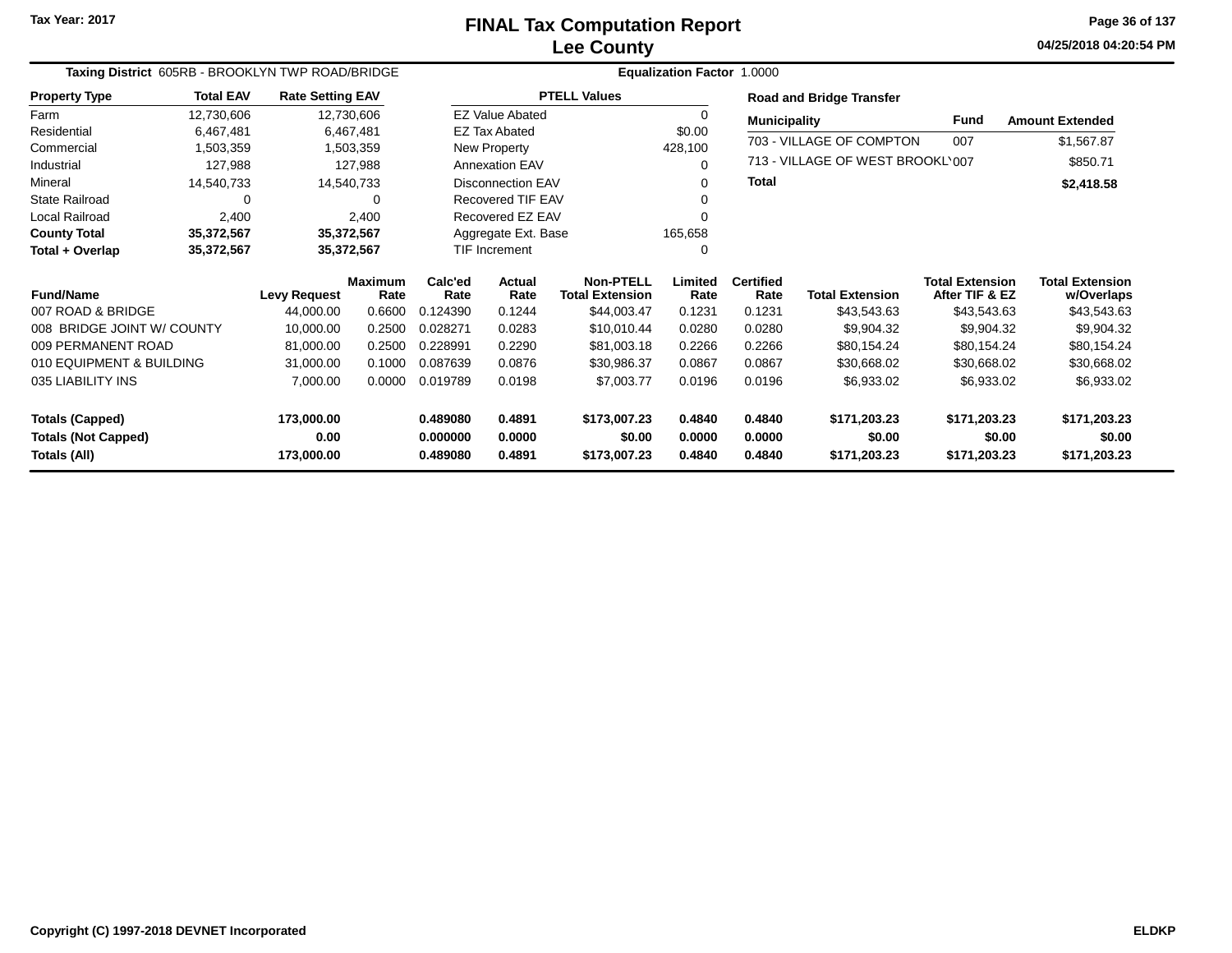**04/25/2018 04:20:54 PM Page 37 of 137**

| Taxing District 606 - FRANKLIN GROVE TOWNSHIP |                  |                         |                        |                      |                          |                                            | Equalization Factor 1.0000 |                          |                        |                                          |                                      |
|-----------------------------------------------|------------------|-------------------------|------------------------|----------------------|--------------------------|--------------------------------------------|----------------------------|--------------------------|------------------------|------------------------------------------|--------------------------------------|
| <b>Property Type</b>                          | <b>Total EAV</b> | <b>Rate Setting EAV</b> |                        |                      |                          | <b>PTELL Values</b>                        |                            |                          |                        |                                          |                                      |
| Farm                                          | 9,221,254        |                         | 9,221,254              |                      | <b>EZ Value Abated</b>   |                                            | 0                          |                          |                        |                                          |                                      |
| Residential                                   | 9,761,983        |                         | 9,761,983              |                      | <b>EZ Tax Abated</b>     |                                            | \$0.00                     |                          |                        |                                          |                                      |
| Commercial                                    | 2,530,262        |                         | 2,530,262              |                      | New Property             |                                            | 144,740                    |                          |                        |                                          |                                      |
| Industrial                                    | 46,085           |                         | 46,085                 |                      | <b>Annexation EAV</b>    |                                            | 0                          |                          |                        |                                          |                                      |
| Mineral                                       | 0                |                         | 0                      |                      | <b>Disconnection EAV</b> |                                            |                            |                          |                        |                                          |                                      |
| <b>State Railroad</b>                         | 911,190          |                         | 911,190                |                      | Recovered TIF EAV        |                                            |                            |                          |                        |                                          |                                      |
| <b>Local Railroad</b>                         | 0                |                         | O                      |                      | Recovered EZ EAV         |                                            |                            |                          |                        |                                          |                                      |
| <b>County Total</b>                           | 22,470,774       |                         | 22,470,774             |                      | Aggregate Ext. Base      |                                            | 40,574                     |                          |                        |                                          |                                      |
| Total + Overlap                               | 22,470,774       |                         | 22,470,774             |                      | TIF Increment            |                                            | 0                          |                          |                        |                                          |                                      |
| <b>Fund/Name</b>                              |                  | <b>Levy Request</b>     | <b>Maximum</b><br>Rate | Calc'ed<br>Rate      | Actual<br>Rate           | <b>Non-PTELL</b><br><b>Total Extension</b> | Limited<br>Rate            | <b>Certified</b><br>Rate | <b>Total Extension</b> | <b>Total Extension</b><br>After TIF & EZ | <b>Total Extension</b><br>w/Overlaps |
| 001 CORPORATE                                 |                  | 28,033.00               | 0.3700                 | 0.124753             | 0.1248                   | \$28,043.53                                | 0.1223                     | 0.1223                   | \$27,481.76            | \$27,481.76                              | \$27,481.76                          |
| 027 AUDIT                                     |                  | 1,105.00                | 0.0050                 | 0.004918             | 0.0049                   | \$1,101.07                                 | 0.0048                     | 0.0048                   | \$1,078.60             | \$1,078.60                               | \$1,078.60                           |
| 035 LIABILITY INSURANCE                       |                  | 3,500.00                | 0.0000                 | 0.015576             | 0.0156                   | \$3,505.44                                 | 0.0153                     | 0.0153                   | \$3,438.03             | \$3,438.03                               | \$3,438.03                           |
| 047 SOCIAL SECURITY                           |                  | 1,658.00                | 0.0000                 | 0.007379             | 0.0074                   | \$1,662.84                                 | 0.0073                     | 0.0073                   | \$1,640.37             | \$1,640.37                               | \$1,640.37                           |
| 054 GENERAL ASSISTANCE                        |                  | 8,223.00                | 0.1000                 | 0.036594             | 0.0366                   | \$8,224.30                                 | 0.0359                     | 0.0359                   | \$8,067.01             | \$8,067.01                               | \$8,067.01                           |
| <b>Totals (Capped)</b>                        |                  | 42,519.00               |                        | 0.189220             | 0.1893                   | \$42,537.18                                | 0.1856                     | 0.1856                   | \$41,705.77            | \$41,705.77                              | \$41,705.77                          |
| <b>Totals (Not Capped)</b><br>Totals (All)    |                  | 0.00<br>42,519.00       |                        | 0.000000<br>0.189220 | 0.0000<br>0.1893         | \$0.00<br>\$42,537.18                      | 0.0000<br>0.1856           | 0.0000<br>0.1856         | \$0.00<br>\$41,705.77  | \$0.00<br>\$41,705.77                    | \$0.00<br>\$41,705.77                |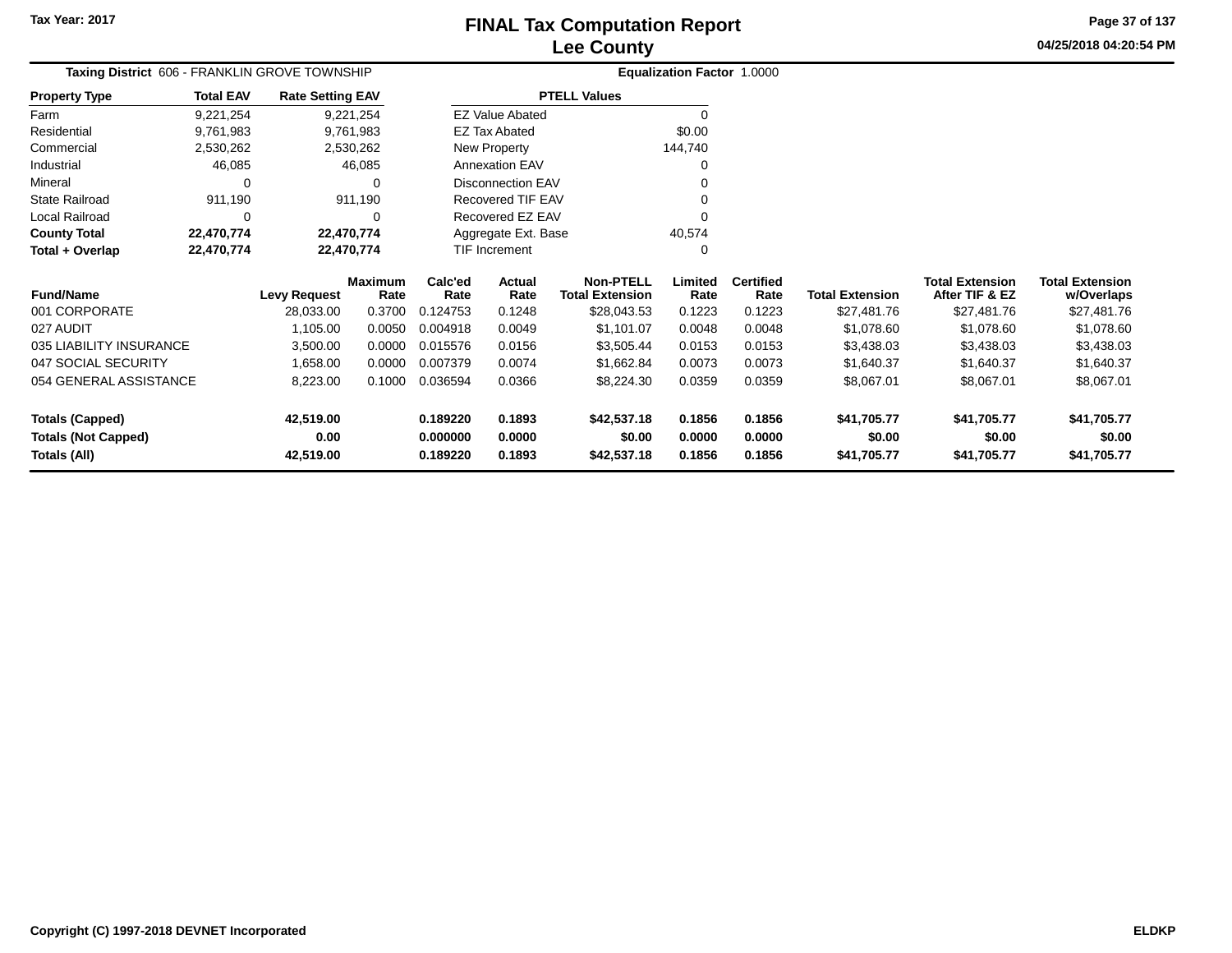**04/25/2018 04:20:54 PM Page 38 of 137**

| Taxing District 606RB - FRANKLIN GROVE ROAD/BRIDGE |                  |                         |                        |                 |                          |                                            | <b>Equalization Factor 1.0000</b> |                          |                                   |                                          |                                      |
|----------------------------------------------------|------------------|-------------------------|------------------------|-----------------|--------------------------|--------------------------------------------|-----------------------------------|--------------------------|-----------------------------------|------------------------------------------|--------------------------------------|
| <b>Property Type</b>                               | <b>Total EAV</b> | <b>Rate Setting EAV</b> |                        |                 |                          | <b>PTELL Values</b>                        |                                   |                          | <b>Road and Bridge Transfer</b>   |                                          |                                      |
| Farm                                               | 9,221,254        |                         | 9,221,254              |                 | <b>EZ Value Abated</b>   |                                            | 0                                 | <b>Municipality</b>      |                                   | Fund                                     | <b>Amount Extended</b>               |
| Residential                                        | 9,761,983        |                         | 9,761,983              |                 | <b>EZ Tax Abated</b>     |                                            | \$0.00                            |                          | 706 - VILLAGE OF FRANKLIN GRO 007 |                                          |                                      |
| Commercial                                         | 2,530,262        |                         | 2,530,262              |                 | New Property             |                                            | 144,740                           |                          |                                   |                                          | \$5,304.86                           |
| Industrial                                         | 46,085           |                         | 46,085                 |                 | <b>Annexation EAV</b>    |                                            | $\Omega$                          | <b>Total</b>             |                                   |                                          | \$5,304.86                           |
| Mineral                                            | 0                |                         | 0                      |                 | <b>Disconnection EAV</b> |                                            |                                   |                          |                                   |                                          |                                      |
| <b>State Railroad</b>                              | 911,190          |                         | 911,190                |                 | Recovered TIF EAV        |                                            |                                   |                          |                                   |                                          |                                      |
| <b>Local Railroad</b>                              | $\Omega$         |                         | 0                      |                 | Recovered EZ EAV         |                                            | 0                                 |                          |                                   |                                          |                                      |
| <b>County Total</b>                                | 22,470,774       |                         | 22,470,774             |                 | Aggregate Ext. Base      |                                            | 84,028                            |                          |                                   |                                          |                                      |
| Total + Overlap                                    | 22,470,774       |                         | 22,470,774             |                 | <b>TIF Increment</b>     |                                            | 0                                 |                          |                                   |                                          |                                      |
| <b>Fund/Name</b>                                   |                  | <b>Levy Request</b>     | <b>Maximum</b><br>Rate | Calc'ed<br>Rate | Actual<br>Rate           | <b>Non-PTELL</b><br><b>Total Extension</b> | Limited<br>Rate                   | <b>Certified</b><br>Rate | <b>Total Extension</b>            | <b>Total Extension</b><br>After TIF & EZ | <b>Total Extension</b><br>w/Overlaps |
| 007 ROAD & BRIDGE                                  |                  | 27.158.00               | 0.6600                 | 0.120859        | 0.1209                   | \$27,167.17                                | 0.1183                            | 0.1183                   | \$26,582.93                       | \$26,582.93                              | \$26,582.93                          |
| 008 BRIDGE JOINT W/ COUNTY                         |                  | 346.00                  | 0.2500                 | 0.001540        | 0.0015                   | \$337.06                                   | 0.0015                            | 0.0015                   | \$337.06                          | \$337.06                                 | \$337.06                             |
| 009 PERMANENT ROAD                                 |                  | 47,809.00               | 0.2500                 | 0.212761        | 0.2128                   | \$47,817.81                                | 0.2083                            | 0.2083                   | \$46,806.62                       | \$46,806.62                              | \$46,806.62                          |
| 010 EQUIPMENT & BUILDING                           |                  | 6,784.00                | 0.1000                 | 0.030190        | 0.0302                   | \$6.786.17                                 | 0.0296                            | 0.0296                   | \$6,651.35                        | \$6,651.35                               | \$6,651.35                           |
| 027 AUDIT                                          |                  | 554.00                  | 0.0025                 | 0.002465        | 0.0025                   | \$561.77                                   | 0.0024                            | 0.0024                   | \$539.30                          | \$539.30                                 | \$539.30                             |
| 035 LIABILITY INSURANCE                            |                  | 3,738.00                | 0.0000                 | 0.016635        | 0.0166                   | \$3,730.15                                 | 0.0162                            | 0.0162                   | \$3,640.27                        | \$3,640.27                               | \$3,640.27                           |
| 047 SOCIAL SECURITY                                |                  | 1,823.00                | 0.0000                 | 0.008113        | 0.0081                   | \$1.820.13                                 | 0.0079                            | 0.0079                   | \$1,775.19                        | \$1,775.19                               | \$1,775.19                           |
|                                                    |                  |                         |                        |                 |                          |                                            |                                   |                          |                                   |                                          |                                      |
| <b>Totals (Capped)</b>                             |                  | 88,212.00               |                        | 0.392563        | 0.3926                   | \$88,220.26                                | 0.3842                            | 0.3842                   | \$86,332.72                       | \$86,332.72                              | \$86,332.72                          |
| <b>Totals (Not Capped)</b>                         |                  | 0.00                    |                        | 0.000000        | 0.0000                   | \$0.00                                     | 0.0000                            | 0.0000                   | \$0.00                            | \$0.00                                   | \$0.00                               |
| Totals (All)                                       |                  | 88,212.00               |                        | 0.392563        | 0.3926                   | \$88,220.26                                | 0.3842                            | 0.3842                   | \$86,332.72                       | \$86,332.72                              | \$86,332.72                          |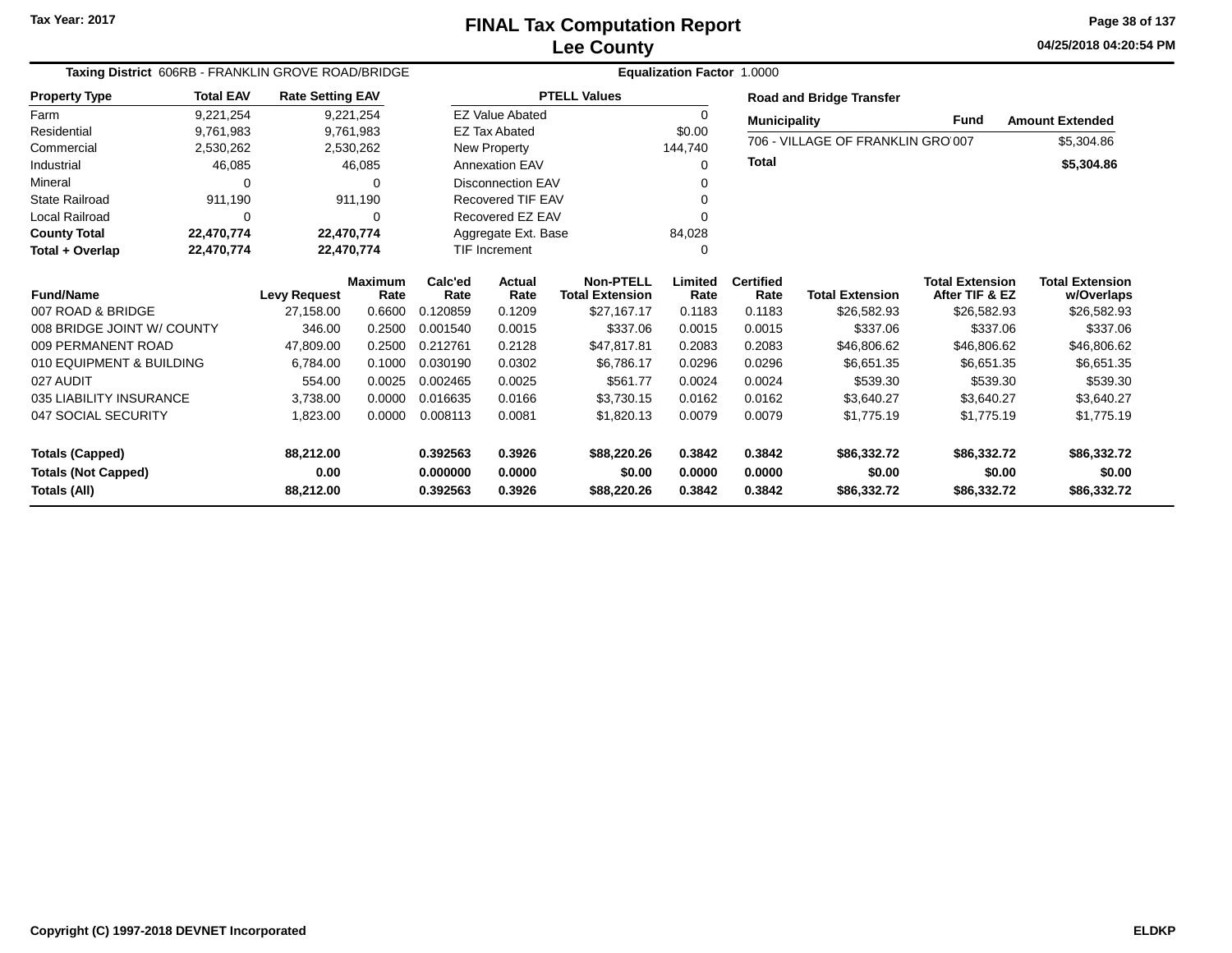**Property Type**

Farm

**Taxing District** 607 - DIXON TOWNSHIP

7,216,662

**Total EAV**

**Rate Setting EAV**

# **Lee CountyFINAL Tax Computation Report**

**04/25/2018 04:20:54 PM Page 39 of 137**

|                 |                       | <b>Lee County</b>                 |
|-----------------|-----------------------|-----------------------------------|
| D               |                       | <b>Equalization Factor 1.0000</b> |
| ate Setting EAV | <b>PTELL Values</b>   |                                   |
| 7,216,662       | EZ Value Abated       |                                   |
| 149,637,694     | EZ Tax Abated         | \$0.00                            |
| 37,974,740      | New Property          | 1,081,941                         |
| 10,795,426      | <b>Annexation EAV</b> |                                   |

| Residential                | 150,678,654   |                     | 149,637,694            |                 | <b>EZ Tax Abated</b>     |                                            | \$0.00          |                          |                        |                                          |                                      |
|----------------------------|---------------|---------------------|------------------------|-----------------|--------------------------|--------------------------------------------|-----------------|--------------------------|------------------------|------------------------------------------|--------------------------------------|
| Commercial                 | 41,007,733    |                     | 37,974,740             |                 | <b>New Property</b>      |                                            | 1,081,941       |                          |                        |                                          |                                      |
| Industrial                 | 10,795,426    |                     | 10,795,426             |                 | <b>Annexation EAV</b>    |                                            | 0               |                          |                        |                                          |                                      |
| Mineral                    | $\Omega$      |                     | 0                      |                 | <b>Disconnection EAV</b> |                                            | $\Omega$        |                          |                        |                                          |                                      |
| <b>State Railroad</b>      | 1,484,356     |                     | 1,484,356              |                 | Recovered TIF EAV        |                                            | 24,700          |                          |                        |                                          |                                      |
| Local Railroad             | $\Omega$      |                     | 0                      |                 | Recovered EZ EAV         |                                            | 1,186,651       |                          |                        |                                          |                                      |
| <b>County Total</b>        | 211, 182, 831 | 207,108,878         |                        |                 | Aggregate Ext. Base      |                                            | 397,483         |                          |                        |                                          |                                      |
| Total + Overlap            | 211,182,831   | 207,108,878         |                        |                 | <b>TIF Increment</b>     |                                            | 4,073,953       |                          |                        |                                          |                                      |
| <b>Fund/Name</b>           |               | <b>Levy Request</b> | <b>Maximum</b><br>Rate | Calc'ed<br>Rate | <b>Actual</b><br>Rate    | <b>Non-PTELL</b><br><b>Total Extension</b> | Limited<br>Rate | <b>Certified</b><br>Rate | <b>Total Extension</b> | <b>Total Extension</b><br>After TIF & EZ | <b>Total Extension</b><br>w/Overlaps |
| 001 CORPORATE              |               | 312,000.00          | 0.2500                 | 0.150645        | 0.1506                   | \$311,905.97                               | 0.1482          | 0.1482                   | \$312,972.96           | \$306,935.36                             | \$306,935.36                         |
| 005 I.M.R.F.               |               | 30,000.00           | 0.0000                 | 0.014485        | 0.0145                   | \$30,030.79                                | 0.0143          | 0.0143                   | \$30,199.14            | \$29,616.57                              | \$29,616.57                          |
| 035 LIABILITY INSURANCE    |               | 10,000.00           | 0.0000                 | 0.004828        | 0.0048                   | \$9,941.23                                 | 0.0047          | 0.0047                   | \$9,925.59             | \$9,734.12                               | \$9,734.12                           |
| 047 SOCIAL SECURITY        |               | 25,000.00           | 0.0000                 | 0.012071        | 0.0121                   | \$25,060.17                                | 0.0119          | 0.0119                   | \$25,130.76            | \$24,645.96                              | \$24,645.96                          |
| 054 GENERAL ASSISTANCE     |               | 40,000.00           | 0.1000                 | 0.019314        | 0.0193                   | \$39,972.01                                | 0.0190          | 0.0190                   | \$40,124.74            | \$39,350.69                              | \$39,350.69                          |
| Totals (Capped)            |               | 417,000.00          |                        | 0.201343        | 0.2013                   | \$416,910.17                               | 0.1981          | 0.1981                   | \$418,353.19           | \$410,282.70                             | \$410,282.70                         |
| <b>Totals (Not Capped)</b> |               | 0.00                |                        | 0.000000        | 0.0000                   | \$0.00                                     | 0.0000          | 0.0000                   | \$0.00                 | \$0.00                                   | \$0.00                               |
| Totals (All)               |               | 417,000.00          |                        | 0.201343        | 0.2013                   | \$416,910.17                               | 0.1981          | 0.1981                   | \$418,353.19           | \$410,282.70                             | \$410,282.70                         |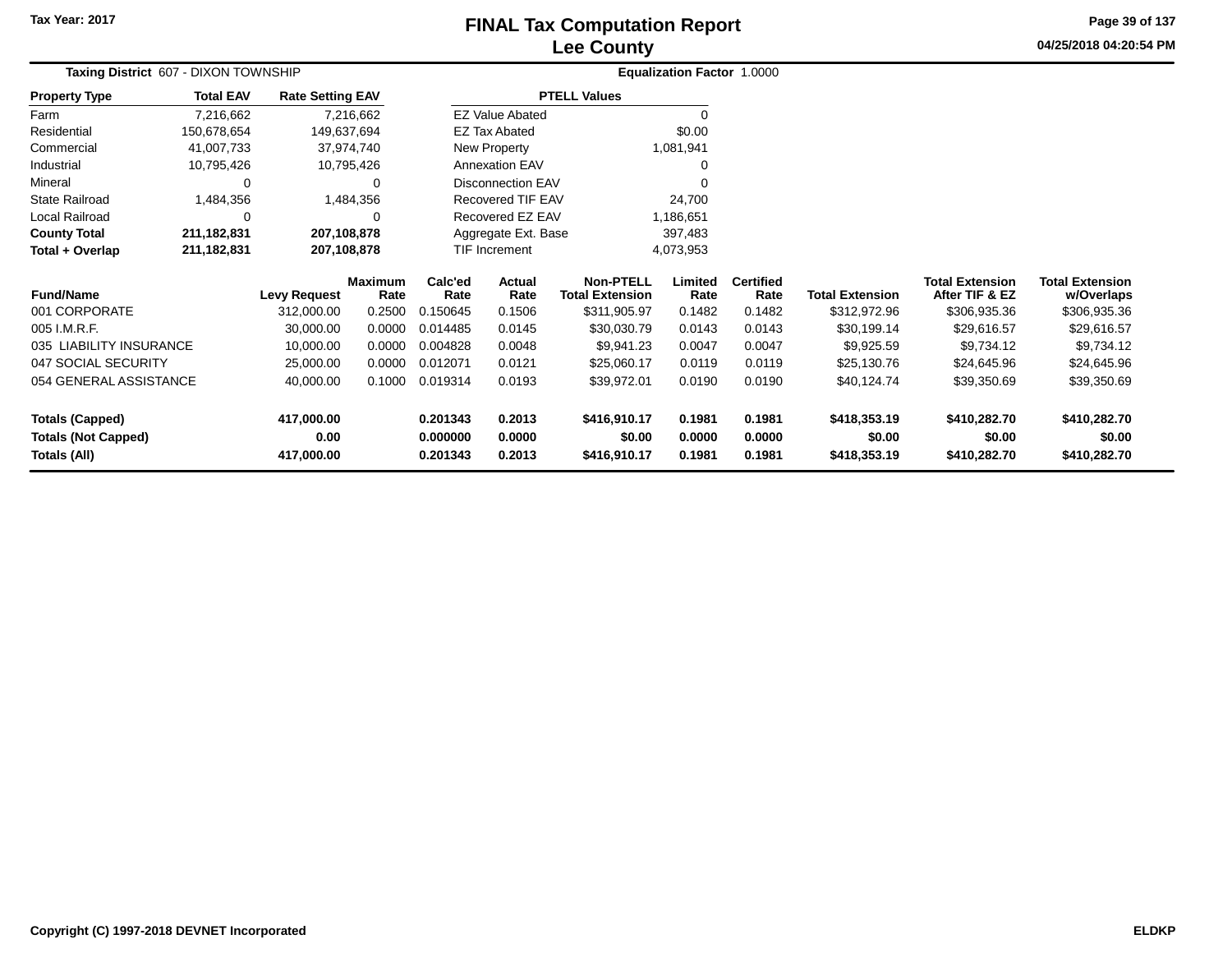# **Lee CountyFINAL Tax Computation Report**

**04/25/2018 04:20:54 PM Page 40 of 137**

| Taxing District 607RB - DIXON TWP ROAD/BRIDGE                        |                  |                                                 |                                            |                                         |                                           |                                                                            |                                     | Equalization Factor 1.0000                   |                                                        |                                                                          |                                                                      |  |  |
|----------------------------------------------------------------------|------------------|-------------------------------------------------|--------------------------------------------|-----------------------------------------|-------------------------------------------|----------------------------------------------------------------------------|-------------------------------------|----------------------------------------------|--------------------------------------------------------|--------------------------------------------------------------------------|----------------------------------------------------------------------|--|--|
| <b>Property Type</b>                                                 | <b>Total EAV</b> | <b>Rate Setting EAV</b>                         |                                            |                                         |                                           | <b>PTELL Values</b>                                                        |                                     |                                              | <b>Road and Bridge Transfer</b>                        |                                                                          |                                                                      |  |  |
| Farm                                                                 | 7,216,662        |                                                 | 7,216,662                                  |                                         | <b>EZ Value Abated</b>                    |                                                                            |                                     | <b>Municipality</b>                          |                                                        | Fund                                                                     | <b>Amount Extended</b>                                               |  |  |
| Residential                                                          | 150,678,654      |                                                 | 149,637,694                                |                                         | <b>EZ Tax Abated</b>                      |                                                                            | \$0.00                              |                                              |                                                        |                                                                          |                                                                      |  |  |
| Commercial                                                           | 41,007,733       |                                                 | 37,974,740                                 |                                         | New Property<br>1,081,941                 |                                                                            |                                     |                                              | 705 - CITY OF DIXON                                    | 007                                                                      | \$67,883.01                                                          |  |  |
| Industrial                                                           | 10,795,426       |                                                 | 10,795,426                                 |                                         | <b>Annexation EAV</b>                     |                                                                            | 0                                   | <b>Total</b>                                 |                                                        |                                                                          | \$67,883.01                                                          |  |  |
| Mineral                                                              | 0                |                                                 | 0                                          |                                         | <b>Disconnection EAV</b>                  |                                                                            | $\Omega$                            |                                              |                                                        |                                                                          |                                                                      |  |  |
| <b>State Railroad</b>                                                | 1,484,356        |                                                 | 1,484,356                                  |                                         | Recovered TIF EAV                         |                                                                            | 24,700                              |                                              |                                                        |                                                                          |                                                                      |  |  |
| Local Railroad                                                       | 0                |                                                 |                                            |                                         | Recovered EZ EAV                          |                                                                            | 1,186,651                           |                                              |                                                        |                                                                          |                                                                      |  |  |
| <b>County Total</b>                                                  | 211, 182, 831    | 207,108,878                                     |                                            |                                         | Aggregate Ext. Base                       |                                                                            | 477,019                             |                                              |                                                        |                                                                          |                                                                      |  |  |
| Total + Overlap                                                      | 211, 182, 831    | 207,108,878                                     |                                            |                                         | <b>TIF Increment</b>                      |                                                                            | 4,073,953                           |                                              |                                                        |                                                                          |                                                                      |  |  |
| <b>Fund/Name</b><br>007 ROAD & BRIDGE<br>009 PERMANENT ROAD          |                  | <b>Levy Request</b><br>190,700.00<br>310,170.00 | <b>Maximum</b><br>Rate<br>0.6600<br>0.2500 | Calc'ed<br>Rate<br>0.092077<br>0.149762 | <b>Actual</b><br>Rate<br>0.0921<br>0.1498 | <b>Non-PTELL</b><br><b>Total Extension</b><br>\$190,747.28<br>\$310,249.10 | Limited<br>Rate<br>0.0905<br>0.1473 | <b>Certified</b><br>Rate<br>0.0905<br>0.1473 | <b>Total Extension</b><br>\$191,120.46<br>\$311,072.31 | <b>Total Extension</b><br>After TIF & EZ<br>\$187,433.53<br>\$305,071.38 | <b>Total Extension</b><br>w/Overlaps<br>\$187,433.53<br>\$305,071.38 |  |  |
|                                                                      |                  |                                                 |                                            |                                         |                                           |                                                                            |                                     |                                              |                                                        |                                                                          |                                                                      |  |  |
| <b>Totals (Capped)</b><br><b>Totals (Not Capped)</b><br>Totals (All) |                  | 500,870.00<br>0.00<br>500,870.00                |                                            | 0.241839<br>0.000000<br>0.241839        | 0.2419<br>0.0000<br>0.2419                | \$500,996.38<br>\$0.00<br>\$500,996.38                                     | 0.2378<br>0.0000<br>0.2378          | 0.2378<br>0.0000<br>0.2378                   | \$502,192.77<br>\$0.00<br>\$502,192.77                 | \$492,504.91<br>\$0.00<br>\$492,504.91                                   | \$492,504.91<br>\$0.00<br>\$492,504.91                               |  |  |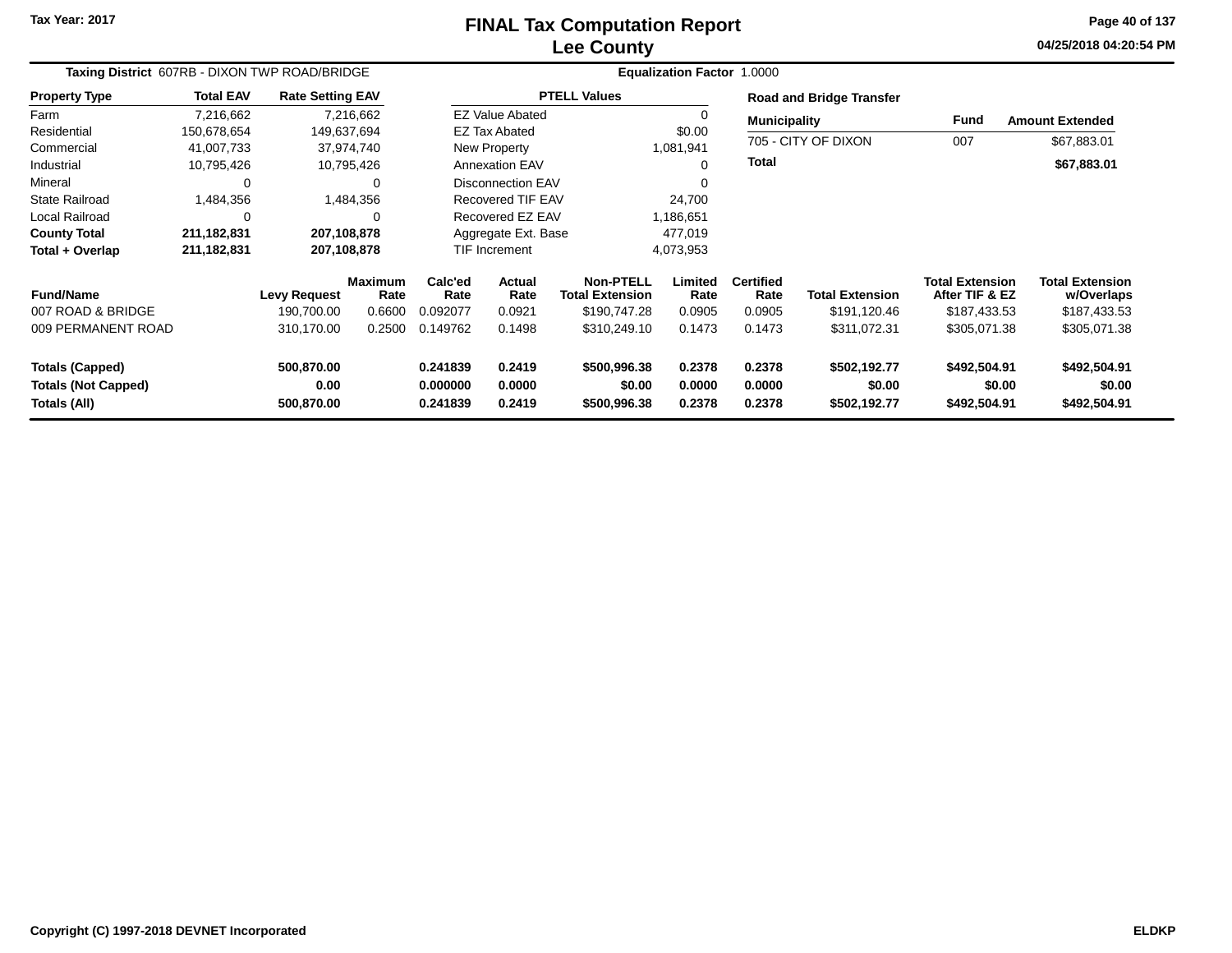**04/25/2018 04:20:54 PM Page 41 of 137**

| Taxing District 608 - EAST GROVE TOWNSHIP                            |                  |                                |                        |                                  |                            |                                            | Equalization Factor 1.0000 |                            |                                      |                                          |                                      |
|----------------------------------------------------------------------|------------------|--------------------------------|------------------------|----------------------------------|----------------------------|--------------------------------------------|----------------------------|----------------------------|--------------------------------------|------------------------------------------|--------------------------------------|
| <b>Property Type</b>                                                 | <b>Total EAV</b> | <b>Rate Setting EAV</b>        |                        |                                  |                            | <b>PTELL Values</b>                        |                            |                            |                                      |                                          |                                      |
| Farm                                                                 | 6,739,785        |                                | 6,739,785              |                                  | <b>EZ Value Abated</b>     |                                            | $\Omega$                   |                            |                                      |                                          |                                      |
| Residential                                                          | 1,930,482        |                                | 1,930,482              |                                  | EZ Tax Abated              |                                            | \$0.00                     |                            |                                      |                                          |                                      |
| Commercial                                                           | 0                |                                | 0                      |                                  | New Property               |                                            | 51,018                     |                            |                                      |                                          |                                      |
| Industrial                                                           | 141,675          |                                | 141,675                |                                  | <b>Annexation EAV</b>      |                                            | 0                          |                            |                                      |                                          |                                      |
| Mineral                                                              | 4,582,200        |                                | 4,582,200              |                                  | <b>Disconnection EAV</b>   |                                            |                            |                            |                                      |                                          |                                      |
| <b>State Railroad</b>                                                | 0                |                                | 0                      |                                  | Recovered TIF EAV          |                                            |                            |                            |                                      |                                          |                                      |
| Local Railroad                                                       | 0                |                                | ∩                      |                                  | Recovered EZ EAV           |                                            | $\Omega$                   |                            |                                      |                                          |                                      |
| <b>County Total</b>                                                  | 13,394,142       |                                | 13,394,142             |                                  | Aggregate Ext. Base        |                                            | 57,180                     |                            |                                      |                                          |                                      |
| Total + Overlap                                                      | 13,394,142       |                                | 13,394,142             |                                  | <b>TIF Increment</b>       |                                            | 0                          |                            |                                      |                                          |                                      |
| <b>Fund/Name</b>                                                     |                  | Levy Request                   | <b>Maximum</b><br>Rate | Calc'ed<br>Rate                  | Actual<br>Rate             | <b>Non-PTELL</b><br><b>Total Extension</b> | Limited<br>Rate            | <b>Certified</b><br>Rate   | <b>Total Extension</b>               | <b>Total Extension</b><br>After TIF & EZ | <b>Total Extension</b><br>w/Overlaps |
| 001 CORPORATE                                                        |                  | 55,477.00                      | 0.4500                 | 0.414189                         | 0.4142                     | \$55,478.54                                | 0.4142                     | 0.4142                     | \$55,478.54                          | \$55,478.54                              | \$55,478.54                          |
| 054 GENERAL ASSISTANCE                                               |                  | 1,700.00                       | 0.1000                 | 0.012692                         | 0.0127                     | \$1,701.06                                 | 0.0127                     | 0.0127                     | \$1,701.06                           | \$1,701.06                               | \$1,701.06                           |
| <b>Totals (Capped)</b><br><b>Totals (Not Capped)</b><br>Totals (All) |                  | 57,177.00<br>0.00<br>57,177.00 |                        | 0.426881<br>0.000000<br>0.426881 | 0.4269<br>0.0000<br>0.4269 | \$57,179.60<br>\$0.00<br>\$57,179.60       | 0.4269<br>0.0000<br>0.4269 | 0.4269<br>0.0000<br>0.4269 | \$57,179.60<br>\$0.00<br>\$57,179.60 | \$57,179.60<br>\$0.00<br>\$57,179.60     | \$57,179.60<br>\$0.00<br>\$57,179.60 |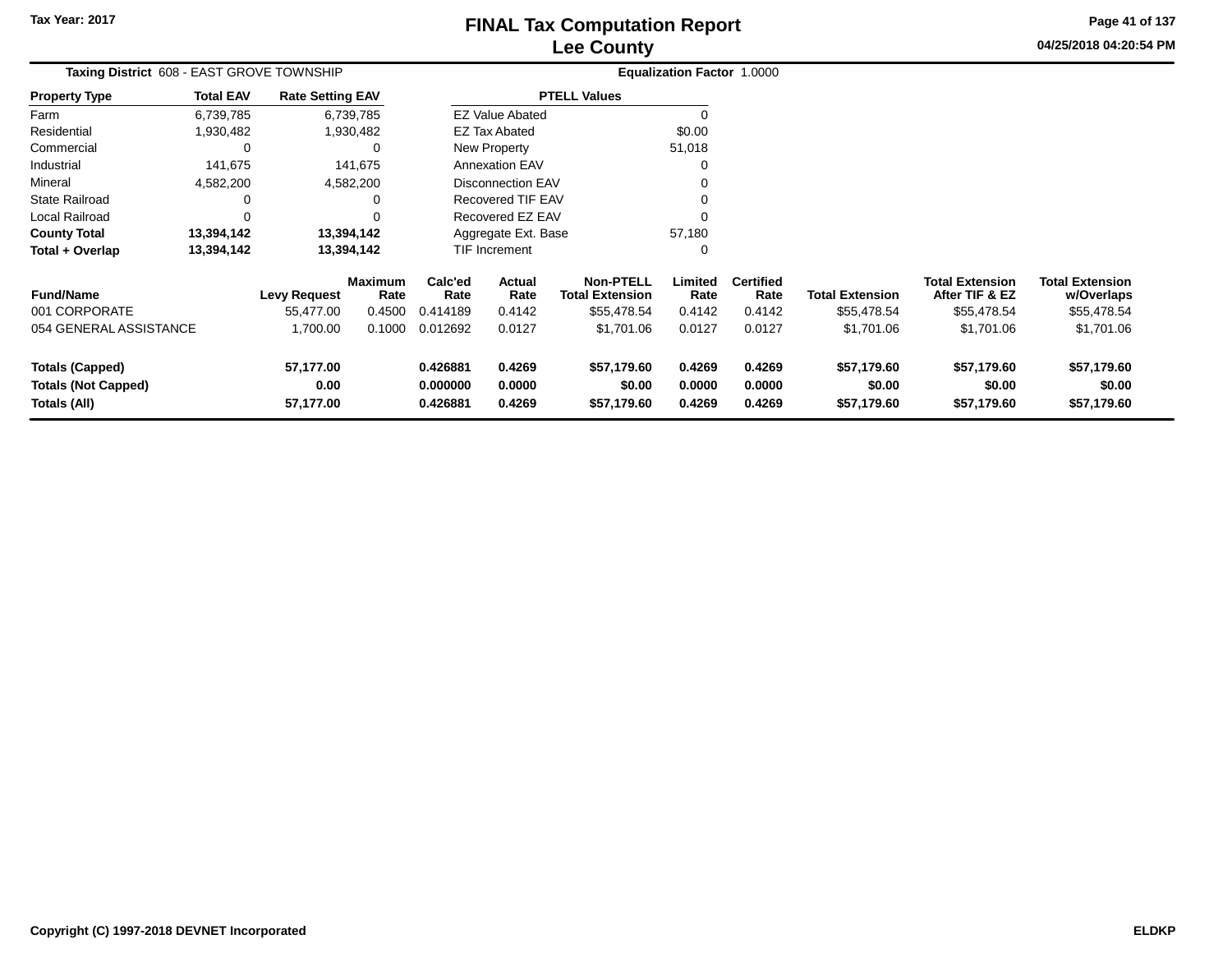**0.838180 0.8381 \$112,256.30 0.8381 0.8381 \$112,256.30 \$112,256.30 \$112,256.30**

**04/25/2018 04:20:54 PMPage 42 of 137**

> **w/Overlaps**\$83,646.42

| Taxing District 608RB - EAST GROVE TWP RD/BRIDGE |                  |                         |                        |                 |                        |                                            | Equalization Factor 1.0000 |                          |                        |                                          |                                      |
|--------------------------------------------------|------------------|-------------------------|------------------------|-----------------|------------------------|--------------------------------------------|----------------------------|--------------------------|------------------------|------------------------------------------|--------------------------------------|
| <b>Property Type</b>                             | <b>Total EAV</b> | <b>Rate Setting EAV</b> |                        |                 |                        | <b>PTELL Values</b>                        |                            |                          |                        |                                          |                                      |
| Farm                                             | 6,739,785        |                         | 6,739,785              |                 | <b>EZ Value Abated</b> |                                            |                            |                          |                        |                                          |                                      |
| Residential                                      | 1,930,482        |                         | 1,930,482              |                 | <b>EZ Tax Abated</b>   |                                            | \$0.00                     |                          |                        |                                          |                                      |
| Commercial                                       |                  |                         |                        |                 | New Property           |                                            | 51,018                     |                          |                        |                                          |                                      |
| Industrial                                       | 141,675          |                         | 141,675                |                 | <b>Annexation EAV</b>  |                                            |                            |                          |                        |                                          |                                      |
| Mineral                                          | 4,582,200        |                         | 4,582,200              |                 | Disconnection EAV      |                                            |                            |                          |                        |                                          |                                      |
| <b>State Railroad</b>                            |                  |                         |                        |                 | Recovered TIF EAV      |                                            |                            |                          |                        |                                          |                                      |
| Local Railroad                                   |                  |                         |                        |                 | Recovered EZ EAV       |                                            |                            |                          |                        |                                          |                                      |
| <b>County Total</b>                              | 13,394,142       | 13,394,142              |                        |                 | Aggregate Ext. Base    |                                            | 112,269                    |                          |                        |                                          |                                      |
| Total + Overlap                                  | 13,394,142       | 13,394,142              |                        |                 | TIF Increment          |                                            |                            |                          |                        |                                          |                                      |
| <b>Fund/Name</b>                                 |                  | <b>Levy Request</b>     | <b>Maximum</b><br>Rate | Calc'ed<br>Rate | Actual<br>Rate         | <b>Non-PTELL</b><br><b>Total Extension</b> | Limited<br>Rate            | <b>Certified</b><br>Rate | <b>Total Extension</b> | <b>Total Extension</b><br>After TIF & EZ | <b>Total Extension</b><br>w/Overlaps |
| 007 ROAD & BRIDGE                                |                  | 83,653.00               | 0.6600                 | 0.624549        | 0.6245                 | \$83,646.42                                | 0.6245                     | 0.6245                   | \$83,646.42            | \$83,646.42                              | \$83,646.42                          |
| 008 BRIDGE JOINT W/ COUNTY                       |                  | 7,224.00                | 0.2500                 | 0.053934        | 0.0539                 | \$7,219.44                                 | 0.0539                     | 0.0539                   | \$7,219.44             | \$7,219.44                               | \$7,219.44                           |
| 009 PERMANENT ROAD                               |                  | 21,390.00               | 0.2500                 | 0.159697        | 0.1597                 | \$21,390.44                                | 0.1597                     | 0.1597                   | \$21,390.44            | \$21,390.44                              | \$21,390.44                          |
| <b>Totals (Capped)</b>                           |                  | 112,267.00              |                        | 0.838180        | 0.8381                 | \$112,256.30                               | 0.8381                     | 0.8381                   | \$112,256.30           | \$112,256.30                             | \$112,256.30                         |
| <b>Totals (Not Capped)</b>                       |                  | 0.00                    |                        | 0.000000        | 0.0000                 | \$0.00                                     | 0.0000                     | 0.0000                   | \$0.00                 | \$0.00                                   | \$0.00                               |
| Totals (All)                                     |                  | 112,267.00              |                        | 0.838180        | 0.8381                 | \$112,256.30                               | 0.8381                     | 0.8381                   | \$112,256.30           | \$112,256.30                             | \$112,256.30                         |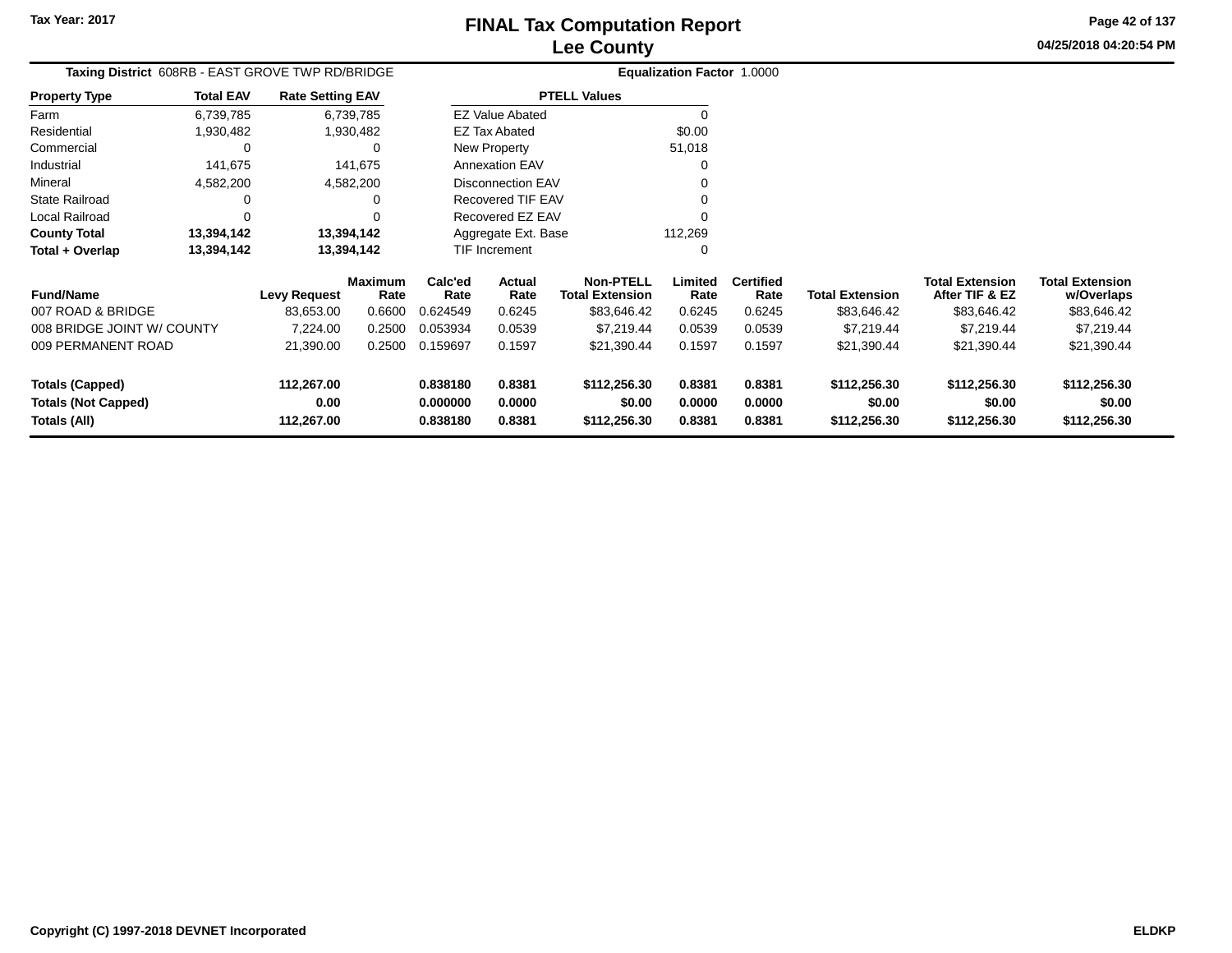**04/25/2018 04:20:54 PM Page 43 of 137**

| Taxing District 609 - HAMILTON TOWNSHIP                              |                  |                                |                        |                                  |                            |                                            | Equalization Factor 1.0000 |                            |                                      |                                          |                                      |
|----------------------------------------------------------------------|------------------|--------------------------------|------------------------|----------------------------------|----------------------------|--------------------------------------------|----------------------------|----------------------------|--------------------------------------|------------------------------------------|--------------------------------------|
| <b>Property Type</b>                                                 | <b>Total EAV</b> | <b>Rate Setting EAV</b>        |                        |                                  |                            | <b>PTELL Values</b>                        |                            |                            |                                      |                                          |                                      |
| Farm                                                                 | 7,363,598        |                                | 7,363,598              |                                  | <b>EZ Value Abated</b>     |                                            | $\Omega$                   |                            |                                      |                                          |                                      |
| Residential                                                          | 775,132          |                                | 775,132                |                                  | <b>EZ Tax Abated</b>       |                                            | \$0.00                     |                            |                                      |                                          |                                      |
| Commercial                                                           | 0                |                                | 0                      |                                  | New Property               |                                            | 12,178                     |                            |                                      |                                          |                                      |
| Industrial                                                           | 753              |                                | 753                    |                                  | <b>Annexation EAV</b>      |                                            |                            |                            |                                      |                                          |                                      |
| Mineral                                                              | $\Omega$         |                                | $\Omega$               |                                  | <b>Disconnection EAV</b>   |                                            |                            |                            |                                      |                                          |                                      |
| <b>State Railroad</b>                                                | 206,314          |                                | 206,314                |                                  | <b>Recovered TIF EAV</b>   |                                            |                            |                            |                                      |                                          |                                      |
| Local Railroad                                                       | 0                |                                | O                      |                                  | Recovered EZ EAV           |                                            |                            |                            |                                      |                                          |                                      |
| <b>County Total</b>                                                  | 8,345,797        |                                | 8,345,797              |                                  | Aggregate Ext. Base        |                                            | 33,243                     |                            |                                      |                                          |                                      |
| Total + Overlap                                                      | 8,345,797        |                                | 8,345,797              |                                  | TIF Increment              |                                            | 0                          |                            |                                      |                                          |                                      |
| <b>Fund/Name</b>                                                     |                  | <b>Levy Request</b>            | <b>Maximum</b><br>Rate | Calc'ed<br>Rate                  | Actual<br>Rate             | <b>Non-PTELL</b><br><b>Total Extension</b> | Limited<br>Rate            | <b>Certified</b><br>Rate   | <b>Total Extension</b>               | <b>Total Extension</b><br>After TIF & EZ | <b>Total Extension</b><br>w/Overlaps |
| 001 CORPORATE                                                        |                  | 31,972.00                      | 0.4500                 | 0.383091                         | 0.3831                     | \$31,972.75                                | 0.3735                     | 0.3735                     | \$31,171.55                          | \$31,171.55                              | \$31,171.55                          |
| 054 GENERAL ASSISTANCE                                               |                  | 2,900.00                       | 0.1000                 | 0.034748                         | 0.0347                     | \$2,895.99                                 | 0.0338                     | 0.0338                     | \$2,820.88                           | \$2,820.88                               | \$2,820.88                           |
| <b>Totals (Capped)</b><br><b>Totals (Not Capped)</b><br>Totals (All) |                  | 34,872.00<br>0.00<br>34,872.00 |                        | 0.417839<br>0.000000<br>0.417839 | 0.4178<br>0.0000<br>0.4178 | \$34,868.74<br>\$0.00<br>\$34,868.74       | 0.4073<br>0.0000<br>0.4073 | 0.4073<br>0.0000<br>0.4073 | \$33,992.43<br>\$0.00<br>\$33,992.43 | \$33,992.43<br>\$0.00<br>\$33,992.43     | \$33,992.43<br>\$0.00<br>\$33,992.43 |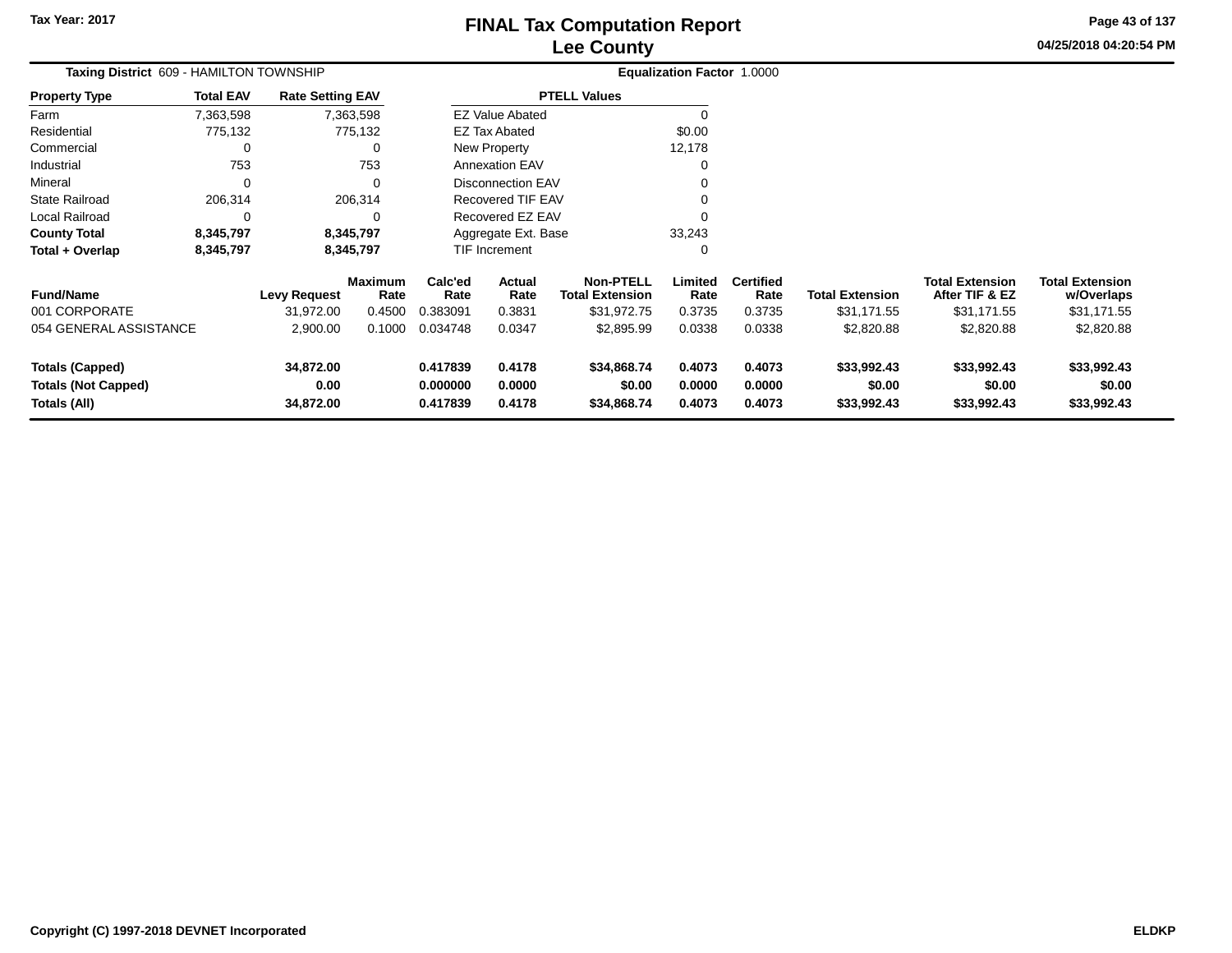**Page 44 of 137**

#### **04/25/2018 04:20:54 PM**

**w/Overlaps**

**Total ExtensionTotal Extension**

**After TIF & EZ**

|                            | Taxing District 609RB - HAMILTON TWP ROAD/BRIDGE |                         |                |          |                        |                        | Equalization Factor 1.0000 |                  |                        |
|----------------------------|--------------------------------------------------|-------------------------|----------------|----------|------------------------|------------------------|----------------------------|------------------|------------------------|
| <b>Property Type</b>       | <b>Total EAV</b>                                 | <b>Rate Setting EAV</b> |                |          |                        | <b>PTELL Values</b>    |                            |                  |                        |
| Farm                       | 7,363,598                                        |                         | 7,363,598      |          | <b>EZ Value Abated</b> |                        |                            |                  |                        |
| Residential                | 775,132                                          |                         | 775,132        |          | <b>EZ Tax Abated</b>   |                        | \$0.00                     |                  |                        |
| Commercial                 | 0                                                |                         | 0              |          | New Property           |                        | 12.178                     |                  |                        |
| Industrial                 | 753                                              |                         | 753            |          | <b>Annexation EAV</b>  |                        | 0                          |                  |                        |
| Mineral                    | $\Omega$                                         |                         | 0              |          | Disconnection EAV      |                        |                            |                  |                        |
| <b>State Railroad</b>      | 206,314                                          |                         | 206,314        |          | Recovered TIF EAV      |                        |                            |                  |                        |
| Local Railroad             | 0                                                |                         | 0              |          | Recovered EZ EAV       |                        |                            |                  |                        |
| <b>County Total</b>        | 8,345,797                                        |                         | 8,345,797      |          | Aggregate Ext. Base    |                        | 38,278                     |                  |                        |
| Total + Overlap            | 8,345,797                                        |                         | 8,345,797      |          | <b>TIF Increment</b>   |                        | 0                          |                  |                        |
|                            |                                                  |                         | <b>Maximum</b> | Calc'ed  | Actual                 | <b>Non-PTELL</b>       | Limited                    | <b>Certified</b> |                        |
| <b>Fund/Name</b>           |                                                  | <b>Levy Request</b>     | Rate           | Rate     | Rate                   | <b>Total Extension</b> | Rate                       | Rate             | <b>Total Extension</b> |
| 007 ROAD & BRIDGE          |                                                  | 31,000.00               | 0.6600         | 0.371445 | 0.3714                 | \$30,996.29            | 0.3620                     | 0.3620           | \$30,211.79            |
| 008 BRIDGE JOINT W/ COUNTY |                                                  | 1.500.00                | 0.2500         | 0.017973 | 0.0180                 | \$1,502.24             | 0.0175                     | 0.0175           | \$1.460.51             |

| 007 ROAD & BRIDGE          | 31.000.00 | 0.6600 | 0.371445 | 0.3714 | \$30.996.29 | 0.3620 | 0.3620 | \$30,211.79 | \$30,211.79 | \$30,211.79 |  |
|----------------------------|-----------|--------|----------|--------|-------------|--------|--------|-------------|-------------|-------------|--|
| 008 BRIDGE JOINT W/ COUNTY | 1.500.00  | 0.2500 | 0.017973 | 0.0180 | \$1,502.24  | 0.0175 | 0.0175 | \$1,460.51  | \$1.460.51  | \$1,460.51  |  |
| 009 PERMANENT ROAD         | 6.500.00  | 0.2500 | 0.077884 | 0.0779 | \$6,501.38  | 0.0759 | 0.0759 | \$6,334.46  | \$6.334.46  | \$6,334.46  |  |
| 010 EQUIPMENT & BUILDING   | .154.00   | 0.1000 | 0.013827 | 0.0138 | \$1.151.72  | 0.0135 | 0.0135 | \$1,126,68  | \$1,126,68  | \$1,126.68  |  |
|                            |           |        |          |        |             |        |        |             |             |             |  |
| <b>Totals (Capped)</b>     | 40.154.00 |        | 0.481129 | 0.4811 | \$40.151.63 | 0.4689 | 0.4689 | \$39.133.44 | \$39.133.44 | \$39,133.44 |  |
| <b>Totals (Not Capped)</b> | 0.00      |        | 0.000000 | 0.0000 | \$0.00      | 0.0000 | 0.0000 | \$0.00      | \$0.00      | \$0.00      |  |
| Totals (All)               | 40.154.00 |        | 0.481129 | 0.4811 | \$40,151.63 | 0.4689 | 0.4689 | \$39,133.44 | \$39,133.44 | \$39,133.44 |  |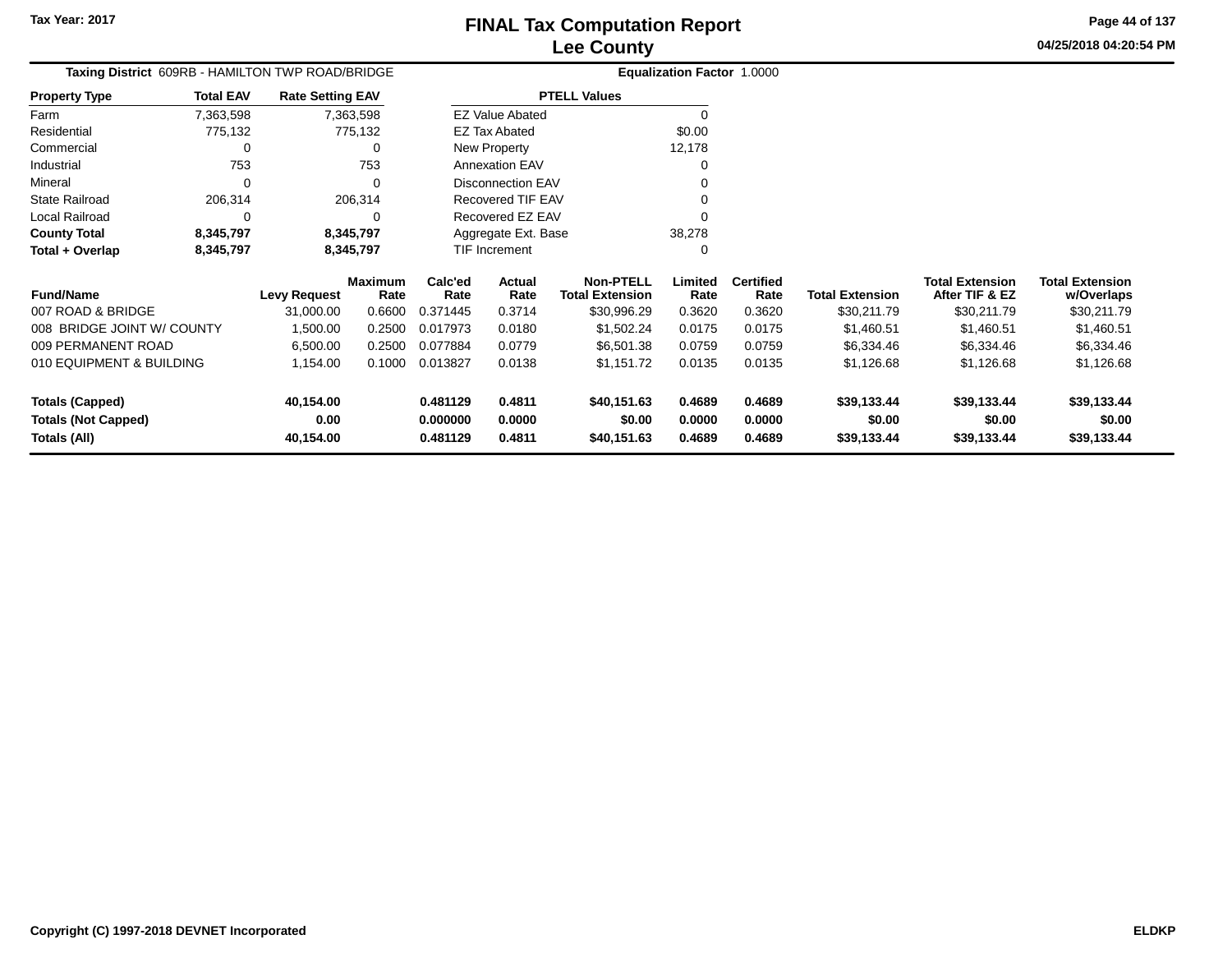# **Lee CountyFINAL Tax Computation Report**

**04/25/2018 04:20:54 PM Page 45 of 137**

| Taxing District 610 - HARMON TOWNSHIP      |                  |                         |                        |                      |                          |                                            | Equalization Factor 1.0000 |                          |                        |                                          |                                      |
|--------------------------------------------|------------------|-------------------------|------------------------|----------------------|--------------------------|--------------------------------------------|----------------------------|--------------------------|------------------------|------------------------------------------|--------------------------------------|
| <b>Property Type</b>                       | <b>Total EAV</b> | <b>Rate Setting EAV</b> |                        |                      |                          | <b>PTELL Values</b>                        |                            |                          |                        |                                          |                                      |
| Farm                                       | 6,870,502        |                         | 6,870,502              |                      | <b>EZ Value Abated</b>   |                                            |                            |                          |                        |                                          |                                      |
| Residential                                | 2,225,720        |                         | 2,225,720              |                      | <b>EZ Tax Abated</b>     |                                            | \$0.00                     |                          |                        |                                          |                                      |
| Commercial                                 | 1,611,069        |                         | 1,611,069              |                      | New Property             |                                            | 136,313                    |                          |                        |                                          |                                      |
| Industrial                                 | 2,703,066        |                         | 2,703,066              |                      | <b>Annexation EAV</b>    |                                            |                            |                          |                        |                                          |                                      |
| Mineral                                    | 0                |                         | 0                      |                      | <b>Disconnection EAV</b> |                                            |                            |                          |                        |                                          |                                      |
| <b>State Railroad</b>                      | 840,654          |                         | 840,654                |                      | <b>Recovered TIF EAV</b> |                                            |                            |                          |                        |                                          |                                      |
| <b>Local Railroad</b>                      | $\Omega$         |                         | 0                      |                      | Recovered EZ EAV         |                                            |                            |                          |                        |                                          |                                      |
| <b>County Total</b>                        | 14,251,011       |                         | 14,251,011             |                      | Aggregate Ext. Base      |                                            | 66,926                     |                          |                        |                                          |                                      |
| Total + Overlap                            | 14,251,011       |                         | 14,251,011             |                      | TIF Increment            |                                            |                            |                          |                        |                                          |                                      |
| <b>Fund/Name</b>                           |                  | <b>Levy Request</b>     | <b>Maximum</b><br>Rate | Calc'ed<br>Rate      | Actual<br>Rate           | <b>Non-PTELL</b><br><b>Total Extension</b> | Limited<br>Rate            | <b>Certified</b><br>Rate | <b>Total Extension</b> | <b>Total Extension</b><br>After TIF & EZ | <b>Total Extension</b><br>w/Overlaps |
| 001 CORPORATE                              |                  | 62,918.00               | 0.4500                 | 0.441499             | 0.4415                   | \$62,918.21                                | 0.4334                     | 0.4334                   | \$61,763.88            | \$61,763.88                              | \$61,763.88                          |
| 019 COMMUNITY BLDG                         |                  | 6,333.00                | 0.1000                 | 0.044439             | 0.0444                   | \$6,327.45                                 | 0.0436                     | 0.0436                   | \$6,213.44             | \$6,213.44                               | \$6,213.44                           |
| 054 GENERAL ASSISTANCE                     |                  | 1,020.00                | 0.1000                 | 0.007157             | 0.0072                   | \$1,026.07                                 | 0.0071                     | 0.0071                   | \$1,011.82             | \$1,011.82                               | \$1,011.82                           |
| <b>Totals (Capped)</b>                     |                  | 70,271.00               |                        | 0.493095             | 0.4931                   | \$70,271.73                                | 0.4841                     | 0.4841                   | \$68,989.14            | \$68,989.14                              | \$68,989.14                          |
| <b>Totals (Not Capped)</b><br>Totals (All) |                  | 0.00<br>70,271.00       |                        | 0.000000<br>0.493095 | 0.0000<br>0.4931         | \$0.00<br>\$70,271.73                      | 0.0000<br>0.4841           | 0.0000<br>0.4841         | \$0.00<br>\$68,989.14  | \$0.00<br>\$68,989.14                    | \$0.00<br>\$68,989.14                |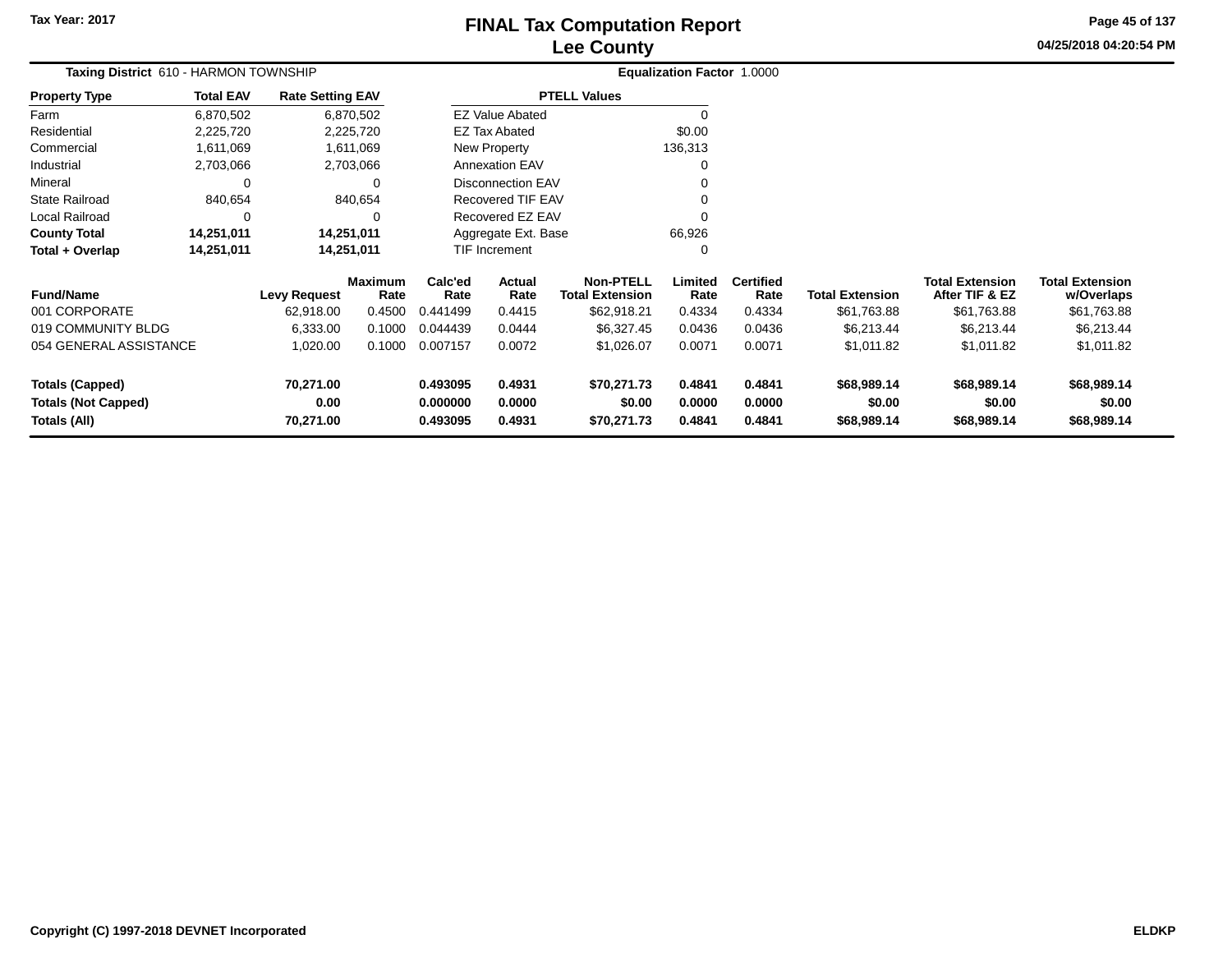# **Lee CountyFINAL Tax Computation Report**

**04/25/2018 04:20:54 PM Page 46 of 137**

| Taxing District 610RB - HARMON TWP ROAD/BRIDGE       |                  |                         |                        | Equalization Factor 1.0000 |                          |                                            |                  |                          |                                 |                                          |                                      |  |
|------------------------------------------------------|------------------|-------------------------|------------------------|----------------------------|--------------------------|--------------------------------------------|------------------|--------------------------|---------------------------------|------------------------------------------|--------------------------------------|--|
| <b>Property Type</b>                                 | <b>Total EAV</b> | <b>Rate Setting EAV</b> |                        |                            |                          | <b>PTELL Values</b>                        |                  |                          | <b>Road and Bridge Transfer</b> |                                          |                                      |  |
| Farm                                                 | 6,870,502        |                         | 6,870,502              |                            | <b>EZ Value Abated</b>   |                                            | 0                | <b>Municipality</b>      |                                 | Fund                                     | <b>Amount Extended</b>               |  |
| Residential                                          | 2,225,720        |                         | 2,225,720              |                            | <b>EZ Tax Abated</b>     |                                            | \$0.00           |                          |                                 |                                          |                                      |  |
| Commercial                                           | 1,611,069        |                         | 1,611,069              |                            | New Property             |                                            | 136,313          |                          | 707 - VILLAGE OF HARMON         | 007                                      | \$1,724.18                           |  |
| Industrial                                           | 2,703,066        |                         | 2,703,066              |                            | <b>Annexation EAV</b>    |                                            | $\Omega$         | <b>Total</b>             |                                 |                                          | \$1,724.18                           |  |
| Mineral                                              | 0                |                         | $\Omega$               |                            | <b>Disconnection EAV</b> |                                            |                  |                          |                                 |                                          |                                      |  |
| <b>State Railroad</b>                                | 840,654          |                         | 840,654                |                            | <b>Recovered TIF EAV</b> |                                            |                  |                          |                                 |                                          |                                      |  |
| Local Railroad                                       | 0                |                         | 0                      |                            | Recovered EZ EAV         |                                            |                  |                          |                                 |                                          |                                      |  |
| <b>County Total</b>                                  | 14,251,011       |                         | 14,251,011             |                            | Aggregate Ext. Base      |                                            | 37,322           |                          |                                 |                                          |                                      |  |
| Total + Overlap                                      | 14,251,011       |                         | 14,251,011             |                            | TIF Increment            |                                            | 0                |                          |                                 |                                          |                                      |  |
| <b>Fund/Name</b>                                     |                  | <b>Levy Request</b>     | <b>Maximum</b><br>Rate | Calc'ed<br>Rate            | Actual<br>Rate           | <b>Non-PTELL</b><br><b>Total Extension</b> | Limited<br>Rate  | <b>Certified</b><br>Rate | <b>Total Extension</b>          | <b>Total Extension</b><br>After TIF & EZ | <b>Total Extension</b><br>w/Overlaps |  |
| 007 ROAD & BRIDGE                                    |                  | 29,445.00               | 0.6600                 | 0.206617                   | 0.2066                   | \$29,442.59                                | 0.2029           | 0.2029                   | \$28,915.30                     | \$28,915.30                              | \$28,915.30                          |  |
| 008 BRIDGE JOINT W/ COUNTY                           |                  | 9,226.00                | 0.2500                 | 0.064739                   | 0.0647                   | \$9,220.40                                 | 0.0635           | 0.0635                   | \$9,049.39                      | \$9,049.39                               | \$9,049.39                           |  |
| 090 ROAD DAMAGE                                      |                  | 517.00                  | 0.0330                 | 0.003628                   | 0.0036                   | \$513.04                                   | 0.0035           | 0.0035                   | \$498.79                        | \$498.79                                 | \$498.79                             |  |
| <b>Totals (Capped)</b><br><b>Totals (Not Capped)</b> |                  | 39,188.00<br>0.00       |                        | 0.274984<br>0.000000       | 0.2749<br>0.0000         | \$39,176.03<br>\$0.00                      | 0.2699<br>0.0000 | 0.2699<br>0.0000         | \$38,463.48<br>\$0.00           | \$38,463.48<br>\$0.00                    | \$38,463.48<br>\$0.00                |  |
| Totals (All)                                         |                  | 39,188.00               |                        | 0.274984                   | 0.2749                   | \$39,176.03                                | 0.2699           | 0.2699                   | \$38,463.48                     | \$38,463.48                              | \$38,463.48                          |  |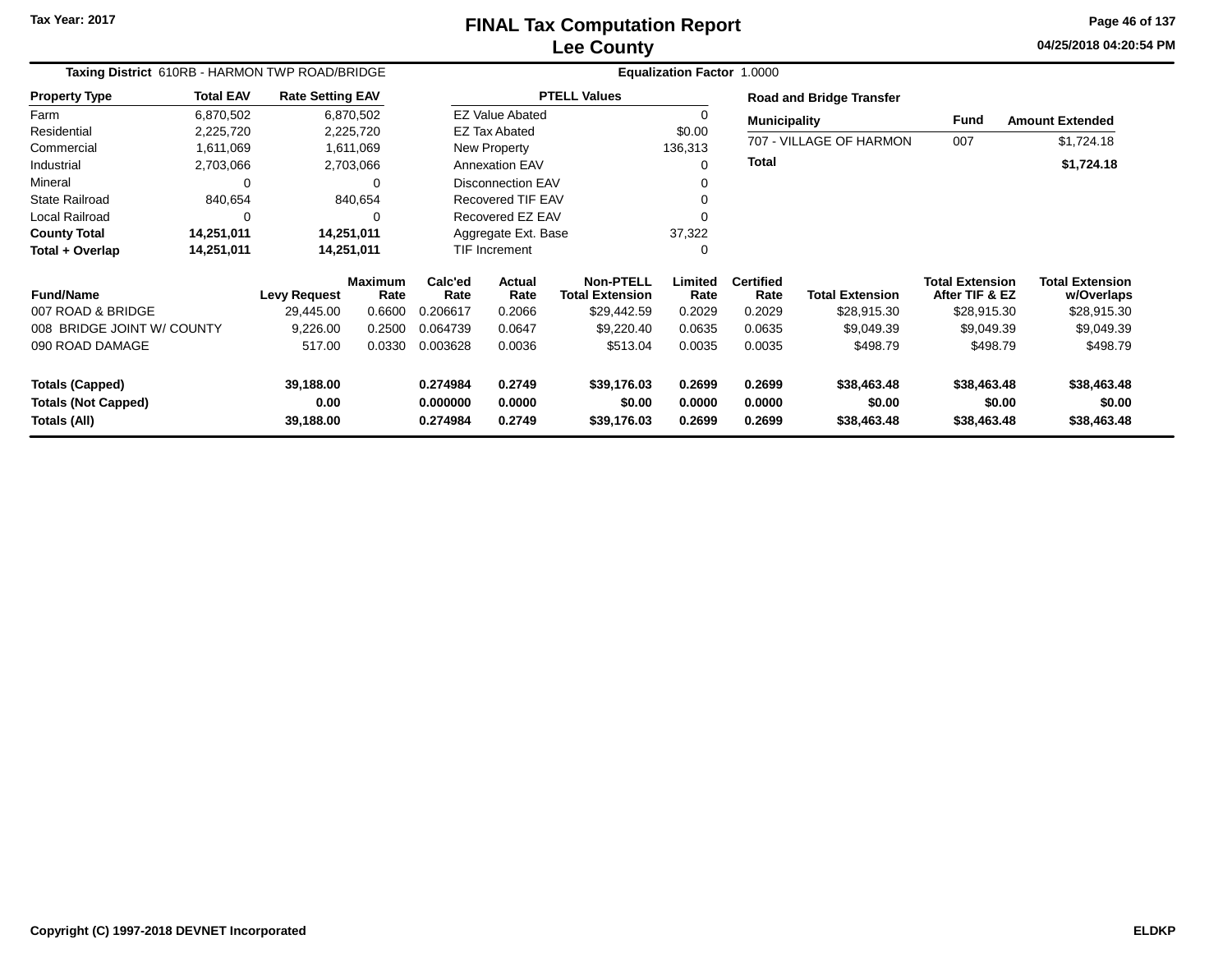$\ddot{\phantom{a}}$ 

# **Lee CountyFINAL Tax Computation Report**

**04/25/2018 04:20:54 PM Page 47 of 137**

| Taxing District 611 - LEE CENTER TOWNSHIP                            |                  |                                |                        |                                  | Equalization Factor 1.0000 |                                            |                            |                            |                                      |                                          |                                      |
|----------------------------------------------------------------------|------------------|--------------------------------|------------------------|----------------------------------|----------------------------|--------------------------------------------|----------------------------|----------------------------|--------------------------------------|------------------------------------------|--------------------------------------|
| <b>Property Type</b>                                                 | <b>Total EAV</b> | <b>Rate Setting EAV</b>        |                        |                                  |                            | <b>PTELL Values</b>                        |                            |                            |                                      |                                          |                                      |
| Farm                                                                 | 8,405,507        |                                | 8,405,507              |                                  | <b>EZ Value Abated</b>     |                                            |                            |                            |                                      |                                          |                                      |
| Residential                                                          | 5,733,152        |                                | 5,733,152              |                                  | <b>EZ Tax Abated</b>       |                                            | \$0.00                     |                            |                                      |                                          |                                      |
| Commercial                                                           | 2,005,694        |                                | 2,005,694              |                                  | New Property               |                                            | 200,223                    |                            |                                      |                                          |                                      |
| Industrial                                                           | 29               |                                | 29                     |                                  | <b>Annexation EAV</b>      |                                            | 0                          |                            |                                      |                                          |                                      |
| Mineral                                                              | 1,653,731        |                                | 1,653,731              |                                  | <b>Disconnection EAV</b>   |                                            |                            |                            |                                      |                                          |                                      |
| <b>State Railroad</b>                                                | 7,283            |                                | 7,283                  |                                  | <b>Recovered TIF EAV</b>   |                                            |                            |                            |                                      |                                          |                                      |
| Local Railroad                                                       | $\Omega$         |                                | 0                      |                                  | Recovered EZ EAV           |                                            |                            |                            |                                      |                                          |                                      |
| <b>County Total</b>                                                  | 17,805,396       |                                | 17,805,396             |                                  | Aggregate Ext. Base        |                                            | 68,209                     |                            |                                      |                                          |                                      |
| Total + Overlap                                                      | 17,805,396       |                                | 17,805,396             |                                  | <b>TIF Increment</b>       |                                            | 0                          |                            |                                      |                                          |                                      |
| <b>Fund/Name</b>                                                     |                  | <b>Levy Request</b>            | <b>Maximum</b><br>Rate | Calc'ed<br>Rate                  | <b>Actual</b><br>Rate      | <b>Non-PTELL</b><br><b>Total Extension</b> | Limited<br>Rate            | <b>Certified</b><br>Rate   | <b>Total Extension</b>               | <b>Total Extension</b><br>After TIF & EZ | <b>Total Extension</b><br>w/Overlaps |
| 001 CORPORATE                                                        |                  | 66,000,00                      | 0.4200                 | 0.370674                         | 0.3707                     | \$66,004.60                                | 0.3647                     | 0.3647                     | \$64,936.28                          | \$64,936.28                              | \$64,936.28                          |
| 054 GENERAL ASSISTANCE                                               |                  | 5,590.00                       | 0.1000                 | 0.031395                         | 0.0314                     | \$5,590.89                                 | 0.0309                     | 0.0309                     | \$5,501.87                           | \$5,501.87                               | \$5,501.87                           |
| <b>Totals (Capped)</b><br><b>Totals (Not Capped)</b><br>Totals (All) |                  | 71,590.00<br>0.00<br>71,590.00 |                        | 0.402069<br>0.000000<br>0.402069 | 0.4021<br>0.0000<br>0.4021 | \$71,595.49<br>\$0.00<br>\$71,595.49       | 0.3956<br>0.0000<br>0.3956 | 0.3956<br>0.0000<br>0.3956 | \$70,438.15<br>\$0.00<br>\$70,438.15 | \$70,438.15<br>\$0.00<br>\$70,438.15     | \$70,438.15<br>\$0.00<br>\$70,438.15 |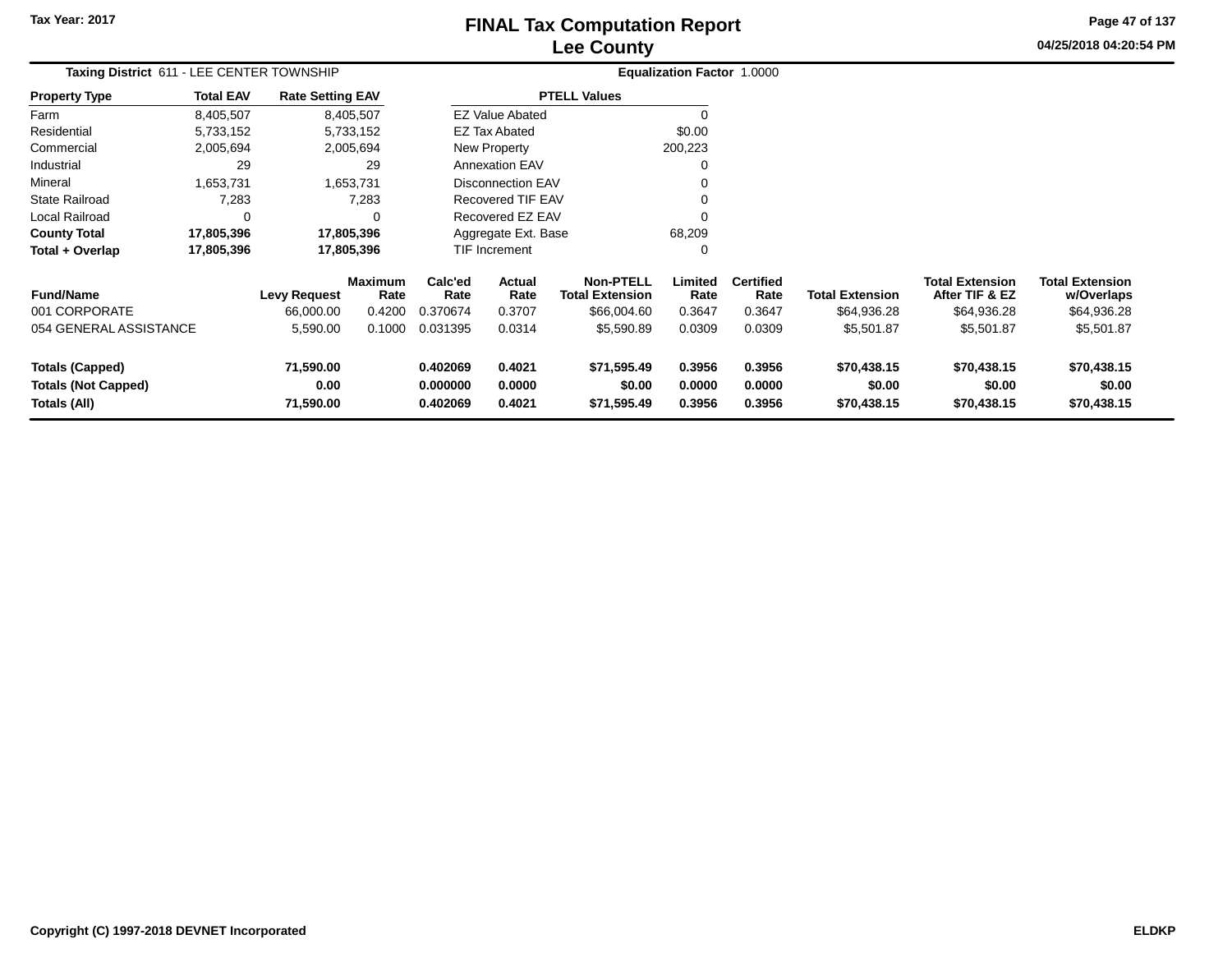**Page 48 of 137**

**04/25/2018 04:20:54 PM**

|                      |                  | Taxing District 611RB - LEE CENTER TWP RD/BRIDGE |                        | Equalization Factor 1.0000 |  |
|----------------------|------------------|--------------------------------------------------|------------------------|----------------------------|--|
| <b>Property Type</b> | <b>Total EAV</b> | <b>Rate Setting EAV</b>                          | <b>PTELL Values</b>    |                            |  |
| Farm                 | 8.405.507        | 8,405,507                                        | <b>EZ Value Abated</b> | 0                          |  |
| Residential          | 5,733,152        | 5,733,152                                        | EZ Tax Abated          | \$0.00                     |  |
| Commercial           | 2.005.694        | 2.005.694                                        | New Property           | 200.223                    |  |
| Industrial           | 29               | 29                                               | <b>Annexation EAV</b>  | 0                          |  |
| Mineral              | 1.653.731        | 1.653.731                                        | Disconnection EAV      | 0                          |  |
| State Railroad       | 7.283            | 7.283                                            | Recovered TIF EAV      | 0                          |  |
| Local Railroad       | $\Omega$         | $\Omega$                                         | Recovered EZ EAV       | 0                          |  |
| <b>County Total</b>  | 17.805.396       | 17.805.396                                       | Aggregate Ext. Base    | 74.897                     |  |
| Total + Overlap      | 17,805,396       | 17,805,396                                       | <b>TIF Increment</b>   | 0                          |  |

| <b>Fund/Name</b>           | <b>Levy Request</b> | <b>Maximum</b><br>Rate | Calc'ed<br>Rate | Actual<br>Rate | Non-PTELL<br><b>Total Extension</b> | .imited<br>Rate | <b>Certified</b><br>Rate | <b>Total Extension</b> | <b>Total Extension</b><br>After TIF & EZ | <b>Total Extension</b><br>w/Overlaps |
|----------------------------|---------------------|------------------------|-----------------|----------------|-------------------------------------|-----------------|--------------------------|------------------------|------------------------------------------|--------------------------------------|
| 007 ROAD & BRIDGE          | 72.940.00           | 0.6600                 | 0.409651        | 0.4097         | \$72,948.71                         | 0.4029          | 0.4029                   | \$71.737.94            | \$71.737.94                              | \$71,737.94                          |
| 008 BRIDGE JOINT W/ COUNTY | 0.00                | 0.2500                 | 0.000000        | 0.0000         | \$0.00                              | 0.0000          | 0.0000                   | \$0.00                 | \$0.00                                   | \$0.00                               |
| 009 PERMANENT ROAD         | 1.000.00            | 0.2500                 | 0.005616        | 0.0056         | \$997.10                            | 0.0055          | 0.0055                   | \$979.30               | \$979.30                                 | \$979.30                             |
| 010 EQUIPMENT & BUILDING   | 500.00              | 0.1000                 | 0.002808        | 0.0028         | \$498.55                            | 0.0028          | 0.0028                   | \$498.55               | \$498.55                                 | \$498.55                             |
| 035 LIABILITY INSURANCE    | 4,200.00            | 0.0000                 | 0.023588        | 0.0236         | \$4,202.07                          | 0.0232          | 0.0232                   | \$4,130.85             | \$4,130.85                               | \$4,130.85                           |
| Totals (Capped)            | 78,640.00           |                        | 0.441663        | 0.4417         | \$78,646.43                         | 0.4344          | 0.4344                   | \$77,346.64            | \$77,346.64                              | \$77,346.64                          |
| <b>Totals (Not Capped)</b> | 0.00                |                        | 0.000000        | 0.0000         | \$0.00                              | 0.0000          | 0.0000                   | \$0.00                 | \$0.00                                   | \$0.00                               |
| Totals (All)               | 78,640.00           |                        | 0.441663        | 0.4417         | \$78,646.43                         | 0.4344          | 0.4344                   | \$77,346.64            | \$77,346.64                              | \$77,346.64                          |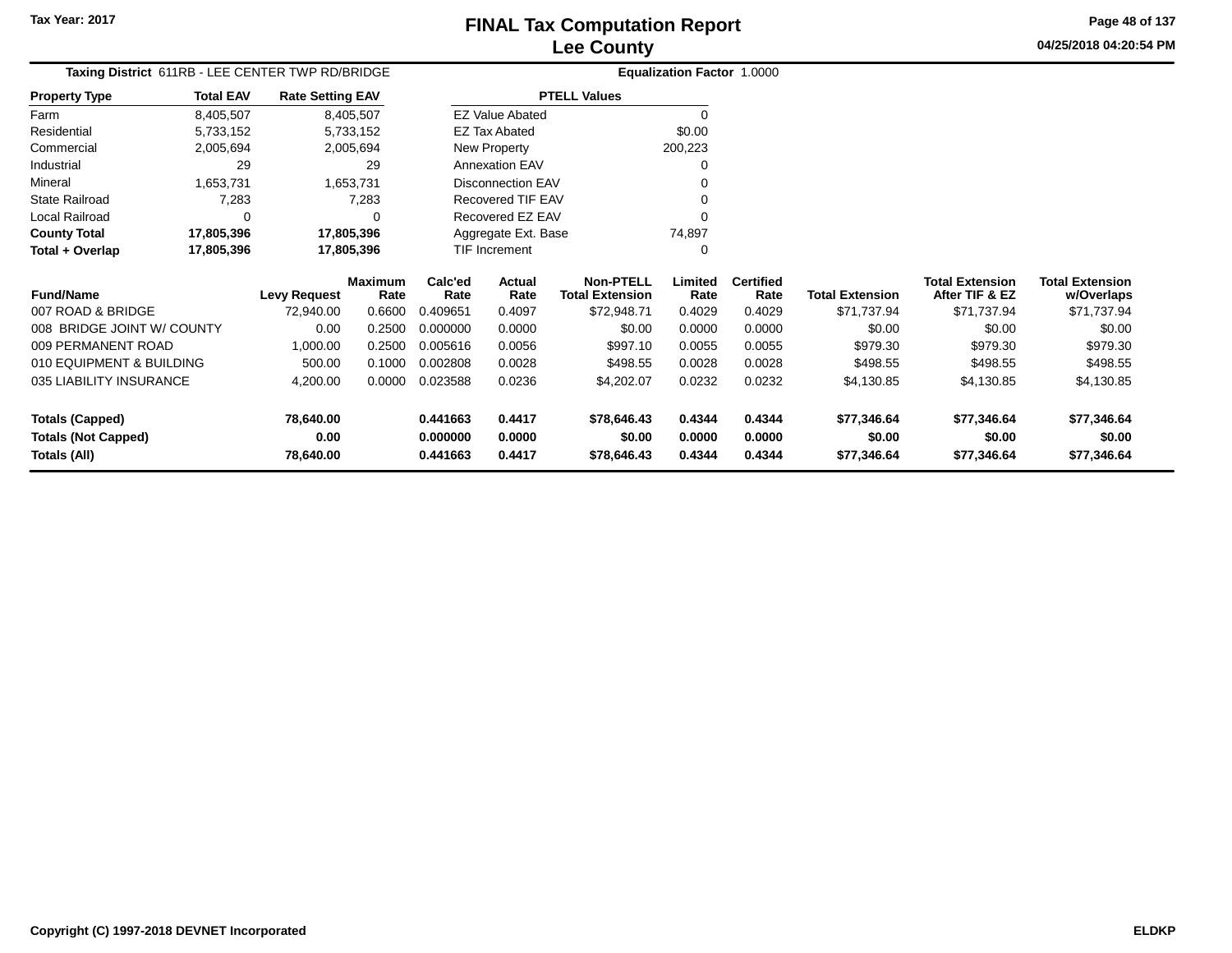# **Lee CountyFINAL Tax Computation Report**

**04/25/2018 04:20:54 PMPage 49 of 137**

| Taxing District 612 - MARION TOWNSHIP |                  |                         |                        |                 | Equalization Factor 1.0000 |                                            |                 |                          |                        |                                          |                                      |
|---------------------------------------|------------------|-------------------------|------------------------|-----------------|----------------------------|--------------------------------------------|-----------------|--------------------------|------------------------|------------------------------------------|--------------------------------------|
| <b>Property Type</b>                  | <b>Total EAV</b> | <b>Rate Setting EAV</b> |                        |                 |                            | <b>PTELL Values</b>                        |                 |                          |                        |                                          |                                      |
| Farm                                  | 8,193,380        |                         | 8,193,380              |                 | <b>EZ Value Abated</b>     |                                            | $\Omega$        |                          |                        |                                          |                                      |
| Residential                           | 1,764,532        |                         | 1,764,532              |                 | <b>EZ Tax Abated</b>       |                                            | \$0.00          |                          |                        |                                          |                                      |
| Commercial                            | 2,130,265        |                         | 2,130,265              |                 | New Property               |                                            | 114,788         |                          |                        |                                          |                                      |
| Industrial                            | 67,019           |                         | 67,019                 |                 | <b>Annexation EAV</b>      |                                            | 0               |                          |                        |                                          |                                      |
| Mineral                               | 0                |                         | 0                      |                 | <b>Disconnection EAV</b>   |                                            |                 |                          |                        |                                          |                                      |
| <b>State Railroad</b>                 | 0                |                         | 0                      |                 | Recovered TIF EAV          |                                            |                 |                          |                        |                                          |                                      |
| Local Railroad                        | $\Omega$         |                         | $\Omega$               |                 | Recovered EZ EAV           |                                            | $\Omega$        |                          |                        |                                          |                                      |
| <b>County Total</b>                   | 12,155,196       |                         | 12,155,196             |                 | Aggregate Ext. Base        |                                            | 44,194          |                          |                        |                                          |                                      |
| Total + Overlap                       | 12,155,196       |                         | 12,155,196             |                 | TIF Increment              |                                            | 0               |                          |                        |                                          |                                      |
| <b>Fund/Name</b>                      |                  | Levy Request            | <b>Maximum</b><br>Rate | Calc'ed<br>Rate | Actual<br>Rate             | <b>Non-PTELL</b><br><b>Total Extension</b> | Limited<br>Rate | <b>Certified</b><br>Rate | <b>Total Extension</b> | <b>Total Extension</b><br>After TIF & EZ | <b>Total Extension</b><br>w/Overlaps |
| 001 CORPORATE                         |                  | 45,100.00               | 0.4500                 | 0.371035        | 0.3710                     | \$45,095.78                                | 0.3628          | 0.3628                   | \$44,099.05            | \$44,099.05                              | \$44,099.05                          |
| 035 LIABILITY INSURANCE               |                  | 1,000.00                | 0.0000                 | 0.008227        | 0.0082                     | \$996.73                                   | 0.0080          | 0.0080                   | \$972.42               | \$972.42                                 | \$972.42                             |
| 054 GENERAL ASSISTANCE                |                  | 500.00                  | 0.0000                 | 0.004114        | 0.0041                     | \$498.36                                   | 0.0040          | 0.0040                   | \$486.21               | \$486.21                                 | \$486.21                             |
| <b>Totals (Capped)</b>                |                  | 46,600.00               |                        | 0.383376        | 0.3833                     | \$46,590.87                                | 0.3748          | 0.3748                   | \$45,557.68            | \$45,557.68                              | \$45,557.68                          |
| <b>Totals (Not Capped)</b>            |                  | 0.00                    |                        | 0.000000        | 0.0000                     | \$0.00                                     | 0.0000          | 0.0000                   | \$0.00                 | \$0.00                                   | \$0.00                               |
| Totals (All)<br>46,600.00             |                  | 0.383376                | 0.3833                 | \$46,590.87     | 0.3748                     | 0.3748                                     | \$45,557.68     | \$45,557.68              | \$45,557.68            |                                          |                                      |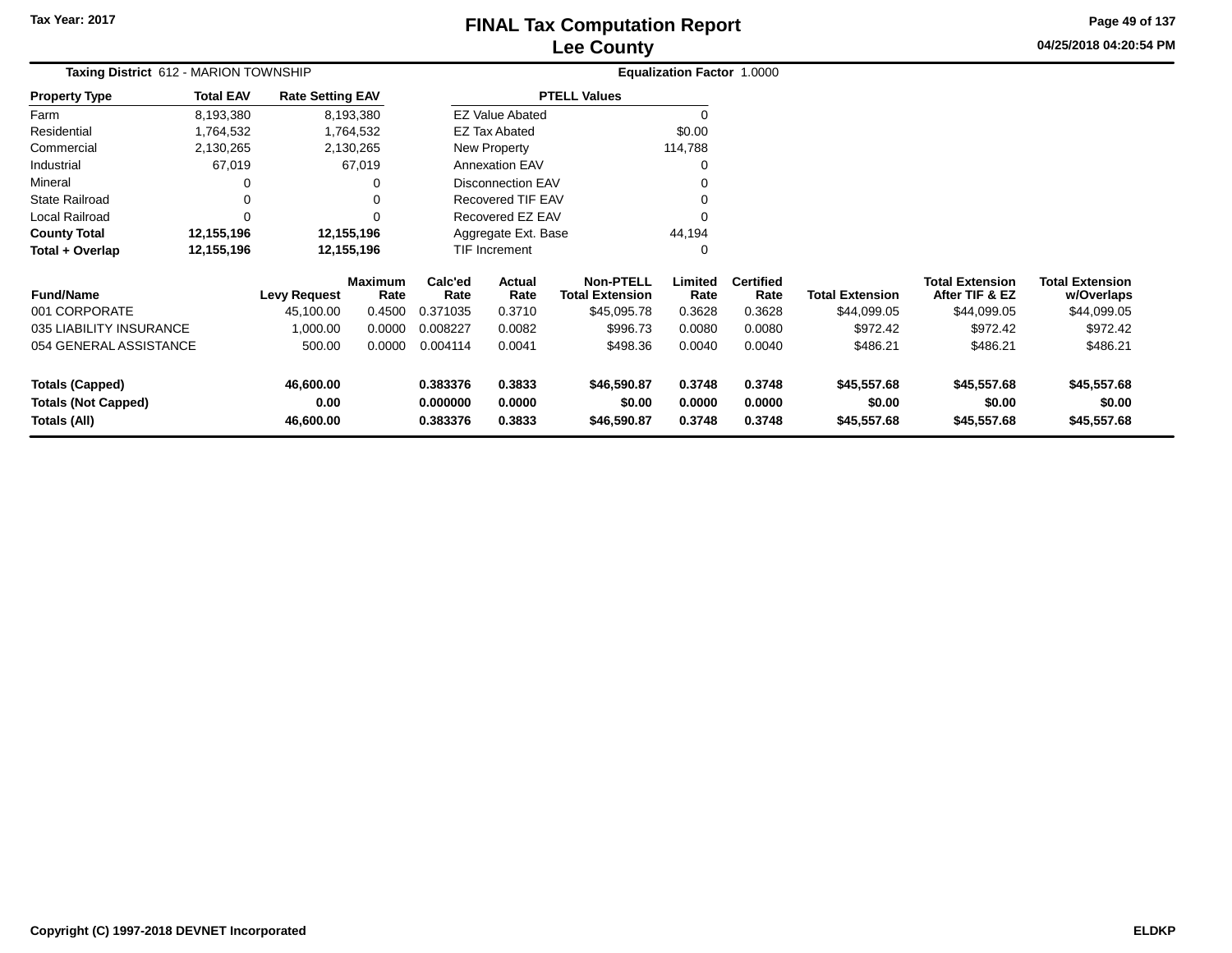**04/25/2018 04:20:54 PM Page 50 of 137**

| Taxing District 612RB - MARION TWP ROAD/BRIDGE |                  |                         |                        |                 |                          |                                            | <b>Equalization Factor 1.0000</b> |                          |                                 |                                          |                                      |
|------------------------------------------------|------------------|-------------------------|------------------------|-----------------|--------------------------|--------------------------------------------|-----------------------------------|--------------------------|---------------------------------|------------------------------------------|--------------------------------------|
| <b>Property Type</b>                           | <b>Total EAV</b> | <b>Rate Setting EAV</b> |                        |                 |                          | <b>PTELL Values</b>                        |                                   |                          | <b>Road and Bridge Transfer</b> |                                          |                                      |
| Farm                                           | 8,193,380        |                         | 8,193,380              |                 | <b>EZ Value Abated</b>   |                                            | 0                                 | <b>Municipality</b>      |                                 | Fund                                     | <b>Amount Extended</b>               |
| Residential                                    | 1,764,532        |                         | 1,764,532              |                 | <b>EZ Tax Abated</b>     |                                            | \$0.00                            |                          |                                 |                                          |                                      |
| Commercial                                     | 2,130,265        |                         | 2,130,265              |                 | New Property             |                                            | 114,788                           |                          | 701 - CITY OF AMBOY             | 007                                      | \$422.93                             |
| Industrial                                     | 67,019           |                         | 67,019                 |                 | Annexation EAV           |                                            | $\Omega$                          | <b>Total</b>             |                                 |                                          | \$422.93                             |
| Mineral                                        |                  |                         | O                      |                 | <b>Disconnection EAV</b> |                                            | 0                                 |                          |                                 |                                          |                                      |
| State Railroad                                 |                  |                         | 0                      |                 | <b>Recovered TIF EAV</b> |                                            | 0                                 |                          |                                 |                                          |                                      |
| Local Railroad                                 |                  |                         | ŋ                      |                 | Recovered EZ EAV         |                                            | 0                                 |                          |                                 |                                          |                                      |
| <b>County Total</b>                            | 12,155,196       | 12,155,196              |                        |                 | Aggregate Ext. Base      |                                            | 65,446                            |                          |                                 |                                          |                                      |
| Total + Overlap                                | 12,155,196       | 12,155,196              |                        |                 | TIF Increment            |                                            | 0                                 |                          |                                 |                                          |                                      |
| <b>Fund/Name</b>                               |                  | <b>Levy Request</b>     | <b>Maximum</b><br>Rate | Calc'ed<br>Rate | Actual<br>Rate           | <b>Non-PTELL</b><br><b>Total Extension</b> | Limited<br>Rate                   | <b>Certified</b><br>Rate | <b>Total Extension</b>          | <b>Total Extension</b><br>After TIF & EZ | <b>Total Extension</b><br>w/Overlaps |
| 007 ROAD & BRIDGE                              |                  | 39,600.00               | 0.6600                 | 0.325787        | 0.3258                   | \$39,601.63                                | 0.3198                            | 0.3198                   | \$38,872.32                     | \$38,872.32                              | \$38,872.32                          |
| 008 BRIDGE JOINT W/ COUNTY                     |                  | 4,800.00                | 0.2500                 | 0.039489        | 0.0395                   | \$4,801.30                                 | 0.0388                            | 0.0388                   | \$4,716.22                      | \$4,716.22                               | \$4,716.22                           |
| 009 PERMANENT ROAD                             |                  | 16,300.00               | 0.2500                 | 0.134099        | 0.1341                   | \$16,300.12                                | 0.1317                            | 0.1317                   | \$16,008.39                     | \$16,008.39                              | \$16,008.39                          |
| 010 EQUIPMENT & BUILDING                       |                  | 3,800.00                | 0.1000                 | 0.031262        | 0.0313                   | \$3,804.58                                 | 0.0307                            | 0.0307                   | \$3,731.65                      | \$3,731.65                               | \$3,731.65                           |
| 035 LIABILITY INSURANCE                        |                  | 4,200.00                | 0.0000                 | 0.034553        | 0.0346                   | \$4,205.70                                 | 0.0340                            | 0.0340                   | \$4,132.77                      | \$4,132.77                               | \$4,132.77                           |
| <b>Totals (Capped)</b>                         |                  | 68,700.00               |                        | 0.565190        | 0.5653                   | \$68,713.33                                | 0.5550                            | 0.5550                   | \$67,461.35                     | \$67,461.35                              | \$67,461.35                          |
| <b>Totals (Not Capped)</b>                     |                  | 0.00                    |                        | 0.000000        | 0.0000                   | \$0.00                                     | 0.0000                            | 0.0000                   | \$0.00                          | \$0.00                                   | \$0.00                               |
| Totals (All)                                   |                  | 68,700.00               |                        | 0.565190        | 0.5653                   | \$68,713.33                                | 0.5550                            | 0.5550                   | \$67,461.35                     | \$67,461.35                              | \$67,461.35                          |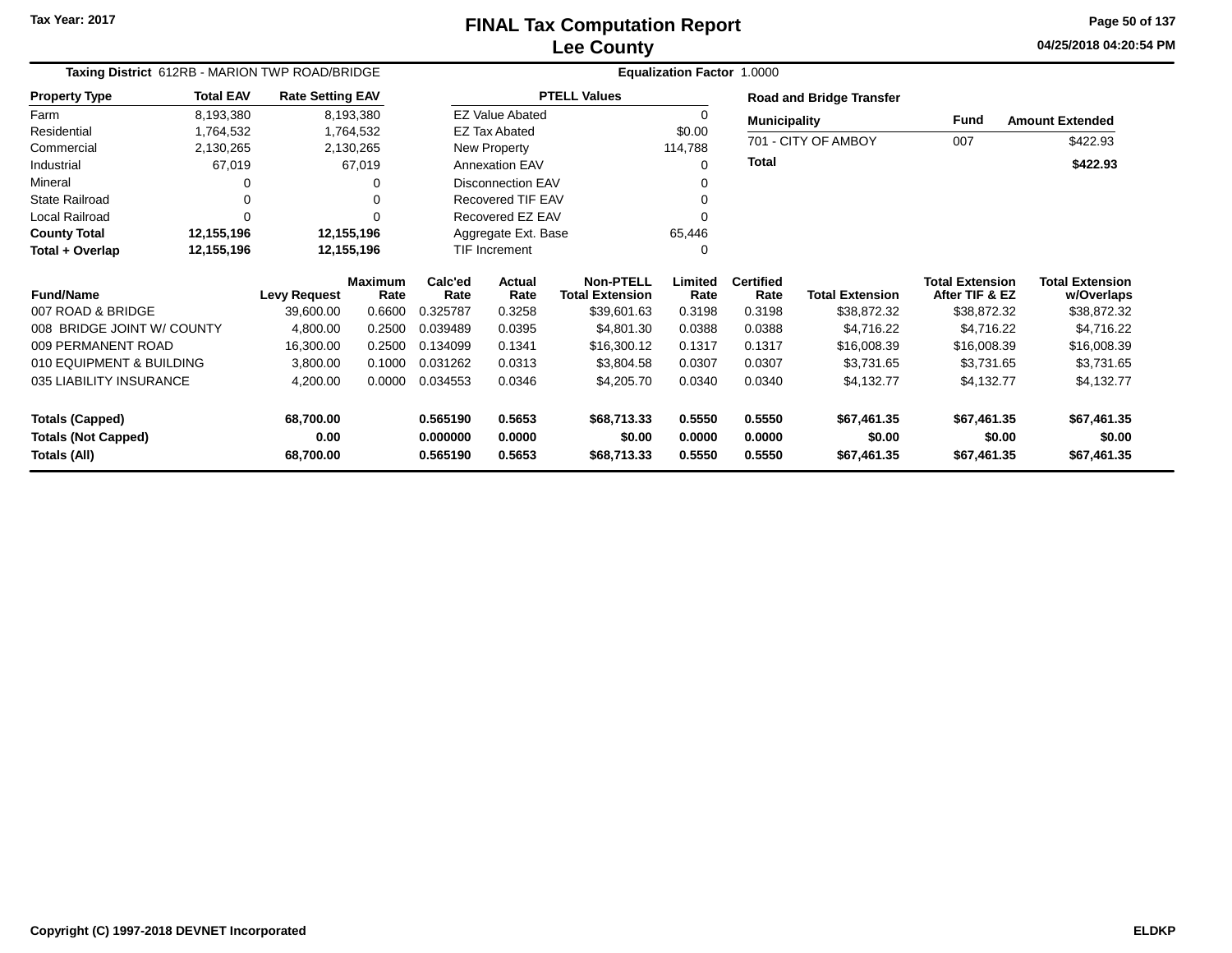# **Lee CountyFINAL Tax Computation Report**

**04/25/2018 04:20:54 PM Page 51 of 137**

| Taxing District 613 - MAY TOWNSHIP                                   |                  |                                  |                                  |                                  |                                 |                                                           | Equalization Factor 1.0000 |                                    |                                       |                                                         |                                                     |
|----------------------------------------------------------------------|------------------|----------------------------------|----------------------------------|----------------------------------|---------------------------------|-----------------------------------------------------------|----------------------------|------------------------------------|---------------------------------------|---------------------------------------------------------|-----------------------------------------------------|
| <b>Property Type</b>                                                 | <b>Total EAV</b> | <b>Rate Setting EAV</b>          |                                  |                                  |                                 | <b>PTELL Values</b>                                       |                            |                                    |                                       |                                                         |                                                     |
| Farm                                                                 | 8,867,572        |                                  | 8,867,572                        |                                  | <b>EZ Value Abated</b>          |                                                           |                            |                                    |                                       |                                                         |                                                     |
| Residential                                                          | 14,822,143       |                                  | 14,822,143                       |                                  | EZ Tax Abated                   |                                                           | \$0.00                     |                                    |                                       |                                                         |                                                     |
| Commercial                                                           | 997,391          |                                  | 997,391                          |                                  | New Property                    |                                                           | 242,668                    |                                    |                                       |                                                         |                                                     |
| Industrial                                                           | 6,571            |                                  | 6,571                            |                                  | <b>Annexation EAV</b>           |                                                           |                            |                                    |                                       |                                                         |                                                     |
| Mineral                                                              | 8,706,180        |                                  | 8,706,180                        |                                  | <b>Disconnection EAV</b>        |                                                           |                            |                                    |                                       |                                                         |                                                     |
| State Railroad                                                       |                  |                                  |                                  |                                  | Recovered TIF EAV               |                                                           |                            |                                    |                                       |                                                         |                                                     |
| Local Railroad                                                       |                  |                                  |                                  |                                  | Recovered EZ EAV                |                                                           |                            |                                    |                                       |                                                         |                                                     |
| <b>County Total</b>                                                  | 33,399,857       |                                  | 33,399,857                       |                                  | Aggregate Ext. Base             |                                                           | 58,550                     |                                    |                                       |                                                         |                                                     |
| Total + Overlap                                                      | 33,399,857       |                                  | 33,399,857                       |                                  | <b>TIF Increment</b>            |                                                           |                            |                                    |                                       |                                                         |                                                     |
| <b>Fund/Name</b><br>001 CORPORATE                                    |                  | <b>Levy Request</b><br>59,345.00 | <b>Maximum</b><br>Rate<br>0.2500 | Calc'ed<br>Rate<br>0.177680      | <b>Actual</b><br>Rate<br>0.1777 | <b>Non-PTELL</b><br><b>Total Extension</b><br>\$59,351.55 | Limited<br>Rate<br>0.1777  | <b>Certified</b><br>Rate<br>0.1777 | <b>Total Extension</b><br>\$59,351.55 | <b>Total Extension</b><br>After TIF & EZ<br>\$59,351.55 | <b>Total Extension</b><br>w/Overlaps<br>\$59,351.55 |
| <b>Totals (Capped)</b><br><b>Totals (Not Capped)</b><br>Totals (All) |                  | 59,345.00<br>0.00<br>59,345.00   |                                  | 0.177680<br>0.000000<br>0.177680 | 0.1777<br>0.0000<br>0.1777      | \$59,351.55<br>\$0.00<br>\$59,351.55                      | 0.1777<br>0.0000<br>0.1777 | 0.1777<br>0.0000<br>0.1777         | \$59,351.55<br>\$0.00<br>\$59,351.55  | \$59,351.55<br>\$0.00<br>\$59,351.55                    | \$59,351.55<br>\$0.00<br>\$59,351.55                |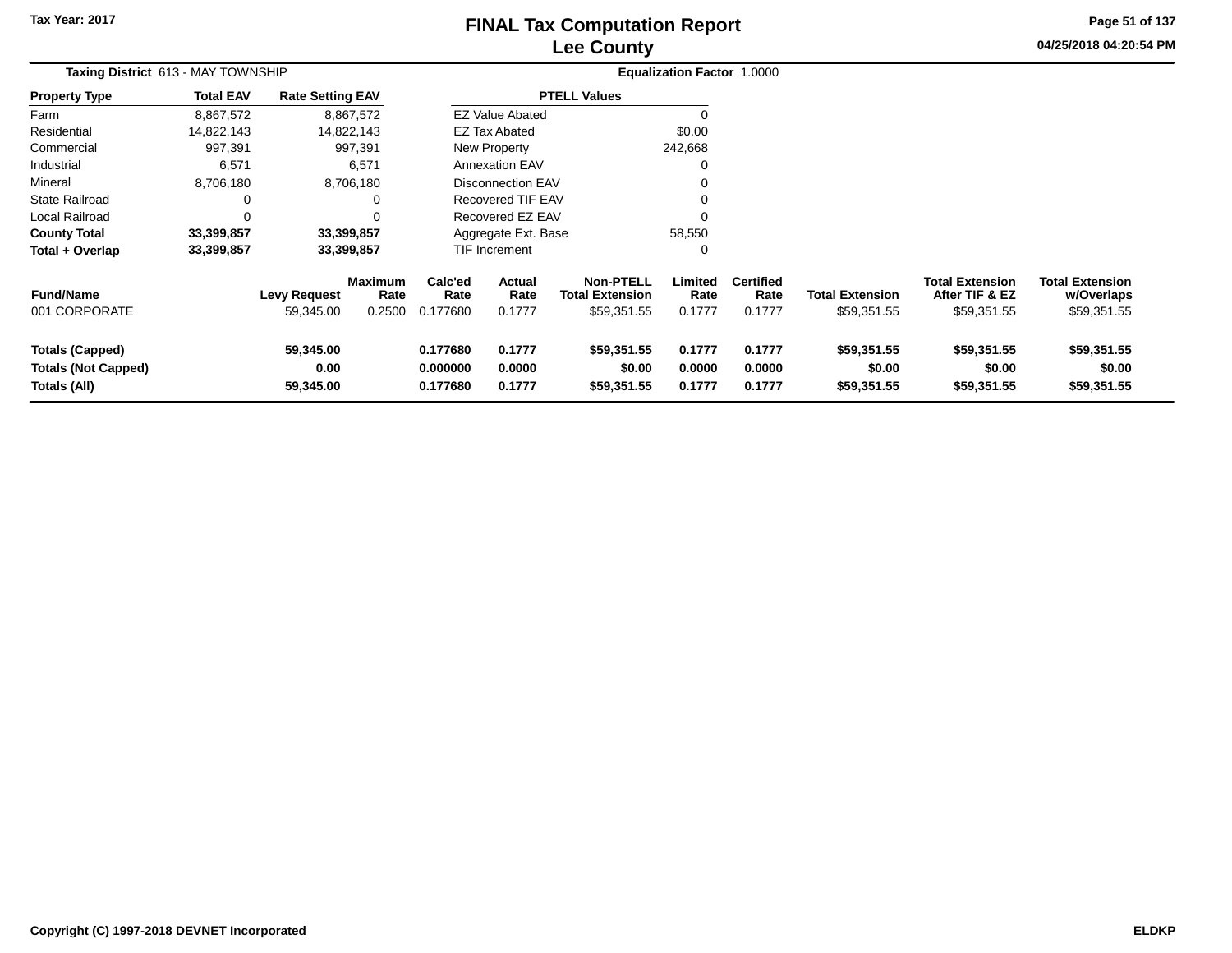# **Lee CountyFINAL Tax Computation Report**

**04/25/2018 04:20:54 PM Page 52 of 137**

| Taxing District 613RB - MAY TWP ROAD/BRIDGE                          |                  |                                   |                                  |                                  |                                 |                                                            | <b>Equalization Factor 1.0000</b> |                                    |                                        |                                                          |                                                      |  |
|----------------------------------------------------------------------|------------------|-----------------------------------|----------------------------------|----------------------------------|---------------------------------|------------------------------------------------------------|-----------------------------------|------------------------------------|----------------------------------------|----------------------------------------------------------|------------------------------------------------------|--|
| <b>Property Type</b>                                                 | <b>Total EAV</b> | <b>Rate Setting EAV</b>           |                                  |                                  |                                 | <b>PTELL Values</b>                                        |                                   |                                    |                                        |                                                          |                                                      |  |
| Farm                                                                 | 8,867,572        |                                   | 8,867,572                        |                                  | <b>EZ Value Abated</b>          |                                                            | 0                                 |                                    |                                        |                                                          |                                                      |  |
| Residential                                                          | 14,822,143       |                                   | 14,822,143                       |                                  | <b>EZ Tax Abated</b>            |                                                            | \$0.00                            |                                    |                                        |                                                          |                                                      |  |
| Commercial                                                           | 997,391          |                                   | 997,391                          |                                  | New Property                    |                                                            | 242,668                           |                                    |                                        |                                                          |                                                      |  |
| Industrial                                                           | 6,571            |                                   | 6,571                            |                                  | <b>Annexation EAV</b>           |                                                            | $\mathbf 0$                       |                                    |                                        |                                                          |                                                      |  |
| Mineral                                                              | 8,706,180        |                                   | 8,706,180                        |                                  | Disconnection EAV               |                                                            | 0                                 |                                    |                                        |                                                          |                                                      |  |
| <b>State Railroad</b>                                                | 0                |                                   | 0                                |                                  | Recovered TIF EAV               |                                                            | $\Omega$                          |                                    |                                        |                                                          |                                                      |  |
| Local Railroad                                                       | 0                |                                   |                                  |                                  | Recovered EZ EAV                |                                                            | $\Omega$                          |                                    |                                        |                                                          |                                                      |  |
| <b>County Total</b>                                                  | 33,399,857       |                                   | 33,399,857                       |                                  | Aggregate Ext. Base             |                                                            | 98,113                            |                                    |                                        |                                                          |                                                      |  |
| Total + Overlap                                                      | 33,399,857       |                                   | 33,399,857                       |                                  | TIF Increment                   |                                                            | 0                                 |                                    |                                        |                                                          |                                                      |  |
| <b>Fund/Name</b><br>007 ROAD & BRIDGE                                |                  | <b>Levy Request</b><br>111,824.00 | <b>Maximum</b><br>Rate<br>0.6600 | Calc'ed<br>Rate<br>0.334804      | <b>Actual</b><br>Rate<br>0.3348 | <b>Non-PTELL</b><br><b>Total Extension</b><br>\$111,822.72 | Limited<br>Rate<br>0.3021         | <b>Certified</b><br>Rate<br>0.3021 | <b>Total Extension</b><br>\$100,900.97 | <b>Total Extension</b><br>After TIF & EZ<br>\$100,900.97 | <b>Total Extension</b><br>w/Overlaps<br>\$100,900.97 |  |
| <b>Totals (Capped)</b><br><b>Totals (Not Capped)</b><br>Totals (All) |                  | 111,824.00<br>0.00<br>111,824.00  |                                  | 0.334804<br>0.000000<br>0.334804 | 0.3348<br>0.0000<br>0.3348      | \$111,822.72<br>\$0.00<br>\$111,822.72                     | 0.3021<br>0.0000<br>0.3021        | 0.3021<br>0.0000<br>0.3021         | \$100,900.97<br>\$0.00<br>\$100,900.97 | \$100,900.97<br>\$0.00<br>\$100,900.97                   | \$100,900.97<br>\$0.00<br>\$100,900.97               |  |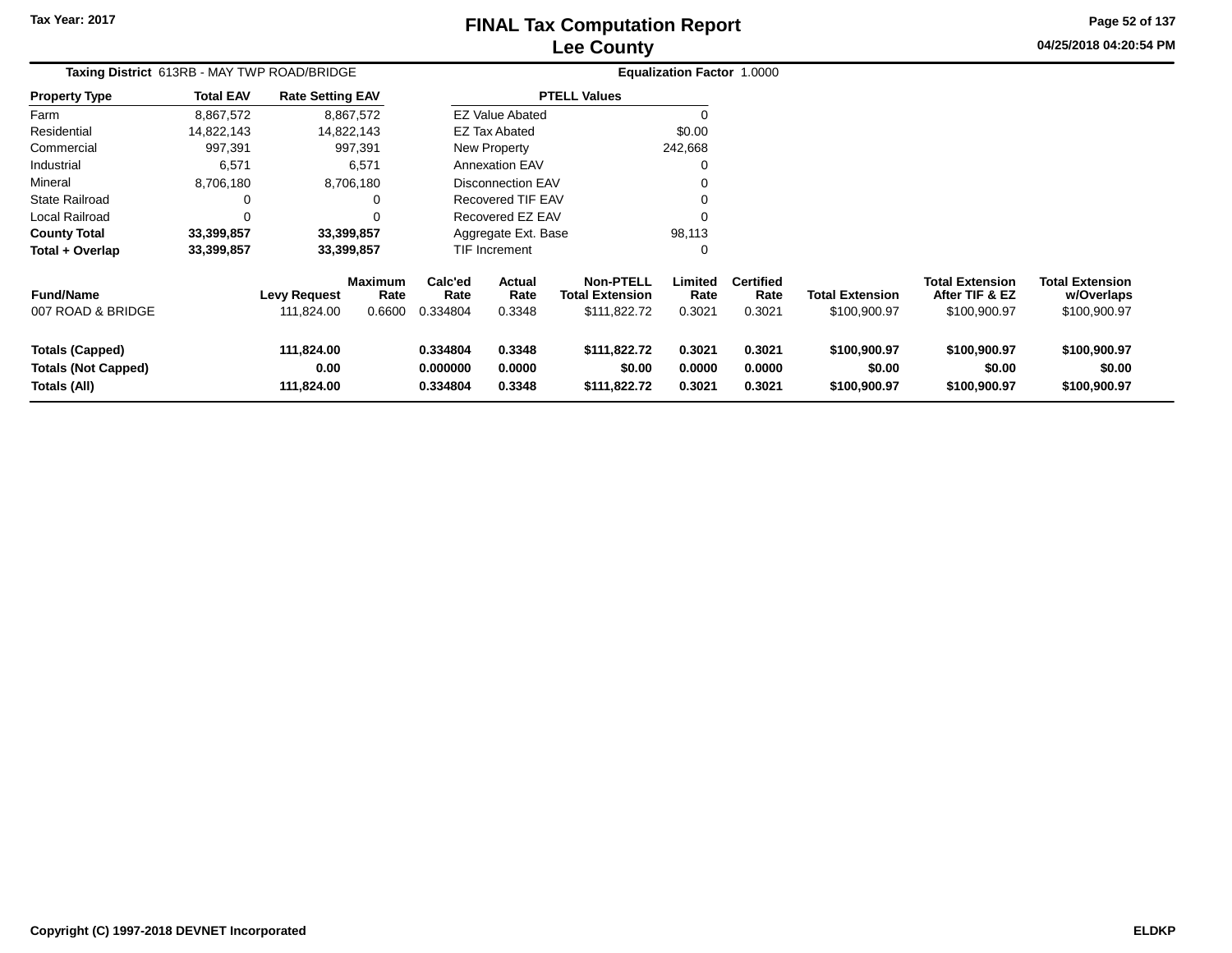# **Lee CountyFINAL Tax Computation Report**

**04/25/2018 04:20:54 PM Page 53 of 137**

| Taxing District 614 - NACHUSA TOWNSHIP<br><b>Property Type</b> |                   |                                  |                                                                                                                                                     |                  |                                                                                          |                                                                                                                                                                 |                          |                                      |                                          |                                      |
|----------------------------------------------------------------|-------------------|----------------------------------|-----------------------------------------------------------------------------------------------------------------------------------------------------|------------------|------------------------------------------------------------------------------------------|-----------------------------------------------------------------------------------------------------------------------------------------------------------------|--------------------------|--------------------------------------|------------------------------------------|--------------------------------------|
| <b>Total EAV</b>                                               |                   |                                  |                                                                                                                                                     |                  |                                                                                          |                                                                                                                                                                 |                          |                                      |                                          |                                      |
| 8,714,771                                                      |                   |                                  |                                                                                                                                                     |                  |                                                                                          |                                                                                                                                                                 |                          |                                      |                                          |                                      |
| 3,662,698                                                      |                   |                                  |                                                                                                                                                     |                  |                                                                                          | \$0.00                                                                                                                                                          |                          |                                      |                                          |                                      |
| 1,014,836                                                      |                   |                                  |                                                                                                                                                     |                  |                                                                                          |                                                                                                                                                                 |                          |                                      |                                          |                                      |
| 383,057                                                        |                   |                                  |                                                                                                                                                     |                  |                                                                                          |                                                                                                                                                                 |                          |                                      |                                          |                                      |
| 0                                                              |                   | 0                                |                                                                                                                                                     |                  |                                                                                          |                                                                                                                                                                 |                          |                                      |                                          |                                      |
| 858,668                                                        |                   |                                  |                                                                                                                                                     |                  |                                                                                          |                                                                                                                                                                 |                          |                                      |                                          |                                      |
| 1,630                                                          |                   |                                  |                                                                                                                                                     |                  |                                                                                          |                                                                                                                                                                 |                          |                                      |                                          |                                      |
| 14,635,660                                                     |                   |                                  |                                                                                                                                                     |                  |                                                                                          | 31,522                                                                                                                                                          |                          |                                      |                                          |                                      |
| 14,635,660                                                     |                   |                                  |                                                                                                                                                     |                  |                                                                                          |                                                                                                                                                                 |                          |                                      |                                          |                                      |
|                                                                |                   |                                  | Calc'ed<br>Rate                                                                                                                                     | Actual<br>Rate   | <b>Non-PTELL</b><br><b>Total Extension</b>                                               | Limited<br>Rate                                                                                                                                                 | <b>Certified</b><br>Rate | <b>Total Extension</b>               | <b>Total Extension</b><br>After TIF & EZ | Total Extension<br>w/Overlaps        |
|                                                                | 29,655.00         | 0.4500                           | 0.202622                                                                                                                                            | 0.2026           | \$29,651.85                                                                              | 0.2024                                                                                                                                                          | 0.2024                   | \$29,622.58                          | \$29,622.58                              | \$29,622.58                          |
|                                                                | 2,676.00          | 0.0000                           | 0.018284                                                                                                                                            | 0.0183           | \$2,678.33                                                                               | 0.0183                                                                                                                                                          | 0.0183                   | \$2,678.33                           | \$2,678.33                               | \$2,678.33                           |
| 054 GENERAL ASSISTANCE                                         | 764.00            | 0.1000                           | 0.005220                                                                                                                                            | 0.0052           | \$761.05                                                                                 | 0.0052                                                                                                                                                          | 0.0052                   | \$761.05                             | \$761.05                                 | \$761.05                             |
|                                                                | 33,095.00<br>0.00 |                                  | 0.226126<br>0.000000                                                                                                                                | 0.2261<br>0.0000 | \$33,091.23<br>\$0.00                                                                    | 0.2259<br>0.0000                                                                                                                                                | 0.2259<br>0.0000         | \$33,061.96<br>\$0.00                | \$33,061.96<br>\$0.00                    | \$33,061.96<br>\$0.00<br>\$33,061.96 |
|                                                                |                   | <b>Levy Request</b><br>33,095.00 | <b>Rate Setting EAV</b><br>8,714,771<br>3,662,698<br>1,014,836<br>383,057<br>858,668<br>1,630<br>14,635,660<br>14,635,660<br><b>Maximum</b><br>Rate | 0.226126         | <b>EZ Tax Abated</b><br>New Property<br><b>Annexation EAV</b><br>TIF Increment<br>0.2261 | <b>PTELL Values</b><br><b>EZ Value Abated</b><br><b>Disconnection EAV</b><br><b>Recovered TIF EAV</b><br>Recovered EZ EAV<br>Aggregate Ext. Base<br>\$33,091.23 | 388,183<br>0.2259        | Equalization Factor 1.0000<br>0.2259 | \$33,061.96                              | \$33,061.96                          |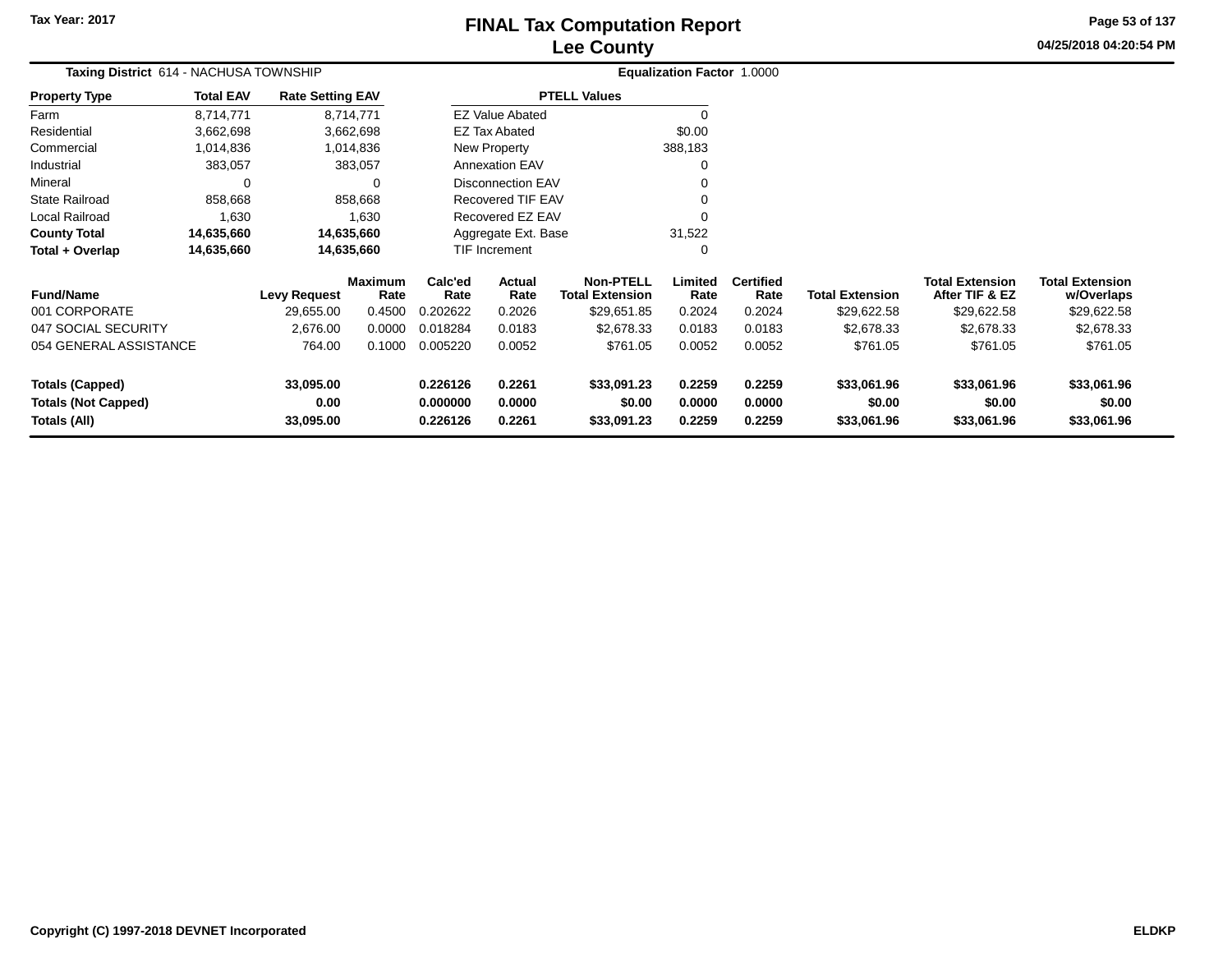**0.394960 0.3949 \$57,796.23 0.3946 0.3946 \$57,752.31 \$57,752.31 \$57,752.31**

**04/25/2018 04:20:54 PMPage 54 of 137**

> **w/Overlaps**\$30,368.99

| Taxing District 614RB - NACHUSA TWP ROAD/BRIDGE |                  |                         |                        |                 | Equalization Factor 1.0000 |                                            |                 |                          |                        |                                          |                                      |
|-------------------------------------------------|------------------|-------------------------|------------------------|-----------------|----------------------------|--------------------------------------------|-----------------|--------------------------|------------------------|------------------------------------------|--------------------------------------|
| <b>Property Type</b>                            | <b>Total EAV</b> | <b>Rate Setting EAV</b> |                        |                 |                            | <b>PTELL Values</b>                        |                 |                          |                        |                                          |                                      |
| Farm                                            | 8,714,771        |                         | 8,714,771              |                 | <b>EZ Value Abated</b>     |                                            |                 |                          |                        |                                          |                                      |
| Residential                                     | 3,662,698        |                         | 3,662,698              |                 | <b>EZ Tax Abated</b>       |                                            | \$0.00          |                          |                        |                                          |                                      |
| Commercial                                      | 1,014,836        |                         | 1,014,836              |                 | New Property               |                                            | 388,183         |                          |                        |                                          |                                      |
| Industrial                                      | 383,057          |                         | 383,057                |                 | <b>Annexation EAV</b>      |                                            |                 |                          |                        |                                          |                                      |
| Mineral                                         |                  |                         |                        |                 | Disconnection EAV          |                                            |                 |                          |                        |                                          |                                      |
| <b>State Railroad</b>                           | 858,668          |                         | 858,668                |                 | Recovered TIF EAV          |                                            |                 |                          |                        |                                          |                                      |
| <b>Local Railroad</b>                           | 1,630            |                         | 1,630                  |                 | Recovered EZ EAV           |                                            |                 |                          |                        |                                          |                                      |
| <b>County Total</b>                             | 14,635,660       | 14,635,660              |                        |                 | Aggregate Ext. Base        |                                            | 55,059          |                          |                        |                                          |                                      |
| Total + Overlap                                 | 14,635,660       | 14,635,660              |                        |                 | TIF Increment              |                                            |                 |                          |                        |                                          |                                      |
| <b>Fund/Name</b>                                |                  | <b>Levy Request</b>     | <b>Maximum</b><br>Rate | Calc'ed<br>Rate | Actual<br>Rate             | <b>Non-PTELL</b><br><b>Total Extension</b> | Limited<br>Rate | <b>Certified</b><br>Rate | <b>Total Extension</b> | <b>Total Extension</b><br>After TIF & EZ | <b>Total Extension</b><br>w/Overlaps |
| 007 ROAD & BRIDGE                               |                  | 30,405.00               | 0.6600                 | 0.207746        | 0.2077                     | \$30,398.27                                | 0.2075          | 0.2075                   | \$30,368.99            | \$30,368.99                              | \$30,368.99                          |
| 008 BRIDGE JOINT W/ COUNTY                      |                  | 20,784.00               | 0.2500                 | 0.142009        | 0.1420                     | \$20,782.64                                | 0.1419          | 0.1419                   | \$20,768.00            | \$20,768.00                              | \$20,768.00                          |
| 009 PERMANENT ROAD                              |                  | 1,380.00                | 0.2500                 | 0.009429        | 0.0094                     | \$1,375.75                                 | 0.0094          | 0.0094                   | \$1,375.75             | \$1,375.75                               | \$1,375.75                           |
| 010 EQUIPMENT & BUILDING                        |                  | 5,236.00                | 0.1000                 | 0.035776        | 0.0358                     | \$5,239.57                                 | 0.0358          | 0.0358                   | \$5,239.57             | \$5,239.57                               | \$5,239.57                           |
| <b>Totals (Capped)</b>                          |                  | 57,805.00               |                        | 0.394960        | 0.3949                     | \$57,796.23                                | 0.3946          | 0.3946                   | \$57,752.31            | \$57,752.31                              | \$57,752.31                          |
| <b>Totals (Not Capped)</b>                      |                  | 0.00                    |                        | 0.000000        | 0.0000                     | \$0.00                                     | 0.0000          | 0.0000                   | \$0.00                 | \$0.00                                   | \$0.00                               |
| Totals (All)                                    |                  | 57,805.00               |                        | 0.394960        | 0.3949                     | \$57,796.23                                | 0.3946          | 0.3946                   | \$57,752.31            | \$57,752.31                              | \$57,752.31                          |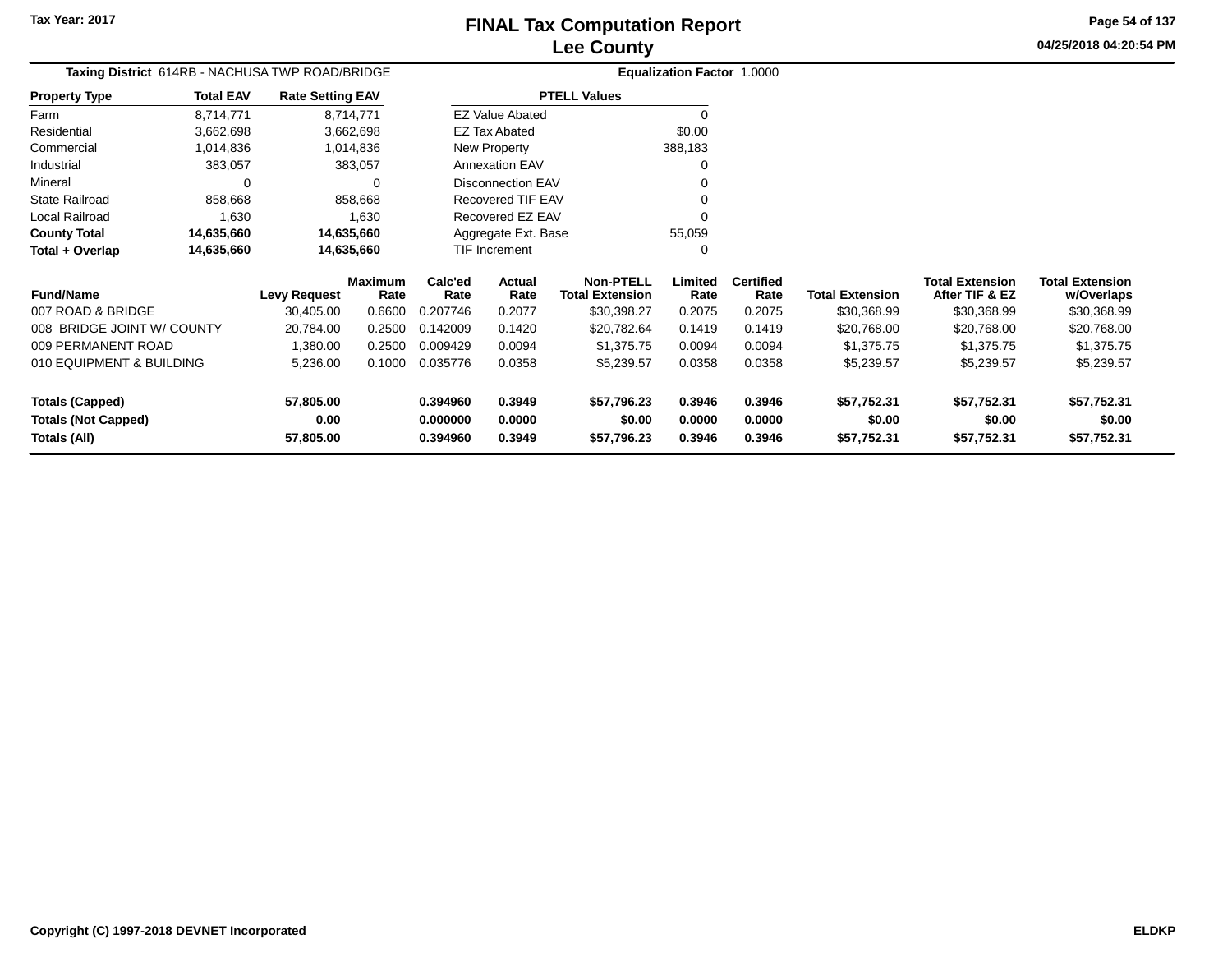# **Lee CountyFINAL Tax Computation Report**

**04/25/2018 04:20:54 PM Page 55 of 137**

| Taxing District 615 - NELSON TOWNSHIP      |                     |                         |                      |                          |                                            | Equalization Factor 1.0000 |                          |                        |                                          |                                      |
|--------------------------------------------|---------------------|-------------------------|----------------------|--------------------------|--------------------------------------------|----------------------------|--------------------------|------------------------|------------------------------------------|--------------------------------------|
| <b>Total EAV</b><br>Property Type          |                     | <b>Rate Setting EAV</b> |                      |                          | <b>PTELL Values</b>                        |                            |                          |                        |                                          |                                      |
| 4,585,991<br>Farm                          |                     | 4,585,991               |                      | <b>EZ Value Abated</b>   |                                            |                            |                          |                        |                                          |                                      |
| Residential<br>9,672,001                   |                     | 9,672,001               |                      | <b>EZ Tax Abated</b>     |                                            | \$0.00                     |                          |                        |                                          |                                      |
| Commercial<br>568,789                      |                     | 568,789                 |                      | New Property             |                                            | 97,526                     |                          |                        |                                          |                                      |
| Industrial<br>14,627,947                   |                     | 14,627,947              |                      | <b>Annexation EAV</b>    |                                            |                            |                          |                        |                                          |                                      |
| Mineral                                    | 0                   | 0                       |                      | <b>Disconnection EAV</b> |                                            |                            |                          |                        |                                          |                                      |
| 4,096,544<br>State Railroad                |                     | 4,096,544               |                      | Recovered TIF EAV        |                                            |                            |                          |                        |                                          |                                      |
| Local Railroad                             | 0                   | 0                       |                      | Recovered EZ EAV         |                                            |                            |                          |                        |                                          |                                      |
| <b>County Total</b><br>33,551,272          |                     | 33,551,272              |                      | Aggregate Ext. Base      |                                            | 25,524                     |                          |                        |                                          |                                      |
| Total + Overlap<br>33,551,272              |                     | 33,551,272              |                      | TIF Increment            |                                            |                            |                          |                        |                                          |                                      |
| <b>Fund/Name</b>                           | <b>Levy Request</b> | <b>Maximum</b><br>Rate  | Calc'ed<br>Rate      | Actual<br>Rate           | <b>Non-PTELL</b><br><b>Total Extension</b> | Limited<br>Rate            | <b>Certified</b><br>Rate | <b>Total Extension</b> | <b>Total Extension</b><br>After TIF & EZ | <b>Total Extension</b><br>w/Overlaps |
| 001 CORPORATE                              | 18,716.00           | 0.2682                  | 0.055783             | 0.0558                   | \$18,721.61                                | 0.0558                     | 0.0558                   | \$18,721.61            | \$18,721.61                              | \$18,721.61                          |
| 035 LIABILITY INSURANCE                    | 4,082.00            | 0.0000                  | 0.012167             | 0.0122                   | \$4,093.26                                 | 0.0122                     | 0.0122                   | \$4,093.26             | \$4,093.26                               | \$4,093.26                           |
| 047 SOCIAL SECURITY                        | 2,316.00            | 0.0000                  | 0.006903             | 0.0069                   | \$2,315.04                                 | 0.0069                     | 0.0069                   | \$2,315.04             | \$2,315.04                               | \$2,315.04                           |
| 054 GENERAL ASSISTANCE                     |                     | 0.1000<br>924.00        | 0.002754             | 0.0028                   | \$939.44                                   | 0.0028                     | 0.0028                   | \$939.44               | \$939.44                                 | \$939.44                             |
| <b>Totals (Capped)</b>                     | 26,038.00           |                         | 0.077607             | 0.0777                   | \$26,069.35                                | 0.0777                     | 0.0777                   | \$26,069.35            | \$26,069.35                              | \$26,069.35                          |
| <b>Totals (Not Capped)</b><br>Totals (All) | 26,038.00           | 0.00                    | 0.000000<br>0.077607 | 0.0000<br>0.0777         | \$0.00<br>\$26,069.35                      | 0.0000<br>0.0777           | 0.0000<br>0.0777         | \$0.00<br>\$26,069.35  | \$0.00<br>\$26,069.35                    | \$0.00<br>\$26,069.35                |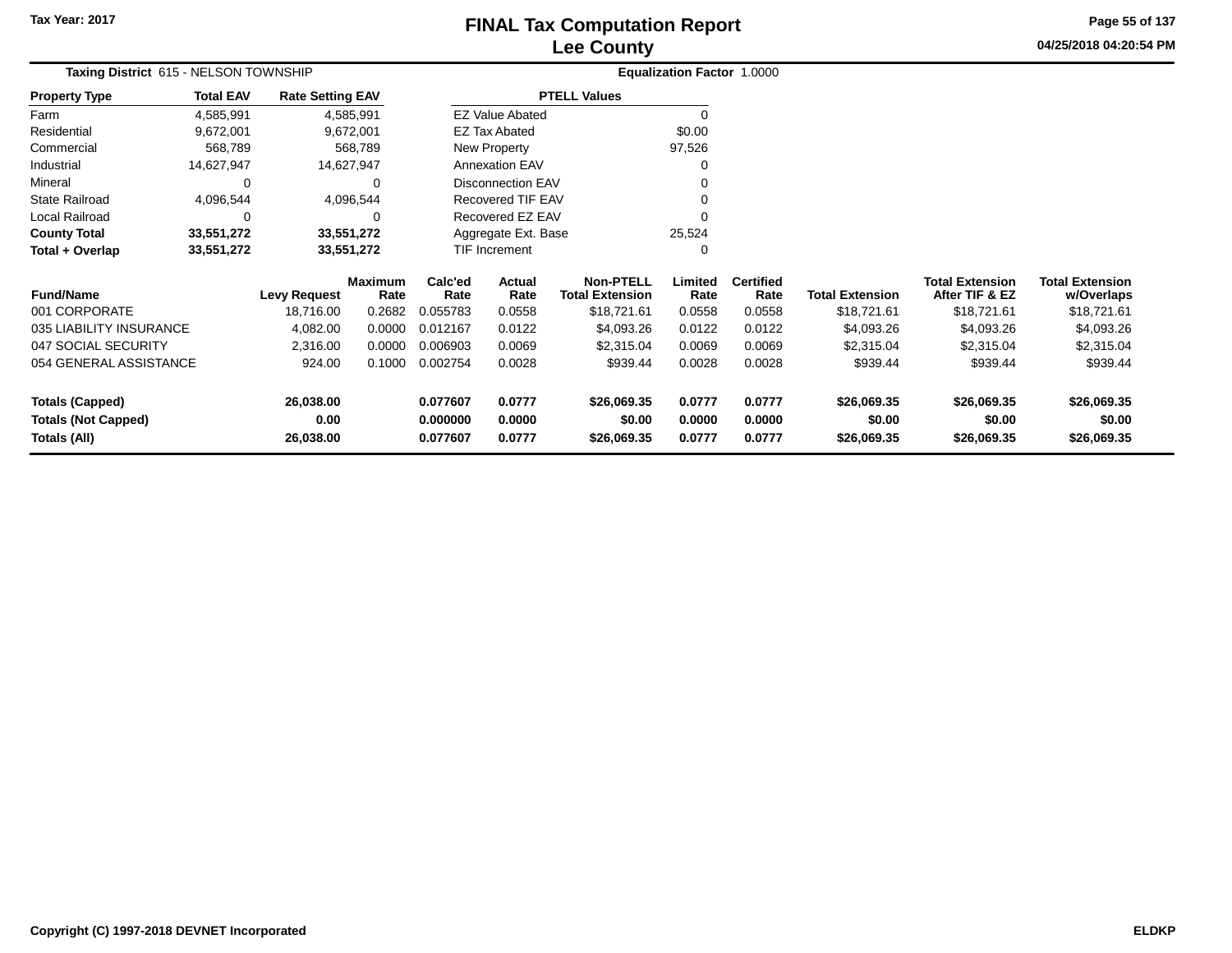# **Lee CountyFINAL Tax Computation Report**

**04/25/2018 04:20:54 PM Page 56 of 137**

| Taxing District 615RB - NELSON TWP ROAD/BRIDGE                       |                  |                                |                        |                                  |                            |                                            | Equalization Factor 1.0000 |                            |                                      |                                          |                                      |
|----------------------------------------------------------------------|------------------|--------------------------------|------------------------|----------------------------------|----------------------------|--------------------------------------------|----------------------------|----------------------------|--------------------------------------|------------------------------------------|--------------------------------------|
| <b>Property Type</b>                                                 | <b>Total EAV</b> | <b>Rate Setting EAV</b>        |                        |                                  |                            | <b>PTELL Values</b>                        |                            |                            | <b>Road and Bridge Transfer</b>      |                                          |                                      |
| Farm                                                                 | 4,585,991        | 4,585,991                      |                        |                                  | <b>EZ Value Abated</b>     |                                            | 0                          | <b>Municipality</b>        |                                      | Fund                                     | <b>Amount Extended</b>               |
| Residential                                                          | 9,672,001        | 9,672,001                      |                        |                                  | <b>EZ Tax Abated</b>       |                                            | \$0.00                     |                            |                                      |                                          |                                      |
| Commercial                                                           | 568,789          |                                | 568,789                |                                  | New Property               |                                            | 97,526                     |                            | 709 - VILLAGE OF NELSON              | 007                                      | \$649.12                             |
| Industrial                                                           | 14,627,947       | 14,627,947                     |                        |                                  | <b>Annexation EAV</b>      |                                            | 0                          | <b>Total</b>               |                                      |                                          | \$649.12                             |
| Mineral                                                              | 0                |                                | 0                      |                                  | Disconnection EAV          |                                            | 0                          |                            |                                      |                                          |                                      |
| <b>State Railroad</b>                                                | 4,096,544        |                                | 4,096,544              |                                  | <b>Recovered TIF EAV</b>   |                                            | 0                          |                            |                                      |                                          |                                      |
| Local Railroad                                                       | 0                |                                | $\Omega$               |                                  | Recovered EZ EAV           |                                            | $\Omega$                   |                            |                                      |                                          |                                      |
| <b>County Total</b>                                                  | 33,551,272       | 33,551,272                     |                        |                                  | Aggregate Ext. Base        |                                            | 55,220                     |                            |                                      |                                          |                                      |
| Total + Overlap                                                      | 33,551,272       | 33,551,272                     |                        |                                  | <b>TIF Increment</b>       |                                            | 0                          |                            |                                      |                                          |                                      |
| <b>Fund/Name</b>                                                     |                  | <b>Levy Request</b>            | <b>Maximum</b><br>Rate | Calc'ed<br>Rate                  | <b>Actual</b><br>Rate      | <b>Non-PTELL</b><br><b>Total Extension</b> | Limited<br>Rate            | <b>Certified</b><br>Rate   | <b>Total Extension</b>               | <b>Total Extension</b><br>After TIF & EZ | <b>Total Extension</b><br>w/Overlaps |
| 007 ROAD & BRIDGE                                                    |                  | 29,752.00                      | 0.6600                 | 0.088676                         | 0.0887                     | \$29,759.98                                | 0.0887                     | 0.0887                     | \$29,759.98                          | \$29,759.98                              | \$29,759.98                          |
| 009 PERMANENT ROAD                                                   |                  | 26,632.00                      | 0.2500                 | 0.079377                         | 0.0794                     | \$26,639.71                                | 0.0794                     | 0.0794                     | \$26,639.71                          | \$26,639.71                              | \$26,639.71                          |
| <b>Totals (Capped)</b><br><b>Totals (Not Capped)</b><br>Totals (All) |                  | 56,384.00<br>0.00<br>56,384.00 |                        | 0.168053<br>0.000000<br>0.168053 | 0.1681<br>0.0000<br>0.1681 | \$56,399.69<br>\$0.00<br>\$56,399.69       | 0.1681<br>0.0000<br>0.1681 | 0.1681<br>0.0000<br>0.1681 | \$56,399.69<br>\$0.00<br>\$56,399.69 | \$56,399.69<br>\$0.00<br>\$56,399.69     | \$56,399.69<br>\$0.00<br>\$56,399.69 |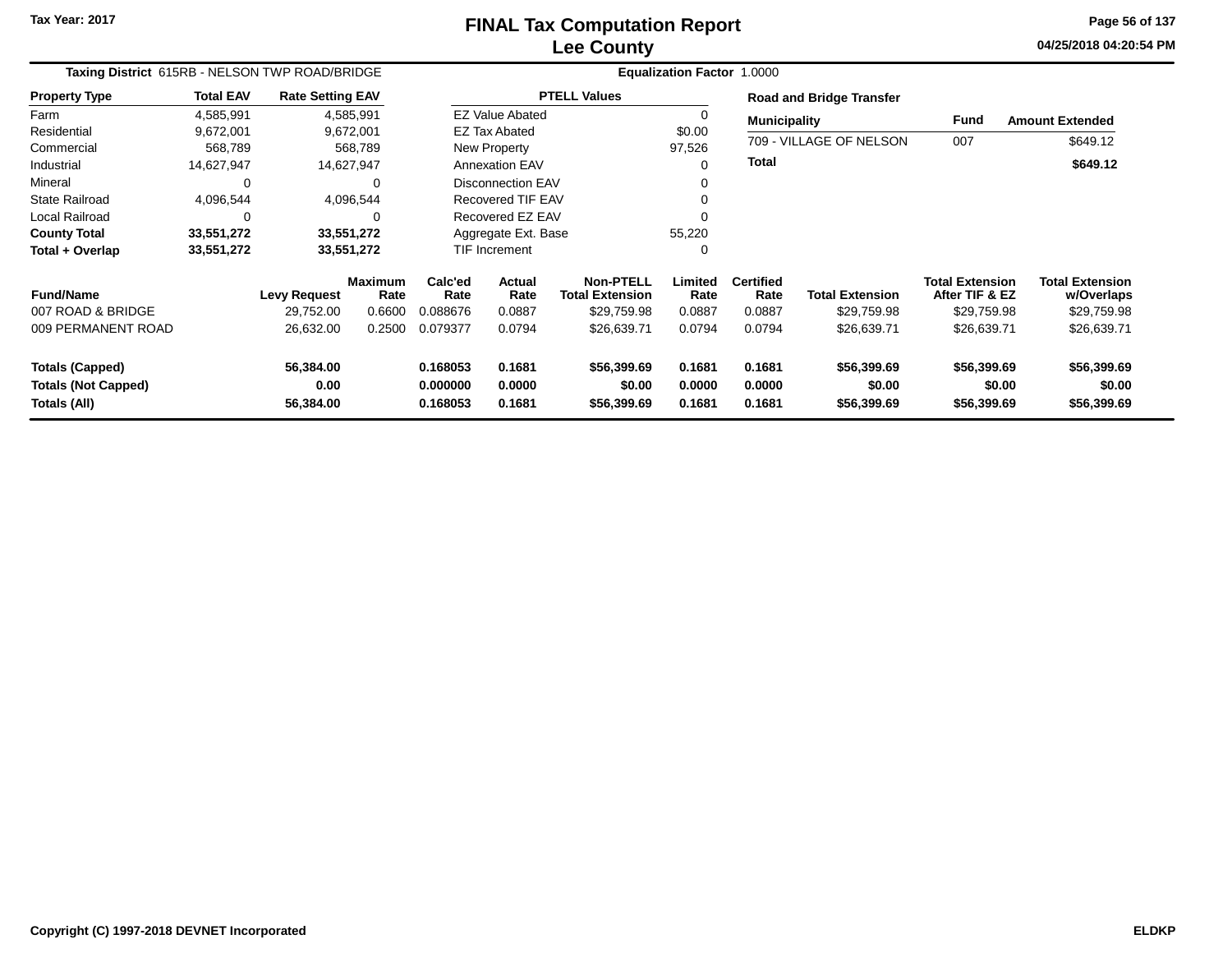# **Lee CountyFINAL Tax Computation Report**

**04/25/2018 04:20:54 PM Page 57 of 137**

| Taxing District 616 - PALMYRA TOWNSHIP |                  |                         |                        |                 | Equalization Factor 1.0000 |                                            |                 |                          |                        |                                          |                                      |
|----------------------------------------|------------------|-------------------------|------------------------|-----------------|----------------------------|--------------------------------------------|-----------------|--------------------------|------------------------|------------------------------------------|--------------------------------------|
| <b>Property Type</b>                   | <b>Total EAV</b> | <b>Rate Setting EAV</b> |                        |                 |                            | <b>PTELL Values</b>                        |                 |                          |                        |                                          |                                      |
| Farm                                   | 10,833,418       |                         | 10,833,418             |                 | <b>EZ Value Abated</b>     |                                            | $\Omega$        |                          |                        |                                          |                                      |
| Residential                            | 48,571,459       | 48,571,459              |                        |                 | <b>EZ Tax Abated</b>       |                                            | \$0.00          |                          |                        |                                          |                                      |
| Commercial                             | 4,824,968        |                         | 4,824,968              |                 | New Property               |                                            | 828,522         |                          |                        |                                          |                                      |
| Industrial                             | 1,012            |                         | 1,012                  |                 | <b>Annexation EAV</b>      |                                            | 0               |                          |                        |                                          |                                      |
| Mineral                                |                  |                         |                        |                 | <b>Disconnection EAV</b>   |                                            |                 |                          |                        |                                          |                                      |
| State Railroad                         |                  |                         |                        |                 | <b>Recovered TIF EAV</b>   |                                            |                 |                          |                        |                                          |                                      |
| Local Railroad                         |                  |                         |                        |                 | Recovered EZ EAV           |                                            |                 |                          |                        |                                          |                                      |
| <b>County Total</b>                    | 64,230,857       | 64,230,857              |                        |                 | Aggregate Ext. Base        |                                            | 98,825          |                          |                        |                                          |                                      |
| Total + Overlap                        | 64,230,857       | 64,230,857              |                        |                 | TIF Increment              |                                            | 0               |                          |                        |                                          |                                      |
| <b>Fund/Name</b>                       |                  | <b>Levy Request</b>     | <b>Maximum</b><br>Rate | Calc'ed<br>Rate | Actual<br>Rate             | <b>Non-PTELL</b><br><b>Total Extension</b> | Limited<br>Rate | <b>Certified</b><br>Rate | <b>Total Extension</b> | <b>Total Extension</b><br>After TIF & EZ | <b>Total Extension</b><br>w/Overlaps |
| 001 CORPORATE                          |                  | 89,181.00               | 0.2500                 | 0.138845        | 0.1388                     | \$89,152.43                                | 0.1388          | 0.1388                   | \$89,152.43            | \$89,152.43                              | \$89,152.43                          |
| 047 SOCIAL SECURITY                    |                  | 4,745.00                | 0.0000                 | 0.007387        | 0.0074                     | \$4,753.08                                 | 0.0074          | 0.0074                   | \$4,753.08             | \$4,753.08                               | \$4,753.08                           |
| 054 GENERAL ASSISTANCE                 |                  | 7,975.00                | 0.1000                 | 0.012416        | 0.0124                     | \$7,964.63                                 | 0.0124          | 0.0124                   | \$7,964.63             | \$7,964.63                               | \$7,964.63                           |
| <b>Totals (Capped)</b>                 |                  | 101,901.00              |                        | 0.158648        | 0.1586                     | \$101,870.14                               | 0.1586          | 0.1586                   | \$101,870.14           | \$101,870.14                             | \$101,870.14                         |
| <b>Totals (Not Capped)</b>             |                  | 0.00                    |                        | 0.000000        | 0.0000                     | \$0.00                                     | 0.0000          | 0.0000                   | \$0.00                 | \$0.00                                   | \$0.00                               |
| Totals (All)<br>101,901.00             |                  |                         | 0.158648               | 0.1586          | \$101,870.14               | 0.1586                                     | 0.1586          | \$101,870.14             | \$101,870.14           | \$101,870.14                             |                                      |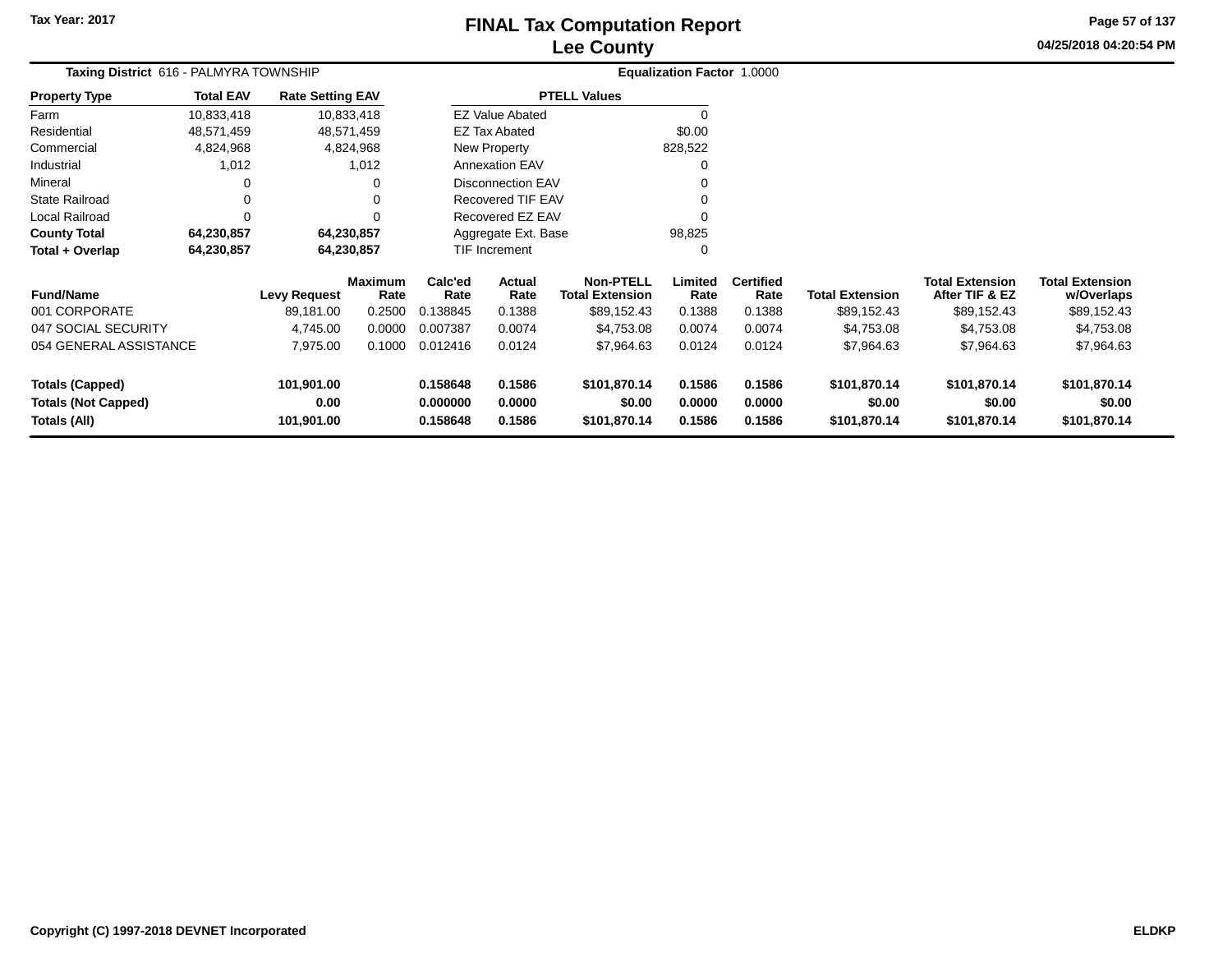**04/25/2018 04:20:54 PM Page 58 of 137**

| Taxing District 616RB - PALMYRA TWP ROAD/BRIDGE |                  |                         |                        |                 | Equalization Factor 1.0000 |                                            |                 |                          |                        |                                          |                                      |
|-------------------------------------------------|------------------|-------------------------|------------------------|-----------------|----------------------------|--------------------------------------------|-----------------|--------------------------|------------------------|------------------------------------------|--------------------------------------|
| <b>Property Type</b>                            | <b>Total EAV</b> | <b>Rate Setting EAV</b> |                        |                 |                            | <b>PTELL Values</b>                        |                 |                          |                        |                                          |                                      |
| Farm                                            | 10,833,418       |                         | 10,833,418             |                 | <b>EZ Value Abated</b>     |                                            | 0               |                          |                        |                                          |                                      |
| Residential                                     | 48,571,459       |                         | 48,571,459             |                 | <b>EZ Tax Abated</b>       |                                            | \$0.00          |                          |                        |                                          |                                      |
| Commercial                                      | 4,824,968        |                         | 4,824,968              |                 | New Property               |                                            | 828,522         |                          |                        |                                          |                                      |
| Industrial                                      | 1,012            |                         | 1,012                  |                 | <b>Annexation EAV</b>      |                                            | 0               |                          |                        |                                          |                                      |
| Mineral                                         | 0                |                         | 0                      |                 | Disconnection EAV          |                                            | 0               |                          |                        |                                          |                                      |
| State Railroad                                  | 0                |                         |                        |                 | <b>Recovered TIF EAV</b>   |                                            | 0               |                          |                        |                                          |                                      |
| Local Railroad                                  | $\Omega$         |                         | ∩                      |                 | Recovered EZ EAV           |                                            | 0               |                          |                        |                                          |                                      |
| <b>County Total</b>                             | 64,230,857       |                         | 64,230,857             |                 | Aggregate Ext. Base        |                                            | 136,906         |                          |                        |                                          |                                      |
| Total + Overlap                                 | 64,230,857       |                         | 64,230,857             |                 | TIF Increment              |                                            | 0               |                          |                        |                                          |                                      |
| <b>Fund/Name</b>                                |                  | <b>Levy Request</b>     | <b>Maximum</b><br>Rate | Calc'ed<br>Rate | Actual<br>Rate             | <b>Non-PTELL</b><br><b>Total Extension</b> | Limited<br>Rate | <b>Certified</b><br>Rate | <b>Total Extension</b> | <b>Total Extension</b><br>After TIF & EZ | <b>Total Extension</b><br>w/Overlaps |
| 007 ROAD & BRIDGE                               |                  | 109,500.00              | 0.6600                 | 0.170479        | 0.1705                     | \$109,513.61                               | 0.1689          | 0.1689                   | \$108,485.92           | \$108,485.92                             | \$108,485.92                         |
| 008 BRIDGE JOINT W/ COUNTY                      |                  | 7,525.00                | 0.2500                 | 0.011716        | 0.0117                     | \$7,515.01                                 | 0.0116          | 0.0116                   | \$7,450.78             | \$7,450.78                               | \$7,450.78                           |
| 010 EQUIPMENT & BUILDING                        |                  | 23,400.00               | 0.1000                 | 0.036431        | 0.0364                     | \$23,380.03                                | 0.0361          | 0.0361                   | \$23,187.34            | \$23,187.34                              | \$23,187.34                          |
| 047 SOCIAL SECURITY                             |                  | 2,315.00                | 0.0000                 | 0.003604        | 0.0036                     | \$2,312.31                                 | 0.0036          | 0.0036                   | \$2,312.31             | \$2,312.31                               | \$2,312.31                           |
| 090 ROAD DAMAGE                                 |                  | 193.00                  | 0.0330                 | 0.000301        | 0.0003                     | \$192.69                                   | 0.0003          | 0.0003                   | \$192.69               | \$192.69                                 | \$192.69                             |
| <b>Totals (Capped)</b>                          |                  | 142,933.00              |                        | 0.222531        | 0.2225                     | \$142,913.65                               | 0.2205          | 0.2205                   | \$141,629.04           | \$141,629.04                             | \$141,629.04                         |
| <b>Totals (Not Capped)</b>                      |                  | 0.00                    |                        | 0.000000        | 0.0000                     | \$0.00                                     | 0.0000          | 0.0000                   | \$0.00                 | \$0.00                                   | \$0.00                               |
| Totals (All)                                    |                  | 142,933.00              |                        | 0.222531        | 0.2225                     | \$142,913.65                               | 0.2205          | 0.2205                   | \$141,629.04           | \$141,629.04                             | \$141,629.04                         |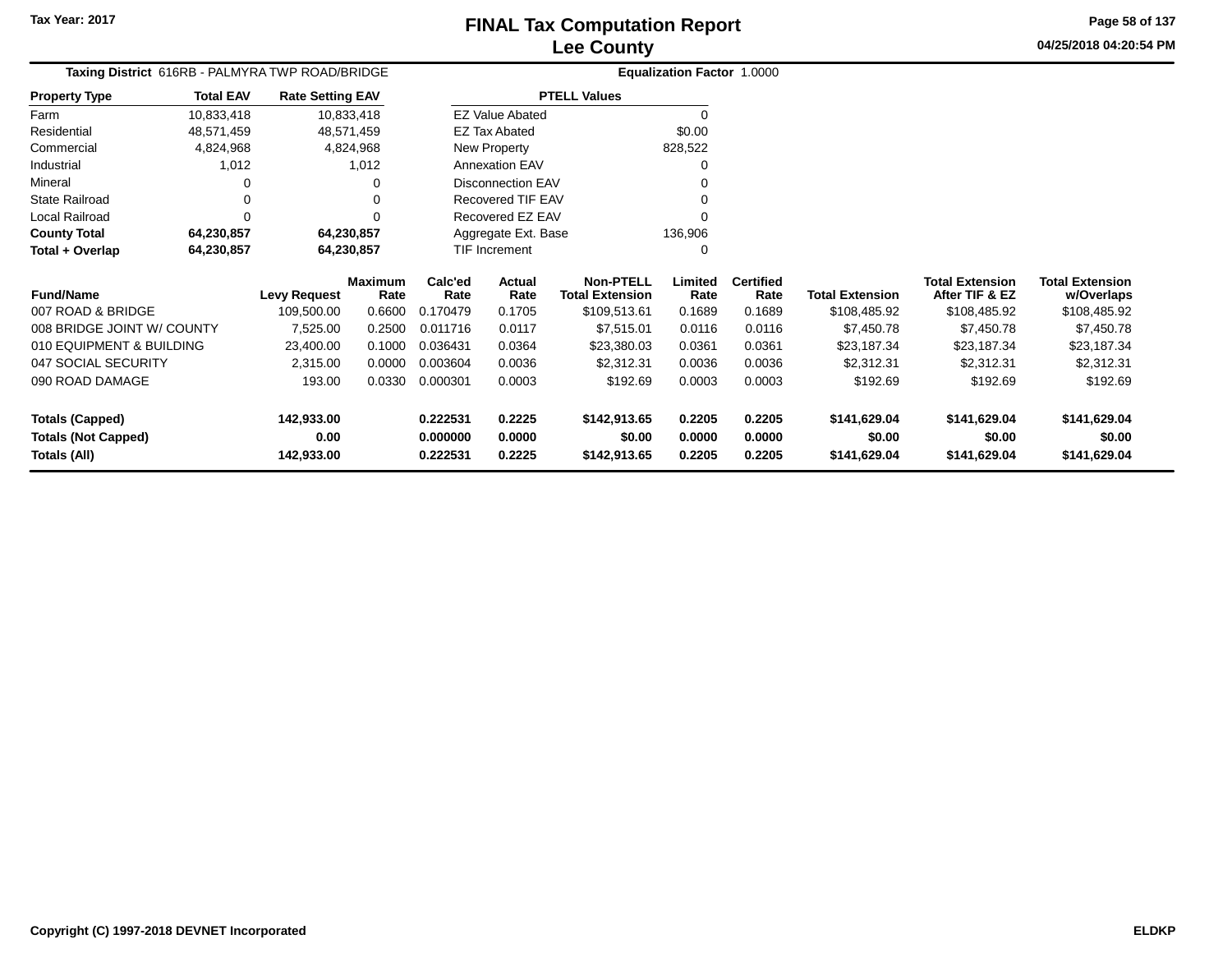# **Lee CountyFINAL Tax Computation Report**

**04/25/2018 04:20:54 PM Page 59 of 137**

| Taxing District 617 - REYNOLDS TOWNSHIP                              |                  |                                  |                                  |                                  | Equalization Factor 1.0000 |                                                           |                            |                                    |                                       |                                                         |                                                     |
|----------------------------------------------------------------------|------------------|----------------------------------|----------------------------------|----------------------------------|----------------------------|-----------------------------------------------------------|----------------------------|------------------------------------|---------------------------------------|---------------------------------------------------------|-----------------------------------------------------|
| <b>Property Type</b>                                                 | <b>Total EAV</b> | <b>Rate Setting EAV</b>          |                                  |                                  |                            | <b>PTELL Values</b>                                       |                            |                                    |                                       |                                                         |                                                     |
| Farm                                                                 | 13,156,190       |                                  | 13,156,190                       |                                  | <b>EZ Value Abated</b>     |                                                           |                            |                                    |                                       |                                                         |                                                     |
| Residential                                                          | 2,684,024        |                                  | 2,684,024                        |                                  | EZ Tax Abated              |                                                           | \$0.00                     |                                    |                                       |                                                         |                                                     |
| Commercial                                                           | 97,391           |                                  | 97,391                           |                                  | New Property               |                                                           | 42,554                     |                                    |                                       |                                                         |                                                     |
| Industrial                                                           | 60               |                                  | 60                               |                                  | <b>Annexation EAV</b>      |                                                           |                            |                                    |                                       |                                                         |                                                     |
| Mineral                                                              | $\Omega$         |                                  | $\Omega$                         |                                  | Disconnection EAV          |                                                           |                            |                                    |                                       |                                                         |                                                     |
| State Railroad                                                       | 249,239          |                                  | 249,239                          |                                  | Recovered TIF EAV          |                                                           |                            |                                    |                                       |                                                         |                                                     |
| Local Railroad                                                       | 0                |                                  | $\Omega$                         |                                  | Recovered EZ EAV           |                                                           |                            |                                    |                                       |                                                         |                                                     |
| <b>County Total</b>                                                  | 16,186,904       |                                  | 16,186,904                       |                                  | Aggregate Ext. Base        |                                                           | 46,975                     |                                    |                                       |                                                         |                                                     |
| Total + Overlap                                                      | 16,186,904       |                                  | 16,186,904                       |                                  | TIF Increment              |                                                           |                            |                                    |                                       |                                                         |                                                     |
| <b>Fund/Name</b><br>001 CORPORATE                                    |                  | <b>Levy Request</b><br>49,324.00 | <b>Maximum</b><br>Rate<br>0.4300 | Calc'ed<br>Rate<br>0.304716      | Actual<br>Rate<br>0.3047   | <b>Non-PTELL</b><br><b>Total Extension</b><br>\$49,321.50 | Limited<br>Rate<br>0.2971  | <b>Certified</b><br>Rate<br>0.2971 | <b>Total Extension</b><br>\$48,091.29 | <b>Total Extension</b><br>After TIF & EZ<br>\$48,091.29 | <b>Total Extension</b><br>w/Overlaps<br>\$48,091.29 |
| <b>Totals (Capped)</b><br><b>Totals (Not Capped)</b><br>Totals (All) |                  | 49,324.00<br>0.00<br>49,324.00   |                                  | 0.304716<br>0.000000<br>0.304716 | 0.3047<br>0.0000<br>0.3047 | \$49,321.50<br>\$0.00<br>\$49,321.50                      | 0.2971<br>0.0000<br>0.2971 | 0.2971<br>0.0000<br>0.2971         | \$48,091.29<br>\$0.00<br>\$48,091.29  | \$48,091.29<br>\$0.00<br>\$48,091.29                    | \$48,091.29<br>\$0.00<br>\$48,091.29                |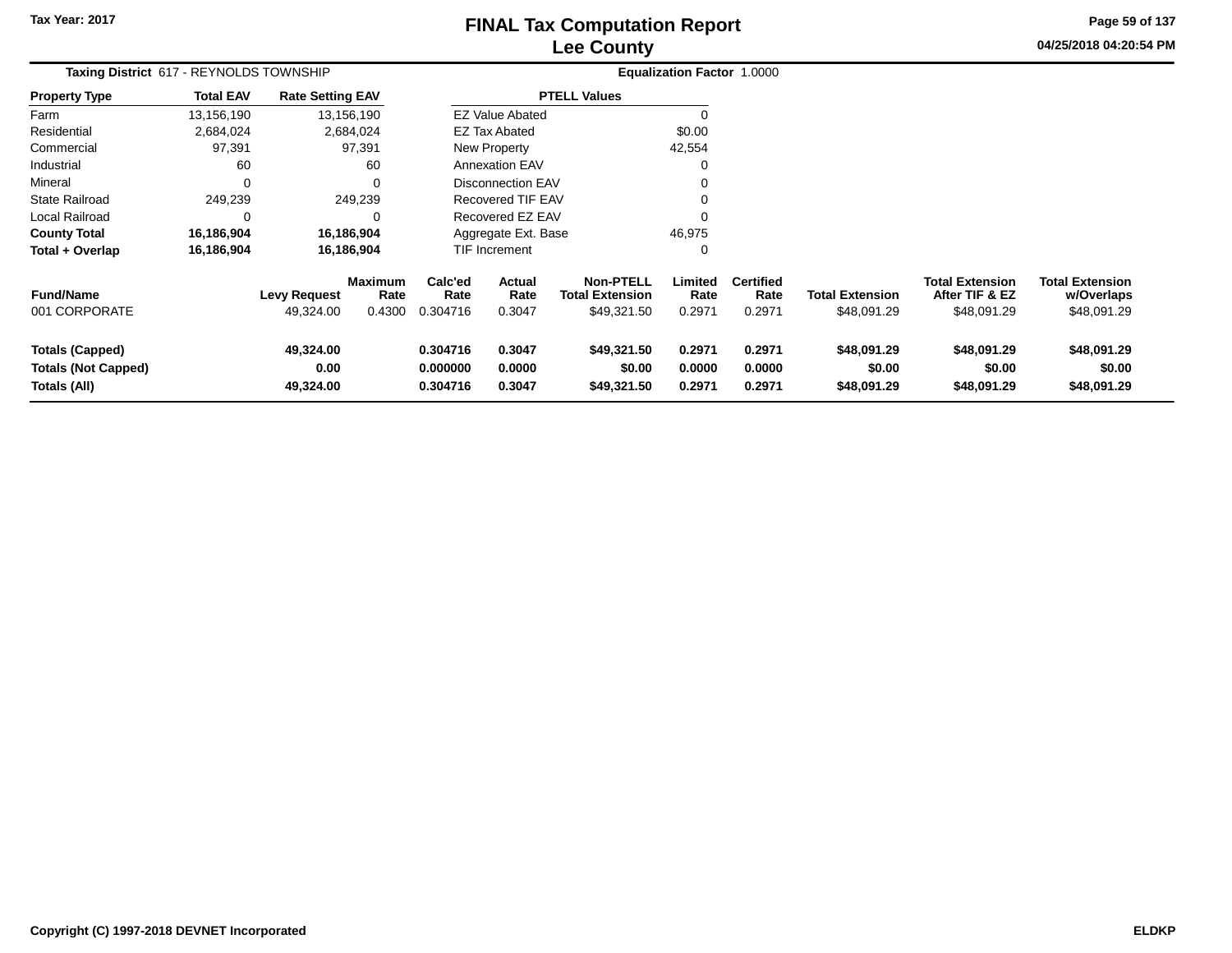**04/25/2018 04:20:54 PMPage 60 of 137**

| Taxing District 617RB - REYNOLDS TWP RD/BRIDGE |                  |                         |                        |                     | Equalization Factor 1.0000 |                                            |                 |                          |                        |                                          |                                      |
|------------------------------------------------|------------------|-------------------------|------------------------|---------------------|----------------------------|--------------------------------------------|-----------------|--------------------------|------------------------|------------------------------------------|--------------------------------------|
| <b>Property Type</b>                           | <b>Total EAV</b> | <b>Rate Setting EAV</b> |                        |                     |                            | <b>PTELL Values</b>                        |                 |                          |                        |                                          |                                      |
| Farm                                           | 13,156,190       |                         | 13,156,190             |                     | <b>EZ Value Abated</b>     |                                            |                 |                          |                        |                                          |                                      |
| Residential                                    | 2,684,024        |                         | 2,684,024              |                     | <b>EZ Tax Abated</b>       |                                            | \$0.00          |                          |                        |                                          |                                      |
| Commercial                                     | 97,391           |                         | 97,391                 |                     | New Property               |                                            | 42,554          |                          |                        |                                          |                                      |
| Industrial                                     | 60               |                         | 60                     |                     | <b>Annexation EAV</b>      |                                            |                 |                          |                        |                                          |                                      |
| Mineral                                        | $\Omega$         |                         | $\Omega$               |                     | <b>Disconnection EAV</b>   |                                            |                 |                          |                        |                                          |                                      |
| <b>State Railroad</b>                          | 249,239          |                         | 249,239                |                     | Recovered TIF EAV          |                                            |                 |                          |                        |                                          |                                      |
| <b>Local Railroad</b>                          | 0                |                         | 0                      |                     | Recovered EZ EAV           |                                            |                 |                          |                        |                                          |                                      |
| <b>County Total</b>                            | 16,186,904       | 16,186,904              |                        | Aggregate Ext. Base |                            |                                            | 49,848          |                          |                        |                                          |                                      |
| Total + Overlap                                | 16,186,904       | 16,186,904              |                        |                     | <b>TIF Increment</b>       |                                            | $\Omega$        |                          |                        |                                          |                                      |
| <b>Fund/Name</b>                               |                  | <b>Levy Request</b>     | <b>Maximum</b><br>Rate | Calc'ed<br>Rate     | Actual<br>Rate             | <b>Non-PTELL</b><br><b>Total Extension</b> | Limited<br>Rate | <b>Certified</b><br>Rate | <b>Total Extension</b> | <b>Total Extension</b><br>After TIF & EZ | <b>Total Extension</b><br>w/Overlaps |
| 007 ROAD & BRIDGE                              |                  | 22,277.00               | 0.6600                 | 0.137624            | 0.1376                     | \$22,273.18                                | 0.1341          | 0.1341                   | \$21,706.64            | \$21,706.64                              | \$21,706.64                          |
| 008 BRIDGE JOINT W/ COUNTY                     |                  | 2,753.00                | 0.2500                 | 0.017008            | 0.0170                     | \$2,751.77                                 | 0.0166          | 0.0166                   | \$2,687.03             | \$2,687.03                               | \$2,687.03                           |
| 009 PERMANENT ROAD                             |                  | 22,572.00               | 0.2500                 | 0.139446            | 0.1394                     | \$22,564.54                                | 0.1360          | 0.1360                   | \$22,014.19            | \$22,014.19                              | \$22,014.19                          |
| 010 EQUIPMENT & BUILDING                       |                  | 4,737.00                | 0.1000                 | 0.029264            | 0.0293                     | \$4,742.76                                 | 0.0286          | 0.0286                   | \$4,629.45             | \$4,629.45                               | \$4,629.45                           |
| <b>Totals (Capped)</b>                         |                  | 52,339.00               |                        | 0.323342            | 0.3233                     | \$52,332.25                                | 0.3153          | 0.3153                   | \$51,037.31            | \$51,037.31                              | \$51,037.31                          |
| <b>Totals (Not Capped)</b>                     |                  | 0.00                    |                        | 0.000000            | 0.0000                     | \$0.00                                     | 0.0000          | 0.0000                   | \$0.00                 | \$0.00                                   | \$0.00                               |
| Totals (All)                                   |                  | 52,339.00               |                        | 0.323342            | 0.3233                     | \$52,332.25                                | 0.3153          | 0.3153                   | \$51,037.31            | \$51,037.31                              | \$51,037.31                          |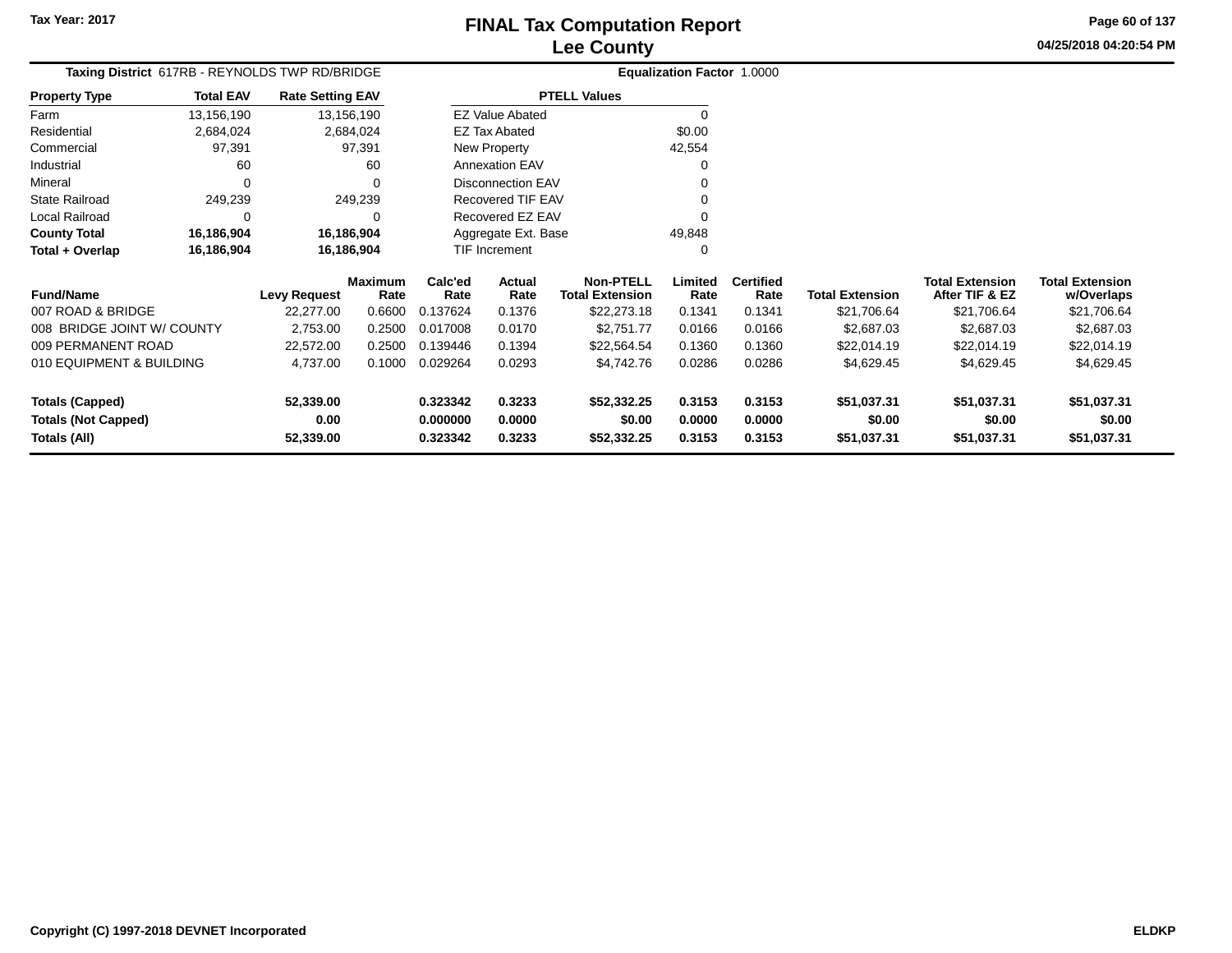## **Lee CountyFINAL Tax Computation Report**

**04/25/2018 04:20:54 PMPage 61 of 137**

| Taxing District 618 - SOUTH DIXON TOWNSHIP |                  |                         |                        |                 |                          |                                            | Equalization Factor 1.0000 |                          |                        |                                          |                                      |
|--------------------------------------------|------------------|-------------------------|------------------------|-----------------|--------------------------|--------------------------------------------|----------------------------|--------------------------|------------------------|------------------------------------------|--------------------------------------|
| <b>Property Type</b>                       | <b>Total EAV</b> | <b>Rate Setting EAV</b> |                        |                 |                          | <b>PTELL Values</b>                        |                            |                          |                        |                                          |                                      |
| Farm                                       | 8,994,796        |                         | 8,994,796              |                 | <b>EZ Value Abated</b>   |                                            |                            |                          |                        |                                          |                                      |
| Residential                                | 11,989,546       | 11,989,546              |                        |                 | <b>EZ Tax Abated</b>     |                                            | \$0.00                     |                          |                        |                                          |                                      |
| Commercial                                 | 10,623,072       | 10,623,072              |                        |                 | New Property             |                                            | 198,199                    |                          |                        |                                          |                                      |
| Industrial                                 | 30,137,417       | 30,137,417              |                        |                 | <b>Annexation EAV</b>    |                                            |                            |                          |                        |                                          |                                      |
| Mineral                                    | 0                |                         | 0                      |                 | <b>Disconnection EAV</b> |                                            |                            |                          |                        |                                          |                                      |
| <b>State Railroad</b>                      | 847,412          |                         | 847,412                |                 | Recovered TIF EAV        |                                            |                            |                          |                        |                                          |                                      |
| Local Railroad                             | 1,090            |                         | 1,090                  |                 | Recovered EZ EAV         |                                            | 1,051,195                  |                          |                        |                                          |                                      |
| <b>County Total</b>                        | 62,593,333       | 62,593,333              |                        |                 | Aggregate Ext. Base      |                                            | 64,782                     |                          |                        |                                          |                                      |
| Total + Overlap                            | 62,593,333       | 62,593,333              |                        |                 | TIF Increment            |                                            | 0                          |                          |                        |                                          |                                      |
| <b>Fund/Name</b>                           |                  | <b>Levy Request</b>     | <b>Maximum</b><br>Rate | Calc'ed<br>Rate | Actual<br>Rate           | <b>Non-PTELL</b><br><b>Total Extension</b> | Limited<br>Rate            | <b>Certified</b><br>Rate | <b>Total Extension</b> | <b>Total Extension</b><br>After TIF & EZ | <b>Total Extension</b><br>w/Overlaps |
| 001 CORPORATE                              |                  | 42,800.00               | 0.2500                 | 0.068378        | 0.0684                   | \$42,813.84                                | 0.0684                     | 0.0684                   | \$42,813.84            | \$42,813.84                              | \$42,813.84                          |
| 027 AUDIT                                  |                  | 3,200.00                | 0.0050                 | 0.005112        | 0.0050                   | \$3,129.67                                 | 0.0050                     | 0.0050                   | \$3,129.67             | \$3,129.67                               | \$3,129.67                           |
| 035 LIABILITY INSURANCE                    |                  | 7,000.00                | 0.0000                 | 0.011183        | 0.0112                   | \$7,010.45                                 | 0.0112                     | 0.0112                   | \$7,010.45             | \$7,010.45                               | \$7,010.45                           |
| 047 SOCIAL SECURITY                        |                  | 7,100.00                | 0.0000                 | 0.011343        | 0.0113                   | \$7,073.05                                 | 0.0113                     | 0.0113                   | \$7,073.05             | \$7,073.05                               | \$7,073.05                           |
| 054 GENERAL ASSISTANCE                     |                  | 5,000.00                | 0.1000                 | 0.007988        | 0.0080                   | \$5,007.47                                 | 0.0080                     | 0.0080                   | \$5,007.47             | \$5,007.47                               | \$5,007.47                           |
| <b>Totals (Capped)</b>                     |                  | 65,100.00               |                        | 0.104004        | 0.1039                   | \$65,034.48                                | 0.1039                     | 0.1039                   | \$65,034.48            | \$65,034.48                              | \$65,034.48                          |
| <b>Totals (Not Capped)</b>                 |                  | 0.00                    |                        | 0.000000        | 0.0000                   | \$0.00                                     | 0.0000                     | 0.0000                   | \$0.00                 | \$0.00                                   | \$0.00                               |
| Totals (All)                               |                  | 65,100.00               |                        | 0.104004        | 0.1039                   | \$65,034.48                                | 0.1039                     | 0.1039                   | \$65,034.48            | \$65,034.48                              | \$65,034.48                          |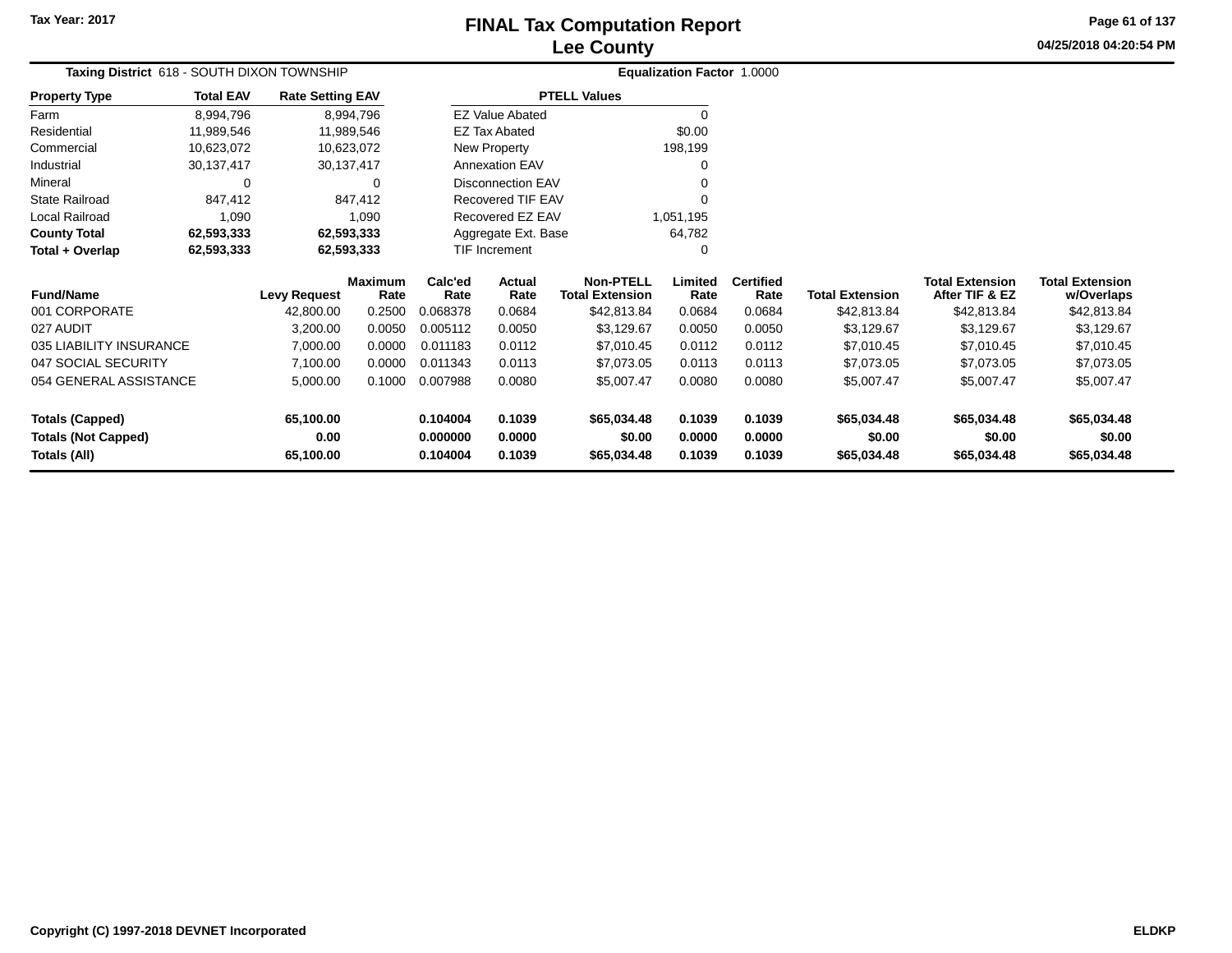**04/25/2018 04:20:54 PM Page 62 of 137**

| Taxing District 618RB - SOUTH DIXON TWP RD/BRIDGE<br><b>Rate Setting EAV</b> |                  |                     |                        |                 |                                |                                            | <b>Equalization Factor 1.0000</b> |                          |                                 |                                          |                                      |
|------------------------------------------------------------------------------|------------------|---------------------|------------------------|-----------------|--------------------------------|--------------------------------------------|-----------------------------------|--------------------------|---------------------------------|------------------------------------------|--------------------------------------|
| <b>Property Type</b>                                                         | <b>Total EAV</b> |                     |                        |                 |                                | <b>PTELL Values</b>                        |                                   |                          | <b>Road and Bridge Transfer</b> |                                          |                                      |
| Farm                                                                         | 8,994,796        |                     | 8,994,796              |                 | <b>EZ Value Abated</b>         |                                            | 0                                 | <b>Municipality</b>      |                                 | Fund                                     | <b>Amount Extended</b>               |
| Residential                                                                  | 11,989,546       |                     | 11,989,546             |                 | <b>EZ Tax Abated</b>           |                                            | \$0.00                            |                          | 705 - CITY OF DIXON             |                                          |                                      |
| Commercial                                                                   | 10,623,072       |                     | 10,623,072             |                 | New Property                   |                                            | 198,199                           |                          |                                 | 007                                      | \$1,903.10                           |
| Industrial                                                                   | 30,137,417       |                     | 30,137,417             |                 | <b>Annexation EAV</b>          |                                            | 0                                 | <b>Total</b>             |                                 |                                          | \$1,903.10                           |
| Mineral                                                                      | 0                |                     | 0                      |                 | <b>Disconnection EAV</b>       |                                            | 0                                 |                          |                                 |                                          |                                      |
| <b>State Railroad</b>                                                        | 847,412          |                     | 847,412                |                 | <b>Recovered TIF EAV</b>       |                                            |                                   |                          |                                 |                                          |                                      |
| Local Railroad                                                               | 1,090            |                     | 1,090                  |                 | Recovered EZ EAV               |                                            | 1,051,195                         |                          |                                 |                                          |                                      |
| <b>County Total</b>                                                          | 62,593,333       |                     | 62,593,333             |                 | Aggregate Ext. Base<br>117,033 |                                            |                                   |                          |                                 |                                          |                                      |
| Total + Overlap                                                              | 62,593,333       |                     | 62,593,333             |                 | TIF Increment                  | 0                                          |                                   |                          |                                 |                                          |                                      |
| <b>Fund/Name</b>                                                             |                  | <b>Levy Request</b> | <b>Maximum</b><br>Rate | Calc'ed<br>Rate | <b>Actual</b><br>Rate          | <b>Non-PTELL</b><br><b>Total Extension</b> | Limited<br>Rate                   | <b>Certified</b><br>Rate | <b>Total Extension</b>          | <b>Total Extension</b><br>After TIF & EZ | <b>Total Extension</b><br>w/Overlaps |
| 007 ROAD & BRIDGE                                                            |                  | 8,000.00            | 0.6600                 | 0.012781        | 0.0128                         | \$8,011.95                                 | 0.0128                            | 0.0128                   | \$8,011.95                      | \$8,011.95                               | \$8,011.95                           |
| 009 PERMANENT ROAD                                                           |                  | 84,000.00           | 0.2500                 | 0.134200        | 0.1342                         | \$84,000.25                                | 0.1341                            | 0.1341                   | \$83,937.66                     | \$83,937.66                              | \$83,937.66                          |
| 010 EQUIPMENT & BUILDING                                                     |                  | 30,000.00           | 0.1000                 | 0.047928        | 0.0479                         | \$29,982.21                                | 0.0479                            | 0.0479                   | \$29,982.21                     | \$29,982.21                              | \$29,982.21                          |
| <b>Totals (Capped)</b>                                                       |                  | 122,000.00          |                        | 0.194909        | 0.1949                         | \$121,994.41                               | 0.1948                            | 0.1948                   | \$121,931.82                    | \$121,931.82                             | \$121,931.82                         |
| <b>Totals (Not Capped)</b>                                                   |                  | 0.00                |                        | 0.000000        | 0.0000                         | \$0.00                                     | 0.0000                            | 0.0000                   | \$0.00                          | \$0.00                                   | \$0.00                               |
| Totals (All)                                                                 |                  | 122,000.00          |                        | 0.194909        | 0.1949                         | \$121,994.41                               | 0.1948                            | 0.1948                   | \$121,931.82                    | \$121,931.82                             | \$121,931.82                         |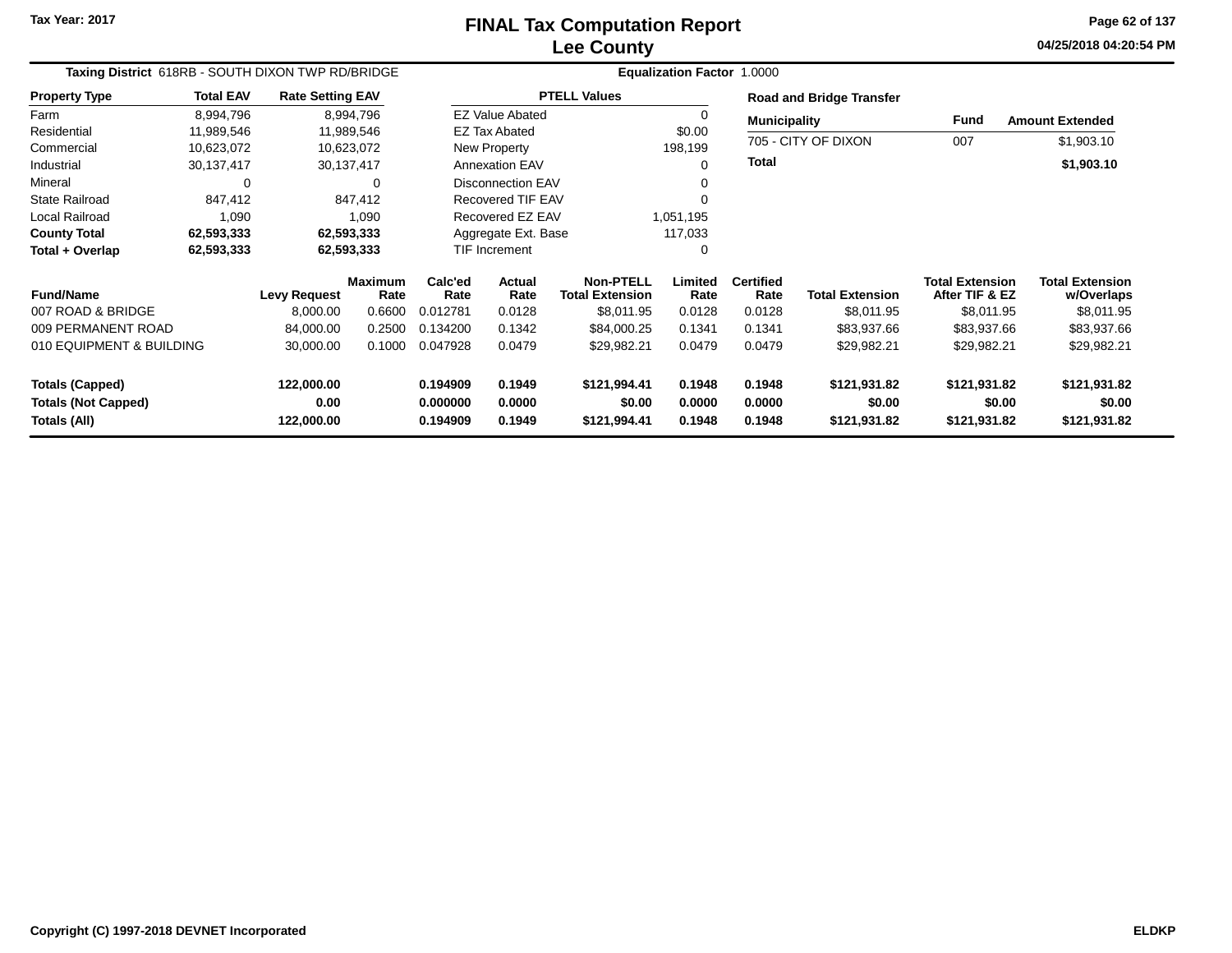# **Lee CountyFINAL Tax Computation Report**

**04/25/2018 04:20:54 PM Page 63 of 137**

| Taxing District 619 - SUBLETTE TOWNSHIP              |                  |                         |                        |                      | Equalization Factor 1.0000 |                                            |                  |                          |                        |                                          |                                      |
|------------------------------------------------------|------------------|-------------------------|------------------------|----------------------|----------------------------|--------------------------------------------|------------------|--------------------------|------------------------|------------------------------------------|--------------------------------------|
| <b>Property Type</b>                                 | <b>Total EAV</b> | <b>Rate Setting EAV</b> |                        |                      |                            | <b>PTELL Values</b>                        |                  |                          |                        |                                          |                                      |
| Farm                                                 | 14,102,321       |                         | 14,102,321             |                      | <b>EZ Value Abated</b>     |                                            | $\Omega$         |                          |                        |                                          |                                      |
| Residential                                          | 10,280,670       |                         | 10,280,670             |                      | EZ Tax Abated              |                                            | \$0.00           |                          |                        |                                          |                                      |
| Commercial                                           | 3,631,708        |                         | 3,631,708              |                      | New Property               |                                            | 93,106           |                          |                        |                                          |                                      |
| Industrial                                           | 12,357           |                         | 12,357                 |                      | <b>Annexation EAV</b>      |                                            | 0                |                          |                        |                                          |                                      |
| Mineral                                              | 1,266,137        |                         | 1,266,137              |                      | <b>Disconnection EAV</b>   |                                            | 0                |                          |                        |                                          |                                      |
| <b>State Railroad</b>                                | 0                |                         | ∩                      |                      | <b>Recovered TIF EAV</b>   |                                            |                  |                          |                        |                                          |                                      |
| Local Railroad                                       | 8,090            |                         | 8,090                  |                      | Recovered EZ EAV           |                                            | 0                |                          |                        |                                          |                                      |
| <b>County Total</b>                                  | 29,301,283       |                         | 29,301,283             |                      | Aggregate Ext. Base        |                                            | 47,904           |                          |                        |                                          |                                      |
| Total + Overlap                                      | 29,301,283       |                         | 29,301,283             |                      | <b>TIF Increment</b>       |                                            | 0                |                          |                        |                                          |                                      |
| <b>Fund/Name</b>                                     |                  | <b>Levy Request</b>     | <b>Maximum</b><br>Rate | Calc'ed<br>Rate      | Actual<br>Rate             | <b>Non-PTELL</b><br><b>Total Extension</b> | Limited<br>Rate  | <b>Certified</b><br>Rate | <b>Total Extension</b> | <b>Total Extension</b><br>After TIF & EZ | <b>Total Extension</b><br>w/Overlaps |
| 001 CORPORATE                                        |                  | 45,080.00               | 0.3000                 | 0.153850             | 0.1538                     | \$45,065.37                                | 0.1351           | 0.1351                   | \$39,586.03            | \$39,586.03                              | \$39,586.03                          |
| 019 COMMUNITY BLDG                                   |                  | 9,780.00                | 0.1000                 | 0.033377             | 0.0334                     | \$9,786.63                                 | 0.0294           | 0.0294                   | \$8,614.58             | \$8,614.58                               | \$8,614.58                           |
| 054 GENERAL ASSISTANCE                               |                  | 1,000.00                | 0.0000                 | 0.003413             | 0.0034                     | \$996.24                                   | 0.0030           | 0.0030                   | \$879.04               | \$879.04                                 | \$879.04                             |
| <b>Totals (Capped)</b><br><b>Totals (Not Capped)</b> |                  | 55,860.00<br>0.00       |                        | 0.190640<br>0.000000 | 0.1906<br>0.0000           | \$55,848.24<br>\$0.00                      | 0.1675<br>0.0000 | 0.1675<br>0.0000         | \$49,079.65<br>\$0.00  | \$49,079.65<br>\$0.00                    | \$49,079.65<br>\$0.00                |
| <b>Totals (All)</b>                                  |                  | 55,860.00               |                        | 0.190640             | 0.1906                     | \$55,848.24                                | 0.1675           | 0.1675                   | \$49,079.65            | \$49,079.65                              | \$49,079.65                          |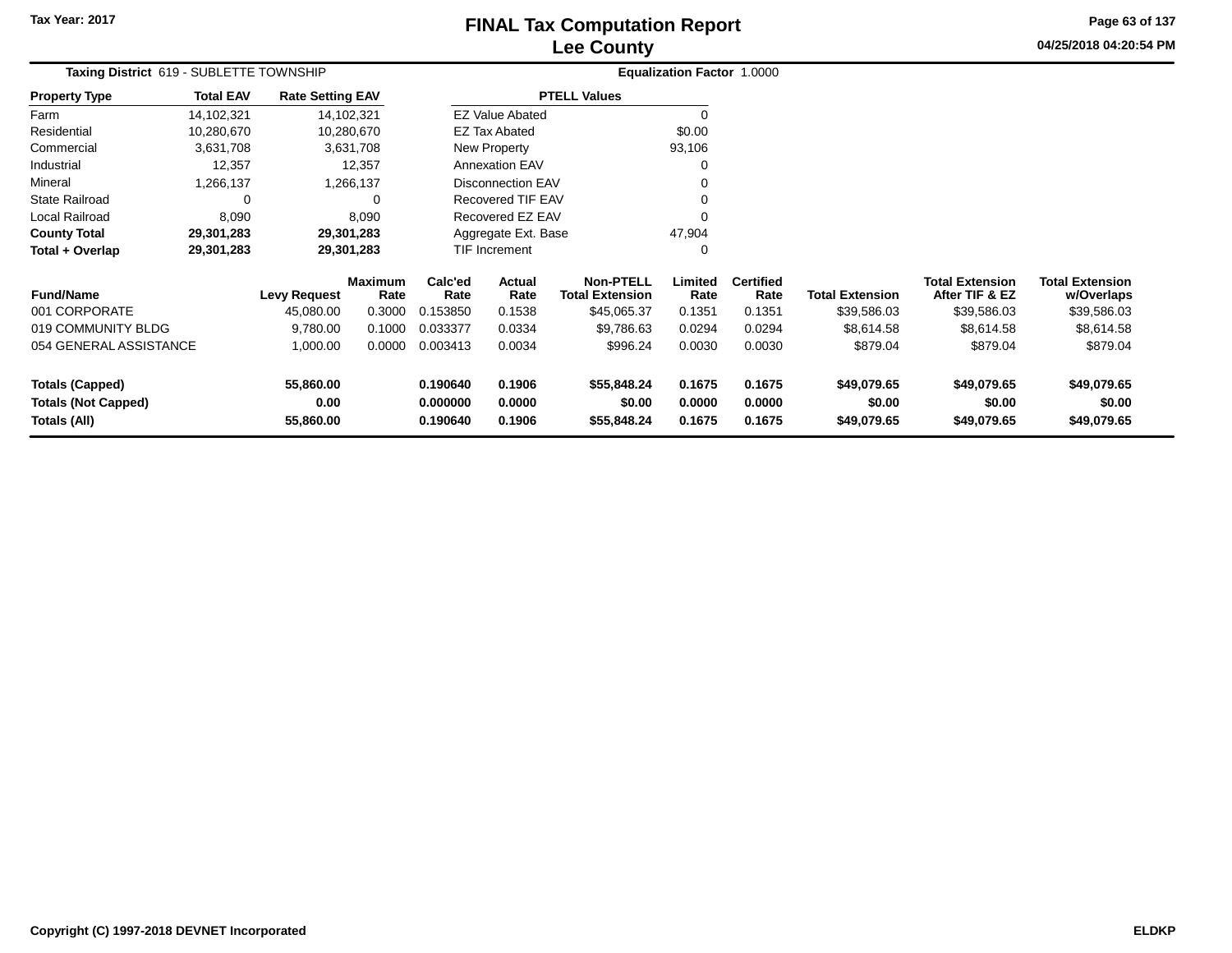**04/25/2018 04:20:54 PM Page 64 of 137**

|                                            | Taxing District 619RB - SUBLETTE TWP ROAD/BRIDGE |                         |                        |                      |                          |                                            | <b>Equalization Factor 1.0000</b> |                          |                                 |                                          |                                      |
|--------------------------------------------|--------------------------------------------------|-------------------------|------------------------|----------------------|--------------------------|--------------------------------------------|-----------------------------------|--------------------------|---------------------------------|------------------------------------------|--------------------------------------|
| <b>Property Type</b>                       | <b>Total EAV</b>                                 | <b>Rate Setting EAV</b> |                        |                      |                          | <b>PTELL Values</b>                        |                                   |                          | <b>Road and Bridge Transfer</b> |                                          |                                      |
| Farm                                       | 14.102.321                                       |                         | 14,102,321             |                      | <b>EZ Value Abated</b>   |                                            | $\Omega$                          | <b>Municipality</b>      |                                 | Fund                                     | <b>Amount Extended</b>               |
| Residential                                | 10,280,670                                       |                         | 10,280,670             |                      | <b>EZ Tax Abated</b>     |                                            | \$0.00                            |                          |                                 |                                          |                                      |
| Commercial                                 | 3,631,708                                        |                         | 3,631,708              |                      | New Property             |                                            | 93,106                            |                          | 712 - VILLAGE OF SUBLETTE       | 007                                      | \$10,622.05                          |
| Industrial                                 | 12,357                                           |                         | 12,357                 |                      | <b>Annexation EAV</b>    |                                            | 0                                 | <b>Total</b>             |                                 |                                          | \$10,622.05                          |
| Mineral                                    | 1,266,137                                        |                         | 1,266,137              |                      | <b>Disconnection EAV</b> |                                            | 0                                 |                          |                                 |                                          |                                      |
| <b>State Railroad</b>                      | 0                                                |                         | 0                      |                      | <b>Recovered TIF EAV</b> |                                            | 0                                 |                          |                                 |                                          |                                      |
| Local Railroad                             | 8,090                                            |                         | 8,090                  |                      | Recovered EZ EAV         |                                            | $\Omega$                          |                          |                                 |                                          |                                      |
| <b>County Total</b>                        | 29,301,283                                       |                         | 29,301,283             | Aggregate Ext. Base  |                          | 101,846                                    |                                   |                          |                                 |                                          |                                      |
| Total + Overlap                            | 29,301,283                                       |                         | 29,301,283             |                      | TIF Increment<br>0       |                                            |                                   |                          |                                 |                                          |                                      |
| <b>Fund/Name</b>                           |                                                  | <b>Levy Request</b>     | <b>Maximum</b><br>Rate | Calc'ed<br>Rate      | Actual<br>Rate           | <b>Non-PTELL</b><br><b>Total Extension</b> | Limited<br>Rate                   | <b>Certified</b><br>Rate | <b>Total Extension</b>          | <b>Total Extension</b><br>After TIF & EZ | <b>Total Extension</b><br>w/Overlaps |
| 007 ROAD & BRIDGE                          |                                                  | 97,500.00               | 0.6600                 | 0.332750             | 0.3327                   | \$97,485.37                                | 0.3199                            | 0.3199                   | \$93.734.80                     | \$93,734.80                              | \$93,734.80                          |
| 008 BRIDGE JOINT W/ COUNTY                 |                                                  | 0.00                    | 0.2500                 | 0.000000             | 0.0000                   | \$0.00                                     | 0.0000                            | 0.0000                   | \$0.00                          | \$0.00                                   | \$0.00                               |
| 010 EQUIPMENT & BUILDING                   |                                                  | 11,000.00               | 0.1000                 | 0.037541             | 0.0375                   | \$10,987.98                                | 0.0361                            | 0.0361                   | \$10,577.76                     | \$10,577.76                              | \$10,577.76                          |
| <b>Totals (Capped)</b>                     |                                                  | 108,500.00              |                        | 0.370291             | 0.3702                   | \$108,473.35                               | 0.3560                            | 0.3560                   | \$104,312.56                    | \$104,312.56                             | \$104,312.56                         |
| <b>Totals (Not Capped)</b><br>Totals (All) |                                                  | 0.00<br>108,500.00      |                        | 0.000000<br>0.370291 | 0.0000<br>0.3702         | \$0.00<br>\$108,473.35                     | 0.0000<br>0.3560                  | 0.0000<br>0.3560         | \$0.00<br>\$104,312.56          | \$0.00<br>\$104,312.56                   | \$0.00<br>\$104,312.56               |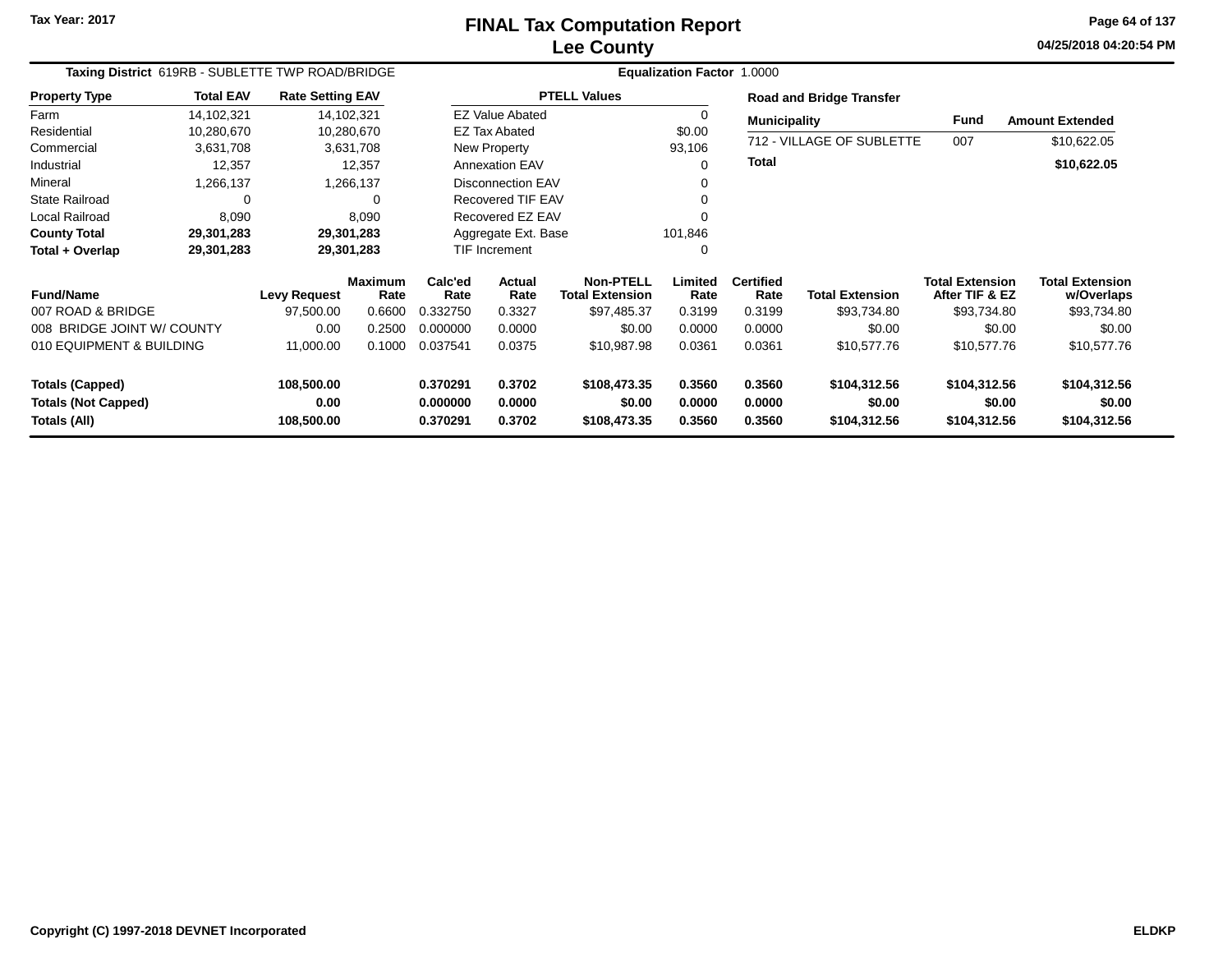# **Lee CountyFINAL Tax Computation Report**

**04/25/2018 04:20:54 PM Page 65 of 137**

| Taxing District 620 - VIOLA TOWNSHIP                                 |                  |                                |                        |                                  |                            |                                            | Equalization Factor 1.0000 |                            |                                      |                                          |                                      |
|----------------------------------------------------------------------|------------------|--------------------------------|------------------------|----------------------------------|----------------------------|--------------------------------------------|----------------------------|----------------------------|--------------------------------------|------------------------------------------|--------------------------------------|
| Property Type                                                        | <b>Total EAV</b> | <b>Rate Setting EAV</b>        |                        |                                  |                            | <b>PTELL Values</b>                        |                            |                            |                                      |                                          |                                      |
| Farm                                                                 | 10,931,510       |                                | 10,931,510             |                                  | <b>EZ Value Abated</b>     |                                            | 0                          |                            |                                      |                                          |                                      |
| Residential                                                          | 3,180,954        |                                | 3,180,954              |                                  | <b>EZ Tax Abated</b>       |                                            | \$0.00                     |                            |                                      |                                          |                                      |
| Commercial                                                           | 785,775          |                                | 785,775                |                                  | New Property               |                                            | 47,672                     |                            |                                      |                                          |                                      |
| Industrial                                                           | 0                |                                | 0                      |                                  | <b>Annexation EAV</b>      |                                            |                            |                            |                                      |                                          |                                      |
| Mineral                                                              | 468,557          |                                | 468,557                |                                  | <b>Disconnection EAV</b>   |                                            |                            |                            |                                      |                                          |                                      |
| State Railroad                                                       |                  |                                |                        |                                  | <b>Recovered TIF EAV</b>   |                                            |                            |                            |                                      |                                          |                                      |
| Local Railroad                                                       | 0                |                                | $\Omega$               |                                  | Recovered EZ EAV           |                                            |                            |                            |                                      |                                          |                                      |
| <b>County Total</b>                                                  | 15,366,796       |                                | 15,366,796             |                                  | Aggregate Ext. Base        |                                            | 43,163                     |                            |                                      |                                          |                                      |
| Total + Overlap                                                      | 15,366,796       |                                | 15,366,796             |                                  | TIF Increment              |                                            | 0                          |                            |                                      |                                          |                                      |
| <b>Fund/Name</b>                                                     |                  | <b>Levy Request</b>            | <b>Maximum</b><br>Rate | Calc'ed<br>Rate                  | Actual<br>Rate             | <b>Non-PTELL</b><br><b>Total Extension</b> | Limited<br>Rate            | <b>Certified</b><br>Rate   | <b>Total Extension</b>               | <b>Total Extension</b><br>After TIF & EZ | <b>Total Extension</b><br>w/Overlaps |
| 001 CORPORATE                                                        |                  | 45,300.00                      | 0.4400                 | 0.294791                         | 0.2948                     | \$45,301.31                                | 0.2877                     | 0.2877                     | \$44,210.27                          | \$44,210.27                              | \$44,210.27                          |
| 054 GENERAL ASSISTANCE                                               |                  | 0.00                           | 0.1000                 | 0.000000                         | 0.0000                     | \$0.00                                     | 0.0000                     | 0.0000                     | \$0.00                               | \$0.00                                   | \$0.00                               |
| <b>Totals (Capped)</b><br><b>Totals (Not Capped)</b><br>Totals (All) |                  | 45,300.00<br>0.00<br>45,300.00 |                        | 0.294791<br>0.000000<br>0.294791 | 0.2948<br>0.0000<br>0.2948 | \$45,301.31<br>\$0.00<br>\$45,301.31       | 0.2877<br>0.0000<br>0.2877 | 0.2877<br>0.0000<br>0.2877 | \$44,210.27<br>\$0.00<br>\$44,210.27 | \$44,210.27<br>\$0.00<br>\$44,210.27     | \$44,210.27<br>\$0.00<br>\$44,210.27 |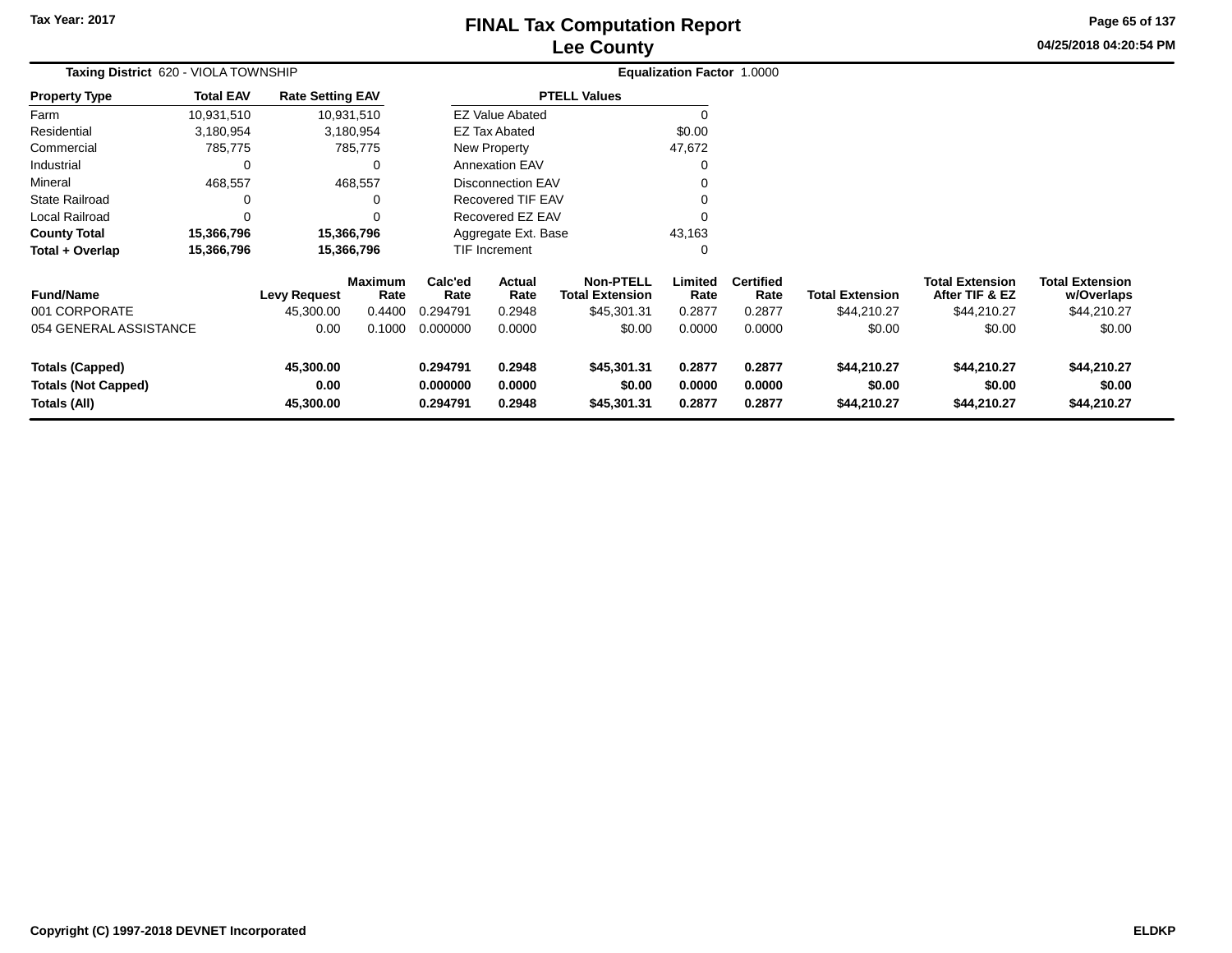**Totals (Not Capped)**

**Totals (All)**

**0.00**

**70,950.00**

# **Lee CountyFINAL Tax Computation Report**

**0.000000 0.0000 \$0.00 0.0000 0.0000 \$0.00 \$0.00 \$0.00**

**0.461711 0.4617 \$70,948.49 0.4505 0.4505 \$69,227.40 \$69,227.40 \$69,227.40**

**04/25/2018 04:20:54 PMPage 66 of 137**

> **w/Overlaps**\$31,056.29

| Taxing District 620RB - VIOLA TWP ROAD/BRIDGE |                  |                         |                 |                 | Equalization Factor 1.0000 |                                            |                 |                          |                        |                                          |                                      |
|-----------------------------------------------|------------------|-------------------------|-----------------|-----------------|----------------------------|--------------------------------------------|-----------------|--------------------------|------------------------|------------------------------------------|--------------------------------------|
| <b>Property Type</b>                          | <b>Total EAV</b> | <b>Rate Setting EAV</b> |                 |                 |                            | <b>PTELL Values</b>                        |                 |                          |                        |                                          |                                      |
| Farm                                          | 10,931,510       | 10,931,510              |                 |                 | <b>EZ Value Abated</b>     |                                            |                 |                          |                        |                                          |                                      |
| Residential                                   | 3,180,954        |                         | 3,180,954       |                 | <b>EZ Tax Abated</b>       |                                            | \$0.00          |                          |                        |                                          |                                      |
| Commercial                                    | 785,775          |                         | 785,775         |                 | New Property               |                                            | 47,672          |                          |                        |                                          |                                      |
| Industrial                                    |                  |                         | 0               |                 | <b>Annexation EAV</b>      |                                            |                 |                          |                        |                                          |                                      |
| Mineral                                       | 468,557          |                         | 468,557         |                 | Disconnection EAV          |                                            |                 |                          |                        |                                          |                                      |
| <b>State Railroad</b>                         |                  |                         | O               |                 | Recovered TIF EAV          |                                            |                 |                          |                        |                                          |                                      |
| Local Railroad                                |                  |                         |                 |                 | Recovered EZ EAV           |                                            |                 |                          |                        |                                          |                                      |
| <b>County Total</b>                           | 15,366,796       | 15,366,796              |                 |                 | Aggregate Ext. Base        |                                            | 67,587          |                          |                        |                                          |                                      |
| Total + Overlap                               | 15,366,796       | 15,366,796              |                 |                 | TIF Increment              |                                            |                 |                          |                        |                                          |                                      |
| <b>Fund/Name</b>                              |                  | Levy Request            | Maximum<br>Rate | Calc'ed<br>Rate | Actual<br>Rate             | <b>Non-PTELL</b><br><b>Total Extension</b> | Limited<br>Rate | <b>Certified</b><br>Rate | <b>Total Extension</b> | <b>Total Extension</b><br>After TIF & EZ | <b>Total Extension</b><br>w/Overlaps |
| 007 ROAD & BRIDGE                             |                  | 31,830.00               | 0.6600          | 0.207135        | 0.2071                     | \$31,824.63                                | 0.2021          | 0.2021                   | \$31,056.29            | \$31,056.29                              | \$31,056.29                          |
| 008 BRIDGE JOINT W/ COUNTY                    |                  | 8,190.00                | 0.2500          | 0.053297        | 0.0533                     | \$8,190.50                                 | 0.0520          | 0.0520                   | \$7,990.73             | \$7,990.73                               | \$7,990.73                           |
| 009 PERMANENT ROAD                            |                  | 24,760.00               | 0.2500          | 0.161127        | 0.1611                     | \$24,755.91                                | 0.1572          | 0.1572                   | \$24,156.60            | \$24,156.60                              | \$24,156.60                          |
| 010 EQUIPMENT & BUILDING                      |                  | 6,170.00                | 0.1000          | 0.040152        | 0.0402                     | \$6,177.45                                 | 0.0392          | 0.0392                   | \$6,023.78             | \$6,023.78                               | \$6,023.78                           |
| <b>Totals (Capped)</b>                        |                  | 70,950.00               |                 | 0.461711        | 0.4617                     | \$70,948.49                                | 0.4505          | 0.4505                   | \$69,227.40            | \$69,227.40                              | \$69,227.40                          |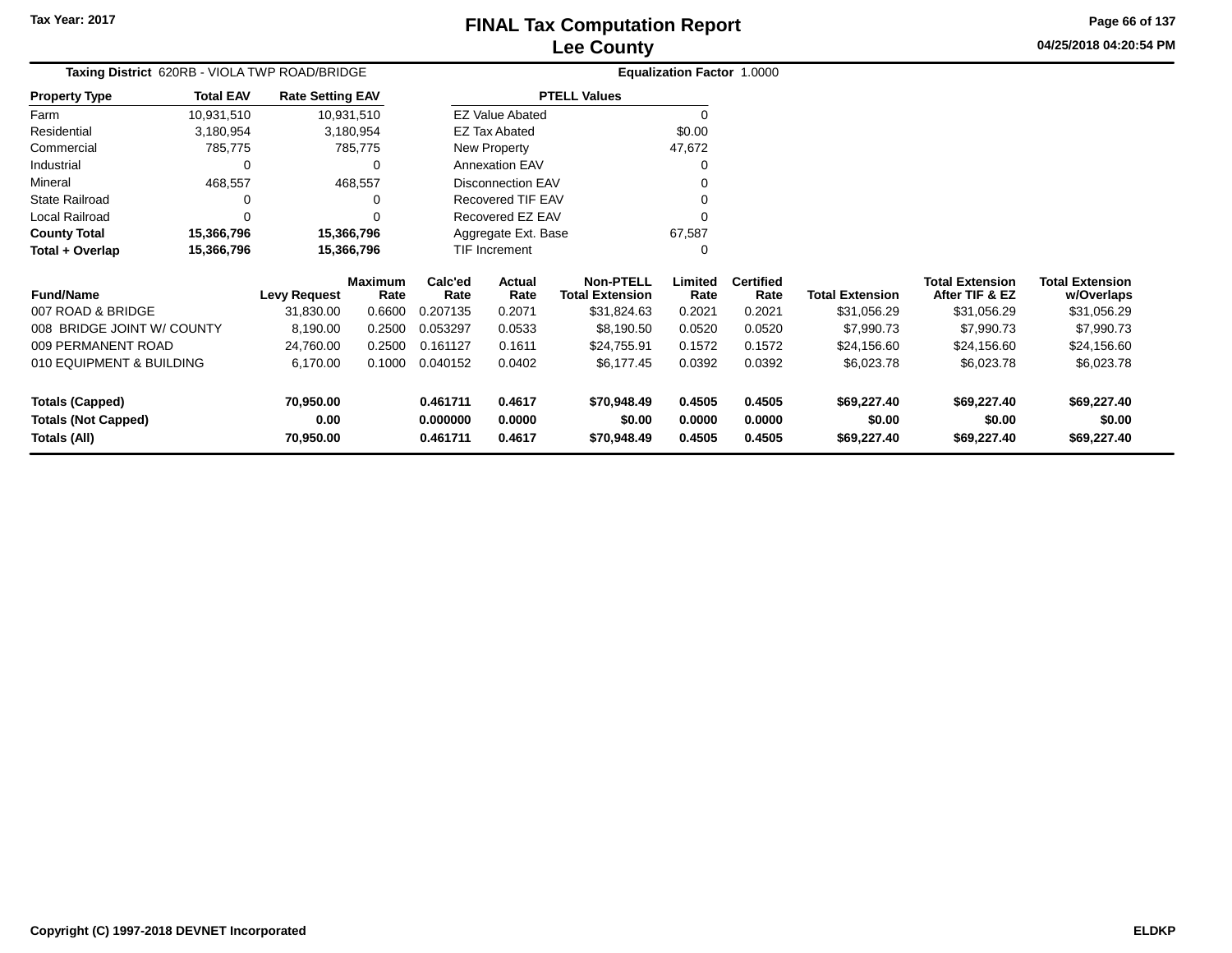# **Lee CountyFINAL Tax Computation Report**

**04/25/2018 04:20:54 PM Page 67 of 137**

|                                                                      | Taxing District 621 - WILLOW CREEK TOWNSHIP |                                  |                                  |                                  |                                 |                                                           | Equalization Factor 1.0000 |                                    |                                       |                                                         |                                                     |
|----------------------------------------------------------------------|---------------------------------------------|----------------------------------|----------------------------------|----------------------------------|---------------------------------|-----------------------------------------------------------|----------------------------|------------------------------------|---------------------------------------|---------------------------------------------------------|-----------------------------------------------------|
| <b>Property Type</b>                                                 | <b>Total EAV</b>                            | <b>Rate Setting EAV</b>          |                                  |                                  |                                 | <b>PTELL Values</b>                                       |                            |                                    |                                       |                                                         |                                                     |
| Farm                                                                 | 11,729,624                                  |                                  | 11,729,624                       |                                  | <b>EZ Value Abated</b>          |                                                           |                            |                                    |                                       |                                                         |                                                     |
| Residential                                                          | 8,375,234                                   |                                  | 8,375,234                        |                                  | <b>EZ Tax Abated</b>            |                                                           | \$0.00                     |                                    |                                       |                                                         |                                                     |
| Commercial                                                           | 653,134                                     |                                  | 653,134                          |                                  | New Property                    |                                                           | 15,731                     |                                    |                                       |                                                         |                                                     |
| Industrial                                                           | 49,931                                      |                                  | 49,931                           |                                  | <b>Annexation EAV</b>           |                                                           | 0                          |                                    |                                       |                                                         |                                                     |
| Mineral                                                              | 3,971,953                                   |                                  | 3,971,953                        |                                  | Disconnection EAV               |                                                           |                            |                                    |                                       |                                                         |                                                     |
| State Railroad                                                       | 72,833                                      |                                  | 72,833                           |                                  | <b>Recovered TIF EAV</b>        |                                                           | 0                          |                                    |                                       |                                                         |                                                     |
| Local Railroad                                                       | 0                                           |                                  | 0                                |                                  | Recovered EZ EAV                |                                                           | 0                          |                                    |                                       |                                                         |                                                     |
| <b>County Total</b>                                                  | 24,852,709                                  |                                  | 24,852,709                       |                                  | Aggregate Ext. Base             |                                                           | 47,738                     |                                    |                                       |                                                         |                                                     |
| Total + Overlap                                                      | 24,852,709                                  |                                  | 24,852,709                       |                                  | <b>TIF Increment</b>            |                                                           | 0                          |                                    |                                       |                                                         |                                                     |
| <b>Fund/Name</b><br>001 CORPORATE                                    |                                             | <b>Levy Request</b><br>58,936.00 | <b>Maximum</b><br>Rate<br>0.3500 | Calc'ed<br>Rate<br>0.237141      | <b>Actual</b><br>Rate<br>0.2371 | <b>Non-PTELL</b><br><b>Total Extension</b><br>\$58,925.77 | Limited<br>Rate<br>0.1962  | <b>Certified</b><br>Rate<br>0.1962 | <b>Total Extension</b><br>\$48,761.02 | <b>Total Extension</b><br>After TIF & EZ<br>\$48,761.02 | <b>Total Extension</b><br>w/Overlaps<br>\$48,761.02 |
| <b>Totals (Capped)</b><br><b>Totals (Not Capped)</b><br>Totals (All) |                                             | 58,936.00<br>0.00<br>58,936.00   |                                  | 0.237141<br>0.000000<br>0.237141 | 0.2371<br>0.0000<br>0.2371      | \$58,925.77<br>\$0.00<br>\$58,925.77                      | 0.1962<br>0.0000<br>0.1962 | 0.1962<br>0.0000<br>0.1962         | \$48,761.02<br>\$0.00<br>\$48,761.02  | \$48,761.02<br>\$0.00<br>\$48,761.02                    | \$48,761.02<br>\$0.00<br>\$48,761.02                |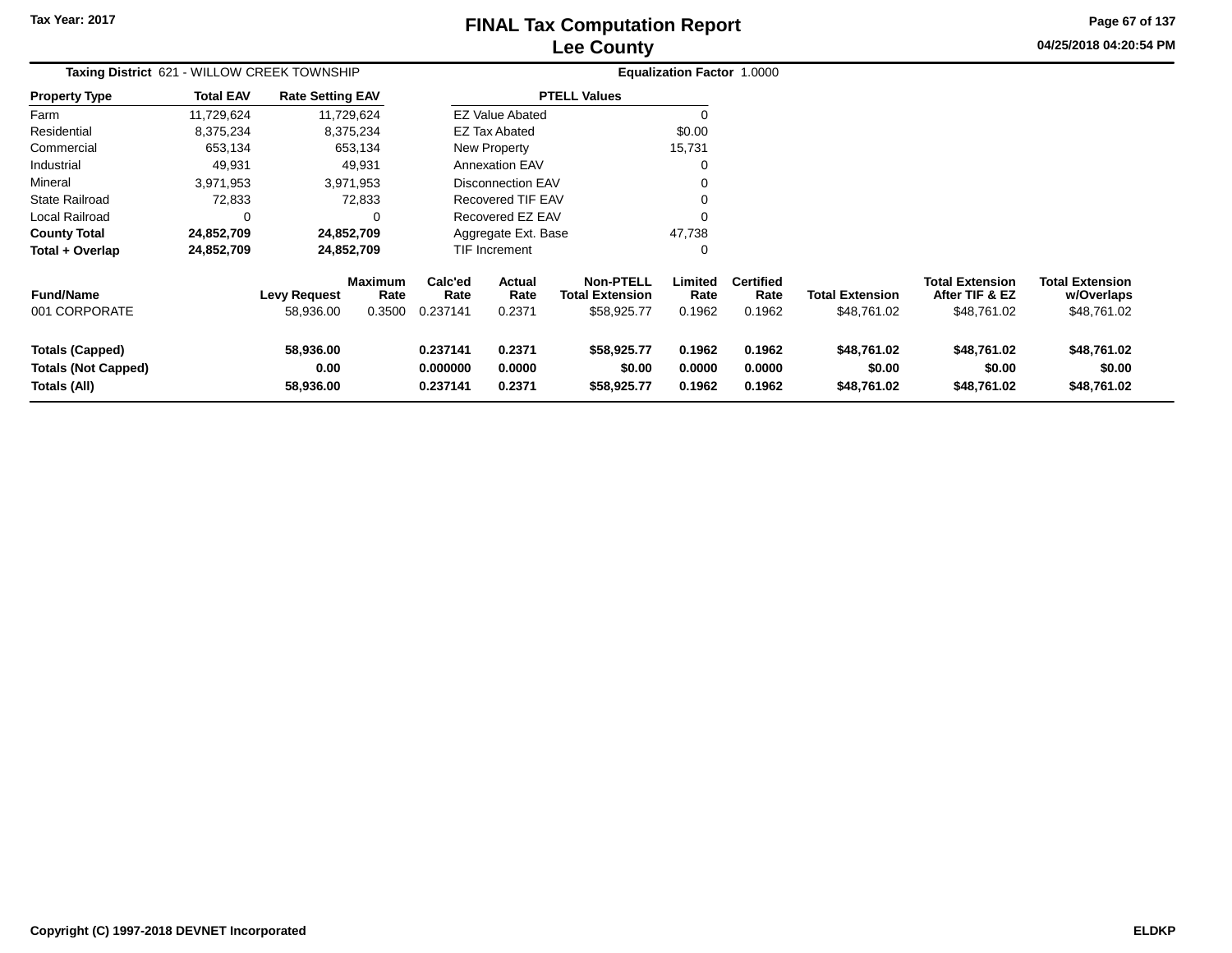**04/25/2018 04:20:54 PM Page 68 of 137**

| Taxing District 621RB - WILLOW CRK TWP RD/BRIDGE |                  |                         |                        | Equalization Factor 1.0000 |                        |                                     |                  |                          |                                 |                                          |                                      |  |
|--------------------------------------------------|------------------|-------------------------|------------------------|----------------------------|------------------------|-------------------------------------|------------------|--------------------------|---------------------------------|------------------------------------------|--------------------------------------|--|
| <b>Property Type</b>                             | <b>Total EAV</b> | <b>Rate Setting EAV</b> |                        |                            |                        | <b>PTELL Values</b>                 |                  |                          | <b>Road and Bridge Transfer</b> |                                          |                                      |  |
| Farm                                             | 11,729,624       |                         | 11,729,624             |                            | <b>EZ Value Abated</b> |                                     | $\Omega$         | <b>Municipality</b>      |                                 | Fund                                     | <b>Amount Extended</b>               |  |
| Residential                                      | 8,375,234        |                         | 8,375,234              |                            | <b>EZ Tax Abated</b>   |                                     | \$0.00           |                          |                                 |                                          |                                      |  |
| Commercial                                       | 653,134          |                         | 653,134                |                            | New Property           |                                     | 15,731           |                          | 708 - VILLAGE OF LEE            | 007                                      | \$3,274.02                           |  |
| Industrial                                       | 49,931           |                         | 49,931                 |                            | <b>Annexation EAV</b>  |                                     | $\Omega$         | <b>Total</b>             |                                 |                                          | \$3,274.02                           |  |
| Mineral                                          | 3,971,953        |                         | 3,971,953              |                            | Disconnection EAV      |                                     |                  |                          |                                 |                                          |                                      |  |
| <b>State Railroad</b>                            | 72,833           |                         | 72,833                 |                            | Recovered TIF EAV      |                                     |                  |                          |                                 |                                          |                                      |  |
| <b>Local Railroad</b>                            | 0                |                         |                        |                            | Recovered EZ EAV       |                                     |                  |                          |                                 |                                          |                                      |  |
| <b>County Total</b>                              | 24,852,709       | 24,852,709              |                        | Aggregate Ext. Base        |                        |                                     | 129,547          |                          |                                 |                                          |                                      |  |
| Total + Overlap                                  | 24,852,709       | 24,852,709              |                        | <b>TIF Increment</b><br>0  |                        |                                     |                  |                          |                                 |                                          |                                      |  |
| <b>Fund/Name</b>                                 |                  | <b>Levy Request</b>     | <b>Maximum</b><br>Rate | Calc'ed<br>Rate            | Actual<br>Rate         | Non-PTELL<br><b>Total Extension</b> | Limited<br>Rate  | <b>Certified</b><br>Rate | <b>Total Extension</b>          | <b>Total Extension</b><br>After TIF & EZ | <b>Total Extension</b><br>w/Overlaps |  |
| 007 ROAD & BRIDGE                                |                  | 86,289.00               | 0.6600                 | 0.347202                   | 0.3472                 | \$86,288.61                         | 0.2871           | 0.2871                   | \$71,352.13                     | \$71,352.13                              | \$71,352.13                          |  |
| 008 BRIDGE JOINT W/ COUNTY                       |                  | 12,974.00               | 0.2500                 | 0.052204                   | 0.0522                 | \$12,973.11                         | 0.0432           | 0.0432                   | \$10,736.37                     | \$10,736.37                              | \$10,736.37                          |  |
| 009 PERMANENT ROAD                               |                  | 51,645.00               | 0.2500                 | 0.207804                   | 0.2078                 | \$51,643.93                         | 0.1719           | 0.1719                   | \$42,721.81                     | \$42,721.81                              | \$42,721.81                          |  |
| 010 EQUIPMENT & BUILDING                         |                  | 9,093.00                | 0.1000                 | 0.036588                   | 0.0366                 | \$9,096.09                          | 0.0303           | 0.0303                   | \$7,530.37                      | \$7,530.37                               | \$7,530.37                           |  |
| <b>Totals (Capped)</b>                           |                  | 160,001.00              |                        | 0.643798                   | 0.6438                 | \$160,001.74                        | 0.5325           | 0.5325                   | \$132,340.68                    | \$132,340.68                             | \$132,340.68                         |  |
| <b>Totals (Not Capped)</b><br>Totals (All)       |                  | 0.00<br>160,001.00      |                        | 0.000000<br>0.643798       | 0.0000<br>0.6438       | \$0.00<br>\$160,001.74              | 0.0000<br>0.5325 | 0.0000<br>0.5325         | \$0.00<br>\$132,340.68          | \$0.00<br>\$132,340.68                   | \$0.00<br>\$132,340.68               |  |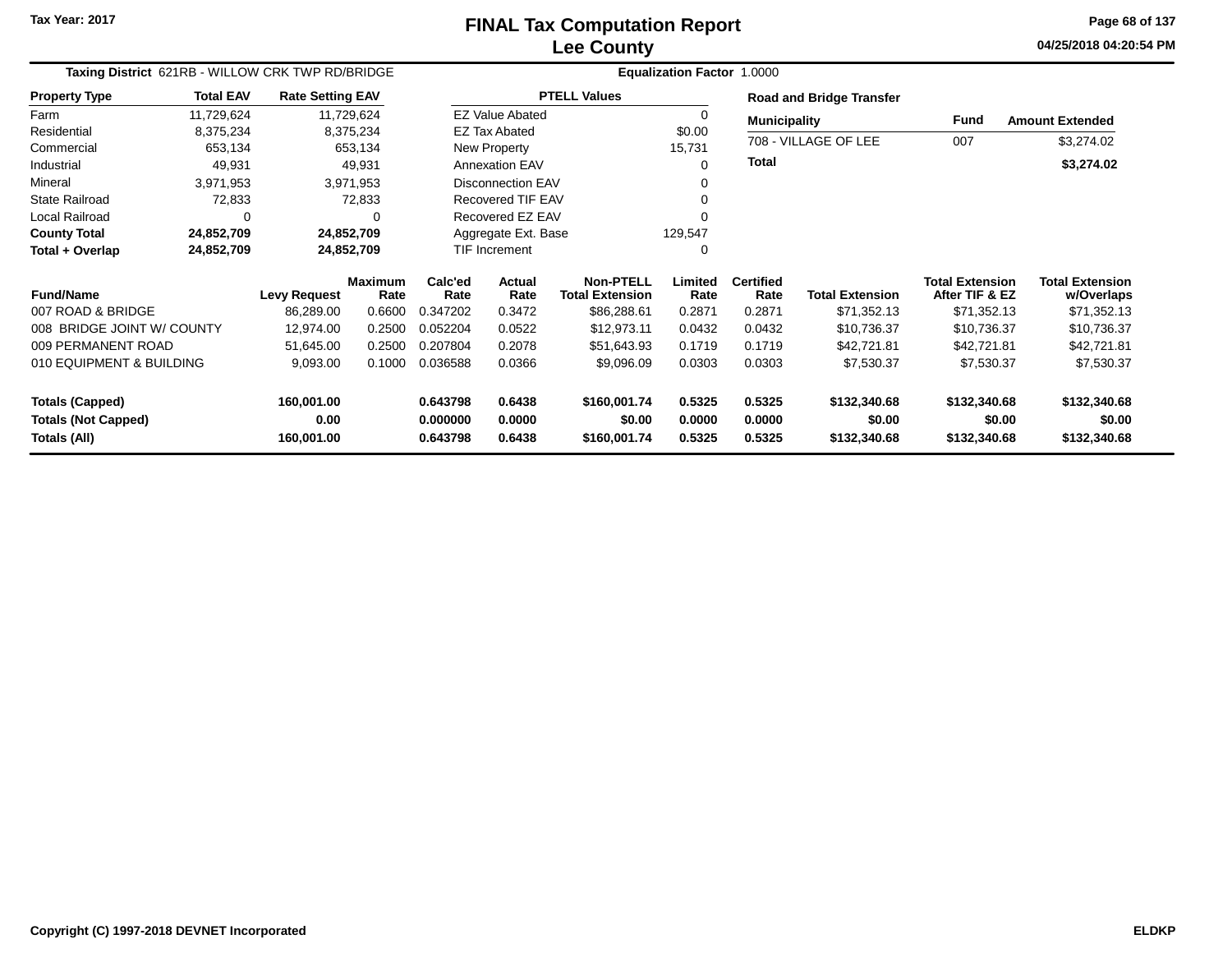# **Lee CountyFINAL Tax Computation Report**

**04/25/2018 04:20:54 PM Page 69 of 137**

| Taxing District 622 - WYOMING TOWNSHIP |                  |                                  |                        |                 |                          |                                            | Equalization Factor 1.0000 |                          |                        |                                          |                                      |
|----------------------------------------|------------------|----------------------------------|------------------------|-----------------|--------------------------|--------------------------------------------|----------------------------|--------------------------|------------------------|------------------------------------------|--------------------------------------|
| <b>Property Type</b>                   | <b>Total EAV</b> | <b>Rate Setting EAV</b>          |                        |                 |                          | <b>PTELL Values</b>                        |                            |                          |                        |                                          |                                      |
| Farm                                   | 13,176,035       | 13, 165, 232                     |                        |                 | <b>EZ Value Abated</b>   |                                            | 0                          |                          |                        |                                          |                                      |
| Residential                            | 12,714,508       | 10,802,820                       |                        |                 | <b>EZ Tax Abated</b>     |                                            | \$0.00                     |                          |                        |                                          |                                      |
| Commercial                             | 1,191,653        |                                  | 1,017,856              |                 | New Property             |                                            | 93,603                     |                          |                        |                                          |                                      |
| Industrial                             | 4,998            |                                  | 4,998                  |                 | <b>Annexation EAV</b>    |                                            | 0                          |                          |                        |                                          |                                      |
| Mineral                                | 937,564          |                                  | 937,564                |                 | <b>Disconnection EAV</b> |                                            |                            |                          |                        |                                          |                                      |
| State Railroad                         |                  |                                  | 0                      |                 | Recovered TIF EAV        |                                            |                            |                          |                        |                                          |                                      |
| Local Railroad                         | $\Omega$         |                                  | 0                      |                 | Recovered EZ EAV         |                                            | ŋ                          |                          |                        |                                          |                                      |
| <b>County Total</b>                    | 28,024,758       | 25,928,470                       |                        |                 | Aggregate Ext. Base      |                                            | 146,257                    |                          |                        |                                          |                                      |
| Total + Overlap                        | 28,024,758       | 25,928,470                       |                        |                 | TIF Increment            |                                            | 2,096,288                  |                          |                        |                                          |                                      |
| <b>Fund/Name</b>                       |                  | <b>Levy Request</b>              | <b>Maximum</b><br>Rate | Calc'ed<br>Rate | Actual<br>Rate           | <b>Non-PTELL</b><br><b>Total Extension</b> | Limited<br>Rate            | <b>Certified</b><br>Rate | <b>Total Extension</b> | <b>Total Extension</b><br>After TIF & EZ | <b>Total Extension</b><br>w/Overlaps |
| 001 CORPORATE                          |                  | 86,000.00                        | 0.3400                 | 0.331682        | 0.3317                   | \$86,004.73                                | 0.3317                     | 0.3317                   | \$92,958.12            | \$86,004.73                              | \$86,004.73                          |
| 005 IMRF                               |                  | 10,000.00                        | 0.0000                 | 0.038568        | 0.0386                   | \$10,008.39                                | 0.0386                     | 0.0386                   | \$10,817.56            | \$10,008.39                              | \$10,008.39                          |
| 017 CEMETERY                           |                  | 38,000.00                        | 0.2000                 | 0.146557        | 0.1466                   | \$38,011.14                                | 0.1466                     | 0.1466                   | \$41,084.30            | \$38,011.14                              | \$38,011.14                          |
| 035 LIABILITY INS                      |                  | 4,000.00                         | 0.0000                 | 0.015427        | 0.0154                   | \$3,992.98                                 | 0.0154                     | 0.0154                   | \$4,315.81             | \$3,992.98                               | \$3,992.98                           |
| 047 SOCIAL SECURITY                    |                  | 7,500.00                         | 0.0000                 | 0.028926        | 0.0289                   | \$7,493.33                                 | 0.0289                     | 0.0289                   | \$8,099.16             | \$7,493.33                               | \$7,493.33                           |
| 054 GENERAL ASSISTANCE                 |                  | 100.00                           | 0.1000                 | 0.000386        | 0.0004                   | \$103.71                                   | 0.0004                     | 0.0004                   | \$112.10               | \$103.71                                 | \$103.71                             |
| <b>Totals (Capped)</b>                 |                  | 145,600.00                       |                        | 0.561546        | 0.5616                   | \$145,614.28                               | 0.5616                     | 0.5616                   | \$157,387.05           | \$145,614.28                             | \$145,614.28                         |
| <b>Totals (Not Capped)</b>             |                  | 0.00                             |                        | 0.000000        | 0.0000                   | \$0.00                                     | 0.0000                     | 0.0000                   | \$0.00                 | \$0.00                                   | \$0.00                               |
| Totals (All)                           |                  | 145,600.00<br>0.561546<br>0.5616 |                        | \$145,614.28    | 0.5616                   | 0.5616                                     | \$157,387.05               | \$145,614.28             | \$145,614.28           |                                          |                                      |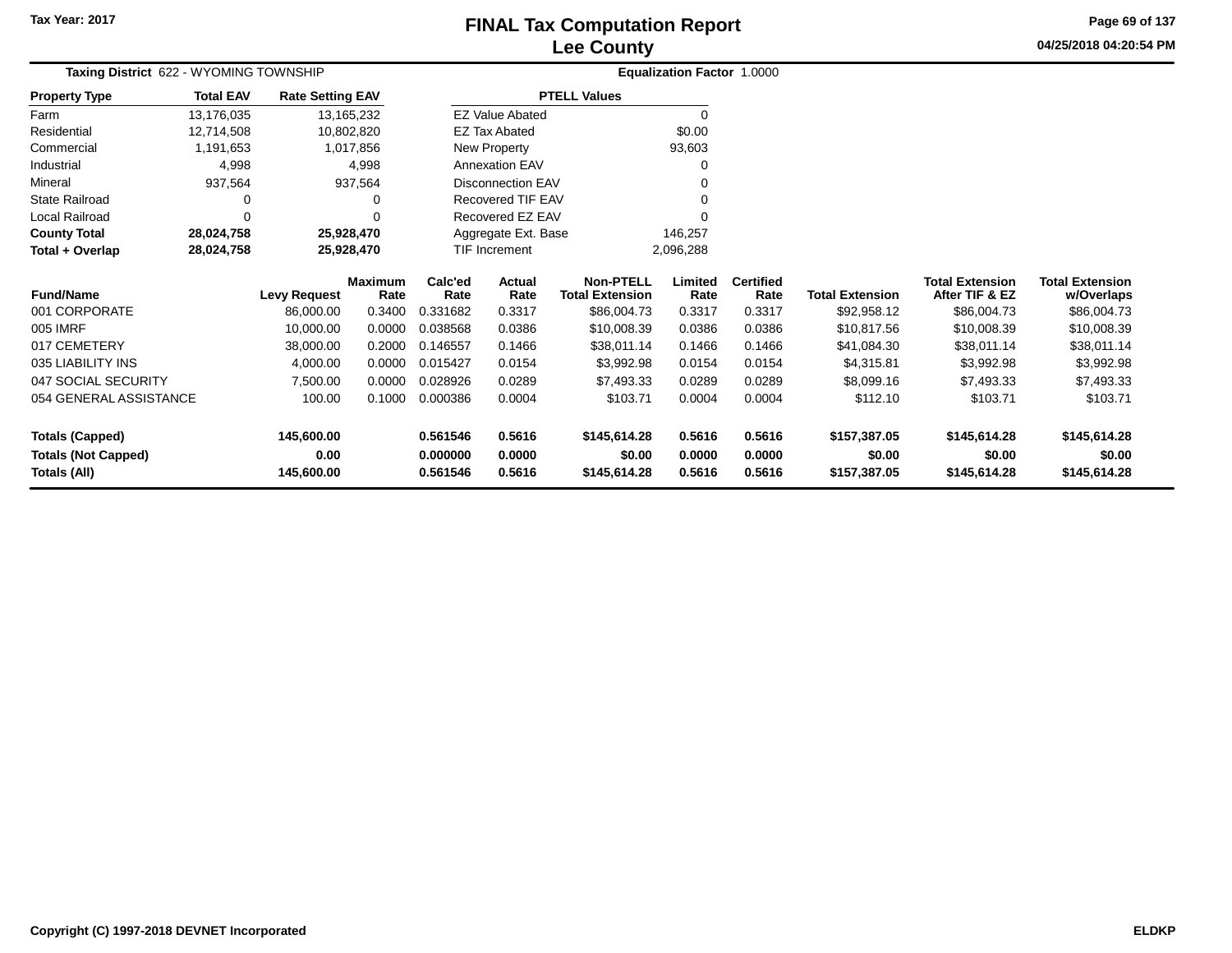**04/25/2018 04:20:54 PMPage 70 of 137**

| Taxing District 622RB - WYOMING TWP ROAD/BRIDGE                     |                    |                     |                        | Equalization Factor 1.0000 |                        |                                            |                  |                                 |                          |                                          |                                      |  |
|---------------------------------------------------------------------|--------------------|---------------------|------------------------|----------------------------|------------------------|--------------------------------------------|------------------|---------------------------------|--------------------------|------------------------------------------|--------------------------------------|--|
| <b>Total EAV</b><br><b>Rate Setting EAV</b><br><b>Property Type</b> |                    |                     | <b>PTELL Values</b>    |                            |                        |                                            |                  | <b>Road and Bridge Transfer</b> |                          |                                          |                                      |  |
| Farm                                                                | 13,176,035         | 13, 165, 232        |                        |                            | <b>EZ Value Abated</b> |                                            | $\Omega$         |                                 | <b>Municipality</b>      | <b>Fund</b>                              | <b>Amount Extended</b>               |  |
| Residential                                                         | 12,714,508         | 10,802,820          |                        | <b>EZ Tax Abated</b>       |                        |                                            | \$0.00           |                                 |                          |                                          |                                      |  |
| Commercial                                                          | 1,191,653          |                     | 1,017,856              |                            | New Property           |                                            | 93,603           |                                 | 710 - VILLAGE OF PAW PAW | 007                                      | \$7,588.56                           |  |
| Industrial                                                          | 4,998              | 4,998               |                        | <b>Annexation EAV</b>      |                        |                                            | $\Omega$         |                                 |                          |                                          | \$7,588.56                           |  |
| Mineral                                                             | 937,564<br>937,564 |                     |                        | <b>Disconnection EAV</b>   |                        |                                            |                  |                                 |                          |                                          |                                      |  |
| <b>State Railroad</b>                                               | 0                  |                     | 0                      |                            | Recovered TIF EAV      |                                            | $\Omega$         |                                 |                          |                                          |                                      |  |
| Local Railroad                                                      | 0                  |                     |                        | Recovered EZ EAV           |                        |                                            |                  |                                 |                          |                                          |                                      |  |
| <b>County Total</b>                                                 | 28,024,758         | 25,928,470          |                        | Aggregate Ext. Base        |                        |                                            | 127,308          |                                 |                          |                                          |                                      |  |
| Total + Overlap                                                     | 28,024,758         | 25,928,470          |                        | TIF Increment              |                        |                                            | 2,096,288        |                                 |                          |                                          |                                      |  |
| <b>Fund/Name</b>                                                    |                    | <b>Levy Request</b> | <b>Maximum</b><br>Rate | Calc'ed<br>Rate            | Actual<br>Rate         | <b>Non-PTELL</b><br><b>Total Extension</b> | Limited<br>Rate  | <b>Certified</b><br>Rate        | <b>Total Extension</b>   | <b>Total Extension</b><br>After TIF & EZ | <b>Total Extension</b><br>w/Overlaps |  |
| 007 ROAD & BRIDGE                                                   |                    | 52,500.00           | 0.6600                 | 0.202480                   | 0.2025                 | \$52,505.15                                | 0.1986           | 0.1986                          | \$55,657.17              | \$51,493.94                              | \$51,493.94                          |  |
| 008 BRIDGE JOINT W/COUNTY                                           |                    | 500.00              | 0.2500                 | 0.001928                   | 0.0019                 | \$492.64                                   | 0.0019           | 0.0019                          | \$532.47                 | \$492.64                                 | \$492.64                             |  |
| 009 PERMANENT ROAD                                                  |                    | 55,000.00           | 0.2500                 | 0.212122                   | 0.2121                 | \$54,994.28                                | 0.2080           | 0.2080                          | \$58,291.50              | \$53,931.22                              | \$53,931.22                          |  |
| 010 EQUIPMENT & BUILDING                                            |                    | 25,000.00           | 0.1000                 | 0.096419                   | 0.0964                 | \$24,995.05                                | 0.0946           | 0.0946                          | \$26,511.42              | \$24,528.33                              | \$24,528.33                          |  |
| <b>Totals (Capped)</b>                                              |                    | 133,000.00<br>0.00  |                        | 0.512949<br>0.000000       | 0.5129<br>0.0000       | \$132,987.12<br>\$0.00                     | 0.5031<br>0.0000 | 0.5031<br>0.0000                | \$140,992.56<br>\$0.00   | \$130,446.13<br>\$0.00                   | \$130,446.13<br>\$0.00               |  |
| <b>Totals (Not Capped)</b><br>Totals (All)                          |                    | 133,000.00          |                        | 0.512949                   | 0.5129                 | \$132,987.12                               | 0.5031           | 0.5031                          | \$140,992.56             | \$130,446.13                             | \$130,446.13                         |  |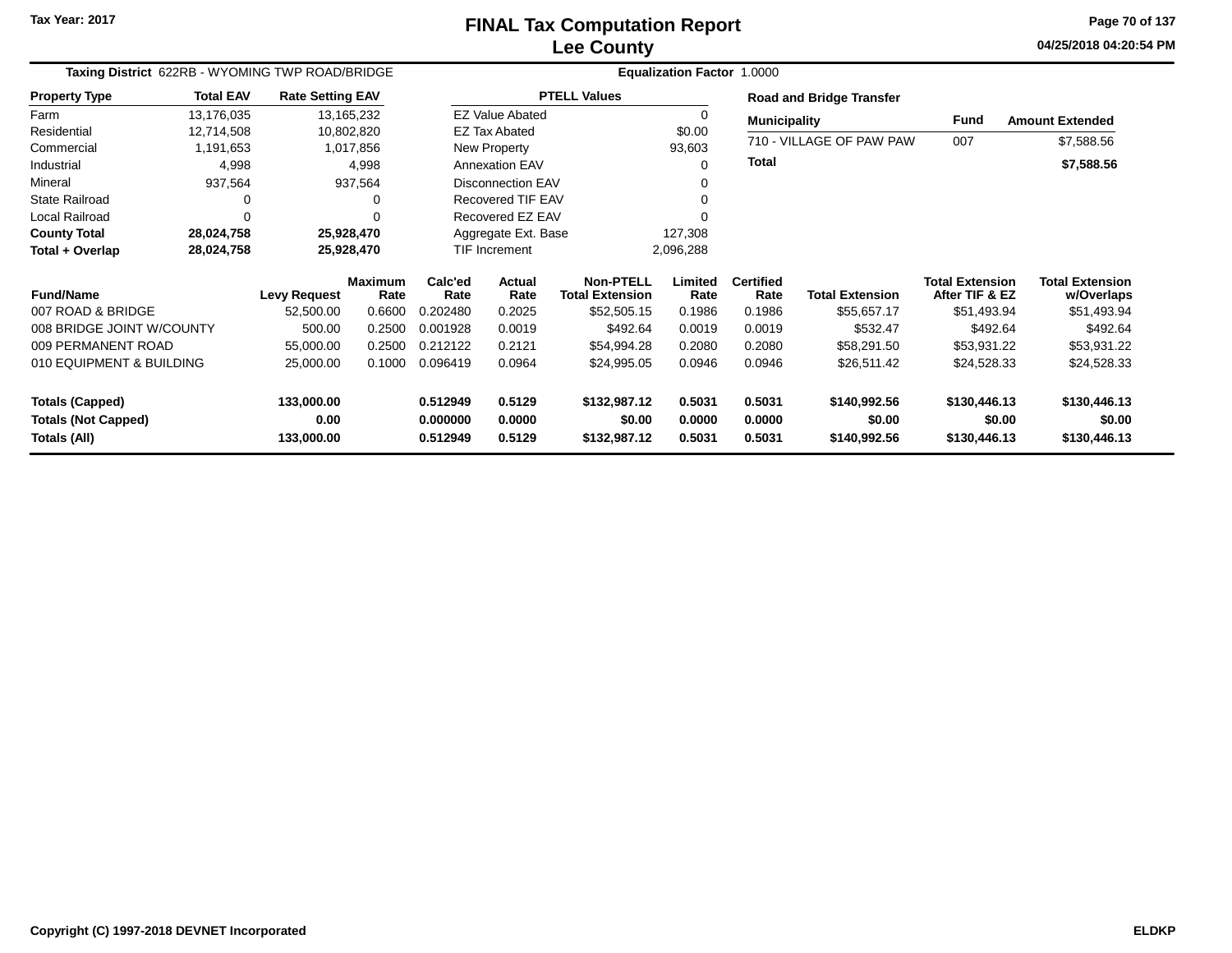#### **Lee CountyFINAL Tax Computation Report**

**04/25/2018 04:20:54 PM Page 71 of 137**

| Taxing District 701 - CITY OF AMBOY  |                        |                         |                          | <b>Equalization Factor 1.0000</b> |                      |                                            |                      |                                 |                                  |                                          |                                      |  |
|--------------------------------------|------------------------|-------------------------|--------------------------|-----------------------------------|----------------------|--------------------------------------------|----------------------|---------------------------------|----------------------------------|------------------------------------------|--------------------------------------|--|
| <b>Property Type</b>                 | <b>Total EAV</b>       | <b>Rate Setting EAV</b> |                          | <b>PTELL Values</b>               |                      |                                            |                      | <b>Road and Bridge Transfer</b> |                                  |                                          |                                      |  |
| Farm                                 | 1,031,647<br>1,031,647 |                         | <b>EZ Value Abated</b>   |                                   |                      | $\Omega$                                   | <b>Road District</b> |                                 | <b>Fund</b>                      | <b>Amount Extended</b>                   |                                      |  |
| Residential<br>17,579,765            |                        | 17,579,765              |                          | <b>EZ Tax Abated</b>              |                      |                                            | \$0.00               |                                 | 602RB - AMBOY TWP ROAD/BRID 007  |                                          |                                      |  |
| Commercial<br>5,064,346<br>5,064,346 |                        |                         | <b>New Property</b>      |                                   |                      | 44,760                                     |                      |                                 |                                  | \$18,342.03                              |                                      |  |
| Industrial                           | 1,476,162<br>1,476,162 |                         |                          |                                   | Annexation EAV       |                                            | $\Omega$             |                                 | 612RB - MARION TWP ROAD/BRII 007 |                                          | \$422.93                             |  |
| Mineral                              | 0<br>0                 |                         | <b>Disconnection EAV</b> |                                   |                      | 0                                          | <b>Total</b>         |                                 |                                  | \$18,764.96                              |                                      |  |
| <b>State Railroad</b>                | 0<br>$\Omega$          |                         | <b>Recovered TIF EAV</b> |                                   |                      | $\Omega$                                   |                      |                                 |                                  |                                          |                                      |  |
| <b>Local Railroad</b>                | $\Omega$<br>$\Omega$   |                         | Recovered EZ EAV         |                                   |                      | 889,515                                    |                      |                                 |                                  |                                          |                                      |  |
| <b>County Total</b>                  | 25,151,920             | 25,151,920              |                          | Aggregate Ext. Base               |                      |                                            | 320,300              |                                 |                                  |                                          |                                      |  |
| Total + Overlap                      | 25,151,920             | 25,151,920              |                          |                                   | <b>TIF Increment</b> |                                            | 0                    |                                 |                                  |                                          |                                      |  |
| <b>Fund/Name</b>                     |                        | <b>Levy Request</b>     | <b>Maximum</b><br>Rate   | Calc'ed<br>Rate                   | Actual<br>Rate       | <b>Non-PTELL</b><br><b>Total Extension</b> | Limited<br>Rate      | <b>Certified</b><br>Rate        | <b>Total Extension</b>           | <b>Total Extension</b><br>After TIF & EZ | <b>Total Extension</b><br>w/Overlaps |  |
| 001 CORPORATE                        |                        | 62,100.00               | 0.4375                   | 0.246900                          | 0.2469               | \$62,100.09                                | 0.2469               | 0.2469                          | \$62,100.09                      | \$62,100.09                              | \$62,100.09                          |  |
| 003 BONDS & INTEREST                 |                        | 0.00                    | 0.0000                   | 0.000000                          | 0.0000               | \$0.00                                     | 0.0000               | 0.0000                          | \$0.00                           | \$0.00                                   | \$0.00                               |  |
| 005 I.M.R.F.                         |                        | 65,000.00               | 0.0000                   | 0.258430                          | 0.2584               | \$64,992.56                                | 0.2584               | 0.2584                          | \$64,992.56                      | \$64,992.56                              | \$64,992.56                          |  |
| 007 CITY SHARE OF TWNSHP R           |                        | 0.00                    | 0.0000                   | 0.000000                          | 0.0000               | \$0.00                                     | 0.0000               | 0.0000                          | \$0.00                           | \$0.00                                   | \$0.00                               |  |
| 014 POLICE PROTECTION                |                        | 18,500.00               | 0.6000                   | 0.073553                          | 0.0736               | \$18,511.81                                | 0.0736               | 0.0736                          | \$18,511.81                      | \$18,511.81                              | \$18,511.81                          |  |
| 016 LIBRARY                          |                        | 34,000.00               | 0.1500                   | 0.135179                          | 0.1352               | \$34,005.40                                | 0.1352               | 0.1352                          | \$34,005.40                      | \$34,005.40                              | \$34,005.40                          |  |
| 027 AUDIT                            |                        | 9,000.00                | 0.0000                   | 0.035783                          | 0.0358               | \$9,004.39                                 | 0.0358               | 0.0358                          | \$9,004.39                       | \$9,004.39                               | \$9,004.39                           |  |
| 035 LIABILITY INS                    |                        | 63,000.00               | 0.0000                   | 0.250478                          | 0.2505               | \$63,005.56                                | 0.2505               | 0.2505                          | \$63,005.56                      | \$63,005.56                              | \$63,005.56                          |  |
| 041 STREET LIGHTING                  |                        | 12,000.00               | 0.0500                   | 0.047710                          | 0.0477               | \$11,997.47                                | 0.0477               | 0.0477                          | \$11,997.47                      | \$11,997.47                              | \$11,997.47                          |  |
| 042 CITY PARK                        |                        | 3,000.00                | 0.0750                   | 0.011928                          | 0.0119               | \$2,993.08                                 | 0.0119               | 0.0119                          | \$2,993.08                       | \$2,993.08                               | \$2,993.08                           |  |
| 044 BAND                             |                        | 500.00                  | 0.0400                   | 0.001988                          | 0.0020               | \$503.04                                   | 0.0020               | 0.0020                          | \$503.04                         | \$503.04                                 | \$503.04                             |  |
| 046 EMERGENCY & DISASTER             |                        | 2,500.00                | 0.0500                   | 0.009940                          | 0.0099               | \$2,490.04                                 | 0.0099               | 0.0099                          | \$2,490.04                       | \$2,490.04                               | \$2,490.04                           |  |
| 047 SOCIAL SECURITY                  |                        | 44,700.00               | 0.0000                   | 0.177720                          | 0.1777               | \$44,694.96                                | 0.1777               | 0.1777                          | \$44,694.96                      | \$44,694.96                              | \$44,694.96                          |  |
| 048 SCHOOL CROSSING GUARD            |                        | 4,000.00                | 0.0200                   | 0.015903                          | 0.0159               | \$3,999.16                                 | 0.0159               | 0.0159                          | \$3,999.16                       | \$3,999.16                               | \$3,999.16                           |  |
| 062 WORKMENS COMP                    |                        | 18,000.00               | 0.0000                   | 0.071565                          | 0.0716               | \$18,008.77                                | 0.0716               | 0.0716                          | \$18,008.77                      | \$18,008.77                              | \$18,008.77                          |  |
| <b>Totals (Capped)</b>               |                        | 336,300.00              |                          | 1.337077                          | 1.3371               | \$336,306.33                               | 1.3371               | 1.3371                          | \$336,306.33                     | \$336,306.33                             | \$336,306.33                         |  |
| <b>Totals (Not Capped)</b>           |                        | 0.00                    |                          | 0.000000                          | 0.0000               | \$0.00                                     | 0.0000               | 0.0000                          | \$0.00                           | \$0.00                                   | \$0.00                               |  |
| Totals (All)                         |                        | 336,300.00              |                          | 1.337077                          | 1.3371               | \$336,306.33                               | 1.3371               | 1.3371                          | \$336,306.33                     | \$336,306.33                             | \$336,306.33                         |  |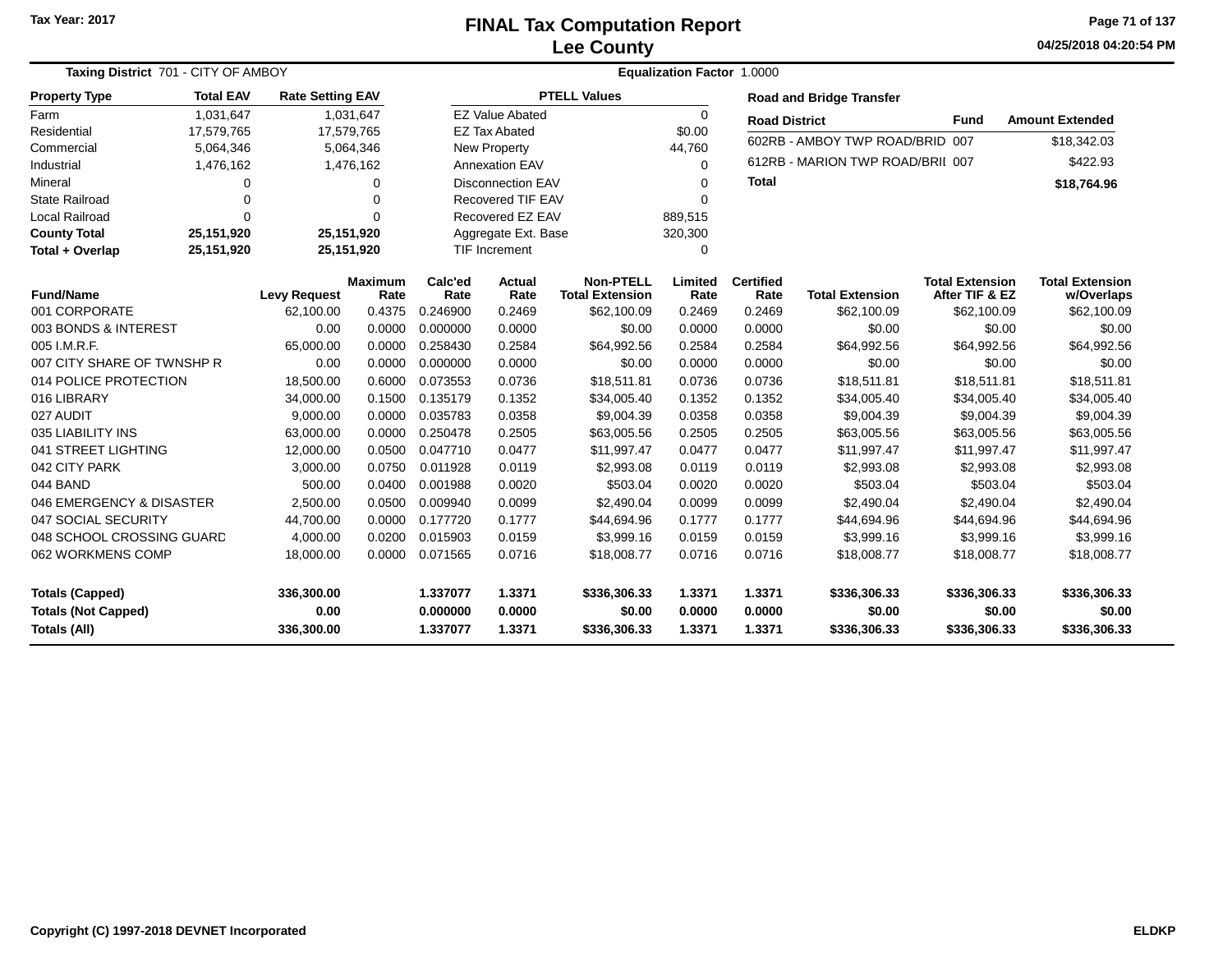**04/25/2018 04:20:54 PM Page 72 of 137**

| Taxing District 702 - VILLAGE OF ASHTON                                     |                                             |                                  |                          | Equalization Factor 1.0000       |                            |                                            |                                 |                            |                                        |                                          |                                        |  |
|-----------------------------------------------------------------------------|---------------------------------------------|----------------------------------|--------------------------|----------------------------------|----------------------------|--------------------------------------------|---------------------------------|----------------------------|----------------------------------------|------------------------------------------|----------------------------------------|--|
| <b>Property Type</b>                                                        | <b>Total EAV</b><br><b>Rate Setting EAV</b> |                                  | <b>PTELL Values</b>      |                                  |                            |                                            | <b>Road and Bridge Transfer</b> |                            |                                        |                                          |                                        |  |
| 66,288<br>Farm                                                              |                                             | 66,288                           |                          | <b>EZ Value Abated</b>           |                            |                                            | $\Omega$                        | <b>Road District</b>       |                                        | <b>Fund</b>                              | <b>Amount Extended</b>                 |  |
| Residential<br>8,130,344                                                    |                                             | 8,130,344                        |                          | <b>EZ Tax Abated</b>             |                            |                                            | \$0.00                          |                            | 603RB - ASHTON TWP ROAD/BRII 007       |                                          | \$11,024.48                            |  |
| Commercial<br>1,942,162                                                     |                                             |                                  | 1,942,162                | New Property                     |                            |                                            | 40,779                          |                            |                                        |                                          |                                        |  |
| Industrial<br>1,355,367<br>1,355,367                                        |                                             | <b>Annexation EAV</b>            |                          |                                  | $\Omega$                   | <b>Total</b>                               |                                 |                            | \$11,024.48                            |                                          |                                        |  |
| Mineral                                                                     | 0<br>$\Omega$                               |                                  | <b>Disconnection EAV</b> |                                  |                            | $\Omega$                                   |                                 |                            |                                        |                                          |                                        |  |
| <b>State Railroad</b>                                                       | 221,546<br>221,546                          |                                  | <b>Recovered TIF EAV</b> |                                  |                            | $\Omega$                                   |                                 |                            |                                        |                                          |                                        |  |
| <b>Local Railroad</b>                                                       | $\Omega$                                    | 0                                |                          | Recovered EZ EAV                 |                            |                                            | 24,625                          |                            |                                        |                                          |                                        |  |
| <b>County Total</b>                                                         | 11,715,707                                  | 11,715,707                       |                          | Aggregate Ext. Base              |                            |                                            | 133,995                         |                            |                                        |                                          |                                        |  |
| Total + Overlap                                                             | 11,715,707                                  | 11,715,707                       |                          | <b>TIF Increment</b>             |                            |                                            | $\Omega$                        |                            |                                        |                                          |                                        |  |
| <b>Fund/Name</b>                                                            |                                             | <b>Levy Request</b>              | <b>Maximum</b><br>Rate   | Calc'ed<br>Rate                  | Actual<br>Rate             | <b>Non-PTELL</b><br><b>Total Extension</b> | Limited<br>Rate                 | <b>Certified</b><br>Rate   | <b>Total Extension</b>                 | <b>Total Extension</b><br>After TIF & EZ | <b>Total Extension</b><br>w/Overlaps   |  |
| 001 CORPORATE                                                               |                                             | 33,182.00                        | 0.4375                   | 0.283227                         | 0.2832                     | \$33,178.88                                | 0.2793                          | 0.2793                     | \$32,721.97                            | \$32,721.97                              | \$32,721.97                            |  |
| 005 I.M.R.F.                                                                |                                             | 17,000.00                        | 0.0000                   | 0.145104                         | 0.1451                     | \$16,999.49                                | 0.1431                          | 0.1431                     | \$16,765.18                            | \$16,765.18                              | \$16,765.18                            |  |
| 007 CITY SHARE OF TWNSHP R                                                  |                                             | 0.00                             | 0.0000                   | 0.000000                         | 0.0000                     | \$0.00                                     | 0.0000                          | 0.0000                     | \$0.00                                 | \$0.00                                   | \$0.00                                 |  |
| 014 POLICE PROTECTION                                                       |                                             | 13,486.00                        | 0.6000                   | 0.115110                         | 0.1151                     | \$13,484.78                                | 0.1135                          | 0.1135                     | \$13,297.33                            | \$13,297.33                              | \$13,297.33                            |  |
| 016 LIBRARY                                                                 |                                             | 17.687.00                        | 0.1500                   | 0.150968                         | 0.1500                     | \$17,573.56                                | 0.1480                          | 0.1480                     | \$17,339.25                            | \$17,339.25                              | \$17,339.25                            |  |
| 017 CEMETERY                                                                |                                             | 411.00                           | 0.0250                   | 0.003508                         | 0.0035                     | \$410.05                                   | 0.0035                          | 0.0035                     | \$410.05                               | \$410.05                                 | \$410.05                               |  |
| 025 GARBAGE                                                                 |                                             | 109.00                           | 0.2000                   | 0.000930                         | 0.0009                     | \$105.44                                   | 0.0009                          | 0.0009                     | \$105.44                               | \$105.44                                 | \$105.44                               |  |
| 027 AUDIT                                                                   |                                             | 9,430.00                         | 0.0000                   | 0.080490                         | 0.0805                     | \$9,431.14                                 | 0.0794                          | 0.0794                     | \$9,302.27                             | \$9,302.27                               | \$9,302.27                             |  |
| 035 LIABILITY INSURANCE                                                     |                                             | 22,820.00                        | 0.0000                   | 0.194781                         | 0.1948                     | \$22,822.20                                | 0.1922                          | 0.1922                     | \$22,517.59                            | \$22,517.59                              | \$22,517.59                            |  |
| 047 SOCIAL SECURITY                                                         |                                             | 16,767.00                        | 0.0000                   | 0.143116                         | 0.1431                     | \$16,765.18                                | 0.1412                          | 0.1412                     | \$16,542.58                            | \$16,542.58                              | \$16,542.58                            |  |
| 060 UNEMPLOYMENT INSURANC                                                   |                                             | 617.00                           | 0.0000                   | 0.005266                         | 0.0053                     | \$620.93                                   | 0.0052                          | 0.0052                     | \$609.22                               | \$609.22                                 | \$609.22                               |  |
| 062 WORKMENS COMP                                                           |                                             | 8,074.00                         | 0.0000                   | 0.068916                         | 0.0689                     | \$8,072.12                                 | 0.0680                          | 0.0680                     | \$7,966.68                             | \$7,966.68                               | \$7,966.68                             |  |
| <b>Totals (Capped)</b><br><b>Totals (Not Capped)</b><br><b>Totals (All)</b> |                                             | 139,583.00<br>0.00<br>139,583.00 |                          | 1.191416<br>0.000000<br>1.191416 | 1.1904<br>0.0000<br>1.1904 | \$139,463.77<br>\$0.00<br>\$139,463.77     | 1.1743<br>0.0000<br>1.1743      | 1.1743<br>0.0000<br>1.1743 | \$137,577.56<br>\$0.00<br>\$137,577.56 | \$137,577.56<br>\$0.00<br>\$137,577.56   | \$137,577.56<br>\$0.00<br>\$137,577.56 |  |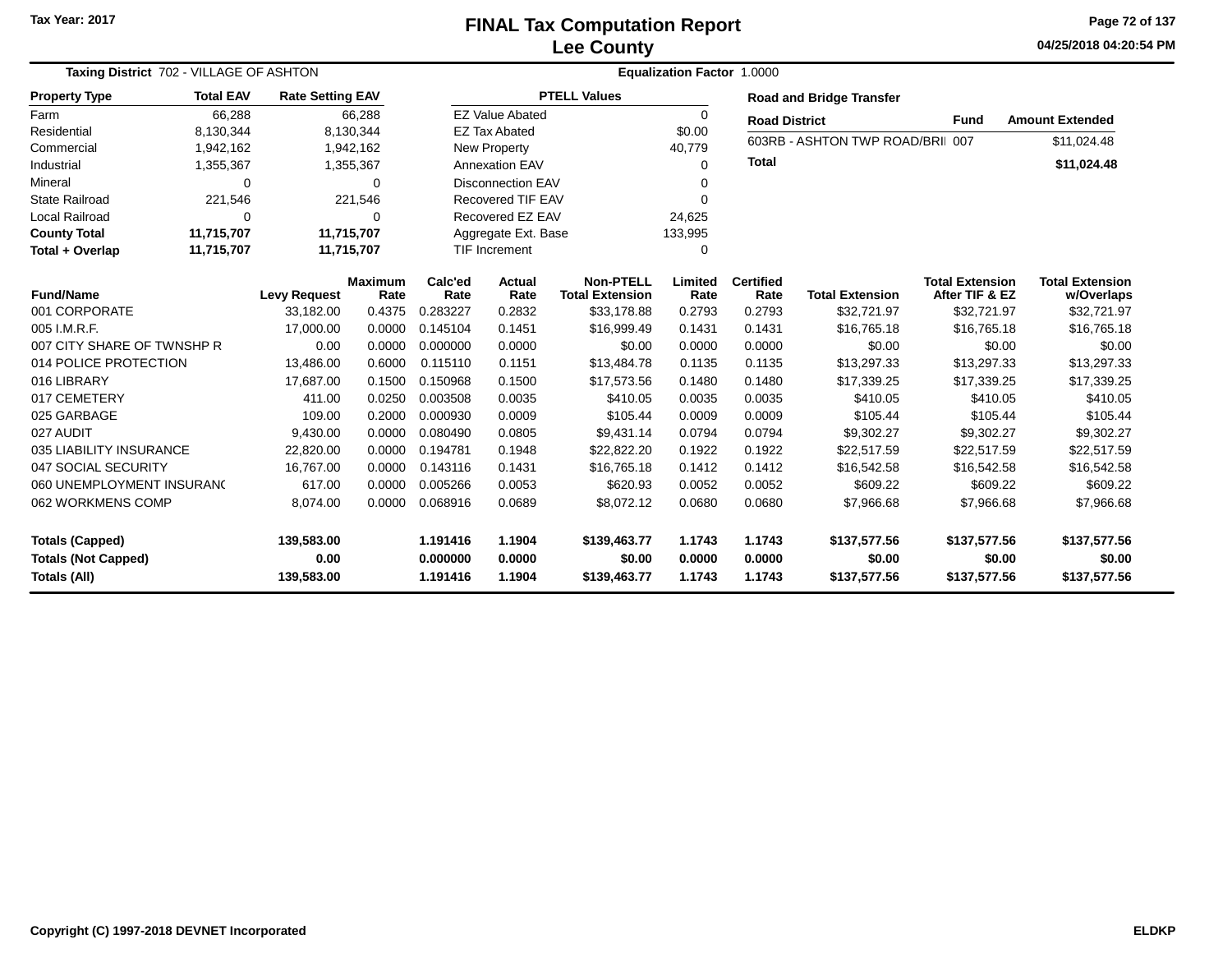### **Lee CountyFINAL Tax Computation Report**

**04/25/2018 04:20:54 PM Page 73 of 137**

| Taxing District 703 - VILLAGE OF COMPTON                                                             |                  |                                                                                                      |                        |                            | Equalization Factor 1.0000 |                                     |                                    |                                    |                                 |                                          |                                      |  |  |
|------------------------------------------------------------------------------------------------------|------------------|------------------------------------------------------------------------------------------------------|------------------------|----------------------------|----------------------------|-------------------------------------|------------------------------------|------------------------------------|---------------------------------|------------------------------------------|--------------------------------------|--|--|
| <b>Property Type</b>                                                                                 | <b>Total EAV</b> | <b>Rate Setting EAV</b>                                                                              |                        |                            |                            | <b>PTELL Values</b>                 |                                    |                                    | <b>Road and Bridge Transfer</b> |                                          |                                      |  |  |
| Farm                                                                                                 | 5,894            |                                                                                                      | 5,894                  |                            | <b>EZ Value Abated</b>     |                                     | 0                                  | <b>Road District</b>               |                                 | Fund                                     | <b>Amount Extended</b>               |  |  |
| Residential                                                                                          | 2,261,157        |                                                                                                      | 2,261,157              |                            | <b>EZ Tax Abated</b>       |                                     | \$0.00                             |                                    |                                 |                                          |                                      |  |  |
| Commercial                                                                                           | 275,787          |                                                                                                      | 275,787                |                            | New Property               |                                     | 3,100                              |                                    | 605RB - BROOKLYN TWP ROAD/E 007 |                                          | \$1,567.87                           |  |  |
| Industrial                                                                                           | 0                |                                                                                                      | 0                      |                            | <b>Annexation EAV</b>      |                                     | $\Omega$                           | <b>Total</b>                       |                                 |                                          | \$1,567.87                           |  |  |
| Mineral                                                                                              | 0                |                                                                                                      | 0                      |                            | <b>Disconnection EAV</b>   |                                     | 0                                  |                                    |                                 |                                          |                                      |  |  |
| <b>State Railroad</b>                                                                                | 0                |                                                                                                      | $\Omega$               |                            | <b>Recovered TIF EAV</b>   |                                     | 0                                  |                                    |                                 |                                          |                                      |  |  |
| Local Railroad                                                                                       | 2,400            |                                                                                                      | 2,400                  | Recovered EZ EAV           |                            |                                     | 0                                  |                                    |                                 |                                          |                                      |  |  |
| <b>County Total</b>                                                                                  | 2,545,238        |                                                                                                      | 2,545,238              |                            | Aggregate Ext. Base        |                                     | 3,137                              |                                    |                                 |                                          |                                      |  |  |
| Total + Overlap                                                                                      | 2,545,238        |                                                                                                      | 2,545,238              |                            | <b>TIF Increment</b>       |                                     | 0                                  |                                    |                                 |                                          |                                      |  |  |
| <b>Fund/Name</b>                                                                                     |                  | <b>Levy Request</b>                                                                                  | <b>Maximum</b><br>Rate | Calc'ed<br>Rate            | Actual<br>Rate             | Non-PTELL<br><b>Total Extension</b> | Limited<br>Rate                    | <b>Certified</b><br>Rate           | <b>Total Extension</b>          | <b>Total Extension</b><br>After TIF & EZ | <b>Total Extension</b><br>w/Overlaps |  |  |
| 001 CORPORATE                                                                                        |                  | 3,290.00                                                                                             | 0.4375                 | 0.129261                   | 0.1293                     | \$3,290.99                          | 0.1260                             | 0.1260                             | \$3,207.00                      | \$3,207.00                               | \$3,207.00                           |  |  |
| 007 CITY SHARE OF TWNSHP R                                                                           |                  | 0.00                                                                                                 | 0.0000                 | 0.000000                   | 0.0000                     | \$0.00                              | 0.0000                             | 0.0000                             | \$0.00                          | \$0.00                                   | \$0.00                               |  |  |
| 3,290.00<br><b>Totals (Capped)</b><br><b>Totals (Not Capped)</b><br>0.00<br>Totals (All)<br>3,290.00 |                  | 0.129261<br>0.1293<br>\$3,290.99<br>0.000000<br>0.0000<br>\$0.00<br>0.129261<br>0.1293<br>\$3,290.99 |                        | 0.1260<br>0.0000<br>0.1260 | 0.1260<br>0.0000<br>0.1260 | \$3,207.00<br>\$0.00<br>\$3,207.00  | \$3,207.00<br>\$0.00<br>\$3,207.00 | \$3,207.00<br>\$0.00<br>\$3,207.00 |                                 |                                          |                                      |  |  |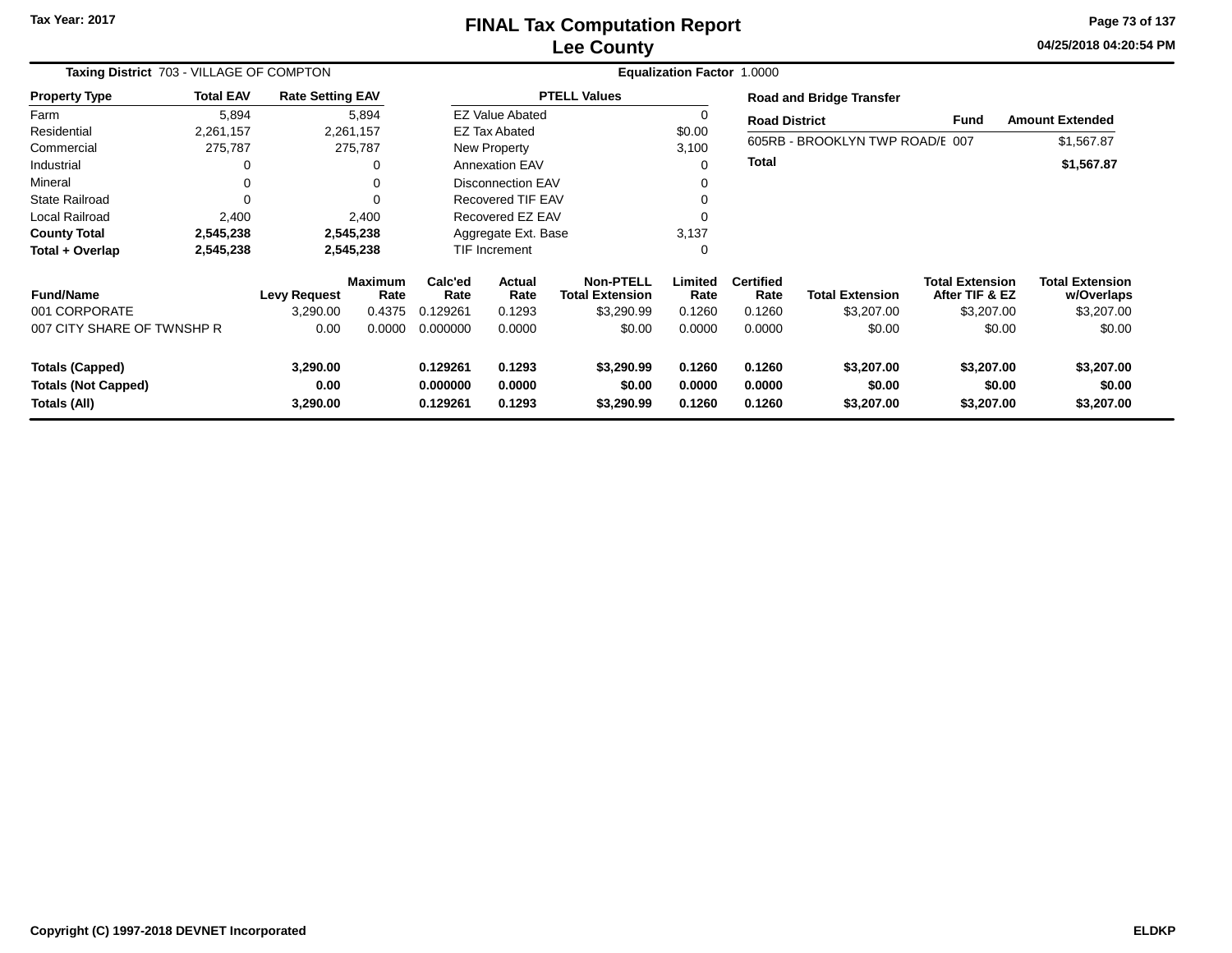**04/25/2018 04:20:54 PM Page 74 of 137**

| Taxing District 705 - CITY OF DIXON |                  |                         |                 |                      | <b>Equalization Factor 1.0000</b> |                                            |                 |                          |                                  |                                          |                                      |
|-------------------------------------|------------------|-------------------------|-----------------|----------------------|-----------------------------------|--------------------------------------------|-----------------|--------------------------|----------------------------------|------------------------------------------|--------------------------------------|
| <b>Property Type</b>                | <b>Total EAV</b> | <b>Rate Setting EAV</b> |                 |                      |                                   | <b>PTELL Values</b>                        |                 |                          | <b>Road and Bridge Transfer</b>  |                                          |                                      |
| Farm                                | 226,142          |                         | 226,142         |                      | <b>EZ Value Abated</b>            |                                            | 132,637         | <b>Road District</b>     |                                  | <b>Fund</b>                              | <b>Amount Extended</b>               |
| Residential                         | 109,328,117      | 108,287,157             |                 |                      | <b>EZ Tax Abated</b>              |                                            | \$2,542.52      |                          | 607RB - DIXON TWP ROAD/BRID(007  |                                          | \$67,883.01                          |
| Commercial                          | 46,401,372       |                         | 43,235,742      |                      | <b>New Property</b>               |                                            | 557,428         |                          |                                  |                                          |                                      |
| Industrial                          | 26,563,107       |                         | 26,563,107      |                      | <b>Annexation EAV</b>             |                                            | 64,975          |                          | 618RB - SOUTH DIXON TWP RD/E 007 |                                          | \$1,903.10                           |
| Mineral                             | 0                |                         | $\Omega$        |                      | <b>Disconnection EAV</b>          |                                            | $\Omega$        | <b>Total</b>             |                                  |                                          | \$69,786.11                          |
| <b>State Railroad</b>               | 2,006,373        |                         | 2,006,373       |                      | <b>Recovered TIF EAV</b>          |                                            | 24,700          |                          |                                  |                                          |                                      |
| Local Railroad                      | 0                |                         | $\Omega$        |                      | Recovered EZ EAV                  | 2,444,117                                  |                 |                          |                                  |                                          |                                      |
| <b>County Total</b>                 | 184,525,111      | 180,318,521             |                 |                      | Aggregate Ext. Base               |                                            | 3,327,448       |                          |                                  |                                          |                                      |
| Total + Overlap                     | 184,525,111      | 180,318,521             |                 | <b>TIF Increment</b> |                                   |                                            | 4,073,953       |                          |                                  |                                          |                                      |
| <b>Fund/Name</b>                    |                  | <b>Levy Request</b>     | Maximum<br>Rate | Calc'ed<br>Rate      | <b>Actual</b><br>Rate             | <b>Non-PTELL</b><br><b>Total Extension</b> | Limited<br>Rate | <b>Certified</b><br>Rate | <b>Total Extension</b>           | <b>Total Extension</b><br>After TIF & EZ | <b>Total Extension</b><br>w/Overlaps |
| 001 CORPORATE                       |                  | 340,000.00              | 0.4375          | 0.188555             | 0.1886                            | \$340,080.73                               | 0.1614          | 0.1614                   | \$297,823.53                     | \$291,034.09                             | \$291,034.09                         |
| 003 BONDS & INTEREST                |                  | 0.00                    | 0.0000          | 0.000000             | 0.0000                            | \$0.00                                     | 0.0000          | 0.0000                   | \$0.00                           | \$0.00                                   | \$0.00                               |
| 005 I.M.R.F.                        |                  | 0.00                    | 0.0000          | 0.000000             | 0.0000                            | \$0.00                                     | 0.0000          | 0.0000                   | \$0.00                           | \$0.00                                   | \$0.00                               |
| 007 CITY SHARE OF TWNSHP R          |                  | 0.00                    | 0.0000          | 0.000000             | 0.0000                            | \$0.00                                     | 0.0000          | 0.0000                   | \$0.00                           | \$0.00                                   | \$0.00                               |
| 014 POLICE PROTECTION               |                  | 1,101,000.00            | 0.6000          | 0.610586             | 0.6000                            | \$1,081,911.13                             | 0.6000          | 0.6000                   | \$1,107,150.67                   | \$1,081,911.13                           | \$1,081,911.13                       |
| 015 POLICE PENSION                  |                  | 903,812.00              | 0.0000          | 0.501231             | 0.5012                            | \$903,756.43                               | 0.5012          | 0.5012                   | \$924,839.86                     | \$903,756.43                             | \$903,756.43                         |
| 016 LIBRARY                         |                  | 508,500.00              | 0.6000          | 0.282001             | 0.2820                            | \$508,498.23                               | 0.2820          | 0.2820                   | \$520,360.81                     | \$508,498.23                             | \$508,498.23                         |
| 017 CEMETERY                        |                  | 46,000.00               | 0.0250          | 0.025510             | 0.0250                            | \$45,079.63                                | 0.0250          | 0.0250                   | \$46,131.28                      | \$45,079.63                              | \$45,079.63                          |
| 027 AUDIT                           |                  | 34,000.00               | 0.0000          | 0.018856             | 0.0189                            | \$34,080.20                                | 0.0189          | 0.0189                   | \$34,875.25                      | \$34,080.20                              | \$34,080.20                          |
| 028 LIBRARY MAINTENANCE             |                  | 25,500.00               | 0.0000          | 0.014142             | 0.0141                            | \$25,424.91                                | 0.0141          | 0.0141                   | \$26,018.04                      | \$25,424.91                              | \$25,424.91                          |
| 035 LIABILITY INSURANCE             |                  | 476,500.00              | 0.0000          | 0.264255             | 0.2643                            | \$476,581.85                               | 0.2643          | 0.2643                   | \$487,699.87                     | \$476,581.85                             | \$476,581.85                         |
| 040 STREET & BRIDGE                 |                  | 0.00                    | 0.1000          | 0.000000             | 0.0000                            | \$0.00                                     | 0.0000          | 0.0000                   | \$0.00                           | \$0.00                                   | \$0.00                               |
| 044 BAND                            |                  | 0.00                    | 0.0400          | 0.000000             | 0.0000                            | \$0.00                                     | 0.0000          | 0.0000                   | \$0.00                           | \$0.00                                   | \$0.00                               |
| 045 PUBLIC BENEFIT                  |                  | 93,000.00               | 0.0500          | 0.051575             | 0.0500                            | \$90,159.26                                | 0.0500          | 0.0500                   | \$92,262.56                      | \$90,159.26                              | \$90,159.26                          |
| 046 EMERGENCY & DISASTER            |                  | 0.00                    | 0.0500          | 0.000000             | 0.0000                            | \$0.00                                     | 0.0000          | 0.0000                   | \$0.00                           | \$0.00                                   | \$0.00                               |
| 047 SOCIAL SECURITY                 |                  | 0.00                    | 0.0000          | 0.000000             | 0.0000                            | \$0.00                                     | 0.0000          | 0.0000                   | \$0.00                           | \$0.00                                   | \$0.00                               |
| <b>Totals (Capped)</b>              |                  | 3,528,312.00            |                 | 1.956711             | 1.9441                            | \$3,505,572.37                             | 1.9169          | 1.9169                   | \$3,537,161.87                   | \$3,456,525.73                           | \$3,456,525.73                       |
| <b>Totals (Not Capped)</b>          |                  | 0.00                    |                 | 0.000000             | 0.0000                            | \$0.00                                     | 0.0000          | 0.0000                   | \$0.00                           | \$0.00                                   | \$0.00                               |
| Totals (All)                        |                  | 3,528,312.00            |                 | 1.956711             | 1.9441                            | \$3,505,572.37                             | 1.9169          | 1.9169                   | \$3,537,161.87                   | \$3,456,525.73                           | \$3,456,525.73                       |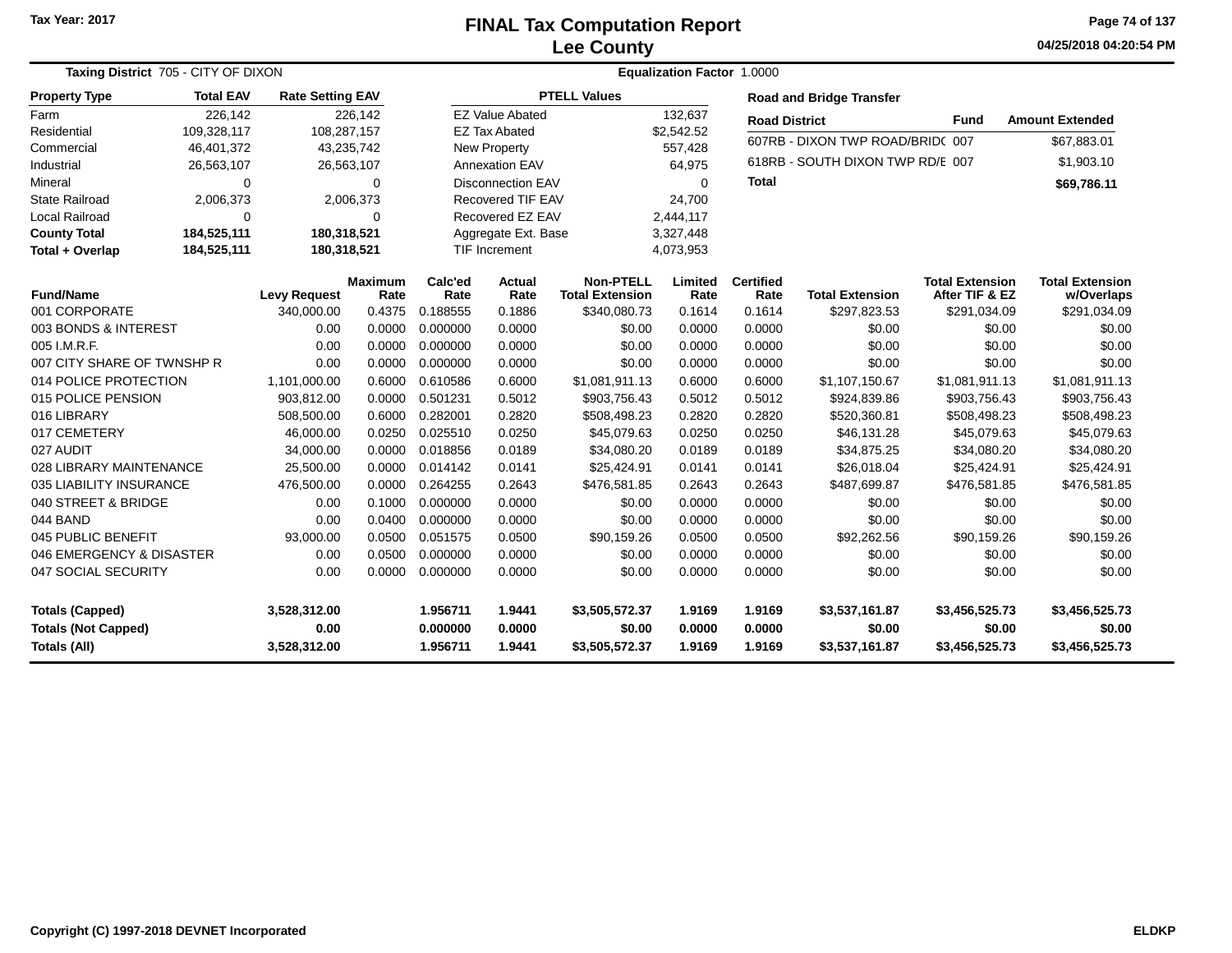**04/25/2018 04:20:54 PMPage 75 of 137**

| Taxing District 706 - VILLAGE OF FRANKLIN GROVE |                  | <b>Equalization Factor 1.0000</b> |                |          |                          |                        |          |                      |                                 |                        |                        |  |
|-------------------------------------------------|------------------|-----------------------------------|----------------|----------|--------------------------|------------------------|----------|----------------------|---------------------------------|------------------------|------------------------|--|
| <b>Property Type</b>                            | <b>Total EAV</b> | <b>Rate Setting EAV</b>           |                |          |                          | <b>PTELL Values</b>    |          |                      | <b>Road and Bridge Transfer</b> |                        |                        |  |
| Farm                                            | 18,392           |                                   | 18,392         |          | <b>EZ Value Abated</b>   |                        | $\Omega$ | <b>Road District</b> |                                 | Fund                   | <b>Amount Extended</b> |  |
| Residential                                     | 6,462,809        |                                   | 6,462,809      |          | <b>EZ Tax Abated</b>     |                        | \$0.00   |                      |                                 |                        |                        |  |
| Commercial                                      | 2,321,773        |                                   | 2,321,773      |          | New Property             |                        | 10,540   |                      | 606RB - FRANKLIN GROVE ROAC 007 |                        | \$5,304.86             |  |
| Industrial                                      | 0                |                                   | 0              |          | <b>Annexation EAV</b>    |                        | $\Omega$ | <b>Total</b>         |                                 |                        | \$5,304.86             |  |
| Mineral                                         | $\Omega$         |                                   |                |          | <b>Disconnection EAV</b> |                        | 73,694   |                      |                                 |                        |                        |  |
| <b>State Railroad</b>                           | 157,935          |                                   | 157,935        |          | Recovered TIF EAV        |                        | ∩        |                      |                                 |                        |                        |  |
| Local Railroad                                  | $\Omega$         |                                   |                |          | Recovered EZ EAV         |                        | 202,406  |                      |                                 |                        |                        |  |
| <b>County Total</b>                             | 8,960,909        |                                   | 8,960,909      |          | Aggregate Ext. Base      |                        | 67,538   |                      |                                 |                        |                        |  |
| Total + Overlap                                 | 8,960,909        |                                   | 8,960,909      |          | <b>TIF Increment</b>     |                        | $\Omega$ |                      |                                 |                        |                        |  |
| <b>Fund/Name</b>                                |                  |                                   | <b>Maximum</b> | Calc'ed  | Actual                   | <b>Non-PTELL</b>       | Limited  | <b>Certified</b>     |                                 | <b>Total Extension</b> | <b>Total Extension</b> |  |
|                                                 |                  | <b>Levy Request</b>               | Rate           | Rate     | Rate                     | <b>Total Extension</b> | Rate     | Rate                 | <b>Total Extension</b>          | After TIF & EZ         | w/Overlaps             |  |
| 001 CORPORATE                                   |                  | 33,400.00                         | 0.4375         | 0.372730 | 0.3727                   | \$33,397.31            | 0.3680   | 0.3680               | \$32,976.15                     | \$32,976.15            | \$32,976.15            |  |
| 007 CITY SHARE OF TWNSHP R                      |                  | 0.00                              | 0.0000         | 0.000000 | 0.0000                   | \$0.00                 | 0.0000   | 0.0000               | \$0.00                          | \$0.00                 | \$0.00                 |  |
| 014 POLICE PROTECTION                           |                  | 8,000.00                          | 0.6000         | 0.089277 | 0.0893                   | \$8,002.09             | 0.0882   | 0.0882               | \$7,903.52                      | \$7,903.52             | \$7,903.52             |  |
| 016 LIBRARY                                     |                  | 20,500.00                         | 0.3000         | 0.228771 | 0.2288                   | \$20,502.56            | 0.2260   | 0.2260               | \$20,251.65                     | \$20,251.65            | \$20,251.65            |  |
| 027 AUDIT                                       |                  | 1,800.00                          | 0.0000         | 0.020087 | 0.0201                   | \$1,801.14             | 0.0199   | 0.0199               | \$1,783.22                      | \$1,783.22             | \$1,783.22             |  |
| 035 LIABILITY INSURANCE                         |                  | 1,800.00                          | 0.0000         | 0.020087 | 0.0201                   | \$1,801.14             | 0.0199   | 0.0199               | \$1,783.22                      | \$1,783.22             | \$1,783.22             |  |
| 041 STREET LIGHTING                             |                  | 1,800.00                          | 0.0500         | 0.020087 | 0.0201                   | \$1,801.14             | 0.0199   | 0.0199               | \$1,783.22                      | \$1,783.22             | \$1,783.22             |  |
| 047 SOCIAL SECURITY                             |                  | 1,800.00                          | 0.0000         | 0.020087 | 0.0201                   | \$1.801.14             | 0.0199   | 0.0199               | \$1,783.22                      | \$1,783.22             | \$1,783.22             |  |
| 062 WORKMENS COMP                               |                  | 1,800.00                          | 0.0000         | 0.020087 | 0.0201                   | \$1,801.14             | 0.0199   | 0.0199               | \$1,783.22                      | \$1,783.22             | \$1,783.22             |  |
| <b>Totals (Capped)</b>                          |                  | 70,900.00                         |                | 0.791213 | 0.7913                   | \$70,907.66            | 0.7817   | 0.7817               | \$70,047.42                     | \$70,047.42            | \$70,047.42            |  |
| <b>Totals (Not Capped)</b>                      |                  | 0.00                              |                | 0.000000 | 0.0000                   | \$0.00                 | 0.0000   | 0.0000               | \$0.00                          | \$0.00                 | \$0.00                 |  |
| Totals (All)                                    |                  | 70,900.00                         |                | 0.791213 | 0.7913                   | \$70,907.66            | 0.7817   | 0.7817               | \$70,047.42                     | \$70,047.42            | \$70,047.42            |  |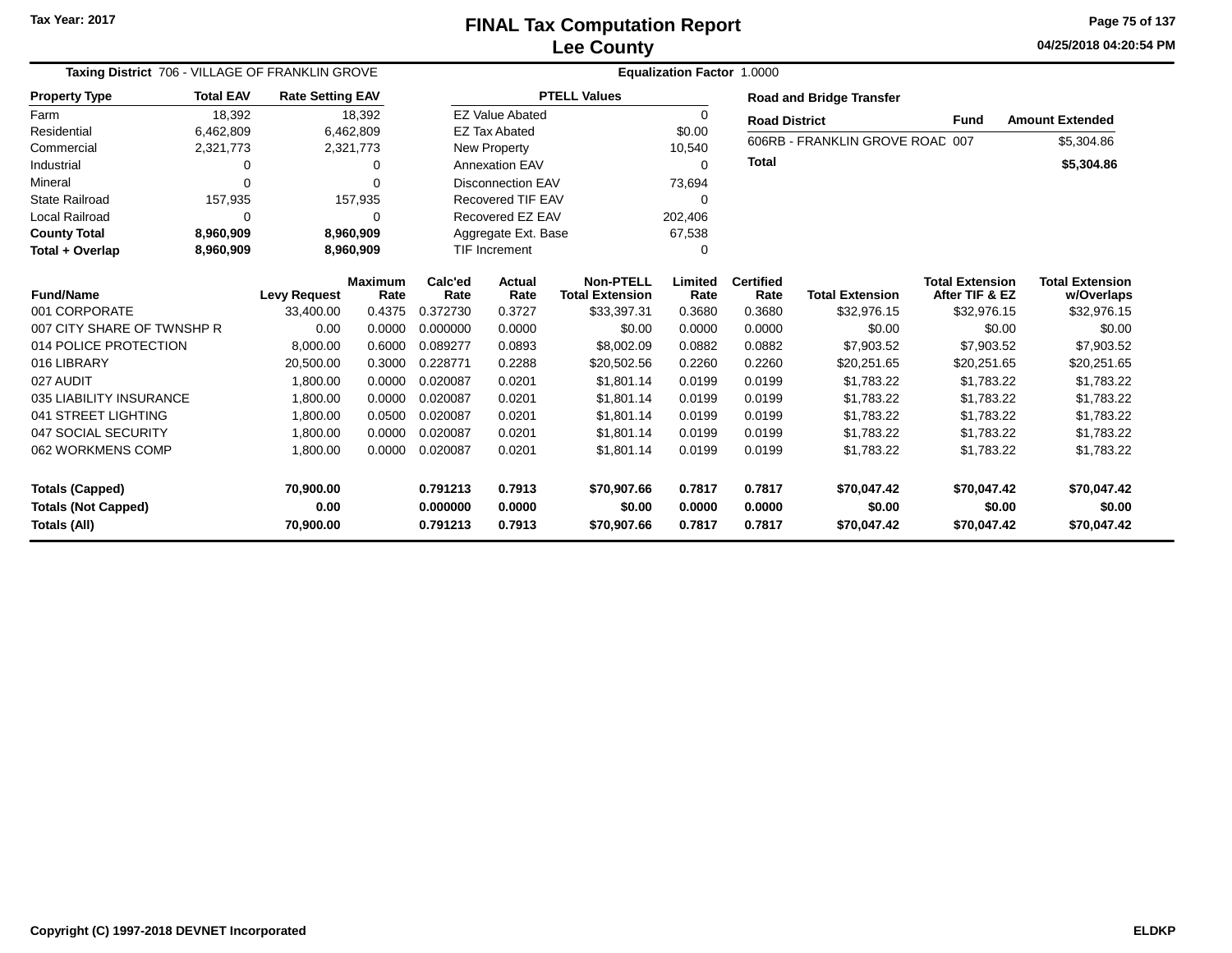### **Lee CountyFINAL Tax Computation Report**

**04/25/2018 04:20:54 PM Page 76 of 137**

|                            | Taxing District 707 - VILLAGE OF HARMON |                         |                        |                      |                          | Equalization Factor 1.0000                 |                 |                          |                                 |                                          |                                      |  |  |  |  |
|----------------------------|-----------------------------------------|-------------------------|------------------------|----------------------|--------------------------|--------------------------------------------|-----------------|--------------------------|---------------------------------|------------------------------------------|--------------------------------------|--|--|--|--|
| <b>Property Type</b>       | <b>Total EAV</b>                        | <b>Rate Setting EAV</b> |                        |                      |                          | <b>PTELL Values</b>                        |                 |                          | <b>Road and Bridge Transfer</b> |                                          |                                      |  |  |  |  |
| Farm                       | 12,475                                  |                         | 12,475                 |                      | <b>EZ Value Abated</b>   |                                            | 0               | <b>Road District</b>     |                                 | Fund                                     | <b>Amount Extended</b>               |  |  |  |  |
| Residential                | 836,435                                 |                         | 836,435                |                      | <b>EZ Tax Abated</b>     |                                            | \$0.00          |                          |                                 |                                          |                                      |  |  |  |  |
| Commercial                 | 849,785                                 |                         | 849,785                |                      | New Property             |                                            | 136,095         |                          | 610RB - HARMON TWP ROAD/BR 007  |                                          | \$1,724.18                           |  |  |  |  |
| Industrial                 | 0                                       |                         | 0                      |                      | <b>Annexation EAV</b>    |                                            | 0               | <b>Total</b>             |                                 |                                          | \$1,724.18                           |  |  |  |  |
| Mineral                    | 0                                       |                         | 0                      |                      | Disconnection EAV        |                                            | 0               |                          |                                 |                                          |                                      |  |  |  |  |
| <b>State Railroad</b>      | 0                                       |                         | 0                      |                      | <b>Recovered TIF EAV</b> |                                            | 0               |                          |                                 |                                          |                                      |  |  |  |  |
| Local Railroad             | $\Omega$                                |                         |                        |                      | Recovered EZ EAV         |                                            | 0               |                          |                                 |                                          |                                      |  |  |  |  |
| <b>County Total</b>        | 1,698,695                               |                         | 1,698,695              |                      | Aggregate Ext. Base      |                                            | 2,400           |                          |                                 |                                          |                                      |  |  |  |  |
| Total + Overlap            | 1,698,695                               |                         | 1,698,695              | <b>TIF Increment</b> |                          |                                            | 0               |                          |                                 |                                          |                                      |  |  |  |  |
| <b>Fund/Name</b>           |                                         | <b>Levy Request</b>     | <b>Maximum</b><br>Rate | Calc'ed<br>Rate      | <b>Actual</b><br>Rate    | <b>Non-PTELL</b><br><b>Total Extension</b> | Limited<br>Rate | <b>Certified</b><br>Rate | <b>Total Extension</b>          | <b>Total Extension</b><br>After TIF & EZ | <b>Total Extension</b><br>w/Overlaps |  |  |  |  |
| 001 CORPORATE              |                                         | 2,862.00                | 0.4375                 | 0.168482             | 0.1685                   | \$2,862.30                                 | 0.1568          | 0.1568                   | \$2,663.55                      | \$2,663.55                               | \$2,663.55                           |  |  |  |  |
| 003 BONDS & INTEREST       |                                         | 0.00                    | 0.0000                 | 0.000000             | 0.0000                   | \$0.00                                     | 0.0000          | 0.0000                   | \$0.00                          | \$0.00                                   | \$0.00                               |  |  |  |  |
| 007 CITY SHARE OF TWNSHP R |                                         | 0.00                    | 0.0000                 | 0.000000             | 0.0000                   | \$0.00                                     | 0.0000          | 0.0000                   | \$0.00                          | \$0.00                                   | \$0.00                               |  |  |  |  |
| <b>Totals (Capped)</b>     |                                         | 2,862.00                |                        | 0.168482             | 0.1685                   | \$2,862.30                                 | 0.1568          | 0.1568                   | \$2,663.55                      | \$2,663.55                               | \$2,663.55                           |  |  |  |  |
| <b>Totals (Not Capped)</b> |                                         | 0.00                    |                        | 0.000000             | 0.0000                   | \$0.00                                     | 0.0000          | 0.0000                   | \$0.00                          | \$0.00                                   | \$0.00                               |  |  |  |  |
| Totals (All)               |                                         | 2,862.00                |                        | 0.168482             | 0.1685                   | \$2,862.30                                 | 0.1568          | 0.1568                   | \$2,663.55                      | \$2,663.55                               | \$2,663.55                           |  |  |  |  |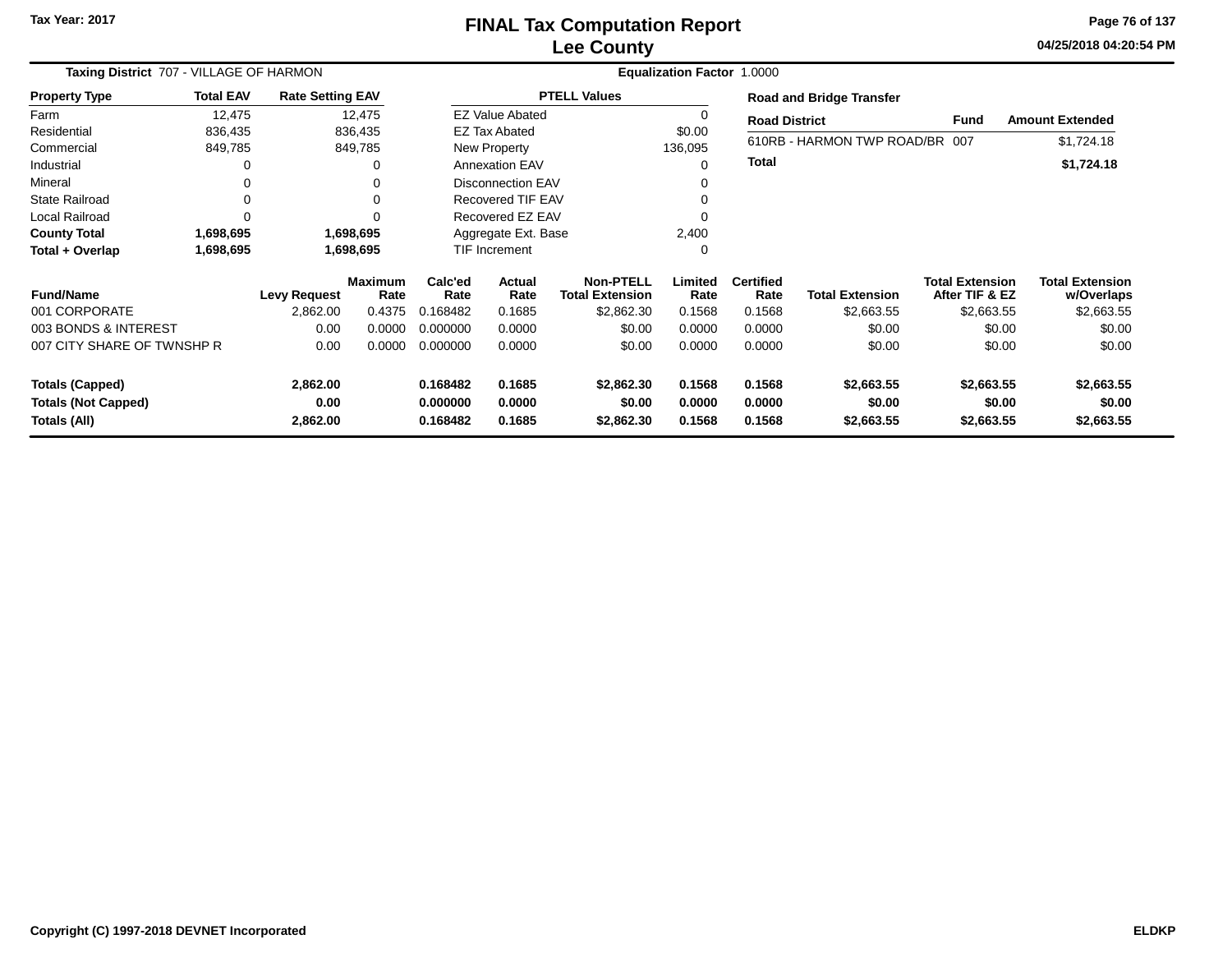**04/25/2018 04:20:54 PMPage 77 of 137**

| Taxing District 708 - VILLAGE OF LEE    |                  |                         |                 | Equalization Factor 1.0000 |                                            |                     |                          |                        |                                          |                                      |                        |  |
|-----------------------------------------|------------------|-------------------------|-----------------|----------------------------|--------------------------------------------|---------------------|--------------------------|------------------------|------------------------------------------|--------------------------------------|------------------------|--|
| <b>Property Type</b>                    | <b>Total EAV</b> | <b>Rate Setting EAV</b> |                 |                            |                                            | <b>PTELL Values</b> |                          |                        | <b>Overlapping County</b>                |                                      | <b>Overlap EAV</b>     |  |
| Farm                                    | 2,833            |                         | 2,833           |                            | <b>EZ Value Abated</b>                     |                     | $\Omega$                 | DeKalb County          |                                          |                                      | 2,162,302              |  |
| Residential                             | 2,059,819        |                         | 2,059,819       |                            | <b>EZ Tax Abated</b>                       |                     | \$0.00                   | <b>Total</b>           |                                          |                                      | 2,162,302              |  |
| Commercial                              | 100,441          |                         | 100,441         |                            | New Property                               |                     | 0                        |                        | * denotes use of estimated EAV           |                                      |                        |  |
| Industrial                              | 44,033           |                         | 44,033          |                            | <b>Annexation EAV</b>                      |                     | 0                        |                        |                                          |                                      |                        |  |
| Mineral                                 | $\Omega$         |                         | $\Omega$        |                            | <b>Disconnection EAV</b>                   |                     |                          |                        | <b>Road and Bridge Transfer</b>          |                                      |                        |  |
| <b>State Railroad</b>                   | 72,833           |                         | 72,833          |                            | Recovered TIF EAV                          |                     | $\Omega$                 | <b>Road District</b>   |                                          | <b>Fund</b>                          | <b>Amount Extended</b> |  |
| Local Railroad                          | $\Omega$         |                         | $\Omega$        |                            | Recovered EZ EAV                           |                     | 0                        |                        | 621RB - WILLOW CRK TWP RD/BI 007         |                                      | \$3,274.02             |  |
| <b>County Total</b>                     | 2,279,959        |                         | 2,279,959       |                            | Aggregate Ext. Base                        |                     | 22,208                   | <b>Total</b>           |                                          |                                      | \$3,274.02             |  |
| Total + Overlap                         | 4,442,261        |                         | 4,442,261       |                            | <b>TIF Increment</b>                       |                     | 0                        |                        |                                          |                                      |                        |  |
| <b>Fund/Name</b><br><b>Levy Request</b> |                  | <b>Maximum</b><br>Rate  | Calc'ed<br>Rate | Actual<br>Rate             | <b>Non-PTELL</b><br><b>Total Extension</b> | Limited<br>Rate     | <b>Certified</b><br>Rate | <b>Total Extension</b> | <b>Total Extension</b><br>After TIF & EZ | <b>Total Extension</b><br>w/Overlaps |                        |  |
| 001 CORPORATE                           |                  | 7,004.00                | 0.4375          | 0.157668                   | 0.1577                                     | \$3,595.50          | 0.1565                   | 0.1565                 | \$3,568.14                               | \$3,568.14                           | \$6,952.14             |  |
| 007 CITY SHARE OF TWNSHP R              |                  | 0.00                    | 0.0000          | 0.000000                   | 0.0000                                     | \$0.00              | 0.0000                   | 0.0000                 | \$0.00                                   | \$0.00                               | \$0.00                 |  |
| 025 GARBAGE DISPOSAL                    |                  | 2,489.00                | 0.2000          | 0.056030                   | 0.0560                                     | \$1,276.78          | 0.0556                   | 0.0556                 | \$1,267.66                               | \$1,267.66                           | \$2,469.90             |  |
| 027 AUDIT                               |                  | 2,787.00                | 0.0000          | 0.062738                   | 0.0627                                     | \$1,429.53          | 0.0622                   | 0.0622                 | \$1,418.13                               | \$1,418.13                           | \$2,763.09             |  |
| 035 LIABILITY INSURANCE                 |                  | 5,761.00                | 0.0000          | 0.129686                   | 0.1297                                     | \$2,957.11          | 0.1287                   | 0.1287                 | \$2,934.31                               | \$2,934.31                           | \$5,717.19             |  |
| 072 WATERWORKS AND SEWAG                |                  | 4,800.00                | 0.1666          | 0.108053                   | 0.1081                                     | \$2,464.64          | 0.1073                   | 0.1073                 | \$2,446.40                               | \$2,446.40                           | \$4,766.55             |  |
| <b>Totals (Capped)</b>                  |                  | 22,841.00               |                 | 0.514175                   | 0.5142                                     | \$11,723.56         | 0.5103                   | 0.5103                 | \$11,634.64                              | \$11,634.64                          | \$22,668.87            |  |
| <b>Totals (Not Capped)</b>              |                  | 0.00                    |                 | 0.000000                   | 0.0000                                     | \$0.00              | 0.0000                   | 0.0000                 | \$0.00                                   | \$0.00                               | \$0.00                 |  |
| Totals (All)<br>22,841.00               |                  |                         | 0.514175        | 0.5142                     | \$11,723.56                                | 0.5103              | 0.5103                   | \$11,634.64            | \$11,634.64                              | \$22,668.87                          |                        |  |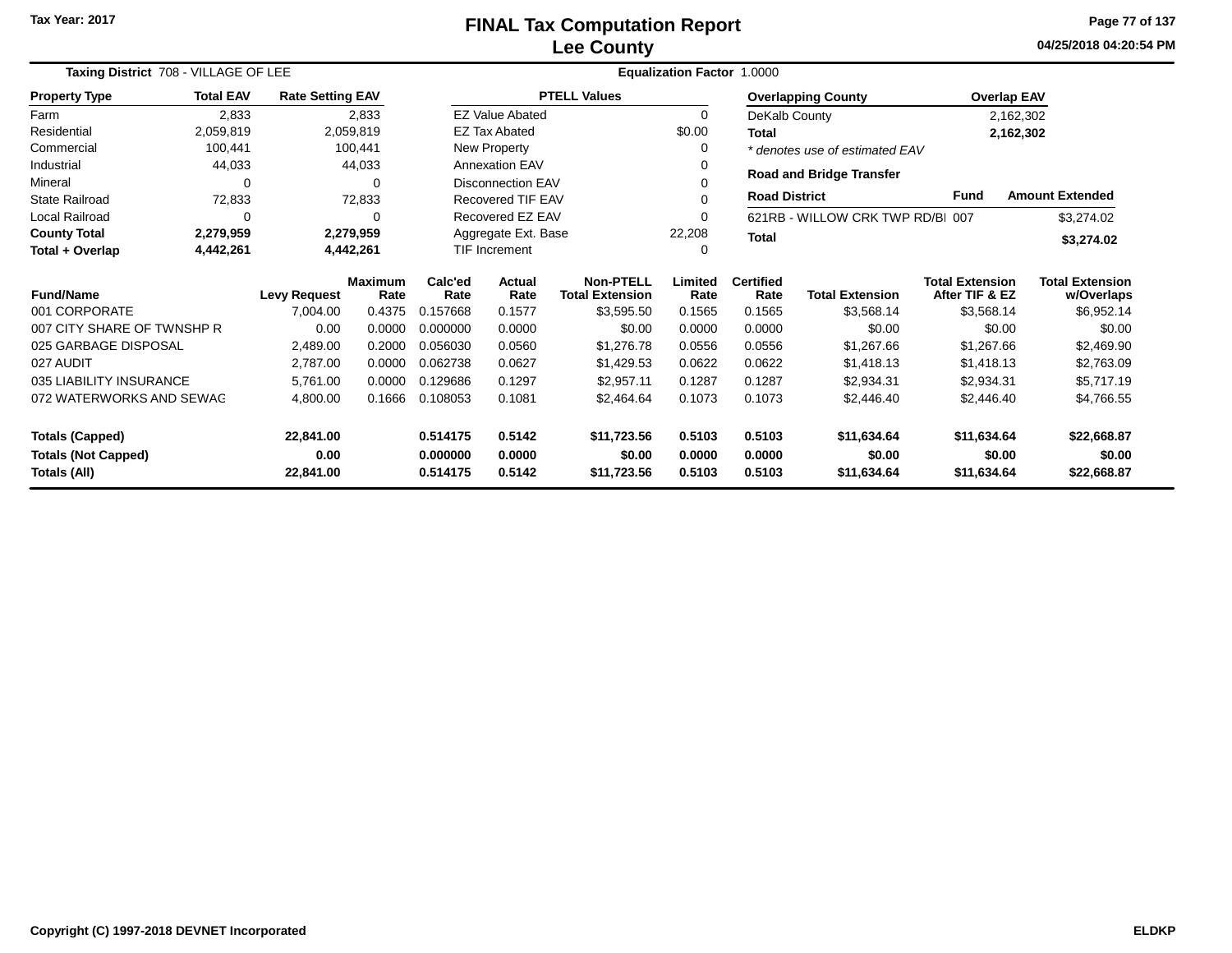# **Lee CountyFINAL Tax Computation Report**

**04/25/2018 04:20:54 PM Page 78 of 137**

| Taxing District 709 - VILLAGE OF NELSON |                  |                         |                 | <b>Equalization Factor 1.0000</b> |                                            |                     |                          |                        |                                          |                                      |                        |  |  |
|-----------------------------------------|------------------|-------------------------|-----------------|-----------------------------------|--------------------------------------------|---------------------|--------------------------|------------------------|------------------------------------------|--------------------------------------|------------------------|--|--|
| <b>Property Type</b>                    | <b>Total EAV</b> | <b>Rate Setting EAV</b> |                 |                                   |                                            | <b>PTELL Values</b> |                          |                        | <b>Road and Bridge Transfer</b>          |                                      |                        |  |  |
| Farm                                    | 54,868           |                         | 54,868          |                                   | <b>EZ Value Abated</b>                     |                     | $\Omega$                 | <b>Road District</b>   |                                          | Fund                                 | <b>Amount Extended</b> |  |  |
| Residential                             | 833,296          |                         | 833,296         |                                   | EZ Tax Abated                              |                     | \$0.00                   |                        |                                          |                                      |                        |  |  |
| Commercial                              | 109,119          |                         | 109,119         |                                   | New Property                               |                     | 3,075                    |                        | 615RB - NELSON TWP ROAD/BRI 007          |                                      | \$649.12               |  |  |
| Industrial                              | 0                |                         | 0               |                                   | <b>Annexation EAV</b>                      |                     | 0                        | <b>Total</b>           |                                          |                                      | \$649.12               |  |  |
| Mineral                                 | 0                |                         | $\Omega$        |                                   | <b>Disconnection EAV</b>                   |                     |                          |                        |                                          |                                      |                        |  |  |
| State Railroad                          | 464,714          |                         | 464,714         |                                   | <b>Recovered TIF EAV</b>                   |                     |                          |                        |                                          |                                      |                        |  |  |
| Local Railroad                          | 0                |                         | 0               |                                   | Recovered EZ EAV                           |                     |                          |                        |                                          |                                      |                        |  |  |
| <b>County Total</b>                     | 1,461,997        |                         | 1,461,997       |                                   | Aggregate Ext. Base                        |                     | 3,101                    |                        |                                          |                                      |                        |  |  |
| Total + Overlap                         | 1,461,997        |                         | 1,461,997       |                                   | TIF Increment                              |                     | $\Omega$                 |                        |                                          |                                      |                        |  |  |
| <b>Fund/Name</b><br><b>Levy Request</b> |                  | <b>Maximum</b><br>Rate  | Calc'ed<br>Rate | Actual<br>Rate                    | <b>Non-PTELL</b><br><b>Total Extension</b> | Limited<br>Rate     | <b>Certified</b><br>Rate | <b>Total Extension</b> | <b>Total Extension</b><br>After TIF & EZ | <b>Total Extension</b><br>w/Overlaps |                        |  |  |
| 001 CORPORATE                           |                  | 1,250.00                | 0.4375          | 0.085500                          | 0.0855                                     | \$1,250.01          | 0.0855                   | 0.0855                 | \$1,250.01                               | \$1,250.01                           | \$1,250.01             |  |  |
| 007 CITY SHARE OF TWNSHP R              |                  | 0.00                    | 0.0000          | 0.000000                          | 0.0000                                     | \$0.00              | 0.0000                   | 0.0000                 | \$0.00                                   | \$0.00                               | \$0.00                 |  |  |
| 025 GARBAGE DISPOSAL                    |                  | 950.00                  | 0.2000          | 0.064980                          | 0.0650                                     | \$950.30            | 0.0650                   | 0.0650                 | \$950.30                                 | \$950.30                             | \$950.30               |  |  |
| 035 LIABILITY INSURANCE                 |                  | 900.00                  | 0.0000          | 0.061560                          | 0.0616                                     | \$900.59            | 0.0616                   | 0.0616                 | \$900.59                                 | \$900.59                             | \$900.59               |  |  |
| <b>Totals (Capped)</b>                  |                  | 3,100.00                |                 | 0.212040                          | 0.2121                                     | \$3,100.90          | 0.2121                   | 0.2121                 | \$3,100.90                               | \$3,100.90                           | \$3,100.90             |  |  |
| <b>Totals (Not Capped)</b>              |                  | 0.00                    |                 | 0.000000                          | 0.0000                                     | \$0.00              | 0.0000                   | 0.0000                 | \$0.00                                   | \$0.00                               | \$0.00                 |  |  |
| Totals (All)                            |                  | 3,100.00                |                 | 0.212040                          | 0.2121                                     | \$3,100.90          | 0.2121                   | 0.2121                 | \$3,100.90                               | \$3,100.90                           | \$3,100.90             |  |  |

—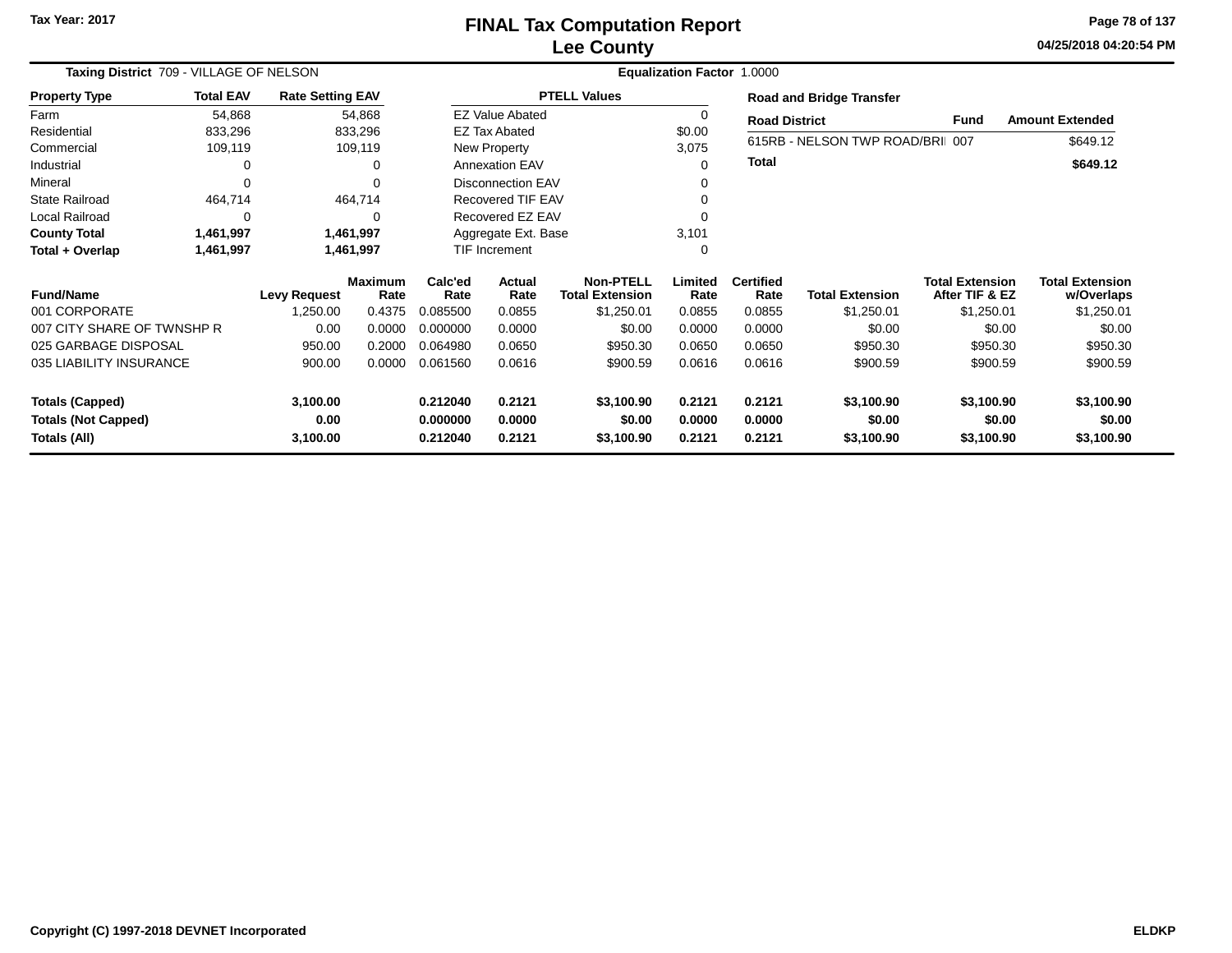**04/25/2018 04:20:54 PMPage 79 of 137**

| Taxing District 710 - VILLAGE OF PAW PAW |                     |                         |                | <b>Equalization Factor</b><br>1.0000 |                          |                                       |                |                      |                                       |                               |                           |  |  |
|------------------------------------------|---------------------|-------------------------|----------------|--------------------------------------|--------------------------|---------------------------------------|----------------|----------------------|---------------------------------------|-------------------------------|---------------------------|--|--|
| <b>Property Type</b>                     | <b>Total EAV</b>    | <b>Rate Setting EAV</b> |                |                                      |                          | <b>PTELL Values</b>                   |                |                      | <b>Road and Bridge Transfer</b>       |                               |                           |  |  |
| Farm                                     | 83,833              |                         | 73,030         |                                      | <b>EZ Value Abated</b>   |                                       | 0              | <b>Road District</b> |                                       | <b>Fund</b>                   | <b>Amount Extended</b>    |  |  |
| Residential                              | 8,777,696           |                         | 6,866,008      |                                      | <b>EZ Tax Abated</b>     |                                       | \$0.00         |                      |                                       |                               |                           |  |  |
| Commercial                               | 876,817             |                         | 703,020        |                                      | New Property             |                                       | 0              |                      | 622RB - WYOMING TWP ROAD/BI 007       |                               | \$7,588.56                |  |  |
| Industrial                               | O                   |                         | $\Omega$       |                                      | <b>Annexation EAV</b>    |                                       | 0              | <b>Total</b>         |                                       |                               | \$7,588.56                |  |  |
| Mineral                                  | $\Omega$            |                         | 0              |                                      | <b>Disconnection EAV</b> |                                       | 0              |                      |                                       |                               |                           |  |  |
| <b>State Railroad</b>                    | $\Omega$            |                         | $\Omega$       |                                      | <b>Recovered TIF EAV</b> |                                       | 0              |                      |                                       |                               |                           |  |  |
| <b>Local Railroad</b>                    | $\Omega$            |                         | $\Omega$       |                                      | Recovered EZ EAV         |                                       | U              |                      |                                       |                               |                           |  |  |
| <b>County Total</b>                      | 9,738,346           |                         | 7,642,058      |                                      | Aggregate Ext. Base      |                                       | 70,586         |                      |                                       |                               |                           |  |  |
| Total + Overlap                          | 9,738,346           |                         | 7,642,058      | TIF Increment                        |                          |                                       | 2,096,288      |                      |                                       |                               |                           |  |  |
|                                          | <b>Levy Request</b> |                         | <b>Maximum</b> | Calc'ed                              | Actual                   | <b>Non-PTELL</b>                      | Limited        | <b>Certified</b>     |                                       | <b>Total Extension</b>        | <b>Total Extension</b>    |  |  |
| <b>Fund/Name</b><br>001 CORPORATE        |                     | 33.904.00               | Rate<br>0.4375 | Rate<br>0.443650                     | Rate<br>0.4375           | <b>Total Extension</b><br>\$33,434.00 | Rate<br>0.4285 | Rate<br>0.4285       | <b>Total Extension</b><br>\$41,728.81 | After TIF & EZ<br>\$32,746.22 | w/Overlaps<br>\$32,746.22 |  |  |
| 005 I.M.R.F.                             |                     | 4,126.00                | 0.0000         | 0.053991                             | 0.0540                   | \$4,126.71                            | 0.0529         | 0.0529               | \$5,151.59                            | \$4,042.65                    | \$4,042.65                |  |  |
| 007 CITY SHARE OF TWNSHP R               |                     | 0.00                    | 0.0000         | 0.000000                             | 0.0000                   | \$0.00                                | 0.0000         | 0.0000               | \$0.00                                | \$0.00                        | \$0.00                    |  |  |
| 014 POLICE PROTECTION                    |                     | 10,345.00               | 0.6000         | 0.135369                             | 0.1354                   | \$10,347.35                           | 0.1326         | 0.1326               | \$12,913.05                           | \$10,133.37                   | \$10,133.37               |  |  |
| 027 AUDIT                                |                     | 3,854.00                | 0.0000         | 0.050431                             | 0.0504                   | \$3,851.60                            | 0.0494         | 0.0494               | \$4,810.74                            | \$3,775.18                    | \$3,775.18                |  |  |
| 035 LIABILITY INSURANCE                  |                     | 4,471.00                | 0.0000         | 0.058505                             | 0.0585                   | \$4,470.60                            | 0.0573         | 0.0573               | \$5,580.07                            | \$4,378.90                    | \$4,378.90                |  |  |
| 041 STREET LIGHTING                      |                     | 3,878.00                | 0.0500         | 0.050746                             | 0.0500                   | \$3,821.03                            | 0.0490         | 0.0490               | \$4,771.79                            | \$3,744.61                    | \$3,744.61                |  |  |
| 047 SOCIAL SECURITY                      |                     | 5,425.00                | 0.0000         | 0.070989                             | 0.0710                   | \$5,425.86                            | 0.0695         | 0.0695               | \$6,768.15                            | \$5,311.23                    | \$5,311.23                |  |  |
| 062 WORKMENS COMP                        |                     | 6.186.00                | 0.0000         | 0.080947                             | 0.0809                   | \$6.182.42                            | 0.0792         | 0.0792               | \$7,712.77                            | \$6,052.51                    | \$6,052.51                |  |  |
| 143 MEDICARE                             |                     |                         | 0.0000         | 0.025163                             | 0.0252                   |                                       | 0.0247         | 0.0247               |                                       |                               |                           |  |  |
|                                          |                     | 1,923.00                |                |                                      |                          | \$1,925.80                            |                |                      | \$2,405.37                            | \$1,887.59                    | \$1,887.59                |  |  |
| <b>Totals (Capped)</b>                   |                     | 74,112.00               |                | 0.969791                             | 0.9629                   | \$73,585.37                           | 0.9431         | 0.9431               | \$91,842.34                           | \$72,072.26                   | \$72,072.26               |  |  |
| <b>Totals (Not Capped)</b>               |                     | 0.00                    |                | 0.000000                             | 0.0000                   | \$0.00                                | 0.0000         | 0.0000               | \$0.00                                | \$0.00                        | \$0.00                    |  |  |
| <b>Totals (All)</b>                      |                     | 74,112.00               |                | 0.969791                             | 0.9629                   | \$73,585.37                           | 0.9431         | 0.9431               | \$91,842.34                           | \$72,072.26                   | \$72,072.26               |  |  |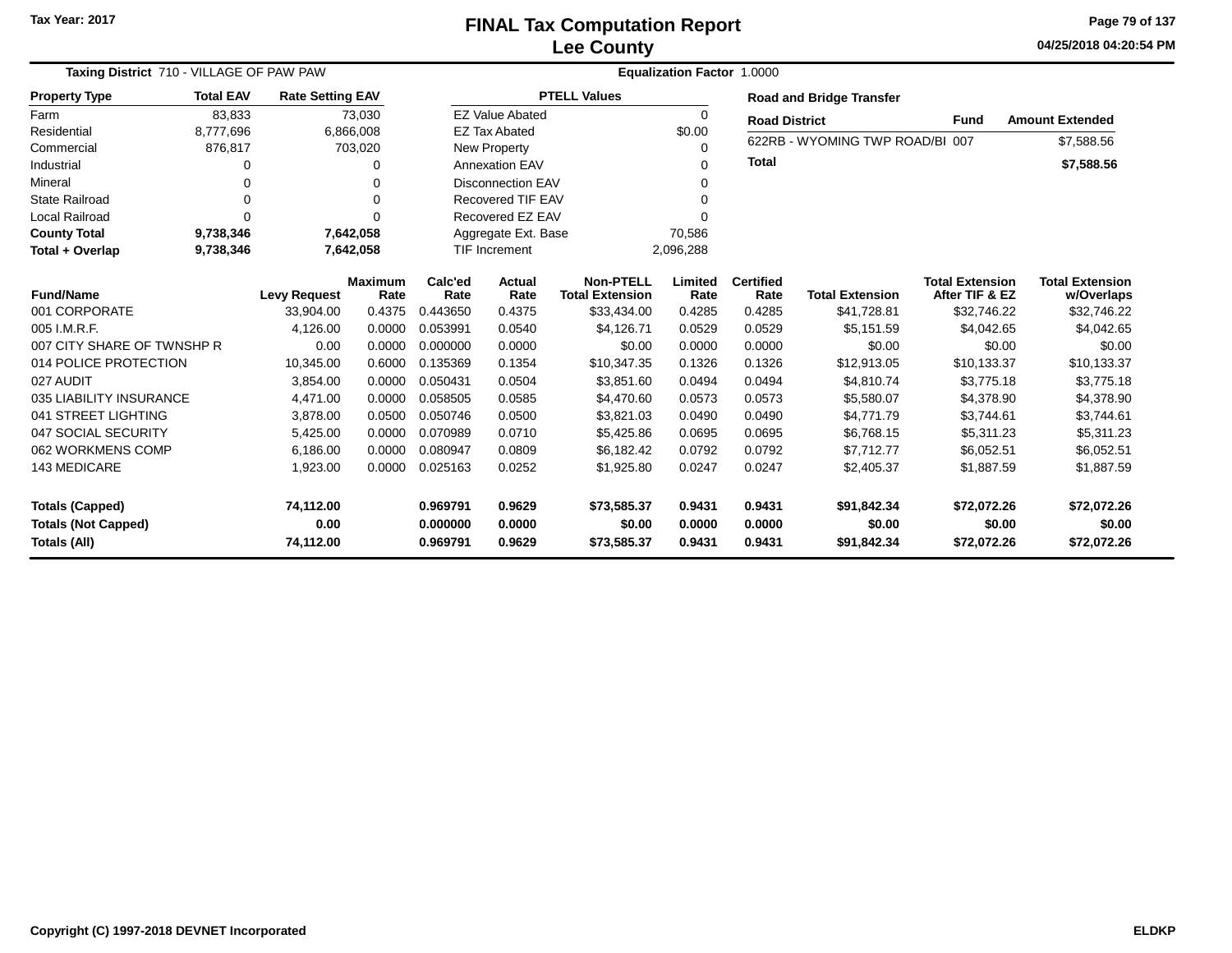**04/25/2018 04:20:54 PM Page 80 of 137**

|                            | Taxing District 711 - VILLAGE OF STEWARD |                         |                        |                 |                          | Equalization Factor 1.0000                 |                 |                          |                                  |                                          |                                      |  |  |  |  |  |
|----------------------------|------------------------------------------|-------------------------|------------------------|-----------------|--------------------------|--------------------------------------------|-----------------|--------------------------|----------------------------------|------------------------------------------|--------------------------------------|--|--|--|--|--|
| <b>Property Type</b>       | <b>Total EAV</b>                         | <b>Rate Setting EAV</b> |                        |                 |                          | <b>PTELL Values</b>                        |                 |                          | <b>Road and Bridge Transfer</b>  |                                          |                                      |  |  |  |  |  |
| Farm                       | $\mathbf 0$                              |                         |                        |                 | <b>EZ Value Abated</b>   |                                            |                 | <b>Road District</b>     |                                  | <b>Fund</b>                              | <b>Amount Extended</b>               |  |  |  |  |  |
| Residential                | 2,500,499                                |                         | 2,500,499              |                 | <b>EZ Tax Abated</b>     |                                            | \$0.00          |                          |                                  |                                          |                                      |  |  |  |  |  |
| Commercial                 | 131,449                                  |                         | 131,449                |                 | New Property             |                                            | 12,540          |                          | 601RB - ALTO TWP ROAD/BRIDGI 007 |                                          | \$2,281.41                           |  |  |  |  |  |
| Industrial                 | $\Omega$                                 |                         | 0                      |                 | <b>Annexation EAV</b>    |                                            | 0               | Total                    |                                  |                                          | \$2,281.41                           |  |  |  |  |  |
| Mineral                    | $\Omega$                                 |                         | 0                      |                 | <b>Disconnection EAV</b> |                                            |                 |                          |                                  |                                          |                                      |  |  |  |  |  |
| <b>State Railroad</b>      | 191,578                                  |                         | 191,578                |                 | <b>Recovered TIF EAV</b> |                                            |                 |                          |                                  |                                          |                                      |  |  |  |  |  |
| Local Railroad             | $\mathbf 0$                              |                         | 0                      |                 | Recovered EZ EAV         |                                            |                 |                          |                                  |                                          |                                      |  |  |  |  |  |
| <b>County Total</b>        | 2,823,526                                |                         | 2,823,526              |                 | Aggregate Ext. Base      |                                            | 4,106           |                          |                                  |                                          |                                      |  |  |  |  |  |
| Total + Overlap            | 2,823,526                                |                         | 2,823,526              | TIF Increment   |                          |                                            | 0               |                          |                                  |                                          |                                      |  |  |  |  |  |
| <b>Fund/Name</b>           |                                          | <b>Levy Request</b>     | <b>Maximum</b><br>Rate | Calc'ed<br>Rate | <b>Actual</b><br>Rate    | <b>Non-PTELL</b><br><b>Total Extension</b> | Limited<br>Rate | <b>Certified</b><br>Rate | <b>Total Extension</b>           | <b>Total Extension</b><br>After TIF & EZ | <b>Total Extension</b><br>w/Overlaps |  |  |  |  |  |
| 001 CORPORATE              |                                          | 4,311.00                | 0.4375                 | 0.152681        | 0.1527                   | \$4,311.52                                 | 0.1491          | 0.1491                   | \$4,209.88                       | \$4,209.88                               | \$4,209.88                           |  |  |  |  |  |
| 003 BONDS & INTEREST       |                                          | 0.00                    | 0.0000                 | 0.000000        | 0.0000                   | \$0.00                                     | 0.0000          | 0.0000                   | \$0.00                           | \$0.00                                   | \$0.00                               |  |  |  |  |  |
| 007 CITY SHARE OF TWNSHP R |                                          | 0.00                    | 0.0000                 | 0.000000        | 0.0000                   | \$0.00                                     | 0.0000          | 0.0000                   | \$0.00                           | \$0.00                                   | \$0.00                               |  |  |  |  |  |
| <b>Totals (Capped)</b>     |                                          | 4,311.00                |                        | 0.152681        | 0.1527                   | \$4,311.52                                 | 0.1491          | 0.1491                   | \$4,209.88                       | \$4,209.88                               | \$4,209.88                           |  |  |  |  |  |
| <b>Totals (Not Capped)</b> |                                          | 0.00                    |                        | 0.000000        | 0.0000                   | \$0.00                                     | 0.0000          | 0.0000                   | \$0.00                           | \$0.00                                   | \$0.00                               |  |  |  |  |  |
| Totals (All)               |                                          | 4,311.00                |                        | 0.152681        | 0.1527                   | \$4,311.52                                 | 0.1491          | 0.1491                   | \$4,209.88                       | \$4,209.88                               | \$4,209.88                           |  |  |  |  |  |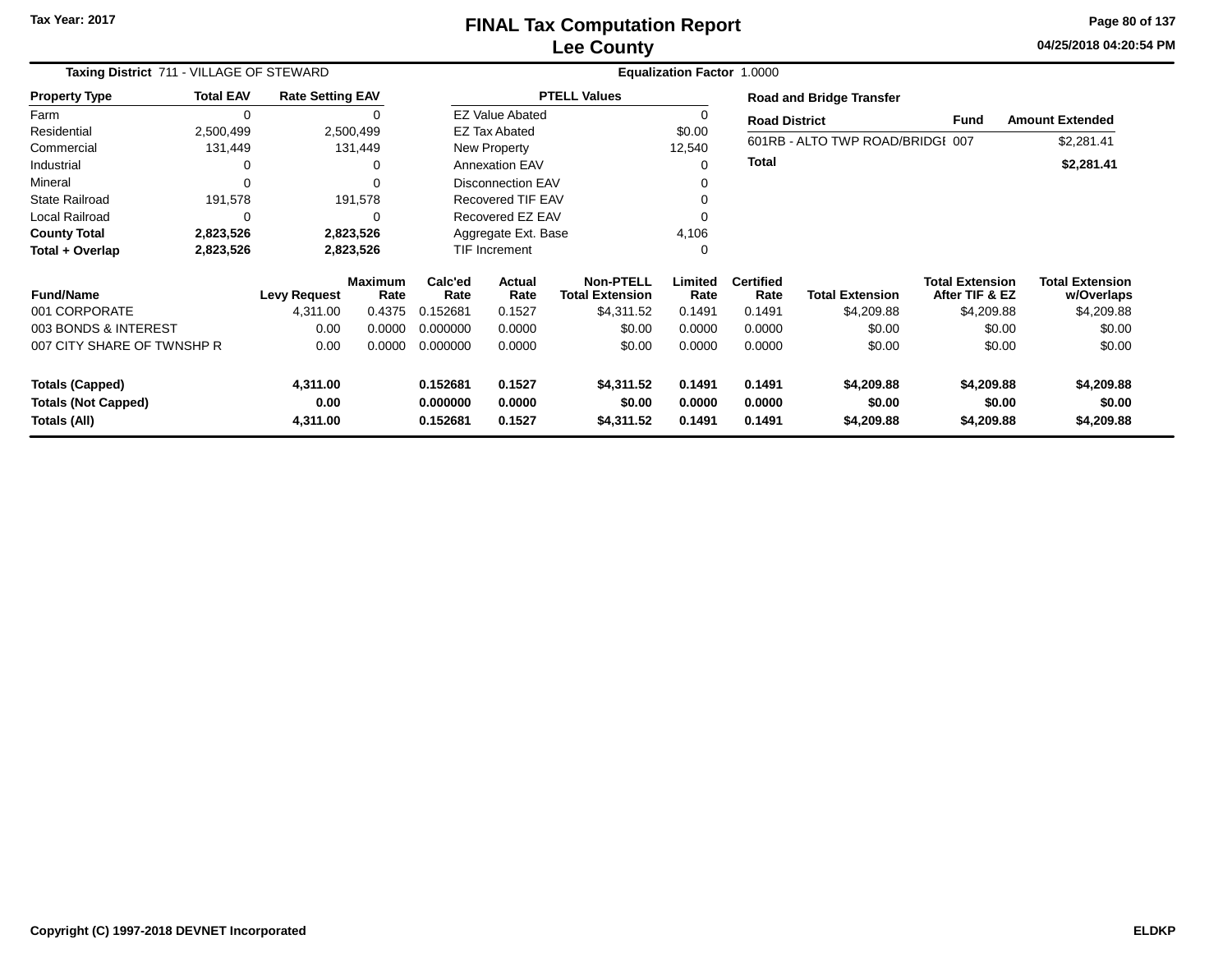### **Lee CountyFINAL Tax Computation Report**

**04/25/2018 04:20:54 PM Page 81 of 137**

|                            | Taxing District 712 - VILLAGE OF SUBLETTE<br><b>Rate Setting EAV</b> |                     |                        |                 |                          |                                            | <b>Equalization Factor 1.0000</b> |                          |                                 |                                          |                                      |
|----------------------------|----------------------------------------------------------------------|---------------------|------------------------|-----------------|--------------------------|--------------------------------------------|-----------------------------------|--------------------------|---------------------------------|------------------------------------------|--------------------------------------|
| <b>Property Type</b>       | <b>Total EAV</b>                                                     |                     |                        |                 |                          | <b>PTELL Values</b>                        |                                   |                          | <b>Road and Bridge Transfer</b> |                                          |                                      |
| Farm                       | 192,392                                                              |                     | 192,392                |                 | <b>EZ Value Abated</b>   |                                            | 0                                 | <b>Road District</b>     |                                 | Fund                                     | <b>Amount Extended</b>               |
| Residential                | 4,617,578                                                            |                     | 4,617,578              |                 | <b>EZ Tax Abated</b>     |                                            | \$0.00                            |                          |                                 |                                          |                                      |
| Commercial                 | 1,828,813                                                            |                     | 1,828,813              |                 | <b>New Property</b>      |                                            | 9,359                             |                          | 619RB - SUBLETTE TWP ROAD/B 007 |                                          | \$10,622.05                          |
| Industrial                 | 0                                                                    |                     |                        |                 | <b>Annexation EAV</b>    |                                            | 0                                 | <b>Total</b>             |                                 |                                          | \$10,622.05                          |
| Mineral                    | $\Omega$                                                             |                     |                        |                 | <b>Disconnection EAV</b> |                                            |                                   |                          |                                 |                                          |                                      |
| <b>State Railroad</b>      | 0                                                                    |                     |                        |                 | <b>Recovered TIF EAV</b> |                                            | $\Omega$                          |                          |                                 |                                          |                                      |
| <b>Local Railroad</b>      | 0                                                                    |                     |                        |                 | Recovered EZ EAV         |                                            | $\Omega$                          |                          |                                 |                                          |                                      |
| <b>County Total</b>        | 6,638,783                                                            |                     | 6,638,783              |                 | Aggregate Ext. Base      |                                            | 15,364                            |                          |                                 |                                          |                                      |
| Total + Overlap            | 6,638,783                                                            |                     | 6,638,783              |                 | <b>TIF Increment</b>     |                                            | 0                                 |                          |                                 |                                          |                                      |
| <b>Fund/Name</b>           |                                                                      | <b>Levy Request</b> | <b>Maximum</b><br>Rate | Calc'ed<br>Rate | Actual<br>Rate           | <b>Non-PTELL</b><br><b>Total Extension</b> | Limited<br>Rate                   | <b>Certified</b><br>Rate | <b>Total Extension</b>          | <b>Total Extension</b><br>After TIF & EZ | <b>Total Extension</b><br>w/Overlaps |
| 001 CORPORATE              |                                                                      | 15,363.00           | 0.4375                 | 0.231413        | 0.2314                   | \$15,362.14                                | 0.2314                            | 0.2314                   | \$15,362.14                     | \$15,362.14                              | \$15,362.14                          |
| 007 CITY SHARE OF TWNSHP R |                                                                      | 0.00                | 0.0000                 | 0.000000        | 0.0000                   | \$0.00                                     | 0.0000                            | 0.0000                   | \$0.00                          | \$0.00                                   | \$0.00                               |
| <b>Totals (Capped)</b>     |                                                                      | 15,363.00           |                        | 0.231413        | 0.2314                   | \$15,362.14                                | 0.2314                            | 0.2314                   | \$15,362.14                     | \$15,362.14                              | \$15,362.14                          |
| <b>Totals (Not Capped)</b> |                                                                      | 0.00                |                        | 0.000000        | 0.0000                   | \$0.00                                     | 0.0000                            | 0.0000                   | \$0.00                          | \$0.00                                   | \$0.00                               |
| Totals (All)               |                                                                      | 15,363.00           |                        | 0.231413        | 0.2314                   | \$15,362.14                                | 0.2314                            | 0.2314                   | \$15,362.14                     | \$15,362.14                              | \$15,362.14                          |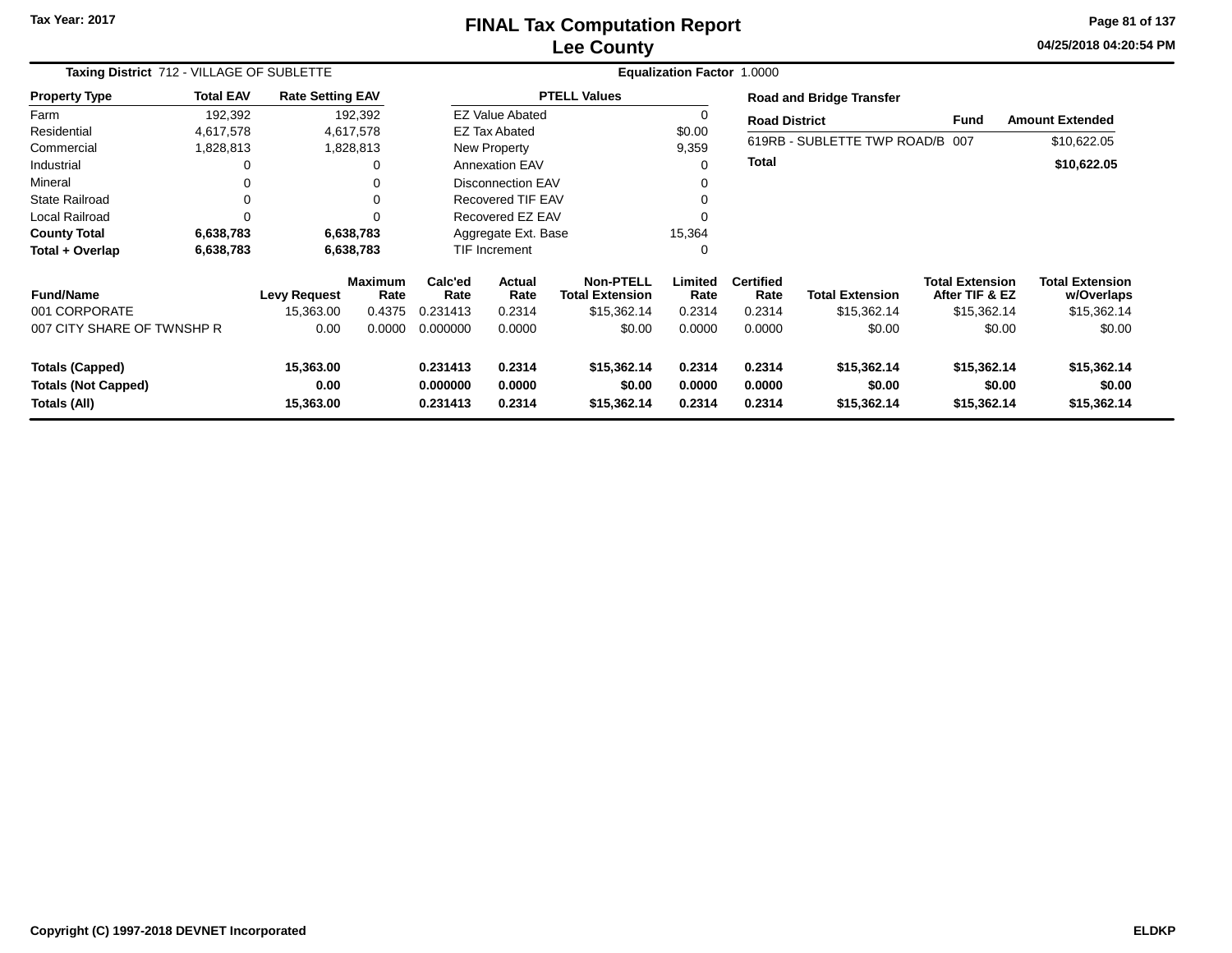**04/25/2018 04:20:54 PM Page 82 of 137**

|                            | Taxing District 713 - VILLAGE OF WEST BROOKLYN |                         |           |                  |                          | <b>Equalization Factor 1.0000</b> |             |                      |                                 |                        |                        |  |  |  |
|----------------------------|------------------------------------------------|-------------------------|-----------|------------------|--------------------------|-----------------------------------|-------------|----------------------|---------------------------------|------------------------|------------------------|--|--|--|
| <b>Property Type</b>       | <b>Total EAV</b>                               | <b>Rate Setting EAV</b> |           |                  |                          | <b>PTELL Values</b>               |             |                      | <b>Road and Bridge Transfer</b> |                        |                        |  |  |  |
| Farm                       | $\Omega$                                       |                         | 0         |                  | <b>EZ Value Abated</b>   |                                   | $\mathbf 0$ | <b>Road District</b> |                                 | <b>Fund</b>            | <b>Amount Extended</b> |  |  |  |
| Residential                | 1,220,420                                      |                         | 1,220,420 |                  | <b>EZ Tax Abated</b>     |                                   | \$0.00      |                      |                                 |                        |                        |  |  |  |
| Commercial                 | 160,595                                        |                         | 160,595   |                  | New Property             |                                   | $\Omega$    |                      | 605RB - BROOKLYN TWP ROAD/E 007 |                        | \$850.71               |  |  |  |
| Industrial                 |                                                |                         | 0         |                  | <b>Annexation EAV</b>    |                                   | $\Omega$    | <b>Total</b>         |                                 |                        | \$850.71               |  |  |  |
| Mineral                    |                                                |                         | 0         |                  | <b>Disconnection EAV</b> |                                   | $\Omega$    |                      |                                 |                        |                        |  |  |  |
| <b>State Railroad</b>      |                                                |                         | $\Omega$  |                  | <b>Recovered TIF EAV</b> |                                   |             |                      |                                 |                        |                        |  |  |  |
| <b>Local Railroad</b>      | $\Omega$<br>1,381,015<br>1,381,015             |                         |           | Recovered EZ EAV |                          |                                   |             |                      |                                 |                        |                        |  |  |  |
| <b>County Total</b>        | 1,381,015                                      |                         |           |                  | Aggregate Ext. Base      |                                   | 11,290      |                      |                                 |                        |                        |  |  |  |
| Total + Overlap            | 1,381,015                                      |                         |           |                  | <b>TIF Increment</b>     |                                   | 0           |                      |                                 |                        |                        |  |  |  |
|                            |                                                | <b>Maximum</b>          |           | Calc'ed          | Actual                   | <b>Non-PTELL</b>                  | Limited     | <b>Certified</b>     |                                 | <b>Total Extension</b> | <b>Total Extension</b> |  |  |  |
| <b>Fund/Name</b>           |                                                | <b>Levy Request</b>     | Rate      | Rate             | Rate                     | <b>Total Extension</b>            | Rate        | Rate                 | <b>Total Extension</b>          | After TIF & EZ         | w/Overlaps             |  |  |  |
| 001 CORPORATE              |                                                | 4,902.00                | 0.4375    | 0.354956         | 0.3550                   | \$4,902.60                        | 0.3452      | 0.3452               | \$4.767.26                      | \$4.767.26             | \$4,767.26             |  |  |  |
| 007 CITY SHARE OF TWNSHP R |                                                | 0.00                    | 0.0000    | 0.000000         | 0.0000                   | \$0.00                            | 0.0000      | 0.0000               | \$0.00                          | \$0.00                 | \$0.00                 |  |  |  |
| 027 AUDIT                  |                                                | 2,811.00                | 0.0000    | 0.203546         | 0.2035                   | \$2.810.37                        | 0.1979      | 0.1979               | \$2,733.03                      | \$2,733.03             | \$2,733.03             |  |  |  |
| 035 LIABILITY INSURANCE    |                                                | 2,387.00                | 0.0000    | 0.172844         | 0.1728                   | \$2.386.39                        | 0.1680      | 0.1680               | \$2,320.11                      | \$2,320.11             | \$2,320.11             |  |  |  |
| 041 STREET LIGHTING        |                                                | 450.00                  | 0.0500    | 0.032585         | 0.0326                   | \$450.21                          | 0.0317      | 0.0317               | \$437.78                        | \$437.78               | \$437.78               |  |  |  |
| 047 SOCIAL SECURITY        |                                                | 450.00                  | 0.0000    | 0.032585         | 0.0326                   | \$450.21                          | 0.0317      | 0.0317               | \$437.78                        | \$437.78               | \$437.78               |  |  |  |
| 062 WORKMANS COMP          |                                                | 854.00                  | 0.0000    | 0.061839         | 0.0618                   | \$853.47                          | 0.0601      | 0.0601               | \$829.99                        | \$829.99               | \$829.99               |  |  |  |
|                            |                                                |                         |           |                  |                          |                                   |             |                      |                                 |                        |                        |  |  |  |
| <b>Totals (Capped)</b>     |                                                | 11,854.00               |           | 0.858355         | 0.8583                   | \$11,853.25                       | 0.8346      | 0.8346               | \$11,525.95                     | \$11,525.95            | \$11,525.95            |  |  |  |
| <b>Totals (Not Capped)</b> |                                                | 0.00                    |           | 0.000000         | 0.0000                   | \$0.00                            | 0.0000      | 0.0000               | \$0.00                          | \$0.00                 | \$0.00                 |  |  |  |
| Totals (All)               |                                                | 11,854.00               |           | 0.858355         | 0.8583                   | \$11,853.25                       | 0.8346      | 0.8346               | \$11,525.95                     | \$11,525.95            | \$11,525.95            |  |  |  |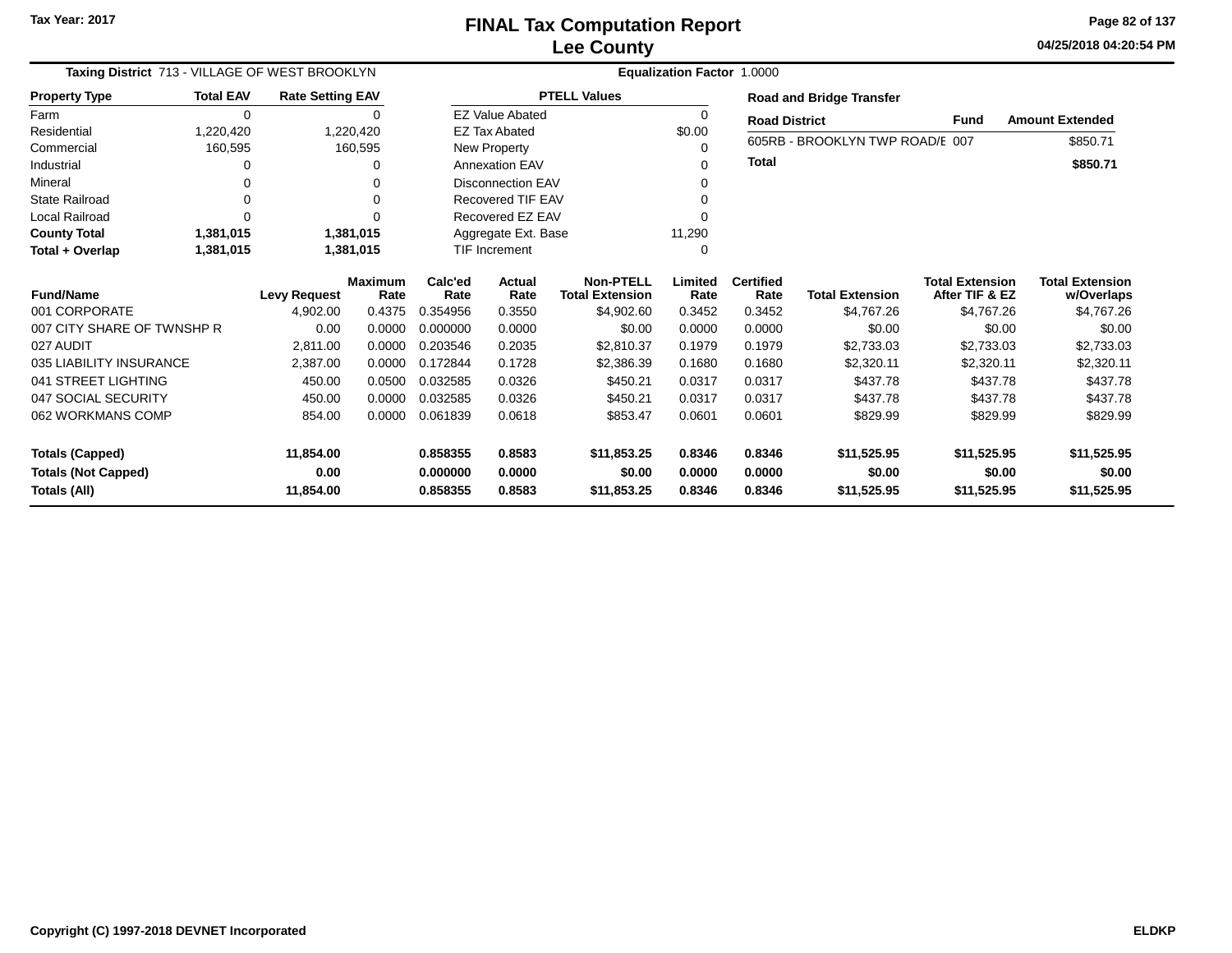**04/25/2018 04:20:54 PM Page 83 of 137**

| Taxing District 714 - CITY OF ROCHELLE                                     |                  |                         |                        | Equalization Factor 1.0000 |                          |                                            |                  |                          |                                |                                          |                                      |  |  |
|----------------------------------------------------------------------------|------------------|-------------------------|------------------------|----------------------------|--------------------------|--------------------------------------------|------------------|--------------------------|--------------------------------|------------------------------------------|--------------------------------------|--|--|
| <b>Property Type</b>                                                       | <b>Total EAV</b> | <b>Rate Setting EAV</b> |                        |                            |                          | <b>PTELL Values</b>                        |                  |                          | <b>Overlapping County</b>      | <b>Overlap EAV</b>                       |                                      |  |  |
| Farm                                                                       | 4,168            |                         | 4,168                  |                            | <b>EZ Value Abated</b>   |                                            | $\Omega$         | Ogle County              |                                | 242,654,555                              |                                      |  |  |
| Residential                                                                | 0                |                         | $\Omega$               |                            | <b>EZ Tax Abated</b>     |                                            | \$0.00           | <b>Total</b>             |                                | 242,654,555                              |                                      |  |  |
| Commercial                                                                 | 0                |                         | $\Omega$               |                            | New Property             |                                            | 0                |                          | * denotes use of estimated EAV |                                          |                                      |  |  |
| Industrial                                                                 | 0                |                         | $\Omega$               |                            | <b>Annexation EAV</b>    |                                            | 0                |                          |                                |                                          |                                      |  |  |
| Mineral                                                                    | 0                |                         | $\Omega$               |                            | <b>Disconnection EAV</b> |                                            | $\Omega$         |                          |                                |                                          |                                      |  |  |
| <b>State Railroad</b>                                                      | 0                |                         | $\Omega$               |                            | <b>Recovered TIF EAV</b> |                                            |                  |                          |                                |                                          |                                      |  |  |
| <b>Local Railroad</b>                                                      | $\Omega$         |                         | $\Omega$               |                            | Recovered EZ EAV         |                                            | $\Omega$         |                          |                                |                                          |                                      |  |  |
| <b>County Total</b>                                                        | 4,168            |                         | 4,168                  |                            | Aggregate Ext. Base      |                                            | $\Omega$         |                          |                                |                                          |                                      |  |  |
| Total + Overlap                                                            | 242,658,723      | 242,658,723             |                        |                            | <b>TIF Increment</b>     |                                            | $\Omega$         |                          |                                |                                          |                                      |  |  |
| <b>Fund/Name</b>                                                           |                  | <b>Levy Request</b>     | <b>Maximum</b><br>Rate | Calc'ed<br>Rate            | Actual<br>Rate           | <b>Non-PTELL</b><br><b>Total Extension</b> | Limited<br>Rate  | <b>Certified</b><br>Rate | <b>Total Extension</b>         | <b>Total Extension</b><br>After TIF & EZ | <b>Total Extension</b><br>w/Overlaps |  |  |
| 001 CORPORATE                                                              |                  | 538,279.00              | 0.2500                 | 0.221826                   | 0.2218                   | \$9.24                                     | 0.2218           | 0.2218                   | \$9.24                         | \$9.24                                   | \$538,217.05                         |  |  |
| 003 BONDS & INTEREST                                                       |                  | 19,343.76               | 0.0000                 | 0.007972                   | 0.0080                   | \$0.33                                     | 0.0080           | 0.0080                   | \$0.33                         | \$0.33                                   | \$19,412.70                          |  |  |
| 005 I.M.R.F.                                                               |                  | 178,210.00              | 0.0000                 | 0.073441                   | 0.0734                   | \$3.06                                     | 0.0734           | 0.0734                   | \$3.06                         | \$3.06                                   | \$178,111.50                         |  |  |
| 012 FIRE PROTECTION                                                        |                  | 178,524.00              | 0.0000                 | 0.073570                   | 0.0736                   | \$3.07                                     | 0.0736           | 0.0736                   | \$3.07                         | \$3.07                                   | \$178,596.82                         |  |  |
| 013 FIRE PENSION                                                           |                  | 380,997.00              | 0.0000                 | 0.157009                   | 0.1570                   | \$6.54                                     | 0.1570           | 0.1570                   | \$6.54                         | \$6.54                                   | \$380,974.20                         |  |  |
| 014 POLICE PROTECTION                                                      |                  | 178,524.00              | 0.0750                 | 0.073570                   | 0.0736                   | \$3.07                                     | 0.0736           | 0.0736                   | \$3.07                         | \$3.07                                   | \$178,596.82                         |  |  |
| 015 POLICE PENSION                                                         |                  | 457,105.00              | 0.0000                 | 0.188374                   | 0.1884                   | \$7.85                                     | 0.1884           | 0.1884                   | \$7.85                         | \$7.85                                   | \$457,169.03                         |  |  |
| 027 AUDIT                                                                  |                  | 14,131.00               | 0.0000                 | 0.005823                   | 0.0058                   | \$0.24                                     | 0.0058           | 0.0058                   | \$0.24                         | \$0.24                                   | \$14,074.21                          |  |  |
| 035 LIABILITY INSURANCE                                                    |                  | 230,660.00              | 0.0000                 | 0.095055                   | 0.0951                   | \$3.96                                     | 0.0951           | 0.0951                   | \$3.96                         | \$3.96                                   | \$230,768.45                         |  |  |
| 041 STREET LIGHTING                                                        |                  | 0.00                    | 0.1016                 | 0.000000                   | 0.0000                   | \$0.00                                     | 0.0000           | 0.0000                   | \$0.00                         | \$0.00                                   | \$0.00                               |  |  |
| 047 SOCIAL SECURITY                                                        |                  | 222,000.00              | 0.0000                 | 0.091487                   | 0.0915                   | \$3.81                                     | 0.0915           | 0.0915                   | \$3.81                         | \$3.81                                   | \$222,032.73                         |  |  |
| 048 SCHOOL CROSSING GUARD                                                  |                  | 47,606.00               | 0.0200                 | 0.019619                   | 0.0196                   | \$0.82                                     | 0.0196           | 0.0196                   | \$0.82                         | \$0.82                                   | \$47,561.11                          |  |  |
| <b>Totals (Capped)</b>                                                     |                  | 0.00                    |                        | 0.000000                   | 0.0000                   | \$0.00                                     | 0.0000           | 0.0000                   | \$0.00                         | \$0.00                                   | \$0.00                               |  |  |
| <b>Totals (Not Capped)</b><br>2,445,379.76<br>Totals (All)<br>2,445,379.76 |                  |                         |                        | 1.007746<br>1.007746       | 1.0078<br>1.0078         | \$41.99<br>\$41.99                         | 1.0078<br>1.0078 | 1.0078<br>1.0078         | \$41.99<br>\$41.99             | \$41.99<br>\$41.99                       | \$2,445,514.62<br>\$2,445,514.62     |  |  |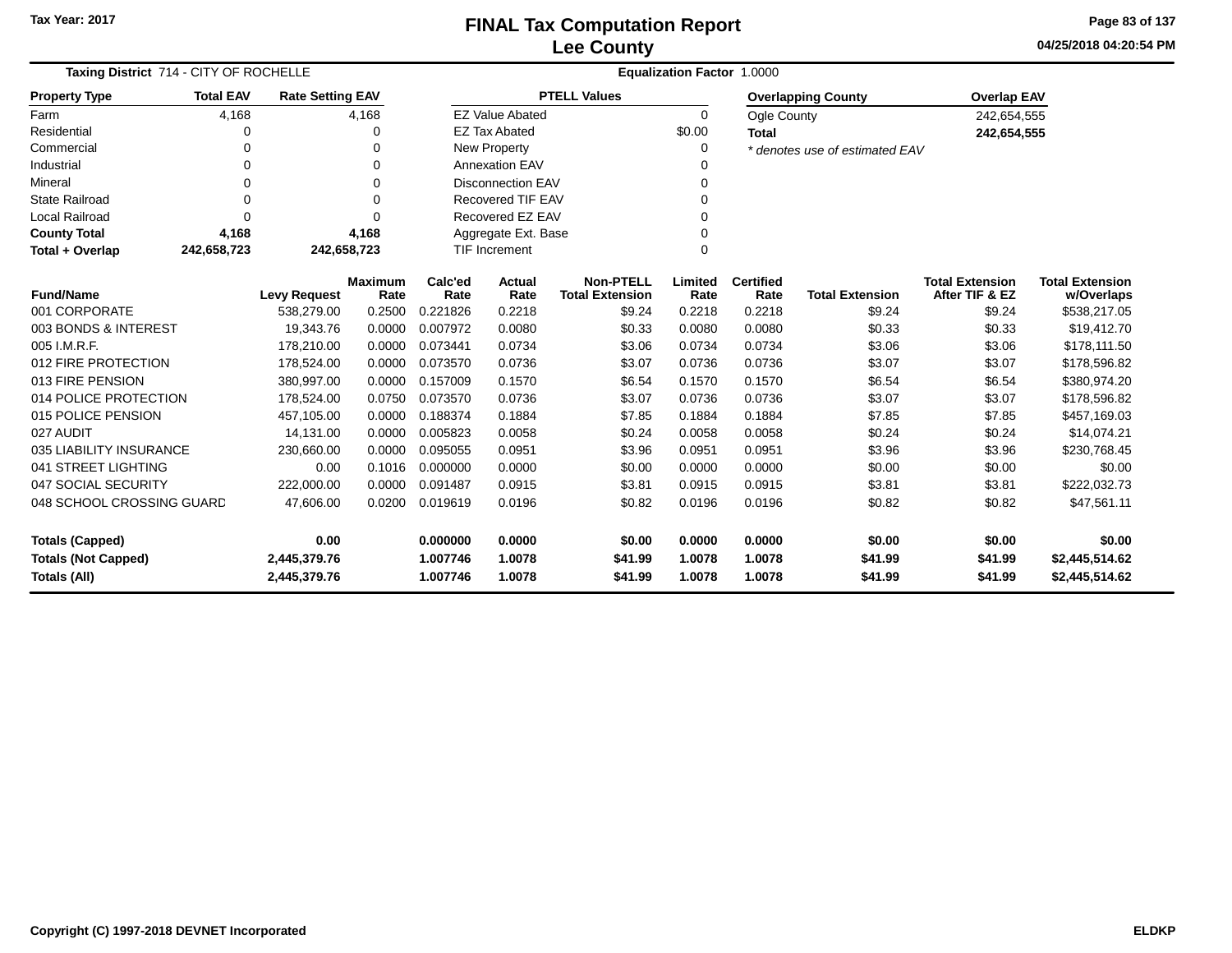# **Lee CountyFINAL Tax Computation Report**

**04/25/2018 04:20:54 PM Page 84 of 137**

| Taxing District 801 - AMBOY FIRE                                     |                  |                                   |                                  |                                  |                            |                                                            | Equalization Factor 1.0000 |                                    |                                        |                                                          |                                                      |  |
|----------------------------------------------------------------------|------------------|-----------------------------------|----------------------------------|----------------------------------|----------------------------|------------------------------------------------------------|----------------------------|------------------------------------|----------------------------------------|----------------------------------------------------------|------------------------------------------------------|--|
| <b>Property Type</b>                                                 | <b>Total EAV</b> | <b>Rate Setting EAV</b>           |                                  |                                  |                            | <b>PTELL Values</b>                                        |                            |                                    |                                        |                                                          |                                                      |  |
| Farm                                                                 | 19,777,370       |                                   | 19,777,370                       |                                  | <b>EZ Value Abated</b>     |                                                            | 0                          |                                    |                                        |                                                          |                                                      |  |
| Residential                                                          | 31,411,170       |                                   | 31,411,170                       |                                  | <b>EZ Tax Abated</b>       |                                                            | \$0.00                     |                                    |                                        |                                                          |                                                      |  |
| Commercial                                                           | 10,049,834       |                                   | 10,049,834                       |                                  | <b>New Property</b>        |                                                            | 267,713                    |                                    |                                        |                                                          |                                                      |  |
| Industrial                                                           | 6,555,823        |                                   | 6,555,823                        | <b>Annexation EAV</b>            |                            |                                                            | 0                          |                                    |                                        |                                                          |                                                      |  |
| Mineral                                                              |                  |                                   |                                  | <b>Disconnection EAV</b>         |                            |                                                            | 0                          |                                    |                                        |                                                          |                                                      |  |
| <b>State Railroad</b>                                                | 0                |                                   |                                  | <b>Recovered TIF EAV</b>         |                            |                                                            | 0                          |                                    |                                        |                                                          |                                                      |  |
| Local Railroad                                                       | 1,800            |                                   | 1,800                            | Recovered EZ EAV                 |                            |                                                            | 918,814                    |                                    |                                        |                                                          |                                                      |  |
| <b>County Total</b>                                                  | 67,795,997       |                                   | 67,795,997                       |                                  | Aggregate Ext. Base        |                                                            | 428,693                    |                                    |                                        |                                                          |                                                      |  |
| Total + Overlap                                                      | 67,795,997       |                                   | 67,795,997                       |                                  | TIF Increment              |                                                            | 0                          |                                    |                                        |                                                          |                                                      |  |
| <b>Fund/Name</b><br>001 CORPORATE                                    |                  | <b>Levy Request</b><br>268,359.00 | <b>Maximum</b><br>Rate<br>0.4000 | Calc'ed<br>Rate<br>0.395833      | Actual<br>Rate<br>0.3958   | <b>Non-PTELL</b><br><b>Total Extension</b><br>\$268,336.56 | Limited<br>Rate<br>0.3917  | <b>Certified</b><br>Rate<br>0.3917 | <b>Total Extension</b><br>\$265,556.92 | <b>Total Extension</b><br>After TIF & EZ<br>\$265,556.92 | <b>Total Extension</b><br>w/Overlaps<br>\$265,556.92 |  |
| 064 AMBULANCE                                                        |                  | 181,769.00                        | 0.4000                           | 0.268112                         | 0.2681                     | \$181,761.07                                               | 0.2654                     | 0.2654                             | \$179,930.58                           | \$179,930.58                                             | \$179,930.58                                         |  |
| <b>Totals (Capped)</b><br><b>Totals (Not Capped)</b><br>Totals (All) |                  | 450,128.00<br>0.00<br>450,128.00  |                                  | 0.663945<br>0.000000<br>0.663945 | 0.6639<br>0.0000<br>0.6639 | \$450,097.63<br>\$0.00<br>\$450,097.63                     | 0.6571<br>0.0000<br>0.6571 | 0.6571<br>0.0000<br>0.6571         | \$445,487.50<br>\$0.00<br>\$445,487.50 | \$445,487.50<br>\$0.00<br>\$445,487.50                   | \$445,487.50<br>\$0.00<br>\$445,487.50               |  |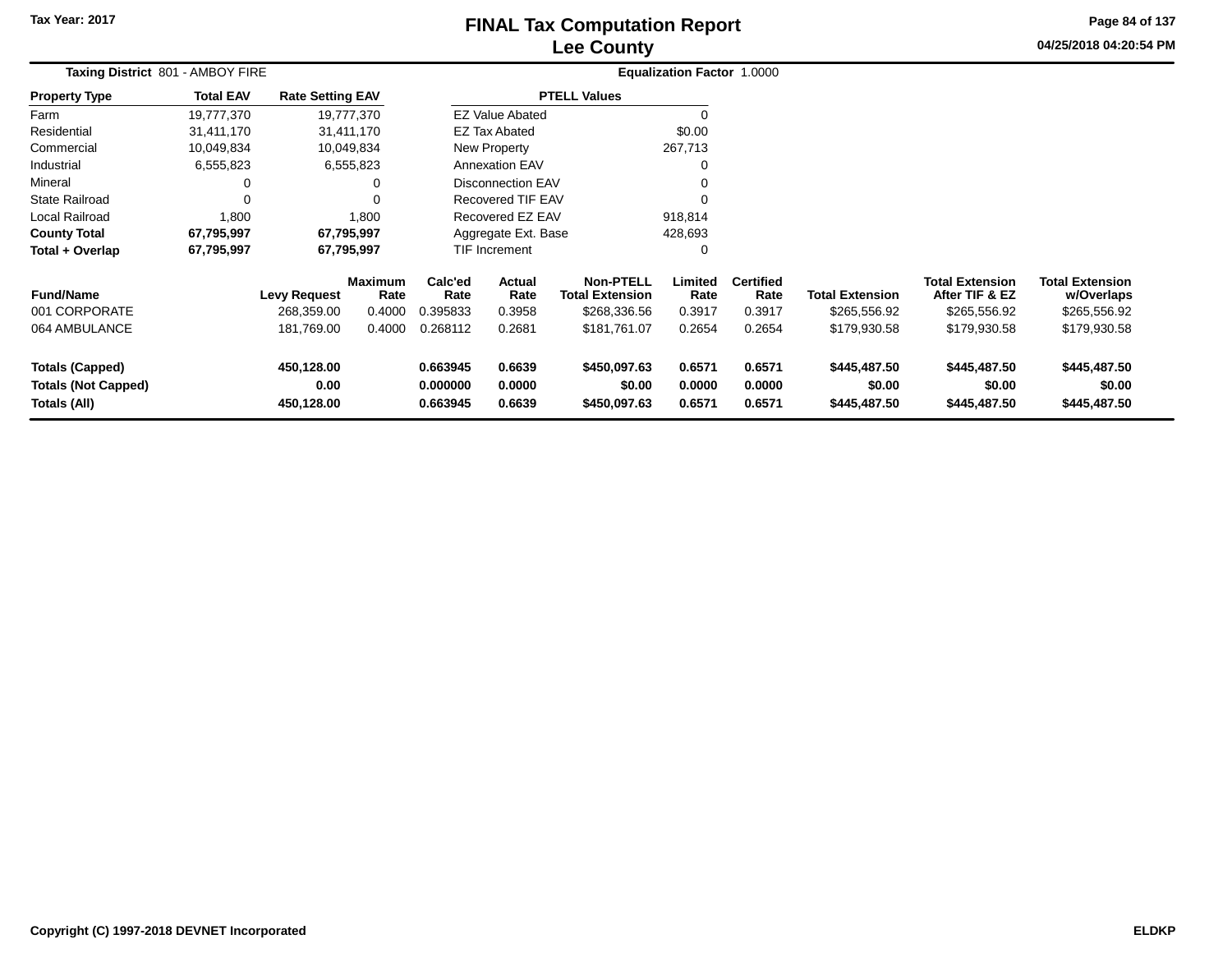#### **Lee CountyFINAL Tax Computation Report**

**04/25/2018 04:20:54 PM Page 85 of 137**

| Taxing District 802 - ASHTON FIRE |                  |                         |                        |                 |                          |                                            | <b>Equalization Factor 1.0000</b> |                          |                                |                                          |                                      |
|-----------------------------------|------------------|-------------------------|------------------------|-----------------|--------------------------|--------------------------------------------|-----------------------------------|--------------------------|--------------------------------|------------------------------------------|--------------------------------------|
| <b>Property Type</b>              | <b>Total EAV</b> | <b>Rate Setting EAV</b> |                        |                 |                          | <b>PTELL Values</b>                        |                                   |                          | <b>Overlapping County</b>      | <b>Overlap EAV</b>                       |                                      |
| Farm                              | 18,936,185       |                         | 18,936,185             |                 | <b>EZ Value Abated</b>   |                                            | 0                                 | Ogle County              |                                | 8,814,728                                |                                      |
| Residential                       | 12,327,379       |                         | 12,327,379             |                 | <b>EZ Tax Abated</b>     |                                            | \$0.00                            | <b>Total</b>             |                                | 8,814,728                                |                                      |
| Commercial                        | 2,532,968        |                         | 2,532,968              |                 | New Property             |                                            | 85,495                            |                          | * denotes use of estimated EAV |                                          |                                      |
| Industrial                        | 4,998,744        |                         | 4,998,744              |                 | <b>Annexation EAV</b>    |                                            | 0                                 |                          |                                |                                          |                                      |
| Mineral                           | 0                |                         | 0                      |                 | <b>Disconnection EAV</b> |                                            |                                   |                          |                                |                                          |                                      |
| State Railroad                    | 1,567,435        |                         | 1,567,435              |                 | Recovered TIF EAV        |                                            |                                   |                          |                                |                                          |                                      |
| Local Railroad                    | 0                |                         | 0                      |                 | Recovered EZ EAV         |                                            | U                                 |                          |                                |                                          |                                      |
| <b>County Total</b>               | 40,362,711       |                         | 40,362,711             |                 | Aggregate Ext. Base      |                                            |                                   |                          |                                |                                          |                                      |
| Total + Overlap                   | 49,177,439       |                         | 49,177,439             |                 | TIF Increment            |                                            | O                                 |                          |                                |                                          |                                      |
| <b>Fund/Name</b>                  |                  | <b>Levy Request</b>     | <b>Maximum</b><br>Rate | Calc'ed<br>Rate | Actual<br>Rate           | <b>Non-PTELL</b><br><b>Total Extension</b> | Limited<br>Rate                   | <b>Certified</b><br>Rate | <b>Total Extension</b>         | <b>Total Extension</b><br>After TIF & EZ | <b>Total Extension</b><br>w/Overlaps |
| 001 CORPORATE                     |                  | 151,000.00              | 0.3000                 | 0.307051        | 0.3000                   | \$121,088.13                               | 0.3000                            | 0.3000                   | \$121,088.13                   | \$121,088.13                             | \$147,532.32                         |
| 027 AUDIT                         |                  | 2,540.00                | 0.0050                 | 0.005165        | 0.0050                   | \$2,018.14                                 | 0.0050                            | 0.0050                   | \$2,018.14                     | \$2,018.14                               | \$2,458.87                           |
| 035 LIABILITY INSURANCE           |                  | 0.00                    | 0.0000                 | 0.000000        | 0.0000                   | \$0.00                                     | 0.0000                            | 0.0000                   | \$0.00                         | \$0.00                                   | \$0.00                               |
| 062 WORKMANS COMP                 |                  | 14,500.00               | 0.0000                 | 0.029485        | 0.0295                   | \$11,907.00                                | 0.0295                            | 0.0295                   | \$11,907.00                    | \$11,907.00                              | \$14,507.34                          |
| 064 AMBULANCE                     |                  | 95,650.00               | 0.3000                 | 0.194500        | 0.1945                   | \$78,505.47                                | 0.1945                            | 0.1945                   | \$78,505.47                    | \$78,505.47                              | \$95,650.12                          |
| <b>Totals (Capped)</b>            |                  | 0.00                    |                        | 0.000000        | 0.0000                   | \$0.00                                     | 0.0000                            | 0.0000                   | \$0.00                         | \$0.00                                   | \$0.00                               |
| <b>Totals (Not Capped)</b>        |                  | 263,690.00              |                        | 0.536201        | 0.5290                   | \$213,518.74                               | 0.5290                            | 0.5290                   | \$213,518.74                   | \$213,518.74                             | \$260,148.65                         |
| Totals (All)                      |                  | 263,690.00              |                        | 0.536201        | 0.5290                   | \$213,518.74                               | 0.5290                            | 0.5290                   | \$213,518.74                   | \$213,518.74                             | \$260,148.65                         |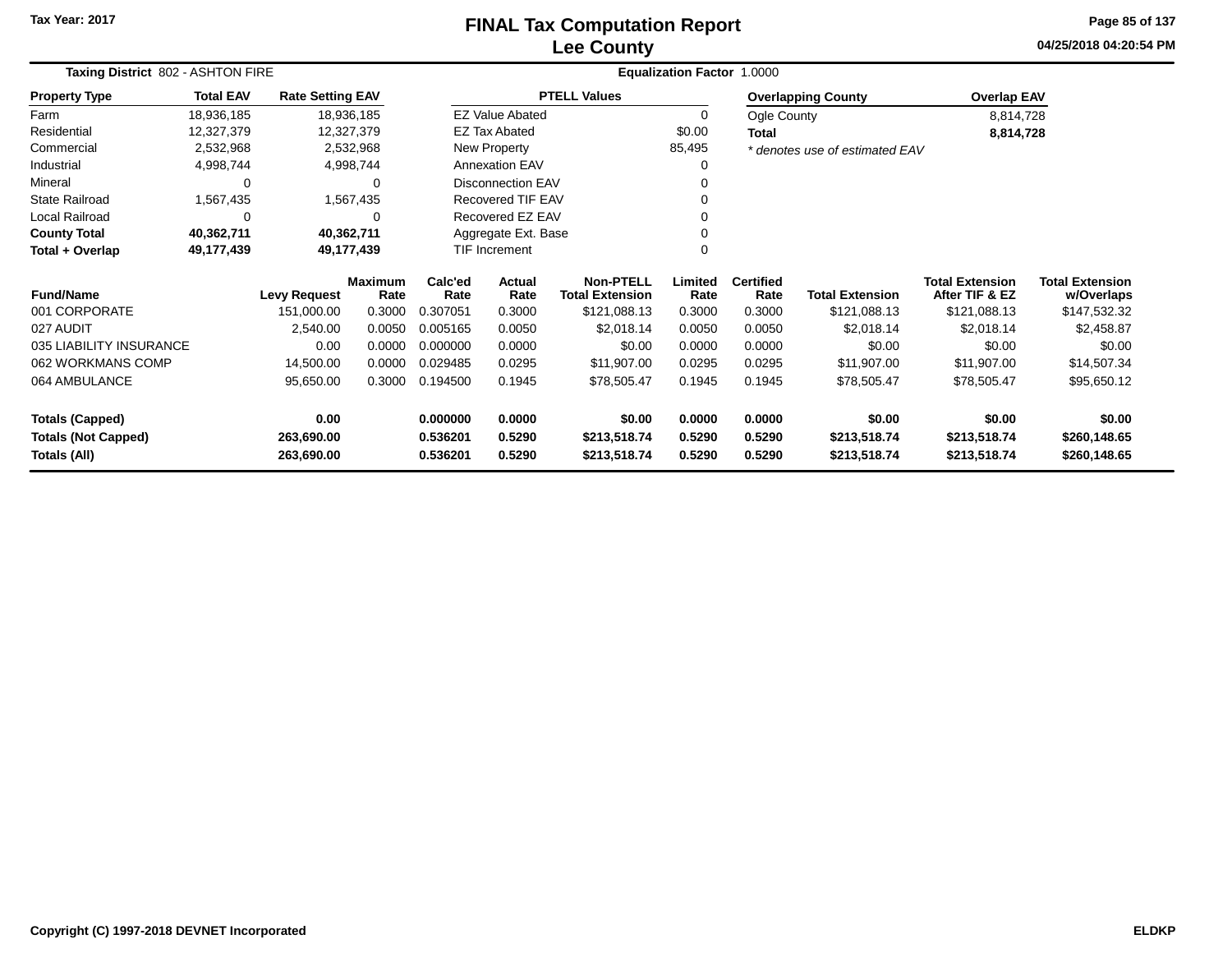# **Lee CountyFINAL Tax Computation Report**

**04/25/2018 04:20:54 PM Page 86 of 137**

|                            | Taxing District 803 - COMPTON FIRE |                         |                        |                                          |                          |                                            | <b>Equalization Factor 1.0000</b> |                          |                        |                                          |                                      |  |
|----------------------------|------------------------------------|-------------------------|------------------------|------------------------------------------|--------------------------|--------------------------------------------|-----------------------------------|--------------------------|------------------------|------------------------------------------|--------------------------------------|--|
| <b>Property Type</b>       | <b>Total EAV</b>                   | <b>Rate Setting EAV</b> |                        |                                          |                          | <b>PTELL Values</b>                        |                                   |                          |                        |                                          |                                      |  |
| Farm                       | 13,352,157                         |                         | 13,352,157             |                                          | <b>EZ Value Abated</b>   |                                            | $\Omega$                          |                          |                        |                                          |                                      |  |
| Residential                | 7,612,225                          |                         | 7,612,225              |                                          | EZ Tax Abated            |                                            | \$0.00                            |                          |                        |                                          |                                      |  |
| Commercial                 | 2,011,777                          |                         | 2,011,777              |                                          | New Property             |                                            | 441,031                           |                          |                        |                                          |                                      |  |
| Industrial                 | 80                                 |                         | 80                     |                                          | <b>Annexation EAV</b>    |                                            | $\Omega$                          |                          |                        |                                          |                                      |  |
| Mineral                    | 10,406,417                         |                         | 10,406,417             |                                          | <b>Disconnection EAV</b> |                                            | 0                                 |                          |                        |                                          |                                      |  |
| <b>State Railroad</b>      | 0                                  |                         | 0                      |                                          | <b>Recovered TIF EAV</b> |                                            | $\Omega$                          |                          |                        |                                          |                                      |  |
| Local Railroad             | 2,400                              |                         | 2,400                  |                                          | Recovered EZ EAV         |                                            | $\Omega$                          |                          |                        |                                          |                                      |  |
| <b>County Total</b>        | 33,385,056                         |                         | 33,385,056             |                                          | Aggregate Ext. Base      |                                            | 141,575                           |                          |                        |                                          |                                      |  |
| Total + Overlap            | 33,385,056                         |                         | 33,385,056             |                                          | TIF Increment            |                                            | 0                                 |                          |                        |                                          |                                      |  |
| <b>Fund/Name</b>           |                                    | <b>Levy Request</b>     | <b>Maximum</b><br>Rate | Calc'ed<br><b>Actual</b><br>Rate<br>Rate |                          | <b>Non-PTELL</b><br><b>Total Extension</b> | Limited<br>Rate                   | <b>Certified</b><br>Rate | <b>Total Extension</b> | <b>Total Extension</b><br>After TIF & EZ | <b>Total Extension</b><br>w/Overlaps |  |
| 001 CORPORATE              |                                    | 108,650.00              | 0.4000                 | 0.325445                                 | 0.3254                   | \$108,634.97                               | 0.3207                            | 0.3207                   | \$107,065.87           | \$107,065.87                             | \$107,065.87                         |  |
| 035 LIABILITY INSURANCE    |                                    | 15,000.00               | 0.0000                 | 0.044930                                 | 0.0449                   | \$14,989.89                                | 0.0443                            | 0.0443                   | \$14,789.58            | \$14,789.58                              | \$14,789.58                          |  |
| 064 AMBULANCE              |                                    | 25,000.00               | 0.4000                 | 0.074884                                 | 0.0749                   | \$25,005.41                                | 0.0738                            | 0.0738                   | \$24,638.17            | \$24,638.17                              | \$24,638.17                          |  |
| <b>Totals (Capped)</b>     |                                    | 148,650.00              |                        | 0.445259                                 | 0.4452                   | \$148,630.27                               | 0.4388                            | 0.4388                   | \$146,493.62           | \$146,493.62                             | \$146,493.62                         |  |
| <b>Totals (Not Capped)</b> |                                    | 0.00                    |                        | 0.000000                                 | 0.0000                   | \$0.00                                     | 0.0000                            | 0.0000                   | \$0.00                 | \$0.00                                   | \$0.00                               |  |
| Totals (All)               |                                    | 148,650.00              |                        | 0.445259                                 | 0.4452                   | \$148,630.27                               | 0.4388                            | 0.4388                   | \$146,493.62           | \$146,493.62                             | \$146,493.62                         |  |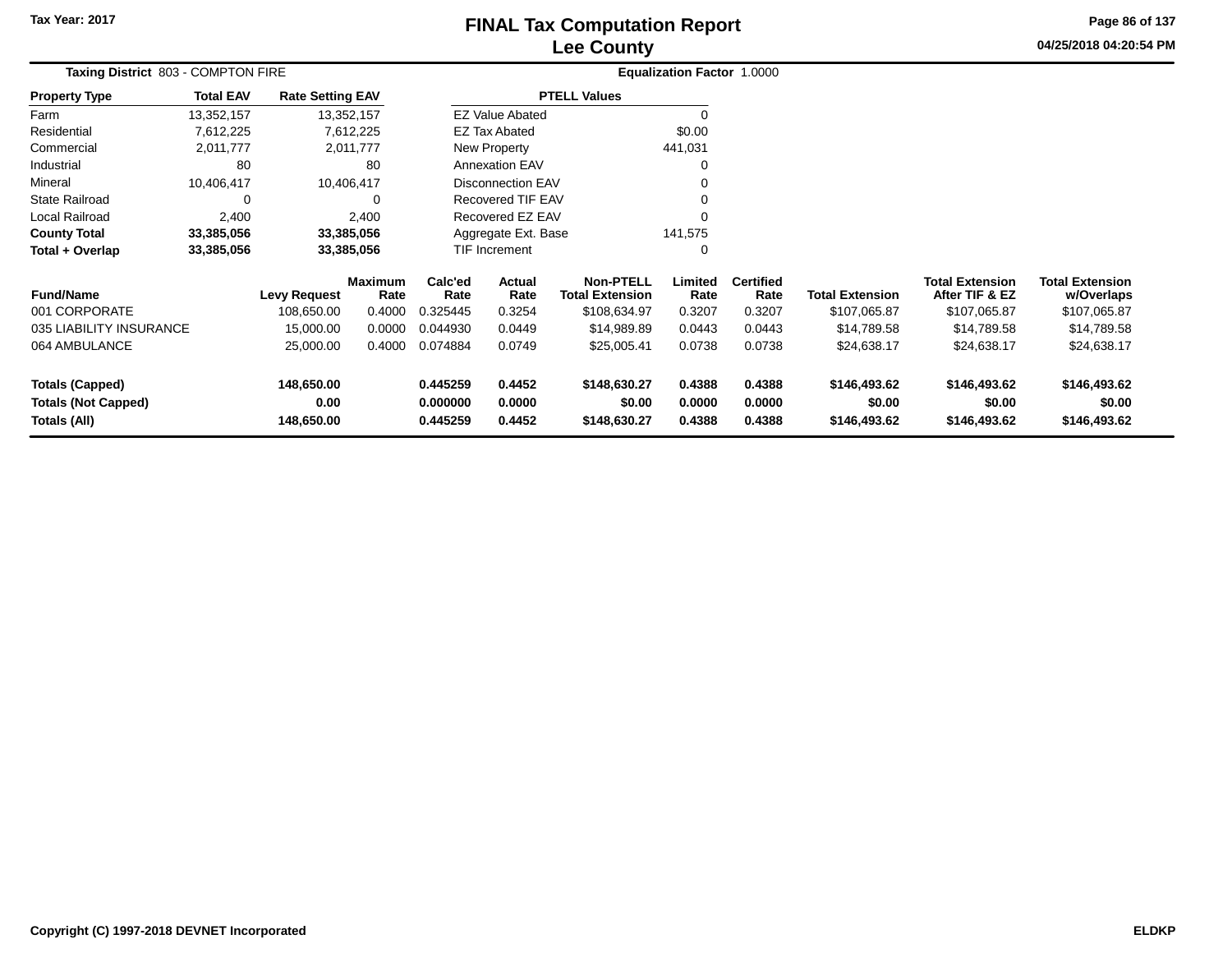#### **Lee CountyFINAL Tax Computation Report**

**04/25/2018 04:20:54 PMPage 87 of 137**

|                            | Taxing District 804 - DIXON FIRE-RURAL |                         |                        |                      |                        |                                            | Equalization Factor 1.0000 |                          |                                |                                          |                                      |
|----------------------------|----------------------------------------|-------------------------|------------------------|----------------------|------------------------|--------------------------------------------|----------------------------|--------------------------|--------------------------------|------------------------------------------|--------------------------------------|
| <b>Property Type</b>       | <b>Total EAV</b>                       | <b>Rate Setting EAV</b> |                        |                      |                        | <b>PTELL Values</b>                        |                            |                          | <b>Overlapping County</b>      | <b>Overlap EAV</b>                       |                                      |
| Farm                       | 31.177.851                             |                         | 31.177.851             |                      | <b>EZ Value Abated</b> |                                            | $\mathbf 0$                | Ogle County              |                                | 31,090,503                               |                                      |
| Residential                | 132,088,394                            |                         | 132,088,394            |                      | <b>EZ Tax Abated</b>   |                                            | \$0.00                     | <b>Total</b>             |                                | 31,090,503                               |                                      |
| Commercial                 | 37,892,533                             |                         | 37,813,884             |                      | <b>New Property</b>    |                                            | 2,150,075                  |                          | * denotes use of estimated EAV |                                          |                                      |
| Industrial                 | 39,390,026                             |                         | 39,390,026             |                      | <b>Annexation EAV</b>  |                                            | 0                          |                          |                                |                                          |                                      |
| Mineral                    | 0                                      |                         | 0                      | Disconnection EAV    |                        |                                            |                            |                          |                                |                                          |                                      |
| <b>State Railroad</b>      | 3,387,058                              |                         | 3,387,058              | Recovered TIF EAV    |                        |                                            |                            |                          |                                |                                          |                                      |
| Local Railroad             | 2,720                                  |                         | 2,720                  |                      | Recovered EZ EAV       |                                            | 2,289,428                  |                          |                                |                                          |                                      |
| <b>County Total</b>        | 243,938,582                            |                         | 243,859,933            |                      | Aggregate Ext. Base    |                                            | 0                          |                          |                                |                                          |                                      |
| Total + Overlap            | 275,029,085                            |                         | 274,950,436            | <b>TIF Increment</b> |                        |                                            | 78,649                     |                          |                                |                                          |                                      |
| <b>Fund/Name</b>           |                                        | <b>Levy Request</b>     | <b>Maximum</b><br>Rate | Calc'ed<br>Rate      | Actual<br>Rate         | <b>Non-PTELL</b><br><b>Total Extension</b> | Limited<br>Rate            | <b>Certified</b><br>Rate | <b>Total Extension</b>         | <b>Total Extension</b><br>After TIF & EZ | <b>Total Extension</b><br>w/Overlaps |
| 001 CORPORATE              |                                        | 805.000.00              | 0.3000                 | 0.292780             | 0.2928                 | \$714,021.88                               | 0.2928                     | 0.2928                   | \$714,252.17                   | \$714,021.88                             | \$805,054.88                         |
| 013 FIREFIGHTERS PENSION   |                                        | 410,000.00              | 0.0000                 | 0.149118             | 0.1491                 | \$363,595.16                               | 0.1491                     | 0.1491                   | \$363,712.43                   | \$363,595.16                             | \$409,951.10                         |
| 027 AUDIT                  |                                        | 13,000.00               | 0.0050                 | 0.004728             | 0.0047                 | \$11,461.42                                | 0.0047                     | 0.0047                   | \$11,465.11                    | \$11,461.42                              | \$12,922.67                          |
| 035 LIABILITY INSURANCE    |                                        | 27,000.00               | 0.0000                 | 0.009820             | 0.0098                 | \$23,898.27                                | 0.0098                     | 0.0098                   | \$23,905.98                    | \$23,898.27                              | \$26,945.14                          |
| 060 UNEMPLOYMENT INSURANC  |                                        | 1,000.00                | 0.0000                 | 0.000364             | 0.0004                 | \$975.44                                   | 0.0004                     | 0.0004                   | \$975.75                       | \$975.44                                 | \$1,099.80                           |
| 062 WORKMENS COMP          |                                        | 50,000.00               | 0.0000                 | 0.018185             | 0.0182                 | \$44,382.51                                | 0.0182                     | 0.0182                   | \$44,396.82                    | \$44,382.51                              | \$50,040.98                          |
| 064 AMBULANCE              |                                        | 802,250.00              | 0.3000                 | 0.291780             | 0.2918                 | \$711,583.28                               | 0.2918                     | 0.2918                   | \$711,812.78                   | \$711,583.28                             | \$802,305.37                         |
| <b>Totals (Capped)</b>     |                                        | 0.00                    |                        | 0.000000             | 0.0000                 | \$0.00                                     | 0.0000                     | 0.0000                   | \$0.00                         | \$0.00                                   | \$0.00                               |
| <b>Totals (Not Capped)</b> |                                        | 2,108,250.00            |                        | 0.766775             | 0.7668                 | \$1,869,917.96                             | 0.7668                     | 0.7668                   | \$1,870,521.04                 | \$1,869,917.96                           | \$2,108,319.94                       |
| Totals (All)               |                                        | 2,108,250.00            |                        | 0.766775             | 0.7668                 | \$1,869,917.96                             | 0.7668                     | 0.7668                   | \$1,870,521.04                 | \$1,869,917.96                           | \$2,108,319.94                       |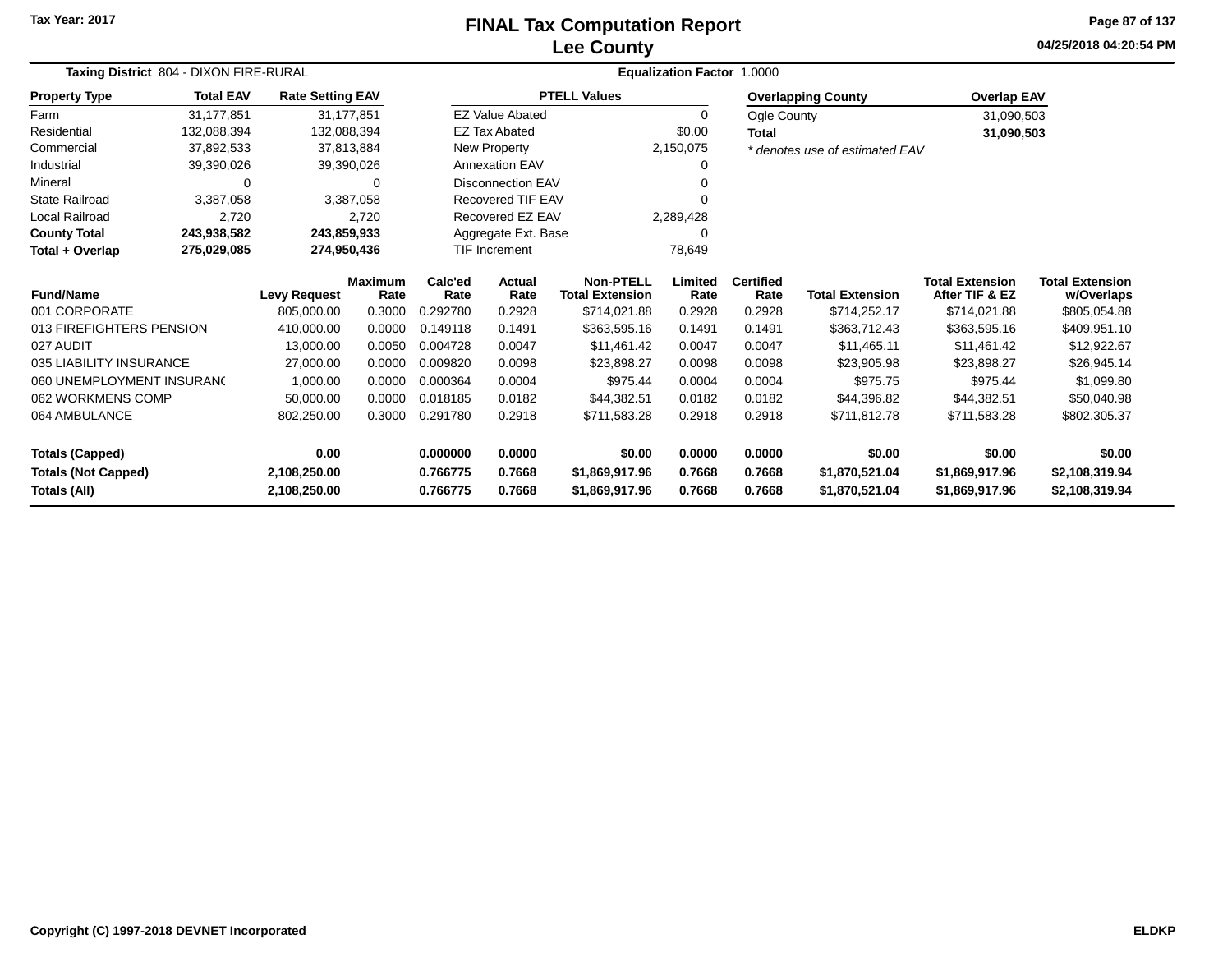**04/25/2018 04:20:54 PM Page 88 of 137**

| Taxing District 805 - EARLVILLE FIRE                                 |                  |                                  |                        | Equalization Factor 1.0000       |                            |                                            |                            |                            |                                    |                                          |                                        |
|----------------------------------------------------------------------|------------------|----------------------------------|------------------------|----------------------------------|----------------------------|--------------------------------------------|----------------------------|----------------------------|------------------------------------|------------------------------------------|----------------------------------------|
| <b>Property Type</b>                                                 | <b>Total EAV</b> | <b>Rate Setting EAV</b>          |                        |                                  |                            | <b>PTELL Values</b>                        |                            |                            | <b>Overlapping County</b>          | <b>Overlap EAV</b>                       |                                        |
| Farm                                                                 | 1,043,479        |                                  | 1,043,479              |                                  | <b>EZ Value Abated</b>     |                                            | $\mathbf 0$                | DeKalb County              |                                    | 1,702,338                                |                                        |
| Residential                                                          | 137,801          |                                  | 137,801                |                                  | <b>EZ Tax Abated</b>       |                                            | \$0.00                     | LaSalle County             |                                    | 66,151,996                               |                                        |
| Commercial                                                           | 0                |                                  | 0                      |                                  | <b>New Property</b>        |                                            | 0                          | <b>Total</b>               |                                    | 67,854,334                               |                                        |
| Industrial                                                           | 0                |                                  | 0                      |                                  | <b>Annexation EAV</b>      |                                            | 0                          |                            | * denotes use of estimated EAV     |                                          |                                        |
| Mineral                                                              | 0                |                                  | 0                      |                                  | <b>Disconnection EAV</b>   |                                            | 38,381                     |                            |                                    |                                          |                                        |
| <b>State Railroad</b>                                                | 0                |                                  | 0                      |                                  | <b>Recovered TIF EAV</b>   |                                            | $\Omega$                   |                            |                                    |                                          |                                        |
| Local Railroad                                                       | $\Omega$         |                                  | 0                      |                                  | Recovered EZ EAV           |                                            |                            |                            |                                    |                                          |                                        |
| <b>County Total</b>                                                  | 1,181,280        |                                  | 1,181,280              |                                  | Aggregate Ext. Base        |                                            |                            |                            |                                    |                                          |                                        |
| Total + Overlap                                                      | 69,035,614       | 69,035,614                       |                        |                                  | TIF Increment              |                                            | 0                          |                            |                                    |                                          |                                        |
| <b>Fund/Name</b>                                                     |                  | <b>Levy Request</b>              | <b>Maximum</b><br>Rate | Calc'ed<br>Rate                  | Actual<br>Rate             | <b>Non-PTELL</b><br><b>Total Extension</b> | Limited<br>Rate            | <b>Certified</b><br>Rate   | <b>Total Extension</b>             | <b>Total Extension</b><br>After TIF & EZ | <b>Total Extension</b><br>w/Overlaps   |
| 001 CORPORATE                                                        |                  | 99,125.00                        | 0.3000                 | 0.143585                         | 0.1436                     | \$1,696.32                                 | 0.1436                     | 0.1436                     | \$1,696.32                         | \$1,696.32                               | \$99,135.14                            |
| 064 AMBULANCE                                                        |                  | 87,375.00                        | 0.2500                 | 0.126565                         | 0.1266                     | \$1,495.50                                 | 0.1266                     | 0.1266                     | \$1,495.50                         | \$1,495.50                               | \$87,399.09                            |
| <b>Totals (Capped)</b><br><b>Totals (Not Capped)</b><br>Totals (All) |                  | 0.00<br>186,500.00<br>186,500.00 |                        | 0.000000<br>0.270150<br>0.270150 | 0.0000<br>0.2702<br>0.2702 | \$0.00<br>\$3,191.82<br>\$3,191.82         | 0.0000<br>0.2702<br>0.2702 | 0.0000<br>0.2702<br>0.2702 | \$0.00<br>\$3,191.82<br>\$3,191.82 | \$0.00<br>\$3,191.82<br>\$3,191.82       | \$0.00<br>\$186,534.23<br>\$186,534.23 |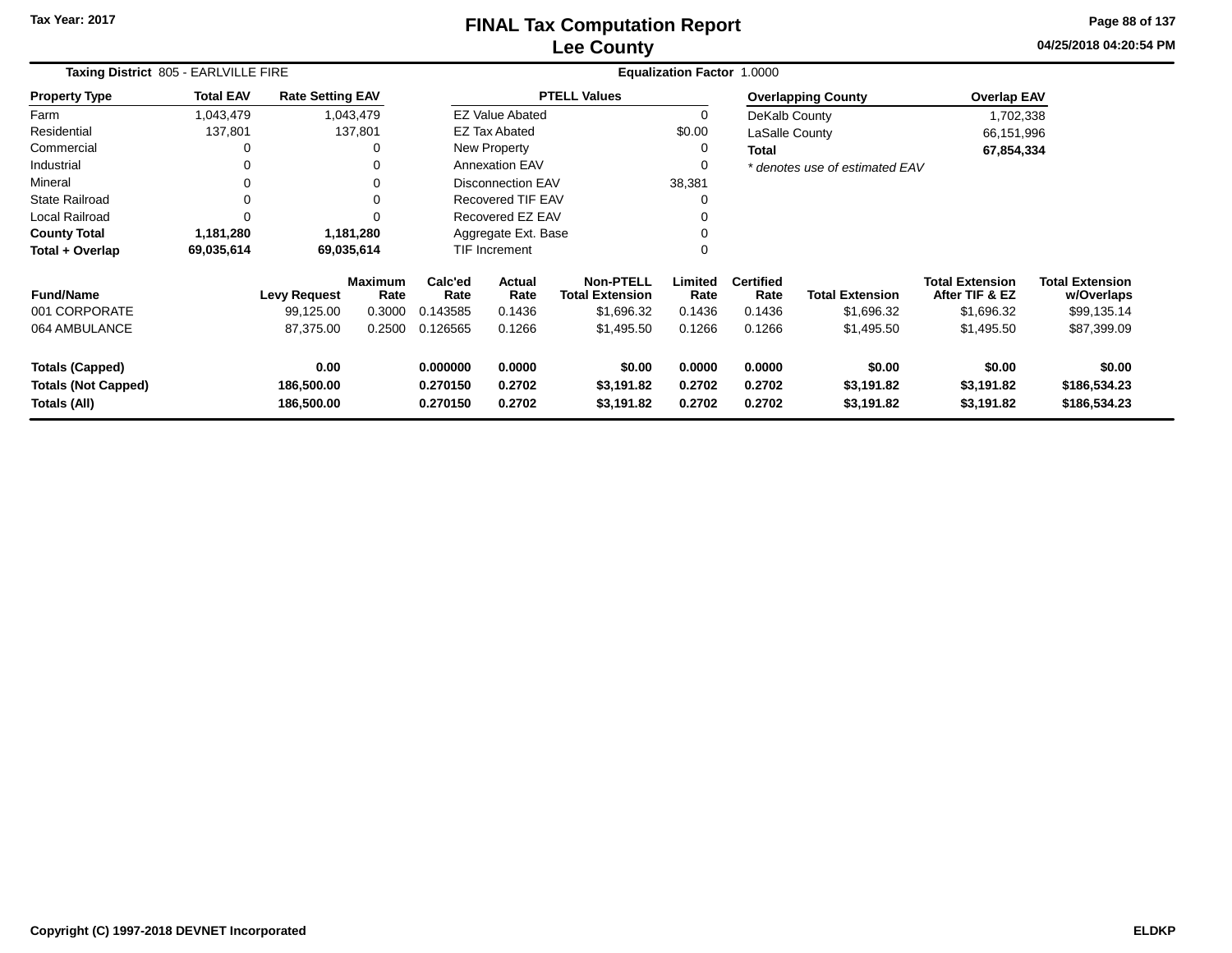# **Lee CountyFINAL Tax Computation Report**

**04/25/2018 04:20:54 PM Page 89 of 137**

| Taxing District 806 - FRANKLIN GROVE FIRE |                  |                         |                        |                 |                          |                                            | Equalization Factor 1.0000 |                          |                                |                                          |                                      |
|-------------------------------------------|------------------|-------------------------|------------------------|-----------------|--------------------------|--------------------------------------------|----------------------------|--------------------------|--------------------------------|------------------------------------------|--------------------------------------|
| <b>Property Type</b>                      | <b>Total EAV</b> | <b>Rate Setting EAV</b> |                        |                 |                          | <b>PTELL Values</b>                        |                            |                          | <b>Overlapping County</b>      | <b>Overlap EAV</b>                       |                                      |
| Farm                                      | 15,075,627       |                         | 15,075,627             |                 | <b>EZ Value Abated</b>   |                                            | 0                          | Ogle County              |                                | 6,921,652                                |                                      |
| Residential                               | 11,672,032       |                         | 11,672,032             |                 | <b>EZ Tax Abated</b>     |                                            | \$0.00                     | Total                    |                                | 6,921,652                                |                                      |
| Commercial                                | 2,553,467        |                         | 2,553,467              |                 | New Property             |                                            | 232,624                    |                          | * denotes use of estimated EAV |                                          |                                      |
| Industrial                                | 4,472,012        |                         | 4,472,012              |                 | <b>Annexation EAV</b>    |                                            | 0                          |                          |                                |                                          |                                      |
| Mineral                                   | 0                |                         | $\Omega$               |                 | <b>Disconnection EAV</b> |                                            |                            |                          |                                |                                          |                                      |
| <b>State Railroad</b>                     | 1,763,262        |                         | 1,763,262              |                 | Recovered TIF EAV        |                                            |                            |                          |                                |                                          |                                      |
| Local Railroad                            | 0                |                         | $\Omega$               |                 | Recovered EZ EAV         |                                            |                            |                          |                                |                                          |                                      |
| <b>County Total</b>                       | 35,536,400       |                         | 35,536,400             |                 | Aggregate Ext. Base      |                                            |                            |                          |                                |                                          |                                      |
| Total + Overlap                           | 42,458,052       | 42,458,052              |                        |                 | <b>TIF Increment</b>     |                                            | $\Omega$                   |                          |                                |                                          |                                      |
| <b>Fund/Name</b>                          |                  | <b>Levy Request</b>     | <b>Maximum</b><br>Rate | Calc'ed<br>Rate | Actual<br>Rate           | <b>Non-PTELL</b><br><b>Total Extension</b> | Limited<br>Rate            | <b>Certified</b><br>Rate | <b>Total Extension</b>         | <b>Total Extension</b><br>After TIF & EZ | <b>Total Extension</b><br>w/Overlaps |
| 001 CORPORATE                             |                  | 131,000.00              | 0.3000                 | 0.308540        | 0.3000                   | \$106,609.20                               | 0.3000                     | 0.3000                   | \$106,609.20                   | \$106,609.20                             | \$127,374.16                         |
| 027 AUDIT                                 |                  | 3,000.00                | 0.0050                 | 0.007066        | 0.0050                   | \$1,776.82                                 | 0.0050                     | 0.0050                   | \$1,776.82                     | \$1,776.82                               | \$2,122.90                           |
| 035 LIABILITY INSURANCE                   |                  | 50,000.00               | 0.0000                 | 0.117763        | 0.1178                   | \$41,861.88                                | 0.1178                     | 0.1178                   | \$41,861.88                    | \$41,861.88                              | \$50,015.59                          |
| 047 SOCIAL SECURITY                       |                  | 5,000.00                | 0.0000                 | 0.011776        | 0.0118                   | \$4,193.30                                 | 0.0118                     | 0.0118                   | \$4,193.30                     | \$4,193.30                               | \$5,010.05                           |
| 064 AMBULANCE                             |                  | 65,000.00               | 0.1500                 | 0.153092        | 0.1500                   | \$53,304.60                                | 0.1500                     | 0.1500                   | \$53,304.60                    | \$53,304.60                              | \$63,687.08                          |
| <b>Totals (Capped)</b>                    |                  | 0.00                    |                        | 0.000000        | 0.0000                   | \$0.00                                     | 0.0000                     | 0.0000                   | \$0.00                         | \$0.00                                   | \$0.00                               |
| <b>Totals (Not Capped)</b>                |                  | 254,000.00              |                        | 0.598237        | 0.5846                   | \$207,745.80                               | 0.5846                     | 0.5846                   | \$207,745.80                   | \$207,745.80                             | \$248,209.78                         |
| Totals (All)                              |                  | 254,000.00              |                        | 0.598237        | 0.5846                   | \$207,745.80                               | 0.5846                     | 0.5846                   | \$207,745.80                   | \$207,745.80                             | \$248,209.78                         |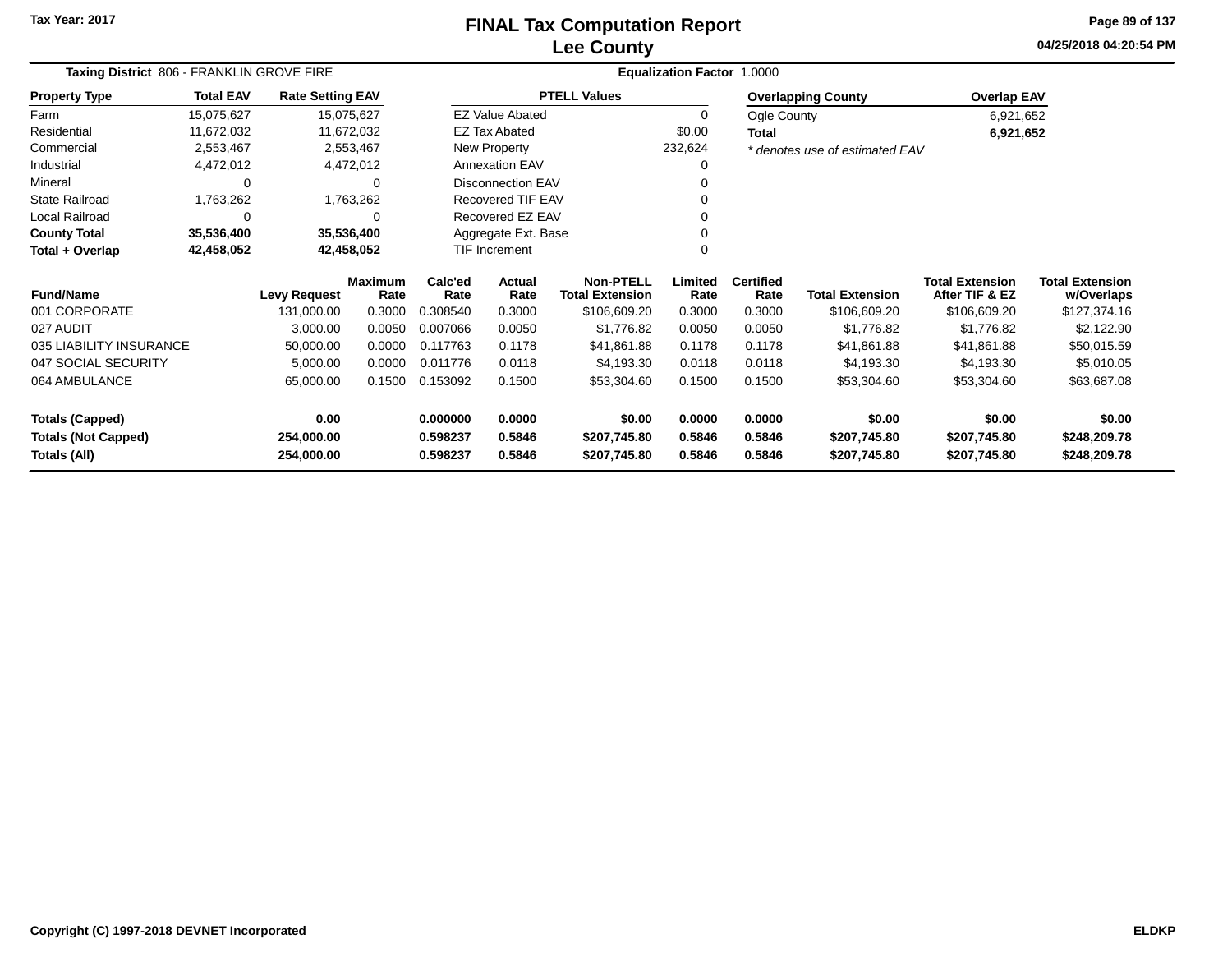### **Lee CountyFINAL Tax Computation Report**

**04/25/2018 04:20:54 PM Page 90 of 137**

|                                            | Taxing District 807 - LEE FIRE |                         |                        |                      |                          |                                            | <b>Equalization Factor</b> | 1.0000                   |                                |                                          |                                      |
|--------------------------------------------|--------------------------------|-------------------------|------------------------|----------------------|--------------------------|--------------------------------------------|----------------------------|--------------------------|--------------------------------|------------------------------------------|--------------------------------------|
| <b>Property Type</b>                       | <b>Total EAV</b>               | <b>Rate Setting EAV</b> |                        |                      |                          | <b>PTELL Values</b>                        |                            |                          | <b>Overlapping County</b>      | <b>Overlap EAV</b>                       |                                      |
| Farm                                       | 6,912,442                      |                         | 6,912,442              |                      | <b>EZ Value Abated</b>   |                                            | 0                          | DeKalb County            |                                | 9,169,005                                |                                      |
| Residential                                | 5,497,171                      |                         | 5,497,171              |                      | <b>EZ Tax Abated</b>     |                                            | \$0.00                     | <b>Total</b>             |                                | 9,169,005                                |                                      |
| Commercial                                 | 219,005                        |                         | 219,005                |                      | New Property             |                                            | 40,430                     |                          | * denotes use of estimated EAV |                                          |                                      |
| Industrial                                 | 115,136                        |                         | 115,136                |                      | <b>Annexation EAV</b>    |                                            |                            |                          |                                |                                          |                                      |
| Mineral                                    | 1,860,444                      |                         | 1,860,444              |                      | <b>Disconnection EAV</b> |                                            |                            |                          |                                |                                          |                                      |
| <b>State Railroad</b>                      | 444,664                        |                         | 444,664                |                      | <b>Recovered TIF EAV</b> |                                            | 0                          |                          |                                |                                          |                                      |
| Local Railroad                             | 0                              |                         | 0                      |                      | Recovered EZ EAV         |                                            |                            |                          |                                |                                          |                                      |
| <b>County Total</b>                        | 15,048,862                     |                         | 15,048,862             |                      | Aggregate Ext. Base      |                                            | 107,619                    |                          |                                |                                          |                                      |
| Total + Overlap                            | 24,217,867                     |                         | 24,217,867             |                      | TIF Increment            |                                            | 0                          |                          |                                |                                          |                                      |
| <b>Fund/Name</b>                           |                                | <b>Levy Request</b>     | <b>Maximum</b><br>Rate | Calc'ed<br>Rate      | <b>Actual</b><br>Rate    | <b>Non-PTELL</b><br><b>Total Extension</b> | Limited<br>Rate            | <b>Certified</b><br>Rate | <b>Total Extension</b>         | <b>Total Extension</b><br>After TIF & EZ | <b>Total Extension</b><br>w/Overlaps |
| 001 CORPORATE                              |                                | 72,067.00               | 0.4000                 | 0.297578             | 0.2976                   | \$44,785.41                                | 0.2976                     | 0.2976                   | \$44,785.41                    | \$44,785.41                              | \$72,072.37                          |
| 035 LIABILITY INSURANCE                    |                                | 8,307.00                | 0.0000                 | 0.034301             | 0.0343                   | \$5,161.76                                 | 0.0343                     | 0.0343                   | \$5,161.76                     | \$5,161.76                               | \$8,306.73                           |
| 064 AMBULANCE                              |                                | 27,163.00               | 0.4000                 | 0.112161             | 0.1122                   | \$16,884.82                                | 0.1122                     | 0.1122                   | \$16,884.82                    | \$16,884.82                              | \$27,172.45                          |
| <b>Totals (Capped)</b>                     |                                | 107,537.00              |                        | 0.444040             | 0.4441                   | \$66,831.99                                | 0.4441                     | 0.4441                   | \$66,831.99                    | \$66,831.99                              | \$107,551.55                         |
| <b>Totals (Not Capped)</b><br>Totals (All) |                                | 0.00<br>107,537.00      |                        | 0.000000<br>0.444040 | 0.0000<br>0.4441         | \$0.00<br>\$66,831.99                      | 0.0000<br>0.4441           | 0.0000<br>0.4441         | \$0.00<br>\$66,831.99          | \$0.00<br>\$66,831.99                    | \$0.00<br>\$107,551.55               |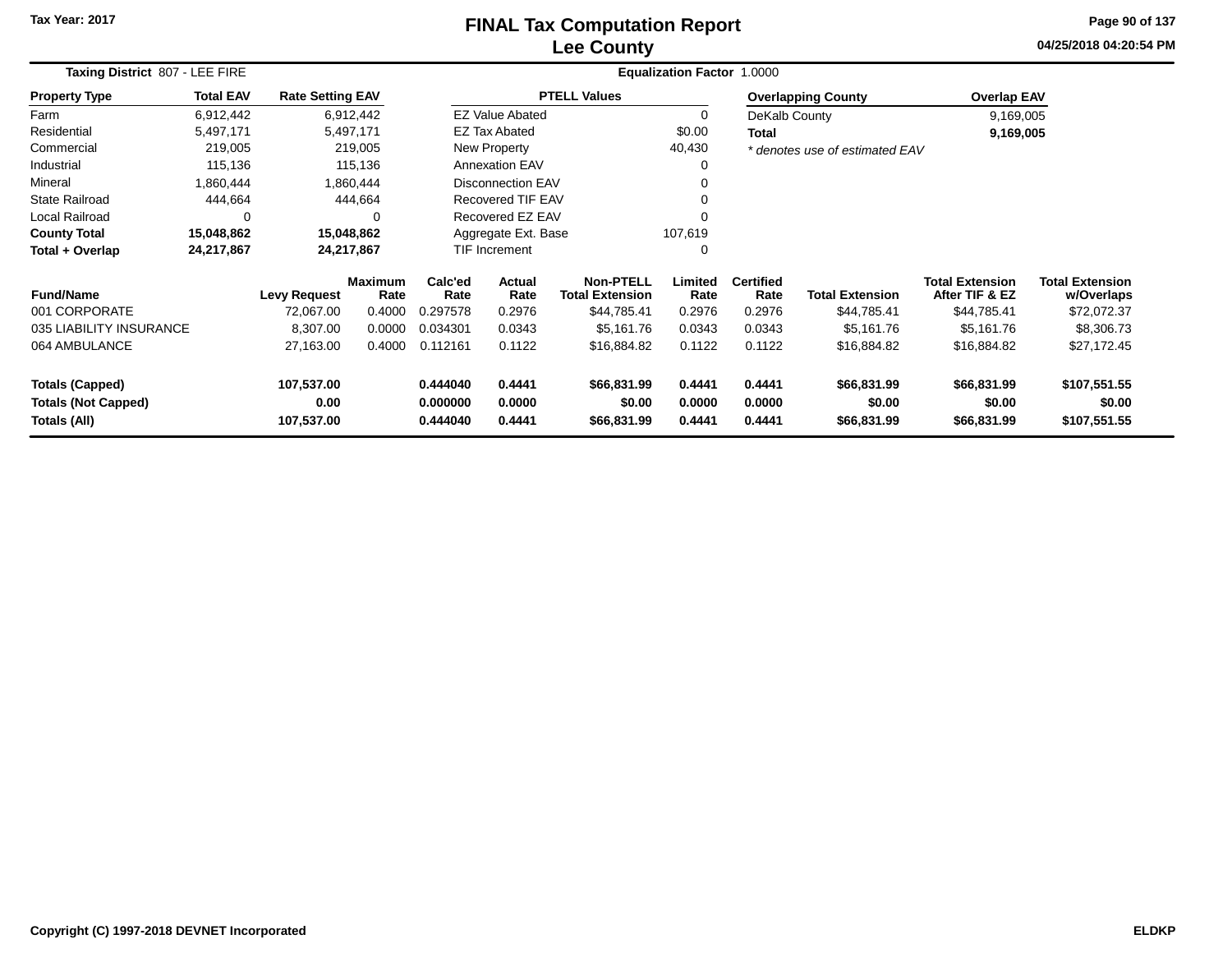### **Lee CountyFINAL Tax Computation Report**

**04/25/2018 04:20:54 PM Page 91 of 137**

| Taxing District 808 - OHIO FIRE |                  |                         |                        |                                   |                          | Equalization Factor 1.0000                 |                 |                          |                                |                                          |                                      |
|---------------------------------|------------------|-------------------------|------------------------|-----------------------------------|--------------------------|--------------------------------------------|-----------------|--------------------------|--------------------------------|------------------------------------------|--------------------------------------|
| <b>Property Type</b>            | <b>Total EAV</b> | <b>Rate Setting EAV</b> |                        |                                   |                          | <b>PTELL Values</b>                        |                 |                          | <b>Overlapping County</b>      | <b>Overlap EAV</b>                       |                                      |
| Farm                            | 7,431,346        |                         | 7,431,346              |                                   | <b>EZ Value Abated</b>   |                                            |                 | <b>Bureau County</b>     |                                | 30,384,991                               |                                      |
| Residential                     | 2,039,023        |                         | 2,039,023              |                                   | <b>EZ Tax Abated</b>     |                                            | \$0.00          | Total                    |                                | 30,384,991                               |                                      |
| Commercial                      | 0                |                         | $\Omega$               |                                   | New Property             |                                            | 67,973          |                          | * denotes use of estimated EAV |                                          |                                      |
| Industrial                      | 141,675          |                         | 141,675                |                                   | <b>Annexation EAV</b>    |                                            | O               |                          |                                |                                          |                                      |
| Mineral                         | 5,727,750        |                         | 5,727,750              |                                   | <b>Disconnection EAV</b> |                                            |                 |                          |                                |                                          |                                      |
| <b>State Railroad</b>           |                  |                         |                        |                                   | <b>Recovered TIF EAV</b> |                                            |                 |                          |                                |                                          |                                      |
| Local Railroad                  |                  |                         |                        |                                   | Recovered EZ EAV         |                                            |                 |                          |                                |                                          |                                      |
| <b>County Total</b>             | 15,339,794       | 15,339,794              |                        |                                   | Aggregate Ext. Base      |                                            |                 |                          |                                |                                          |                                      |
| Total + Overlap                 | 45,724,785       | 45,724,785              |                        |                                   | <b>TIF Increment</b>     |                                            | 0               |                          |                                |                                          |                                      |
| <b>Fund/Name</b>                |                  | <b>Levy Request</b>     | <b>Maximum</b><br>Rate | Calc'ed<br>Rate                   | Actual<br>Rate           | <b>Non-PTELL</b><br><b>Total Extension</b> | Limited<br>Rate | <b>Certified</b><br>Rate | <b>Total Extension</b>         | <b>Total Extension</b><br>After TIF & EZ | <b>Total Extension</b><br>w/Overlaps |
| 001 CORPORATE                   |                  | 105,700.00              | 0.3000                 | 0.231166                          | 0.2312                   | \$35,465.60                                | 0.2312          | 0.2312                   | \$35,465.60                    | \$35,465.60                              | \$105,715.70                         |
| 064 AMBULANCE                   |                  | 25,000.00               | 0.2500                 | 0.054675                          | 0.0547                   | \$8,390.87                                 | 0.0547          | 0.0547                   | \$8,390.87                     | \$8,390.87                               | \$25,011.46                          |
| <b>Totals (Capped)</b>          |                  | 0.00                    |                        | 0.000000<br>0.0000                |                          | \$0.00                                     | 0.0000          | 0.0000                   | \$0.00                         | \$0.00                                   | \$0.00                               |
| <b>Totals (Not Capped)</b>      |                  | 130,700.00              |                        | 0.285841                          | 0.2859                   | \$43,856.47                                | 0.2859          | 0.2859                   | \$43,856.47                    | \$43,856.47                              | \$130,727.16                         |
| Totals (All)                    |                  | 130,700.00              |                        | 0.285841<br>0.2859<br>\$43,856.47 |                          |                                            | 0.2859          | 0.2859                   | \$43,856.47                    | \$43,856.47                              | \$130,727.16                         |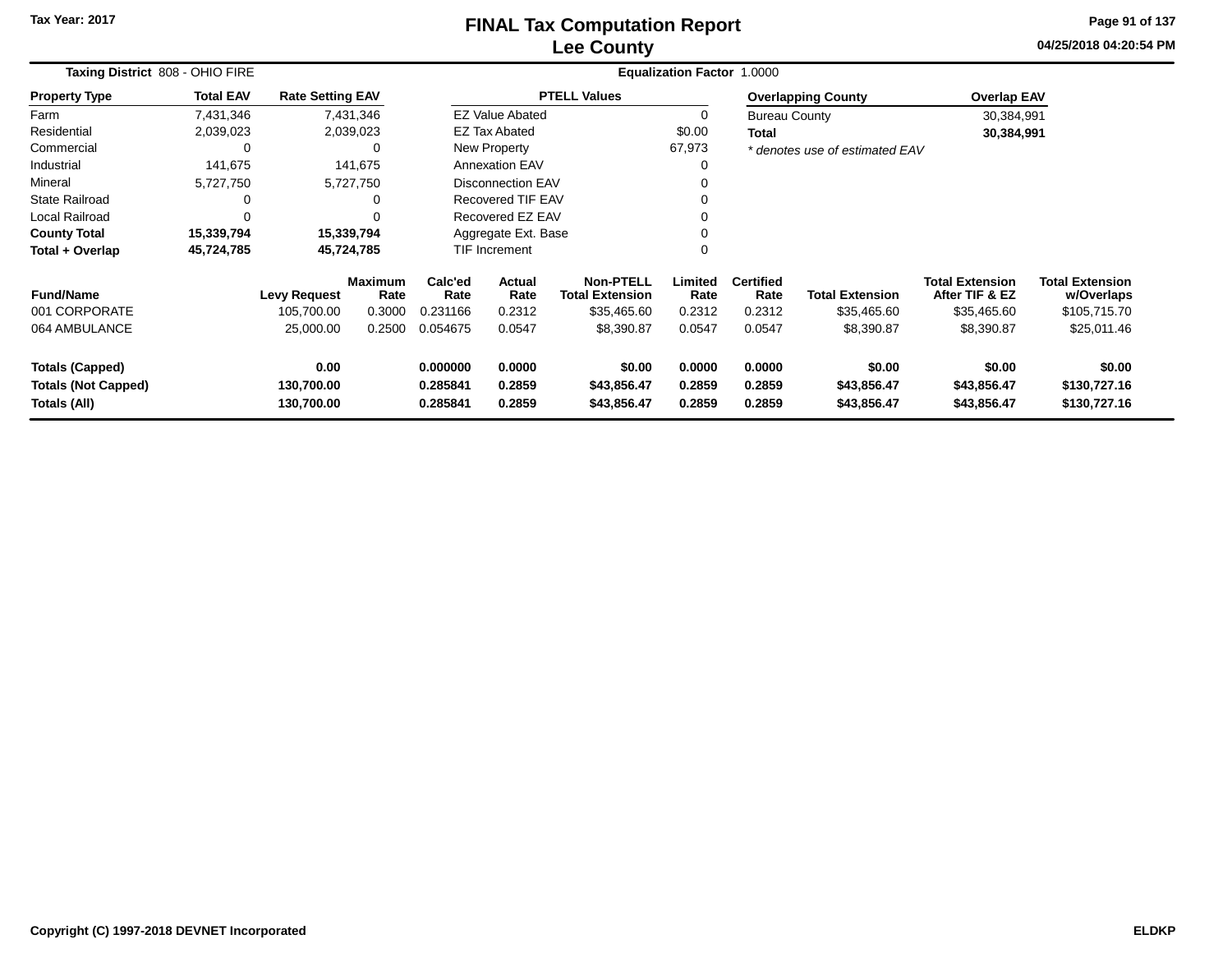### **Lee CountyFINAL Tax Computation Report**

**04/25/2018 04:20:54 PM Page 92 of 137**

| Taxing District 809 - OGLE LEE FIRE |                  |                         |                        |                 |                          |                                            | Equalization Factor 1.0000 |                          |                                |                                          |                               |
|-------------------------------------|------------------|-------------------------|------------------------|-----------------|--------------------------|--------------------------------------------|----------------------------|--------------------------|--------------------------------|------------------------------------------|-------------------------------|
| <b>Property Type</b>                | <b>Total EAV</b> | <b>Rate Setting EAV</b> |                        |                 |                          | <b>PTELL Values</b>                        |                            |                          | <b>Overlapping County</b>      | <b>Overlap EAV</b>                       |                               |
| Farm                                | 15,127,879       |                         | 15,127,879             |                 | <b>EZ Value Abated</b>   |                                            | 0                          | Ogle County              |                                | 95,086,685                               |                               |
| Residential                         | 7,078,634        |                         | 7,078,634              |                 | <b>EZ Tax Abated</b>     |                                            | \$0.00                     | <b>Total</b>             |                                | 95,086,685                               |                               |
| Commercial                          | 1,254,355        |                         | 1,254,355              |                 | New Property             |                                            | 86,617                     |                          | * denotes use of estimated EAV |                                          |                               |
| Industrial                          | 74,718           |                         | 74,718                 |                 | <b>Annexation EAV</b>    |                                            | 0                          |                          |                                |                                          |                               |
| Mineral                             | 0                |                         | $\Omega$               |                 | <b>Disconnection EAV</b> |                                            |                            |                          |                                |                                          |                               |
| <b>State Railroad</b>               | 879,106          |                         | 879,106                |                 | Recovered TIF EAV        |                                            |                            |                          |                                |                                          |                               |
| Local Railroad                      | 0                |                         | 0                      |                 | Recovered EZ EAV         |                                            |                            |                          |                                |                                          |                               |
| <b>County Total</b>                 | 24,414,692       |                         | 24,414,692             |                 | Aggregate Ext. Base      |                                            |                            |                          |                                |                                          |                               |
| Total + Overlap                     | 119,501,377      | 119,501,377             |                        |                 | <b>TIF Increment</b>     |                                            | ∩                          |                          |                                |                                          |                               |
| <b>Fund/Name</b>                    |                  | <b>Levy Request</b>     | <b>Maximum</b><br>Rate | Calc'ed<br>Rate | Actual<br>Rate           | <b>Non-PTELL</b><br><b>Total Extension</b> | Limited<br>Rate            | <b>Certified</b><br>Rate | <b>Total Extension</b>         | <b>Total Extension</b><br>After TIF & EZ | Total Extension<br>w/Overlaps |
| 001 CORPORATE                       |                  | 295,250.00              | 0.3000                 | 0.247068        | 0.2471                   | \$60,328.70                                | 0.2471                     | 0.2471                   | \$60,328.70                    | \$60,328.70                              | \$295,287.90                  |
| 027 AUDIT                           |                  | 7,000.00                | 0.0050                 | 0.005858        | 0.0050                   | \$1,220.73                                 | 0.0050                     | 0.0050                   | \$1,220.73                     | \$1,220.73                               | \$5,975.07                    |
| 035 LIABILITY INSURANCE             |                  | 20,000.00               | 0.0000                 | 0.016736        | 0.0167                   | \$4,077.25                                 | 0.0167                     | 0.0167                   | \$4,077.25                     | \$4,077.25                               | \$19,956.73                   |
| 062 WORKMANS COMP                   |                  | 33,000.00               | 0.0000                 | 0.027615        | 0.0276                   | \$6,738.45                                 | 0.0276                     | 0.0276                   | \$6,738.45                     | \$6,738.45                               | \$32,982.38                   |
| 064 AMBULANCE                       |                  | 219,050.00              | 0.3000                 | 0.183303        | 0.1833                   | \$44,752.13                                | 0.1833                     | 0.1833                   | \$44,752.13                    | \$44,752.13                              | \$219,046.02                  |
| <b>Totals (Capped)</b>              |                  | 0.00                    |                        | 0.000000        | 0.0000                   | \$0.00                                     | 0.0000                     | 0.0000                   | \$0.00                         | \$0.00                                   | \$0.00                        |
| <b>Totals (Not Capped)</b>          |                  | 574,300.00              |                        | 0.480580        | 0.4797                   | \$117,117.26                               | 0.4797                     | 0.4797                   | \$117,117.26                   | \$117,117.26                             | \$573,248.10                  |
| Totals (All)                        |                  | 574,300.00              |                        | 0.480580        | 0.4797                   | \$117,117.26                               | 0.4797                     | 0.4797                   | \$117,117.26                   | \$117,117.26                             | \$573,248.10                  |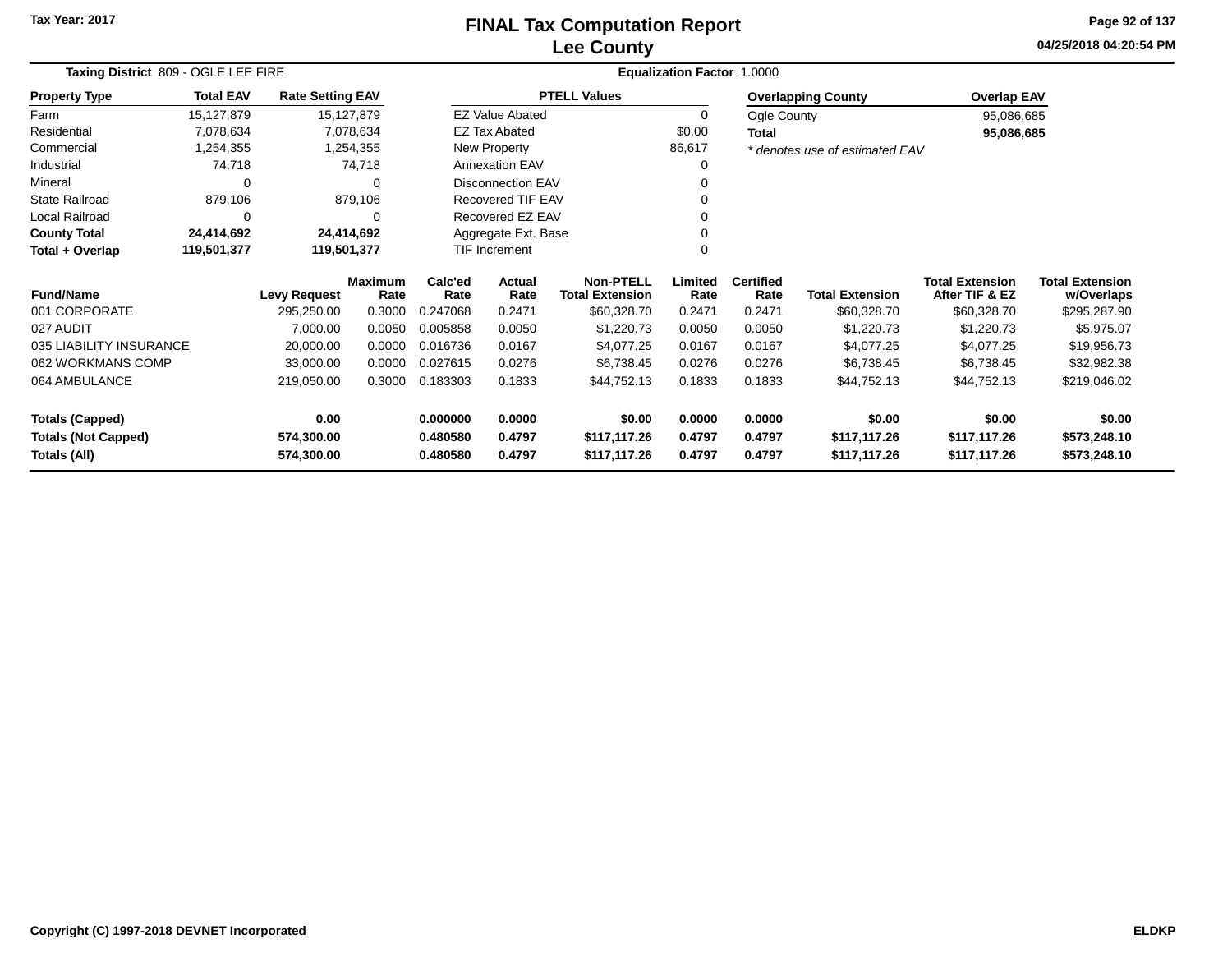### **Lee CountyFINAL Tax Computation Report**

**04/25/2018 04:20:54 PM Page 93 of 137**

| Taxing District 810 - PAW PAW FIRE                                   |                  |                                  |                        |                                  | <b>Equalization Factor</b> | 1.0000                                     |                            |                            |                                        |                                          |                                        |  |
|----------------------------------------------------------------------|------------------|----------------------------------|------------------------|----------------------------------|----------------------------|--------------------------------------------|----------------------------|----------------------------|----------------------------------------|------------------------------------------|----------------------------------------|--|
| <b>Property Type</b>                                                 | <b>Total EAV</b> | <b>Rate Setting EAV</b>          |                        |                                  |                            | <b>PTELL Values</b>                        |                            |                            | <b>Overlapping County</b>              | <b>Overlap EAV</b>                       |                                        |  |
| Farm                                                                 | 18,292,977       |                                  | 18,282,174             |                                  | <b>EZ Value Abated</b>     |                                            | 0                          | DeKalb County              |                                        | 12,933,136                               |                                        |  |
| Residential                                                          | 14,872,296       |                                  | 12,960,608             |                                  | <b>EZ Tax Abated</b>       |                                            | \$0.00                     | Total                      |                                        | 12,933,136                               |                                        |  |
| Commercial                                                           | 1,279,494        |                                  | 1,105,697              |                                  | <b>New Property</b>        |                                            | 96,635                     |                            | * denotes use of estimated EAV         |                                          |                                        |  |
| Industrial                                                           | 4,998            |                                  | 4,998                  |                                  | <b>Annexation EAV</b>      |                                            | 38,381                     |                            |                                        |                                          |                                        |  |
| Mineral                                                              | 4,017,193        |                                  | 4,017,193              |                                  | <b>Disconnection EAV</b>   |                                            | 0                          |                            |                                        |                                          |                                        |  |
| State Railroad                                                       | 0                |                                  | 0                      |                                  | Recovered TIF EAV          |                                            | 0                          |                            |                                        |                                          |                                        |  |
| Local Railroad                                                       | 0                |                                  | $\Omega$               |                                  | Recovered EZ EAV           |                                            | 0                          |                            |                                        |                                          |                                        |  |
| <b>County Total</b>                                                  | 38,466,958       |                                  | 36,370,670             |                                  | Aggregate Ext. Base        |                                            | 146,799                    |                            |                                        |                                          |                                        |  |
| Total + Overlap                                                      | 51,400,094       |                                  | 49,303,806             |                                  | TIF Increment              |                                            | 2,096,288                  |                            |                                        |                                          |                                        |  |
| <b>Fund/Name</b>                                                     |                  | <b>Levy Request</b>              | <b>Maximum</b><br>Rate | Calc'ed<br>Rate                  | Actual<br>Rate             | <b>Non-PTELL</b><br><b>Total Extension</b> | Limited<br>Rate            | <b>Certified</b><br>Rate   | <b>Total Extension</b>                 | <b>Total Extension</b><br>After TIF & EZ | <b>Total Extension</b><br>w/Overlaps   |  |
| 001 CORPORATE                                                        |                  | 132,000.00                       | 0.4000                 | 0.267728                         | 0.2677                     | \$97,364.28                                | 0.2677                     | 0.2677                     | \$102,976.05                           | \$97,364.28                              | \$131,986.29                           |  |
| 035 LIABILITY INSURANCE                                              |                  | 18,000.00                        | 0.0000                 | 0.036508                         | 0.0365                     | \$13,275.29                                | 0.0365                     | 0.0365                     | \$14,040.44                            | \$13,275.29                              | \$17,995.89                            |  |
| <b>Totals (Capped)</b><br><b>Totals (Not Capped)</b><br>Totals (All) |                  | 150,000.00<br>0.00<br>150,000.00 |                        | 0.304236<br>0.000000<br>0.304236 | 0.3042<br>0.0000<br>0.3042 | \$110,639.57<br>\$0.00<br>\$110,639.57     | 0.3042<br>0.0000<br>0.3042 | 0.3042<br>0.0000<br>0.3042 | \$117,016.49<br>\$0.00<br>\$117,016.49 | \$110,639.57<br>\$0.00<br>\$110,639.57   | \$149,982.18<br>\$0.00<br>\$149,982.18 |  |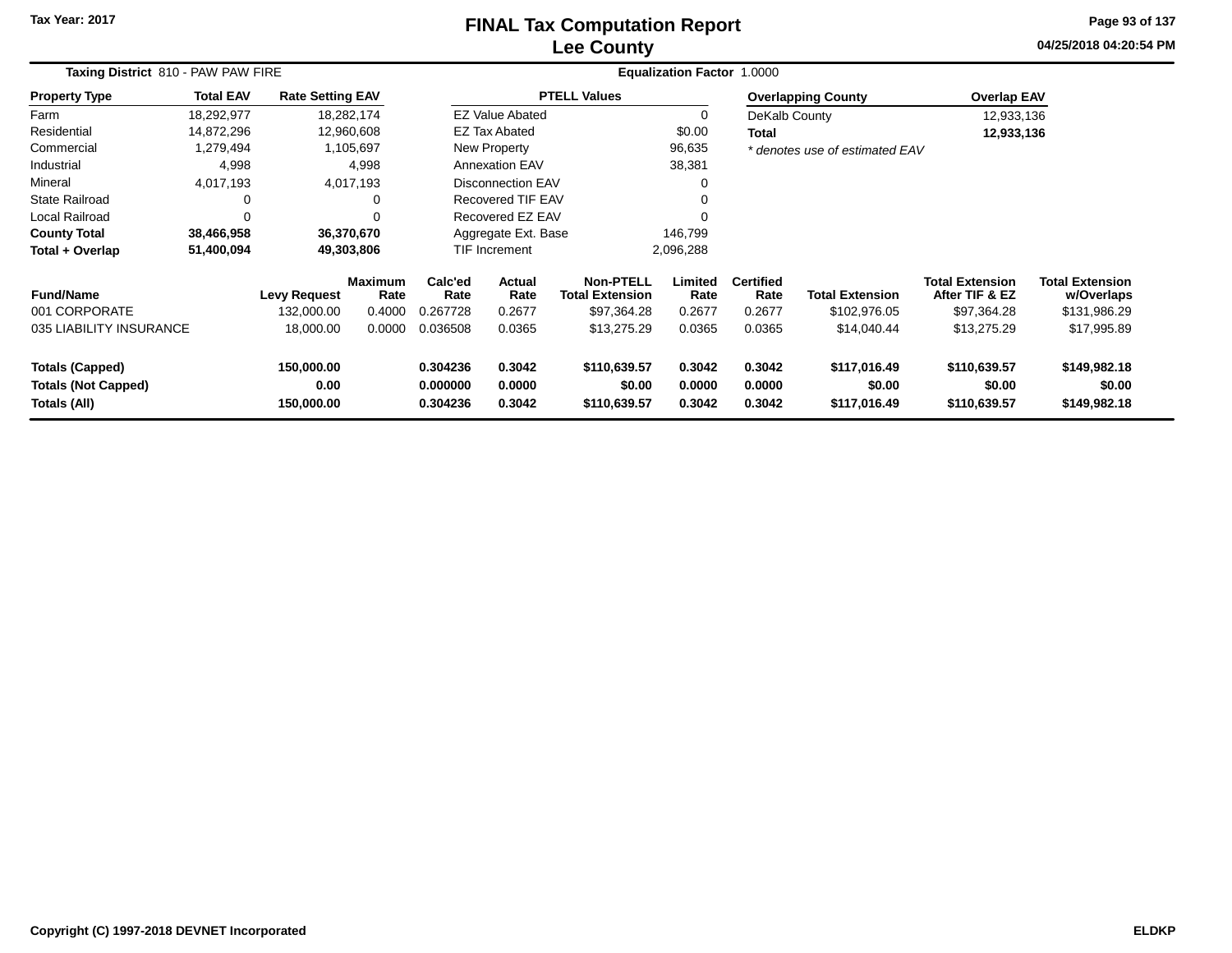**04/25/2018 04:20:54 PM Page 94 of 137**

|                                                                        | Taxing District 811 - POLO FIRE |                         |                      |                     |                          |                                            | <b>Equalization Factor 1.0000</b> |                          |                                |                                          |                                      |
|------------------------------------------------------------------------|---------------------------------|-------------------------|----------------------|---------------------|--------------------------|--------------------------------------------|-----------------------------------|--------------------------|--------------------------------|------------------------------------------|--------------------------------------|
| <b>Property Type</b>                                                   | <b>Total EAV</b>                | <b>Rate Setting EAV</b> |                      |                     |                          | <b>PTELL Values</b>                        |                                   |                          | <b>Overlapping County</b>      | <b>Overlap EAV</b>                       |                                      |
| Farm                                                                   | 299,846                         |                         | 299,846              |                     | <b>EZ Value Abated</b>   |                                            | $\Omega$                          | Carroll County           |                                | 504,209                                  |                                      |
| Residential                                                            | 0                               |                         | $\Omega$             |                     | <b>EZ Tax Abated</b>     |                                            | \$0.00                            | Ogle County              |                                | 80,285,311                               |                                      |
| Commercial                                                             | 11,117                          |                         | 11,117               |                     | New Property             |                                            | 9,746                             |                          | <b>Whiteside County</b>        | 464,176                                  |                                      |
| Industrial                                                             | 0                               |                         |                      |                     | <b>Annexation EAV</b>    |                                            | 0                                 | <b>Total</b>             |                                | 81,253,696                               |                                      |
| Mineral                                                                | 0                               |                         |                      |                     | <b>Disconnection EAV</b> |                                            | 0                                 |                          | * denotes use of estimated EAV |                                          |                                      |
| <b>State Railroad</b>                                                  | 0                               |                         |                      |                     | <b>Recovered TIF EAV</b> |                                            |                                   |                          |                                |                                          |                                      |
| Local Railroad                                                         | 0                               |                         |                      | Recovered EZ EAV    |                          |                                            | $\Omega$                          |                          |                                |                                          |                                      |
| <b>County Total</b>                                                    | 310,963                         |                         | 310,963              | Aggregate Ext. Base |                          |                                            |                                   |                          |                                |                                          |                                      |
| Total + Overlap                                                        | 81,564,659                      |                         | 81,564,659           |                     | TIF Increment            |                                            | 0                                 |                          |                                |                                          |                                      |
| <b>Fund/Name</b>                                                       |                                 | <b>Levy Request</b>     | Maximum<br>Rate      | Calc'ed<br>Rate     | Actual<br>Rate           | <b>Non-PTELL</b><br><b>Total Extension</b> | Limited<br>Rate                   | <b>Certified</b><br>Rate | <b>Total Extension</b>         | <b>Total Extension</b><br>After TIF & EZ | <b>Total Extension</b><br>w/Overlaps |
| 001 CORPORATE                                                          |                                 | 233,000.00              | 0.4000               | 0.285663            | 0.2857                   | \$888.42                                   | 0.2857                            | 0.2857                   | \$888.42                       | \$888.42                                 | \$233,030.23                         |
| 035 LIABILITY INSURANCE                                                |                                 | 86,000.00               | 0.0000               | 0.105438            | 0.1054                   | \$327.76                                   | 0.1054                            | 0.1054                   | \$327.76                       | \$327.76                                 | \$85,969.15                          |
| 064 AMBULANCE                                                          |                                 | 315,000.00              | 0.4000               | 0.386197            | 0.3862                   | \$1,200.94                                 | 0.3862                            | 0.3862                   | \$1,200.94                     | \$1,200.94                               | \$315,002.71                         |
| <b>Totals (Capped)</b>                                                 |                                 | 0.00                    |                      | 0.000000            | 0.0000                   | \$0.00                                     | 0.0000                            | 0.0000                   | \$0.00                         | \$0.00                                   | \$0.00                               |
| <b>Totals (Not Capped)</b><br>634,000.00<br>Totals (All)<br>634,000.00 |                                 |                         | 0.777298<br>0.777298 | 0.7773<br>0.7773    | \$2,417.12<br>\$2,417.12 | 0.7773<br>0.7773                           | 0.7773<br>0.7773                  | \$2,417.12<br>\$2,417.12 | \$2,417.12<br>\$2,417.12       | \$634,002.09<br>\$634,002.09             |                                      |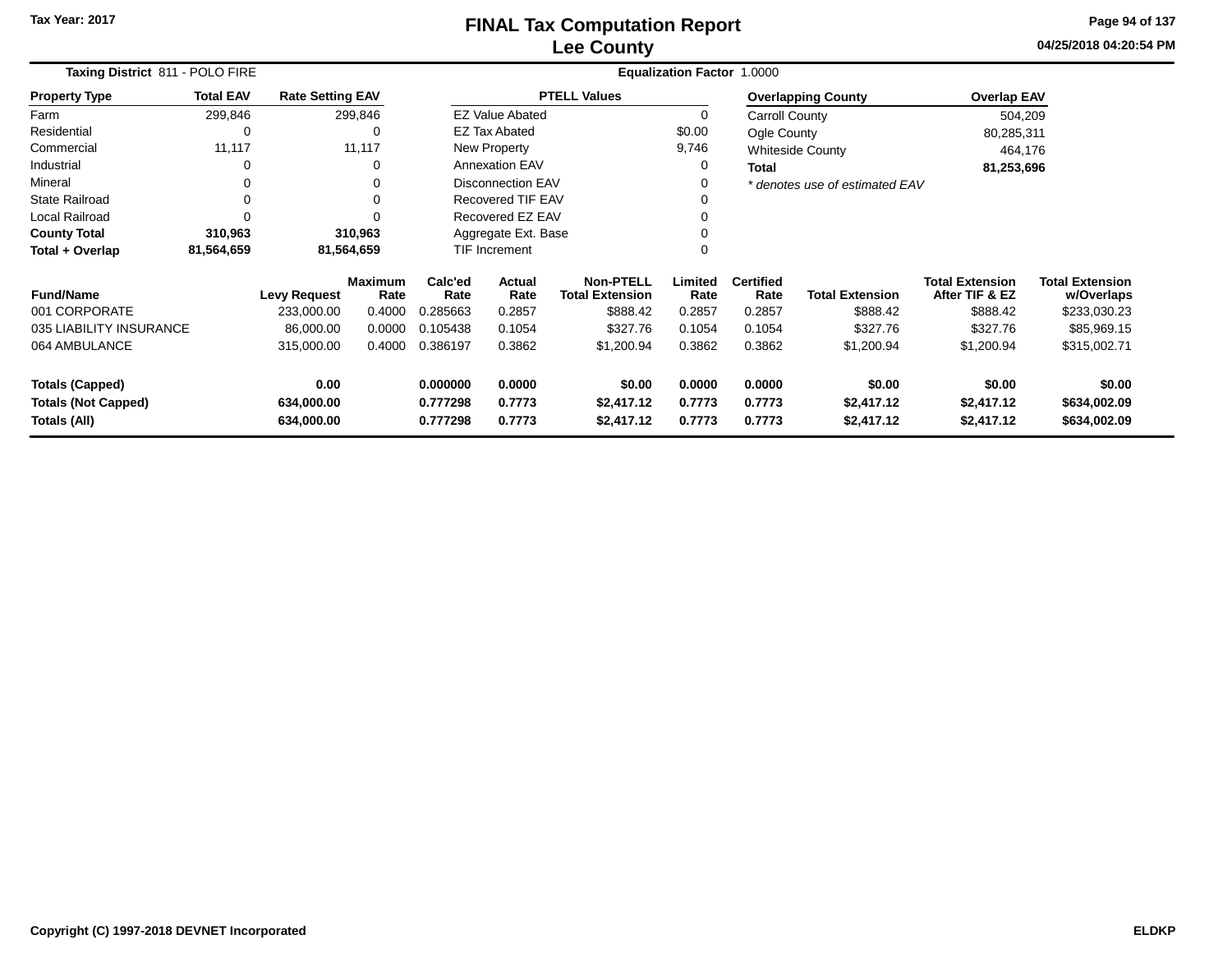### **Lee CountyFINAL Tax Computation Report**

**04/25/2018 04:20:54 PM Page 95 of 137**

| Taxing District 812 - ROCK FALLS FIRE                                |                  |                                   |                                  |                                                                |                                                    |                                      | Equalization Factor 1.0000 |                                    |                                       |                                                         |                                                      |
|----------------------------------------------------------------------|------------------|-----------------------------------|----------------------------------|----------------------------------------------------------------|----------------------------------------------------|--------------------------------------|----------------------------|------------------------------------|---------------------------------------|---------------------------------------------------------|------------------------------------------------------|
| <b>Property Type</b>                                                 | <b>Total EAV</b> | <b>Rate Setting EAV</b>           |                                  |                                                                |                                                    | <b>PTELL Values</b>                  |                            |                                    | <b>Overlapping County</b>             | <b>Overlap EAV</b>                                      |                                                      |
| Farm                                                                 | 2,655,877        |                                   | 2,655,877                        |                                                                | <b>EZ Value Abated</b>                             |                                      | 0                          |                                    | <b>Whiteside County</b>               | 62,428,334                                              |                                                      |
| Residential                                                          | 4,340,853        |                                   | 4,340,853                        |                                                                | <b>EZ Tax Abated</b>                               |                                      | \$0.00                     | Total                              |                                       | 62,428,334                                              |                                                      |
| Commercial                                                           | 576,973          |                                   | 576,973                          |                                                                | New Property                                       |                                      | 60,517                     |                                    | * denotes use of estimated EAV        |                                                         |                                                      |
| Industrial                                                           | 17,307,787       | 17,307,787                        |                                  |                                                                | <b>Annexation EAV</b>                              |                                      | $\Omega$                   |                                    |                                       |                                                         |                                                      |
| Mineral                                                              | $\Omega$         |                                   | 0                                |                                                                | <b>Disconnection EAV</b>                           |                                      | $\Omega$                   |                                    |                                       |                                                         |                                                      |
| <b>State Railroad</b>                                                | 3,570,538        |                                   | 3,570,538                        |                                                                | Recovered TIF EAV                                  |                                      |                            |                                    |                                       |                                                         |                                                      |
| Local Railroad                                                       |                  |                                   | 0                                |                                                                | Recovered EZ EAV                                   |                                      | $\Omega$                   |                                    |                                       |                                                         |                                                      |
| <b>County Total</b>                                                  | 28,452,028       | 28,452,028                        |                                  |                                                                | Aggregate Ext. Base                                |                                      | 0                          |                                    |                                       |                                                         |                                                      |
| Total + Overlap                                                      | 90,880,362       | 90,880,362                        |                                  |                                                                | TIF Increment                                      |                                      | $\Omega$                   |                                    |                                       |                                                         |                                                      |
| <b>Fund/Name</b><br>001 CORPORATE                                    |                  | <b>Levy Request</b><br>262,700.00 | <b>Maximum</b><br>Rate<br>0.3000 | Calc'ed<br>Rate<br>0.289061                                    | Actual<br><b>Total Extension</b><br>Rate<br>0.2891 |                                      | Limited<br>Rate<br>0.2891  | <b>Certified</b><br>Rate<br>0.2891 | <b>Total Extension</b><br>\$82,254.81 | <b>Total Extension</b><br>After TIF & EZ<br>\$82,254.81 | <b>Total Extension</b><br>w/Overlaps<br>\$262,735.13 |
| <b>Totals (Capped)</b><br><b>Totals (Not Capped)</b><br>Totals (All) |                  | 0.00<br>262,700.00<br>262,700.00  |                                  | 0.0000<br>0.000000<br>0.2891<br>0.289061<br>0.2891<br>0.289061 |                                                    | \$0.00<br>\$82,254.81<br>\$82,254.81 | 0.0000<br>0.2891<br>0.2891 | 0.0000<br>0.2891<br>0.2891         | \$0.00<br>\$82,254.81<br>\$82,254.81  | \$0.00<br>\$82,254.81<br>\$82,254.81                    | \$0.00<br>\$262,735.13<br>\$262,735.13               |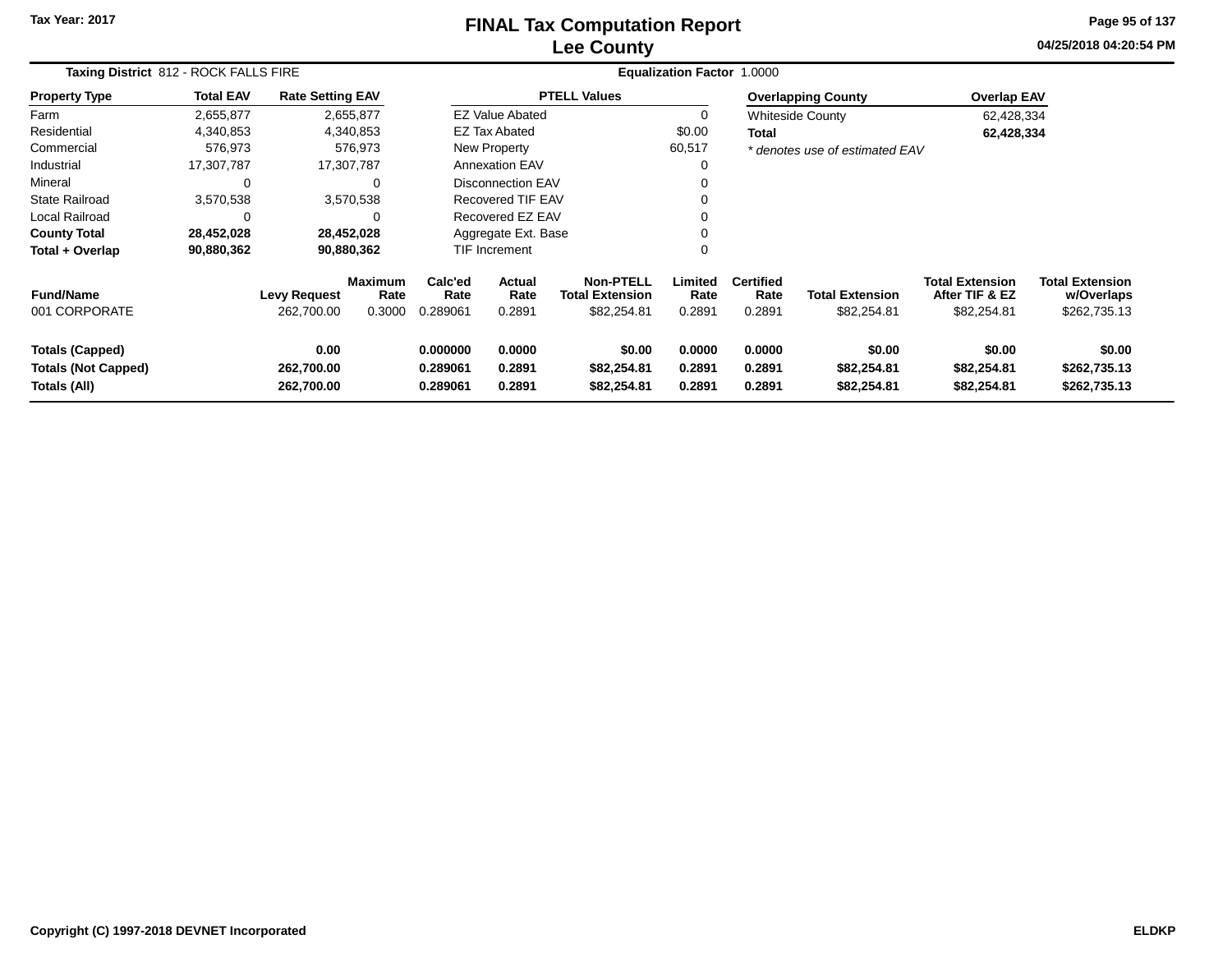### **Lee CountyFINAL Tax Computation Report**

**04/25/2018 04:20:54 PM Page 96 of 137**

|                                                                      | Taxing District 813 - STERLING FIRE |                                   |                                  |                                                                |                          |                                                           | <b>Equalization Factor 1.0000</b> |                                    |                                       |                                                         |                                                      |  |
|----------------------------------------------------------------------|-------------------------------------|-----------------------------------|----------------------------------|----------------------------------------------------------------|--------------------------|-----------------------------------------------------------|-----------------------------------|------------------------------------|---------------------------------------|---------------------------------------------------------|------------------------------------------------------|--|
| <b>Property Type</b>                                                 | <b>Total EAV</b>                    | <b>Rate Setting EAV</b>           |                                  |                                                                |                          | <b>PTELL Values</b>                                       |                                   |                                    | <b>Overlapping County</b>             | <b>Overlap EAV</b>                                      |                                                      |  |
| Farm                                                                 | 3,281,309                           |                                   | 3,281,309                        |                                                                | <b>EZ Value Abated</b>   |                                                           | 0                                 |                                    | <b>Whiteside County</b>               | 125,281,782                                             |                                                      |  |
| Residential                                                          | 15,280,437                          |                                   | 15,280,437                       |                                                                | <b>EZ Tax Abated</b>     |                                                           | \$0.00                            | Total                              |                                       | 125,281,782                                             |                                                      |  |
| Commercial                                                           | 216,077                             |                                   | 216,077                          |                                                                | New Property             |                                                           | 197,538                           |                                    | * denotes use of estimated EAV        |                                                         |                                                      |  |
| Industrial                                                           | 0                                   |                                   | 0                                |                                                                | <b>Annexation EAV</b>    |                                                           | 0                                 |                                    |                                       |                                                         |                                                      |  |
| Mineral                                                              |                                     |                                   | 0                                |                                                                | Disconnection EAV        |                                                           | 0                                 |                                    |                                       |                                                         |                                                      |  |
| <b>State Railroad</b>                                                |                                     |                                   | 0                                |                                                                | Recovered TIF EAV        |                                                           | 0                                 |                                    |                                       |                                                         |                                                      |  |
| Local Railroad                                                       |                                     |                                   |                                  |                                                                | Recovered EZ EAV         |                                                           | 0                                 |                                    |                                       |                                                         |                                                      |  |
| <b>County Total</b>                                                  | 18,777,823                          |                                   | 18,777,823                       |                                                                | Aggregate Ext. Base      |                                                           | 0                                 |                                    |                                       |                                                         |                                                      |  |
| Total + Overlap                                                      | 144,059,605                         | 144,059,605                       |                                  |                                                                | TIF Increment            |                                                           | 0                                 |                                    |                                       |                                                         |                                                      |  |
| <b>Fund/Name</b><br>001 CORPORATE                                    |                                     | <b>Levy Request</b><br>418,000.00 | <b>Maximum</b><br>Rate<br>0.3000 | Calc'ed<br>Rate<br>0.290158                                    | Actual<br>Rate<br>0.2902 | <b>Non-PTELL</b><br><b>Total Extension</b><br>\$54,493.24 | Limited<br>Rate<br>0.2902         | <b>Certified</b><br>Rate<br>0.2902 | <b>Total Extension</b><br>\$54,493.24 | <b>Total Extension</b><br>After TIF & EZ<br>\$54,493.24 | <b>Total Extension</b><br>w/Overlaps<br>\$418,060.97 |  |
| <b>Totals (Capped)</b><br><b>Totals (Not Capped)</b><br>Totals (All) |                                     | 0.00<br>418,000.00<br>418,000.00  |                                  | 0.000000<br>0.0000<br>0.2902<br>0.290158<br>0.290158<br>0.2902 |                          | \$0.00<br>\$54,493.24<br>\$54,493.24                      | 0.0000<br>0.2902<br>0.2902        | 0.0000<br>0.2902<br>0.2902         | \$0.00<br>\$54,493.24<br>\$54,493.24  | \$0.00<br>\$54,493.24<br>\$54,493.24                    | \$0.00<br>\$418,060.97<br>\$418,060.97               |  |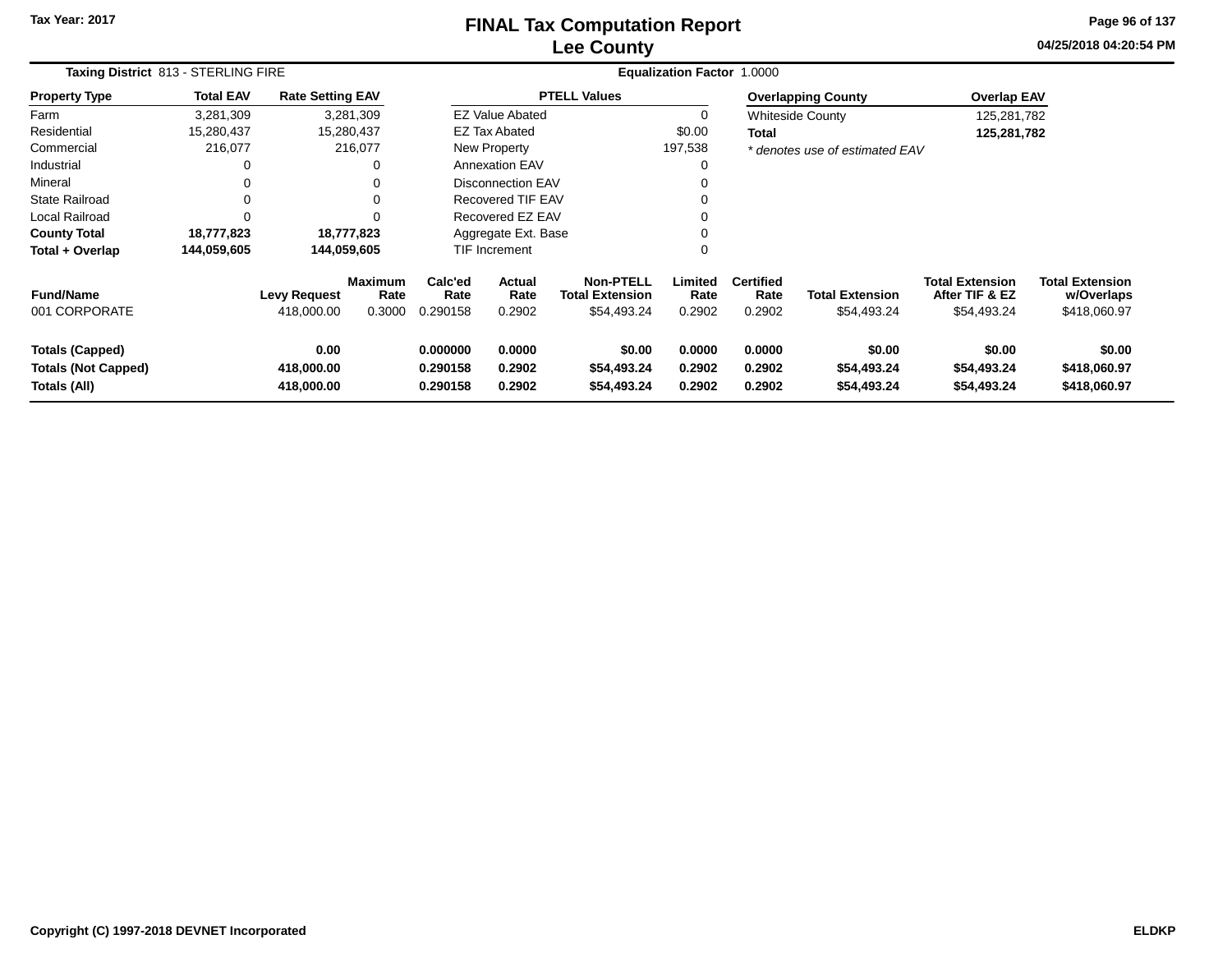# **Lee CountyFINAL Tax Computation Report**

**04/25/2018 04:20:54 PM Page 97 of 137**

|                                                                      | Taxing District 814 - SUBLETTE FIRE |                                  |                                  |                                  |                            |                                                           | Equalization Factor 1.0000 |                                    |                                        |                                                         |                                                     |  |
|----------------------------------------------------------------------|-------------------------------------|----------------------------------|----------------------------------|----------------------------------|----------------------------|-----------------------------------------------------------|----------------------------|------------------------------------|----------------------------------------|---------------------------------------------------------|-----------------------------------------------------|--|
| <b>Property Type</b>                                                 | <b>Total EAV</b>                    | <b>Rate Setting EAV</b>          |                                  |                                  |                            | <b>PTELL Values</b>                                       |                            |                                    |                                        |                                                         |                                                     |  |
| Farm                                                                 | 22,621,998                          |                                  | 22,621,998                       |                                  | <b>EZ Value Abated</b>     |                                                           | 0                          |                                    |                                        |                                                         |                                                     |  |
| Residential                                                          | 23,176,863                          |                                  | 23,176,863                       |                                  | <b>EZ Tax Abated</b>       |                                                           | \$0.00                     |                                    |                                        |                                                         |                                                     |  |
| Commercial                                                           | 4,326,791                           |                                  | 4,326,791                        |                                  | New Property               |                                                           | 405,557                    |                                    |                                        |                                                         |                                                     |  |
| Industrial                                                           | 18,928                              |                                  | 18,928                           |                                  | <b>Annexation EAV</b>      |                                                           | $\Omega$                   |                                    |                                        |                                                         |                                                     |  |
| Mineral                                                              | 10,480,498                          |                                  | 10,480,498                       |                                  | <b>Disconnection EAV</b>   |                                                           | 0                          |                                    |                                        |                                                         |                                                     |  |
| <b>State Railroad</b>                                                | 7,283                               |                                  | 7,283                            | Recovered TIF EAV                |                            |                                                           | 0                          |                                    |                                        |                                                         |                                                     |  |
| <b>Local Railroad</b>                                                | 8,090                               |                                  | 8,090                            | Recovered EZ EAV                 |                            |                                                           | $\mathbf 0$                |                                    |                                        |                                                         |                                                     |  |
| <b>County Total</b>                                                  | 60,640,451                          |                                  | 60,640,451                       | Aggregate Ext. Base              |                            |                                                           | 139,797                    |                                    |                                        |                                                         |                                                     |  |
| Total + Overlap                                                      | 60,640,451                          |                                  | 60,640,451                       |                                  | TIF Increment              |                                                           | 0                          |                                    |                                        |                                                         |                                                     |  |
| <b>Fund/Name</b><br>001 CORPORATE                                    |                                     | <b>Levy Request</b><br>70,800.00 | <b>Maximum</b><br>Rate<br>0.4000 | Calc'ed<br>Rate<br>0.116754      | Actual<br>Rate<br>0.1168   | <b>Non-PTELL</b><br><b>Total Extension</b><br>\$70,828.05 | Limited<br>Rate<br>0.1168  | <b>Certified</b><br>Rate<br>0.1168 | <b>Total Extension</b><br>\$70,828.05  | <b>Total Extension</b><br>After TIF & EZ<br>\$70,828.05 | <b>Total Extension</b><br>w/Overlaps<br>\$70,828.05 |  |
| 064 AMBULANCE                                                        |                                     | 71,500.00                        | 0.4000                           | 0.117908                         | 0.1179                     | \$71,495.09                                               | 0.1179                     | 0.1179                             | \$71,495.09                            | \$71,495.09                                             | \$71,495.09                                         |  |
| <b>Totals (Capped)</b><br><b>Totals (Not Capped)</b><br>Totals (All) |                                     | 142,300.00<br>0.00<br>142,300.00 |                                  | 0.234662<br>0.000000<br>0.234662 | 0.2347<br>0.0000<br>0.2347 | \$142,323.14<br>\$0.00<br>\$142,323.14                    | 0.2347<br>0.0000<br>0.2347 | 0.2347<br>0.0000<br>0.2347         | \$142,323.14<br>\$0.00<br>\$142,323.14 | \$142,323.14<br>\$0.00<br>\$142,323.14                  | \$142,323.14<br>\$0.00<br>\$142,323.14              |  |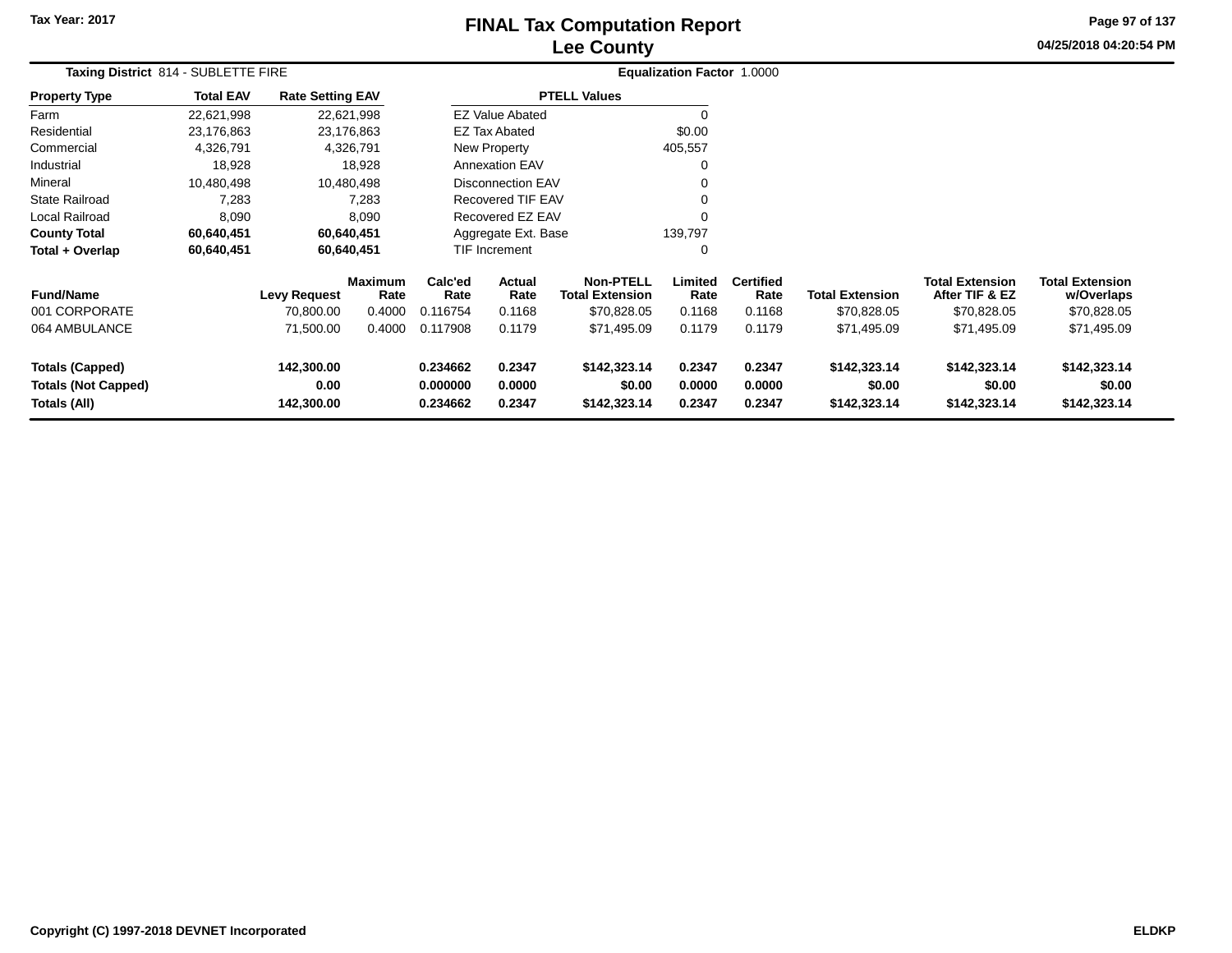# **Lee CountyFINAL Tax Computation Report**

**04/25/2018 04:20:54 PM Page 98 of 137**

| Taxing District 815 - WEST BROOKLYN FIRE                             |                  |                                  |                        | <b>Equalization Factor 1.0000</b>                              |                          |                                            |                            |                            |                                        |                                          |                                        |  |
|----------------------------------------------------------------------|------------------|----------------------------------|------------------------|----------------------------------------------------------------|--------------------------|--------------------------------------------|----------------------------|----------------------------|----------------------------------------|------------------------------------------|----------------------------------------|--|
| <b>Property Type</b>                                                 | <b>Total EAV</b> | <b>Rate Setting EAV</b>          |                        |                                                                |                          | <b>PTELL Values</b>                        |                            |                            |                                        |                                          |                                        |  |
| Farm                                                                 | 15,857,516       |                                  | 15,857,516             |                                                                | <b>EZ Value Abated</b>   |                                            | 0                          |                            |                                        |                                          |                                        |  |
| Residential                                                          | 3,634,841        |                                  | 3,634,841              |                                                                | <b>EZ Tax Abated</b>     |                                            | \$0.00                     |                            |                                        |                                          |                                        |  |
| Commercial                                                           | 742,199          |                                  | 742,199                |                                                                | New Property             |                                            | 34,741                     |                            |                                        |                                          |                                        |  |
| Industrial                                                           | 127,988          |                                  | 127,988                |                                                                | <b>Annexation EAV</b>    |                                            | 0                          |                            |                                        |                                          |                                        |  |
| Mineral                                                              | 4,720,012        |                                  | 4,720,012              |                                                                | <b>Disconnection EAV</b> |                                            | 0                          |                            |                                        |                                          |                                        |  |
| <b>State Railroad</b>                                                | 0                |                                  |                        |                                                                | <b>Recovered TIF EAV</b> |                                            | 0                          |                            |                                        |                                          |                                        |  |
| Local Railroad                                                       | $\mathbf 0$      |                                  |                        |                                                                | Recovered EZ EAV         |                                            | $\Omega$                   |                            |                                        |                                          |                                        |  |
| <b>County Total</b>                                                  | 25,082,556       |                                  | 25,082,556             |                                                                | Aggregate Ext. Base      |                                            | 110,014                    |                            |                                        |                                          |                                        |  |
| Total + Overlap                                                      | 25,082,556       |                                  | 25,082,556             |                                                                | <b>TIF Increment</b>     |                                            | 0                          |                            |                                        |                                          |                                        |  |
| <b>Fund/Name</b>                                                     |                  | <b>Levy Request</b>              | <b>Maximum</b><br>Rate | Calc'ed<br><b>Actual</b><br>Rate<br>Rate                       |                          | <b>Non-PTELL</b><br><b>Total Extension</b> | Limited<br>Rate            | <b>Certified</b><br>Rate   | <b>Total Extension</b>                 | <b>Total Extension</b><br>After TIF & EZ | <b>Total Extension</b><br>w/Overlaps   |  |
| 001 CORPORATE                                                        |                  | 65,315.00                        | 0.4000                 | 0.260400                                                       | 0.2604                   | \$65,314.98                                | 0.2468                     | 0.2468                     | \$61,903.75                            | \$61,903.75                              | \$61,903.75                            |  |
| 064 AMBULANCE                                                        |                  | 53,345.00                        | 0.4000                 | 0.212678                                                       | 0.2127                   | \$53,350.60                                | 0.2016                     | 0.2016                     | \$50,566.43                            | \$50,566.43                              | \$50,566.43                            |  |
| <b>Totals (Capped)</b><br><b>Totals (Not Capped)</b><br>Totals (All) |                  | 118,660.00<br>0.00<br>118,660.00 |                        | 0.473078<br>0.4731<br>0.000000<br>0.0000<br>0.4731<br>0.473078 |                          | \$118,665.58<br>\$0.00<br>\$118,665.58     | 0.4484<br>0.0000<br>0.4484 | 0.4484<br>0.0000<br>0.4484 | \$112,470.18<br>\$0.00<br>\$112,470.18 | \$112,470.18<br>\$0.00<br>\$112,470.18   | \$112,470.18<br>\$0.00<br>\$112,470.18 |  |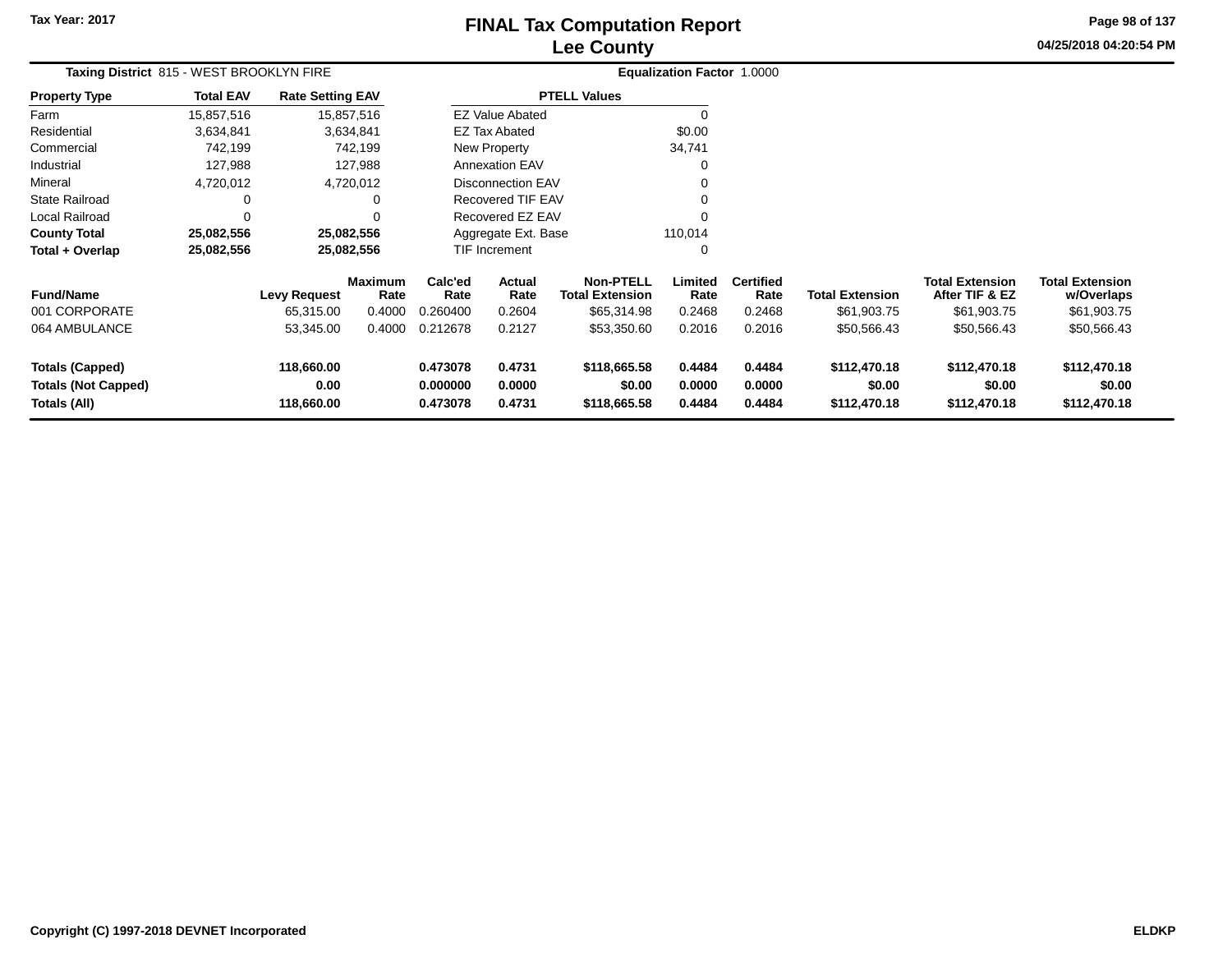### **Lee CountyFINAL Tax Computation Report**

**04/25/2018 04:20:54 PM Page 99 of 137**

|                                                                      | Taxing District 816 - DIXON FIRE-CITY |                                           |                                            |                                         |                                    |                                                                      | <b>Equalization Factor 1.0000</b>   |                                              |                                                  |                                                                    |                                                                |  |
|----------------------------------------------------------------------|---------------------------------------|-------------------------------------------|--------------------------------------------|-----------------------------------------|------------------------------------|----------------------------------------------------------------------|-------------------------------------|----------------------------------------------|--------------------------------------------------|--------------------------------------------------------------------|----------------------------------------------------------------|--|
| <b>Property Type</b>                                                 | <b>Total EAV</b>                      | <b>Rate Setting EAV</b>                   |                                            |                                         |                                    | <b>PTELL Values</b>                                                  |                                     |                                              |                                                  |                                                                    |                                                                |  |
| Farm                                                                 | 31,937                                |                                           | 31,937                                     |                                         | <b>EZ Value Abated</b>             |                                                                      |                                     |                                              |                                                  |                                                                    |                                                                |  |
| Residential                                                          | 71,227,148                            |                                           | 70,186,188                                 |                                         | <b>EZ Tax Abated</b>               |                                                                      | \$0.00                              |                                              |                                                  |                                                                    |                                                                |  |
| Commercial                                                           | 19,378,639                            |                                           | 16,424,295                                 |                                         | New Property                       |                                                                      | 128,382                             |                                              |                                                  |                                                                    |                                                                |  |
| Industrial                                                           | 1,925,874                             |                                           | 1,925,874                                  |                                         | <b>Annexation EAV</b>              |                                                                      | 0                                   |                                              |                                                  |                                                                    |                                                                |  |
| Mineral                                                              | 0                                     |                                           | 0                                          |                                         | <b>Disconnection EAV</b>           |                                                                      | 0                                   |                                              |                                                  |                                                                    |                                                                |  |
| <b>State Railroad</b>                                                | 0                                     |                                           | 0                                          | Recovered TIF EAV                       |                                    |                                                                      | 24,700                              |                                              |                                                  |                                                                    |                                                                |  |
| <b>Local Railroad</b>                                                | $\Omega$                              |                                           | 0                                          | Recovered EZ EAV                        |                                    |                                                                      | $\Omega$                            |                                              |                                                  |                                                                    |                                                                |  |
| <b>County Total</b>                                                  | 92,563,598                            |                                           | 88,568,294                                 | Aggregate Ext. Base                     |                                    |                                                                      | 488,303                             |                                              |                                                  |                                                                    |                                                                |  |
| Total + Overlap                                                      | 92,563,598                            |                                           | 88,568,294                                 |                                         | <b>TIF Increment</b>               |                                                                      | 3,995,304                           |                                              |                                                  |                                                                    |                                                                |  |
| <b>Fund/Name</b><br>012 FIRE PROTECTION<br>013 FIRE PENSION          |                                       | <b>Levy Request</b><br>0.00<br>520,000.00 | <b>Maximum</b><br>Rate<br>0.6000<br>0.0000 | Calc'ed<br>Rate<br>0.000000<br>0.587118 | Actual<br>Rate<br>0.0000<br>0.5871 | <b>Non-PTELL</b><br><b>Total Extension</b><br>\$0.00<br>\$519,984.45 | Limited<br>Rate<br>0.0000<br>0.5639 | <b>Certified</b><br>Rate<br>0.0000<br>0.5639 | <b>Total Extension</b><br>\$0.00<br>\$521,966.13 | <b>Total Extension</b><br>After TIF & EZ<br>\$0.00<br>\$499,436.61 | <b>Total Extension</b><br>w/Overlaps<br>\$0.00<br>\$499,436.61 |  |
| <b>Totals (Capped)</b><br><b>Totals (Not Capped)</b><br>Totals (All) |                                       | 520,000.00<br>0.00<br>520,000.00          |                                            | 0.587118<br>0.000000<br>0.587118        | 0.5871<br>0.0000<br>0.5871         | \$519,984.45<br>\$0.00<br>\$519,984.45                               | 0.5639<br>0.0000<br>0.5639          | 0.5639<br>0.0000<br>0.5639                   | \$521,966.13<br>\$0.00<br>\$521,966.13           | \$499,436.61<br>\$0.00<br>\$499,436.61                             | \$499,436.61<br>\$0.00<br>\$499,436.61                         |  |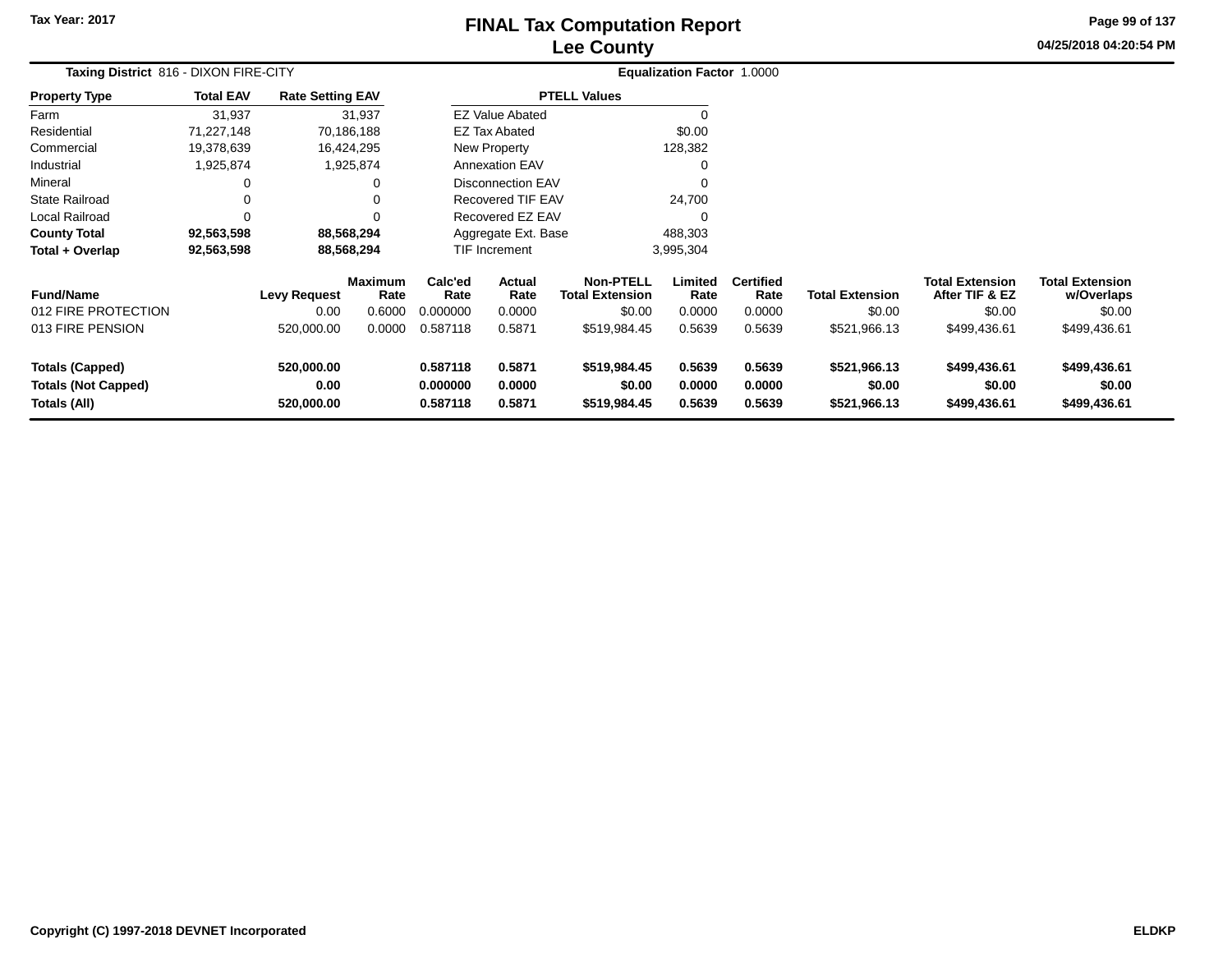**04/25/2018 04:20:54 PMPage 100 of 137**

| Taxing District 817 - WALNUT FIRE PROTECTION DISTRICT |                  |                         |                        |                 |                        |                                            | Equalization Factor 1.0000 |                          |                                |                                          |                                      |
|-------------------------------------------------------|------------------|-------------------------|------------------------|-----------------|------------------------|--------------------------------------------|----------------------------|--------------------------|--------------------------------|------------------------------------------|--------------------------------------|
| <b>Property Type</b>                                  | <b>Total EAV</b> | <b>Rate Setting EAV</b> |                        |                 |                        | <b>PTELL Values</b>                        |                            |                          | <b>Overlapping County</b>      | <b>Overlap EAV</b>                       |                                      |
| Farm                                                  | 7,363,598        |                         | 7,363,598              |                 | <b>EZ Value Abated</b> |                                            | 0                          | <b>Bureau County</b>     |                                | 33,726,240                               |                                      |
| Residential                                           | 775,132          |                         | 775,132                |                 | <b>EZ Tax Abated</b>   |                                            | \$0.00                     |                          | <b>Whiteside County</b>        | 3,671,152                                |                                      |
| Commercial                                            | 0                |                         | <sup>0</sup>           |                 | New Property           |                                            | 12,178                     | Total                    |                                | 37,397,392                               |                                      |
| Industrial                                            | 753              |                         | 753                    |                 | <b>Annexation EAV</b>  |                                            | 0                          |                          | * denotes use of estimated EAV |                                          |                                      |
| Mineral                                               | 0                |                         | 0                      |                 | Disconnection EAV      |                                            | 0                          |                          |                                |                                          |                                      |
| <b>State Railroad</b>                                 | 0                |                         |                        |                 | Recovered TIF EAV      |                                            | 0                          |                          |                                |                                          |                                      |
| <b>Local Railroad</b>                                 | $\Omega$         |                         |                        |                 | Recovered EZ EAV       |                                            | 0                          |                          |                                |                                          |                                      |
| <b>County Total</b>                                   | 8,139,483        |                         | 8,139,483              |                 | Aggregate Ext. Base    |                                            |                            |                          |                                |                                          |                                      |
| Total + Overlap                                       | 45,536,875       |                         | 45,536,875             |                 | TIF Increment          |                                            | 0                          |                          |                                |                                          |                                      |
| <b>Fund/Name</b>                                      |                  | <b>Levy Request</b>     | <b>Maximum</b><br>Rate | Calc'ed<br>Rate | Actual<br>Rate         | <b>Non-PTELL</b><br><b>Total Extension</b> | Limited<br>Rate            | <b>Certified</b><br>Rate | <b>Total Extension</b>         | <b>Total Extension</b><br>After TIF & EZ | <b>Total Extension</b><br>w/Overlaps |
| 001 CORPORATE                                         |                  | 133,536.00              | 0.4000                 | 0.293248        | 0.2932                 | \$23,864.96                                | 0.2932                     | 0.2932                   | \$23,864.96                    | \$23,864.96                              | \$133,514.12                         |
| 035 LIABILITY INSURANCE                               |                  | 0.00                    | 0.0000                 | 0.000000        | 0.0000                 | \$0.00                                     | 0.0000                     | 0.0000                   | \$0.00                         | \$0.00                                   | \$0.00                               |
| 064 AMBULANCE                                         |                  | 45,124.00               | 0.3000                 | 0.099093        | 0.0991                 | \$8,066.23                                 | 0.0991                     | 0.0991                   | \$8,066.23                     | \$8,066.23                               | \$45,127.04                          |
| <b>Totals (Capped)</b>                                |                  | 0.00                    |                        | 0.000000        | 0.0000                 | \$0.00                                     | 0.0000                     | 0.0000                   | \$0.00                         | \$0.00                                   | \$0.00                               |
| <b>Totals (Not Capped)</b>                            |                  | 178,660.00              |                        | 0.392341        | 0.3923                 | \$31,931.19                                | 0.3923                     | 0.3923                   | \$31,931.19                    | \$31,931.19                              | \$178,641.16                         |
| Totals (All)                                          |                  | 178,660.00              |                        | 0.392341        | 0.3923                 | \$31,931.19                                | 0.3923                     | 0.3923                   | \$31,931.19                    | \$31,931.19                              | \$178,641.16                         |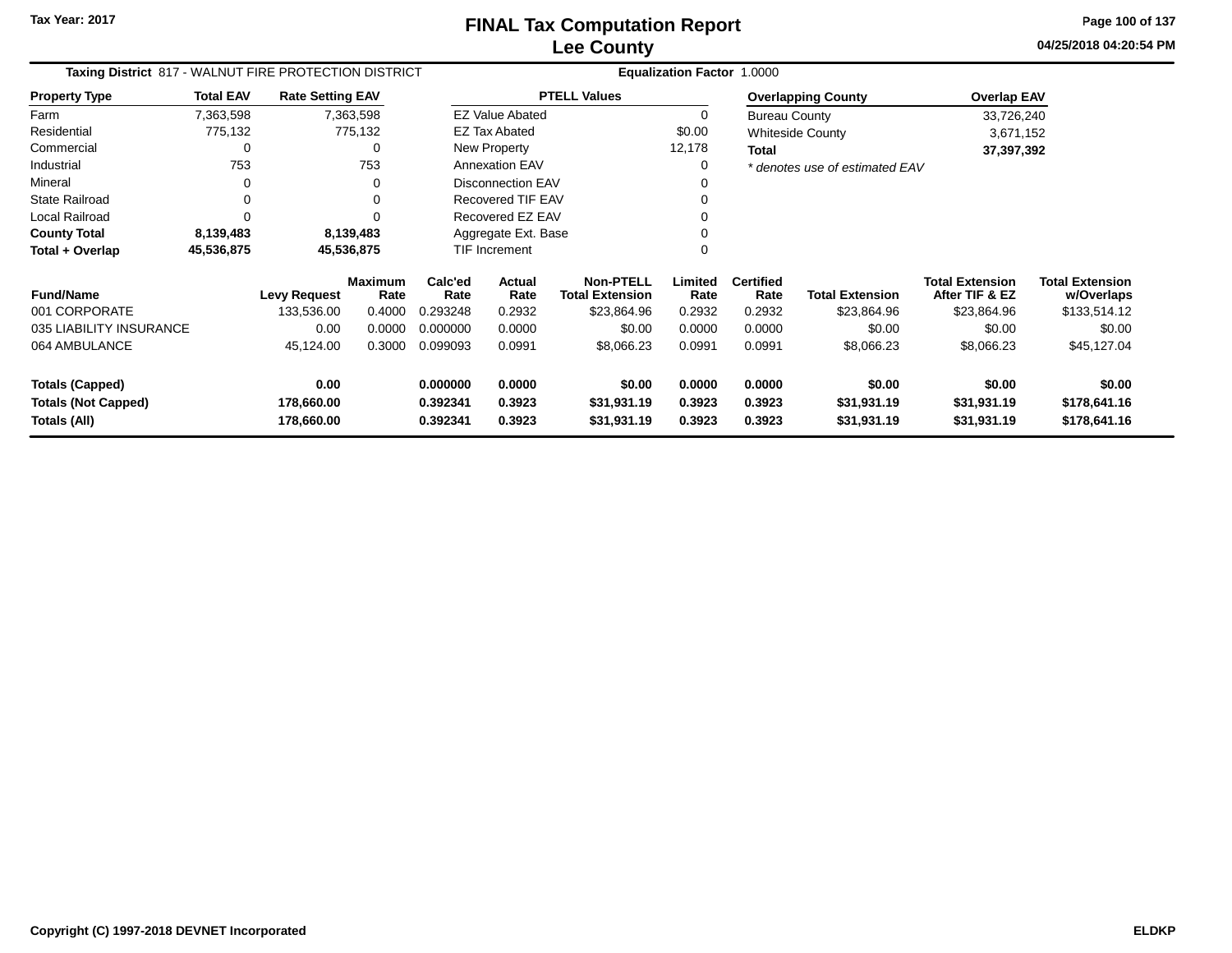**Totals (All)**

# **Lee CountyFINAL Tax Computation Report**

**0.032113 0.0321 \$11,911.17 0.0321 0.0321 \$11,911.17 \$11,911.17 \$11,911.17**

**Page 101 of 137**

**04/25/2018 04:20:54 PM**

| Taxing District 821 - NACHUSA-FRANKLIN GROVE MTD |                  |                         |                        | Equalization Factor 1.0000 |                          |                                            |                 |                          |                        |                                          |                               |
|--------------------------------------------------|------------------|-------------------------|------------------------|----------------------------|--------------------------|--------------------------------------------|-----------------|--------------------------|------------------------|------------------------------------------|-------------------------------|
| <b>Property Type</b>                             | <b>Total EAV</b> | <b>Rate Setting EAV</b> |                        |                            |                          | <b>PTELL Values</b>                        |                 |                          |                        |                                          |                               |
| Farm                                             | 17,936,025       | 17,936,025              |                        |                            | <b>EZ Value Abated</b>   |                                            |                 |                          |                        |                                          |                               |
| Residential                                      | 13,424,681       | 13,424,681              |                        |                            | <b>EZ Tax Abated</b>     |                                            | \$0.00          |                          |                        |                                          |                               |
| Commercial                                       | 3,545,098        |                         | 3,545,098              |                            | New Property             |                                            | 532,923         |                          |                        |                                          |                               |
| Industrial                                       | 429,142          |                         | 429,142                |                            | <b>Annexation EAV</b>    |                                            | 0               |                          |                        |                                          |                               |
| Mineral                                          | 0                |                         | $\Omega$               |                            | <b>Disconnection EAV</b> |                                            | 0               |                          |                        |                                          |                               |
| <b>State Railroad</b>                            | 1,769,858        |                         | 1,769,858              |                            | Recovered TIF EAV        |                                            | 0               |                          |                        |                                          |                               |
| Local Railroad                                   | 1,630            |                         | 1,630                  |                            | Recovered EZ EAV         |                                            | 0               |                          |                        |                                          |                               |
| <b>County Total</b>                              | 37,106,434       | 37,106,434              |                        |                            | Aggregate Ext. Base      |                                            | 11,913          |                          |                        |                                          |                               |
| Total + Overlap                                  | 37,106,434       | 37,106,434              |                        |                            | TIF Increment            |                                            | 0               |                          |                        |                                          |                               |
| <b>Fund/Name</b>                                 |                  | <b>Levy Request</b>     | <b>Maximum</b><br>Rate | Calc'ed<br>Rate            | Actual<br>Rate           | <b>Non-PTELL</b><br><b>Total Extension</b> | Limited<br>Rate | <b>Certified</b><br>Rate | <b>Total Extension</b> | <b>Total Extension</b><br>After TIF & EZ | Total Extension<br>w/Overlaps |
| <b>147 CORPORATE</b>                             |                  | 11,916.00               | 0.0000                 | 0.032113                   | 0.0321                   | \$11,911.17                                | 0.0321          | 0.0321                   | \$11,911.17            | \$11,911.17                              | \$11,911.17                   |
| <b>Totals (Capped)</b>                           |                  | 11,916.00               |                        | 0.032113                   | 0.0321                   | \$11,911.17                                | 0.0321          | 0.0321                   | \$11,911.17            | \$11,911.17                              | \$11,911.17                   |
| <b>Totals (Not Capped)</b>                       |                  | 0.00                    |                        | 0.000000                   | 0.0000                   | \$0.00                                     | 0.0000          | 0.0000                   | \$0.00                 | \$0.00                                   | \$0.00                        |

**11,916.00**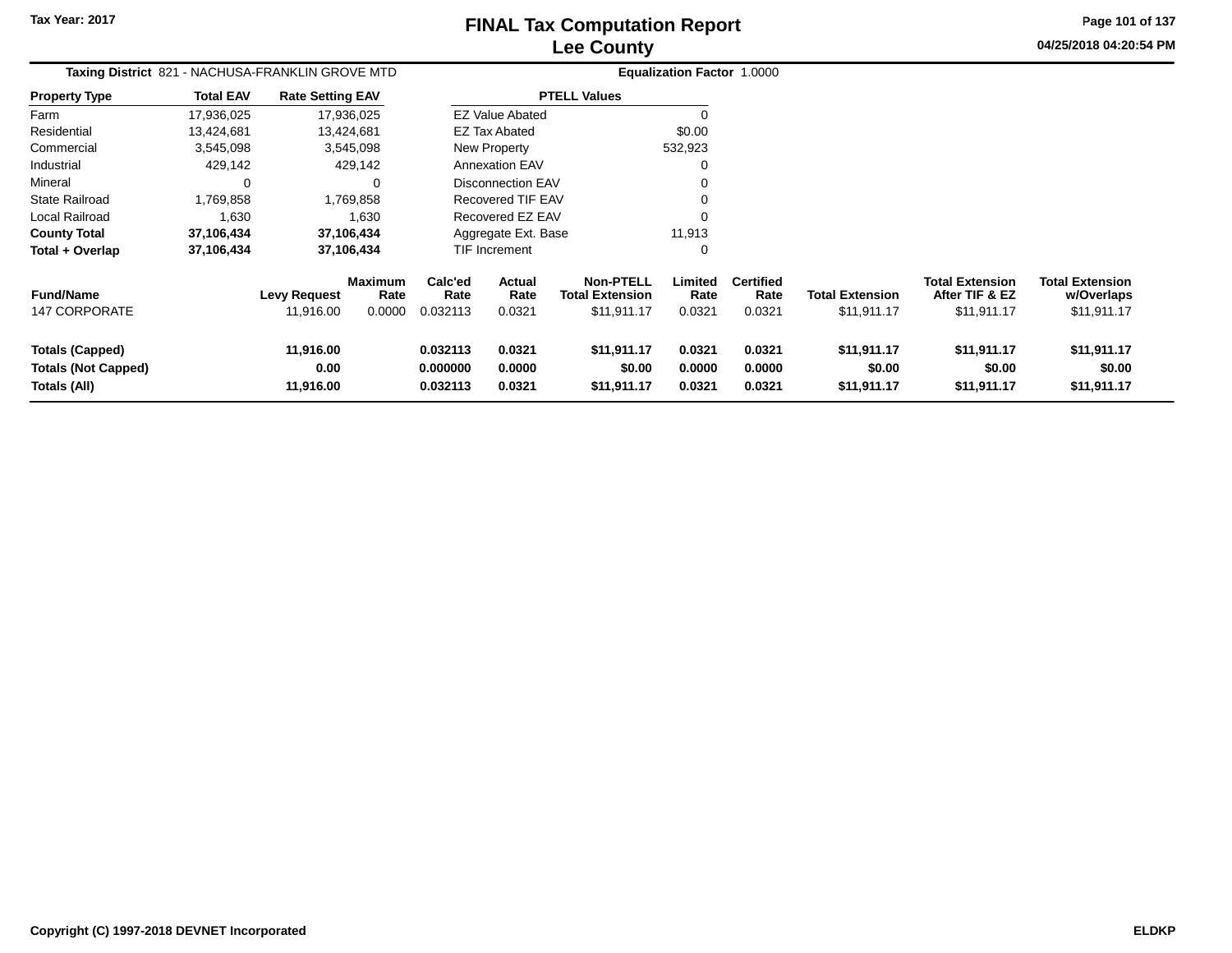# **Lee CountyFINAL Tax Computation Report**

**04/25/2018 04:20:54 PM Page 102 of 137**

| Taxing District 822 - ASHTON-BRADFORD MTD                            |                  |                                                    |                | Equalization Factor 1.0000       |                            |                                                           |                            |                                    |                                       |                                                         |                                                     |
|----------------------------------------------------------------------|------------------|----------------------------------------------------|----------------|----------------------------------|----------------------------|-----------------------------------------------------------|----------------------------|------------------------------------|---------------------------------------|---------------------------------------------------------|-----------------------------------------------------|
| <b>Property Type</b>                                                 | <b>Total EAV</b> | <b>Rate Setting EAV</b>                            |                |                                  |                            | <b>PTELL Values</b>                                       |                            |                                    |                                       |                                                         |                                                     |
| Farm                                                                 | 19,376,854       | 19,376,854                                         |                |                                  | <b>EZ Value Abated</b>     |                                                           |                            |                                    |                                       |                                                         |                                                     |
| Residential                                                          | 11,634,980       | 11,634,980                                         |                |                                  | <b>EZ Tax Abated</b>       |                                                           | \$0.00                     |                                    |                                       |                                                         |                                                     |
| Commercial                                                           | 2,620,046        | 2,620,046                                          |                |                                  | New Property               |                                                           | 140,285                    |                                    |                                       |                                                         |                                                     |
| Industrial                                                           | 9,424,671        | 9,424,671                                          |                |                                  | <b>Annexation EAV</b>      |                                                           |                            |                                    |                                       |                                                         |                                                     |
| Mineral                                                              |                  |                                                    |                |                                  | <b>Disconnection EAV</b>   |                                                           |                            |                                    |                                       |                                                         |                                                     |
| <b>State Railroad</b>                                                | 1,616,405        | 1,616,405                                          |                |                                  | Recovered TIF EAV          |                                                           |                            |                                    |                                       |                                                         |                                                     |
| Local Railroad                                                       | $\Omega$         |                                                    |                | Recovered EZ EAV                 |                            |                                                           |                            |                                    |                                       |                                                         |                                                     |
| <b>County Total</b>                                                  | 44,672,956       | 44,672,956                                         |                | Aggregate Ext. Base              |                            |                                                           | 15,491                     |                                    |                                       |                                                         |                                                     |
| Total + Overlap                                                      | 44,672,956       | 44,672,956                                         |                |                                  | TIF Increment              |                                                           |                            |                                    |                                       |                                                         |                                                     |
| <b>Fund/Name</b><br><b>147 CORPORATE</b>                             |                  | <b>Maximum</b><br><b>Levy Request</b><br>16,000.00 | Rate<br>0.0000 | Calc'ed<br>Rate<br>0.035816      | Actual<br>Rate<br>0.0358   | <b>Non-PTELL</b><br><b>Total Extension</b><br>\$15,992.92 | Limited<br>Rate<br>0.0355  | <b>Certified</b><br>Rate<br>0.0355 | <b>Total Extension</b><br>\$15,858.90 | <b>Total Extension</b><br>After TIF & EZ<br>\$15,858.90 | <b>Total Extension</b><br>w/Overlaps<br>\$15,858.90 |
| <b>Totals (Capped)</b><br><b>Totals (Not Capped)</b><br>Totals (All) |                  | 16,000.00<br>0.00<br>16,000.00                     |                | 0.035816<br>0.000000<br>0.035816 | 0.0358<br>0.0000<br>0.0358 | \$15,992.92<br>\$0.00<br>\$15,992.92                      | 0.0355<br>0.0000<br>0.0355 | 0.0355<br>0.0000<br>0.0355         | \$15,858.90<br>\$0.00<br>\$15,858.90  | \$15,858.90<br>\$0.00<br>\$15,858.90                    | \$15,858.90<br>\$0.00<br>\$15,858.90                |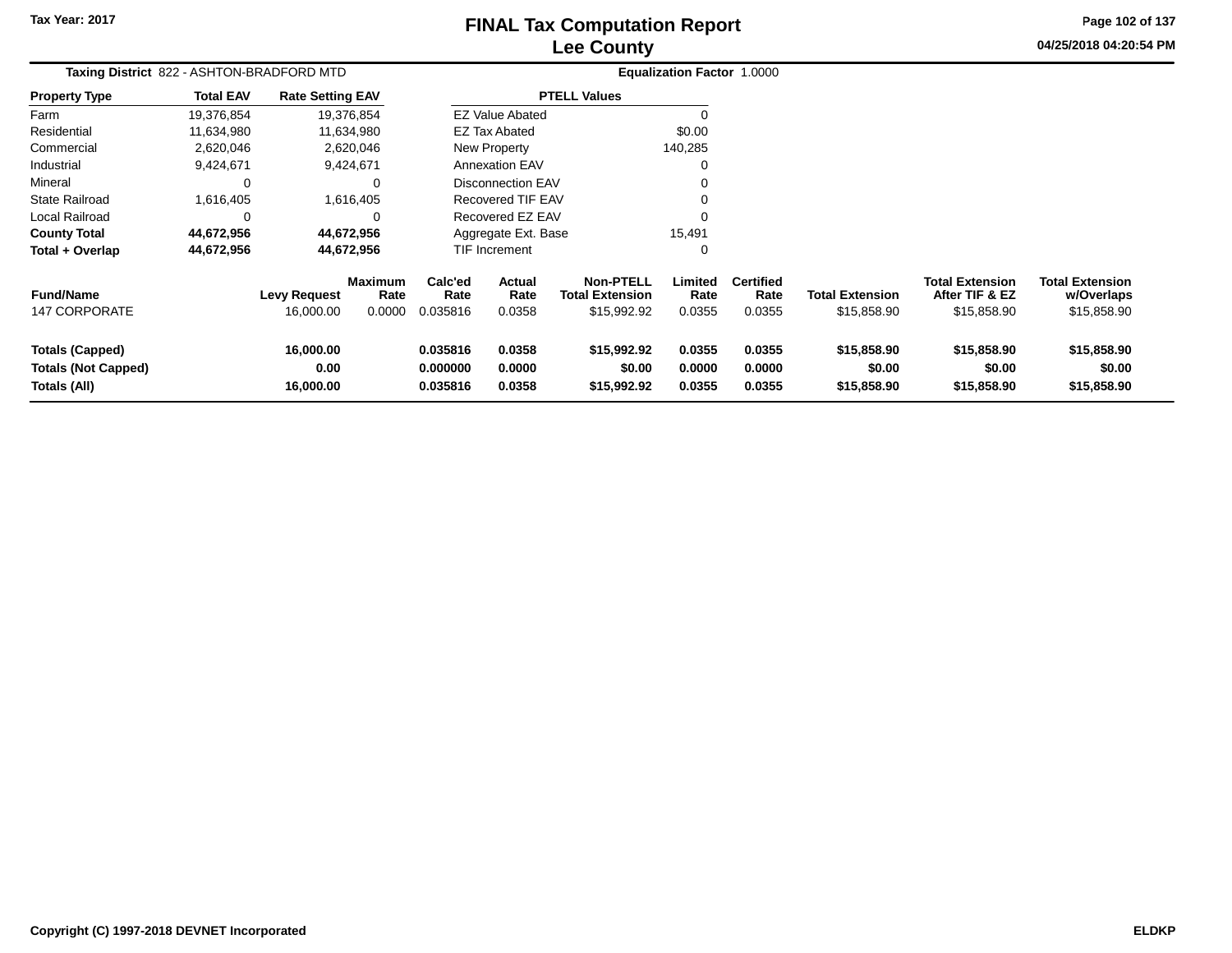# **Lee CountyFINAL Tax Computation Report**

**04/25/2018 04:20:54 PM Page 103 of 137**

|                                                                      | Taxing District 823 - REY-ALTO-VI-WC MTD<br><b>Rate Setting EAV</b> |                                 |                                  |                                  |                            |                                                          | Equalization Factor 1.0000 |                                    |                                      |                                                        |                                                    |
|----------------------------------------------------------------------|---------------------------------------------------------------------|---------------------------------|----------------------------------|----------------------------------|----------------------------|----------------------------------------------------------|----------------------------|------------------------------------|--------------------------------------|--------------------------------------------------------|----------------------------------------------------|
| <b>Property Type</b>                                                 | <b>Total EAV</b>                                                    |                                 |                                  |                                  |                            | <b>PTELL Values</b>                                      |                            |                                    |                                      |                                                        |                                                    |
| Farm                                                                 | 46,922,033                                                          |                                 | 46,922,033                       |                                  | <b>EZ Value Abated</b>     |                                                          |                            |                                    |                                      |                                                        |                                                    |
| Residential                                                          | 20,738,070                                                          |                                 | 20,738,070                       |                                  | EZ Tax Abated              |                                                          | \$0.00                     |                                    |                                      |                                                        |                                                    |
| Commercial                                                           | 2,756,180                                                           |                                 | 2,756,180                        |                                  | New Property               |                                                          | 210,845                    |                                    |                                      |                                                        |                                                    |
| Industrial                                                           | 189,934                                                             |                                 | 189,934                          |                                  | <b>Annexation EAV</b>      |                                                          |                            |                                    |                                      |                                                        |                                                    |
| Mineral                                                              | 5,525,769                                                           |                                 | 5,525,769                        |                                  | <b>Disconnection EAV</b>   |                                                          |                            |                                    |                                      |                                                        |                                                    |
| <b>State Railroad</b>                                                | 1,764,587                                                           |                                 | 1,764,587                        | Recovered TIF EAV                |                            |                                                          |                            |                                    |                                      |                                                        |                                                    |
| Local Railroad                                                       | 0                                                                   |                                 | ∩                                | Recovered EZ EAV                 |                            |                                                          |                            |                                    |                                      |                                                        |                                                    |
| <b>County Total</b>                                                  | 77,896,573                                                          |                                 | 77,896,573                       |                                  | Aggregate Ext. Base        |                                                          | 17,114                     |                                    |                                      |                                                        |                                                    |
| Total + Overlap                                                      | 77,896,573                                                          |                                 | 77,896,573                       |                                  | TIF Increment              |                                                          | 0                          |                                    |                                      |                                                        |                                                    |
| <b>Fund/Name</b><br><b>147 CORPORATE</b>                             |                                                                     | <b>Levy Request</b><br>5,000.00 | <b>Maximum</b><br>Rate<br>0.0000 | Calc'ed<br>Rate<br>0.006419      | Actual<br>Rate<br>0.0064   | <b>Non-PTELL</b><br><b>Total Extension</b><br>\$4,985.38 | Limited<br>Rate<br>0.0064  | <b>Certified</b><br>Rate<br>0.0064 | <b>Total Extension</b><br>\$4,985.38 | <b>Total Extension</b><br>After TIF & EZ<br>\$4,985.38 | <b>Total Extension</b><br>w/Overlaps<br>\$4,985.38 |
| <b>Totals (Capped)</b><br><b>Totals (Not Capped)</b><br>Totals (All) |                                                                     | 5,000.00<br>0.00<br>5,000.00    |                                  | 0.006419<br>0.000000<br>0.006419 | 0.0064<br>0.0000<br>0.0064 | \$4,985.38<br>\$0.00<br>\$4,985.38                       | 0.0064<br>0.0000<br>0.0064 | 0.0064<br>0.0000<br>0.0064         | \$4,985.38<br>\$0.00<br>\$4,985.38   | \$4,985.38<br>\$0.00<br>\$4,985.38                     | \$4,985.38<br>\$0.00<br>\$4,985.38                 |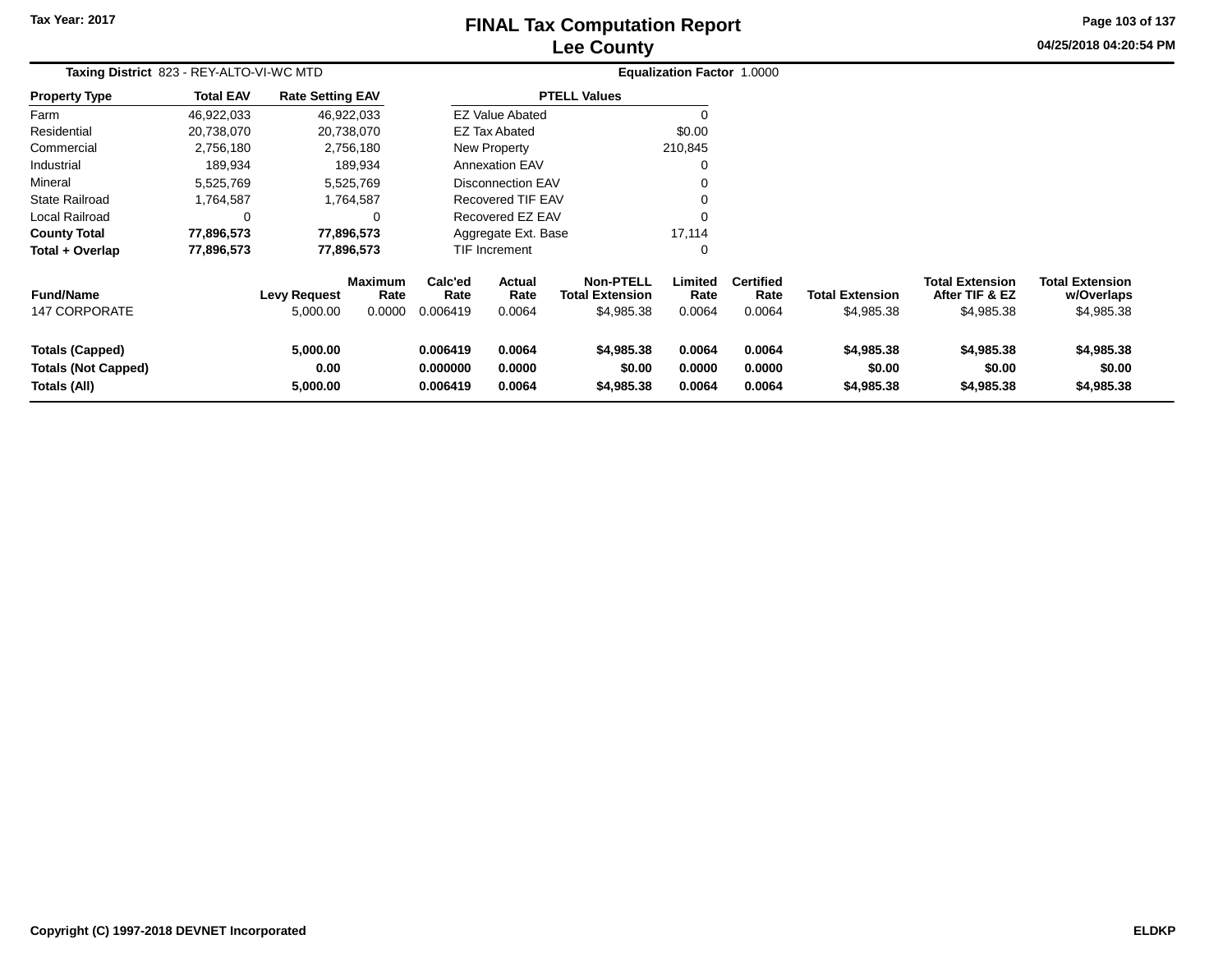# **Lee CountyFINAL Tax Computation Report**

**04/25/2018 04:20:54 PM Page 104 of 137**

|                                                                      | Taxing District 824 - NELSON-HARMON MTD |                                |                        |                                  |                            |                                            | <b>Equalization Factor 1.0000</b> |                            |                                      |                                          |                                      |  |
|----------------------------------------------------------------------|-----------------------------------------|--------------------------------|------------------------|----------------------------------|----------------------------|--------------------------------------------|-----------------------------------|----------------------------|--------------------------------------|------------------------------------------|--------------------------------------|--|
| <b>Property Type</b>                                                 | <b>Total EAV</b>                        | <b>Rate Setting EAV</b>        |                        |                                  |                            | <b>PTELL Values</b>                        |                                   |                            |                                      |                                          |                                      |  |
| Farm                                                                 | 11,456,493                              |                                | 11,456,493             |                                  | <b>EZ Value Abated</b>     |                                            | $\Omega$                          |                            |                                      |                                          |                                      |  |
| Residential                                                          | 11,897,721                              | 11,897,721                     |                        |                                  | <b>EZ Tax Abated</b>       |                                            | \$0.00                            |                            |                                      |                                          |                                      |  |
| Commercial                                                           | 2,179,858                               |                                | 2,179,858              |                                  | New Property               |                                            | 233,839                           |                            |                                      |                                          |                                      |  |
| Industrial                                                           | 17,331,013                              | 17,331,013                     |                        |                                  | <b>Annexation EAV</b>      |                                            | 0                                 |                            |                                      |                                          |                                      |  |
| Mineral                                                              | 0                                       |                                | 0                      |                                  | <b>Disconnection EAV</b>   |                                            | 0                                 |                            |                                      |                                          |                                      |  |
| <b>State Railroad</b>                                                | 4,937,197                               |                                | 4,937,197              | <b>Recovered TIF EAV</b>         |                            |                                            | $\Omega$                          |                            |                                      |                                          |                                      |  |
| Local Railroad                                                       | 0                                       |                                | $\Omega$               | Recovered EZ EAV                 |                            |                                            | $\Omega$                          |                            |                                      |                                          |                                      |  |
| <b>County Total</b>                                                  | 47,802,282                              | 47,802,282                     |                        | Aggregate Ext. Base              |                            |                                            | 17,453                            |                            |                                      |                                          |                                      |  |
| Total + Overlap                                                      | 47,802,282                              | 47,802,282                     |                        |                                  | TIF Increment              |                                            | 0                                 |                            |                                      |                                          |                                      |  |
| <b>Fund/Name</b>                                                     |                                         | <b>Levy Request</b>            | <b>Maximum</b><br>Rate | Calc'ed<br>Rate                  | Actual<br>Rate             | <b>Non-PTELL</b><br><b>Total Extension</b> | Limited<br>Rate                   | <b>Certified</b><br>Rate   | <b>Total Extension</b>               | <b>Total Extension</b><br>After TIF & EZ | <b>Total Extension</b><br>w/Overlaps |  |
| <b>147 CORPORATE</b>                                                 |                                         | 18,326.00                      | 0.0000                 | 0.038337                         | 0.0383                     | \$18,308.27                                | 0.0375                            | 0.0375                     | \$17,925.86                          | \$17,925.86                              | \$17,925.86                          |  |
| <b>Totals (Capped)</b><br><b>Totals (Not Capped)</b><br>Totals (All) |                                         | 18,326.00<br>0.00<br>18,326.00 |                        | 0.038337<br>0.000000<br>0.038337 | 0.0383<br>0.0000<br>0.0383 | \$18,308.27<br>\$0.00<br>\$18,308.27       | 0.0375<br>0.0000<br>0.0375        | 0.0375<br>0.0000<br>0.0375 | \$17,925.86<br>\$0.00<br>\$17,925.86 | \$17,925.86<br>\$0.00<br>\$17,925.86     | \$17,925.86<br>\$0.00<br>\$17,925.86 |  |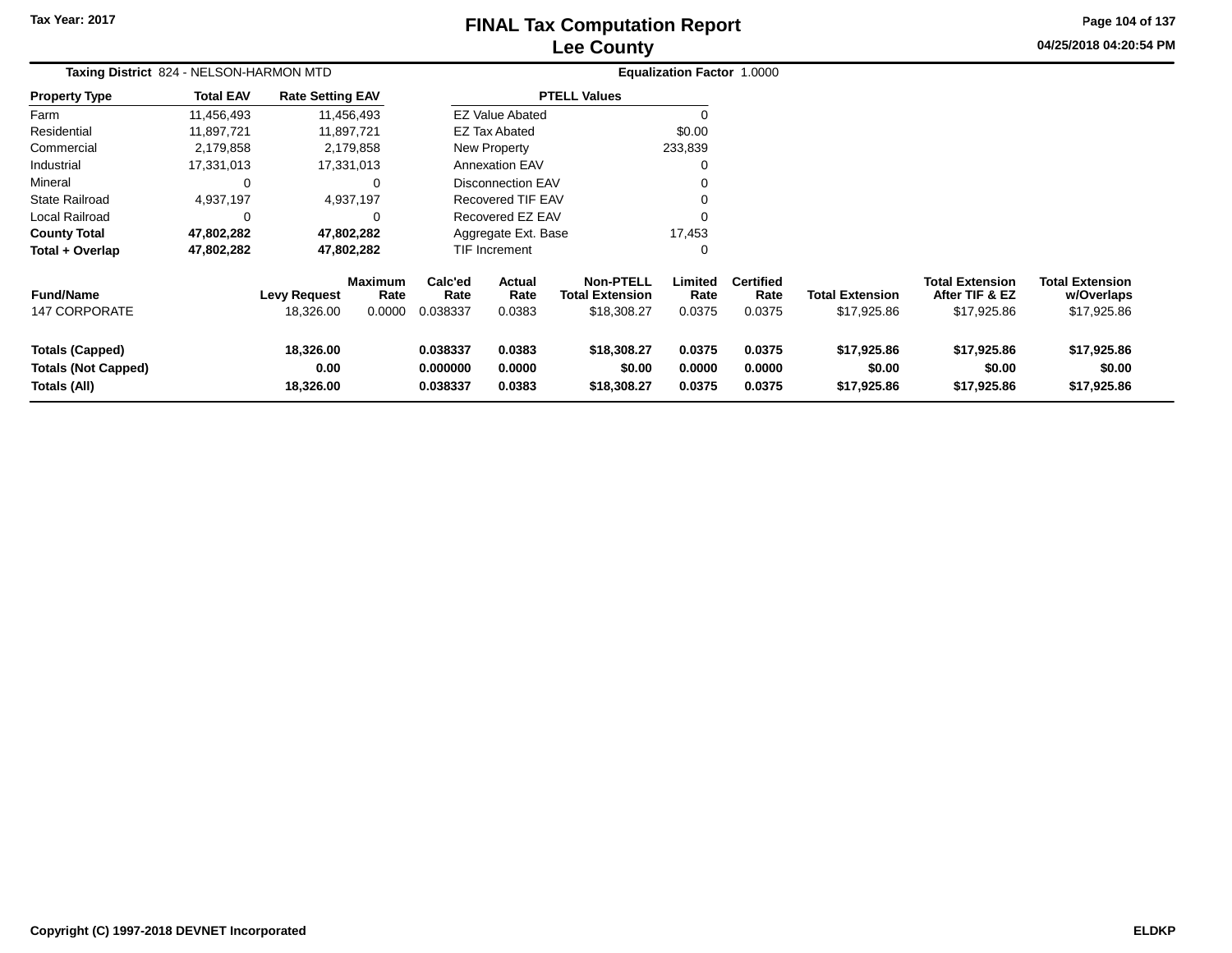# **Lee CountyFINAL Tax Computation Report**

**04/25/2018 04:20:54 PM Page 105 of 137**

| Taxing District 825 - E GR-HAM-MAR-SO DIX MTD                        |                  |                                |                        |                                              |                            |                                            | <b>Equalization Factor 1.0000</b> |                            |                                      |                                          |                                      |
|----------------------------------------------------------------------|------------------|--------------------------------|------------------------|----------------------------------------------|----------------------------|--------------------------------------------|-----------------------------------|----------------------------|--------------------------------------|------------------------------------------|--------------------------------------|
| <b>Property Type</b>                                                 | <b>Total EAV</b> | <b>Rate Setting EAV</b>        |                        |                                              |                            | <b>PTELL Values</b>                        |                                   |                            |                                      |                                          |                                      |
| Farm                                                                 | 31,291,559       |                                | 31,291,559             |                                              | <b>EZ Value Abated</b>     |                                            |                                   |                            |                                      |                                          |                                      |
| Residential                                                          | 16,459,692       |                                | 16,459,692             |                                              | <b>EZ Tax Abated</b>       |                                            | \$0.00                            |                            |                                      |                                          |                                      |
| Commercial                                                           | 12,753,337       |                                | 12,753,337             |                                              | <b>New Property</b>        |                                            | 376,183                           |                            |                                      |                                          |                                      |
| Industrial                                                           | 30,346,864       |                                | 30,346,864             |                                              | <b>Annexation EAV</b>      |                                            | 0                                 |                            |                                      |                                          |                                      |
| Mineral                                                              | 4,582,200        |                                | 4,582,200              |                                              | <b>Disconnection EAV</b>   |                                            |                                   |                            |                                      |                                          |                                      |
| State Railroad                                                       | 1,053,726        |                                | 1,053,726              | <b>Recovered TIF EAV</b><br>Recovered EZ EAV |                            |                                            |                                   |                            |                                      |                                          |                                      |
| Local Railroad                                                       | 1,090            |                                | 1,090                  |                                              |                            |                                            |                                   |                            |                                      |                                          |                                      |
| <b>County Total</b>                                                  | 96,488,468       |                                | 96,488,468             |                                              | Aggregate Ext. Base        |                                            | 18,498                            |                            |                                      |                                          |                                      |
| Total + Overlap                                                      | 96,488,468       |                                | 96,488,468             |                                              | TIF Increment              |                                            | 0                                 |                            |                                      |                                          |                                      |
| <b>Fund/Name</b>                                                     |                  | <b>Levy Request</b>            | <b>Maximum</b><br>Rate | Calc'ed<br>Rate                              | <b>Actual</b><br>Rate      | <b>Non-PTELL</b><br><b>Total Extension</b> | Limited<br>Rate                   | <b>Certified</b><br>Rate   | <b>Total Extension</b>               | <b>Total Extension</b><br>After TIF & EZ | <b>Total Extension</b><br>w/Overlaps |
| <b>147 CORPORATE</b>                                                 |                  | 18,500.00                      | 0.0000                 | 0.019173                                     | 0.0192                     | \$18,525.79                                | 0.0192                            | 0.0192                     | \$18,525.79                          | \$18,525.79                              | \$18,525.79                          |
| <b>Totals (Capped)</b><br><b>Totals (Not Capped)</b><br>Totals (All) |                  | 18,500.00<br>0.00<br>18,500.00 |                        | 0.019173<br>0.000000<br>0.019173             | 0.0192<br>0.0000<br>0.0192 | \$18,525.79<br>\$0.00<br>\$18,525.79       | 0.0192<br>0.0000<br>0.0192        | 0.0192<br>0.0000<br>0.0192 | \$18,525.79<br>\$0.00<br>\$18,525.79 | \$18,525.79<br>\$0.00<br>\$18,525.79     | \$18,525.79<br>\$0.00<br>\$18,525.79 |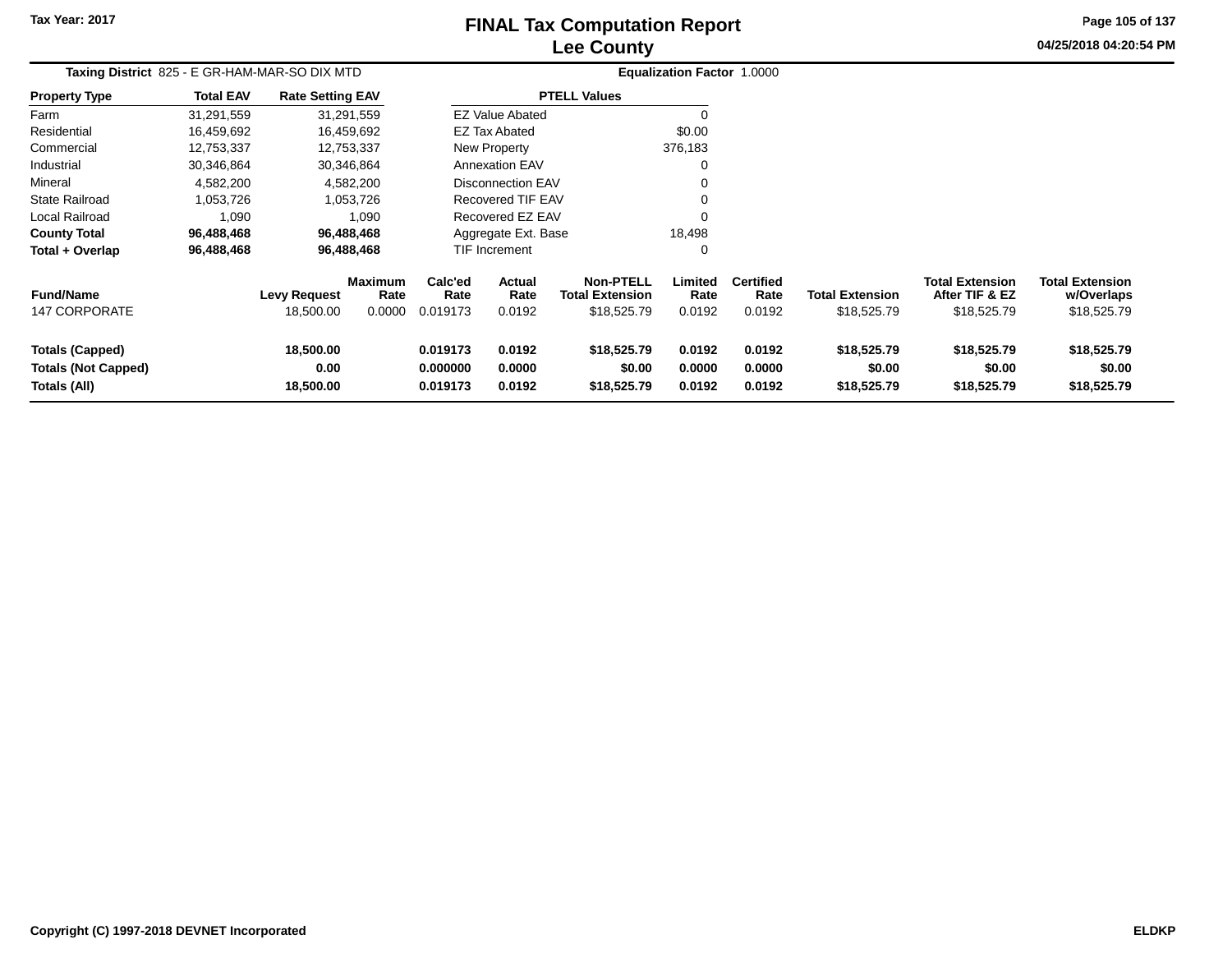## **Lee CountyFINAL Tax Computation Report**

**Page 106 of 137**

| 04/25/2018 04:20:54 PM |
|------------------------|
|------------------------|

| Taxing District 826 - AMBOY-LEE CENTER MTD                           |                  |                                  |                                  | Equalization Factor 1.0000            |                            |                                                    |                            |                                    |                                       |                                                         |                                                     |
|----------------------------------------------------------------------|------------------|----------------------------------|----------------------------------|---------------------------------------|----------------------------|----------------------------------------------------|----------------------------|------------------------------------|---------------------------------------|---------------------------------------------------------|-----------------------------------------------------|
| <b>Property Type</b>                                                 | <b>Total EAV</b> | <b>Rate Setting EAV</b>          |                                  |                                       |                            | <b>PTELL Values</b>                                |                            |                                    |                                       |                                                         |                                                     |
| Farm                                                                 | 16,122,577       |                                  | 16,122,577                       |                                       | <b>EZ Value Abated</b>     |                                                    | $\Omega$                   |                                    |                                       |                                                         |                                                     |
| Residential                                                          | 28,487,719       |                                  | 28,487,719                       |                                       | EZ Tax Abated              |                                                    | \$0.00                     |                                    |                                       |                                                         |                                                     |
| Commercial                                                           | 7,602,842        |                                  | 7,602,842                        |                                       | New Property               |                                                    | 315,896                    |                                    |                                       |                                                         |                                                     |
| Industrial                                                           | 6,490,648        |                                  | 6,490,648                        |                                       | <b>Annexation EAV</b>      |                                                    | 0                          |                                    |                                       |                                                         |                                                     |
| Mineral                                                              | 1,653,731        |                                  | 1.653.731                        |                                       | <b>Disconnection EAV</b>   |                                                    | 0                          |                                    |                                       |                                                         |                                                     |
| <b>State Railroad</b>                                                | 7,283            |                                  | 7,283                            | Recovered TIF EAV<br>Recovered EZ EAV |                            |                                                    | 0                          |                                    |                                       |                                                         |                                                     |
| Local Railroad                                                       | 1,800            |                                  | 1,800                            |                                       |                            |                                                    | 0                          |                                    |                                       |                                                         |                                                     |
| <b>County Total</b>                                                  | 60,366,600       |                                  | 60,366,600                       |                                       | Aggregate Ext. Base        |                                                    | 29,654                     |                                    |                                       |                                                         |                                                     |
| Total + Overlap                                                      | 60,366,600       |                                  | 60,366,600                       |                                       | TIF Increment              |                                                    | 0                          |                                    |                                       |                                                         |                                                     |
| <b>Fund/Name</b><br>147 CORPORATE                                    |                  | <b>Levy Request</b><br>29,936.00 | <b>Maximum</b><br>Rate<br>0.0000 | Calc'ed<br>Rate<br>0.049590           | Actual<br>Rate<br>0.0496   | <b>Non-PTELL</b><br>Total Extension<br>\$29,941.83 | Limited<br>Rate<br>0.0496  | <b>Certified</b><br>Rate<br>0.0496 | <b>Total Extension</b><br>\$29,941.83 | <b>Total Extension</b><br>After TIF & EZ<br>\$29,941.83 | <b>Total Extension</b><br>w/Overlaps<br>\$29,941.83 |
| <b>Totals (Capped)</b><br><b>Totals (Not Capped)</b><br>Totals (All) |                  | 29,936.00<br>0.00<br>29,936.00   |                                  | 0.049590<br>0.000000<br>0.049590      | 0.0496<br>0.0000<br>0.0496 | \$29,941.83<br>\$0.00<br>\$29,941.83               | 0.0496<br>0.0000<br>0.0496 | 0.0496<br>0.0000<br>0.0496         | \$29,941.83<br>\$0.00<br>\$29,941.83  | \$29,941.83<br>\$0.00<br>\$29,941.83                    | \$29,941.83<br>\$0.00<br>\$29,941.83                |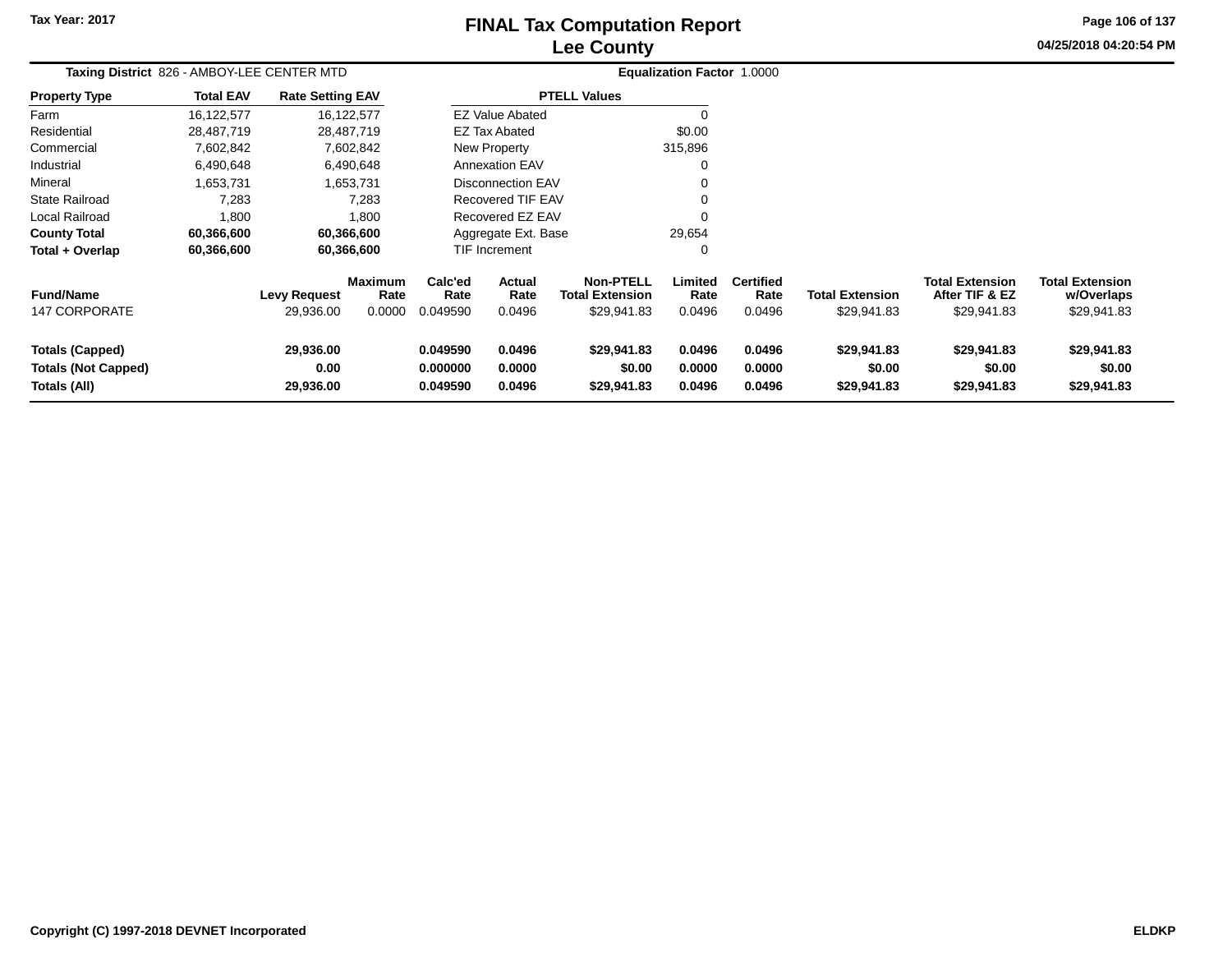# **Lee CountyFINAL Tax Computation Report**

**04/25/2018 04:20:54 PM Page 107 of 137**

|                                                                      | Taxing District 827 - MAY-SUBLETTE MTD |                                |                        |                                  |                            |                                            | Equalization Factor 1.0000 |                            |                                      |                                          |                                      |  |
|----------------------------------------------------------------------|----------------------------------------|--------------------------------|------------------------|----------------------------------|----------------------------|--------------------------------------------|----------------------------|----------------------------|--------------------------------------|------------------------------------------|--------------------------------------|--|
| <b>Property Type</b>                                                 | <b>Total EAV</b>                       | <b>Rate Setting EAV</b>        |                        |                                  |                            | <b>PTELL Values</b>                        |                            |                            |                                      |                                          |                                      |  |
| Farm                                                                 | 22,969,893                             | 22,969,893                     |                        |                                  | <b>EZ Value Abated</b>     |                                            | O                          |                            |                                      |                                          |                                      |  |
| Residential                                                          | 25,102,813                             | 25,102,813                     |                        |                                  | <b>EZ Tax Abated</b>       |                                            | \$0.00                     |                            |                                      |                                          |                                      |  |
| Commercial                                                           | 4,629,099                              | 4,629,099                      |                        |                                  | New Property               |                                            | 335,774                    |                            |                                      |                                          |                                      |  |
| Industrial                                                           | 18,928                                 | 18,928                         |                        |                                  | <b>Annexation EAV</b>      |                                            | $\Omega$                   |                            |                                      |                                          |                                      |  |
| Mineral                                                              | 9,972,317                              | 9,972,317                      |                        | <b>Disconnection EAV</b>         |                            |                                            |                            |                            |                                      |                                          |                                      |  |
| <b>State Railroad</b>                                                | 0                                      |                                | 0                      | Recovered TIF EAV                |                            |                                            |                            |                            |                                      |                                          |                                      |  |
| Local Railroad                                                       | 8,090                                  |                                | 8,090                  | Recovered EZ EAV                 |                            |                                            | $\Omega$                   |                            |                                      |                                          |                                      |  |
| <b>County Total</b>                                                  | 62,701,140                             | 62,701,140                     |                        |                                  | Aggregate Ext. Base        |                                            | 22,198                     |                            |                                      |                                          |                                      |  |
| Total + Overlap                                                      | 62,701,140                             | 62,701,140                     |                        |                                  | TIF Increment              |                                            | $\Omega$                   |                            |                                      |                                          |                                      |  |
| <b>Fund/Name</b>                                                     |                                        | <b>Levy Request</b>            | <b>Maximum</b><br>Rate | Calc'ed<br>Rate                  | <b>Actual</b><br>Rate      | <b>Non-PTELL</b><br><b>Total Extension</b> | Limited<br>Rate            | <b>Certified</b><br>Rate   | <b>Total Extension</b>               | <b>Total Extension</b><br>After TIF & EZ | <b>Total Extension</b><br>w/Overlaps |  |
| 147 CORPORATE                                                        |                                        | 24,954.00                      | 0.0000                 | 0.039798                         | 0.0398                     | \$24,955.05                                | 0.0363                     | 0.0363                     | \$22,760.51                          | \$22,760.51                              | \$22,760.51                          |  |
| <b>Totals (Capped)</b><br><b>Totals (Not Capped)</b><br>Totals (All) |                                        | 24,954.00<br>0.00<br>24,954.00 |                        | 0.039798<br>0.000000<br>0.039798 | 0.0398<br>0.0000<br>0.0398 | \$24,955.05<br>\$0.00<br>\$24,955.05       | 0.0363<br>0.0000<br>0.0363 | 0.0363<br>0.0000<br>0.0363 | \$22,760.51<br>\$0.00<br>\$22,760.51 | \$22,760.51<br>\$0.00<br>\$22,760.51     | \$22,760.51<br>\$0.00<br>\$22,760.51 |  |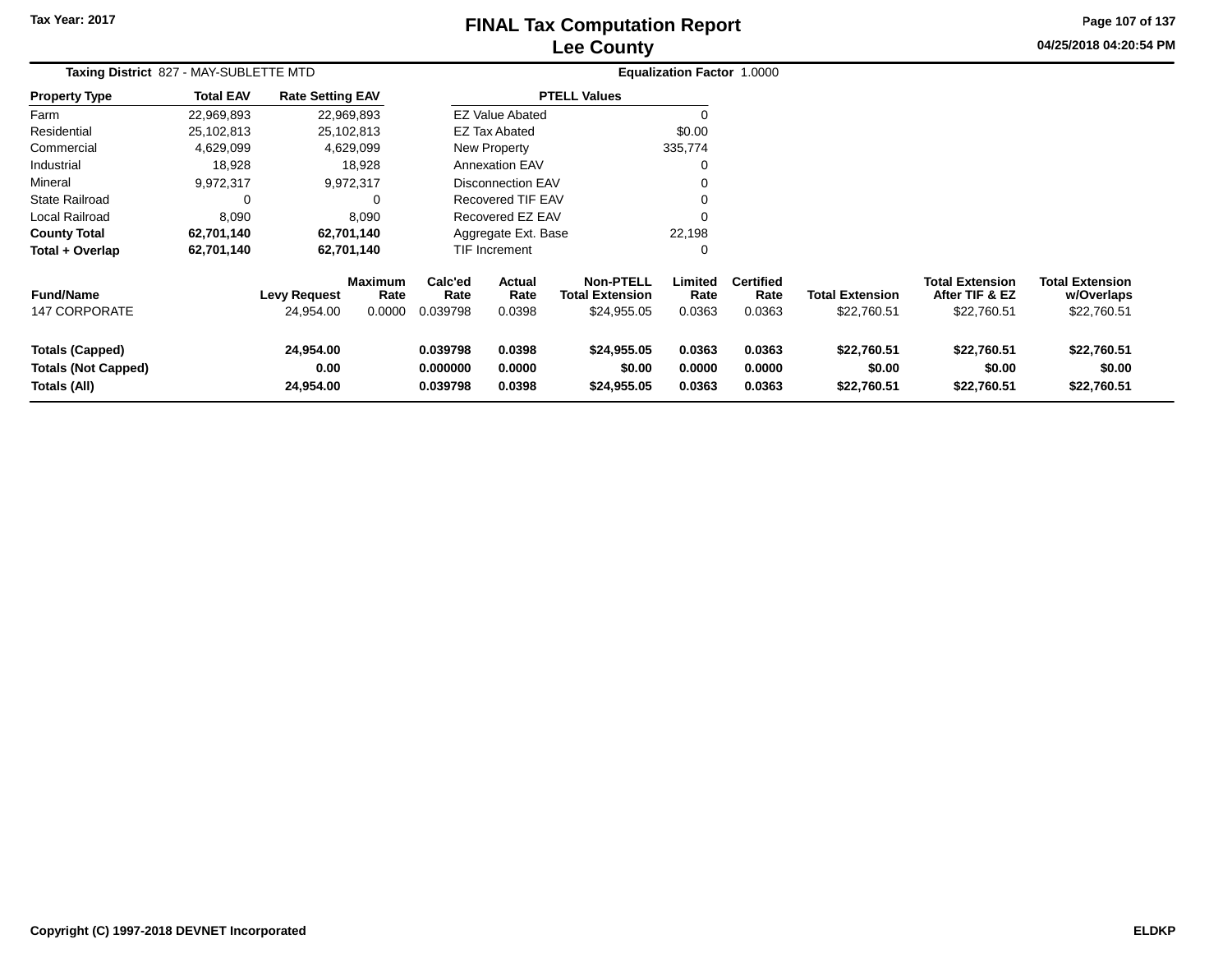# **Lee CountyFINAL Tax Computation Report**

**04/25/2018 04:20:54 PMPage 108 of 137**

| Taxing District 828 - BROOKLYN-WYOMING MTD                           |                  |                                |                                  | <b>Equalization Factor 1.0000</b> |                            |                                                           |                            |                                    |                                       |                                                         |                                                     |
|----------------------------------------------------------------------|------------------|--------------------------------|----------------------------------|-----------------------------------|----------------------------|-----------------------------------------------------------|----------------------------|------------------------------------|---------------------------------------|---------------------------------------------------------|-----------------------------------------------------|
| Property Type                                                        | <b>Total EAV</b> | <b>Rate Setting EAV</b>        |                                  | <b>PTELL Values</b>               |                            |                                                           |                            |                                    |                                       |                                                         |                                                     |
| Farm                                                                 | 25,906,641       |                                | 25,895,838                       |                                   | <b>EZ Value Abated</b>     |                                                           | 0                          |                                    |                                       |                                                         |                                                     |
| Residential                                                          | 19,181,989       | 17,270,301                     |                                  | <b>EZ Tax Abated</b>              |                            |                                                           | \$0.00                     |                                    |                                       |                                                         |                                                     |
| Commercial                                                           | 2,695,012        | 2,521,215                      |                                  | New Property                      |                            |                                                           | 521,703                    |                                    |                                       |                                                         |                                                     |
| Industrial                                                           | 132,986          | 132,986                        |                                  | <b>Annexation EAV</b>             |                            |                                                           | 0                          |                                    |                                       |                                                         |                                                     |
| Mineral                                                              | 15,478,297       | 15,478,297                     |                                  | <b>Disconnection EAV</b>          |                            |                                                           |                            |                                    |                                       |                                                         |                                                     |
| State Railroad                                                       | 0                |                                |                                  | Recovered TIF EAV                 |                            |                                                           |                            |                                    |                                       |                                                         |                                                     |
| Local Railroad                                                       | 2,400            | 2,400                          |                                  | Recovered EZ EAV                  |                            |                                                           |                            |                                    |                                       |                                                         |                                                     |
| <b>County Total</b>                                                  | 63,397,325       | 61,301,037                     |                                  |                                   | Aggregate Ext. Base        |                                                           | 28,407                     |                                    |                                       |                                                         |                                                     |
| Total + Overlap                                                      | 63,397,325       | 61,301,037                     |                                  | TIF Increment                     |                            |                                                           | 2,096,288                  |                                    |                                       |                                                         |                                                     |
| <b>Fund/Name</b><br><b>147 CORPORATE</b>                             |                  | Levy Request<br>15,000.00      | <b>Maximum</b><br>Rate<br>0.0000 | Calc'ed<br>Rate<br>0.024469       | Actual<br>Rate<br>0.0245   | <b>Non-PTELL</b><br><b>Total Extension</b><br>\$15,018.75 | Limited<br>Rate<br>0.0245  | <b>Certified</b><br>Rate<br>0.0245 | <b>Total Extension</b><br>\$15,532.34 | <b>Total Extension</b><br>After TIF & EZ<br>\$15,018.75 | <b>Total Extension</b><br>w/Overlaps<br>\$15,018.75 |
| <b>Totals (Capped)</b><br><b>Totals (Not Capped)</b><br>Totals (All) |                  | 15,000.00<br>0.00<br>15,000.00 |                                  | 0.024469<br>0.000000<br>0.024469  | 0.0245<br>0.0000<br>0.0245 | \$15,018.75<br>\$0.00<br>\$15,018.75                      | 0.0245<br>0.0000<br>0.0245 | 0.0245<br>0.0000<br>0.0245         | \$15,532.34<br>\$0.00<br>\$15,532.34  | \$15,018.75<br>\$0.00<br>\$15,018.75                    | \$15,018.75<br>\$0.00<br>\$15,018.75                |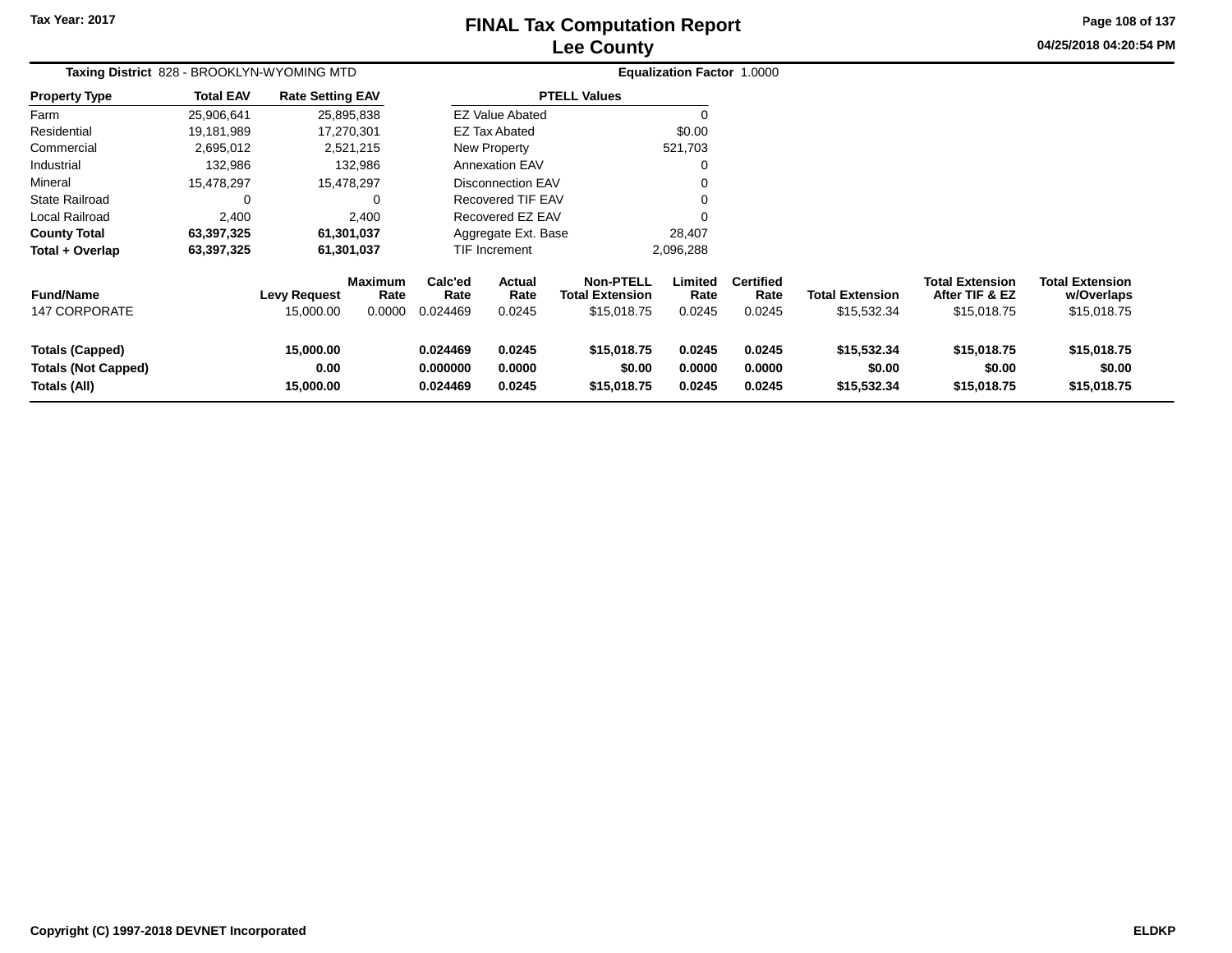**Page 109 of 137**

| <b>Taxing District 851 - DIXON PARK DISTRICT</b> |                              |                          |                        |                      |                          |                                            | <b>Equalization Factor 1.0000</b> |                          |                              |                                          |                                      |
|--------------------------------------------------|------------------------------|--------------------------|------------------------|----------------------|--------------------------|--------------------------------------------|-----------------------------------|--------------------------|------------------------------|------------------------------------------|--------------------------------------|
| <b>Property Type</b>                             | <b>Total EAV</b>             | <b>Rate Setting EAV</b>  |                        |                      |                          | <b>PTELL Values</b>                        |                                   |                          |                              |                                          |                                      |
| Farm                                             | 933,884                      |                          | 933,884                |                      | <b>EZ Value Abated</b>   |                                            | 132,637                           |                          |                              |                                          |                                      |
| Residential                                      | 110,014,502                  |                          | 108,973,542            |                      | <b>EZ Tax Abated</b>     |                                            | \$635.21                          |                          |                              |                                          |                                      |
| Commercial                                       | 46,513,725                   |                          | 43,348,095             |                      | New Property             |                                            | 557,428                           |                          |                              |                                          |                                      |
| Industrial                                       | 26,563,107                   |                          | 26,563,107             |                      | <b>Annexation EAV</b>    |                                            | 64,975                            |                          |                              |                                          |                                      |
| Mineral                                          | 0                            |                          | $\Omega$               |                      | <b>Disconnection EAV</b> |                                            | 0                                 |                          |                              |                                          |                                      |
| <b>State Railroad</b>                            | 1,305,735                    |                          | 1,305,735              |                      | Recovered TIF EAV        |                                            | 24,700                            |                          |                              |                                          |                                      |
| Local Railroad                                   | $\Omega$                     |                          | $\Omega$               |                      | Recovered EZ EAV         |                                            | 2,134,796                         |                          |                              |                                          |                                      |
| <b>County Total</b>                              | 185,330,953<br>181, 124, 363 |                          |                        |                      | Aggregate Ext. Base      |                                            | 677,561                           |                          |                              |                                          |                                      |
| Total + Overlap                                  | 185,330,953                  |                          | 181,124,363            |                      | <b>TIF Increment</b>     |                                            | 4,073,953                         |                          |                              |                                          |                                      |
| <b>Fund/Name</b>                                 |                              | <b>Levy Request</b>      | <b>Maximum</b><br>Rate | Calc'ed<br>Rate      | Actual<br>Rate           | <b>Non-PTELL</b><br><b>Total Extension</b> | Limited<br>Rate                   | <b>Certified</b><br>Rate | <b>Total Extension</b>       | <b>Total Extension</b><br>After TIF & EZ | <b>Total Extension</b><br>w/Overlaps |
| 001 CORPORATE                                    |                              | 184,000.00               | 0.1000                 | 0.101588             | 0.1000                   | \$181,124.36                               | 0.1000                            | 0.1000                   | \$185,330.95                 | \$181,124.36                             | \$181,124.36                         |
| 003 BONDS & INTEREST                             |                              | 149,095.00               | 0.0000                 | 0.082316             | 0.0823                   | \$149,065.35                               | 0.0827                            | 0.0827                   | \$153,268.70                 | \$149,789.85                             | \$149,789.85                         |
| 005 I.M.R.F.                                     |                              | 15,000.00                | 0.0000                 | 0.008282             | 0.0083                   | \$15,033.32                                | 0.0083                            | 0.0083                   | \$15,382.47                  | \$15,033.32                              | \$15,033.32                          |
| 014 POLICE SYSTEM                                |                              | 43,600.00                | 0.0250                 | 0.024072             | 0.0241                   | \$43,650.97                                | 0.0241                            | 0.0241                   | \$44,664.76                  | \$43,650.97                              | \$43,650.97                          |
| 027 AUDIT                                        |                              | 5,500.00                 | 0.0050                 | 0.003037             | 0.0030                   | \$5,433.73                                 | 0.0030                            | 0.0030                   | \$5,559.93                   | \$5,433.73                               | \$5,433.73                           |
| 035 LIABILITY INSURANCE                          |                              | 35,000.00                | 0.0000                 | 0.019324             | 0.0193                   | \$34,957.00                                | 0.0193                            | 0.0193                   | \$35,768.87                  | \$34,957.00                              | \$34,957.00                          |
| 047 SOCIAL SECURITY                              |                              | 37,000.00                | 0.0000                 | 0.020428             | 0.0204                   | \$36,949.37                                | 0.0204                            | 0.0204                   | \$37,807.51                  | \$36,949.37                              | \$36,949.37                          |
| 060 UNEMPLOYMENT INSURANC                        |                              | 14,000.00                | 0.0000                 | 0.007730             | 0.0077                   | \$13,946.58                                | 0.0077                            | 0.0077                   | \$14,270.48                  | \$13,946.58                              | \$13,946.58                          |
| 062 WORKMANS COMP                                |                              | 28,000.00                | 0.0000                 | 0.015459             | 0.0155                   | \$28,074.28                                | 0.0155                            | 0.0155                   | \$28,726.30                  | \$28,074.28                              | \$28,074.28                          |
| <b>122 RECREATIONAL PROGRAMS</b>                 |                              | 211,000.00               | 0.1200                 | 0.116495             | 0.1165                   | \$211,009.88                               | 0.1165                            | 0.1165                   | \$215,910.56                 | \$211,009.88                             | \$211,009.88                         |
| 123 AQUARIUM & MUSEUM                            |                              | 120,000.00               | 0.0700                 | 0.066253             | 0.0663                   | \$120,085.45                               | 0.0663                            | 0.0663                   | \$122,874.42                 | \$120,085.45                             | \$120,085.45                         |
| 125 PAVING LIGHTS                                |                              | 8,400.00                 | 0.0050                 | 0.004638             | 0.0046                   | \$8,331.72                                 | 0.0046                            | 0.0046                   | \$8,525.22                   | \$8,331.72                               | \$8,331.72                           |
| <b>126 HANDICAPPED-JOINT RECR</b>                |                              | 19,000.00                | 0.0400                 | 0.010490             | 0.0105                   | \$19,018.06                                | 0.0105                            | 0.0105                   | \$19,459.75                  | \$19,018.06                              | \$19,018.06                          |
| <b>Totals (Capped)</b>                           |                              | 701,500.00               |                        | 0.387306             | 0.3857                   | \$698,596.66                               | 0.3857                            | 0.3857                   | \$714,821.47                 | \$698,596.66                             | \$698,596.66                         |
| <b>Totals (Not Capped)</b><br>Totals (All)       |                              | 168,095.00<br>869,595.00 |                        | 0.092806<br>0.480112 | 0.0928<br>0.4785         | \$168,083.41<br>\$866,680.07               | 0.0932<br>0.4789                  | 0.0932<br>0.4789         | \$172,728.45<br>\$887,549.92 | \$168,807.91<br>\$867,404.57             | \$168,807.91<br>\$867,404.57         |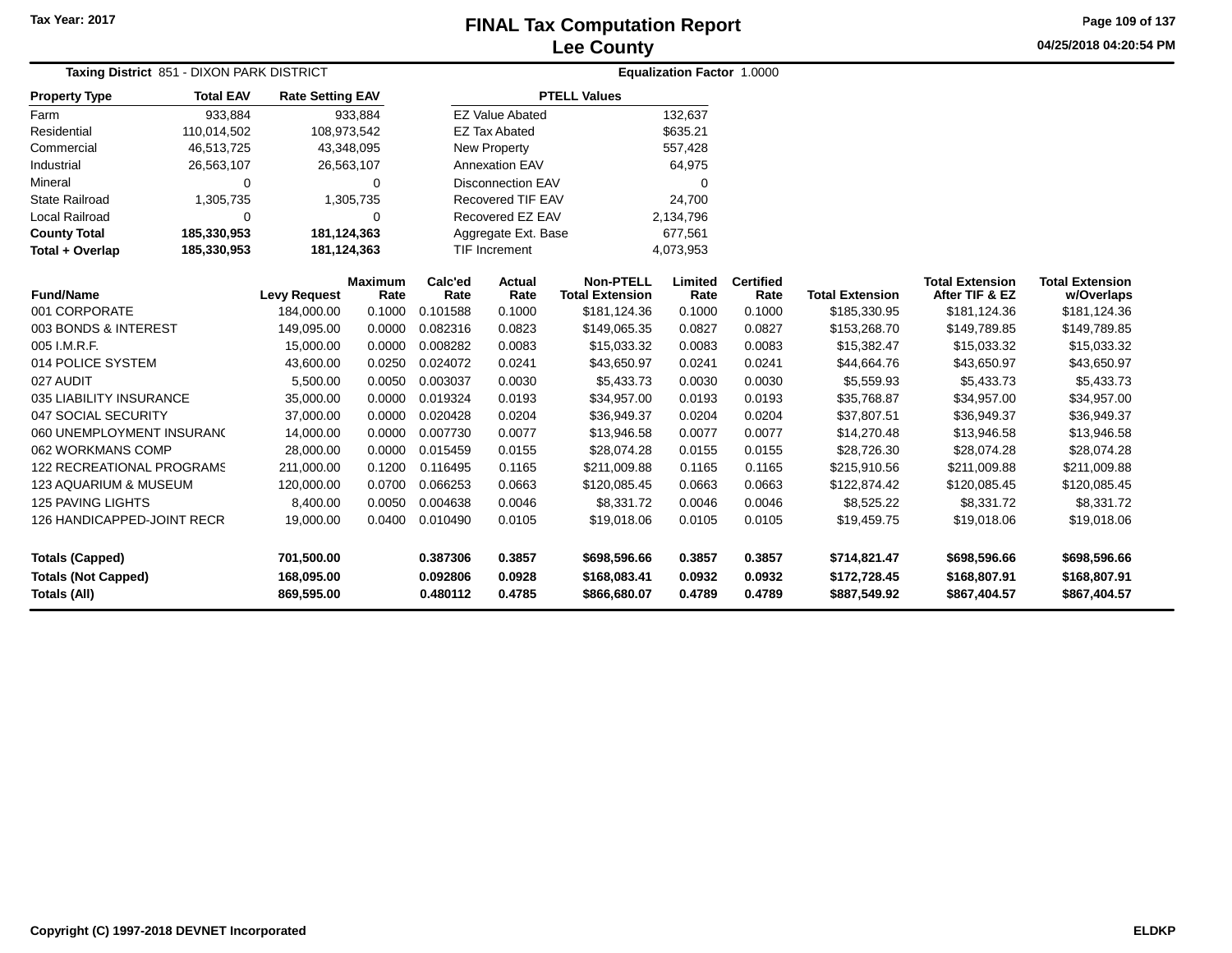**04/25/2018 04:20:54 PM Page 110 of 137**

| Taxing District 852 - WALNUT PARK DISTRICT<br><b>Total EAV</b><br><b>Rate Setting EAV</b> |              |                     |                        |                 |                          |                                            | Equalization Factor 1.0000 |                          |                                |                                          |                                      |
|-------------------------------------------------------------------------------------------|--------------|---------------------|------------------------|-----------------|--------------------------|--------------------------------------------|----------------------------|--------------------------|--------------------------------|------------------------------------------|--------------------------------------|
| <b>Property Type</b>                                                                      |              |                     |                        |                 |                          | <b>PTELL Values</b>                        |                            |                          | <b>Overlapping County</b>      | <b>Overlap EAV</b>                       |                                      |
| Farm                                                                                      | 8,072,160    |                     | 8,072,160              |                 | <b>EZ Value Abated</b>   |                                            | 0                          | <b>Bureau County</b>     |                                | 30,070,003                               |                                      |
| Residential                                                                               | 965,509      |                     | 965,509                |                 | <b>EZ Tax Abated</b>     |                                            | \$0.00                     |                          | <b>Whiteside County</b>        | 1,184,076                                |                                      |
| Commercial                                                                                | 0            |                     | 0                      |                 | New Property             |                                            | 12,178                     | Total                    |                                | 31,254,079                               |                                      |
| Industrial                                                                                | 23,979       |                     | 23,979                 |                 | <b>Annexation EAV</b>    |                                            | 0                          |                          | * denotes use of estimated EAV |                                          |                                      |
| Mineral                                                                                   | 0            |                     | 0                      |                 | Disconnection EAV        |                                            |                            |                          |                                |                                          |                                      |
| <b>State Railroad</b>                                                                     | 484,631      |                     | 484,631                |                 | <b>Recovered TIF EAV</b> |                                            |                            |                          |                                |                                          |                                      |
| Local Railroad                                                                            | $\mathbf{0}$ |                     | 0                      |                 | Recovered EZ EAV         |                                            |                            |                          |                                |                                          |                                      |
| <b>County Total</b>                                                                       | 9,546,279    |                     | 9,546,279              |                 | Aggregate Ext. Base      |                                            |                            |                          |                                |                                          |                                      |
| Total + Overlap                                                                           | 40,800,358   |                     | 40,800,358             |                 | TIF Increment            |                                            |                            |                          |                                |                                          |                                      |
| <b>Fund/Name</b>                                                                          |              | <b>Levy Request</b> | <b>Maximum</b><br>Rate | Calc'ed<br>Rate | Actual<br>Rate           | <b>Non-PTELL</b><br><b>Total Extension</b> | Limited<br>Rate            | <b>Certified</b><br>Rate | <b>Total Extension</b>         | <b>Total Extension</b><br>After TIF & EZ | <b>Total Extension</b><br>w/Overlaps |
| 001 CORPORATE                                                                             |              | 39,200.00           | 0.1000                 | 0.096078        | 0.0961                   | \$9,173.97                                 | 0.0961                     | 0.0961                   | \$9,173.97                     | \$9,173.97                               | \$39,209.14                          |
| 003 BONDS & INTEREST                                                                      |              | 115,500.00          | 0.0000                 | 0.283086        | 0.2831                   | \$27,025.52                                | 0.2845                     | 0.2845                   | \$27,159.16                    | \$27,159.16                              | \$116,077.02                         |
| 035 LIABILITY INSURANCE                                                                   |              | 34,350.00           | 0.0000                 | 0.084190        | 0.0842                   | \$8,037.97                                 | 0.0842                     | 0.0842                   | \$8,037.97                     | \$8,037.97                               | \$34,353.90                          |
| 047 SOCIAL SECURITY                                                                       |              | 10,000.00           | 0.0000                 | 0.024510        | 0.0245                   | \$2,338.84                                 | 0.0245                     | 0.0245                   | \$2,338.84                     | \$2,338.84                               | \$9,996.09                           |
| <b>122 RECREATIONAL PROGRAMS</b>                                                          |              | 29,400.00           | 0.0750                 | 0.072058        | 0.0721                   | \$6,882.87                                 | 0.0721                     | 0.0721                   | \$6,882.87                     | \$6,882.87                               | \$29,417.06                          |
| <b>Totals (Capped)</b>                                                                    |              | 0.00                |                        | 0.000000        | 0.0000                   | \$0.00                                     | 0.0000                     | 0.0000                   | \$0.00                         | \$0.00                                   | \$0.00                               |
| <b>Totals (Not Capped)</b>                                                                |              | 228,450.00          |                        | 0.559922        | 0.5600                   | \$53,459.17                                | 0.5614                     | 0.5614                   | \$53,592.81                    | \$53,592.81                              | \$229,053.21                         |
| Totals (All)                                                                              |              | 228,450.00          |                        | 0.559922        | 0.5600                   | \$53,459.17                                | 0.5614                     | 0.5614                   | \$53,592.81                    | \$53,592.81                              | \$229,053.21                         |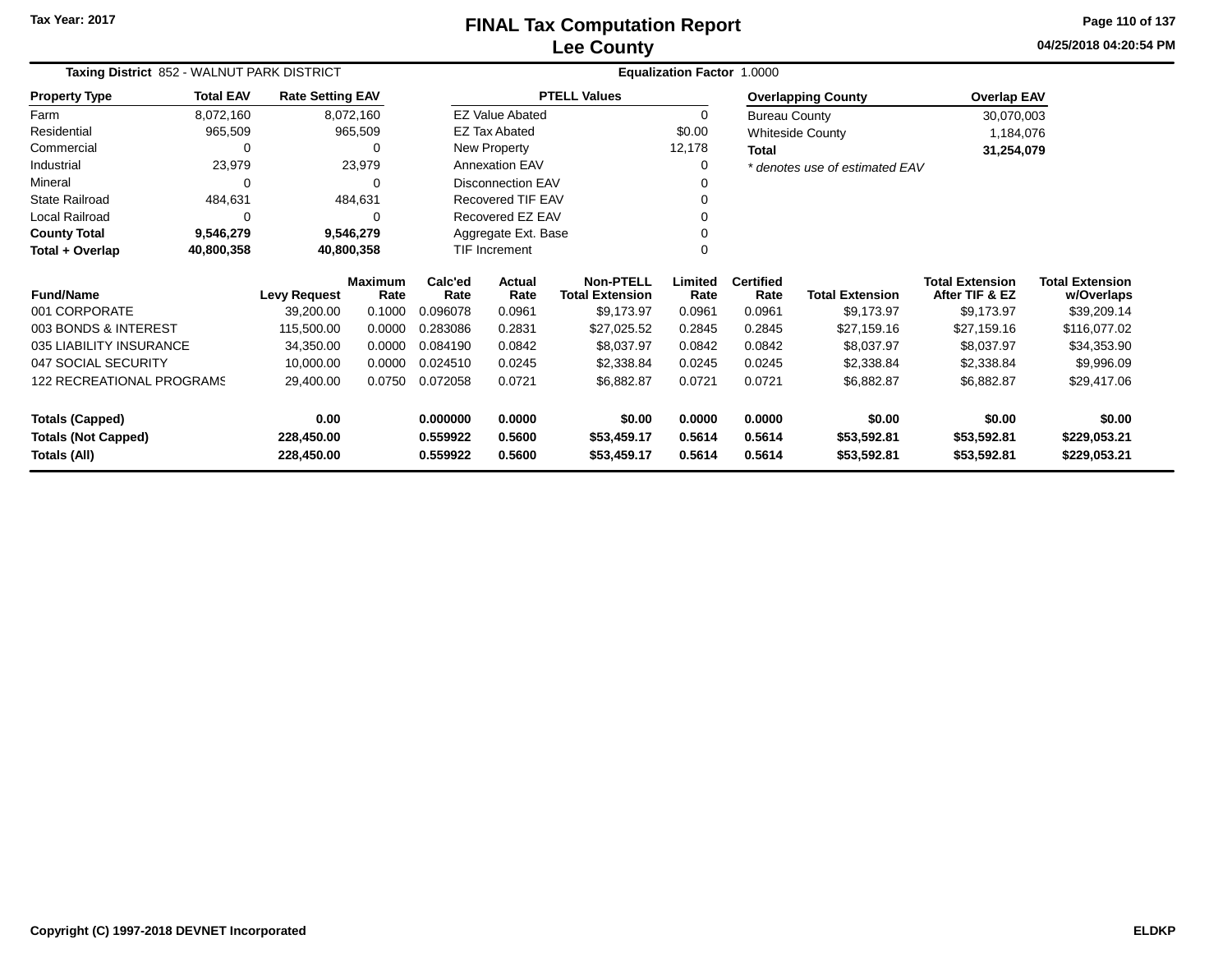**04/25/2018 04:20:54 PM Page 111 of 137**

| <b>Taxing District 853 - FRANKLIN GROVE SANITARY</b>                 |                  |                              |                        | Equalization Factor 1.0000       |                              |                                            |                            |                            |                                    |                                          |                                      |
|----------------------------------------------------------------------|------------------|------------------------------|------------------------|----------------------------------|------------------------------|--------------------------------------------|----------------------------|----------------------------|------------------------------------|------------------------------------------|--------------------------------------|
| <b>Property Type</b>                                                 | <b>Total EAV</b> | <b>Rate Setting EAV</b>      |                        |                                  |                              | <b>PTELL Values</b>                        |                            |                            |                                    |                                          |                                      |
| Farm                                                                 | 18,392           |                              | 18,392                 |                                  | <b>EZ Value Abated</b>       |                                            | $\Omega$                   |                            |                                    |                                          |                                      |
| Residential                                                          | 6,462,809        |                              | 6,462,809              |                                  | <b>EZ Tax Abated</b>         |                                            | \$0.00                     |                            |                                    |                                          |                                      |
| Commercial                                                           | 2,321,773        |                              | 2,321,773              |                                  | New Property                 |                                            | 10,540                     |                            |                                    |                                          |                                      |
| Industrial                                                           | 0                |                              | 0                      |                                  | <b>Annexation EAV</b>        |                                            | 0                          |                            |                                    |                                          |                                      |
| Mineral                                                              | 0                |                              | 0                      |                                  | <b>Disconnection EAV</b>     |                                            | 73,694                     |                            |                                    |                                          |                                      |
| <b>State Railroad</b>                                                | 157,935          |                              | 157,935                |                                  | <b>Recovered TIF EAV</b>     |                                            | 0                          |                            |                                    |                                          |                                      |
| <b>Local Railroad</b>                                                | 0                |                              | 0                      |                                  | Recovered EZ EAV<br>$\Omega$ |                                            |                            |                            |                                    |                                          |                                      |
| <b>County Total</b>                                                  | 8,960,909        |                              | 8,960,909              | 5,580<br>Aggregate Ext. Base     |                              |                                            |                            |                            |                                    |                                          |                                      |
| Total + Overlap                                                      | 8,960,909        |                              | 8,960,909              |                                  | <b>TIF Increment</b>         |                                            | 0                          |                            |                                    |                                          |                                      |
| <b>Fund/Name</b>                                                     |                  | <b>Levy Request</b>          | <b>Maximum</b><br>Rate | Calc'ed<br>Rate                  | <b>Actual</b><br>Rate        | <b>Non-PTELL</b><br><b>Total Extension</b> | Limited<br>Rate            | <b>Certified</b><br>Rate   | <b>Total Extension</b>             | <b>Total Extension</b><br>After TIF & EZ | <b>Total Extension</b><br>w/Overlaps |
| 001 CORPORATE                                                        |                  | 4,550.00                     | 0.2000                 | 0.050776                         | 0.0508                       | \$4,552.14                                 | 0.0508                     | 0.0508                     | \$4,552.14                         | \$4,552.14                               | \$4,552.14                           |
| 073 CHLOR OF SEWAGE                                                  |                  | 1,057.00                     | 0.0500                 | 0.011796                         | 0.0118                       | \$1,057.39                                 | 0.0118                     | 0.0118                     | \$1,057.39                         | \$1,057.39                               | \$1,057.39                           |
| <b>Totals (Capped)</b><br><b>Totals (Not Capped)</b><br>Totals (All) |                  | 5,607.00<br>0.00<br>5,607.00 |                        | 0.062572<br>0.000000<br>0.062572 | 0.0626<br>0.0000<br>0.0626   | \$5,609.53<br>\$0.00<br>\$5,609.53         | 0.0626<br>0.0000<br>0.0626 | 0.0626<br>0.0000<br>0.0626 | \$5,609.53<br>\$0.00<br>\$5,609.53 | \$5,609.53<br>\$0.00<br>\$5,609.53       | \$5,609.53<br>\$0.00<br>\$5,609.53   |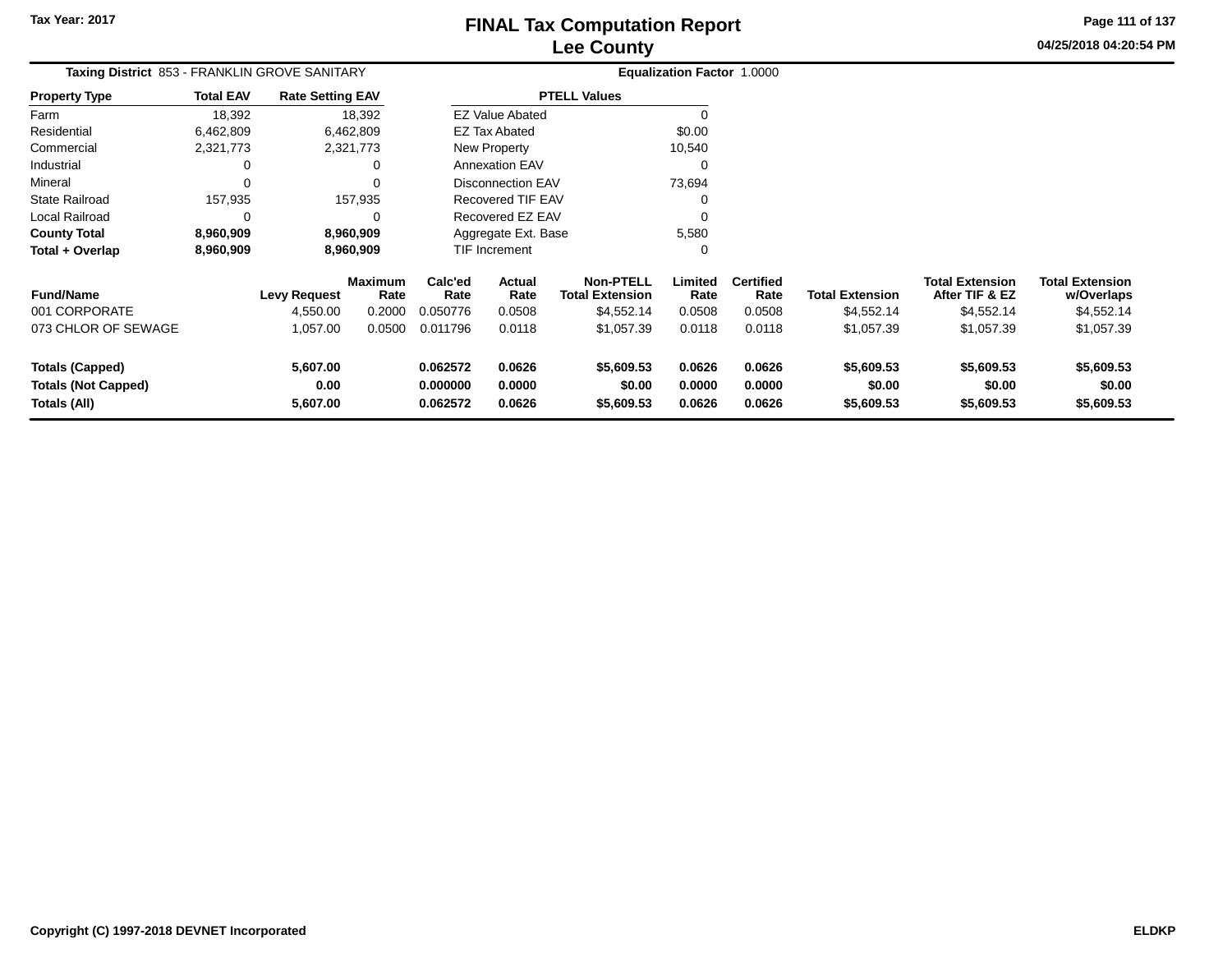**Page 112 of 137**

**04/25/2018 04:20:54 PM**

**w/Overlaps**\$4,210.77

| <b>Taxing District 855 - PAW PAW SANITARY DISTRICT</b><br><b>Rate Setting EAV</b> |                  |                                 |                                  |                                        |                            |                                                          | <b>Equalization Factor 1.0000</b> |                                    |                                      |                                                        |                                                    |
|-----------------------------------------------------------------------------------|------------------|---------------------------------|----------------------------------|----------------------------------------|----------------------------|----------------------------------------------------------|-----------------------------------|------------------------------------|--------------------------------------|--------------------------------------------------------|----------------------------------------------------|
| <b>Property Type</b>                                                              | <b>Total EAV</b> |                                 |                                  |                                        |                            | <b>PTELL Values</b>                                      |                                   |                                    |                                      |                                                        |                                                    |
| Farm                                                                              | 83,833           |                                 | 73,030                           |                                        | <b>EZ Value Abated</b>     |                                                          |                                   |                                    |                                      |                                                        |                                                    |
| Residential                                                                       | 8,777,696        |                                 | 6,866,008                        |                                        | <b>EZ Tax Abated</b>       |                                                          | \$0.00                            |                                    |                                      |                                                        |                                                    |
| Commercial                                                                        | 876,817          |                                 | 703,020                          |                                        | New Property               |                                                          |                                   |                                    |                                      |                                                        |                                                    |
| Industrial                                                                        |                  |                                 | 0                                |                                        | <b>Annexation EAV</b>      |                                                          |                                   |                                    |                                      |                                                        |                                                    |
| Mineral                                                                           |                  |                                 |                                  | Disconnection EAV<br>Recovered TIF EAV |                            |                                                          |                                   |                                    |                                      |                                                        |                                                    |
| <b>State Railroad</b>                                                             |                  |                                 |                                  |                                        |                            |                                                          |                                   |                                    |                                      |                                                        |                                                    |
| Local Railroad                                                                    |                  |                                 |                                  |                                        | Recovered EZ EAV           |                                                          |                                   |                                    |                                      |                                                        |                                                    |
| <b>County Total</b>                                                               | 9,738,346        |                                 | 7,642,058                        |                                        | Aggregate Ext. Base        |                                                          | 4,121                             |                                    |                                      |                                                        |                                                    |
| Total + Overlap                                                                   | 9,738,346        |                                 | 7,642,058                        | TIF Increment                          |                            |                                                          | 2,096,288                         |                                    |                                      |                                                        |                                                    |
| <b>Fund/Name</b><br>001 CORPORATE                                                 |                  | <b>Levy Request</b><br>4,322.00 | <b>Maximum</b><br>Rate<br>0.2000 | Calc'ed<br>Rate<br>0.056555            | Actual<br>Rate<br>0.0566   | <b>Non-PTELL</b><br><b>Total Extension</b><br>\$4,325.40 | Limited<br>Rate<br>0.0551         | <b>Certified</b><br>Rate<br>0.0551 | <b>Total Extension</b><br>\$5,365.83 | <b>Total Extension</b><br>After TIF & EZ<br>\$4,210.77 | <b>Total Extension</b><br>w/Overlaps<br>\$4,210.77 |
|                                                                                   |                  |                                 |                                  |                                        |                            |                                                          |                                   |                                    |                                      |                                                        |                                                    |
| <b>Totals (Capped)</b><br><b>Totals (Not Capped)</b><br>Totals (All)              |                  | 4,322.00<br>0.00<br>4,322.00    |                                  | 0.056555<br>0.000000<br>0.056555       | 0.0566<br>0.0000<br>0.0566 | \$4,325.40<br>\$0.00<br>\$4,325.40                       | 0.0551<br>0.0000<br>0.0551        | 0.0551<br>0.0000<br>0.0551         | \$5,365.83<br>\$0.00<br>\$5,365.83   | \$4,210.77<br>\$0.00<br>\$4,210.77                     | \$4,210.77<br>\$0.00<br>\$4,210.77                 |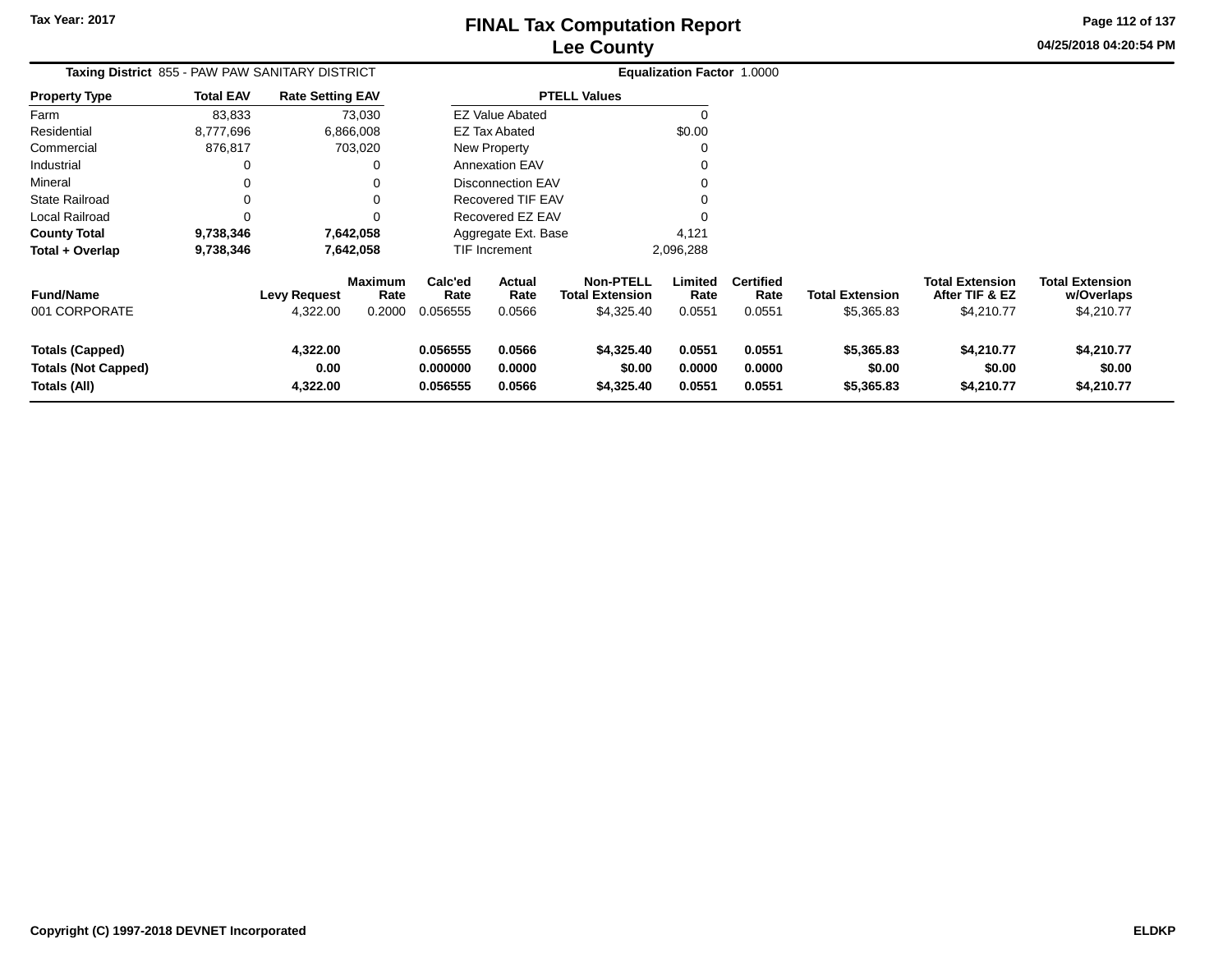**Tax Year: 2017**

### **Lee CountyFINAL Tax Computation Report**

**04/25/2018 04:20:54 PMPage 113 of 137**

| Taxing District 856 - LEE CENTER CEMETERY DIST       |                  |                         |                        |                      |                          | Equalization Factor 1.0000                 |                  |                          |                        |                                          |                                      |
|------------------------------------------------------|------------------|-------------------------|------------------------|----------------------|--------------------------|--------------------------------------------|------------------|--------------------------|------------------------|------------------------------------------|--------------------------------------|
| <b>Property Type</b>                                 | <b>Total EAV</b> | <b>Rate Setting EAV</b> |                        |                      |                          | <b>PTELL Values</b>                        |                  |                          |                        |                                          |                                      |
| Farm                                                 | 3,974,972        |                         | 3,974,972              |                      | <b>EZ Value Abated</b>   |                                            |                  |                          |                        |                                          |                                      |
| Residential                                          | 2,267,478        |                         | 2,267,478              |                      | <b>EZ Tax Abated</b>     |                                            | \$0.00           |                          |                        |                                          |                                      |
| Commercial                                           | 1,634,122        |                         | 1,634,122              |                      | New Property             |                                            | 85,338           |                          |                        |                                          |                                      |
| Industrial                                           | 29               |                         | 29                     |                      | <b>Annexation EAV</b>    |                                            |                  |                          |                        |                                          |                                      |
| Mineral                                              | 0                |                         | 0                      |                      | <b>Disconnection EAV</b> |                                            |                  |                          |                        |                                          |                                      |
| <b>State Railroad</b>                                | 0                |                         |                        |                      | <b>Recovered TIF EAV</b> |                                            |                  |                          |                        |                                          |                                      |
| Local Railroad                                       | $\Omega$         |                         |                        | Recovered EZ EAV     |                          |                                            |                  |                          |                        |                                          |                                      |
| <b>County Total</b>                                  | 7,876,601        |                         | 7,876,601              | Aggregate Ext. Base  |                          |                                            | 4,832            |                          |                        |                                          |                                      |
| Total + Overlap                                      | 7,876,601        |                         | 7,876,601              |                      | <b>TIF Increment</b>     |                                            |                  |                          |                        |                                          |                                      |
| <b>Fund/Name</b>                                     |                  | <b>Levy Request</b>     | <b>Maximum</b><br>Rate | Calc'ed<br>Rate      | Actual<br>Rate           | <b>Non-PTELL</b><br><b>Total Extension</b> | Limited<br>Rate  | <b>Certified</b><br>Rate | <b>Total Extension</b> | <b>Total Extension</b><br>After TIF & EZ | <b>Total Extension</b><br>w/Overlaps |
| 001 CORPORATE                                        |                  | 4,400.00                | 0.0600                 | 0.055862             | 0.0559                   | \$4,403.02                                 | 0.0559           | 0.0559                   | \$4,403.02             | \$4,403.02                               | \$4,403.02                           |
| 035 LIABILITY INSURANCE                              |                  | 400.00                  | 0.0000                 | 0.005078             | 0.0051                   | \$401.71                                   | 0.0051           | 0.0051                   | \$401.71               | \$401.71                                 | \$401.71                             |
| <b>Totals (Capped)</b><br><b>Totals (Not Capped)</b> |                  | 4,800.00<br>0.00        |                        | 0.060940<br>0.000000 | 0.0610<br>0.0000         | \$4,804.73<br>\$0.00                       | 0.0610<br>0.0000 | 0.0610<br>0.0000         | \$4,804.73<br>\$0.00   | \$4,804.73<br>\$0.00                     | \$4,804.73<br>\$0.00                 |
| Totals (All)                                         |                  | 4,800.00                |                        | 0.060940             | 0.0610                   | \$4,804.73                                 | 0.0610           | 0.0610                   | \$4,804.73             | \$4,804.73                               | \$4,804.73                           |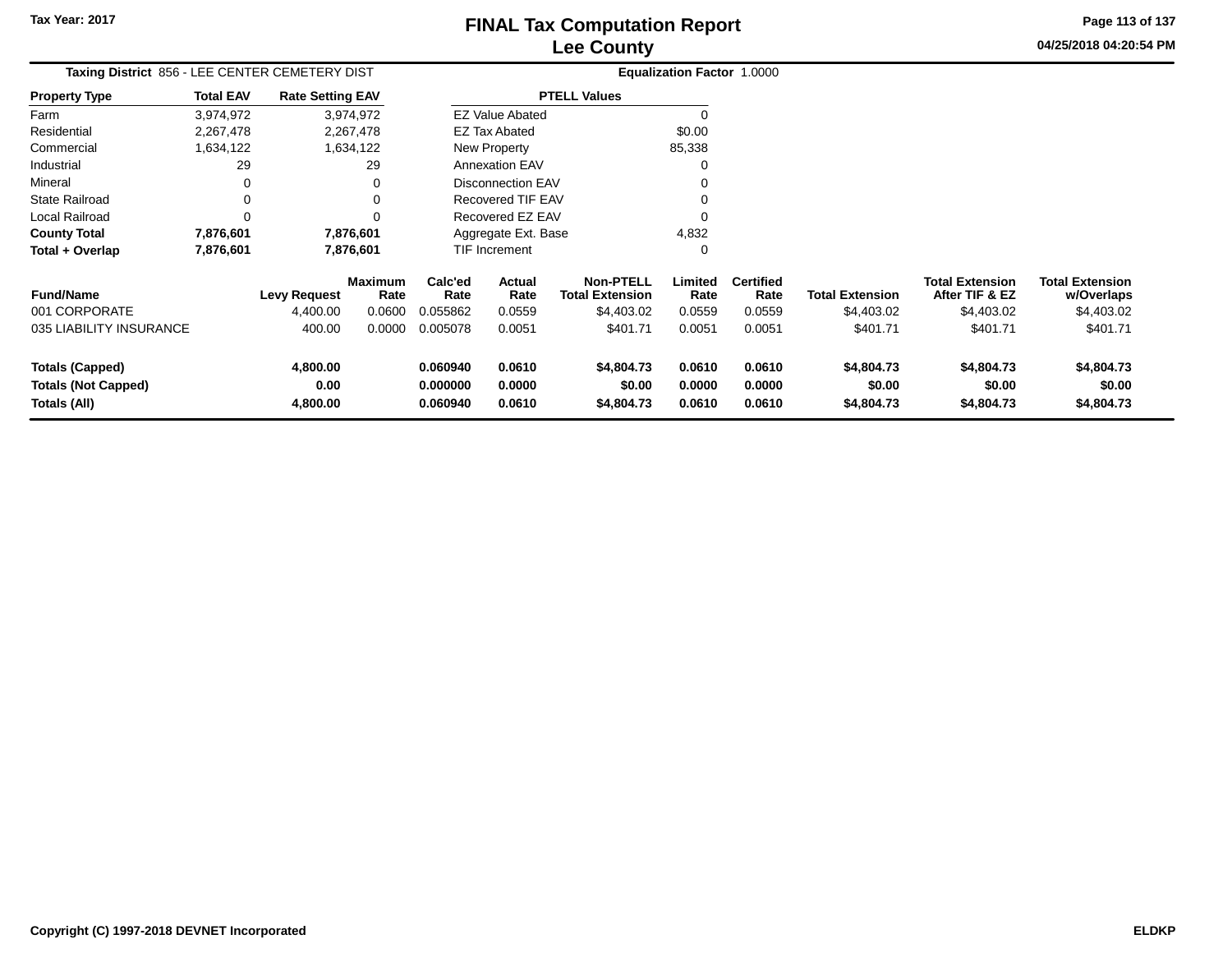**04/25/2018 04:20:54 PM Page 114 of 137**

| Taxing District 857 - OHIO PUBLIC LIBRARY DIST<br><b>Rate Setting EAV</b> |                        |                     |                        |                 |                          |                                            | Equalization Factor 1.0000 |                          |                                |                                          |                                      |  |
|---------------------------------------------------------------------------|------------------------|---------------------|------------------------|-----------------|--------------------------|--------------------------------------------|----------------------------|--------------------------|--------------------------------|------------------------------------------|--------------------------------------|--|
| <b>Property Type</b>                                                      | <b>Total EAV</b>       |                     |                        |                 |                          | <b>PTELL Values</b>                        |                            |                          | <b>Overlapping County</b>      | <b>Overlap EAV</b>                       |                                      |  |
| Farm                                                                      | 3,757,645              |                     | 3,757,645              |                 | <b>EZ Value Abated</b>   |                                            | 0                          | <b>Bureau County</b>     |                                |                                          | 28,904,583                           |  |
| Residential                                                               | 398,571                |                     | 398,571                |                 | <b>EZ Tax Abated</b>     |                                            | \$0.00                     | <b>Total</b>             |                                | 28,904,583                               |                                      |  |
| Commercial                                                                | 0                      |                     | 0                      |                 | New Property             |                                            | 5,868                      |                          | * denotes use of estimated EAV |                                          |                                      |  |
| Industrial                                                                | 141,675                |                     | 141,675                |                 | Annexation EAV           |                                            | 0                          |                          |                                |                                          |                                      |  |
| Mineral                                                                   | 4,582,200              |                     | 4,582,200              |                 | <b>Disconnection EAV</b> |                                            |                            |                          |                                |                                          |                                      |  |
| <b>State Railroad</b>                                                     | 0                      |                     | ∩                      |                 | Recovered TIF EAV        |                                            | 0                          |                          |                                |                                          |                                      |  |
| Local Railroad                                                            | 0<br>$\Omega$          |                     |                        |                 | Recovered EZ EAV         |                                            |                            |                          |                                |                                          |                                      |  |
| <b>County Total</b>                                                       | 8,880,091<br>8,880,091 |                     |                        |                 | Aggregate Ext. Base      |                                            |                            |                          |                                |                                          |                                      |  |
| Total + Overlap                                                           | 37,784,674             |                     | 37,784,674             |                 | TIF Increment            |                                            | $\Omega$                   |                          |                                |                                          |                                      |  |
| <b>Fund/Name</b>                                                          |                        | <b>Levy Request</b> | <b>Maximum</b><br>Rate | Calc'ed<br>Rate | <b>Actual</b><br>Rate    | <b>Non-PTELL</b><br><b>Total Extension</b> | Limited<br>Rate            | <b>Certified</b><br>Rate | <b>Total Extension</b>         | <b>Total Extension</b><br>After TIF & EZ | <b>Total Extension</b><br>w/Overlaps |  |
| 001 CORPORATE                                                             |                        | 58,000.00           | 0.1500                 | 0.153501        | 0.1500                   | \$13,320.14                                | 0.1500                     | 0.1500                   | \$13,320.14                    | \$13,320.14                              | \$56,677.01                          |  |
| 004 BUILDING & MAINTENANCE                                                |                        | 7,780.00            | 0.0200                 | 0.020590        | 0.0200                   | \$1,776.02                                 | 0.0200                     | 0.0200                   | \$1,776.02                     | \$1,776.02                               | \$7,556.93                           |  |
| 031 WORKING CASH                                                          |                        | 0.00                | 0.0500                 | 0.000000        | 0.0000                   | \$0.00                                     | 0.0000                     | 0.0000                   | \$0.00                         | \$0.00                                   | \$0.00                               |  |
| 035 LIABILITY INSURANCE                                                   |                        | 20,000.00           | 0.0000                 | 0.052932        | 0.0529                   | \$4,697.57                                 | 0.0529                     | 0.0529                   | \$4,697.57                     | \$4,697.57                               | \$19,988.09                          |  |
| 047 SOCIAL SECURITY                                                       |                        | 5,700.00            | 0.0000                 | 0.015086        | 0.0151                   | \$1,340.89                                 | 0.0151                     | 0.0151                   | \$1,340.89                     | \$1,340.89                               | \$5,705.49                           |  |
| <b>Totals (Capped)</b>                                                    |                        | 0.00                |                        | 0.000000        | 0.0000                   | \$0.00                                     | 0.0000                     | 0.0000                   | \$0.00                         | \$0.00                                   | \$0.00                               |  |
| <b>Totals (Not Capped)</b>                                                |                        | 91,480.00           |                        | 0.242109        | 0.2380                   | \$21,134.62                                | 0.2380                     | 0.2380                   | \$21,134.62                    | \$21,134.62                              | \$89,927.52                          |  |
| Totals (All)                                                              |                        | 91,480.00           |                        | 0.242109        | 0.2380                   | \$21,134.62                                | 0.2380                     | 0.2380                   | \$21,134.62                    | \$21,134.62                              | \$89,927.52                          |  |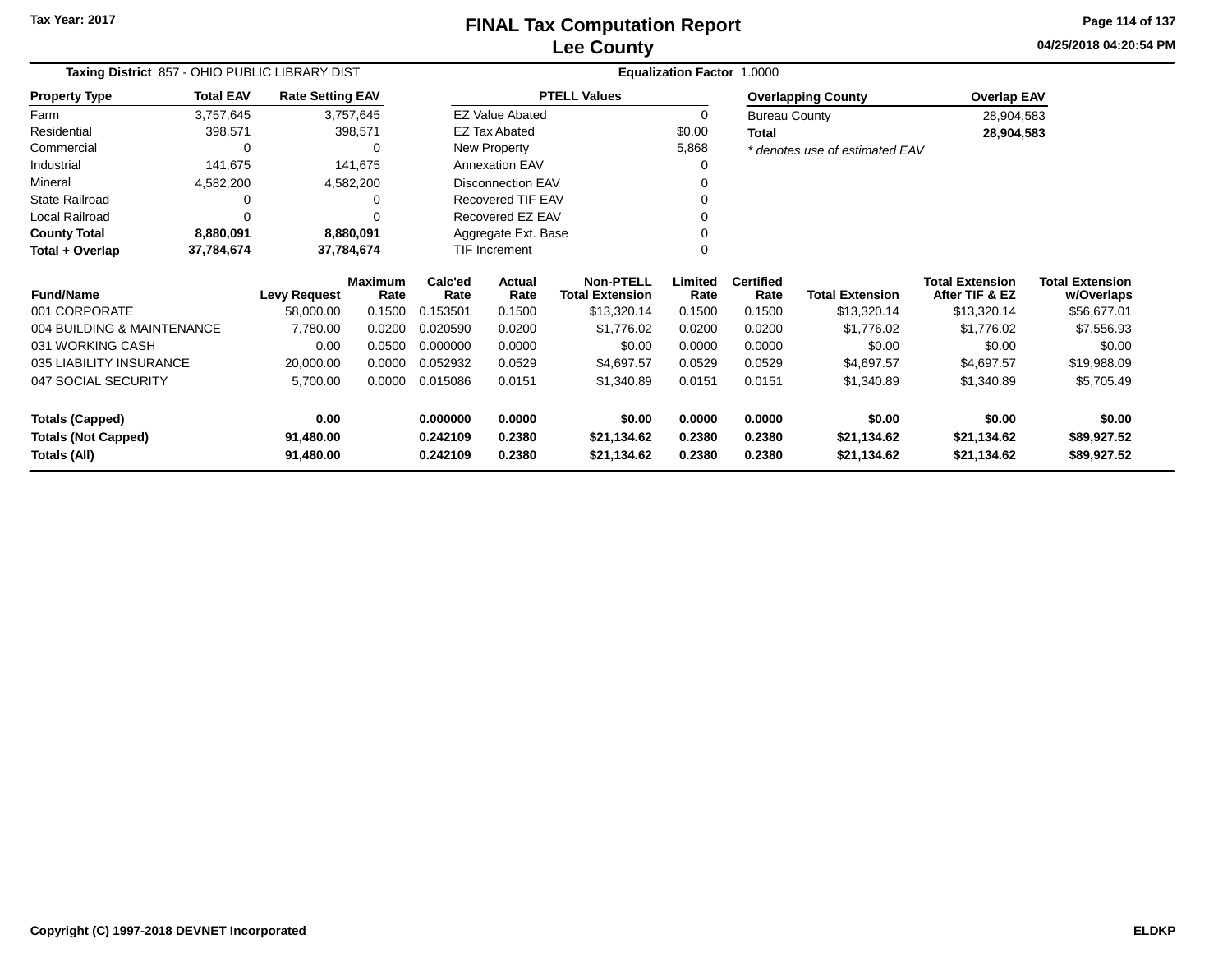**04/25/2018 04:20:54 PMPage 115 of 137**

| Taxing District 858 - PAW PAW PUBLIC LIB DIST |                  |                         |                 |                      | <b>Equalization Factor 1.0000</b> |                                            |                  |                          |                        |                                          |                                      |
|-----------------------------------------------|------------------|-------------------------|-----------------|----------------------|-----------------------------------|--------------------------------------------|------------------|--------------------------|------------------------|------------------------------------------|--------------------------------------|
| <b>Property Type</b>                          | <b>Total EAV</b> | <b>Rate Setting EAV</b> |                 |                      |                                   | <b>PTELL Values</b>                        |                  |                          |                        |                                          |                                      |
| Farm                                          | 83,833           |                         | 73,030          |                      | <b>EZ Value Abated</b>            |                                            | 0                |                          |                        |                                          |                                      |
| Residential                                   | 8,777,696        | 6,866,008               |                 |                      | EZ Tax Abated                     |                                            | \$0.00           |                          |                        |                                          |                                      |
| Commercial                                    | 876,817          |                         | 703,020         |                      | New Property                      |                                            | 0                |                          |                        |                                          |                                      |
| Industrial                                    |                  |                         | 0               |                      | <b>Annexation EAV</b>             |                                            | 0                |                          |                        |                                          |                                      |
| Mineral                                       |                  |                         | 0               |                      | <b>Disconnection EAV</b>          |                                            | 0                |                          |                        |                                          |                                      |
| State Railroad                                | O                |                         | $\Omega$        |                      | <b>Recovered TIF EAV</b>          |                                            | 0                |                          |                        |                                          |                                      |
| Local Railroad                                |                  |                         | $\Omega$        |                      | Recovered EZ EAV                  |                                            |                  |                          |                        |                                          |                                      |
| <b>County Total</b>                           | 9,738,346        | 7,642,058               |                 |                      | Aggregate Ext. Base               |                                            | 22,193           |                          |                        |                                          |                                      |
| Total + Overlap                               | 9,738,346        | 7,642,058               |                 |                      | TIF Increment                     |                                            | 2,096,288        |                          |                        |                                          |                                      |
| <b>Fund/Name</b>                              |                  | <b>Levy Request</b>     | Maximum<br>Rate | Calc'ed<br>Rate      | Actual<br>Rate                    | <b>Non-PTELL</b><br><b>Total Extension</b> | Limited<br>Rate  | <b>Certified</b><br>Rate | <b>Total Extension</b> | <b>Total Extension</b><br>After TIF & EZ | <b>Total Extension</b><br>w/Overlaps |
| 001 CORPORATE                                 |                  | 29,237.00               | 0.6000          | 0.382580             | 0.3826                            | \$29,238.51                                | 0.3817           | 0.3817                   | \$37,171.27            | \$29,169.74                              | \$29,169.74                          |
| 005 I.M.R.F.                                  |                  | 1,464.00                | 0.0000          | 0.019157             | 0.0192                            | \$1,467.28                                 | 0.0192           | 0.0192                   | \$1,869.76             | \$1,467.28                               | \$1,467.28                           |
| 035 LIABILITY INSURANCE                       |                  | 1,040.00                | 0.0000          | 0.013609             | 0.0136                            | \$1,039.32                                 | 0.0136           | 0.0136                   | \$1,324.42             | \$1,039.32                               | \$1,039.32                           |
| 047 SOCIAL SECURITY                           |                  | 1,767.00                | 0.0000          | 0.023122             | 0.0231                            | \$1,765.32                                 | 0.0230           | 0.0230                   | \$2,239.82             | \$1,757.67                               | \$1,757.67                           |
| <b>Totals (Capped)</b>                        |                  | 33,508.00               |                 | 0.438468             | 0.4385                            | \$33,510.43                                | 0.4375           | 0.4375                   | \$42,605.27            | \$33,434.01                              | \$33,434.01                          |
| <b>Totals (Not Capped)</b><br>Totals (All)    |                  | 0.00<br>33,508.00       |                 | 0.000000<br>0.438468 | 0.0000<br>0.4385                  | \$0.00<br>\$33,510.43                      | 0.0000<br>0.4375 | 0.0000<br>0.4375         | \$0.00<br>\$42,605.27  | \$0.00<br>\$33,434.01                    | \$0.00<br>\$33,434.01                |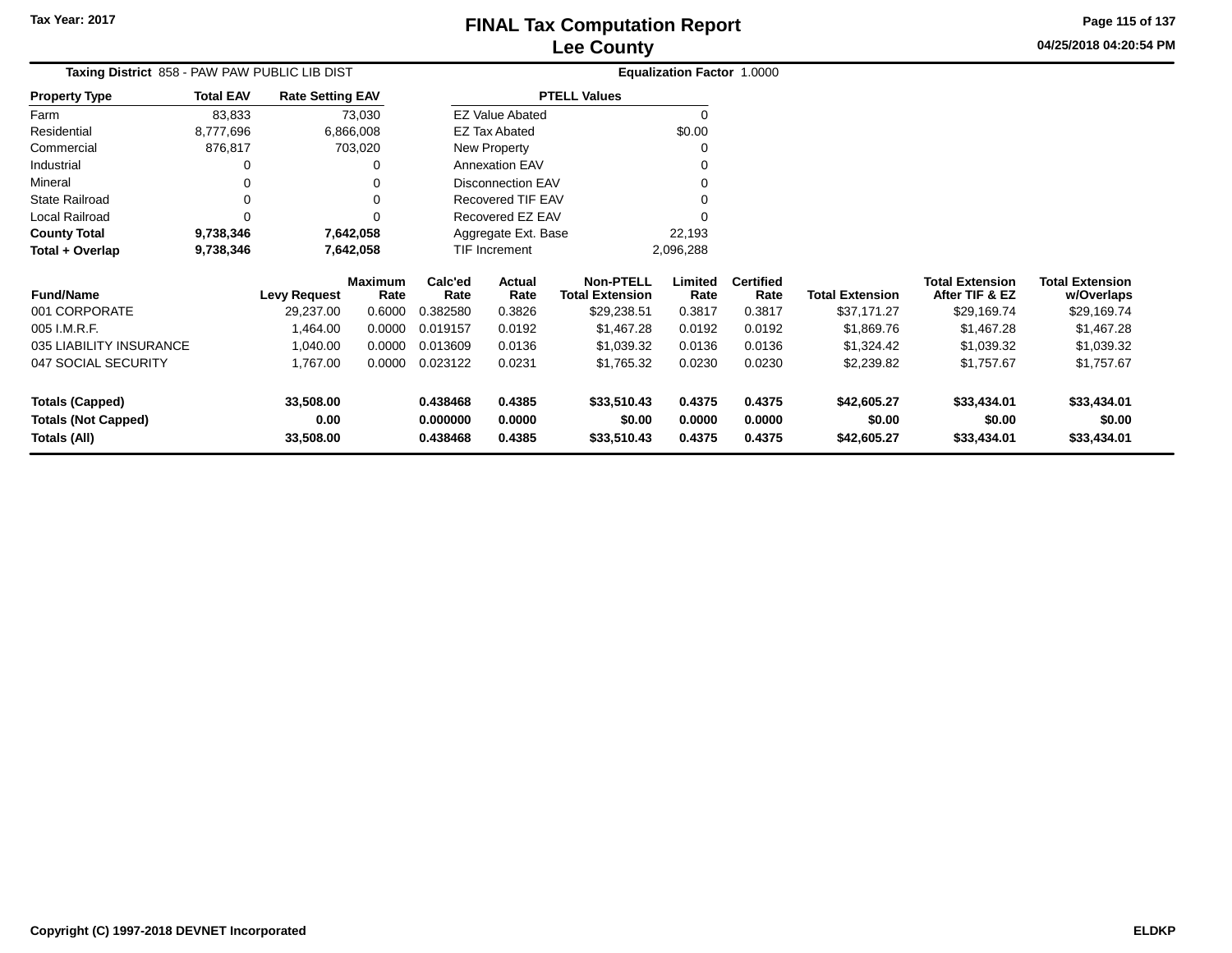**04/25/2018 04:20:54 PMPage 116 of 137**

| Taxing District 859 - EARLVILLE LIBRARY DISTRICT<br><b>Rate Setting EAV</b> |                                             |                     |                        | <b>Equalization Factor 1.0000</b>                                                |                          |                                            |                 |                          |                                |                                          |                                      |
|-----------------------------------------------------------------------------|---------------------------------------------|---------------------|------------------------|----------------------------------------------------------------------------------|--------------------------|--------------------------------------------|-----------------|--------------------------|--------------------------------|------------------------------------------|--------------------------------------|
| <b>Property Type</b>                                                        | <b>Total EAV</b><br>491,938<br>120,327<br>0 |                     |                        |                                                                                  |                          | <b>PTELL Values</b>                        |                 |                          | <b>Overlapping County</b>      | <b>Overlap EAV</b>                       |                                      |
| Farm                                                                        |                                             |                     | 491,938                |                                                                                  | <b>EZ Value Abated</b>   |                                            | $\mathbf 0$     | DeKalb County            |                                | 1,960,385                                |                                      |
| Residential                                                                 |                                             |                     | 120,327                |                                                                                  | <b>EZ Tax Abated</b>     |                                            | \$0.00          | LaSalle County           |                                | 56,735,983                               |                                      |
| Commercial                                                                  |                                             |                     |                        |                                                                                  | New Property             |                                            | 0               | <b>Total</b>             |                                | 58,696,368                               |                                      |
| Industrial                                                                  | 0                                           |                     |                        |                                                                                  | <b>Annexation EAV</b>    |                                            |                 |                          | * denotes use of estimated EAV |                                          |                                      |
| Mineral                                                                     |                                             |                     |                        |                                                                                  | <b>Disconnection EAV</b> |                                            |                 |                          |                                |                                          |                                      |
| <b>State Railroad</b>                                                       | 0                                           |                     |                        |                                                                                  | Recovered TIF EAV        |                                            |                 |                          |                                |                                          |                                      |
| Local Railroad                                                              |                                             |                     |                        | Recovered EZ EAV                                                                 |                          |                                            |                 |                          |                                |                                          |                                      |
| <b>County Total</b>                                                         | 612,265                                     |                     | 612,265                | Aggregate Ext. Base                                                              |                          |                                            |                 |                          |                                |                                          |                                      |
| Total + Overlap                                                             | 59,308,633                                  |                     | 59,308,633             |                                                                                  | <b>TIF Increment</b>     |                                            | $\Omega$        |                          |                                |                                          |                                      |
| <b>Fund/Name</b>                                                            |                                             | <b>Levy Request</b> | <b>Maximum</b><br>Rate | Calc'ed<br>Rate                                                                  | Actual<br>Rate           | <b>Non-PTELL</b><br><b>Total Extension</b> | Limited<br>Rate | <b>Certified</b><br>Rate | <b>Total Extension</b>         | <b>Total Extension</b><br>After TIF & EZ | <b>Total Extension</b><br>w/Overlaps |
| 001 CORPORATE                                                               |                                             | 85.000.00           | 0.1500                 | 0.143318                                                                         | 0.1433                   | \$877.38                                   | 0.1433          | 0.1433                   | \$877.38                       | \$877.38                                 | \$84,989.27                          |
| 004 BUILDINGS, EQUIPMENT AN                                                 |                                             | 11,250.00           | 0.0200                 | 0.018969                                                                         | 0.0190                   | \$116.33                                   | 0.0190          | 0.0190                   | \$116.33                       | \$116.33                                 | \$11,268.64                          |
| 027 AUDIT                                                                   |                                             | 2,600.00            | 0.0050                 | 0.004384                                                                         | 0.0044                   | \$26.94                                    | 0.0044          | 0.0044                   | \$26.94                        | \$26.94                                  | \$2,609.58                           |
| 031 WORKING CASH                                                            |                                             | 0.00                | 0.0500                 | 0.000000                                                                         | 0.0000                   | \$0.00                                     | 0.0000          | 0.0000                   | \$0.00                         | \$0.00                                   | \$0.00                               |
| 035 LIABILITY INSURANCE                                                     |                                             | 44,000.00           | 0.0000                 | 0.074188                                                                         | 0.0742                   | \$454.30                                   | 0.0742          | 0.0742                   | \$454.30                       | \$454.30                                 | \$44,007.01                          |
| 047 SOCIAL SECURITY                                                         |                                             | 10,000.00           | 0.0000                 | 0.016861                                                                         | 0.0169                   | \$103.47                                   | 0.0169          | 0.0169                   | \$103.47                       | \$103.47                                 | \$10,023.16                          |
| <b>Totals (Capped)</b>                                                      |                                             | 0.00                |                        | 0.000000                                                                         | 0.0000                   | \$0.00                                     | 0.0000          | 0.0000                   | \$0.00                         | \$0.00                                   | \$0.00                               |
| <b>Totals (Not Capped)</b>                                                  |                                             | 152,850.00          |                        | 0.257720<br>0.2578<br>\$1,578.42<br>0.2578<br>0.2578<br>\$1,578.42<br>\$1,578.42 |                          |                                            | \$152,897.66    |                          |                                |                                          |                                      |
| Totals (All)                                                                |                                             | 152,850.00          |                        | 0.257720                                                                         | 0.2578                   | \$1,578.42                                 | 0.2578          | 0.2578                   | \$1,578.42                     | \$1,578.42                               | \$152,897.66                         |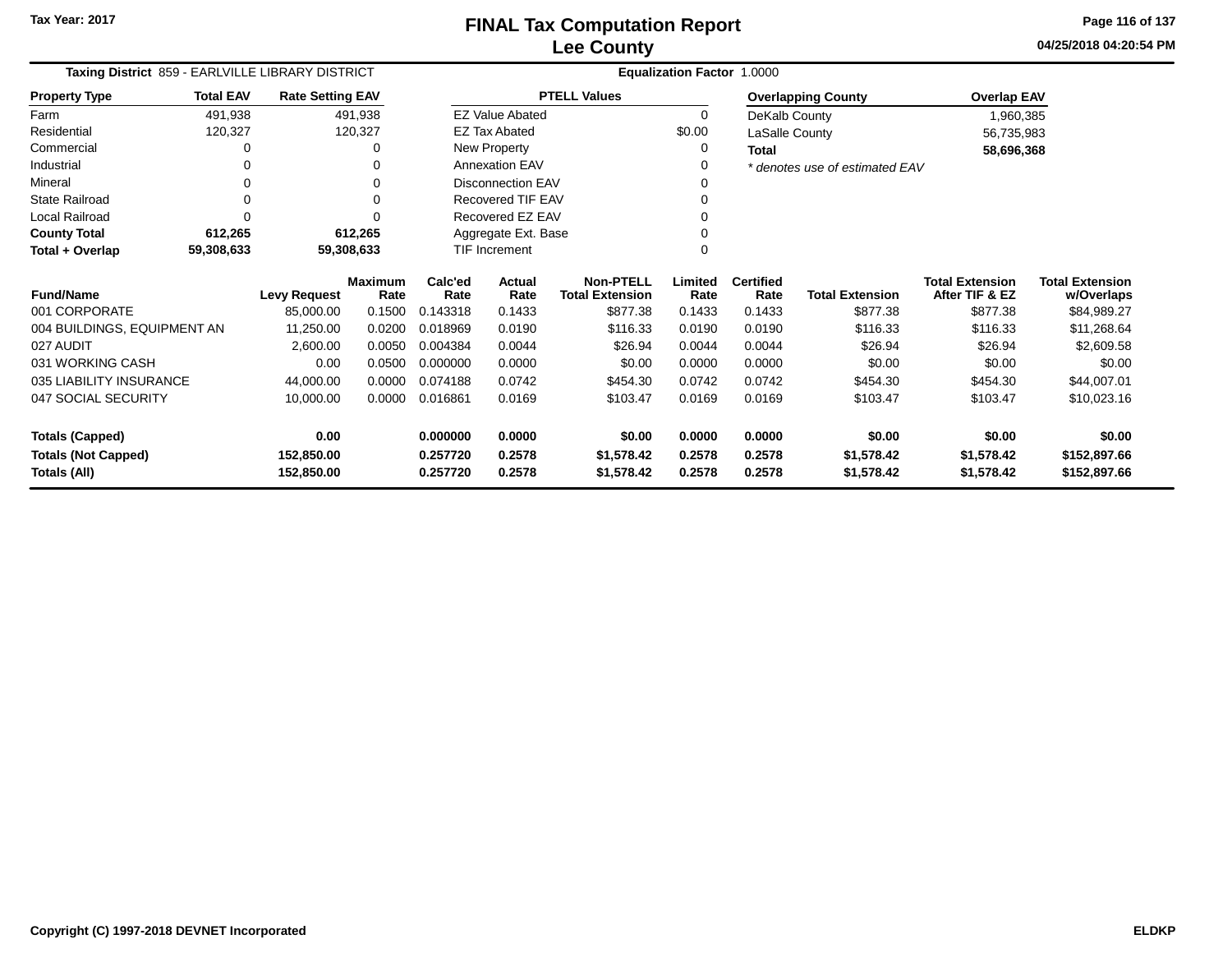**04/25/2018 04:20:54 PMPage 117 of 137**

| Taxing District A - MAPLE GROVE DRN DIST<br><b>Rate Setting EAV</b>  |                  |                             |                                  |                                  |                            |                                                      | Equalization Factor 1.0000 |                                    |                                  |                                                    |                                                |
|----------------------------------------------------------------------|------------------|-----------------------------|----------------------------------|----------------------------------|----------------------------|------------------------------------------------------|----------------------------|------------------------------------|----------------------------------|----------------------------------------------------|------------------------------------------------|
| <b>Property Type</b>                                                 | <b>Total EAV</b> |                             |                                  |                                  |                            | <b>PTELL Values</b>                                  |                            |                                    |                                  |                                                    |                                                |
| Farm                                                                 | 0                |                             | 0                                |                                  | <b>EZ Value Abated</b>     |                                                      |                            |                                    |                                  |                                                    |                                                |
| Residential                                                          |                  |                             | 0                                |                                  | <b>EZ Tax Abated</b>       |                                                      | \$0.00                     |                                    |                                  |                                                    |                                                |
| Commercial                                                           | $\Omega$         |                             | 0                                |                                  | <b>New Property</b>        |                                                      |                            |                                    |                                  |                                                    |                                                |
| Industrial                                                           |                  |                             | 0                                |                                  | <b>Annexation EAV</b>      |                                                      |                            |                                    |                                  |                                                    |                                                |
| Mineral                                                              | 0                |                             | 0                                |                                  | <b>Disconnection EAV</b>   |                                                      |                            |                                    |                                  |                                                    |                                                |
| <b>State Railroad</b>                                                |                  |                             | 0                                |                                  | <b>Recovered TIF EAV</b>   |                                                      |                            |                                    |                                  |                                                    |                                                |
| <b>Local Railroad</b>                                                |                  |                             | 0                                | Recovered EZ EAV                 |                            |                                                      |                            |                                    |                                  |                                                    |                                                |
| <b>County Total</b>                                                  | 0                |                             | 0                                |                                  | Aggregate Ext. Base        |                                                      |                            |                                    |                                  |                                                    |                                                |
| Total + Overlap                                                      | 0                |                             | 0                                |                                  | TIF Increment              |                                                      |                            |                                    |                                  |                                                    |                                                |
| <b>Fund/Name</b><br>001 CORPORATE                                    |                  | <b>Levy Request</b><br>0.00 | <b>Maximum</b><br>Rate<br>0.0000 | Calc'ed<br>Rate<br>0.000000      | Actual<br>Rate<br>0.0000   | <b>Non-PTELL</b><br><b>Total Extension</b><br>\$0.00 | Limited<br>Rate<br>0.0000  | <b>Certified</b><br>Rate<br>0.0000 | <b>Total Extension</b><br>\$0.00 | <b>Total Extension</b><br>After TIF & EZ<br>\$0.00 | <b>Total Extension</b><br>w/Overlaps<br>\$0.00 |
| <b>Totals (Capped)</b><br><b>Totals (Not Capped)</b><br>Totals (All) |                  | 0.00<br>0.00<br>0.00        |                                  | 0.000000<br>0.000000<br>0.000000 | 0.0000<br>0.0000<br>0.0000 | \$0.00<br>\$0.00<br>\$0.00                           | 0.0000<br>0.0000<br>0.0000 | 0.0000<br>0.0000<br>0.0000         | \$0.00<br>\$0.00<br>\$0.00       | \$0.00<br>\$0.00<br>\$0.00                         | \$0.00<br>\$0.00<br>\$0.00                     |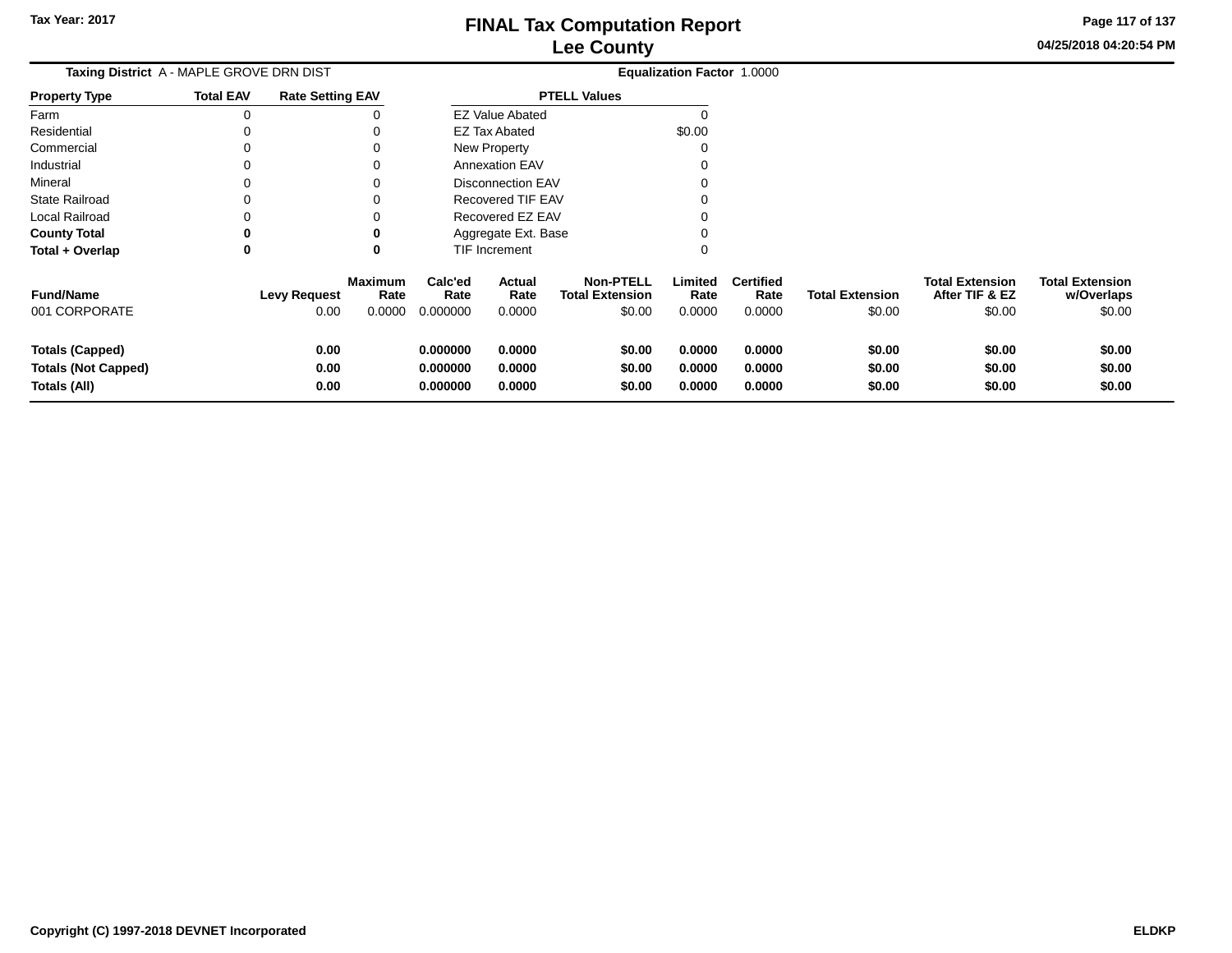**Page 118 of 137**

| Taxing District B - UNION #1 HARM-MARION DRN |                  |                         |                        |                 |                          |                                            | Equalization Factor 1.0000 |                          |                        |                                          |                                      |
|----------------------------------------------|------------------|-------------------------|------------------------|-----------------|--------------------------|--------------------------------------------|----------------------------|--------------------------|------------------------|------------------------------------------|--------------------------------------|
| <b>Property Type</b>                         | <b>Total EAV</b> | <b>Rate Setting EAV</b> |                        |                 |                          | <b>PTELL Values</b>                        |                            |                          |                        |                                          |                                      |
| Farm                                         | $\Omega$         |                         |                        |                 | <b>EZ Value Abated</b>   |                                            | $\Omega$                   |                          |                        |                                          |                                      |
| Residential                                  | 0                |                         |                        |                 | EZ Tax Abated            |                                            | \$0.00                     |                          |                        |                                          |                                      |
| Commercial                                   | $\Omega$         |                         |                        |                 | <b>New Property</b>      |                                            |                            |                          |                        |                                          |                                      |
| Industrial                                   | 0                |                         |                        |                 | <b>Annexation EAV</b>    |                                            |                            |                          |                        |                                          |                                      |
| Mineral                                      | 0                |                         |                        |                 | <b>Disconnection EAV</b> |                                            |                            |                          |                        |                                          |                                      |
| <b>State Railroad</b>                        | 0                |                         |                        |                 | <b>Recovered TIF EAV</b> |                                            |                            |                          |                        |                                          |                                      |
| <b>Local Railroad</b>                        | 0                |                         |                        |                 | Recovered EZ EAV         |                                            |                            |                          |                        |                                          |                                      |
| <b>County Total</b>                          | $\mathbf 0$      | 0                       |                        |                 | Aggregate Ext. Base      |                                            |                            |                          |                        |                                          |                                      |
| Total + Overlap                              | 0                |                         | 0                      |                 | <b>TIF Increment</b>     |                                            | 0                          |                          |                        |                                          |                                      |
| <b>Fund/Name</b>                             |                  | <b>Levy Request</b>     | <b>Maximum</b><br>Rate | Calc'ed<br>Rate | Actual<br>Rate           | <b>Non-PTELL</b><br><b>Total Extension</b> | Limited<br>Rate            | <b>Certified</b><br>Rate | <b>Total Extension</b> | <b>Total Extension</b><br>After TIF & EZ | <b>Total Extension</b><br>w/Overlaps |
| 001 CORPORATE                                |                  | 0.00                    | 0.0000                 | 0.000000        | 0.0000                   | \$0.00                                     | 0.0000                     | 0.0000                   | \$0.00                 | \$0.00                                   | \$0.00                               |
| <b>Totals (Capped)</b>                       |                  | 0.00                    |                        | 0.000000        | 0.0000                   | \$0.00                                     | 0.0000                     | 0.0000                   | \$0.00                 | \$0.00                                   | \$0.00                               |
| <b>Totals (Not Capped)</b>                   |                  | 0.00                    |                        | 0.000000        | 0.0000                   | \$0.00                                     | 0.0000                     | 0.0000                   | \$0.00                 | \$0.00                                   | \$0.00                               |
| Totals (All)                                 |                  | 0.00                    |                        | 0.000000        | 0.0000                   | \$0.00                                     | 0.0000                     | 0.0000                   | \$0.00                 | \$0.00                                   | \$0.00                               |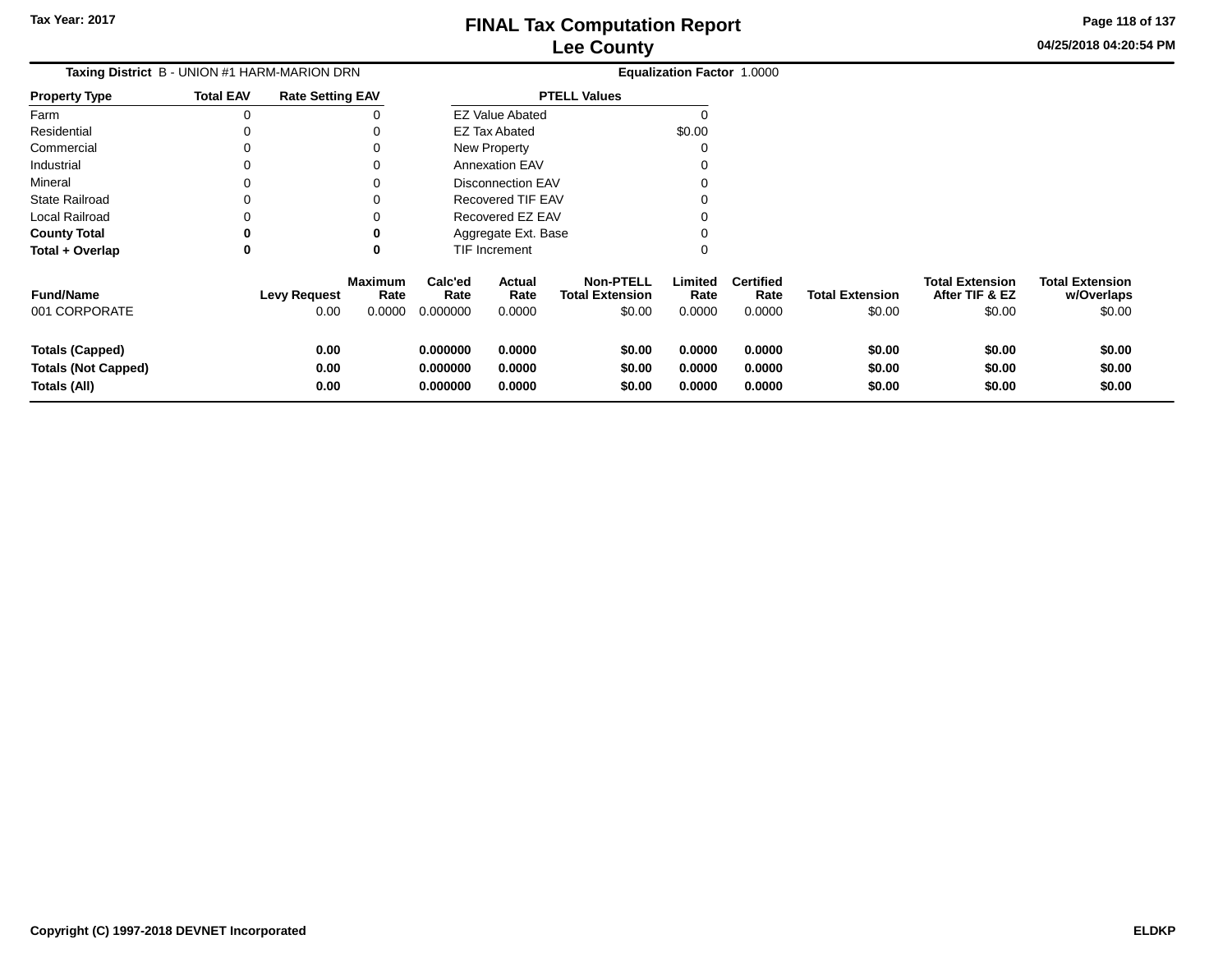**Page 119 of 137**

 $$0.00$ 

|                                                                      | <b>Taxing District C - HARMON #1 HARMON DRN DIST</b> |                             |                                  |                                  |                            |                                                      | <b>Equalization Factor 1.0000</b> |                                    |                                  |                                                    |                                                |
|----------------------------------------------------------------------|------------------------------------------------------|-----------------------------|----------------------------------|----------------------------------|----------------------------|------------------------------------------------------|-----------------------------------|------------------------------------|----------------------------------|----------------------------------------------------|------------------------------------------------|
| Property Type                                                        | <b>Total EAV</b>                                     | <b>Rate Setting EAV</b>     |                                  |                                  |                            | <b>PTELL Values</b>                                  |                                   |                                    |                                  |                                                    |                                                |
| Farm                                                                 | 0                                                    |                             |                                  |                                  | <b>EZ Value Abated</b>     |                                                      |                                   |                                    |                                  |                                                    |                                                |
| Residential                                                          |                                                      |                             |                                  |                                  | EZ Tax Abated              |                                                      | \$0.00                            |                                    |                                  |                                                    |                                                |
| Commercial                                                           | 0                                                    |                             |                                  |                                  | New Property               |                                                      | 0                                 |                                    |                                  |                                                    |                                                |
| Industrial                                                           |                                                      |                             |                                  |                                  | <b>Annexation EAV</b>      |                                                      |                                   |                                    |                                  |                                                    |                                                |
| Mineral                                                              |                                                      |                             |                                  |                                  | <b>Disconnection EAV</b>   |                                                      |                                   |                                    |                                  |                                                    |                                                |
| State Railroad                                                       |                                                      |                             |                                  |                                  | Recovered TIF EAV          |                                                      |                                   |                                    |                                  |                                                    |                                                |
| Local Railroad                                                       |                                                      |                             |                                  |                                  | Recovered EZ EAV           |                                                      |                                   |                                    |                                  |                                                    |                                                |
| <b>County Total</b>                                                  | 0                                                    |                             |                                  |                                  | Aggregate Ext. Base        |                                                      |                                   |                                    |                                  |                                                    |                                                |
| Total + Overlap                                                      | 0                                                    |                             | 0                                |                                  | <b>TIF Increment</b>       |                                                      | $\Omega$                          |                                    |                                  |                                                    |                                                |
| <b>Fund/Name</b><br>001 CORPORATE                                    |                                                      | <b>Levy Request</b><br>0.00 | <b>Maximum</b><br>Rate<br>0.0000 | Calc'ed<br>Rate<br>0.000000      | Actual<br>Rate<br>0.0000   | <b>Non-PTELL</b><br><b>Total Extension</b><br>\$0.00 | Limited<br>Rate<br>0.0000         | <b>Certified</b><br>Rate<br>0.0000 | <b>Total Extension</b><br>\$0.00 | <b>Total Extension</b><br>After TIF & EZ<br>\$0.00 | <b>Total Extension</b><br>w/Overlaps<br>\$0.00 |
| <b>Totals (Capped)</b><br><b>Totals (Not Capped)</b><br>Totals (All) |                                                      | 0.00<br>0.00<br>0.00        |                                  | 0.000000<br>0.000000<br>0.000000 | 0.0000<br>0.0000<br>0.0000 | \$0.00<br>\$0.00<br>\$0.00                           | 0.0000<br>0.0000<br>0.0000        | 0.0000<br>0.0000<br>0.0000         | \$0.00<br>\$0.00<br>\$0.00       | \$0.00<br>\$0.00<br>\$0.00                         | \$0.00<br>\$0.00<br>\$0.00                     |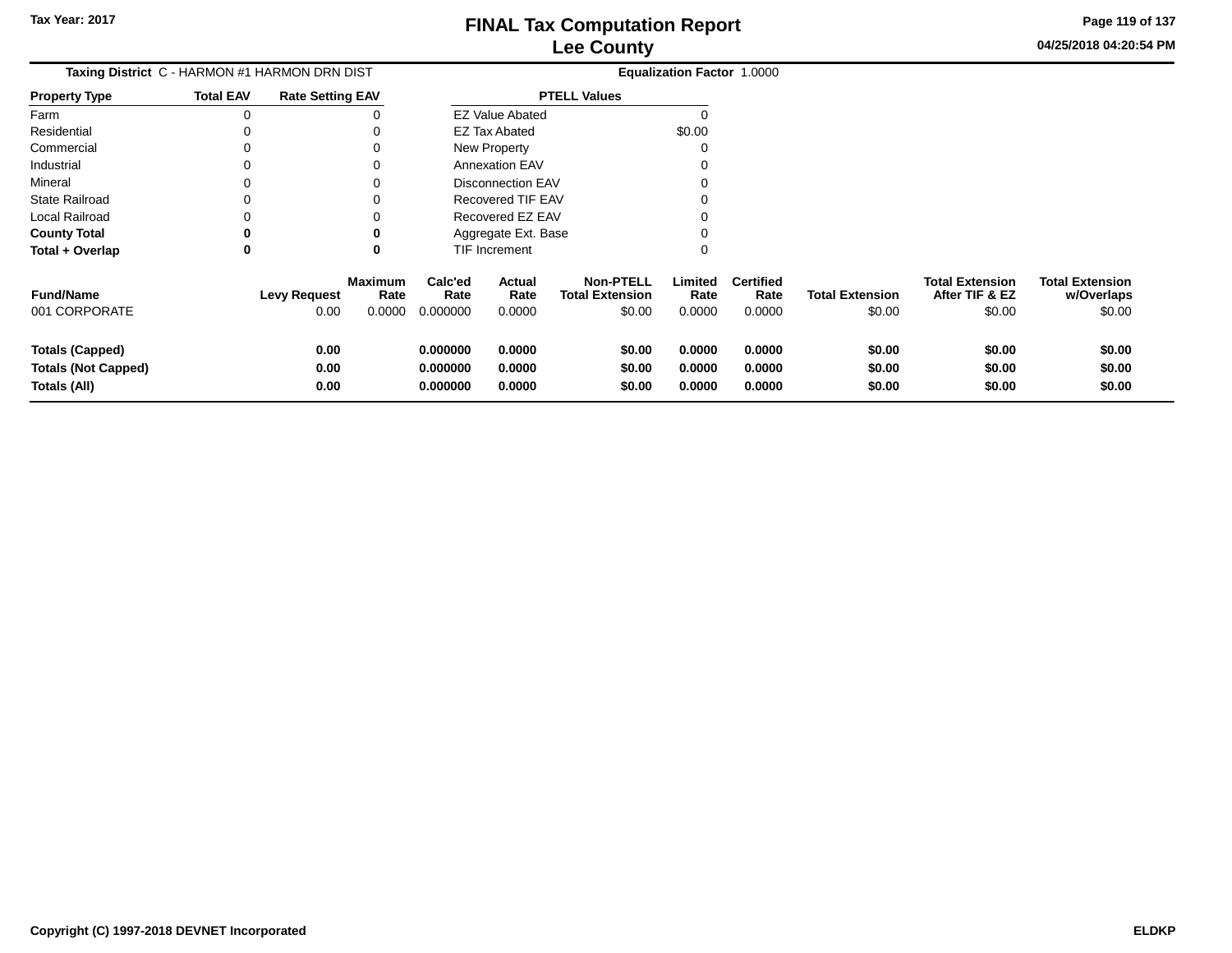**04/25/2018 04:20:54 PMPage 120 of 137**

| Taxing District D - HARMON #2 DRN DIST                               |                  |                         |                        |                                  |                            |                                            | <b>Equalization Factor 1.0000</b> |                            |                            |                                          |                                      |
|----------------------------------------------------------------------|------------------|-------------------------|------------------------|----------------------------------|----------------------------|--------------------------------------------|-----------------------------------|----------------------------|----------------------------|------------------------------------------|--------------------------------------|
| <b>Property Type</b>                                                 | <b>Total EAV</b> | <b>Rate Setting EAV</b> |                        |                                  |                            | <b>PTELL Values</b>                        |                                   |                            |                            |                                          |                                      |
| Farm                                                                 |                  |                         |                        |                                  | <b>EZ Value Abated</b>     |                                            |                                   |                            |                            |                                          |                                      |
| Residential                                                          |                  |                         |                        |                                  | <b>EZ Tax Abated</b>       |                                            | \$0.00                            |                            |                            |                                          |                                      |
| Commercial                                                           |                  |                         |                        |                                  | New Property               |                                            |                                   |                            |                            |                                          |                                      |
| Industrial                                                           |                  |                         |                        |                                  | <b>Annexation EAV</b>      |                                            |                                   |                            |                            |                                          |                                      |
| Mineral                                                              |                  |                         |                        |                                  | <b>Disconnection EAV</b>   |                                            |                                   |                            |                            |                                          |                                      |
| <b>State Railroad</b>                                                |                  |                         |                        |                                  | <b>Recovered TIF EAV</b>   |                                            |                                   |                            |                            |                                          |                                      |
| <b>Local Railroad</b>                                                |                  |                         |                        | Recovered EZ EAV                 |                            |                                            |                                   |                            |                            |                                          |                                      |
| <b>County Total</b>                                                  |                  |                         |                        |                                  | Aggregate Ext. Base        |                                            |                                   |                            |                            |                                          |                                      |
| Total + Overlap                                                      | 0                |                         | 0                      | TIF Increment                    |                            |                                            | 0                                 |                            |                            |                                          |                                      |
| <b>Fund/Name</b>                                                     |                  | <b>Levy Request</b>     | <b>Maximum</b><br>Rate | Calc'ed<br>Rate                  | Actual<br>Rate             | <b>Non-PTELL</b><br><b>Total Extension</b> | Limited<br>Rate                   | <b>Certified</b><br>Rate   | <b>Total Extension</b>     | <b>Total Extension</b><br>After TIF & EZ | <b>Total Extension</b><br>w/Overlaps |
| 001 CORPORATE                                                        |                  | 0.00                    | 0.0000                 | 0.000000                         | 0.0000                     | \$0.00                                     | 0.0000                            | 0.0000                     | \$0.00                     | \$0.00                                   | \$0.00                               |
| <b>Totals (Capped)</b><br><b>Totals (Not Capped)</b><br>Totals (All) |                  | 0.00<br>0.00<br>0.00    |                        | 0.000000<br>0.000000<br>0.000000 | 0.0000<br>0.0000<br>0.0000 | \$0.00<br>\$0.00<br>\$0.00                 | 0.0000<br>0.0000<br>0.0000        | 0.0000<br>0.0000<br>0.0000 | \$0.00<br>\$0.00<br>\$0.00 | \$0.00<br>\$0.00<br>\$0.00               | \$0.00<br>\$0.00<br>\$0.00           |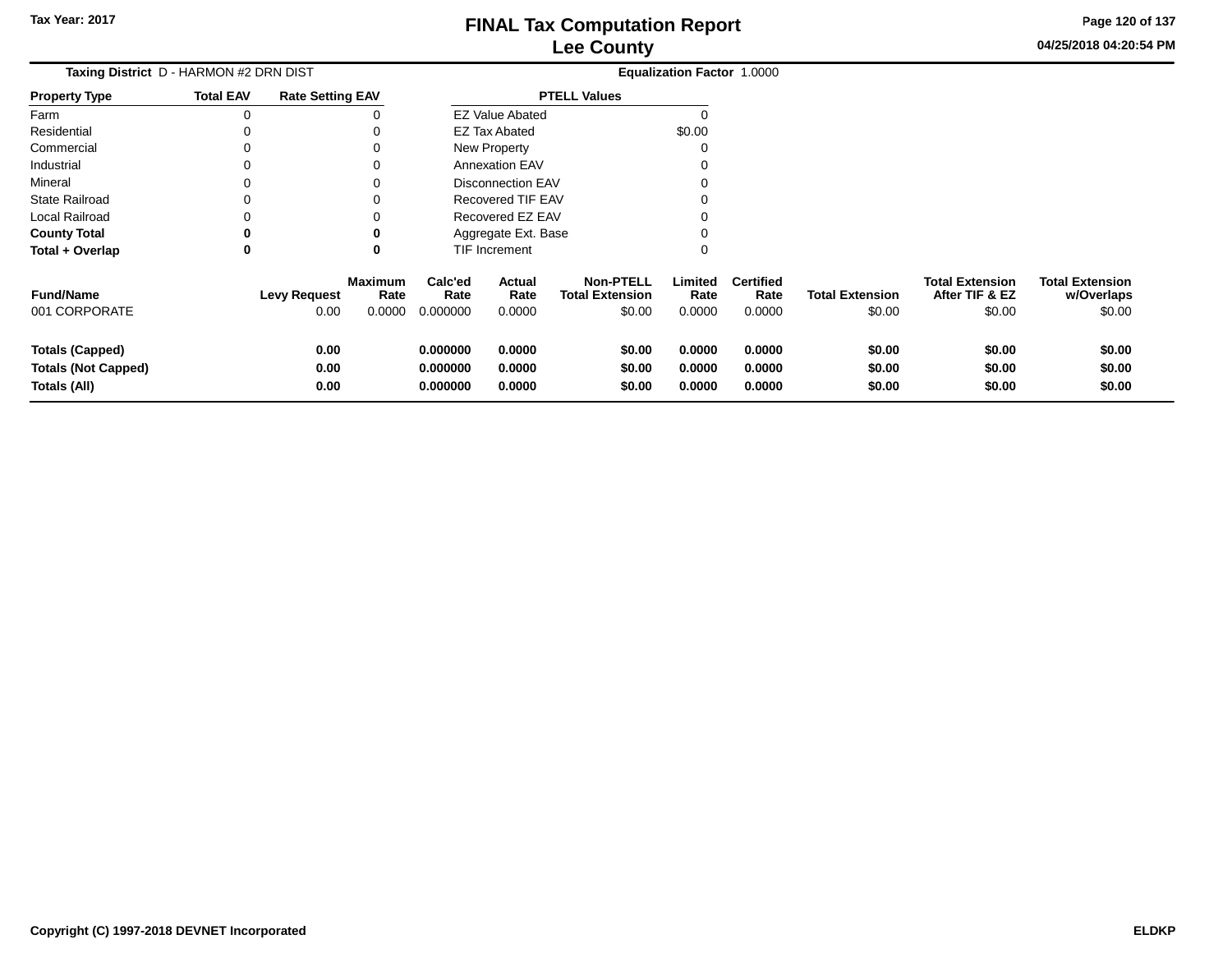**04/25/2018 04:20:54 PMPage 121 of 137**

| Taxing District E - UNION #2 HAMILT-HAN DRN                   |                  |                             |                                  |                                  |                            |                                                      | Equalization Factor 1.0000 |                                    |                                  |                                                    |                                                |
|---------------------------------------------------------------|------------------|-----------------------------|----------------------------------|----------------------------------|----------------------------|------------------------------------------------------|----------------------------|------------------------------------|----------------------------------|----------------------------------------------------|------------------------------------------------|
| <b>Property Type</b>                                          | <b>Total EAV</b> | <b>Rate Setting EAV</b>     |                                  |                                  |                            | <b>PTELL Values</b>                                  |                            |                                    |                                  |                                                    |                                                |
| Farm                                                          |                  |                             |                                  |                                  | <b>EZ Value Abated</b>     |                                                      | 0                          |                                    |                                  |                                                    |                                                |
| Residential                                                   |                  |                             |                                  |                                  | <b>EZ Tax Abated</b>       |                                                      | \$0.00                     |                                    |                                  |                                                    |                                                |
| Commercial                                                    |                  |                             | <sup>0</sup>                     |                                  | New Property               |                                                      | 0                          |                                    |                                  |                                                    |                                                |
| Industrial                                                    |                  |                             | $\Omega$                         |                                  | <b>Annexation EAV</b>      |                                                      | 0                          |                                    |                                  |                                                    |                                                |
| Mineral                                                       |                  |                             | <sup>0</sup>                     |                                  | <b>Disconnection EAV</b>   |                                                      | 0                          |                                    |                                  |                                                    |                                                |
| <b>State Railroad</b>                                         |                  |                             | $\Omega$                         |                                  | Recovered TIF EAV          |                                                      | 0                          |                                    |                                  |                                                    |                                                |
| Local Railroad                                                |                  |                             |                                  |                                  | Recovered EZ EAV           |                                                      | 0                          |                                    |                                  |                                                    |                                                |
| <b>County Total</b>                                           | 0                |                             | 0                                |                                  | Aggregate Ext. Base        |                                                      | 0                          |                                    |                                  |                                                    |                                                |
| Total + Overlap                                               | 0                |                             | 0                                |                                  | TIF Increment              |                                                      | 0                          |                                    |                                  |                                                    |                                                |
| <b>Fund/Name</b><br>001 CORPORATE                             |                  | <b>Levy Request</b><br>0.00 | <b>Maximum</b><br>Rate<br>0.0000 | Calc'ed<br>Rate<br>0.000000      | Actual<br>Rate<br>0.0000   | <b>Non-PTELL</b><br><b>Total Extension</b><br>\$0.00 | Limited<br>Rate<br>0.0000  | <b>Certified</b><br>Rate<br>0.0000 | <b>Total Extension</b><br>\$0.00 | <b>Total Extension</b><br>After TIF & EZ<br>\$0.00 | <b>Total Extension</b><br>w/Overlaps<br>\$0.00 |
| Totals (Capped)<br><b>Totals (Not Capped)</b><br>Totals (All) |                  | 0.00<br>0.00<br>0.00        |                                  | 0.000000<br>0.000000<br>0.000000 | 0.0000<br>0.0000<br>0.0000 | \$0.00<br>\$0.00<br>\$0.00                           | 0.0000<br>0.0000<br>0.0000 | 0.0000<br>0.0000<br>0.0000         | \$0.00<br>\$0.00<br>\$0.00       | \$0.00<br>\$0.00<br>\$0.00                         | \$0.00<br>\$0.00<br>\$0.00                     |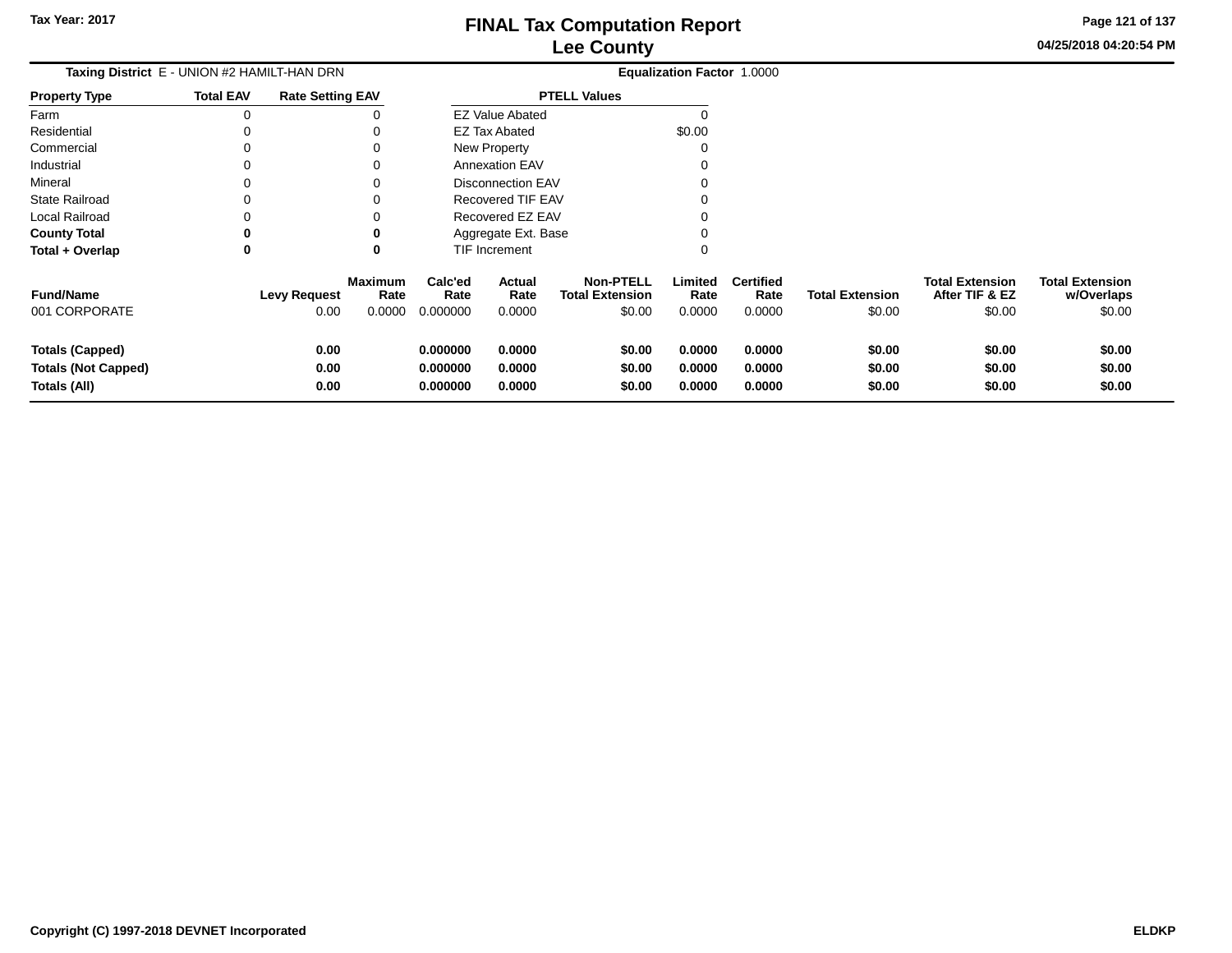**Page 122 of 137**

 $$0.00$ 

| <b>Taxing District</b> F - UNION #1 HARM-MONT DRN                    |                  |                             |                                  |                                  |                            |                                                      | <b>Equalization Factor 1.0000</b> |                                    |                                  |                                                    |                                                |
|----------------------------------------------------------------------|------------------|-----------------------------|----------------------------------|----------------------------------|----------------------------|------------------------------------------------------|-----------------------------------|------------------------------------|----------------------------------|----------------------------------------------------|------------------------------------------------|
| Property Type                                                        | <b>Total EAV</b> | <b>Rate Setting EAV</b>     |                                  | <b>PTELL Values</b>              |                            |                                                      |                                   |                                    |                                  |                                                    |                                                |
| Farm                                                                 | 0                |                             |                                  |                                  | <b>EZ Value Abated</b>     |                                                      |                                   |                                    |                                  |                                                    |                                                |
| Residential                                                          |                  |                             |                                  |                                  | EZ Tax Abated              |                                                      | \$0.00                            |                                    |                                  |                                                    |                                                |
| Commercial                                                           | 0                |                             |                                  |                                  | New Property               |                                                      | 0                                 |                                    |                                  |                                                    |                                                |
| Industrial                                                           |                  |                             |                                  |                                  | <b>Annexation EAV</b>      |                                                      |                                   |                                    |                                  |                                                    |                                                |
| Mineral                                                              |                  |                             |                                  |                                  | <b>Disconnection EAV</b>   |                                                      |                                   |                                    |                                  |                                                    |                                                |
| State Railroad                                                       |                  |                             |                                  |                                  | Recovered TIF EAV          |                                                      |                                   |                                    |                                  |                                                    |                                                |
| Local Railroad                                                       |                  |                             |                                  |                                  | Recovered EZ EAV           |                                                      |                                   |                                    |                                  |                                                    |                                                |
| <b>County Total</b>                                                  | 0                |                             |                                  |                                  | Aggregate Ext. Base        |                                                      |                                   |                                    |                                  |                                                    |                                                |
| Total + Overlap                                                      | 0                |                             | 0                                |                                  | <b>TIF Increment</b>       |                                                      | $\Omega$                          |                                    |                                  |                                                    |                                                |
| <b>Fund/Name</b><br>001 CORPORATE                                    |                  | <b>Levy Request</b><br>0.00 | <b>Maximum</b><br>Rate<br>0.0000 | Calc'ed<br>Rate<br>0.000000      | Actual<br>Rate<br>0.0000   | <b>Non-PTELL</b><br><b>Total Extension</b><br>\$0.00 | Limited<br>Rate<br>0.0000         | <b>Certified</b><br>Rate<br>0.0000 | <b>Total Extension</b><br>\$0.00 | <b>Total Extension</b><br>After TIF & EZ<br>\$0.00 | <b>Total Extension</b><br>w/Overlaps<br>\$0.00 |
| <b>Totals (Capped)</b><br><b>Totals (Not Capped)</b><br>Totals (All) |                  | 0.00<br>0.00<br>0.00        |                                  | 0.000000<br>0.000000<br>0.000000 | 0.0000<br>0.0000<br>0.0000 | \$0.00<br>\$0.00<br>\$0.00                           | 0.0000<br>0.0000<br>0.0000        | 0.0000<br>0.0000<br>0.0000         | \$0.00<br>\$0.00<br>\$0.00       | \$0.00<br>\$0.00<br>\$0.00                         | \$0.00<br>\$0.00<br>\$0.00                     |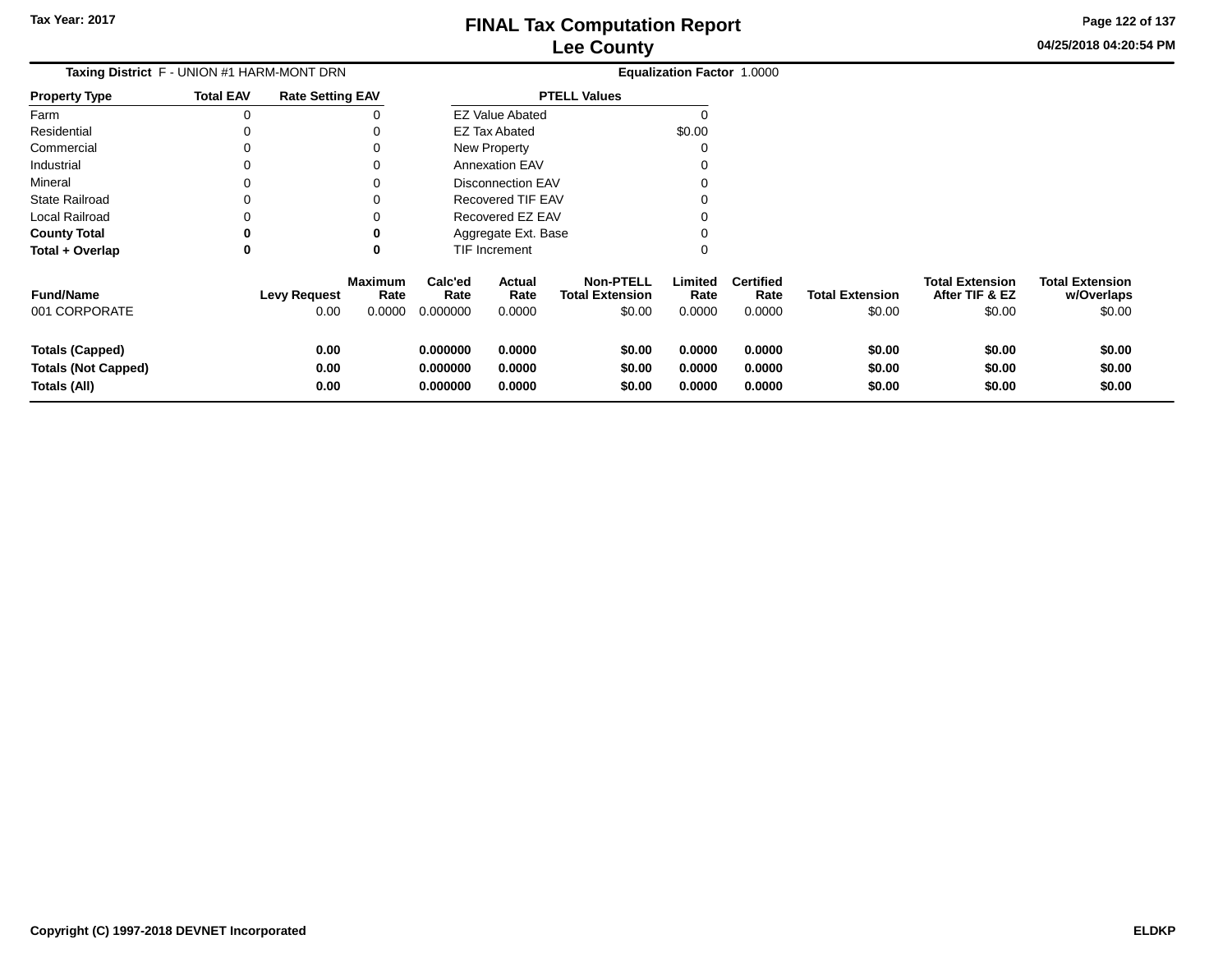**04/25/2018 04:20:54 PMPage 123 of 137**

| Taxing District G - UNION DRAIN #1 HAM/EG                            |                  |                             |                                  |                                  |                            |                                                      | <b>Equalization Factor 1.0000</b> |                                    |                                  |                                                    |                                                |
|----------------------------------------------------------------------|------------------|-----------------------------|----------------------------------|----------------------------------|----------------------------|------------------------------------------------------|-----------------------------------|------------------------------------|----------------------------------|----------------------------------------------------|------------------------------------------------|
| <b>Property Type</b>                                                 | <b>Total EAV</b> | <b>Rate Setting EAV</b>     |                                  | <b>PTELL Values</b>              |                            |                                                      |                                   |                                    |                                  |                                                    |                                                |
| Farm                                                                 |                  |                             |                                  |                                  | <b>EZ Value Abated</b>     |                                                      | 0                                 |                                    |                                  |                                                    |                                                |
| Residential                                                          |                  |                             |                                  |                                  | <b>EZ Tax Abated</b>       |                                                      | \$0.00                            |                                    |                                  |                                                    |                                                |
| Commercial                                                           |                  |                             | $\Omega$                         |                                  | New Property               |                                                      | 0                                 |                                    |                                  |                                                    |                                                |
| Industrial                                                           |                  |                             | $\Omega$                         |                                  | <b>Annexation EAV</b>      |                                                      | 0                                 |                                    |                                  |                                                    |                                                |
| Mineral                                                              |                  |                             | <sup>0</sup>                     |                                  | <b>Disconnection EAV</b>   |                                                      | 0                                 |                                    |                                  |                                                    |                                                |
| <b>State Railroad</b>                                                |                  |                             |                                  |                                  | <b>Recovered TIF EAV</b>   |                                                      | 0                                 |                                    |                                  |                                                    |                                                |
| <b>Local Railroad</b>                                                |                  |                             |                                  |                                  | Recovered EZ EAV           |                                                      | 0                                 |                                    |                                  |                                                    |                                                |
| <b>County Total</b>                                                  | 0                |                             | 0                                |                                  | Aggregate Ext. Base        |                                                      | 0                                 |                                    |                                  |                                                    |                                                |
| Total + Overlap                                                      | 0                |                             | 0                                |                                  | TIF Increment              |                                                      | 0                                 |                                    |                                  |                                                    |                                                |
| <b>Fund/Name</b><br>001 CORPORATE                                    |                  | <b>Levy Request</b><br>0.00 | <b>Maximum</b><br>Rate<br>0.0000 | Calc'ed<br>Rate<br>0.000000      | Actual<br>Rate<br>0.0000   | <b>Non-PTELL</b><br><b>Total Extension</b><br>\$0.00 | Limited<br>Rate<br>0.0000         | <b>Certified</b><br>Rate<br>0.0000 | <b>Total Extension</b><br>\$0.00 | <b>Total Extension</b><br>After TIF & EZ<br>\$0.00 | <b>Total Extension</b><br>w/Overlaps<br>\$0.00 |
| <b>Totals (Capped)</b><br><b>Totals (Not Capped)</b><br>Totals (All) |                  | 0.00<br>0.00<br>0.00        |                                  | 0.000000<br>0.000000<br>0.000000 | 0.0000<br>0.0000<br>0.0000 | \$0.00<br>\$0.00<br>\$0.00                           | 0.0000<br>0.0000<br>0.0000        | 0.0000<br>0.0000<br>0.0000         | \$0.00<br>\$0.00<br>\$0.00       | \$0.00<br>\$0.00<br>\$0.00                         | \$0.00<br>\$0.00<br>\$0.00                     |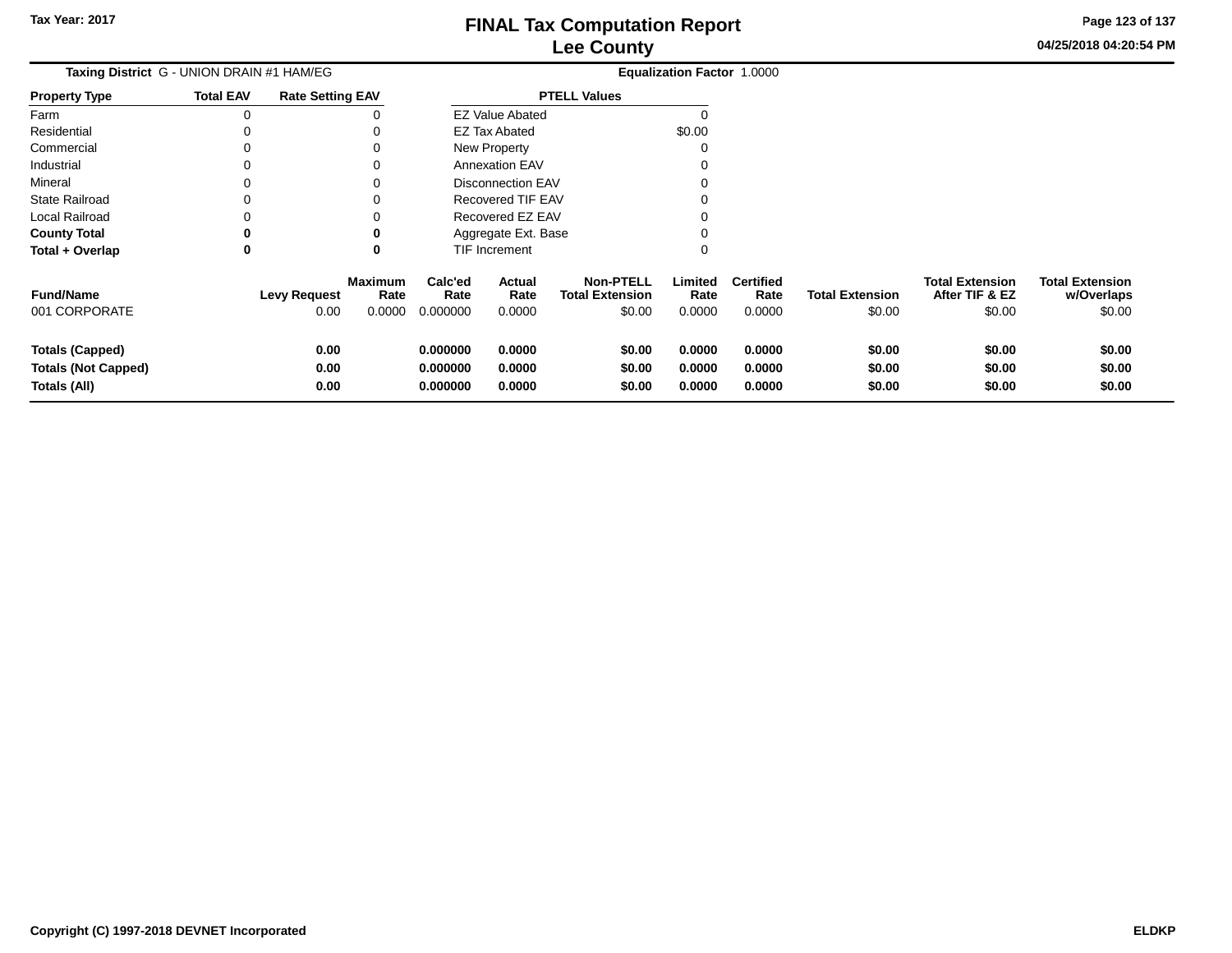**Page 124 of 137**

 $$0.00$ 

| Taxing District H - BRUSH GROVE DRAINAGE #6 |                  |                         |                        |                 |                          |                                            | Equalization Factor 1.0000 |                          |                        |                                          |                                      |
|---------------------------------------------|------------------|-------------------------|------------------------|-----------------|--------------------------|--------------------------------------------|----------------------------|--------------------------|------------------------|------------------------------------------|--------------------------------------|
| Property Type                               | <b>Total EAV</b> | <b>Rate Setting EAV</b> |                        |                 |                          | <b>PTELL Values</b>                        |                            |                          |                        |                                          |                                      |
| Farm                                        | 0                |                         |                        |                 | <b>EZ Value Abated</b>   |                                            |                            |                          |                        |                                          |                                      |
| Residential                                 |                  |                         |                        |                 | EZ Tax Abated            |                                            | \$0.00                     |                          |                        |                                          |                                      |
| Commercial                                  | 0                |                         |                        |                 | New Property             |                                            | 0                          |                          |                        |                                          |                                      |
| Industrial                                  | 0                |                         |                        |                 | <b>Annexation EAV</b>    |                                            | 0                          |                          |                        |                                          |                                      |
| Mineral                                     | 0                |                         |                        |                 | <b>Disconnection EAV</b> |                                            |                            |                          |                        |                                          |                                      |
| State Railroad                              | 0                |                         |                        |                 | Recovered TIF EAV        |                                            |                            |                          |                        |                                          |                                      |
| Local Railroad                              | 0                |                         |                        |                 | Recovered EZ EAV         |                                            |                            |                          |                        |                                          |                                      |
| County Total                                | 0                |                         |                        |                 | Aggregate Ext. Base      |                                            |                            |                          |                        |                                          |                                      |
| Total + Overlap                             | 0                |                         | 0                      |                 | TIF Increment            |                                            | 0                          |                          |                        |                                          |                                      |
| <b>Fund/Name</b>                            |                  | <b>Levy Request</b>     | <b>Maximum</b><br>Rate | Calc'ed<br>Rate | Actual<br>Rate           | <b>Non-PTELL</b><br><b>Total Extension</b> | Limited<br>Rate            | <b>Certified</b><br>Rate | <b>Total Extension</b> | <b>Total Extension</b><br>After TIF & EZ | <b>Total Extension</b><br>w/Overlaps |
| 001 CORPORATE                               |                  | 0.00                    | 0.0000                 | 0.000000        | 0.0000                   | \$0.00                                     | 0.0000                     | 0.0000                   | \$0.00                 | \$0.00                                   | \$0.00                               |
| <b>Totals (Capped)</b>                      |                  | 0.00                    |                        | 0.000000        | 0.0000                   | \$0.00                                     | 0.0000                     | 0.0000                   | \$0.00                 | \$0.00                                   | \$0.00                               |
| <b>Totals (Not Capped)</b>                  |                  | 0.00                    |                        | 0.000000        | 0.0000                   | \$0.00                                     | 0.0000                     | 0.0000                   | \$0.00                 | \$0.00                                   | \$0.00                               |
| Totals (All)                                |                  | 0.00                    |                        | 0.000000        | 0.0000                   | \$0.00                                     | 0.0000                     | 0.0000                   | \$0.00                 | \$0.00                                   | \$0.00                               |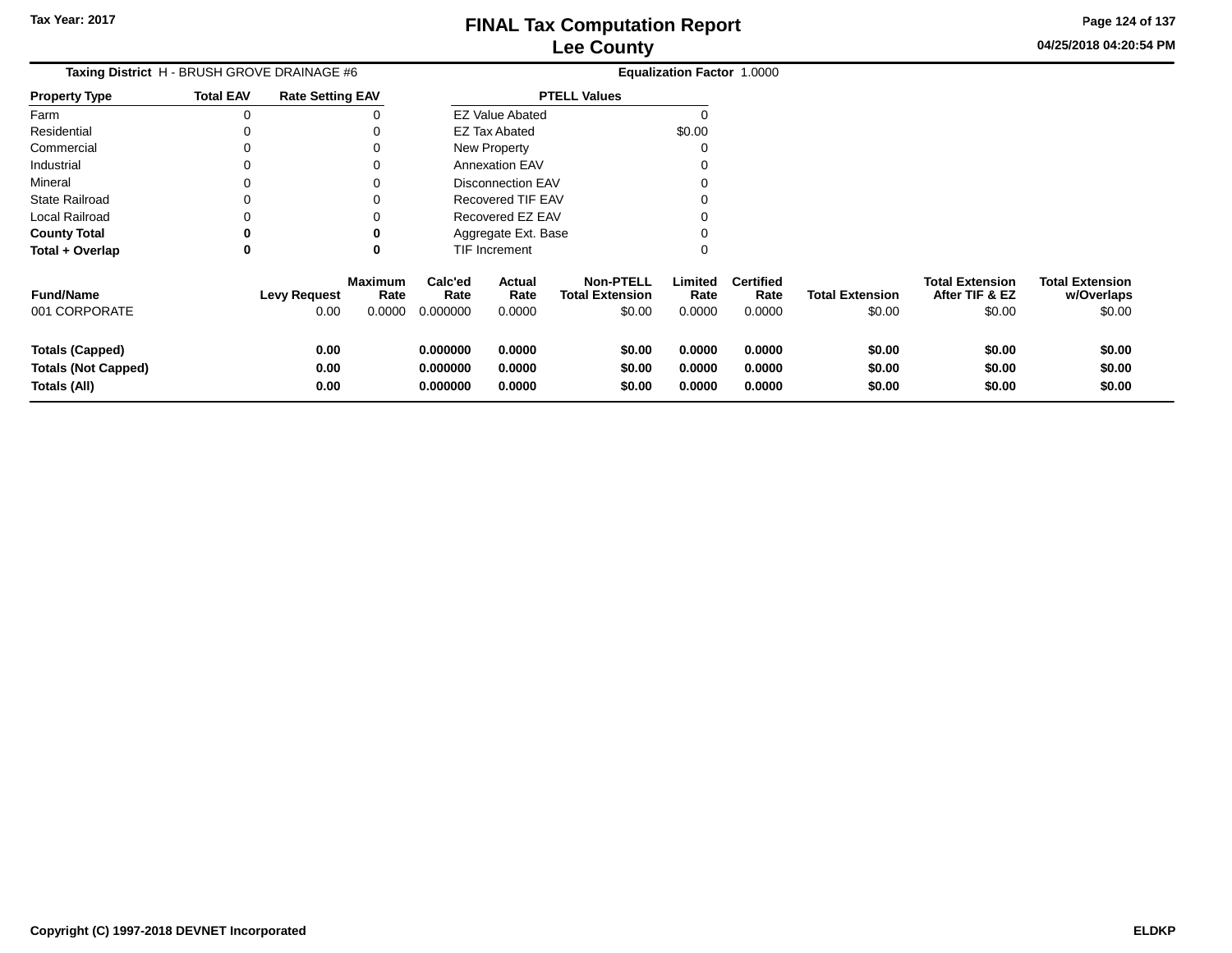**04/25/2018 04:20:54 PMPage 125 of 137**

| Taxing District 1 - INLET SWAMP DRAINAGE DISTRICT                    |                  |                             |                           |                                  |                            |                                                      | Equalization Factor 1.0000 |                                    |                                  |                                                    |                                                |
|----------------------------------------------------------------------|------------------|-----------------------------|---------------------------|----------------------------------|----------------------------|------------------------------------------------------|----------------------------|------------------------------------|----------------------------------|----------------------------------------------------|------------------------------------------------|
| <b>Property Type</b>                                                 | <b>Total EAV</b> | <b>Rate Setting EAV</b>     |                           | <b>PTELL Values</b>              |                            |                                                      |                            |                                    |                                  |                                                    |                                                |
| Farm                                                                 |                  |                             |                           |                                  | <b>EZ Value Abated</b>     |                                                      |                            |                                    |                                  |                                                    |                                                |
| Residential                                                          |                  |                             |                           |                                  | <b>EZ Tax Abated</b>       |                                                      | \$0.00                     |                                    |                                  |                                                    |                                                |
| Commercial                                                           |                  |                             | 0                         |                                  | New Property               |                                                      |                            |                                    |                                  |                                                    |                                                |
| Industrial                                                           |                  |                             | 0                         |                                  | <b>Annexation EAV</b>      |                                                      |                            |                                    |                                  |                                                    |                                                |
| Mineral                                                              |                  |                             | 0                         |                                  | <b>Disconnection EAV</b>   |                                                      |                            |                                    |                                  |                                                    |                                                |
| <b>State Railroad</b>                                                |                  |                             |                           |                                  | Recovered TIF EAV          |                                                      |                            |                                    |                                  |                                                    |                                                |
| <b>Local Railroad</b>                                                |                  |                             |                           |                                  | Recovered EZ EAV           |                                                      |                            |                                    |                                  |                                                    |                                                |
| <b>County Total</b>                                                  |                  |                             | 0                         |                                  | Aggregate Ext. Base        |                                                      |                            |                                    |                                  |                                                    |                                                |
| Total + Overlap                                                      | 0                |                             | 0                         |                                  | TIF Increment              |                                                      |                            |                                    |                                  |                                                    |                                                |
| <b>Fund/Name</b><br>001 CORPORATE                                    |                  | <b>Levy Request</b><br>0.00 | Maximum<br>Rate<br>0.0000 | Calc'ed<br>Rate<br>0.000000      | Actual<br>Rate<br>0.0000   | <b>Non-PTELL</b><br><b>Total Extension</b><br>\$0.00 | Limited<br>Rate<br>0.0000  | <b>Certified</b><br>Rate<br>0.0000 | <b>Total Extension</b><br>\$0.00 | <b>Total Extension</b><br>After TIF & EZ<br>\$0.00 | <b>Total Extension</b><br>w/Overlaps<br>\$0.00 |
| <b>Totals (Capped)</b><br><b>Totals (Not Capped)</b><br>Totals (All) |                  | 0.00<br>0.00<br>0.00        |                           | 0.000000<br>0.000000<br>0.000000 | 0.0000<br>0.0000<br>0.0000 | \$0.00<br>\$0.00<br>\$0.00                           | 0.0000<br>0.0000<br>0.0000 | 0.0000<br>0.0000<br>0.0000         | \$0.00<br>\$0.00<br>\$0.00       | \$0.00<br>\$0.00<br>\$0.00                         | \$0.00<br>\$0.00<br>\$0.00                     |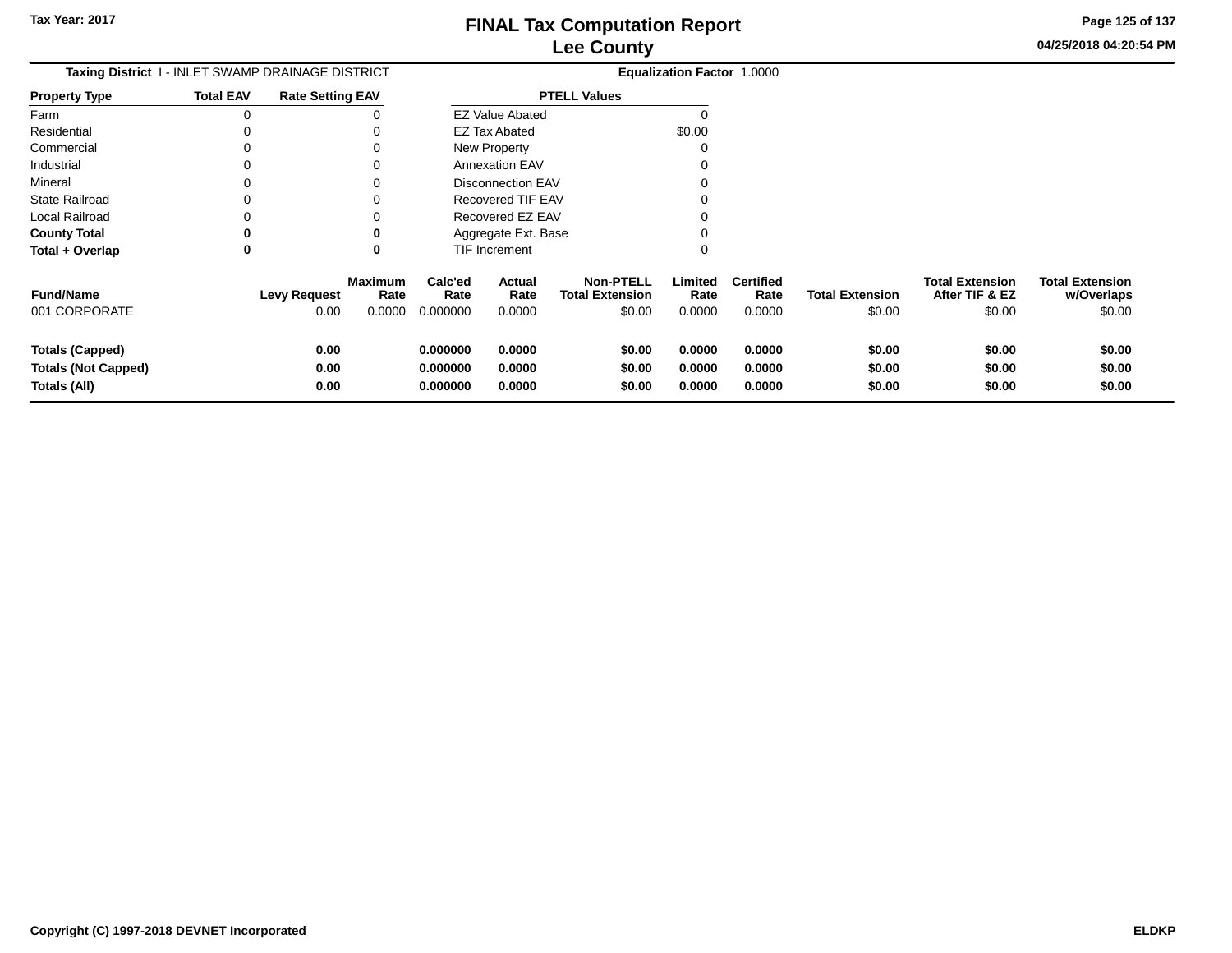**Page 126 of 137**

 $$0.00$ 

| Taxing District J - UNION #3 HAMILT-HAN DRN                          |                  |                             |                                  |                                  |                            |                                                      | Equalization Factor 1.0000 |                                    |                                  |                                                    |                                                |
|----------------------------------------------------------------------|------------------|-----------------------------|----------------------------------|----------------------------------|----------------------------|------------------------------------------------------|----------------------------|------------------------------------|----------------------------------|----------------------------------------------------|------------------------------------------------|
| Property Type                                                        | <b>Total EAV</b> | <b>Rate Setting EAV</b>     |                                  |                                  |                            | <b>PTELL Values</b>                                  |                            |                                    |                                  |                                                    |                                                |
| Farm                                                                 | 0                |                             |                                  |                                  | <b>EZ Value Abated</b>     |                                                      |                            |                                    |                                  |                                                    |                                                |
| Residential                                                          | $\Omega$         |                             |                                  |                                  | <b>EZ Tax Abated</b>       |                                                      | \$0.00                     |                                    |                                  |                                                    |                                                |
| Commercial                                                           | 0                |                             |                                  |                                  | New Property               |                                                      | 0                          |                                    |                                  |                                                    |                                                |
| Industrial                                                           |                  |                             |                                  |                                  | <b>Annexation EAV</b>      |                                                      |                            |                                    |                                  |                                                    |                                                |
| Mineral                                                              |                  |                             |                                  |                                  | <b>Disconnection EAV</b>   |                                                      |                            |                                    |                                  |                                                    |                                                |
| State Railroad                                                       |                  |                             |                                  |                                  | Recovered TIF EAV          |                                                      |                            |                                    |                                  |                                                    |                                                |
| Local Railroad                                                       |                  |                             |                                  |                                  | Recovered EZ EAV           |                                                      |                            |                                    |                                  |                                                    |                                                |
| <b>County Total</b>                                                  | 0                |                             |                                  |                                  | Aggregate Ext. Base        |                                                      |                            |                                    |                                  |                                                    |                                                |
| Total + Overlap                                                      | 0                |                             | 0                                |                                  | <b>TIF Increment</b>       |                                                      | 0                          |                                    |                                  |                                                    |                                                |
| <b>Fund/Name</b><br>001 CORPORATE                                    |                  | <b>Levy Request</b><br>0.00 | <b>Maximum</b><br>Rate<br>0.0000 | Calc'ed<br>Rate<br>0.000000      | Actual<br>Rate<br>0.0000   | <b>Non-PTELL</b><br><b>Total Extension</b><br>\$0.00 | Limited<br>Rate<br>0.0000  | <b>Certified</b><br>Rate<br>0.0000 | <b>Total Extension</b><br>\$0.00 | <b>Total Extension</b><br>After TIF & EZ<br>\$0.00 | <b>Total Extension</b><br>w/Overlaps<br>\$0.00 |
| <b>Totals (Capped)</b><br><b>Totals (Not Capped)</b><br>Totals (All) |                  | 0.00<br>0.00<br>0.00        |                                  | 0.000000<br>0.000000<br>0.000000 | 0.0000<br>0.0000<br>0.0000 | \$0.00<br>\$0.00<br>\$0.00                           | 0.0000<br>0.0000<br>0.0000 | 0.0000<br>0.0000<br>0.0000         | \$0.00<br>\$0.00<br>\$0.00       | \$0.00<br>\$0.00<br>\$0.00                         | \$0.00<br>\$0.00<br>\$0.00                     |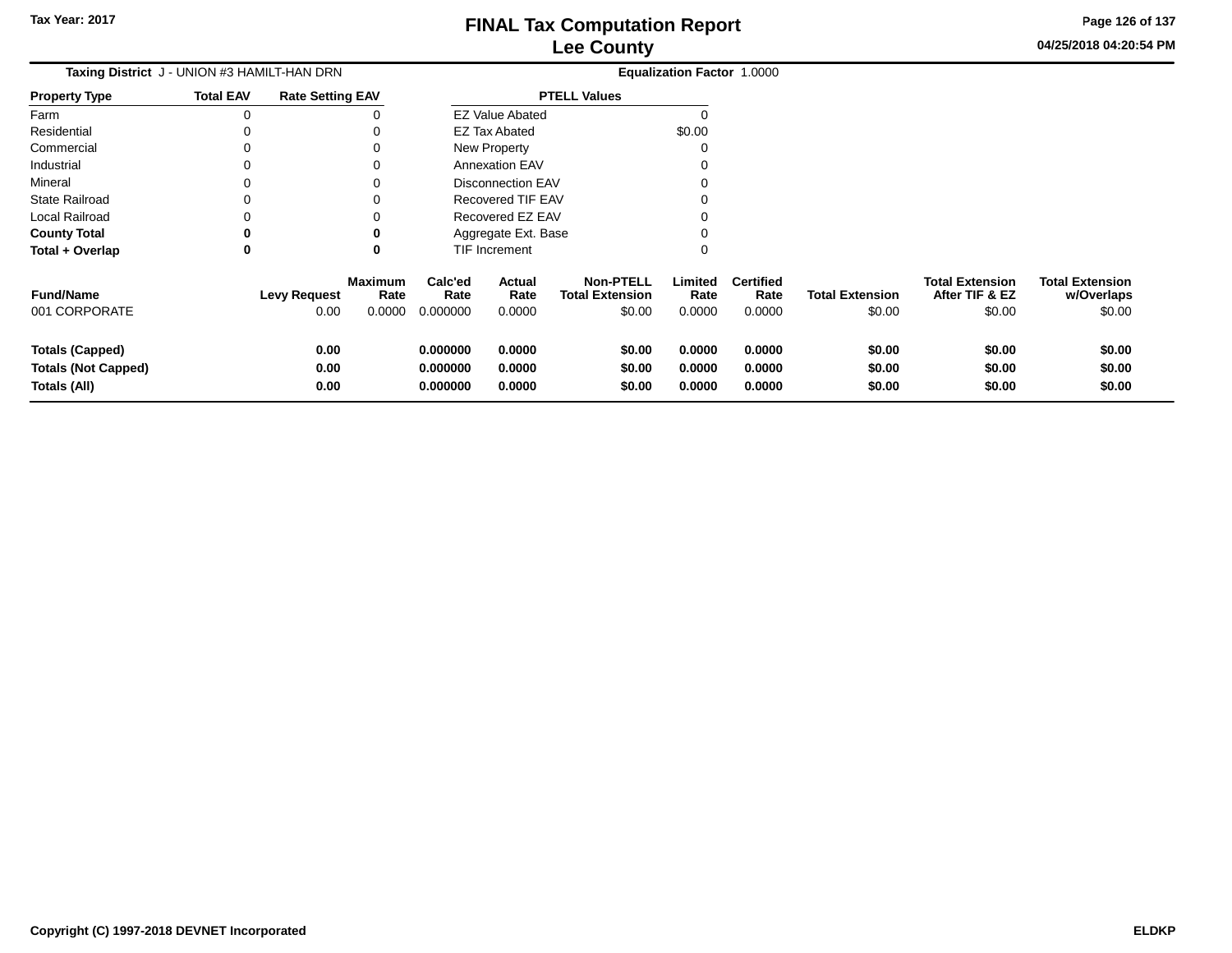**Page 127 of 137**

 $$0.00$ 

| Taxing District K - #3 MONTMORENCY DRAINAGE DISTRICT |                  |                         |                        |                 |                          |                                            | Equalization Factor 1.0000 |                          |                        |                                          |                                      |
|------------------------------------------------------|------------------|-------------------------|------------------------|-----------------|--------------------------|--------------------------------------------|----------------------------|--------------------------|------------------------|------------------------------------------|--------------------------------------|
| <b>Property Type</b>                                 | <b>Total EAV</b> | <b>Rate Setting EAV</b> |                        |                 |                          | <b>PTELL Values</b>                        |                            |                          |                        |                                          |                                      |
| Farm                                                 | 0                |                         |                        |                 | <b>EZ Value Abated</b>   |                                            |                            |                          |                        |                                          |                                      |
| Residential                                          | 0                |                         |                        |                 | <b>EZ Tax Abated</b>     |                                            | \$0.00                     |                          |                        |                                          |                                      |
| Commercial                                           | 0                |                         |                        |                 | <b>New Property</b>      |                                            |                            |                          |                        |                                          |                                      |
| Industrial                                           | 0                |                         |                        |                 | <b>Annexation EAV</b>    |                                            |                            |                          |                        |                                          |                                      |
| Mineral                                              | $\Omega$         |                         |                        |                 | <b>Disconnection EAV</b> |                                            |                            |                          |                        |                                          |                                      |
| <b>State Railroad</b>                                | $\Omega$         |                         |                        |                 | <b>Recovered TIF EAV</b> |                                            |                            |                          |                        |                                          |                                      |
| Local Railroad                                       |                  |                         |                        |                 | Recovered EZ EAV         |                                            |                            |                          |                        |                                          |                                      |
| <b>County Total</b>                                  | $\bf{0}$         |                         | 0                      |                 | Aggregate Ext. Base      |                                            |                            |                          |                        |                                          |                                      |
| Total + Overlap                                      | $\mathbf 0$      |                         | 0                      |                 | TIF Increment            |                                            |                            |                          |                        |                                          |                                      |
| <b>Fund/Name</b>                                     |                  | <b>Levy Request</b>     | <b>Maximum</b><br>Rate | Calc'ed<br>Rate | Actual<br>Rate           | <b>Non-PTELL</b><br><b>Total Extension</b> | Limited<br>Rate            | <b>Certified</b><br>Rate | <b>Total Extension</b> | <b>Total Extension</b><br>After TIF & EZ | <b>Total Extension</b><br>w/Overlaps |
| 001 CORPORATE                                        |                  | 0.00                    | 0.0000                 | 0.000000        | 0.0000                   | \$0.00                                     | 0.0000                     | 0.0000                   | \$0.00                 | \$0.00                                   | \$0.00                               |
| Totals (Capped)                                      |                  | 0.00                    |                        | 0.000000        | 0.0000                   | \$0.00                                     | 0.0000                     | 0.0000                   | \$0.00                 | \$0.00                                   | \$0.00                               |
| <b>Totals (Not Capped)</b>                           |                  | 0.00                    |                        | 0.000000        | 0.0000                   | \$0.00                                     | 0.0000                     | 0.0000                   | \$0.00                 | \$0.00                                   | \$0.00                               |
| Totals (All)                                         |                  | 0.00                    |                        | 0.000000        | 0.0000                   | \$0.00                                     | 0.0000                     | 0.0000                   | \$0.00                 | \$0.00                                   | \$0.00                               |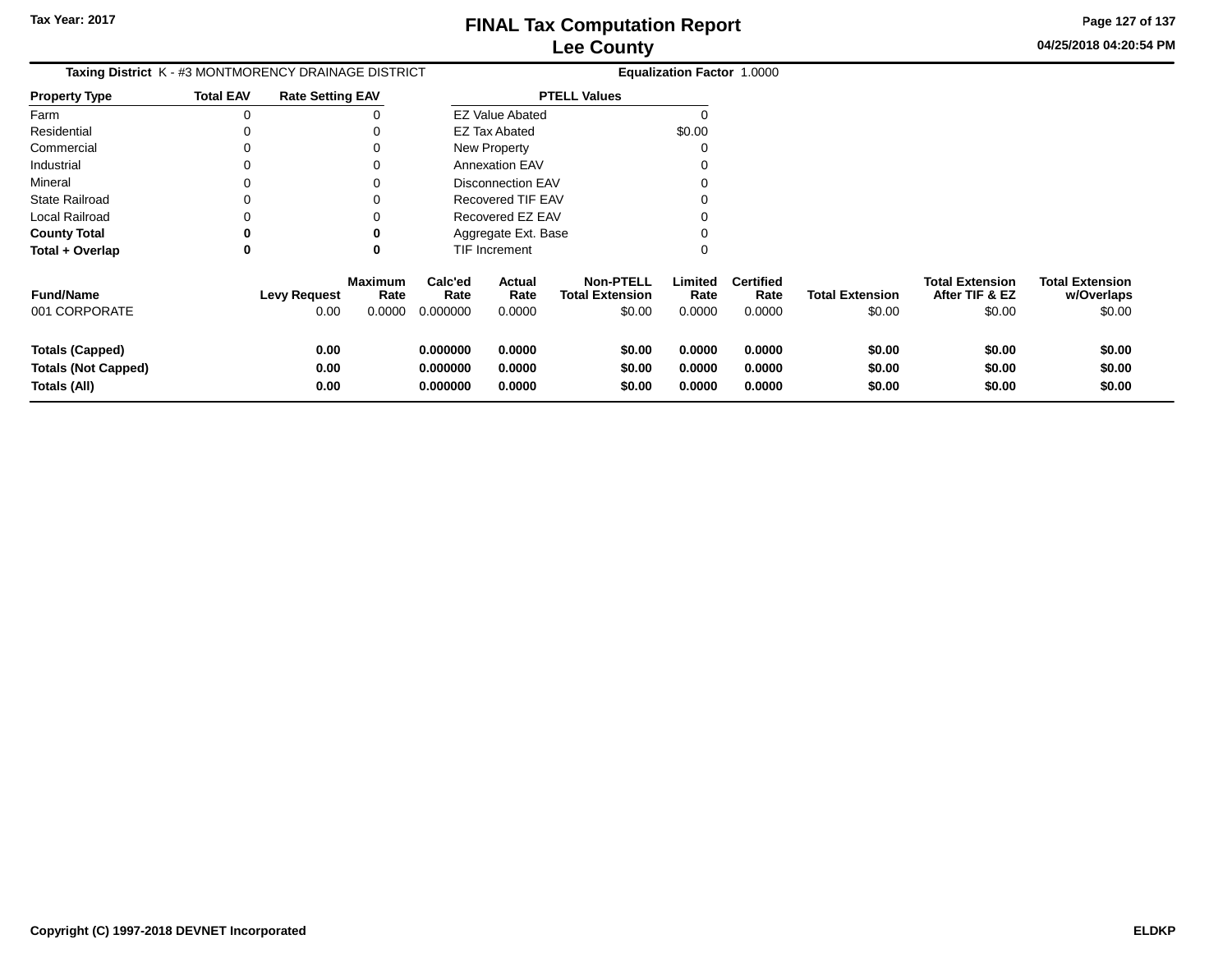**Page 128 of 137**

 $$0.00$ 

| <b>Taxing District</b> L - UNION DRAINAGE #1 HAMILTON & HAHNAMAN |                  |                             |                                  |                             |                          | <b>Equalization Factor 1.0000</b>                    |                           |                                    |                                  |                                                    |                                                |
|------------------------------------------------------------------|------------------|-----------------------------|----------------------------------|-----------------------------|--------------------------|------------------------------------------------------|---------------------------|------------------------------------|----------------------------------|----------------------------------------------------|------------------------------------------------|
| Property Type                                                    | <b>Total EAV</b> | <b>Rate Setting EAV</b>     |                                  |                             |                          | <b>PTELL Values</b>                                  |                           |                                    |                                  |                                                    |                                                |
| Farm                                                             | 0                |                             |                                  |                             | <b>EZ Value Abated</b>   |                                                      |                           |                                    |                                  |                                                    |                                                |
| Residential                                                      |                  |                             |                                  |                             | EZ Tax Abated            |                                                      | \$0.00                    |                                    |                                  |                                                    |                                                |
| Commercial                                                       |                  |                             |                                  |                             | New Property             |                                                      | $\Omega$                  |                                    |                                  |                                                    |                                                |
| Industrial                                                       |                  |                             |                                  |                             | <b>Annexation EAV</b>    |                                                      |                           |                                    |                                  |                                                    |                                                |
| Mineral                                                          |                  |                             |                                  |                             | <b>Disconnection EAV</b> |                                                      |                           |                                    |                                  |                                                    |                                                |
| State Railroad                                                   |                  |                             |                                  |                             | Recovered TIF EAV        |                                                      |                           |                                    |                                  |                                                    |                                                |
| Local Railroad                                                   |                  |                             |                                  |                             | Recovered EZ EAV         |                                                      |                           |                                    |                                  |                                                    |                                                |
| <b>County Total</b>                                              | 0                |                             |                                  |                             | Aggregate Ext. Base      |                                                      |                           |                                    |                                  |                                                    |                                                |
| Total + Overlap                                                  | 0                |                             | 0                                |                             | TIF Increment            |                                                      | 0                         |                                    |                                  |                                                    |                                                |
| <b>Fund/Name</b><br>001 CORPORATE                                |                  | <b>Levy Request</b><br>0.00 | <b>Maximum</b><br>Rate<br>0.0000 | Calc'ed<br>Rate<br>0.000000 | Actual<br>Rate<br>0.0000 | <b>Non-PTELL</b><br><b>Total Extension</b><br>\$0.00 | Limited<br>Rate<br>0.0000 | <b>Certified</b><br>Rate<br>0.0000 | <b>Total Extension</b><br>\$0.00 | <b>Total Extension</b><br>After TIF & EZ<br>\$0.00 | <b>Total Extension</b><br>w/Overlaps<br>\$0.00 |
|                                                                  |                  |                             |                                  |                             |                          |                                                      |                           |                                    |                                  |                                                    |                                                |
| <b>Totals (Capped)</b>                                           |                  | 0.00                        |                                  | 0.000000                    | 0.0000                   | \$0.00                                               | 0.0000                    | 0.0000                             | \$0.00                           | \$0.00                                             | \$0.00                                         |
| <b>Totals (Not Capped)</b>                                       |                  | 0.00                        |                                  | 0.000000                    | 0.0000                   | \$0.00                                               | 0.0000                    | 0.0000                             | \$0.00                           | \$0.00                                             | \$0.00                                         |
| Totals (All)                                                     |                  | 0.00                        |                                  | 0.000000                    | 0.0000                   | \$0.00                                               | 0.0000                    | 0.0000                             | \$0.00                           | \$0.00                                             | \$0.00                                         |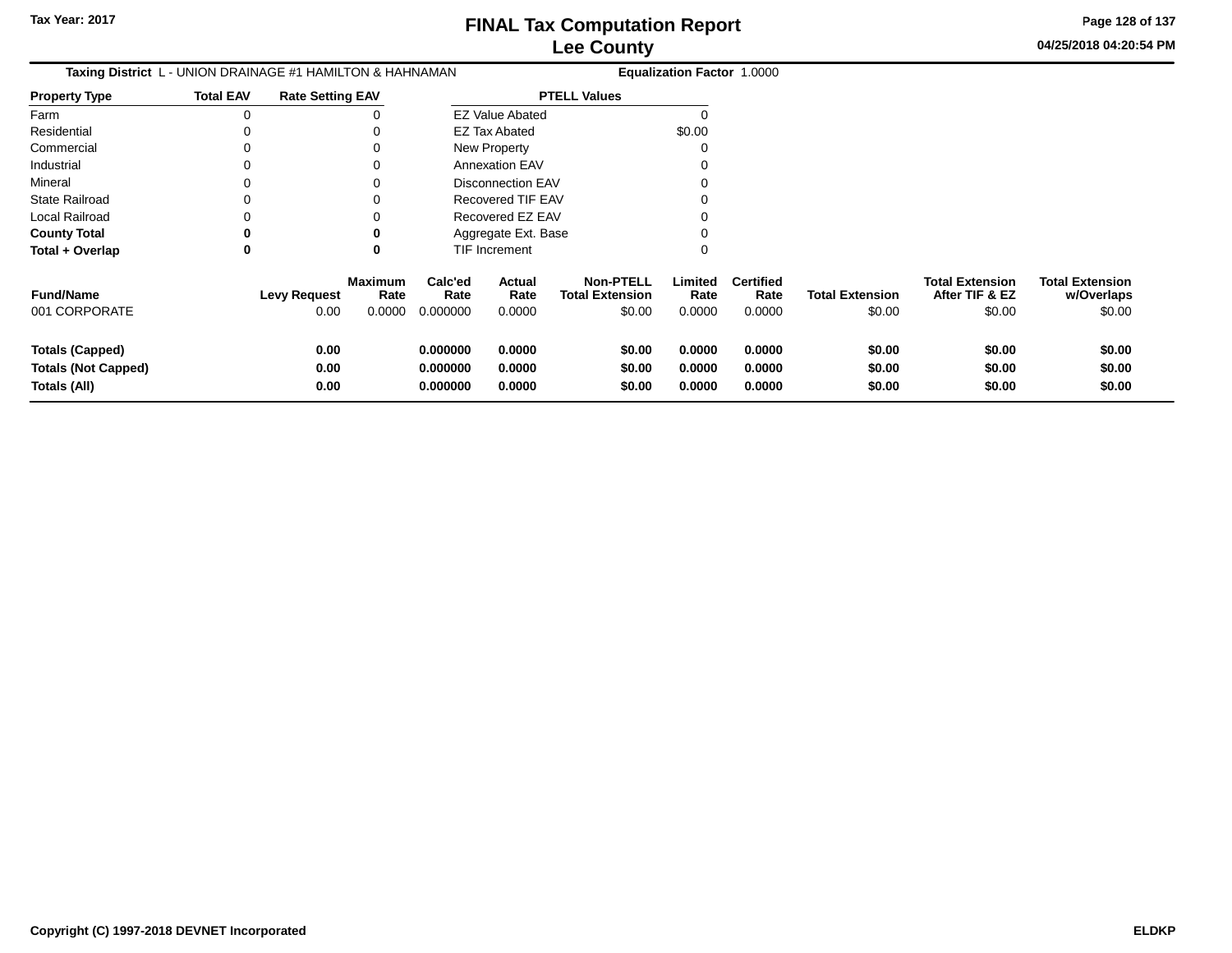**Page 129 of 137**

| <b>Taxing District</b> M - Sub-DIST #1 UNION DRN #1 HAMILTON & HAHNAMAN |                     |                                          | Equalization Factor 1.0000       |                                 |                                                      |                            |                                    |                                  |                                                    |                                                |
|-------------------------------------------------------------------------|---------------------|------------------------------------------|----------------------------------|---------------------------------|------------------------------------------------------|----------------------------|------------------------------------|----------------------------------|----------------------------------------------------|------------------------------------------------|
| <b>Property Type</b>                                                    | <b>Total EAV</b>    | <b>Rate Setting EAV</b>                  |                                  |                                 | <b>PTELL Values</b>                                  |                            |                                    |                                  |                                                    |                                                |
| Farm                                                                    | 0                   |                                          |                                  | <b>EZ Value Abated</b>          |                                                      |                            |                                    |                                  |                                                    |                                                |
| Residential                                                             |                     | 0                                        |                                  | <b>EZ Tax Abated</b>            |                                                      | \$0.00                     |                                    |                                  |                                                    |                                                |
| Commercial                                                              | 0                   | 0                                        |                                  | New Property                    |                                                      | ი                          |                                    |                                  |                                                    |                                                |
| Industrial                                                              | 0                   | 0                                        |                                  | <b>Annexation EAV</b>           |                                                      |                            |                                    |                                  |                                                    |                                                |
| Mineral                                                                 | 0                   | 0                                        |                                  | <b>Disconnection EAV</b>        |                                                      |                            |                                    |                                  |                                                    |                                                |
| <b>State Railroad</b>                                                   | 0                   | 0                                        |                                  | Recovered TIF EAV               |                                                      | ი                          |                                    |                                  |                                                    |                                                |
| Local Railroad                                                          |                     | 0                                        |                                  | Recovered EZ EAV                |                                                      | ი                          |                                    |                                  |                                                    |                                                |
| <b>County Total</b>                                                     | 0                   | 0                                        |                                  | Aggregate Ext. Base             |                                                      |                            |                                    |                                  |                                                    |                                                |
| Total + Overlap                                                         | 0                   | $\bf{0}$                                 |                                  | TIF Increment                   |                                                      | 0                          |                                    |                                  |                                                    |                                                |
| <b>Fund/Name</b><br>001 CORPORATE                                       | <b>Levy Request</b> | <b>Maximum</b><br>Rate<br>0.00<br>0.0000 | Calc'ed<br>Rate<br>0.000000      | <b>Actual</b><br>Rate<br>0.0000 | <b>Non-PTELL</b><br><b>Total Extension</b><br>\$0.00 | Limited<br>Rate<br>0.0000  | <b>Certified</b><br>Rate<br>0.0000 | <b>Total Extension</b><br>\$0.00 | <b>Total Extension</b><br>After TIF & EZ<br>\$0.00 | <b>Total Extension</b><br>w/Overlaps<br>\$0.00 |
| <b>Totals (Capped)</b><br><b>Totals (Not Capped)</b><br>Totals (All)    |                     | 0.00<br>0.00<br>0.00                     | 0.000000<br>0.000000<br>0.000000 | 0.0000<br>0.0000<br>0.0000      | \$0.00<br>\$0.00<br>\$0.00                           | 0.0000<br>0.0000<br>0.0000 | 0.0000<br>0.0000<br>0.0000         | \$0.00<br>\$0.00<br>\$0.00       | \$0.00<br>\$0.00<br>\$0.00                         | \$0.00<br>\$0.00<br>\$0.00                     |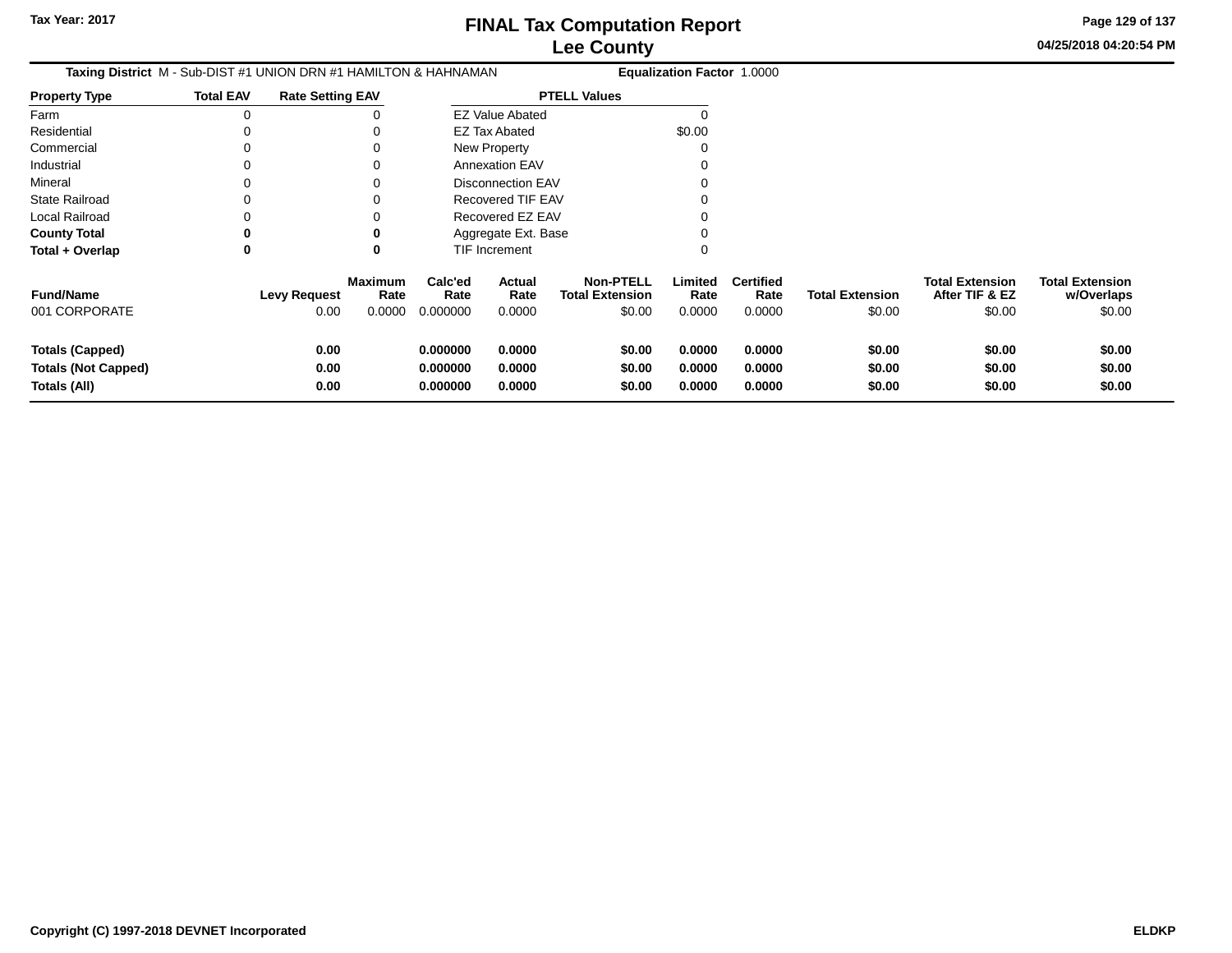**Page 130 of 137**

| <b>Taxing District</b> N - Sub-DIST #2 UNION DRN #1 HAMILTON & HAHNAMAN |                  |                             |                                  |                                  |                                 |                                                      | <b>Equalization Factor 1.0000</b> |                                    |                                  |                                                    |                                                |
|-------------------------------------------------------------------------|------------------|-----------------------------|----------------------------------|----------------------------------|---------------------------------|------------------------------------------------------|-----------------------------------|------------------------------------|----------------------------------|----------------------------------------------------|------------------------------------------------|
| <b>Property Type</b>                                                    | <b>Total EAV</b> | <b>Rate Setting EAV</b>     |                                  |                                  |                                 | <b>PTELL Values</b>                                  |                                   |                                    |                                  |                                                    |                                                |
| Farm                                                                    | 0                |                             |                                  |                                  | <b>EZ Value Abated</b>          |                                                      |                                   |                                    |                                  |                                                    |                                                |
| Residential                                                             |                  |                             | 0                                |                                  | <b>EZ Tax Abated</b>            |                                                      | \$0.00                            |                                    |                                  |                                                    |                                                |
| Commercial                                                              | 0                |                             | 0                                |                                  | New Property                    |                                                      |                                   |                                    |                                  |                                                    |                                                |
| Industrial                                                              | 0                |                             | 0                                |                                  | <b>Annexation EAV</b>           |                                                      |                                   |                                    |                                  |                                                    |                                                |
| Mineral                                                                 |                  |                             | 0                                |                                  | <b>Disconnection EAV</b>        |                                                      |                                   |                                    |                                  |                                                    |                                                |
| <b>State Railroad</b>                                                   |                  |                             | 0                                |                                  | <b>Recovered TIF EAV</b>        |                                                      |                                   |                                    |                                  |                                                    |                                                |
| Local Railroad                                                          |                  |                             | 0                                |                                  | Recovered EZ EAV                |                                                      |                                   |                                    |                                  |                                                    |                                                |
| <b>County Total</b>                                                     | 0                |                             | 0                                |                                  | Aggregate Ext. Base             |                                                      |                                   |                                    |                                  |                                                    |                                                |
| Total + Overlap                                                         | 0                |                             | 0                                |                                  | <b>TIF Increment</b>            |                                                      |                                   |                                    |                                  |                                                    |                                                |
| <b>Fund/Name</b><br>001 CORPORATE                                       |                  | <b>Levy Request</b><br>0.00 | <b>Maximum</b><br>Rate<br>0.0000 | Calc'ed<br>Rate<br>0.000000      | <b>Actual</b><br>Rate<br>0.0000 | <b>Non-PTELL</b><br><b>Total Extension</b><br>\$0.00 | Limited<br>Rate<br>0.0000         | <b>Certified</b><br>Rate<br>0.0000 | <b>Total Extension</b><br>\$0.00 | <b>Total Extension</b><br>After TIF & EZ<br>\$0.00 | <b>Total Extension</b><br>w/Overlaps<br>\$0.00 |
| <b>Totals (Capped)</b><br><b>Totals (Not Capped)</b><br>Totals (All)    |                  | 0.00<br>0.00<br>0.00        |                                  | 0.000000<br>0.000000<br>0.000000 | 0.0000<br>0.0000<br>0.0000      | \$0.00<br>\$0.00<br>\$0.00                           | 0.0000<br>0.0000<br>0.0000        | 0.0000<br>0.0000<br>0.0000         | \$0.00<br>\$0.00<br>\$0.00       | \$0.00<br>\$0.00<br>\$0.00                         | \$0.00<br>\$0.00<br>\$0.00                     |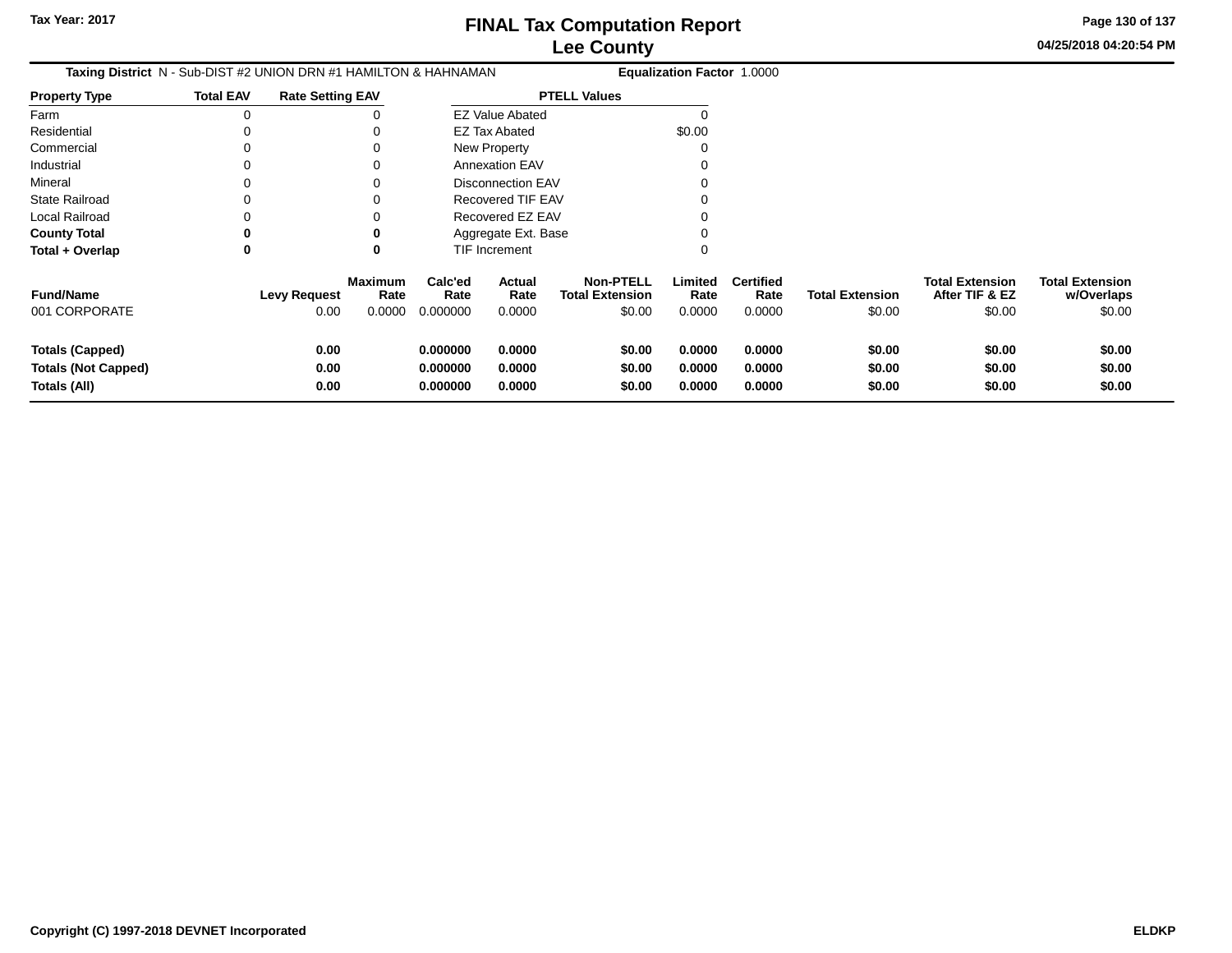**Page 131 of 137**

**04/25/2018 04:20:54 PM**

**w/Overlaps** $$0.00$ 

| <b>Taxing District</b> O - Minor Sub-DIST #1 Sub-DIST #2 UNION DRN #1 |                  |                         |                        | <b>Equalization Factor 1.0000</b> |                            |                                            |                            |                            |                            |                                          |                                      |
|-----------------------------------------------------------------------|------------------|-------------------------|------------------------|-----------------------------------|----------------------------|--------------------------------------------|----------------------------|----------------------------|----------------------------|------------------------------------------|--------------------------------------|
| Property Type                                                         | <b>Total EAV</b> | <b>Rate Setting EAV</b> |                        |                                   |                            | <b>PTELL Values</b>                        |                            |                            |                            |                                          |                                      |
| Farm                                                                  | 0                |                         |                        |                                   | <b>EZ Value Abated</b>     |                                            |                            |                            |                            |                                          |                                      |
| Residential                                                           |                  |                         |                        |                                   | <b>EZ Tax Abated</b>       |                                            | \$0.00                     |                            |                            |                                          |                                      |
| Commercial                                                            |                  |                         |                        |                                   | New Property               |                                            |                            |                            |                            |                                          |                                      |
| Industrial                                                            |                  |                         |                        |                                   | <b>Annexation EAV</b>      |                                            |                            |                            |                            |                                          |                                      |
| Mineral                                                               |                  |                         |                        |                                   | <b>Disconnection EAV</b>   |                                            |                            |                            |                            |                                          |                                      |
| State Railroad                                                        |                  |                         |                        |                                   | <b>Recovered TIF EAV</b>   |                                            |                            |                            |                            |                                          |                                      |
| Local Railroad                                                        |                  |                         |                        |                                   | Recovered EZ EAV           |                                            |                            |                            |                            |                                          |                                      |
| <b>County Total</b>                                                   |                  |                         | o                      |                                   | Aggregate Ext. Base        |                                            |                            |                            |                            |                                          |                                      |
| Total + Overlap                                                       | 0                |                         | 0                      |                                   | TIF Increment              |                                            |                            |                            |                            |                                          |                                      |
| <b>Fund/Name</b>                                                      |                  | <b>Levy Request</b>     | <b>Maximum</b><br>Rate | Calc'ed<br>Rate                   | Actual<br>Rate             | <b>Non-PTELL</b><br><b>Total Extension</b> | Limited<br>Rate            | <b>Certified</b><br>Rate   | <b>Total Extension</b>     | <b>Total Extension</b><br>After TIF & EZ | <b>Total Extension</b><br>w/Overlaps |
| 001 CORPORATE                                                         |                  | 0.00                    | 0.0000                 | 0.000000                          | 0.0000                     | \$0.00                                     | 0.0000                     | 0.0000                     | \$0.00                     | \$0.00                                   | \$0.00                               |
| <b>Totals (Capped)</b><br><b>Totals (Not Capped)</b><br>Totals (All)  |                  | 0.00<br>0.00<br>0.00    |                        | 0.000000<br>0.000000<br>0.000000  | 0.0000<br>0.0000<br>0.0000 | \$0.00<br>\$0.00<br>\$0.00                 | 0.0000<br>0.0000<br>0.0000 | 0.0000<br>0.0000<br>0.0000 | \$0.00<br>\$0.00<br>\$0.00 | \$0.00<br>\$0.00<br>\$0.00               | \$0.00<br>\$0.00<br>\$0.00           |
|                                                                       |                  |                         |                        |                                   |                            |                                            |                            |                            |                            |                                          |                                      |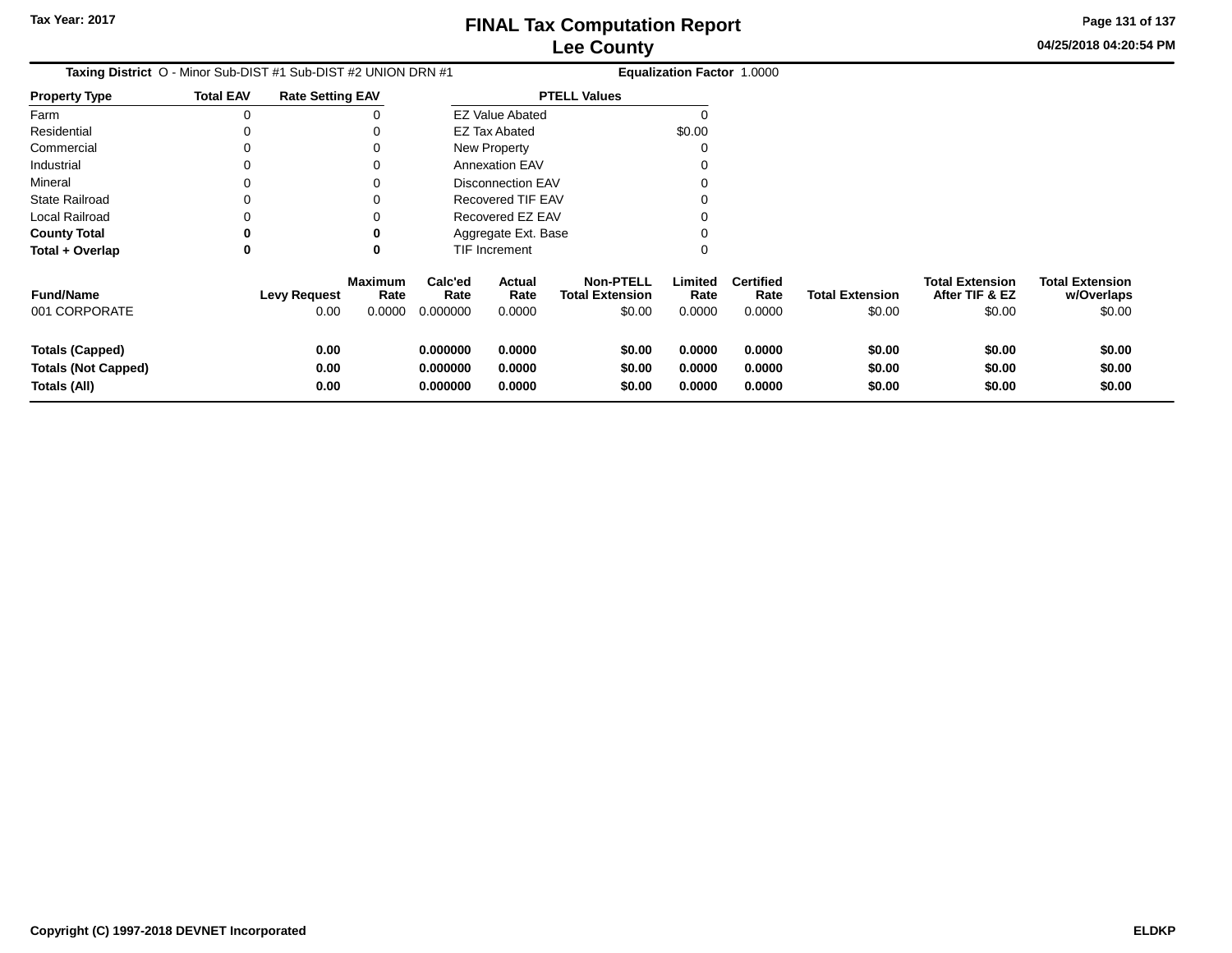**Page 132 of 137**

| <b>Taxing District</b> P - Sub-DIST #3 UNION DRN #1 HAMILTON & HAHNAMAN |                  |                             |                                  |                                  |                            |                                                      | <b>Equalization Factor 1.0000</b> |                                    |                                  |                                                    |                                                |
|-------------------------------------------------------------------------|------------------|-----------------------------|----------------------------------|----------------------------------|----------------------------|------------------------------------------------------|-----------------------------------|------------------------------------|----------------------------------|----------------------------------------------------|------------------------------------------------|
| <b>Property Type</b>                                                    | <b>Total EAV</b> | <b>Rate Setting EAV</b>     |                                  |                                  |                            | <b>PTELL Values</b>                                  |                                   |                                    |                                  |                                                    |                                                |
| Farm                                                                    |                  |                             |                                  |                                  | <b>EZ Value Abated</b>     |                                                      |                                   |                                    |                                  |                                                    |                                                |
| Residential                                                             |                  |                             |                                  |                                  | <b>EZ Tax Abated</b>       |                                                      | \$0.00                            |                                    |                                  |                                                    |                                                |
| Commercial                                                              |                  |                             |                                  |                                  | New Property               |                                                      | C                                 |                                    |                                  |                                                    |                                                |
| Industrial                                                              |                  |                             |                                  |                                  | <b>Annexation EAV</b>      |                                                      |                                   |                                    |                                  |                                                    |                                                |
| Mineral                                                                 |                  |                             |                                  |                                  | <b>Disconnection EAV</b>   |                                                      |                                   |                                    |                                  |                                                    |                                                |
| <b>State Railroad</b>                                                   |                  |                             |                                  |                                  | <b>Recovered TIF EAV</b>   |                                                      |                                   |                                    |                                  |                                                    |                                                |
| Local Railroad                                                          |                  |                             |                                  |                                  | Recovered EZ EAV           |                                                      |                                   |                                    |                                  |                                                    |                                                |
| <b>County Total</b>                                                     |                  |                             |                                  |                                  | Aggregate Ext. Base        |                                                      |                                   |                                    |                                  |                                                    |                                                |
| Total + Overlap                                                         | 0                |                             | 0                                |                                  | TIF Increment              |                                                      | ∩                                 |                                    |                                  |                                                    |                                                |
| <b>Fund/Name</b><br>001 CORPORATE                                       |                  | <b>Levy Request</b><br>0.00 | <b>Maximum</b><br>Rate<br>0.0000 | Calc'ed<br>Rate<br>0.000000      | Actual<br>Rate<br>0.0000   | <b>Non-PTELL</b><br><b>Total Extension</b><br>\$0.00 | Limited<br>Rate<br>0.0000         | <b>Certified</b><br>Rate<br>0.0000 | <b>Total Extension</b><br>\$0.00 | <b>Total Extension</b><br>After TIF & EZ<br>\$0.00 | <b>Total Extension</b><br>w/Overlaps<br>\$0.00 |
| <b>Totals (Capped)</b><br><b>Totals (Not Capped)</b><br>Totals (All)    |                  | 0.00<br>0.00<br>0.00        |                                  | 0.000000<br>0.000000<br>0.000000 | 0.0000<br>0.0000<br>0.0000 | \$0.00<br>\$0.00<br>\$0.00                           | 0.0000<br>0.0000<br>0.0000        | 0.0000<br>0.0000<br>0.0000         | \$0.00<br>\$0.00<br>\$0.00       | \$0.00<br>\$0.00<br>\$0.00                         | \$0.00<br>\$0.00<br>\$0.00                     |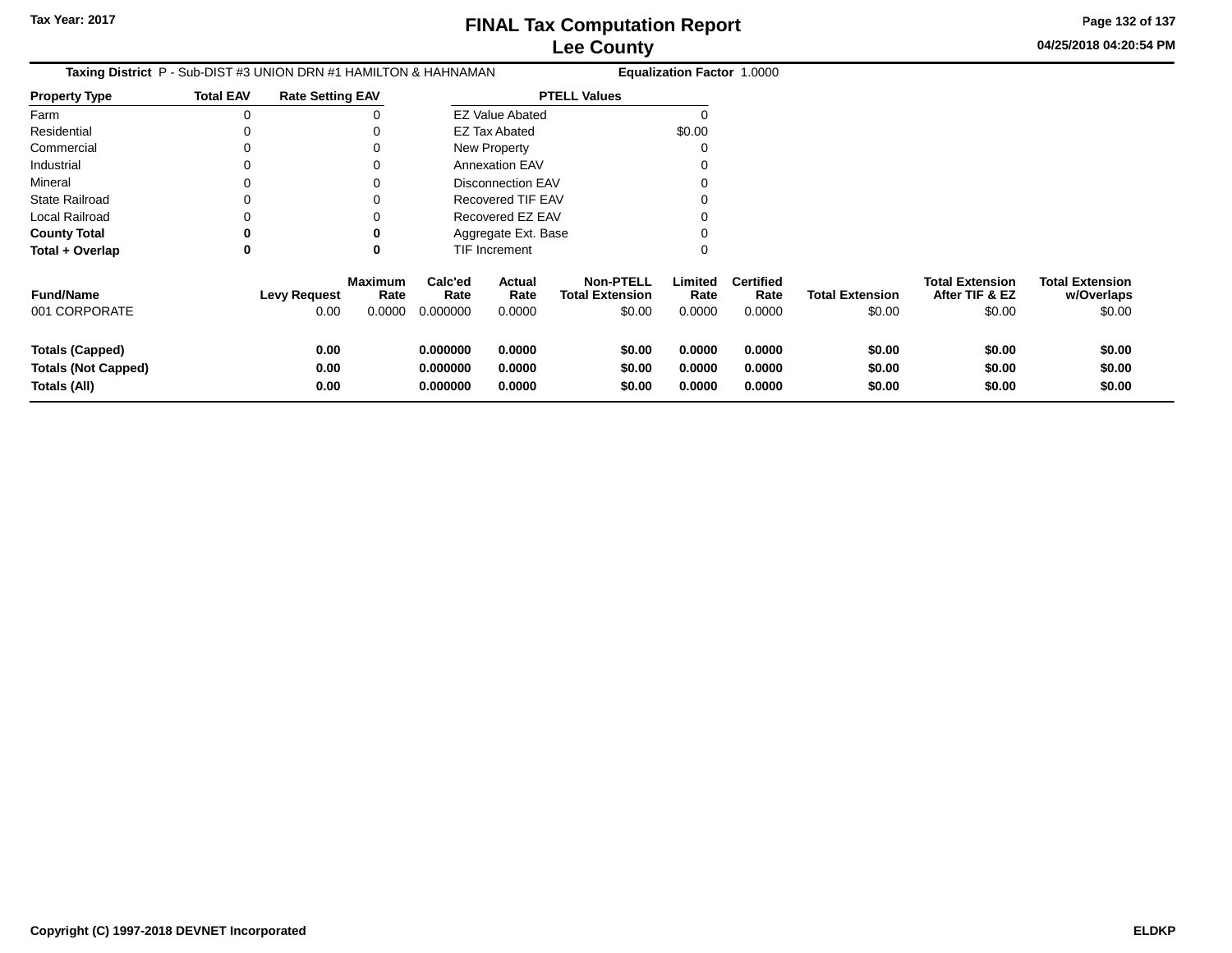**Page 133 of 137**

| Taxing District Q - UNION SPEC DRAIN DIST TAM-PRO-HUM-HARM           |                  |                             |                                  |                                  |                            |                                                      | <b>Equalization Factor 1.0000</b> |                                    |                                  |                                                    |                                                |
|----------------------------------------------------------------------|------------------|-----------------------------|----------------------------------|----------------------------------|----------------------------|------------------------------------------------------|-----------------------------------|------------------------------------|----------------------------------|----------------------------------------------------|------------------------------------------------|
| <b>Property Type</b>                                                 | <b>Total EAV</b> | <b>Rate Setting EAV</b>     |                                  |                                  |                            | <b>PTELL Values</b>                                  |                                   |                                    |                                  |                                                    |                                                |
| Farm                                                                 | 0                |                             | 0                                |                                  | <b>EZ Value Abated</b>     |                                                      |                                   |                                    |                                  |                                                    |                                                |
| Residential                                                          |                  |                             |                                  |                                  | EZ Tax Abated              |                                                      | \$0.00                            |                                    |                                  |                                                    |                                                |
| Commercial                                                           | 0                |                             |                                  |                                  | New Property               |                                                      |                                   |                                    |                                  |                                                    |                                                |
| Industrial                                                           | 0                |                             | 0                                |                                  | <b>Annexation EAV</b>      |                                                      |                                   |                                    |                                  |                                                    |                                                |
| Mineral                                                              | 0                |                             | 0                                |                                  | <b>Disconnection EAV</b>   |                                                      |                                   |                                    |                                  |                                                    |                                                |
| <b>State Railroad</b>                                                | 0                |                             |                                  |                                  | Recovered TIF EAV          |                                                      |                                   |                                    |                                  |                                                    |                                                |
| Local Railroad                                                       | 0                |                             |                                  |                                  | Recovered EZ EAV           |                                                      |                                   |                                    |                                  |                                                    |                                                |
| <b>County Total</b>                                                  | 0                |                             | 0                                |                                  | Aggregate Ext. Base        |                                                      |                                   |                                    |                                  |                                                    |                                                |
| Total + Overlap                                                      | 0                |                             | 0                                |                                  | TIF Increment              |                                                      | 0                                 |                                    |                                  |                                                    |                                                |
| <b>Fund/Name</b><br>001 CORPORATE                                    |                  | <b>Levy Request</b><br>0.00 | <b>Maximum</b><br>Rate<br>0.0000 | Calc'ed<br>Rate<br>0.000000      | Actual<br>Rate<br>0.0000   | <b>Non-PTELL</b><br><b>Total Extension</b><br>\$0.00 | Limited<br>Rate<br>0.0000         | <b>Certified</b><br>Rate<br>0.0000 | <b>Total Extension</b><br>\$0.00 | <b>Total Extension</b><br>After TIF & EZ<br>\$0.00 | <b>Total Extension</b><br>w/Overlaps<br>\$0.00 |
| <b>Totals (Capped)</b><br><b>Totals (Not Capped)</b><br>Totals (All) |                  | 0.00<br>0.00<br>0.00        |                                  | 0.000000<br>0.000000<br>0.000000 | 0.0000<br>0.0000<br>0.0000 | \$0.00<br>\$0.00<br>\$0.00                           | 0.0000<br>0.0000<br>0.0000        | 0.0000<br>0.0000<br>0.0000         | \$0.00<br>\$0.00<br>\$0.00       | \$0.00<br>\$0.00<br>\$0.00                         | \$0.00<br>\$0.00<br>\$0.00                     |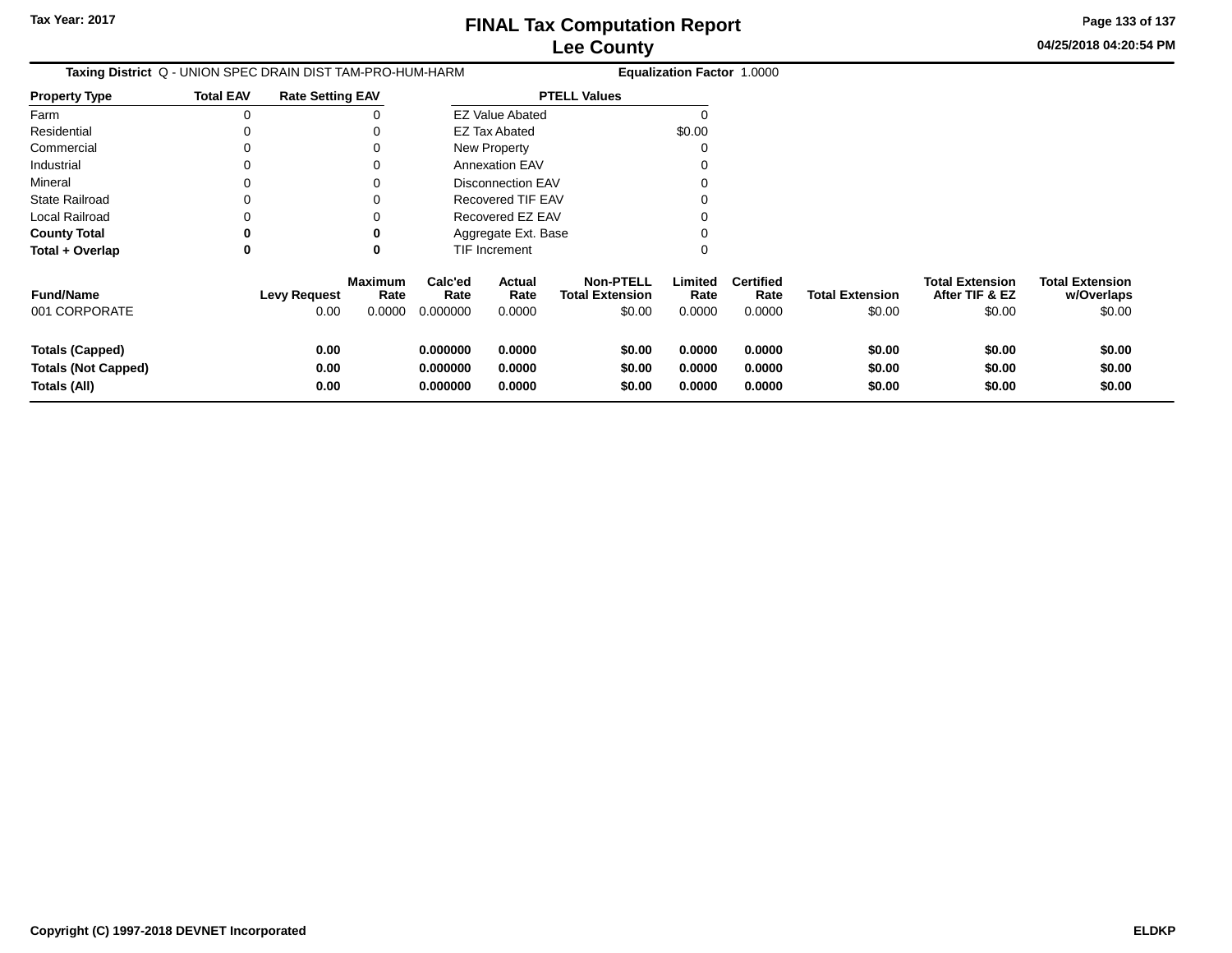**04/25/2018 04:20:54 PM Page 134 of 137**

| Taxing District TIF1 - DIXON CENTRAL BUSINESS (TIF1) |                  |                     |                 |                      |                          |                                            | Equalization Factor 1.0000 |                          |                        |                                          |                                      |
|------------------------------------------------------|------------------|---------------------|-----------------|----------------------|--------------------------|--------------------------------------------|----------------------------|--------------------------|------------------------|------------------------------------------|--------------------------------------|
| <b>Property Type</b>                                 | <b>Total EAV</b> | <b>TIF Base EAV</b> |                 |                      |                          | <b>PTELL Values</b>                        |                            |                          |                        |                                          |                                      |
| Farm                                                 | 0                |                     |                 |                      | <b>EZ Value Abated</b>   |                                            |                            |                          |                        |                                          |                                      |
| Residential                                          | 82,585           |                     | 34,660          |                      | <b>EZ Tax Abated</b>     |                                            | \$0.00                     |                          |                        |                                          |                                      |
| Commercial                                           | 4,008,847        | 2,446,648           |                 |                      | New Property             |                                            |                            |                          |                        |                                          |                                      |
| Industrial                                           | 0                |                     |                 |                      | <b>Annexation EAV</b>    |                                            |                            |                          |                        |                                          |                                      |
| Mineral                                              | $\Omega$         |                     |                 |                      | <b>Disconnection EAV</b> |                                            | 36,050                     |                          |                        |                                          |                                      |
| <b>State Railroad</b>                                | 20,770           |                     |                 |                      | Recovered TIF EAV        |                                            |                            |                          |                        |                                          |                                      |
| Local Railroad                                       | 0                |                     |                 |                      | Recovered EZ EAV         |                                            |                            |                          |                        |                                          |                                      |
| <b>County Total</b>                                  | 4,112,202        | 2,481,308           |                 |                      | Aggregate Ext. Base      |                                            |                            |                          |                        |                                          |                                      |
| Total + Overlap                                      | 4,112,202        | 2,481,308           |                 |                      | TIF Increment            |                                            | 1,630,894                  |                          |                        |                                          |                                      |
| <b>Fund/Name</b>                                     |                  | <b>Levy Request</b> | Maximum<br>Rate | Calc'ed<br>Rate      | <b>Actual</b><br>Rate    | <b>Non-PTELL</b><br><b>Total Extension</b> | Limited<br>Rate            | <b>Certified</b><br>Rate | <b>Total Extension</b> | <b>Total Extension</b><br>After TIF & EZ | <b>Total Extension</b><br>w/Overlaps |
| 098 INCREMENT FUND                                   |                  | 0.00                | 0.0000          | 0.000000             | 0.0000                   | \$0.00                                     | 0.0000                     | 0.0000                   | \$0.00                 | \$156,853.30                             | \$156,853.30                         |
| <b>Totals (Capped)</b>                               |                  | 0.00                |                 | 0.000000             | 0.0000                   | \$0.00                                     | 0.0000                     | 0.0000                   | \$0.00                 | \$0.00                                   | \$0.00                               |
| <b>Totals (Not Capped)</b><br>Totals (All)           |                  | 0.00<br>0.00        |                 | 0.000000<br>0.000000 | 0.0000<br>0.0000         | \$0.00<br>\$0.00                           | 0.0000<br>0.0000           | 0.0000<br>0.0000         | \$0.00<br>\$0.00       | \$156,853.30<br>\$156,853.30             | \$156,853.30<br>\$156,853.30         |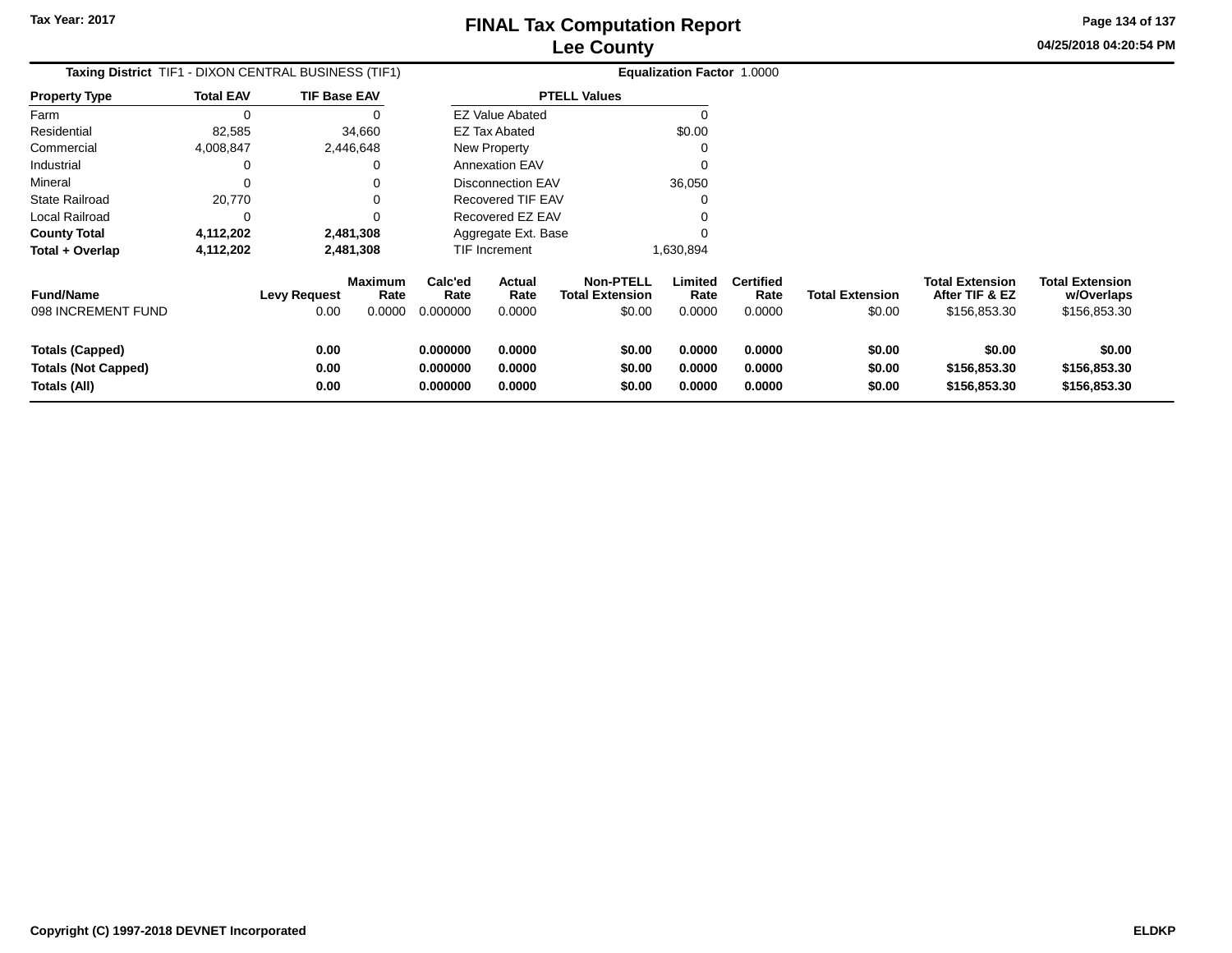**Page 135 of 137**

| <b>Taxing District</b> TIF2 - VILLAGE OF PAW PAW (TIF2)              |                  |                             |                                  |                                  |                            |                                                      | <b>Equalization Factor 1.0000</b> |                                    |                                  |                                                          |                                                      |
|----------------------------------------------------------------------|------------------|-----------------------------|----------------------------------|----------------------------------|----------------------------|------------------------------------------------------|-----------------------------------|------------------------------------|----------------------------------|----------------------------------------------------------|------------------------------------------------------|
| <b>Property Type</b>                                                 | <b>Total EAV</b> | <b>TIF Base EAV</b>         |                                  |                                  |                            | <b>PTELL Values</b>                                  |                                   |                                    |                                  |                                                          |                                                      |
| Farm                                                                 | 40,262           |                             | 29,459                           |                                  | <b>EZ Value Abated</b>     |                                                      |                                   |                                    |                                  |                                                          |                                                      |
| Residential                                                          | 3,838,521        |                             | 1,926,833                        |                                  | <b>EZ Tax Abated</b>       |                                                      | \$0.00                            |                                    |                                  |                                                          |                                                      |
| Commercial                                                           | 725,079          |                             | 551,282                          |                                  | New Property               |                                                      |                                   |                                    |                                  |                                                          |                                                      |
| Industrial                                                           | 0                |                             |                                  |                                  | <b>Annexation EAV</b>      |                                                      |                                   |                                    |                                  |                                                          |                                                      |
| Mineral                                                              |                  |                             |                                  |                                  | <b>Disconnection EAV</b>   |                                                      |                                   |                                    |                                  |                                                          |                                                      |
| State Railroad                                                       | 0                |                             |                                  |                                  | Recovered TIF EAV          |                                                      |                                   |                                    |                                  |                                                          |                                                      |
| Local Railroad                                                       | 0                |                             |                                  |                                  | Recovered EZ EAV           |                                                      |                                   |                                    |                                  |                                                          |                                                      |
| <b>County Total</b>                                                  | 4,603,862        |                             | 2,507,574                        |                                  | Aggregate Ext. Base        |                                                      |                                   |                                    |                                  |                                                          |                                                      |
| Total + Overlap                                                      | 4,603,862        |                             | 2,507,574                        |                                  | <b>TIF Increment</b>       |                                                      | 2,096,288                         |                                    |                                  |                                                          |                                                      |
| <b>Fund/Name</b><br>098 INCREMENT FUND                               |                  | <b>Levy Request</b><br>0.00 | <b>Maximum</b><br>Rate<br>0.0000 | Calc'ed<br>Rate<br>0.000000      | Actual<br>Rate<br>0.0000   | <b>Non-PTELL</b><br><b>Total Extension</b><br>\$0.00 | Limited<br>Rate<br>0.0000         | <b>Certified</b><br>Rate<br>0.0000 | <b>Total Extension</b><br>\$0.00 | <b>Total Extension</b><br>After TIF & EZ<br>\$226,957.42 | <b>Total Extension</b><br>w/Overlaps<br>\$226,957.42 |
| <b>Totals (Capped)</b><br><b>Totals (Not Capped)</b><br>Totals (All) |                  | 0.00<br>0.00<br>0.00        |                                  | 0.000000<br>0.000000<br>0.000000 | 0.0000<br>0.0000<br>0.0000 | \$0.00<br>\$0.00<br>\$0.00                           | 0.0000<br>0.0000<br>0.0000        | 0.0000<br>0.0000<br>0.0000         | \$0.00<br>\$0.00<br>\$0.00       | \$0.00<br>\$226,957.42<br>\$226,957.42                   | \$0.00<br>\$226,957.42<br>\$226,957.42               |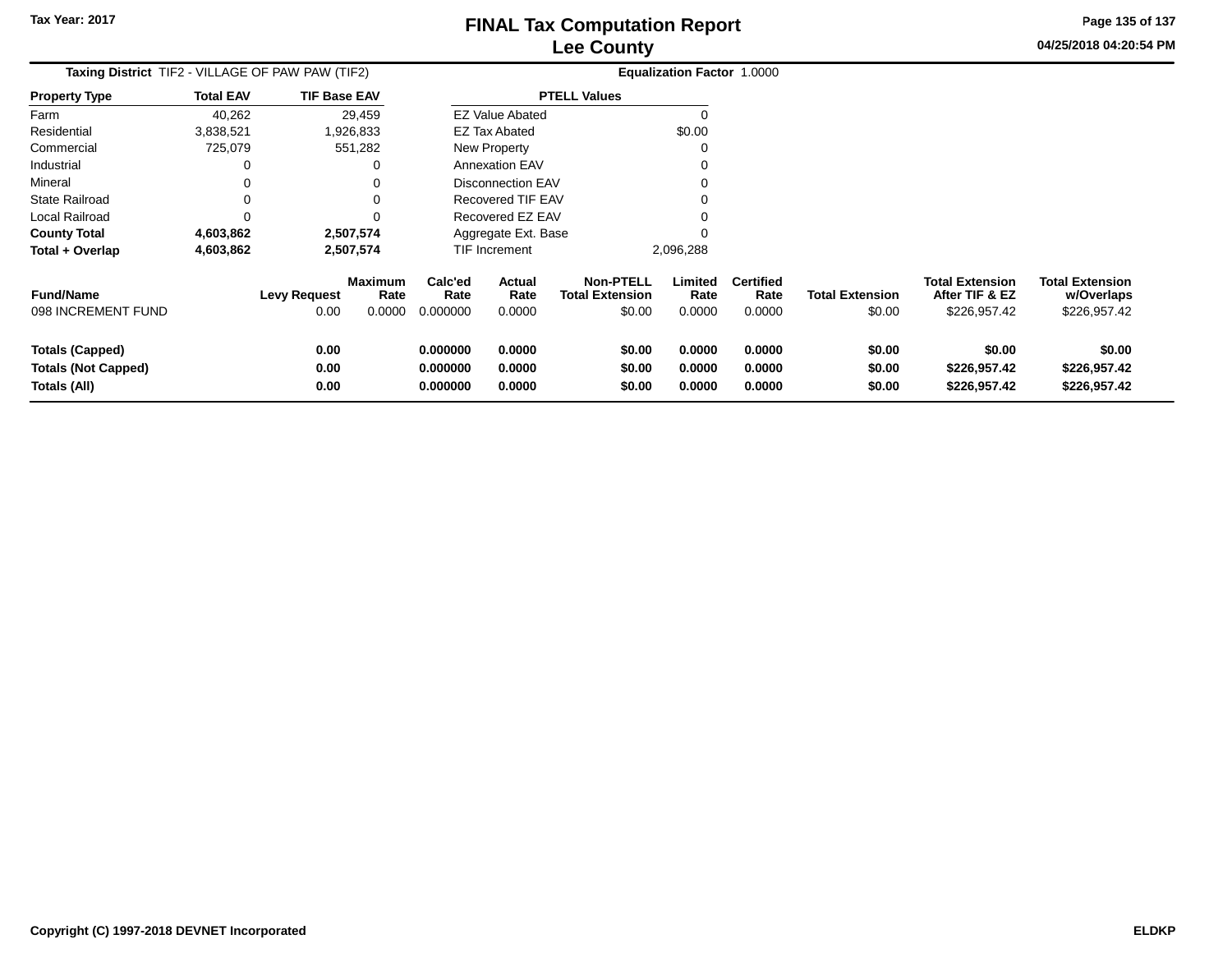**Page 136 of 137**

**04/25/2018 04:20:54 PM**

| Taxing District TIF3 - DIXON-CITY-RIVERFRONT (TIF3)                  |                  |                             |                                  |                                  |                            |                                                      | <b>Equalization Factor 1.0000</b> |                                    |                                  |                                                          |                                                      |
|----------------------------------------------------------------------|------------------|-----------------------------|----------------------------------|----------------------------------|----------------------------|------------------------------------------------------|-----------------------------------|------------------------------------|----------------------------------|----------------------------------------------------------|------------------------------------------------------|
| Property Type                                                        | <b>Total EAV</b> | <b>TIF Base EAV</b>         |                                  |                                  |                            | <b>PTELL Values</b>                                  |                                   |                                    |                                  |                                                          |                                                      |
| Farm                                                                 | 0                |                             |                                  |                                  | <b>EZ Value Abated</b>     |                                                      | 0                                 |                                    |                                  |                                                          |                                                      |
| Residential                                                          | 2,007,011        |                             | 1,013,976                        |                                  | <b>EZ Tax Abated</b>       |                                                      | \$0.00                            |                                    |                                  |                                                          |                                                      |
| Commercial                                                           | 4,498,113        |                             | 3,027,319                        |                                  | New Property               |                                                      |                                   |                                    |                                  |                                                          |                                                      |
| Industrial                                                           | 0                |                             |                                  |                                  | <b>Annexation EAV</b>      |                                                      |                                   |                                    |                                  |                                                          |                                                      |
| Mineral                                                              | 0                |                             |                                  |                                  | Disconnection EAV          |                                                      |                                   |                                    |                                  |                                                          |                                                      |
| State Railroad                                                       | 0                |                             |                                  |                                  | Recovered TIF EAV          |                                                      |                                   |                                    |                                  |                                                          |                                                      |
| Local Railroad                                                       | 0                |                             |                                  |                                  | Recovered EZ EAV           |                                                      |                                   |                                    |                                  |                                                          |                                                      |
| <b>County Total</b>                                                  | 6,505,124        |                             | 4,041,295                        |                                  | Aggregate Ext. Base        |                                                      |                                   |                                    |                                  |                                                          |                                                      |
| Total + Overlap                                                      | 6,505,124        |                             | 4,041,295                        |                                  | TIF Increment              |                                                      | 2,463,829                         |                                    |                                  |                                                          |                                                      |
| <b>Fund/Name</b><br>098 INCREMENT FUND                               |                  | <b>Levy Request</b><br>0.00 | <b>Maximum</b><br>Rate<br>0.0000 | Calc'ed<br>Rate<br>0.000000      | Actual<br>Rate<br>0.0000   | <b>Non-PTELL</b><br><b>Total Extension</b><br>\$0.00 | Limited<br>Rate<br>0.0000         | <b>Certified</b><br>Rate<br>0.0000 | <b>Total Extension</b><br>\$0.00 | <b>Total Extension</b><br>After TIF & EZ<br>\$237,121.18 | <b>Total Extension</b><br>w/Overlaps<br>\$237,121.18 |
| <b>Totals (Capped)</b><br><b>Totals (Not Capped)</b><br>Totals (All) |                  | 0.00<br>0.00<br>0.00        |                                  | 0.000000<br>0.000000<br>0.000000 | 0.0000<br>0.0000<br>0.0000 | \$0.00<br>\$0.00<br>\$0.00                           | 0.0000<br>0.0000<br>0.0000        | 0.0000<br>0.0000<br>0.0000         | \$0.00<br>\$0.00<br>\$0.00       | \$0.00<br>\$237,121.18<br>\$237,121.18                   | \$0.00<br>\$237,121.18<br>\$237,121.18               |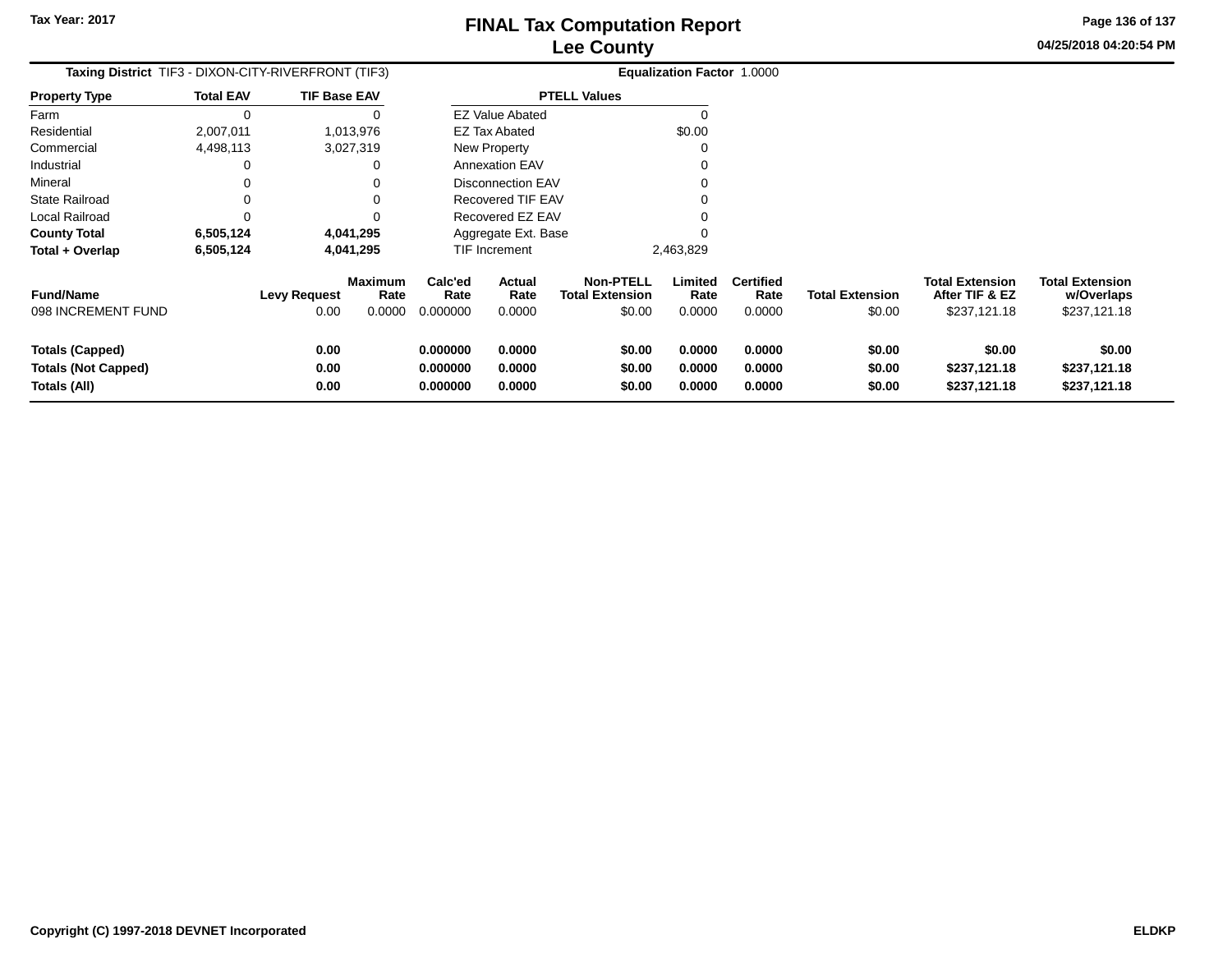**Page 137 of 137**

 $$0.00$ 

| Taxing District TIF4 - AMBOY TIF DISTRICT (TIF4)                     |                  |                      |                        |                                  |                            |                                            | Equalization Factor 1.0000 |                            |                            |                                          |                                      |
|----------------------------------------------------------------------|------------------|----------------------|------------------------|----------------------------------|----------------------------|--------------------------------------------|----------------------------|----------------------------|----------------------------|------------------------------------------|--------------------------------------|
| <b>Property Type</b>                                                 | <b>Total EAV</b> | <b>TIF Base EAV</b>  |                        |                                  |                            | <b>PTELL Values</b>                        |                            |                            |                            |                                          |                                      |
| Farm                                                                 | O                |                      |                        |                                  | <b>EZ Value Abated</b>     |                                            | 0                          |                            |                            |                                          |                                      |
| Residential                                                          |                  |                      |                        |                                  | EZ Tax Abated              |                                            | \$0.00                     |                            |                            |                                          |                                      |
| Commercial                                                           |                  |                      | 0                      |                                  | New Property               |                                            | 0                          |                            |                            |                                          |                                      |
| Industrial                                                           |                  |                      | 0                      |                                  | <b>Annexation EAV</b>      |                                            | 0                          |                            |                            |                                          |                                      |
| Mineral                                                              |                  |                      |                        |                                  | <b>Disconnection EAV</b>   |                                            |                            |                            |                            |                                          |                                      |
| State Railroad                                                       |                  |                      |                        |                                  | Recovered TIF EAV          |                                            |                            |                            |                            |                                          |                                      |
| Local Railroad                                                       |                  |                      |                        |                                  | Recovered EZ EAV           |                                            | 0                          |                            |                            |                                          |                                      |
| <b>County Total</b>                                                  | 0                |                      | 0                      |                                  | Aggregate Ext. Base        |                                            | 0                          |                            |                            |                                          |                                      |
| Total + Overlap                                                      | 0                |                      | 0                      |                                  | TIF Increment              |                                            | 0                          |                            |                            |                                          |                                      |
| <b>Fund/Name</b>                                                     |                  | <b>Levy Request</b>  | <b>Maximum</b><br>Rate | Calc'ed<br>Rate                  | <b>Actual</b><br>Rate      | <b>Non-PTELL</b><br><b>Total Extension</b> | Limited<br>Rate            | <b>Certified</b><br>Rate   | <b>Total Extension</b>     | <b>Total Extension</b><br>After TIF & EZ | <b>Total Extension</b><br>w/Overlaps |
| 098 INCREMENT FUND                                                   |                  | 0.00                 | 0.0000                 | 0.000000                         | 0.0000                     | \$0.00                                     | 0.0000                     | 0.0000                     | \$0.00                     | \$0.00                                   | \$0.00                               |
| <b>Totals (Capped)</b><br><b>Totals (Not Capped)</b><br>Totals (All) |                  | 0.00<br>0.00<br>0.00 |                        | 0.000000<br>0.000000<br>0.000000 | 0.0000<br>0.0000<br>0.0000 | \$0.00<br>\$0.00<br>\$0.00                 | 0.0000<br>0.0000<br>0.0000 | 0.0000<br>0.0000<br>0.0000 | \$0.00<br>\$0.00<br>\$0.00 | \$0.00<br>\$0.00<br>\$0.00               | \$0.00<br>\$0.00<br>\$0.00           |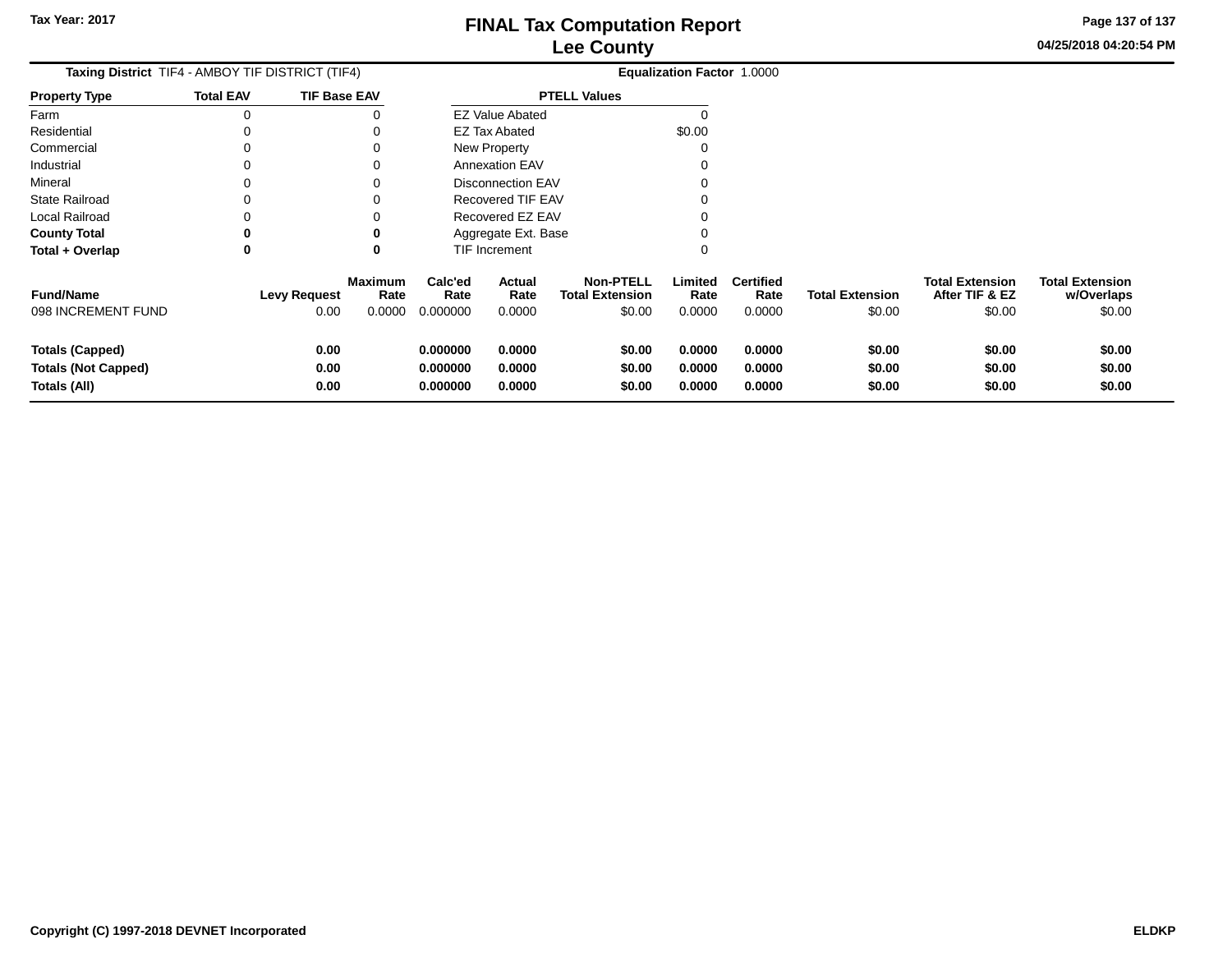# **PTELL Worksheet Tax Year: 2017 Page 1 of 83 Lee County 05/16/2018 03:51:23 PM**

**Taxing District** 220 - STEWARD ESD 220

| Aggregate Ext. Base $x$ (1+Limit) $x$<br>\$785,729.43<br>1.021000 | Rate Increase Factor =                         | 1.000000                            | <b>Numerator</b>     | 802,230                           |                                      |                        |                    |                  |                                             |          |
|-------------------------------------------------------------------|------------------------------------------------|-------------------------------------|----------------------|-----------------------------------|--------------------------------------|------------------------|--------------------|------------------|---------------------------------------------|----------|
| <b>Current EAV</b><br>$\blacksquare$<br>27,674,399                | <b>Annexations</b><br>÷<br>$\Omega$            | <b>Disconnections</b>               | $\equiv$<br>$\Omega$ | <b>Adjusted EAV</b><br>27,674,399 |                                      |                        |                    |                  |                                             |          |
| <b>Adjusted EAV</b><br>- (<br>27,674,399                          | <b>New Property</b><br>$\mathbf{x}$<br>114,348 | <b>State Multiplier</b><br>1.000000 | $\mathbf{r}$         | Overlap New Prop. -               | <b>TIF Recovery</b><br>0             | 0                      | <b>EZ Recovery</b> | $\equiv$<br>0    | <b>Denominator</b><br>27,560,051            |          |
| <b>Numerator</b><br>802,230                                       | <b>Denominator</b><br>$\equiv$<br>27,560,051   | <b>Limiting Rate</b>                | 2.9108               | <b>District is Over the Limit</b> |                                      |                        |                    |                  |                                             |          |
| <b>Limiting Rate</b><br>2.9108                                    | <b>Computed Rate</b><br>$=$<br>3.089400        | <b>Reduction Factor</b><br>0.942189 |                      |                                   |                                      |                        |                    |                  |                                             |          |
| <b>Fund/Name</b>                                                  | <b>Levy Request</b>                            | Max. Rate                           |                      | Calc. Rate Actual Rate            | <b>Non-PTELL</b><br><b>Extension</b> | <b>PTELL</b><br>Factor | Limited<br>Rate    | % Burden<br>Rate | <b>Lee County</b><br><b>Total Extension</b> | Percent  |
| ** 002 EDUCATION                                                  | 598,900.00                                     | 0.0000                              | 2.164094             | 2.1641                            | \$596,056.01                         | 0.9422                 | 2.0389             | 0.0000           | \$561,572.29                                | 70.0458  |
| 003 BONDS                                                         | 0.00                                           | 0.0000                              | 0.000000             | 0.0000                            | \$0.00                               | 1.0000                 | 0.0000             | 0.0000           | \$0.00                                      | 0.0000   |
| ** 004 OPERATIONS & MAINTENA                                      | 107,500.00                                     | 0.5500                              | 0.388446             | 0.3884                            | \$106,976.64                         | 0.9422                 | 0.3660             | 0.0000           | \$100,807.03                                | 12.5739  |
| ** 005 I.M.R.F.                                                   | 500.00                                         | 0.0000                              | 0.001807             | 0.0018                            | \$495.77                             | 0.9422                 | 0.0017             | 0.0000           | \$468.23                                    | 0.0584   |
| ** 030 TRANSPORTATION                                             | 47,000.00                                      | 0.0000                              | 0.169832             | 0.1698                            | \$46,767.85                          | 0.9422                 | 0.1600             | 0.0000           | \$44,068.65                                 | 5.4968   |
| ** 031 WORKING CASH                                               | 9,000.00                                       | 0.0500                              | 0.032521             | 0.0325                            | \$8,951.44                           | 0.9422                 | 0.0306             | 0.0000           | \$8,428.13                                  | 1.0513   |
| ** 032 FIRE SAFETY                                                | 6,250.00                                       | 0.1000                              | 0.022584             | 0.0226                            | \$6,224.70                           | 0.9422                 | 0.0213             | 0.0000           | \$5,866.64                                  | 0.7318   |
| ** 033 SPECIAL EDUCATION                                          | 6,250.00                                       | 0.4000                              | 0.022584             | 0.0226                            | \$6,224.70                           | 0.9422                 | 0.0213             | 0.0000           | \$5,866.64                                  | 0.7318   |
| ** 035 LIABILITY INSURANCE                                        | 59,593.00                                      | 0.0000                              | 0.215336             | 0.2153                            | \$59,299.87                          | 0.9422                 | 0.2029             | 0.0000           | \$55,884.55                                 | 6.9706   |
| ** 047 SOCIAL SECURITY                                            | 12,000.00                                      | 0.0000                              | 0.043361             | 0.0434                            | \$11,953.62                          | 0.9422                 | 0.0409             | 0.0000           | \$11,265.05                                 | 1.4051   |
| ** 057 LEASING                                                    | 8,000.00                                       | 0.1000                              | 0.028908             | 0.0289                            | \$7,959.90                           | 0.9422                 | 0.0272             | 0.0000           | \$7,491.67                                  | 0.9345   |
| <b>Totals (Capped)</b>                                            | 854,993.00                                     |                                     | 3.089473             | 3.0894                            | \$850,910.50                         |                        | 2.9108             | 0.0000           | \$801,718.88                                | 100.0000 |
| <b>Totals (Not Capped)</b>                                        | 0.00                                           |                                     | 0.000000             | 0.0000                            | \$0.00                               |                        | 0.0000             | 0.0000           | \$0.00                                      | 0.0000   |
| <b>Totals (All)</b>                                               | 854,993.00                                     |                                     | 3.089473             | 3.0894                            | \$850,910.50                         |                        | 2.9108             | 0.0000           | \$801,718.88                                | 100.0000 |
| ** Subject to PTELL                                               |                                                |                                     |                      |                                   |                                      |                        |                    |                  |                                             |          |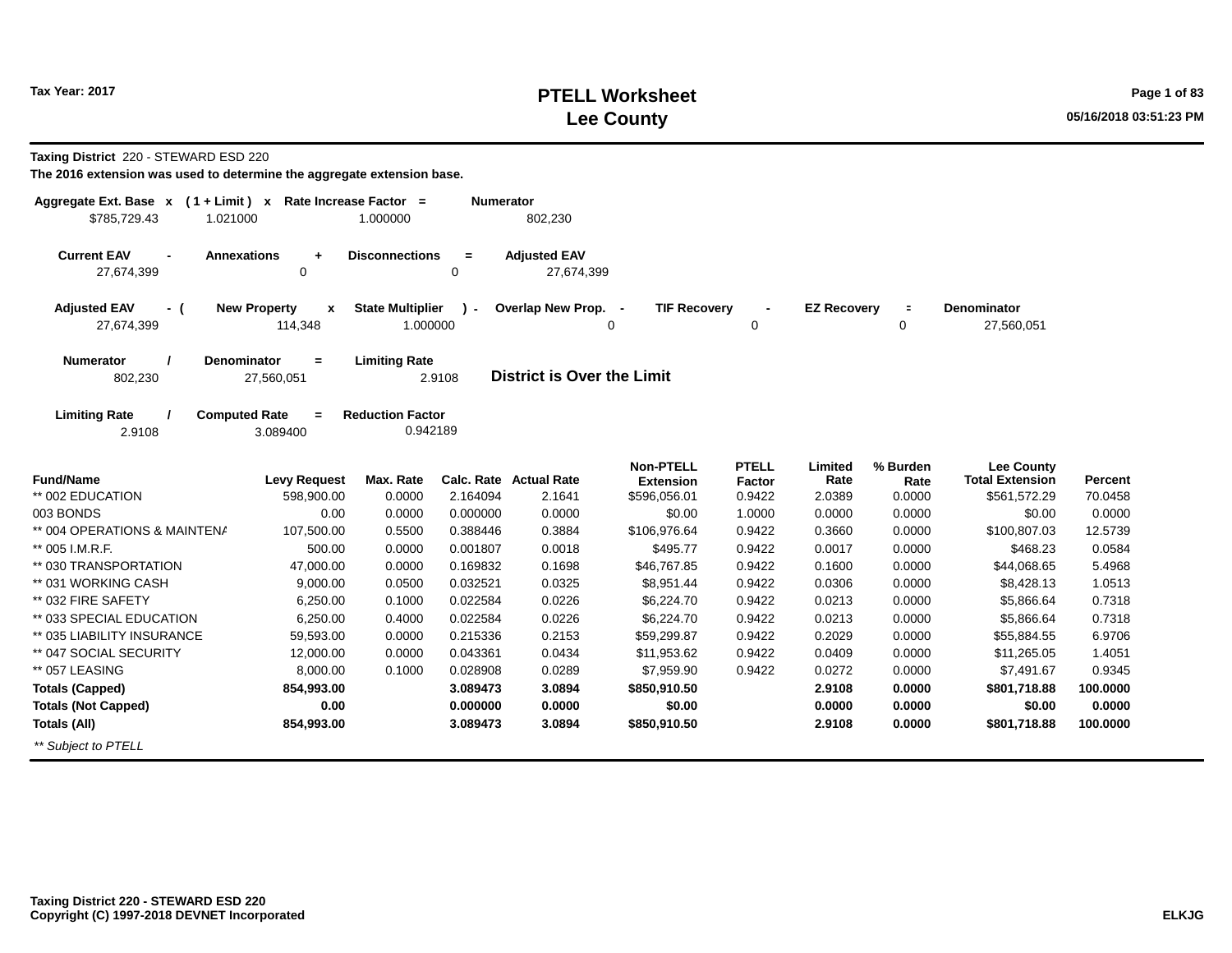# **PTELL Worksheet Tax Year: 2017 Page 2 of 83 Lee County 05/16/2018 03:51:23 PM**

**Taxing District** 271 - PAW PAW CUSD 271

| Aggregate Ext. Base $x$ (1 + Limit) $x$ Rate Increase Factor =<br>\$2,148,020.76<br>1.021000 |                                                | 1.000000                            | <b>Numerator</b> | 2,193,129                         |                                      |                        |                    |                  |                                             |          |
|----------------------------------------------------------------------------------------------|------------------------------------------------|-------------------------------------|------------------|-----------------------------------|--------------------------------------|------------------------|--------------------|------------------|---------------------------------------------|----------|
| <b>Current EAV</b><br>42,850,591                                                             | <b>Annexations</b><br>$\ddot{}$<br>0           | <b>Disconnections</b>               | $\equiv$<br>0    | <b>Adjusted EAV</b><br>42,850,591 |                                      |                        |                    |                  |                                             |          |
| <b>Adjusted EAV</b><br>- (<br>42,850,591                                                     | <b>New Property</b><br>$\mathbf{x}$<br>521,635 | <b>State Multiplier</b><br>1.000000 | $\mathbf{r}$     | Overlap New Prop.                 | <b>TIF Recovery</b><br>0             | $\mathbf 0$            | <b>EZ Recovery</b> | $\equiv$<br>0    | <b>Denominator</b><br>42,328,956            |          |
| <b>Numerator</b><br>2,193,129                                                                | <b>Denominator</b><br>$\equiv$<br>42,328,956   | <b>Limiting Rate</b>                | 5.1812           | <b>District is Over the Limit</b> |                                      |                        |                    |                  |                                             |          |
| <b>Limiting Rate</b><br>5.1812                                                               | <b>Computed Rate</b><br>$\equiv$<br>5.263800   | <b>Reduction Factor</b><br>0.984308 |                  |                                   |                                      |                        |                    |                  |                                             |          |
| <b>Fund/Name</b>                                                                             | <b>Levy Request</b>                            | Max. Rate                           |                  | Calc. Rate Actual Rate            | <b>Non-PTELL</b><br><b>Extension</b> | <b>PTELL</b><br>Factor | Limited<br>Rate    | % Burden<br>Rate | <b>Lee County</b><br><b>Total Extension</b> | Percent  |
| ** 002 EDUCATION                                                                             | 1,688,000.00                                   | 0.0000                              | 3.939269         | 3.9393                            | \$1,643,164.16                       | 0.9843                 | 3.8775             | 0.0000           | \$1,617,386.10                              | 60.1826  |
| 003 BONDS                                                                                    | 537,974.00                                     | 0.0000                              | 1.255465         | 1.2555                            | \$523,695.23                         | 1.0000                 | 1.2618             | 0.0000           | \$526,323.09                                | 19.5843  |
| ** 004 OPERATIONS & MAINTENA                                                                 | 220,000.00                                     | 0.7500                              | 0.513412         | 0.5134                            | \$214,149.84                         | 0.9843                 | 0.5053             | 0.0000           | \$210,771.17                                | 7.8427   |
| ** 005 I.M.R.F.                                                                              | 35,000.00                                      | 0.0000                              | 0.081679         | 0.0817                            | \$34,078.77                          | 0.9843                 | 0.0804             | 0.0000           | \$33,536.52                                 | 1.2479   |
| ** 030 TRANSPORTATION                                                                        | 115,000.00                                     | 0.0000                              | 0.268374         | 0.2684                            | \$111,955.24                         | 0.9843                 | 0.2642             | 0.0000           | \$110,203.33                                | 4.1006   |
| ** 031 WORKING CASH                                                                          | 21,000.00                                      | 0.0500                              | 0.049008         | 0.0490                            | \$20,438.92                          | 0.9843                 | 0.0482             | 0.0000           | \$20,105.22                                 | 0.7481   |
| ** 032 FIRE SAFETY                                                                           | 6,000.00                                       | 0.1000                              | 0.014002         | 0.0140                            | \$5,839.69                           | 0.9843                 | 0.0138             | 0.0000           | \$5,756.27                                  | 0.2142   |
| ** 033 SPECIAL EDUCATION                                                                     | 50,000.00                                      | 0.8000                              | 0.116685         | 0.1167                            | \$48,678.00                          | 0.9843                 | 0.1149             | 0.0000           | \$47,927.19                                 | 1.7834   |
| ** 035 LIABILITY INSURANCE                                                                   | 70,000.00                                      | 0.0000                              | 0.163358         | 0.1634                            | \$68,157.55                          | 0.9843                 | 0.1608             | 0.0000           | \$67,073.03                                 | 2.4958   |
| ** 047 SOCIAL SECURITY                                                                       | 35,000.00                                      | 0.0000                              | 0.081679         | 0.0817                            | \$34,078.77                          | 0.9843                 | 0.0804             | 0.0000           | \$33,536.52                                 | 1.2479   |
| ** 057 LEASING                                                                               | 15,500.00                                      | 0.1000                              | 0.036172         | 0.0362                            | \$15,099.77                          | 0.9843                 | 0.0356             | 0.0000           | \$14,849.50                                 | 0.5525   |
| <b>Totals (Capped)</b>                                                                       | 2,255,500.00                                   |                                     | 5.263638         | 5.2638                            | \$2,195,640.71                       |                        | 5.1811             | 0.0000           | \$2,161,144.85                              | 80.4157  |
| <b>Totals (Not Capped)</b>                                                                   | 537,974.00                                     |                                     | 1.255465         | 1.2555                            | \$523,695.23                         |                        | 1.2618             | 0.0000           | \$526,323.09                                | 19.5843  |
| <b>Totals (All)</b>                                                                          | 2,793,474.00                                   |                                     | 6.519103         | 6.5193                            | \$2,719,335.94                       |                        | 6.4429             | 0.0000           | \$2,687,467.94                              | 100.0000 |
| ** Subject to PTELL                                                                          |                                                |                                     |                  |                                   |                                      |                        |                    |                  |                                             |          |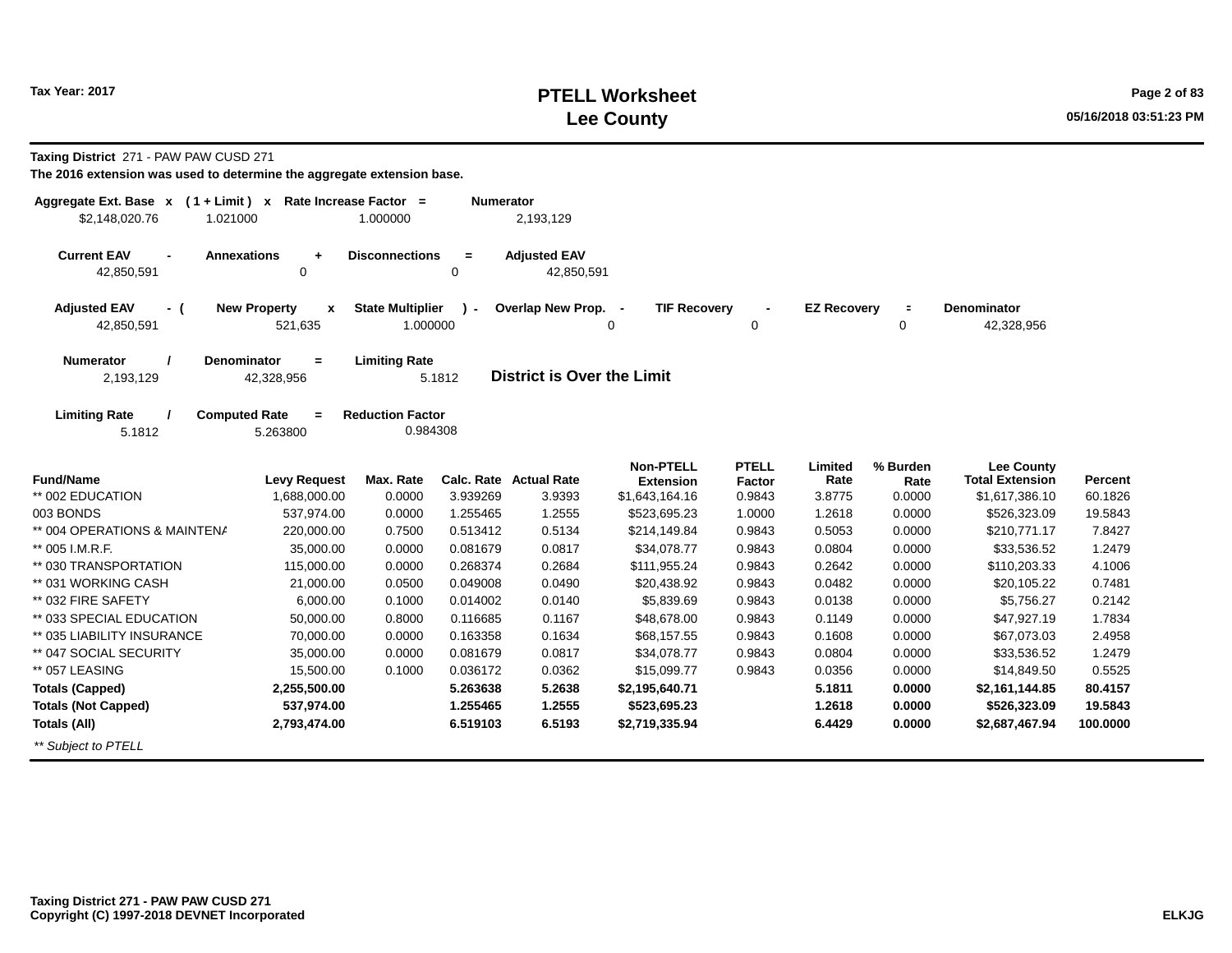# **PTELL Worksheet Tax Year: 2017 Page 3 of 83 Lee County 05/16/2018 03:51:23 PM**

**Taxing District** 272 - AMBOY CUSD 272

| Aggregate Ext. Base x<br>\$6,737,646.86<br>1.021000 | $(1 + Limit)$ x Rate Increase Factor =         | 1.000000                            | <b>Numerator</b> | 6,879,137                          |                                      |                        |                    |                     |                                             |          |
|-----------------------------------------------------|------------------------------------------------|-------------------------------------|------------------|------------------------------------|--------------------------------------|------------------------|--------------------|---------------------|---------------------------------------------|----------|
| <b>Current EAV</b><br>$\blacksquare$<br>141,602,119 | <b>Annexations</b><br>$\ddot{}$<br>0           | <b>Disconnections</b>               | $=$<br>0         | <b>Adjusted EAV</b><br>141,602,119 |                                      |                        |                    |                     |                                             |          |
| <b>Adjusted EAV</b><br>$-$ (<br>141,602,119         | <b>New Property</b><br>$\mathbf{x}$<br>874,574 | <b>State Multiplier</b><br>1.000000 |                  | Overlap New Prop. -                | <b>TIF Recovery</b><br>0             | 0                      | <b>EZ Recovery</b> | $\equiv$<br>918,814 | <b>Denominator</b><br>139,808,731           |          |
|                                                     |                                                |                                     |                  |                                    |                                      |                        |                    |                     |                                             |          |
| <b>Numerator</b><br>6,879,137                       | <b>Denominator</b><br>$\equiv$<br>139,808,731  | <b>Limiting Rate</b>                | 4.9204           | <b>District is Over the Limit</b>  |                                      |                        |                    |                     |                                             |          |
|                                                     |                                                |                                     |                  |                                    |                                      |                        |                    |                     |                                             |          |
| <b>Limiting Rate</b>                                | <b>Computed Rate</b><br>$\equiv$               | <b>Reduction Factor</b><br>0.972757 |                  |                                    |                                      |                        |                    |                     |                                             |          |
| 4.9204                                              | 5.058200                                       |                                     |                  |                                    |                                      |                        |                    |                     |                                             |          |
| <b>Fund/Name</b>                                    | <b>Levy Request</b>                            | Max. Rate                           |                  | Calc. Rate Actual Rate             | <b>Non-PTELL</b><br><b>Extension</b> | <b>PTELL</b><br>Factor | Limited<br>Rate    | % Burden<br>Rate    | <b>Lee County</b><br><b>Total Extension</b> | Percent  |
| ** 002 EDUCATION                                    | 5,046,531.00                                   | 0.0000                              | 3.563881         | 3.5639                             | \$5,046,557.92                       | 0.9728                 | 3.4667             | 0.0000              | \$4,908,920.66                              | 68.7374  |
| 003 BONDS                                           | 173,282.60                                     | 0.0000                              | 0.122373         | 0.1224                             | \$173,320.99                         | 1.0000                 | 0.1230             | 0.0000              | \$174.170.61                                | 2.4388   |
| ** 004 OPERATIONS & MAINTENA                        | 946,930.00                                     | 0.7500                              | 0.668726         | 0.6687                             | \$946,893.37                         | 0.9728                 | 0.6505             | 0.0000              | \$921,121.78                                | 12.8980  |
| ** 005 I.M.R.F.                                     | 157,987.00                                     | 0.0000                              | 0.111571         | 0.1116                             | \$158,027.96                         | 0.9728                 | 0.1086             | 0.0000              | \$153,779.90                                | 2.1533   |
| ** 030 TRANSPORTATION                               | 573,250.00                                     | 0.0000                              | 0.404832         | 0.4048                             | \$573,205.38                         | 0.9728                 | 0.3938             | 0.0000              | \$557,629.14                                | 7.8082   |
| ** 031 WORKING CASH                                 | 56,292.00                                      | 0.0500                              | 0.039754         | 0.0398                             | \$56,357.64                          | 0.9728                 | 0.0387             | 0.0000              | \$54,800.02                                 | 0.7673   |
| ** 032 FIRE SAFETY                                  | 56,999.00                                      | 0.1000                              | 0.040253         | 0.0403                             | \$57,065.65                          | 0.9728                 | 0.0392             | 0.0000              | \$55,508.03                                 | 0.7773   |
| ** 033 SPECIAL EDUCATION                            | 48,655.00                                      | 0.8000                              | 0.034360         | 0.0344                             | \$48,711.13                          | 0.9728                 | 0.0335             | 0.0000              | \$47,436.71                                 | 0.6642   |
| ** 035 LIABILITY INSURANCE                          | 99,007.00                                      | 0.0000                              | 0.069919         | 0.0699                             | \$98,979.88                          | 0.9728                 | 0.0680             | 0.0000              | \$96,289.44                                 | 1.3483   |
| ** 047 SOCIAL SECURITY                              | 119,657.00                                     | 0.1024                              | 0.084502         | 0.0845                             | \$119,653.79                         | 0.9728                 | 0.0822             | 0.0000              | \$116,396.94                                | 1.6299   |
| ** 057 LEASING                                      | 57,000.00                                      | 0.1000                              | 0.040254         | 0.0403                             | \$57,065.65                          | 0.9728                 | 0.0392             | 0.0000              | \$55,508.03                                 | 0.7773   |
| <b>Totals (Capped)</b>                              | 7,162,308.00                                   |                                     | 5.058052         | 5.0582                             | \$7,162,518.37                       |                        | 4.9204             | 0.0000              | \$6,967,390.65                              | 97.5612  |
| <b>Totals (Not Capped)</b>                          | 173,282.60                                     |                                     | 0.122373         | 0.1224                             | \$173,320.99                         |                        | 0.1230             | 0.0000              | \$174,170.61                                | 2.4388   |
| Totals (All)                                        | 7,335,590.60                                   |                                     | 5.180425         | 5.1806                             | \$7,335,839.36                       |                        | 5.0434             | 0.0000              | \$7,141,561.26                              | 100.0000 |
| ** Subject to PTELL                                 |                                                |                                     |                  |                                    |                                      |                        |                    |                     |                                             |          |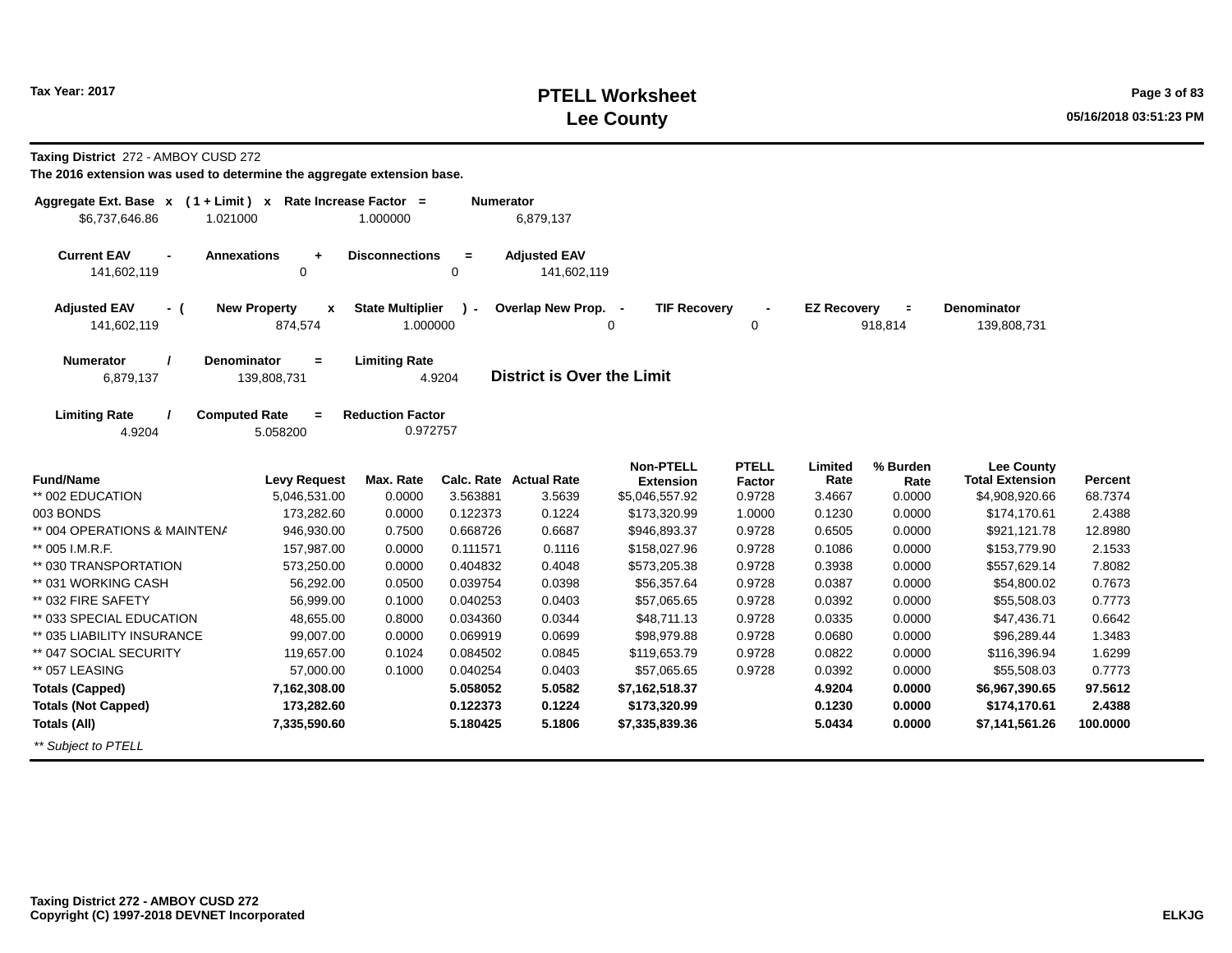# **PTELL Worksheet Tax Year: 2017 Page 4 of 83 Lee County 05/16/2018 03:51:23 PM**

| Taxing District 425 - INDIAN CREEK CUSD 425<br>The 2016 extension was used to determine the aggregate extension base. |                                          |                                     |                  |                                    |                                      |                        |                    |                               |                                             |          |
|-----------------------------------------------------------------------------------------------------------------------|------------------------------------------|-------------------------------------|------------------|------------------------------------|--------------------------------------|------------------------|--------------------|-------------------------------|---------------------------------------------|----------|
| Aggregate Ext. Base $x$ (1 + Limit) x Rate Increase Factor =<br>\$8,368,581.14<br>1.021000                            |                                          | 1.000000                            | <b>Numerator</b> | 8,544,321                          |                                      |                        |                    |                               |                                             |          |
| <b>Current EAV</b><br><b>Annexations</b><br>166,366,348                                                               | $\ddot{}$<br>0                           | <b>Disconnections</b>               | $\equiv$<br>0    | <b>Adjusted EAV</b><br>166,366,348 |                                      |                        |                    |                               |                                             |          |
| <b>Adjusted EAV</b><br>- (<br>166,366,348                                                                             | <b>New Property</b><br>X<br>12,699       | <b>State Multiplier</b><br>1.000000 | $\lambda$        | Overlap New Prop. -<br>554,666     | <b>TIF Recovery</b>                  | 0                      | <b>EZ Recovery</b> | $\blacksquare$<br>$\mathbf 0$ | <b>Denominator</b><br>165,798,983           |          |
| <b>Numerator</b><br>8,544,321                                                                                         | <b>Denominator</b><br>$=$<br>165,798,983 | <b>Limiting Rate</b>                | 5.1534           | <b>District is Over the Limit</b>  |                                      |                        |                    |                               |                                             |          |
| <b>Limiting Rate</b><br>5.1534                                                                                        | <b>Computed Rate</b><br>$=$<br>5.271700  | <b>Reduction Factor</b><br>0.977559 |                  |                                    |                                      |                        |                    |                               |                                             |          |
| <b>Fund/Name</b>                                                                                                      | <b>Levy Request</b>                      | Max. Rate                           |                  | Calc. Rate Actual Rate             | <b>Non-PTELL</b><br><b>Extension</b> | <b>PTELL</b><br>Factor | Limited<br>Rate    | % Burden<br>Rate              | <b>Lee County</b><br><b>Total Extension</b> | Percent  |
| ** 002 EDUCATION                                                                                                      | 6,162,000.00                             | 0.0000                              | 3.703874         | 3.7039                             | \$632,581.08                         | 0.9776                 | 3.6208             | 0.0000                        | \$618,388.61                                | 65.6906  |
| 003 BONDS                                                                                                             | 593,461.00                               | 0.0000                              | 0.356719         | 0.3567                             | \$60,920.02                          | 1.0000                 | 0.3585             | 0.0000                        | \$61,227.44                                 | 6.5041   |
| ** 004 OPERATIONS & MAINTENA                                                                                          | 824,500.00                               | 0.7500                              | 0.495593         | 0.4956                             | \$84,642.45                          | 0.9776                 | 0.4845             | 0.0000                        | \$82,746.71                                 | 8.7901   |
| ** 005 I.M.R.F.                                                                                                       | 108,000.00                               | 0.0000                              | 0.064917         | 0.0649                             | \$11,084.13                          | 0.9776                 | 0.0634             | 0.0000                        | \$10,827.95                                 | 1.1502   |
| ** 030 TRANSPORTATION                                                                                                 | 434,500.00                               | 0.0000                              | 0.261171         | 0.2612                             | \$44,609.78                          | 0.9776                 | 0.2553             | 0.0000                        | \$43,602.14                                 | 4.6318   |
| ** 031 WORKING CASH                                                                                                   | 5,000.00                                 | 0.0500                              | 0.003005         | 0.0030                             | \$512.36                             | 0.9776                 | 0.0029             | 0.0000                        | \$495.28                                    | 0.0526   |
| ** 032 FIRE SAFETY                                                                                                    | 69,000.00                                | 0.1000                              | 0.041475         | 0.0415                             | \$7,087.70                           | 0.9776                 | 0.0406             | 0.0000                        | \$6,933.99                                  | 0.7366   |
| ** 033 SPECIAL EDUCATION                                                                                              | 818,000.00                               | 0.8000                              | 0.491686         | 0.4917                             | \$83,976.38                          | 0.9776                 | 0.4807             | 0.0000                        | \$82,097.71                                 | 8.7211   |
| ** 035 LIABILITY INSURANCE                                                                                            | 142,000.00                               | 0.0000                              | 0.085354         | 0.0854                             | \$14,585.28                          | 0.9776                 | 0.0835             | 0.0000                        | \$14,260.78                                 | 1.5149   |
| ** 047 SOCIAL SECURITY                                                                                                | 156,000.00                               | 0.0000                              | 0.093769         | 0.0938                             | \$16,019.90                          | 0.9776                 | 0.0917             | 0.0000                        | \$15,661.24                                 | 1.6637   |
| ** 057 LEASING                                                                                                        | 51,000.00                                | 0.1000                              | 0.030655         | 0.0307                             | \$5,243.19                           | 0.9776                 | 0.0300             | 0.0000                        | \$5,123.64                                  | 0.5443   |
| <b>Totals (Capped)</b>                                                                                                | 8,770,000.00                             |                                     | 5.271499         | 5.2717                             | \$900,342.25                         |                        | 5.1534             | 0.0000                        | \$880,138.05                                | 93.4959  |
| <b>Totals (Not Capped)</b>                                                                                            | 593,461.00                               |                                     | 0.356719         | 0.3567                             | \$60,920.02                          |                        | 0.3585             | 0.0000                        | \$61,227.44                                 | 6.5041   |
| <b>Totals (All)</b>                                                                                                   | 9,363,461.00                             |                                     | 5.628218         | 5.6284                             | \$961,262.27                         |                        | 5.5119             | 0.0000                        | \$941,365.49                                | 100.0000 |
| ** Subject to PTELL                                                                                                   |                                          |                                     |                  |                                    |                                      |                        |                    |                               |                                             |          |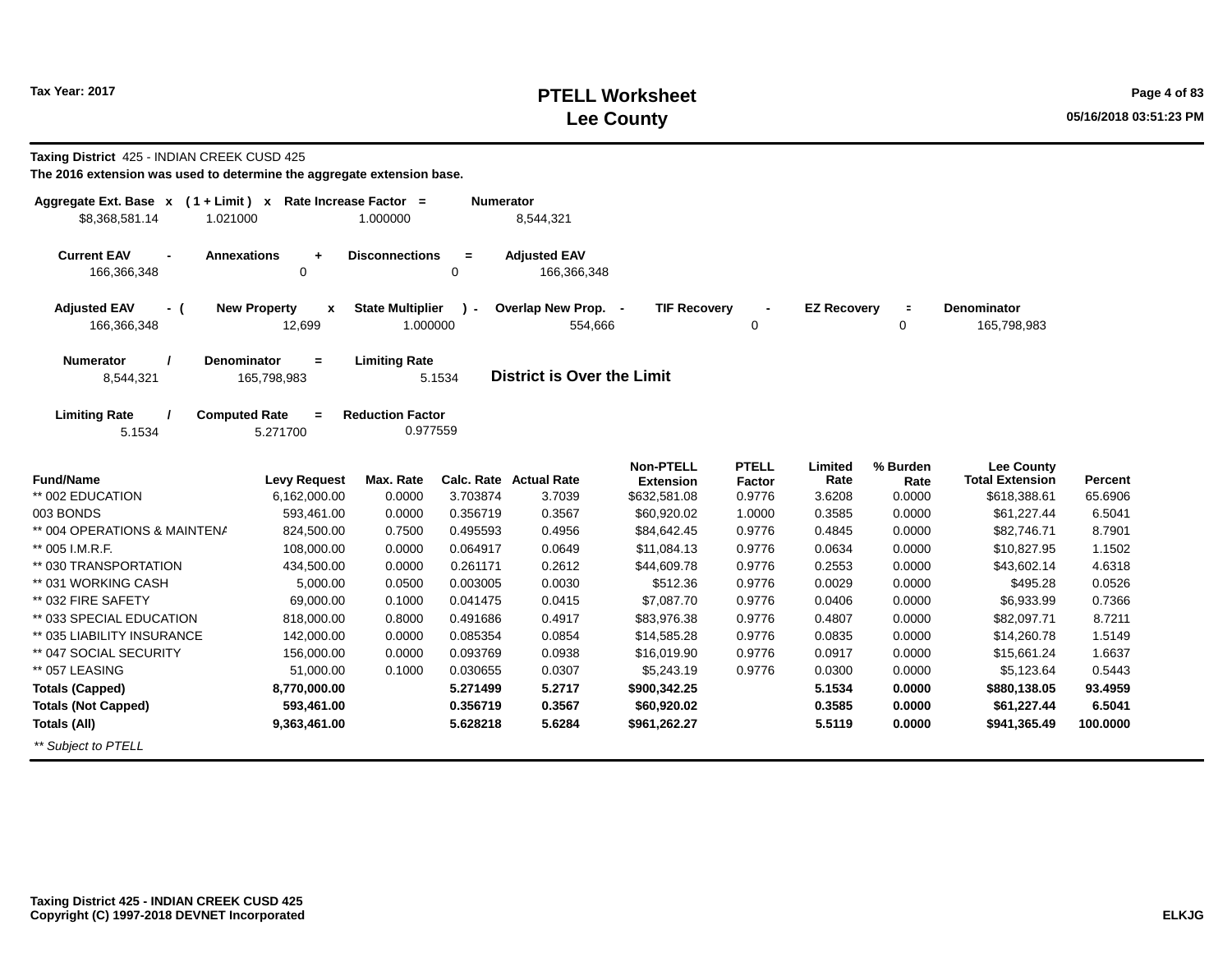# **PTELL Worksheet Tax Year: 2017 Page 5 of 83 Lee County 05/16/2018 03:51:23 PM**

**Taxing District** 600 - LEE COUNTY

| Aggregate Ext. Base $x$ (1 + Limit) $x$                 |                                       | Rate Increase Factor =              | <b>Numerator</b>        |                                    |                                      |                        |                    |                       |                                             |          |
|---------------------------------------------------------|---------------------------------------|-------------------------------------|-------------------------|------------------------------------|--------------------------------------|------------------------|--------------------|-----------------------|---------------------------------------------|----------|
| \$6,464,186.22<br>1.021000                              |                                       | 1.000000                            |                         | 6,599,934                          |                                      |                        |                    |                       |                                             |          |
| <b>Current EAV</b><br><b>Annexations</b><br>752,595,149 | $\ddot{}$<br>0                        | <b>Disconnections</b>               | $\equiv$<br>$\mathbf 0$ | <b>Adjusted EAV</b><br>752,595,149 |                                      |                        |                    |                       |                                             |          |
| <b>Adjusted EAV</b><br>- (<br>752,595,149               | <b>New Property</b><br>X<br>4,577,911 | <b>State Multiplier</b><br>1.000000 | $\mathcal{L}$           | Overlap New Prop. -                | <b>TIF Recovery</b><br>0             | 24,700                 | <b>EZ Recovery</b> | $\equiv$<br>4,916,454 | <b>Denominator</b><br>743,076,084           |          |
| <b>Denominator</b><br><b>Numerator</b><br>6,599,934     | $=$<br>743,076,084                    | <b>Limiting Rate</b>                | 0.8882                  | <b>District is Over the Limit</b>  |                                      |                        |                    |                       |                                             |          |
| <b>Limiting Rate</b><br><b>Computed Rate</b><br>0.8882  | $\equiv$<br>0.902000                  | <b>Reduction Factor</b><br>0.984701 |                         |                                    |                                      |                        |                    |                       |                                             |          |
| <b>Fund/Name</b>                                        | <b>Levy Request</b>                   | Max. Rate                           |                         | <b>Calc. Rate Actual Rate</b>      | <b>Non-PTELL</b><br><b>Extension</b> | <b>PTELL</b><br>Factor | Limited<br>Rate    | % Burden<br>Rate      | <b>Lee County</b><br><b>Total Extension</b> | Percent  |
| ** 001 CORPORATE                                        | 3,185,429.00                          | 0.0000                              | 0.423259                | 0.4233                             | \$3,185,735.27                       | 0.9847                 | 0.4167             | 0.0000                | \$3,136,063.99                              | 46.9150  |
| ** 005 I.M.R.F.                                         | 762,500.00                            | 0.0000                              | 0.101316                | 0.1013                             | \$762,378.89                         | 0.9847                 | 0.0998             | 0.0000                | \$751,089.96                                | 11.2362  |
| ** 006 HIGHWAY                                          | 653,000.00                            | 0.2000                              | 0.086766                | 0.0868                             | \$653,252.59                         | 0.9847                 | 0.0855             | 0.0000                | \$643,468.85                                | 9.6262   |
| ** 008 BRIDGE                                           | 241,500.00                            | 0.2500                              | 0.032089                | 0.0321                             | \$241,583.04                         | 0.9847                 | 0.0316             | 0.0000                | \$237,820.07                                | 3.5578   |
| ** 020 TUBERCULOSIS SANATAR                             | 12,500.00                             | 0.0750                              | 0.001661                | 0.0017                             | \$12,794.12                          | 0.9847                 | 0.0017             | 0.0000                | \$12,794.12                                 | 0.1914   |
| ** 021 FEDERAL AID HIGHWAY M.                           | 304,500.00                            | 0.0500                              | 0.040460                | 0.0405                             | \$304,801.04                         | 0.9847                 | 0.0399             | 0.0000                | \$300,285.46                                | 4.4922   |
| ** 022 COUNTY HEALTH DEPART                             | 556,000.00                            | 0.1000                              | 0.073878                | 0.0739                             | \$556,167.82                         | 0.9847                 | 0.0728             | 0.0000                | \$547,889.27                                | 8.1964   |
| ** 035 LIABILITY INSURANCE                              | 356,966.00                            | 0.0000                              | 0.047431                | 0.0474                             | \$356,730.10                         | 0.9847                 | 0.0467             | 0.0000                | \$351,461.93                                | 5.2578   |
| ** 047 SOCIAL SECURITY                                  | 475,000.00                            | 0.0000                              | 0.063115                | 0.0631                             | \$474,887.54                         | 0.9847                 | 0.0621             | 0.0000                | \$467,361.59                                | 6.9917   |
| ** 053 EXTENSION EDUCATION                              | 100,000.00                            | 0.0500                              | 0.013287                | 0.0133                             | \$100,095.15                         | 0.9847                 | 0.0131             | 0.0000                | \$98,589.96                                 | 1.4749   |
| ** 055 VETERANS ASSISTANCE                              | 37,500.00                             | 0.0400                              | 0.004983                | 0.0050                             | \$37,629.76                          | 0.9847                 | 0.0049             | 0.0000                | \$36,877.16                                 | 0.5517   |
| ** 142 SENIOR CITIZENS SOCIAL                           | 102,500.00                            | 0.0146                              | 0.013620                | 0.0136                             | \$102,352.94                         | 0.9847                 | 0.0134             | 0.0000                | \$100,847.75                                | 1.5087   |
| <b>Totals (Capped)</b>                                  | 6,787,395.00                          |                                     | 0.901865                | 0.9020                             | \$6,788,408.26                       |                        | 0.8882             | 0.0000                | \$6,684,550.11                              | 100.0000 |
| <b>Totals (Not Capped)</b>                              | 0.00                                  |                                     | 0.000000                | 0.0000                             | \$0.00                               |                        | 0.0000             | 0.0000                | \$0.00                                      | 0.0000   |
| Totals (All)                                            | 6,787,395.00                          |                                     | 0.901865                | 0.9020                             | \$6,788,408.26                       |                        | 0.8882             | 0.0000                | \$6,684,550.11                              | 100.0000 |
| ** Subject to PTELL                                     |                                       |                                     |                         |                                    |                                      |                        |                    |                       |                                             |          |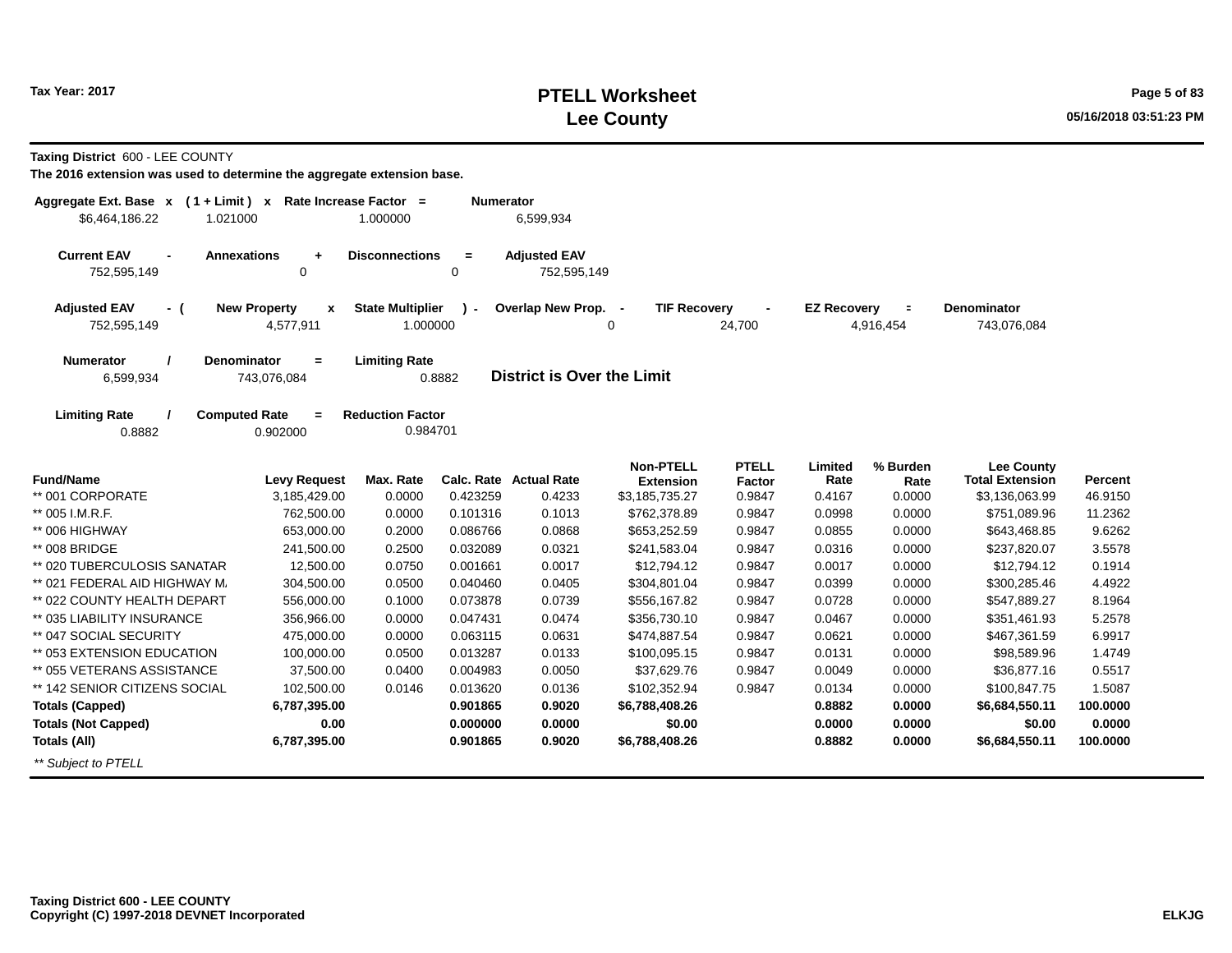# **PTELL Worksheet Tax Year: 2017 Page 6 of 83 Lee County 05/16/2018 03:51:23 PM**

**Taxing District** 601 - ALTO TOWNSHIP

| Aggregate Ext. Base $x$ (1 + Limit) $x$                                                                      | Rate Increase Factor =                                             |                                                                     | Numerator                                                             |                                                                                             |                                  |                                                         |                                                          |                                                                                                    |                                                       |
|--------------------------------------------------------------------------------------------------------------|--------------------------------------------------------------------|---------------------------------------------------------------------|-----------------------------------------------------------------------|---------------------------------------------------------------------------------------------|----------------------------------|---------------------------------------------------------|----------------------------------------------------------|----------------------------------------------------------------------------------------------------|-------------------------------------------------------|
| \$64,720.30                                                                                                  | 1.021000                                                           | 1.000000                                                            | 66,079                                                                |                                                                                             |                                  |                                                         |                                                          |                                                                                                    |                                                       |
| <b>Current EAV</b><br>$\blacksquare$<br>21,490,164                                                           | <b>Annexations</b><br>÷<br>0                                       | <b>Disconnections</b><br>$=$<br>0                                   | <b>Adjusted EAV</b><br>21,490,164                                     |                                                                                             |                                  |                                                         |                                                          |                                                                                                    |                                                       |
| <b>Adjusted EAV</b><br>- (<br>21,490,164                                                                     | <b>New Property</b><br>$\mathbf{x}$<br>104,888                     | <b>State Multiplier</b><br>$\mathcal{L}$<br>1.000000                | Overlap New Prop. -                                                   | <b>TIF Recovery</b><br>$\mathbf 0$                                                          | $\blacksquare$<br>0              | <b>EZ Recovery</b>                                      | $\equiv$<br>0                                            | Denominator<br>21,385,276                                                                          |                                                       |
| <b>Numerator</b><br>66,079                                                                                   | <b>Denominator</b><br>$\equiv$<br>21,385,276                       | <b>Limiting Rate</b><br>0.3090                                      | District is Over the Limit                                            |                                                                                             |                                  |                                                         |                                                          |                                                                                                    |                                                       |
| <b>Limiting Rate</b><br>0.3090                                                                               | <b>Computed Rate</b><br>$=$<br>0.316200                            | <b>Reduction Factor</b><br>0.977230                                 |                                                                       |                                                                                             |                                  |                                                         |                                                          |                                                                                                    |                                                       |
| <b>Fund/Name</b><br>** 001 CORPORATE<br><b>Totals (Capped)</b><br><b>Totals (Not Capped)</b><br>Totals (All) | <b>Levy Request</b><br>67,956.00<br>67,956.00<br>0.00<br>67,956.00 | Max. Rate<br>0.316219<br>0.3800<br>0.316219<br>0.000000<br>0.316219 | <b>Calc. Rate Actual Rate</b><br>0.3162<br>0.3162<br>0.0000<br>0.3162 | <b>Non-PTELL</b><br><b>Extension</b><br>\$67,951.90<br>\$67,951.90<br>\$0.00<br>\$67,951.90 | <b>PTELL</b><br>Factor<br>0.9772 | Limited<br>Rate<br>0.3090<br>0.3090<br>0.0000<br>0.3090 | % Burden<br>Rate<br>0.0000<br>0.0000<br>0.0000<br>0.0000 | <b>Lee County</b><br><b>Total Extension</b><br>\$66,404.61<br>\$66,404.61<br>\$0.00<br>\$66,404.61 | Percent<br>100.0000<br>100.0000<br>0.0000<br>100.0000 |
| ** Subject to PTELL                                                                                          |                                                                    |                                                                     |                                                                       |                                                                                             |                                  |                                                         |                                                          |                                                                                                    |                                                       |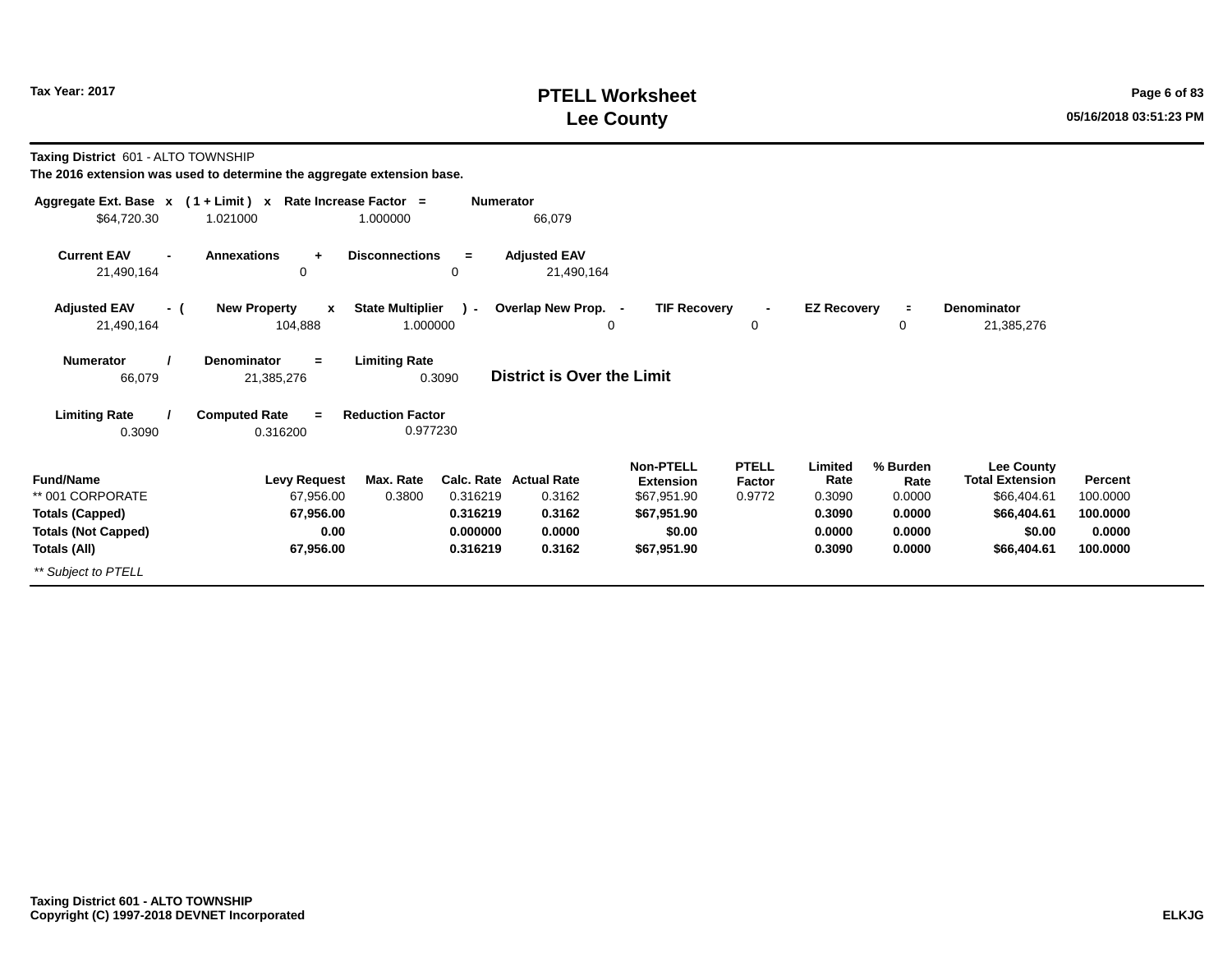# **PTELL Worksheet Tax Year: 2017 Page 7 of 83 Lee County 05/16/2018 03:51:23 PM**

| Taxing District 601RB - ALTO TWP ROAD/BRIDGE<br>The 2016 extension was used to determine the aggregate extension base. |                                                                 |                                                 |                  |                                   |                               |                        |                    |                  |                                             |                |
|------------------------------------------------------------------------------------------------------------------------|-----------------------------------------------------------------|-------------------------------------------------|------------------|-----------------------------------|-------------------------------|------------------------|--------------------|------------------|---------------------------------------------|----------------|
| Aggregate Ext. Base x (1+Limit) x Rate Increase Factor =                                                               |                                                                 |                                                 | <b>Numerator</b> |                                   |                               |                        |                    |                  |                                             |                |
| \$73.663.02<br>1.021000                                                                                                |                                                                 | 1.000000                                        |                  | 75,210                            |                               |                        |                    |                  |                                             |                |
| <b>Current EAV</b><br>21,490,164                                                                                       | <b>Annexations</b><br>$\ddot{}$<br>0                            | <b>Disconnections</b>                           | $=$<br>0         | <b>Adjusted EAV</b><br>21,490,164 |                               |                        |                    |                  |                                             |                |
| <b>Adjusted EAV</b><br>- (                                                                                             | <b>New Property</b><br>$\boldsymbol{x}$                         | <b>State Multiplier</b>                         | $\mathcal{L}$    | Overlap New Prop. -               | <b>TIF Recoverv</b>           |                        | <b>EZ Recoverv</b> | $\equiv$         | Denominator                                 |                |
| 21,490,164                                                                                                             | 104,888                                                         | 1.000000                                        |                  |                                   | $\Omega$                      | 0                      |                    | 0                | 21,385,276                                  |                |
| <b>Numerator</b><br>75,210<br><b>Limiting Rate</b>                                                                     | <b>Denominator</b><br>$=$<br>21,385,276<br><b>Computed Rate</b> | <b>Limiting Rate</b><br><b>Reduction Factor</b> | 0.3517           | <b>District is Over the Limit</b> |                               |                        |                    |                  |                                             |                |
| 0.3517                                                                                                                 | 0.977216<br>0.359900                                            |                                                 |                  |                                   |                               |                        |                    |                  |                                             |                |
| <b>Fund/Name</b>                                                                                                       | <b>Levy Request</b>                                             | Max. Rate                                       |                  | <b>Calc. Rate Actual Rate</b>     | <b>Non-PTELL</b><br>Extension | <b>PTELL</b><br>Factor | Limited<br>Rate    | % Burden<br>Rate | <b>Lee County</b><br><b>Total Extension</b> | <b>Percent</b> |
| ** 007 ROAD & BRIDGE                                                                                                   | 35,550.00                                                       | 0.9400                                          | 0.165425         | 0.1654                            | \$35,544.73                   | 0.9772                 | 0.1616             | 0.0000           | \$34,728.11                                 | 45.9483        |
| ** 009 PERMANENT ROAD                                                                                                  | 34,262.00                                                       | 0.2500                                          | 0.159431         | 0.1594                            | \$34,255.32                   | 0.9772                 | 0.1558             | 0.0000           | \$33,481.68                                 | 44.2991        |
| ** 010 EQUIPMENT & BUILDING                                                                                            | 7.534.00                                                        | 0.1000                                          | 0.035058         | 0.0351                            | \$7,543.05                    | 0.9772                 | 0.0343             | 0.0000           | \$7,371.13                                  | 9.7526         |
| <b>Totals (Capped)</b>                                                                                                 | 77.346.00                                                       |                                                 | 0.359914         | 0.3599                            | \$77,343.10                   |                        | 0.3517             | 0.0000           | \$75,580.92                                 | 100,0000       |
| <b>Totals (Not Capped)</b>                                                                                             | 0.00                                                            |                                                 | 0.000000         | 0.0000                            | \$0.00                        |                        | 0.0000             | 0.0000           | \$0.00                                      | 0.0000         |
| <b>Totals (All)</b>                                                                                                    | 77,346.00                                                       |                                                 | 0.359914         | 0.3599                            | \$77,343.10                   |                        | 0.3517             | 0.0000           | \$75,580.92                                 | 100.0000       |
| ** Subject to PTELL                                                                                                    |                                                                 |                                                 |                  |                                   |                               |                        |                    |                  |                                             |                |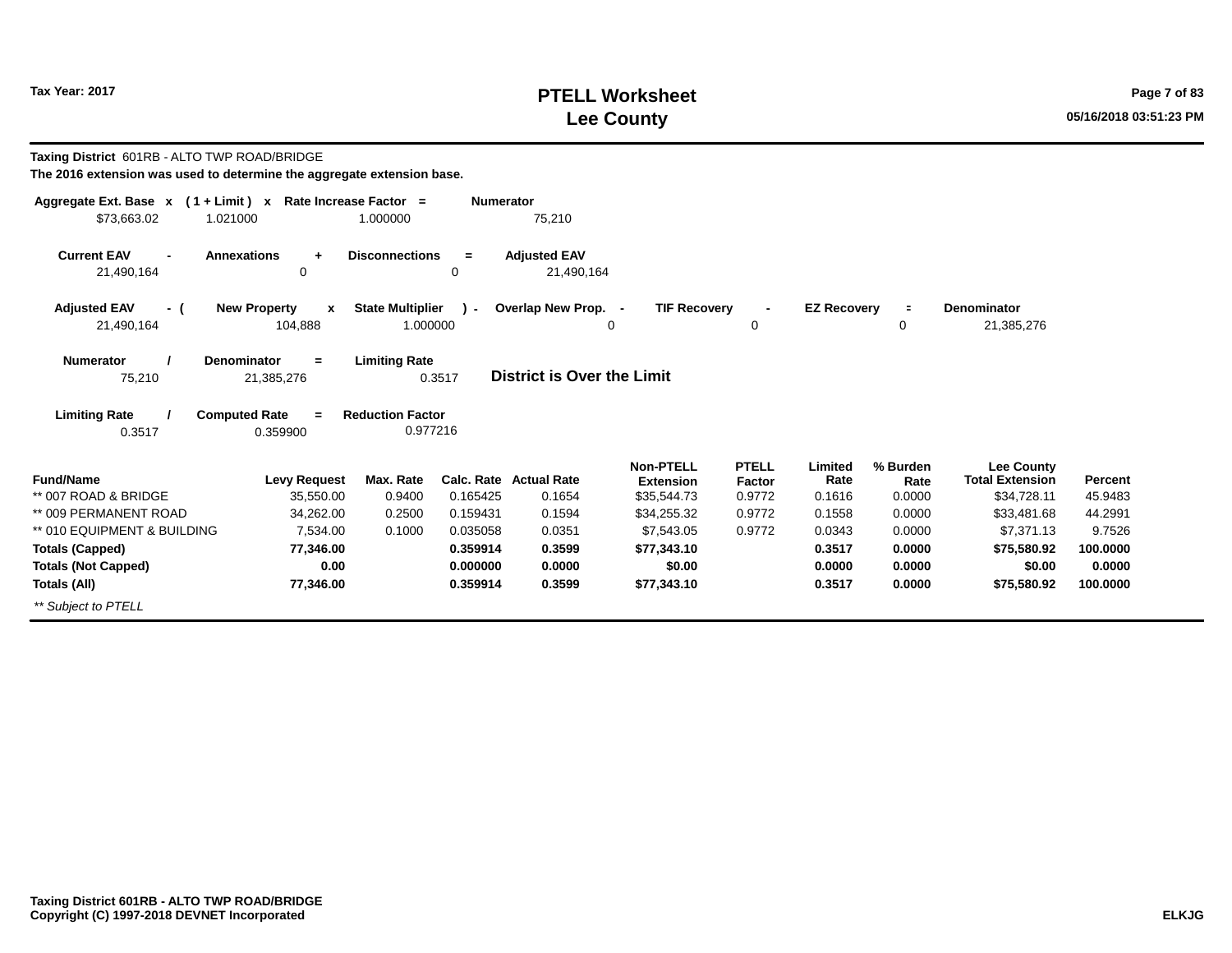# **PTELL Worksheet Tax Year: 2017 Page 8 of 83 Lee County 05/16/2018 03:51:23 PM**

**Taxing District** 602 - AMBOY TOWNSHIP

| Aggregate Ext. Base $x$ (1 + Limit) $x$ | Rate Increase Factor =              |                         | <b>Numerator</b> |                                   |                     |              |                    |                |                        |          |
|-----------------------------------------|-------------------------------------|-------------------------|------------------|-----------------------------------|---------------------|--------------|--------------------|----------------|------------------------|----------|
| \$111,191.32                            | 1.021000                            | 1.000000                |                  | 113,526                           |                     |              |                    |                |                        |          |
| <b>Current EAV</b>                      | <b>Annexations</b><br>$\ddot{}$     | <b>Disconnections</b>   | $\equiv$         | <b>Adjusted EAV</b>               |                     |              |                    |                |                        |          |
| 42,561,204                              | 0                                   |                         | 0                | 42,561,204                        |                     |              |                    |                |                        |          |
| <b>Adjusted EAV</b><br>- (              | <b>New Property</b><br>$\mathbf{x}$ | <b>State Multiplier</b> | $\mathcal{L}$    | Overlap New Prop. -               | <b>TIF Recovery</b> |              | <b>EZ Recovery</b> | $\blacksquare$ | <b>Denominator</b>     |          |
| 42,561,204                              | 115,673                             | 1.000000                |                  |                                   | 0                   | 0            |                    | 0              | 42,445,531             |          |
| <b>Numerator</b>                        | <b>Denominator</b><br>$=$           | <b>Limiting Rate</b>    |                  |                                   |                     |              |                    |                |                        |          |
| 113,526                                 | 42,445,531                          |                         | 0.2675           | <b>District is Over the Limit</b> |                     |              |                    |                |                        |          |
| <b>Limiting Rate</b>                    | <b>Computed Rate</b><br>$=$         | <b>Reduction Factor</b> |                  |                                   |                     |              |                    |                |                        |          |
| 0.2675                                  | 0.268900                            | 0.994794                |                  |                                   |                     |              |                    |                |                        |          |
|                                         |                                     |                         |                  |                                   | <b>Non-PTELL</b>    | <b>PTELL</b> | Limited            | % Burden       | <b>Lee County</b>      |          |
| <b>Fund/Name</b>                        | <b>Levy Request</b>                 | Max. Rate               |                  | <b>Calc. Rate Actual Rate</b>     | <b>Extension</b>    | Factor       | Rate               | Rate           | <b>Total Extension</b> | Percent  |
| ** 001 CORPORATE                        | 79,000.00                           | 0.2500                  | 0.185615         | 0.1856                            | \$78,993.59         | 0.9948       | 0.1846             | 0.0000         | \$78,567.98            | 69.0093  |
| ** 054 GENERAL ASSISTANCE               | 35,450.00                           | 0.1000                  | 0.083292         | 0.0833                            | \$35,453.48         | 0.9948       | 0.0829             | 0.0000         | \$35,283.24            | 30.9907  |
| <b>Totals (Capped)</b>                  | 114,450.00                          |                         | 0.268907         | 0.2689                            | \$114,447.07        |              | 0.2675             | 0.0000         | \$113,851.22           | 100.0000 |
| <b>Totals (Not Capped)</b>              | 0.00                                |                         | 0.000000         | 0.0000                            | \$0.00              |              | 0.0000             | 0.0000         | \$0.00                 | 0.0000   |
| Totals (All)                            | 114,450.00                          |                         | 0.268907         | 0.2689                            | \$114,447.07        |              | 0.2675             | 0.0000         | \$113,851.22           | 100.0000 |
| ** Subject to PTELL                     |                                     |                         |                  |                                   |                     |              |                    |                |                        |          |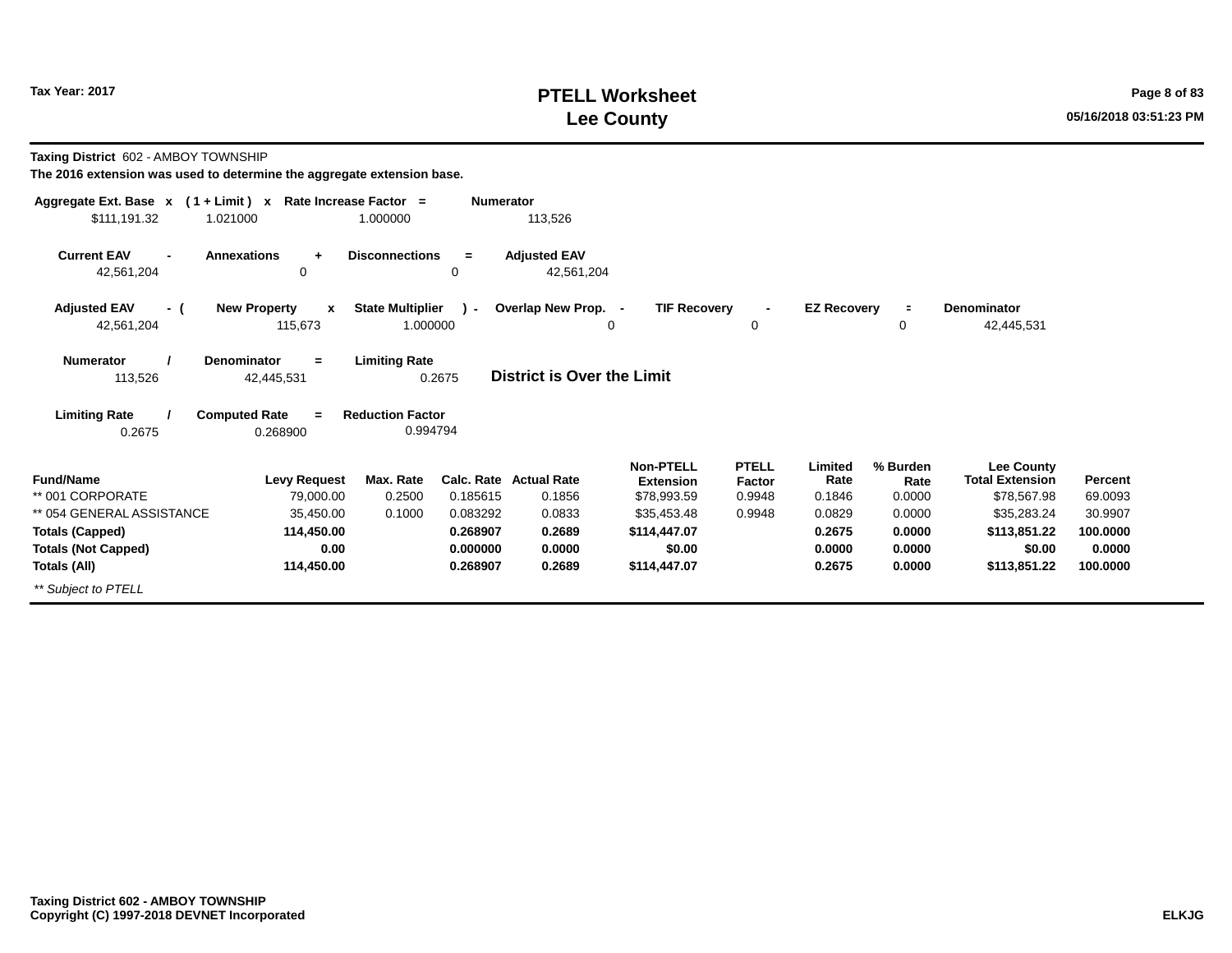# **PTELL Worksheet Tax Year: 2017 Page 9 of 83 Lee County 05/16/2018 03:51:23 PM**

| Taxing District 602RB - AMBOY TWP ROAD/BRIDGE<br>The 2016 extension was used to determine the aggregate extension base. |                          |                                                 |                  |                                   |                                      |                        |                    |                  |                                             |          |
|-------------------------------------------------------------------------------------------------------------------------|--------------------------|-------------------------------------------------|------------------|-----------------------------------|--------------------------------------|------------------------|--------------------|------------------|---------------------------------------------|----------|
| Aggregate Ext. Base x (1+Limit) x Rate Increase Factor =                                                                |                          |                                                 | <b>Numerator</b> |                                   |                                      |                        |                    |                  |                                             |          |
| \$176,147.57<br>1.021000                                                                                                |                          | 1.000000                                        |                  | 179,847                           |                                      |                        |                    |                  |                                             |          |
| <b>Current EAV</b><br><b>Annexations</b><br>42,561,204                                                                  | $\ddot{}$<br>0           | <b>Disconnections</b>                           | $=$<br>0         | <b>Adjusted EAV</b><br>42,561,204 |                                      |                        |                    |                  |                                             |          |
| <b>Adjusted EAV</b><br>- (                                                                                              | <b>New Property</b><br>X | <b>State Multiplier</b>                         | . (              | Overlap New Prop. -               | <b>TIF Recovery</b>                  |                        | <b>EZ Recovery</b> | $\equiv$         | <b>Denominator</b>                          |          |
| 42,561,204                                                                                                              | 115.673                  | 1.000000                                        |                  |                                   | $\Omega$                             | 0                      |                    | $\mathbf 0$      | 42,445,531                                  |          |
| <b>Numerator</b><br><b>Denominator</b><br>179,847<br><b>Computed Rate</b><br><b>Limiting Rate</b>                       | $=$<br>42,445,531<br>$=$ | <b>Limiting Rate</b><br><b>Reduction Factor</b> | 0.4237           | <b>District is Over the Limit</b> |                                      |                        |                    |                  |                                             |          |
| 0.4237                                                                                                                  | 0.438200                 | 0.966910                                        |                  |                                   |                                      |                        |                    |                  |                                             |          |
| <b>Fund/Name</b>                                                                                                        | <b>Levy Request</b>      | Max. Rate                                       |                  | Calc. Rate Actual Rate            | <b>Non-PTELL</b><br><b>Extension</b> | <b>PTELL</b><br>Factor | Limited<br>Rate    | % Burden<br>Rate | <b>Lee County</b><br><b>Total Extension</b> | Percent  |
| ** 007 ROAD & BRIDGE                                                                                                    | 64.900.00                | 0.6600                                          | 0.152486         | 0.1525                            | \$64,905.84                          | 0.9669                 | 0.1474             | 0.0000           | \$62,735.21                                 | 34.7888  |
| ** 008 BRIDGE JOINT W/COUNTY                                                                                            | 12,200.00                | 0.2500                                          | 0.028665         | 0.0287                            | \$12,215.07                          | 0.9669                 | 0.0278             | 0.0000           | \$11,832.01                                 | 6.5612   |
| ** 009 PERMANENT ROAD                                                                                                   | 88.700.00                | 0.2500                                          | 0.208406         | 0.2084                            | \$88,697.55                          | 0.9669                 | 0.2015             | 0.0000           | \$85,760.83                                 | 47.5572  |
| ** 010 EQUIPMENT & BUILDING                                                                                             | 13,300.00                | 0.1000                                          | 0.031249         | 0.0312                            | \$13,279.10                          | 0.9669                 | 0.0302             | 0.0000           | \$12,853.48                                 | 7.1277   |
| ** 035 LIABILITY INSURANCE                                                                                              | 7.400.00                 | 0.0000                                          | 0.017387         | 0.0174                            | \$7,405.65                           | 0.9669                 | 0.0168             | 0.0000           | \$7,150.28                                  | 3.9651   |
| <b>Totals (Capped)</b>                                                                                                  | 186,500.00               |                                                 | 0.438193         | 0.4382                            | \$186,503.21                         |                        | 0.4237             | 0.0000           | \$180,331.81                                | 100.0000 |
| <b>Totals (Not Capped)</b>                                                                                              | 0.00                     |                                                 | 0.000000         | 0.0000                            | \$0.00                               |                        | 0.0000             | 0.0000           | \$0.00                                      | 0.0000   |
| Totals (All)                                                                                                            | 186,500.00               |                                                 | 0.438193         | 0.4382                            | \$186,503.21                         |                        | 0.4237             | 0.0000           | \$180,331.81                                | 100.0000 |
| ** Subject to PTELL                                                                                                     |                          |                                                 |                  |                                   |                                      |                        |                    |                  |                                             |          |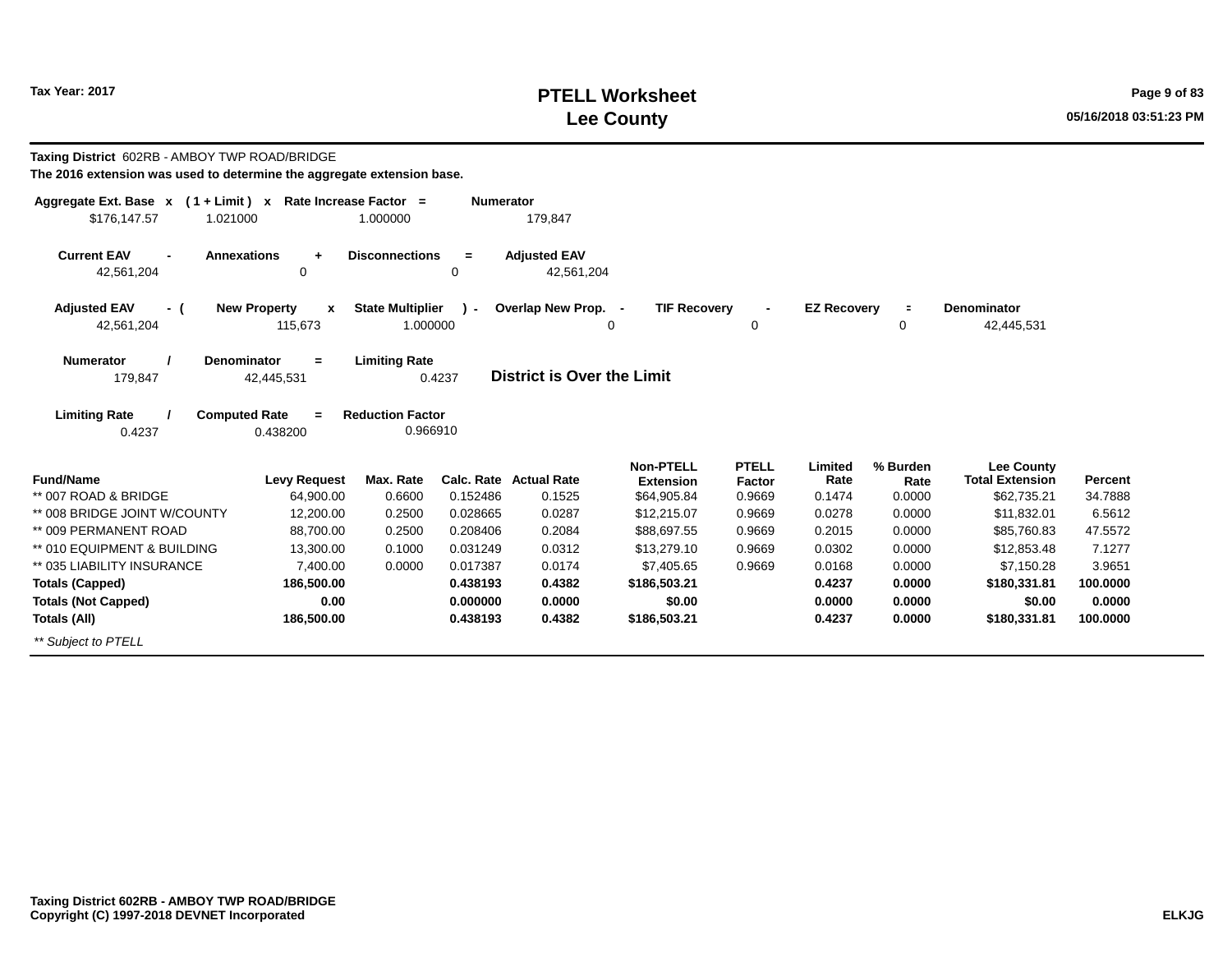# **PTELL Worksheet Tax Year: 2017 Page 10 of 83 Lee County 05/16/2018 03:51:23 PM**

**Taxing District** 603 - ASHTON TOWNSHIP

| Aggregate Ext. Base $x$ (1 + Limit) $x$ | Rate Increase Factor =              |                         | <b>Numerator</b> |                                   |                     |              |                    |          |                        |          |
|-----------------------------------------|-------------------------------------|-------------------------|------------------|-----------------------------------|---------------------|--------------|--------------------|----------|------------------------|----------|
| \$52,730.68<br>1.021000                 |                                     | 1.000000                |                  | 53,838                            |                     |              |                    |          |                        |          |
| <b>Current EAV</b>                      | <b>Annexations</b><br>$\ddot{}$     | <b>Disconnections</b>   | $\equiv$         | <b>Adjusted EAV</b>               |                     |              |                    |          |                        |          |
| 28,654,132                              | 0                                   |                         | 0                | 28,654,132                        |                     |              |                    |          |                        |          |
| <b>Adjusted EAV</b><br>- (              | <b>New Property</b><br>$\mathbf{x}$ | <b>State Multiplier</b> | $\mathcal{L}$    | Overlap New Prop. -               | <b>TIF Recovery</b> |              | <b>EZ Recovery</b> | $\equiv$ | <b>Denominator</b>     |          |
| 28,654,132                              | 56,473                              | 1.000000                |                  |                                   | 0                   | 0            |                    | 0        | 28,597,659             |          |
| <b>Numerator</b>                        | <b>Denominator</b><br>$=$           | <b>Limiting Rate</b>    |                  |                                   |                     |              |                    |          |                        |          |
| 53,838                                  | 28,597,659                          |                         | 0.1883           | <b>District is Over the Limit</b> |                     |              |                    |          |                        |          |
| <b>Limiting Rate</b>                    | <b>Computed Rate</b><br>$=$         | <b>Reduction Factor</b> |                  |                                   |                     |              |                    |          |                        |          |
| 0.1883                                  | 0.191600                            | 0.982777                |                  |                                   |                     |              |                    |          |                        |          |
|                                         |                                     |                         |                  |                                   | <b>Non-PTELL</b>    | <b>PTELL</b> | Limited            | % Burden | <b>Lee County</b>      |          |
| <b>Fund/Name</b>                        | <b>Levy Request</b>                 | Max. Rate               |                  | <b>Calc. Rate Actual Rate</b>     | <b>Extension</b>    | Factor       | Rate               | Rate     | <b>Total Extension</b> | Percent  |
| ** 001 CORPORATE                        | 46,300.00                           | 0.3100                  | 0.161582         | 0.1616                            | \$46,305.08         | 0.9828       | 0.1588             | 0.0000   | \$45,502.76            | 84.3335  |
| ** 054 GENERAL ASSISTANCE               | 8,595.00                            | 0.3100                  | 0.029996         | 0.0300                            | \$8,596.24          | 0.9828       | 0.0295             | 0.0000   | \$8,452.97             | 15.6665  |
| <b>Totals (Capped)</b>                  | 54,895.00                           |                         | 0.191578         | 0.1916                            | \$54,901.32         |              | 0.1883             | 0.0000   | \$53,955.73            | 100.0000 |
| <b>Totals (Not Capped)</b>              | 0.00                                |                         | 0.000000         | 0.0000                            | \$0.00              |              | 0.0000             | 0.0000   | \$0.00                 | 0.0000   |
| Totals (All)                            | 54,895.00                           |                         | 0.191578         | 0.1916                            | \$54,901.32         |              | 0.1883             | 0.0000   | \$53,955.73            | 100.0000 |
| ** Subject to PTELL                     |                                     |                         |                  |                                   |                     |              |                    |          |                        |          |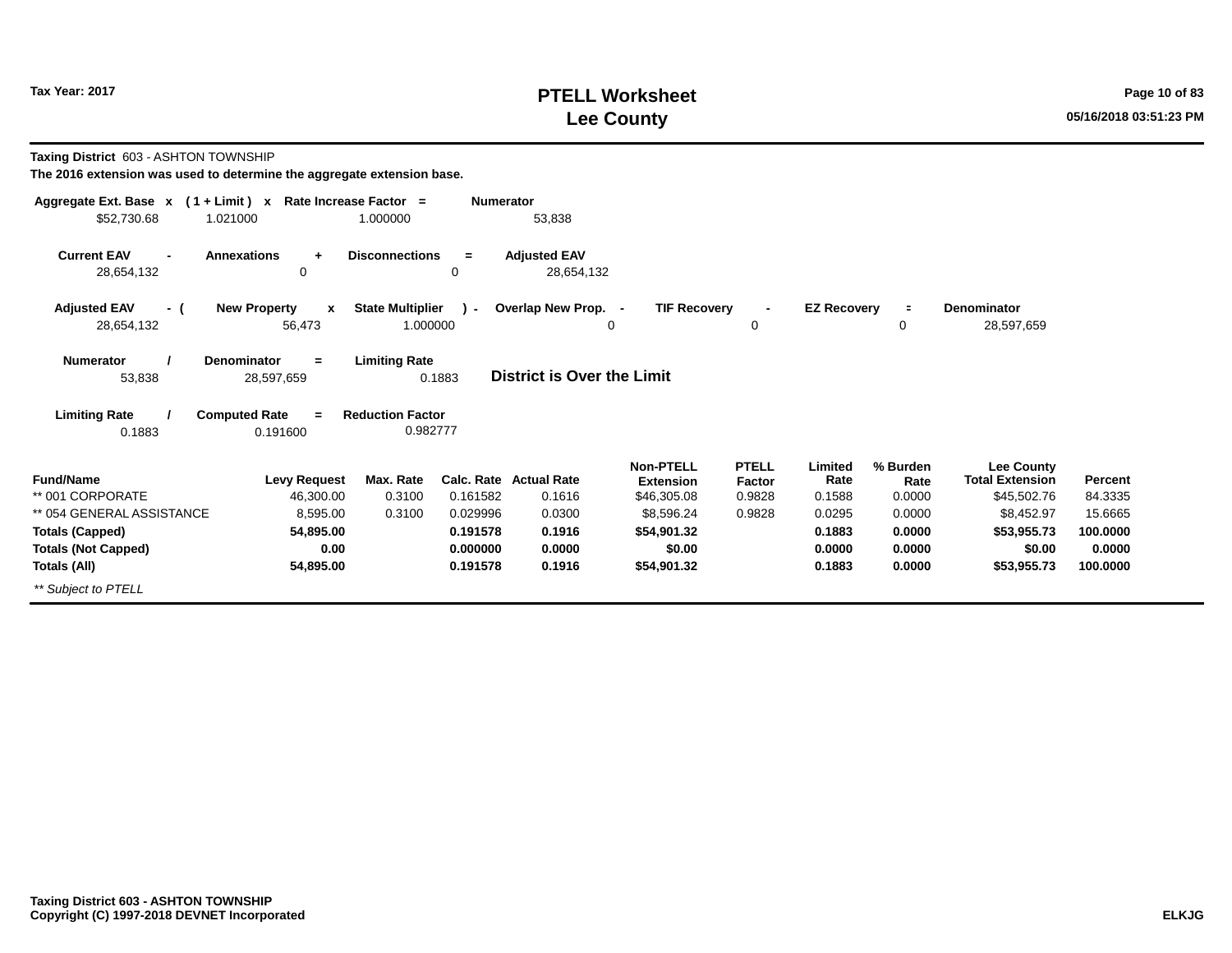# **PTELL Worksheet Tax Year: 2017 Page 11 of 83 Lee County 05/16/2018 03:51:23 PM**

| Taxing District 603RB - ASHTON TWP ROAD/BRIDGE<br>The 2016 extension was used to determine the aggregate extension base. |                                  |                         |                  |                                   |                     |              |                    |          |                        |          |
|--------------------------------------------------------------------------------------------------------------------------|----------------------------------|-------------------------|------------------|-----------------------------------|---------------------|--------------|--------------------|----------|------------------------|----------|
| Aggregate Ext. Base $x$ (1 + Limit) x Rate Increase Factor =<br>\$109,893.47<br>1.021000                                 |                                  | 1.000000                | <b>Numerator</b> | 112,201                           |                     |              |                    |          |                        |          |
|                                                                                                                          |                                  |                         |                  |                                   |                     |              |                    |          |                        |          |
| <b>Current EAV</b><br><b>Annexations</b><br>28,654,132                                                                   | $\ddot{}$<br>0                   | <b>Disconnections</b>   | $\equiv$<br>0    | <b>Adiusted EAV</b><br>28,654,132 |                     |              |                    |          |                        |          |
|                                                                                                                          |                                  |                         |                  |                                   |                     |              |                    |          |                        |          |
| <b>Adjusted EAV</b><br>- (                                                                                               | <b>New Property</b><br>X         | <b>State Multiplier</b> | $\mathbf{r}$     | Overlap New Prop. -               | <b>TIF Recovery</b> |              | <b>EZ Recovery</b> | $\equiv$ | <b>Denominator</b>     |          |
| 28,654,132                                                                                                               | 56,473                           | 1.000000                |                  | 0                                 |                     | 0            |                    | 0        | 28,597,659             |          |
| <b>Denominator</b><br><b>Numerator</b>                                                                                   | $=$                              | <b>Limiting Rate</b>    |                  |                                   |                     |              |                    |          |                        |          |
| 112,201                                                                                                                  | 28,597,659                       |                         | 0.3923           | District is Over the Limit        |                     |              |                    |          |                        |          |
| <b>Limiting Rate</b>                                                                                                     | <b>Computed Rate</b><br>$\equiv$ | <b>Reduction Factor</b> |                  |                                   |                     |              |                    |          |                        |          |
| 0.3923                                                                                                                   | 0.402400                         | 0.974901                |                  |                                   |                     |              |                    |          |                        |          |
|                                                                                                                          |                                  |                         |                  |                                   | <b>Non-PTELL</b>    | <b>PTELL</b> | Limited            | % Burden | <b>Lee County</b>      |          |
| <b>Fund/Name</b>                                                                                                         | <b>Levy Request</b>              | Max. Rate               |                  | <b>Calc. Rate Actual Rate</b>     | <b>Extension</b>    | Factor       | Rate               | Rate     | <b>Total Extension</b> | Percent  |
| ** 007 ROAD & BRIDGE                                                                                                     | 55,306.00                        | 0.6600                  | 0.193012         | 0.1930                            | \$55,302.47         | 0.9749       | 0.1882             | 0.0000   | \$53,927.08            | 47.9735  |
| ** 008 BRIDGE JOINT W/COUNTY                                                                                             | 8.561.00                         | 0.2500                  | 0.029877         | 0.0299                            | \$8,567.59          | 0.9749       | 0.0291             | 0.0000   | \$8,338.35             | 7.4178   |
| ** 009 PERMANENT ROAD                                                                                                    | 43,761.00                        | 0.2500                  | 0.152721         | 0.1527                            | \$43,754.86         | 0.9749       | 0.1489             | 0.0000   | \$42,666.00            | 37.9556  |
| ** 010 EQUIPMENT & BUILDING                                                                                              | 7.667.00                         | 0.1000                  | 0.026757         | 0.0268                            | \$7,679.31          | 0.9749       | 0.0261             | 0.0000   | \$7,478.73             | 6.6531   |
| <b>Totals (Capped)</b>                                                                                                   | 115,295.00                       |                         | 0.402367         | 0.4024                            | \$115,304,23        |              | 0.3923             | 0.0000   | \$112,410.16           | 100,0000 |
| <b>Totals (Not Capped)</b>                                                                                               | 0.00                             |                         | 0.000000         | 0.0000                            | \$0.00              |              | 0.0000             | 0.0000   | \$0.00                 | 0.0000   |
| Totals (All)                                                                                                             | 115,295.00                       |                         | 0.402367         | 0.4024                            | \$115,304.23        |              | 0.3923             | 0.0000   | \$112,410.16           | 100.0000 |
| ** Subiect to PTELL                                                                                                      |                                  |                         |                  |                                   |                     |              |                    |          |                        |          |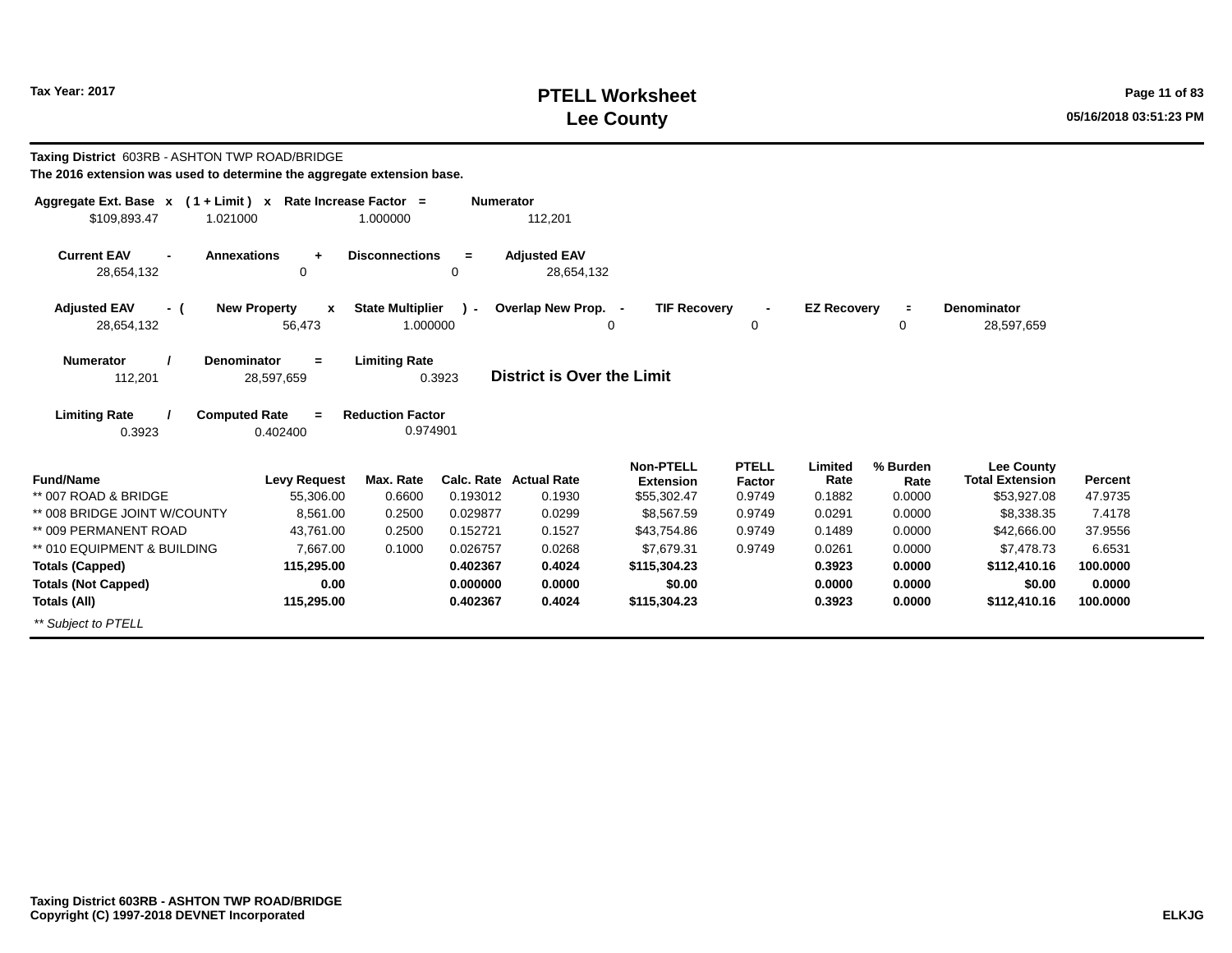**Totals (Not Capped)**

*\*\* Subject to PTELL*

**Totals (All)**

# **PTELL Worksheet Tax Year: 2017 Page 12 of 83 Lee County 05/16/2018 03:51:23 PM**

**0.0000100.0000**

**\$0.00 \$31,669.21**

**Taxing District** 604 - BRADFORD TOWNSHIP

**The 2016 extension was used to determine the aggregate extension base.**

**0.0032,110.00**

| Aggregate Ext. Base $x$ (1+Limit) $x$ |                                         | Rate Increase Factor =<br><b>Numerator</b> |                                   |                                      |                                           |                  |                                             |          |
|---------------------------------------|-----------------------------------------|--------------------------------------------|-----------------------------------|--------------------------------------|-------------------------------------------|------------------|---------------------------------------------|----------|
| \$31,240.13                           | 1.021000                                | 1.000000                                   | 31,896                            |                                      |                                           |                  |                                             |          |
| <b>Current EAV</b><br>16,018,824      | <b>Annexations</b><br>$\ddot{}$<br>0    | <b>Disconnections</b><br>$=$<br>0          | <b>Adjusted EAV</b><br>16,018,824 |                                      |                                           |                  |                                             |          |
|                                       |                                         |                                            |                                   |                                      |                                           |                  |                                             |          |
| <b>Adjusted EAV</b><br>- (            | <b>New Property</b><br>$\mathbf{x}$     | <b>State Multiplier</b><br>$) -$           | Overlap New Prop. -               | <b>TIF Recovery</b>                  | <b>EZ Recovery</b><br>$\blacksquare$      | $\equiv$         | <b>Denominator</b>                          |          |
| 16,018,824                            | 83,812                                  | 1.000000                                   | $\Omega$                          |                                      | $\Omega$                                  | 0                | 15,935,012                                  |          |
| <b>Numerator</b><br>31,896            | <b>Denominator</b><br>$=$<br>15,935,012 | <b>Limiting Rate</b><br>0.2002             | District is Within the Limit      |                                      |                                           |                  |                                             |          |
|                                       |                                         |                                            |                                   |                                      |                                           |                  |                                             |          |
| <b>Fund/Name</b>                      | <b>Levy Request</b>                     | Max. Rate<br>Calc. Rate                    | <b>Actual Rate</b>                | <b>Non-PTELL</b><br><b>Extension</b> | <b>PTELL</b><br>Limited<br>Rate<br>Factor | % Burden<br>Rate | <b>Lee County</b><br><b>Total Extension</b> | Percent  |
| ** 001 CORPORATE                      | 30,870.00                               | 0.4300<br>0.192711                         | 0.1927                            | \$30,868.27                          | 1.0000<br>0.1927                          | 0.0000           | \$30,868.27                                 | 97.4709  |
| ** 027 AUDIT                          | 1,240.00                                | 0.007741<br>0.0050                         | 0.0050                            | \$800.94                             | 1.0000<br>0.0050                          | 0.0000           | \$800.94                                    | 2.5291   |
| <b>Totals (Capped)</b>                | 32,110.00                               | 0.200452                                   | 0.1977                            | \$31,669.21                          | 0.1977                                    | 0.0000           | \$31,669.21                                 | 100.0000 |

**0.0000**

**\$0.00 \$31,669.21** **0.00000.1977**

**0.00000.0000**

**0.1977**

**0.000000**

**0.200452**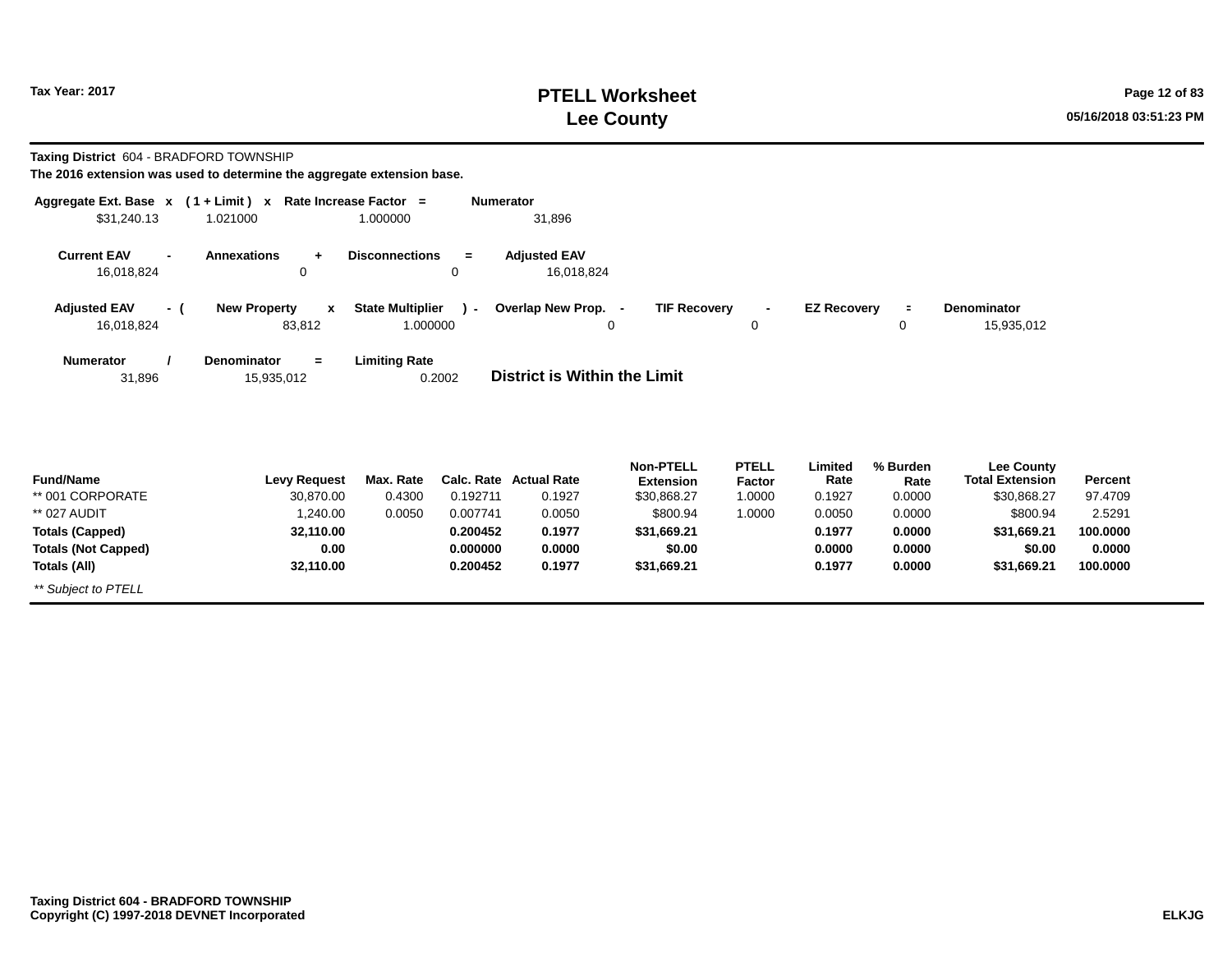# **PTELL Worksheet Tax Year: 2017 Page 13 of 83 Lee County 05/16/2018 03:51:23 PM**

| Taxing District 604RB - BRADFORD TWP ROAD/BRIDGE<br>The 2016 extension was used to determine the aggregate extension base. |                                                   |                                     |                  |                                   |                                 |                  |                    |                     |                                             |          |
|----------------------------------------------------------------------------------------------------------------------------|---------------------------------------------------|-------------------------------------|------------------|-----------------------------------|---------------------------------|------------------|--------------------|---------------------|---------------------------------------------|----------|
| Aggregate Ext. Base x (1+Limit) x Rate Increase Factor =                                                                   |                                                   |                                     | <b>Numerator</b> |                                   |                                 |                  |                    |                     |                                             |          |
| \$49.978.03<br>1.021000                                                                                                    |                                                   | 1.000000                            |                  | 51,028                            |                                 |                  |                    |                     |                                             |          |
| <b>Current EAV</b><br><b>Annexations</b><br>$\blacksquare$<br>16,018,824                                                   | $\ddot{}$<br>0                                    | <b>Disconnections</b>               | $=$<br>0         | <b>Adjusted EAV</b><br>16,018,824 |                                 |                  |                    |                     |                                             |          |
| <b>Adjusted EAV</b><br>- (<br>16,018,824                                                                                   | <b>New Property</b><br>$\boldsymbol{x}$<br>83,812 | <b>State Multiplier</b><br>1.000000 | $\mathcal{L}$    | Overlap New Prop. -               | <b>TIF Recovery</b><br>$\Omega$ | $\mathbf 0$      | <b>EZ Recovery</b> | $\blacksquare$<br>0 | <b>Denominator</b><br>15,935,012            |          |
| <b>Numerator</b><br>Denominator<br>51,028                                                                                  | $=$<br>15,935,012                                 | <b>Limiting Rate</b>                | 0.3202           | District is Over the Limit        |                                 |                  |                    |                     |                                             |          |
| <b>Limiting Rate</b><br><b>Computed Rate</b><br>0.3202                                                                     | $=$<br>0.322400                                   | <b>Reduction Factor</b><br>0.993176 |                  |                                   |                                 |                  |                    |                     |                                             |          |
| <b>Fund/Name</b>                                                                                                           |                                                   | Max. Rate                           |                  | <b>Calc. Rate Actual Rate</b>     | <b>Non-PTELL</b>                | <b>PTELL</b>     | Limited<br>Rate    | % Burden            | <b>Lee County</b><br><b>Total Extension</b> | Percent  |
| ** 007 ROAD & BRIDGE                                                                                                       | <b>Levy Request</b><br>14,600.00                  | 0.6600                              | 0.091143         | 0.0911                            | <b>Extension</b><br>\$14,593.15 | Factor<br>0.9932 | 0.0904             | Rate<br>0.0000      | \$14,481.02                                 | 28.2324  |
| ** 008 BRIDGE JOINT W/ COUNTY                                                                                              | 9.800.00                                          | 0.2500                              | 0.061178         | 0.0612                            | \$9,803.52                      | 0.9932           | 0.0608             | 0.0000              | \$9,739.44                                  | 18.9881  |
| ** 009 PERMANENT ROAD                                                                                                      | 14,200.00                                         | 0.2500                              | 0.088646         | 0.0886                            | \$14,192.68                     | 0.9932           | 0.0880             | 0.0000              | \$14,096.57                                 | 27.4828  |
| ** 010 EQUIPMENT & BUILDING                                                                                                | 12,000.00                                         | 0.1000                              | 0.074912         | 0.0749                            | \$11,998.10                     | 0.9932           | 0.0744             | 0.0000              | \$11,918.01                                 | 23.2355  |
| ** 090 ROAD DAMAGE                                                                                                         | 1,050.00                                          | 0.0330                              | 0.006555         | 0.0066                            | \$1,057.24                      | 0.9932           | 0.0066             | 0.0000              | \$1,057.24                                  | 2.0612   |
| <b>Totals (Capped)</b>                                                                                                     | 51,650.00                                         |                                     | 0.322434         | 0.3224                            | \$51,644.69                     |                  | 0.3202             | 0.0000              | \$51,292.28                                 | 100,0000 |
| <b>Totals (Not Capped)</b>                                                                                                 | 0.00                                              |                                     | 0.000000         | 0.0000                            | \$0.00                          |                  | 0.0000             | 0.0000              | \$0.00                                      | 0.0000   |
| Totals (All)                                                                                                               | 51,650.00                                         |                                     | 0.322434         | 0.3224                            | \$51,644.69                     |                  | 0.3202             | 0.0000              | \$51.292.28                                 | 100,0000 |
| ** Subject to PTELL                                                                                                        |                                                   |                                     |                  |                                   |                                 |                  |                    |                     |                                             |          |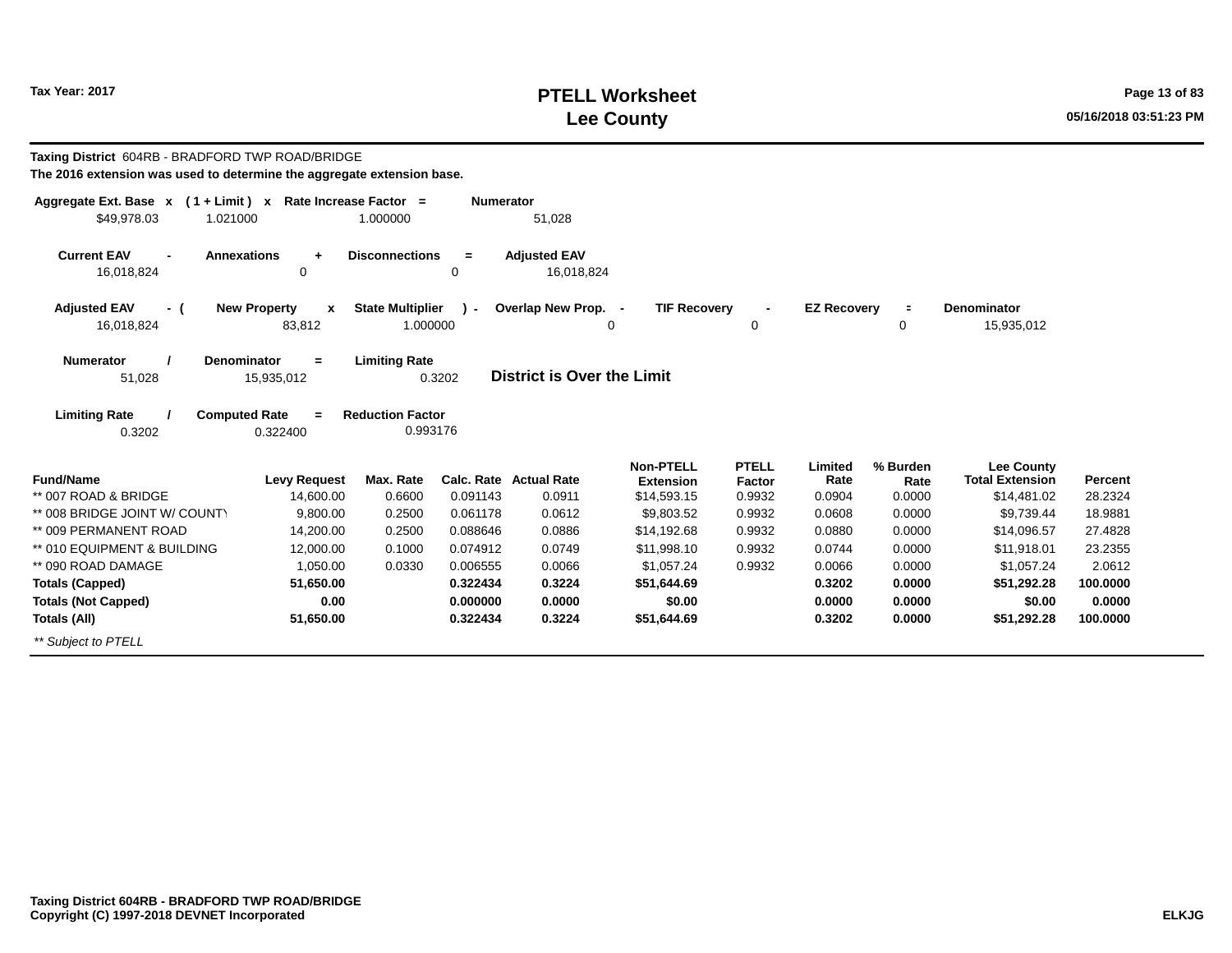# **PTELL Worksheet Tax Year: 2017 Page 14 of 83 Lee County 05/16/2018 03:51:23 PM**

**Taxing District** 605 - BROOKLYN TOWNSHIP

| Aggregate Ext. Base x                              | $(1 + Limit) x$                            | Rate Increase Factor =                  | <b>Numerator</b>                  |                               |                                      |                    |
|----------------------------------------------------|--------------------------------------------|-----------------------------------------|-----------------------------------|-------------------------------|--------------------------------------|--------------------|
| \$108,222.67                                       | 1.021000                                   | 1.000000                                | 110,495                           |                               |                                      |                    |
| <b>Current EAV</b><br>$\blacksquare$<br>35,372,567 | <b>Annexations</b><br>÷<br>$\mathbf 0$     | <b>Disconnections</b><br>$\equiv$<br>0  | <b>Adjusted EAV</b><br>35,372,567 |                               |                                      |                    |
| <b>Adjusted EAV</b>                                | <b>New Property</b><br>$\mathbf{x}$<br>- ( | <b>State Multiplier</b><br>$\mathbf{r}$ | Overlap New Prop.                 | <b>TIF Recovery</b><br>$\sim$ | <b>EZ Recovery</b><br>$\blacksquare$ | <b>Denominator</b> |
| 35,372,567                                         | 428,100                                    | 1.000000                                | $\mathbf 0$                       | 0                             | 0                                    | 34,944,467         |
| <b>Numerator</b><br>110,495                        | <b>Denominator</b><br>$=$<br>34,944,467    | <b>Limiting Rate</b><br>0.3162          | District is Within the Limit      |                               |                                      |                    |
|                                                    |                                            |                                         |                                   |                               |                                      |                    |

| <b>Fund/Name</b>           | Levy Request | Max. Rate |          | <b>Calc. Rate Actual Rate</b> | <b>Non-PTELL</b> | PTELL         | Limited<br>Rate | % Burden | <b>Lee County</b><br><b>Total Extension</b> | Percent  |
|----------------------------|--------------|-----------|----------|-------------------------------|------------------|---------------|-----------------|----------|---------------------------------------------|----------|
|                            |              |           |          |                               | <b>Extension</b> | <b>Factor</b> |                 | Rate     |                                             |          |
| ** 001 CORPORATE           | 91,000.00    | 0.2544    | 0.257262 | 0.2544                        | \$89,987.81      | 1.0000        | 0.2544          | 0.0000   | \$89,987.81                                 | 93.2551  |
| ** 035 LIABILITY INSURANCE | 6,000.00     | 0.0000    | 0.016962 | 0.0170                        | \$6,013,34       | 1.0000        | 0.0170          | 0.0000   | \$6.013.34                                  | 6.2317   |
| ** 054 GENERAL ASSISTANCE  | 500.00       | 0.0000    | 0.001414 | 0.0014                        | \$495.22         | 1.0000        | 0.0014          | 0.0000   | \$495.22                                    | 0.5132   |
| <b>Totals (Capped)</b>     | 97.500.00    |           | 0.275638 | 0.2728                        | \$96.496.37      |               | 0.2728          | 0.0000   | \$96,496,37                                 | 100.0000 |
| <b>Totals (Not Capped)</b> | 0.00         |           | 0.000000 | 0.0000                        | \$0.00           |               | 0.0000          | 0.0000   | \$0.00                                      | 0.0000   |
| Totals (All)               | 97.500.00    |           | 0.275638 | 0.2728                        | \$96.496.37      |               | 0.2728          | 0.0000   | \$96,496.37                                 | 100.0000 |
| ** Subject to PTELL        |              |           |          |                               |                  |               |                 |          |                                             |          |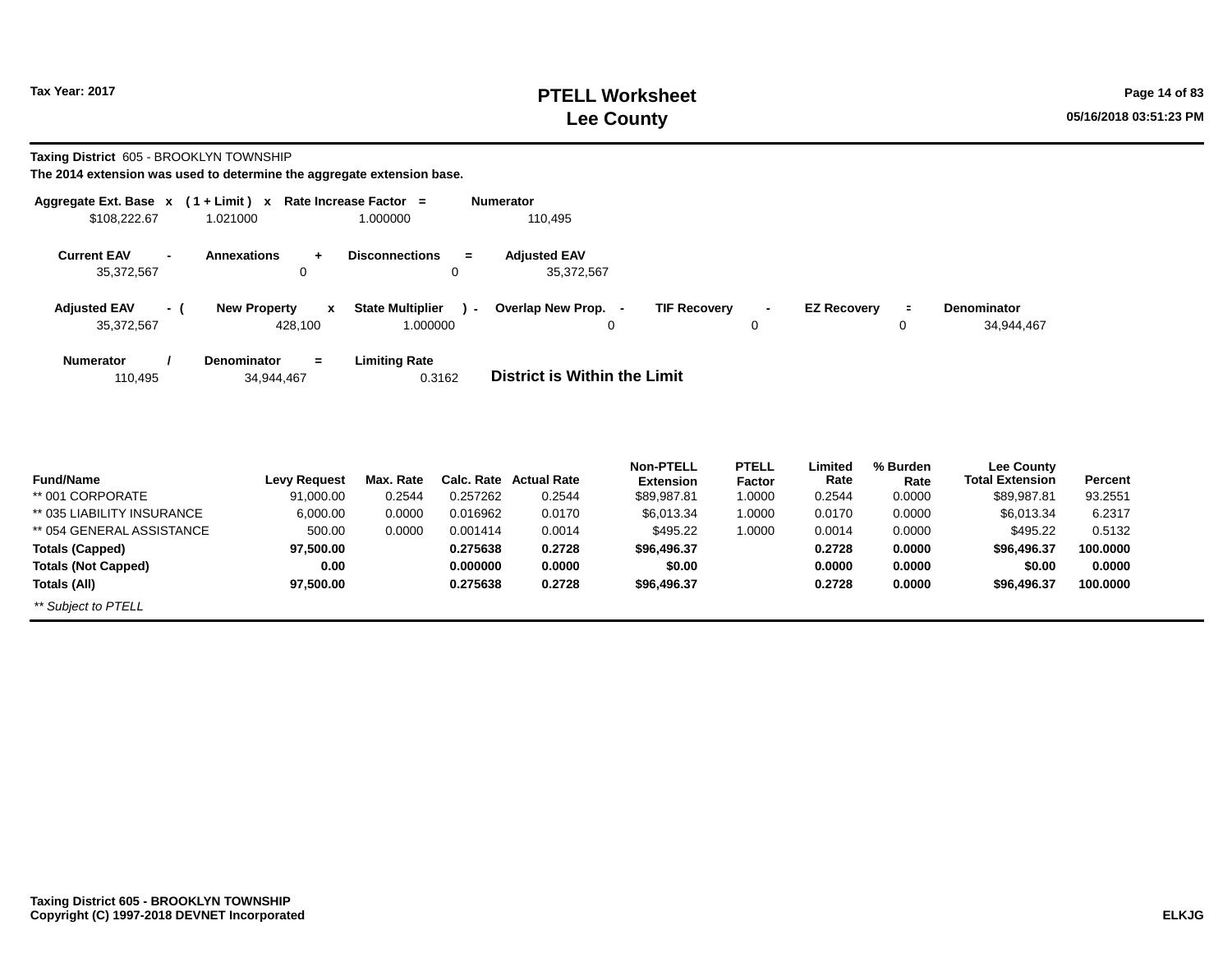# **PTELL Worksheet Tax Year: 2017 Page 15 of 83 Lee County 05/16/2018 03:51:23 PM**

| Taxing District 605RB - BROOKLYN TWP ROAD/BRIDGE<br>The 2016 extension was used to determine the aggregate extension base. |                                                    |                                     |                  |                                   |                                 |                  |                    |                |                                             |          |
|----------------------------------------------------------------------------------------------------------------------------|----------------------------------------------------|-------------------------------------|------------------|-----------------------------------|---------------------------------|------------------|--------------------|----------------|---------------------------------------------|----------|
| Aggregate Ext. Base $x$ (1 + Limit) x Rate Increase Factor =                                                               |                                                    |                                     | <b>Numerator</b> |                                   |                                 |                  |                    |                |                                             |          |
| \$165.657.97<br>1.021000                                                                                                   |                                                    | 1.000000                            |                  | 169,137                           |                                 |                  |                    |                |                                             |          |
| <b>Current EAV</b><br><b>Annexations</b><br>35,372,567                                                                     | $\ddot{}$<br>0                                     | <b>Disconnections</b>               | $=$<br>0         | <b>Adjusted EAV</b><br>35,372,567 |                                 |                  |                    |                |                                             |          |
| <b>Adjusted EAV</b><br>- (<br>35,372,567                                                                                   | <b>New Property</b><br>$\boldsymbol{x}$<br>428,100 | <b>State Multiplier</b><br>1.000000 | $\lambda$ -      | Overlap New Prop. -               | <b>TIF Recovery</b><br>$\Omega$ | 0                | <b>EZ Recovery</b> | $\equiv$<br>0  | <b>Denominator</b><br>34,944,467            |          |
| <b>Denominator</b><br><b>Numerator</b><br>169,137                                                                          | $=$<br>34,944,467                                  | <b>Limiting Rate</b>                | 0.4840           | <b>District is Over the Limit</b> |                                 |                  |                    |                |                                             |          |
| <b>Limiting Rate</b><br><b>Computed Rate</b><br>0.4840                                                                     | $=$<br>0.489100                                    | <b>Reduction Factor</b><br>0.989573 |                  |                                   |                                 |                  |                    |                |                                             |          |
| <b>Fund/Name</b>                                                                                                           | <b>Levy Request</b>                                | Max. Rate                           |                  | <b>Calc. Rate Actual Rate</b>     | <b>Non-PTELL</b>                | <b>PTELL</b>     | Limited<br>Rate    | % Burden       | <b>Lee County</b><br><b>Total Extension</b> | Percent  |
| ** 007 ROAD & BRIDGE                                                                                                       | 44,000.00                                          | 0.6600                              | 0.124390         | 0.1244                            | <b>Extension</b><br>\$44,003.47 | Factor<br>0.9896 | 0.1231             | Rate<br>0.0000 | \$43,543.63                                 | 25.4339  |
| ** 008 BRIDGE JOINT W/ COUNT                                                                                               | 10.000.00                                          | 0.2500                              | 0.028271         | 0.0283                            | \$10,010.44                     | 0.9896           | 0.0280             | 0.0000         | \$9,904.32                                  | 5.7851   |
| ** 009 PERMANENT ROAD                                                                                                      | 81,000.00                                          | 0.2500                              | 0.228991         | 0.2290                            | \$81,003.18                     | 0.9896           | 0.2266             | 0.0000         | \$80,154.24                                 | 46.8182  |
| ** 010 EQUIPMENT & BUILDING                                                                                                | 31.000.00                                          | 0.1000                              | 0.087639         | 0.0876                            | \$30,986.37                     | 0.9896           | 0.0867             | 0.0000         | \$30,668.02                                 | 17.9132  |
| ** 035 LIABILITY INS                                                                                                       | 7,000.00                                           | 0.0000                              | 0.019789         | 0.0198                            | \$7,003.77                      | 0.9896           | 0.0196             | 0.0000         | \$6,933.02                                  | 4.0496   |
| <b>Totals (Capped)</b>                                                                                                     | 173,000.00                                         |                                     | 0.489080         | 0.4891                            | \$173,007.23                    |                  | 0.4840             | 0.0000         | \$171,203.23                                | 100,0000 |
| <b>Totals (Not Capped)</b>                                                                                                 | 0.00                                               |                                     | 0.000000         | 0.0000                            | \$0.00                          |                  | 0.0000             | 0.0000         | \$0.00                                      | 0.0000   |
| Totals (All)                                                                                                               | 173,000.00                                         |                                     | 0.489080         | 0.4891                            | \$173,007.23                    |                  | 0.4840             | 0.0000         | \$171,203.23                                | 100,0000 |
| ** Subject to PTELL                                                                                                        |                                                    |                                     |                  |                                   |                                 |                  |                    |                |                                             |          |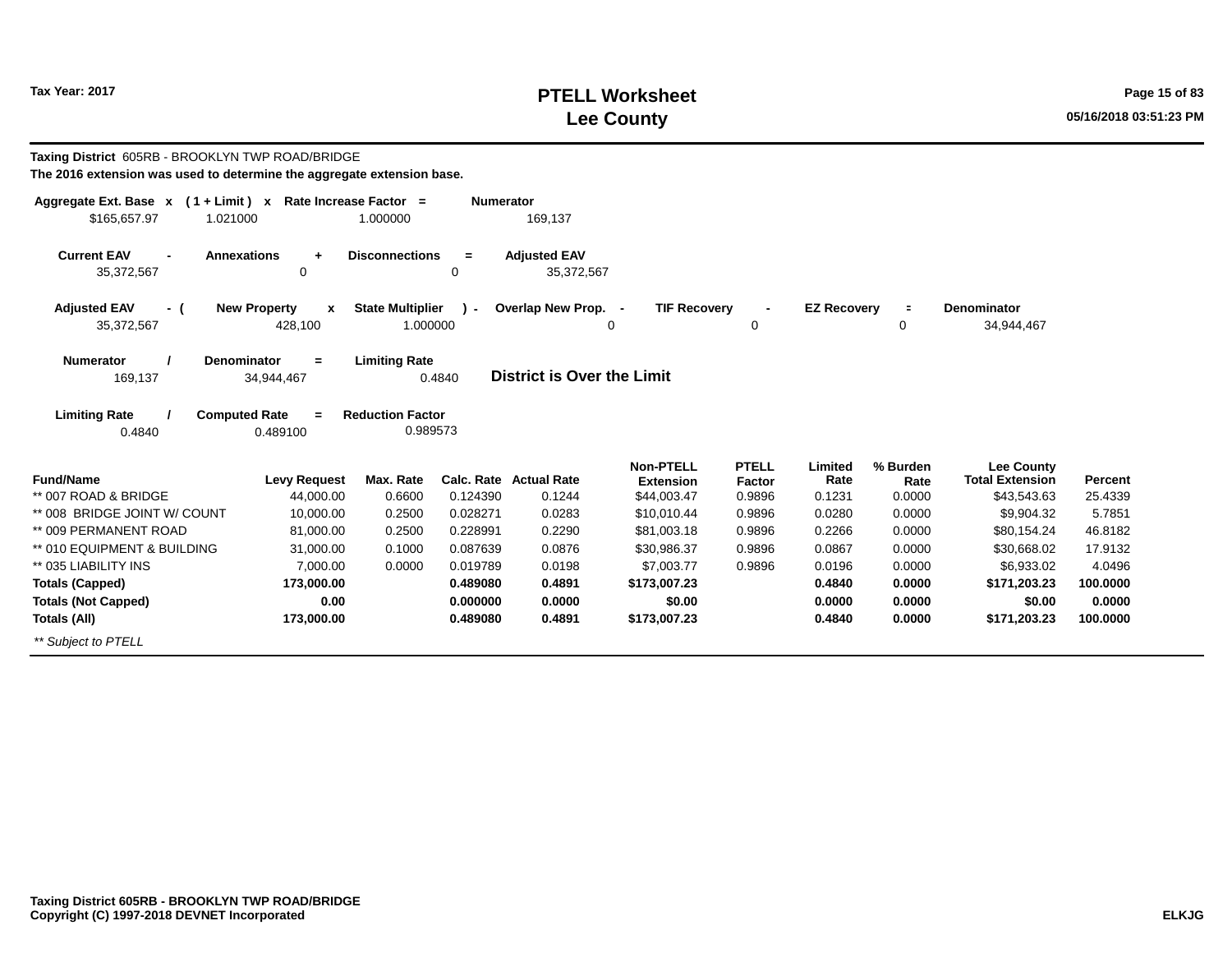# **PTELL Worksheet Tax Year: 2017 Page 16 of 83 Lee County 05/16/2018 03:51:23 PM**

| Taxing District 606 - FRANKLIN GROVE TOWNSHIP<br>The 2016 extension was used to determine the aggregate extension base. |                                                    |                                     |                  |                                         |                                                     |                                  |                           |                            |                                                            |                    |
|-------------------------------------------------------------------------------------------------------------------------|----------------------------------------------------|-------------------------------------|------------------|-----------------------------------------|-----------------------------------------------------|----------------------------------|---------------------------|----------------------------|------------------------------------------------------------|--------------------|
| Aggregate Ext. Base x (1+Limit) x Rate Increase Factor =<br>\$40,574.49<br>1.021000                                     |                                                    | 1.000000                            | <b>Numerator</b> | 41,427                                  |                                                     |                                  |                           |                            |                                                            |                    |
| <b>Current EAV</b><br>$\blacksquare$<br>22,470,774                                                                      | <b>Annexations</b><br>$\ddot{+}$<br>0              | <b>Disconnections</b>               | $=$<br>0         | <b>Adjusted EAV</b><br>22,470,774       |                                                     |                                  |                           |                            |                                                            |                    |
| <b>Adjusted EAV</b><br>- (<br>22,470,774                                                                                | <b>New Property</b><br>$\boldsymbol{x}$<br>144,740 | <b>State Multiplier</b><br>1.000000 | $\lambda$ -      | Overlap New Prop. -<br>$\Omega$         | <b>TIF Recovery</b>                                 | 0                                | <b>EZ Recoverv</b>        | $\equiv$<br>0              | Denominator<br>22,326,034                                  |                    |
| <b>Numerator</b><br>41,427                                                                                              | <b>Denominator</b><br>$=$<br>22,326,034            | <b>Limiting Rate</b>                | 0.1856           | District is Over the Limit              |                                                     |                                  |                           |                            |                                                            |                    |
| <b>Limiting Rate</b><br>0.1856                                                                                          | <b>Computed Rate</b><br>0.189300                   | <b>Reduction Factor</b><br>0.980454 |                  |                                         |                                                     |                                  |                           |                            |                                                            |                    |
| <b>Fund/Name</b><br>** 001 CORPORATE                                                                                    | <b>Levy Request</b><br>28,033.00                   | Max. Rate<br>0.3700                 | 0.124753         | <b>Calc. Rate Actual Rate</b><br>0.1248 | <b>Non-PTELL</b><br><b>Extension</b><br>\$28,043.53 | <b>PTELL</b><br>Factor<br>0.9805 | Limited<br>Rate<br>0.1223 | % Burden<br>Rate<br>0.0000 | <b>Lee County</b><br><b>Total Extension</b><br>\$27,481.76 | Percent<br>65.8944 |
| ** 027 AUDIT                                                                                                            | 1,105.00                                           | 0.0050                              | 0.004918         | 0.0049                                  | \$1,101.07                                          | 0.9805                           | 0.0048                    | 0.0000                     | \$1,078.60                                                 | 2.5862             |
| ** 035 LIABILITY INSURANCE                                                                                              | 3.500.00                                           | 0.0000                              | 0.015576         | 0.0156                                  | \$3,505.44                                          | 0.9805                           | 0.0153                    | 0.0000                     | \$3,438.03                                                 | 8.2435             |
| ** 047 SOCIAL SECURITY                                                                                                  | 1,658.00                                           | 0.0000                              | 0.007379         | 0.0074                                  | \$1,662.84                                          | 0.9805                           | 0.0073                    | 0.0000                     | \$1,640.37                                                 | 3.9332             |
| ** 054 GENERAL ASSISTANCE                                                                                               | 8,223.00                                           | 0.1000                              | 0.036594         | 0.0366                                  | \$8,224.30                                          | 0.9805                           | 0.0359                    | 0.0000                     | \$8,067.01                                                 | 19.3427            |
| <b>Totals (Capped)</b>                                                                                                  | 42,519.00                                          |                                     | 0.189220         | 0.1893                                  | \$42,537.18                                         |                                  | 0.1856                    | 0.0000                     | \$41,705.77                                                | 100.0000           |
| <b>Totals (Not Capped)</b>                                                                                              | 0.00                                               |                                     | 0.000000         | 0.0000                                  | \$0.00                                              |                                  | 0.0000                    | 0.0000                     | \$0.00                                                     | 0.0000             |
| Totals (All)                                                                                                            | 42,519.00                                          |                                     | 0.189220         | 0.1893                                  | \$42,537.18                                         |                                  | 0.1856                    | 0.0000                     | \$41,705.77                                                | 100.0000           |
| ** Subject to PTELL                                                                                                     |                                                    |                                     |                  |                                         |                                                     |                                  |                           |                            |                                                            |                    |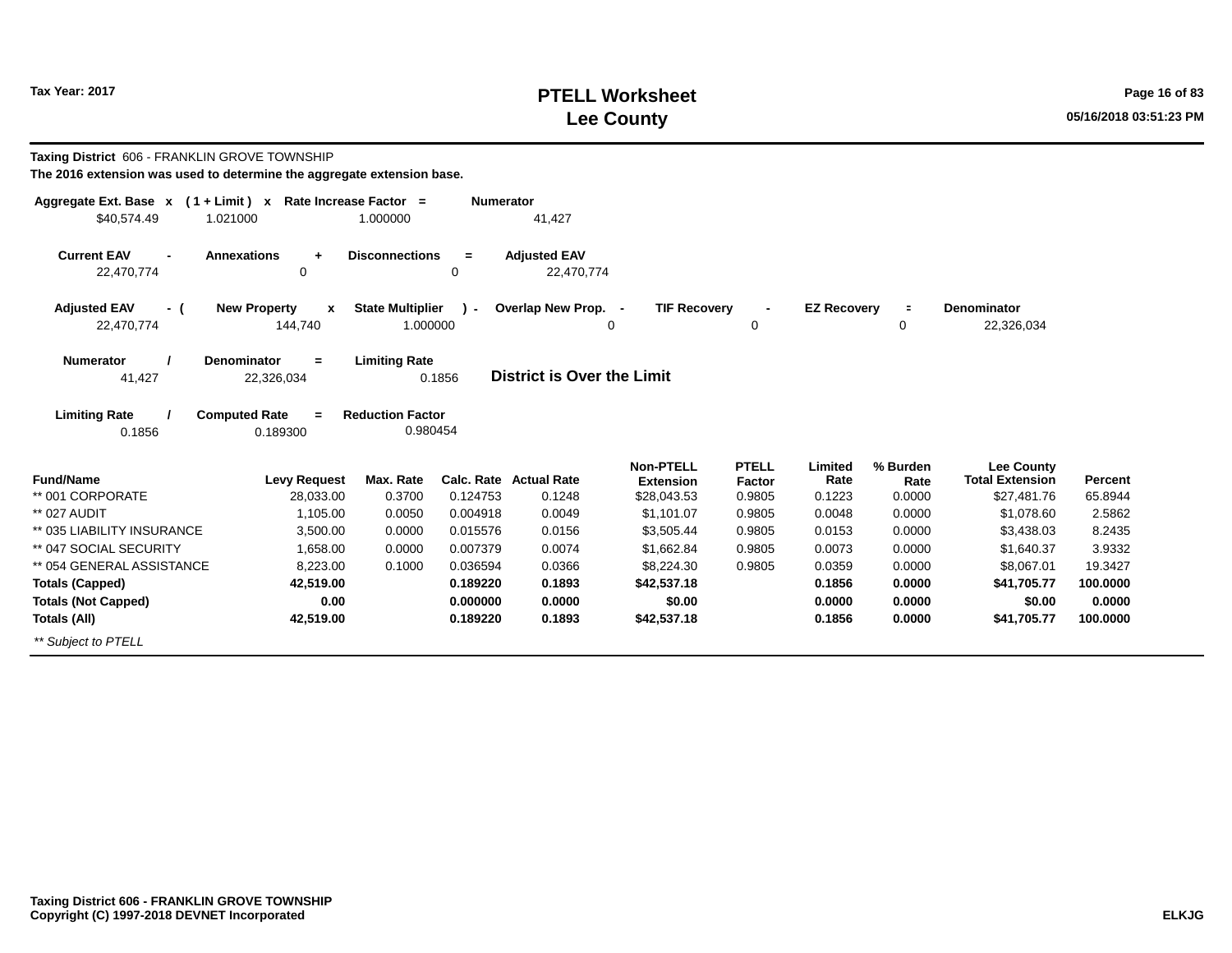# **PTELL Worksheet Tax Year: 2017 Page 17 of 83 Lee County 05/16/2018 03:51:23 PM**

| Taxing District 606RB - FRANKLIN GROVE ROAD/BRIDGE<br>The 2016 extension was used to determine the aggregate extension base. |                                         |                                     |                      |                                   |                                      |                        |                    |                     |                                             |                   |
|------------------------------------------------------------------------------------------------------------------------------|-----------------------------------------|-------------------------------------|----------------------|-----------------------------------|--------------------------------------|------------------------|--------------------|---------------------|---------------------------------------------|-------------------|
| Aggregate Ext. Base $x$ (1 + Limit) x Rate Increase Factor =<br>\$84,028.31<br>1.021000                                      |                                         | 1.000000                            | <b>Numerator</b>     | 85,793                            |                                      |                        |                    |                     |                                             |                   |
| <b>Current EAV</b><br>22,470,774                                                                                             | <b>Annexations</b><br>$\ddot{}$<br>0    | <b>Disconnections</b>               | $\equiv$<br>0        | <b>Adjusted EAV</b><br>22,470,774 |                                      |                        |                    |                     |                                             |                   |
| <b>Adjusted EAV</b><br>- (<br>22,470,774                                                                                     | <b>New Property</b><br>X<br>144,740     | <b>State Multiplier</b><br>1.000000 | $\mathbf{r}$         | Overlap New Prop. -               | <b>TIF Recovery</b><br>$\Omega$      | 0                      | <b>EZ Recovery</b> | $\blacksquare$<br>0 | <b>Denominator</b><br>22,326,034            |                   |
| <b>Numerator</b><br>85,793                                                                                                   | <b>Denominator</b><br>$=$<br>22,326,034 | <b>Limiting Rate</b>                | 0.3843               | District is Over the Limit        |                                      |                        |                    |                     |                                             |                   |
| <b>Limiting Rate</b><br>0.3843                                                                                               | <b>Computed Rate</b><br>0.392600        | <b>Reduction Factor</b><br>0.978859 |                      |                                   |                                      |                        |                    |                     |                                             |                   |
| <b>Fund/Name</b>                                                                                                             | <b>Levy Request</b>                     | Max. Rate                           |                      | <b>Calc. Rate Actual Rate</b>     | <b>Non-PTELL</b><br><b>Extension</b> | <b>PTELL</b><br>Factor | Limited<br>Rate    | % Burden<br>Rate    | <b>Lee County</b><br><b>Total Extension</b> | Percent           |
| ** 007 ROAD & BRIDGE                                                                                                         | 27,158.00<br>346.00                     | 0.6600                              | 0.120859             | 0.1209                            | \$27,167.17                          | 0.9789                 | 0.1183             | 0.0000              | \$26,582.93                                 | 30.7913           |
| ** 008 BRIDGE JOINT W/ COUNTY<br>** 009 PERMANENT ROAD                                                                       | 47.809.00                               | 0.2500<br>0.2500                    | 0.001540<br>0.212761 | 0.0015<br>0.2128                  | \$337.06<br>\$47,817.81              | 0.9789<br>0.9789       | 0.0015<br>0.2083   | 0.0000<br>0.0000    | \$337.06<br>\$46,806.62                     | 0.3904<br>54.2165 |
| ** 010 EQUIPMENT & BUILDING                                                                                                  | 6.784.00                                | 0.1000                              | 0.030190             | 0.0302                            | \$6,786.17                           | 0.9789                 | 0.0296             | 0.0000              | \$6.651.35                                  | 7.7043            |
| ** 027 AUDIT                                                                                                                 | 554.00                                  | 0.0025                              | 0.002465             | 0.0025                            | \$561.77                             | 0.9789                 | 0.0024             | 0.0000              | \$539.30                                    | 0.6247            |
| ** 035 LIABILITY INSURANCE                                                                                                   | 3,738.00                                | 0.0000                              | 0.016635             | 0.0166                            | \$3,730.15                           | 0.9789                 | 0.0162             | 0.0000              | \$3,640.27                                  | 4.2166            |
| ** 047 SOCIAL SECURITY                                                                                                       | 1,823.00                                | 0.0000                              | 0.008113             | 0.0081                            | \$1,820.13                           | 0.9789                 | 0.0079             | 0.0000              | \$1,775.19                                  | 2.0562            |
| <b>Totals (Capped)</b>                                                                                                       | 88,212.00                               |                                     | 0.392563             | 0.3926                            | \$88,220.26                          |                        | 0.3842             | 0.0000              | \$86,332.72                                 | 100,0000          |
| <b>Totals (Not Capped)</b>                                                                                                   | 0.00                                    |                                     | 0.000000             | 0.0000                            | \$0.00                               |                        | 0.0000             | 0.0000              | \$0.00                                      | 0.0000            |
| Totals (All)                                                                                                                 | 88,212.00                               |                                     | 0.392563             | 0.3926                            | \$88,220.26                          |                        | 0.3842             | 0.0000              | \$86,332.72                                 | 100.0000          |
| ** Subject to PTELL                                                                                                          |                                         |                                     |                      |                                   |                                      |                        |                    |                     |                                             |                   |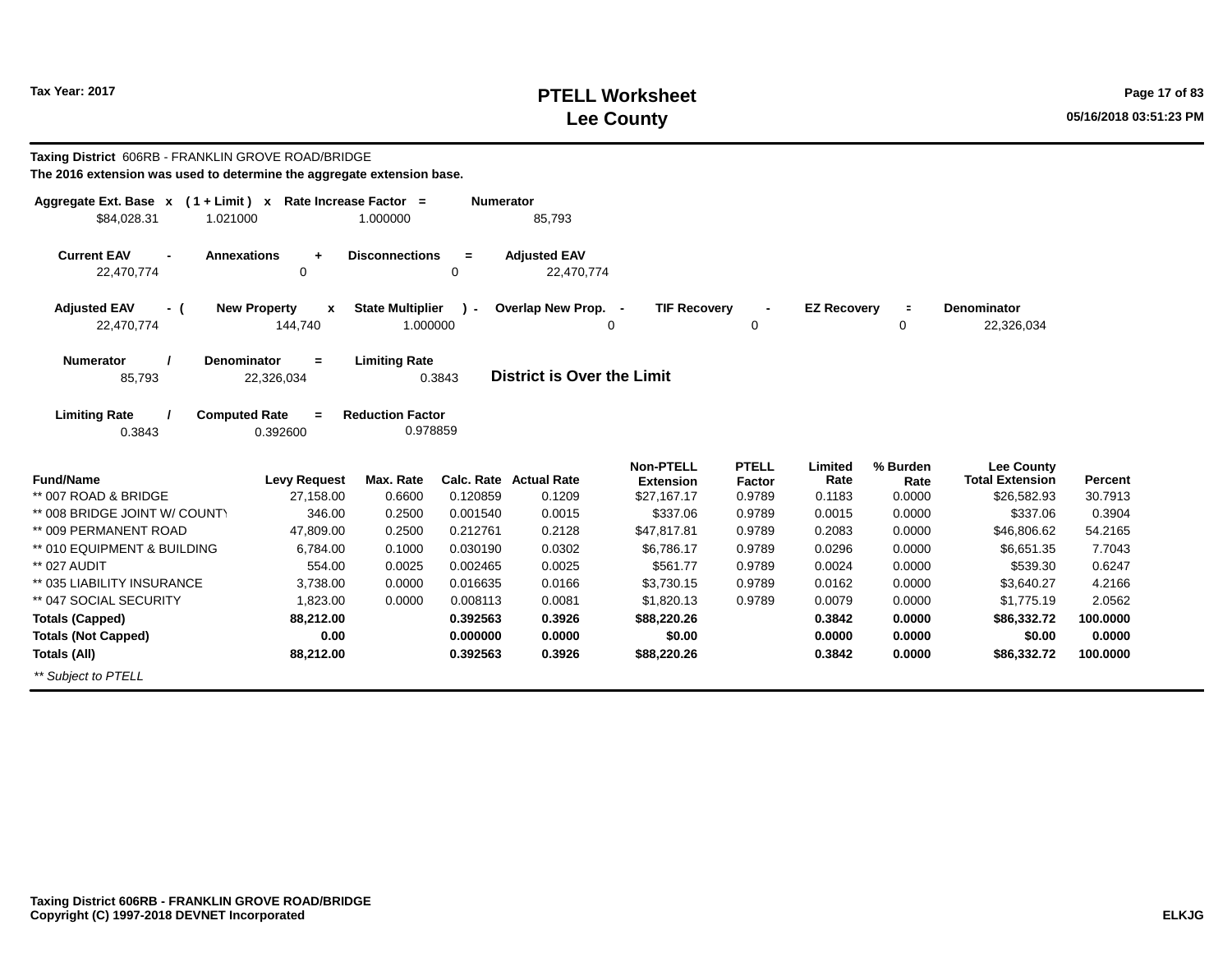# **PTELL Worksheet Tax Year: 2017 Page 18 of 83 Lee County 05/16/2018 03:51:23 PM**

**Taxing District** 607 - DIXON TOWNSHIP

| Aggregate Ext. Base $x$ (1+Limit) $x$               | Rate Increase Factor =                                                      |                          | <b>Numerator</b>                   |                                      |                        |                    |                             |                                             |          |
|-----------------------------------------------------|-----------------------------------------------------------------------------|--------------------------|------------------------------------|--------------------------------------|------------------------|--------------------|-----------------------------|---------------------------------------------|----------|
| \$397,482.80<br>1.021000                            | 1.000000                                                                    |                          | 405,830                            |                                      |                        |                    |                             |                                             |          |
| <b>Current EAV</b><br>$\blacksquare$<br>207,108,878 | <b>Annexations</b><br><b>Disconnections</b><br>$\ddot{}$<br>0               | $=$<br>0                 | <b>Adjusted EAV</b><br>207,108,878 |                                      |                        |                    |                             |                                             |          |
| <b>Adjusted EAV</b><br>- (<br>207,108,878           | <b>New Property</b><br><b>State Multiplier</b><br>$\mathbf{x}$<br>1,081,941 | $\mathbf{r}$<br>1.000000 | Overlap New Prop. -                | <b>TIF Recovery</b><br>0             | 24,700                 | <b>EZ Recovery</b> | $\blacksquare$<br>1,186,651 | <b>Denominator</b><br>204,815,586           |          |
| <b>Numerator</b><br>405,830                         | <b>Denominator</b><br><b>Limiting Rate</b><br>$=$<br>204,815,586            | 0.1981                   | District is Over the Limit         |                                      |                        |                    |                             |                                             |          |
| <b>Limiting Rate</b><br>0.1981                      | <b>Computed Rate</b><br><b>Reduction Factor</b><br>$=$<br>0.201300          | 0.984103                 |                                    |                                      |                        |                    |                             |                                             |          |
| <b>Fund/Name</b>                                    | <b>Levy Request</b><br>Max. Rate                                            | Calc. Rate               | <b>Actual Rate</b>                 | <b>Non-PTELL</b><br><b>Extension</b> | <b>PTELL</b><br>Factor | Limited<br>Rate    | % Burden<br>Rate            | <b>Lee County</b><br><b>Total Extension</b> | Percent  |
| ** 001 CORPORATE                                    | 312,000.00<br>0.2500                                                        | 0.150645                 | 0.1506                             | \$311,905.97                         | 0.9841                 | 0.1482             | 0.0000                      | \$306,935.36                                | 74.8107  |
| ** 005 I.M.R.F.                                     | 30.000.00<br>0.0000                                                         | 0.014485                 | 0.0145                             | \$30,030.79                          | 0.9841                 | 0.0143             | 0.0000                      | \$29,616.57                                 | 7.2186   |
| ** 035 LIABILITY INSURANCE                          | 10,000.00<br>0.0000                                                         | 0.004828                 | 0.0048                             | \$9,941.23                           | 0.9841                 | 0.0047             | 0.0000                      | \$9,734.12                                  | 2.3725   |
| ** 047 SOCIAL SECURITY                              | 0.0000<br>25,000.00                                                         | 0.012071                 | 0.0121                             | \$25,060.17                          | 0.9841                 | 0.0119             | 0.0000                      | \$24,645.96                                 | 6.0071   |
| ** 054 GENERAL ASSISTANCE                           | 40.000.00<br>0.1000                                                         | 0.019314                 | 0.0193                             | \$39.972.01                          | 0.9841                 | 0.0190             | 0.0000                      | \$39,350.69                                 | 9.5911   |
| <b>Totals (Capped)</b>                              | 417,000.00                                                                  | 0.201343                 | 0.2013                             | \$416,910.17                         |                        | 0.1981             | 0.0000                      | \$410,282.70                                | 100.0000 |
| <b>Totals (Not Capped)</b>                          | 0.00                                                                        | 0.000000                 | 0.0000                             | \$0.00                               |                        | 0.0000             | 0.0000                      | \$0.00                                      | 0.0000   |
| Totals (All)                                        | 417,000.00                                                                  | 0.201343                 | 0.2013                             | \$416,910.17                         |                        | 0.1981             | 0.0000                      | \$410,282.70                                | 100.0000 |
| ** Subject to PTELL                                 |                                                                             |                          |                                    |                                      |                        |                    |                             |                                             |          |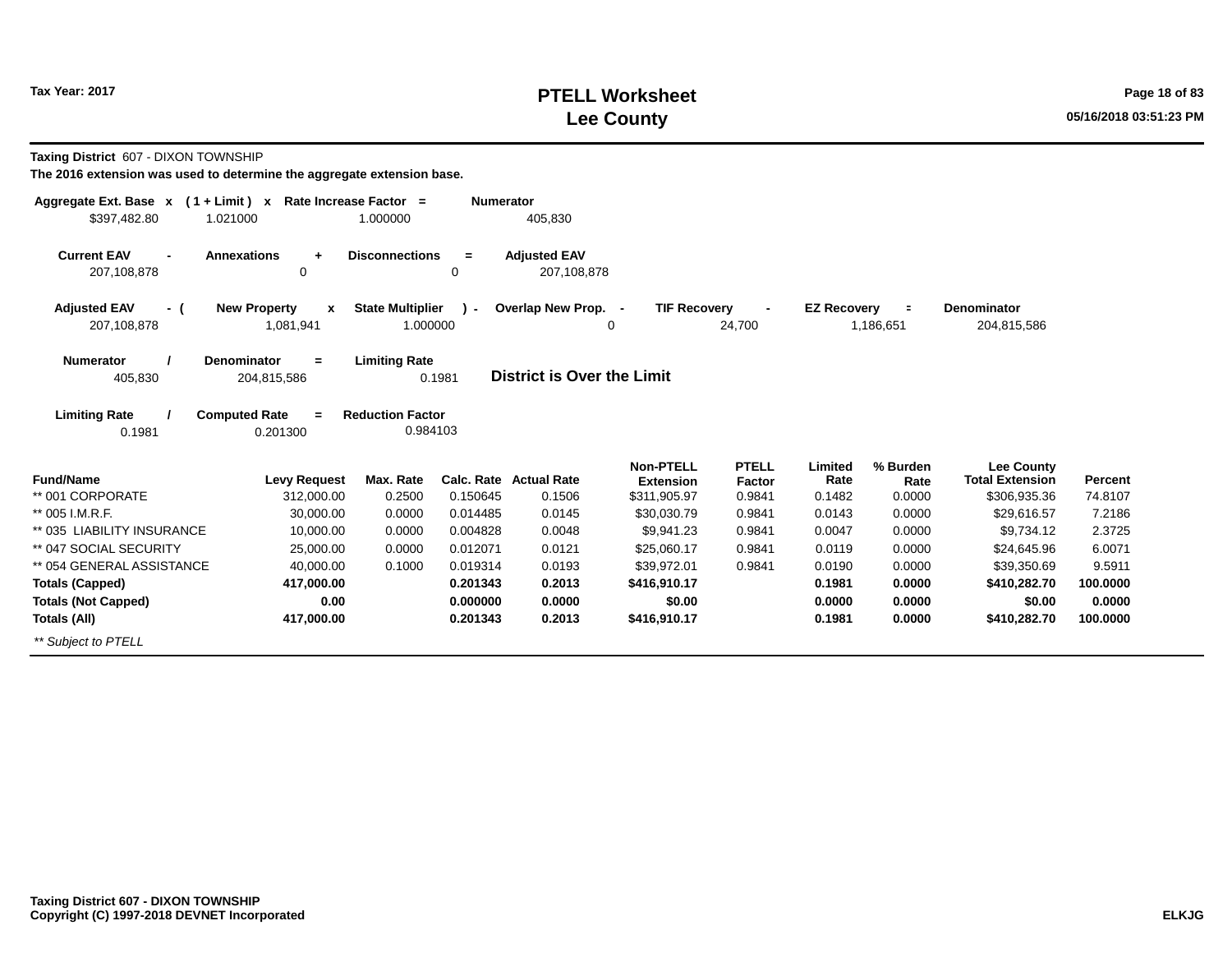# **PTELL Worksheet Tax Year: 2017 Page 19 of 83 Lee County 05/16/2018 03:51:23 PM**

| Taxing District 607RB - DIXON TWP ROAD/BRIDGE<br>The 2016 extension was used to determine the aggregate extension base. |                                                  |                                     |                        |                                    |                                               |                                  |                           |                            |                                                             |                     |
|-------------------------------------------------------------------------------------------------------------------------|--------------------------------------------------|-------------------------------------|------------------------|------------------------------------|-----------------------------------------------|----------------------------------|---------------------------|----------------------------|-------------------------------------------------------------|---------------------|
| Aggregate Ext. Base x (1+Limit) x Rate Increase Factor =<br>\$477,019.13                                                | 1.021000                                         | 1.000000                            | <b>Numerator</b>       | 487,037                            |                                               |                                  |                           |                            |                                                             |                     |
| <b>Current EAV</b><br>$\blacksquare$<br>207,108,878                                                                     | <b>Annexations</b><br>$\ddot{}$<br>0             | <b>Disconnections</b>               | $=$<br>$\Omega$        | <b>Adiusted EAV</b><br>207,108,878 |                                               |                                  |                           |                            |                                                             |                     |
| <b>Adjusted EAV</b><br>- (<br>207,108,878                                                                               | <b>New Property</b><br>$\mathbf{x}$<br>1,081,941 | <b>State Multiplier</b><br>1.000000 | $\mathbf{r}$           | Overlap New Prop. -                | <b>TIF Recovery</b><br>0                      | 24,700                           | <b>EZ Recovery</b>        | $\equiv$<br>1,186,651      | <b>Denominator</b><br>204,815,586                           |                     |
| <b>Numerator</b><br>487,037                                                                                             | <b>Denominator</b><br>$=$<br>204,815,586         | <b>Limiting Rate</b><br>0.2378      |                        | <b>District is Over the Limit</b>  |                                               |                                  |                           |                            |                                                             |                     |
| <b>Limiting Rate</b><br>0.2378                                                                                          | <b>Computed Rate</b><br>$\equiv$<br>0.241900     | <b>Reduction Factor</b><br>0.983051 |                        |                                    |                                               |                                  |                           |                            |                                                             |                     |
| <b>Fund/Name</b><br>** 007 ROAD & BRIDGE                                                                                | <b>Levy Request</b><br>190,700.00                | Max. Rate<br>0.6600                 | Calc. Rate<br>0.092077 | <b>Actual Rate</b><br>0.0921       | Non-PTELL<br><b>Extension</b><br>\$190,747.28 | <b>PTELL</b><br>Factor<br>0.9831 | Limited<br>Rate<br>0.0905 | % Burden<br>Rate<br>0.0000 | <b>Lee County</b><br><b>Total Extension</b><br>\$187,433.53 | Percent<br>38.0572  |
| ** 009 PERMANENT ROAD<br><b>Totals (Capped)</b>                                                                         | 310,170.00<br>500,870.00                         | 0.2500                              | 0.149762<br>0.241839   | 0.1498<br>0.2419                   | \$310,249.10<br>\$500,996.38                  | 0.9831                           | 0.1473<br>0.2378          | 0.0000<br>0.0000           | \$305,071.38<br>\$492,504.91                                | 61.9428<br>100.0000 |
| <b>Totals (Not Capped)</b><br>Totals (All)                                                                              | 0.00<br>500,870.00                               |                                     | 0.000000<br>0.241839   | 0.0000<br>0.2419                   | \$0.00<br>\$500,996.38                        |                                  | 0.0000<br>0.2378          | 0.0000<br>0.0000           | \$0.00<br>\$492,504.91                                      | 0.0000<br>100.0000  |
| ** Subject to PTELL                                                                                                     |                                                  |                                     |                        |                                    |                                               |                                  |                           |                            |                                                             |                     |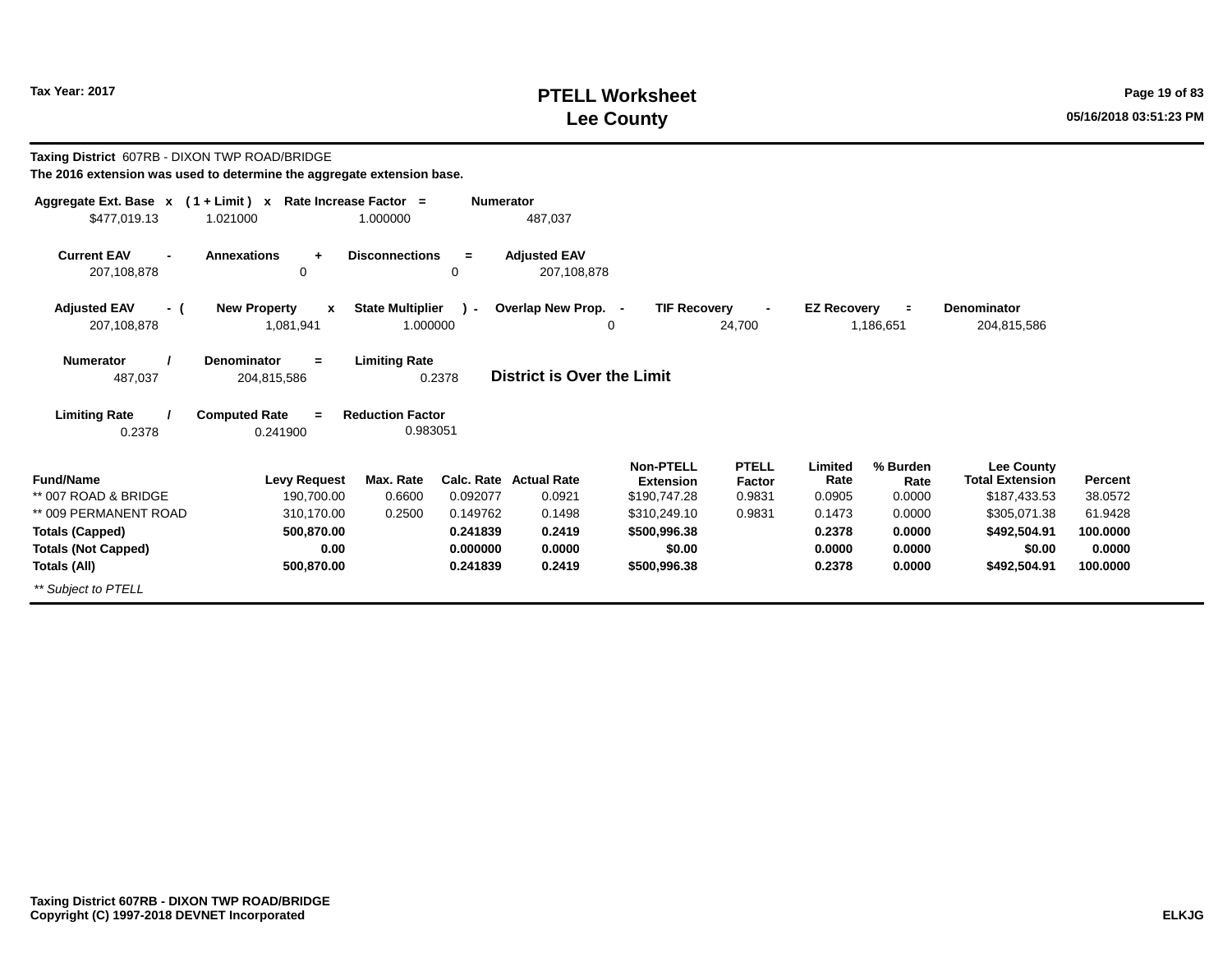# **PTELL Worksheet Tax Year: 2017 Page 20 of 83 Lee County 05/16/2018 03:51:23 PM**

**Taxing District** 608 - EAST GROVE TOWNSHIP

| Aggregate Ext. Base $x$ (1+Limit) $x$ |                                     | Rate Increase Factor =            | <b>Numerator</b>                    |                                                                |                    |                  |                                             |         |
|---------------------------------------|-------------------------------------|-----------------------------------|-------------------------------------|----------------------------------------------------------------|--------------------|------------------|---------------------------------------------|---------|
| \$57,180.32                           | 1.021000                            | 1.000000                          | 58,381                              |                                                                |                    |                  |                                             |         |
| <b>Current EAV</b>                    | <b>Annexations</b>                  | <b>Disconnections</b><br>$=$      | <b>Adjusted EAV</b>                 |                                                                |                    |                  |                                             |         |
| 13,394,142                            | 0                                   | 0                                 | 13,394,142                          |                                                                |                    |                  |                                             |         |
| <b>Adjusted EAV</b><br>- (            | <b>New Property</b><br>$\mathbf{x}$ | <b>State Multiplier</b><br>$\sim$ | Overlap New Prop. -                 | <b>TIF Recovery</b><br>$\blacksquare$                          | <b>EZ Recovery</b> |                  | Denominator                                 |         |
| 13,394,142                            | 51,018                              | 1.000000                          | 0                                   | 0                                                              |                    | 0                | 13,343,124                                  |         |
| <b>Numerator</b>                      | <b>Denominator</b><br>$\equiv$      | <b>Limiting Rate</b>              |                                     |                                                                |                    |                  |                                             |         |
| 58,381                                | 13,343,124                          | 0.4375                            | <b>District is Within the Limit</b> |                                                                |                    |                  |                                             |         |
|                                       |                                     |                                   |                                     |                                                                |                    |                  |                                             |         |
| <b>Fund/Name</b>                      | <b>Levy Request</b>                 | Max. Rate                         | <b>Calc. Rate Actual Rate</b>       | <b>PTELL</b><br><b>Non-PTELL</b><br><b>Extension</b><br>Factor | Limited<br>Rate    | % Burden<br>Rate | <b>Lee County</b><br><b>Total Extension</b> | Percent |
| ** 001 CORPORATE                      | 55,477.00                           | 0.4500<br>0.414189                | 0.4142                              | \$55,478.54<br>1.0000                                          | 0.4142             | 0.0000           | \$55,478.54                                 | 97.0251 |
| ** 054 CENEDAL ACCICTANCE             | 1.700.00                            | 0.1000<br>0.012802                | 0.0127                              | 017010c<br>1.0000                                              | 0.0127             | n nnnn           | 0.17010c                                    | 2.0740  |

| ** 001 CORPORATE           | 55.477.00 | 0.4500 | 0.414189 | 0.4142 | \$55,478.54 | .0000 | 0.4142 | 0.0000 | \$55,478.54 | 97.0251  |  |
|----------------------------|-----------|--------|----------|--------|-------------|-------|--------|--------|-------------|----------|--|
| ** 054 GENERAL ASSISTANCE  | ,700.00   | 0.1000 | 0.012692 | 0.0127 | \$1,701.06  | .0000 | 0.0127 | 0.0000 | \$1,701.06  | 2.9749   |  |
| Totals (Capped)            | 57.177.00 |        | 0.426881 | 0.4269 | \$57.179.60 |       | 0.4269 | 0.0000 | \$57.179.60 | 100.0000 |  |
| <b>Totals (Not Capped)</b> | 0.00      |        | 0.000000 | 0.0000 | \$0.00      |       | 0.0000 | 0.0000 | \$0.00      | 0.0000   |  |
| Totals (All)               | 57,177.00 |        | 0.426881 | 0.4269 | \$57.179.60 |       | 0.4269 | 0.0000 | \$57.179.60 | 100,0000 |  |
| ** Subject to PTELL        |           |        |          |        |             |       |        |        |             |          |  |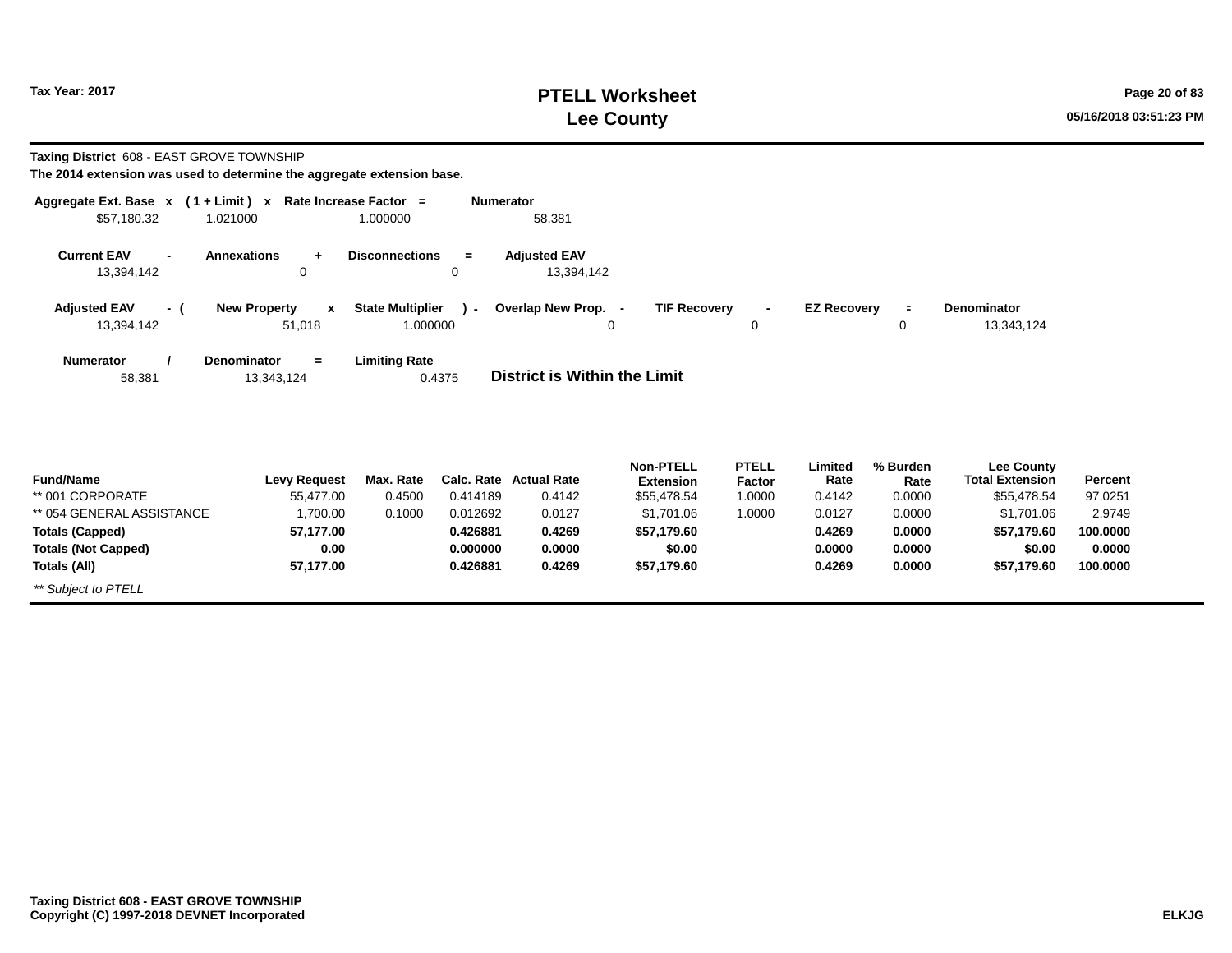# **PTELL Worksheet Tax Year: 2017 Page 21 of 83 Lee County 05/16/2018 03:51:23 PM**

#### **Taxing District** 608RB - EAST GROVE TWP RD/BRIDGE **The 2016 extension was used to determine the aggregate extension base.**

| Aggregate Ext. Base $x$ (1 + Limit) $x$ |        |                                               | Rate Increase Factor =                        | Numerator                                       |                     |                    |               |                                  |
|-----------------------------------------|--------|-----------------------------------------------|-----------------------------------------------|-------------------------------------------------|---------------------|--------------------|---------------|----------------------------------|
| \$112,269.15                            |        | 1.021000                                      | 1.000000                                      | 114.627                                         |                     |                    |               |                                  |
| <b>Current EAV</b><br>13.394.142        | $\sim$ | <b>Annexations</b><br>$+$<br>0                | <b>Disconnections</b><br>$=$<br>$\Omega$      | <b>Adjusted EAV</b><br>13,394,142               |                     |                    |               |                                  |
| <b>Adjusted EAV</b><br>13,394,142       | - (    | <b>New Property</b><br>$\mathbf{x}$<br>51,018 | <b>State Multiplier</b><br>$\sim$<br>1.000000 | Overlap New Prop. -<br><b>TIF Recovery</b><br>0 | $\blacksquare$<br>0 | <b>EZ Recovery</b> | $\equiv$<br>0 | <b>Denominator</b><br>13,343,124 |
| <b>Numerator</b><br>114,627             |        | <b>Denominator</b><br>$=$<br>13,343,124       | <b>Limiting Rate</b><br>0.8591                | District is Within the Limit                    |                     |                    |               |                                  |

|                               |                     |           |          |                        | <b>Non-PTELL</b> | <b>PTELL</b> | Limited | % Burden | <b>Lee County</b>      |                |
|-------------------------------|---------------------|-----------|----------|------------------------|------------------|--------------|---------|----------|------------------------|----------------|
| <b>Fund/Name</b>              | <b>Levy Request</b> | Max. Rate |          | Calc. Rate Actual Rate | <b>Extension</b> | Factor       | Rate    | Rate     | <b>Total Extension</b> | <b>Percent</b> |
| ** 007 ROAD & BRIDGE          | 83.653.00           | 0.6600    | 0.624549 | 0.6245                 | \$83,646.42      | 1.0000       | 0.6245  | 0.0000   | \$83.646.42            | 74.5138        |
| ** 008 BRIDGE JOINT W/ COUNTY | 7.224.00            | 0.2500    | 0.053934 | 0.0539                 | \$7.219.44       | 1.0000       | 0.0539  | 0.0000   | \$7.219.44             | 6.4312         |
| ** 009 PERMANENT ROAD         | 21.390.00           | 0.2500    | 0.159697 | 0.1597                 | \$21.390.44      | 1.0000       | 0.1597  | 0.0000   | \$21.390.44            | 19.0550        |
| <b>Totals (Capped)</b>        | 112.267.00          |           | 0.838180 | 0.8381                 | \$112,256.30     |              | 0.8381  | 0.0000   | \$112,256,30           | 100.0000       |
| <b>Totals (Not Capped)</b>    | 0.00                |           | 0.000000 | 0.0000                 | \$0.00           |              | 0.0000  | 0.0000   | \$0.00                 | 0.0000         |
| Totals (All)                  | 112.267.00          |           | 0.838180 | 0.8381                 | \$112,256.30     |              | 0.8381  | 0.0000   | \$112,256,30           | 100.0000       |
| ** Subject to PTELL           |                     |           |          |                        |                  |              |         |          |                        |                |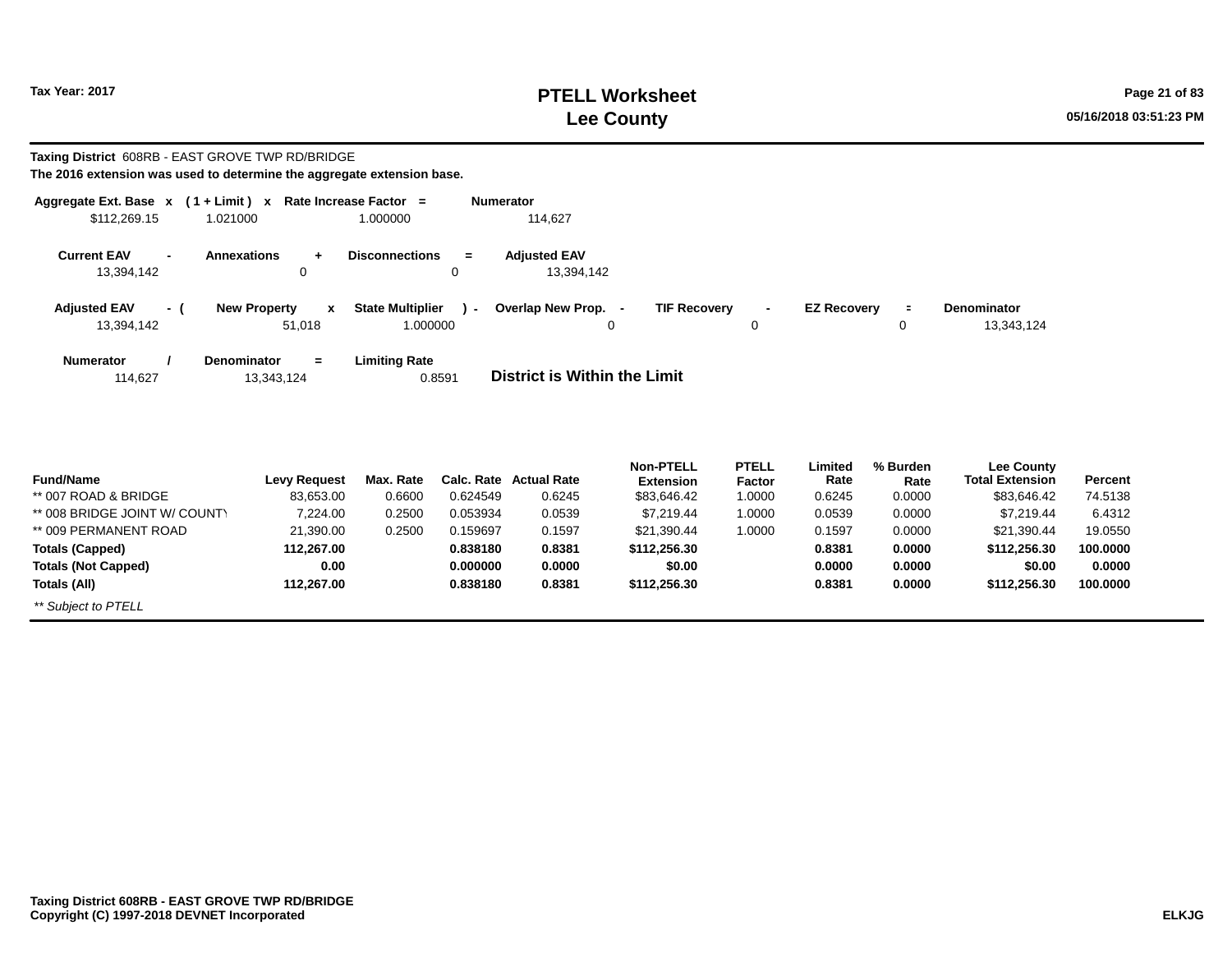# **PTELL Worksheet Tax Year: 2017 Page 22 of 83 Lee County 05/16/2018 03:51:23 PM**

**Taxing District** 609 - HAMILTON TOWNSHIP

| Aggregate Ext. Base $x$ (1 + Limit) $x$ |                                     | Rate Increase Factor =  | <b>Numerator</b> |                                   |                     |              |                    |          |                        |          |
|-----------------------------------------|-------------------------------------|-------------------------|------------------|-----------------------------------|---------------------|--------------|--------------------|----------|------------------------|----------|
| \$33,243.28                             | 1.021000                            | 1.000000                |                  | 33,941                            |                     |              |                    |          |                        |          |
| <b>Current EAV</b>                      | <b>Annexations</b><br>$\ddot{}$     | <b>Disconnections</b>   | $=$              | <b>Adjusted EAV</b>               |                     |              |                    |          |                        |          |
| 8,345,797                               | 0                                   |                         | 0                | 8,345,797                         |                     |              |                    |          |                        |          |
| <b>Adjusted EAV</b><br>- (              | <b>New Property</b><br>$\mathbf{x}$ | <b>State Multiplier</b> | $\mathcal{L}$    | Overlap New Prop. -               | <b>TIF Recovery</b> |              | <b>EZ Recovery</b> | $\equiv$ | <b>Denominator</b>     |          |
| 8,345,797                               | 12,178                              | 1.000000                |                  | 0                                 |                     | 0            |                    | 0        | 8,333,619              |          |
| <b>Numerator</b>                        | <b>Denominator</b><br>$=$           | <b>Limiting Rate</b>    |                  |                                   |                     |              |                    |          |                        |          |
| 33,941                                  | 8,333,619                           | 0.4073                  |                  | <b>District is Over the Limit</b> |                     |              |                    |          |                        |          |
| <b>Limiting Rate</b>                    | <b>Computed Rate</b><br>$=$         | <b>Reduction Factor</b> |                  |                                   |                     |              |                    |          |                        |          |
| 0.4073                                  | 0.417800                            | 0.974868                |                  |                                   |                     |              |                    |          |                        |          |
|                                         |                                     |                         |                  |                                   | <b>Non-PTELL</b>    | <b>PTELL</b> | Limited            | % Burden | <b>Lee County</b>      |          |
| <b>Fund/Name</b>                        | <b>Levy Request</b>                 | Max. Rate               |                  | Calc. Rate Actual Rate            | <b>Extension</b>    | Factor       | Rate               | Rate     | <b>Total Extension</b> | Percent  |
| ** 001 CORPORATE                        | 31,972.00                           | 0.4500                  | 0.383091         | 0.3831                            | \$31,972.75         | 0.9749       | 0.3735             | 0.0000   | \$31,171.55            | 91.7014  |
| ** 054 GENERAL ASSISTANCE               | 2,900.00                            | 0.1000                  | 0.034748         | 0.0347                            | \$2,895.99          | 0.9749       | 0.0338             | 0.0000   | \$2,820.88             | 8.2986   |
| <b>Totals (Capped)</b>                  | 34,872.00                           |                         | 0.417839         | 0.4178                            | \$34,868.74         |              | 0.4073             | 0.0000   | \$33,992.43            | 100.0000 |
| <b>Totals (Not Capped)</b>              | 0.00                                |                         | 0.000000         | 0.0000                            | \$0.00              |              | 0.0000             | 0.0000   | \$0.00                 | 0.0000   |
| Totals (All)                            | 34,872.00                           |                         | 0.417839         | 0.4178                            | \$34,868.74         |              | 0.4073             | 0.0000   | \$33,992.43            | 100.0000 |
| ** Subject to PTELL                     |                                     |                         |                  |                                   |                     |              |                    |          |                        |          |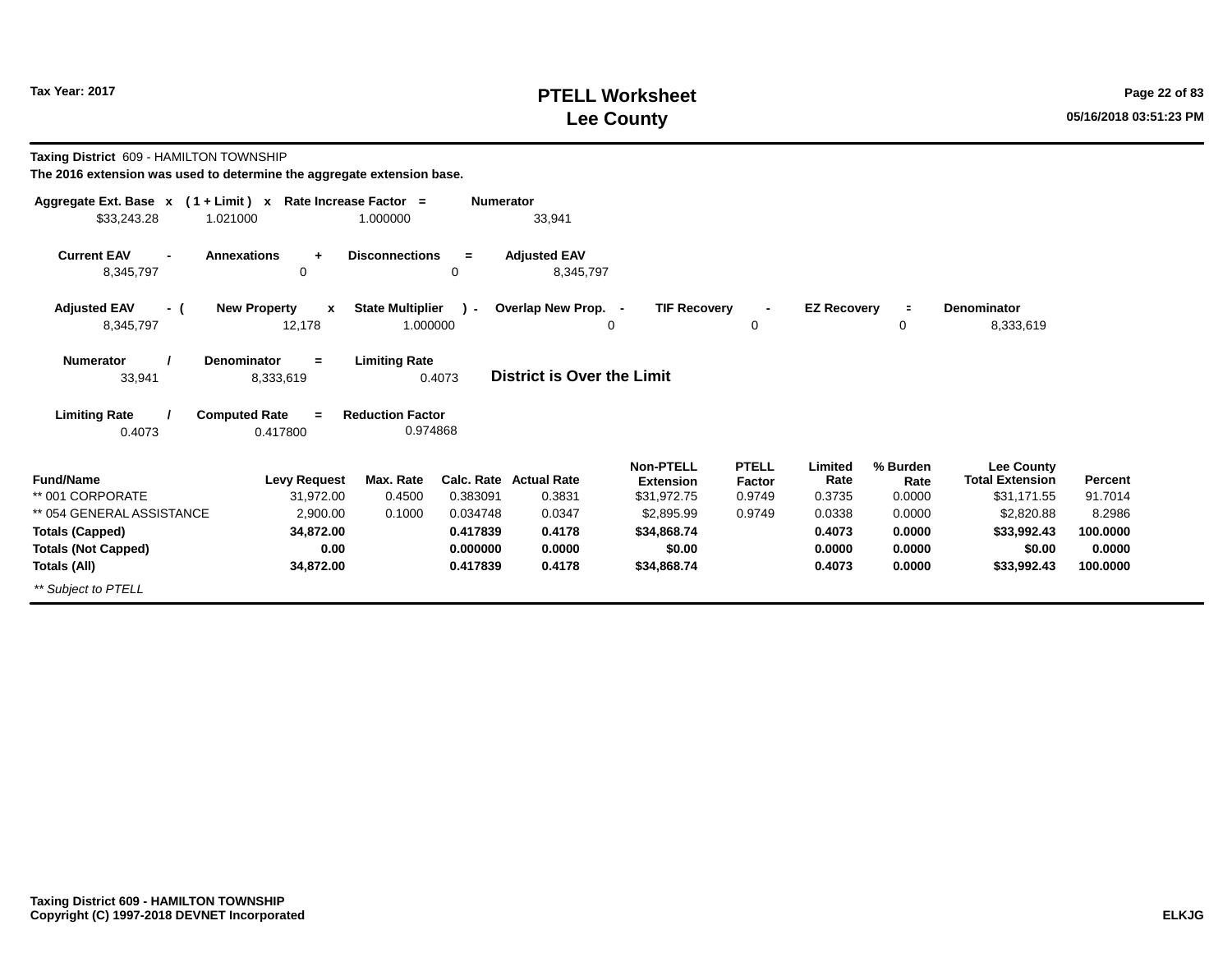# **PTELL Worksheet Tax Year: 2017 Page 23 of 83 Lee County 05/16/2018 03:51:23 PM**

| Taxing District 609RB - HAMILTON TWP ROAD/BRIDGE<br>The 2016 extension was used to determine the aggregate extension base. |                                         |                                     |                  |                                   |                                                     |                                  |                           |                            |                                                            |                    |
|----------------------------------------------------------------------------------------------------------------------------|-----------------------------------------|-------------------------------------|------------------|-----------------------------------|-----------------------------------------------------|----------------------------------|---------------------------|----------------------------|------------------------------------------------------------|--------------------|
| Aggregate Ext. Base $x$ (1 + Limit) x Rate Increase Factor =                                                               |                                         |                                     | <b>Numerator</b> |                                   |                                                     |                                  |                           |                            |                                                            |                    |
| \$38,278.48<br>1.021000                                                                                                    |                                         | 1.000000                            |                  | 39,082                            |                                                     |                                  |                           |                            |                                                            |                    |
| <b>Current EAV</b><br><b>Annexations</b><br>8,345,797                                                                      | $\ddot{}$<br>0                          | <b>Disconnections</b>               | $=$<br>0         | <b>Adjusted EAV</b><br>8,345,797  |                                                     |                                  |                           |                            |                                                            |                    |
| <b>Adjusted EAV</b><br>- (                                                                                                 | <b>New Property</b><br>$\boldsymbol{x}$ | <b>State Multiplier</b>             | $\lambda$ -      | Overlap New Prop. -               | <b>TIF Recovery</b>                                 |                                  | <b>EZ Recovery</b>        | $\equiv$                   | <b>Denominator</b>                                         |                    |
| 8,345,797                                                                                                                  | 12,178                                  | 1.000000                            |                  |                                   | 0                                                   | 0                                |                           | 0                          | 8,333,619                                                  |                    |
| <b>Numerator</b><br><b>Denominator</b><br>39,082                                                                           | $=$<br>8,333,619                        | <b>Limiting Rate</b>                | 0.4690           | <b>District is Over the Limit</b> |                                                     |                                  |                           |                            |                                                            |                    |
| <b>Limiting Rate</b><br><b>Computed Rate</b><br>0.4690                                                                     | $=$<br>0.481100                         | <b>Reduction Factor</b><br>0.974849 |                  |                                   |                                                     |                                  |                           |                            |                                                            |                    |
| <b>Fund/Name</b><br>** 007 ROAD & BRIDGE                                                                                   | <b>Levy Request</b><br>31,000.00        | Max. Rate<br>0.6600                 | 0.371445         | Calc. Rate Actual Rate<br>0.3714  | <b>Non-PTELL</b><br><b>Extension</b><br>\$30,996.29 | <b>PTELL</b><br>Factor<br>0.9748 | Limited<br>Rate<br>0.3620 | % Burden<br>Rate<br>0.0000 | <b>Lee County</b><br><b>Total Extension</b><br>\$30,211.79 | Percent<br>77.2020 |
| ** 008 BRIDGE JOINT W/ COUNT                                                                                               | 1.500.00                                | 0.2500                              | 0.017973         | 0.0180                            | \$1,502.24                                          | 0.9748                           | 0.0175                    | 0.0000                     | \$1,460.51                                                 | 3.7321             |
| ** 009 PERMANENT ROAD                                                                                                      | 6.500.00                                | 0.2500                              | 0.077884         | 0.0779                            | \$6,501.38                                          | 0.9748                           | 0.0759                    | 0.0000                     | \$6,334.46                                                 | 16.1868            |
| ** 010 EQUIPMENT & BUILDING                                                                                                | 1.154.00                                | 0.1000                              | 0.013827         | 0.0138                            | \$1.151.72                                          | 0.9748                           | 0.0135                    | 0.0000                     | \$1,126.68                                                 | 2.8791             |
| <b>Totals (Capped)</b>                                                                                                     | 40,154.00                               |                                     | 0.481129         | 0.4811                            | \$40,151.63                                         |                                  | 0.4689                    | 0.0000                     | \$39,133.44                                                | 100,0000           |
| <b>Totals (Not Capped)</b>                                                                                                 | 0.00                                    |                                     | 0.000000         | 0.0000                            | \$0.00                                              |                                  | 0.0000                    | 0.0000                     | \$0.00                                                     | 0.0000             |
| Totals (All)                                                                                                               | 40,154.00                               |                                     | 0.481129         | 0.4811                            | \$40,151.63                                         |                                  | 0.4689                    | 0.0000                     | \$39,133.44                                                | 100.0000           |
| ** Subject to PTELL                                                                                                        |                                         |                                     |                  |                                   |                                                     |                                  |                           |                            |                                                            |                    |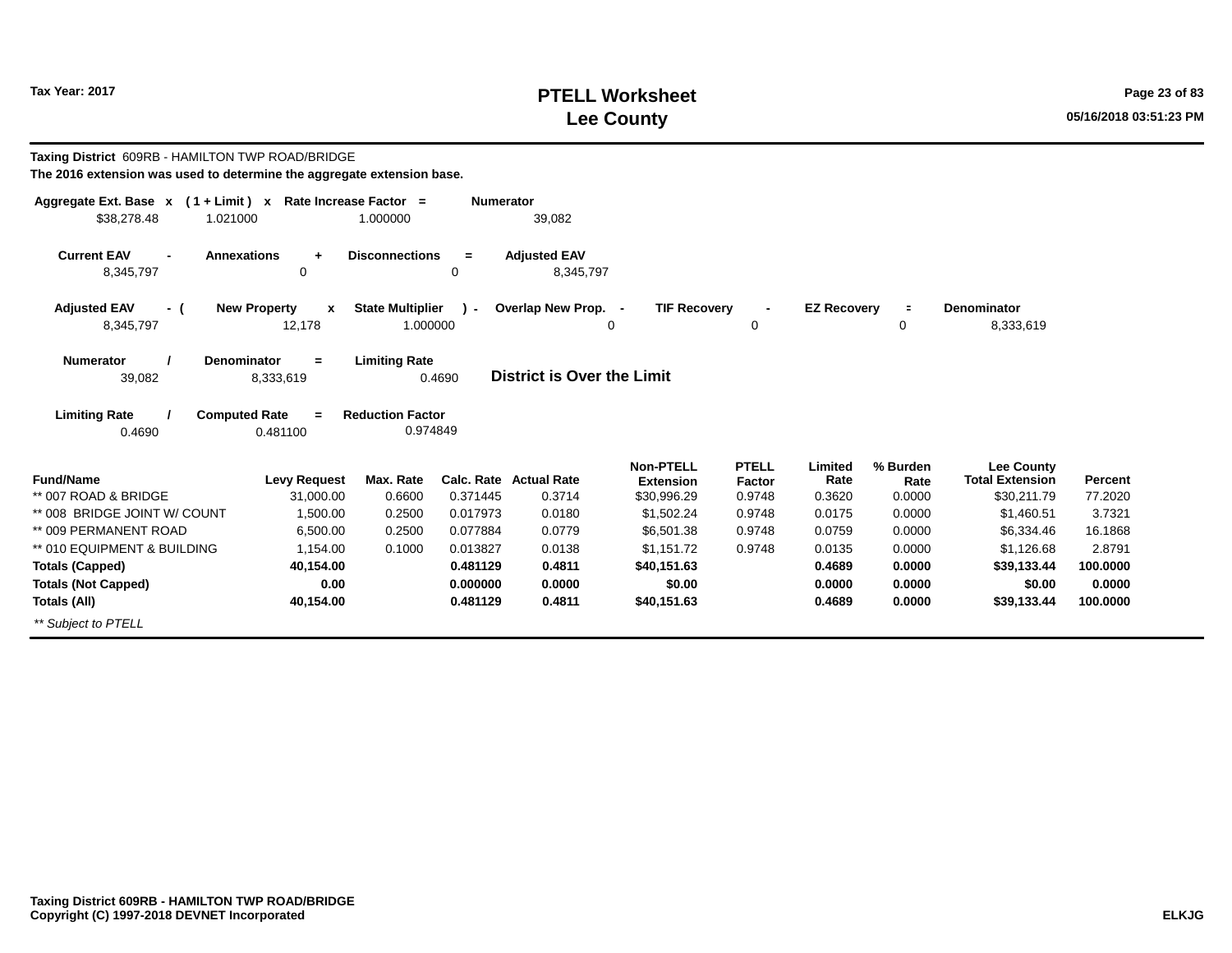# **PTELL Worksheet Tax Year: 2017 Page 24 of 83 Lee County 05/16/2018 03:51:23 PM**

**Taxing District** 610 - HARMON TOWNSHIP

| Aggregate Ext. Base $x$ (1 + Limit) x Rate Increase Factor = |                                     |                         | <b>Numerator</b> |                                         |                                 |                  |                    |                |                                       |                    |
|--------------------------------------------------------------|-------------------------------------|-------------------------|------------------|-----------------------------------------|---------------------------------|------------------|--------------------|----------------|---------------------------------------|--------------------|
| \$66,925.86                                                  | 1.021000                            | 1.000000                |                  | 68,331                                  |                                 |                  |                    |                |                                       |                    |
| <b>Current EAV</b><br>$\blacksquare$                         | <b>Annexations</b><br>$\ddot{}$     | <b>Disconnections</b>   | $=$              | <b>Adjusted EAV</b>                     |                                 |                  |                    |                |                                       |                    |
| 14,251,011                                                   | 0                                   |                         | 0                | 14,251,011                              |                                 |                  |                    |                |                                       |                    |
| <b>Adjusted EAV</b><br>- (                                   | <b>New Property</b><br>$\mathbf{x}$ | <b>State Multiplier</b> | $\lambda$ -      | Overlap New Prop. -                     | <b>TIF Recovery</b>             | $\blacksquare$   | <b>EZ Recovery</b> | $\equiv$       | Denominator                           |                    |
| 14,251,011                                                   | 136,313                             | 1.000000                |                  |                                         | 0                               | 0                |                    | 0              | 14,114,698                            |                    |
| <b>Numerator</b>                                             | <b>Denominator</b><br>$=$           | <b>Limiting Rate</b>    |                  |                                         |                                 |                  |                    |                |                                       |                    |
| 68,331                                                       | 14,114,698                          |                         | 0.4841           | District is Over the Limit              |                                 |                  |                    |                |                                       |                    |
| <b>Limiting Rate</b>                                         | <b>Computed Rate</b><br>$=$         | <b>Reduction Factor</b> |                  |                                         |                                 |                  |                    |                |                                       |                    |
| 0.4841                                                       | 0.493100                            | 0.981748                |                  |                                         |                                 |                  |                    |                |                                       |                    |
|                                                              |                                     |                         |                  |                                         | <b>Non-PTELL</b>                | <b>PTELL</b>     | Limited            | % Burden       | <b>Lee County</b>                     |                    |
| <b>Fund/Name</b><br>** 001 CORPORATE                         | <b>Levy Request</b><br>62,918.00    | Max. Rate<br>0.4500     | 0.441499         | <b>Calc. Rate Actual Rate</b><br>0.4415 | <b>Extension</b><br>\$62,918.21 | Factor<br>0.9817 | Rate<br>0.4334     | Rate<br>0.0000 | <b>Total Extension</b><br>\$61,763.88 | Percent<br>89.5270 |
| ** 019 COMMUNITY BLDG                                        | 6,333.00                            | 0.1000                  | 0.044439         | 0.0444                                  | \$6,327.45                      | 0.9817           | 0.0436             | 0.0000         | \$6.213.44                            | 9.0064             |
| ** 054 GENERAL ASSISTANCE                                    | 1,020.00                            | 0.1000                  | 0.007157         | 0.0072                                  | \$1,026.07                      | 0.9817           | 0.0071             | 0.0000         | \$1,011.82                            | 1.4666             |
| <b>Totals (Capped)</b>                                       | 70,271.00                           |                         | 0.493095         | 0.4931                                  | \$70,271.73                     |                  | 0.4841             | 0.0000         | \$68,989.14                           | 100.0000           |
| <b>Totals (Not Capped)</b>                                   | 0.00                                |                         | 0.000000         | 0.0000                                  | \$0.00                          |                  | 0.0000             | 0.0000         | \$0.00                                | 0.0000             |
| Totals (All)                                                 | 70,271.00                           |                         | 0.493095         | 0.4931                                  | \$70,271.73                     |                  | 0.4841             | 0.0000         | \$68,989.14                           | 100.0000           |
| ** Subject to PTELL                                          |                                     |                         |                  |                                         |                                 |                  |                    |                |                                       |                    |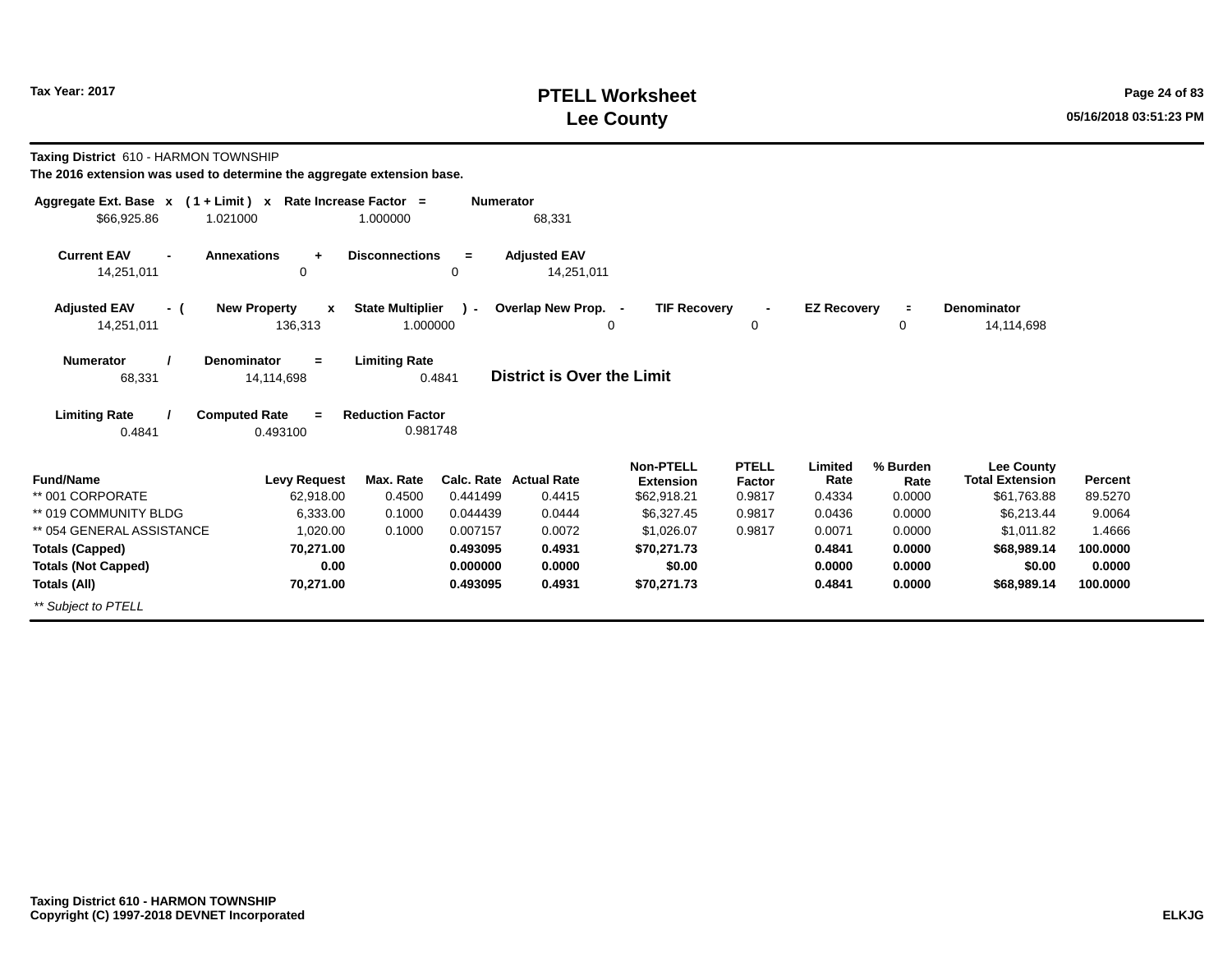# **PTELL Worksheet Tax Year: 2017 Page 25 of 83 Lee County 05/16/2018 03:51:23 PM**

| Taxing District 610RB - HARMON TWP ROAD/BRIDGE<br>The 2016 extension was used to determine the aggregate extension base. |                                                    |                                     |                      |                                   |                                      |                        |                    |                  |                                             |                    |
|--------------------------------------------------------------------------------------------------------------------------|----------------------------------------------------|-------------------------------------|----------------------|-----------------------------------|--------------------------------------|------------------------|--------------------|------------------|---------------------------------------------|--------------------|
| Aggregate Ext. Base $x$ (1 + Limit) x Rate Increase Factor =<br>\$37,322.46<br>1.021000                                  |                                                    | 1.000000                            | <b>Numerator</b>     | 38,106                            |                                      |                        |                    |                  |                                             |                    |
| <b>Current EAV</b><br>14,251,011                                                                                         | <b>Annexations</b><br>$\ddot{}$<br>$\mathbf 0$     | <b>Disconnections</b>               | $=$<br>0             | <b>Adjusted EAV</b><br>14,251,011 |                                      |                        |                    |                  |                                             |                    |
| <b>Adjusted EAV</b><br>- (<br>14,251,011                                                                                 | <b>New Property</b><br>$\boldsymbol{x}$<br>136,313 | <b>State Multiplier</b><br>1.000000 | $\mathcal{L}$        | Overlap New Prop. -               | <b>TIF Recovery</b><br>0             | $\blacksquare$<br>0    | <b>EZ Recovery</b> | $\equiv$<br>0    | <b>Denominator</b><br>14,114,698            |                    |
| <b>Numerator</b><br>38,106                                                                                               | Denominator<br>$=$<br>14,114,698                   | <b>Limiting Rate</b>                | 0.2700               | <b>District is Over the Limit</b> |                                      |                        |                    |                  |                                             |                    |
| <b>Limiting Rate</b>                                                                                                     | <b>Computed Rate</b><br>$=$                        | <b>Reduction Factor</b>             |                      |                                   |                                      |                        |                    |                  |                                             |                    |
| 0.2700                                                                                                                   | 0.274900                                           | 0.982175                            |                      |                                   |                                      |                        |                    |                  |                                             |                    |
| <b>Fund/Name</b>                                                                                                         | <b>Levy Request</b>                                | Max. Rate                           |                      | <b>Calc. Rate Actual Rate</b>     | <b>Non-PTELL</b><br><b>Extension</b> | <b>PTELL</b><br>Factor | Limited<br>Rate    | % Burden<br>Rate | <b>Lee County</b><br><b>Total Extension</b> | Percent            |
| ** 007 ROAD & BRIDGE<br>** 008 BRIDGE JOINT W/ COUNT                                                                     | 29,445.00<br>9,226.00                              | 0.6600<br>0.2500                    | 0.206617<br>0.064739 | 0.2066<br>0.0647                  | \$29,442.59<br>\$9,220.40            | 0.9822<br>0.9822       | 0.2029<br>0.0635   | 0.0000<br>0.0000 | \$28,915.30<br>\$9,049.39                   | 75.1760<br>23.5272 |
| ** 090 ROAD DAMAGE                                                                                                       | 517.00                                             | 0.0330                              | 0.003628             | 0.0036                            | \$513.04                             | 0.9822                 | 0.0035             | 0.0000           | \$498.79                                    | 1.2968             |
| <b>Totals (Capped)</b>                                                                                                   | 39,188.00                                          |                                     | 0.274984             | 0.2749                            | \$39,176.03                          |                        | 0.2699             | 0.0000           | \$38,463.48                                 | 100.0000           |
| <b>Totals (Not Capped)</b>                                                                                               | 0.00                                               |                                     | 0.000000             | 0.0000                            | \$0.00                               |                        | 0.0000             | 0.0000           | \$0.00                                      | 0.0000             |
| Totals (All)                                                                                                             | 39,188.00                                          |                                     | 0.274984             | 0.2749                            | \$39,176.03                          |                        | 0.2699             | 0.0000           | \$38,463.48                                 | 100.0000           |
| ** Subject to PTELL                                                                                                      |                                                    |                                     |                      |                                   |                                      |                        |                    |                  |                                             |                    |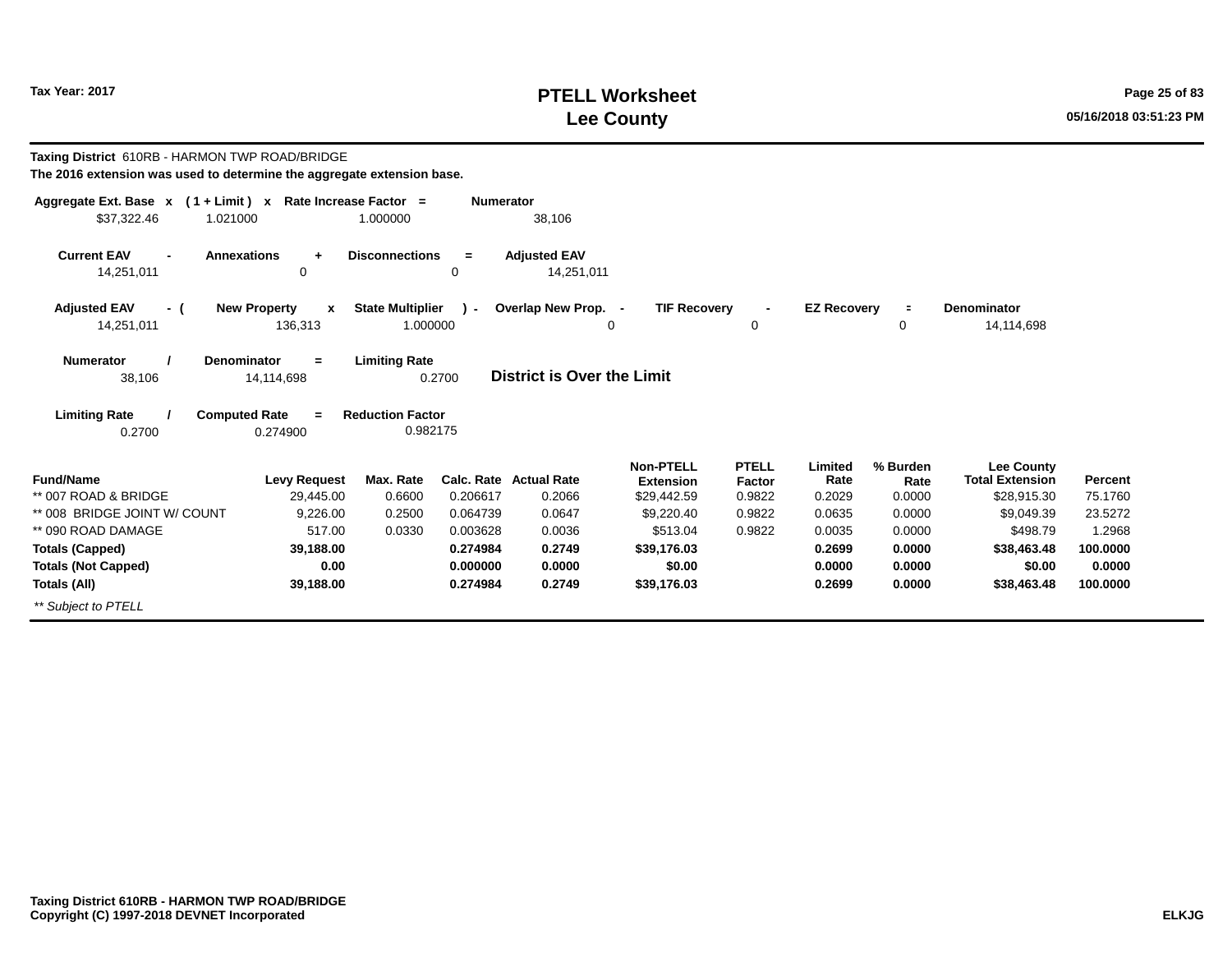*\*\* Subject to PTELL*

# **PTELL Worksheet Tax Year: 2017 Page 26 of 83 Lee County 05/16/2018 03:51:23 PM**

**100.0000 0.0000100.0000**

| Taxing District 611 - LEE CENTER TOWNSHIP<br>The 2016 extension was used to determine the aggregate extension base. |             |  |          |  |                                                              |                  |  |  |  |  |
|---------------------------------------------------------------------------------------------------------------------|-------------|--|----------|--|--------------------------------------------------------------|------------------|--|--|--|--|
|                                                                                                                     |             |  |          |  | Aggregate Ext. Base $x$ (1 + Limit) x Rate Increase Factor = | <b>Numerator</b> |  |  |  |  |
|                                                                                                                     | \$68,208.51 |  | 1.021000 |  | 1.000000                                                     |                  |  |  |  |  |

| Ψ∪∪,∠∪∪.∪ ι                                        | u_.vvv                                         | <u></u>                             |               | $\cup$ . $\cup$                   |                                      |                        |                    |                  |                                      |                |
|----------------------------------------------------|------------------------------------------------|-------------------------------------|---------------|-----------------------------------|--------------------------------------|------------------------|--------------------|------------------|--------------------------------------|----------------|
| <b>Current EAV</b><br>$\blacksquare$<br>17,805,396 | <b>Annexations</b><br>٠<br>0                   | <b>Disconnections</b>               | $\equiv$<br>0 | <b>Adjusted EAV</b><br>17,805,396 |                                      |                        |                    |                  |                                      |                |
| <b>Adjusted EAV</b><br>- (<br>17,805,396           | <b>New Property</b><br>$\mathbf{x}$<br>200,223 | <b>State Multiplier</b><br>1.000000 | $\sim$        | Overlap New Prop. -               | <b>TIF Recovery</b><br>0             | $\blacksquare$<br>0    | <b>EZ Recovery</b> | $\equiv$<br>0    | <b>Denominator</b><br>17,605,173     |                |
| <b>Numerator</b><br>69,641                         | <b>Denominator</b><br>$=$<br>17,605,173        | <b>Limiting Rate</b>                | 0.3956        | <b>District is Over the Limit</b> |                                      |                        |                    |                  |                                      |                |
| <b>Limiting Rate</b><br>0.3956                     | <b>Computed Rate</b><br>$\equiv$<br>0.402100   | <b>Reduction Factor</b><br>0.983835 |               |                                   |                                      |                        |                    |                  |                                      |                |
| <b>Fund/Name</b>                                   | <b>Levy Request</b>                            | Max. Rate                           | Calc. Rate    | <b>Actual Rate</b>                | <b>Non-PTELL</b><br><b>Extension</b> | <b>PTELL</b><br>Factor | Limited<br>Rate    | % Burden<br>Rate | Lee County<br><b>Total Extension</b> | <b>Percent</b> |
| ** 001 CORPORATE                                   | 66,000.00                                      | 0.4200                              | 0.370674      | 0.3707                            | \$66,004.60                          | 0.9838                 | 0.3647             | 0.0000           | \$64,936.28                          | 92.1891        |
| ** 054 GENERAL ASSISTANCE                          | 5,590.00                                       | 0.1000                              | 0.031395      | 0.0314                            | \$5,590.89                           | 0.9838                 | 0.0309             | 0.0000           | \$5,501.87                           | 7.8109         |
| <b>Totals (Capped)</b>                             | 71,590.00                                      |                                     | 0.402069      | 0.4021                            | \$71,595.49                          |                        | 0.3956             | 0.0000           | \$70,438.15                          | 100.0000       |
| <b>Totals (Not Capped)</b>                         | 0.00                                           |                                     | 0.000000      | 0.0000                            | \$0.00                               |                        | 0.0000             | 0.0000           | \$0.00                               | 0.0000         |
| Totals (All)                                       | 71,590.00                                      |                                     | 0.402069      | 0.4021                            | \$71,595.49                          |                        | 0.3956             | 0.0000           | \$70,438.15                          | 100.0000       |

69,641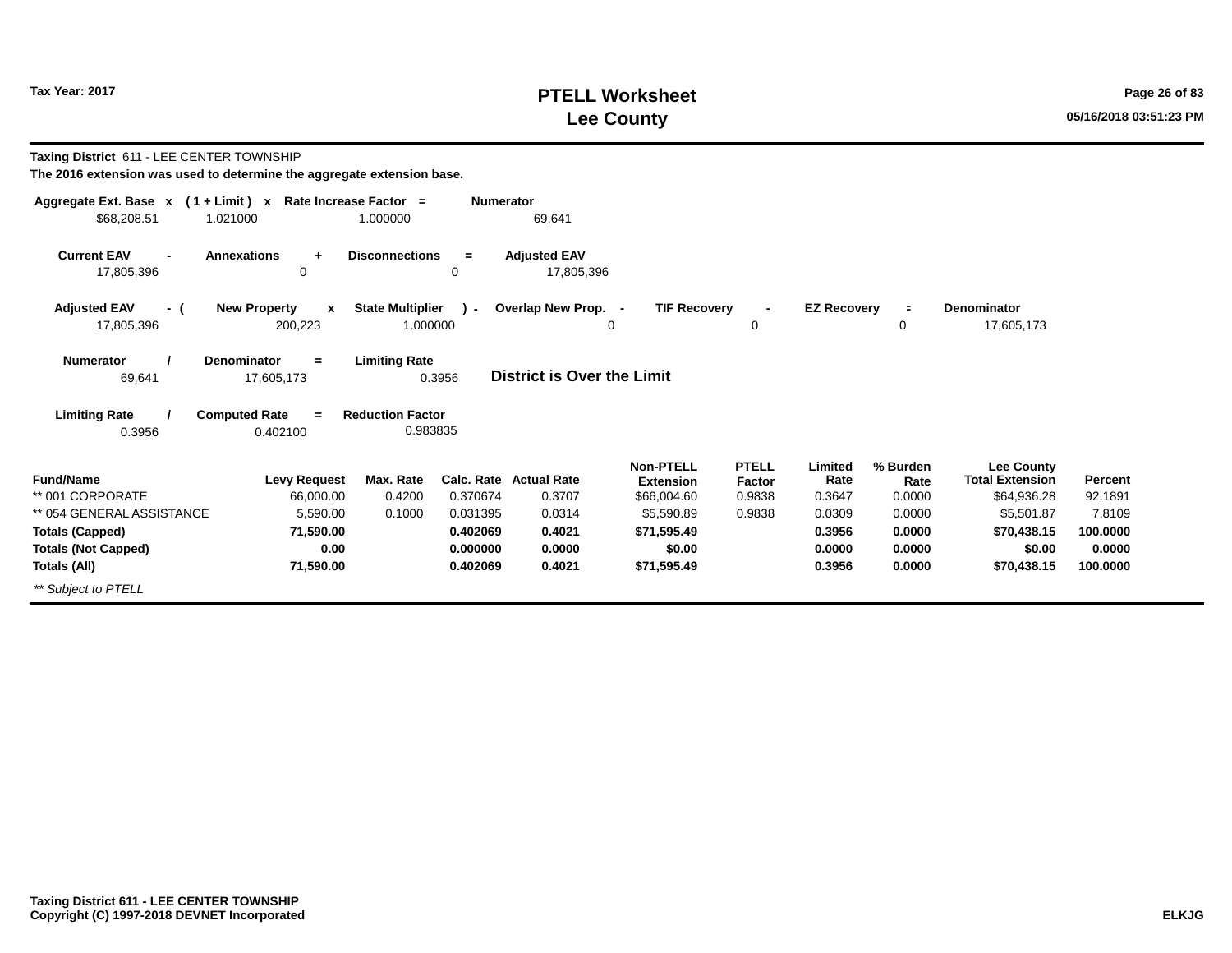# **PTELL Worksheet Tax Year: 2017 Page 27 of 83 Lee County 05/16/2018 03:51:23 PM**

| Taxing District 611RB - LEE CENTER TWP RD/BRIDGE<br>The 2016 extension was used to determine the aggregate extension base. |                               |                                                             |                  |                                   |                                      |                        |                    |                  |                                             |          |
|----------------------------------------------------------------------------------------------------------------------------|-------------------------------|-------------------------------------------------------------|------------------|-----------------------------------|--------------------------------------|------------------------|--------------------|------------------|---------------------------------------------|----------|
| Aggregate Ext. Base x (1+Limit) x Rate Increase Factor =                                                                   |                               |                                                             | <b>Numerator</b> |                                   |                                      |                        |                    |                  |                                             |          |
| \$74,896.65<br>1.021000                                                                                                    |                               | 1.000000                                                    |                  | 76,469                            |                                      |                        |                    |                  |                                             |          |
| <b>Current EAV</b><br><b>Annexations</b><br>17,805,396                                                                     | $\ddot{}$<br>0                | <b>Disconnections</b>                                       | $=$<br>0         | <b>Adjusted EAV</b><br>17,805,396 |                                      |                        |                    |                  |                                             |          |
| <b>Adjusted EAV</b><br>- (                                                                                                 | <b>New Property</b><br>X      | <b>State Multiplier</b>                                     | ۰.               | Overlap New Prop. -               | <b>TIF Recovery</b>                  |                        | <b>EZ Recovery</b> | $\blacksquare$   | <b>Denominator</b>                          |          |
| 17,805,396                                                                                                                 | 200,223                       | 1.000000                                                    |                  |                                   | $\Omega$                             | 0                      |                    | 0                | 17,605,173                                  |          |
| <b>Numerator</b><br><b>Denominator</b><br>76,469<br><b>Limiting Rate</b><br><b>Computed Rate</b><br>0.4344                 | $=$<br>17,605,173<br>0.441700 | <b>Limiting Rate</b><br><b>Reduction Factor</b><br>0.983473 | 0.4344           | District is Over the Limit        |                                      |                        |                    |                  |                                             |          |
| <b>Fund/Name</b>                                                                                                           | <b>Levy Request</b>           | Max. Rate                                                   |                  | <b>Calc. Rate Actual Rate</b>     | <b>Non-PTELL</b><br><b>Extension</b> | <b>PTELL</b><br>Factor | Limited<br>Rate    | % Burden<br>Rate | <b>Lee County</b><br><b>Total Extension</b> | Percent  |
| ** 007 ROAD & BRIDGE                                                                                                       | 72.940.00                     | 0.6600                                                      | 0.409651         | 0.4097                            | \$72,948.71                          | 0.9835                 | 0.4029             | 0.0000           | \$71,737.94                                 | 92.7486  |
| ** 008 BRIDGE JOINT W/ COUNT                                                                                               | 0.00                          | 0.2500                                                      | 0.000000         | 0.0000                            | \$0.00                               | 1.0000                 | 0.0000             | 0.0000           | \$0.00                                      | 0.0000   |
| ** 009 PERMANENT ROAD                                                                                                      | 1.000.00                      | 0.2500                                                      | 0.005616         | 0.0056                            | \$997.10                             | 0.9835                 | 0.0055             | 0.0000           | \$979.30                                    | 1.2661   |
| ** 010 EQUIPMENT & BUILDING                                                                                                | 500.00                        | 0.1000                                                      | 0.002808         | 0.0028                            | \$498.55                             | 0.9835                 | 0.0028             | 0.0000           | \$498.55                                    | 0.6446   |
| ** 035 LIABILITY INSURANCE                                                                                                 | 4,200.00                      | 0.0000                                                      | 0.023588         | 0.0236                            | \$4,202.07                           | 0.9835                 | 0.0232             | 0.0000           | \$4,130.85                                  | 5.3407   |
| <b>Totals (Capped)</b>                                                                                                     | 78,640.00                     |                                                             | 0.441663         | 0.4417                            | \$78,646.43                          |                        | 0.4344             | 0.0000           | \$77,346.64                                 | 100.0000 |
| <b>Totals (Not Capped)</b>                                                                                                 | 0.00                          |                                                             | 0.000000         | 0.0000                            | \$0.00                               |                        | 0.0000             | 0.0000           | \$0.00                                      | 0.0000   |
| Totals (All)                                                                                                               | 78,640.00                     |                                                             | 0.441663         | 0.4417                            | \$78,646.43                          |                        | 0.4344             | 0.0000           | \$77,346.64                                 | 100.0000 |
| ** Subiect to PTELL                                                                                                        |                               |                                                             |                  |                                   |                                      |                        |                    |                  |                                             |          |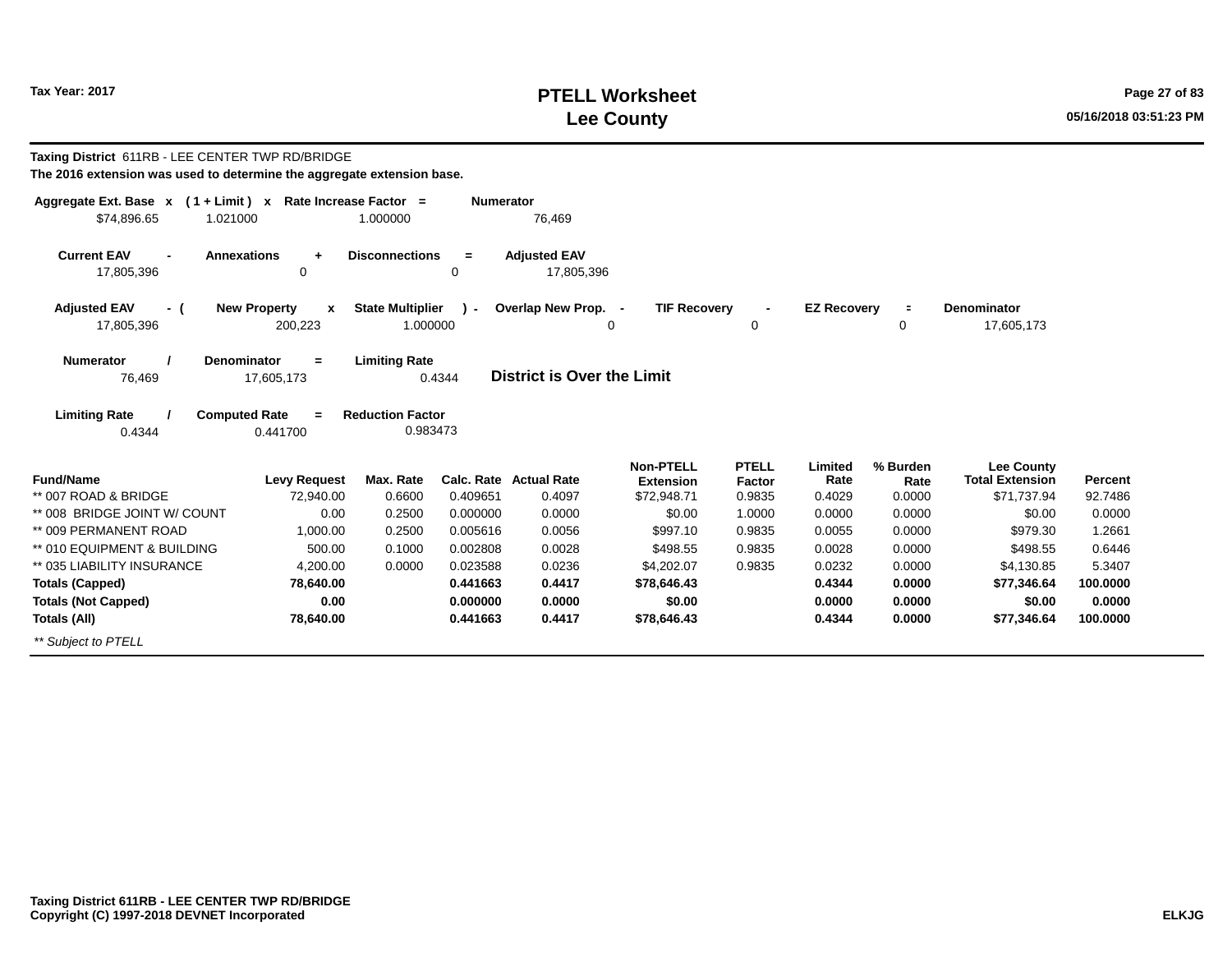# **PTELL Worksheet Tax Year: 2017 Page 28 of 83 Lee County 05/16/2018 03:51:23 PM**

**Taxing District** 612 - MARION TOWNSHIP

| Aggregate Ext. Base $x$ (1 + Limit) x Rate Increase Factor = |                                                |                                     | <b>Numerator</b> |                                   |                                      |                        |                    |                  |                                             |                |
|--------------------------------------------------------------|------------------------------------------------|-------------------------------------|------------------|-----------------------------------|--------------------------------------|------------------------|--------------------|------------------|---------------------------------------------|----------------|
| \$44,193.99<br>1.021000                                      |                                                | 1.000000                            |                  | 45,122                            |                                      |                        |                    |                  |                                             |                |
| <b>Current EAV</b><br>12,155,196                             | <b>Annexations</b><br>$\ddot{}$<br>0           | <b>Disconnections</b>               | $\equiv$<br>0    | <b>Adjusted EAV</b><br>12,155,196 |                                      |                        |                    |                  |                                             |                |
| <b>Adjusted EAV</b><br>- (<br>12,155,196                     | <b>New Property</b><br>$\mathbf{x}$<br>114,788 | <b>State Multiplier</b><br>1.000000 | $\lambda$ -      | Overlap New Prop. -               | <b>TIF Recovery</b><br>0             | $\blacksquare$<br>0    | <b>EZ Recovery</b> | $\equiv$<br>0    | <b>Denominator</b><br>12,040,408            |                |
| <b>Numerator</b><br>45,122                                   | <b>Denominator</b><br>$=$<br>12,040,408        | <b>Limiting Rate</b><br>0.3748      |                  | <b>District is Over the Limit</b> |                                      |                        |                    |                  |                                             |                |
| <b>Limiting Rate</b><br>0.3748                               | <b>Computed Rate</b><br>$=$<br>0.383300        | <b>Reduction Factor</b><br>0.977824 |                  |                                   |                                      |                        |                    |                  |                                             |                |
| <b>Fund/Name</b>                                             | <b>Levy Request</b>                            | Max. Rate                           |                  | Calc. Rate Actual Rate            | <b>Non-PTELL</b><br><b>Extension</b> | <b>PTELL</b><br>Factor | Limited<br>Rate    | % Burden<br>Rate | <b>Lee County</b><br><b>Total Extension</b> | <b>Percent</b> |
| ** 001 CORPORATE                                             | 45,100.00                                      | 0.4500                              | 0.371035         | 0.3710                            | \$45,095.78                          | 0.9778                 | 0.3628             | 0.0000           | \$44,099.05                                 | 96.7983        |
| ** 035 LIABILITY INSURANCE                                   | 1,000.00                                       | 0.0000                              | 0.008227         | 0.0082                            | \$996.73                             | 0.9778                 | 0.0080             | 0.0000           | \$972.42                                    | 2.1345         |
| ** 054 GENERAL ASSISTANCE                                    | 500.00                                         | 0.0000                              | 0.004114         | 0.0041                            | \$498.36                             | 0.9778                 | 0.0040             | 0.0000           | \$486.21                                    | 1.0672         |
| <b>Totals (Capped)</b>                                       | 46,600.00                                      |                                     | 0.383376         | 0.3833                            | \$46,590.87                          |                        | 0.3748             | 0.0000           | \$45,557.68                                 | 100.0000       |
| <b>Totals (Not Capped)</b>                                   | 0.00                                           |                                     | 0.000000         | 0.0000                            | \$0.00                               |                        | 0.0000             | 0.0000           | \$0.00                                      | 0.0000         |
| Totals (All)                                                 | 46,600.00                                      |                                     | 0.383376         | 0.3833                            | \$46,590.87                          |                        | 0.3748             | 0.0000           | \$45,557.68                                 | 100.0000       |
| ** Subject to PTELL                                          |                                                |                                     |                  |                                   |                                      |                        |                    |                  |                                             |                |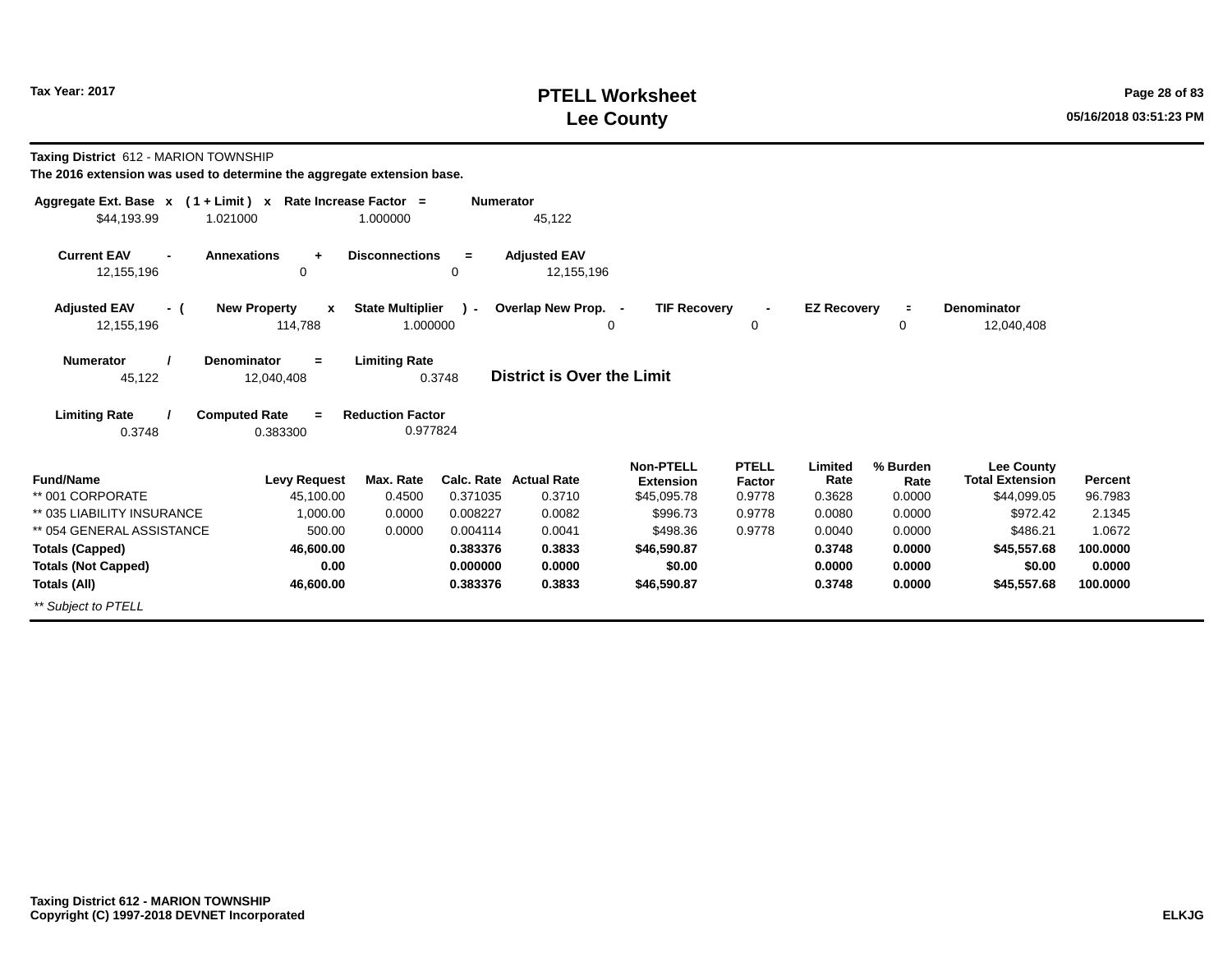# **PTELL Worksheet Tax Year: 2017 Page 29 of 83 Lee County 05/16/2018 03:51:23 PM**

| <b>Taxing District</b> 612RB - MARION TWP ROAD/BRIDGE<br>The 2016 extension was used to determine the aggregate extension base. |                                                    |                                     |                  |                                         |                                              |                                  |                           |                            |                                                            |                           |
|---------------------------------------------------------------------------------------------------------------------------------|----------------------------------------------------|-------------------------------------|------------------|-----------------------------------------|----------------------------------------------|----------------------------------|---------------------------|----------------------------|------------------------------------------------------------|---------------------------|
| Aggregate Ext. Base $x$ (1 + Limit) x Rate Increase Factor =<br>\$65,445.99<br>1.021000                                         |                                                    | 1.000000                            | <b>Numerator</b> | 66,820                                  |                                              |                                  |                           |                            |                                                            |                           |
| <b>Current EAV</b><br><b>Annexations</b><br>12,155,196                                                                          | $\ddot{\phantom{1}}$<br>0                          | <b>Disconnections</b>               | $=$<br>0         | <b>Adjusted EAV</b><br>12,155,196       |                                              |                                  |                           |                            |                                                            |                           |
| <b>Adjusted EAV</b><br>- (<br>12,155,196                                                                                        | <b>New Property</b><br>$\boldsymbol{x}$<br>114,788 | <b>State Multiplier</b><br>1.000000 | $\sim$           | Overlap New Prop. -                     | <b>TIF Recovery</b><br>0                     | $\blacksquare$<br>0              | <b>EZ Recovery</b>        | $\equiv$<br>0              | <b>Denominator</b><br>12,040,408                           |                           |
| Numerator<br><b>Denominator</b><br>66,820                                                                                       | $=$<br>12,040,408                                  | <b>Limiting Rate</b>                | 0.5550           | District is Over the Limit              |                                              |                                  |                           |                            |                                                            |                           |
| <b>Computed Rate</b><br><b>Limiting Rate</b><br>0.5550                                                                          | $\equiv$<br>0.565300                               | <b>Reduction Factor</b><br>0.981780 |                  |                                         |                                              |                                  |                           |                            |                                                            |                           |
| <b>Fund/Name</b><br>** 007 ROAD & BRIDGE                                                                                        | <b>Levy Request</b><br>39,600.00                   | Max. Rate<br>0.6600                 | 0.325787         | <b>Calc. Rate Actual Rate</b><br>0.3258 | <b>Non-PTELL</b><br>Extension<br>\$39,601.63 | <b>PTELL</b><br>Factor<br>0.9818 | Limited<br>Rate<br>0.3198 | % Burden<br>Rate<br>0.0000 | <b>Lee County</b><br><b>Total Extension</b><br>\$38,872.32 | <b>Percent</b><br>57.6217 |
| ** 008 BRIDGE JOINT W/ COUNT                                                                                                    | 4,800.00                                           | 0.2500                              | 0.039489         | 0.0395                                  | \$4,801.30                                   | 0.9818                           | 0.0388                    | 0.0000                     | \$4,716.22                                                 | 6.9910                    |
| ** 009 PERMANENT ROAD                                                                                                           | 16,300.00                                          | 0.2500                              | 0.134099         | 0.1341                                  | \$16,300.12                                  | 0.9818                           | 0.1317                    | 0.0000                     | \$16,008.39                                                | 23.7297                   |
| ** 010 EQUIPMENT & BUILDING                                                                                                     | 3,800.00                                           | 0.1000                              | 0.031262         | 0.0313                                  | \$3,804.58                                   | 0.9818                           | 0.0307                    | 0.0000                     | \$3.731.65                                                 | 5.5315                    |
| ** 035 LIABILITY INSURANCE                                                                                                      | 4,200.00                                           | 0.0000                              | 0.034553         | 0.0346                                  | \$4,205.70                                   | 0.9818                           | 0.0340                    | 0.0000                     | \$4,132.77                                                 | 6.1261                    |
| <b>Totals (Capped)</b>                                                                                                          | 68,700.00                                          |                                     | 0.565190         | 0.5653                                  | \$68,713.33                                  |                                  | 0.5550                    | 0.0000                     | \$67,461.35                                                | 100.0000                  |
| <b>Totals (Not Capped)</b>                                                                                                      | 0.00                                               |                                     | 0.000000         | 0.0000                                  | \$0.00                                       |                                  | 0.0000                    | 0.0000                     | \$0.00                                                     | 0.0000                    |
| Totals (All)                                                                                                                    | 68,700.00                                          |                                     | 0.565190         | 0.5653                                  | \$68,713.33                                  |                                  | 0.5550                    | 0.0000                     | \$67,461.35                                                | 100.0000                  |
| ** Subject to PTELL                                                                                                             |                                                    |                                     |                  |                                         |                                              |                                  |                           |                            |                                                            |                           |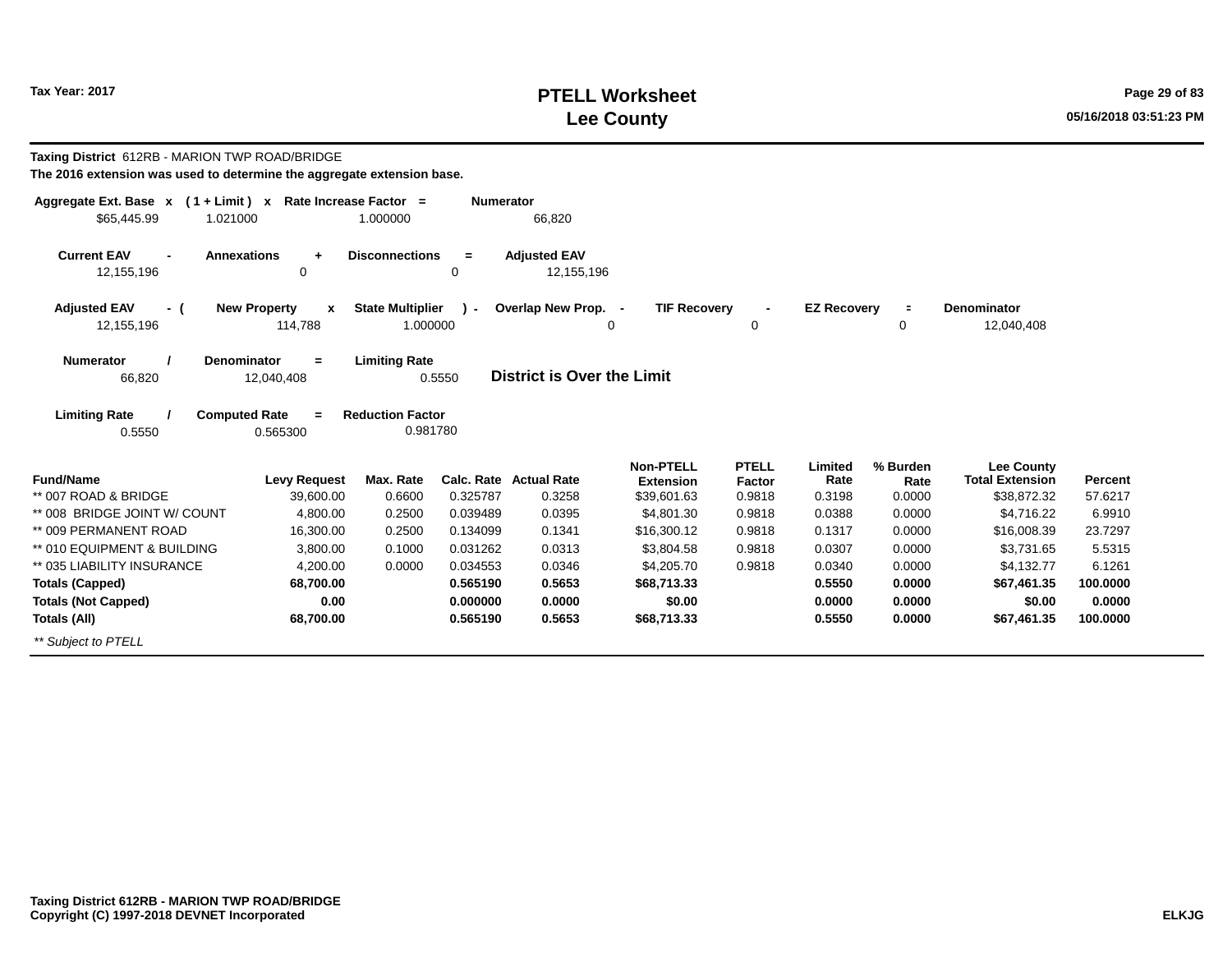# **PTELL Worksheet Tax Year: 2017 Page 30 of 83 Lee County 05/16/2018 03:51:23 PM**

**Taxing District** 613 - MAY TOWNSHIP

| Aggregate Ext. Base $x$ (1 + Limit) x Rate Increase Factor =<br>\$58,550.26 | 1.021000                                       | 1.000000                            | <b>Numerator</b> | 59,780                              |                                      |                        |                    |                  |                                             |          |
|-----------------------------------------------------------------------------|------------------------------------------------|-------------------------------------|------------------|-------------------------------------|--------------------------------------|------------------------|--------------------|------------------|---------------------------------------------|----------|
| <b>Current EAV</b><br>$\blacksquare$<br>33,399,857                          | <b>Annexations</b><br>$+$<br>0                 | <b>Disconnections</b>               | $=$<br>0         | <b>Adjusted EAV</b><br>33,399,857   |                                      |                        |                    |                  |                                             |          |
| <b>Adjusted EAV</b><br>- (<br>33,399,857                                    | <b>New Property</b><br>$\mathbf{x}$<br>242,668 | <b>State Multiplier</b><br>1.000000 | $\mathcal{L}$    | Overlap New Prop. -<br>0            | <b>TIF Recovery</b>                  | $\blacksquare$<br>0    | <b>EZ Recovery</b> | $\equiv$<br>0    | <b>Denominator</b><br>33,157,189            |          |
| <b>Numerator</b><br>59,780                                                  | Denominator<br>$=$<br>33,157,189               | <b>Limiting Rate</b>                | 0.1803           | <b>District is Within the Limit</b> |                                      |                        |                    |                  |                                             |          |
| <b>Fund/Name</b>                                                            | <b>Levy Request</b>                            | Max. Rate                           |                  | Calc. Rate Actual Rate              | <b>Non-PTELL</b><br><b>Extension</b> | <b>PTELL</b><br>Factor | Limited<br>Rate    | % Burden<br>Rate | <b>Lee County</b><br><b>Total Extension</b> | Percent  |
| ** 001 CORPORATE                                                            | 59,345.00                                      | 0.2500                              | 0.177680         | 0.1777                              | \$59,351.55                          | 1.0000                 | 0.1777             | 0.0000           | \$59,351.55                                 | 100.0000 |
| <b>Totals (Capped)</b>                                                      | 59,345.00                                      |                                     | 0.177680         | 0.1777                              | \$59,351.55                          |                        | 0.1777             | 0.0000           | \$59,351.55                                 | 100.0000 |
| <b>Totals (Not Capped)</b>                                                  | 0.00                                           |                                     | 0.000000         | 0.0000                              | \$0.00                               |                        | 0.0000             | 0.0000           | \$0.00                                      | 0.0000   |
| Totals (All)                                                                | 59,345.00                                      |                                     | 0.177680         | 0.1777                              | \$59,351.55                          |                        | 0.1777             | 0.0000           | \$59,351.55                                 | 100.0000 |
| ** Subject to PTELL                                                         |                                                |                                     |                  |                                     |                                      |                        |                    |                  |                                             |          |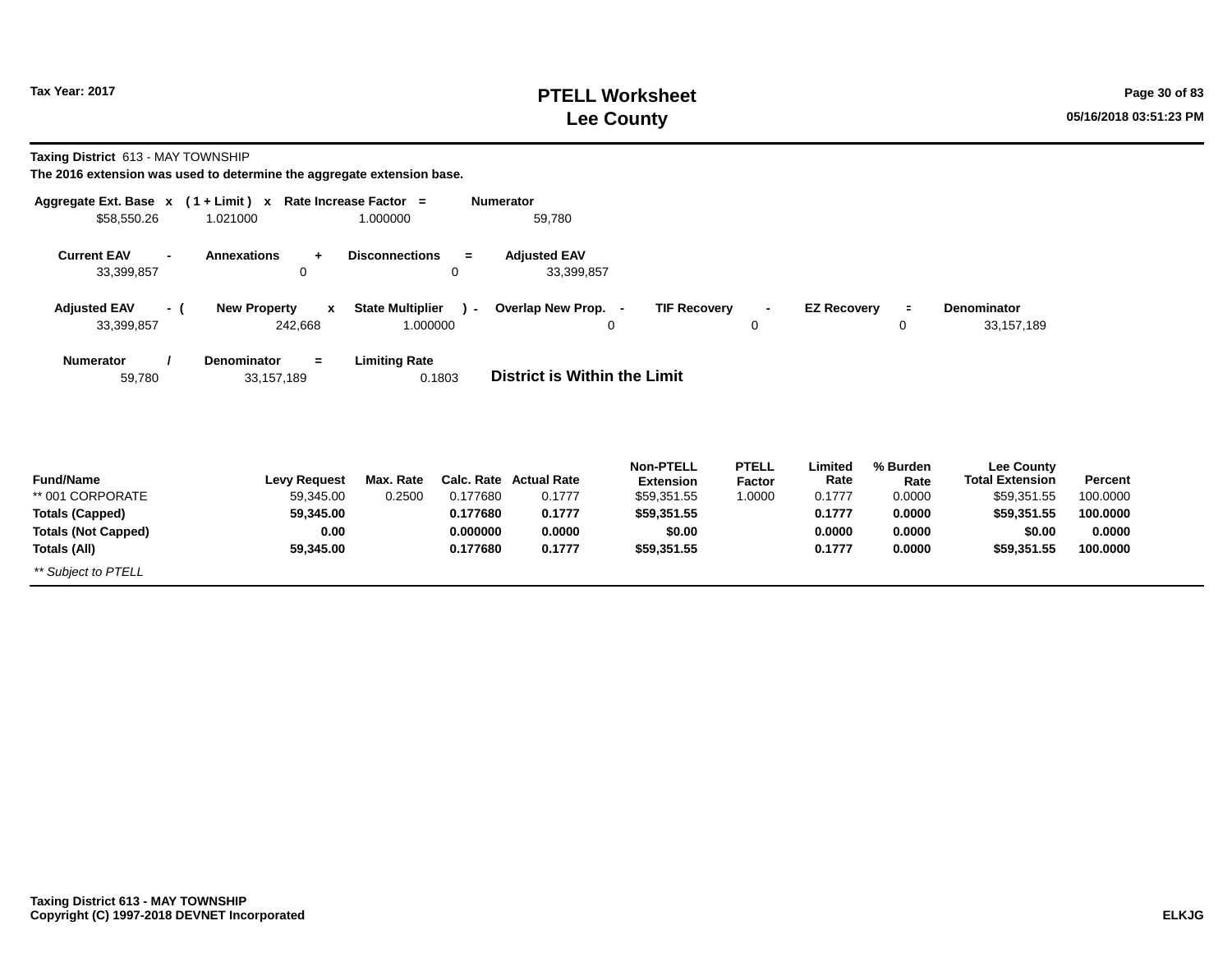# **PTELL Worksheet Tax Year: 2017 Page 31 of 83 Lee County 05/16/2018 03:51:23 PM**

| Taxing District 613RB - MAY TWP ROAD/BRIDGE<br>The 2016 extension was used to determine the aggregate extension base. |                                                                          |                                     |                                              |                                                                       |                                                                                         |                                  |                                                         |                                                          |                                                                                                       |                                                       |
|-----------------------------------------------------------------------------------------------------------------------|--------------------------------------------------------------------------|-------------------------------------|----------------------------------------------|-----------------------------------------------------------------------|-----------------------------------------------------------------------------------------|----------------------------------|---------------------------------------------------------|----------------------------------------------------------|-------------------------------------------------------------------------------------------------------|-------------------------------------------------------|
| \$98,113.03                                                                                                           | Aggregate Ext. Base $x$ (1 + Limit) x Rate Increase Factor =<br>1.021000 | 1.000000                            | <b>Numerator</b>                             | 100,173                                                               |                                                                                         |                                  |                                                         |                                                          |                                                                                                       |                                                       |
| <b>Current EAV</b><br>$\blacksquare$<br>33,399,857                                                                    | <b>Annexations</b><br>$\ddot{}$<br>0                                     | <b>Disconnections</b>               | $=$<br>0                                     | <b>Adjusted EAV</b><br>33,399,857                                     |                                                                                         |                                  |                                                         |                                                          |                                                                                                       |                                                       |
| <b>Adjusted EAV</b><br>- (<br>33,399,857                                                                              | <b>New Property</b><br>$\mathbf{x}$<br>242,668                           | <b>State Multiplier</b><br>1.000000 | $\sim$                                       | Overlap New Prop. -                                                   | <b>TIF Recovery</b><br>0                                                                | 0                                | <b>EZ Recovery</b>                                      | $\equiv$<br>0                                            | <b>Denominator</b><br>33,157,189                                                                      |                                                       |
| <b>Numerator</b><br>100,173                                                                                           | Denominator<br>$=$<br>33,157,189                                         | <b>Limiting Rate</b><br>0.3021      |                                              | <b>District is Over the Limit</b>                                     |                                                                                         |                                  |                                                         |                                                          |                                                                                                       |                                                       |
| <b>Limiting Rate</b><br>0.3021                                                                                        | <b>Computed Rate</b><br>$\equiv$<br>0.334800                             | <b>Reduction Factor</b><br>0.902330 |                                              |                                                                       |                                                                                         |                                  |                                                         |                                                          |                                                                                                       |                                                       |
| <b>Fund/Name</b><br>** 007 ROAD & BRIDGE<br><b>Totals (Capped)</b><br><b>Totals (Not Capped)</b><br>Totals (All)      | <b>Levy Request</b><br>111.824.00<br>111.824.00<br>0.00<br>111,824.00    | Max. Rate<br>0.6600                 | 0.334804<br>0.334804<br>0.000000<br>0.334804 | <b>Calc. Rate Actual Rate</b><br>0.3348<br>0.3348<br>0.0000<br>0.3348 | Non-PTELL<br><b>Extension</b><br>\$111,822.72<br>\$111.822.72<br>\$0.00<br>\$111,822.72 | <b>PTELL</b><br>Factor<br>0.9023 | Limited<br>Rate<br>0.3021<br>0.3021<br>0.0000<br>0.3021 | % Burden<br>Rate<br>0.0000<br>0.0000<br>0.0000<br>0.0000 | <b>Lee County</b><br><b>Total Extension</b><br>\$100,900.97<br>\$100,900.97<br>\$0.00<br>\$100,900.97 | Percent<br>100.0000<br>100.0000<br>0.0000<br>100.0000 |
| ** Subject to PTELL                                                                                                   |                                                                          |                                     |                                              |                                                                       |                                                                                         |                                  |                                                         |                                                          |                                                                                                       |                                                       |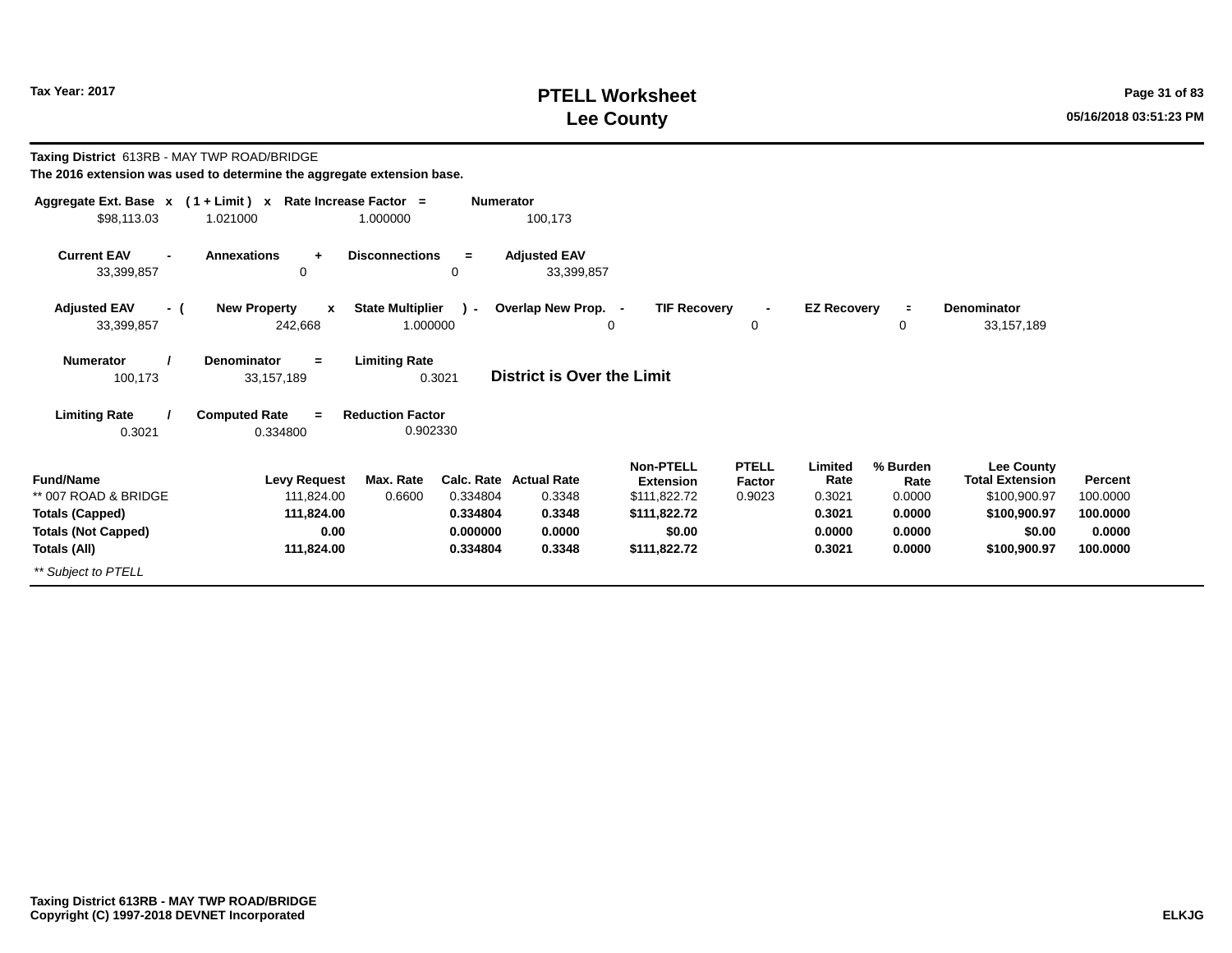# **PTELL Worksheet Tax Year: 2017 Page 32 of 83 Lee County 05/16/2018 03:51:23 PM**

**Taxing District** 614 - NACHUSA TOWNSHIP

| Aggregate Ext. Base $x$ (1 + Limit) $x$ | Rate Increase Factor =               |                         | <b>Numerator</b> |                                         |                           |                  |                    |                |                           |                    |
|-----------------------------------------|--------------------------------------|-------------------------|------------------|-----------------------------------------|---------------------------|------------------|--------------------|----------------|---------------------------|--------------------|
| \$31,522.15<br>1.021000                 |                                      | 1.000000                |                  | 32,184                                  |                           |                  |                    |                |                           |                    |
| <b>Current EAV</b><br>14,635,660        | <b>Annexations</b><br>$\ddot{}$<br>0 | <b>Disconnections</b>   | =<br>0           | <b>Adjusted EAV</b><br>14,635,660       |                           |                  |                    |                |                           |                    |
|                                         |                                      |                         |                  |                                         |                           |                  |                    |                |                           |                    |
| <b>Adjusted EAV</b><br>- (              | <b>New Property</b><br>$\mathbf{x}$  | <b>State Multiplier</b> | $\mathbf{r}$     | Overlap New Prop. -                     | <b>TIF Recovery</b>       | $\blacksquare$   | <b>EZ Recovery</b> | $\equiv$       | Denominator               |                    |
| 14,635,660                              | 388,183                              | 1.000000                |                  |                                         | 0                         | 0                |                    | 0              | 14,247,477                |                    |
| <b>Numerator</b>                        | <b>Denominator</b><br>$=$            | <b>Limiting Rate</b>    |                  |                                         |                           |                  |                    |                |                           |                    |
| 32,184                                  | 14,247,477                           |                         | 0.2259           | District is Over the Limit              |                           |                  |                    |                |                           |                    |
| <b>Limiting Rate</b>                    | <b>Computed Rate</b><br>$\equiv$     | <b>Reduction Factor</b> |                  |                                         |                           |                  |                    |                |                           |                    |
| 0.2259                                  | 0.226100                             | 0.999115                |                  |                                         |                           |                  |                    |                |                           |                    |
|                                         |                                      |                         |                  |                                         | <b>Non-PTELL</b>          | <b>PTELL</b>     | Limited            | % Burden       | Lee County                |                    |
| <b>Fund/Name</b><br>** 001 CORPORATE    | <b>Levy Request</b>                  | Max. Rate               | 0.202622         | <b>Calc. Rate Actual Rate</b><br>0.2026 | <b>Extension</b>          | Factor           | Rate               | Rate<br>0.0000 | <b>Total Extension</b>    | Percent<br>89.5972 |
| ** 047 SOCIAL SECURITY                  | 29,655.00<br>2,676.00                | 0.4500<br>0.0000        | 0.018284         | 0.0183                                  | \$29,651.85<br>\$2,678.33 | 0.9991<br>0.9991 | 0.2024<br>0.0183   | 0.0000         | \$29,622.58<br>\$2.678.33 | 8.1009             |
| ** 054 GENERAL ASSISTANCE               | 764.00                               | 0.1000                  | 0.005220         | 0.0052                                  | \$761.05                  | 0.9991           | 0.0052             | 0.0000         | \$761.05                  | 2.3019             |
| <b>Totals (Capped)</b>                  | 33,095.00                            |                         | 0.226126         | 0.2261                                  | \$33,091.23               |                  | 0.2259             | 0.0000         | \$33,061.96               | 100.0000           |
| <b>Totals (Not Capped)</b>              | 0.00                                 |                         | 0.000000         | 0.0000                                  | \$0.00                    |                  | 0.0000             | 0.0000         | \$0.00                    | 0.0000             |
| Totals (All)                            | 33,095.00                            |                         | 0.226126         | 0.2261                                  | \$33,091.23               |                  | 0.2259             | 0.0000         | \$33,061.96               | 100.0000           |
| ** Subject to PTELL                     |                                      |                         |                  |                                         |                           |                  |                    |                |                           |                    |
|                                         |                                      |                         |                  |                                         |                           |                  |                    |                |                           |                    |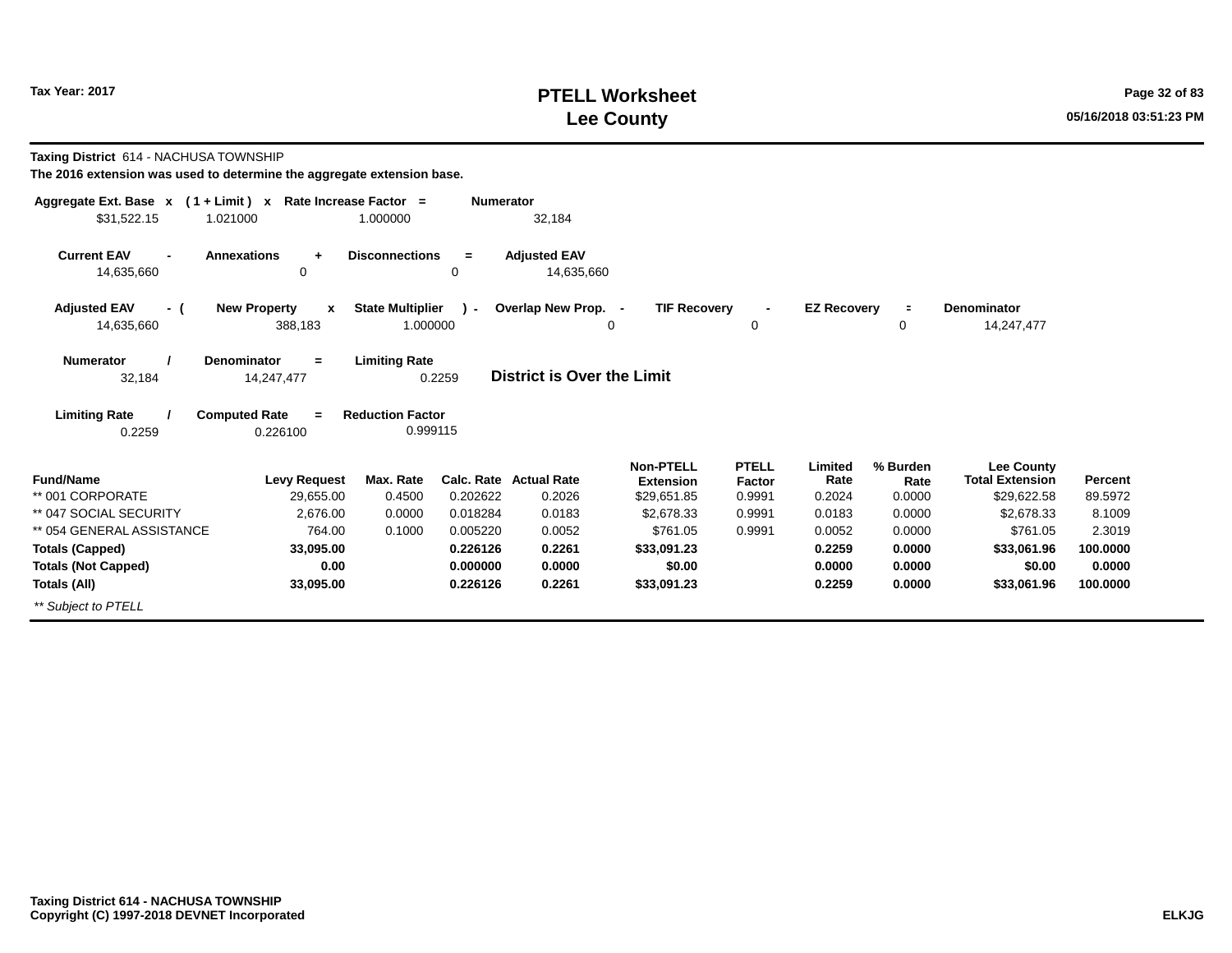# **PTELL Worksheet Tax Year: 2017 Page 33 of 83 Lee County 05/16/2018 03:51:23 PM**

| Taxing District 614RB - NACHUSA TWP ROAD/BRIDGE<br>The 2016 extension was used to determine the aggregate extension base. |                                     |                                     |                  |                                         |                                                     |                                  |                           |                            |                                                            |                    |
|---------------------------------------------------------------------------------------------------------------------------|-------------------------------------|-------------------------------------|------------------|-----------------------------------------|-----------------------------------------------------|----------------------------------|---------------------------|----------------------------|------------------------------------------------------------|--------------------|
| Aggregate Ext. Base $x$ (1 + Limit) x Rate Increase Factor =<br>\$55,058.72<br>1.021000                                   |                                     | 1.000000                            | <b>Numerator</b> | 56,215                                  |                                                     |                                  |                           |                            |                                                            |                    |
| <b>Current EAV</b><br><b>Annexations</b><br>14,635,660                                                                    | $\ddot{}$<br>0                      | <b>Disconnections</b>               | $=$<br>0         | <b>Adjusted EAV</b><br>14.635.660       |                                                     |                                  |                           |                            |                                                            |                    |
| <b>Adjusted EAV</b><br>- (<br>14,635,660                                                                                  | <b>New Property</b><br>x<br>388,183 | <b>State Multiplier</b><br>1.000000 | Ι.               | Overlap New Prop. -<br>0                | <b>TIF Recovery</b>                                 | $\blacksquare$<br>0              | <b>EZ Recovery</b>        | $\blacksquare$<br>0        | <b>Denominator</b><br>14,247,477                           |                    |
| Denominator<br><b>Numerator</b><br>56,215                                                                                 | $=$<br>14,247,477                   | <b>Limiting Rate</b>                | 0.3946           | District is Over the Limit              |                                                     |                                  |                           |                            |                                                            |                    |
| <b>Limiting Rate</b><br><b>Computed Rate</b><br>0.3946                                                                    | $\equiv$<br>0.394900                | <b>Reduction Factor</b><br>0.999240 |                  |                                         |                                                     |                                  |                           |                            |                                                            |                    |
| <b>Fund/Name</b><br>** 007 ROAD & BRIDGE                                                                                  | <b>Levy Request</b><br>30,405.00    | Max. Rate<br>0.6600                 | 0.207746         | <b>Calc. Rate Actual Rate</b><br>0.2077 | <b>Non-PTELL</b><br><b>Extension</b><br>\$30,398.27 | <b>PTELL</b><br>Factor<br>0.9992 | Limited<br>Rate<br>0.2075 | % Burden<br>Rate<br>0.0000 | <b>Lee County</b><br><b>Total Extension</b><br>\$30,368.99 | Percent<br>52.5848 |
| ** 008 BRIDGE JOINT W/ COUNT                                                                                              | 20.784.00                           | 0.2500                              | 0.142009         | 0.1420                                  | \$20,782.64                                         | 0.9992                           | 0.1419                    | 0.0000                     | \$20,768.00                                                | 35.9605            |
| ** 009 PERMANENT ROAD                                                                                                     | 1,380.00                            | 0.2500                              | 0.009429         | 0.0094                                  | \$1,375.75                                          | 0.9992                           | 0.0094                    | 0.0000                     | \$1,375.75                                                 | 2.3822             |
| ** 010 EQUIPMENT & BUILDING                                                                                               | 5,236.00                            | 0.1000                              | 0.035776         | 0.0358                                  | \$5,239.57                                          | 0.9992                           | 0.0358                    | 0.0000                     | \$5,239.57                                                 | 9.0725             |
| <b>Totals (Capped)</b>                                                                                                    | 57,805.00                           |                                     | 0.394960         | 0.3949                                  | \$57,796.23                                         |                                  | 0.3946                    | 0.0000                     | \$57,752.31                                                | 100.0000           |
| <b>Totals (Not Capped)</b>                                                                                                | 0.00                                |                                     | 0.000000         | 0.0000                                  | \$0.00                                              |                                  | 0.0000                    | 0.0000                     | \$0.00                                                     | 0.0000             |
| Totals (All)                                                                                                              | 57,805.00                           |                                     | 0.394960         | 0.3949                                  | \$57,796.23                                         |                                  | 0.3946                    | 0.0000                     | \$57,752.31                                                | 100.0000           |
| ** Subiect to PTELL                                                                                                       |                                     |                                     |                  |                                         |                                                     |                                  |                           |                            |                                                            |                    |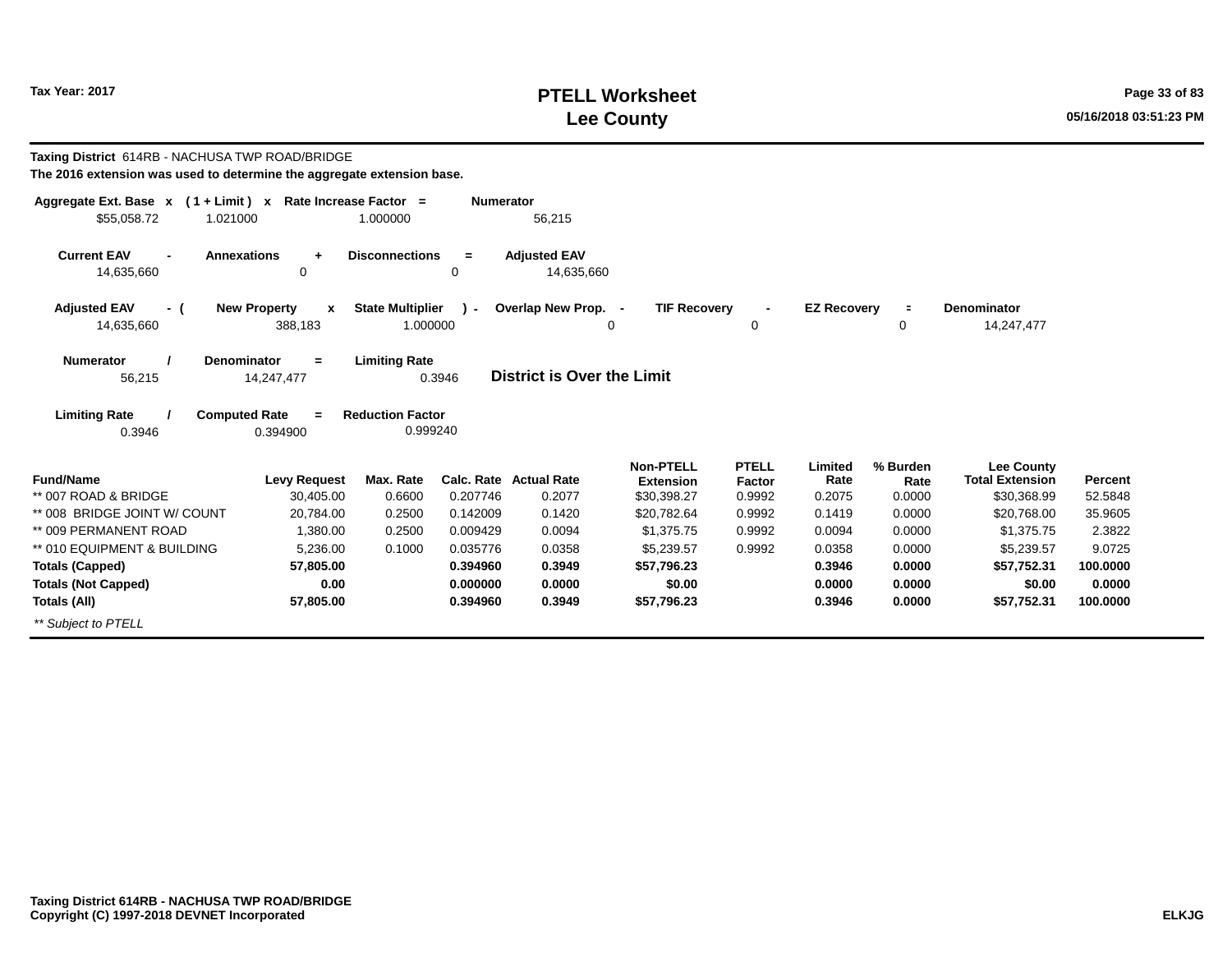**Taxing District** 615 - NELSON TOWNSHIP

| Aggregate Ext. Base $x$ (1 + Limit) $x$ |                |                                         | <b>Rate Increase Factor</b><br>$\equiv$       | <b>Numerator</b>                         |                         |                                  |
|-----------------------------------------|----------------|-----------------------------------------|-----------------------------------------------|------------------------------------------|-------------------------|----------------------------------|
| \$25,524.44                             |                | 1.021000                                | 1.000000                                      | 26,060                                   |                         |                                  |
| <b>Current EAV</b><br>33.551.272        | $\blacksquare$ | <b>Annexations</b><br>÷<br>0            | <b>Disconnections</b><br>$=$<br>0             | <b>Adiusted EAV</b><br>33.551.272        |                         |                                  |
| <b>Adjusted EAV</b><br>33,551,272       | - 1            | <b>New Property</b><br>X<br>97.526      | <b>State Multiplier</b><br>$\sim$<br>1.000000 | Overlap New Prop.<br><b>TIF Recovery</b> | <b>EZ Recovery</b><br>0 | <b>Denominator</b><br>33,453,746 |
| <b>Numerator</b><br>26,060              |                | <b>Denominator</b><br>$=$<br>33,453,746 | <b>Limiting Rate</b><br>0.0779                | District is Within the Limit             |                         |                                  |

| <b>Fund/Name</b>           | <b>Levy Request</b> | Max. Rate | Calc. Rate | <b>Actual Rate</b> | <b>Non-PTELL</b><br><b>Extension</b> | <b>PTELL</b><br>Factor | Limited<br>Rate | % Burden<br>Rate | <b>Lee County</b><br><b>Total Extension</b> | Percent  |
|----------------------------|---------------------|-----------|------------|--------------------|--------------------------------------|------------------------|-----------------|------------------|---------------------------------------------|----------|
| ** 001 CORPORATE           | 18,716.00           | 0.2682    | 0.055783   | 0.0558             | \$18.721.61                          | 1.0000                 | 0.0558          | 0.0000           | \$18,721.61                                 | 71.8147  |
| ** 035 LIABILITY INSURANCE | 4,082.00            | 0.0000    | 0.012167   | 0.0122             | \$4,093.26                           | 1.0000                 | 0.0122          | 0.0000           | \$4,093.26                                  | 15.7014  |
| ** 047 SOCIAL SECURITY     | 2,316.00            | 0.0000    | 0.006903   | 0.0069             | \$2,315.04                           | 1.0000                 | 0.0069          | 0.0000           | \$2,315.04                                  | 8.8803   |
| ** 054 GENERAL ASSISTANCE  | 924.00              | 0.1000    | 0.002754   | 0.0028             | \$939.44                             | 1.0000                 | 0.0028          | 0.0000           | \$939.44                                    | 3.6036   |
| <b>Totals (Capped)</b>     | 26,038.00           |           | 0.077607   | 0.0777             | \$26,069,35                          |                        | 0.0777          | 0.0000           | \$26,069.35                                 | 100.0000 |
| <b>Totals (Not Capped)</b> | 0.00                |           | 0.000000   | 0.0000             | \$0.00                               |                        | 0.0000          | 0.0000           | \$0.00                                      | 0.0000   |
| Totals (All)               | 26,038.00           |           | 0.077607   | 0.0777             | \$26,069.35                          |                        | 0.0777          | 0.0000           | \$26,069.35                                 | 100,0000 |
| ** Subject to PTELL        |                     |           |            |                    |                                      |                        |                 |                  |                                             |          |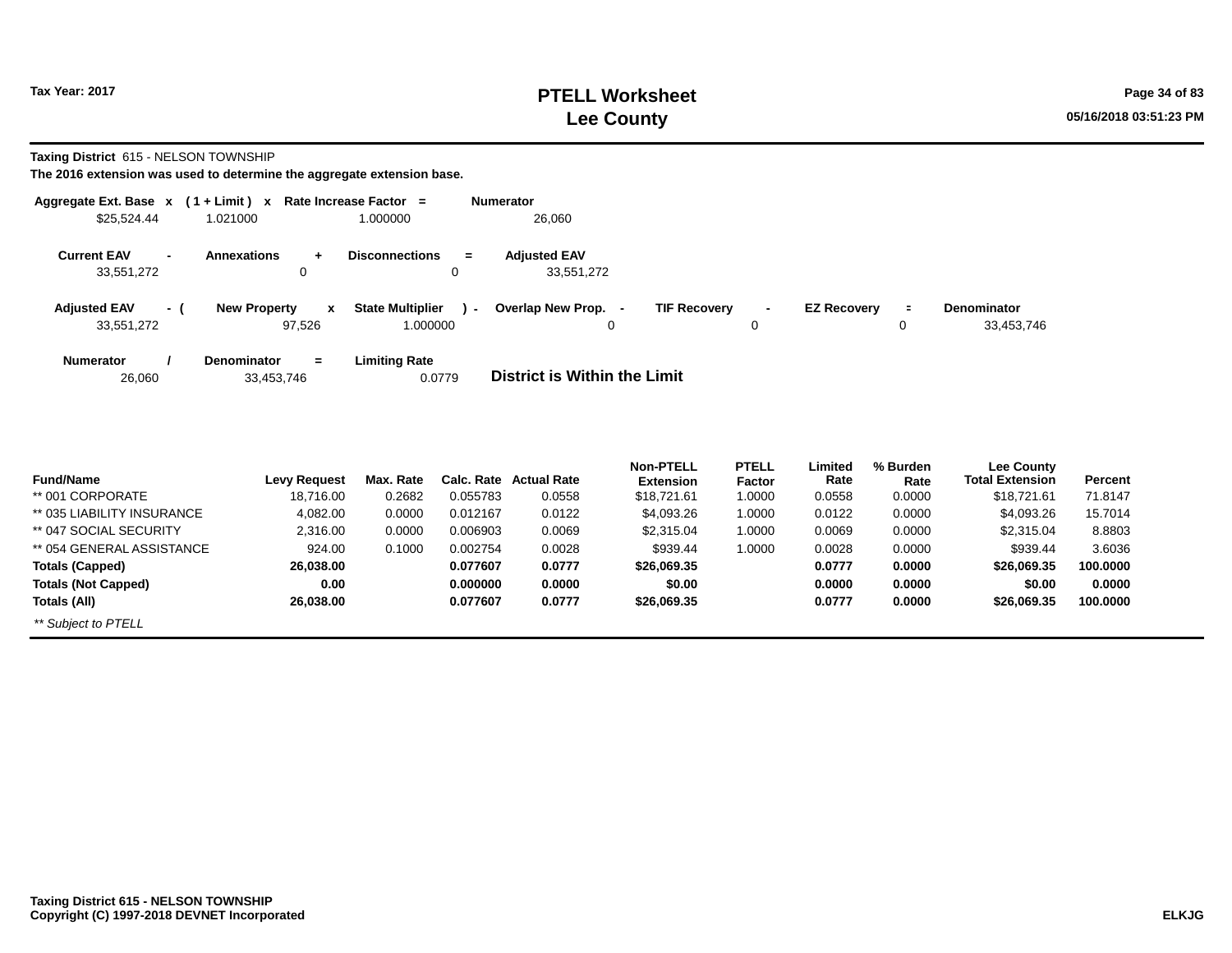*\*\* Subject to PTELL*

# **PTELL Worksheet Tax Year: 2017 Page 35 of 83 Lee County 05/16/2018 03:51:23 PM**

#### **Taxing District** 615RB - NELSON TWP ROAD/BRIDGE **The 2016 extension was used to determine the aggregate extension base.**

| Aggregate Ext. Base x<br>\$55,220.18                         | $(1 + Limit) x$<br>1.021000                   | Rate Increase Factor =<br>1.000000  | <b>Numerator</b>     | 56,380                            |                                      |                        |                    |                  |                                      |          |
|--------------------------------------------------------------|-----------------------------------------------|-------------------------------------|----------------------|-----------------------------------|--------------------------------------|------------------------|--------------------|------------------|--------------------------------------|----------|
| <b>Current EAV</b><br>$\overline{\phantom{a}}$<br>33,551,272 | <b>Annexations</b><br>$\ddot{}$<br>0          | <b>Disconnections</b>               | $\equiv$<br>$\Omega$ | <b>Adjusted EAV</b><br>33,551,272 |                                      |                        |                    |                  |                                      |          |
| <b>Adjusted EAV</b><br>- (<br>33,551,272                     | <b>New Property</b><br>$\mathbf{x}$<br>97,526 | <b>State Multiplier</b><br>1.000000 | $-1$                 | Overlap New Prop. -               | <b>TIF Recovery</b><br>0             | 0                      | <b>EZ Recovery</b> | $\equiv$<br>0    | <b>Denominator</b><br>33,453,746     |          |
| <b>Numerator</b><br>56,380                                   | <b>Denominator</b><br>$=$<br>33,453,746       | <b>Limiting Rate</b>                | 0.1685               | District is Within the Limit      |                                      |                        |                    |                  |                                      |          |
| <b>Fund/Name</b>                                             | <b>Levy Request</b>                           | Max. Rate                           | Calc. Rate           | <b>Actual Rate</b>                | <b>Non-PTELL</b><br><b>Extension</b> | <b>PTELL</b><br>Factor | Limited<br>Rate    | % Burden<br>Rate | Lee County<br><b>Total Extension</b> | Percent  |
| ** 007 ROAD & BRIDGE                                         | 29,752.00                                     | 0.6600                              | 0.088676             | 0.0887                            | \$29,759.98                          | 1.0000                 | 0.0887             | 0.0000           | \$29,759.98                          | 52.7662  |
| ** 009 PERMANENT ROAD                                        | 26,632.00                                     | 0.2500                              | 0.079377             | 0.0794                            | \$26,639.71                          | 1.0000                 | 0.0794             | 0.0000           | \$26,639.71                          | 47.2338  |
| <b>Totals (Capped)</b>                                       | 56,384.00                                     |                                     | 0.168053             | 0.1681                            | \$56,399.69                          |                        | 0.1681             | 0.0000           | \$56,399.69                          | 100.0000 |
| <b>Totals (Not Capped)</b>                                   | 0.00                                          |                                     | 0.000000             | 0.0000                            | \$0.00                               |                        | 0.0000             | 0.0000           | \$0.00                               | 0.0000   |
| Totals (All)                                                 | 56,384.00                                     |                                     | 0.168053             | 0.1681                            | \$56,399.69                          |                        | 0.1681             | 0.0000           | \$56,399.69                          | 100.0000 |

**Taxing District 615RB - NELSON TWP ROAD/BRIDGE Copyright (C) 1997-2018 DEVNET Incorporated**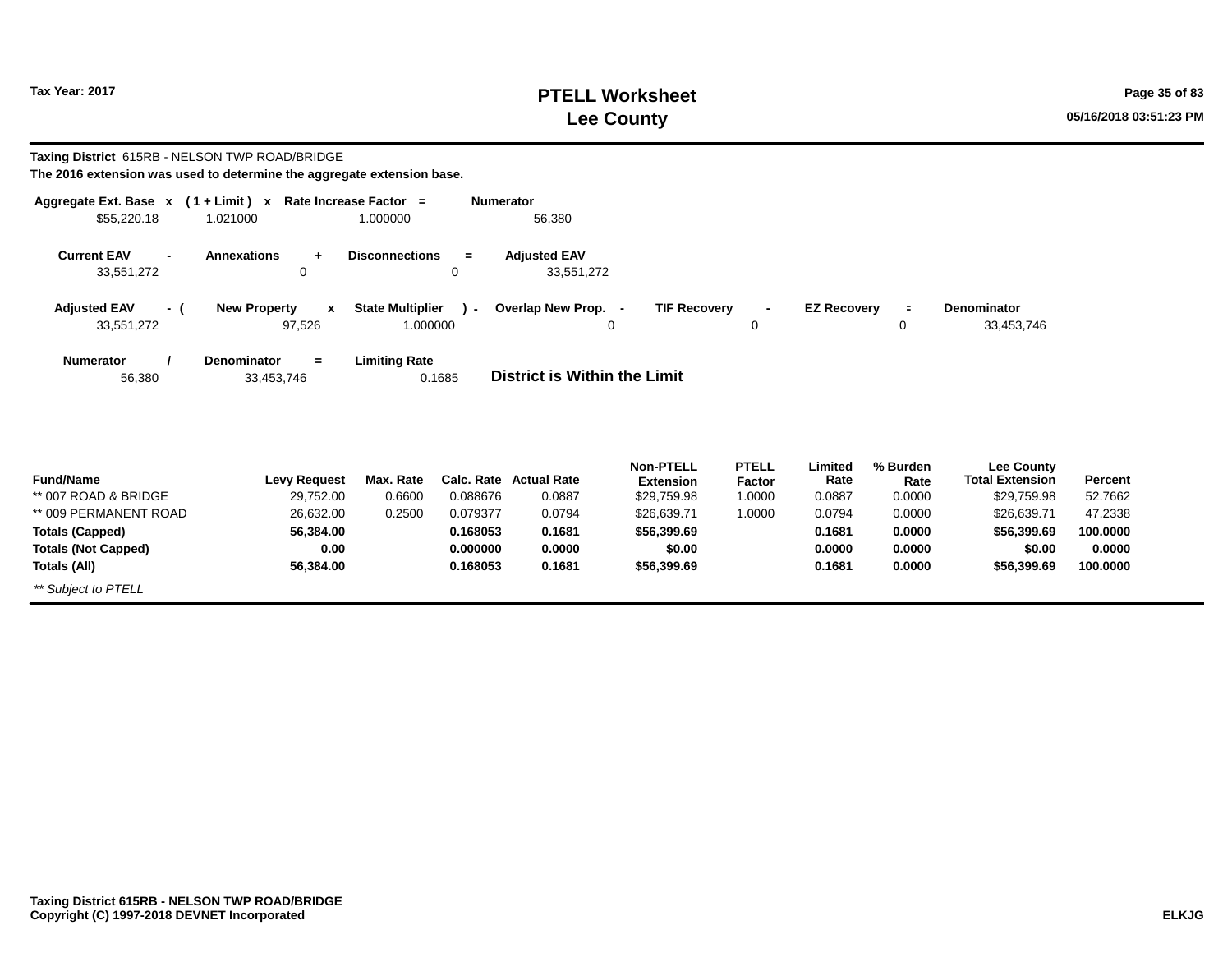# **PTELL Worksheet Tax Year: 2017 Page 36 of 83 Lee County 05/16/2018 03:51:23 PM**

**Taxing District** 616 - PALMYRA TOWNSHIP

| Aggregate Ext. Base $x$ (1 + Limit) $x$ |     |                                     | Rate Increase Factor =            | <b>Numerator</b>                                                                                                     |            |
|-----------------------------------------|-----|-------------------------------------|-----------------------------------|----------------------------------------------------------------------------------------------------------------------|------------|
| \$98,825.35                             |     | 1.021000                            | 1.000000                          | 100,901                                                                                                              |            |
| <b>Current EAV</b>                      |     | <b>Annexations</b><br>÷             | <b>Disconnections</b><br>$=$      | <b>Adjusted EAV</b>                                                                                                  |            |
| 64,230,857                              |     | $\mathbf 0$                         |                                   | 64,230,857                                                                                                           |            |
| <b>Adjusted EAV</b>                     | - ( | <b>New Property</b><br>$\mathbf{x}$ | <b>State Multiplier</b><br>$\sim$ | Overlap New Prop. -<br><b>TIF Recovery</b><br><b>EZ Recovery</b><br><b>Denominator</b><br>$\blacksquare$<br>$\equiv$ |            |
| 64,230,857                              |     | 828,522                             | 1.000000                          | 0<br>0<br>0                                                                                                          | 63,402,335 |
| <b>Numerator</b>                        |     | <b>Denominator</b><br>$=$           | <b>Limiting Rate</b>              |                                                                                                                      |            |
| 100,901                                 |     | 63,402,335                          | 0.1591                            | District is Within the Limit                                                                                         |            |

| <b>Fund/Name</b>           | Levy Request | Max. Rate |          | Calc. Rate Actual Rate | <b>Non-PTELL</b><br><b>Extension</b> | <b>PTELL</b><br>Factor | Limited<br>Rate | % Burden<br>Rate | <b>Lee County</b><br><b>Total Extension</b> | <b>Percent</b> |
|----------------------------|--------------|-----------|----------|------------------------|--------------------------------------|------------------------|-----------------|------------------|---------------------------------------------|----------------|
| ** 001 CORPORATE           | 89,181.00    | 0.2500    | 0.138845 | 0.1388                 | \$89,152.43                          | 1.0000                 | 0.1388          | 0.0000           | \$89,152.43                                 | 87.5158        |
| ** 047 SOCIAL SECURITY     | 4,745.00     | 0.0000    | 0.007387 | 0.0074                 | \$4,753.08                           | 1.0000                 | 0.0074          | 0.0000           | \$4,753.08                                  | 4.6658         |
| ** 054 GENERAL ASSISTANCE  | 7,975.00     | 0.1000    | 0.012416 | 0.0124                 | \$7,964.63                           | 1.0000                 | 0.0124          | 0.0000           | \$7,964.63                                  | 7.8184         |
| <b>Totals (Capped)</b>     | 101.901.00   |           | 0.158648 | 0.1586                 | \$101.870.14                         |                        | 0.1586          | 0.0000           | \$101.870.14                                | 100.0000       |
| <b>Totals (Not Capped)</b> | 0.00         |           | 0.000000 | 0.0000                 | \$0.00                               |                        | 0.0000          | 0.0000           | \$0.00                                      | 0.0000         |
| Totals (All)               | 101.901.00   |           | 0.158648 | 0.1586                 | \$101,870.14                         |                        | 0.1586          | 0.0000           | \$101,870.14                                | 100,0000       |
| ** Subject to PTELL        |              |           |          |                        |                                      |                        |                 |                  |                                             |                |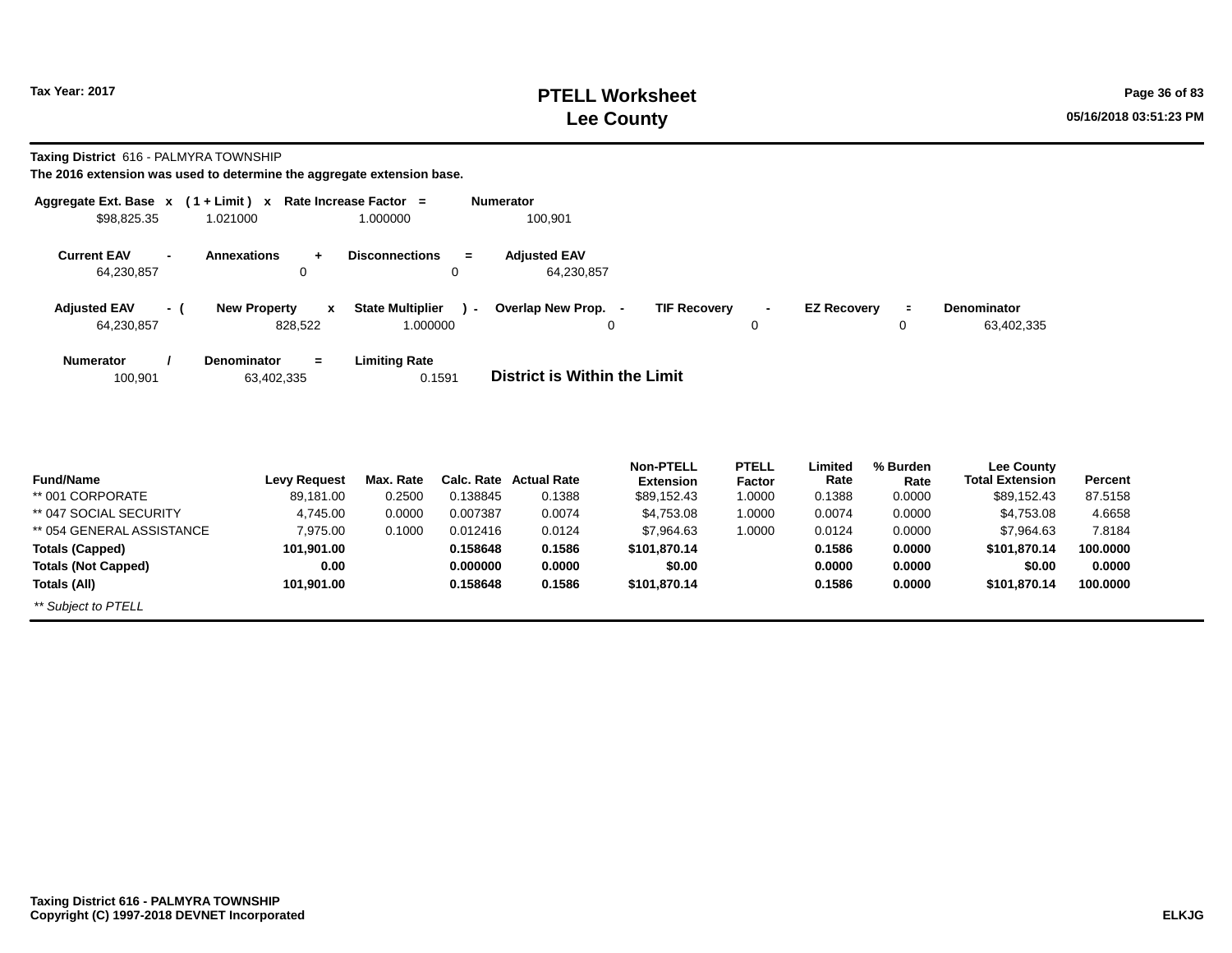# **PTELL Worksheet Tax Year: 2017 Page 37 of 83 Lee County 05/16/2018 03:51:23 PM**

| Taxing District 616RB - PALMYRA TWP ROAD/BRIDGE<br>The 2016 extension was used to determine the aggregate extension base. |                               |                                                             |                  |                                   |                                      |                          |                    |                  |                                             |          |
|---------------------------------------------------------------------------------------------------------------------------|-------------------------------|-------------------------------------------------------------|------------------|-----------------------------------|--------------------------------------|--------------------------|--------------------|------------------|---------------------------------------------|----------|
| Aggregate Ext. Base x (1+Limit) x Rate Increase Factor =                                                                  |                               |                                                             | <b>Numerator</b> |                                   |                                      |                          |                    |                  |                                             |          |
| \$136,905.97<br>1.021000                                                                                                  |                               | 1.000000                                                    |                  | 139,781                           |                                      |                          |                    |                  |                                             |          |
| <b>Current EAV</b><br><b>Annexations</b><br>64,230,857                                                                    | $\ddot{}$<br>0                | <b>Disconnections</b>                                       | $=$<br>0         | <b>Adjusted EAV</b><br>64,230,857 |                                      |                          |                    |                  |                                             |          |
| <b>Adjusted EAV</b><br>- (                                                                                                | <b>New Property</b><br>X      | <b>State Multiplier</b>                                     | ۰.               | Overlap New Prop. -               | <b>TIF Recovery</b>                  | $\overline{\phantom{a}}$ | <b>EZ Recovery</b> | $\blacksquare$   | <b>Denominator</b>                          |          |
| 64,230,857                                                                                                                | 828,522                       | 1.000000                                                    |                  |                                   | $\Omega$                             | 0                        |                    | 0                | 63,402,335                                  |          |
| <b>Numerator</b><br><b>Denominator</b><br>139,781<br><b>Limiting Rate</b><br><b>Computed Rate</b><br>0.2205               | $=$<br>63,402,335<br>0.222500 | <b>Limiting Rate</b><br><b>Reduction Factor</b><br>0.991011 | 0.2205           | District is Over the Limit        |                                      |                          |                    |                  |                                             |          |
| <b>Fund/Name</b>                                                                                                          | <b>Levy Request</b>           | Max. Rate                                                   |                  | <b>Calc. Rate Actual Rate</b>     | <b>Non-PTELL</b><br><b>Extension</b> | <b>PTELL</b><br>Factor   | Limited<br>Rate    | % Burden<br>Rate | <b>Lee County</b><br><b>Total Extension</b> | Percent  |
| ** 007 ROAD & BRIDGE                                                                                                      | 109,500.00                    | 0.6600                                                      | 0.170479         | 0.1705                            | \$109,513.61                         | 0.9910                   | 0.1689             | 0.0000           | \$108,485.92                                | 76.5985  |
| ** 008 BRIDGE JOINT W/ COUNTY                                                                                             | 7,525.00                      | 0.2500                                                      | 0.011716         | 0.0117                            | \$7,515.01                           | 0.9910                   | 0.0116             | 0.0000           | \$7,450.78                                  | 5.2608   |
| ** 010 EQUIPMENT & BUILDING                                                                                               | 23.400.00                     | 0.1000                                                      | 0.036431         | 0.0364                            | \$23,380.03                          | 0.9910                   | 0.0361             | 0.0000           | \$23,187.34                                 | 16.3719  |
| ** 047 SOCIAL SECURITY                                                                                                    | 2,315.00                      | 0.0000                                                      | 0.003604         | 0.0036                            | \$2,312.31                           | 0.9910                   | 0.0036             | 0.0000           | \$2,312.31                                  | 1.6327   |
| ** 090 ROAD DAMAGE                                                                                                        | 193.00                        | 0.0330                                                      | 0.000301         | 0.0003                            | \$192.69                             | 0.9910                   | 0.0003             | 0.0000           | \$192.69                                    | 0.1361   |
| <b>Totals (Capped)</b>                                                                                                    | 142,933.00                    |                                                             | 0.222531         | 0.2225                            | \$142,913.65                         |                          | 0.2205             | 0.0000           | \$141,629.04                                | 100.0000 |
| <b>Totals (Not Capped)</b>                                                                                                | 0.00                          |                                                             | 0.000000         | 0.0000                            | \$0.00                               |                          | 0.0000             | 0.0000           | \$0.00                                      | 0.0000   |
| Totals (All)                                                                                                              | 142,933.00                    |                                                             | 0.222531         | 0.2225                            | \$142,913.65                         |                          | 0.2205             | 0.0000           | \$141,629.04                                | 100.0000 |
| ** Subject to PTELL                                                                                                       |                               |                                                             |                  |                                   |                                      |                          |                    |                  |                                             |          |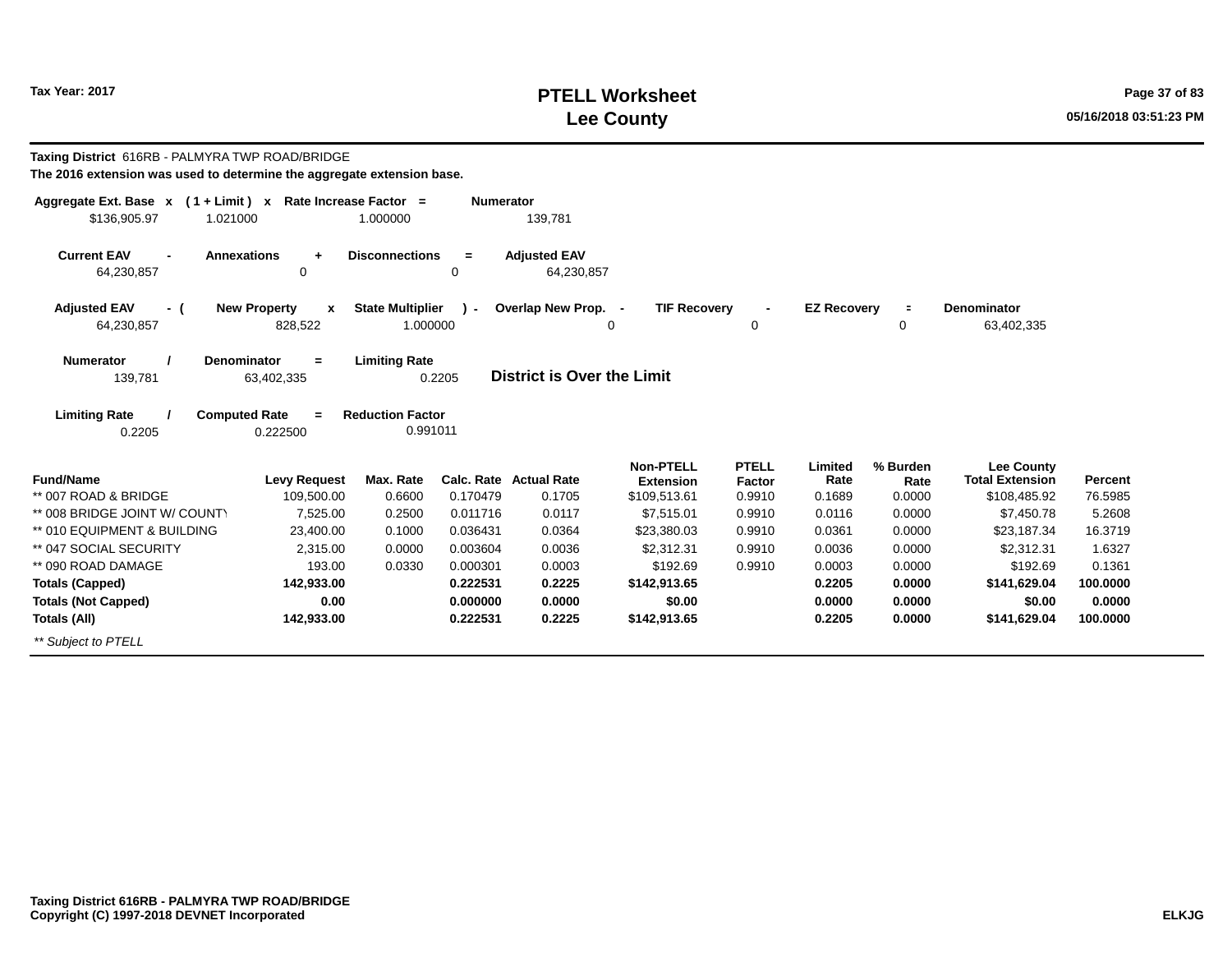# **PTELL Worksheet Tax Year: 2017 Page 38 of 83 Lee County 05/16/2018 03:51:23 PM**

**Taxing District** 617 - REYNOLDS TOWNSHIP

|                                                                                              | Aggregate Ext. Base $x$ (1 + Limit) x Rate Increase Factor = | <b>Numerator</b>                                        |                                                      |                                                                              |                                  |                                               |                                                |                                                                                     |                                           |
|----------------------------------------------------------------------------------------------|--------------------------------------------------------------|---------------------------------------------------------|------------------------------------------------------|------------------------------------------------------------------------------|----------------------------------|-----------------------------------------------|------------------------------------------------|-------------------------------------------------------------------------------------|-------------------------------------------|
| \$46,974.99                                                                                  | 1.021000                                                     | 1.000000                                                | 47,961                                               |                                                                              |                                  |                                               |                                                |                                                                                     |                                           |
| <b>Current EAV</b><br>$\blacksquare$<br>16,186,904                                           | <b>Annexations</b><br>$\ddot{\phantom{1}}$<br>0              | <b>Disconnections</b><br>$=$<br>0                       | <b>Adjusted EAV</b><br>16,186,904                    |                                                                              |                                  |                                               |                                                |                                                                                     |                                           |
| <b>Adjusted EAV</b><br>- (<br>16,186,904                                                     | <b>New Property</b><br>$\mathbf{x}$<br>42,554                | <b>State Multiplier</b><br>$\lambda$ -<br>1.000000      | Overlap New Prop. -<br>0                             | <b>TIF Recovery</b>                                                          | $\blacksquare$<br>0              | <b>EZ Recovery</b>                            | $\equiv$<br>0                                  | <b>Denominator</b><br>16,144,350                                                    |                                           |
| <b>Numerator</b><br>47,961                                                                   | Denominator<br>$\equiv$<br>16,144,350                        | <b>Limiting Rate</b><br>0.2971                          | District is Over the Limit                           |                                                                              |                                  |                                               |                                                |                                                                                     |                                           |
| <b>Limiting Rate</b><br>0.2971                                                               | <b>Computed Rate</b><br>$=$<br>0.304700                      | <b>Reduction Factor</b><br>0.975057                     |                                                      |                                                                              |                                  |                                               |                                                |                                                                                     |                                           |
| <b>Fund/Name</b><br>** 001 CORPORATE<br><b>Totals (Capped)</b><br><b>Totals (Not Capped)</b> | <b>Levy Request</b><br>49,324.00<br>49,324.00<br>0.00        | Max. Rate<br>0.4300<br>0.304716<br>0.304716<br>0.000000 | Calc. Rate Actual Rate<br>0.3047<br>0.3047<br>0.0000 | <b>Non-PTELL</b><br><b>Extension</b><br>\$49,321.50<br>\$49,321.50<br>\$0.00 | <b>PTELL</b><br>Factor<br>0.9751 | Limited<br>Rate<br>0.2971<br>0.2971<br>0.0000 | % Burden<br>Rate<br>0.0000<br>0.0000<br>0.0000 | <b>Lee County</b><br><b>Total Extension</b><br>\$48,091.29<br>\$48,091.29<br>\$0.00 | Percent<br>100.0000<br>100.0000<br>0.0000 |
| Totals (All)                                                                                 | 49,324.00                                                    | 0.304716                                                | 0.3047                                               | \$49,321.50                                                                  |                                  | 0.2971                                        | 0.0000                                         | \$48,091.29                                                                         | 100.0000                                  |
| ** Subject to PTELL                                                                          |                                                              |                                                         |                                                      |                                                                              |                                  |                                               |                                                |                                                                                     |                                           |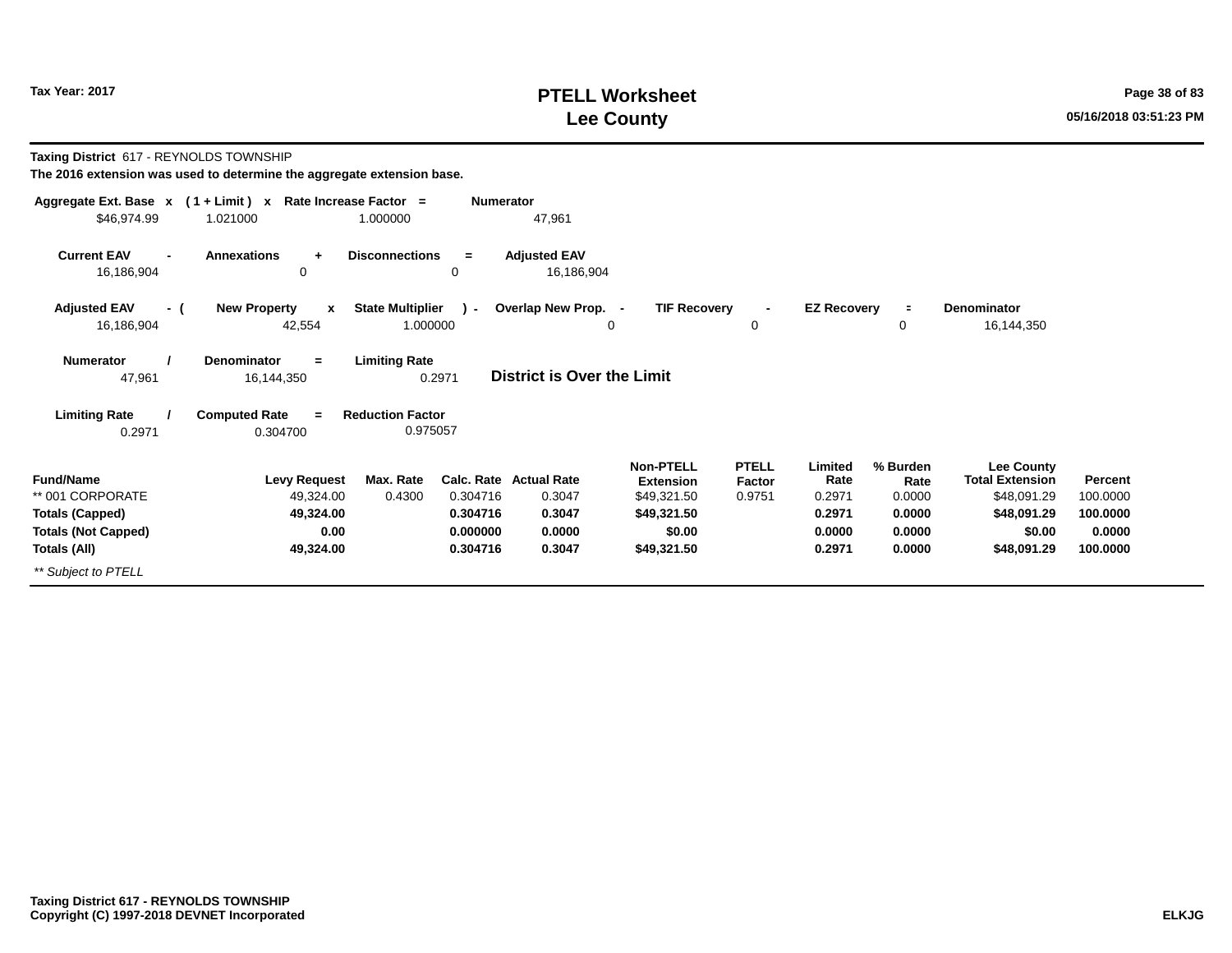# **PTELL Worksheet Tax Year: 2017 Page 39 of 83 Lee County 05/16/2018 03:51:23 PM**

| Taxing District 617RB - REYNOLDS TWP RD/BRIDGE<br>The 2016 extension was used to determine the aggregate extension base. |                                    |                                     |                      |                                   |                                      |                        |                    |                  |                                             |                   |
|--------------------------------------------------------------------------------------------------------------------------|------------------------------------|-------------------------------------|----------------------|-----------------------------------|--------------------------------------|------------------------|--------------------|------------------|---------------------------------------------|-------------------|
| Aggregate Ext. Base $x$ (1 + Limit) x Rate Increase Factor =<br>\$49,847.50<br>1.021000                                  |                                    | 1.000000                            | <b>Numerator</b>     | 50,894                            |                                      |                        |                    |                  |                                             |                   |
| <b>Current EAV</b><br><b>Annexations</b><br>16,186,904                                                                   | $\ddot{}$<br>0                     | <b>Disconnections</b>               | $=$<br>0             | <b>Adjusted EAV</b><br>16,186,904 |                                      |                        |                    |                  |                                             |                   |
| <b>Adjusted EAV</b><br>- (<br>16,186,904                                                                                 | <b>New Property</b><br>X<br>42,554 | <b>State Multiplier</b><br>1.000000 | $\mathbf{r}$         | Overlap New Prop. -               | <b>TIF Recovery</b><br>0             | $\blacksquare$<br>0    | <b>EZ Recovery</b> | $\equiv$<br>0    | Denominator<br>16,144,350                   |                   |
| <b>Denominator</b><br><b>Numerator</b><br>50,894                                                                         | $=$<br>16,144,350                  | <b>Limiting Rate</b>                | 0.3153               | District is Over the Limit        |                                      |                        |                    |                  |                                             |                   |
| <b>Limiting Rate</b><br><b>Computed Rate</b><br>0.3153                                                                   | $=$<br>0.323300                    | <b>Reduction Factor</b><br>0.975255 |                      |                                   |                                      |                        |                    |                  |                                             |                   |
| <b>Fund/Name</b>                                                                                                         | <b>Levy Request</b>                | Max. Rate                           |                      | <b>Calc. Rate Actual Rate</b>     | <b>Non-PTELL</b><br><b>Extension</b> | <b>PTELL</b><br>Factor | Limited<br>Rate    | % Burden<br>Rate | <b>Lee County</b><br><b>Total Extension</b> | Percent           |
| ** 007 ROAD & BRIDGE<br>** 008 BRIDGE JOINT W/ COUNT                                                                     | 22,277.00<br>2,753.00              | 0.6600<br>0.2500                    | 0.137624<br>0.017008 | 0.1376<br>0.0170                  | \$22,273.18<br>\$2,751.77            | 0.9753<br>0.9753       | 0.1341<br>0.0166   | 0.0000<br>0.0000 | \$21,706.64<br>\$2,687.03                   | 42.5310<br>5.2648 |
| ** 009 PERMANENT ROAD                                                                                                    | 22,572.00                          | 0.2500                              | 0.139446             | 0.1394                            | \$22,564.54                          | 0.9753                 | 0.1360             | 0.0000           | \$22,014.19                                 | 43.1335           |
| ** 010 EQUIPMENT & BUILDING                                                                                              | 4,737.00                           | 0.1000                              | 0.029264             | 0.0293                            | \$4,742.76                           | 0.9753                 | 0.0286             | 0.0000           | \$4,629.45                                  | 9.0707            |
| <b>Totals (Capped)</b>                                                                                                   | 52,339.00                          |                                     | 0.323342             | 0.3233                            | \$52,332.25                          |                        | 0.3153             | 0.0000           | \$51,037.31                                 | 100.0000          |
| <b>Totals (Not Capped)</b>                                                                                               | 0.00                               |                                     | 0.000000             | 0.0000                            | \$0.00                               |                        | 0.0000             | 0.0000           | \$0.00                                      | 0.0000            |
| Totals (All)                                                                                                             | 52,339.00                          |                                     | 0.323342             | 0.3233                            | \$52,332.25                          |                        | 0.3153             | 0.0000           | \$51,037.31                                 | 100.0000          |
| ** Subject to PTELL                                                                                                      |                                    |                                     |                      |                                   |                                      |                        |                    |                  |                                             |                   |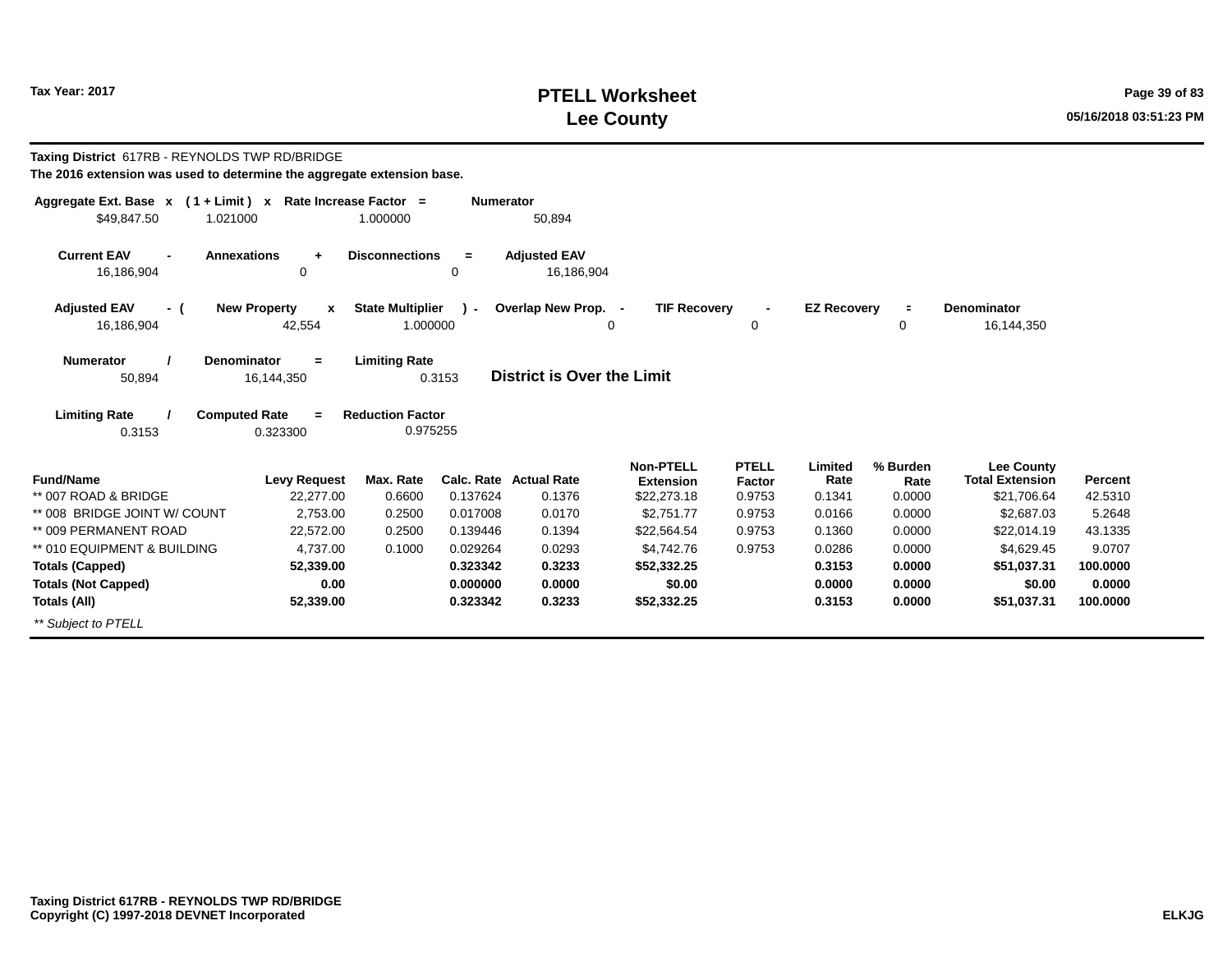**Taxing District** 618 - SOUTH DIXON TOWNSHIP

| Aggregate Ext. Base $x$ (1 + Limit) $x$ |     |                                                             | <b>Rate Increase Factor</b><br>$\equiv$       | <b>Numerator</b>                                                                                                                                              |
|-----------------------------------------|-----|-------------------------------------------------------------|-----------------------------------------------|---------------------------------------------------------------------------------------------------------------------------------------------------------------|
| \$64,781.92                             |     | 1.021000                                                    | 1.000000                                      | 66,142                                                                                                                                                        |
| <b>Current EAV</b><br>62,593,333        |     | Annexations<br>÷<br>$\Omega$                                | <b>Disconnections</b><br>$=$<br>0             | <b>Adjusted EAV</b><br>62,593,333                                                                                                                             |
| <b>Adjusted EAV</b><br>62,593,333       | - ( | <b>New Property</b><br>$\boldsymbol{\mathsf{x}}$<br>198.199 | <b>State Multiplier</b><br>$\sim$<br>1.000000 | <b>TIF Recovery</b><br>Overlap New Prop. -<br><b>EZ Recovery</b><br><b>Denominator</b><br>Ξ.<br>$\overline{\phantom{a}}$<br>61,343,939<br>1,051,195<br>0<br>0 |
| <b>Numerator</b><br>66,142              |     | <b>Denominator</b><br>$=$<br>61,343,939                     | <b>Limiting Rate</b><br>0.1078                | <b>District is Within the Limit</b>                                                                                                                           |

| <b>Fund/Name</b>           | <b>Levy Request</b> | Max. Rate | Calc. Rate | <b>Actual Rate</b> | <b>Non-PTELL</b><br><b>Extension</b> | <b>PTELL</b><br>Factor | Limited<br>Rate | % Burden<br>Rate | Lee County<br><b>Total Extension</b> | Percent  |
|----------------------------|---------------------|-----------|------------|--------------------|--------------------------------------|------------------------|-----------------|------------------|--------------------------------------|----------|
| ** 001 CORPORATE           | 42,800.00           | 0.2500    | 0.068378   | 0.0684             | \$42,813.84                          | 1.0000                 | 0.0684          | 0.0000           | \$42.813.84                          | 65.8326  |
| ** 027 AUDIT               | 3,200.00            | 0.0050    | 0.005112   | 0.0050             | \$3,129.67                           | 1.0000                 | 0.0050          | 0.0000           | \$3,129.67                           | 4.8123   |
| ** 035 LIABILITY INSURANCE | 7,000.00            | 0.0000    | 0.011183   | 0.0112             | \$7,010.45                           | 1.0000                 | 0.0112          | 0.0000           | \$7,010.45                           | 10.7796  |
| ** 047 SOCIAL SECURITY     | 7,100.00            | 0.0000    | 0.011343   | 0.0113             | \$7,073.05                           | 1.0000                 | 0.0113          | 0.0000           | \$7,073.05                           | 10.8758  |
| ** 054 GENERAL ASSISTANCE  | 5,000.00            | 0.1000    | 0.007988   | 0.0080             | \$5,007.47                           | 1.0000                 | 0.0080          | 0.0000           | \$5,007.47                           | 7.6997   |
| <b>Totals (Capped)</b>     | 65,100.00           |           | 0.104004   | 0.1039             | \$65,034,48                          |                        | 0.1039          | 0.0000           | \$65.034.48                          | 100.0000 |
| <b>Totals (Not Capped)</b> | 0.00                |           | 0.000000   | 0.0000             | \$0.00                               |                        | 0.0000          | 0.0000           | \$0.00                               | 0.0000   |
| Totals (All)               | 65,100.00           |           | 0.104004   | 0.1039             | \$65,034,48                          |                        | 0.1039          | 0.0000           | \$65,034.48                          | 100.0000 |
| ** Subject to PTELL        |                     |           |            |                    |                                      |                        |                 |                  |                                      |          |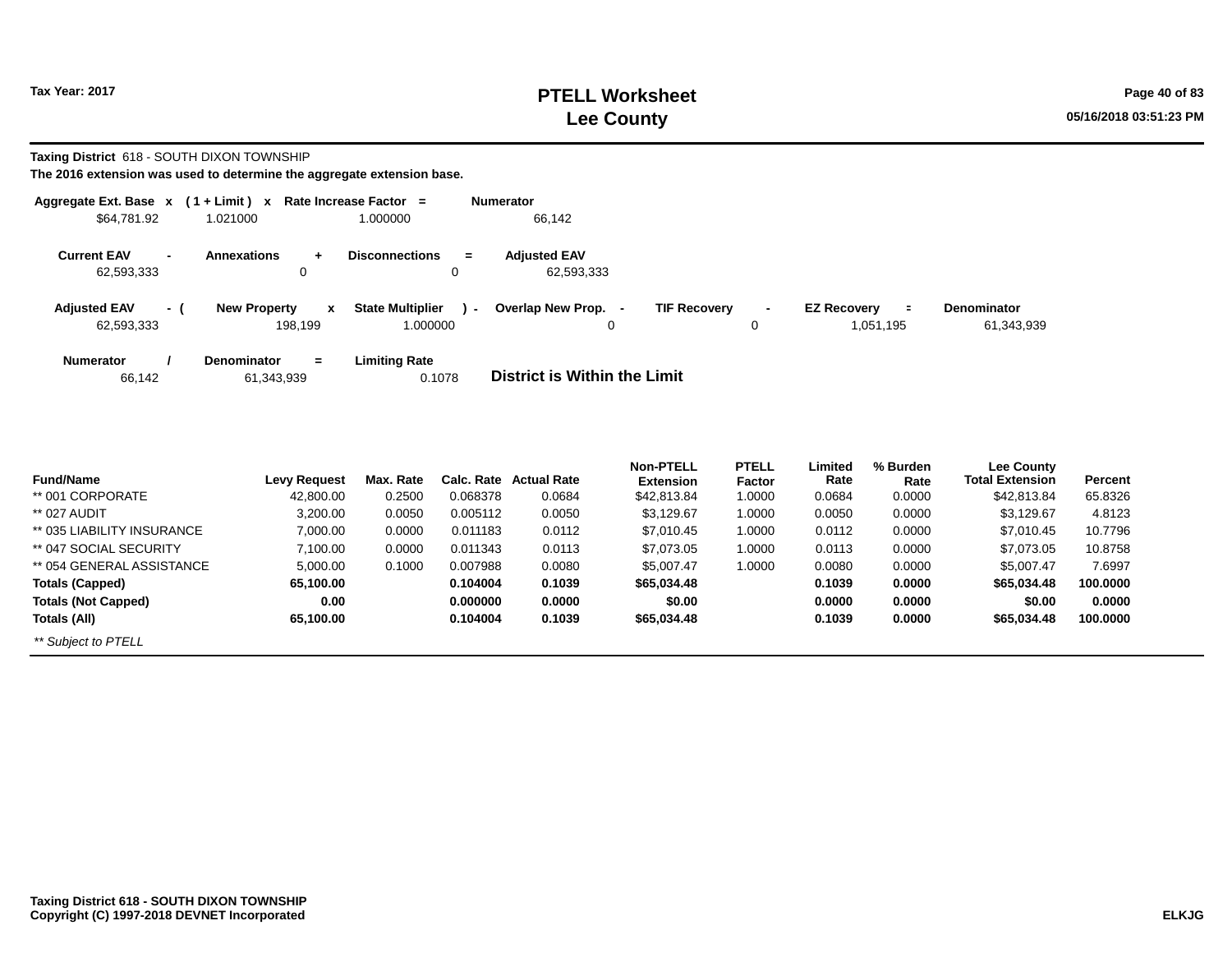# **PTELL Worksheet Tax Year: 2017 Page 41 of 83 Lee County 05/16/2018 03:51:23 PM**

| Taxing District 618RB - SOUTH DIXON TWP RD/BRIDGE<br>The 2016 extension was used to determine the aggregate extension base. |                                                    |                                     |                  |                                         |                                                    |                                  |                           |                            |                                                           |                   |
|-----------------------------------------------------------------------------------------------------------------------------|----------------------------------------------------|-------------------------------------|------------------|-----------------------------------------|----------------------------------------------------|----------------------------------|---------------------------|----------------------------|-----------------------------------------------------------|-------------------|
| Aggregate Ext. Base $x$ (1 + Limit) x Rate Increase Factor =<br>\$117,033.24                                                | 1.021000                                           | 1.000000                            | <b>Numerator</b> | 119,491                                 |                                                    |                                  |                           |                            |                                                           |                   |
| <b>Current EAV</b><br>62,593,333                                                                                            | <b>Annexations</b><br>$\ddot{+}$<br>0              | <b>Disconnections</b>               | $=$<br>0         | <b>Adjusted EAV</b><br>62,593,333       |                                                    |                                  |                           |                            |                                                           |                   |
| <b>Adjusted EAV</b><br>- (<br>62,593,333                                                                                    | <b>New Property</b><br>$\boldsymbol{x}$<br>198,199 | <b>State Multiplier</b><br>1.000000 | $\mathbf{r}$     | Overlap New Prop. -                     | <b>TIF Recovery</b><br>$\Omega$                    | $\Omega$                         | <b>EZ Recovery</b>        | $\equiv$<br>1,051,195      | <b>Denominator</b><br>61,343,939                          |                   |
| <b>Numerator</b><br>119,491                                                                                                 | Denominator<br>$=$<br>61,343,939                   | <b>Limiting Rate</b>                | 0.1948           | <b>District is Over the Limit</b>       |                                                    |                                  |                           |                            |                                                           |                   |
| <b>Limiting Rate</b>                                                                                                        | <b>Computed Rate</b><br>$=$                        | <b>Reduction Factor</b>             |                  |                                         |                                                    |                                  |                           |                            |                                                           |                   |
| 0.1948                                                                                                                      | 0.194900                                           | 0.999487                            |                  |                                         |                                                    |                                  |                           |                            |                                                           |                   |
| <b>Fund/Name</b><br>** 007 ROAD & BRIDGE                                                                                    | <b>Levy Request</b><br>8,000.00                    | Max. Rate<br>0.6600                 | 0.012781         | <b>Calc. Rate Actual Rate</b><br>0.0128 | <b>Non-PTELL</b><br><b>Extension</b><br>\$8,011.95 | <b>PTELL</b><br>Factor<br>0.9995 | Limited<br>Rate<br>0.0128 | % Burden<br>Rate<br>0.0000 | <b>Lee County</b><br><b>Total Extension</b><br>\$8,011.95 | Percent<br>6.5709 |
| ** 009 PERMANENT ROAD                                                                                                       | 84,000.00                                          | 0.2500                              | 0.134200         | 0.1342                                  | \$84,000.25                                        | 0.9995                           | 0.1341                    | 0.0000                     | \$83,937.66                                               | 68.8398           |
| ** 010 EQUIPMENT & BUILDING                                                                                                 | 30,000.00                                          | 0.1000                              | 0.047928         | 0.0479                                  | \$29,982.21                                        | 0.9995                           | 0.0479                    | 0.0000                     | \$29,982.21                                               | 24.5893           |
| <b>Totals (Capped)</b>                                                                                                      | 122,000.00                                         |                                     | 0.194909         | 0.1949                                  | \$121,994.41                                       |                                  | 0.1948                    | 0.0000                     | \$121,931.82                                              | 100.0000          |
| <b>Totals (Not Capped)</b>                                                                                                  | 0.00                                               |                                     | 0.000000         | 0.0000                                  | \$0.00                                             |                                  | 0.0000                    | 0.0000                     | \$0.00                                                    | 0.0000            |
| Totals (All)                                                                                                                | 122,000.00                                         |                                     | 0.194909         | 0.1949                                  | \$121,994.41                                       |                                  | 0.1948                    | 0.0000                     | \$121,931.82                                              | 100,0000          |
| ** Subject to PTELL                                                                                                         |                                                    |                                     |                  |                                         |                                                    |                                  |                           |                            |                                                           |                   |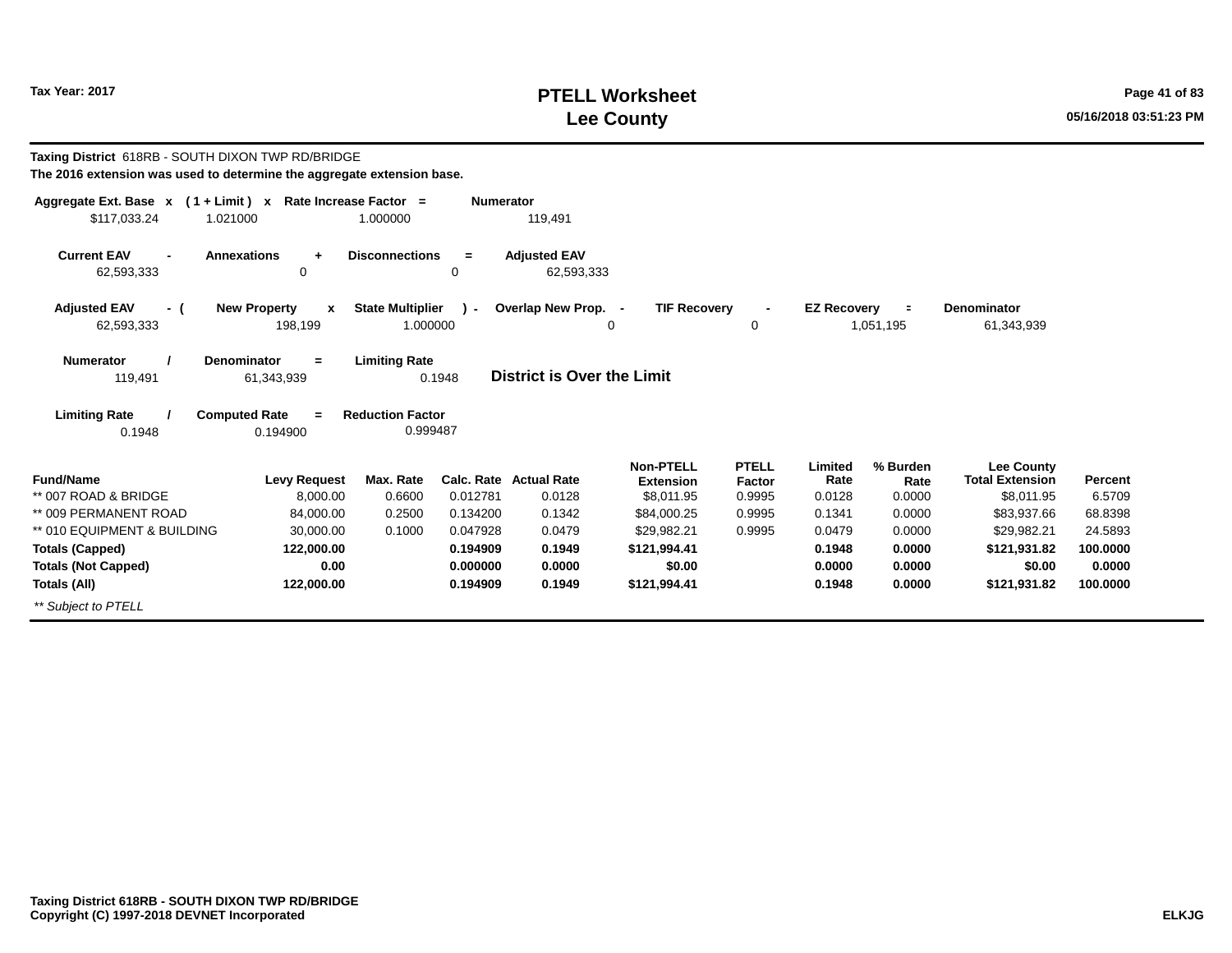# **PTELL Worksheet Tax Year: 2017 Page 42 of 83 Lee County 05/16/2018 03:51:23 PM**

**Taxing District** 619 - SUBLETTE TOWNSHIP

| Aggregate Ext. Base $x$ (1 + Limit) $x$              | Rate Increase Factor =              |                                          | <b>Numerator</b>                  |                           |                  |                    |                  |                           |                    |
|------------------------------------------------------|-------------------------------------|------------------------------------------|-----------------------------------|---------------------------|------------------|--------------------|------------------|---------------------------|--------------------|
| \$47,903.64<br>1.021000                              |                                     | 1.000000                                 | 48,910                            |                           |                  |                    |                  |                           |                    |
| <b>Current EAV</b>                                   | <b>Annexations</b><br>$\ddot{}$     | <b>Disconnections</b><br>$=$             | <b>Adjusted EAV</b>               |                           |                  |                    |                  |                           |                    |
| 29,301,283                                           | 0                                   | 0                                        | 29,301,283                        |                           |                  |                    |                  |                           |                    |
| <b>Adjusted EAV</b><br>- (                           | <b>New Property</b><br>$\mathbf{x}$ | <b>State Multiplier</b><br>$\mathbf{r}$  | Overlap New Prop. -               | <b>TIF Recovery</b>       | $\blacksquare$   | <b>EZ Recovery</b> | $\equiv$         | <b>Denominator</b>        |                    |
| 29,301,283                                           | 93,106                              | 1.000000                                 |                                   | 0                         | 0                |                    | 0                | 29,208,177                |                    |
| <b>Numerator</b>                                     | <b>Denominator</b><br>$=$           | <b>Limiting Rate</b>                     |                                   |                           |                  |                    |                  |                           |                    |
| 48,910                                               | 29,208,177                          | 0.1675                                   | <b>District is Over the Limit</b> |                           |                  |                    |                  |                           |                    |
| <b>Limiting Rate</b>                                 | <b>Computed Rate</b><br>$=$         | <b>Reduction Factor</b>                  |                                   |                           |                  |                    |                  |                           |                    |
| 0.1675                                               | 0.190600                            | 0.878804                                 |                                   |                           |                  |                    |                  |                           |                    |
|                                                      |                                     |                                          |                                   | <b>Non-PTELL</b>          | <b>PTELL</b>     | Limited            | % Burden         | <b>Lee County</b>         |                    |
| <b>Fund/Name</b><br>** 001 CORPORATE                 | <b>Levy Request</b>                 | Max. Rate                                | Calc. Rate Actual Rate            | <b>Extension</b>          | Factor           | Rate               | Rate             | <b>Total Extension</b>    | Percent            |
| ** 019 COMMUNITY BLDG                                | 45,080.00<br>9,780.00               | 0.3000<br>0.153850<br>0.033377<br>0.1000 | 0.1538<br>0.0334                  | \$45,065.37<br>\$9,786.63 | 0.8788<br>0.8788 | 0.1351<br>0.0294   | 0.0000<br>0.0000 | \$39,586.03<br>\$8,614.58 | 80.6568<br>17.5522 |
| ** 054 GENERAL ASSISTANCE                            | 1,000.00                            | 0.0000<br>0.003413                       | 0.0034                            | \$996.24                  | 0.8788           | 0.0030             | 0.0000           | \$879.04                  | 1.7910             |
|                                                      | 55,860.00                           | 0.190640                                 | 0.1906                            | \$55,848.24               |                  | 0.1675             | 0.0000           | \$49,079.65               | 100.0000           |
| <b>Totals (Capped)</b><br><b>Totals (Not Capped)</b> | 0.00                                | 0.000000                                 | 0.0000                            | \$0.00                    |                  | 0.0000             | 0.0000           | \$0.00                    | 0.0000             |
| Totals (All)                                         | 55,860.00                           | 0.190640                                 | 0.1906                            | \$55,848.24               |                  | 0.1675             | 0.0000           | \$49,079.65               | 100.0000           |
|                                                      |                                     |                                          |                                   |                           |                  |                    |                  |                           |                    |
| ** Subject to PTELL                                  |                                     |                                          |                                   |                           |                  |                    |                  |                           |                    |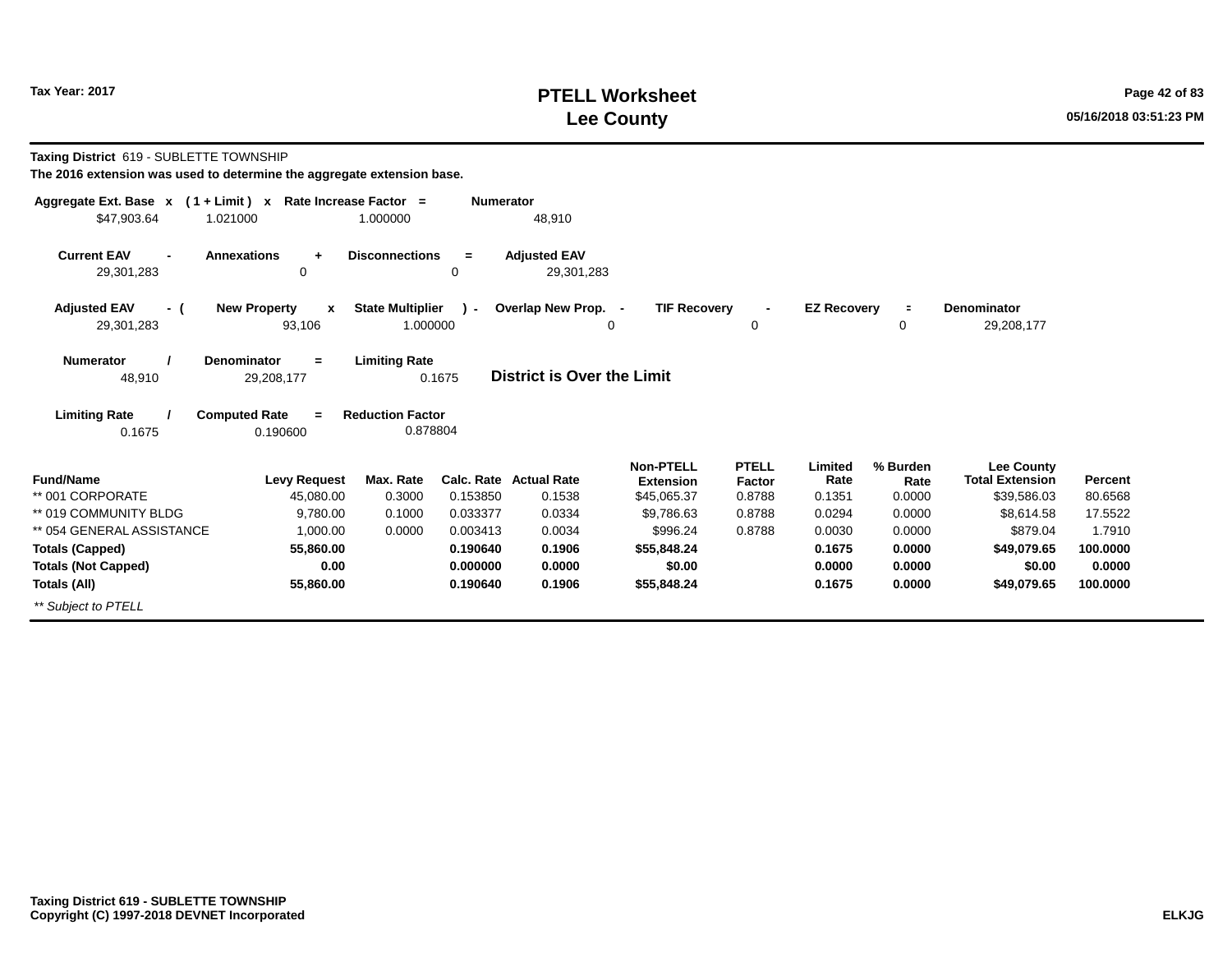# **PTELL Worksheet Tax Year: 2017 Page 43 of 83 Lee County 05/16/2018 03:51:23 PM**

| Taxing District 619RB - SUBLETTE TWP ROAD/BRIDGE<br>The 2016 extension was used to determine the aggregate extension base. |                                               |                                     |                  |                                         |                                                     |                                  |                           |                            |                                                            |                           |
|----------------------------------------------------------------------------------------------------------------------------|-----------------------------------------------|-------------------------------------|------------------|-----------------------------------------|-----------------------------------------------------|----------------------------------|---------------------------|----------------------------|------------------------------------------------------------|---------------------------|
| Aggregate Ext. Base $x$ (1 + Limit) x Rate Increase Factor =<br>\$101,845.56<br>1.021000                                   |                                               | 1.000000                            | <b>Numerator</b> | 103,984                                 |                                                     |                                  |                           |                            |                                                            |                           |
| <b>Current EAV</b><br>29,301,283                                                                                           | <b>Annexations</b><br>÷<br>0                  | <b>Disconnections</b>               | $=$<br>0         | <b>Adjusted EAV</b><br>29,301,283       |                                                     |                                  |                           |                            |                                                            |                           |
| <b>Adjusted EAV</b><br>- (<br>29,301,283                                                                                   | <b>New Property</b><br>$\mathbf{x}$<br>93,106 | <b>State Multiplier</b><br>1.000000 | $\mathbf{r}$     | Overlap New Prop. -                     | <b>TIF Recovery</b><br>$\mathbf 0$                  | $\blacksquare$<br>0              | <b>EZ Recoverv</b>        | $\equiv$<br>0              | <b>Denominator</b><br>29,208,177                           |                           |
| <b>Numerator</b><br>103,984                                                                                                | <b>Denominator</b><br>$=$<br>29,208,177       | <b>Limiting Rate</b>                | 0.3560           | <b>District is Over the Limit</b>       |                                                     |                                  |                           |                            |                                                            |                           |
| <b>Limiting Rate</b>                                                                                                       | <b>Computed Rate</b><br>$=$                   | <b>Reduction Factor</b>             |                  |                                         |                                                     |                                  |                           |                            |                                                            |                           |
| 0.3560                                                                                                                     | 0.370200                                      | 0.961642                            |                  |                                         |                                                     |                                  |                           |                            |                                                            |                           |
| <b>Fund/Name</b><br>** 007 ROAD & BRIDGE                                                                                   | <b>Levy Request</b><br>97,500.00              | Max. Rate<br>0.6600                 | 0.332750         | <b>Calc. Rate Actual Rate</b><br>0.3327 | <b>Non-PTELL</b><br><b>Extension</b><br>\$97,485.37 | <b>PTELL</b><br>Factor<br>0.9616 | Limited<br>Rate<br>0.3199 | % Burden<br>Rate<br>0.0000 | <b>Lee County</b><br><b>Total Extension</b><br>\$93,734.80 | <b>Percent</b><br>89.8596 |
| ** 008 BRIDGE JOINT W/ COUNT                                                                                               | 0.00                                          | 0.2500                              | 0.000000         | 0.0000                                  | \$0.00                                              | 1.0000                           | 0.0000                    | 0.0000                     | \$0.00                                                     | 0.0000                    |
| ** 010 EQUIPMENT & BUILDING                                                                                                | 11,000.00                                     | 0.1000                              | 0.037541         | 0.0375                                  | \$10,987.98                                         | 0.9616                           | 0.0361                    | 0.0000                     | \$10,577.76                                                | 10.1404                   |
| <b>Totals (Capped)</b>                                                                                                     | 108,500.00                                    |                                     | 0.370291         | 0.3702                                  | \$108,473.35                                        |                                  | 0.3560                    | 0.0000                     | \$104,312.56                                               | 100.0000                  |
| <b>Totals (Not Capped)</b>                                                                                                 | 0.00                                          |                                     | 0.000000         | 0.0000                                  | \$0.00                                              |                                  | 0.0000                    | 0.0000                     | \$0.00                                                     | 0.0000                    |
| Totals (All)                                                                                                               | 108,500.00                                    |                                     | 0.370291         | 0.3702                                  | \$108,473.35                                        |                                  | 0.3560                    | 0.0000                     | \$104,312.56                                               | 100,0000                  |
| ** Subject to PTELL                                                                                                        |                                               |                                     |                  |                                         |                                                     |                                  |                           |                            |                                                            |                           |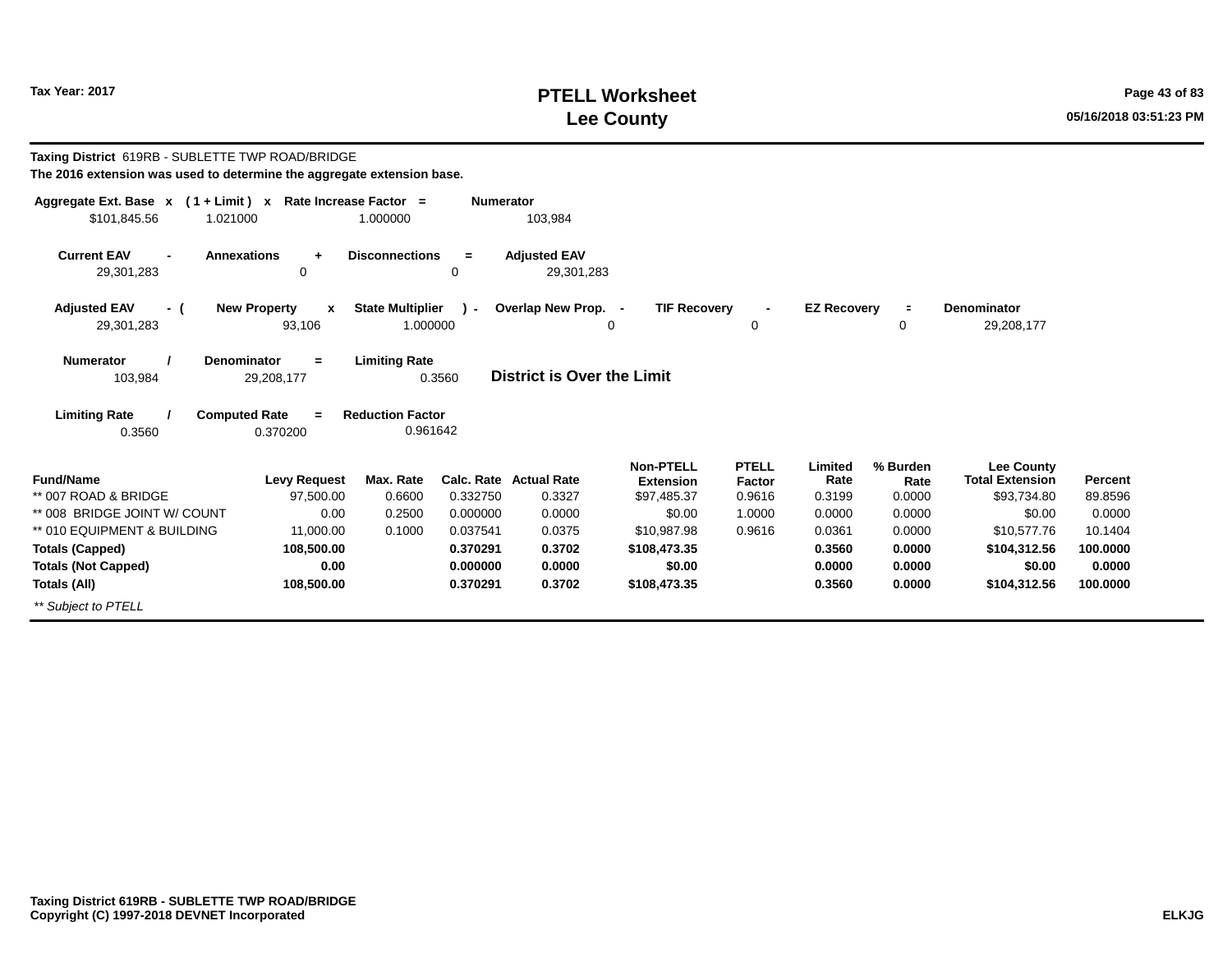# **PTELL Worksheet Tax Year: 2017 Page 44 of 83 Lee County 05/16/2018 03:51:23 PM**

**Taxing District** 620 - VIOLA TOWNSHIP

| Aggregate Ext. Base $x$ (1 + Limit) x Rate Increase Factor = |                                               |                                     | <b>Numerator</b> |                                   |                                      |                        |                    |                  |                                             |          |
|--------------------------------------------------------------|-----------------------------------------------|-------------------------------------|------------------|-----------------------------------|--------------------------------------|------------------------|--------------------|------------------|---------------------------------------------|----------|
| \$43,162.90                                                  | 1.021000                                      | 1.000000                            |                  | 44,069                            |                                      |                        |                    |                  |                                             |          |
| <b>Current EAV</b><br>15,366,796                             | <b>Annexations</b><br>$\ddot{}$<br>0          | <b>Disconnections</b>               | $\equiv$<br>0    | <b>Adjusted EAV</b><br>15,366,796 |                                      |                        |                    |                  |                                             |          |
| <b>Adjusted EAV</b><br>- (<br>15,366,796                     | <b>New Property</b><br>$\mathbf{x}$<br>47,672 | <b>State Multiplier</b><br>1.000000 | $\lambda$ -      | Overlap New Prop. -<br>0          | <b>TIF Recovery</b>                  | 0                      | <b>EZ Recovery</b> | $\equiv$<br>0    | <b>Denominator</b><br>15,319,124            |          |
| <b>Numerator</b><br>44,069                                   | Denominator<br>$=$<br>15,319,124              | <b>Limiting Rate</b>                | 0.2877           | <b>District is Over the Limit</b> |                                      |                        |                    |                  |                                             |          |
| <b>Limiting Rate</b><br>0.2877                               | <b>Computed Rate</b><br>$=$<br>0.294800       | <b>Reduction Factor</b><br>0.975916 |                  |                                   |                                      |                        |                    |                  |                                             |          |
| <b>Fund/Name</b>                                             | <b>Levy Request</b>                           | Max. Rate                           |                  | Calc. Rate Actual Rate            | <b>Non-PTELL</b><br><b>Extension</b> | <b>PTELL</b><br>Factor | Limited<br>Rate    | % Burden<br>Rate | <b>Lee County</b><br><b>Total Extension</b> | Percent  |
| ** 001 CORPORATE                                             | 45,300.00                                     | 0.4400                              | 0.294791         | 0.2948                            | \$45,301.31                          | 0.9759                 | 0.2877             | 0.0000           | \$44,210.27                                 | 100.0000 |
| ** 054 GENERAL ASSISTANCE                                    | 0.00                                          | 0.1000                              | 0.000000         | 0.0000                            | \$0.00                               | 1.0000                 | 0.0000             | 0.0000           | \$0.00                                      | 0.0000   |
| <b>Totals (Capped)</b>                                       | 45,300.00                                     |                                     | 0.294791         | 0.2948                            | \$45,301.31                          |                        | 0.2877             | 0.0000           | \$44,210.27                                 | 100.0000 |
| <b>Totals (Not Capped)</b>                                   | 0.00                                          |                                     | 0.000000         | 0.0000                            | \$0.00                               |                        | 0.0000             | 0.0000           | \$0.00                                      | 0.0000   |
| Totals (All)                                                 | 45,300.00                                     |                                     | 0.294791         | 0.2948                            | \$45,301.31                          |                        | 0.2877             | 0.0000           | \$44,210.27                                 | 100.0000 |
| ** Subject to PTELL                                          |                                               |                                     |                  |                                   |                                      |                        |                    |                  |                                             |          |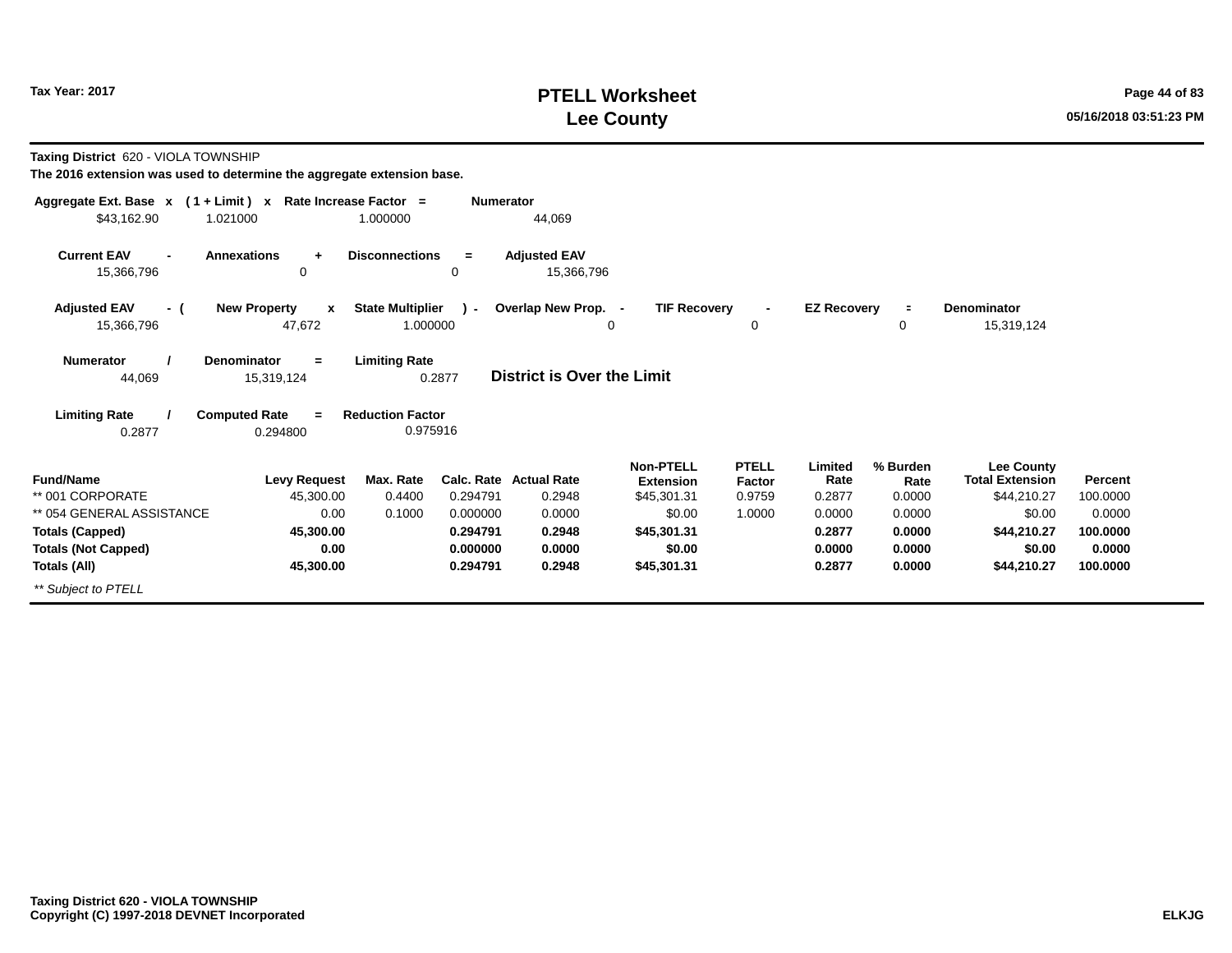# **PTELL Worksheet Tax Year: 2017 Page 45 of 83 Lee County 05/16/2018 03:51:23 PM**

| Taxing District 620RB - VIOLA TWP ROAD/BRIDGE<br>The 2016 extension was used to determine the aggregate extension base. |                                                                   |                                                             |                  |                                   |                                 |                  |                    |                |                                             |                           |
|-------------------------------------------------------------------------------------------------------------------------|-------------------------------------------------------------------|-------------------------------------------------------------|------------------|-----------------------------------|---------------------------------|------------------|--------------------|----------------|---------------------------------------------|---------------------------|
| Aggregate Ext. Base $x$ (1 + Limit) x Rate Increase Factor =<br>\$67,586.56<br>1.021000                                 |                                                                   | 1.000000                                                    | <b>Numerator</b> | 69,006                            |                                 |                  |                    |                |                                             |                           |
| <b>Current EAV</b><br><b>Annexations</b><br>15,366,796                                                                  | $\ddot{}$<br>0                                                    | <b>Disconnections</b>                                       | $=$<br>0         | <b>Adjusted EAV</b><br>15,366,796 |                                 |                  |                    |                |                                             |                           |
| <b>Adjusted EAV</b><br>- (                                                                                              | <b>New Property</b><br>$\boldsymbol{x}$                           | <b>State Multiplier</b>                                     | $\mathbf{r}$     | Overlap New Prop. -               | <b>TIF Recovery</b>             |                  | <b>EZ Recovery</b> | $\equiv$       | <b>Denominator</b>                          |                           |
| 15,366,796                                                                                                              | 47,672                                                            | 1.000000                                                    |                  |                                   | 0                               | 0                |                    | 0              | 15,319,124                                  |                           |
| <b>Denominator</b><br><b>Numerator</b><br>69,006<br><b>Limiting Rate</b><br>0.4505                                      | $=$<br>15,319,124<br><b>Computed Rate</b><br>$\equiv$<br>0.461700 | <b>Limiting Rate</b><br><b>Reduction Factor</b><br>0.975742 | 0.4505           | District is Over the Limit        |                                 |                  |                    |                |                                             |                           |
| <b>Fund/Name</b>                                                                                                        |                                                                   | Max. Rate                                                   |                  | <b>Calc. Rate Actual Rate</b>     | <b>Non-PTELL</b>                | <b>PTELL</b>     | Limited<br>Rate    | % Burden       | <b>Lee County</b><br><b>Total Extension</b> |                           |
| ** 007 ROAD & BRIDGE                                                                                                    | <b>Levy Request</b><br>31.830.00                                  | 0.6600                                                      | 0.207135         | 0.2071                            | <b>Extension</b><br>\$31,824.63 | Factor<br>0.9757 | 0.2021             | Rate<br>0.0000 | \$31,056.29                                 | <b>Percent</b><br>44.8613 |
| ** 008 BRIDGE JOINT W/ COUNT                                                                                            | 8.190.00                                                          | 0.2500                                                      | 0.053297         | 0.0533                            | \$8,190.50                      | 0.9757           | 0.0520             | 0.0000         | \$7,990.73                                  | 11.5427                   |
| ** 009 PERMANENT ROAD                                                                                                   | 24,760.00                                                         | 0.2500                                                      | 0.161127         | 0.1611                            | \$24,755.91                     | 0.9757           | 0.1572             | 0.0000         | \$24,156.60                                 | 34.8946                   |
| ** 010 EQUIPMENT & BUILDING                                                                                             | 6.170.00                                                          | 0.1000                                                      | 0.040152         | 0.0402                            | \$6,177.45                      | 0.9757           | 0.0392             | 0.0000         | \$6,023.78                                  | 8.7014                    |
| <b>Totals (Capped)</b>                                                                                                  | 70,950.00                                                         |                                                             | 0.461711         | 0.4617                            | \$70,948.49                     |                  | 0.4505             | 0.0000         | \$69,227.40                                 | 100.0000                  |
| <b>Totals (Not Capped)</b>                                                                                              | 0.00                                                              |                                                             | 0.000000         | 0.0000                            | \$0.00                          |                  | 0.0000             | 0.0000         | \$0.00                                      | 0.0000                    |
| Totals (All)                                                                                                            | 70,950.00                                                         |                                                             | 0.461711         | 0.4617                            | \$70,948.49                     |                  | 0.4505             | 0.0000         | \$69,227.40                                 | 100,0000                  |
| ** Subject to PTELL                                                                                                     |                                                                   |                                                             |                  |                                   |                                 |                  |                    |                |                                             |                           |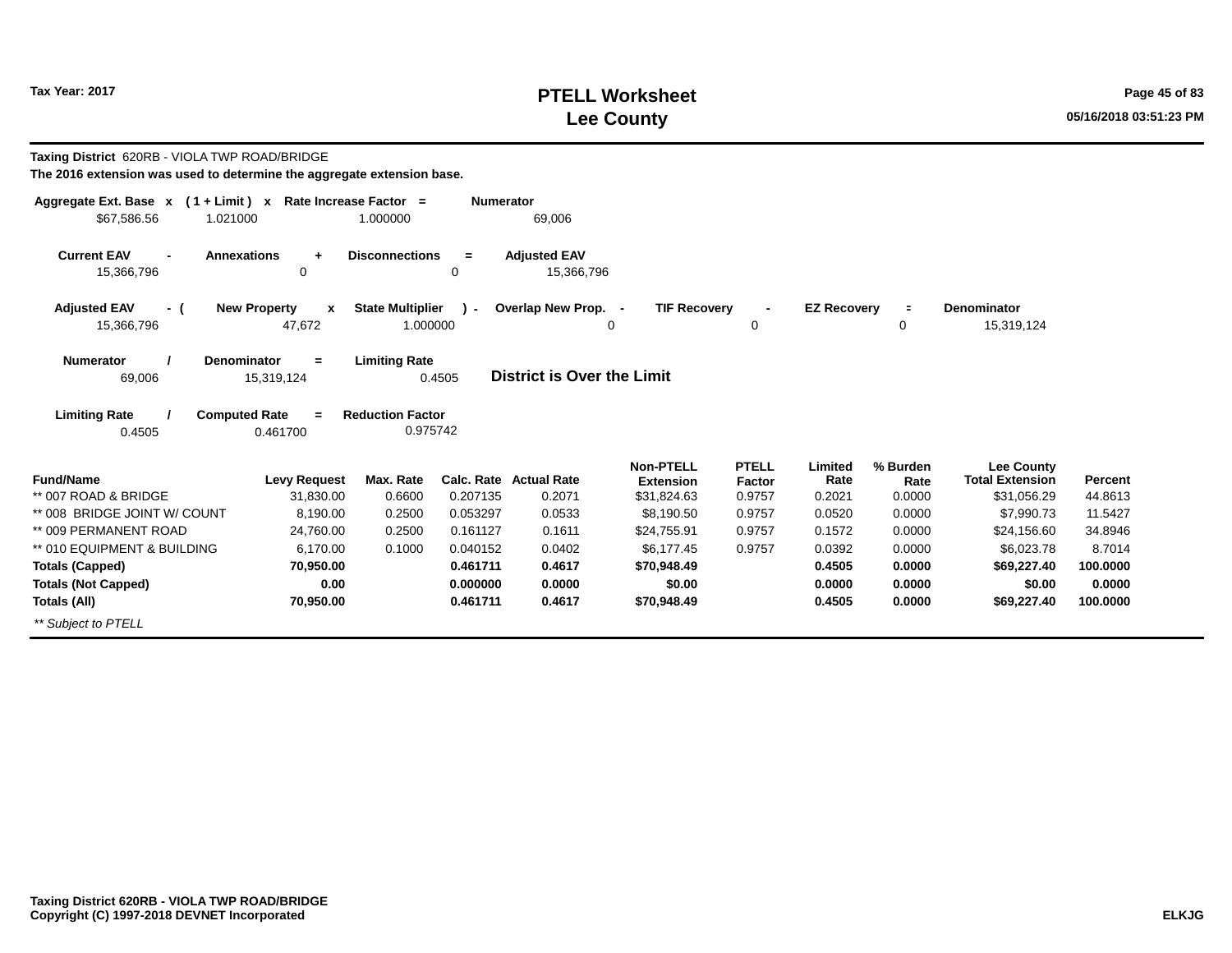# **PTELL Worksheet Tax Year: 2017 Page 46 of 83 Lee County 05/16/2018 03:51:23 PM**

| Taxing District 621 - WILLOW CREEK TOWNSHIP        |                                                                        |                                     |                  |                                   |                                      |                        |                    |                  |                                             |          |
|----------------------------------------------------|------------------------------------------------------------------------|-------------------------------------|------------------|-----------------------------------|--------------------------------------|------------------------|--------------------|------------------|---------------------------------------------|----------|
|                                                    | The 2016 extension was used to determine the aggregate extension base. |                                     |                  |                                   |                                      |                        |                    |                  |                                             |          |
|                                                    | Aggregate Ext. Base x (1+Limit) x Rate Increase Factor =               |                                     | <b>Numerator</b> |                                   |                                      |                        |                    |                  |                                             |          |
| \$47,738.17                                        | 1.021000                                                               | 1.000000                            |                  | 48,741                            |                                      |                        |                    |                  |                                             |          |
| <b>Current EAV</b><br>$\blacksquare$<br>24,852,709 | <b>Annexations</b><br>÷<br>0                                           | <b>Disconnections</b>               | $=$<br>0         | <b>Adjusted EAV</b><br>24,852,709 |                                      |                        |                    |                  |                                             |          |
| <b>Adjusted EAV</b><br>- (                         | <b>New Property</b><br>$\mathbf{x}$                                    | <b>State Multiplier</b>             | $\sim$           | Overlap New Prop. -               | <b>TIF Recovery</b>                  |                        | <b>EZ Recovery</b> | $\equiv$         | <b>Denominator</b>                          |          |
| 24,852,709                                         | 15,731                                                                 | 1.000000                            |                  |                                   | 0                                    | 0                      |                    | 0                | 24,836,978                                  |          |
| <b>Numerator</b><br>48,741                         | <b>Denominator</b><br>$=$<br>24,836,978                                | <b>Limiting Rate</b>                | 0.1962           | <b>District is Over the Limit</b> |                                      |                        |                    |                  |                                             |          |
| <b>Limiting Rate</b><br>0.1962                     | <b>Computed Rate</b><br>$\equiv$<br>0.237100                           | <b>Reduction Factor</b><br>0.827499 |                  |                                   |                                      |                        |                    |                  |                                             |          |
| <b>Fund/Name</b>                                   | <b>Levy Request</b>                                                    | Max. Rate                           | Calc. Rate       | <b>Actual Rate</b>                | <b>Non-PTELL</b><br><b>Extension</b> | <b>PTELL</b><br>Factor | Limited<br>Rate    | % Burden<br>Rate | <b>Lee County</b><br><b>Total Extension</b> | Percent  |
| ** 001 CORPORATE                                   | 58,936.00                                                              | 0.3500                              | 0.237141         | 0.2371                            | \$58,925.77                          | 0.8275                 | 0.1962             | 0.0000           | \$48,761.02                                 | 100.0000 |
| <b>Totals (Capped)</b>                             | 58,936.00                                                              |                                     | 0.237141         | 0.2371                            | \$58,925.77                          |                        | 0.1962             | 0.0000           | \$48,761.02                                 | 100.0000 |
| <b>Totals (Not Capped)</b>                         | 0.00                                                                   |                                     | 0.000000         | 0.0000                            | \$0.00                               |                        | 0.0000             | 0.0000           | \$0.00                                      | 0.0000   |
| Totals (All)                                       | 58,936.00                                                              |                                     | 0.237141         | 0.2371                            | \$58,925.77                          |                        | 0.1962             | 0.0000           | \$48,761.02                                 | 100.0000 |
| ** Subject to PTELL                                |                                                                        |                                     |                  |                                   |                                      |                        |                    |                  |                                             |          |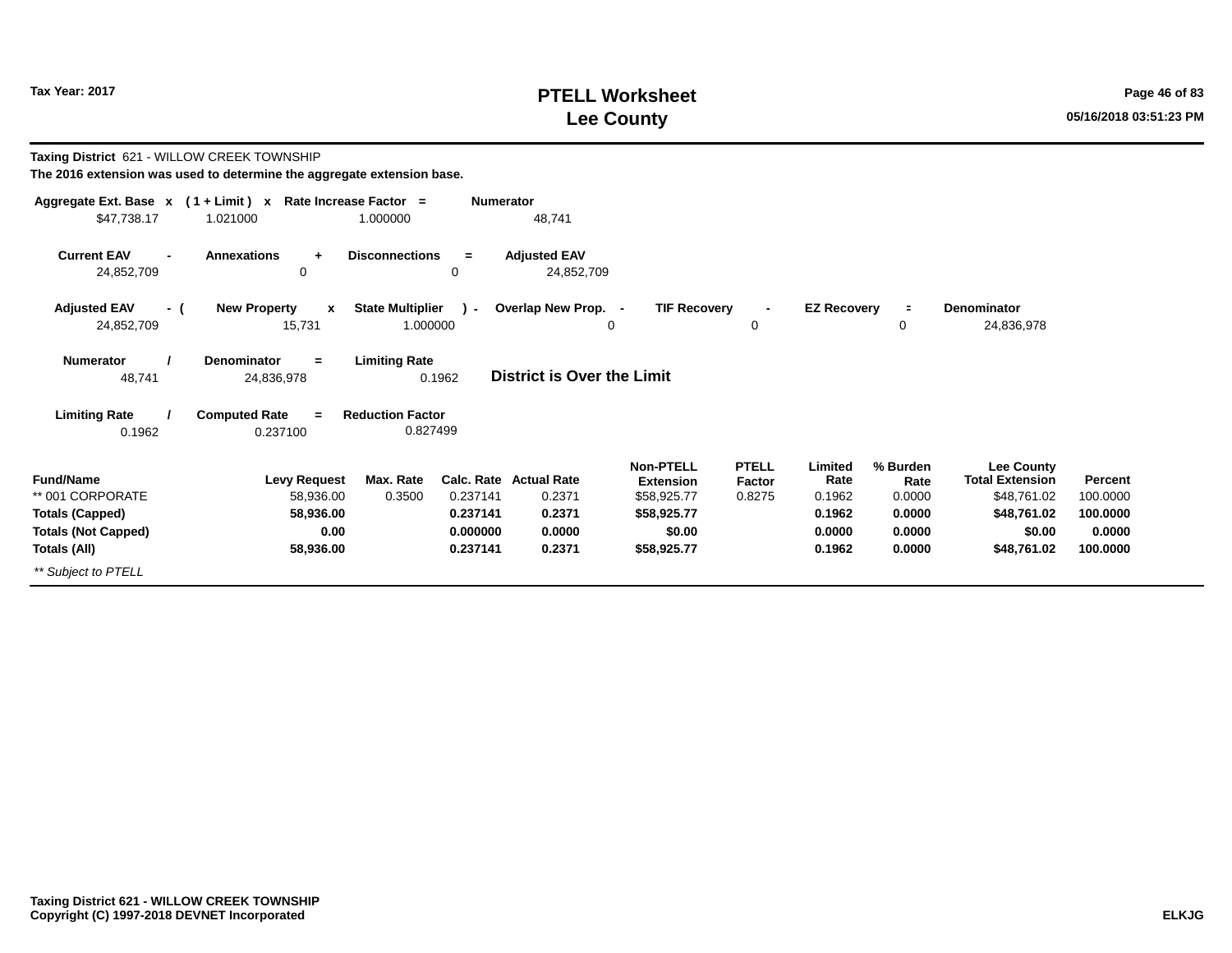# **PTELL Worksheet Tax Year: 2017 Page 47 of 83 Lee County 05/16/2018 03:51:23 PM**

| Taxing District 621RB - WILLOW CRK TWP RD/BRIDGE<br>The 2016 extension was used to determine the aggregate extension base. |                          |                                     |                  |                                   |                                      |                        |                    |                  |                                             |          |
|----------------------------------------------------------------------------------------------------------------------------|--------------------------|-------------------------------------|------------------|-----------------------------------|--------------------------------------|------------------------|--------------------|------------------|---------------------------------------------|----------|
| Aggregate Ext. Base x (1+Limit) x Rate Increase Factor =                                                                   |                          |                                     | <b>Numerator</b> |                                   |                                      |                        |                    |                  |                                             |          |
| \$129,546.93<br>1.021000                                                                                                   |                          | 1.000000                            |                  | 132,267                           |                                      |                        |                    |                  |                                             |          |
| <b>Current EAV</b><br><b>Annexations</b><br>24,852,709                                                                     | $\ddot{}$<br>0           | <b>Disconnections</b>               | $=$<br>0         | <b>Adjusted EAV</b><br>24,852,709 |                                      |                        |                    |                  |                                             |          |
| <b>Adjusted EAV</b><br>- (                                                                                                 | <b>New Property</b><br>X | <b>State Multiplier</b>             | ι.               | Overlap New Prop. -               | <b>TIF Recovery</b>                  |                        | <b>EZ Recovery</b> | $\blacksquare$   | <b>Denominator</b>                          |          |
| 24,852,709                                                                                                                 | 15,731                   | 1.000000                            |                  |                                   | 0                                    | 0                      |                    | 0                | 24,836,978                                  |          |
| Denominator<br><b>Numerator</b><br>132,267                                                                                 | $=$<br>24,836,978        | <b>Limiting Rate</b>                | 0.5325           | District is Over the Limit        |                                      |                        |                    |                  |                                             |          |
| <b>Limiting Rate</b><br><b>Computed Rate</b><br>0.5325                                                                     | 0.643800                 | <b>Reduction Factor</b><br>0.827120 |                  |                                   |                                      |                        |                    |                  |                                             |          |
| <b>Fund/Name</b>                                                                                                           | <b>Levy Request</b>      | Max. Rate                           |                  | <b>Calc. Rate Actual Rate</b>     | <b>Non-PTELL</b><br><b>Extension</b> | <b>PTELL</b><br>Factor | Limited<br>Rate    | % Burden<br>Rate | <b>Lee County</b><br><b>Total Extension</b> | Percent  |
| ** 007 ROAD & BRIDGE                                                                                                       | 86,289.00                | 0.6600                              | 0.347202         | 0.3472                            | \$86,288.61                          | 0.8271                 | 0.2871             | 0.0000           | \$71,352.13                                 | 53.9155  |
| ** 008 BRIDGE JOINT W/ COUNT                                                                                               | 12,974.00                | 0.2500                              | 0.052204         | 0.0522                            | \$12,973.11                          | 0.8271                 | 0.0432             | 0.0000           | \$10,736.37                                 | 8.1127   |
| ** 009 PERMANENT ROAD                                                                                                      | 51,645.00                | 0.2500                              | 0.207804         | 0.2078                            | \$51,643.93                          | 0.8271                 | 0.1719             | 0.0000           | \$42,721.81                                 | 32.2817  |
| ** 010 EQUIPMENT & BUILDING                                                                                                | 9,093.00                 | 0.1000                              | 0.036588         | 0.0366                            | \$9,096.09                           | 0.8271                 | 0.0303             | 0.0000           | \$7,530.37                                  | 5.6901   |
| <b>Totals (Capped)</b>                                                                                                     | 160,001.00               |                                     | 0.643798         | 0.6438                            | \$160,001.74                         |                        | 0.5325             | 0.0000           | \$132,340.68                                | 100.0000 |
| <b>Totals (Not Capped)</b>                                                                                                 | 0.00                     |                                     | 0.000000         | 0.0000                            | \$0.00                               |                        | 0.0000             | 0.0000           | \$0.00                                      | 0.0000   |
| Totals (All)                                                                                                               | 160,001.00               |                                     | 0.643798         | 0.6438                            | \$160,001.74                         |                        | 0.5325             | 0.0000           | \$132,340.68                                | 100.0000 |
| ** Subiect to PTELL                                                                                                        |                          |                                     |                  |                                   |                                      |                        |                    |                  |                                             |          |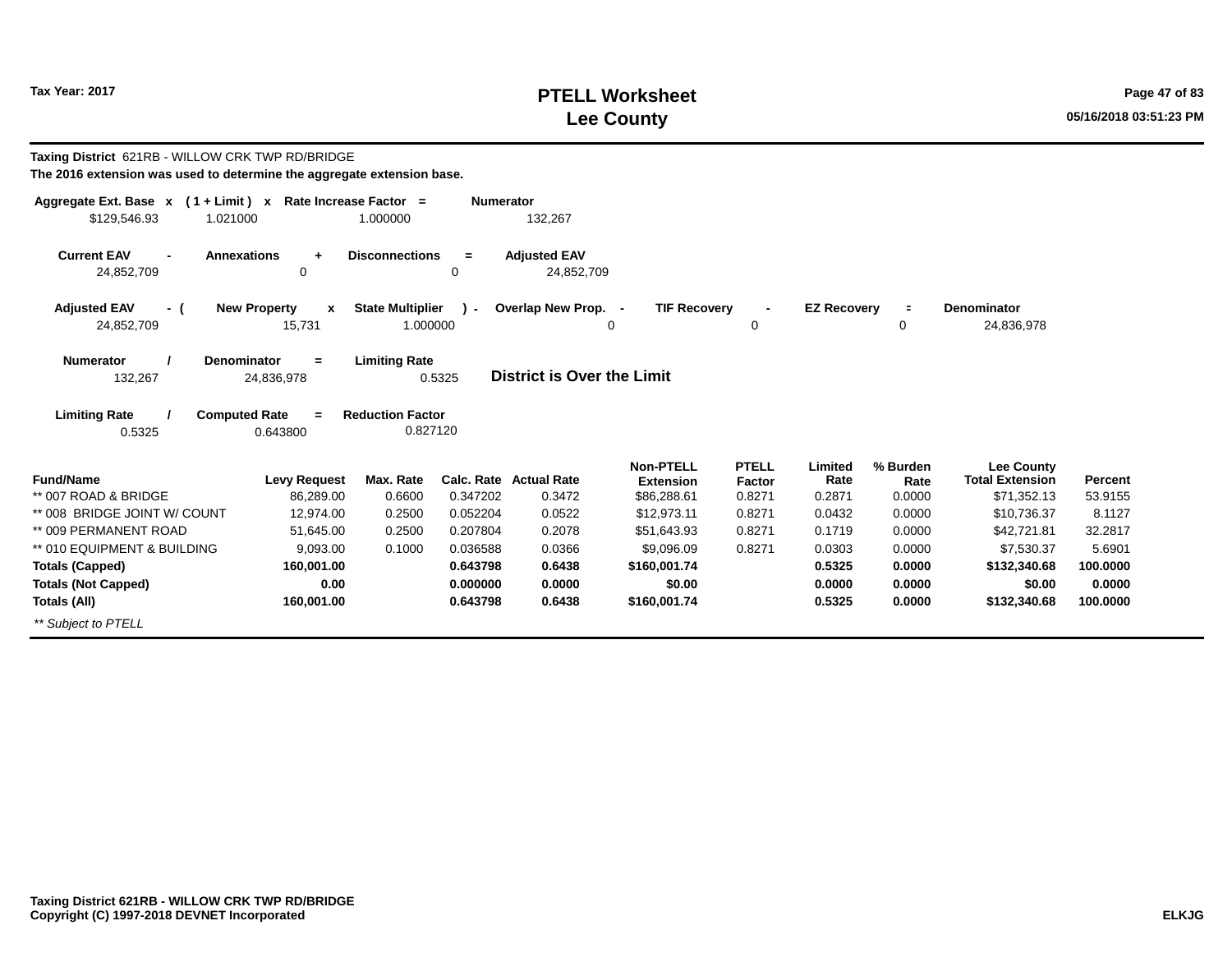**Taxing District** 622 - WYOMING TOWNSHIP

| Aggregate Ext. Base $x$ (1 + Limit) $x$ |                          |                                               | Rate Increase Factor =                        | <b>Numerator</b>                                                                                                                              |
|-----------------------------------------|--------------------------|-----------------------------------------------|-----------------------------------------------|-----------------------------------------------------------------------------------------------------------------------------------------------|
| \$146,256.70                            |                          | 1.021000                                      | 1.000000                                      | 149.328                                                                                                                                       |
| <b>Current EAV</b><br>25.928.470        | $\overline{\phantom{0}}$ | <b>Annexations</b><br>$+$<br>0                | <b>Disconnections</b><br>$\equiv$<br>0        | <b>Adiusted EAV</b><br>25,928,470                                                                                                             |
| <b>Adjusted EAV</b><br>25,928,470       | - (                      | <b>New Property</b><br>$\mathbf{x}$<br>93.603 | <b>State Multiplier</b><br>$\sim$<br>1.000000 | Overlap New Prop. -<br><b>TIF Recovery</b><br><b>EZ Recovery</b><br><b>Denominator</b><br>$\blacksquare$<br>$\blacksquare$<br>25,834,867<br>0 |
| <b>Numerator</b><br>149,328             |                          | <b>Denominator</b><br>$=$<br>25,834,867       | <b>Limiting Rate</b><br>0.5780                | District is Within the Limit                                                                                                                  |

| <b>Fund/Name</b>           | <b>Levy Request</b> | Max. Rate | Calc. Rate | <b>Actual Rate</b> | <b>Non-PTELL</b><br><b>Extension</b> | <b>PTELL</b><br>Factor | Limited<br>Rate | % Burden<br>Rate | <b>Lee County</b><br><b>Total Extension</b> | Percent  |
|----------------------------|---------------------|-----------|------------|--------------------|--------------------------------------|------------------------|-----------------|------------------|---------------------------------------------|----------|
| ** 001 CORPORATE           | 86.000.00           | 0.3400    | 0.331682   | 0.3317             | \$86,004.73                          | 1.0000                 | 0.3317          | 0.0000           | \$86,004.73                                 | 59.0634  |
|                            |                     |           |            |                    |                                      |                        |                 |                  |                                             |          |
| ** 005 IMRF                | 10.000.00           | 0.0000    | 0.038568   | 0.0386             | \$10,008.39                          | 1.0000                 | 0.0386          | 0.0000           | \$10,008.39                                 | 6.8732   |
| ** 017 CEMETERY            | 38,000,00           | 0.2000    | 0.146557   | 0.1466             | \$38,011.14                          | 1.0000                 | 0.1466          | 0.0000           | \$38,011.14                                 | 26.1040  |
| ** 035 LIABILITY INS       | 4.000.00            | 0.0000    | 0.015427   | 0.0154             | \$3,992.98                           | 1.0000                 | 0.0154          | 0.0000           | \$3,992.98                                  | 2.7422   |
| ** 047 SOCIAL SECURITY     | 7.500.00            | 0.0000    | 0.028926   | 0.0289             | \$7,493.33                           | 1.0000                 | 0.0289          | 0.0000           | \$7.493.33                                  | 5.1460   |
| ** 054 GENERAL ASSISTANCE  | 100.00              | 0.1000    | 0.000386   | 0.0004             | \$103.71                             | 1.0000                 | 0.0004          | 0.0000           | \$103.71                                    | 0.0712   |
| <b>Totals (Capped)</b>     | 145.600.00          |           | 0.561546   | 0.5616             | \$145,614,28                         |                        | 0.5616          | 0.0000           | \$145,614.28                                | 100,0000 |
| <b>Totals (Not Capped)</b> | 0.00                |           | 0.000000   | 0.0000             | \$0.00                               |                        | 0.0000          | 0.0000           | \$0.00                                      | 0.0000   |
| Totals (All)               | 145.600.00          |           | 0.561546   | 0.5616             | \$145,614.28                         |                        | 0.5616          | 0.0000           | \$145,614.28                                | 100,0000 |
| ** Subject to PTELL        |                     |           |            |                    |                                      |                        |                 |                  |                                             |          |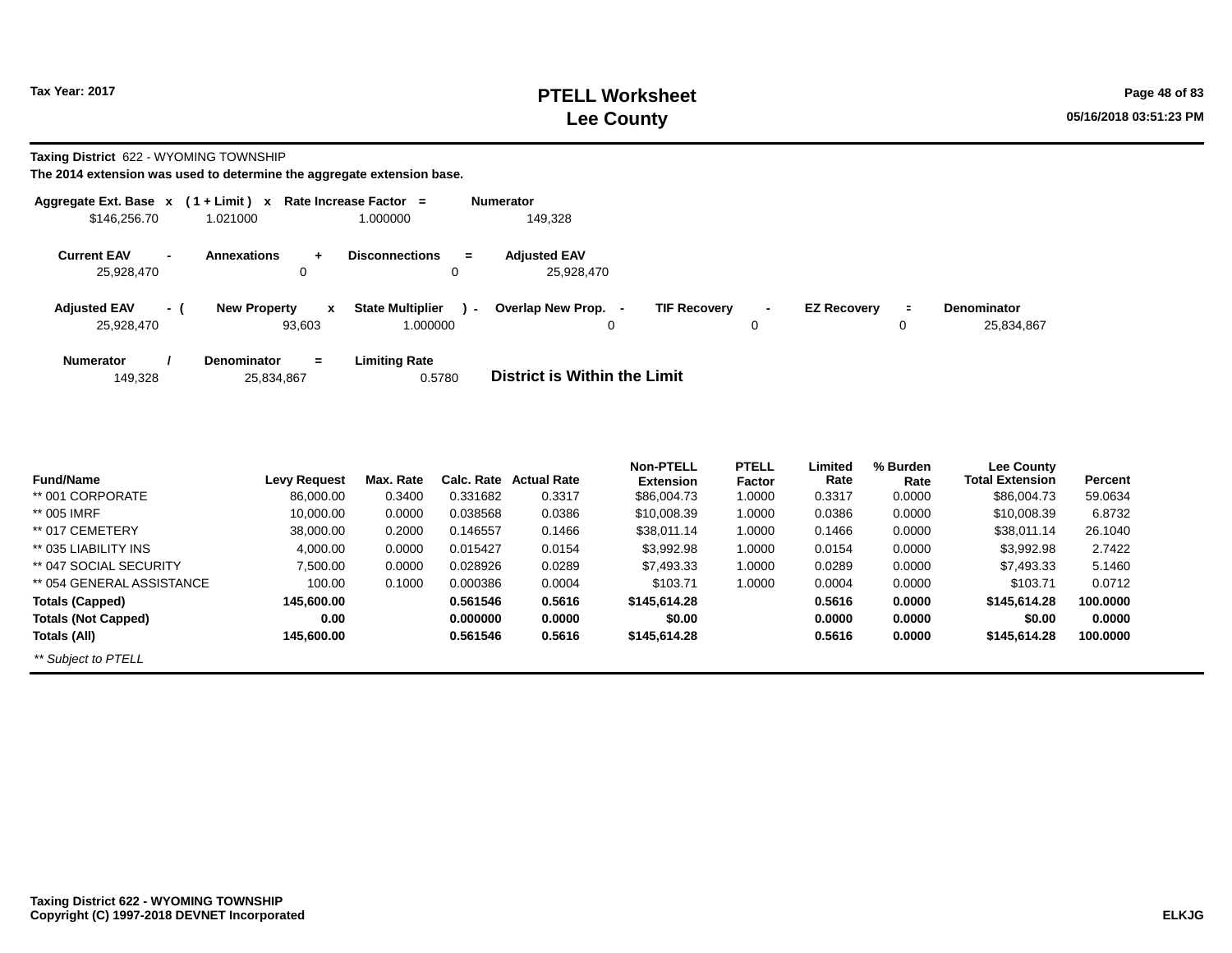# **PTELL Worksheet Tax Year: 2017 Page 49 of 83 Lee County 05/16/2018 03:51:23 PM**

| Taxing District 622RB - WYOMING TWP ROAD/BRIDGE<br>The 2016 extension was used to determine the aggregate extension base. |                                                                   |                                                             |                  |                                   |                                      |                        |                    |                  |                                             |          |
|---------------------------------------------------------------------------------------------------------------------------|-------------------------------------------------------------------|-------------------------------------------------------------|------------------|-----------------------------------|--------------------------------------|------------------------|--------------------|------------------|---------------------------------------------|----------|
| Aggregate Ext. Base $x$ (1 + Limit) x Rate Increase Factor =<br>\$127,307.61<br>1.021000                                  |                                                                   | 1.000000                                                    | <b>Numerator</b> | 129,981                           |                                      |                        |                    |                  |                                             |          |
| <b>Current EAV</b><br><b>Annexations</b><br>25,928,470                                                                    | $\ddot{}$<br>0                                                    | <b>Disconnections</b>                                       | $=$<br>0         | <b>Adjusted EAV</b><br>25,928,470 |                                      |                        |                    |                  |                                             |          |
| <b>Adjusted EAV</b><br>- (                                                                                                | <b>New Property</b><br>$\boldsymbol{x}$                           | <b>State Multiplier</b>                                     | $\mathbf{r}$     | Overlap New Prop. -               | <b>TIF Recovery</b>                  |                        | <b>EZ Recovery</b> | $\equiv$         | <b>Denominator</b>                          |          |
| 25,928,470                                                                                                                | 93,603                                                            | 1.000000                                                    |                  | 0                                 |                                      | 0                      |                    | 0                | 25,834,867                                  |          |
| Numerator<br><b>Denominator</b><br>129,981<br><b>Limiting Rate</b><br>0.5031                                              | $=$<br>25,834,867<br><b>Computed Rate</b><br>$\equiv$<br>0.512900 | <b>Limiting Rate</b><br><b>Reduction Factor</b><br>0.980893 | 0.5031           | District is Over the Limit        |                                      |                        |                    |                  |                                             |          |
| <b>Fund/Name</b>                                                                                                          | <b>Levy Request</b>                                               | Max. Rate                                                   |                  | <b>Calc. Rate Actual Rate</b>     | <b>Non-PTELL</b><br><b>Extension</b> | <b>PTELL</b><br>Factor | Limited<br>Rate    | % Burden<br>Rate | <b>Lee County</b><br><b>Total Extension</b> | Percent  |
| ** 007 ROAD & BRIDGE                                                                                                      | 52,500.00                                                         | 0.6600                                                      | 0.202480         | 0.2025                            | \$52,505.15                          | 0.9809                 | 0.1986             | 0.0000           | \$51,493.94                                 | 39.4752  |
| ** 008 BRIDGE JOINT W/COUNTY                                                                                              | 500.00                                                            | 0.2500                                                      | 0.001928         | 0.0019                            | \$492.64                             | 0.9809                 | 0.0019             | 0.0000           | \$492.64                                    | 0.3777   |
| ** 009 PERMANENT ROAD                                                                                                     | 55,000.00                                                         | 0.2500                                                      | 0.212122         | 0.2121                            | \$54,994.28                          | 0.9809                 | 0.2080             | 0.0000           | \$53,931.22                                 | 41.3437  |
| ** 010 EQUIPMENT & BUILDING                                                                                               | 25,000.00                                                         | 0.1000                                                      | 0.096419         | 0.0964                            | \$24,995.05                          | 0.9809                 | 0.0946             | 0.0000           | \$24,528.33                                 | 18.8034  |
| <b>Totals (Capped)</b>                                                                                                    | 133,000.00                                                        |                                                             | 0.512949         | 0.5129                            | \$132.987.12                         |                        | 0.5031             | 0.0000           | \$130,446.13                                | 100,0000 |
| <b>Totals (Not Capped)</b>                                                                                                | 0.00                                                              |                                                             | 0.000000         | 0.0000                            | \$0.00                               |                        | 0.0000             | 0.0000           | \$0.00                                      | 0.0000   |
| Totals (All)                                                                                                              | 133,000.00                                                        |                                                             | 0.512949         | 0.5129                            | \$132,987.12                         |                        | 0.5031             | 0.0000           | \$130,446.13                                | 100.0000 |
| ** Subject to PTELL                                                                                                       |                                                                   |                                                             |                  |                                   |                                      |                        |                    |                  |                                             |          |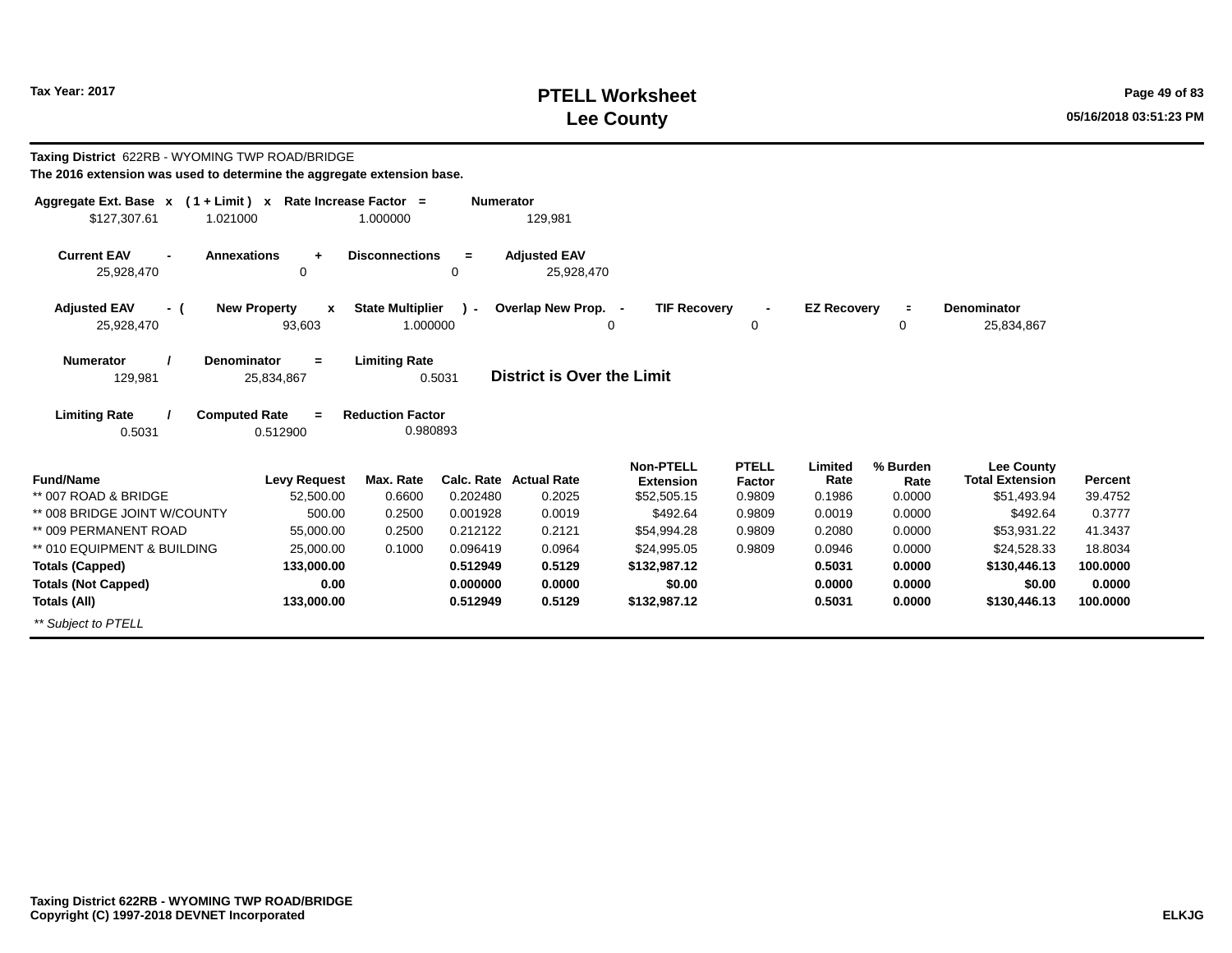**Taxing District** 701 - CITY OF AMBOY

**The 2016 extension was used to determine the aggregate extension base.**

| Aggregate Ext. Base $x$ (1 + Limit) $x$ |                          |                                         | Rate Increase Factor =                        | <b>Numerator</b>                              |                     |                                           |                                  |
|-----------------------------------------|--------------------------|-----------------------------------------|-----------------------------------------------|-----------------------------------------------|---------------------|-------------------------------------------|----------------------------------|
| \$320,300.38                            |                          | 1.021000                                | 1.000000                                      | 327,027                                       |                     |                                           |                                  |
| <b>Current EAV</b><br>25,151,920        | $\overline{\phantom{a}}$ | Annexations<br>÷<br>0                   | <b>Disconnections</b><br>$=$<br>0             | <b>Adiusted EAV</b><br>25,151,920             |                     |                                           |                                  |
| <b>Adjusted EAV</b><br>25,151,920       | - 1                      | <b>New Property</b><br>x<br>44.760      | <b>State Multiplier</b><br>$\sim$<br>1.000000 | Overlap New Prop.<br><b>TIF Recovery</b><br>0 | $\blacksquare$<br>0 | <b>EZ Recovery</b><br>$\equiv$<br>889,515 | <b>Denominator</b><br>24,217,645 |
| <b>Numerator</b><br>327,027             |                          | <b>Denominator</b><br>$=$<br>24.217.645 | <b>Limiting Rate</b><br>.3504                 | District is Within the Limit                  |                     |                                           |                                  |

| <b>Fund/Name</b>            | <b>Levy Request</b> | Max. Rate | Calc, Rate | <b>Actual Rate</b> | <b>Non-PTELL</b> | <b>PTELL</b> | Limited<br>Rate | % Burden | Lee County<br><b>Total Extension</b> | Percent  |
|-----------------------------|---------------------|-----------|------------|--------------------|------------------|--------------|-----------------|----------|--------------------------------------|----------|
|                             |                     |           |            |                    | <b>Extension</b> | Factor       |                 | Rate     |                                      |          |
| ** 001 CORPORATE            | 62,100.00           | 0.4375    | 0.246900   | 0.2469             | \$62,100.09      | 1.0000       | 0.2469          | 0.0000   | \$62,100.09                          | 18.4654  |
| 003 BONDS & INTEREST        | 0.00                | 0.0000    | 0.000000   | 0.0000             | \$0.00           | 1.0000       | 0.0000          | 0.0000   | \$0.00                               | 0.0000   |
| ** 005 I.M.R.F.             | 65,000.00           | 0.0000    | 0.258430   | 0.2584             | \$64,992.56      | 1.0000       | 0.2584          | 0.0000   | \$64,992.56                          | 19.3254  |
| ** 007 CITY SHARE OF TWNSHP | 0.00                | 0.0000    | 0.000000   | 0.0000             | \$0.00           | 1.0000       | 0.0000          | 0.0000   | \$0.00                               | 0.0000   |
| ** 014 POLICE PROTECTION    | 18,500.00           | 0.6000    | 0.073553   | 0.0736             | \$18,511.81      | 1.0000       | 0.0736          | 0.0000   | \$18,511.81                          | 5.5044   |
| ** 016 LIBRARY              | 34,000.00           | 0.1500    | 0.135179   | 0.1352             | \$34,005.40      | 1.0000       | 0.1352          | 0.0000   | \$34,005.40                          | 10.1114  |
| ** 027 AUDIT                | 9,000.00            | 0.0000    | 0.035783   | 0.0358             | \$9,004.39       | 1.0000       | 0.0358          | 0.0000   | \$9,004.39                           | 2.6774   |
| ** 035 LIABILITY INS        | 63,000.00           | 0.0000    | 0.250478   | 0.2505             | \$63,005.56      | 1.0000       | 0.2505          | 0.0000   | \$63,005.56                          | 18.7346  |
| ** 041 STREET LIGHTING      | 12,000.00           | 0.0500    | 0.047710   | 0.0477             | \$11,997.47      | 1.0000       | 0.0477          | 0.0000   | \$11,997.47                          | 3.5674   |
| ** 042 CITY PARK            | 3,000.00            | 0.0750    | 0.011928   | 0.0119             | \$2,993.08       | 1.0000       | 0.0119          | 0.0000   | \$2,993.08                           | 0.8900   |
| ** 044 BAND                 | 500.00              | 0.0400    | 0.001988   | 0.0020             | \$503.04         | 1.0000       | 0.0020          | 0.0000   | \$503.04                             | 0.1496   |
| ** 046 EMERGENCY & DISASTER | 2,500.00            | 0.0500    | 0.009940   | 0.0099             | \$2,490.04       | 1.0000       | 0.0099          | 0.0000   | \$2,490.04                           | 0.7404   |
| ** 047 SOCIAL SECURITY      | 44,700.00           | 0.0000    | 0.177720   | 0.1777             | \$44,694.96      | 1.0000       | 0.1777          | 0.0000   | \$44,694.96                          | 13.2900  |
| ** 048 SCHOOL CROSSING GUAF | 4,000.00            | 0.0200    | 0.015903   | 0.0159             | \$3,999.16       | 1.0000       | 0.0159          | 0.0000   | \$3,999.16                           | 1.1891   |
| ** 062 WORKMENS COMP        | 18,000.00           | 0.0000    | 0.071565   | 0.0716             | \$18,008.77      | 1.0000       | 0.0716          | 0.0000   | \$18,008.77                          | 5.3549   |
| <b>Totals (Capped)</b>      | 336,300.00          |           | 1.337077   | 1.3371             | \$336,306.33     |              | 1.3371          | 0.0000   | \$336,306.33                         | 100.0000 |
| <b>Totals (Not Capped)</b>  | 0.00                |           | 0.000000   | 0.0000             | \$0.00           |              | 0.0000          | 0.0000   | \$0.00                               | 0.0000   |
| Totals (All)                | 336,300.00          |           | 1.337077   | 1.3371             | \$336,306.33     |              | 1.3371          | 0.0000   | \$336,306.33                         | 100.0000 |
| ** Subject to PTELL         |                     |           |            |                    |                  |              |                 |          |                                      |          |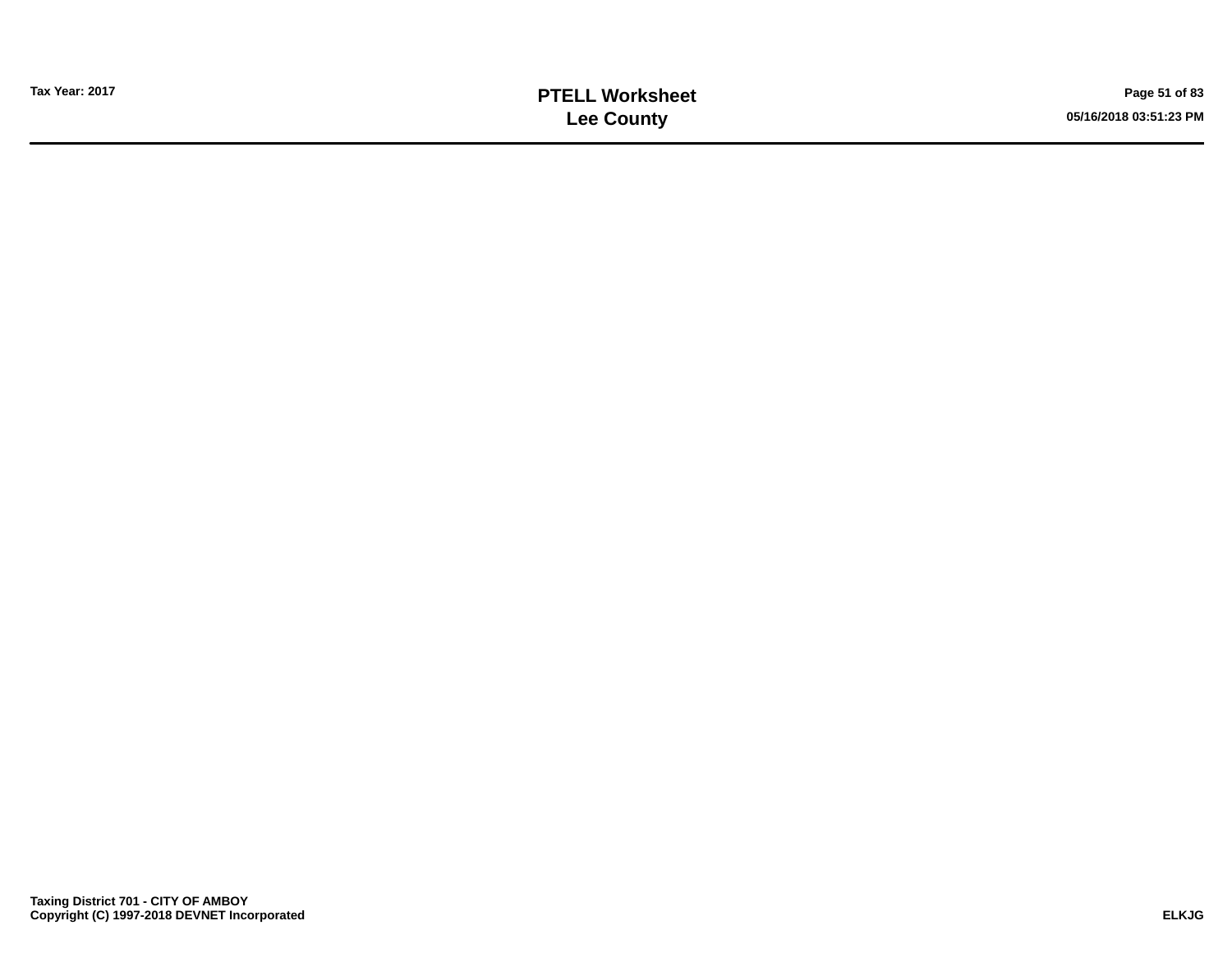# **PTELL Worksheet Tax Year: 2017 Page 52 of 83 Lee County 05/16/2018 03:51:23 PM**

| <b>Taxing District</b> 702 - VILLAGE OF ASHTON |  |
|------------------------------------------------|--|
|------------------------------------------------|--|

| Aggregate Ext. Base x<br>\$133,995.34<br>1.021000  | $(1 + Limit)$ x Rate Increase Factor =          | 1.000000                            | <b>Numerator</b> | 136,809                           |                                      |                        |                    |                    |                                             |          |
|----------------------------------------------------|-------------------------------------------------|-------------------------------------|------------------|-----------------------------------|--------------------------------------|------------------------|--------------------|--------------------|---------------------------------------------|----------|
| <b>Current EAV</b><br>$\blacksquare$<br>11,715,707 | <b>Annexations</b><br>$\ddot{\phantom{1}}$<br>0 | <b>Disconnections</b>               | $=$<br>0         | <b>Adjusted EAV</b><br>11,715,707 |                                      |                        |                    |                    |                                             |          |
| <b>Adjusted EAV</b><br>- (<br>11,715,707           | <b>New Property</b><br>$\mathbf{x}$<br>40,779   | <b>State Multiplier</b><br>1.000000 | $\lambda$ -      | Overlap New Prop. -               | <b>TIF Recovery</b><br>∩             | $\mathbf 0$            | <b>EZ Recovery</b> | $\equiv$<br>24,625 | <b>Denominator</b><br>11,650,303            |          |
| <b>Numerator</b><br>136,809                        | <b>Denominator</b><br>$=$<br>11,650,303         | <b>Limiting Rate</b>                | 1.1743           | <b>District is Over the Limit</b> |                                      |                        |                    |                    |                                             |          |
| <b>Limiting Rate</b><br>1.1743                     | <b>Computed Rate</b><br>$=$<br>1.190400         | <b>Reduction Factor</b><br>0.986475 |                  |                                   |                                      |                        |                    |                    |                                             |          |
| <b>Fund/Name</b>                                   | <b>Levy Request</b>                             | Max. Rate                           |                  | Calc. Rate Actual Rate            | <b>Non-PTELL</b><br><b>Extension</b> | <b>PTELL</b><br>Factor | Limited<br>Rate    | % Burden<br>Rate   | <b>Lee County</b><br><b>Total Extension</b> | Percent  |
| ** 001 CORPORATE                                   | 33,182.00                                       | 0.4375                              | 0.283227         | 0.2832                            | \$33,178.88                          | 0.9865                 | 0.2793             | 0.0000             | \$32,721.97                                 | 23.7843  |
| ** 005 I.M.R.F.                                    | 17,000.00                                       | 0.0000                              | 0.145104         | 0.1451                            | \$16,999.49                          | 0.9865                 | 0.1431             | 0.0000             | \$16,765.18                                 | 12.1860  |
| ** 007 CITY SHARE OF TWNSHP                        | 0.00                                            | 0.0000                              | 0.000000         | 0.0000                            | \$0.00                               | 1.0000                 | 0.0000             | 0.0000             | \$0.00                                      | 0.0000   |
| ** 014 POLICE PROTECTION                           | 13,486.00                                       | 0.6000                              | 0.115110         | 0.1151                            | \$13,484.78                          | 0.9865                 | 0.1135             | 0.0000             | \$13,297.33                                 | 9.6653   |
| ** 016 LIBRARY                                     | 17,687.00                                       | 0.1500                              | 0.150968         | 0.1500                            | \$17,573.56                          | 0.9865                 | 0.1480             | 0.0000             | \$17,339.25                                 | 12.6033  |
| ** 017 CEMETERY                                    | 411.00                                          | 0.0250                              | 0.003508         | 0.0035                            | \$410.05                             | 0.9865                 | 0.0035             | 0.0000             | \$410.05                                    | 0.2981   |
| ** 025 GARBAGE                                     | 109.00                                          | 0.2000                              | 0.000930         | 0.0009                            | \$105.44                             | 0.9865                 | 0.0009             | 0.0000             | \$105.44                                    | 0.0766   |
| ** 027 AUDIT                                       | 9,430.00                                        | 0.0000                              | 0.080490         | 0.0805                            | \$9,431.14                           | 0.9865                 | 0.0794             | 0.0000             | \$9,302.27                                  | 6.7615   |
| ** 035 LIABILITY INSURANCE                         | 22,820.00                                       | 0.0000                              | 0.194781         | 0.1948                            | \$22,822.20                          | 0.9865                 | 0.1922             | 0.0000             | \$22,517.59                                 | 16.3672  |
| ** 047 SOCIAL SECURITY                             | 16,767.00                                       | 0.0000                              | 0.143116         | 0.1431                            | \$16,765.18                          | 0.9865                 | 0.1412             | 0.0000             | \$16,542.58                                 | 12.0242  |
| ** 060 UNEMPLOYMENT INSURAL                        | 617.00                                          | 0.0000                              | 0.005266         | 0.0053                            | \$620.93                             | 0.9865                 | 0.0052             | 0.0000             | \$609.22                                    | 0.4428   |
| ** 062 WORKMENS COMP                               | 8,074.00                                        | 0.0000                              | 0.068916         | 0.0689                            | \$8,072.12                           | 0.9865                 | 0.0680             | 0.0000             | \$7,966.68                                  | 5.7907   |
| <b>Totals (Capped)</b>                             | 139,583.00                                      |                                     | 1.191416         | 1.1904                            | \$139,463.77                         |                        | 1.1743             | 0.0000             | \$137,577.56                                | 100.0000 |
| <b>Totals (Not Capped)</b>                         | 0.00                                            |                                     | 0.000000         | 0.0000                            | \$0.00                               |                        | 0.0000             | 0.0000             | \$0.00                                      | 0.0000   |
| Totals (All)                                       | 139,583.00                                      |                                     | 1.191416         | 1.1904                            | \$139,463.77                         |                        | 1.1743             | 0.0000             | \$137,577.56                                | 100.0000 |
| ** Subject to PTELL                                |                                                 |                                     |                  |                                   |                                      |                        |                    |                    |                                             |          |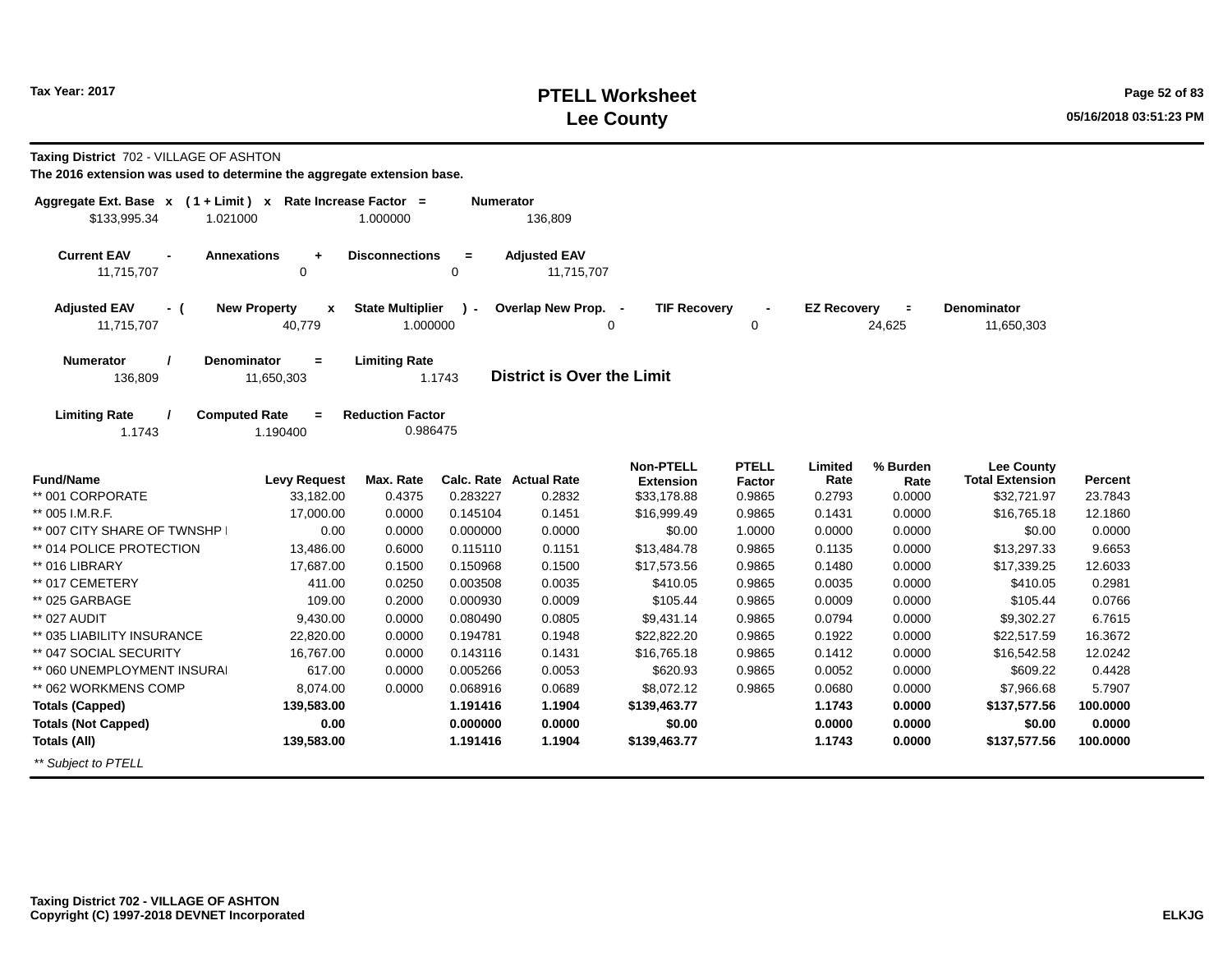# **PTELL Worksheet Tax Year: 2017 Page 53 of 83 Lee County 05/16/2018 03:51:23 PM**

| Taxing District 703 - VILLAGE OF COMPTON<br>The 2016 extension was used to determine the aggregate extension base. |                                                  |                                     |                  |                                         |                                                    |                                  |                           |                            |                                                           |                     |
|--------------------------------------------------------------------------------------------------------------------|--------------------------------------------------|-------------------------------------|------------------|-----------------------------------------|----------------------------------------------------|----------------------------------|---------------------------|----------------------------|-----------------------------------------------------------|---------------------|
| Aggregate Ext. Base x (1+Limit) x Rate Increase Factor =<br>\$3,136.84<br>1.021000                                 |                                                  | 1.000000                            | <b>Numerator</b> | 3,203                                   |                                                    |                                  |                           |                            |                                                           |                     |
| <b>Current EAV</b><br>2,545,238                                                                                    | <b>Annexations</b><br>$\ddot{}$<br>0             | <b>Disconnections</b>               | $=$<br>0         | <b>Adjusted EAV</b><br>2,545,238        |                                                    |                                  |                           |                            |                                                           |                     |
| <b>Adjusted EAV</b><br>- (<br>2,545,238                                                                            | <b>New Property</b><br>$\boldsymbol{x}$<br>3,100 | <b>State Multiplier</b><br>1.000000 | $\mathbf{r}$     | Overlap New Prop. -                     | <b>TIF Recovery</b><br>0                           | 0                                | <b>EZ Recovery</b>        | $\equiv$<br>0              | <b>Denominator</b><br>2,542,138                           |                     |
| <b>Numerator</b><br>3,203                                                                                          | Denominator<br>$=$<br>2,542,138                  | <b>Limiting Rate</b>                | 0.1260           | <b>District is Over the Limit</b>       |                                                    |                                  |                           |                            |                                                           |                     |
| <b>Limiting Rate</b>                                                                                               | <b>Computed Rate</b><br>$\equiv$                 | <b>Reduction Factor</b>             |                  |                                         |                                                    |                                  |                           |                            |                                                           |                     |
| 0.1260                                                                                                             | 0.129300                                         | 0.974478                            |                  |                                         |                                                    |                                  |                           |                            |                                                           |                     |
| <b>Fund/Name</b><br>** 001 CORPORATE                                                                               | <b>Levy Request</b><br>3,290.00                  | Max. Rate<br>0.4375                 | 0.129261         | <b>Calc. Rate Actual Rate</b><br>0.1293 | <b>Non-PTELL</b><br><b>Extension</b><br>\$3,290.99 | <b>PTELL</b><br>Factor<br>0.9745 | Limited<br>Rate<br>0.1260 | % Burden<br>Rate<br>0.0000 | <b>Lee County</b><br><b>Total Extension</b><br>\$3,207.00 | Percent<br>100.0000 |
| ** 007 CITY SHARE OF TWNSHP                                                                                        | 0.00                                             | 0.0000                              | 0.000000         | 0.0000                                  | \$0.00                                             | 1.0000                           | 0.0000                    | 0.0000                     | \$0.00                                                    | 0.0000              |
| <b>Totals (Capped)</b>                                                                                             | 3,290.00                                         |                                     | 0.129261         | 0.1293                                  | \$3,290.99                                         |                                  | 0.1260                    | 0.0000                     | \$3,207.00                                                | 100.0000            |
| <b>Totals (Not Capped)</b>                                                                                         | 0.00                                             |                                     | 0.000000         | 0.0000                                  | \$0.00                                             |                                  | 0.0000                    | 0.0000                     | \$0.00                                                    | 0.0000              |
| <b>Totals (All)</b>                                                                                                | 3,290.00                                         |                                     | 0.129261         | 0.1293                                  | \$3,290.99                                         |                                  | 0.1260                    | 0.0000                     | \$3,207.00                                                | 100.0000            |
| ** Subject to PTELL                                                                                                |                                                  |                                     |                  |                                         |                                                    |                                  |                           |                            |                                                           |                     |
|                                                                                                                    |                                                  |                                     |                  |                                         |                                                    |                                  |                           |                            |                                                           |                     |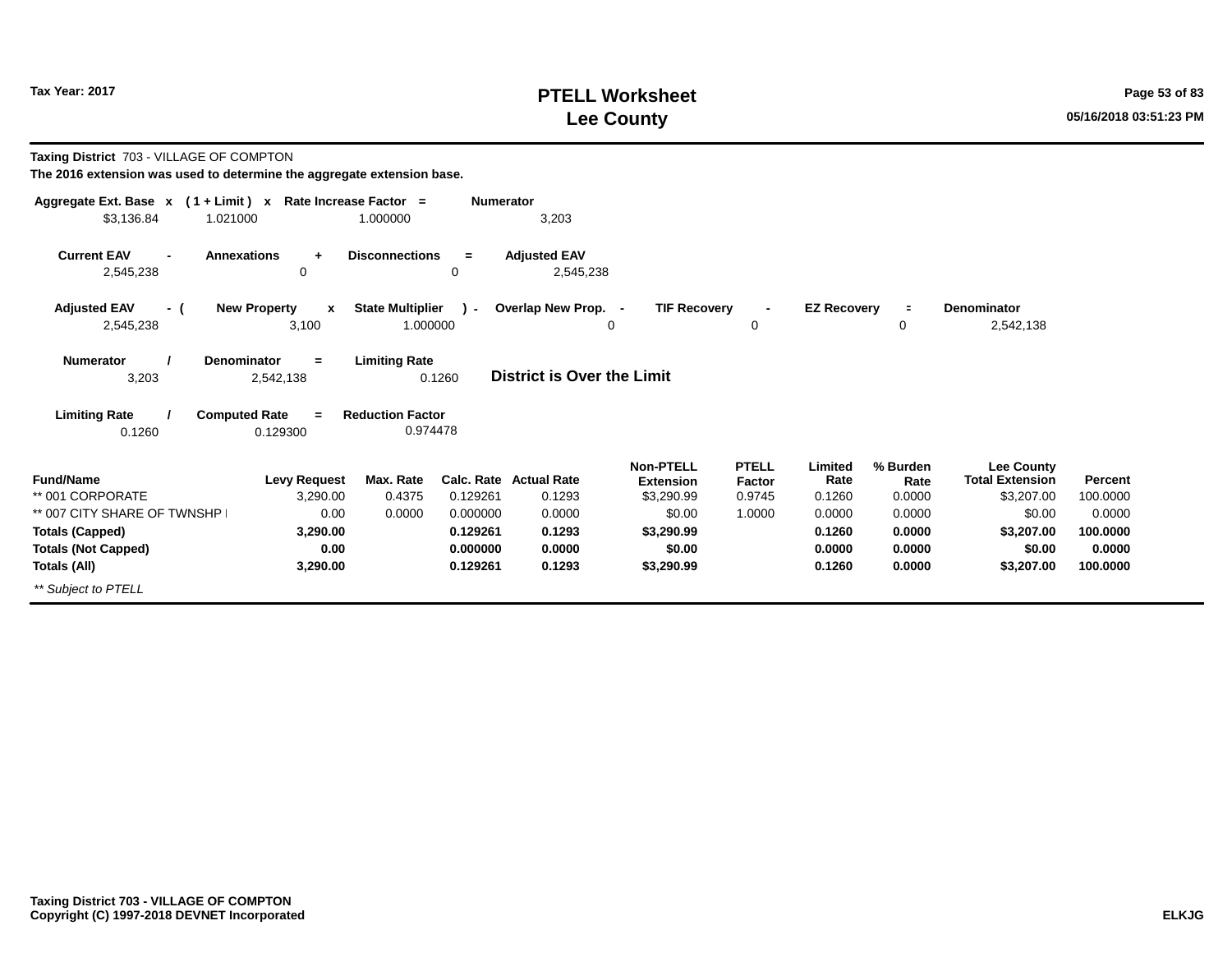# **PTELL Worksheet Tax Year: 2017 Page 54 of 83 Lee County 05/16/2018 03:51:23 PM**

**Taxing District** 705 - CITY OF DIXON

| Aggregate Ext. Base x (1+Limit) x Rate Increase Factor =<br>\$3,327,447.79<br>1.021000 |                                                      | 1.000000                            | Numerator   | 3,397,324                         |                                 |                          |                    |                             |                                             |          |
|----------------------------------------------------------------------------------------|------------------------------------------------------|-------------------------------------|-------------|-----------------------------------|---------------------------------|--------------------------|--------------------|-----------------------------|---------------------------------------------|----------|
| <b>Current EAV</b><br><b>Annexations</b>                                               | $\ddot{}$                                            | <b>Disconnections</b>               | $=$         | <b>Adjusted EAV</b>               |                                 |                          |                    |                             |                                             |          |
| 180,318,521                                                                            | 64,975                                               |                                     | 0           | 180,253,546                       |                                 |                          |                    |                             |                                             |          |
| <b>Adjusted EAV</b><br>- (<br>180,253,546                                              | <b>New Property</b><br>$\pmb{\mathsf{x}}$<br>557,428 | <b>State Multiplier</b><br>1.000000 | $\lambda$ - | Overlap New Prop. -               | <b>TIF Recovery</b><br>$\Omega$ | $\blacksquare$<br>24,700 | <b>EZ Recovery</b> | $\blacksquare$<br>2,444,117 | <b>Denominator</b><br>177,227,301           |          |
| <b>Denominator</b><br>Numerator<br>3,397,324                                           | $=$<br>177,227,301                                   | <b>Limiting Rate</b>                | 1.9169      | <b>District is Over the Limit</b> |                                 |                          |                    |                             |                                             |          |
| <b>Limiting Rate</b><br><b>Computed Rate</b><br>1.9169                                 | $=$<br>1.944100                                      | <b>Reduction Factor</b><br>0.986009 |             |                                   |                                 |                          |                    |                             |                                             |          |
|                                                                                        |                                                      |                                     |             |                                   | <b>Non-PTELL</b>                | <b>PTELL</b>             |                    |                             |                                             |          |
| <b>Fund/Name</b>                                                                       | <b>Levy Request</b>                                  | Max. Rate                           |             | <b>Calc. Rate Actual Rate</b>     | <b>Extension</b>                | Factor                   | Limited<br>Rate    | % Burden<br>Rate            | <b>Lee County</b><br><b>Total Extension</b> | Percent  |
| ** 001 CORPORATE                                                                       | 340,000.00                                           | 0.4375                              | 0.188555    | 0.1886                            | \$340,080.73                    | 1.0000                   | 0.1614             | 0.0000                      | \$291,034.09                                | 8.4197   |
| 003 BONDS & INTEREST                                                                   | 0.00                                                 | 0.0000                              | 0.000000    | 0.0000                            | \$0.00                          | 1.0000                   | 0.0000             | 0.0000                      | \$0.00                                      | 0.0000   |
| ** 005 I.M.R.F.                                                                        | 0.00                                                 | 0.0000                              | 0.000000    | 0.0000                            | \$0.00                          | 1.0000                   | 0.0000             | 0.0000                      | \$0.00                                      | 0.0000   |
| ** 007 CITY SHARE OF TWNSHP                                                            | 0.00                                                 | 0.0000                              | 0.000000    | 0.0000                            | \$0.00                          | 1.0000                   | 0.0000             | 0.0000                      | \$0.00                                      | 0.0000   |
| ** 014 POLICE PROTECTION                                                               | 1,101,000.00                                         | 0.6000                              | 0.610586    | 0.6000                            | \$1,081,911.13                  | 1.0000                   | 0.6000             | 0.0000                      | \$1,081,911.13                              | 31.3005  |
| ** 015 POLICE PENSION                                                                  | 903,812.00                                           | 0.0000                              | 0.501231    | 0.5012                            | \$903,756.43                    | 1.0000                   | 0.5012             | 0.0000                      | \$903,756.43                                | 26.1464  |
| ** 016 LIBRARY                                                                         | 508,500.00                                           | 0.6000                              | 0.282001    | 0.2820                            | \$508,498.23                    | 1.0000                   | 0.2820             | 0.0000                      | \$508,498.23                                | 14.7113  |
| ** 017 CEMETERY                                                                        | 46,000.00                                            | 0.0250                              | 0.025510    | 0.0250                            | \$45,079.63                     | 1.0000                   | 0.0250             | 0.0000                      | \$45,079.63                                 | 1.3042   |
| ** 027 AUDIT                                                                           | 34,000.00                                            | 0.0000                              | 0.018856    | 0.0189                            | \$34,080.20                     | 1.0000                   | 0.0189             | 0.0000                      | \$34,080.20                                 | 0.9860   |
| ** 028 LIBRARY MAINTENANCE                                                             | 25,500.00                                            | 0.0000                              | 0.014142    | 0.0141                            | \$25,424.91                     | 1.0000                   | 0.0141             | 0.0000                      | \$25,424.91                                 | 0.7356   |
| ** 035 LIABILITY INSURANCE                                                             | 476,500.00                                           | 0.0000                              | 0.264255    | 0.2643                            | \$476,581.85                    | 1.0000                   | 0.2643             | 0.0000                      | \$476,581.85                                | 13.7879  |
| ** 040 STREET & BRIDGE                                                                 | 0.00                                                 | 0.1000                              | 0.000000    | 0.0000                            | \$0.00                          | 1.0000                   | 0.0000             | 0.0000                      | \$0.00                                      | 0.0000   |
| ** 044 BAND                                                                            | 0.00                                                 | 0.0400                              | 0.000000    | 0.0000                            | \$0.00                          | 1.0000                   | 0.0000             | 0.0000                      | \$0.00                                      | 0.0000   |
| ** 045 PUBLIC BENEFIT                                                                  | 93,000.00                                            | 0.0500                              | 0.051575    | 0.0500                            | \$90,159.26                     | 1.0000                   | 0.0500             | 0.0000                      | \$90,159.26                                 | 2.6084   |
| ** 046 EMERGENCY & DISASTER                                                            | 0.00                                                 | 0.0500                              | 0.000000    | 0.0000                            | \$0.00                          | 1.0000                   | 0.0000             | 0.0000                      | \$0.00                                      | 0.0000   |
| ** 047 SOCIAL SECURITY                                                                 | 0.00                                                 | 0.0000                              | 0.000000    | 0.0000                            | \$0.00                          | 1.0000                   | 0.0000             | 0.0000                      | \$0.00                                      | 0.0000   |
| <b>Totals (Capped)</b>                                                                 | 3,528,312.00                                         |                                     | 1.956711    | 1.9441                            | \$3,505,572.37                  |                          | 1.9169             | 0.0000                      | \$3,456,525.73                              | 100.0000 |
| <b>Totals (Not Capped)</b>                                                             | 0.00                                                 |                                     | 0.000000    | 0.0000                            | \$0.00                          |                          | 0.0000             | 0.0000                      | \$0.00                                      | 0.0000   |
| <b>Totals (All)</b>                                                                    | 3,528,312.00                                         |                                     | 1.956711    | 1.9441                            | \$3,505,572.37                  |                          | 1.9169             | 0.0000                      | \$3,456,525.73                              | 100.0000 |
| ** Subject to PTELL                                                                    |                                                      |                                     |             |                                   |                                 |                          |                    |                             |                                             |          |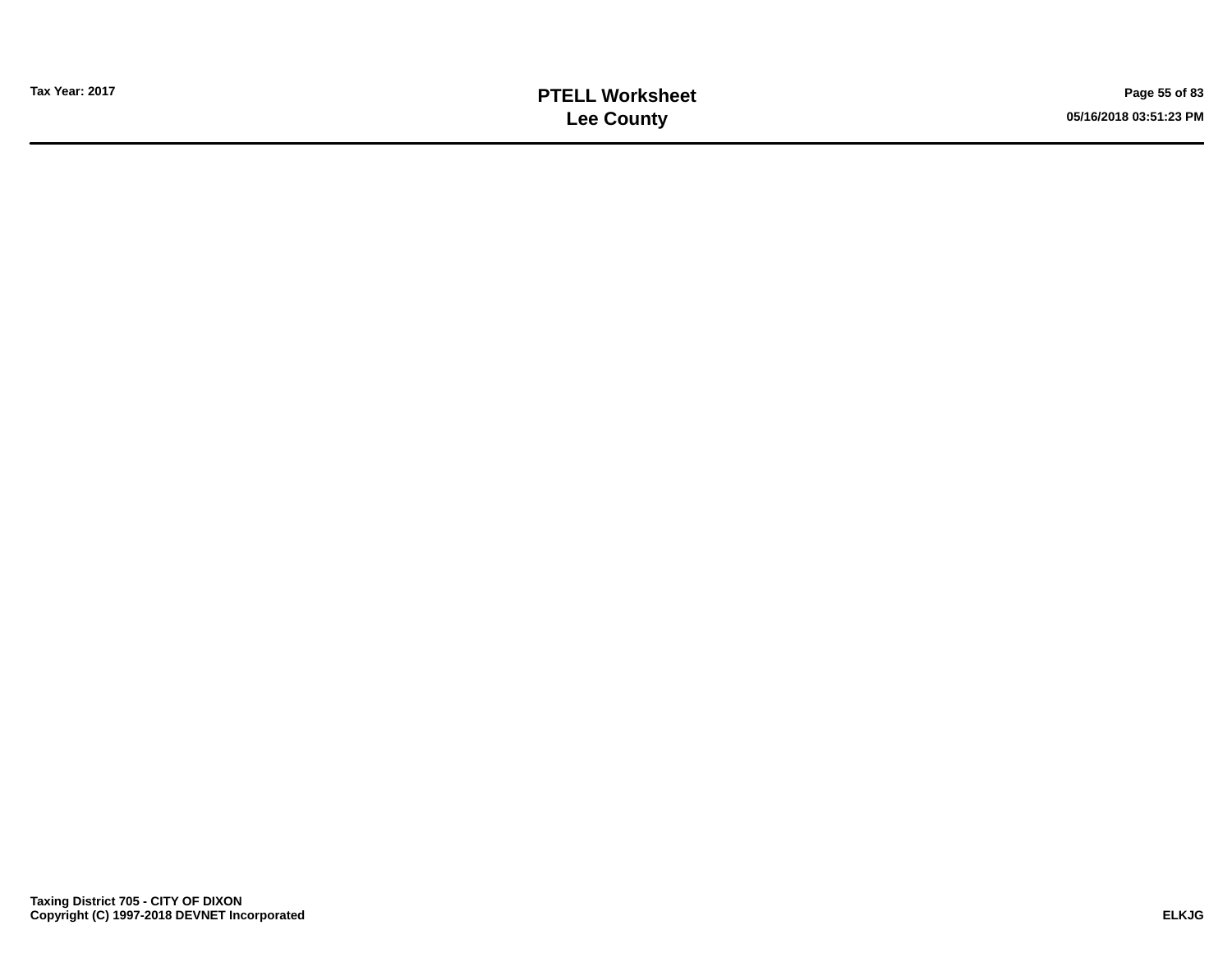# **PTELL Worksheet Tax Year: 2017 Page 56 of 83 Lee County 05/16/2018 03:51:23 PM**

| Taxing District 706 - VILLAGE OF FRANKLIN GROVE                                         |                                                   |                                     |               |                                  |                                      |                        |                    |                     |                                             |          |
|-----------------------------------------------------------------------------------------|---------------------------------------------------|-------------------------------------|---------------|----------------------------------|--------------------------------------|------------------------|--------------------|---------------------|---------------------------------------------|----------|
| The 2016 extension was used to determine the aggregate extension base.                  |                                                   |                                     |               |                                  |                                      |                        |                    |                     |                                             |          |
| Aggregate Ext. Base $x$ (1 + Limit) x Rate Increase Factor =<br>\$67,538.15<br>1.021000 |                                                   | 1.000000                            | Numerator     | 68,956                           |                                      |                        |                    |                     |                                             |          |
| <b>Current EAV</b><br>Annexations<br>8,960,909                                          | $\ddot{}$<br>0                                    | <b>Disconnections</b>               | $=$<br>73,694 | <b>Adjusted EAV</b><br>9,034,603 |                                      |                        |                    |                     |                                             |          |
| <b>Adjusted EAV</b><br>- (<br>9,034,603                                                 | <b>New Property</b><br>$\boldsymbol{x}$<br>10,540 | <b>State Multiplier</b><br>1.000000 | $\mathbf{r}$  | Overlap New Prop. -              | <b>TIF Recovery</b><br>0             | 0                      | <b>EZ Recovery</b> | $\equiv$<br>202,406 | <b>Denominator</b><br>8,821,657             |          |
| Numerator<br>Denominator<br>68,956                                                      | $=$<br>8,821,657                                  | <b>Limiting Rate</b>                | 0.7817        | District is Over the Limit       |                                      |                        |                    |                     |                                             |          |
| <b>Limiting Rate</b><br><b>Computed Rate</b><br>0.7817                                  | $\equiv$<br>0.791300                              | <b>Reduction Factor</b><br>0.987868 |               |                                  |                                      |                        |                    |                     |                                             |          |
| <b>Fund/Name</b>                                                                        | <b>Levy Request</b>                               | Max. Rate                           |               | <b>Calc. Rate Actual Rate</b>    | <b>Non-PTELL</b><br><b>Extension</b> | <b>PTELL</b><br>Factor | Limited<br>Rate    | % Burden<br>Rate    | <b>Lee County</b><br><b>Total Extension</b> | Percent  |
| ** 001 CORPORATE                                                                        | 33,400.00                                         | 0.4375                              | 0.372730      | 0.3727                           | \$33,397.31                          | 0.9879                 | 0.3680             | 0.0000              | \$32,976.15                                 | 47.0771  |
| ** 007 CITY SHARE OF TWNSHP                                                             | 0.00                                              | 0.0000                              | 0.000000      | 0.0000                           | \$0.00                               | 1.0000                 | 0.0000             | 0.0000              | \$0.00                                      | 0.0000   |
| ** 014 POLICE PROTECTION                                                                | 8,000.00                                          | 0.6000                              | 0.089277      | 0.0893                           | \$8,002.09                           | 0.9879                 | 0.0882             | 0.0000              | \$7,903.52                                  | 11.2831  |
| ** 016 LIBRARY                                                                          | 20,500.00                                         | 0.3000                              | 0.228771      | 0.2288                           | \$20,502.56                          | 0.9879                 | 0.2260             | 0.0000              | \$20,251.65                                 | 28.9113  |
| ** 027 AUDIT                                                                            | 1,800.00                                          | 0.0000                              | 0.020087      | 0.0201                           | \$1,801.14                           | 0.9879                 | 0.0199             | 0.0000              | \$1,783.22                                  | 2.5457   |
| ** 035 LIABILITY INSURANCE                                                              | 1,800.00                                          | 0.0000                              | 0.020087      | 0.0201                           | \$1,801.14                           | 0.9879                 | 0.0199             | 0.0000              | \$1,783.22                                  | 2.5457   |
| ** 041 STREET LIGHTING                                                                  | 1,800.00                                          | 0.0500                              | 0.020087      | 0.0201                           | \$1,801.14                           | 0.9879                 | 0.0199             | 0.0000              | \$1,783.22                                  | 2.5457   |
| ** 047 SOCIAL SECURITY                                                                  | 1,800.00                                          | 0.0000                              | 0.020087      | 0.0201                           | \$1,801.14                           | 0.9879                 | 0.0199             | 0.0000              | \$1,783.22                                  | 2.5457   |
| ** 062 WORKMENS COMP                                                                    | 1,800.00                                          | 0.0000                              | 0.020087      | 0.0201                           | \$1,801.14                           | 0.9879                 | 0.0199             | 0.0000              | \$1,783.22                                  | 2.5457   |
| <b>Totals (Capped)</b>                                                                  | 70,900.00                                         |                                     | 0.791213      | 0.7913                           | \$70,907.66                          |                        | 0.7817             | 0.0000              | \$70,047.42                                 | 100.0000 |
| <b>Totals (Not Capped)</b>                                                              | 0.00                                              |                                     | 0.000000      | 0.0000                           | \$0.00                               |                        | 0.0000             | 0.0000              | \$0.00                                      | 0.0000   |
| Totals (All)                                                                            | 70,900.00                                         |                                     | 0.791213      | 0.7913                           | \$70,907.66                          |                        | 0.7817             | 0.0000              | \$70,047.42                                 | 100.0000 |
| ** Subject to PTELL                                                                     |                                                   |                                     |               |                                  |                                      |                        |                    |                     |                                             |          |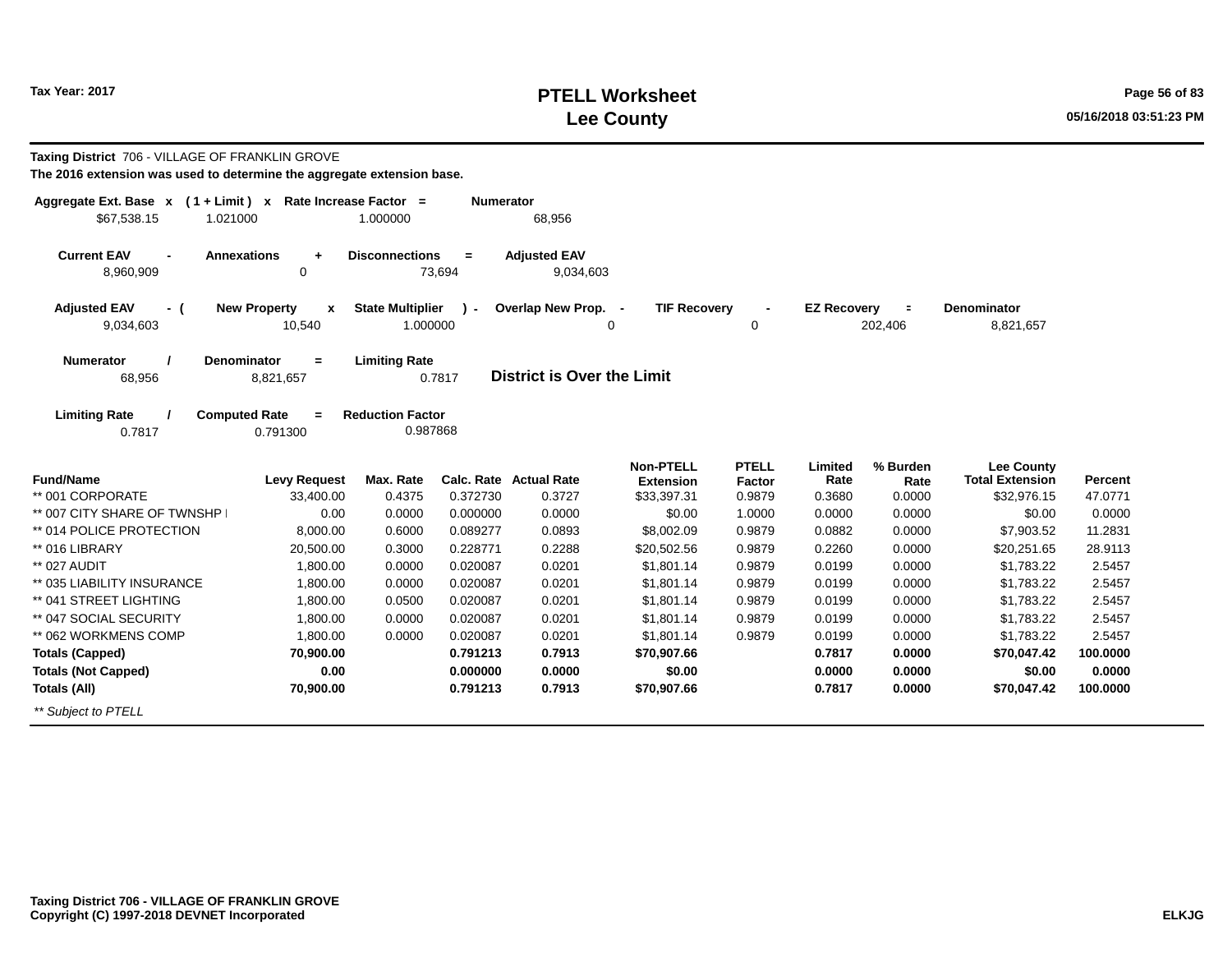# **PTELL Worksheet Tax Year: 2017 Page 57 of 83 Lee County 05/16/2018 03:51:23 PM**

| Taxing District 707 - VILLAGE OF HARMON<br>The 2016 extension was used to determine the aggregate extension base. |                                                    |                                     |                  |                                   |                                      |                        |                    |                  |                                             |          |
|-------------------------------------------------------------------------------------------------------------------|----------------------------------------------------|-------------------------------------|------------------|-----------------------------------|--------------------------------------|------------------------|--------------------|------------------|---------------------------------------------|----------|
| Aggregate Ext. Base $x$ (1 + Limit) x Rate Increase Factor =                                                      |                                                    |                                     | <b>Numerator</b> |                                   |                                      |                        |                    |                  |                                             |          |
| \$2,399.52<br>1.021000                                                                                            |                                                    | 1.000000                            |                  | 2,450                             |                                      |                        |                    |                  |                                             |          |
| <b>Current EAV</b><br>1,698,695                                                                                   | <b>Annexations</b><br>÷<br>0                       | <b>Disconnections</b>               | $\equiv$<br>0    | <b>Adiusted EAV</b><br>1,698,695  |                                      |                        |                    |                  |                                             |          |
| <b>Adjusted EAV</b><br>- (<br>1,698,695                                                                           | <b>New Property</b><br>$\boldsymbol{x}$<br>136,095 | <b>State Multiplier</b><br>1.000000 | $\lambda$        | Overlap New Prop. -               | <b>TIF Recovery</b><br>$\Omega$      | $\blacksquare$<br>0    | <b>EZ Recoverv</b> | $\equiv$<br>0    | <b>Denominator</b><br>1,562,600             |          |
|                                                                                                                   |                                                    |                                     |                  |                                   |                                      |                        |                    |                  |                                             |          |
| <b>Numerator</b><br>2,450                                                                                         | Denominator<br>$=$<br>1,562,600                    | <b>Limiting Rate</b>                | 0.1568           | <b>District is Over the Limit</b> |                                      |                        |                    |                  |                                             |          |
| <b>Limiting Rate</b>                                                                                              | <b>Computed Rate</b><br>$=$                        | <b>Reduction Factor</b>             |                  |                                   |                                      |                        |                    |                  |                                             |          |
| 0.1568                                                                                                            | 0.168500                                           | 0.930564                            |                  |                                   |                                      |                        |                    |                  |                                             |          |
| <b>Fund/Name</b>                                                                                                  | <b>Levy Request</b>                                | Max. Rate                           |                  | <b>Calc. Rate Actual Rate</b>     | <b>Non-PTELL</b><br><b>Extension</b> | <b>PTELL</b><br>Factor | Limited<br>Rate    | % Burden<br>Rate | <b>Lee County</b><br><b>Total Extension</b> | Percent  |
| ** 001 CORPORATE                                                                                                  | 2,862.00                                           | 0.4375                              | 0.168482         | 0.1685                            | \$2,862.30                           | 0.9306                 | 0.1568             | 0.0000           | \$2,663.55                                  | 100.0000 |
| 003 BONDS & INTEREST                                                                                              | 0.00                                               | 0.0000                              | 0.000000         | 0.0000                            | \$0.00                               | 1.0000                 | 0.0000             | 0.0000           | \$0.00                                      | 0.0000   |
| ** 007 CITY SHARE OF TWNSHP                                                                                       | 0.00                                               | 0.0000                              | 0.000000         | 0.0000                            | \$0.00                               | 1.0000                 | 0.0000             | 0.0000           | \$0.00                                      | 0.0000   |
| <b>Totals (Capped)</b>                                                                                            | 2,862.00                                           |                                     | 0.168482         | 0.1685                            | \$2,862.30                           |                        | 0.1568             | 0.0000           | \$2,663.55                                  | 100.0000 |
| <b>Totals (Not Capped)</b>                                                                                        | 0.00                                               |                                     | 0.000000         | 0.0000                            | \$0.00                               |                        | 0.0000             | 0.0000           | \$0.00                                      | 0.0000   |
| Totals (All)                                                                                                      | 2,862.00                                           |                                     | 0.168482         | 0.1685                            | \$2,862.30                           |                        | 0.1568             | 0.0000           | \$2,663.55                                  | 100,0000 |
| ** Subject to PTELL                                                                                               |                                                    |                                     |                  |                                   |                                      |                        |                    |                  |                                             |          |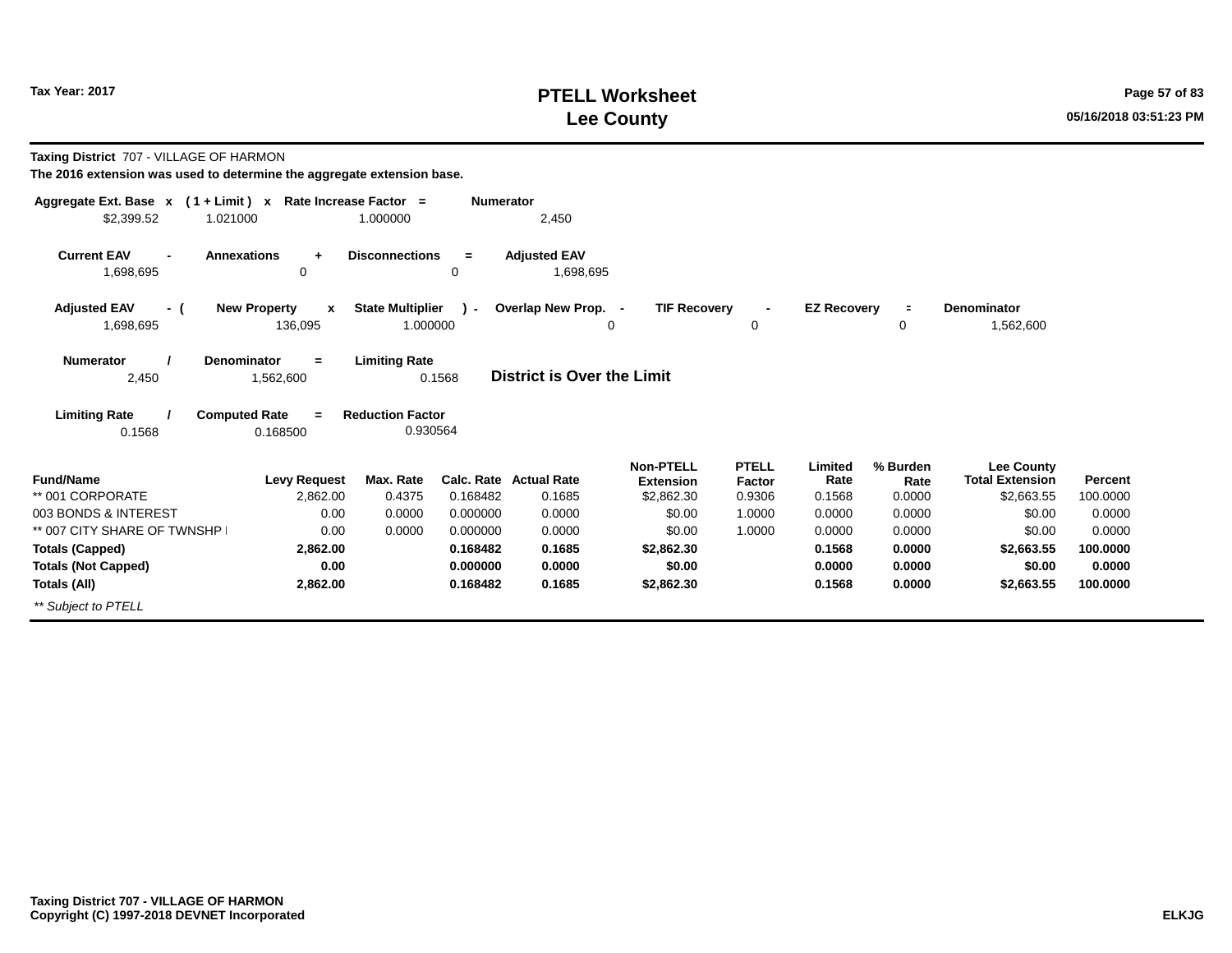# **PTELL Worksheet Tax Year: 2017 Page 58 of 83 Lee County 05/16/2018 03:51:23 PM**

**Taxing District** 708 - VILLAGE OF LEE

| Aggregate Ext. Base $x$ (1 + Limit) $x$           | Rate Increase Factor =               |                         | <b>Numerator</b> |                                  |                     |                |                    |                |                        |          |
|---------------------------------------------------|--------------------------------------|-------------------------|------------------|----------------------------------|---------------------|----------------|--------------------|----------------|------------------------|----------|
| \$22,207.84<br>1.021000                           |                                      | 1.000000                |                  | 22,674                           |                     |                |                    |                |                        |          |
| <b>Current EAV</b><br>$\blacksquare$<br>4,442,261 | <b>Annexations</b><br>$\ddot{}$<br>0 | <b>Disconnections</b>   | $=$<br>$\Omega$  | <b>Adjusted EAV</b><br>4,442,261 |                     |                |                    |                |                        |          |
| <b>Adjusted EAV</b><br>- (                        | <b>New Property</b><br>X             | <b>State Multiplier</b> | $\lambda$        | Overlap New Prop. -              | <b>TIF Recovery</b> | $\blacksquare$ | <b>EZ Recovery</b> | $\blacksquare$ | <b>Denominator</b>     |          |
| 4,442,261                                         | 0                                    | 1.000000                |                  |                                  | 0                   | 0              |                    | 0              | 4,442,261              |          |
| <b>Numerator</b>                                  | Denominator<br>$=$                   | <b>Limiting Rate</b>    |                  |                                  |                     |                |                    |                |                        |          |
| 22,674                                            | 4,442,261                            |                         | 0.5104           | District is Over the Limit       |                     |                |                    |                |                        |          |
| <b>Limiting Rate</b>                              | <b>Computed Rate</b><br>$=$          | <b>Reduction Factor</b> |                  |                                  |                     |                |                    |                |                        |          |
| 0.5104                                            | 0.514200                             | 0.992610                |                  |                                  |                     |                |                    |                |                        |          |
|                                                   |                                      |                         |                  |                                  | <b>Non-PTELL</b>    | <b>PTELL</b>   | Limited            | % Burden       | Lee County             |          |
| <b>Fund/Name</b>                                  | <b>Levy Request</b>                  | Max. Rate               |                  | <b>Calc. Rate Actual Rate</b>    | <b>Extension</b>    | Factor         | Rate               | Rate           | <b>Total Extension</b> | Percent  |
| ** 001 CORPORATE                                  | 7,004.00                             | 0.4375                  | 0.157668         | 0.1577                           | \$3,595.50          | 0.9926         | 0.1565             | 0.0000         | \$3,568.14             | 30.6681  |
| ** 007 CITY SHARE OF TWNSHP                       | 0.00                                 | 0.0000                  | 0.000000         | 0.0000                           | \$0.00              | 1.0000         | 0.0000             | 0.0000         | \$0.00                 | 0.0000   |
| ** 025 GARBAGE DISPOSAL                           | 2,489.00                             | 0.2000                  | 0.056030         | 0.0560                           | \$1,276.78          | 0.9926         | 0.0556             | 0.0000         | \$1,267.66             | 10.8956  |
| ** 027 AUDIT                                      | 2,787.00                             | 0.0000                  | 0.062738         | 0.0627                           | \$1,429.53          | 0.9926         | 0.0622             | 0.0000         | \$1,418.13             | 12.1889  |
| ** 035 LIABILITY INSURANCE                        | 5,761.00                             | 0.0000                  | 0.129686         | 0.1297                           | \$2,957.11          | 0.9926         | 0.1287             | 0.0000         | \$2,934.31             | 25.2205  |
| ** 072 WATERWORKS AND SEWA                        | 4.800.00                             | 0.1666                  | 0.108053         | 0.1081                           | \$2,464.64          | 0.9926         | 0.1073             | 0.0000         | \$2,446.40             | 21.0269  |
| <b>Totals (Capped)</b>                            | 22,841.00                            |                         | 0.514175         | 0.5142                           | \$11,723.56         |                | 0.5103             | 0.0000         | \$11,634.64            | 100.0000 |
| <b>Totals (Not Capped)</b>                        | 0.00                                 |                         | 0.000000         | 0.0000                           | \$0.00              |                | 0.0000             | 0.0000         | \$0.00                 | 0.0000   |
| <b>Totals (All)</b>                               | 22,841.00                            |                         | 0.514175         | 0.5142                           | \$11,723.56         |                | 0.5103             | 0.0000         | \$11,634.64            | 100.0000 |
| ** Subject to PTELL                               |                                      |                         |                  |                                  |                     |                |                    |                |                        |          |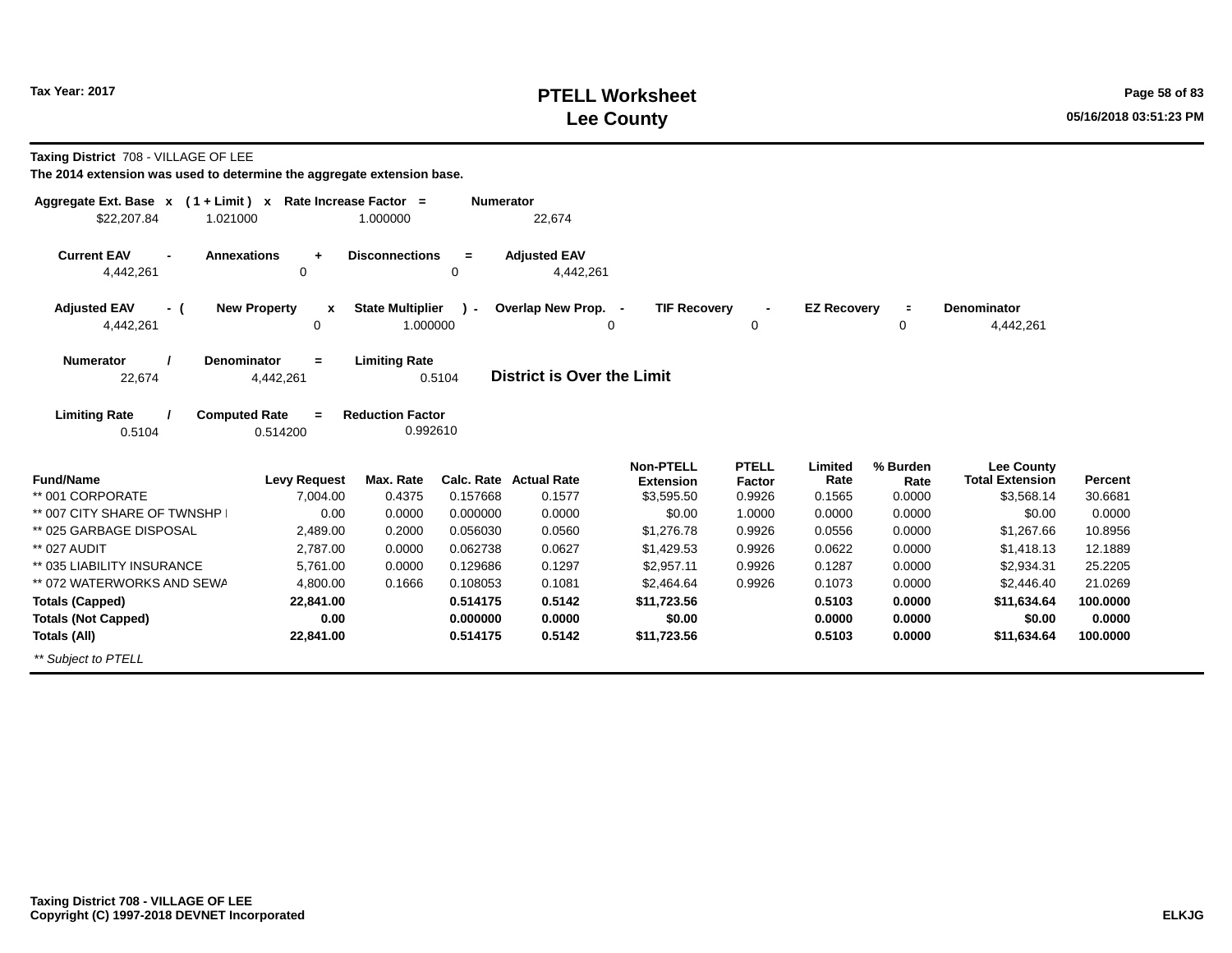**Taxing District** 709 - VILLAGE OF NELSON

|                                  |     | Aggregate Ext. Base $x$ (1 + Limit) $x$ Rate Increase Factor = |                                               | <b>Numerator</b>                                                                                                                                       |
|----------------------------------|-----|----------------------------------------------------------------|-----------------------------------------------|--------------------------------------------------------------------------------------------------------------------------------------------------------|
| \$3,101.05                       |     | 1.021000                                                       | 1.000000                                      | 3,166                                                                                                                                                  |
| <b>Current EAV</b><br>1,461,997  |     | Annexations<br>÷<br>0                                          | <b>Disconnections</b><br>$=$<br>0             | <b>Adjusted EAV</b><br>1.461.997                                                                                                                       |
| <b>Adjusted EAV</b><br>1,461,997 | - 1 | <b>New Property</b><br>$\mathbf{x}$<br>3.075                   | <b>State Multiplier</b><br>$\sim$<br>1.000000 | <b>TIF Recovery</b><br>Overlap New Prop. -<br><b>EZ Recovery</b><br><b>Denominator</b><br>$\blacksquare$<br>$\blacksquare$<br>1,458,922<br>0<br>0<br>0 |
| <b>Numerator</b><br>3,166        |     | <b>Denominator</b><br>$=$<br>1,458,922                         | <b>Limiting Rate</b><br>0.2170                | <b>District is Within the Limit</b>                                                                                                                    |

|                             |                     |           |            |                    | <b>Non-PTELL</b> | <b>PTELL</b> | Limited | % Burden | <b>Lee County</b> |          |
|-----------------------------|---------------------|-----------|------------|--------------------|------------------|--------------|---------|----------|-------------------|----------|
| <b>Fund/Name</b>            | <b>Levy Request</b> | Max. Rate | Calc. Rate | <b>Actual Rate</b> | <b>Extension</b> | Factor       | Rate    | Rate     | Total Extension   | Percent  |
| ** 001 CORPORATE            | ,250.00             | 0.4375    | 0.085500   | 0.0855             | \$1,250.01       | 1.0000       | 0.0855  | 0.0000   | \$1,250.01        | 40.3112  |
| ** 007 CITY SHARE OF TWNSHP | 0.00                | 0.0000    | 0.000000   | 0.0000             | \$0.00           | 1.0000       | 0.0000  | 0.0000   | \$0.00            | 0.0000   |
| ** 025 GARBAGE DISPOSAL     | 950.00              | 0.2000    | 0.064980   | 0.0650             | \$950.30         | 1.0000       | 0.0650  | 0.0000   | \$950.30          | 30.6459  |
| ** 035 LIABILITY INSURANCE  | 900.00              | 0.0000    | 0.061560   | 0.0616             | \$900.59         | 1.0000       | 0.0616  | 0.0000   | \$900.59          | 29.0429  |
| <b>Totals (Capped)</b>      | 3,100.00            |           | 0.212040   | 0.2121             | \$3,100.90       |              | 0.2121  | 0.0000   | \$3,100.90        | 100.0000 |
| <b>Totals (Not Capped)</b>  | 0.00                |           | 0.000000   | 0.0000             | \$0.00           |              | 0.0000  | 0.0000   | \$0.00            | 0.0000   |
| Totals (All)                | 3,100.00            |           | 0.212040   | 0.2121             | \$3,100.90       |              | 0.2121  | 0.0000   | \$3,100.90        | 100.0000 |
| ** Subject to PTELL         |                     |           |            |                    |                  |              |         |          |                   |          |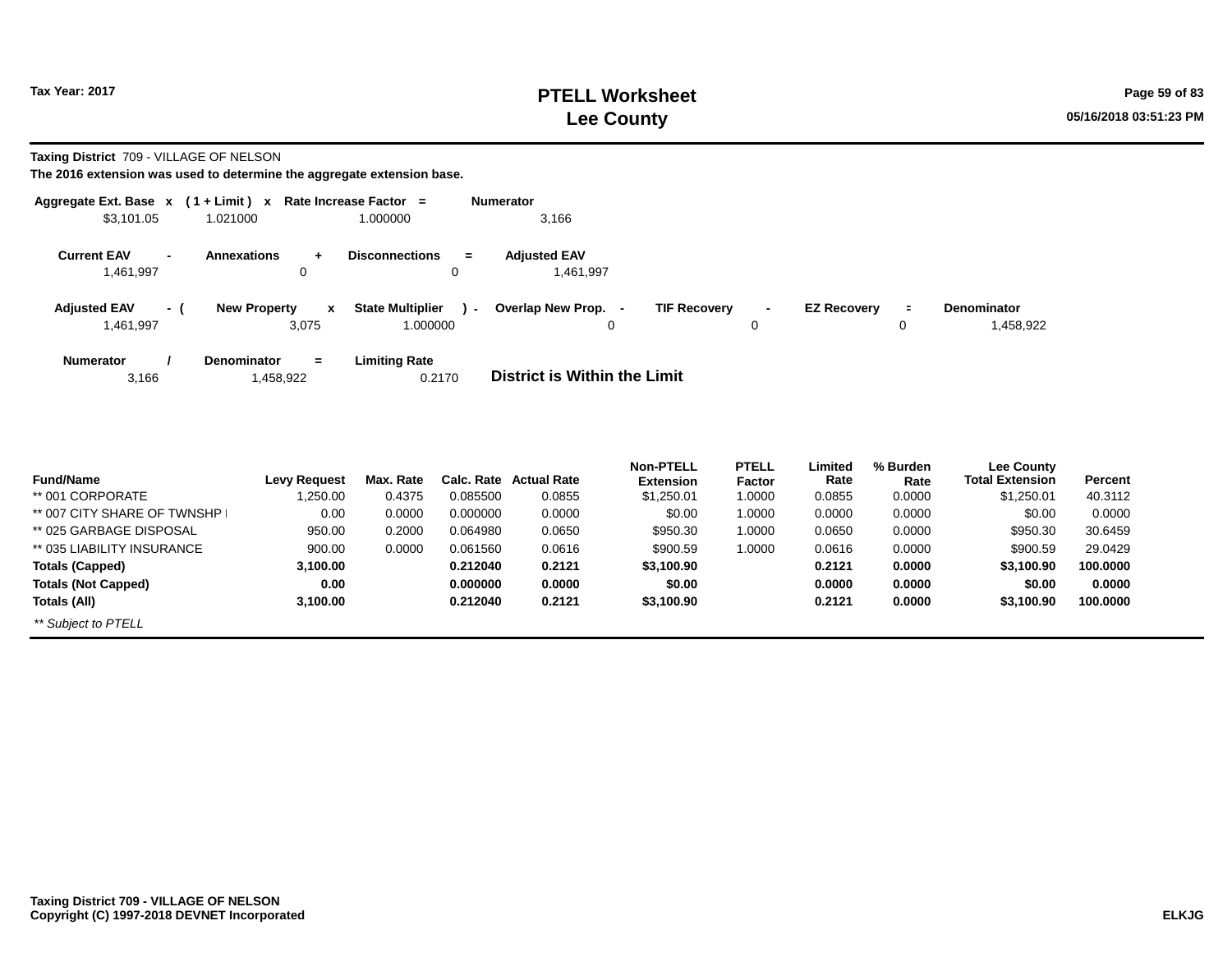## **PTELL Worksheet Tax Year: 2017 Page 60 of 83 Lee County 05/16/2018 03:51:23 PM**

**Taxing District** 710 - VILLAGE OF PAW PAW

| Aggregate Ext. Base $x$ (1+Limit) $x$<br>\$70,586.38<br>1.021000 |                                      | Rate Increase Factor =<br>1.000000 | <b>Numerator</b>     | 72,069                            |                                      |                        |                    |                  |                                             |                |
|------------------------------------------------------------------|--------------------------------------|------------------------------------|----------------------|-----------------------------------|--------------------------------------|------------------------|--------------------|------------------|---------------------------------------------|----------------|
|                                                                  |                                      |                                    |                      |                                   |                                      |                        |                    |                  |                                             |                |
| <b>Current EAV</b><br>7,642,058                                  | <b>Annexations</b><br>$\ddot{}$<br>0 | <b>Disconnections</b>              | $\equiv$<br>$\Omega$ | <b>Adjusted EAV</b><br>7,642,058  |                                      |                        |                    |                  |                                             |                |
|                                                                  |                                      |                                    |                      |                                   |                                      |                        |                    |                  |                                             |                |
| <b>Adjusted EAV</b><br>- (                                       | <b>New Property</b><br>$\mathbf{x}$  | <b>State Multiplier</b>            | $\mathbf{r}$         | Overlap New Prop. -               | <b>TIF Recovery</b>                  |                        | <b>EZ Recovery</b> | $\equiv$         | <b>Denominator</b>                          |                |
| 7,642,058                                                        | $\mathbf 0$                          | 1.000000                           |                      |                                   | 0                                    | 0                      |                    | 0                | 7,642,058                                   |                |
| <b>Numerator</b>                                                 | <b>Denominator</b><br>$\equiv$       | <b>Limiting Rate</b>               |                      |                                   |                                      |                        |                    |                  |                                             |                |
| 72,069                                                           | 7,642,058                            |                                    | 0.9431               | <b>District is Over the Limit</b> |                                      |                        |                    |                  |                                             |                |
| <b>Limiting Rate</b>                                             | <b>Computed Rate</b><br>$=$          | <b>Reduction Factor</b>            |                      |                                   |                                      |                        |                    |                  |                                             |                |
| 0.9431                                                           | 0.962900                             | 0.979437                           |                      |                                   |                                      |                        |                    |                  |                                             |                |
|                                                                  |                                      |                                    |                      |                                   |                                      |                        |                    |                  |                                             |                |
| <b>Fund/Name</b>                                                 | <b>Levy Request</b>                  | Max. Rate                          |                      | <b>Calc. Rate Actual Rate</b>     | <b>Non-PTELL</b><br><b>Extension</b> | <b>PTELL</b><br>Factor | Limited<br>Rate    | % Burden<br>Rate | <b>Lee County</b><br><b>Total Extension</b> | <b>Percent</b> |
| ** 001 CORPORATE                                                 | 33,904.00                            | 0.4375                             | 0.443650             | 0.4375                            | \$33,434.00                          | 0.9794                 | 0.4285             | 0.0000           | \$32,746.22                                 | 45.4354        |
| ** 005 I.M.R.F.                                                  | 4,126.00                             | 0.0000                             | 0.053991             | 0.0540                            | \$4,126.71                           | 0.9794                 | 0.0529             | 0.0000           | \$4,042.65                                  | 5.6092         |
| ** 007 CITY SHARE OF TWNSHP                                      | 0.00                                 | 0.0000                             | 0.000000             | 0.0000                            | \$0.00                               | 1.0000                 | 0.0000             | 0.0000           | \$0.00                                      | 0.0000         |
| ** 014 POLICE PROTECTION                                         | 10,345.00                            | 0.6000                             | 0.135369             | 0.1354                            | \$10,347.35                          | 0.9794                 | 0.1326             | 0.0000           | \$10,133.37                                 | 14.0600        |
| ** 027 AUDIT                                                     | 3,854.00                             | 0.0000                             | 0.050431             | 0.0504                            | \$3,851.60                           | 0.9794                 | 0.0494             | 0.0000           | \$3,775.18                                  | 5.2380         |
| ** 035 LIABILITY INSURANCE                                       | 4,471.00                             | 0.0000                             | 0.058505             | 0.0585                            | \$4,470.60                           | 0.9794                 | 0.0573             | 0.0000           | \$4,378.90                                  | 6.0757         |
| ** 041 STREET LIGHTING                                           | 3,878.00                             | 0.0500                             | 0.050746             | 0.0500                            | \$3,821.03                           | 0.9794                 | 0.0490             | 0.0000           | \$3,744.61                                  | 5.1956         |
| ** 047 SOCIAL SECURITY                                           | 5,425.00                             | 0.0000                             | 0.070989             | 0.0710                            | \$5,425.86                           | 0.9794                 | 0.0695             | 0.0000           | \$5,311.23                                  | 7.3693         |
| ** 062 WORKMENS COMP                                             | 6,186.00                             | 0.0000                             | 0.080947             | 0.0809                            | \$6,182.42                           | 0.9794                 | 0.0792             | 0.0000           | \$6,052.51                                  | 8.3978         |
| ** 143 MEDICARE                                                  | 1,923.00                             | 0.0000                             | 0.025163             | 0.0252                            | \$1,925.80                           | 0.9794                 | 0.0247             | 0.0000           | \$1,887.59                                  | 2.6190         |
| <b>Totals (Capped)</b>                                           | 74,112.00                            |                                    | 0.969791             | 0.9629                            | \$73,585.37                          |                        | 0.9431             | 0.0000           | \$72,072.26                                 | 100.0000       |
| <b>Totals (Not Capped)</b>                                       | 0.00                                 |                                    | 0.000000             | 0.0000                            | \$0.00                               |                        | 0.0000             | 0.0000           | \$0.00                                      | 0.0000         |
| <b>Totals (All)</b>                                              | 74,112.00                            |                                    | 0.969791             | 0.9629                            | \$73,585.37                          |                        | 0.9431             | 0.0000           | \$72,072.26                                 | 100.0000       |
| ** Subject to PTELL                                              |                                      |                                    |                      |                                   |                                      |                        |                    |                  |                                             |                |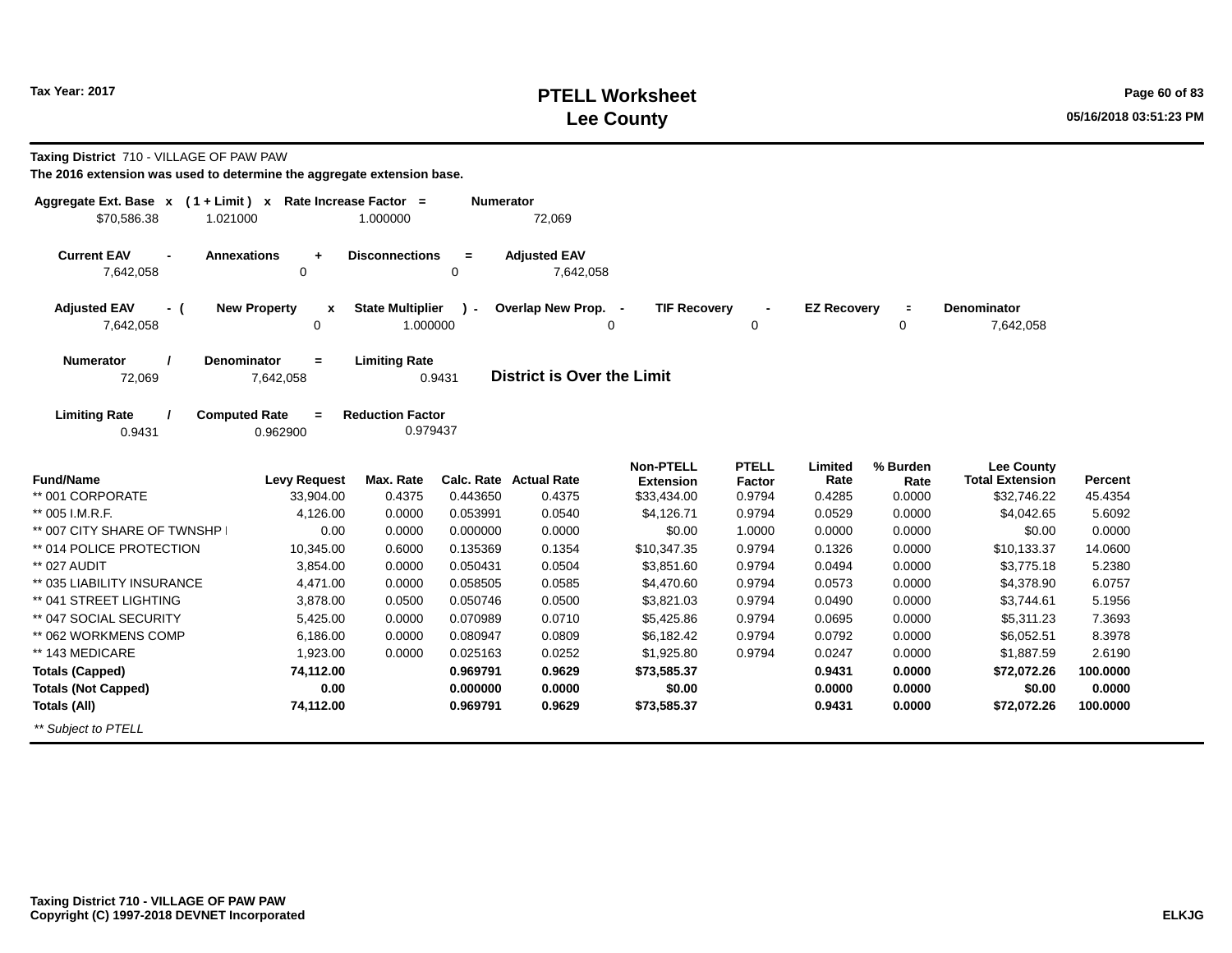# **PTELL Worksheet Tax Year: 2017 Page 61 of 83 Lee County 05/16/2018 03:51:23 PM**

| Taxing District 711 - VILLAGE OF STEWARD<br>The 2016 extension was used to determine the aggregate extension base. |                                                                |                                                 |                  |                                  |                                      |                        |                    |                  |                                             |          |
|--------------------------------------------------------------------------------------------------------------------|----------------------------------------------------------------|-------------------------------------------------|------------------|----------------------------------|--------------------------------------|------------------------|--------------------|------------------|---------------------------------------------|----------|
| Aggregate Ext. Base x (1+Limit) x Rate Increase Factor =                                                           |                                                                |                                                 | <b>Numerator</b> |                                  |                                      |                        |                    |                  |                                             |          |
| \$4,106.10<br>1.021000                                                                                             |                                                                | 1.000000                                        |                  | 4,192                            |                                      |                        |                    |                  |                                             |          |
| <b>Current EAV</b><br>2,823,526                                                                                    | <b>Annexations</b><br>÷<br>0                                   | <b>Disconnections</b>                           | $\equiv$<br>0    | <b>Adjusted EAV</b><br>2,823,526 |                                      |                        |                    |                  |                                             |          |
| <b>Adjusted EAV</b><br>- (                                                                                         | <b>New Property</b><br>X                                       | <b>State Multiplier</b>                         | $\mathcal{L}$    | Overlap New Prop. -              | <b>TIF Recovery</b>                  | $\blacksquare$         | <b>EZ Recoverv</b> | $\equiv$         | Denominator                                 |          |
| 2,823,526                                                                                                          | 12,540                                                         | 1.000000                                        |                  |                                  | $\Omega$                             | 0                      |                    | 0                | 2,810,986                                   |          |
| <b>Numerator</b><br>4,192<br><b>Limiting Rate</b>                                                                  | <b>Denominator</b><br>$=$<br>2,810,986<br><b>Computed Rate</b> | <b>Limiting Rate</b><br><b>Reduction Factor</b> | 0.1491           | District is Over the Limit       |                                      |                        |                    |                  |                                             |          |
| 0.1491                                                                                                             | 0.152700                                                       | 0.976424                                        |                  |                                  |                                      |                        |                    |                  |                                             |          |
| <b>Fund/Name</b>                                                                                                   | <b>Levy Request</b>                                            | Max. Rate                                       |                  | <b>Calc. Rate Actual Rate</b>    | <b>Non-PTELL</b><br><b>Extension</b> | <b>PTELL</b><br>Factor | Limited<br>Rate    | % Burden<br>Rate | <b>Lee County</b><br><b>Total Extension</b> | Percent  |
| ** 001 CORPORATE                                                                                                   | 4.311.00                                                       | 0.4375                                          | 0.152681         | 0.1527                           | \$4,311.52                           | 0.9764                 | 0.1491             | 0.0000           | \$4,209.88                                  | 100.0000 |
| 003 BONDS & INTEREST                                                                                               | 0.00                                                           | 0.0000                                          | 0.000000         | 0.0000                           | \$0.00                               | 1.0000                 | 0.0000             | 0.0000           | \$0.00                                      | 0.0000   |
| ** 007 CITY SHARE OF TWNSHP                                                                                        | 0.00                                                           | 0.0000                                          | 0.000000         | 0.0000                           | \$0.00                               | 1.0000                 | 0.0000             | 0.0000           | \$0.00                                      | 0.0000   |
| <b>Totals (Capped)</b>                                                                                             | 4.311.00                                                       |                                                 | 0.152681         | 0.1527                           | \$4,311,52                           |                        | 0.1491             | 0.0000           | \$4,209.88                                  | 100,0000 |
| <b>Totals (Not Capped)</b>                                                                                         | 0.00                                                           |                                                 | 0.000000         | 0.0000                           | \$0.00                               |                        | 0.0000             | 0.0000           | \$0.00                                      | 0.0000   |
| Totals (All)                                                                                                       | 4,311.00                                                       |                                                 | 0.152681         | 0.1527                           | \$4,311.52                           |                        | 0.1491             | 0.0000           | \$4,209.88                                  | 100,0000 |
| ** Subject to PTELL                                                                                                |                                                                |                                                 |                  |                                  |                                      |                        |                    |                  |                                             |          |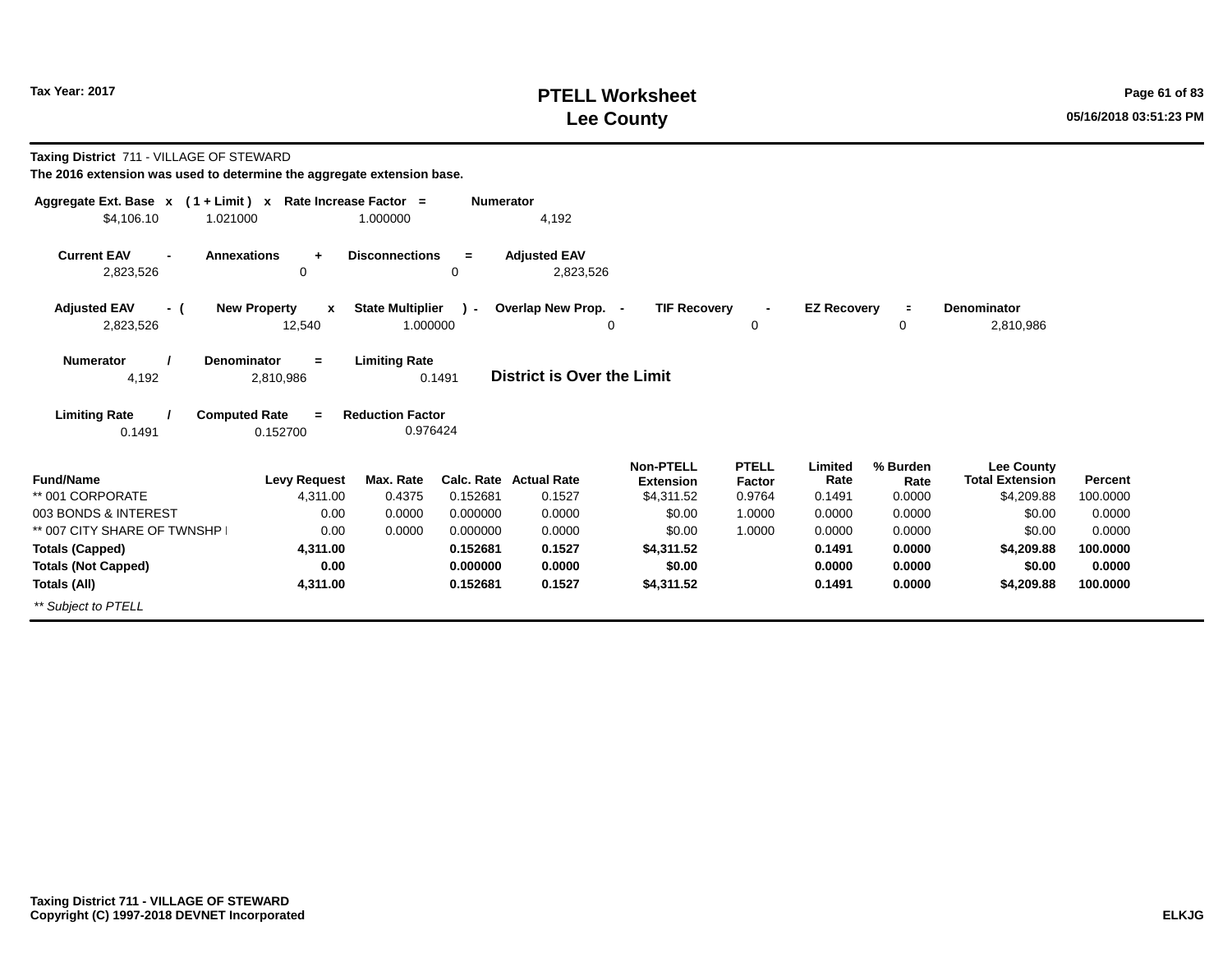# **PTELL Worksheet Tax Year: 2017 Page 62 of 83 Lee County 05/16/2018 03:51:23 PM**

#### **Taxing District** 712 - VILLAGE OF SUBLETTE

| Aggregate Ext. Base $x$ (1 + Limit) $x$<br>\$15,364.34 | 1.021000                                     | Rate Increase Factor =<br>1.000000                              | <b>Numerator</b><br>15,687       |                                                     |                                  |                           |                            |                                                            |                     |
|--------------------------------------------------------|----------------------------------------------|-----------------------------------------------------------------|----------------------------------|-----------------------------------------------------|----------------------------------|---------------------------|----------------------------|------------------------------------------------------------|---------------------|
| <b>Current EAV</b><br>6,638,783                        | <b>Annexations</b><br>0                      | <b>Disconnections</b><br>$=$<br>0                               | <b>Adjusted EAV</b><br>6,638,783 |                                                     |                                  |                           |                            |                                                            |                     |
| <b>Adjusted EAV</b><br>- (<br>6,638,783                | <b>New Property</b><br>$\mathbf{x}$<br>9,359 | <b>State Multiplier</b><br>$\overline{\phantom{0}}$<br>1.000000 | Overlap New Prop. -<br>$\Omega$  | <b>TIF Recovery</b>                                 | $\blacksquare$<br>0              | <b>EZ Recovery</b>        | $\equiv$<br>0              | <b>Denominator</b><br>6,629,424                            |                     |
| <b>Numerator</b><br>15,687                             | <b>Denominator</b><br>$=$<br>6,629,424       | <b>Limiting Rate</b><br>0.2366                                  | District is Within the Limit     |                                                     |                                  |                           |                            |                                                            |                     |
| <b>Fund/Name</b><br>** 001 CORPORATE                   | <b>Levy Request</b><br>15,363.00             | Max. Rate<br>0.4375<br>0.231413                                 | Calc. Rate Actual Rate<br>0.2314 | <b>Non-PTELL</b><br><b>Extension</b><br>\$15,362.14 | <b>PTELL</b><br>Factor<br>1.0000 | Limited<br>Rate<br>0.2314 | % Burden<br>Rate<br>0.0000 | <b>Lee County</b><br><b>Total Extension</b><br>\$15,362.14 | Percent<br>100.0000 |

| ** 001 CORPORATE            | 15,363.00 | 0.4375 | 0.231413 | 0.2314 | \$15.362.14 | 1.0000 | 0.2314 | 0.0000 | \$15.362.14 | 100.0000 |  |
|-----------------------------|-----------|--------|----------|--------|-------------|--------|--------|--------|-------------|----------|--|
| ** 007 CITY SHARE OF TWNSHP | 0.00      | 0.0000 | 0.000000 | 0.0000 | \$0.00      | 1.0000 | 0.0000 | 0.0000 | \$0.00      | 0.0000   |  |
| <b>Totals (Capped)</b>      | 15,363.00 |        | 0.231413 | 0.2314 | \$15,362.14 |        | 0.2314 | 0.0000 | \$15,362.14 | 100.0000 |  |
| <b>Totals (Not Capped)</b>  | 0.00      |        | 0.000000 | 0.0000 | \$0.00      |        | 0.0000 | 0.0000 | \$0.00      | 0.0000   |  |
| Totals (All)                | 15,363.00 |        | 0.231413 | 0.2314 | \$15.362.14 |        | 0.2314 | 0.0000 | \$15,362.14 | 100.0000 |  |
| ** Subject to PTELL         |           |        |          |        |             |        |        |        |             |          |  |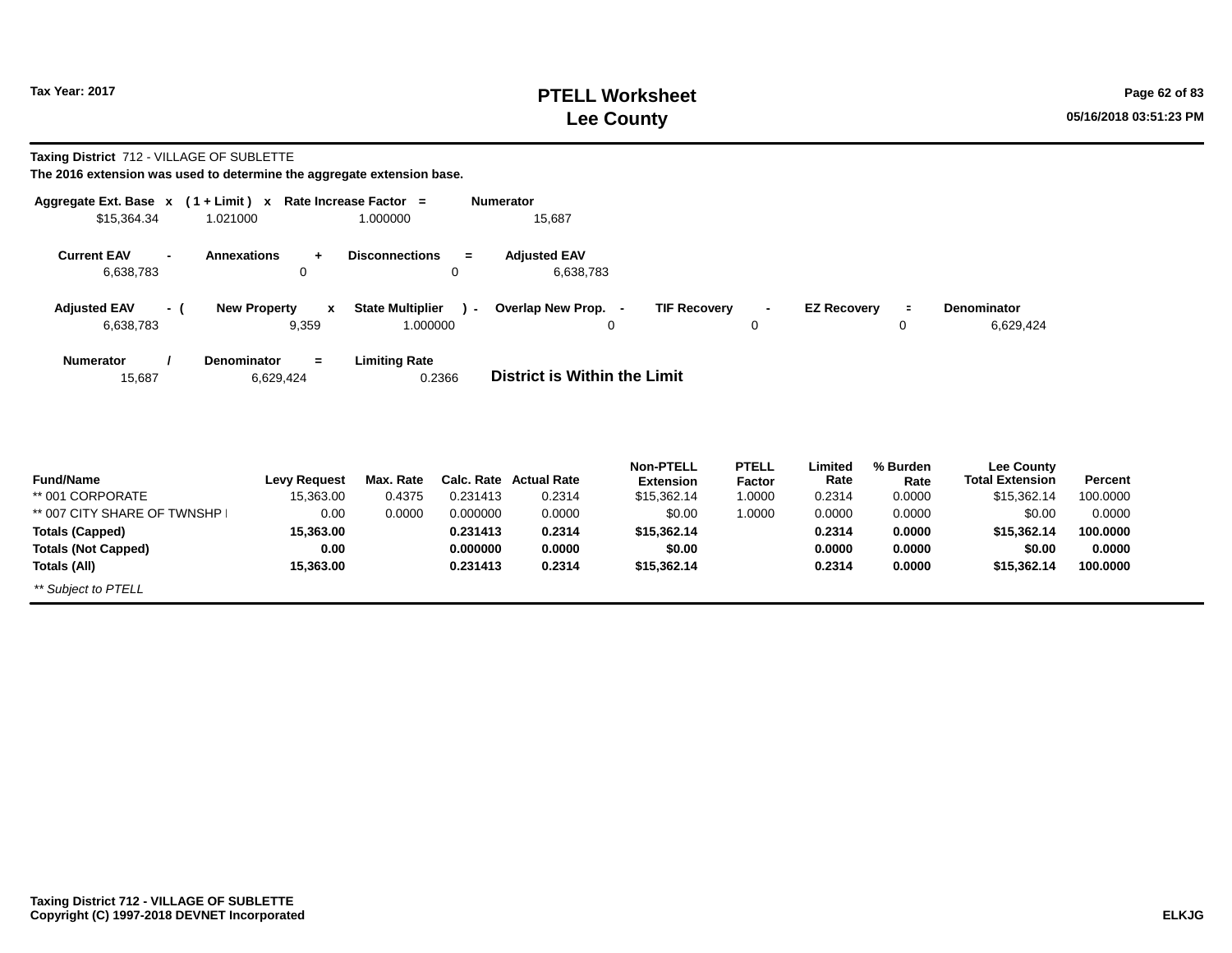# **PTELL Worksheet Tax Year: 2017 Page 63 of 83 Lee County 05/16/2018 03:51:23 PM**

| Taxing District 713 - VILLAGE OF WEST BROOKLYN<br>The 2016 extension was used to determine the aggregate extension base. |                                              |                                     |                      |                                  |                                      |                        |                    |                  |                                             |                    |
|--------------------------------------------------------------------------------------------------------------------------|----------------------------------------------|-------------------------------------|----------------------|----------------------------------|--------------------------------------|------------------------|--------------------|------------------|---------------------------------------------|--------------------|
| Aggregate Ext. Base $x$ (1 + Limit) x Rate Increase Factor =<br>\$11,290.11                                              | 1.021000                                     | 1.000000                            | <b>Numerator</b>     | 11,527                           |                                      |                        |                    |                  |                                             |                    |
| <b>Current EAV</b><br>1,381,015                                                                                          | <b>Annexations</b><br>$\ddot{}$<br>0         | <b>Disconnections</b>               | $=$<br>0             | <b>Adjusted EAV</b><br>1,381,015 |                                      |                        |                    |                  |                                             |                    |
| <b>Adjusted EAV</b><br>- (<br>1,381,015                                                                                  | <b>New Property</b><br>X<br>0                | <b>State Multiplier</b><br>1.000000 | $\mathbf{r}$         | Overlap New Prop. -<br>0         | <b>TIF Recovery</b>                  | 0                      | <b>EZ Recovery</b> | $\equiv$<br>0    | Denominator<br>1,381,015                    |                    |
| <b>Numerator</b><br>11,527                                                                                               | <b>Denominator</b><br>$=$<br>1,381,015       | <b>Limiting Rate</b>                | 0.8347               | District is Over the Limit       |                                      |                        |                    |                  |                                             |                    |
| <b>Limiting Rate</b><br>0.8347                                                                                           | <b>Computed Rate</b><br>$\equiv$<br>0.858300 | <b>Reduction Factor</b><br>0.972504 |                      |                                  |                                      |                        |                    |                  |                                             |                    |
| <b>Fund/Name</b>                                                                                                         | <b>Levy Request</b>                          | Max. Rate                           | Calc. Rate           | <b>Actual Rate</b>               | <b>Non-PTELL</b><br><b>Extension</b> | <b>PTELL</b><br>Factor | Limited<br>Rate    | % Burden<br>Rate | <b>Lee County</b><br><b>Total Extension</b> | Percent            |
| ** 001 CORPORATE                                                                                                         | 4,902.00                                     | 0.4375                              | 0.354956             | 0.3550                           | \$4,902.60                           | 0.9725                 | 0.3452             | 0.0000           | \$4,767.26                                  | 41.3611            |
| ** 007 CITY SHARE OF TWNSHP                                                                                              | 0.00                                         | 0.0000                              | 0.000000             | 0.0000                           | \$0.00                               | 1.0000                 | 0.0000             | 0.0000           | \$0.00                                      | 0.0000             |
| ** 027 AUDIT<br>** 035 LIABILITY INSURANCE                                                                               | 2.811.00<br>2,387.00                         | 0.0000<br>0.0000                    | 0.203546<br>0.172844 | 0.2035<br>0.1728                 | \$2,810.37<br>\$2,386.39             | 0.9725<br>0.9725       | 0.1979<br>0.1680   | 0.0000<br>0.0000 | \$2,733.03<br>\$2,320.11                    | 23.7120<br>20.1294 |
| ** 041 STREET LIGHTING                                                                                                   | 450.00                                       | 0.0500                              | 0.032585             | 0.0326                           | \$450.21                             | 0.9725                 | 0.0317             | 0.0000           | \$437.78                                    | 3.7982             |
| ** 047 SOCIAL SECURITY                                                                                                   | 450.00                                       | 0.0000                              | 0.032585             | 0.0326                           | \$450.21                             | 0.9725                 | 0.0317             | 0.0000           | \$437.78                                    | 3.7982             |
| ** 062 WORKMANS COMP                                                                                                     | 854.00                                       | 0.0000                              | 0.061839             | 0.0618                           | \$853.47                             | 0.9725                 | 0.0601             | 0.0000           | \$829.99                                    | 7.2011             |
| <b>Totals (Capped)</b>                                                                                                   | 11,854.00                                    |                                     | 0.858355             | 0.8583                           | \$11,853.25                          |                        | 0.8346             | 0.0000           | \$11,525.95                                 | 100.0000           |
| <b>Totals (Not Capped)</b>                                                                                               | 0.00                                         |                                     | 0.000000             | 0.0000                           | \$0.00                               |                        | 0.0000             | 0.0000           | \$0.00                                      | 0.0000             |
| <b>Totals (All)</b>                                                                                                      | 11,854.00                                    |                                     | 0.858355             | 0.8583                           | \$11,853.25                          |                        | 0.8346             | 0.0000           | \$11,525.95                                 | 100.0000           |
| ** Subiect to PTELL                                                                                                      |                                              |                                     |                      |                                  |                                      |                        |                    |                  |                                             |                    |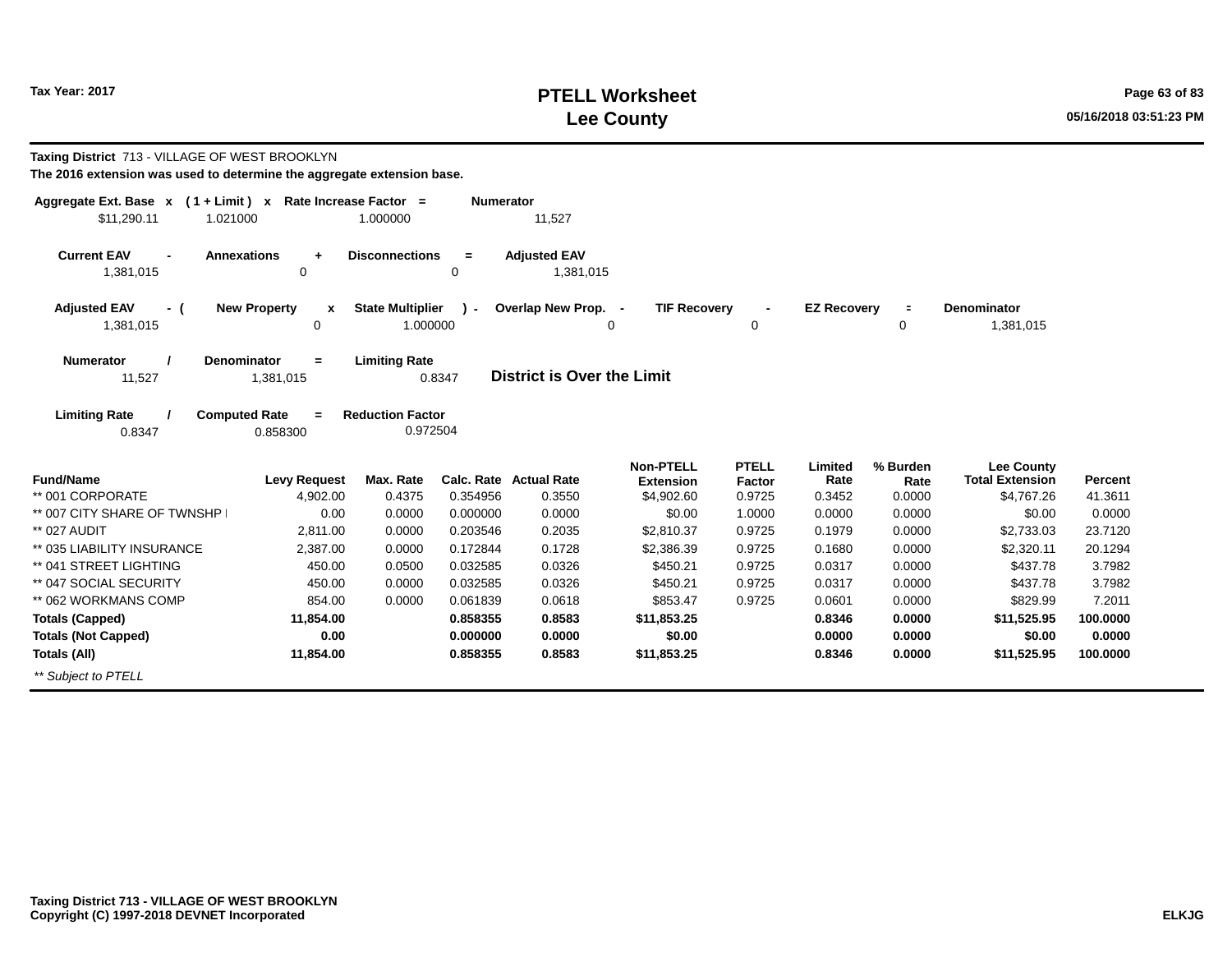# **PTELL Worksheet Tax Year: 2017 Page 64 of 83 Lee County 05/16/2018 03:51:23 PM**

**Taxing District** 801 - AMBOY FIRE

| Aggregate Ext. Base $x$ (1 + Limit) $x$            |                                                | Rate Increase Factor =              | <b>Numerator</b> |                                   |                                      |                        |                    |                     |                                             |          |
|----------------------------------------------------|------------------------------------------------|-------------------------------------|------------------|-----------------------------------|--------------------------------------|------------------------|--------------------|---------------------|---------------------------------------------|----------|
| \$428,692.99                                       | 1.021000                                       | 1.000000                            |                  | 437,696                           |                                      |                        |                    |                     |                                             |          |
| <b>Current EAV</b><br>$\blacksquare$<br>67,795,997 | <b>Annexations</b><br>÷<br>0                   | <b>Disconnections</b>               | $=$<br>0         | <b>Adjusted EAV</b><br>67,795,997 |                                      |                        |                    |                     |                                             |          |
| <b>Adjusted EAV</b><br>- (<br>67,795,997           | <b>New Property</b><br>$\mathbf{x}$<br>267,713 | <b>State Multiplier</b><br>1.000000 | $\mathbf{r}$     | Overlap New Prop.<br>0            | <b>TIF Recovery</b><br>$\sim$        | 0                      | <b>EZ Recovery</b> | $\equiv$<br>918,814 | <b>Denominator</b><br>66,609,470            |          |
| <b>Numerator</b><br>437,696                        | <b>Denominator</b><br>$=$<br>66,609,470        | <b>Limiting Rate</b><br>0.6571      |                  | District is Over the Limit        |                                      |                        |                    |                     |                                             |          |
| <b>Limiting Rate</b><br>0.6571                     | <b>Computed Rate</b><br>$=$<br>0.663900        | <b>Reduction Factor</b><br>0.989757 |                  |                                   |                                      |                        |                    |                     |                                             |          |
| <b>Fund/Name</b>                                   | <b>Levy Request</b>                            | Max. Rate                           |                  | Calc. Rate Actual Rate            | <b>Non-PTELL</b><br><b>Extension</b> | <b>PTELL</b><br>Factor | Limited<br>Rate    | % Burden<br>Rate    | <b>Lee County</b><br><b>Total Extension</b> | Percent  |
| ** 001 CORPORATE                                   | 268,359.00                                     | 0.4000                              | 0.395833         | 0.3958                            | \$268,336.56                         | 0.9898                 | 0.3917             | 0.0000              | \$265,556.92                                | 59.6104  |
| ** 064 AMBULANCE                                   | 181,769.00                                     | 0.4000                              | 0.268112         | 0.2681                            | \$181,761.07                         | 0.9898                 | 0.2654             | 0.0000              | \$179,930.58                                | 40.3896  |
| <b>Totals (Capped)</b>                             | 450,128.00                                     |                                     | 0.663945         | 0.6639                            | \$450,097.63                         |                        | 0.6571             | 0.0000              | \$445,487.50                                | 100.0000 |
| <b>Totals (Not Capped)</b>                         | 0.00                                           |                                     | 0.000000         | 0.0000                            | \$0.00                               |                        | 0.0000             | 0.0000              | \$0.00                                      | 0.0000   |
| Totals (All)                                       | 450,128.00                                     |                                     | 0.663945         | 0.6639                            | \$450,097.63                         |                        | 0.6571             | 0.0000              | \$445,487.50                                | 100.0000 |
| ** Subject to PTELL                                |                                                |                                     |                  |                                   |                                      |                        |                    |                     |                                             |          |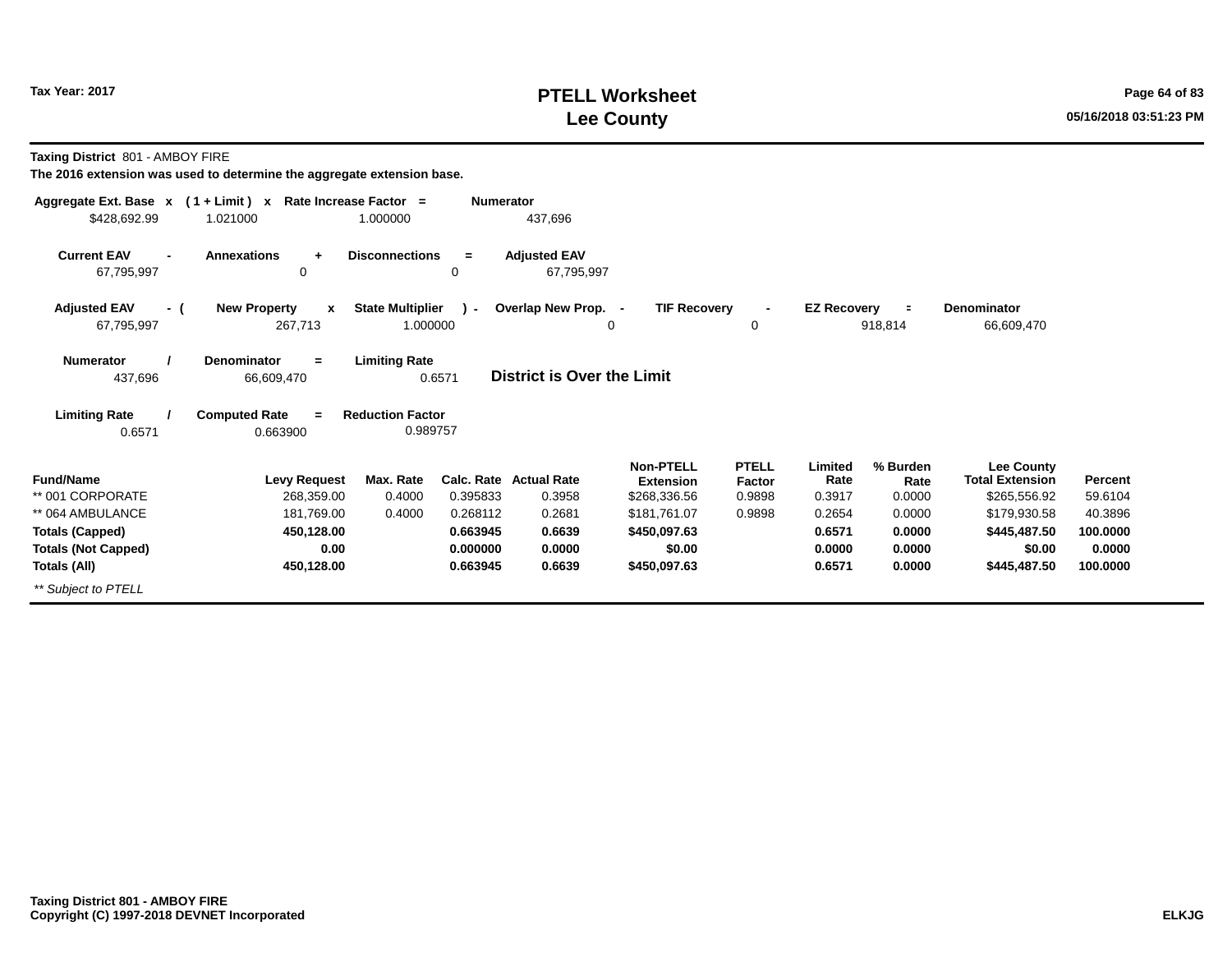# **PTELL Worksheet Tax Year: 2017 Page 65 of 83 Lee County 05/16/2018 03:51:23 PM**

**Taxing District** 803 - COMPTON FIRE

| Aggregate Ext. Base $x$ (1 + Limit) $x$            |                                                | Rate Increase Factor =              | <b>Numerator</b> |                                   |                                  |                         |                    |                |                                      |                    |
|----------------------------------------------------|------------------------------------------------|-------------------------------------|------------------|-----------------------------------|----------------------------------|-------------------------|--------------------|----------------|--------------------------------------|--------------------|
| \$141,574.70                                       | 1.021000                                       | 1.000000                            |                  | 144,548                           |                                  |                         |                    |                |                                      |                    |
| <b>Current EAV</b><br>$\overline{a}$<br>33,385,056 | <b>Annexations</b><br>$\ddot{}$<br>0           | <b>Disconnections</b>               | $=$<br>0         | <b>Adjusted EAV</b><br>33,385,056 |                                  |                         |                    |                |                                      |                    |
| <b>Adjusted EAV</b><br>- (<br>33,385,056           | <b>New Property</b><br>$\mathbf{x}$<br>441,031 | <b>State Multiplier</b><br>1.000000 | $\mathbf{r}$     | Overlap New Prop. -               | <b>TIF Recovery</b><br>0         | 0                       | <b>EZ Recovery</b> | $\equiv$<br>0  | <b>Denominator</b><br>32,944,025     |                    |
| <b>Numerator</b><br>144,548                        | <b>Denominator</b><br>$\equiv$<br>32,944,025   | <b>Limiting Rate</b>                | 0.4388           | <b>District is Over the Limit</b> |                                  |                         |                    |                |                                      |                    |
| <b>Limiting Rate</b><br>0.4388                     | <b>Computed Rate</b><br>$=$<br>0.445200        | <b>Reduction Factor</b><br>0.985624 |                  |                                   |                                  |                         |                    |                |                                      |                    |
| <b>Fund/Name</b>                                   |                                                |                                     |                  | <b>Calc. Rate Actual Rate</b>     | <b>Non-PTELL</b>                 | <b>PTELL</b>            | Limited<br>Rate    | % Burden       | Lee County<br><b>Total Extension</b> |                    |
| ** 001 CORPORATE                                   | <b>Levy Request</b><br>108,650.00              | Max. Rate<br>0.4000                 | 0.325445         | 0.3254                            | <b>Extension</b><br>\$108,634.97 | <b>Factor</b><br>0.9856 | 0.3207             | Rate<br>0.0000 | \$107,065.87                         | Percent<br>73.0857 |
| ** 035 LIABILITY INSURANCE                         | 15,000.00                                      | 0.0000                              | 0.044930         | 0.0449                            | \$14.989.89                      | 0.9856                  | 0.0443             | 0.0000         | \$14.789.58                          | 10.0957            |
| ** 064 AMBULANCE                                   | 25,000.00                                      | 0.4000                              | 0.074884         | 0.0749                            | \$25,005.41                      | 0.9856                  | 0.0738             | 0.0000         | \$24,638.17                          | 16.8186            |
| <b>Totals (Capped)</b>                             | 148,650.00                                     |                                     | 0.445259         | 0.4452                            | \$148,630.27                     |                         | 0.4388             | 0.0000         | \$146,493.62                         | 100.0000           |
| <b>Totals (Not Capped)</b>                         | 0.00                                           |                                     | 0.000000         | 0.0000                            | \$0.00                           |                         | 0.0000             | 0.0000         | \$0.00                               | 0.0000             |
| Totals (All)                                       | 148,650.00                                     |                                     | 0.445259         | 0.4452                            | \$148,630.27                     |                         | 0.4388             | 0.0000         | \$146,493.62                         | 100.0000           |
| ** Subject to PTELL                                |                                                |                                     |                  |                                   |                                  |                         |                    |                |                                      |                    |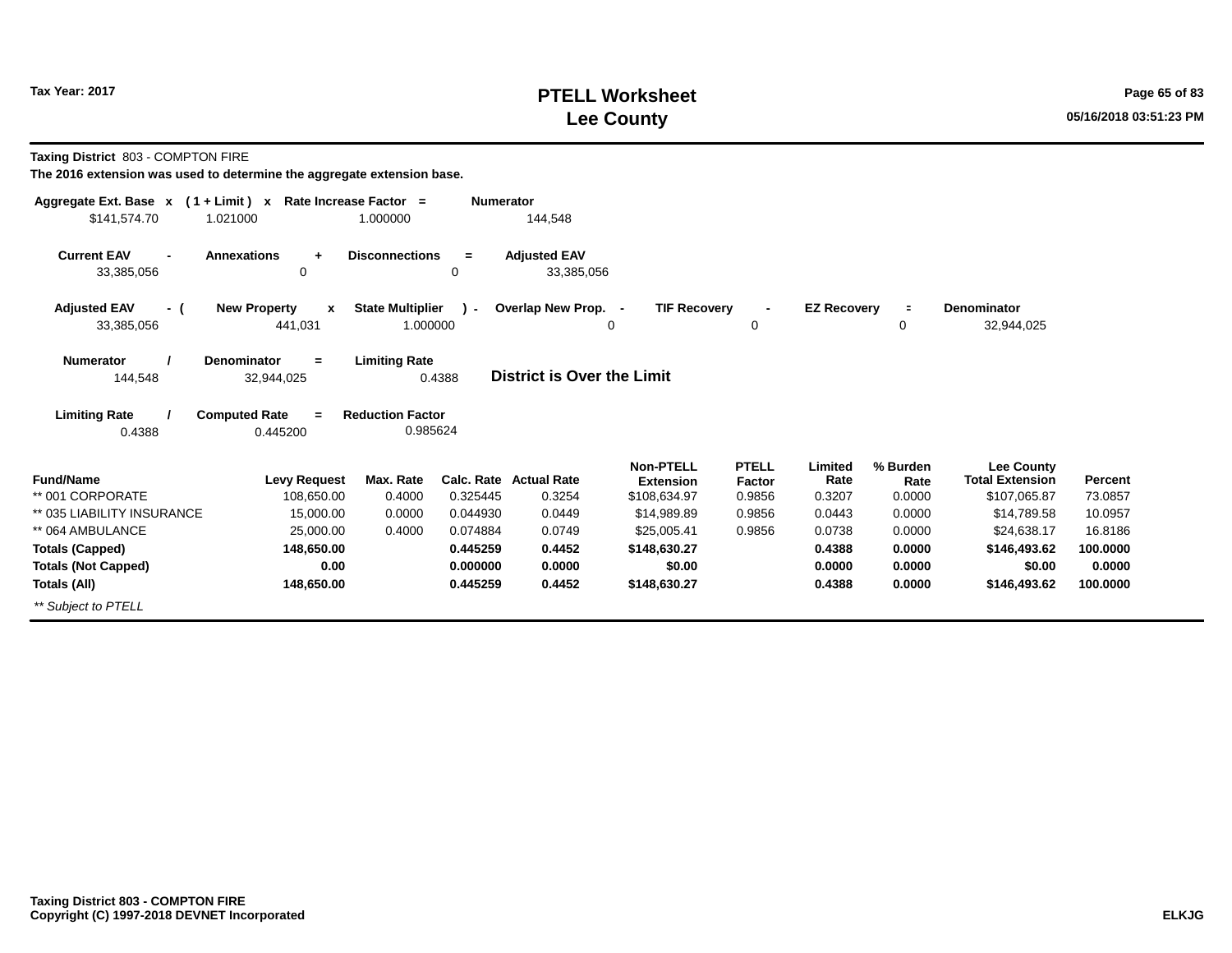# **PTELL Worksheet Tax Year: 2017 Page 66 of 83 Lee County 05/16/2018 03:51:23 PM**

**Taxing District** 807 - LEE FIRE

| Aggregate Ext. Base $x$ (1+Limit) $x$<br>\$107,618.82 | 1.021000                                      | Rate Increase Factor =<br>1.000000          | <b>Numerator</b><br>109,879       |                                       |                               |                    |                  |                                             |       |
|-------------------------------------------------------|-----------------------------------------------|---------------------------------------------|-----------------------------------|---------------------------------------|-------------------------------|--------------------|------------------|---------------------------------------------|-------|
| <b>Current EAV</b><br>24,217,867                      | <b>Annexations</b><br>0                       | <b>Disconnections</b><br>$\equiv$<br>0      | <b>Adjusted EAV</b><br>24,217,867 |                                       |                               |                    |                  |                                             |       |
| <b>Adjusted EAV</b><br>- (<br>24,217,867              | <b>New Property</b><br>$\mathbf{x}$<br>40,430 | <b>State Multiplier</b><br>$-1$<br>1.000000 | Overlap New Prop. -<br>0          | <b>TIF Recovery</b>                   | $\blacksquare$<br>0           | <b>EZ Recovery</b> | $\equiv$<br>0    | <b>Denominator</b><br>24,177,437            |       |
| <b>Numerator</b><br>109,879                           | <b>Denominator</b><br>$=$<br>24,177,437       | <b>Limiting Rate</b><br>0.4545              | District is Within the Limit      |                                       |                               |                    |                  |                                             |       |
| Fund/Name                                             | Levy Request                                  | Max. Rate                                   | Calc, Rate Actual Rate            | <b>Non-PTELL</b><br><b>F</b> xtension | <b>PTELL</b><br><b>Factor</b> | Limited<br>Rate    | % Burden<br>Rate | <b>Lee County</b><br><b>Total Extension</b> | Perce |

| <b>Fund/Name</b>           | <b>Levy Request</b> | Max. Rate |          | Calc. Rate Actual Rate | <b>Extension</b> | Factor | Rate   | Rate   | <b>Total Extension</b> | <b>Percent</b> |  |
|----------------------------|---------------------|-----------|----------|------------------------|------------------|--------|--------|--------|------------------------|----------------|--|
| ** 001 CORPORATE           | 72,067.00           | 0.4000    | 0.297578 | 0.2976                 | \$44,785.41      | 1.0000 | 0.2976 | 0.0000 | \$44,785.41            | 67.0119        |  |
| ** 035 LIABILITY INSURANCE | 8,307.00            | 0.0000    | 0.034301 | 0.0343                 | \$5.161.76       | 1.0000 | 0.0343 | 0.0000 | \$5,161.76             | 7.7235         |  |
| ** 064 AMBULANCE           | 27,163.00           | 0.4000    | 0.112161 | 0.1122                 | \$16,884.82      | 1.0000 | 0.1122 | 0.0000 | \$16,884.82            | 25.2646        |  |
| <b>Totals (Capped)</b>     | 107.537.00          |           | 0.444040 | 0.4441                 | \$66,831.99      |        | 0.4441 | 0.0000 | \$66,831.99            | 100.0000       |  |
| <b>Totals (Not Capped)</b> | 0.00                |           | 0.000000 | 0.0000                 | \$0.00           |        | 0.0000 | 0.0000 | \$0.00                 | 0.0000         |  |
| Totals (All)               | 107.537.00          |           | 0.444040 | 0.4441                 | \$66,831.99      |        | 0.4441 | 0.0000 | \$66,831.99            | 100.0000       |  |
| ** Subject to PTELL        |                     |           |          |                        |                  |        |        |        |                        |                |  |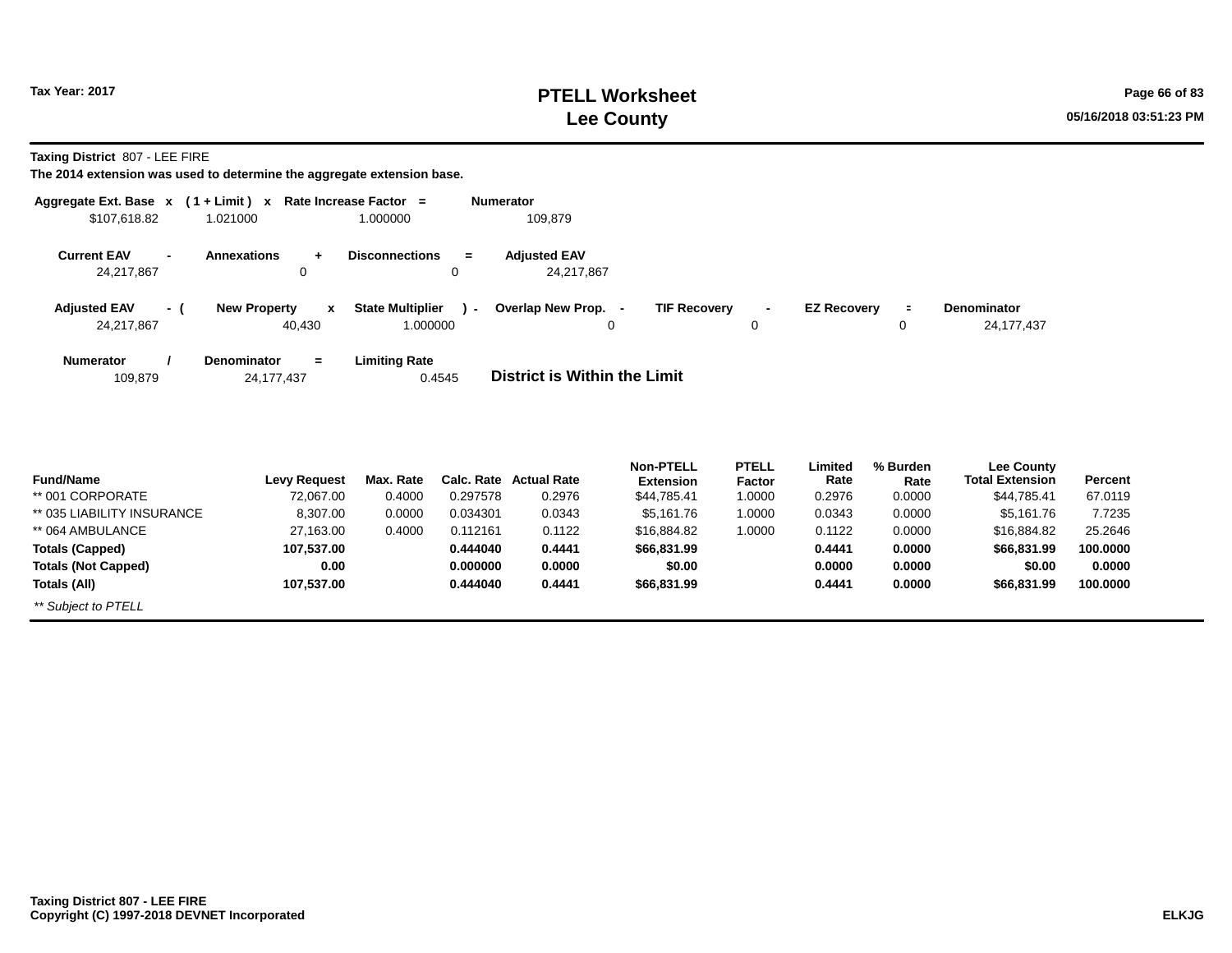**Taxing District** 810 - PAW PAW FIRE

| Aggregate Ext. Base $x$ (1 + Limit) x Rate Increase Factor = |                                               |                                     | <b>Numerator</b> |                                         |                                                     |                                  |                           |                            |                                                     |                    |
|--------------------------------------------------------------|-----------------------------------------------|-------------------------------------|------------------|-----------------------------------------|-----------------------------------------------------|----------------------------------|---------------------------|----------------------------|-----------------------------------------------------|--------------------|
| \$146,799.33                                                 | 1.021000                                      | 1.000000                            |                  | 149,882                                 |                                                     |                                  |                           |                            |                                                     |                    |
| <b>Current EAV</b><br>49,303,806                             | <b>Annexations</b><br>$\ddot{}$<br>38,381     | <b>Disconnections</b>               | $=$<br>$\Omega$  | <b>Adjusted EAV</b><br>49,265,425       |                                                     |                                  |                           |                            |                                                     |                    |
| <b>Adjusted EAV</b><br>- (<br>49,265,425                     | <b>New Property</b><br>$\mathbf{x}$<br>96,635 | <b>State Multiplier</b><br>1.000000 | $\mathbf{r}$     | Overlap New Prop. -<br>31,212           | <b>TIF Recovery</b>                                 | $\overline{\phantom{a}}$<br>0    | <b>EZ Recovery</b>        | $\equiv$<br>0              | Denominator<br>49,137,578                           |                    |
| <b>Numerator</b><br>149,882                                  | <b>Denominator</b><br>$=$<br>49,137,578       | <b>Limiting Rate</b>                | 0.3050           | District is Within the Limit            |                                                     |                                  |                           |                            |                                                     |                    |
| <b>Fund/Name</b><br>** 001 CORPORATE                         | <b>Levy Request</b><br>132,000.00             | Max. Rate<br>0.4000                 | 0.267728         | <b>Calc. Rate Actual Rate</b><br>0.2677 | <b>Non-PTELL</b><br><b>Extension</b><br>\$97,364.28 | <b>PTELL</b><br>Factor<br>1.0000 | Limited<br>Rate<br>0.2677 | % Burden<br>Rate<br>0.0000 | Lee County<br><b>Total Extension</b><br>\$97,364.28 | Percent<br>88.0013 |
| ** 035 LIABILITY INSURANCE                                   | 18,000.00                                     | 0.0000                              | 0.036508         | 0.0365                                  | \$13,275.29                                         | 1.0000                           | 0.0365                    | 0.0000                     | \$13,275.29                                         | 11.9987            |
| <b>Totals (Capped)</b>                                       | 150,000.00                                    |                                     | 0.304236         | 0.3042                                  | \$110,639.57                                        |                                  | 0.3042                    | 0.0000                     | \$110,639.57                                        | 100.0000           |
| <b>Totals (Not Capped)</b>                                   | 0.00                                          |                                     | 0.000000         | 0.0000                                  | \$0.00                                              |                                  | 0.0000                    | 0.0000                     | \$0.00                                              | 0.0000             |
| Totals (All)                                                 | 150,000.00                                    |                                     | 0.304236         | 0.3042                                  | \$110,639.57                                        |                                  | 0.3042                    | 0.0000                     | \$110,639.57                                        | 100.0000           |
| ** Subject to PTELL                                          |                                               |                                     |                  |                                         |                                                     |                                  |                           |                            |                                                     |                    |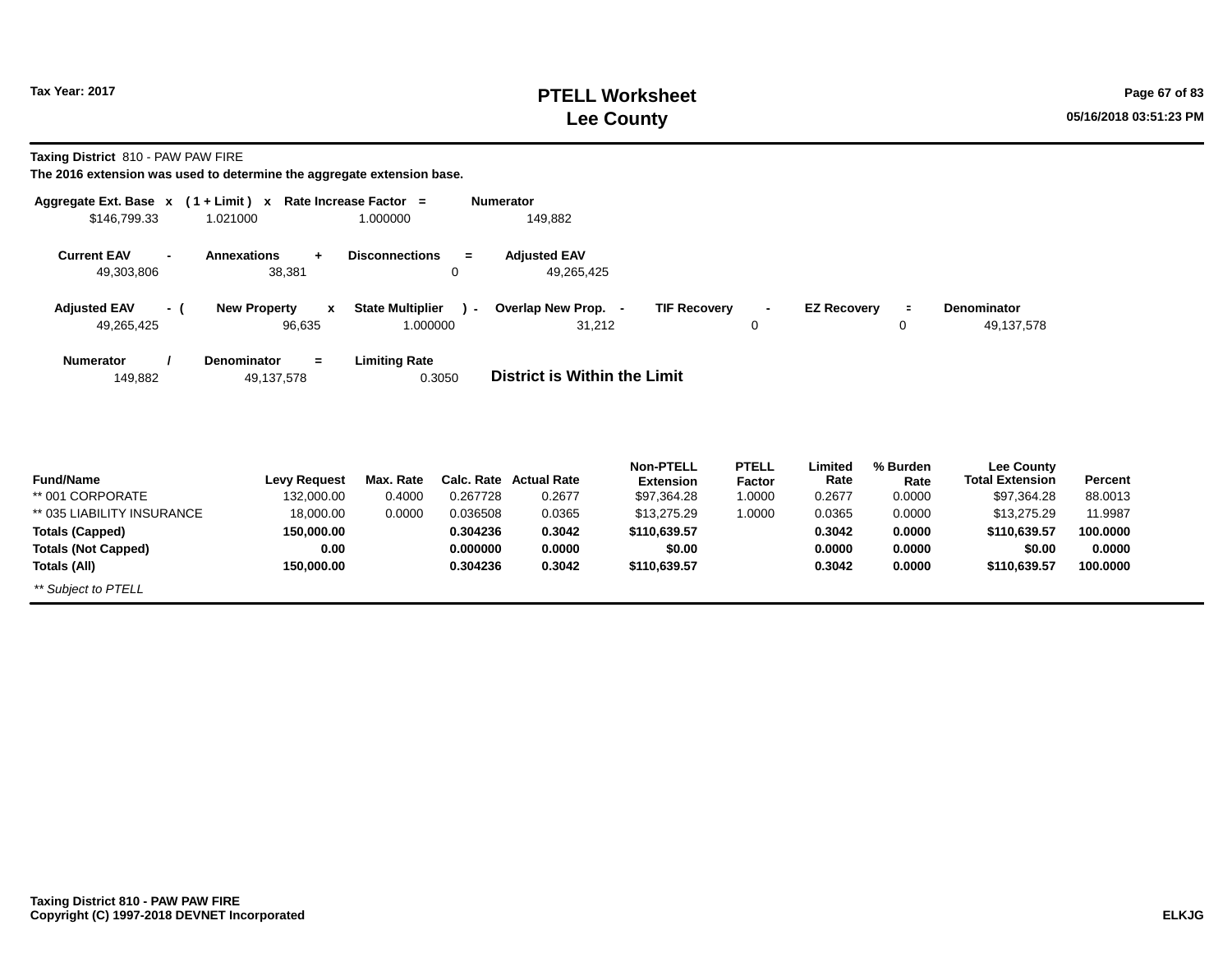*\*\* Subject to PTELL*

# **PTELL Worksheet Tax Year: 2017 Page 68 of 83 Lee County 05/16/2018 03:51:23 PM**

**Taxing District** 814 - SUBLETTE FIRE

| Aggregate Ext. Base $x$ (1+Limit) $x$    |                                                             | Rate Increase Factor =              | <b>Numerator</b> |                                   |                                      |                        |                    |                  |                                             |          |
|------------------------------------------|-------------------------------------------------------------|-------------------------------------|------------------|-----------------------------------|--------------------------------------|------------------------|--------------------|------------------|---------------------------------------------|----------|
| \$139,797.19                             | 1.021000                                                    | 1.000000                            |                  | 142,733                           |                                      |                        |                    |                  |                                             |          |
| <b>Current EAV</b><br>60,640,451         | <b>Annexations</b><br>÷<br>0                                | <b>Disconnections</b>               | $=$<br>0         | <b>Adjusted EAV</b><br>60,640,451 |                                      |                        |                    |                  |                                             |          |
| <b>Adjusted EAV</b><br>- (<br>60,640,451 | <b>New Property</b><br>$\boldsymbol{\mathsf{x}}$<br>405,557 | <b>State Multiplier</b><br>1.000000 | $\sim$           | Overlap New Prop. -               | <b>TIF Recovery</b><br>0             | 0                      | <b>EZ Recovery</b> | $\equiv$<br>0    | Denominator<br>60,234,894                   |          |
| <b>Numerator</b><br>142,733              | <b>Denominator</b><br>$\equiv$<br>60,234,894                | <b>Limiting Rate</b><br>0.2370      |                  | District is Within the Limit      |                                      |                        |                    |                  |                                             |          |
| <b>Fund/Name</b>                         | <b>Levy Request</b>                                         | Max. Rate                           | Calc. Rate       | <b>Actual Rate</b>                | <b>Non-PTELL</b><br><b>Extension</b> | <b>PTELL</b><br>Factor | Limited<br>Rate    | % Burden<br>Rate | <b>Lee County</b><br><b>Total Extension</b> | Percent  |
| ** 001 CORPORATE                         | 70,800.00                                                   | 0.4000                              | 0.116754         | 0.1168                            | \$70,828.05                          | 1.0000                 | 0.1168             | 0.0000           | \$70,828.05                                 | 49.7657  |
| ** 064 AMBULANCE                         | 71,500.00                                                   | 0.4000                              | 0.117908         | 0.1179                            | \$71,495.09                          | 1.0000                 | 0.1179             | 0.0000           | \$71,495.09                                 | 50.2343  |
| <b>Totals (Capped)</b>                   | 142,300.00                                                  |                                     | 0.234662         | 0.2347                            | \$142,323.14                         |                        | 0.2347             | 0.0000           | \$142,323.14                                | 100.0000 |
| <b>Totals (Not Capped)</b>               | 0.00                                                        |                                     | 0.000000         | 0.0000                            | \$0.00                               |                        | 0.0000             | 0.0000           | \$0.00                                      | 0.0000   |
| Totals (All)                             | 142,300.00                                                  |                                     | 0.234662         | 0.2347                            | \$142,323.14                         |                        | 0.2347             | 0.0000           | \$142,323.14                                | 100.0000 |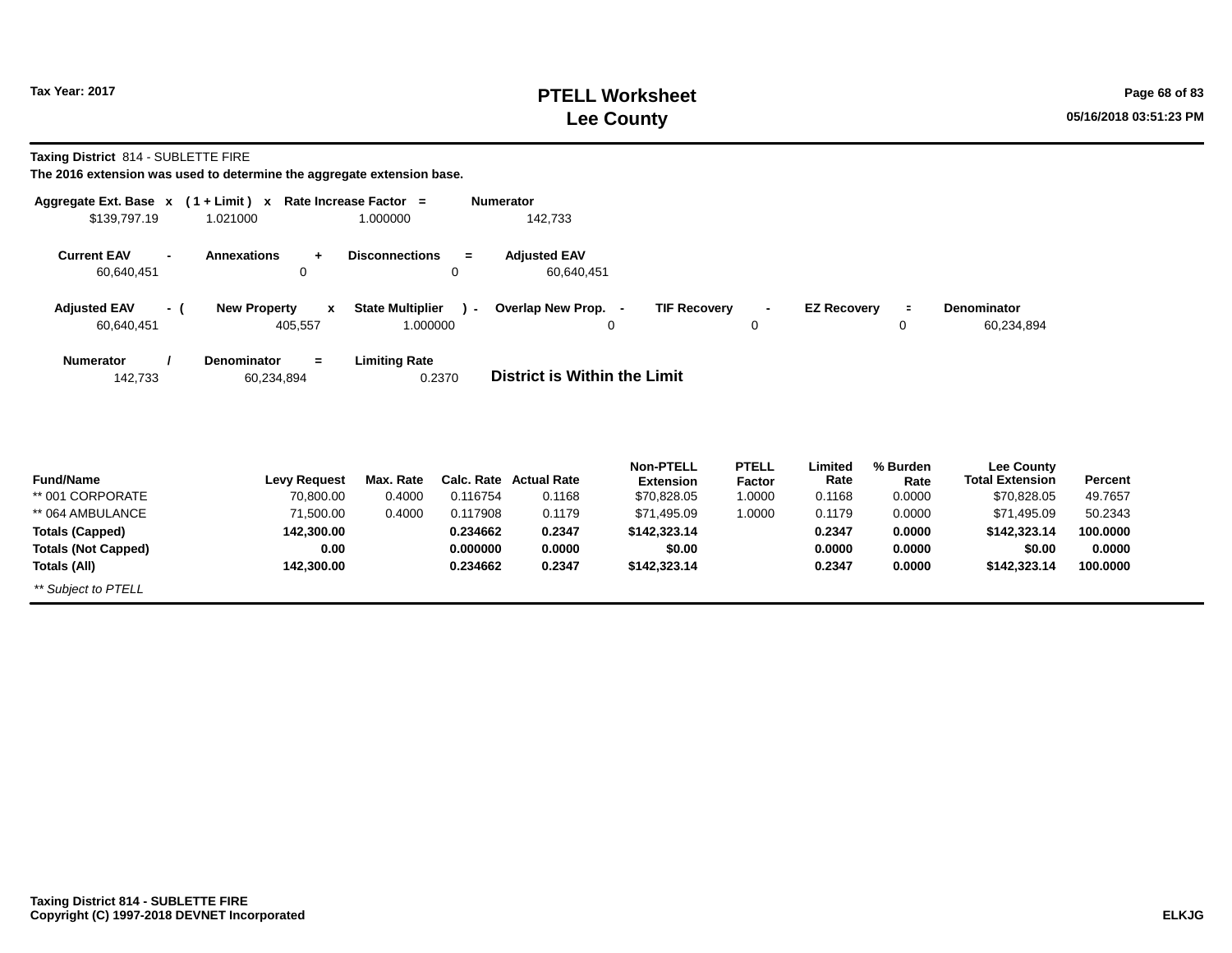# **PTELL Worksheet Tax Year: 2017 Page 69 of 83 Lee County 05/16/2018 03:51:23 PM**

**Taxing District** 815 - WEST BROOKLYN FIRE

|                                          | Aggregate Ext. Base $x$ (1 + Limit) x Rate Increase Factor = |                                     | <b>Numerator</b> |                                   |                                      |                        |                    |                  |                                      |          |
|------------------------------------------|--------------------------------------------------------------|-------------------------------------|------------------|-----------------------------------|--------------------------------------|------------------------|--------------------|------------------|--------------------------------------|----------|
| \$110,014.44                             | 1.021000                                                     | 1.000000                            |                  | 112,325                           |                                      |                        |                    |                  |                                      |          |
| <b>Current EAV</b><br>25,082,556         | <b>Annexations</b><br>$\ddot{}$<br>0                         | <b>Disconnections</b>               | $=$<br>0         | <b>Adjusted EAV</b><br>25,082,556 |                                      |                        |                    |                  |                                      |          |
| <b>Adjusted EAV</b><br>- (<br>25,082,556 | <b>New Property</b><br>$\mathbf{x}$<br>34,741                | <b>State Multiplier</b><br>1.000000 | $\mathcal{L}$    | Overlap New Prop. -               | <b>TIF Recovery</b><br>0             | 0                      | <b>EZ Recovery</b> | $\equiv$<br>0    | <b>Denominator</b><br>25,047,815     |          |
| <b>Numerator</b><br>112,325              | <b>Denominator</b><br>$=$<br>25,047,815                      | <b>Limiting Rate</b><br>0.4484      |                  | <b>District is Over the Limit</b> |                                      |                        |                    |                  |                                      |          |
| <b>Limiting Rate</b><br>0.4484           | <b>Computed Rate</b><br>$=$<br>0.473100                      | <b>Reduction Factor</b><br>0.947791 |                  |                                   |                                      |                        |                    |                  |                                      |          |
| <b>Fund/Name</b>                         | <b>Levy Request</b>                                          | Max. Rate                           |                  | <b>Calc. Rate Actual Rate</b>     | <b>Non-PTELL</b><br><b>Extension</b> | <b>PTELL</b><br>Factor | Limited<br>Rate    | % Burden<br>Rate | Lee County<br><b>Total Extension</b> | Percent  |
| ** 001 CORPORATE                         | 65,315.00                                                    | 0.4000                              | 0.260400         | 0.2604                            | \$65,314.98                          | 0.9478                 | 0.2468             | 0.0000           | \$61,903.75                          | 55.0401  |
| ** 064 AMBULANCE                         | 53,345.00                                                    | 0.4000                              | 0.212678         | 0.2127                            | \$53,350.60                          | 0.9478                 | 0.2016             | 0.0000           | \$50,566.43                          | 44.9599  |
| <b>Totals (Capped)</b>                   | 118,660.00                                                   |                                     | 0.473078         | 0.4731                            | \$118,665.58                         |                        | 0.4484             | 0.0000           | \$112,470.18                         | 100.0000 |
| <b>Totals (Not Capped)</b>               | 0.00                                                         |                                     | 0.000000         | 0.0000                            | \$0.00                               |                        | 0.0000             | 0.0000           | \$0.00                               | 0.0000   |
| Totals (All)                             | 118,660.00                                                   |                                     | 0.473078         | 0.4731                            | \$118,665.58                         |                        | 0.4484             | 0.0000           | \$112,470.18                         | 100.0000 |
| ** Subject to PTELL                      |                                                              |                                     |                  |                                   |                                      |                        |                    |                  |                                      |          |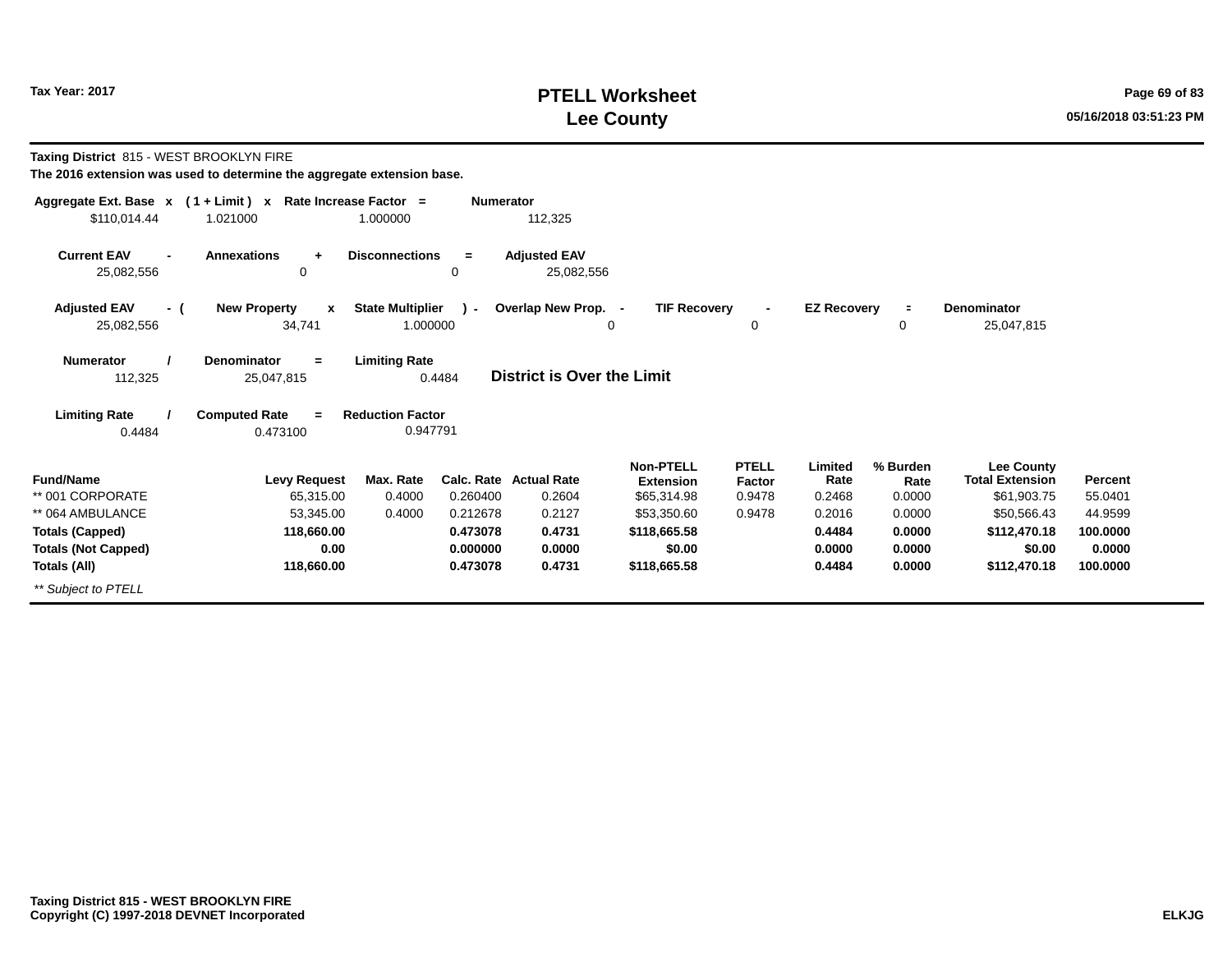# **PTELL Worksheet Tax Year: 2017 Page 70 of 83 Lee County 05/16/2018 03:51:23 PM**

**Taxing District** 816 - DIXON FIRE-CITY

| Aggregate Ext. Base $x$ (1 + Limit) $x$  | Rate Increase Factor =                         |                                     | <b>Numerator</b> |                                   |                                      |                        |                    |                  |                                             |          |
|------------------------------------------|------------------------------------------------|-------------------------------------|------------------|-----------------------------------|--------------------------------------|------------------------|--------------------|------------------|---------------------------------------------|----------|
| \$488,302.66                             | 1.021000                                       | 1.000000                            |                  | 498,557                           |                                      |                        |                    |                  |                                             |          |
| <b>Current EAV</b><br>88,568,294         | <b>Annexations</b><br>$\ddot{}$<br>$\mathbf 0$ | <b>Disconnections</b>               | $\equiv$<br>0    | <b>Adjusted EAV</b><br>88,568,294 |                                      |                        |                    |                  |                                             |          |
| <b>Adjusted EAV</b><br>- (<br>88,568,294 | <b>New Property</b><br>$\mathbf{x}$<br>128,382 | <b>State Multiplier</b><br>1.000000 | $\mathcal{L}$    | Overlap New Prop. -               | <b>TIF Recovery</b><br>0             | 24,700                 | <b>EZ Recovery</b> | $\equiv$<br>0    | Denominator<br>88,415,212                   |          |
| <b>Numerator</b><br>498,557              | <b>Denominator</b><br>$=$<br>88,415,212        | <b>Limiting Rate</b>                | 0.5639           | <b>District is Over the Limit</b> |                                      |                        |                    |                  |                                             |          |
| <b>Limiting Rate</b><br>0.5639           | <b>Computed Rate</b><br>$=$<br>0.587100        | <b>Reduction Factor</b><br>0.960484 |                  |                                   |                                      |                        |                    |                  |                                             |          |
| <b>Fund/Name</b>                         | <b>Levy Request</b>                            | Max. Rate                           |                  | Calc. Rate Actual Rate            | <b>Non-PTELL</b><br><b>Extension</b> | <b>PTELL</b><br>Factor | Limited<br>Rate    | % Burden<br>Rate | <b>Lee County</b><br><b>Total Extension</b> | Percent  |
| ** 012 FIRE PROTECTION                   | 0.00                                           | 0.6000                              | 0.000000         | 0.0000                            | \$0.00                               | 1.0000                 | 0.0000             | 0.0000           | \$0.00                                      | 0.0000   |
| ** 013 FIRE PENSION                      | 520,000.00                                     | 0.0000                              | 0.587118         | 0.5871                            | \$519,984.45                         | 0.9605                 | 0.5639             | 0.0000           | \$499,436.61                                | 100.0000 |
| <b>Totals (Capped)</b>                   | 520,000.00                                     |                                     | 0.587118         | 0.5871                            | \$519,984.45                         |                        | 0.5639             | 0.0000           | \$499,436.61                                | 100.0000 |
| <b>Totals (Not Capped)</b>               | 0.00                                           |                                     | 0.000000         | 0.0000                            | \$0.00                               |                        | 0.0000             | 0.0000           | \$0.00                                      | 0.0000   |
| Totals (All)                             | 520,000.00                                     |                                     | 0.587118         | 0.5871                            | \$519,984.45                         |                        | 0.5639             | 0.0000           | \$499,436.61                                | 100.0000 |
| ** Subject to PTELL                      |                                                |                                     |                  |                                   |                                      |                        |                    |                  |                                             |          |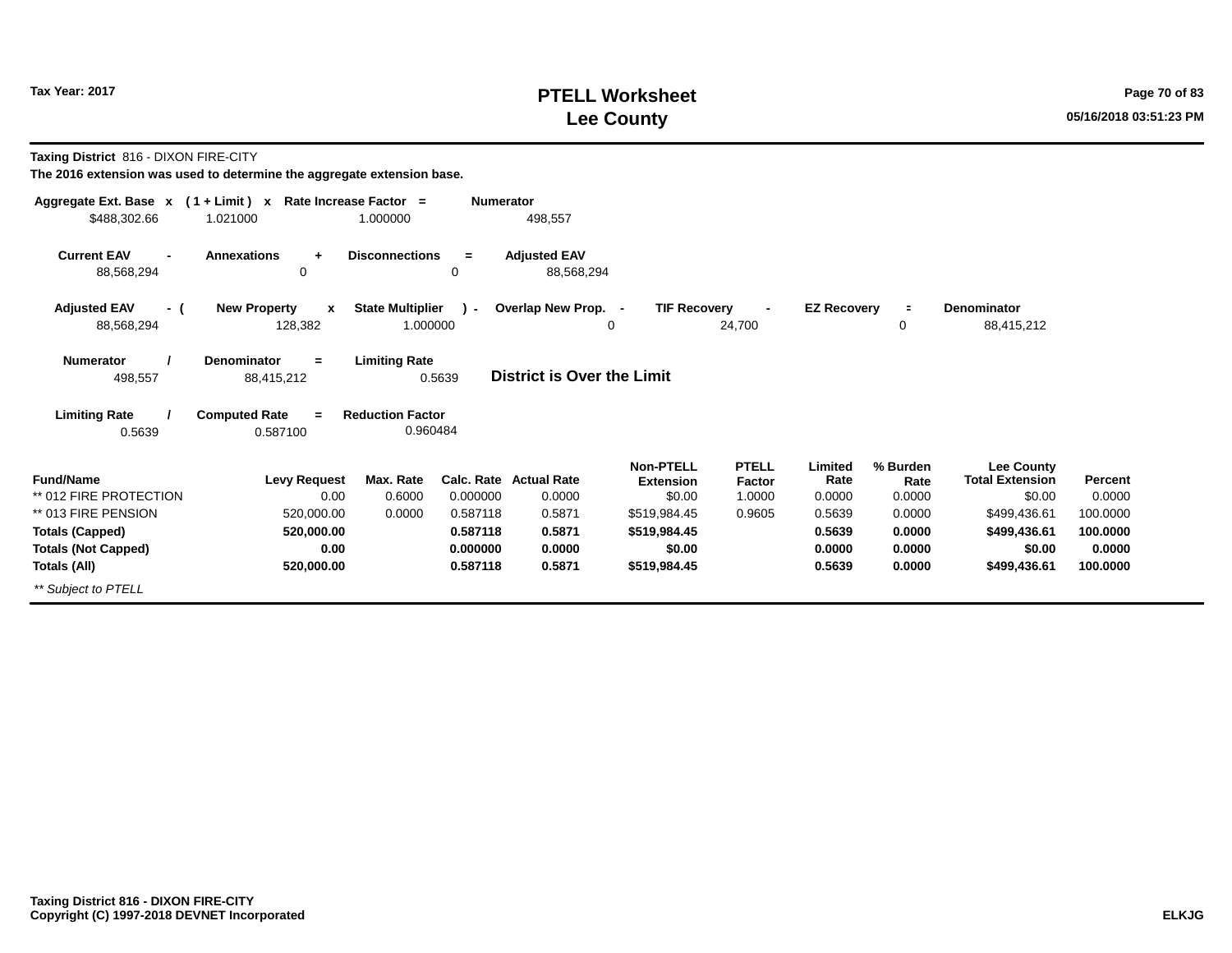# **PTELL Worksheet Tax Year: 2017 Page 71 of 83 Lee County 05/16/2018 03:51:23 PM**

|                                                    | Taxing District 821 - NACHUSA-FRANKLIN GROVE MTD                       |                         |                  |                                     |                                      |                               |                    |                  |                                             |          |
|----------------------------------------------------|------------------------------------------------------------------------|-------------------------|------------------|-------------------------------------|--------------------------------------|-------------------------------|--------------------|------------------|---------------------------------------------|----------|
|                                                    | The 2016 extension was used to determine the aggregate extension base. |                         |                  |                                     |                                      |                               |                    |                  |                                             |          |
|                                                    | Aggregate Ext. Base $x$ (1 + Limit) x Rate Increase Factor =           |                         | <b>Numerator</b> |                                     |                                      |                               |                    |                  |                                             |          |
| \$11,912.53                                        | 1.021000                                                               | 1.000000                |                  | 12,163                              |                                      |                               |                    |                  |                                             |          |
| <b>Current EAV</b><br>$\blacksquare$<br>37,106,434 | <b>Annexations</b><br>$\ddot{}$<br>0                                   | <b>Disconnections</b>   | $=$<br>0         | <b>Adjusted EAV</b><br>37,106,434   |                                      |                               |                    |                  |                                             |          |
| <b>Adjusted EAV</b><br>- (                         | <b>New Property</b><br>$\mathbf{x}$                                    | <b>State Multiplier</b> | $\lambda$        | Overlap New Prop. -                 | <b>TIF Recovery</b>                  |                               | <b>EZ Recovery</b> | $\equiv$         | <b>Denominator</b>                          |          |
| 37,106,434                                         | 532,923                                                                | 1.000000                |                  |                                     | 0                                    | 0                             |                    | 0                | 36,573,511                                  |          |
| <b>Numerator</b><br>12,163                         | <b>Denominator</b><br>$=$<br>36,573,511                                | <b>Limiting Rate</b>    | 0.0333           | <b>District is Within the Limit</b> |                                      |                               |                    |                  |                                             |          |
|                                                    |                                                                        |                         |                  |                                     |                                      |                               |                    |                  |                                             |          |
| <b>Fund/Name</b>                                   | <b>Levy Request</b>                                                    | Max. Rate               | Calc. Rate       | <b>Actual Rate</b>                  | <b>Non-PTELL</b><br><b>Extension</b> | <b>PTELL</b><br><b>Factor</b> | Limited<br>Rate    | % Burden<br>Rate | <b>Lee County</b><br><b>Total Extension</b> | Percent  |
| ** 147 CORPORATE                                   | 11.916.00                                                              | 0.0000                  | 0.032113         | 0.0321                              | \$11,911.17                          | 1.0000                        | 0.0321             | 0.0000           | \$11,911.17                                 | 100.0000 |
| <b>Totals (Capped)</b>                             | 11.916.00                                                              |                         | 0.032113         | 0.0321                              | \$11,911.17                          |                               | 0.0321             | 0.0000           | \$11,911.17                                 | 100.0000 |
| <b>Totals (Not Capped)</b>                         | 0.00                                                                   |                         | 0.000000         | 0.0000                              | \$0.00                               |                               | 0.0000             | 0.0000           | \$0.00                                      | 0.0000   |
| Totals (All)                                       | 11,916.00                                                              |                         | 0.032113         | 0.0321                              | \$11,911.17                          |                               | 0.0321             | 0.0000           | \$11,911.17                                 | 100.0000 |
| ** Subject to PTELL                                |                                                                        |                         |                  |                                     |                                      |                               |                    |                  |                                             |          |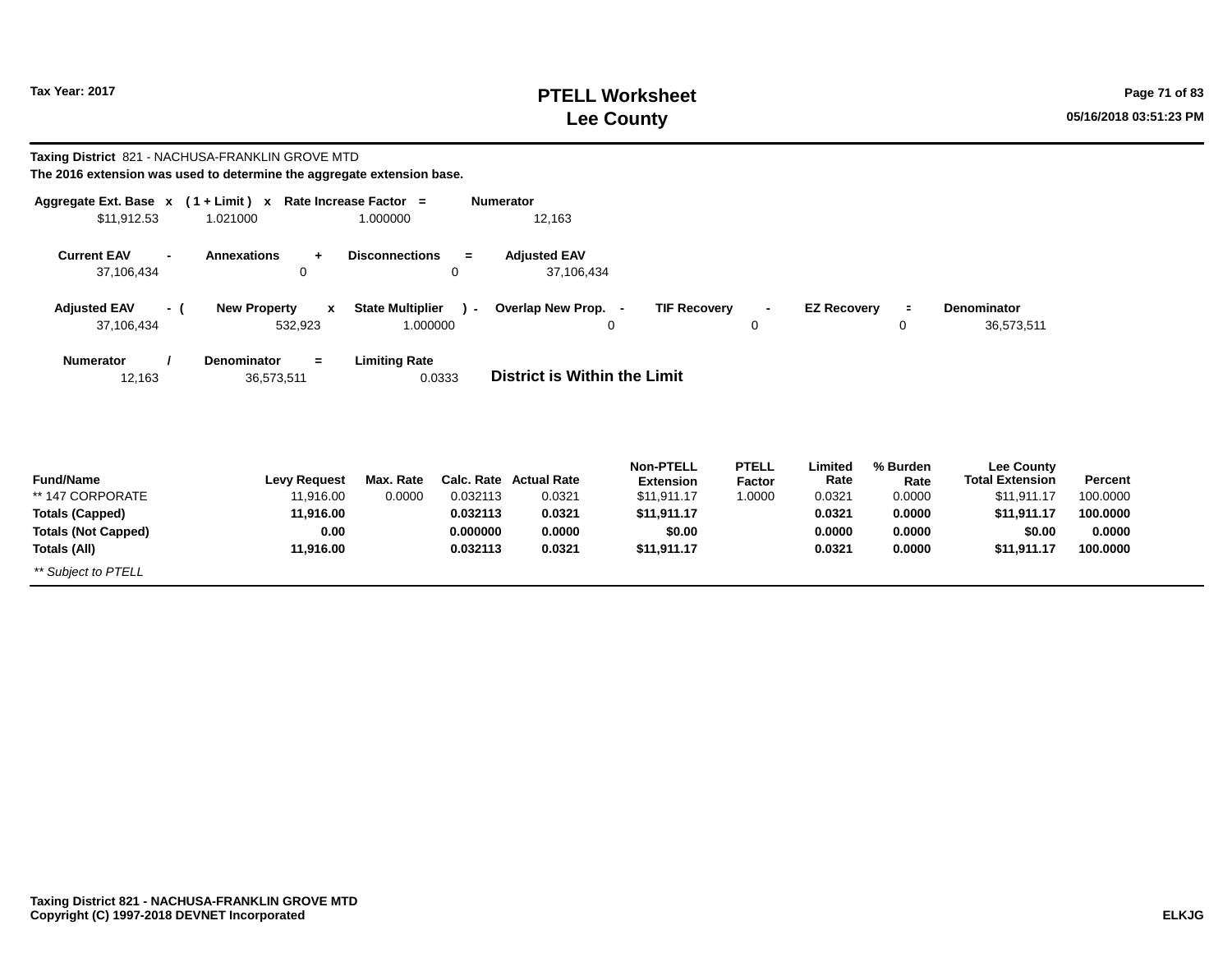# **PTELL Worksheet Tax Year: 2017 Page 72 of 83 Lee County 05/16/2018 03:51:23 PM**

#### **Taxing District** 822 - ASHTON-BRADFORD MTD **The 2016 extension was used to determine the aggregate extension base.**

| Aggregate Ext. Base $x$ (1 + Limit) $x$                        |                                                | Rate Increase Factor =              | <b>Numerator</b>     |                                                   |                                                             |                                  |                                     |                                      |                                                                           |                                 |
|----------------------------------------------------------------|------------------------------------------------|-------------------------------------|----------------------|---------------------------------------------------|-------------------------------------------------------------|----------------------------------|-------------------------------------|--------------------------------------|---------------------------------------------------------------------------|---------------------------------|
| \$15,491.05                                                    | 1.021000                                       | 1.000000                            |                      | 15,816                                            |                                                             |                                  |                                     |                                      |                                                                           |                                 |
| <b>Current EAV</b><br>$\blacksquare$<br>44,672,956             | <b>Annexations</b><br>$\ddot{}$<br>0           | <b>Disconnections</b>               | $=$<br>0             | <b>Adjusted EAV</b><br>44,672,956                 |                                                             |                                  |                                     |                                      |                                                                           |                                 |
| <b>Adjusted EAV</b><br>- (<br>44,672,956                       | <b>New Property</b><br>$\mathbf{x}$<br>140,285 | <b>State Multiplier</b><br>1.000000 | $\mathbf{r}$         | Overlap New Prop. -<br>0                          | <b>TIF Recovery</b>                                         | $\blacksquare$<br>0              | <b>EZ Recovery</b>                  | $\equiv$<br>0                        | <b>Denominator</b><br>44,532,671                                          |                                 |
| <b>Numerator</b><br>15,816                                     | <b>Denominator</b><br>$=$<br>44,532,671        | <b>Limiting Rate</b><br>0.0355      |                      | <b>District is Over the Limit</b>                 |                                                             |                                  |                                     |                                      |                                                                           |                                 |
| <b>Limiting Rate</b>                                           | <b>Computed Rate</b><br>$=$                    | <b>Reduction Factor</b>             |                      |                                                   |                                                             |                                  |                                     |                                      |                                                                           |                                 |
| 0.0355                                                         | 0.035800                                       | 0.991620                            |                      |                                                   |                                                             |                                  |                                     |                                      |                                                                           |                                 |
| <b>Fund/Name</b><br>** 147 CORPORATE<br><b>Totals (Capped)</b> | <b>Levy Request</b><br>16,000.00<br>16,000.00  | Max. Rate<br>0.0000                 | 0.035816<br>0.035816 | <b>Calc. Rate Actual Rate</b><br>0.0358<br>0.0358 | Non-PTELL<br><b>Extension</b><br>\$15,992.92<br>\$15,992.92 | <b>PTELL</b><br>Factor<br>0.9916 | Limited<br>Rate<br>0.0355<br>0.0355 | % Burden<br>Rate<br>0.0000<br>0.0000 | <b>Lee County</b><br><b>Total Extension</b><br>\$15,858.90<br>\$15,858.90 | Percent<br>100.0000<br>100.0000 |
| <b>Totals (Not Capped)</b>                                     | 0.00                                           |                                     | 0.000000             | 0.0000                                            | \$0.00                                                      |                                  | 0.0000                              | 0.0000                               | \$0.00                                                                    | 0.0000                          |
| Totals (All)                                                   | 16,000.00                                      |                                     | 0.035816             | 0.0358                                            | \$15,992.92                                                 |                                  | 0.0355                              | 0.0000                               | \$15,858.90                                                               | 100.0000                        |
| ** Subject to PTELL                                            |                                                |                                     |                      |                                                   |                                                             |                                  |                                     |                                      |                                                                           |                                 |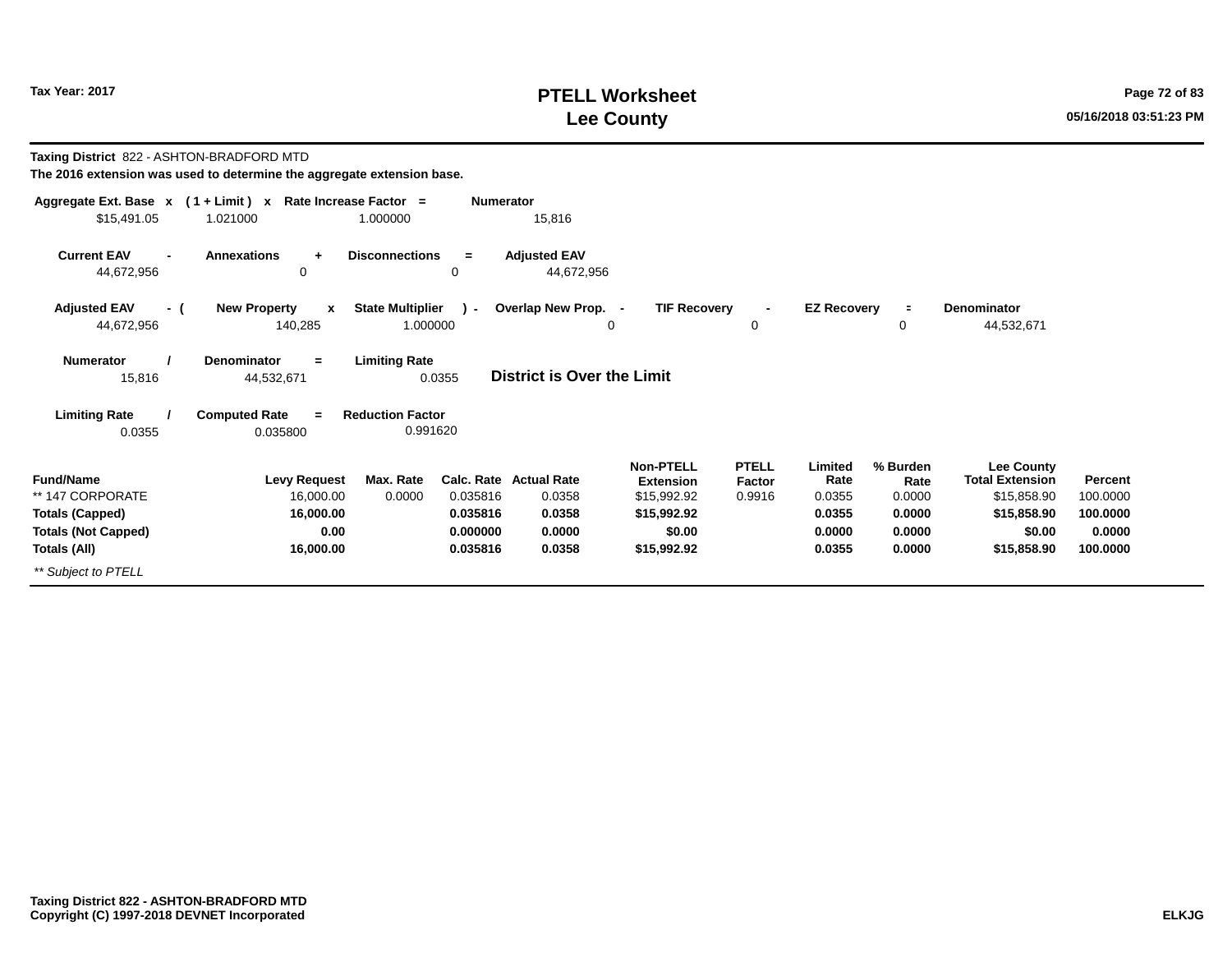# **PTELL Worksheet Tax Year: 2017 Page 73 of 83 Lee County 05/16/2018 03:51:23 PM**

**Taxing District** 823 - REY-ALTO-VI-WC MTD

| Aggregate Ext. Base $x$ (1+Limit) $x$<br>\$17,114.09 | 1.021000                                | Rate Increase Factor =<br>1.000000  | <b>Numerator</b> | 17,473                              |                     |                     |                    |               |                           |          |
|------------------------------------------------------|-----------------------------------------|-------------------------------------|------------------|-------------------------------------|---------------------|---------------------|--------------------|---------------|---------------------------|----------|
|                                                      |                                         |                                     |                  |                                     |                     |                     |                    |               |                           |          |
| <b>Current EAV</b><br>$\blacksquare$<br>77,896,573   | <b>Annexations</b><br>$\ddot{}$<br>0    | <b>Disconnections</b>               | $=$<br>0         | <b>Adjusted EAV</b><br>77,896,573   |                     |                     |                    |               |                           |          |
|                                                      |                                         |                                     |                  |                                     |                     |                     |                    |               |                           |          |
| <b>Adjusted EAV</b><br>- (<br>77,896,573             | <b>New Property</b><br>x<br>210,845     | <b>State Multiplier</b><br>1.000000 | $\mathbf{r}$     | Overlap New Prop. -<br>0            | <b>TIF Recovery</b> | $\blacksquare$<br>0 | <b>EZ Recovery</b> | $\equiv$<br>0 | Denominator<br>77,685,728 |          |
|                                                      |                                         |                                     |                  |                                     |                     |                     |                    |               |                           |          |
| <b>Numerator</b><br>17,473                           | <b>Denominator</b><br>$=$<br>77,685,728 | <b>Limiting Rate</b>                | 0.0225           | <b>District is Within the Limit</b> |                     |                     |                    |               |                           |          |
|                                                      |                                         |                                     |                  |                                     |                     |                     |                    |               |                           |          |
|                                                      |                                         |                                     |                  |                                     |                     |                     |                    |               |                           |          |
|                                                      |                                         |                                     |                  |                                     | <b>Non-PTELL</b>    | <b>PTELL</b>        | Limited            | % Burden      | <b>Lee County</b>         |          |
| <b>Fund/Name</b>                                     | <b>Levy Request</b>                     | Max. Rate                           |                  | Calc. Rate Actual Rate              | <b>Extension</b>    | Factor              | Rate               | Rate          | <b>Total Extension</b>    | Percent  |
| ** 147 CORPORATE                                     | 5,000.00                                | 0.0000                              | 0.006419         | 0.0064                              | \$4,985.38          | 1.0000              | 0.0064             | 0.0000        | \$4,985.38                | 100.0000 |
| <b>Totals (Capped)</b>                               | 5,000.00                                |                                     | 0.006419         | 0.0064                              | \$4,985.38          |                     | 0.0064             | 0.0000        | \$4,985.38                | 100.0000 |
| <b>Totals (Not Capped)</b>                           | 0.00                                    |                                     | 0.000000         | 0.0000                              | \$0.00              |                     | 0.0000             | 0.0000        | \$0.00                    | 0.0000   |
| Totals (All)                                         | 5,000.00                                |                                     | 0.006419         | 0.0064                              | \$4,985.38          |                     | 0.0064             | 0.0000        | \$4,985.38                | 100.0000 |
| ** Subject to PTELL                                  |                                         |                                     |                  |                                     |                     |                     |                    |               |                           |          |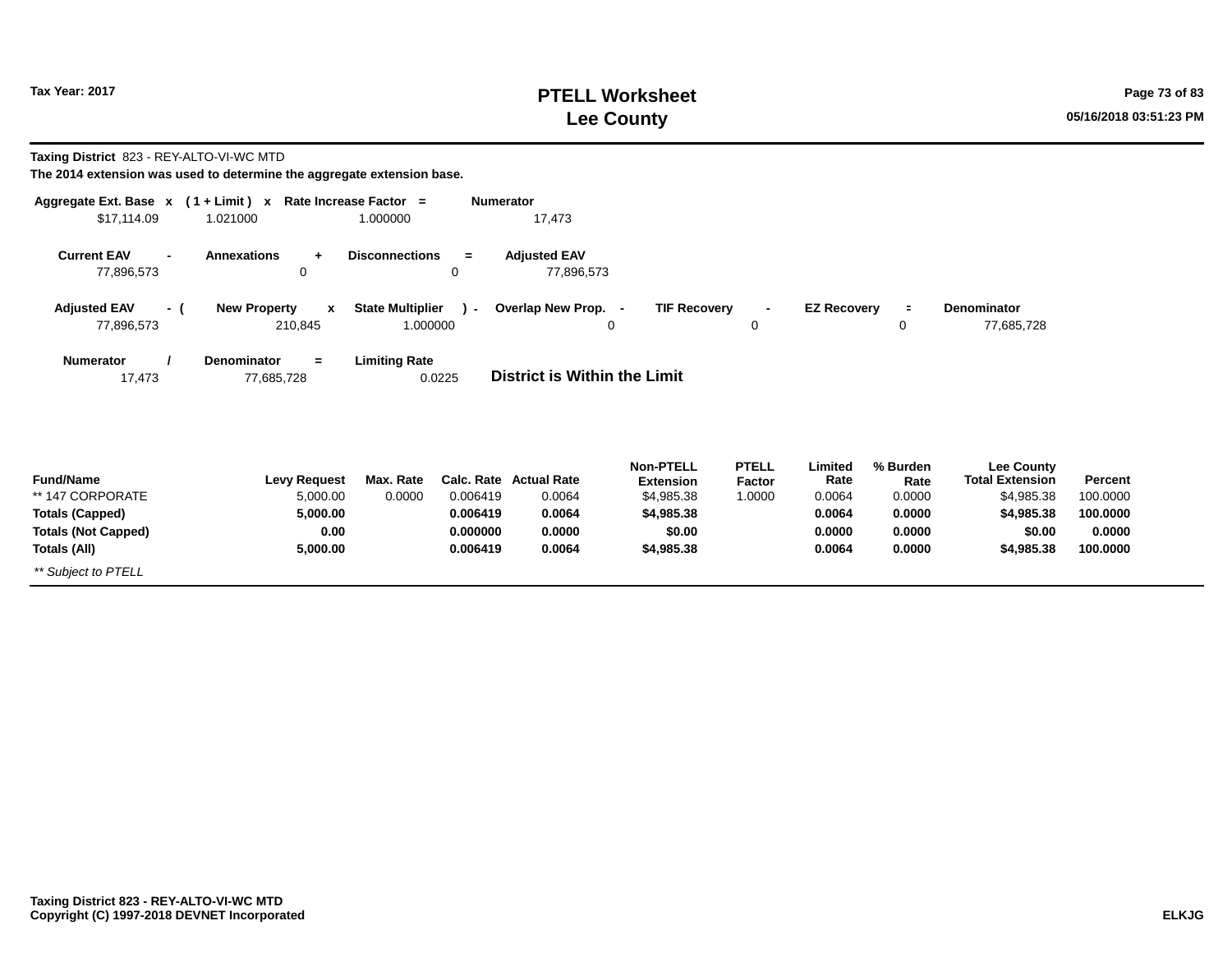# **PTELL Worksheet Tax Year: 2017 Page 74 of 83 Lee County 05/16/2018 03:51:23 PM**

#### **Taxing District** 824 - NELSON-HARMON MTD **The 2016 extension was used to determine the aggregate extension base.**

| \$17,453.38                                        | Aggregate Ext. Base $x$ (1 + Limit) x Rate Increase Factor =<br>1.021000 | 1.000000                            | <b>Numerator</b> | 17,820                            |                                                     |                                  |                           |                            |                                                            |                            |
|----------------------------------------------------|--------------------------------------------------------------------------|-------------------------------------|------------------|-----------------------------------|-----------------------------------------------------|----------------------------------|---------------------------|----------------------------|------------------------------------------------------------|----------------------------|
| <b>Current EAV</b><br>$\blacksquare$<br>47,802,282 | <b>Annexations</b><br>$\ddot{}$<br>0                                     | <b>Disconnections</b>               | $=$<br>0         | <b>Adjusted EAV</b><br>47,802,282 |                                                     |                                  |                           |                            |                                                            |                            |
| <b>Adjusted EAV</b><br>- (<br>47,802,282           | <b>New Property</b><br>$\mathbf{x}$<br>233,839                           | <b>State Multiplier</b><br>1.000000 | $\lambda$ -      | Overlap New Prop. -<br>0          | <b>TIF Recovery</b>                                 | $\blacksquare$<br>0              | <b>EZ Recovery</b>        | $\equiv$<br>0              | Denominator<br>47,568,443                                  |                            |
| <b>Numerator</b><br>17,820                         | <b>Denominator</b><br>$=$<br>47,568,443                                  | <b>Limiting Rate</b>                | 0.0375           | <b>District is Over the Limit</b> |                                                     |                                  |                           |                            |                                                            |                            |
| <b>Limiting Rate</b><br>0.0375                     | <b>Computed Rate</b><br>$\equiv$<br>0.038300                             | <b>Reduction Factor</b><br>0.979112 |                  |                                   |                                                     |                                  |                           |                            |                                                            |                            |
| <b>Fund/Name</b><br>** 147 CORPORATE               | <b>Levy Request</b><br>18,326.00                                         | Max. Rate<br>0.0000                 | 0.038337         | Calc. Rate Actual Rate<br>0.0383  | <b>Non-PTELL</b><br><b>Extension</b><br>\$18,308.27 | <b>PTELL</b><br>Factor<br>0.9791 | Limited<br>Rate<br>0.0375 | % Burden<br>Rate<br>0.0000 | <b>Lee County</b><br><b>Total Extension</b><br>\$17,925.86 | <b>Percent</b><br>100.0000 |
| <b>Totals (Capped)</b>                             | 18,326.00                                                                |                                     | 0.038337         | 0.0383                            | \$18,308.27                                         |                                  | 0.0375                    | 0.0000                     | \$17,925.86                                                | 100.0000                   |
| <b>Totals (Not Capped)</b>                         | 0.00                                                                     |                                     | 0.000000         | 0.0000                            | \$0.00                                              |                                  | 0.0000                    | 0.0000                     | \$0.00                                                     | 0.0000                     |
| Totals (All)                                       | 18,326.00                                                                |                                     | 0.038337         | 0.0383                            | \$18,308.27                                         |                                  | 0.0375                    | 0.0000                     | \$17,925.86                                                | 100.0000                   |
| ** Subject to PTELL                                |                                                                          |                                     |                  |                                   |                                                     |                                  |                           |                            |                                                            |                            |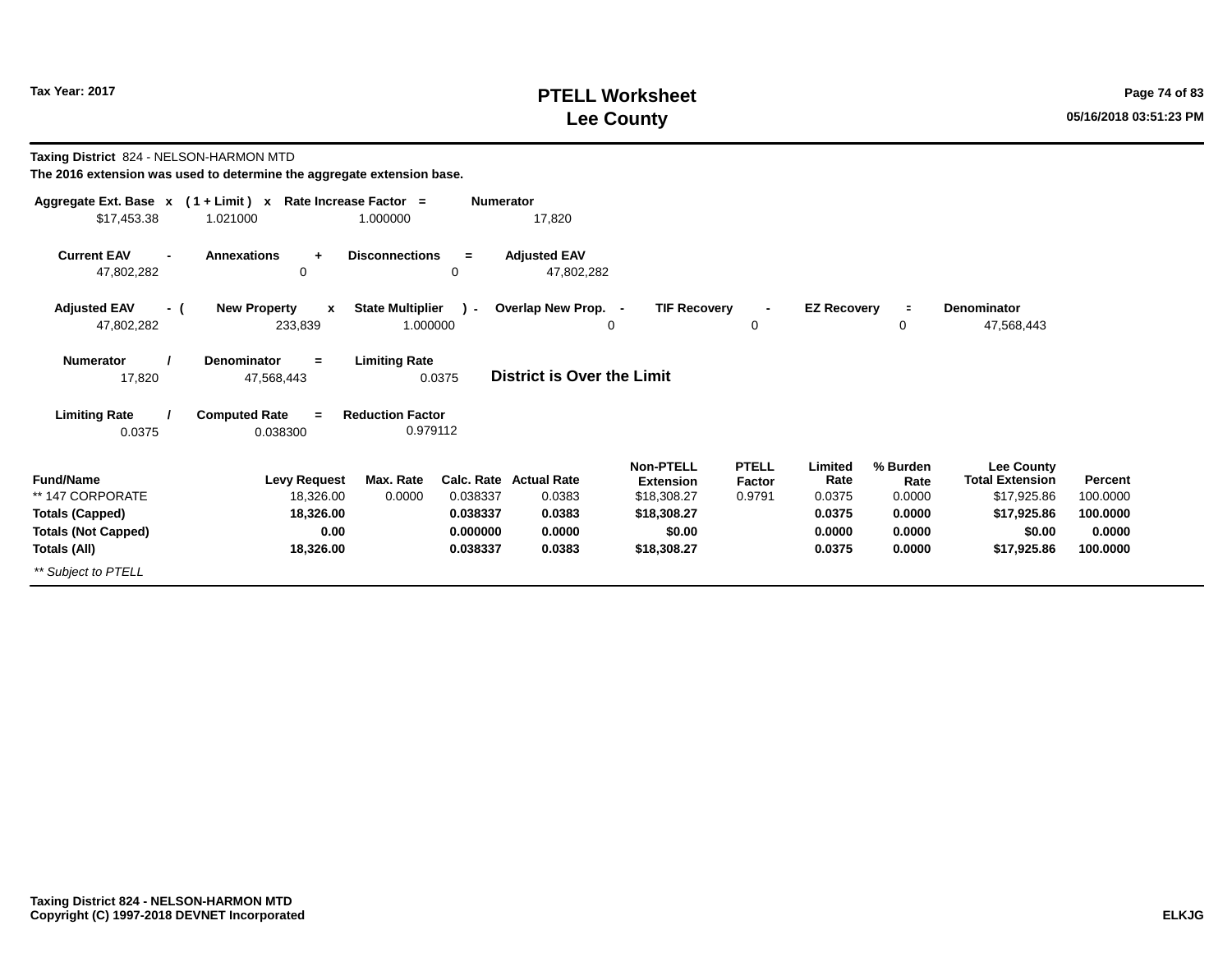# **PTELL Worksheet Tax Year: 2017 Page 75 of 83 Lee County 05/16/2018 03:51:23 PM**

| Taxing District 825 - E GR-HAM-MAR-SO DIX MTD                                                                | The 2016 extension was used to determine the aggregate extension base.   |                                     |                                                            |                                                            |                                                                                             |                                  |                                                         |                                                          |                                                                                                    |                                                       |
|--------------------------------------------------------------------------------------------------------------|--------------------------------------------------------------------------|-------------------------------------|------------------------------------------------------------|------------------------------------------------------------|---------------------------------------------------------------------------------------------|----------------------------------|---------------------------------------------------------|----------------------------------------------------------|----------------------------------------------------------------------------------------------------|-------------------------------------------------------|
| \$18,497.77                                                                                                  | Aggregate Ext. Base $x$ (1 + Limit) x Rate Increase Factor =<br>1.021000 | 1.000000                            | <b>Numerator</b>                                           | 18,886                                                     |                                                                                             |                                  |                                                         |                                                          |                                                                                                    |                                                       |
| <b>Current EAV</b><br>$\blacksquare$<br>96,488,468                                                           | <b>Annexations</b><br>$\ddot{}$<br>0                                     | <b>Disconnections</b>               | $=$<br>0                                                   | <b>Adjusted EAV</b><br>96,488,468                          |                                                                                             |                                  |                                                         |                                                          |                                                                                                    |                                                       |
| <b>Adjusted EAV</b><br>- (<br>96,488,468                                                                     | <b>New Property</b><br>$\mathbf{x}$<br>376,183                           | <b>State Multiplier</b><br>1.000000 | $\lambda$                                                  | Overlap New Prop. -                                        | <b>TIF Recovery</b><br>0                                                                    | $\overline{\phantom{a}}$<br>0    | <b>EZ Recovery</b>                                      | $\equiv$<br>0                                            | Denominator<br>96,112,285                                                                          |                                                       |
| Numerator<br>18,886                                                                                          | <b>Denominator</b><br>$=$<br>96,112,285                                  | <b>Limiting Rate</b><br>0.0197      |                                                            | District is Within the Limit                               |                                                                                             |                                  |                                                         |                                                          |                                                                                                    |                                                       |
| <b>Fund/Name</b><br>** 147 CORPORATE<br><b>Totals (Capped)</b><br><b>Totals (Not Capped)</b><br>Totals (All) | <b>Levy Request</b><br>18.500.00<br>18,500.00<br>0.00<br>18,500.00       | Max. Rate<br>0.0000                 | Calc. Rate<br>0.019173<br>0.019173<br>0.000000<br>0.019173 | <b>Actual Rate</b><br>0.0192<br>0.0192<br>0.0000<br>0.0192 | <b>Non-PTELL</b><br><b>Extension</b><br>\$18,525.79<br>\$18,525.79<br>\$0.00<br>\$18,525.79 | <b>PTELL</b><br>Factor<br>1.0000 | Limited<br>Rate<br>0.0192<br>0.0192<br>0.0000<br>0.0192 | % Burden<br>Rate<br>0.0000<br>0.0000<br>0.0000<br>0.0000 | <b>Lee County</b><br><b>Total Extension</b><br>\$18,525.79<br>\$18,525.79<br>\$0.00<br>\$18,525.79 | Percent<br>100.0000<br>100.0000<br>0.0000<br>100.0000 |
| ** Subject to PTELL                                                                                          |                                                                          |                                     |                                                            |                                                            |                                                                                             |                                  |                                                         |                                                          |                                                                                                    |                                                       |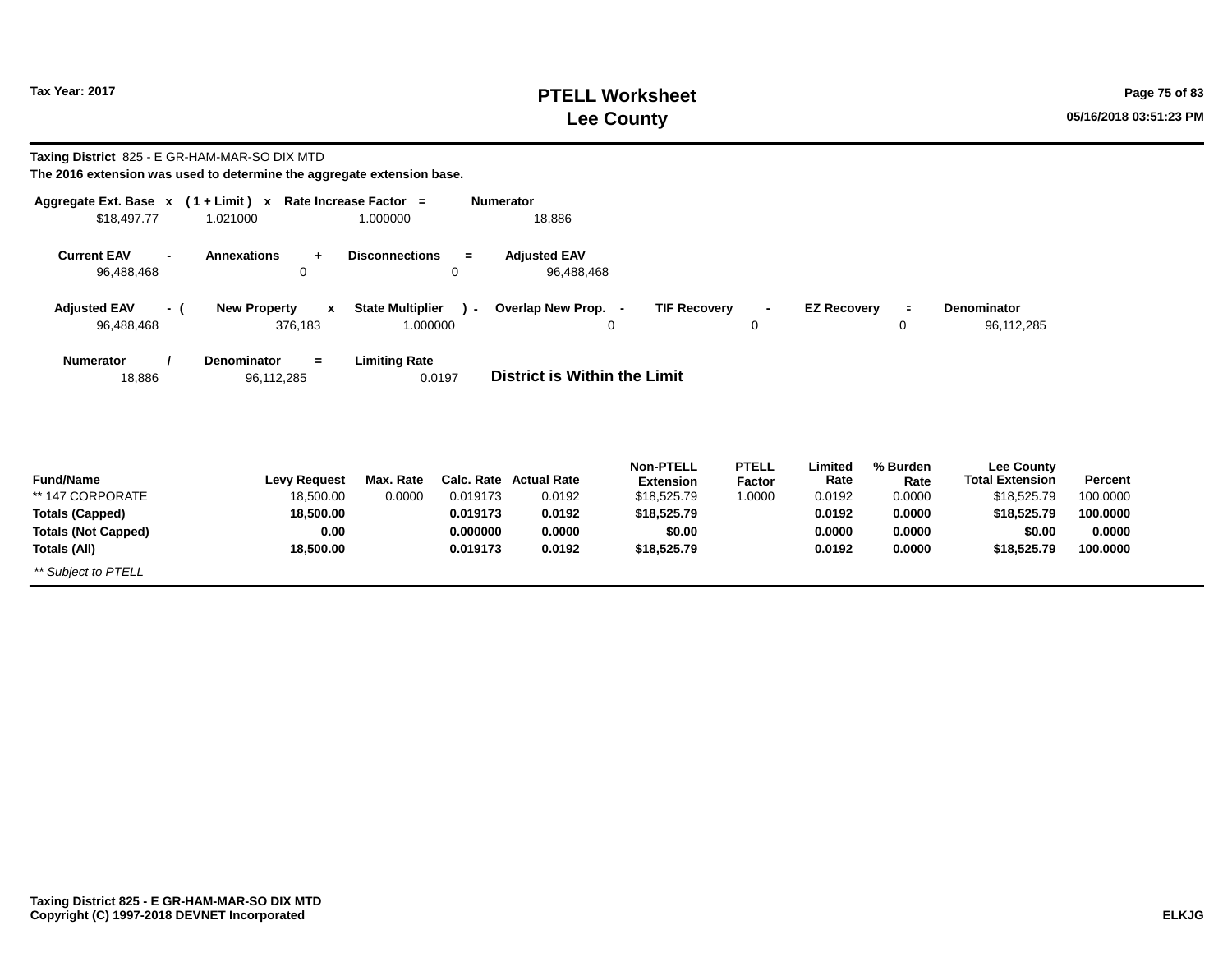# **PTELL Worksheet Tax Year: 2017 Page 76 of 83 Lee County 05/16/2018 03:51:23 PM**

| Taxing District 826 - AMBOY-LEE CENTER MTD                                                   | The 2016 extension was used to determine the aggregate extension base.   |                                                      |                                                                                          |                                                                              |                                  |                                               |                                                |                                                                              |                                           |
|----------------------------------------------------------------------------------------------|--------------------------------------------------------------------------|------------------------------------------------------|------------------------------------------------------------------------------------------|------------------------------------------------------------------------------|----------------------------------|-----------------------------------------------|------------------------------------------------|------------------------------------------------------------------------------|-------------------------------------------|
| \$29,653.77                                                                                  | Aggregate Ext. Base $x$ (1 + Limit) x Rate Increase Factor =<br>1.021000 | 1.000000                                             | <b>Numerator</b><br>30,276                                                               |                                                                              |                                  |                                               |                                                |                                                                              |                                           |
| <b>Current EAV</b><br>$\overline{\phantom{a}}$<br>60,366,600                                 | <b>Annexations</b><br>$+$<br>0                                           | <b>Disconnections</b><br>$=$<br>$\mathbf 0$          | <b>Adjusted EAV</b><br>60,366,600                                                        |                                                                              |                                  |                                               |                                                |                                                                              |                                           |
| <b>Adjusted EAV</b><br>- (<br>60,366,600                                                     | <b>New Property</b><br>$\mathbf{x}$<br>315,896                           | <b>State Multiplier</b><br>$\mathcal{L}$<br>1.000000 | Overlap New Prop. -                                                                      | <b>TIF Recovery</b><br>0                                                     | 0                                | <b>EZ Recovery</b>                            | $\equiv$<br>0                                  | <b>Denominator</b><br>60,050,704                                             |                                           |
| <b>Numerator</b><br>30,276                                                                   | <b>Denominator</b><br>$=$<br>60,050,704                                  | <b>Limiting Rate</b><br>0.0504                       | <b>District is Within the Limit</b>                                                      |                                                                              |                                  |                                               |                                                |                                                                              |                                           |
| <b>Fund/Name</b><br>** 147 CORPORATE<br><b>Totals (Capped)</b><br><b>Totals (Not Capped)</b> | <b>Levy Request</b><br>29,936.00<br>29,936.00<br>0.00                    | Max. Rate<br>0.0000                                  | Calc. Rate Actual Rate<br>0.049590<br>0.0496<br>0.049590<br>0.0496<br>0.000000<br>0.0000 | <b>Non-PTELL</b><br><b>Extension</b><br>\$29,941.83<br>\$29,941.83<br>\$0.00 | <b>PTELL</b><br>Factor<br>1.0000 | Limited<br>Rate<br>0.0496<br>0.0496<br>0.0000 | % Burden<br>Rate<br>0.0000<br>0.0000<br>0.0000 | Lee County<br><b>Total Extension</b><br>\$29,941.83<br>\$29,941.83<br>\$0.00 | Percent<br>100.0000<br>100.0000<br>0.0000 |
| Totals (All)<br>** Subject to PTELL                                                          | 29,936.00                                                                |                                                      | 0.0496<br>0.049590                                                                       | \$29,941.83                                                                  |                                  | 0.0496                                        | 0.0000                                         | \$29,941.83                                                                  | 100.0000                                  |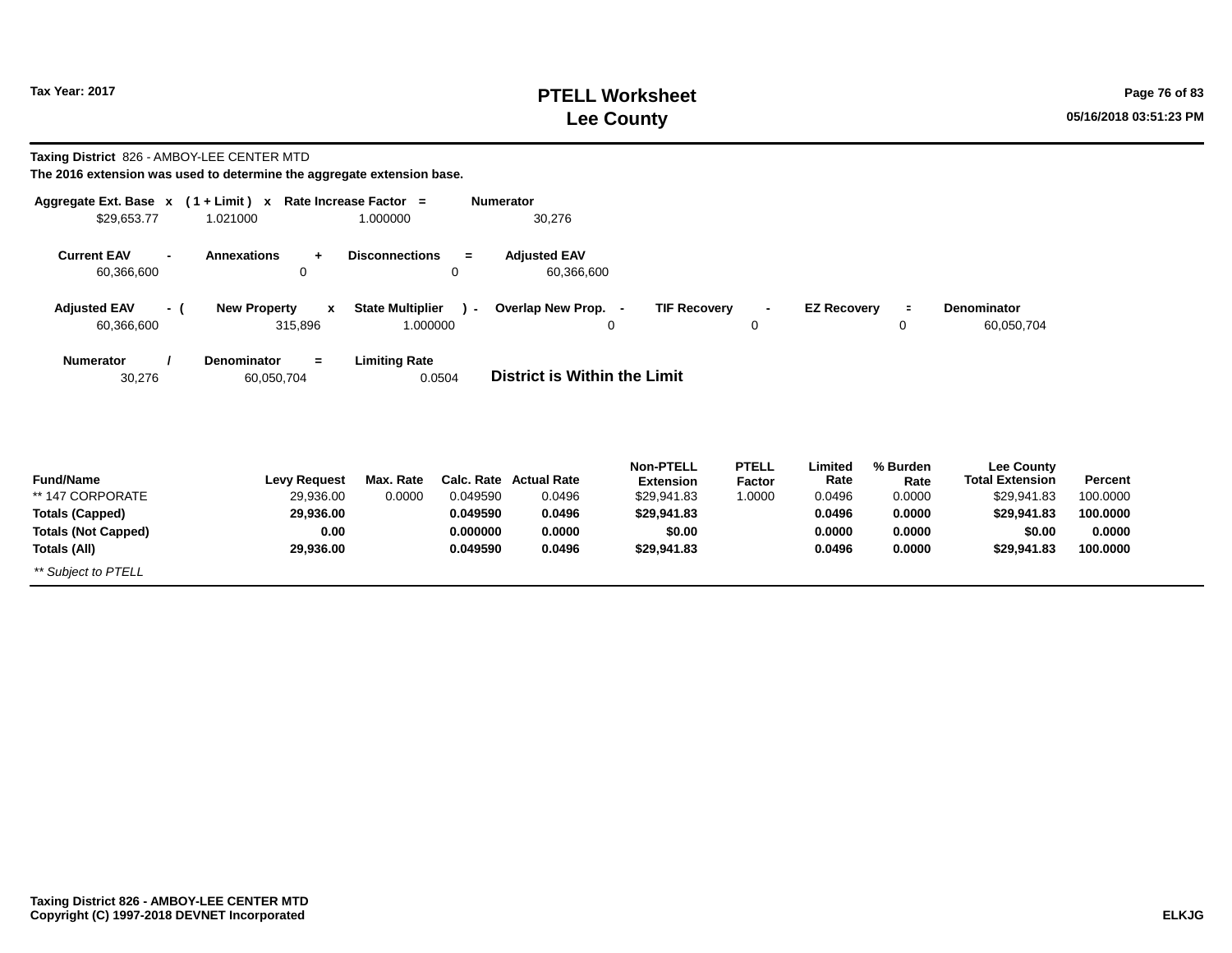# **PTELL Worksheet Tax Year: 2017 Page 77 of 83 Lee County 05/16/2018 03:51:23 PM**

**Taxing District** 827 - MAY-SUBLETTE MTD

| Aggregate Ext. Base x                                                                                                          | $(1 + Limit) x$                                                    | Rate Increase Factor =                                              | <b>Numerator</b>                                                      |                                                                                             |                                  |                                                         |                                                          |                                                                                             |                                                       |
|--------------------------------------------------------------------------------------------------------------------------------|--------------------------------------------------------------------|---------------------------------------------------------------------|-----------------------------------------------------------------------|---------------------------------------------------------------------------------------------|----------------------------------|---------------------------------------------------------|----------------------------------------------------------|---------------------------------------------------------------------------------------------|-------------------------------------------------------|
| \$22,198.02                                                                                                                    | 1.021000                                                           | 1.000000                                                            | 22,664                                                                |                                                                                             |                                  |                                                         |                                                          |                                                                                             |                                                       |
| <b>Current EAV</b><br>$\blacksquare$<br>62,701,140                                                                             | <b>Annexations</b><br>$\ddot{}$<br>0                               | <b>Disconnections</b><br>$=$<br>0                                   | <b>Adjusted EAV</b><br>62,701,140                                     |                                                                                             |                                  |                                                         |                                                          |                                                                                             |                                                       |
| <b>Adjusted EAV</b><br>- (<br>62,701,140                                                                                       | <b>New Property</b><br>$\mathbf{x}$<br>335,774                     | <b>State Multiplier</b><br>$\mathcal{L}$<br>1.000000                | Overlap New Prop. -<br>$\Omega$                                       | <b>TIF Recovery</b>                                                                         | 0                                | <b>EZ Recovery</b>                                      | $\equiv$<br>0                                            | <b>Denominator</b><br>62,365,366                                                            |                                                       |
| <b>Limiting Rate</b><br>Denominator<br><b>Numerator</b><br>$=$<br>District is Over the Limit<br>22,664<br>0.0363<br>62,365,366 |                                                                    |                                                                     |                                                                       |                                                                                             |                                  |                                                         |                                                          |                                                                                             |                                                       |
| <b>Limiting Rate</b><br>0.0363                                                                                                 | <b>Computed Rate</b><br>$=$<br>0.039800                            | <b>Reduction Factor</b><br>0.912060                                 |                                                                       |                                                                                             |                                  |                                                         |                                                          |                                                                                             |                                                       |
| <b>Fund/Name</b><br>** 147 CORPORATE<br><b>Totals (Capped)</b><br><b>Totals (Not Capped)</b><br>Totals (All)                   | <b>Levy Request</b><br>24,954.00<br>24,954.00<br>0.00<br>24,954.00 | Max. Rate<br>0.0000<br>0.039798<br>0.039798<br>0.000000<br>0.039798 | <b>Calc. Rate Actual Rate</b><br>0.0398<br>0.0398<br>0.0000<br>0.0398 | <b>Non-PTELL</b><br><b>Extension</b><br>\$24,955.05<br>\$24,955.05<br>\$0.00<br>\$24,955.05 | <b>PTELL</b><br>Factor<br>0.9121 | Limited<br>Rate<br>0.0363<br>0.0363<br>0.0000<br>0.0363 | % Burden<br>Rate<br>0.0000<br>0.0000<br>0.0000<br>0.0000 | Lee County<br><b>Total Extension</b><br>\$22,760.51<br>\$22,760.51<br>\$0.00<br>\$22,760.51 | Percent<br>100.0000<br>100.0000<br>0.0000<br>100.0000 |
| ** Subject to PTELL                                                                                                            |                                                                    |                                                                     |                                                                       |                                                                                             |                                  |                                                         |                                                          |                                                                                             |                                                       |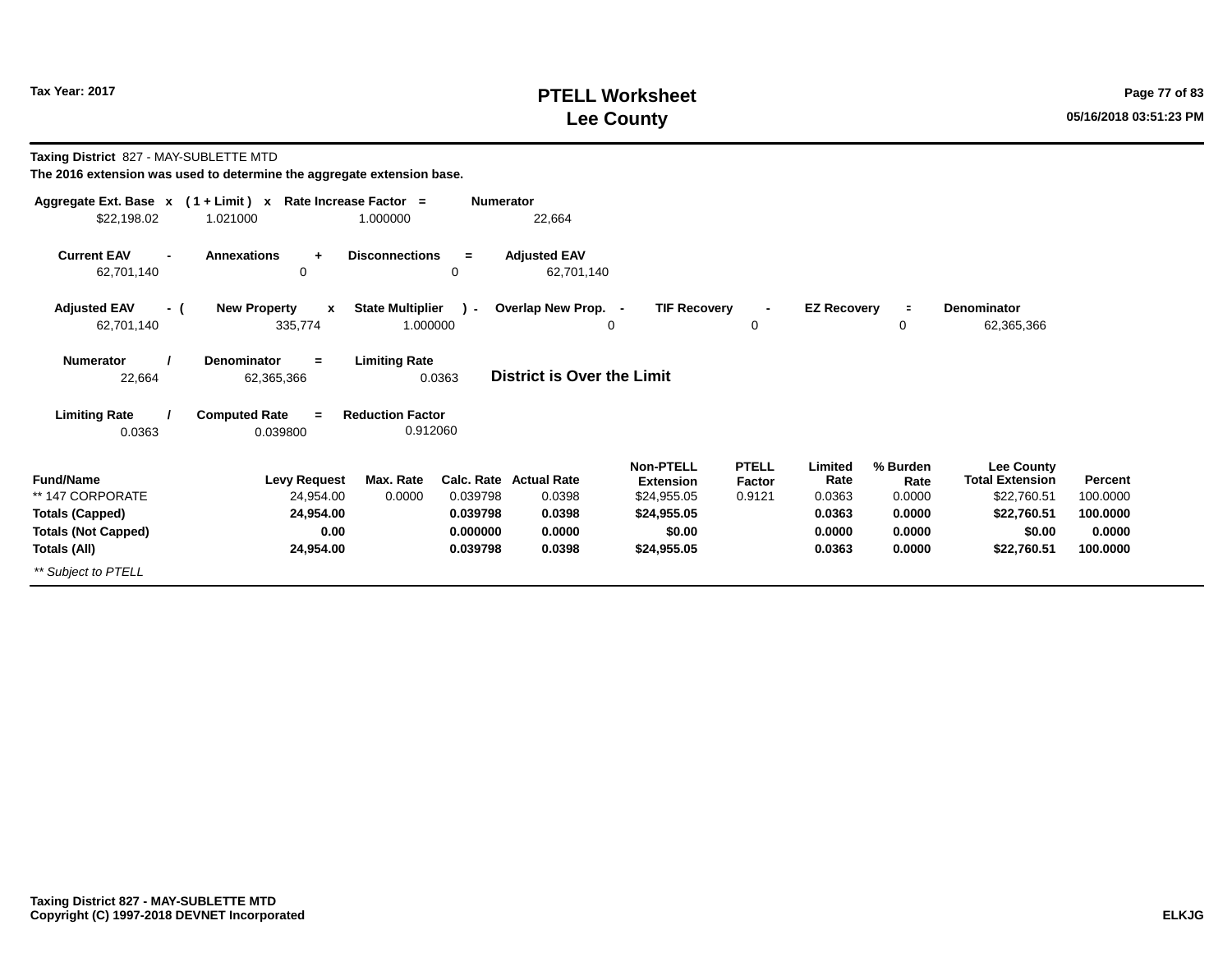# **PTELL Worksheet Tax Year: 2017 Page 78 of 83 Lee County 05/16/2018 03:51:23 PM**

| Taxing District 828 - BROOKLYN-WYOMING MTD |     | The 2015 extension was used to determine the aggregate extension base.     |                                     |                      |                                   |                                      |                        |                    |                  |                                             |                    |
|--------------------------------------------|-----|----------------------------------------------------------------------------|-------------------------------------|----------------------|-----------------------------------|--------------------------------------|------------------------|--------------------|------------------|---------------------------------------------|--------------------|
| \$28,406.89                                |     | Aggregate Ext. Base $x$ (1 + Limit) $x$ Rate Increase Factor =<br>1.021000 | 1.000000                            | <b>Numerator</b>     | 29,003                            |                                      |                        |                    |                  |                                             |                    |
| <b>Current EAV</b><br>61,301,037           |     | <b>Annexations</b><br>$\ddot{}$<br>$\mathbf 0$                             | <b>Disconnections</b>               | $=$<br>$\mathbf 0$   | <b>Adjusted EAV</b><br>61,301,037 |                                      |                        |                    |                  |                                             |                    |
| <b>Adjusted EAV</b><br>61,301,037          | - ( | <b>New Property</b><br>$\mathbf{x}$<br>521,703                             | <b>State Multiplier</b><br>1.000000 | $\lambda$ -          | Overlap New Prop. -               | <b>TIF Recovery</b><br>0             | 0                      | <b>EZ Recovery</b> | $\equiv$<br>0    | <b>Denominator</b><br>60,779,334            |                    |
| <b>Numerator</b><br>29,003                 |     | <b>Denominator</b><br>$=$<br>60,779,334                                    | <b>Limiting Rate</b>                | 0.0477               | District is Within the Limit      |                                      |                        |                    |                  |                                             |                    |
| <b>Fund/Name</b>                           |     | <b>Levy Request</b>                                                        | Max. Rate                           | Calc. Rate           | <b>Actual Rate</b>                | <b>Non-PTELL</b><br><b>Extension</b> | <b>PTELL</b><br>Factor | Limited<br>Rate    | % Burden<br>Rate | <b>Lee County</b><br><b>Total Extension</b> | Percent            |
| ** 147 CORPORATE                           |     | 15,000.00                                                                  | 0.0000                              | 0.024469             | 0.0245                            | \$15,018.75                          | 1.0000                 | 0.0245             | 0.0000           | \$15,018.75                                 | 100.0000           |
| <b>Totals (Capped)</b>                     |     | 15,000.00                                                                  |                                     | 0.024469             | 0.0245                            | \$15,018.75                          |                        | 0.0245             | 0.0000           | \$15,018.75                                 | 100.0000           |
| <b>Totals (Not Capped)</b>                 |     | 0.00                                                                       |                                     | 0.000000<br>0.024469 | 0.0000<br>0.0245                  | \$0.00                               |                        | 0.0000<br>0.0245   | 0.0000<br>0.0000 | \$0.00                                      | 0.0000<br>100.0000 |
| <b>Totals (All)</b><br>** Subject to PTELL |     | 15,000.00                                                                  |                                     |                      |                                   | \$15,018.75                          |                        |                    |                  | \$15,018.75                                 |                    |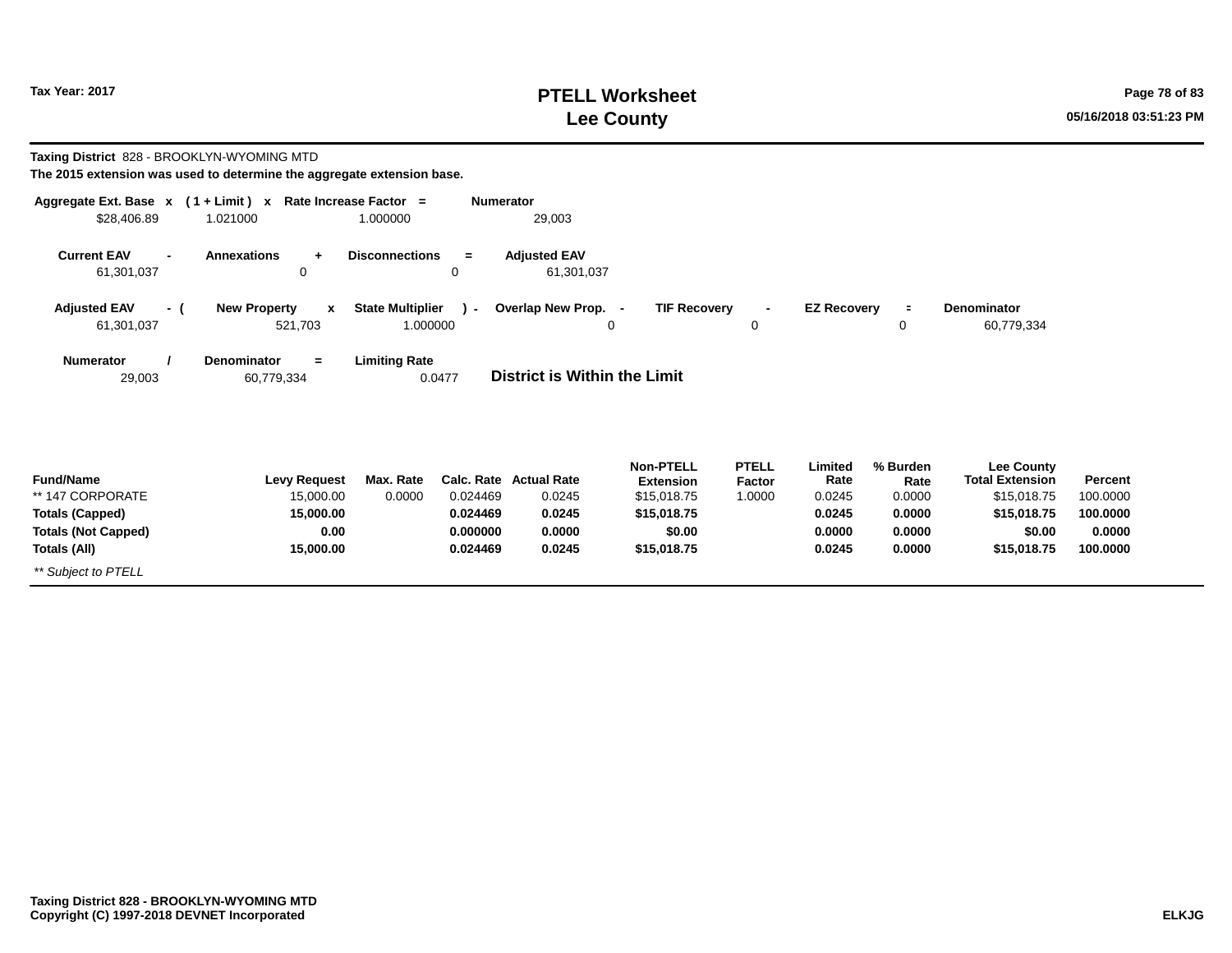**Taxing District** 851 - DIXON PARK DISTRICT

| Aggregate Ext. Base x               |                          | $(1 + Limit) x$                                      | Rate Increase Factor =                    | <b>Numerator</b>                   |                               |                                       |                                   |
|-------------------------------------|--------------------------|------------------------------------------------------|-------------------------------------------|------------------------------------|-------------------------------|---------------------------------------|-----------------------------------|
| \$677,560.77                        |                          | 1.021000                                             | 1.000000                                  | 691,790                            |                               |                                       |                                   |
| <b>Current EAV</b><br>181, 124, 363 | $\overline{\phantom{0}}$ | <b>Annexations</b><br>$\ddot{\phantom{1}}$<br>64,975 | <b>Disconnections</b><br>$=$<br>0         | <b>Adiusted EAV</b><br>181.059.388 |                               |                                       |                                   |
| <b>Adjusted EAV</b><br>181,059,388  | - 1                      | <b>New Property</b><br>$\mathbf{x}$<br>557.428       | <b>State Multiplier</b><br>۰.<br>1.000000 | Overlap New Prop. -                | <b>TIF Recovery</b><br>24.700 | <b>EZ Recovery</b><br>÷.<br>2,134,796 | <b>Denominator</b><br>178,342,464 |
| <b>Numerator</b><br>691,790         |                          | <b>Denominator</b><br>$=$<br>178,342,464             | <b>Limiting Rate</b><br>0.3879            | District is Within the Limit       |                               |                                       |                                   |

| <b>Fund/Name</b>            | <b>Levy Request</b> | Max. Rate | Calc. Rate | <b>Actual Rate</b> | <b>Non-PTELL</b><br><b>Extension</b> | <b>PTELL</b><br>Factor | Limited<br>Rate | % Burden<br>Rate | <b>Lee County</b><br><b>Total Extension</b> | Percent  |
|-----------------------------|---------------------|-----------|------------|--------------------|--------------------------------------|------------------------|-----------------|------------------|---------------------------------------------|----------|
| ** 001 CORPORATE            | 184,000.00          | 0.1000    | 0.101588   | 0.1000             | \$181,124.36                         | 1.0000                 | 0.1000          | 0.0000           | \$181,124.36                                | 20.8812  |
| 003 BONDS & INTEREST        | 149,095.00          | 0.0000    | 0.082316   | 0.0823             | \$149,065.35                         | 1.0000                 | 0.0827          | 0.0000           | \$149,789.85                                | 17.2687  |
| ** 005 I.M.R.F.             | 15,000.00           | 0.0000    | 0.008282   | 0.0083             | \$15,033.32                          | 1.0000                 | 0.0083          | 0.0000           | \$15,033.32                                 | 1.7331   |
| ** 014 POLICE SYSTEM        | 43,600.00           | 0.0250    | 0.024072   | 0.0241             | \$43,650.97                          | 1.0000                 | 0.0241          | 0.0000           | \$43,650.97                                 | 5.0324   |
| ** 027 AUDIT                | 5,500.00            | 0.0050    | 0.003037   | 0.0030             | \$5,433.73                           | 1.0000                 | 0.0030          | 0.0000           | \$5,433.73                                  | 0.6264   |
| ** 035 LIABILITY INSURANCE  | 35,000.00           | 0.0000    | 0.019324   | 0.0193             | \$34,957.00                          | 1.0000                 | 0.0193          | 0.0000           | \$34,957.00                                 | 4.0301   |
| ** 047 SOCIAL SECURITY      | 37,000.00           | 0.0000    | 0.020428   | 0.0204             | \$36,949.37                          | 1.0000                 | 0.0204          | 0.0000           | \$36,949.37                                 | 4.2598   |
| ** 060 UNEMPLOYMENT INSURAL | 14,000.00           | 0.0000    | 0.007730   | 0.0077             | \$13,946.58                          | 1.0000                 | 0.0077          | 0.0000           | \$13,946.58                                 | 1.6079   |
| ** 062 WORKMANS COMP        | 28,000.00           | 0.0000    | 0.015459   | 0.0155             | \$28,074.28                          | 1.0000                 | 0.0155          | 0.0000           | \$28,074.28                                 | 3.2366   |
| ** 122 RECREATIONAL PROGRAM | 211,000.00          | 0.1200    | 0.116495   | 0.1165             | \$211,009.88                         | 1.0000                 | 0.1165          | 0.0000           | \$211,009.88                                | 24.3266  |
| ** 123 AQUARIUM & MUSEUM    | 120,000.00          | 0.0700    | 0.066253   | 0.0663             | \$120,085.45                         | 1.0000                 | 0.0663          | 0.0000           | \$120,085.45                                | 13.8442  |
| ** 125 PAVING LIGHTS        | 8,400.00            | 0.0050    | 0.004638   | 0.0046             | \$8,331.72                           | 1.0000                 | 0.0046          | 0.0000           | \$8,331.72                                  | 0.9605   |
| 126 HANDICAPPED-JOINT RECRI | 19,000.00           | 0.0400    | 0.010490   | 0.0105             | \$19,018.06                          | 1.0000                 | 0.0105          | 0.0000           | \$19,018.06                                 | 2.1925   |
| <b>Totals (Capped)</b>      | 701,500.00          |           | 0.387306   | 0.3857             | \$698,596.66                         |                        | 0.3857          | 0.0000           | \$698,596.66                                | 80.5388  |
| <b>Totals (Not Capped)</b>  | 168,095.00          |           | 0.092806   | 0.0928             | \$168,083.41                         |                        | 0.0932          | 0.0000           | \$168,807.91                                | 19.4612  |
| Totals (All)                | 869,595.00          |           | 0.480112   | 0.4785             | \$866,680.07                         |                        | 0.4789          | 0.0000           | \$867,404.57                                | 100.0000 |
| ** Subject to PTELL         |                     |           |            |                    |                                      |                        |                 |                  |                                             |          |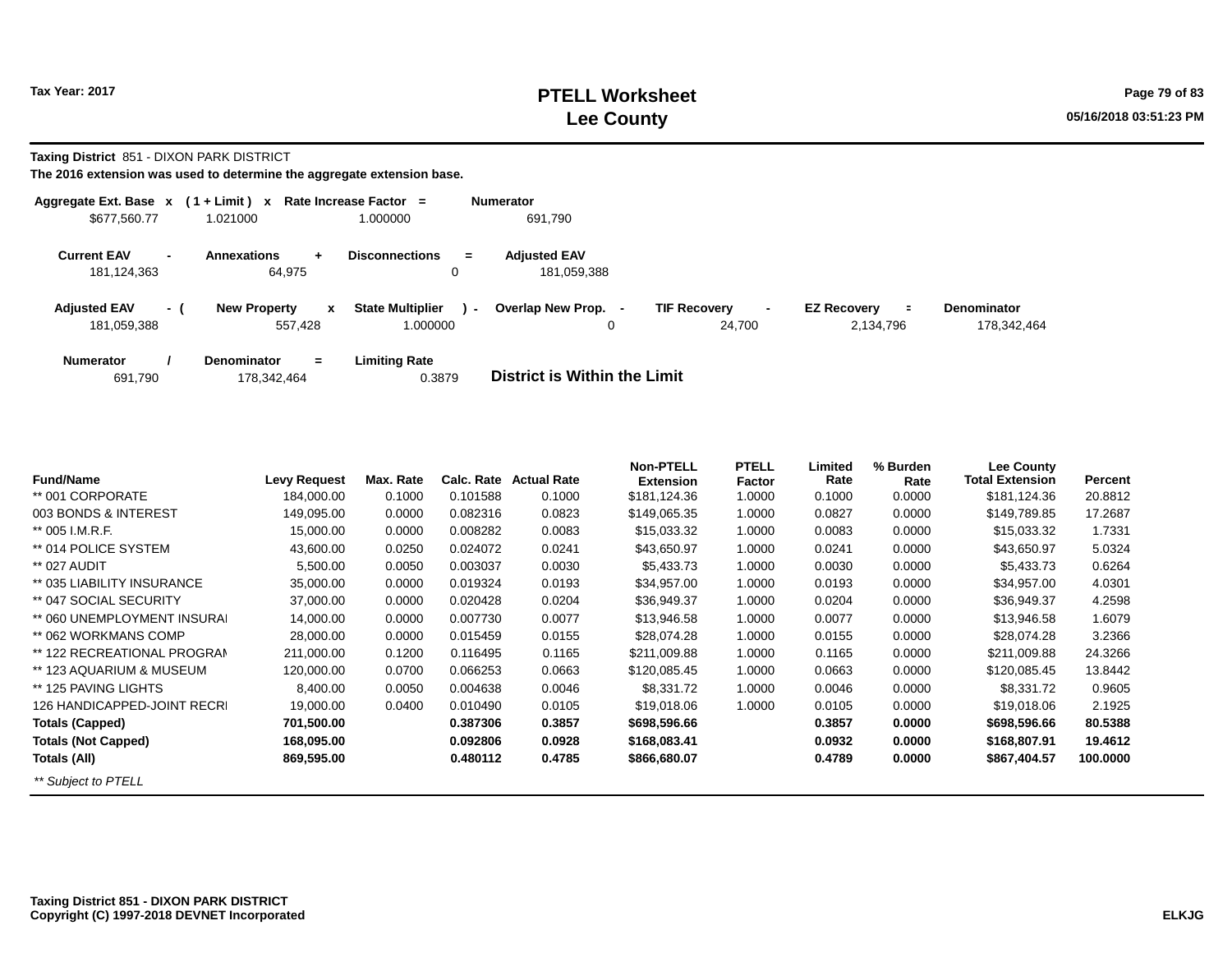# **PTELL Worksheet Tax Year: 2017 Page 80 of 83 Lee County 05/16/2018 03:51:23 PM**

#### **Taxing District** 853 - FRANKLIN GROVE SANITARY

| The 2016 extension was used to determine the aggregate extension base. |  |  |  |  |  |
|------------------------------------------------------------------------|--|--|--|--|--|
|------------------------------------------------------------------------|--|--|--|--|--|

| Aggregate Ext. Base x                | $(1 + Limit) x$                            | Rate Increase Factor =            | <b>Numerator</b>                    |                                      |                        |                    |                  |                                             |         |
|--------------------------------------|--------------------------------------------|-----------------------------------|-------------------------------------|--------------------------------------|------------------------|--------------------|------------------|---------------------------------------------|---------|
| \$5,580.17                           | 1.021000                                   | 1.000000                          | 5,697                               |                                      |                        |                    |                  |                                             |         |
| <b>Current EAV</b><br>$\blacksquare$ | <b>Annexations</b><br>$\ddot{\phantom{1}}$ | <b>Disconnections</b><br>$=$      | <b>Adjusted EAV</b>                 |                                      |                        |                    |                  |                                             |         |
| 8,960,909                            | 0                                          | 73,694                            | 9,034,603                           |                                      |                        |                    |                  |                                             |         |
| <b>Adjusted EAV</b><br>- (           | <b>New Property</b><br>$\mathbf{x}$        | <b>State Multiplier</b><br>$\sim$ | Overlap New Prop. -                 | <b>TIF Recovery</b>                  | $\blacksquare$         | <b>EZ Recovery</b> | $\equiv$         | Denominator                                 |         |
| 9,034,603                            | 10,540                                     | 1.000000                          | 0                                   |                                      | $\Omega$               |                    | 0                | 9,024,063                                   |         |
| <b>Numerator</b>                     | <b>Denominator</b><br>$=$                  | <b>Limiting Rate</b>              |                                     |                                      |                        |                    |                  |                                             |         |
| 5,697                                | 9,024,063                                  | 0.0631                            | <b>District is Within the Limit</b> |                                      |                        |                    |                  |                                             |         |
|                                      |                                            |                                   |                                     |                                      |                        |                    |                  |                                             |         |
| <b>Fund/Name</b>                     | <b>Levy Request</b>                        | Max. Rate                         | Calc. Rate Actual Rate              | <b>Non-PTELL</b><br><b>Extension</b> | <b>PTELL</b><br>Factor | Limited<br>Rate    | % Burden<br>Rate | <b>Lee County</b><br><b>Total Extension</b> | Percent |
| ** 001 CORPORATE                     | 4,550.00                                   | 0.2000<br>0.050776                | 0.0508                              | \$4,552.14                           | 1.0000                 | 0.0508             | 0.0000           | \$4,552.14                                  | 81.1501 |
| ** 073 CHLOR OF SEWAGE               | 1,057.00                                   | 0.0500<br>0.011796                | 0.0118                              | \$1,057.39                           | 1.0000                 | 0.0118             | 0.0000           | \$1,057.39                                  | 18.8499 |

| - -------------            | __________ |        |          |        | ---------  | .      | ------ | .      |            | .        |  |
|----------------------------|------------|--------|----------|--------|------------|--------|--------|--------|------------|----------|--|
| ** 001 CORPORATE           | 4,550.00   | 0.2000 | 0.050776 | 0.0508 | \$4,552.14 | 1.0000 | 0.0508 | 0.0000 | \$4.552.14 | 81.1501  |  |
| ** 073 CHLOR OF SEWAGE     | 057.00     | 0.0500 | 0.011796 | 0.0118 | \$1,057.39 | 0000.1 | 0.0118 | 0.0000 | \$1.057.39 | 18.8499  |  |
| <b>Totals (Capped)</b>     | 5,607.00   |        | 0.062572 | 0.0626 | \$5,609.53 |        | 0.0626 | 0.0000 | \$5.609.53 | 100.0000 |  |
| <b>Totals (Not Capped)</b> | 0.00       |        | 0.000000 | 0.0000 | \$0.00     |        | 0.0000 | 0.0000 | \$0.00     | 0.0000   |  |
| Totals (All)               | 5,607.00   |        | 0.062572 | 0.0626 | \$5,609.53 |        | 0.0626 | 0.0000 | \$5.609.53 | 100.0000 |  |
| ** Subject to PTELL        |            |        |          |        |            |        |        |        |            |          |  |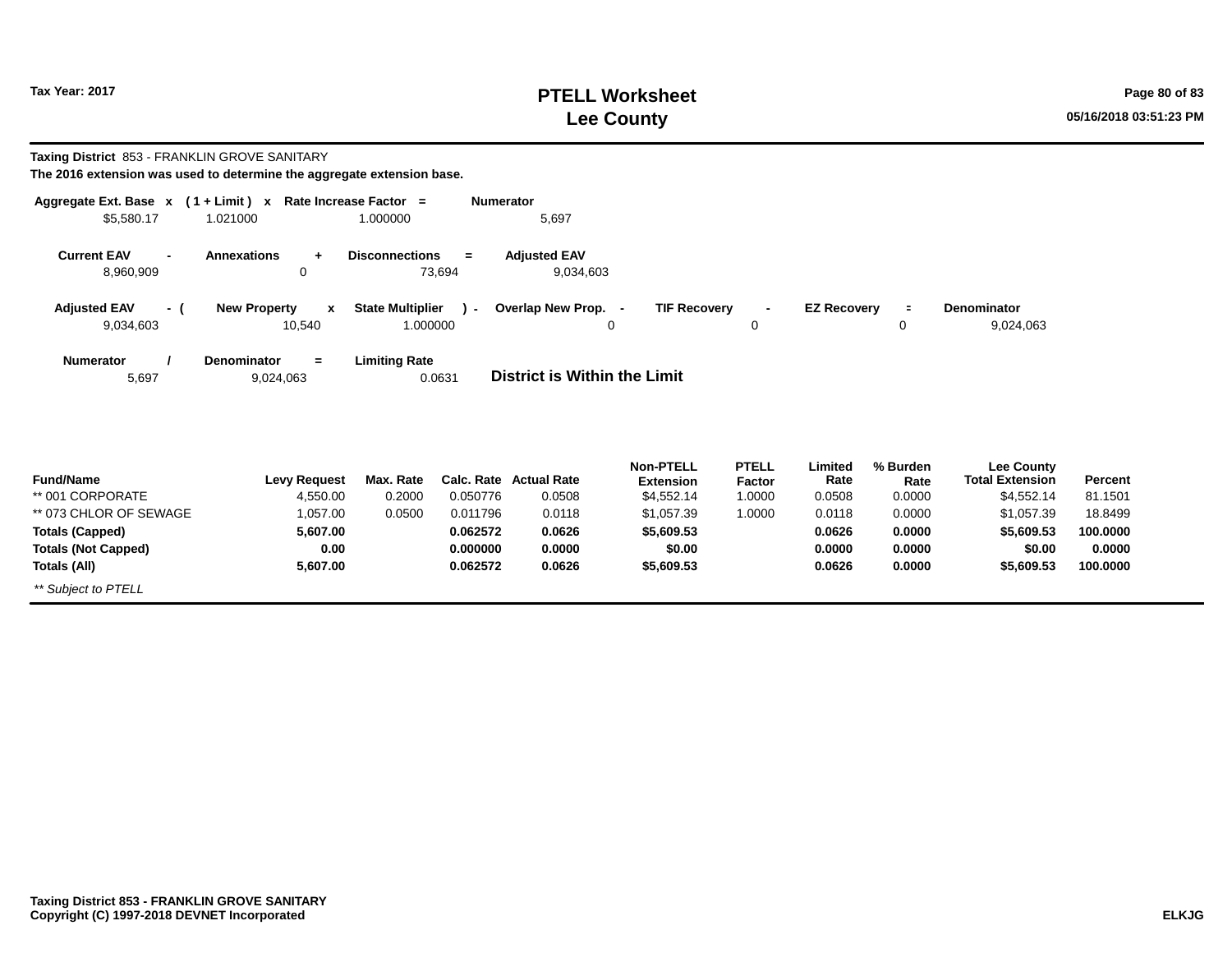# **PTELL Worksheet Tax Year: 2017 Page 81 of 83 Lee County 05/16/2018 03:51:23 PM**

| Taxing District 855 - PAW PAW SANITARY DISTRICT<br>The 2016 extension was used to determine the aggregate extension base. |                                                                          |                                                                                   |                                                            |                                                                                          |                                  |                                                         |                                                          |                                                                                                 |                                                       |
|---------------------------------------------------------------------------------------------------------------------------|--------------------------------------------------------------------------|-----------------------------------------------------------------------------------|------------------------------------------------------------|------------------------------------------------------------------------------------------|----------------------------------|---------------------------------------------------------|----------------------------------------------------------|-------------------------------------------------------------------------------------------------|-------------------------------------------------------|
| \$4,121.16                                                                                                                | Aggregate Ext. Base $x$ (1 + Limit) x Rate Increase Factor =<br>1.021000 | <b>Numerator</b><br>1.000000                                                      | 4,208                                                      |                                                                                          |                                  |                                                         |                                                          |                                                                                                 |                                                       |
| <b>Current EAV</b><br>7,642,058                                                                                           | <b>Annexations</b><br>$\ddot{}$<br>0                                     | <b>Disconnections</b><br>$=$<br>0                                                 | <b>Adjusted EAV</b><br>7,642,058                           |                                                                                          |                                  |                                                         |                                                          |                                                                                                 |                                                       |
| <b>Adjusted EAV</b><br>- (<br>7,642,058                                                                                   | <b>New Property</b><br>$\boldsymbol{x}$<br>$\Omega$                      | <b>State Multiplier</b><br>. (<br>1.000000                                        | Overlap New Prop. -<br>0                                   | <b>TIF Recovery</b>                                                                      | 0                                | <b>EZ Recovery</b>                                      | $\equiv$<br>0                                            | Denominator<br>7,642,058                                                                        |                                                       |
| <b>Numerator</b><br>4,208                                                                                                 | <b>Denominator</b><br>$=$<br>7,642,058                                   | <b>Limiting Rate</b><br>0.0551                                                    | <b>District is Over the Limit</b>                          |                                                                                          |                                  |                                                         |                                                          |                                                                                                 |                                                       |
| <b>Limiting Rate</b><br>0.0551                                                                                            | <b>Computed Rate</b><br>$\equiv$<br>0.056600                             | <b>Reduction Factor</b><br>0.973498                                               |                                                            |                                                                                          |                                  |                                                         |                                                          |                                                                                                 |                                                       |
| <b>Fund/Name</b><br>** 001 CORPORATE<br><b>Totals (Capped)</b><br><b>Totals (Not Capped)</b><br>Totals (All)              | <b>Levy Request</b><br>4,322.00<br>4,322.00<br>0.00<br>4,322.00          | Max. Rate<br>Calc. Rate<br>0.2000<br>0.056555<br>0.056555<br>0.000000<br>0.056555 | <b>Actual Rate</b><br>0.0566<br>0.0566<br>0.0000<br>0.0566 | <b>Non-PTELL</b><br><b>Extension</b><br>\$4,325.40<br>\$4,325.40<br>\$0.00<br>\$4,325.40 | <b>PTELL</b><br>Factor<br>0.9735 | Limited<br>Rate<br>0.0551<br>0.0551<br>0.0000<br>0.0551 | % Burden<br>Rate<br>0.0000<br>0.0000<br>0.0000<br>0.0000 | <b>Lee County</b><br><b>Total Extension</b><br>\$4,210.77<br>\$4,210.77<br>\$0.00<br>\$4,210.77 | Percent<br>100.0000<br>100.0000<br>0.0000<br>100.0000 |
| ** Subject to PTELL                                                                                                       |                                                                          |                                                                                   |                                                            |                                                                                          |                                  |                                                         |                                                          |                                                                                                 |                                                       |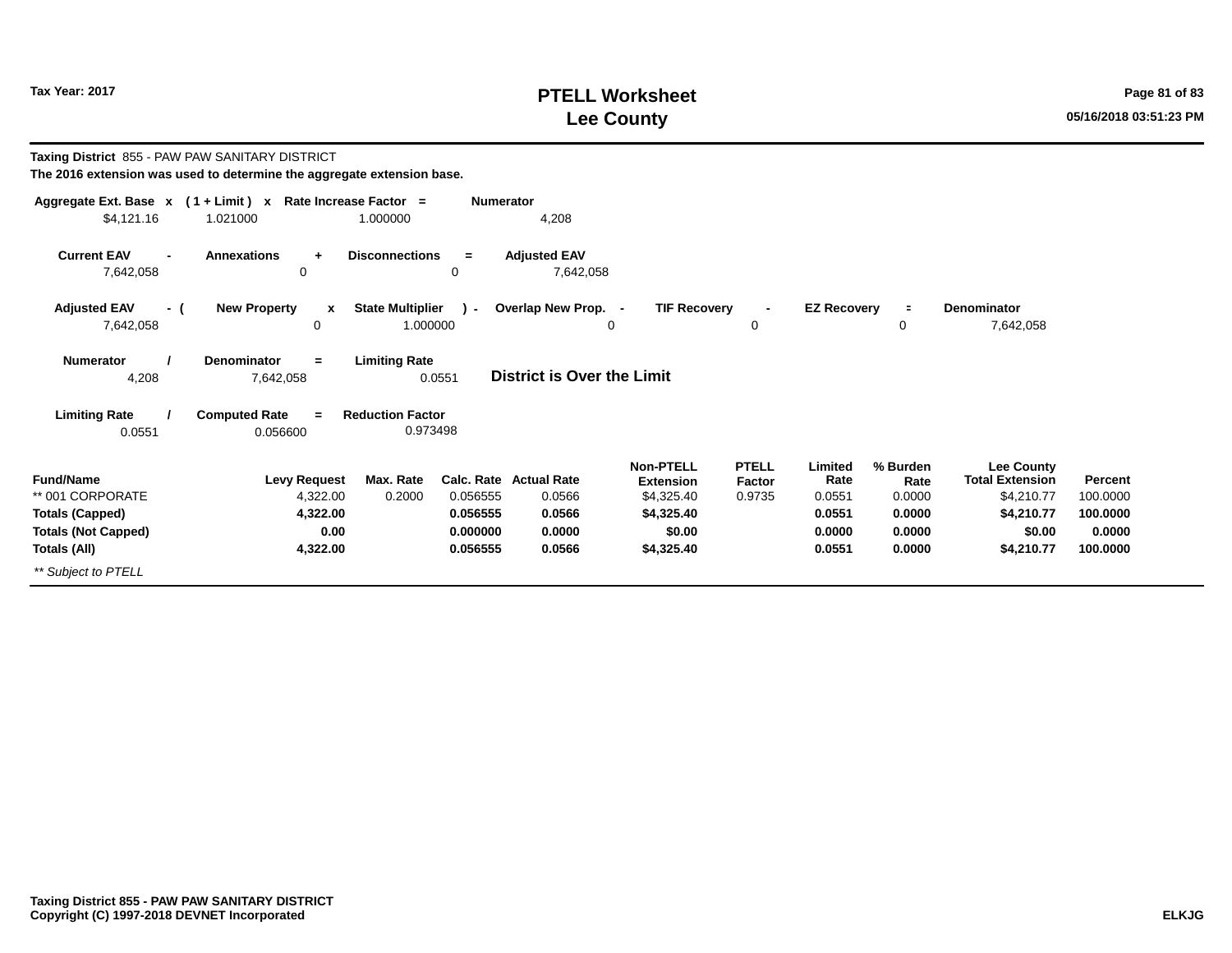# **PTELL Worksheet Tax Year: 2017 Page 82 of 83 Lee County 05/16/2018 03:51:23 PM**

#### **Taxing District** 856 - LEE CENTER CEMETERY DIST

| The 2016 extension was used to determine the aggregate extension base. |  |
|------------------------------------------------------------------------|--|
|------------------------------------------------------------------------|--|

| Aggregate Ext. Base $x$ (1 + Limit) $x$ |                                                  | Rate Increase Factor =                 | <b>Numerator</b>                    |                                      |                        |                    |                  |                                             |                |
|-----------------------------------------|--------------------------------------------------|----------------------------------------|-------------------------------------|--------------------------------------|------------------------|--------------------|------------------|---------------------------------------------|----------------|
| \$4,831.91                              | 1.021000                                         | 1.000000                               | 4,933                               |                                      |                        |                    |                  |                                             |                |
| <b>Current EAV</b><br>7,876,601         | <b>Annexations</b><br>0                          | <b>Disconnections</b><br>$\equiv$<br>0 | <b>Adjusted EAV</b><br>7,876,601    |                                      |                        |                    |                  |                                             |                |
| <b>Adjusted EAV</b><br>- (              | <b>New Property</b><br>$\boldsymbol{\mathsf{x}}$ | <b>State Multiplier</b><br>$\sim$      | Overlap New Prop. -                 | <b>TIF Recovery</b>                  | $\blacksquare$         | <b>EZ Recovery</b> | $\equiv$         | <b>Denominator</b>                          |                |
| 7,876,601                               | 85,338                                           | 1.000000                               | $\Omega$                            |                                      | $\Omega$               |                    | 0                | 7,791,263                                   |                |
| <b>Numerator</b><br>4,933               | <b>Denominator</b><br>$=$<br>7,791,263           | <b>Limiting Rate</b><br>0.0633         | <b>District is Within the Limit</b> |                                      |                        |                    |                  |                                             |                |
| <b>Fund/Name</b>                        | <b>Levy Request</b>                              | Max. Rate                              | Calc. Rate Actual Rate              | <b>Non-PTELL</b><br><b>Extension</b> | <b>PTELL</b><br>Factor | Limited<br>Rate    | % Burden<br>Rate | <b>Lee County</b><br><b>Total Extension</b> | <b>Percent</b> |
| ** 001 CORPORATE                        | 4,400.00                                         | 0.0600<br>0.055862                     | 0.0559                              | \$4,403.02                           | 1.0000                 | 0.0559             | 0.0000           | \$4,403.02                                  | 91.6393        |
| ** 035 LIABILITY INSURANCE              | 400.00                                           | 0.0000<br>0.005078                     | 0.0051                              | \$401.71                             | 1.0000                 | 0.0051             | 0.0000           | \$401.71                                    | 8.3607         |

| $001$ $0011$ $011$         | 7,700.00 | v.vovo | <u>u.uuuuz</u> | <u> v.vvvv</u> |            |        | <u> v.vuu</u> | v.vvv  | Ψ⊤,⊤∪ພ∠    | <u>JI.UJJJ</u> |  |
|----------------------------|----------|--------|----------------|----------------|------------|--------|---------------|--------|------------|----------------|--|
| ** 035 LIABILITY INSURANCE | 400.00   | 0.0000 | 0.005078       | 0.0051         | \$401.71   | 1.0000 | 0.0051        | 0.0000 | \$401.71   | 8.3607         |  |
| Totals (Capped)            | 4,800.00 |        | 0.060940       | 0.0610         | \$4,804.73 |        | 0.0610        | 0.0000 | \$4,804.73 | 100.0000       |  |
| <b>Totals (Not Capped)</b> | 0.00     |        | 0.000000       | 0.0000         | \$0.00     |        | 0.0000        | 0.0000 | \$0.00     | 0.0000         |  |
| Totals (All)               | 4,800.00 |        | 0.060940       | 0.0610         | \$4,804.73 |        | 0.0610        | 0.0000 | \$4,804.73 | 100.0000       |  |
| ** Subject to PTELL        |          |        |                |                |            |        |               |        |            |                |  |